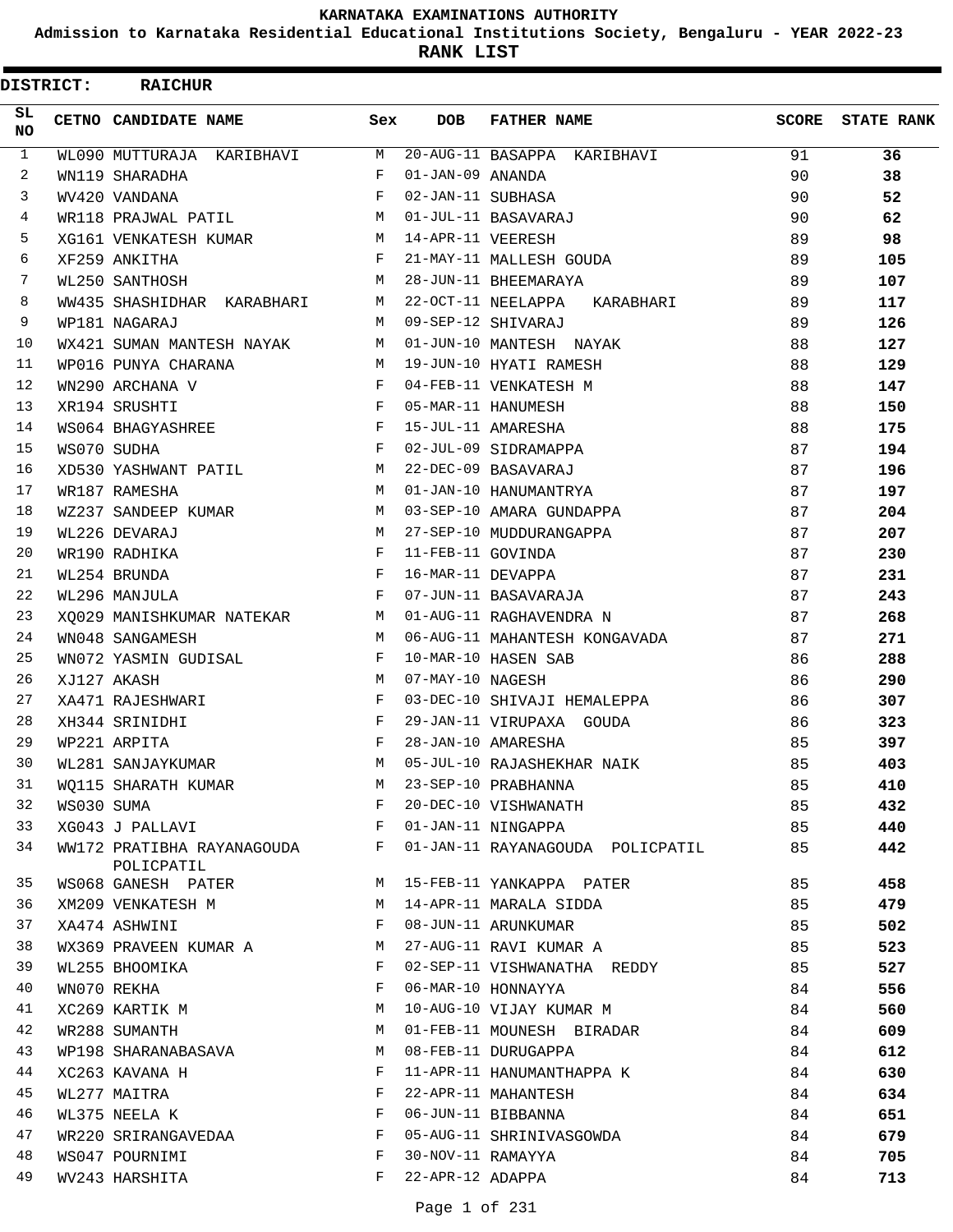**Admission to Karnataka Residential Educational Institutions Society, Bengaluru - YEAR 2022-23**

**RANK LIST**

| <b>DISTRICT:</b> |           | <b>RAICHUR</b>            |              |                   |                                                |       |                   |
|------------------|-----------|---------------------------|--------------|-------------------|------------------------------------------------|-------|-------------------|
| SL.<br><b>NO</b> |           | CETNO CANDIDATE NAME      | Sex          | <b>DOB</b>        | <b>FATHER NAME</b>                             | SCORE | <b>STATE RANK</b> |
| 50               |           | XF254 ABHINAYA            | F            |                   | 15-JUL-10 RAMANAGOUDA                          | 83    | 728               |
| 51               |           | XK137 DEVIKA MALI PATIL   | F            |                   | 06-OCT-10 NAGANAGOUDA MALI PATIL               | 83    | 748               |
| 52               |           | WT197 PRIYANKA            | F            |                   | 11-NOV-10 SHIVANAGOWDA                         | 83    | 764               |
| 53               |           | WM284 NEERAJ GOUDA        | M            |                   | 17-DEC-10 ANJANEYA                             | 83    | 781               |
| 54               |           | WL018 SAMRIN              | F            |                   | 02-JAN-11 ESOOP PASHA                          | 83    | 784               |
| 55               |           | WQ332 ANANYA RATHOD       | F            |                   | 10-MAR-11 VENKATESH                            | 83    | 815               |
| 56               |           | WX019 PRANAVA H           | M            |                   | 14-MAR-11 H MALLIKARJUN SETTY<br>HARAPANAHALLI | 83    | 817               |
| 57               |           | WZ234 MALLANNA JUTLAR     |              |                   | M 18-MAR-11 GADDEPPA JUTLAR                    | 83    | 820               |
| 58               |           | WN115 SRINIVASA           | M            |                   | 23-APR-11 SHANKARAPPA                          | 83    | 841               |
| 59               |           | XM033 DEEPA               | F            |                   | 23-MAY-11 RAVIKUMAR                            | 83    | 857               |
| 60               |           | XG420 MANJUNATH           | M            |                   | 01-JUN-11 LINGARAJ                             | 83    | 863               |
| 61               |           | XG347 POORVI P J          | F            |                   | 09-JUN-11 PRAVEEN KUMAR J                      | 83    | 873               |
| 62               |           | WS079 PRANATHI M MANNUR   | $\mathbf{F}$ |                   | 10-JUN-11 MAHANTESHA MANNUR                    | 83    | 874               |
| 63               |           | WS096 NAGARAJA            | M            |                   | 23-JUL-11 RANGAPPA                             | 83    | 884               |
| 64               |           | WP036 NAKSHATRA           | F            |                   | 25-JUL-11 CHANDRASHEKHAR NADAGOUDA             | 83    | 886               |
| 65               |           | XD227 TANUSHREE           | F            |                   | 18-AUG-11 THIMMAPPA                            | 83    | 896               |
| 66               |           | WL346 TEJA CHATTI         | M            |                   | 02-SEP-11 CHIDANANDA                           | 83    | 901               |
| 67               |           | WR124 BASAVARAJA          | M            |                   | 05-OCT-11 CHANDRASHEKARA                       | 83    | 910               |
| 68               |           | WL338 KOTRESH M           | M            |                   | 17-NOV-11 M PARAMESGWARA                       | 83    | 921               |
| 69               |           | XO192 P HIMAVANTH         | M            |                   | 10-JAN-12 P HARISH KUMAR                       | 83    | 928               |
| 70               |           | XK339 SHASHANK S          | M            |                   | 19-OCT-10 YALLAPPA                             | 82    | 966               |
| 71               |           | WT116 SURESHA             | M            |                   | 23-DEC-10 ANJANAYYA                            | 82    | 990               |
| 72               |           | XF136 SHIVAMANI           | M            |                   | 29-MAR-11 CHANDRASHEKAR                        | 82    | 1038              |
| 73               |           | XP115 SHASHANK RAJGURU    | M            |                   | 02-APR-11 SHARANABASAVA                        | 82    | 1040              |
| 74               |           | WS078 AKASH MASTI         | M            |                   | 01-JUN-11 BALAPPA MASTI                        | 82    | 1079              |
| 75               |           | WN189 DEVARAJA            | M            |                   | 11-JUL-11 SHANTAPPA                            | 82    | 1110              |
| 76               |           | WT026 MALLIKA             | F            |                   | 09-OCT-11 MOUNESHA                             | 82    | 1158              |
| 77               |           | WS090 GANESH              | M            | 02-NOV-11 GOLAPPA |                                                | 82    | 1163              |
| 78               |           | WN309 SANGEETHA           | F            | 08-DEC-11 PRAKASH |                                                | 82    | 1172              |
| 79               |           | WR092 SHRIHARI            | М            | 14-DEC-11 SHEKHAR |                                                | 82    | 1174              |
| 80               |           | XM041 D VEENA             | F            |                   | 18-OCT-10 D MALLIKARJUNA                       | 81    | 1226              |
| 81               |           | XP049 KIRANKUMAR          | M            |                   | 27-OCT-10 VEERABHADRAYYASWAMI                  | 81    | 1230              |
| 82               |           | XN304 VEDASHREE           | F            | 11-NOV-10 SURESH  |                                                | 81    | 1241              |
| 83               |           | WW422 SPANDANA            | F            |                   | 23-NOV-10 BASAVARAJA                           | 81    | 1246              |
| 84               |           | WW418 SNEHA               | F            |                   | 21-MAR-11 SHARANABASAPPA                       | 81    | 1319              |
| 85               |           | WN084 SANJANA             | F            |                   | 12-APR-11 SHIVANNA                             | 81    | 1328              |
| 86               | WY005 ANU |                           | F            |                   | 02-NOV-11 NINGAPPA                             | 81    | 1454              |
| 87               |           | WZ220 KARTIK              | M            |                   | 20-NOV-11 GANGAPPA                             | 81    | 1456              |
| 88               |           | XE365 VIJAY KUMAR         | М            |                   | 03-NOV-10 VIRUPANAGOUDA                        | 80    | 1533              |
| 89               |           | XC094 H VEERESH           | M            |                   | 01-JAN-11 H VEERUPAKSHAPPA                     | 80    | 1563              |
| 90               |           | WW226 SHREVANTI           | F            |                   | 04-MAR-11 BASAVARAJ                            | 80    | 1598              |
| 91               |           | WP131 SANJAYA             | M            |                   | 28-MAY-11 VIRUPAKSHI                           | 80    | 1660              |
| 92               |           | WN114 AISHWARYA           | F            |                   | 11-JUN-11 HANUMANTHA                           | 80    | 1672              |
| 93               |           | XB143 ROHITH HOOVINABHAVI | M            |                   | 10-JUL-11 RAJASHEKAR<br>HOOVINABHAVI           | 80    | 1693              |
| 94               |           | WR308 G H MALLIKARJUNA    | M            |                   | 28-JUL-11 SHIVUKUMAR                           | 80    | 1710              |
| 95               |           | WY155 MANOJ KUMAR         | M            |                   | 06-SEP-11 PAMPANNA                             | 80    | 1735              |
| 96               |           | WR181 SRIDEVI             | F            |                   | 27-SEP-11 SHIVARAJ                             | 80    | 1746              |
| 97               |           | XH249 SHREERAM A R        | М            |                   | 23-OCT-11 ARAVINDA B P                         | 80    | 1755              |
| 98               |           | XF042 C H AASHISH REDDY   |              |                   | M 21-NOV-11 C H KOTESHWARA REDDY               | 80    | 1765              |
|                  |           |                           |              |                   |                                                |       |                   |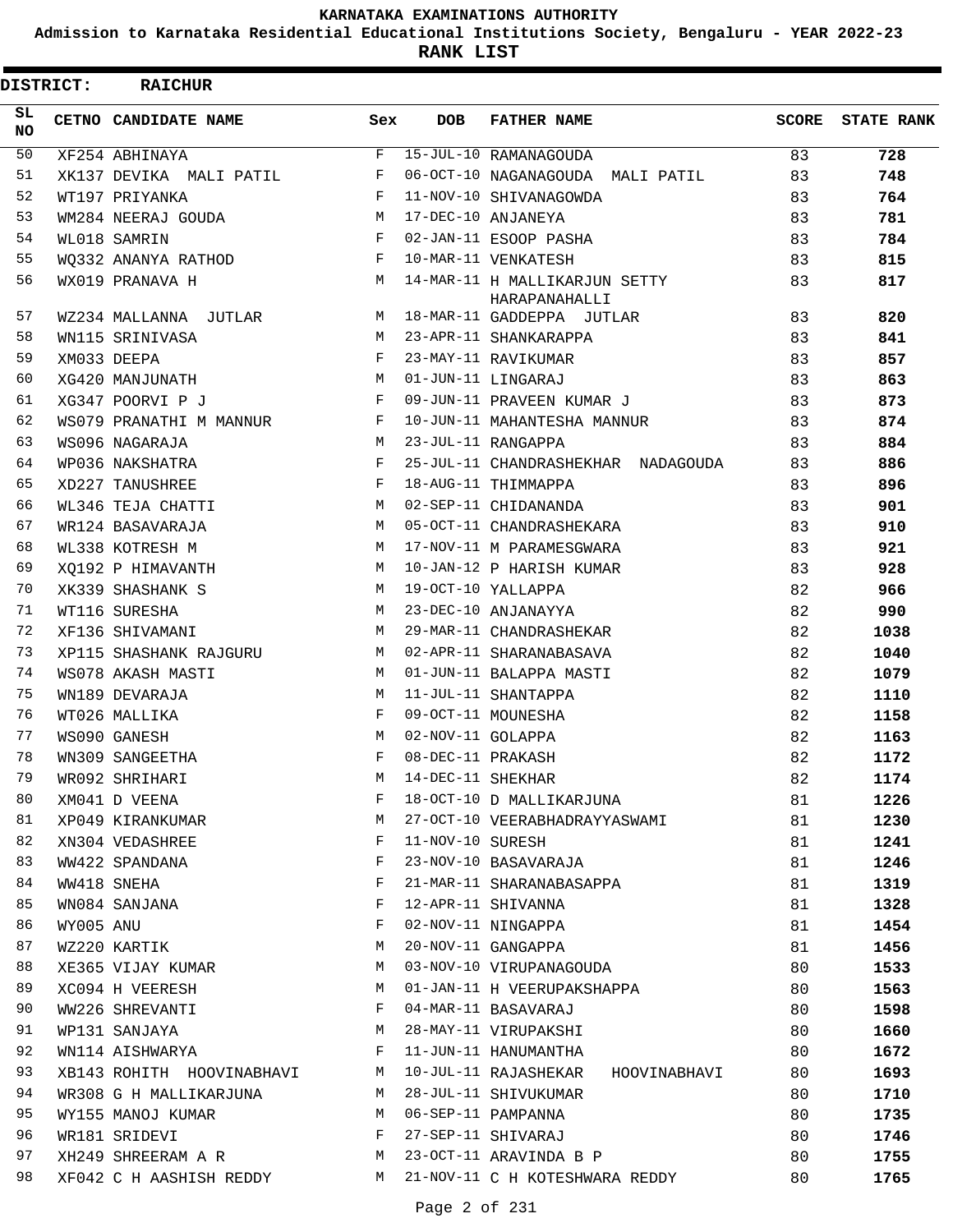**Admission to Karnataka Residential Educational Institutions Society, Bengaluru - YEAR 2022-23**

**RANK LIST**

| <b>DISTRICT:</b> |            | <b>RAICHUR</b>                         |            |                   |                                    |       |                   |
|------------------|------------|----------------------------------------|------------|-------------------|------------------------------------|-------|-------------------|
| SL.<br><b>NO</b> |            | CETNO CANDIDATE NAME                   | Sex        | <b>DOB</b>        | <b>FATHER NAME</b>                 | SCORE | <b>STATE RANK</b> |
| 99               |            | XN022 MANIKANTA CHANNABA<br>SAVANAGOUG | M          |                   | 29-NOV-11 CHANNABA SAVANAGOUDA     | 80    | 1769              |
| 100              |            | WR217 SURESH                           | M          |                   | 24-MAR-10 CHUKKEPPA                | 79    | 1806              |
| 101              |            | XN057 ABHISHEKA                        | M          |                   | 29-AUG-10 GANGADHARA               | 79    | 1829              |
| 102              |            | WO070 SANJANA                          | F          |                   | 03-NOV-10 PEERAPPA                 | 79    | 1857              |
| 103              |            | XC345 NAMEETH KUMAR                    | М          |                   | 24-NOV-10 CHANDRA REDDY            | 79    | 1874              |
| 104              |            | WL251 SHIVAPUTRA                       | м          |                   | 01-JAN-11 HALLAPPA                 | 79    | 1894              |
| 105              |            | WS084 SINDHU                           | F          |                   | 31-JAN-11 SHIKARESHWARAYYA SWAMY   | 79    | 1911              |
| 106              |            | XM221 M MAHESH KUMAR                   | M          | 10-FEB-11 AMARESH |                                    | 79    | 1918              |
| 107              |            | XG436 SAHANA                           | F          |                   | 13-APR-11 BASANA GOUDA             | 79    | 1961              |
| 108              |            | XK158 SOMASHEKHARA                     | M          |                   | 17-APR-11 VEERESHA                 | 79    | 1967              |
| 109              |            | WY347 RAJANISH GOUDA                   | М          |                   | 13-MAY-11 SHANKAR GOUDA            | 79    | 1984              |
| 110              |            | XN285 SINCHANA V                       | F          |                   | 14-MAY-11 VEERABHADRAPPA           | 79    | 1986              |
| 111              |            | XM283 AMITH PATIL                      | M          |                   | 22-MAY-11 BASAVARAJA               | 79    | 1996              |
| 112              |            | WY043 SRUJAN                           | м          |                   | 08-AUG-11 SRIKANTH                 | 79    | 2062              |
| 113              |            | WM254 SANJANA                          | F          |                   | 07-SEP-11 BASAVARAJA               | 79    | 2083              |
| 114              |            | WT168 SUGURESHA                        | M          |                   | 15-JUN-12 SOMASHEKARA              | 79    | 2146              |
| 115              | XD185 UDAY |                                        | M          |                   | 01-JAN-10 HULIGEYYA                | 78    | 2154              |
| 116              |            | WL261 SANGEETA                         | F          |                   | 01-JAN-11 VENKTESH                 | 78    | 2255              |
| 117              |            | WW383 ABHISHEK                         | M          |                   | 03-JAN-11 CHANNAYYASWAMI           | 78    | 2258              |
| 118              |            | XO014 MANJUNATH H                      | M          |                   | 14-JAN-11 SHARANABASVAYYA HIREMATH | 78    | 2270              |
| 119              |            | XE259 SHANTKUMAR                       | М          |                   | 11-FEB-11 BASAVRAJ                 | 78    | 2307              |
| 120              |            | XQ106 MALLIKARJUNA                     | M          |                   | 01-MAR-11 SHARANAPPA               | 78    | 2322              |
| 121              |            | XB226 BHAGYASHRI                       | F          |                   | 08-APR-11 BASANAGOUDA              | 78    | 2359              |
| 122              |            | XA262 MAHAMADA HAFEEZ                  | M          |                   | 09-APR-11 KHAJA MOHINUDDIN         | 78    | 2360              |
| 123              |            | WY439 BANASHRI                         | F          | 23-APR-11 IRANNA  |                                    | 78    | 2384              |
| 124              |            | WO069 DURAGAMMA                        | F          |                   | 15-MAY-11 BHEERAPPA                | 78    | 2411              |
| 125              |            | XM354 NAVEEN KUMAR                     | М          |                   | 17-MAY-11 NAGARAJ BILEGUDDA        | 78    | 2412              |
| 126              |            | WW084 UMADEVI                          | $_{\rm F}$ |                   | 01-JUN-11 HNAMANTAPPA KORAVARA     | 78    | 2430              |
| 127              |            | WY321 GOUTAMI                          | F          |                   | 21-JUL-11 K.RAMACHANDRA            | 78    | 2476              |
| 128              |            | WU134 ROHITA                           | M          | 22-AUG-11 PAPANNA |                                    | 78    | 2509              |
| 129              |            | XJ125 SHASHIDHAR                       | М          |                   | 30-AUG-11 RAGHAVENDRA              | 78    | 2513              |
| 130              |            | WL289 TRIVENI                          | F          |                   | 19-SEP-11 ANJINEYYA                | 78    | 2532              |
| 131              |            | WM423 TAJAMULLA                        | M          | 21-DEC-11 MUBINA  |                                    | 78    | 2570              |
| 132              |            | WY455 HARSHA                           | М          |                   | 03-JAN-12 YAMANAPPA BHAJANTRI      | 78    | 2572              |
| 133              |            |                                        | F          |                   | 10-APR-12 SHIVAKUMAR               |       |                   |
| 134              |            | WL230 SHREYA<br>XK233 ROHITA           | M          |                   |                                    | 78    | 2582              |
|                  |            |                                        |            |                   | 06-DEC-09 LATE NAGAPPA             | 77    | 2588              |
| 135              |            | WT157 BINDU<br>HUGAR                   | F          |                   | 14-FEB-10 SANGAPPA HUGAR           | 77    | 2591              |
| 136              |            | XC242 MALLIKARJUNA                     | М          |                   | 12-MAY-10 SANNA NARASIMHALU        | 77    | 2602              |
| 137              |            | XG007 NAMETHA                          | F          |                   | 08-JUL-10 HANUMANTRAYA             | 77    | 2614              |
| 138              |            | XB231 AISHWARYA                        | F          |                   | 28-JUL-10 SANGAYYA HIREMATH        | 77    | 2617              |
| 139              |            | WL005 MONAMMA                          | F          |                   | 29-OCT-10 YAMANAPPA                | 77    | 2666              |
| 140              |            | WR259 BHAVANA                          | F          |                   | 03-NOV-10 AMARAGUNDAPPA            | 77    | 2675              |
| 141              |            | XM208 SAKSHI C BATTADA                 | F          |                   | 28-NOV-10 CHANDRAKANTH B           | 77    | 2699              |
| 142              |            | WW487 SACHIN SAJJAN                    | M          |                   | 25-DEC-10 BASAVARAJ                | 77    | 2723              |
| 143              |            | WQ046 KAVERI                           | F          |                   | 01-JAN-11 PAMPANGOUDA              | 77    | 2729              |
| 144              |            | XQ114 MAHESHA                          | М          |                   | 08-JAN-11 SHIVAPPA                 | 77    | 2741              |
| 145              |            | WQ359 USHADEVI                         | F          |                   | 01-FEB-11 MALLIKARJUN              | 77    | 2766              |
| 146              |            | XP084 SWAPNA                           | F          |                   | 28-FEB-11 KANAKAPPA                | 77    | 2792              |
| 147              |            | XK390 HANAMAGOUDA                      | М          |                   | 23-MAR-11 BASANAGOUDA GOUDER       | 77    | 2813              |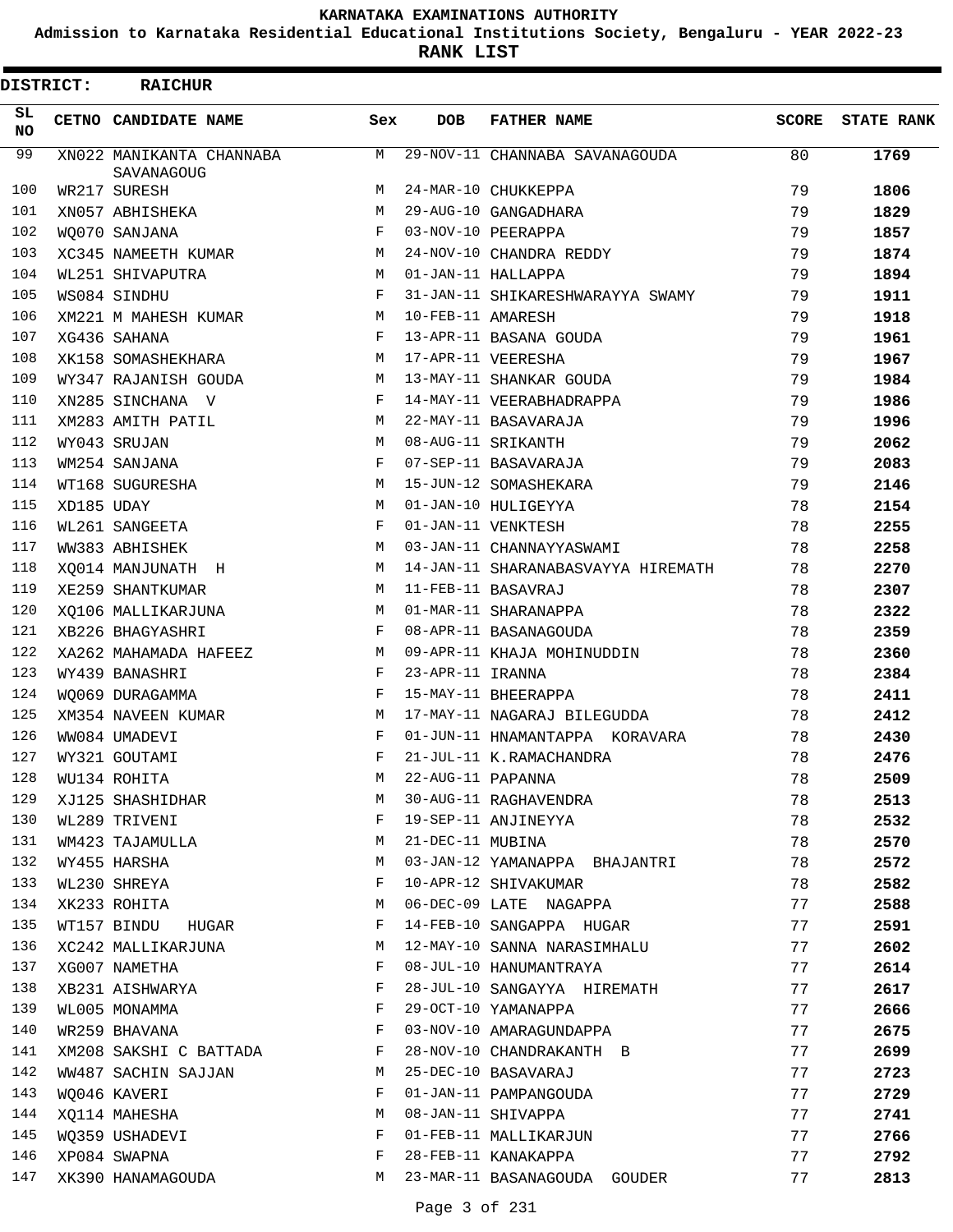**Admission to Karnataka Residential Educational Institutions Society, Bengaluru - YEAR 2022-23**

| <b>DISTRICT:</b> | <b>RAICHUR</b>                         |     |                   |                                      |              |                   |
|------------------|----------------------------------------|-----|-------------------|--------------------------------------|--------------|-------------------|
| SL<br><b>NO</b>  | CETNO CANDIDATE NAME                   | Sex | <b>DOB</b>        | <b>FATHER NAME</b>                   | <b>SCORE</b> | <b>STATE RANK</b> |
| 148              | XD376 POORVI                           | F   |                   | 30-MAR-11 SHARANAPPA                 | 77           | 2822              |
| 149              | WY438 SINCHANA ARUN BORANNAVAR         | F   |                   | 08-APR-11 ARUN BORA                  | 77           | 2831              |
| 150              | WM014 AJITHKUMAR                       | М   |                   | 11-APR-11 RANGANATH                  | 77           | 2832              |
| 151              | WT119 AFROZ                            | F   |                   | 21-MAY-11 MAHAMED HANEEF             | 77           | 2869              |
| 152              | XN240 JADHAV MANDAL                    | M   |                   | 12-JUN-11 BIJAN MANDAL               | 77           | 2898              |
| 153              | XL349 NAMRATA HIREMATH                 | F   |                   | 14-JUN-11 MUPPAYYA HIREMATH          | 77           | 2902              |
| 154              | WY429 LAXMI                            | F   |                   | 17-JUN-11 BASVARAJ KYATANAGOUDR      | 77           | 2909              |
| 155              | XF082 M S AISHWARYA                    | F   |                   | 17-JUN-11 SIDDANA GOUDA              | 77           | 2910              |
| 156              | XH028 GAUTHAM                          | M   |                   | 24-JUN-11 VIRUPANNA                  | 77           | 2920              |
| 157              | WY339 AMARESH NAYAK                    | M   |                   | 20-JUL-11 DYAMANNA                   | 77           | 2948              |
| 158              | WR291 SHUCHI                           | F   | 29-JUL-11 SURESHA |                                      | 77           | 2959              |
| 159              | XA104 VAISHNAVI BABALESHWAR            | F   |                   | 21-AUG-11 VEERABHADRAPPA BABALESHWAR | 77           | 2977              |
| 160              | XO107 B VIJAYKUMAR                     | M   |                   | 25-AUG-11 B CHIDANANDAPPA            | 77           | 2981              |
| 161              | WN049 SHAKUNTALA                       | F   |                   | 28-AUG-11 PEERAPPA                   | 77           | 2984              |
| 162              | WS038 PANDU                            | M   |                   | 05-OCT-11 BADRAPPA                   | 77           | 3003              |
| 163              | XL110 K AKASH                          | M   |                   | 03-FEB-12 K SREERANGASWAMY           | 77           | 3062              |
| 164              | WS080 SUSHMITA                         | F   | 06-MAR-12 NAGAPPA |                                      | 77           | 3066              |
| 165              | WS244 BHIMANAGOWDA                     | M   | 29-APR-09 BALAYYA |                                      | 76           | 3070              |
| 166              | XD328 K MEGANA                         | F   | 23-JAN-10 SHIVRAJ |                                      | 76           | 3074              |
| 167              | XK272 HARSHITA K                       | F   |                   | 31-MAR-10 MOUNESH K                  | 76           | 3085              |
| 168              | XJ039 VIKAS G                          | M   | 04-APR-10 MALLESH |                                      | 76           | 3086              |
| 169              | XE148 PRAJWAL T                        | M   |                   | 02-JUL-10 NARASAREDDY T              | 76           | 3096              |
| 170              | XE049 MALLIKARJUNA                     | M   |                   | 28-AUG-10 SHARANAPPA                 | 76           | 3120              |
| 171              | XN221 MALLIKARJUNA                     | M   |                   | 30-AUG-10 SHARANABASAVA              | 76           | 3121              |
| 172              | WL221 CHANDRIKA                        | F   |                   | 15-SEP-10 RAJA RATHOD                | 76           | 3134              |
| 173              | XE341 SIDDARAMA                        | M   |                   | 19-NOV-10 SIDDAPPA                   | 76           | 3181              |
| 174              | WP119 K BANUPRIYA                      | F   |                   | 16-DEC-10 K MAHESH                   | 76           | 3197              |
| 175              | XB201 PAVAN KUMAR                      | M   |                   | 01-JAN-11 MAHANTESHA                 | 76           | 3215              |
| 176              | WW400 RAMALINGA                        | M   |                   | 15-JAN-11 LAKKAPPA BIJJURU           | 76           | 3227              |
| 177              | WN348 MOUNESH                          | M   | 01-FEB-11 RAYAPPA |                                      | 76           | 3244              |
| 178              | XA142 PARWATI                          | F   |                   | 09-FEB-11 AMAREGOUDA PATIL           | 76           | 3256              |
| 179              | XR169 LAKSHMI                          | F   |                   | 03-APR-11 YAMANAPPA                  | 76           | 3317              |
| 180              | XA149 VISHVANATH                       | М   |                   | 10-MAY-11 AMARAPPA                   | 76           | 3377              |
| 181              | WT120 SHREDHAR                         | М   |                   | 30-MAY-11 SHIVARAJ                   | 76           | 3410              |
| 182              | XA459 SAGARAPPA RATHOD                 | М   |                   | 07-JUN-11 NEELAPPA SHETTEPPA RATHOD  | 76           | 3418              |
| 183              | WW340 BINDUSHREE RAMESH<br>DODDAKARAGI | F   |                   | 13-JUL-11 RAMESH DODDAKARAGI         | 76           | 3468              |
| 184              | XM240 MANEESH KUMAR                    | М   |                   | 18-JUL-11 GANGADHAR H                | 76           | 3472              |
| 185              | XE373 SWETHA                           | F   | 21-JUL-11 SUBASH  |                                      | 76           | 3480              |
| 186              | WW090 PRUTHVI                          | М   |                   | 31-JUL-11 CHIDANANDA                 | 76           | 3489              |
| 187              | XD368 SRUJAN                           | М   |                   | 31-JUL-11 SIDDA RAMESH               | 76           | 3490              |
| 188              | WL333 ASHWINI                          | F   |                   | 26-AUG-11 RAVIKUMARA                 | 76           | 3505              |
| 189              | WP062 VISHAL                           | М   |                   | 07-OCT-11 CHANNAPPA                  | 76           | 3537              |
| 190              | XG135 HARSHA                           | F   |                   | 11-OCT-11 OMKARAYYA SWAMY            | 76           | 3540              |
| 191              | XL304 POOJA                            | F   | 15-DEC-11 MALLAYA |                                      | 76           | 3578              |
| 192              | XM343 MANASA                           | F   |                   | 18-FEB-12 BASAVARAJ                  | 76           | 3587              |
| 193              | WR044 AKKAMAHADEVI                     | F   |                   | 28-FEB-12 VENKANNA                   | 76           | 3588              |
| 194              | XN236 NAVYA                            | F   |                   | 13-JUL-12 LINGAPPA                   | 76           | 3592              |
| 195              | XF219 GANGADHAR M                      | М   | 16-MAY-09 MOUNESH |                                      | 75           | 3596              |
| 196              | XD007 HANUMESH                         | M   |                   | 20-DEC-09 DODDA BHIMAYYA             | 75           | 3600              |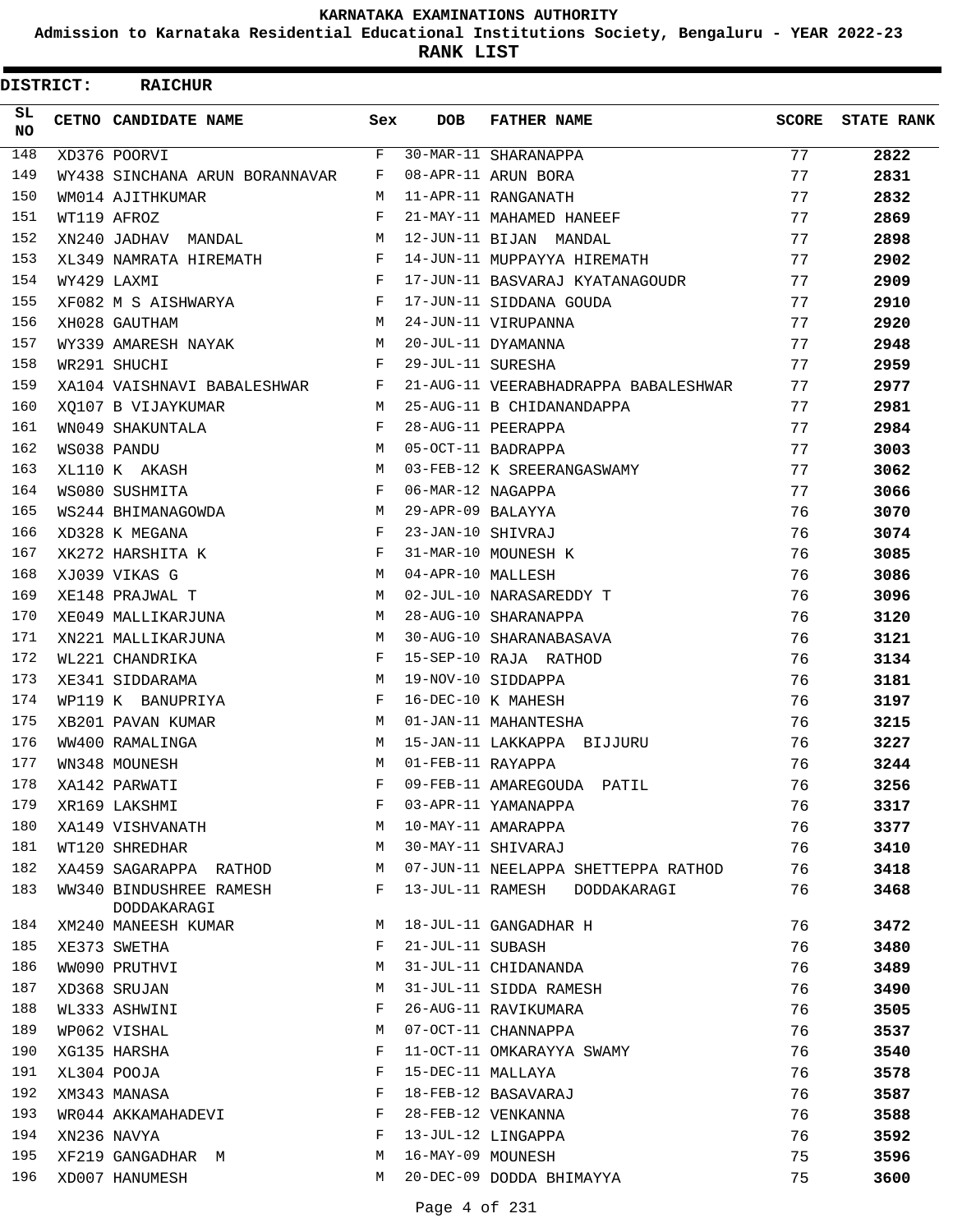**Admission to Karnataka Residential Educational Institutions Society, Bengaluru - YEAR 2022-23**

**RANK LIST**

 $\blacksquare$ 

| <b>DISTRICT:</b> |            | <b>RAICHUR</b>           |     |                   |                                    |              |                   |
|------------------|------------|--------------------------|-----|-------------------|------------------------------------|--------------|-------------------|
| SL.<br>NO        |            | CETNO CANDIDATE NAME     | Sex | <b>DOB</b>        | <b>FATHER NAME</b>                 | <b>SCORE</b> | <b>STATE RANK</b> |
| 197              |            | XF307 SWATHI             | F   |                   | $\overline{01}$ -JAN-10 RANGAPPA   | 75           | 3601              |
| 198              |            | XN023 MALLIKARJUNA       | M   |                   | 08-APR-10 SHIVARAJA                | 75           | 3613              |
| 199              |            | WL331 ANUSHREE           | F   |                   | 08-JUN-10 MALLIKARJUNA             | 75           | 3624              |
| 200              |            | WL006 AISHWARYA          | F   |                   | 17-JUN-10 SHIVARAJ                 | 75           | 3627              |
| 201              |            | XJ006 OM SAI             | M   |                   | 12-AUG-10 HANUMANTH                | 75           | 3641              |
| 202              |            | XK281 PAVANAKUMARA       | M   |                   | 30-AUG-10 BASAVARAJA               | 75           | 3647              |
| 203              | XL156 USHA |                          | F   | 06-SEP-10 SOMAPPA |                                    | 75           | 3651              |
| 204              |            | WZ077 SHASHANK           | M   | 01-OCT-10 PRAKASH |                                    | 75           | 3670              |
| 205              |            | WM421 VEERESHA           | M   | 08-OCT-10 SABANNA |                                    | 75           | 3682              |
| 206              |            | XE075 MANOJ              | M   |                   | 28-OCT-10 BASANAGOWDA PATIL        | 75           | 3707              |
| 207              |            | XD225 VEERESH SWAMY      | M   |                   | 09-NOV-10 SHARANAYYA SWAMY         | 75           | 3716              |
| 208              |            | WV278 APOORVA            | F   |                   | 01-DEC-10 PRASHANT KUMAR ANGADI    | 75           | 3734              |
| 209              |            | XM120 SOUMYA             | F   |                   | 28-DEC-10 DODDA BASAVARAJA         | 75           | 3760              |
| 210              |            | XS138 MALLIKARJUN SWAMI  | M   |                   | 01-JAN-11 VISHWANATH SWAMY         | 75           | 3767              |
| 211              |            | WS089 RAMESH             | M   |                   | 01-JAN-11 SHIVANNA                 | 75           | 3768              |
| 212              |            | XP192 SANIYA             | F   |                   | 01-JAN-11 KHADAR SABA              | 75           | 3769              |
| 213              |            | WX274 SPOORTHI           | F   |                   | 21-APR-11 SHANKRAPPA               | 75           | 3888              |
| 214              |            | XS135 NARAHARI           | М   |                   | 28-APR-11 DURUGAPPA                | 75           | 3899              |
| 215              |            | XF129 VENKATESH          | M   |                   | 29-APR-11 BASAVARAJ WATGAL         | 75           | 3902              |
| 216              |            | WZ072 KAVANA             | F   | 24-MAY-11 AMARESH |                                    | 75           | 3935              |
| 217              |            | WN176 MARILINGA          | M   |                   | 24-MAY-11 HANUMANTHA               | 75           | 3936              |
| 218              |            | XQ075 AKHIL KUMAR        | M   |                   | 25-MAY-11 BHIMANNA                 | 75           | 3940              |
| 219              |            | WN118 POOJA              | F   |                   | 29-MAY-11 VISHWANATH               | 75           | 3946              |
| 220              |            | WM256 SACHIN             | M   | 01-JUN-11 RAJAPPA |                                    | 75           | 3948              |
| 221              |            | XE263 ARUNA AGASAR       | F   |                   | 28-JUN-11 YANKANNA AGASAR          | 75           | 3982              |
| 222              |            | WM178 SHWETA             | F   |                   | 08-AUG-11 MALLIKARJUNA             | 75           | 4041              |
| 223              |            | XL240 G BANUPRASAD REDDY | M   |                   | 20-AUG-11 MANJUNATHAREDDY          | 75           | 4055              |
| 224              |            | WV050 DILEEP HAVINAL     | M   |                   | 24-AUG-11 BHEEMA REDDY             | 75           | 4061              |
| 225              |            | XF172 RAKSHITA           | F   | 25-AUG-11 AMARESH |                                    | 75           | 4065              |
| 226              |            | WO239 PRAVEEN KUMAR      | М   |                   | 22-OCT-11 POOJANNA                 | 75           | 4126              |
| 227              |            | XG397 ABHISHEK RATHOD    | M   |                   | 11-NOV-11 DHARMANNA                | 75           | 4137              |
| 228              |            | WR196 KARTHIK            | M   |                   | 16-NOV-11 GANGARAJA                | 75           | 4141              |
| 229              |            | XK195 GOUTHAMI PATIL     | F   |                   | 07-JAN-12 SIDDARAMAGOUDA           | 75           | 4165              |
| 230              |            | WL174 KAVYA              | F   |                   | 27-JAN-12 VASUDEV NAIK             | 75           | 4168              |
| 231              |            | XH059 GANGADHAR          | M   | 01-JUN-12 BHASKAR |                                    | 75           | 4176              |
| 232              |            | WX285 INDRAKUMAR GOUDRU  | M   |                   | 10-JUL-08 RAMANNA HANUMAPPA GOUDRU | 74           | 4177              |
| 233              |            | XN031 SHABIR KHAN        | M   | 25-JUN-09 HUSSAIN |                                    | 74           | 4180              |
| 234              |            | WP148 SIDDARTH           | M   |                   | 03-MAY-10 LAXMIKANTHA              | 74           | 4206              |
| 235              |            | XP225 MALLIKARJUNA       | M   |                   | 30-MAY-10 NINGAPPA                 | 74           | 4213              |
| 236              |            | WU037 PREETI             | F   |                   | 09-JUL-10 YALLANAGOUDA             | 74           | 4221              |
| 237              |            | WZ138 CHAITRA VADDAR     | F   |                   | 02-AUG-10 BASAVARAJ                | 74           | 4228              |
| 238              |            | XE121 MOHAMMED ABID      | M   | 04-AUG-10 HANEEF  |                                    | 74           | 4229              |
| 239              |            | XQ304 V ABHIRAM          | M   |                   | 13-AUG-10 V SRUNIVAS               | 74           | 4232              |
| 240              |            | WL080 BHUVANKUMAR        | M   |                   | 18-AUG-10 CHANDRASHEKHAR           | 74           | 4234              |
| 241              |            | WQ261 MALLIKARJUNA H     | M   |                   | 10-SEP-10 HANUMANTHA               | 74           | 4245              |
| 242              |            | WX428 JAGAN              | M   |                   | 20-SEP-10 EARESH GATTU             | 74           | 4254              |
| 243              |            | XC095 SAMANAT            | F   | 24-NOV-10 AKBAR   |                                    | 74           | 4317              |
| 244              |            | WN107 BEEBEE FATIMA      | F   |                   | 01-JAN-11 BANDESAB                 | 74           | 4372              |
| 245              |            | XF076 MANOJ KUMAR        | M   |                   | 01-JAN-11 BHEEMANNA                | 74           | 4373              |
| 246              |            | WZ151 MALLIKARJUN        | M   |                   | 04-JAN-11 SHIVAGYANAPPA            | 74           | 4383              |

Page 5 of 231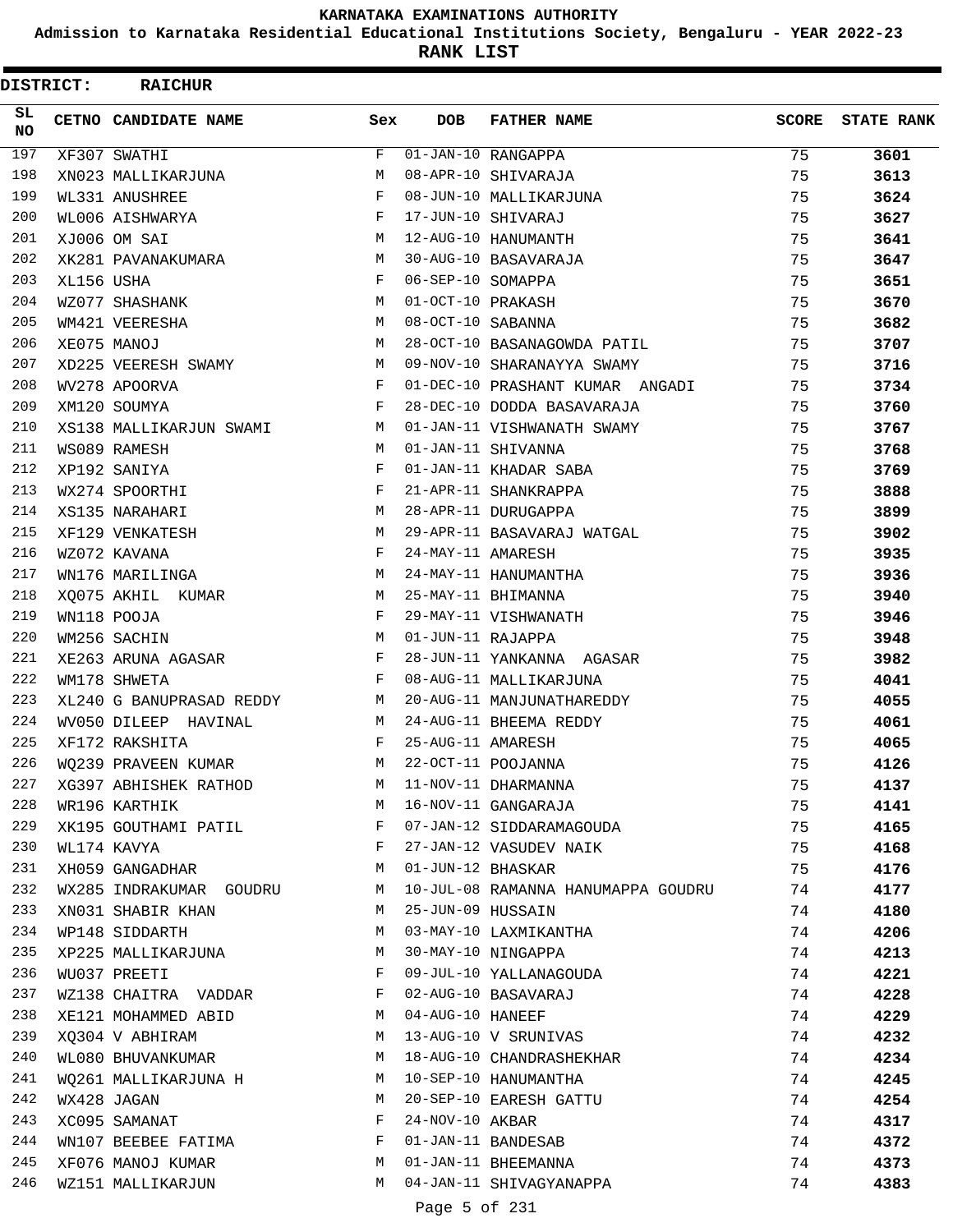**Admission to Karnataka Residential Educational Institutions Society, Bengaluru - YEAR 2022-23**

**RANK LIST**

| <b>DISTRICT:</b> |            | <b>RAICHUR</b>               |              |                   |                                     |       |                   |
|------------------|------------|------------------------------|--------------|-------------------|-------------------------------------|-------|-------------------|
| SL.<br>NO.       |            | CETNO CANDIDATE NAME         | Sex          | <b>DOB</b>        | <b>FATHER NAME</b>                  | SCORE | <b>STATE RANK</b> |
| 247              |            | XF135 ARPITHA                | F            |                   | 10-FEB-11 VEERESHA                  | 74    | 4412              |
| 248              |            | XL298 VIJAYA KUMARA A        | M            |                   | 28-FEB-11 BASAVARAJA                | 74    | 4435              |
| 249              |            | WR178 ANANYA                 | F            | 22-MAR-11 BASAYYA |                                     | 74    | 4462              |
| 250              |            | XE246 VINUTA                 | F            | 25-MAR-11 VEERESH |                                     | 74    | 4469              |
| 251              |            | WP137 ANEELKUMAR             | M            | 03-APR-11 KAREPPA |                                     | 74    | 4481              |
| 252              |            | WW342 SINDHU                 | F            |                   | 09-APR-11 SHARANAYYA                | 74    | 4490              |
| 253              |            | WL098 RANJITA                | F            |                   | 18-APR-11 AMBRESHA                  | 74    | 4500              |
| 254              |            | WL313 RAJESHWARI             | F            |                   | 06-MAY-11 ANJANEYA                  | 74    | 4526              |
| 255              |            | WL357 REVATI                 | $\mathbf{F}$ |                   | 09-MAY-11 HANUMANTA                 | 74    | 4529              |
| 256              |            | WX155 VINUTHA MATUR          | F            | 09-MAY-11 AMARESH |                                     | 74    | 4531              |
| 257              |            | WL340 BHAGYASHRI             | F            |                   | 30-MAY-11 HANUMANTA                 | 74    | 4563              |
| 258              |            | XM182 ZEBA NOUSHEEN          | F            |                   | 28-JUN-11 SYED RASOOL               | 74    | 4599              |
| 259              |            | WW469 KIRAN                  | M            |                   | 03-JUL-11 DEVAPPA ONTI              | 74    | 4607              |
| 260              |            | WN324 M S SIDDARATH          | M            | 17-JUL-11 SUGAPPA |                                     | 74    | 4625              |
| 261              |            | WL062 VINAYA                 | M            | 21-JUL-11 RAMESH  |                                     | 74    | 4640              |
| 262              |            | XQ150 NAKSHATRA U            | F            |                   | 29-JUL-11 SHARANABASAVA UPPALADINNI | 74    | 4652              |
| 263              | XQ073 ROJA |                              | F            | 25-AUG-11 SURESH  |                                     | 74    | 4679              |
| 264              |            | WW461 SHREERAM               | M            |                   | 21-OCT-11 VISHWANATH                | 74    | 4717              |
| 265              |            | XQ244 ANJALI                 | F            |                   | 25-NOV-11 BASAVARAJA                | 74    | 4750              |
| 266              |            | WL039 BINDU                  | F            |                   | 04-FEB-12 BASAVARAJA                | 74    | 4775              |
| 267              |            | XJ337 B MADHUSUDHAN          | M            |                   | 12-FEB-12 B SHIVAKUMAR              | 74    | 4776              |
| 268              |            | XJ120 VERENDRA               | M            |                   | 14-JAN-10 S ANJINAYYA               | 73    | 4792              |
| 269              |            | XP017 RAGHAVENDRA DEVARAMANI | M            |                   | 04-FEB-10 SHEKHARAPPA               | 73    | 4795              |
| 270              |            | XF118 ASHIYA BEGUM           | F            |                   | 24-APR-10 MAHIBOOB ALI              | 73    | 4800              |
| 271              |            | WV276 PALLAVI BADIGER        | F            |                   | 01-JUN-10 MOUNESH BADIGER           | 73    | 4806              |
| 272              |            | XN146 VEERESHAMMA            | F            |                   | 28-AUG-10 MARISWAMI                 | 73    | 4836              |
| 273              |            | XC137 VIDYASHREE             | F            |                   | 23-SEP-10 VIRUPAKSHAPPA             | 73    | 4855              |
| 274              |            | WR171 DEEPA                  | F            |                   | 20-OCT-10 SANTHOSHA                 | 73    | 4879              |
| 275              |            | XN176 SANGEETHA              | F            |                   | 25-OCT-10 CHIDANANDAPPA             | 73    | 4892              |
| 276              |            | WS243 AKSHATHA               | $_{\rm F}$   |                   | 20-NOV-10 HANUMANTHRAYA             | 73    | 4917              |
| 277              |            | XE050 RAJASHEKHAR            | M            | 23-NOV-10 AMARESH |                                     | 73    | 4924              |
| 278              |            | WO131 SATYAMMA               | F            | 01-JAN-11 NAGARAJ |                                     | 73    | 4967              |
| 279              |            | WT131 SHIVARAJ               | М            |                   | 01-JAN-11 JATTEPPE                  | 73    | 4969              |
| 280              |            | WW195 SANJANA A              | F            | 03-JAN-11 AMBRESH |                                     | 73    | 4972              |
| 281              |            | WN174 RAGHAVENDRA            | М            |                   | 21-JAN-11 SADASHIVAPPA              | 73    | 4988              |
| 282              |            | WP040 SANDEEP PATIL          | M            |                   | 21-FEB-11 RUDRAGOUDA                | 73    | 5021              |
| 283              |            | XQ032 MALLIKA                | F            |                   | 08-MAR-11 MALLAPPA                  | 73    | 5037              |
| 284              |            | XK299 DHANUSH                | М            |                   | 04-APR-11 RAVUTHAPPA                | 73    | 5085              |
| 285              |            | XR222 AMBIKA                 | F            |                   | 18-APR-11 HANUMANTHA                | 73    | 5111              |
| 286              |            | XR148 M DHANUSH REDDY        | M            |                   | 23-APR-11 M PAMPAPATHI              | 73    | 5118              |
| 287              |            | XA229 DEVARAJ                | M            |                   | 01-MAY-11 TIMMANNA                  | 73    | 5131              |
| 288              |            | WZ303 PRAVEEN                | М            |                   | 10-MAY-11 JEEVAPPA                  | 73    | 5138              |
| 289              |            | WV184 ANANYA                 | F            |                   | 11-MAY-11 AMBARESH                  | 73    | 5139              |
| 290              |            | XL222 VIRAAT BAKALE          | М            |                   | 20-MAY-11 RAVIENDRASA BAKALE        | 73    | 5156              |
| 291              |            | XA237 SINDHU                 | F            |                   | 23-MAY-11 NAGARAJA                  | 73    | 5161              |
| 292              |            | WU160 AKSHAY KUMAR           | М            |                   | 01-JUN-11 HANUMANTHA                | 73    | 5178              |
| 293              |            | WQ129 PRASHANTA GOUDA        | M            |                   | 04-JUN-11 CHENNANAGOUDA             | 73    | 5184              |
| 294              |            | XC348 PREETHAM P J           | M            |                   | 09-JUN-11 PRAVEEN KUMAR J           | 73    | 5196              |
| 295              |            | XG087 VIJAYAKUMAR            | М            |                   | 12-JUN-11 SHEKARAGOUDA              | 73    | 5203              |
| 296              |            | XL027 PAVITHRA               | F            |                   | 21-JUN-11 HAMPAREDDY                | 73    | 5219              |
|                  |            |                              |              |                   |                                     |       |                   |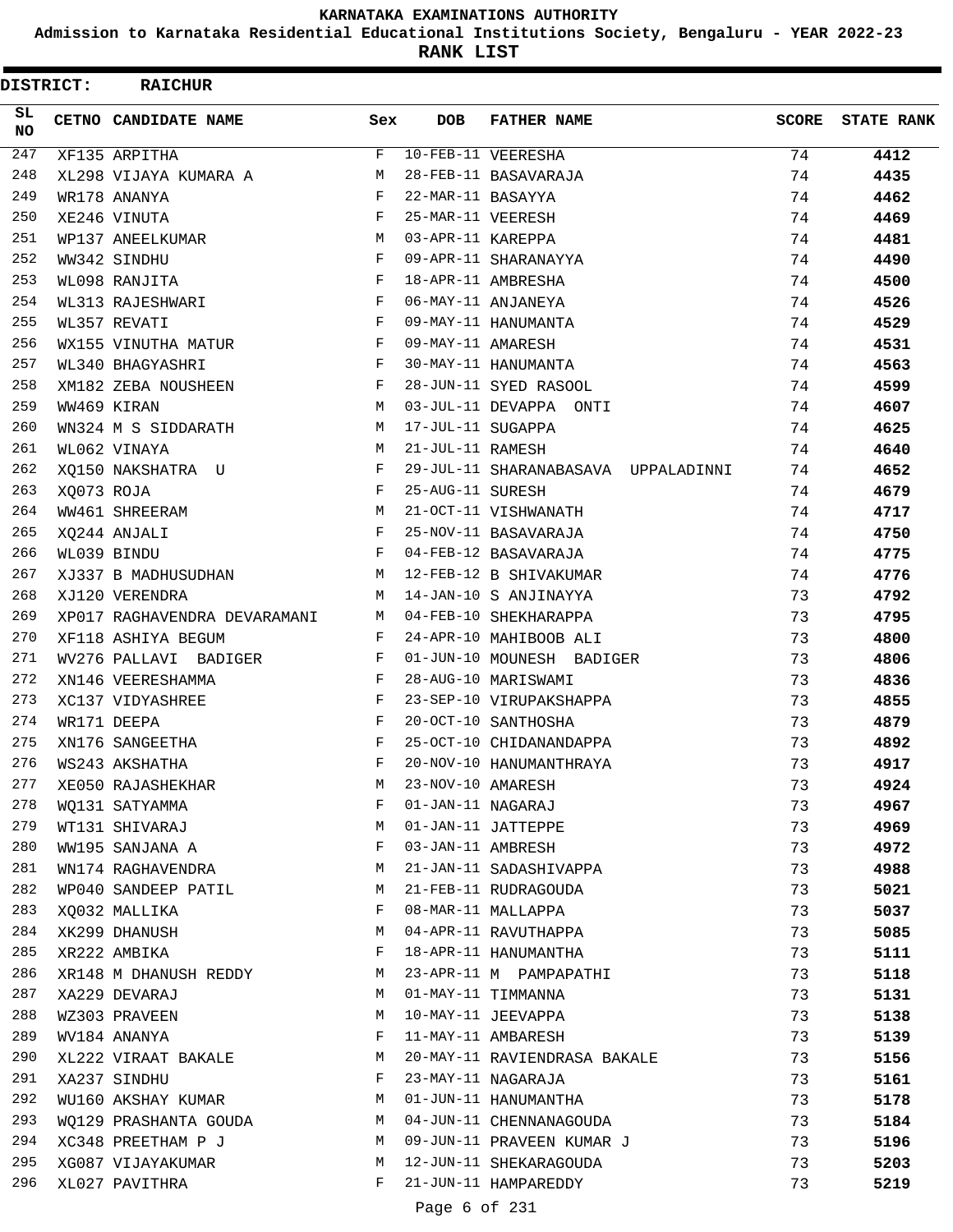**Admission to Karnataka Residential Educational Institutions Society, Bengaluru - YEAR 2022-23**

| DISTRICT:        | <b>RAICHUR</b>                  |              |                   |                                        |              |                   |
|------------------|---------------------------------|--------------|-------------------|----------------------------------------|--------------|-------------------|
| SL.<br><b>NO</b> | CETNO CANDIDATE NAME            | Sex          | <b>DOB</b>        | <b>FATHER NAME</b>                     | <b>SCORE</b> | <b>STATE RANK</b> |
| 297              | WV345 ARCHANA                   | F            | 02-JUL-11 AMARESH |                                        | 73           | 5236              |
| 298              | WL347 AMBIKA                    | F            |                   | 27-JUL-11 SIDDAPPA                     | 73           | 5267              |
| 299              | XC245 S ABHISHEK                | M            |                   | 06-AUG-11 DHANAREDDY                   | 73           | 5282              |
| 300              | XE324 DEEPIKA                   | F            | 24-SEP-11 UMESHA  |                                        | 73           | 5330              |
| 301              | XM341 DEEPA                     | F            |                   | 22-OCT-11 VENKOBA YATNATTI             | 73           | 5360              |
| 302              | XK011 VINAYAKUMAR               | M            |                   | 24-OCT-11 YAMANAPPA                    | 73           | 5361              |
| 303              | WR198 SUHAS S RATHOD            | M            |                   | 09-NOV-11 SHANKRAPPA                   | 73           | 5378              |
| 304              | WV109 PUTTARAJ HIREMATH         | M            |                   | 11-NOV-11 VISHVESWARAYYA B HIREMATH    | 73           | 5383              |
| 305              | WW280 RASHMITHA<br>PYATAL       | F            |                   | 14-DEC-11 SHIVARAJ PYATAL              | 73           | 5402              |
| 306              | WX343 MALLIKARJUNA REDDY        | M            |                   | 19-DEC-11 BASANA GOUDA                 | 73           | 5404              |
| 307              | XD432 HARISH                    | M            | 01-JAN-12 GURURAJ |                                        | 73           | 5414              |
| 308              | XR008 VIDYASHRI                 | F            |                   | 25-JAN-12 HAMPAYYA                     | 73           | 5422              |
| 309              | WP309 SUKANYA                   | F            |                   | 27-JAN-12 VIRUPANAGOUDA                | 73           | 5423              |
| 310              | XP179 PRARTHANA JAKKAPPA KANDRE | F            |                   | 05-AUG-09 JAKKAPPA KANDRE              | 72           | 5439              |
| 311              | XF034 VINODKUMAR                | M            |                   | 16-DEC-09 RAMALINGAPPA                 | 72           | 5441              |
| 312              | WV291 SATEESHA                  | M            |                   | 15-JAN-10 DODDA SHESHANNA              | 72           | 5443              |
| 313              | WP325 SHARAN                    | M            |                   | 11-FEB-10 BASAVARAJ                    | 72           | 5445              |
| 314              | WY395 KAVERI                    | F            |                   | 10-AUG-10 MANJUNATH                    | 72           | 5484              |
| 315              | XB038 NIRMALA                   | F            |                   | 17-AUG-10 SANGAYYA                     | 72           | 5487              |
| 316              | XL025 HANUMANTH                 | M            | 29-AUG-10 BASAPPA |                                        | 72           | 5493              |
| 317              | XL336 NAGARJUN H                | M            |                   | 06-SEP-10 ADIVESHAPPA                  | 72           | 5498              |
| 318              | XM233 SANGEETHA                 | F            |                   | 20-SEP-10 SHARANAPPA                   | 72           | 5508              |
| 319              | XB193 RAHUL                     | M            |                   | 08-OCT-10 MALLIKARJUNA                 | 72           | 5519              |
| 320              | XR193 YAMANAGOUDA               | M            |                   | 14-OCT-10 VENKOBA BAPPUR               | 72           | 5527              |
| 321              | XA215 SHUBHANGINI               | F            |                   | 29-OCT-10 BASAVARAJ                    | 72           | 5541              |
| 322              | XQ186 NIVEDITHA                 | F            |                   | 10-NOV-10 BASAVARJ                     | 72           | 5553              |
| 323              | XN038 SPOORTHI BASAVARAJA GOUDA | $\mathbf{F}$ |                   | 06-DEC-10 BASAVARAJA GOUDA             | 72           | 5595              |
| 324              | XN296 KAVERI                    | F            |                   | 10-DEC-10 MARIYAPPA                    | 72           | 5599              |
| 325              | WW410 PRAKASH                   | M            |                   | 01-JAN-11 NINGAPPA                     | 72           | 5624              |
| 326              | XK162 PRASHANT RAMESH PUJARI    | M            |                   | 07-JAN-11 RAMESH KALAKAPPA PUJARI      | 72           | 5641              |
| 327              | WX319 MAHAMAD ABUBAKAR          | M            | 24-JAN-11 NAYEEM  |                                        | 72           | 5658              |
| 328              | XE174 SHARANABASAVA             | M            |                   | 30-JAN-11 ALLAMAPRABU                  | 72           | 5672              |
| 329              | XA484 ANITA RATHOD              | $\mathbf{F}$ |                   | 13-FEB-11 ANANDA SOMANNA NAIK RATHOD   | 72           | 5687              |
| 330              | XL274 NAVEENKUMAR               | M            | 05-MAR-11 YANKOBA |                                        | 72           | 5715              |
| 331              | XF107 MOHAMMED UMAR             | М            |                   | 18-MAR-11 KHAJA PASHA                  | 72           | 5736              |
| 332              | WY053 SANJAYA RATHOD            | M            |                   | 23-MAR-11 AMARAPPA                     | 72           | 5739              |
| 333              | WP102 YASHODA                   | F            | 26-MAR-11 GOURESH |                                        | 72           | 5746              |
| 334              | XS031 ANUSHA R H                | F            |                   | 27-MAR-11 RAGVENDRA HANUMATHAPPA HOSUR | 72           | 5747              |
| 335              | XM134 VISHWANATHA               | M            |                   | 18-MAY-11 VIREESHA                     | 72           | 5828              |
| 336              | WV469 GOURI                     | F            |                   | 09-JUN-11 BASANA GOUDA                 | 72           | 5872              |
| 337              | XB116 HANAMESH                  | M            |                   | 03-JUL-11 DEVAPPA POOJARI              | 72           | 5905              |
| 338              | XQ227 SWETHA                    | F            |                   | 03-JUL-11 MALLIKARJUN                  | 72           | 5907              |
| 339              | XR081 MALLIKARJUNA MALIPATIL    | M            |                   | 08-JUL-11 VEERANAGOUDA                 | 72           | 5917              |
| 340              | WV064 PRATIBHA                  | F            |                   | 11-JUL-11 AMARESH POOJARI              | 72           | 5921              |
| 341              | WT010 VIDYASHRI                 | F            |                   | 19-JUL-11 BASAVARAJ                    | 72           | 5939              |
| 342              | WL204 SINDHU                    | F            |                   | 03-AUG-11 MALLAPPA                     | 72           | 5955              |
| 343              | XC241 VALMIKI B                 | М            |                   | 09-OCT-11 SHIVARAJAPPA                 | 72           | 6027              |
| 344              | XL031 IBRAHIM                   | М            |                   | 23-OCT-11 SHAMEED SAB                  | 72           | 6041              |
| 345              | WW112 MADHU HUGAR               | F            |                   | 05-NOV-11 SHARANABASAPPA HUGAR         | 72           | 6051              |
| 346              | XM339 SRUJANA                   | F            |                   | 29-JAN-12 MOUNESHA                     | 72           | 6095              |
|                  |                                 |              |                   |                                        |              |                   |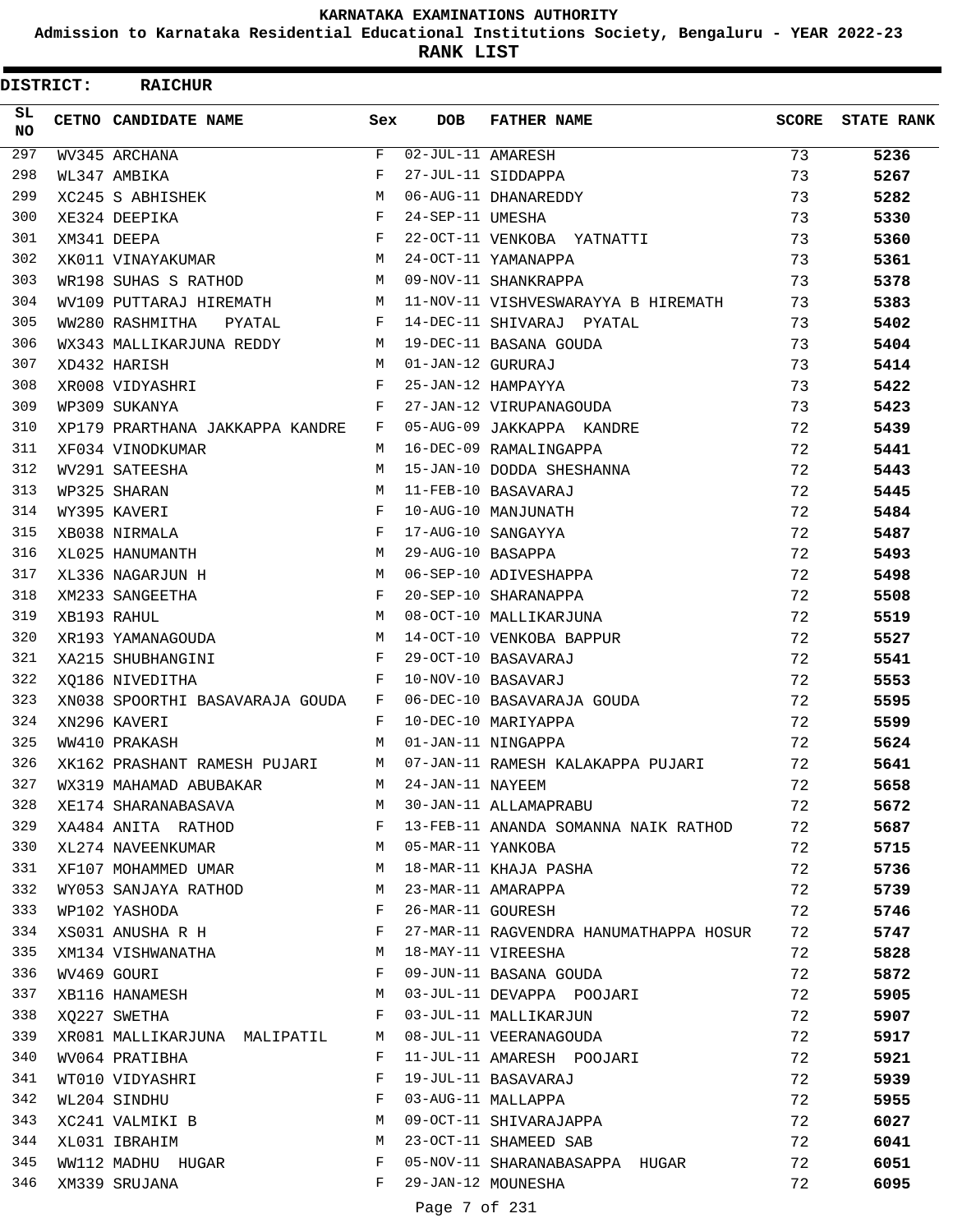**Admission to Karnataka Residential Educational Institutions Society, Bengaluru - YEAR 2022-23**

**RANK LIST**

| <b>DISTRICT:</b> | <b>RAICHUR</b>                                 |     |                   |                                                  |              |                   |
|------------------|------------------------------------------------|-----|-------------------|--------------------------------------------------|--------------|-------------------|
| SL.<br>NO.       | CETNO CANDIDATE NAME                           | Sex | <b>DOB</b>        | <b>FATHER NAME</b>                               | <b>SCORE</b> | <b>STATE RANK</b> |
| 347              | XC208 MOHAMMAD ALI                             | М   |                   | 14-OCT-09 SHAMEED PASHA                          | 71           | 6106              |
| 348              | WO293 CHANDRASHEKHARA                          | М   |                   | 27-NOV-09 MAHADEVA                               | 71           | 6107              |
| 349              | XF267 BHARATH SWAMY                            | M   |                   | 18-MAR-10 MATADAYYAPPA                           | 71           | 6126              |
| 350              | WT122 AKASHA                                   | M   |                   | 10-APR-10 YENKAPPA                               | 71           | 6131              |
| 351              | XH411 KRISHNA GUJJAR                           | M   |                   | 28-MAY-10 SHREEKANTHA                            | 71           | 6139              |
| 352              | WW264 YEMNUR                                   | M   |                   | 26-AUG-10 HULLAPPA                               | 71           | 6160              |
| 353              | WW028 VARUN KUMAR                              | M   |                   | 19-SEP-10 HUCHA REDIAPPA                         | 71           | 6179              |
| 354              | WL373 CHATRAPATI CHAVAN                        | M   |                   | 01-OCT-10 LAXMANA CHAVAN                         | 71           | 6189              |
| 355              | XF093 G SRUJAN                                 | M   |                   | 19-OCT-10 SHARANABASAVA                          | 71           | 6206              |
| 356              | XP206 SWAPNA                                   | F   |                   | 07-NOV-10 MANJUNATHA                             | 71           | 6231              |
| 357              | WP315 KALPANA                                  | F   | 03-DEC-10 ERANNA  |                                                  | 71           | 6260              |
| 358              | XL017 VAISHNAVI                                | F   | 07-DEC-10 RAMESH  |                                                  | 71           | 6261              |
| 359              | XR135 MAHENDRA                                 | M   |                   | 01-JAN-11 ANILAPPA                               | 71           | 6292              |
| 360              | XS171 BHARATHRAJ R                             | M   |                   | 02-JAN-11 REDDEPPA                               | 71           | 6296              |
| 361              | WX390 SPOORTI PARAMANNA                        | F   |                   | 11-JAN-11 PARAMANNA                              | 71           | 6309              |
| 362              | XC198 ASHWINI                                  | F   |                   | 15-JAN-11 CHANDRASHEKHAR                         | 71           | 6314              |
| 363              | WP282 MANOJ KUMAR                              | M   |                   | 01-FEB-11 MALLIKARJUN                            | 71           | 6339              |
| 364              | WP332 SOMASHEKHARAPPA                          | M   |                   | 02-FEB-11 SHIVAN GOUDA                           | 71           | 6341              |
| 365              | WM389 BHAGYASHREE                              | F   | 04-FEB-11 TEJAPPA |                                                  | 71           | 6344              |
| 366              | XD276 ANKITHA                                  | F   |                   | 09-FEB-11 DURGAPPA                               | 71           | 6349              |
| 367              | WO106 M D RAJAVALI                             | М   |                   | 12-FEB-11 ABDULSUKAR                             | 71           | 6359              |
| 368              | XH347 VENKAT SAI KRISHNA                       | M   |                   | 13-FEB-11 AHALAYA DEVI                           | 71           | 6363              |
| 369              | WN110 MADHU PATIL                              | M   |                   | 31-MAR-11 SANGANAGOUDA                           | 71           | 6438              |
| 370              | XD405 VAIBHAV                                  | M   |                   | 08-APR-11 SHARANABASAVA                          | 71           | 6449              |
| 371              | XD026 HUCHCHABUDDAPPA                          | M   |                   | 24-APR-11 NINGAPPA                               | 71           | 6472              |
| 372              | WO040 V V NAMRUTA                              | F   |                   | 17-MAY-11 VISHWANATH V S                         | 71           | 6516              |
| 373              | WP250 SHARDAMMA                                | F   |                   | 24-MAY-11 BASAVARAJ                              | 71           | 6530              |
| 374              | XG392 SAMPREET                                 | M   |                   | 25-MAY-11 HARALAYYA                              | 71           | 6533              |
| 375              | WN063 BHAGYASHRI                               | F   |                   | 07-JUN-11 MALLIKARJUNA                           | 71           | 6562              |
| 376              | XL281 SAGARAM NAYANA                           | F   |                   | 14-JUN-11 BASAVARAJA                             | 71           | 6578              |
| 377              | XD198 DANUSH                                   | М   |                   | 24-JUN-11 GOPALAKRUSHNA                          | 71           | 6597              |
| 378              | XM027 PRAJWAL SHEKARAPPA                       | М   |                   | 07-JUL-11 SHEKARAPPA                             | 71           | 6617              |
| 379              | XA145 PAVAN RATHOD                             | М   | 22-JUL-11 RAVI    |                                                  | 71           | 6652              |
| 380              | XO078 MAHAMED HUSEN                            | М   |                   | 27-JUL-11 MUJUBAL REHAMAN                        | 71           | 6660              |
| 381              | XK008 SHASHANK                                 | M   |                   | 17-AUG-11 DURAGESH                               | 71           | 6694              |
| 382              | WL181 VENKATESH NAYAK                          | М   |                   | 22-AUG-11 MARIGAYYA                              | 71           | 6701              |
| 383              | WM313 VIRABADRAYYA SWAMI                       | М   |                   | 12-SEP-11 ISHWARAYYA                             | 71           | 6722              |
| 384              | XP196 VIRUPAKSHAGOUDA SHIVAKUMAR M<br>HALEMANI |     |                   | 27-SEP-11 SHIVAKUMAR HALEMANI                    | 71           | 6738              |
| 385              | WN350 SHIVAPUTRA                               | M   |                   | 30-SEP-11 RAJASHEKHAR                            | 71           | 6742              |
| 386              | XN268 SIDDHANTH S SANDUR                       | М   |                   | 08-OCT-11 SHARANABASAPPA H SANDUR                | 71           | 6753              |
| 387              | WV320 SPOORTI PAWAR                            | F   |                   | 20-OCT-11 VENKATESH                              | 71           | 6765              |
| 388              | XM249 SAMPAT BASAVANAGOUD<br>MALIPATIL         | М   |                   | 27-OCT-11 BASAVANAGOUD BASAVANAGOUD<br>MALIPATIL | 71           | 6770              |
| 389              | WU236 HARSHA DORE                              | M   |                   | 07-DEC-11 PRABHURAYA DORE                        | 71           | 6807              |
| 390              | WP268 SABIYA FATIM                             | F   |                   | 12-DEC-11 FARAQAHMED                             | 71           | 6809              |
| 391              | WS143 NANDA KISHOR V M                         | М   |                   | 08-MAR-12 VENKATESHA                             | 71           | 6831              |
| 392              | WR054 G NAYANA                                 | F   |                   | 01-JAN-10 RANGANNA                               | 70           | 6843              |
| 393              | XM328 CHANNABASAVA REDDY                       | М   |                   | 22-JAN-10 VEERUPAKSHA REDDY                      | 70           | 6846              |
| 394              | WL295 AKASHA                                   | М   | 03-MAR-10 SOPANNA |                                                  | 70           | 6850              |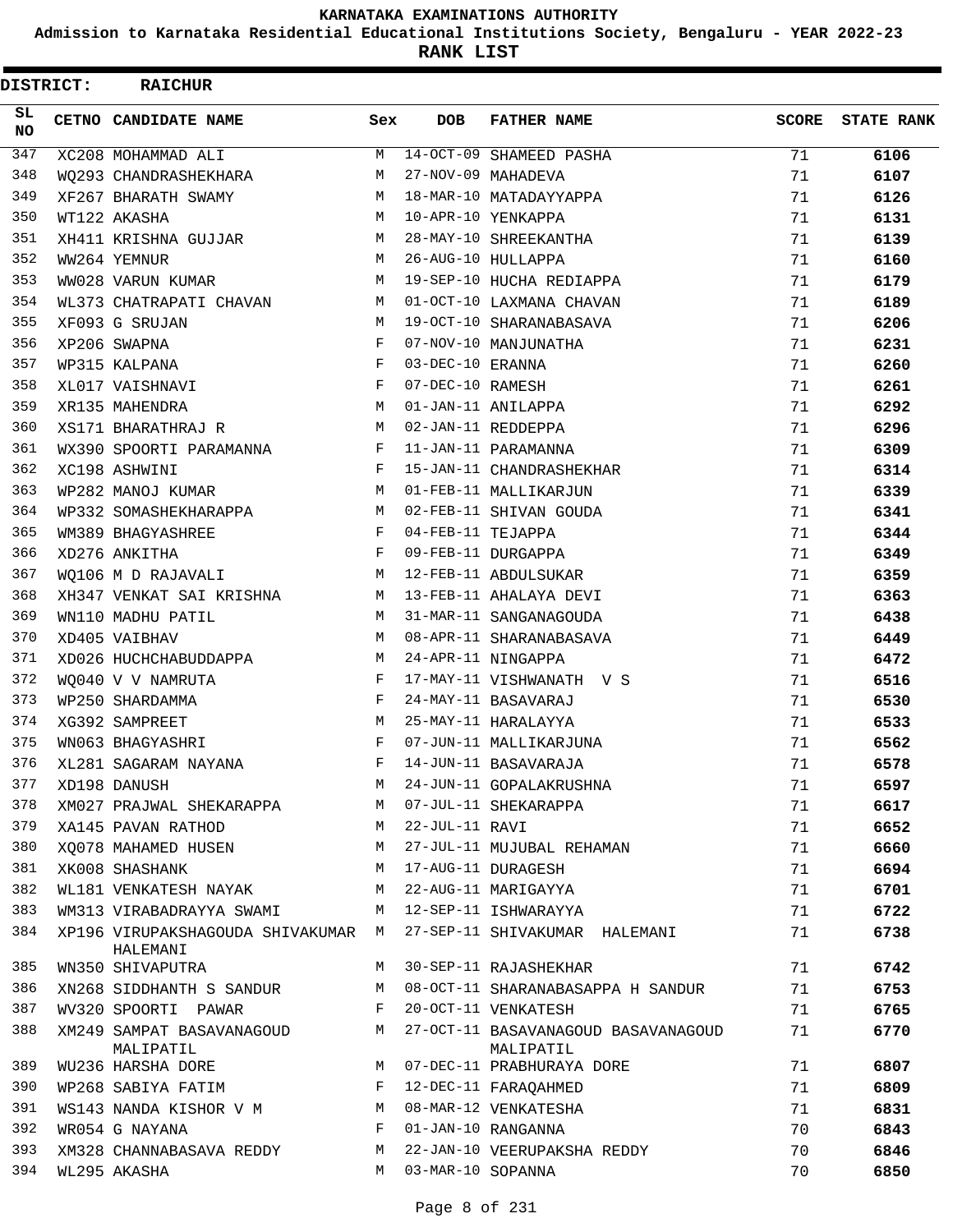**Admission to Karnataka Residential Educational Institutions Society, Bengaluru - YEAR 2022-23**

| <b>DISTRICT:</b> |            | <b>RAICHUR</b>                        |            |                   |                                               |       |                   |
|------------------|------------|---------------------------------------|------------|-------------------|-----------------------------------------------|-------|-------------------|
| SL.<br><b>NO</b> |            | CETNO CANDIDATE NAME                  | Sex        | <b>DOB</b>        | <b>FATHER NAME</b>                            | SCORE | <b>STATE RANK</b> |
| 395              |            | WN184 AYYAPPA                         | M          |                   | 26-APR-10 SHIVAMALAPPA                        | 70    | 6859              |
| 396              |            | XF080 ASHWINI                         | F          |                   | 10-JUN-10 MALLIKARJUNA                        | 70    | 6869              |
| 397              |            | WM372 BHAGYASHREE                     | F          |                   | 21-JUL-10 PRABHUGOWDA                         | 70    | 6876              |
| 398              |            | XR154 NEELA                           | F          | 28-AUG-10 VEERESH |                                               | 70    | 6896              |
| 399              |            | XC012 MAHEK                           | F          |                   | 25-SEP-10 MAHEBOOB ALI                        | 70    | 6935              |
| 400              |            | WN335 SINCHANA                        | $_{\rm F}$ |                   | 21-NOV-10 SUNILKUMAR                          | 70    | 6995              |
| 401              |            | XA242 LAXMI E                         | F          |                   | 05-DEC-10 SANGANABASAYYA                      | 70    | 7015              |
| 402              |            | XG251 MAMATA PADASHETTY               | F          |                   | 17-DEC-10 MALINGARAYA                         | 70    | 7026              |
| 403              |            | WO053 BHAVANI                         | F          |                   | 23-DEC-10 PARVATA REDDY                       | 70    | 7035              |
| 404              | WL351 ANIL |                                       | M          |                   | 01-JAN-11 SHARANAPPA                          | 70    | 7045              |
| 405              |            | WM396 NAGALAKSHMI                     | $_{\rm F}$ |                   | 01-JAN-11 BASAVARAJ M                         | 70    | 7049              |
| 406              |            | XF292 SHRIDEVI                        | F          | 01-JAN-11 MAREPPA |                                               | 70    | 7051              |
| 407              |            | WN083 BHAGYASHRI                      | F          |                   | 18-JAN-11 MANASHAYYA                          | 70    | 7078              |
| 408              |            | WX022 VIJAYAKUMARA<br>RATHOD          | М          | 22-JAN-11 RAMESH  |                                               | 70    | 7085              |
| 409              |            | XD016 AKASH                           | M          |                   | 08-FEB-11 HANUMANTHA                          | 70    | 7109              |
| 410              |            | XR130 SANJANA                         | F          |                   | 04-MAR-11 HEMA REDDY NARASANNA                | 70    | 7161              |
| 411              |            | WR182 JYOTHI                          | F          |                   | 22-MAR-11 SHIVARAJA                           | 70    | 7195              |
| 412              |            | XA019 ROHITH                          | M          | 22-MAR-11 SURESH  |                                               | 70    | 7197              |
| 413              |            | WL383 PRATIBHA                        | $_{\rm F}$ | 09-APR-11 KRISHNA |                                               | 70    | 7232              |
| 414              |            | WX398 VINUTA SHREE                    | F          |                   | 11-APR-11 SHIVA KUMAR PATIL                   | 70    | 7237              |
| 415              |            | WT142 MANJULA                         | F          | 17-APR-11 NAGARAJ |                                               | 70    | 7243              |
| 416              |            | WN064 SUNIL                           | M          |                   | 22-APR-11 CHATRAPPA                           | 70    | 7255              |
| 417              |            | WS062 CHANNABASAVA HANUMANTH NAIK M   |            |                   | 01-MAY-11 HANUMANTH MOREPPA NAIK              | 70    | 7270              |
| 418              |            | WN120 SONIYA                          | F          |                   | 05-MAY-11 DODDA KHASIMSAB                     | 70    | 7275              |
| 419              |            | XL040 CHETHANAREDDY                   | M          |                   | 28-MAY-11 CHENNAPPA                           | 70    | 7307              |
| 420              |            | XN026 MALLIKARJUNA SOMANATHA          | М          |                   | 01-JUN-11 SOMANATHA                           | 70    | 7315              |
| 421              |            | WU022 VIJAY KUMARA                    | м          |                   | 05-JUN-11 SIDDARAMAREDDY                      | 70    | 7325              |
| 422              |            | XB003 NAVYA CHANDRAKANT KADLUR        | F          |                   | 13-JUN-11 CHANDRAKANT MAHESHWARAPP<br>KADLUR  | 70    | 7339              |
| 423              |            | XR029 DRUVA SHIVASHANKAR              | M          |                   | 16-JUN-11 SHIVASHANKAR                        | 70    | 7348              |
| 424              |            | XA482 SUSHANTH S PATIL                | М          |                   | 10-JUL-11 SHIVANAND R PATIL                   | 70    | 7398              |
| 425              |            | WN203 HARISH PATIL                    | M          |                   | 15-JUL-11 GYANANGOUDA                         | 70    | 7412              |
| 426              |            | WR050 BHUVANESHWARI                   | F          |                   | 18-JUL-11 SHIVARAJA                           | 70    | 7419              |
| 427              |            | WL026 GURUGOUDA                       | M          |                   | 25-JUL-11 BASAVARAJA                          | 70    | 7435              |
| 428              |            | WN271 RAHUL                           | М          |                   | 25-JUL-11 DILIP KUMAR                         | 70    | 7437              |
| 429              |            | WW465 PRAMATH KADLUR                  | М          |                   | 26-JUL-11 K SHASHIKANTH                       | 70    | 7438              |
| 430              |            | XO055 APURVA NAYAKA                   | F          |                   | 29-JUL-11 DURUGAPPA                           | 70    | 7443              |
| 431              |            | XB214 AANJANEYA PAMPAPATI<br>KURUBARU | M          |                   | 10-AUG-11 PAMPAPATI MALLAPPA KURUBARU         | 70    | 7460              |
| 432              |            | WZ043 SAMARTHAGOUDA                   | M          |                   | 09-SEP-11 MAHANTAGOUDA RAMPUR                 | 70    | 7503              |
| 433              |            | XK107 SRUSHTI HANCHINAMANI            | F          |                   | 13-SEP-11 CHARANTAPPA NAGAPPA<br>HANCHINAMANI | 70    | 7505              |
| 434              |            | XD132 BHAVANI                         | F          |                   | 26-SEP-11 BASAVANAGOUDA                       | 70    | 7520              |
| 435              |            | XH404 SANJANA REDDY                   | F          |                   | 15-OCT-11 VEERESH T                           | 70    | 7545              |
| 436              |            | WM061 SWATI                           | F          | 24-NOV-11 LOKESH  |                                               | 70    | 7586              |
| 437              |            | WS261 RAVINDRA                        | M          |                   | 01-JAN-09 RAGHAVENDRA                         | 69    | 7640              |
| 438              |            | XA423 PRADEEP RATHOD                  | M          |                   | 21-NOV-09 RAMACHANDRAPPA                      | 69    | 7644              |
| 439              |            | XA170 MANJUNATHA                      | M          |                   | 01-JAN-10 NANDAPPA                            | 69    | 7647              |
| 440              |            | XE322 NAGARAJ                         | M          |                   | 01-JAN-10 REVANNASIDAPPA                      | 69    | 7648              |
| 441              |            | XS165 VINOD LOKRE                     | M          |                   | 01-JAN-10 MOUNESH LOKRE                       | 69    | 7650              |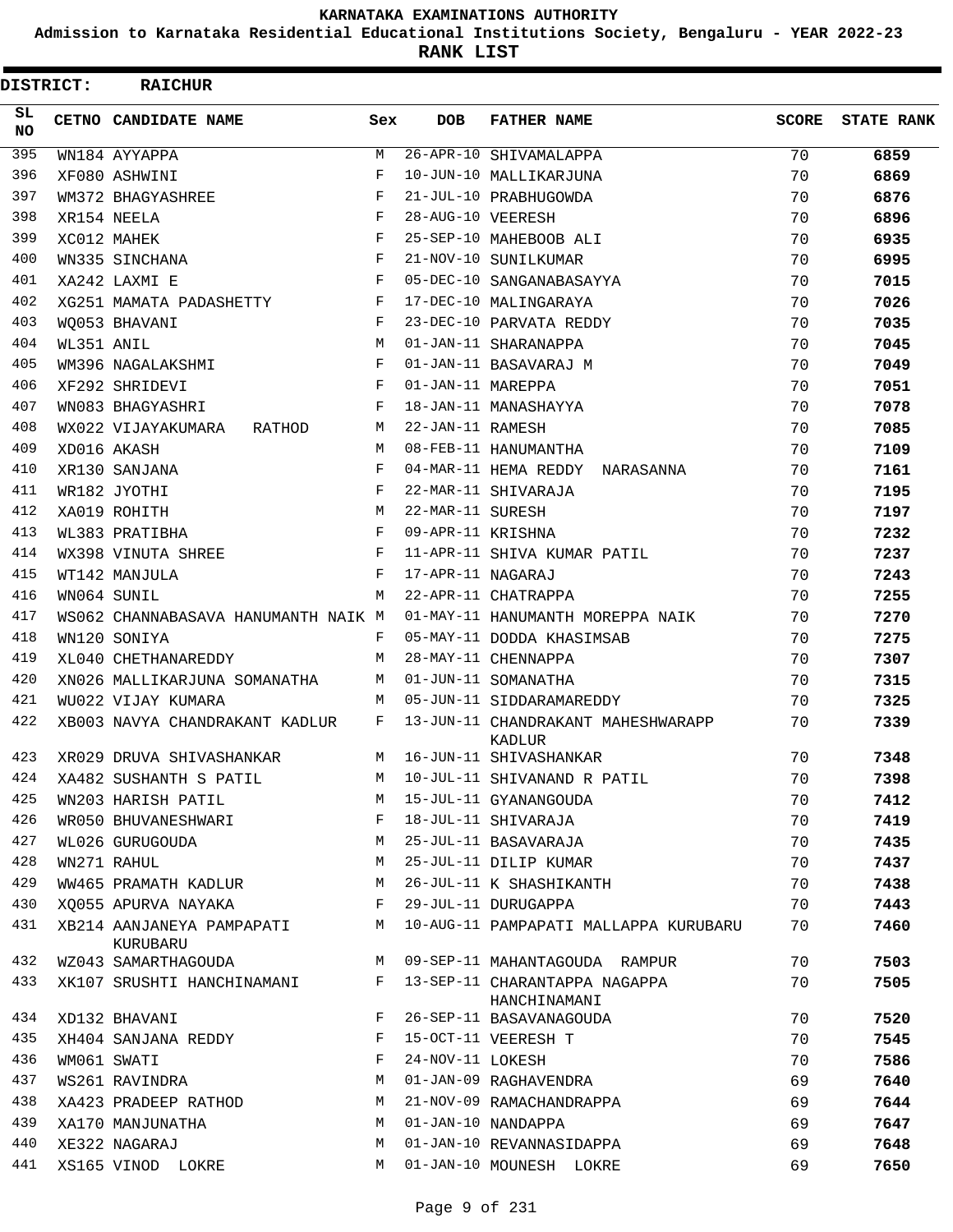**Admission to Karnataka Residential Educational Institutions Society, Bengaluru - YEAR 2022-23**

**RANK LIST**

| <b>DISTRICT:</b> |            | <b>RAICHUR</b>                                   |     |                   |                                        |              |                   |
|------------------|------------|--------------------------------------------------|-----|-------------------|----------------------------------------|--------------|-------------------|
| SL.<br>NO.       |            | CETNO CANDIDATE NAME                             | Sex | <b>DOB</b>        | <b>FATHER NAME</b>                     | <b>SCORE</b> | <b>STATE RANK</b> |
| 442              |            | XN238 SIMONRAJ                                   | М   |                   | 27-MAR-10 DEVARAJA                     | 69           | 7666              |
| 443              |            | XC351 BHOOMIKA                                   | F   |                   | 04-MAY-10 VEERUPAKSHI                  | 69           | 7677              |
| 444              |            | WR284 PRATHAP                                    | M   |                   | 07-MAY-10 ANJINEYYA                    | 69           | 7679              |
| 445              |            | XD380 VEERESH                                    | M   |                   | 02-JUN-10 RANGAPPA                     | 69           | 7688              |
| 446              |            | XK206 ARMAN PASHA                                | M   |                   | 13-JUN-10 DAVAL SAB                    | 69           | 7692              |
| 447              |            | XG433 PAMPANA GOUDA                              | М   |                   | 22-JUN-10 SHIVARAJ                     | 69           | 7696              |
| 448              |            | XN071 RAMESH SIDDAPPA                            | M   |                   | 14-JUL-10 SIDDAPPA                     | 69           | 7704              |
| 449              |            | XQ138 PRAJWAL                                    | M   | 02-SEP-10 NAGARAJ |                                        | 69           | 7736              |
| 450              |            | WL368 MAMATHA                                    | F   |                   | 03-SEP-10 SHARANAPPA                   | 69           | 7738              |
| 451              |            | WR088 PRASHANTH YADAV                            | М   | 09-SEP-10 AMARESH |                                        | 69           | 7742              |
| 452              |            | XR022 SAMARTH B                                  | M   |                   | 09-SEP-10 BASAVARAJ                    | 69           | 7743              |
| 453              |            | XB027 SAVITRI                                    | F   |                   | 16-SEP-10 GYANAPPA                     | 69           | 7747              |
| 454              |            | WU062 RAGHAVENDRA NAYAK YANKAPPA M<br>MALEGOUDRA |     |                   | 08-OCT-10 YANKAPPA YANKANNA MALEGOUDRA | 69           | 7768              |
| 455              |            | WM326 SUSHMA                                     | F   |                   | 09-OCT-10 MAHIPAL REDDY                | 69           | 7769              |
| 456              |            | XD330 UDAY KUMAR                                 | М   |                   | 27-OCT-10 CHANNABASAVA                 | 69           | 7787              |
| 457              |            | XL056 VISHWA                                     | M   |                   | 17-NOV-10 RAGHAVENDRA                  | 69           | 7814              |
| 458              |            | XG445 AKANKSHA                                   | F   |                   | 21-NOV-10 H VENKATESH                  | 69           | 7818              |
| 459              |            | WX068 TIRUPATI                                   | M   |                   | 22-NOV-10 HANAMAPPA                    | 69           | 7822              |
| 460              |            | XP262 NIVEDITHA                                  | F   |                   | 28-NOV-10 DEVARAJA                     | 69           | 7828              |
| 461              |            | XL199 PRADEEPAKUMARA                             | М   |                   | 12-DEC-10 HANUMANTHA                   | 69           | 7840              |
| 462              |            | XE250 BHAGYASRI                                  | F   | 01-JAN-11 IRESHA  |                                        | 69           | 7865              |
| 463              |            | XF197 MAHENDRAVARMA                              | М   |                   | 01-JAN-11 MANMATHA                     | 69           | 7868              |
| 464              | XG136 USHA |                                                  | F   | 15-JAN-11 NAGARAJ |                                        | 69           | 7895              |
| 465              |            | WP275 G SUSHANTA                                 | М   |                   | 20-JAN-11 CHANNABASAVA                 | 69           | 7901              |
| 466              |            | WR157 VINODARAJ                                  | М   |                   | 22-JAN-11 BASAVARAJ                    | 69           | 7905              |
| 467              |            | WX245 KANNAYYA                                   | М   | 31-JAN-11 RAYAPPA |                                        | 69           | 7916              |
| 468              |            | XK351 ANKITHA                                    | F   |                   | 15-MAR-11 YAMANURAPPA                  | 69           | 7994              |
| 469              |            | XQ156 BALARAJ LINGAPPA                           | М   |                   | 17-MAR-11 LINGAPPA                     | 69           | 8000              |
| 470              |            | XE238 PRASHANTH KUMAR                            | М   |                   | 17-MAR-11 SHIVARAJA                    | 69           | 8002              |
| 471              |            | XA074 CHAITRA                                    |     |                   | 04-APR-11 AMARAPPA                     | 69           | 8048              |
| 472              |            | WM079 SOUMYA                                     | F   |                   | 05-APR-11 VEERESH NAYAK                | 69           | 8051              |
| 473              |            | XO061 PRAVEENA                                   | М   |                   | 07-APR-11 SHIVRAYAPPA                  | 69           | 8057              |
| 474              |            | XK148 MAHESH P                                   | M   |                   | 14-APR-11 BASAVALINGAPPA P             | 69           | 8072              |
| 475              |            | XQ116 RIYAN KOUSAR VAHID PASHA F                 |     |                   | 15-APR-11 VAHID PASHA                  | 69           | 8076              |
| 476              |            | WW432 NITHIN INGALE                              | M   | 16-MAY-11 MARUTI  |                                        | 69           | 8144              |
| 477              |            | WL415 YALLAMMA PIDIGANOR                         | F   |                   | 01-JUN-11 DURUGAPPA PIDIGANOR          | 69           | 8174              |
| 478              |            | XK266 PRAJWAL                                    | М   |                   | 13-JUN-11 SHANKRAPAYYA                 | 69           | 8201              |
| 479              |            | XD112 MANJULA                                    | F   | 16-JUN-11 VEERESH |                                        | 69           | 8208              |
| 480              |            | XE032 SHREE SHYLA                                | M   |                   | 21-JUN-11 SIDDAPPA                     | 69           | 8221              |
| 481              |            | WS073 AISHWARYA C                                | F   |                   | 27-JUN-11 SUGURESH                     | 69           | 8227              |
| 482              |            | XN298 SHRAVANI                                   | F   | 06-AUG-11 SURESH  |                                        | 69           | 8302              |
| 483              |            | WU007 SHRIRAKSHA                                 | F   |                   | 12-AUG-11 SHAMBULINGA                  | 69           | 8316              |
| 484              |            | WR021 PRASANNAKUMAR SUBEDHARA M                  |     | 24-AUG-11 RAMAPPA |                                        | 69           | 8344              |
| 485              |            | XM039 MAHESHA DURUGAPPA                          | M   |                   | 25-AUG-11 DURUGAPPA                    | 69           | 8345              |
| 486              |            | WP273 MADHUSHREE                                 | F   |                   | 01-SEP-11 SHIVARAJ                     | 69           | 8353              |
| 487              |            | WO072 TAHASEEN RAZA                              | M   |                   | 01-SEP-11 KHAJASAB G                   | 69           | 8357              |
| 488              |            | WZ105 SAHANA                                     | F   |                   | 05-SEP-11 BASLINGAPPA                  | 69           | 8361              |
| 489              |            | WR292 SUNENA                                     | F   | 11-SEP-11 RAJVALI |                                        | 69           | 8374              |
| 490              |            | WL348 K RANJITHA                                 | F   |                   | 06-OCT-11 HANUMANTHA                   | 69           | 8403              |
|                  |            |                                                  |     |                   |                                        |              |                   |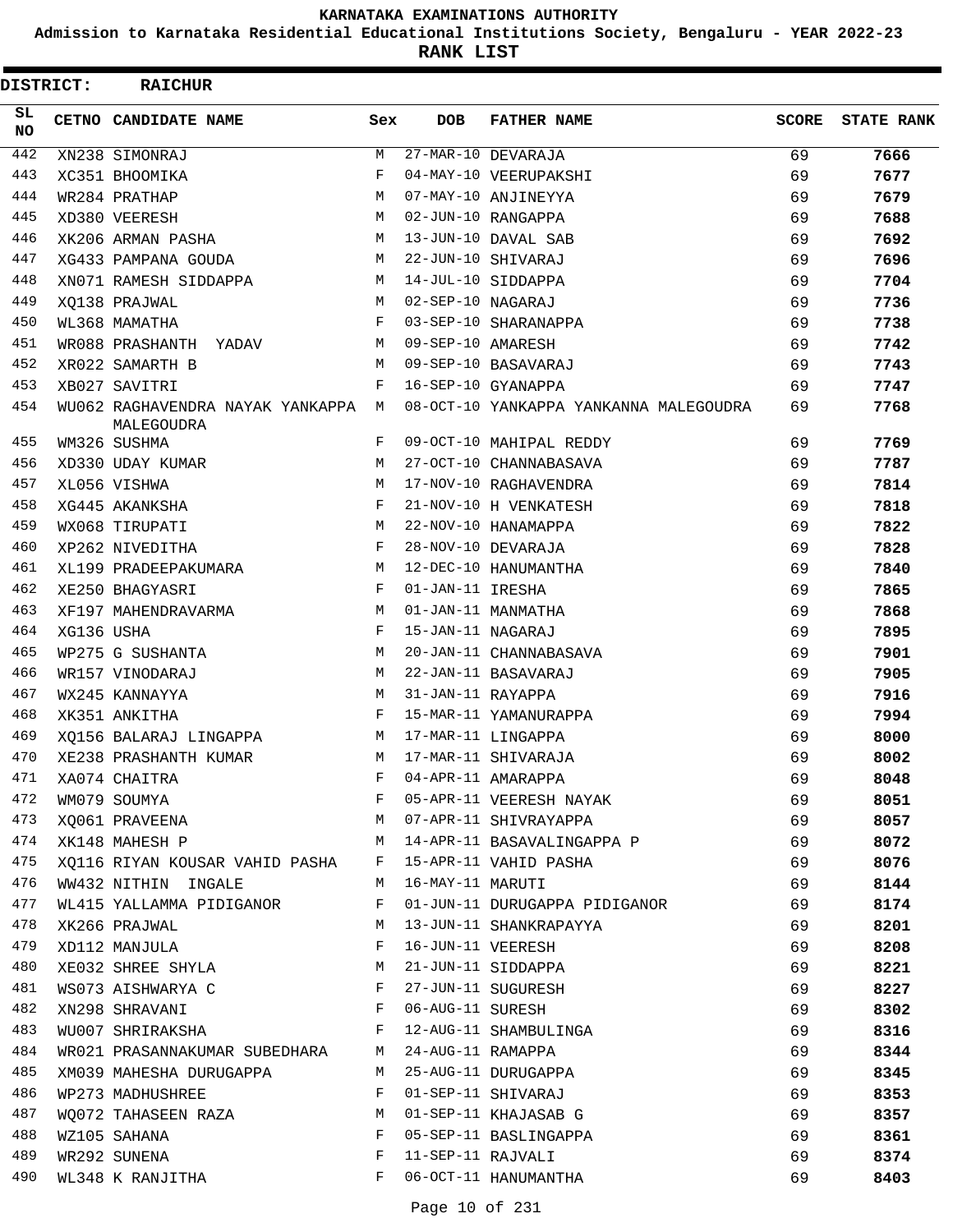**Admission to Karnataka Residential Educational Institutions Society, Bengaluru - YEAR 2022-23**

ı

**RANK LIST**

 $\blacksquare$ 

| <b>DISTRICT:</b> |            | <b>RAICHUR</b>           |              |                                        |                                 |       |                   |
|------------------|------------|--------------------------|--------------|----------------------------------------|---------------------------------|-------|-------------------|
| SL.<br>NO.       |            | CETNO CANDIDATE NAME     | Sex          | <b>DOB</b>                             | <b>FATHER NAME</b>              | SCORE | <b>STATE RANK</b> |
| 491              |            | XD300 SHIVAPRIYA         | F            | $\overline{24-\text{OCT}}$ -11 ANJANNA |                                 | 69    | 8424              |
| 492              |            | XE120 MAHESHWARI         | F            |                                        | 01-NOV-11 THIMMAPPA             | 69    | 8433              |
| 493              |            | WO025 G SINCHANA         | F            |                                        | 05-NOV-11 VENKATESH             | 69    | 8439              |
| 494              |            | WV308 MANOJ              | М            |                                        | 22-NOV-11 MALLIKARJUN           | 69    | 8455              |
| 495              |            | XK197 TEJAS              | M            |                                        | 25-NOV-11 DR NAGARAJ            | 69    | 8460              |
| 496              |            | XL208 MALLIKARJUN        | M            | 05-DEC-11 UMESH                        |                                 | 69    | 8474              |
| 497              |            | XL162 SANJAY KUMAR       | M            |                                        | 10-JUL-12 NEELAKANTHAYYA SWAMY  | 69    | 8517              |
| 498              |            | WL113 A YANKANAGOUDA     | М            |                                        | 19-NOV-12 A VEERESH NAYAK       | 69    | 8519              |
| 499              |            | WV423 SANGAMESH          | M            | 20-MAR-10 SOMAPPA                      |                                 | 68    | 8553              |
| 500              |            | XA476 KAVERI             | F            |                                        | 27-MAR-10 DYAMANNA              | 68    | 8554              |
| 501              |            | XD282 NETRAVATI          | F            |                                        | 22-APR-10 VENKATESH             | 68    | 8562              |
| 502              |            | XE019 VILOKA SURYA METI  | M            |                                        | 07-MAY-10 SANGANA GOUD          | 68    | 8566              |
| 503              |            | WM377 SHREEDHARA         | M            |                                        | 01-AUG-10 NINGAPPA              | 68    | 8599              |
| 504              |            | XD487 NITHIN KUMARA      | M            |                                        | 02-OCT-10 MALLIKARJUNA          | 68    | 8658              |
| 505              |            | XL282 JOSHNA SHARMA      | F            |                                        | 15-OCT-10 SAAHILRAJ SHARMA      | 68    | 8679              |
| 506              |            | XE374 H OMKAR            | M            |                                        | 26-OCT-10 RAGHAVENDRA           | 68    | 8692              |
| 507              |            | WW387 MANOJ              | M            | $13 - NOV - 10$ $O$                    |                                 | 68    | 8708              |
| 508              |            | WP154 NIRMALA            | F            |                                        | 22-NOV-10 MAHANTAPPA            | 68    | 8717              |
| 509              |            | XC286 AKASH              | M            |                                        | 22-DEC-10 BASAVARAJ             | 68    | 8754              |
| 510              |            | XM037 MALLIKARJUNA       | M            |                                        | 24-DEC-10 POTHANNA              | 68    | 8756              |
| 511              |            | XQ262 POORNIMA           | F            |                                        | 27-DEC-10 HANUMANTHA            | 68    | 8759              |
| 512              |            | XG363 LINGARAJA          | M            |                                        | 01-JAN-11 REVANA SIDDAPPA       | 68    | 8764              |
| 513              |            | XP205 TANUJA             | F            |                                        | 13-JAN-11 BASAVARAJ             | 68    | 8791              |
| 514              |            | XP258 MANOJ              | M            |                                        | 02-FEB-11 RUDRAGOUDA MALI PATEL | 68    | 8825              |
| 515              | XN256 USHA |                          | F            |                                        | 04-FEB-11 BASAVARAJA            | 68    | 8830              |
| 516              |            | WM357 SANDHYA            | F            |                                        | 12-FEB-11 SHANTAPPA             | 68    | 8849              |
| 517              |            | XN245 PREETHAM           | M            |                                        | 17-FEB-11 BASANA GOUDA          | 68    | 8857              |
| 518              |            | WS112 VENUHOPALA         | M            |                                        | 18-FEB-11 BASAVARAJ             | 68    | 8860              |
| 519              |            | XD242 MANJUNATH          | M            |                                        | 19-FEB-11 SHYASAPPA             | 68    | 8863              |
| 520              |            | XN097 SHIVARAJA MALLAYYA | M            |                                        | 23-FEB-11 MALLAYYA              | 68    | 8874              |
| 521              |            | WY239 SHREYA NAYAK       | F            | 27-MAR-11 SURESH                       |                                 | 68    | 8946              |
| 522              |            | XS018 MANIKANTHA         | M            |                                        | 29-MAR-11 NAGARAJA              | 68    | 8955              |
| 523              |            | XE136 SHIVA TEJA         | M            |                                        | 29-MAR-11 K CHANDRASHEKHAR      | 68    | 8957              |
| 524              |            | XO034 VAISHNAVI          | $\mathbf{F}$ |                                        | 04-APR-11 BASAVARAJ BIRADAR     | 68    | 8974              |
| 525              |            | WP291 NITIN              | M            |                                        | 06-APR-11 ANJANEYA              | 68    | 8980              |
| 526              |            | XN180 PAMPANNA           | М            |                                        | 13-APR-11 RAJASHEKAR            | 68    | 9003              |
| 527              |            | WY363 RANJAN             | M            |                                        | 16-APR-11 MAHANTESH RATHOD      | 68    | 9014              |
| 528              |            | WQ214 PAVAN KUMAR        | M            | 21-APR-11 BUDEPPA                      |                                 | 68    | 9024              |
| 529              |            | WW426 ARPITA             | F            |                                        | 02-MAY-11 BASAVARAJ             | 68    | 9051              |
| 530              |            | XF196 RAHAT ANIS         | F            | 26-MAY-11 BABU                         |                                 | 68    | 9109              |
| 531              |            | XN148 ANUSHA             | F            |                                        | 28-MAY-11 MALLIKARJUNA          | 68    | 9113              |
| 532              |            | WM360 VISHALAKSHI        | $-F$         |                                        | 28-MAY-11 SIDDAPPA SIDDAGANDI   | 68    | 9116              |
| 533              |            | XN210 LAXMI PRIYA        | $\mathbf{F}$ | 30-MAY-11 MAHESH                       |                                 | 68    | 9120              |
| 534              |            | WR216 VENKATESH          | M            |                                        | 01-JUN-11 GOVINDAPPA            | 68    | 9126              |
| 535              |            | WX249 PREMA CHAKKALI     | F            |                                        | 14-JUN-11 MALLAPPA CHAKKALI     | 68    | 9175              |
| 536              |            | XH342 SUHAS HIREMATH     | M            |                                        | 23-JUN-11 SHASHIDHAR            | 68    | 9195              |
| 537              |            | XL260 CHANNABASAVA       | M            |                                        | 01-JUL-11 JAGANNATHA            | 68    | 9219              |
| 538              |            | WM336 SINCHANA           | F            |                                        | 04-JUL-11 YAMANOORSWAMI         | 68    | 9228              |
| 539              |            | WL322 RAHUL              | M            |                                        | 18-JUL-11 DHAKAPPA              | 68    | 9258              |
| 540              |            | WM294 PRAJWAL            | M            |                                        | 21-JUL-11 BHIMANNA              | 68    | 9266              |
|                  |            |                          |              |                                        | $11$ $0.21$                     |       |                   |

Page 11 of 231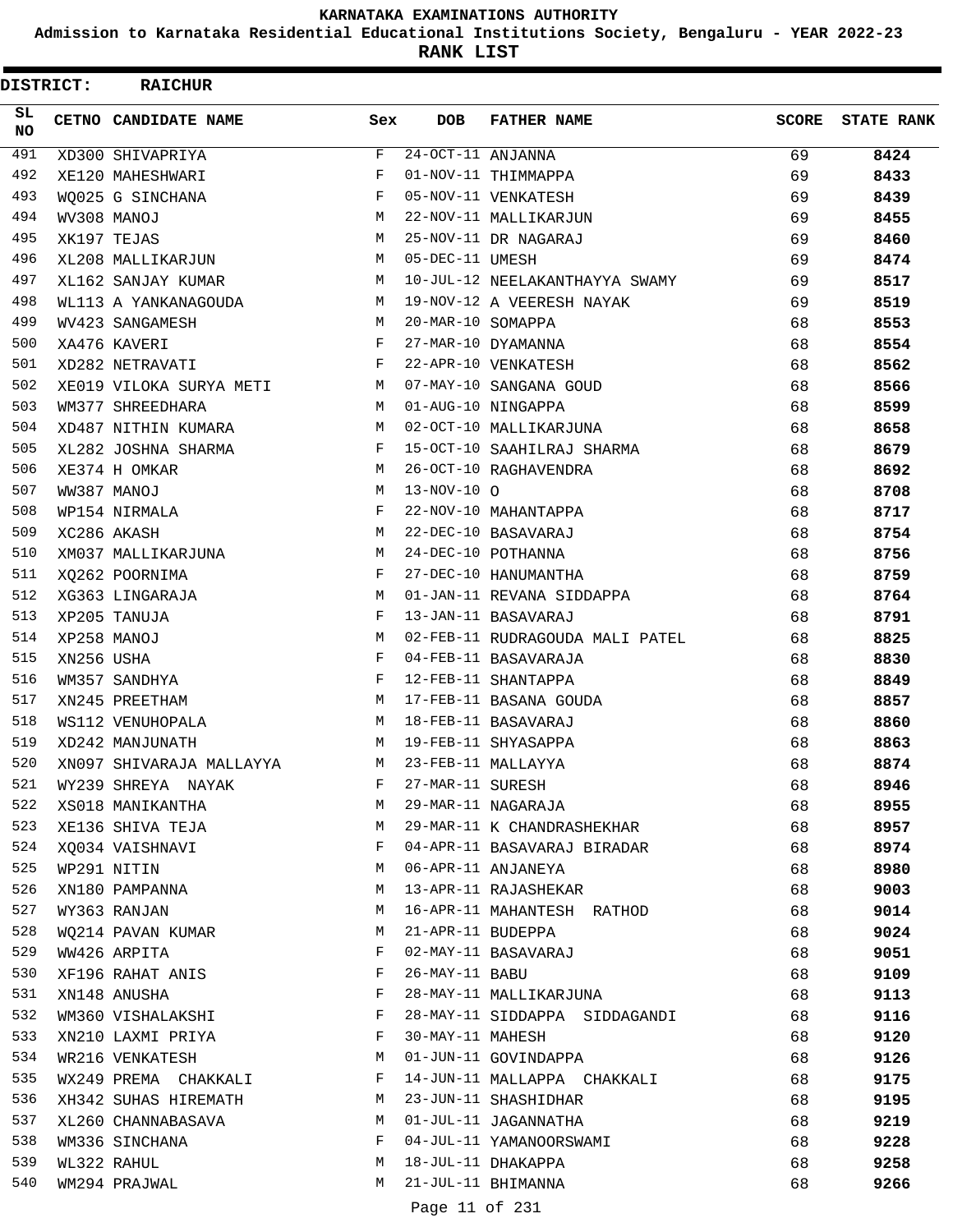**Admission to Karnataka Residential Educational Institutions Society, Bengaluru - YEAR 2022-23**

|                 | <b>DISTRICT:</b> | <b>RAICHUR</b>                                                     |                   |                   |                                    |    |                         |
|-----------------|------------------|--------------------------------------------------------------------|-------------------|-------------------|------------------------------------|----|-------------------------|
| SL<br><b>NO</b> |                  | CETNO CANDIDATE NAME                                               | Sex               | <b>DOB</b>        | <b>FATHER NAME</b>                 |    | <b>SCORE</b> STATE RANK |
| 541             |                  | WX420 PRADIPPATIL MALLESHGOUDA M                                   |                   |                   | 31-JUL-11 MALLESHGOUDA             | 68 | 9291                    |
| 542             |                  | XD245 VEERAN GOUDA                                                 | M                 |                   | 01-AUG-11 KARIYAPPA                | 68 | 9294                    |
| 543             |                  | XD065 JHANSI RANI                                                  | F                 |                   | 07-AUG-11 NAGARAJA                 | 68 | 9299                    |
| 544             |                  | WX181 VARSHA BASAVARAJ HUGAR F                                     |                   |                   | 12-AUG-11 BASAVARAJ MALLAPPA HUGAR | 68 | 9311                    |
| 545             |                  | XM282 KIRAN                                                        | M                 |                   | 16-AUG-11 BASAVARAJ                | 68 | 9323                    |
| 546             |                  | WT068 SHILPA                                                       | F                 |                   | 19-AUG-11 TIMMANNA                 | 68 | 9331                    |
| 547             |                  | XK240 BANUPRIYA                                                    | F                 |                   | 20-AUG-11 MANJUNATHAREDDY          | 68 | 9333                    |
| 548             |                  | M<br>XP259 SHANKAR GOUDA                                           |                   |                   | 06-SEP-11 CHANNABASAWANA GOUDA     | 68 | 9358                    |
| 549             |                  | WY422 MALLU METI                                                   |                   |                   | M 22-SEP-11 PARASHURAM METI        | 68 | 9390                    |
| 550             |                  | XL245 MALLIKARJUNA<br><b>M</b>                                     |                   | 24-SEP-11 RAMESH  |                                    | 68 | 9393                    |
| 551             |                  | XJ311 PRAJWAL                                                      | M                 |                   | 28-SEP-11 MAHENDRA KUMAR           | 68 | 9398                    |
| 552             |                  | XL206 AFSAANA                                                      | F                 |                   | 30-SEP-11 RAJESAAB                 | 68 | 9401                    |
| 553             |                  | WZ279 SHIVANI NANDIHAL                                             | $\mathbb F$       |                   | 06-OCT-11 NAGABHUSHAN              | 68 | 9409                    |
| 554             |                  | WS054 GAYATHRI                                                     | $\mathbf{F}$      | 13-DEC-11 NAGARAJ |                                    | 68 | 9482                    |
| 555             |                  | $\mathbf{F}$ and $\mathbf{F}$ and $\mathbf{F}$<br>XR155 S VASANTHI |                   |                   | 16-DEC-11 BASAVARAJA SURADDI       | 68 | 9484                    |
| 556             |                  | WN170 PRAJWAL                                                      | $M_{\odot}$       |                   | 01-JAN-12 YALLAPPA                 | 68 | 9502                    |
| 557             |                  | XF298 RASHMI                                                       | F                 |                   | 10-MAR-12 MALLIKARJUN              | 68 | 9513                    |
| 558             |                  | XL029 VENKATESH NADALAMANE                                         |                   |                   | M 27-MAY-12 AMAREGOUDA NADALAMANE  | 68 | 9517                    |
| 559             |                  | XG214 G MANOJ KUMAR                                                |                   |                   | M 14-APR-09 BASAVARAJ              | 67 | 9520                    |
| 560             |                  | XQ109 K SANGEETHA                                                  | $\mathbf{F}$      |                   | 14-AUG-09 K BASAVARAJA             | 67 | 9524                    |
| 561             |                  | WP201 RAKSHITHA                                                    | $\mathbf{F}$      |                   | 01-JAN-10 RANGAPPA                 | 67 | 9530                    |
| 562             |                  | XS075 CHETAN KUMAR                                                 | M                 |                   | 28-JAN-10 MALLAPPA                 | 67 | 9535                    |
| 563             |                  | XK185 TEJASHWINI                                                   | F                 |                   | 06-FEB-10 SHARANABASAVA            | 67 | 9536                    |
| 564             |                  | XB191 MANJULA                                                      | $\mathbf{F}$      | 24-MAR-10 AADAPPA |                                    | 67 | 9549                    |
| 565             |                  | WR141 KAVITA                                                       | F                 | 22-APR-10 BOJAPPA |                                    | 67 | 9555                    |
| 566             |                  | XA278 SONUPRIYA                                                    | F                 |                   | 29-JUN-10 SEVANAIK                 | 67 | 9573                    |
| 567             |                  | XL181 MALLIKA                                                      | F                 | 23-JUL-10 NAGESHA |                                    | 67 | 9584                    |
| 568             |                  | WM343 VINAYAK                                                      | M                 |                   | 05-SEP-10 YALLAPPA                 | 67 | 9611                    |
| 569             |                  | XQ077 PRATIKSHA                                                    | F                 |                   | 06-SEP-10 GIRISH SHETTI            | 67 | 9612                    |
|                 |                  | 570 WT125 HANUMAREDDY                                              |                   |                   | M 13-OCT-10 HALLAPPA               | 67 | 9637                    |
| 571             |                  | XB149 SANJAYA                                                      | М                 |                   | 22-OCT-10 PARASHURAM               | 67 | 9648                    |
| 572             |                  | WM085 PAVITRA VISHWAKARMA F                                        |                   |                   | 16-NOV-10 AYYANNA VISHWAKARMA      | 67 | 9682                    |
| 573             |                  | XP072 SPANANDANA                                                   | F                 |                   | 01-DEC-10 HERELINGAPPA             | 67 | 9707                    |
| 574             |                  | XD406 BASAVA KIRAN                                                 | M                 | 06-DEC-10 VEERESH |                                    | 67 | 9717                    |
| 575             |                  | XG202 SAMUEL UTTAM KUMAR M                                         |                   |                   | 06-DEC-10 SURYADAS                 | 67 | 9719                    |
| 576             |                  | WL124 ARJUNA                                                       | M                 | 21-JAN-11 KRISHNA |                                    | 67 | 9805                    |
| 577             |                  | WU180 NAGARATHNA HULEDAGUDDA F                                     |                   |                   | 22-FEB-11 MARUTHI HULEDAGUDDA      | 67 | 9867                    |
| 578             |                  | WL327 GOUTAMA JADHAVA                                              | M                 |                   | 31-MAR-11 VITHAL JADHAVA           | 67 | 9953                    |
| 579             |                  | XG001 SHARANBASAVA                                                 | M                 |                   | 02-APR-11 RAJASHEKHAR REDDY        | 67 | 9959                    |
| 580             |                  | XG105 VIJAY                                                        | M                 |                   | 09-APR-11 BASAVARAJ                | 67 | 9972                    |
| 581             |                  |                                                                    | M                 |                   |                                    | 67 |                         |
| 582             |                  | XF216 MURALIDHARA CHINCHARAKI                                      | M                 |                   | 20-APR-11 RAJSHEKHAR CHNCHARAKI    |    | 9995                    |
|                 |                  | XL108 MUTTURAJ                                                     |                   |                   | 21-APR-11 VENKATESH GIRIJALI       | 67 | 9998                    |
| 583<br>584      |                  | XF165 BHUVANESHWARI                                                | F<br>$\mathbf{F}$ |                   | 23-APR-11 DEVARAJ BANDARI          | 67 | 10003                   |
| 585             |                  | WR232 MEGHANA BALE                                                 | м                 |                   | 25-APR-11 SHARANAPPA BALE          | 67 | 10007                   |
|                 |                  | XG373 NABISAB                                                      |                   |                   | 30-APR-11 SOFISAB                  | 67 | 10016                   |
| 586             |                  | XN161 SAKSHI MENASAGI                                              | $\mathbf{F}$      |                   | 02-MAY-11 MAGUNDAPPA               | 67 | 10025                   |
| 587             |                  | XD222 R NIRANJAN                                                   | М                 |                   | 18-MAY-11 BHEEMANA GOUDA           | 67 | 10074                   |
| 588             |                  | XM118 SHREYA SURESHA                                               | F                 |                   | 18-MAY-11 SURESHA RAYABAGI         | 67 | 10075                   |
| 589             |                  | WN218 CHAITHRA                                                     | F                 |                   | 22-MAY-11 VASUDEVA                 | 67 | 10080                   |
| 590             |                  | XN155 RAMESH                                                       | M                 | 01-JUN-11 BASAPPA |                                    | 67 | 10102                   |
|                 |                  |                                                                    |                   | Page 12 of 231    |                                    |    |                         |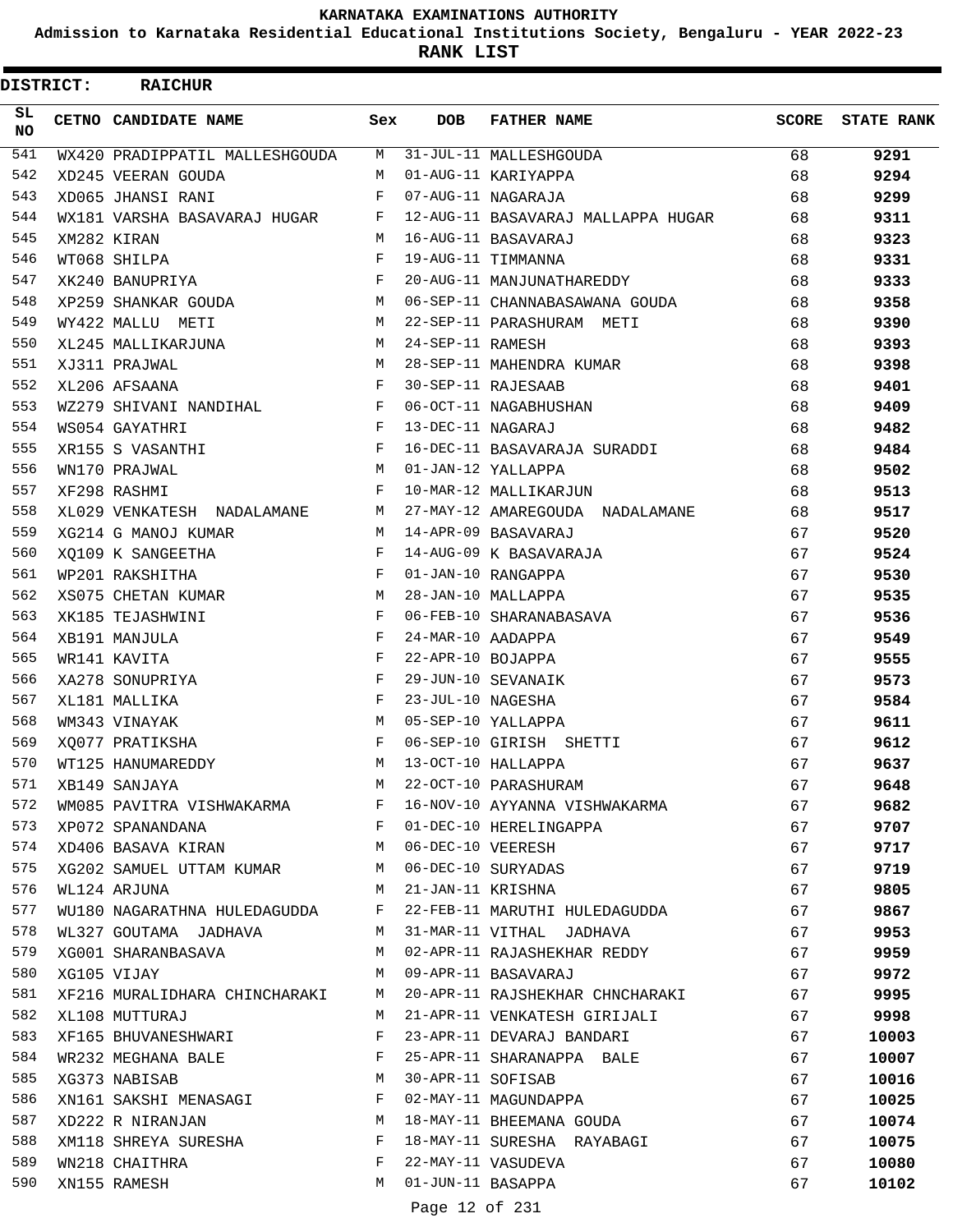**Admission to Karnataka Residential Educational Institutions Society, Bengaluru - YEAR 2022-23**

**RANK LIST**

| <b>DISTRICT:</b> |            | <b>RAICHUR</b>             |     |                   |                                  |              |                   |
|------------------|------------|----------------------------|-----|-------------------|----------------------------------|--------------|-------------------|
| SL<br><b>NO</b>  |            | CETNO CANDIDATE NAME       | Sex | <b>DOB</b>        | <b>FATHER NAME</b>               | <b>SCORE</b> | <b>STATE RANK</b> |
| 591              |            | XM075 HARITHA K            | F   |                   | 02-JUN-11 SUDHAKARA K            | 67           | 10107             |
| 592              |            | WW442 KRISHNA CHALAVADI    | М   | 09-JUN-11 RAMESH  |                                  | 67           | 10130             |
| 593              |            | WT158 AFSANA               | F   |                   | 23-JUN-11 BANDENAVAJ             | 67           | 10167             |
| 594              |            | XD187 DILEEP KUMAR         | М   |                   | 23-JUN-11 SHIVARAJA              | 67           | 10168             |
| 595              |            | XC211 N SHIVASHANKAR GOUDA | M   |                   | 23-JUN-11 N LINGANA GOUDA        | 67           | 10170             |
| 596              |            | XM192 MIZBA ANJUM          | F   |                   | 27-JUN-11 LALE SAB               | 67           | 10176             |
| 597              |            | WL321 CHANDRIKA            | F   | 03-JUL-11 LOKAPPA |                                  | 67           | 10193             |
| 598              |            | WO071 N AFREEN BEGUM       | F   |                   | 05-JUL-11 IMAMASAB               | 67           | 10200             |
| 599              |            | XD408 T AMRUTHAVANI        | F   |                   | 11-JUL-11 T SHRINIVASREDDY       | 67           | 10216             |
| 600              |            | WM334 MANOJA BIRADAR       | М   |                   | 18-JUL-11 SUBHASACHANDRA BIRADAR | 67           | 10232             |
| 601              |            | WR271 MAHESH               | М   |                   | 24-JUL-11 BHEEMANNA              | 67           | 10242             |
| 602              |            | WM006 ANJALI               | F   |                   | 22-AUG-11 SHANKARAPPA            | 67           | 10310             |
| 603              |            | WT050 ARUNKUMAR            | M   |                   | 28-AUG-11 DEVENDRA RATHOD        | 67           | 10324             |
| 604              |            | XD419 PRAGATI              | F   |                   | 14-SEP-11 SHARANABASAVA          | 67           | 10346             |
| 605              |            | WL023 MOUNESH              | М   |                   | 17-SEP-11 TIMMAPPA               | 67           | 10353             |
| 606              |            | XN222 MAHALAXMI SANGAPPA   | F   |                   | 15-OCT-11 SANGAPPA               | 67           | 10390             |
| 607              |            | XF245 BHARGAVI             | F   |                   | 01-NOV-11 CHANDRASHEKAR          | 67           | 10409             |
| 608              |            | XF269 SABJAMMA             | F   |                   | 09-NOV-11 MD USMAN               | 67           | 10420             |
| 609              |            | WN272 SHREEDEVI            | F   | 24-NOV-11 KALAPPA |                                  | 67           | 10439             |
| 610              |            | WL242 SINDU PATIL          | F   |                   | 10-DEC-11 VENKATARAJU            | 67           | 10452             |
| 611              |            | WR073 AISHWARYA            | F   |                   | 13-DEC-11 AMRESHA RATHOD         | 67           | 10460             |
| 612              |            | WV498 ANANDA               | М   |                   | 22-DEC-11 LAXMANA RATHOD         | 67           | 10464             |
| 613              |            | XB146 VIDYASHREE           | F   |                   | 22-DEC-11 SHIVAKUMAR             | 67           | 10465             |
| 614              |            | WY369 SPOORTHI B           | F   |                   | 10-FEB-12 BASAVARAJ              | 67           | 10485             |
| 615              |            | XK191 AISHWARYA            | F   |                   | 15-MAR-12 MALLAYYA               | 67           | 10489             |
| 616              |            | WL253 MALLIKA              | F   |                   | 04-FEB-09 NINGAPPA               | 66           | 10495             |
| 617              |            | WY107 BASAVARAJ PATIL      | M   |                   | 09-SEP-09 SIDDANAGOUDA PATIL     | 66           | 10503             |
| 618              |            | XD208 SILEMAN              | M   | 10-JAN-10 BABU    |                                  | 66           | 10513             |
| 619              |            | WL359 SOMANATH             | M   |                   | 21-MAR-10 SIDDANNA               | 66           | 10529             |
| 620              |            | WN333 PRADEEPA             | M   |                   | 23-MAR-10 PRANESHA               | 66           | 10531             |
| 621              |            | XD250 BHAGYALAXMI          | F   |                   | 02-APR-10 CHANNAPPA              | 66           | 10535             |
| 622              |            | XR133 VEERESHA             | М   |                   | 13-APR-10 NINGANNA               | 66           | 10540             |
| 623              |            | WW355 YASHAVANT            | М   |                   | 24-MAY-10 YAMANOORAPPA           | 66           | 10546             |
| 624              | XG077 ILAJ |                            | M   |                   | 01-AUG-10 PAKIR SAB              | 66           | 10582             |
| 625              |            | XE310 ASHFAQUE HUSSAIN     | М   |                   | 18-AUG-10 GULAM DASTAGIR         | 66           | 10591             |
| 626              |            | XD183 MOUNESH              | М   |                   | 24-AUG-10 GOURAPPA               | 66           | 10597             |
| 627              |            | XA394 ABHISHEK             | М   |                   | 27-AUG-10 CHANNAPPA              | 66           | 10601             |
| 628              |            | XG387 NANDEESHA            | М   | 07-OCT-10 AMARESH |                                  | 66           | 10636             |
| 629              |            | XC339 LAKSHMI KANTHA       | М   |                   | 28-OCT-10 LINGANNA               | 66           | 10674             |
| 630              |            | XM130 RASHMI               | F   |                   | 05-NOV-10 T VENKOBA              | 66           | 10679             |
| 631              |            | XA280 MOHAMMAD AVEJ HANIGI | М   |                   | 09-NOV-10 HASSAIN PASHA HANIGI   | 66           | 10688             |
| 632              |            | XE298 D SUNIL              | М   |                   | 01-JAN-11 NAGARAJA               | 66           | 10763             |
| 633              |            | XM177 MALLIKARJUNA         | М   |                   | 22-JAN-11 HANUMANTHA             | 66           | 10808             |
| 634              |            | WL034 MAHESH               | М   | 25-JAN-11 SABAYYA |                                  | 66           | 10812             |
| 635              |            | WV403 DYAMAVVA             | F   |                   | 07-MAR-11 BASAVARAJ              | 66           | 10891             |
| 636              |            | WN130 RAVI KUMARA          | М   |                   | 13-MAR-11 AMARESHA               | 66           | 10909             |
| 637              |            | XG288 DIVYA                | F   | 14-MAR-11 HUSENI  |                                  | 66           | 10912             |
| 638              |            | WZ309 NAYANA               | F   |                   | 14-MAR-11 NAGARAJA HULAGAPPA     | 66           | 10917             |
| 639              |            | XC093 M KARTHIK PATIL      | М   |                   | 18-MAR-11 VISHWANATH METI        | 66           | 10929             |
| 640              |            | XB121 PRASHANT             | M   |                   | 01-APR-11 BASAVARAJ              | 66           | 10957             |
|                  |            |                            |     |                   |                                  |              |                   |

Page 13 of 231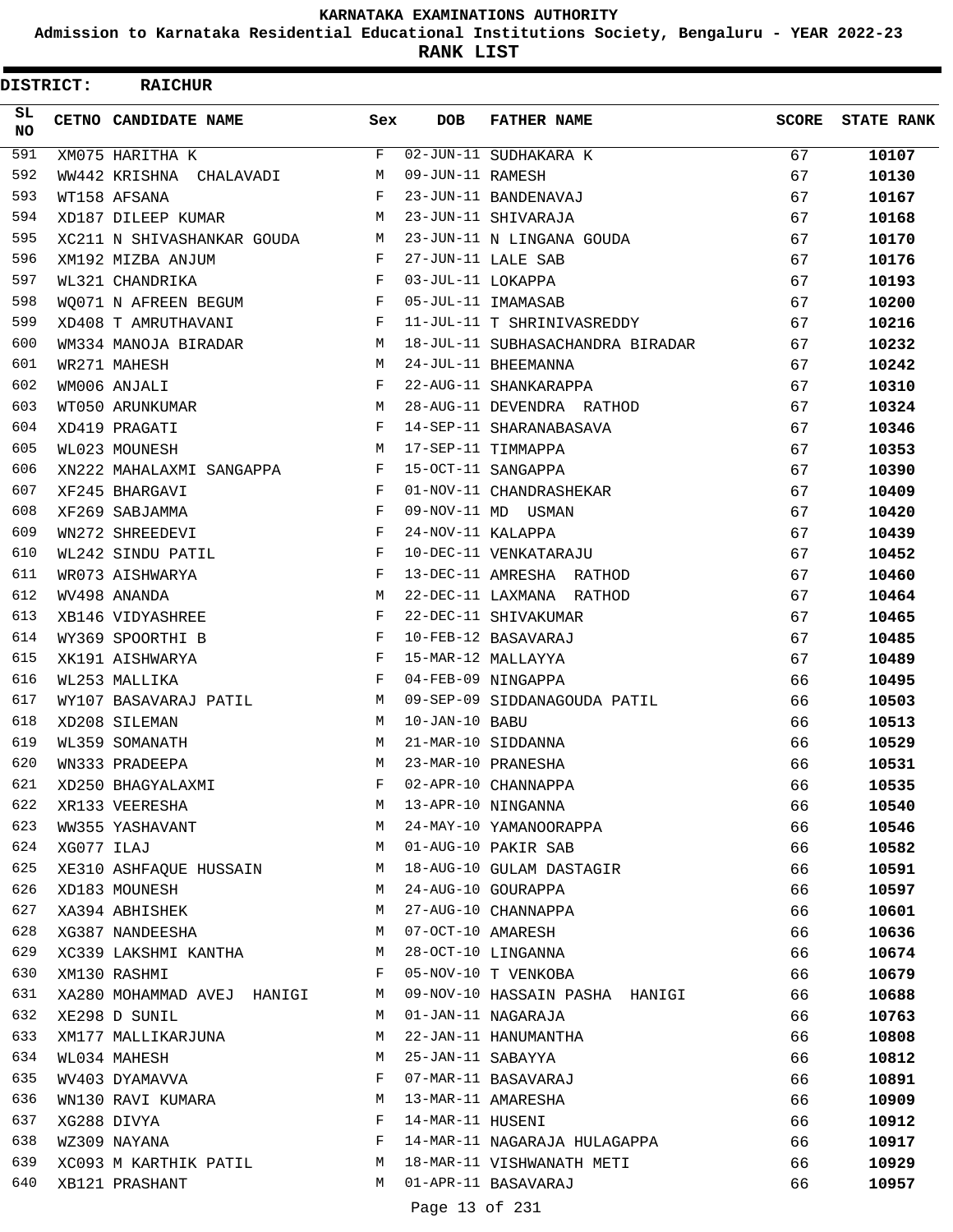**Admission to Karnataka Residential Educational Institutions Society, Bengaluru - YEAR 2022-23**

**RANK LIST**

 $\blacksquare$ 

| <b>DISTRICT:</b> |            | <b>RAICHUR</b>                     |              |                   |                                   |              |                   |
|------------------|------------|------------------------------------|--------------|-------------------|-----------------------------------|--------------|-------------------|
| SL.<br>NO.       |            | CETNO CANDIDATE NAME               | Sex          | <b>DOB</b>        | <b>FATHER NAME</b>                | <b>SCORE</b> | <b>STATE RANK</b> |
| 641              |            | WT081 SHARADA                      | F            |                   | 01-APR-11 SHIVAKUMAR              | 66           | 10959             |
| 642              |            | WZ347 SINCHANA SALMANI             | F            |                   | 01-APR-11 SUGURESHWARA            | 66           | 10960             |
| 643              |            | WM300 SANJAY                       | M            |                   | 11-APR-11 CHANNABASAVA            | 66           | 10983             |
| 644              |            | XE307 BASAVALINGA                  | М            | 20-APR-11 AMARESH |                                   | 66           | 11010             |
| 645              |            | WP265 MANIKANTA                    | м            |                   | 03-MAY-11 BASAVARAJ               | 66           | 11043             |
| 646              |            | XE045 VEERAJA C Y                  | M            |                   | 13-MAY-11 YANKANAGOWDA C A        | 66           | 11065             |
| 647              |            | XP042 ANITA                        | $\mathbf{F}$ |                   | 15-MAY-11 MALLESHA                | 66           | 11069             |
| 648              |            | WR179 ASHOKA                       | М            |                   | 01-JUN-11 CHANNAPPA               | 66           | 11113             |
| 649              |            | XK345 MALLIKA                      | F            |                   | 01-JUN-11 CHIDANANDA              | 66           | 11116             |
| 650              |            | WR283 MAYURA                       | М            | 10-JUN-11 RAMAPPA |                                   | 66           | 11141             |
| 651              |            | XN278 VILASA                       | M            |                   | 24-JUN-11 VEERESHA GOUDA          | 66           | 11182             |
| 652              |            | XL073 VENKATESHA KASAREDDY         | М            |                   | 26-JUN-11 AMARESHA KASAREDDY      | 66           | 11186             |
| 653              |            | XM175 VISHALAXI                    | F            |                   | 29-JUN-11 DYAVANNA                | 66           | 11190             |
| 654              |            | XS205 SNEHA H NADIGA               | F            |                   | 16-JUL-11 VEERESHA H NADIGA       | 66           | 11238             |
| 655              |            | XH094 SAI GAGAN                    | M            |                   | 17-JUL-11 MAHANTESH               | 66           | 11240             |
| 656              |            | WZ383 B S PRAGNA                   | F            |                   | 25-JUL-11 SHARANABASAPPA          | 66           | 11259             |
| 657              |            | WL229 SHIVUKUMAR                   | М            | 29-JUL-11 RAMESH  |                                   | 66           | 11268             |
| 658              |            | XA275 SINCHANA                     | F            |                   | 01-AUG-11 CHANDRAKANT             | 66           | 11280             |
| 659              |            | WN255 RAKSHITA                     | F            |                   | 04-AUG-11 SHARANAGOUDA            | 66           | 11283             |
| 660              |            | WL003 SANDEEP                      | M            |                   | 14-AUG-11 YALLAPPA                | 66           | 11303             |
| 661              |            | XJ271 PRATAM KUMAR                 | M            | 03-SEP-11 RAMESH  |                                   | 66           | 11337             |
| 662              |            | XR117 AYISHAA ABDULA KHAADARA      | F            |                   | 04-SEP-11 ABDUL KHADIR            | 66           | 11340             |
| 663              |            | XL332 ABHISHEK                     | M            |                   | 23-SEP-11 JADESIDDANAGOUDA        | 66           | 11369             |
| 664              |            | XH194 K NARENDRA                   | М            |                   | 01-JAN-09 NARASIMHA               | 65           | 11508             |
| 665              |            | WV165 PRAVEEN                      | М            |                   | 03-AUG-09 HANAMAPPA RAMAPPA       | 65           | 11511             |
| 666              |            | XD024 MADHUSUDHAN                  | М            |                   | 18-SEP-09 RANGAPPA                | 65           | 11513             |
| 667              |            | WM175 SUDHA                        | $_{\rm F}$   |                   | 11-NOV-09 SHIVUKUMAR              | 65           | 11518             |
| 668              |            | WR136 ABHINAVA SHIVA               | М            |                   | 01-JAN-10 LINGANNA                | 65           | 11525             |
| 669              |            | XL300 POOJA                        | F            |                   | 02-JAN-10 BASAVARAJ               | 65           | 11529             |
| 670              |            | WO101 MOHAMMED HAZAR               | М            |                   | 12-FEB-10 NAWAB NAYAK             | 65           | 11539             |
| 671              |            | XS083 MALLIKARJUNA SANNADUGGAPPA M |              |                   | 25-FEB-10 SANNADUGGAPPA           | 65           | 11547             |
| 672              |            | XE141 ANIL KUMAR                   | M            |                   | 24-MAR-10 VENKATESH               | 65           | 11556             |
| 673              |            | XG396 KALAMMA                      | F            |                   | 02-APR-10 NARASANNA               | 65           | 11559             |
| 674              | XA473 PUJA |                                    | F            |                   | 02-APR-10 AMARESHA                | 65           | 11561             |
| 675              |            | XL186 NIKHILRAJ                    | М            |                   | 01-JUN-10 PAMPAPATHI              | 65           | 11577             |
| 676              |            | WW327 TAMKIN                       | F            |                   | 01-JUL-10 SAYED TAJUDDIN          | 65           | 11594             |
| 677              |            | WS218 BHARAT KUMAR                 | М            |                   | 22-JUL-10 RAVEENDRA               | 65           | 11605             |
| 678              |            | XM219 SRUSHTI                      | F            |                   | 18-AUG-10 VENKATESH DASAR         | 65           | 11623             |
| 679              |            | WV169 HANUMANTI                    | F            |                   | 28-AUG-10 GUNDAPPA                | 65           | 11631             |
| 680              |            | WX271 SAHANA GUNDADA               | F            |                   | 16-OCT-10 NAGARAJ GUNDADA         | 65           | 11683             |
| 681              |            | XA153 ARPITA                       | F            |                   | 01-NOV-10 TULUJAPPA               | 65           | 11702             |
| 682              |            | WP121 NAGESH                       | М            | 02-NOV-10 BOJAPPA |                                   | 65           | 11705             |
| 683              |            | WZ132 VIJAYAKUMAR                  | М            |                   | 01-DEC-10 YANKAPPA                | 65           | 11757             |
| 684              |            | XN090 MISBAH UR RAHEMAN            | М            |                   | 28-DEC-10 GAREEB PASHA            | 65           | 11790             |
| 685              |            | XA344 ARAVIND RATHOD               | M            |                   | 01-JAN-11 SEENAPPA BALAPPA RATHOD | 65           | 11802             |
| 686              |            | XA398 VENKATALAXMI                 | F            | 03-JAN-11 NAGARAJ |                                   | 65           | 11820             |
| 687              |            | XN178 SUDHA                        | F            |                   | 21-JAN-11 DYAVAPPA                | 65           | 11860             |
| 688              |            | WR281 ARPITHA                      | F            |                   | 22-JAN-11 BASAVARAJAYYA           | 65           | 11863             |
| 689              |            | XP116 MAHIMUDA                     | F            |                   | 11-FEB-11 CHANDAPASHA             | 65           | 11893             |
| 690              |            | WW189 BASAVARAJA                   | М            |                   | 13-FEB-11 SHEELAVANTHA            | 65           | 11899             |
|                  |            |                                    |              |                   |                                   |              |                   |

Page 14 of 231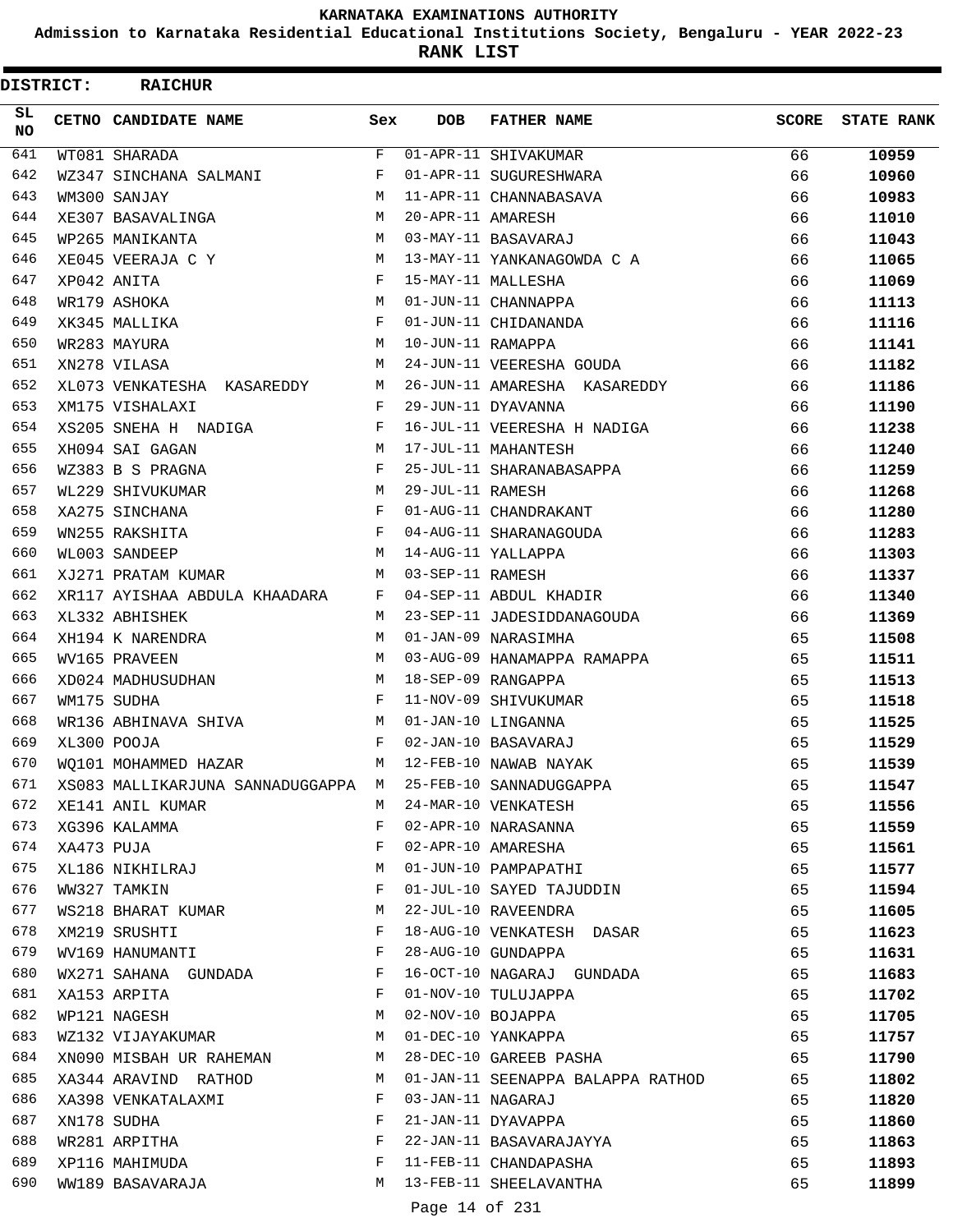**Admission to Karnataka Residential Educational Institutions Society, Bengaluru - YEAR 2022-23**

**RANK LIST**

ı

| <b>DISTRICT:</b> |            | <b>RAICHUR</b>                                         |              |                   |                                   |       |                   |
|------------------|------------|--------------------------------------------------------|--------------|-------------------|-----------------------------------|-------|-------------------|
| SL.<br>NO.       |            | CETNO CANDIDATE NAME                                   | Sex          | <b>DOB</b>        | <b>FATHER NAME</b>                | SCORE | <b>STATE RANK</b> |
| 691              |            | XL157 KEERTHI                                          | F            |                   | 15-FEB-11 YANKAPPA                | 65    | 11906             |
| 692              |            | XK331 DHANUSHREE                                       | F            |                   | 20-FEB-11 RAGHAVENDRA             | 65    | 11917             |
| 693              |            | WS058 PURUSHOTHAMA GOUDA                               | М            |                   | 01-MAR-11 RAMANNAYYAGOUDA         | 65    | 11943             |
| 694              |            | XC228 SHIV KUMAR                                       | М            | 10-MAR-11 ERANNA  |                                   | 65    | 11960             |
| 695              |            | WT085 VEENA                                            | $_{\rm F}$   |                   | 12-MAR-11 MAJUNATHA               | 65    | 11966             |
| 696              |            | WM185 HAMSALEKHA                                       | F            |                   | 13-MAR-11 RANGAPPA NAYAKA         | 65    | 11967             |
| 697              |            | WN256 AKASH                                            | M            |                   | 21-MAR-11 THAKRAPPA               | 65    | 11984             |
| 698              |            | WT110 CHETHANAKUMARA BAJANTRI                          | М            |                   | 09-APR-11 SIDDAPPA BAJANTRI       | 65    | 12027             |
| 699              |            | WW434 SHREYA                                           | F            | 10-APR-11 RAMESH  |                                   | 65    | 12035             |
| 700              |            | WP326 RANJITA                                          | F            |                   | 01-MAY-11 HUCHAREDDY              | 65    | 12093             |
| 701              |            | XG025 MOHAMMED FARHAN                                  | M            |                   | 12-MAY-11 ABDUL RASHEED           | 65    | 12116             |
| 702              |            | XF274 A R TANUSH KRISHNA                               | М            |                   | 17-MAY-11 RAJKUMAR                | 65    | 12129             |
| 703              |            | WN097 RAHUL                                            | M            |                   | 01-JUN-11 SHANTAPPA               | 65    | 12165             |
| 704              |            | WP266 SUVARNA                                          | F            |                   | 01-JUN-11 SHARANABASAVA           | 65    | 12170             |
| 705              |            | XS133 VINAYA KUMARA                                    | M            |                   | 02-JUN-11 MALLIKARJUNA            | 65    | 12172             |
| 706              |            | XM346 SAHANA                                           | $_{\rm F}$   |                   | 09-JUN-11 RAGHAVENDRA             | 65    | 12195             |
| 707              |            | XM338 SANDIDHI                                         | F            |                   | 12-JUN-11 JAGADISH                | 65    | 12200             |
| 708              |            | XG210 N SOUPARNIKA                                     | F            |                   | 25-JUN-11 RANGAYYA                | 65    | 12236             |
| 709              |            | XA217 SHANKARLINGA YANKAPPA                            | М            |                   | 25-JUN-11 YANKAPPA TIMMAYYA       | 65    | 12238             |
| 710              |            | XK066 VENKATESH                                        | М            |                   | 01-JUL-11 SHIVASHARANA            | 65    | 12254             |
| 711              |            | WV144 RAKSHA HOOVINABHAVI                              | F            |                   | 10-JUL-11 RAJASHEKAR HOOVINABHAVI | 65    | 12275             |
| 712              |            | WY421 JAYASHRI                                         | F            | 15-JUL-11 RAMESH  |                                   | 65    | 12291             |
| 713              |            | WY423 ARYAN SUJAY KAMARI                               | M            |                   | 16-JUL-11 VENKAPPA                | 65    | 12293             |
| 714              |            | XN220 RIYANA                                           | $_{\rm F}$   |                   | 16-JUL-11 RAJA PATELA             | 65    | 12295             |
| 715              |            | XH409 BHAGYASHREE N                                    | F            |                   | 17-JUL-11 NARAYANA                | 65    | 12296             |
| 716              |            | WP197 NAGARATNA                                        | F            |                   | 31-JUL-11 HANUMANTHARAYA          | 65    | 12332             |
| 717              |            | XM276 SRUJAN                                           | M            |                   | 01-AUG-11 AMAREGOUDA              | 65    | 12336             |
| 718              |            | WP199 VIKAS                                            | M            |                   | 02-AUG-11 MALLAPPA                | 65    | 12341             |
| 719              |            | WW486 AMAREGOUDA                                       | M            | 08-AUG-11 DEVANNA |                                   | 65    | 12355             |
| 720              |            | WU078 KIRAN KUMAR B H                                  | M            | 21-AUG-11 BABU    |                                   | 65    | 12387             |
| 721              |            | WN278 PARVATI                                          | F            |                   | 24-AUG-11 DHARMANNA               | 65    | 12396             |
| 722              |            | XB035 VASANT KUMAR                                     | M            |                   | 27-AUG-11 SHANKRAPPA              | 65    | 12403             |
| 723              |            | WN294 REKHA                                            | $\mathbf{F}$ |                   | 31-AUG-11 KARIYAPPA               | 65    | 12412             |
| 724              |            | <b>Experimental Service Service</b><br>WQ333 VEDASHREE |              |                   | 25-SEP-11 PAMPANNA RATOD          | 65    | 12476             |
| 725              |            | WY287 BHAVANI                                          | $\mathbf{F}$ |                   | 03-OCT-11 SHIVARAJ HUGARA         | 65    | 12488             |
| 726              |            | XH405 SANJAY REDDY M                                   |              |                   | 15-OCT-11 VEERESH T               | 65    | 12510             |
| 727              |            | XK335 SPANDANA KENGERI F                               |              | 15-OCT-11 ODAPPA  |                                   | 65    | 12511             |
| 728              | XF300 INDU |                                                        | $\mathbf{F}$ | 16-OCT-11 ERANNA  |                                   | 65    | 12513             |
| 729              |            |                                                        | $\mathbf{F}$ |                   | 17-OCT-11 SHARANABASAVA           | 65    |                   |
| 730              |            | WS015 SPANDANA                                         |              |                   | 21-OCT-11 ABDUL NABI H            | 65    | 12515             |
| 731              |            | XF296 RAYINA UZZA A R<br>$M_{\rm{max}}$                |              | 22-OCT-11 LAXMAN  |                                   |       | 12522             |
| 732              |            | WQ190 PRAJWAL                                          |              |                   |                                   | 65    | 12525             |
|                  |            | WX342 SPOORTHI SOMLEPPA PAWAR F                        |              |                   | 20-NOV-11 SOMLEPPA MOTEPPA PAWAR  | 65    | 12560             |
| 733              |            | XJ267 RAHUL                                            | M            |                   | 21-NOV-11 RAVI KUMAR              | 65    | 12561             |
| 734              |            | WT212 AJAYAKUMARA                                      | М            |                   | 24-DEC-11 BASAVARAJAGOUDA         | 65    | 12596             |
| 735              |            | WZ091 SHABANABEGUM                                     | F            |                   | 29-DEC-11 KHALEELASABA            | 65    | 12600             |
| 736              |            | WW474 SRUSHTI DESAYAPPA KODLI F                        |              |                   | 04-JAN-12 DESAYAPPA KODLI         | 65    | 12606             |
| 737              |            | XQ170 ANKITA                                           | $\mathbf{F}$ |                   | 01-JUN-12 SHARANAPPA CHINIVALAR   | 65    | 12635             |
| 738              |            | XL003 BASAVARAJ SWAMY                                  | M            |                   | 10-MAR-09 VEERESH SWAMY           | 64    | 12639             |
| 739              |            | XH114 NANDISH                                          | M            |                   | 21-APR-10 BASAVARAJ               | 64    | 12675             |
| 740              |            | XL104 MAHAMAD AASEEF                                   | M            |                   | 27-APR-10 SHAMID SAB              | 64    | 12677             |
|                  |            |                                                        |              | Page 15 of 231    |                                   |       |                   |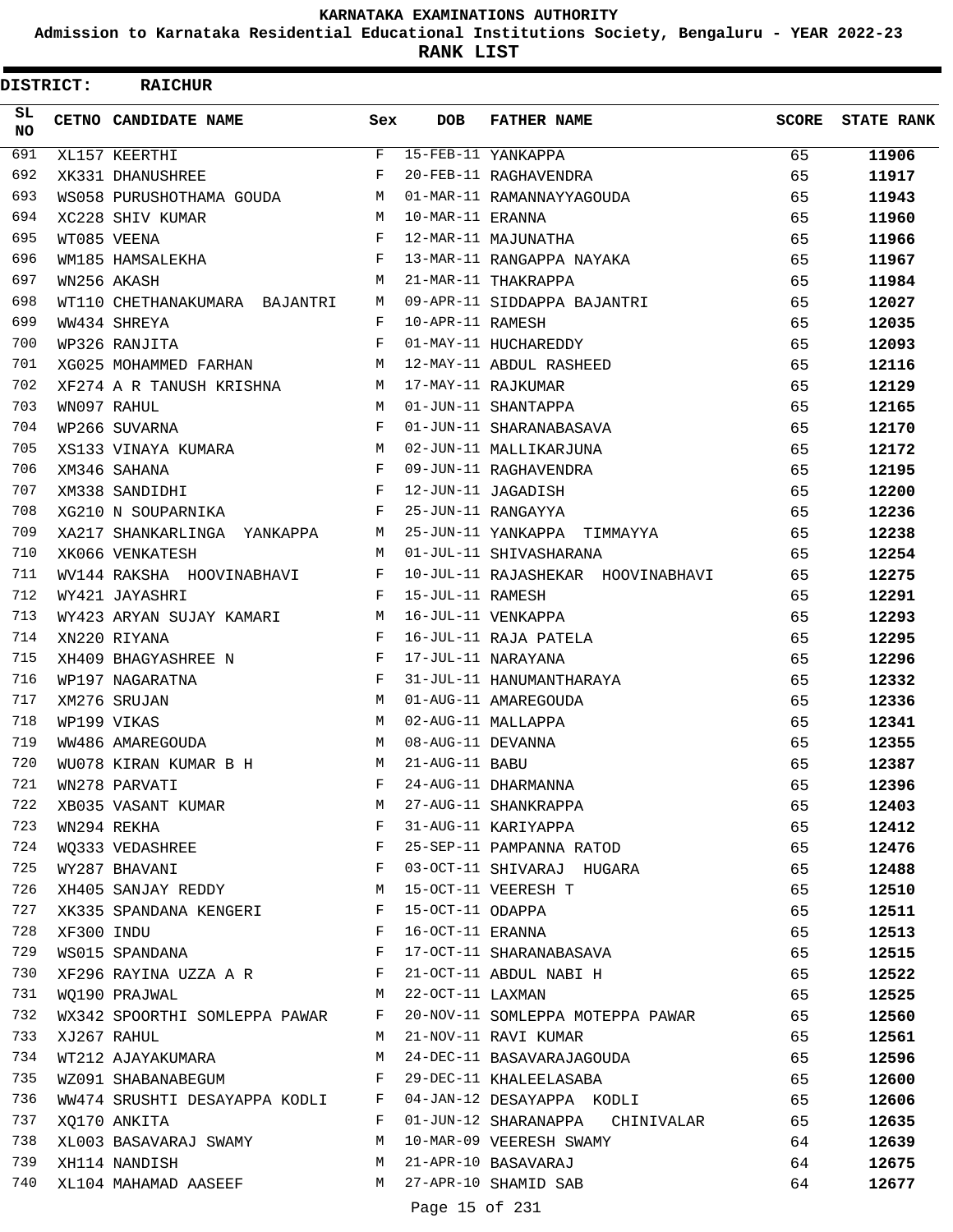**Admission to Karnataka Residential Educational Institutions Society, Bengaluru - YEAR 2022-23**

ı

**RANK LIST**

| <b>DISTRICT:</b> |            | <b>RAICHUR</b>                   |              |                   |                                       |       |                   |
|------------------|------------|----------------------------------|--------------|-------------------|---------------------------------------|-------|-------------------|
| SL.<br><b>NO</b> |            | CETNO CANDIDATE NAME             | Sex          | <b>DOB</b>        | <b>FATHER NAME</b>                    | SCORE | <b>STATE RANK</b> |
| 741              |            | WM147 SHANTHKUMAR                | М            |                   | 10-MAY-10 CHANDAPPA                   | 64    | 12683             |
| 742              |            | WL401 RAJESWARI                  | F            | 23-MAY-10 MOUNESH |                                       | 64    | 12686             |
| 743              |            | XN272 MANIKANTA                  | M            |                   | 21-JUN-10 MOUNESHA                    | 64    | 12696             |
| 744              |            | XG310 M D AFTHAB                 | М            |                   | 23-AUG-10 MUKTHUM SAB                 | 64    | 12731             |
| 745              |            | XP113 TANUSHREE                  | F            | 20-SEP-10 MAHEESH |                                       | 64    | 12754             |
| 746              |            | WZ281 SHIVUPATIL                 | М            |                   | 27-OCT-10 AMAREGOUDA                  | 64    | 12805             |
| 747              |            | XS014 PREETHAM K MEGADE          | M            |                   | 03-NOV-10 KENCHAPPA K                 | 64    | 12818             |
| 748              |            | WR173 CHETANKUMAR                | M            |                   | 13-NOV-10 SADASHIVAPPA                | 64    | 12831             |
| 749              |            | XL243 VENKATESHA                 | M            | 14-NOV-10 AMBANNA |                                       | 64    | 12834             |
| 750              |            | XD283 RAKSHITA                   | F            |                   | 04-DEC-10 SHARANA BASAVA              | 64    | 12873             |
| 751              |            | WX336 SHRAVANKUMAR               | M            |                   | 04-DEC-10 SHANTAMURTY HIREMATH        | 64    | 12874             |
| 752              |            | XG312 P NARASAREDDY POLICE PATIL | М            |                   | 05-DEC-10 RAJASHEKHAR REDDY           | 64    | 12875             |
| 753              |            | XL193 GANGA PRASAD               | M            |                   | 19-DEC-10 SIDDAPPA                    | 64    | 12901             |
| 754              |            | WU112 SAHANA                     | F            |                   | 19-DEC-10 RAVIKUMARA                  | 64    | 12902             |
| 755              |            | WP108 ALIFIYA                    | F            | 01-JAN-11 BASHA   |                                       | 64    | 12924             |
| 756              |            | WR307 BHAGYA                     | F            |                   | 01-JAN-11 VENKATESH                   | 64    | 12926             |
| 757              |            | XJ233 RAMESH                     | M            |                   | 06-JAN-11 SANNA KAREPPA               | 64    | 12954             |
| 758              |            | XM090 ANJU MATHIN                | F            |                   | 18-JAN-11 MAHMAD HANEEF               | 64    | 12977             |
| 759              | WR087 ASIF |                                  | M            |                   | 31-JAN-11 CHANDPASHA                  | 64    | 13003             |
| 760              |            | WW147 ANJALI TIRUPATI CHAVAN     | F            |                   | 13-FEB-11 TIRUPATI HANAMAPPA CHAVAN   | 64    | 13033             |
| 761              |            | WW003 PANKAJKUMAR V DASOHAMATH   | М            |                   | 23-FEB-11 VIRUPAXAYYA DASOHAMATH      | 64    | 13049             |
| 762              |            | XO137 JYOTHI                     | F            |                   | 03-MAR-11 KANAKAPPA                   | 64    | 13066             |
| 763              |            | XC003 MEGHANA                    | F            | 10-MAR-11 VEERESH |                                       | 64    | 13081             |
| 764              |            | XM173 MALASHREE                  | F            | 15-MAR-11 NAGAPPA |                                       | 64    | 13096             |
| 765              |            | XL182 AFIYA BEGUM                | F            |                   | 27-MAR-11 ALAM BHASHA                 | 64    | 13131             |
| 766              |            | WQ253 VIVEKA N CHAKRAVARTI       | М            |                   | 30-MAR-11 NARASAPPA                   | 64    | 13142             |
| 767              |            | XG281 MALLIKA                    | F            |                   | 13-APR-11 VIRUPAKSHAPPA               | 64    | 13184             |
| 768              |            | WY153 AKSHATA METIGOUDAR         | F            |                   | 28-APR-11 SHARANAPPA                  | 64    | 13223             |
| 769              |            | XO001 C H DEEPTHI CHANDRA REDDY  | F            |                   | 01-MAY-11 CHANDRA REDDY<br>SHIRIPOODI | 64    | 13232             |
| 770              |            | WN249 PRAVEEN                    | M            |                   | 02-MAY-11 HANUMANTRAYA                | 64    | 13236             |
| 771              |            | XA267 ANUSHA                     | F            |                   | 04-MAY-11 VINAY KUMAR                 | 64    | 13242             |
| 772              |            | WV436 KARTIK                     | M            | 17-JUN-11 MARUTI  |                                       | 64    | 13373             |
| 773              |            | XG233 ADITYAGOUDA                | M            |                   | 02-JUL-11 PRASHANTA                   | 64    | 13409             |
| 774              |            | WY370 HANUMANTA                  | M            |                   | 05-JUL-11 HUCHAPPA                    | 64    | 13419             |
| 775              |            | WV297 ANANYA                     | $\mathbf{F}$ |                   | 09-JUL-11 BASAVARAJ                   | 64    | 13429             |
| 776              |            | WU169 MAITRA BANDOLI             | F            |                   | 12-JUL-11 GOUDAPPA BANDOLI            | 64    | 13439             |
| 777              |            | WT101 ROHAN                      | M            | 15-JUL-11 TENSING |                                       | 64    | 13451             |
| 778              |            | WM241 SHIVAKUMARA                | M            |                   | 15-JUL-11 HANAMANTHI                  | 64    | 13455             |
| 779              |            | WV170 KISHORGOUDA KANAKAGIRI     | M            |                   | 16-JUL-11 PIDDANA GOUDA               | 64    | 13457             |
| 780              |            | XL276 SINCHANA                   | F            |                   | 23-JUL-11 PAMPANAGOUDA                | 64    | 13477             |
| 781              |            | XS109 SRUJANA K                  | F            |                   | 26-JUL-11 K SHIVARAM REDDY            | 64    | 13481             |
| 782              |            | XE193 SHIVALEELA                 | F            |                   | 31-JUL-11 VENKATESH                   | 64    | 13496             |
| 783              |            | XQ292 VIKRAM PATIL               | М            |                   | 31-JUL-11 DODDABASANAGOUDA            | 64    | 13497             |
| 784              |            | XD355 SARVADA                    | F            |                   | 28-AUG-11 SHRIRAMA                    | 64    | 13566             |
| 785              |            | WM044 BAPUGOWDA                  | М            |                   | 19-SEP-11 MAHADEVAPPA                 | 64    | 13611             |
| 786              |            | XL161 PRABHANANDA                | М            | 27-SEP-11 NAGAPPA |                                       | 64    | 13626             |
| 787              |            | XG022 B MALINGARAYA              | M            |                   | 09-OCT-11 B ANJANEYYA PUJARI          | 64    | 13643             |
| 788              |            | WZ211 NIKHITA KIDADUR            | F            |                   | 30-OCT-11 MALLIKARJUNA KIDADUR        | 64    | 13672             |
| 789              |            | WX291 SWATI                      | $\mathbf{F}$ | 03-NOV-11 AYYANNA |                                       | 64    | 13685             |
| 790              |            | XN013 SWATHI VEERAYYA ILLUR F    |              |                   | 09-DEC-11 VEERAYYA ILLUR              | 64    | 13731             |
|                  |            |                                  |              | Page 16 of 231    |                                       |       |                   |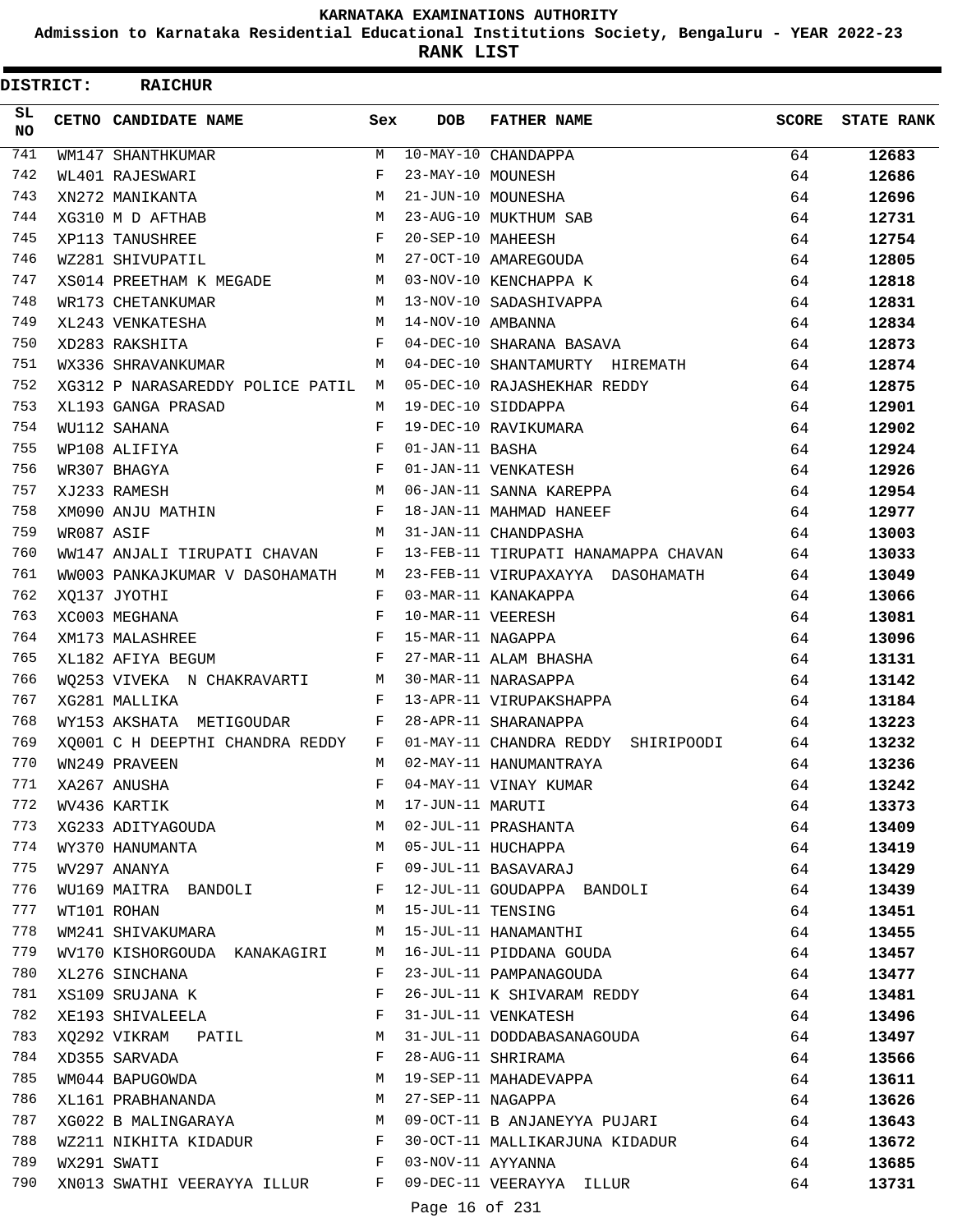**Admission to Karnataka Residential Educational Institutions Society, Bengaluru - YEAR 2022-23**

**RANK LIST**

| <b>DISTRICT:</b> | <b>RAICHUR</b>               |     |                   |                                              |              |                   |
|------------------|------------------------------|-----|-------------------|----------------------------------------------|--------------|-------------------|
| SL.<br><b>NO</b> | CETNO CANDIDATE NAME         | Sex | <b>DOB</b>        | <b>FATHER NAME</b>                           | <b>SCORE</b> | <b>STATE RANK</b> |
| 791              | XP065 ADVITI                 | F   |                   | 16-DEC-11 SIDDARAMESHWARA                    | 64           | 13739             |
| 792              | XD017 PRAVEEN KUMAR          | М   |                   | 22-DEC-11 SHIVA KUMAR                        | 64           | 13745             |
| 793              | XG267 MAHESH                 | M   | 01-JAN-12 AMARESH |                                              | 64           | 13757             |
| 794              | XD381 VIVEKANANDA            | M   |                   | 12-JAN-12 DODDAPPA                           | 64           | 13763             |
| 795              | XK097 SARASWATI              | F   | 28-APR-12 NAGAPPA |                                              | 64           | 13783             |
| 796              | XN163 NIRBHAYA               | F   |                   | 01-MAY-09 MARIYAMMA                          | 63           | 13794             |
| 797              | XD167 DARSHAN PAWER          | M   |                   | 16-JUN-09 KRISHNAPPA PAWER                   | 63           | 13795             |
| 798              | WR048 SHIVAPRASAD            | M   |                   | 27-AUG-09 CHANNABASAVA                       | 63           | 13799             |
| 799              | WS017 MAHAMMAD SOIL          | М   |                   | 24-NOV-09 JINDAVALI                          | 63           | 13807             |
| 800              | WL002 BANDENAWZ              | M   |                   | 01-JAN-10 USMAN SAB                          | 63           | 13812             |
| 801              | XN017 BHARATA HIREMATHA      | М   |                   | 15-JAN-10 VEERABHADRAYYA HIREMATHA           | 63           | 13817             |
| 802              | WU085 AKKAMAHADEVI           | F   |                   | 01-FEB-10 MANASHAYYA                         | 63           | 13821             |
| 803              | XC204 PRUTHVI PAWAR          | M   | 06-FEB-10 REVAPPA |                                              | 63           | 13824             |
| 804              | XO228 VINAYAKUMARA SOGI      | M   | 18-FEB-10 PRABHU  |                                              | 63           | 13828             |
| 805              | XN053 MADHU                  | F   |                   | 14-MAR-10 AMARESHA                           | 63           | 13835             |
| 806              | XN137 BHAGYASHREE            | F   | 10-MAY-10 DEVAPPA |                                              | 63           | 13849             |
| 807              | XD122 TABUSUM                | F   |                   | 01-JUN-10 KAJAPASHA                          | 63           | 13861             |
| 808              | XE061 SHIVANANDA             | M   | 13-JUN-10 AMBAPPA |                                              | 63           | 13869             |
| 809              | WU189 KARIBASAVA             | M   | 02-JUL-10 SUGAPPA |                                              | 63           | 13877             |
| 810              | XK213 SHREEKANT              | M   |                   | 22-JUL-10 SOOGAPPA                           | 63           | 13891             |
| 811              | XH345 RAMAKRISHNA            | М   |                   | 11-AUG-10 SHIVAPPA                           | 63           | 13903             |
| 812              | XC151 SANDEEP                | M   |                   | 27-AUG-10 RAJAKUMARA                         | 63           | 13913             |
| 813              | WX368 KEERTI RUDRAPPA JAWOOR | F   |                   | 30-AUG-10 RUDRAPPA JAWOOR                    | 63           | 13915             |
| 814              | WV499 NETRAVATI              | F   | 12-OCT-10 MANAPPA |                                              | 63           | 13984             |
| 815              | XF098 SHASHIKALA             | F   |                   | 15-OCT-10 ANJINEYYA                          | 63           | 13993             |
| 816              | XD369 K Y S KRISHNA HAMSA    | F   |                   | 30-OCT-10 SATISH KUMAR                       | 63           | 14019             |
| 817              | WX193 POOJA                  | F   | 04-NOV-10 RAJESH  |                                              | 63           | 14034             |
| 818              | XR238 KEERTANA<br>N          | F   |                   | 24-NOV-10 MANJUNATH                          | 63           | 14073             |
| 819              | WX340 MANOHAR BADIGER        | М   |                   | 29-NOV-10 CHANNAPPA BADIGER                  | 63           | 14084             |
| 820              | WY084 ADESH                  | М   |                   | 13-DEC-10 TIPPANNA                           | 63           | 14097             |
| 821              | WQ221 BASAVA                 | М   | 16-DEC-10 RAMESH  |                                              | 63           | 14101             |
| 822              | XC100 BASAVARAJA NAYAKA      | M   |                   | 01-JAN-11 ANJANEYA                           | 63           | 14142             |
| 823              | XB052 HARSHITHA SANGAYYA     | F   |                   | 01-JAN-11 SANGAYYA AMARAYYA                  | 63           | 14143             |
| 824              | XJ099 K YAMINI               | F   |                   | 01-JAN-11 K RAJENDRA NAYAK                   | 63           | 14144             |
| 825              | WY435 T NIRANJAN             | М   |                   | 12-JAN-11 NAGARAJ NEELAPPA                   | 63           | 14181             |
| 826              | XK216 CHAITRA                | F   |                   | 13-JAN-11 SHANKRAGOUDA                       | 63           | 14182             |
| 827              | WY143 SIDDARTHA              | М   |                   | 13-JAN-11 NAGAPPA                            | 63           | 14183             |
| 828              | XL002 AKASH                  | М   |                   | 16-JAN-11 SHANKAR GOUDA                      | 63           | 14189             |
| 829              | WW191 GURURAJ                | M   |                   | 20-JAN-11 GANGADHAR                          | 63           | 14198             |
| 830              | XA049 ARUNAKUMAR DAFFDAR     | M   |                   | 29-JAN-11 MUDINANDAPPA CHANDRANNA<br>DAFFDAR | 63           | 14215             |
| 831              | XA233 GANGAMMA               | F   | 04-FEB-11 NAGAPPA |                                              | 63           | 14228             |
| 832              | XM335 VARSHITHA              | F   |                   | 27-FEB-11 GAVISIDDAPPA                       | 63           | 14272             |
| 833              | XR122 BHEERALINGA            | M   |                   | 01-MAR-11 MANJUNATH                          | 63           | 14275             |
| 834              | WX222 SHARADA                | F   |                   | 16-MAR-11 BALACHANDRA                        | 63           | 14319             |
| 835              | XH103 NIRUPADI               | M   |                   | 01-APR-11 CHANDRA SHEKAR                     | 63           | 14366             |
| 836              | WW256 SHREEDHAR              | M   |                   | 12-APR-11 MAHESH PATTAR                      | 63           | 14396             |
| 837              | WS076 RAHUL RATHOD           | M   |                   | 25-APR-11 PATTEPPA                           | 63           | 14436             |
| 838              | XS072 VIKAS                  | M   | 26-APR-11 BASARAJ |                                              | 63           | 14438             |
| 839              | WY279 ROHAN V PAWAR          | M   |                   | 09-MAY-11 VEERESH PAWAR                      | 63           | 14456             |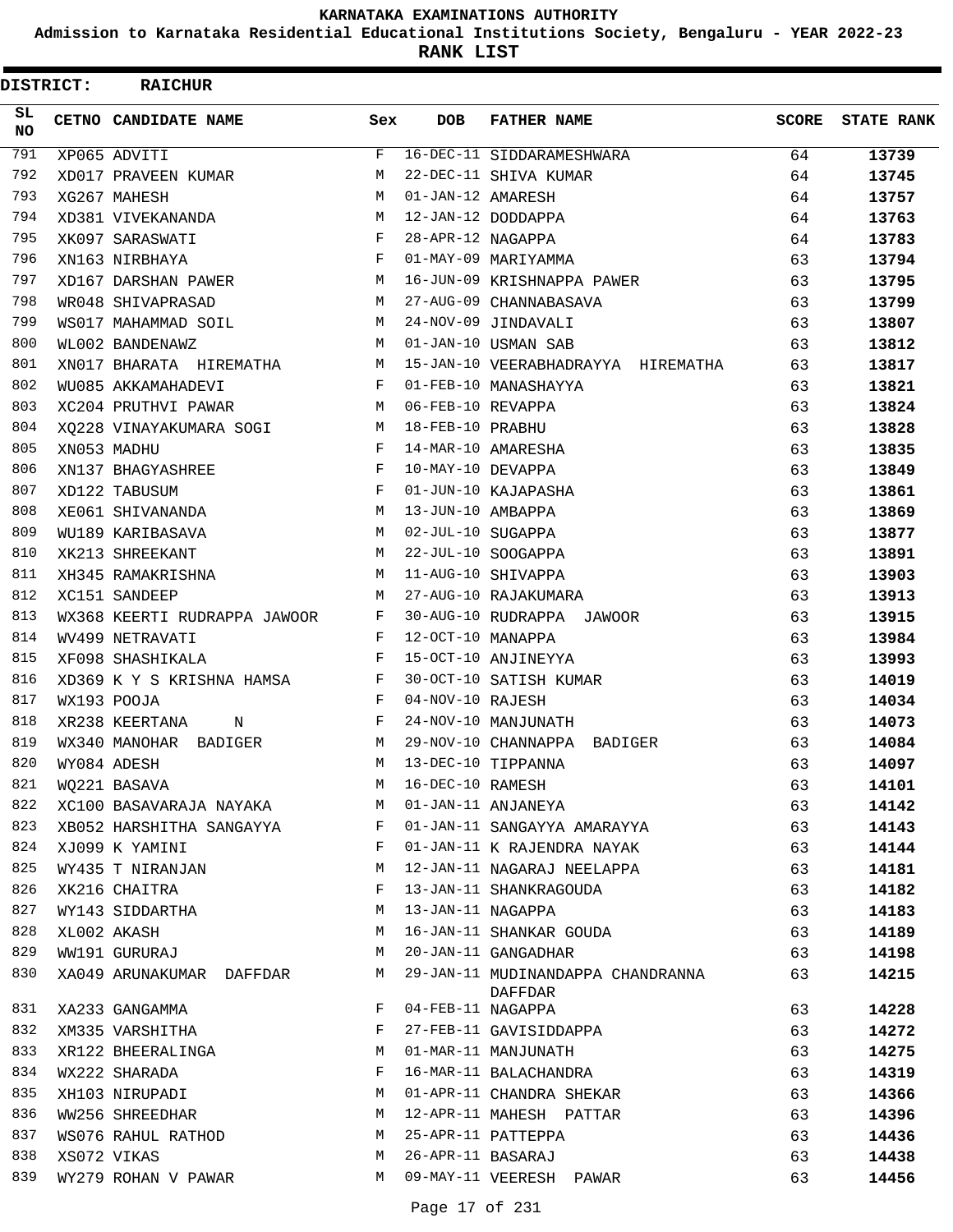**Admission to Karnataka Residential Educational Institutions Society, Bengaluru - YEAR 2022-23**

**RANK LIST**

| <b>DISTRICT:</b> | <b>RAICHUR</b>                   |     |                   |                                                    |              |                   |
|------------------|----------------------------------|-----|-------------------|----------------------------------------------------|--------------|-------------------|
| SL<br>NO.        | CETNO CANDIDATE NAME             | Sex | <b>DOB</b>        | <b>FATHER NAME</b>                                 | <b>SCORE</b> | <b>STATE RANK</b> |
| 840              | XF075 SRIDEVI                    | F   |                   | 24-MAY-11 GADILINGAPPA                             | 63           | 14501             |
| 841              | WY253 SHRIKANTH                  | М   |                   | 01-JUN-11 SHRINIVAS                                | 63           | 14528             |
| 842              | XN283 ARJUN RATHOD SHEKHARAPPA   | М   |                   | 18-JUN-11 SHEKHARAPPA                              | 63           | 14587             |
| 843              | XL308 VAISHNAVI                  | F   |                   | 25-JUN-11 AADEPPA UPRALLA                          | 63           | 14613             |
| 844              | XB006 K SHWETA                   | F   |                   | 28-JUN-11 HANUMAGOUDA                              | 63           | 14620             |
| 845              | XS190 VINUTHA                    | F   |                   | 30-JUN-11 VEERBHADRAPPA                            | 63           | 14627             |
| 846              | WZ071 TANUSHREE                  | F   | 19-JUL-11 SOMAPPA |                                                    | 63           | 14681             |
| 847              | XM248 SINCHANA                   | F   |                   | 24-JUL-11 MALLAPPA                                 | 63           | 14704             |
| 848              | XM280 GAYATHRI                   | F   |                   | 12-AUG-11 HANUMANTHA                               | 63           | 14749             |
| 849              | WY096 APURVA                     | F   |                   | 04-SEP-11 BHIMANAGOUDA                             | 63           | 14799             |
| 850              | WO016 ROHIT NAYAK                | M   |                   | 13-SEP-11 BHEEMAREDDY NAYAK                        | 63           | 14815             |
| 851              | WY428 MALLIKA UMESH SHIRURU      | F   |                   | 25-SEP-11 UMESH SHIRURU                            | 63           | 14840             |
| 852              | WX306 SNEHA MAHESH RAMPUR        | F   |                   | 16-OCT-11 MAHESH RAMPUR                            | 63           | 14881             |
| 853              | WT231 APEKSHA                    | F   |                   | 25-OCT-11 SHIVAMANYA                               | 63           | 14892             |
| 854              | XC260 NAYANA                     | F   | 30-OCT-11 NAGARAJ |                                                    | 63           | 14903             |
| 855              | XK205 PRASHANTA B                | M   |                   | 16-NOV-11 BASAVARAJA                               | 63           | 14925             |
| 856              | WU156 M VISHNAKUMAR              | M   |                   | 22-NOV-11 ANJANEYA                                 | 63           | 14939             |
| 857              | XH281 SHANOOR VALI AHMED         | М   |                   | 25-DEC-11 NISAR AHMED                              | 63           | 14975             |
| 858              | XD173 SAISUMAN                   | M   |                   | 16-JAN-12 A SURESH                                 | 63           | 14992             |
| 859              | WP220 PRUTHVIRAJ NAYAKA          | M   |                   | 01-APR-12 RANGAPPA                                 | 63           | 15015             |
| 860              | WO310 BASANAGOUDA                | M   |                   | 14-DEC-12 YANKANNA                                 | 63           | 15020             |
| 861              | WZ311 BHEEMANNA                  | M   |                   | 23-FEB-09 GANGAPPA                                 | 62           | 15023             |
| 862              | WS057 MUNIYAPPA                  | M   | 01-JAN-10 RAMESH  |                                                    | 62           | 15034             |
| 863              | WT023 ANURADHIKA                 | F   |                   | 04-FEB-10 JAYAPPAGOUDA                             | 62           | 15039             |
| 864              | WV094 ROHIT                      | М   |                   | 05-MAY-10 VASUDEVA BHANDARI                        | 62           | 15059             |
| 865              | XP132 SOUMYA                     | F   |                   | 26-MAY-10 BASAVARAJA                               | 62           | 15067             |
| 866              | XJ268 ANKITHA                    | F   |                   | 28-JUN-10 SHANKARAPPA                              | 62           | 15079             |
| 867              | XE030 NAVEEN KUMAR               | М   | 08-JUL-10 NAGARAJ |                                                    | 62           | 15086             |
| 868              | XD023 HUSEN BASHA                | M   |                   | 12-JUL-10 MAINUDDIN                                | 62           | 15090             |
| 869              | WX173 SHIVAKUMAR SOMANTHA        | М   |                   | 29-JUL-10 SOMANATHA SHIVARAYAPPA<br><b>BALLARI</b> | 62           | 15102             |
| 870              | WV338 SANJEEWINI                 | F   |                   | 20-AUG-10 VEERANARAYANA                            | 62           | 15121             |
| 871              | XG245 MAHMAD AADIL               | М   |                   | 04-SEP-10 BABUDDEEN                                | 62           | 15135             |
| 872              | WW183 SHREEDARA                  | М   |                   | 10-SEP-10 SHANKRAPPA                               | 62           | 15142             |
| 873              | WL172 BHAGYAMMA                  | F   |                   | 22-SEP-10 TIMMANNA                                 | 62           | 15156             |
| 874              | XO145 SUNEETHKUMARA              | М   | 28-SEP-10 MOUNESH |                                                    | 62           | 15170             |
| 875              | WS048 SHIVARAJA                  | М   |                   | 22-OCT-10 BEERAPPA                                 | 62           | 15210             |
| 876              | WW199 ANILKUMAR                  | М   |                   | 25-OCT-10 MALLIKARJUNA                             | 62           | 15212             |
| 877              | XE095 BASANAGOUDA                | М   |                   | 02-NOV-10 RAMANAGOUDA                              | 62           | 15231             |
| 878              | XK201 DEEPA                      | F   |                   | 06-NOV-10 BASAVARAJA                               | 62           | 15241             |
| 879              | XK015 S G KRUTHIKA               | F   |                   | 12-NOV-10 JAYAPPA S G                              | 62           | 15254             |
| 880              | XN247 N VENUGOPAL                | М   |                   | 23-NOV-10 N MAHESH                                 | 62           | 15275             |
| 881              | XN252 PARVATI SANGANAGOUD CHOUDI | F   |                   | 23-NOV-10 SANGANAGOUDA BHEEMANAGOUDA<br>CHOUDI     | 62           | 15276             |
| 882              | WL212 PARASHURAMA B              | M   |                   | 26-NOV-10 BASAVARAJA SWAMI                         | 62           | 15283             |
| 883              | XK256 SANJANA                    | F   |                   | 02-DEC-10 HAMPANAGOUDA                             | 62           | 15295             |
| 884              | WL382 NAKSHATRA                  | F   |                   | 09-DEC-10 SHIVARAJA                                | 62           | 15319             |
| 885              | WM259 SHARAMATH ALI              | M   |                   | 25-DEC-10 MUKTHUM SAB                              | 62           | 15358             |
| 886              | WS153 LADAKHAN                   | M   |                   | 01-JAN-11 HAJIBABU                                 | 62           | 15373             |
| 887              | WX225 RAHUL                      | M   | 01-JAN-11 OBAPPA  |                                                    | 62           | 15376             |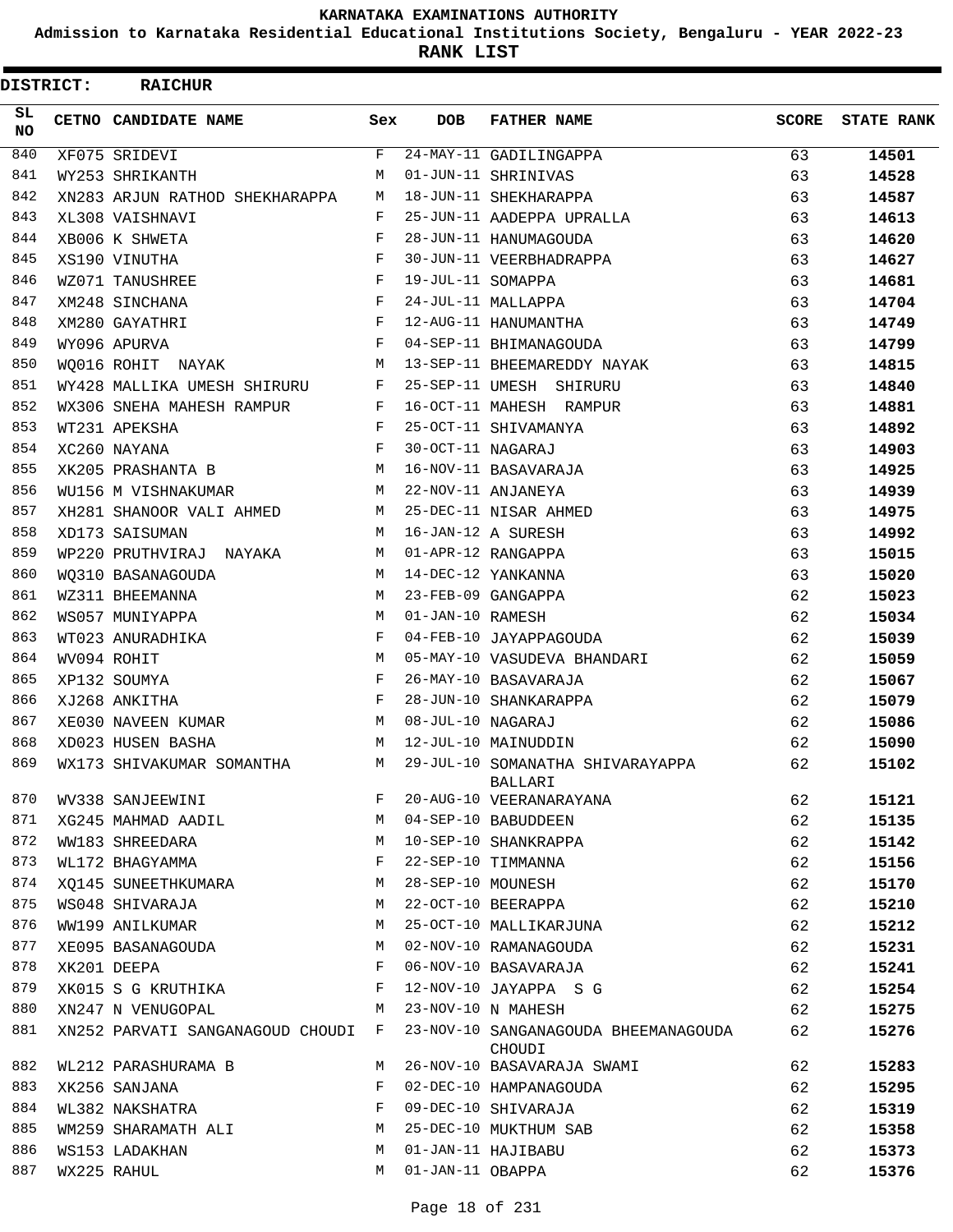**Admission to Karnataka Residential Educational Institutions Society, Bengaluru - YEAR 2022-23**

**RANK LIST**

| <b>DISTRICT:</b> | <b>RAICHUR</b>                           |            |                   |                                         |              |                   |
|------------------|------------------------------------------|------------|-------------------|-----------------------------------------|--------------|-------------------|
| SL.<br>NO.       | CETNO CANDIDATE NAME                     | Sex        | <b>DOB</b>        | <b>FATHER NAME</b>                      | <b>SCORE</b> | <b>STATE RANK</b> |
| 888              | XG201 BASAVARAJA G                       | M          |                   | 08-JAN-11 HANUMESHA G                   | 62           | 15395             |
| 889              | XS033 RENUKA                             | $_{\rm F}$ | 20-JAN-11 MANAYYA |                                         | 62           | 15428             |
| 890              | XM342 SHASHANKA H                        | M          |                   | 02-FEB-11 MAHANTESH H                   | 62           | 15460             |
| 891              | WM195 ARUNKUMAR                          | М          |                   | 08-FEB-11 HEMANTHA PAVAR                | 62           | 15471             |
| 892              | WW062 MOUNESH                            | M          |                   | 11-FEB-11 MALLAYYA                      | 62           | 15479             |
| 893              | XD371 SAMRUDDHI VEERABHADRAPPA<br>KANTHI | F          |                   | 23-FEB-11 VEERABHADRAPPA NAGAPPA KANTHI | 62           | 15505             |
| 894              | WM231 SHREEDEVI                          | F          |                   | 28-FEB-11 BOODEPPA                      | 62           | 15520             |
| 895              | WY340 SANJAY                             | M          |                   | 04-MAR-11 SHARANAPPA                    | 62           | 15531             |
| 896              | XK135 ANUSHREE                           | F          |                   | 10-MAR-11 BASAVARAJ                     | 62           | 15569             |
| 897              | WV446 AMRUTA                             | F          |                   | 13-MAR-11 SHANTABHUSHAN                 | 62           | 15579             |
| 898              | XN050 RAJENDRA                           | М          | 16-MAR-11 YAMANUR |                                         | 62           | 15589             |
| 899              | XN102 ASHWINI                            | F          | 27-MAR-11 SHIVRAJ |                                         | 62           | 15628             |
| 900              | XK227 SHREEDEVI                          | F          |                   | 06-APR-11 YANKANNA                      | 62           | 15668             |
| 901              | WM359 SRIDEVI                            | F          |                   | 09-APR-11 MANASHAYYA                    | 62           | 15684             |
| 902              | XD450 ANKITHA                            | F          |                   | 10-APR-11 PRABHANNA                     | 62           | 15686             |
| 903              | WN192 BEERALINGAA                        | М          |                   | 19-APR-11 HOOVANNA                      | 62           | 15720             |
| 904              | WL122 DRAKSHAYANI                        | F          |                   | 25-APR-11 SHIVAPPA                      | 62           | 15734             |
| 905              | XD050 PRIYANKA                           | F          |                   | 07-MAY-11 HANUMANTHA                    | 62           | 15769             |
| 906              | XB109 VISHAL KUMAR PATIL                 | M          |                   | 15-MAY-11 TIMMANAGOUDA                  | 62           | 15793             |
| 907              | XF223 RAVI SHANKAR                       | М          |                   | 16-MAY-11 BASANA GOUDA                  | 62           | 15794             |
| 908              | XR031 AMRUTHA                            | F          |                   | 31-MAY-11 ERANAGOUDA                    | 62           | 15839             |
| 909              | WQ219 BUDDASABA                          | М          |                   | 03-JUN-11 ALIBASHA                      | 62           | 15851             |
| 910              | WW421 SHREERAM                           | M          |                   | 04-JUN-11 HANAMANT                      | 62           | 15860             |
| 911              | XF105 SHREEYA                            | F          | 05-JUN-11 NAGAPPA |                                         | 62           | 15863             |
| 912              | XL133 SURYACHANDRA M                     | М          |                   | 08-JUN-11 SRINIVASA                     | 62           | 15880             |
| 913              | XQ136 SINDHU                             | F          |                   | 18-JUN-11 SHARANABASAVA                 | 62           | 15908             |
| 914              | XR183 CHAITRA                            | F          |                   | 21-JUN-11 HANUMANTHA                    | 62           | 15918             |
| 915              | XD268 SAKSHI                             | F          |                   | 26-JUN-11 MANASINGH                     | 62           | 15940             |
| 916              | WY216 ISHWARI VADDAR                     | F          | 08-JUL-11 RAMAPPA |                                         | 62           | 15991             |
| 917              | XA120 PRASHANT KUMAR                     | М          |                   | 10-JUL-11 GANGAPPA                      | 62           | 16000             |
| 918              | XG277 ANANYA THALAWAR                    | F          | 18-JUL-11 ERANNA  |                                         | 62           | 16024             |
| 919              | WN221 ANANDAKUMAR NANDANUR               | М          |                   | 20-JUL-11 YANKANNA NANDANUR             | 62           | 16031             |
| 920              | XD157 HARSHA GHANTI                      | М          |                   | 21-JUL-11 HULLAPPA GHANTI               | 62           | 16034             |
| 921              | WL395 MALLAMMA                           | F          | 25-JUL-11 GULAPPA |                                         | 62           | 16048             |
| 922              | XQ142 KAVERI                             | F          | 27-JUL-11 RAMESHA |                                         | 62           | 16056             |
| 923              | WY024 VEENISH                            | М          |                   | 27-JUL-11 RAVIKUMAR                     | 62           | 16059             |
| 924              | WQ299 NAYANA                             | F          |                   | 03-AUG-11 PARAMAREDDY                   | 62           | 16081             |
| 925              | XQ010 LAKSHMIDEVI                        | F          |                   | 30-AUG-11 DUSHYANTARADDY                | 62           | 16148             |
| 926              | WL079 KRUTIK B                           | М          |                   | 12-SEP-11 LINGAPPA                      | 62           | 16170             |
| 927              | WU157 MANOJ                              | М          | 01-OCT-11 NAGARAJ |                                         | 62           | 16208             |
| 928              | WW155 PRIYANK                            | F          | 14-OCT-11 SUBHASH |                                         | 62           | 16238             |
| 929              | XA401 PRIYADARHINI                       | F          | 21-NOV-11 GOUTAM  |                                         | 62           | 16295             |
| 930              | WT218 SHREEDEVI                          | F          |                   | 29-NOV-11 DODDANGOUDA                   | 62           | 16306             |
| 931              | WN314 BASAVA                             | М          |                   | 05-JAN-12 SHIVARAJ                      | 62           | 16351             |
| 932              | XK177 KARTIK                             | М          | 25-JAN-12 DANAPPA |                                         | 62           | 16355             |
| 933              | XH406 UDAY KIRAN                         | М          | 02-APR-12 TAYANNA |                                         | 62           | 16376             |
| 934              | XL335 RAHUL                              | М          |                   | 26-APR-12 VEERESH SHTAVARA MATA         | 62           | 16380             |
| 935              | XS046 SHIVAPUTRA                         | М          |                   | 02-JUL-09 SHARANAPPA                    | 61           | 16392             |
| 936              | WV044 VYSHNODEVI UMALUTI                 | F          |                   | 01-JAN-10 SATISHKUMAR UMALUTI           | 61           | 16403             |
|                  |                                          |            |                   |                                         |              |                   |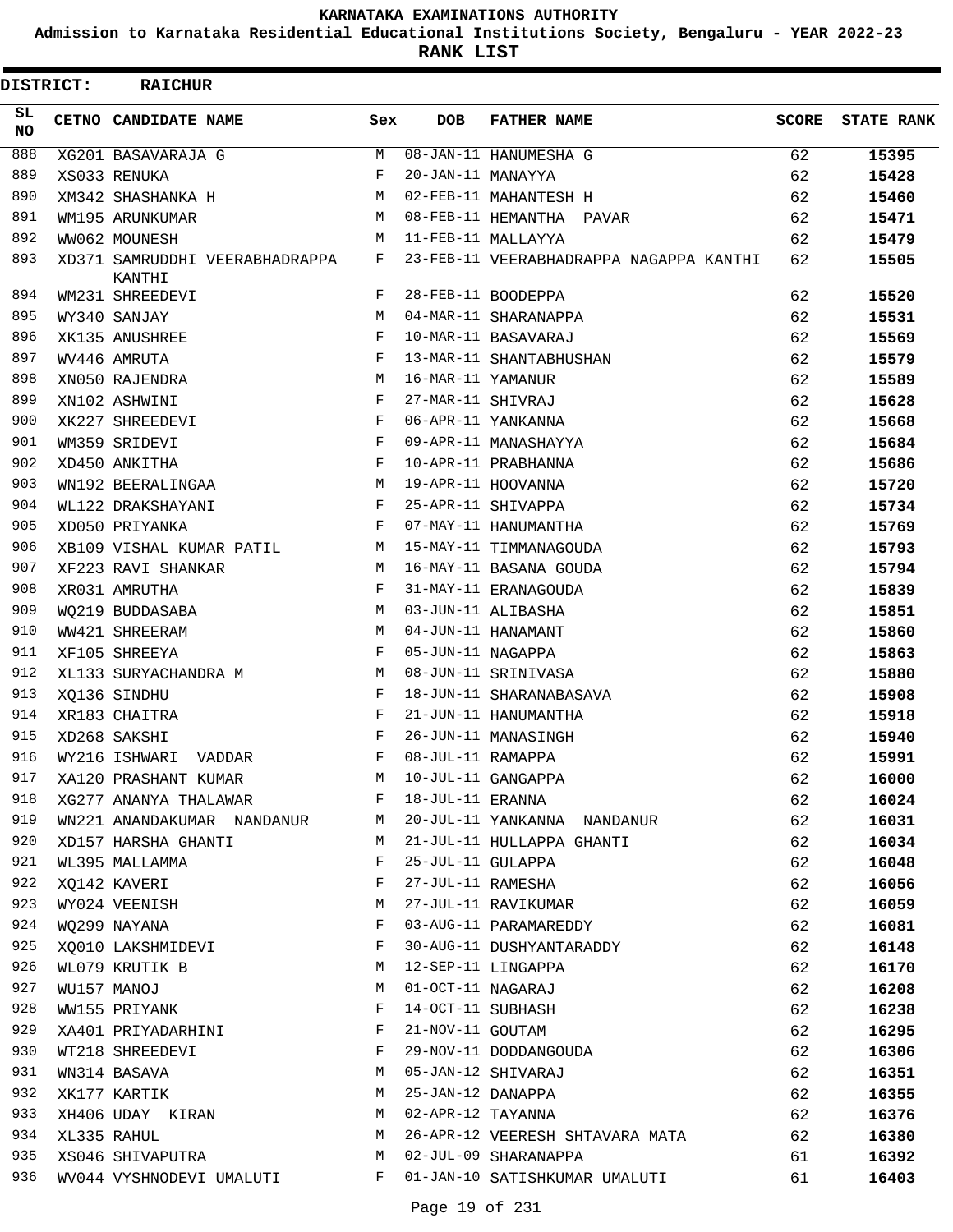**Admission to Karnataka Residential Educational Institutions Society, Bengaluru - YEAR 2022-23**

**RANK LIST**

 $\blacksquare$ 

| <b>DISTRICT:</b> |            | <b>RAICHUR</b>                 |              |                   |                                      |              |                   |
|------------------|------------|--------------------------------|--------------|-------------------|--------------------------------------|--------------|-------------------|
| SL<br>NO.        |            | CETNO CANDIDATE NAME           | Sex          | <b>DOB</b>        | <b>FATHER NAME</b>                   | <b>SCORE</b> | <b>STATE RANK</b> |
| 937              |            | WY337 NITIN                    | М            |                   | 15-JAN-10 RAMACHANDRA                | 61           | 16406             |
| 938              |            | XE369 SHAIK MUTHAR             | M            |                   | 15-FEB-10 IMRAN PASHA                | 61           | 16413             |
| 939              |            | WP298 REVATHI                  | F            |                   | 04-MAR-10 MUDDU RANGAPPA             | 61           | 16421             |
| 940              |            | WP007 SHAMBAVI                 | F            |                   | 11-MAR-10 SACHIDANANDA               | 61           | 16425             |
| 941              |            | XD206 ANNAPURNA                | $_{\rm F}$   |                   | 05-APR-10 BASAVARAJ                  | 61           | 16430             |
| 942              |            | WW271 ROHIT                    | M            | 21-APR-10 SHEKHAR |                                      | 61           | 16432             |
| 943              |            | WM226 DEVARAJ                  | M            |                   | 25-MAY-10 NARAYANA                   | 61           | 16448             |
| 944              |            | XO302 NAGALINGA                | M            |                   | 06-AUG-10 DODDAHANUMANTHA            | 61           | 16498             |
| 945              |            | WY375 NARESHA                  | M            |                   | 20-AUG-10 VISHWANATHA                | 61           | 16521             |
| 946              |            | XH414 AKHIL KUMAR              | M            |                   | 13-OCT-10 SRINIVAS                   | 61           | 16592             |
| 947              |            | XG360 VEERESHA                 | M            |                   | 20-OCT-10 HANUMESHA                  | 61           | 16611             |
| 948              |            | XD527 SNEHA                    | F            | 28-OCT-10 AMBRESH |                                      | 61           | 16623             |
| 949              |            | XH091 VEERENDRA                | M            |                   | 02-NOV-10 HEMAREDDY                  | 61           | 16634             |
| 950              |            | XM151 MAHEEN                   | F            |                   | 26-NOV-10 MAHEBOOB SAB               | 61           | 16668             |
| 951              |            | XP135 SHIVAKUMARA              | M            |                   | 05-DEC-10 AMARESHA                   | 61           | 16696             |
| 952              |            | XB192 PAVANAKUMAR              | M            |                   | 27-DEC-10 KUPPANNA                   | 61           | 16745             |
| 953              |            | WT192 DURUGAYYA                | M            |                   | 01-JAN-11 BASAVARAJA                 | 61           | 16759             |
| 954              |            | WY100 SUMITRA                  | F            |                   | 01-JAN-11 AMARANNA DYAMANNA JAGALI   | 61           | 16766             |
| 955              |            | WV482 GOURI PATIL              | F            |                   | 03-JAN-11 SIDDANAGOUDA PATIL         | 61           | 16770             |
| 956              | WY232 ANIL |                                | M            |                   | 06-JAN-11 HANUMAPPA                  | 61           | 16779             |
| 957              |            | WN069 ANJANEYA                 | M            | 13-JAN-11 SABAYYA |                                      | 61           | 16795             |
| 958              |            | XR136 VEENA SHARANABASAVA      | F            |                   | 15-JAN-11 SHARANABASAVA              | 61           | 16804             |
| 959              |            | WX204 SHASHIKALA               | $\mathbf{F}$ |                   | 13-FEB-11 PAMPAPATI                  | 61           | 16869             |
| 960              |            | WZ155 VACHANA SHREE            | F            |                   | 25-FEB-11 BASATEPPA                  | 61           | 16908             |
| 961              |            | WN283 CHETAN PATIL             | M            |                   | 06-MAR-11 MALLIKARJUNA               | 61           | 16930             |
| 962              |            | WM145 RAHUL                    | M            | 21-MAR-11 VEERESH |                                      | 61           | 16991             |
| 963              |            | XH381 NANDA KISHOR             | M            |                   | 05-APR-11 RADHAKRISHNA               | 61           | 17035             |
| 964              |            | WX188 ANKITA VEERANNA          | F            |                   | 06-APR-11 VEERANNA                   | 61           | 17037             |
| 965              |            | XD136 VINAYAKUMAR              | M            |                   | 10-APR-11 CHANDRASHEKHAR             | 61           | 17053             |
| 966              |            | WZ104 SANJANA                  | F            |                   | 11-APR-11 VISHWANATHASWAMI           | 61           | 17057             |
| 967              |            | WM268 MISBA UL HAQ             | M            |                   | 12-APR-11 MAHAMMAD RAFI BUVAJI       | 61           | 17060             |
| 968              |            | XP186 PRUTHVI POLICE PATEL M   |              |                   | 13-APR-11 GOVINDA REDDY POLICE PATEL | 61           | 17065             |
| 969              |            | WY226 APOORVA                  | F            |                   | 14-APR-11 MAHANTESHGOUDA             | 61           | 17067             |
| 970              |            | WV479 PREETI                   | F            |                   | 18-APR-11 VEERANAGOUDA               | 61           | 17082             |
| 971              |            | WM212 ROOPA                    | F            |                   | 03-MAY-11 NAGARAJA                   | 61           | 17130             |
| 972              |            | XM133 SUSHMA                   | F            |                   | 16-MAY-11 SHADAKSHARAYYA             | 61           | 17180             |
| 973              |            | XP159 KAVYA                    | F            |                   | 18-MAY-11 HANUMANTA                  | 61           | 17184             |
| 974              |            | WL290 ANILKUMAR                | М            |                   | 25-MAY-11 SHIVAPPA                   | 61           | 17206             |
| 975              | XD251 INDU |                                | F            |                   | 01-JUN-11 HANUMAPPA                  | 61           | 17233             |
| 976              |            | WL339 NANDINI                  | F            |                   | 01-JUN-11 LINGAPPA                   | 61           | 17236             |
| 977              |            | WM071 SAHANA                   | F            |                   | 01-JUN-11 SHARANAGOUDA               | 61           | 17239             |
| 978              |            | XJ304 SHREEDEVI                | F            |                   | 01-JUN-11 SHARANAPPA                 | 61           | 17241             |
| 979              |            | WR254 S A ABDUL                | M            |                   | 04-JUN-11 SYED AZM                   | 61           | 17251             |
| 980              |            | WS010 TANUJA                   | F            |                   | 13-JUN-11 SHARANAPPA                 | 61           | 17280             |
| 981              |            | WV073 MOHIN                    | M            |                   | 14-JUN-11 KHAJAHUSEN                 | 61           | 17281             |
| 982              |            | WZ106 PREMA HALEGOUDARA        | $\mathbf{F}$ |                   | 15-JUN-11 RAMAPPA H                  | 61           | 17285             |
| 983              |            | WW186 ABHISHEKA                | M            | 29-JUN-11 MOUNESH |                                      | 61           | 17333             |
| 984              |            | WM303 DURUGAPPA                | M            |                   | 11-JUL-11 SHIVARAJA                  | 61           | 17380             |
| 985              |            | WV425 DEVARAJ BALAJJA PUJARI M |              |                   | 12-JUL-11 BALAJJA PUJARI             | 61           | 17385             |
| 986              |            | XM254 SHAHEENA                 | F            |                   | 13-JUL-11 RAJA SAB                   | 61           | 17389             |
|                  |            |                                |              |                   |                                      |              |                   |

Page 20 of 231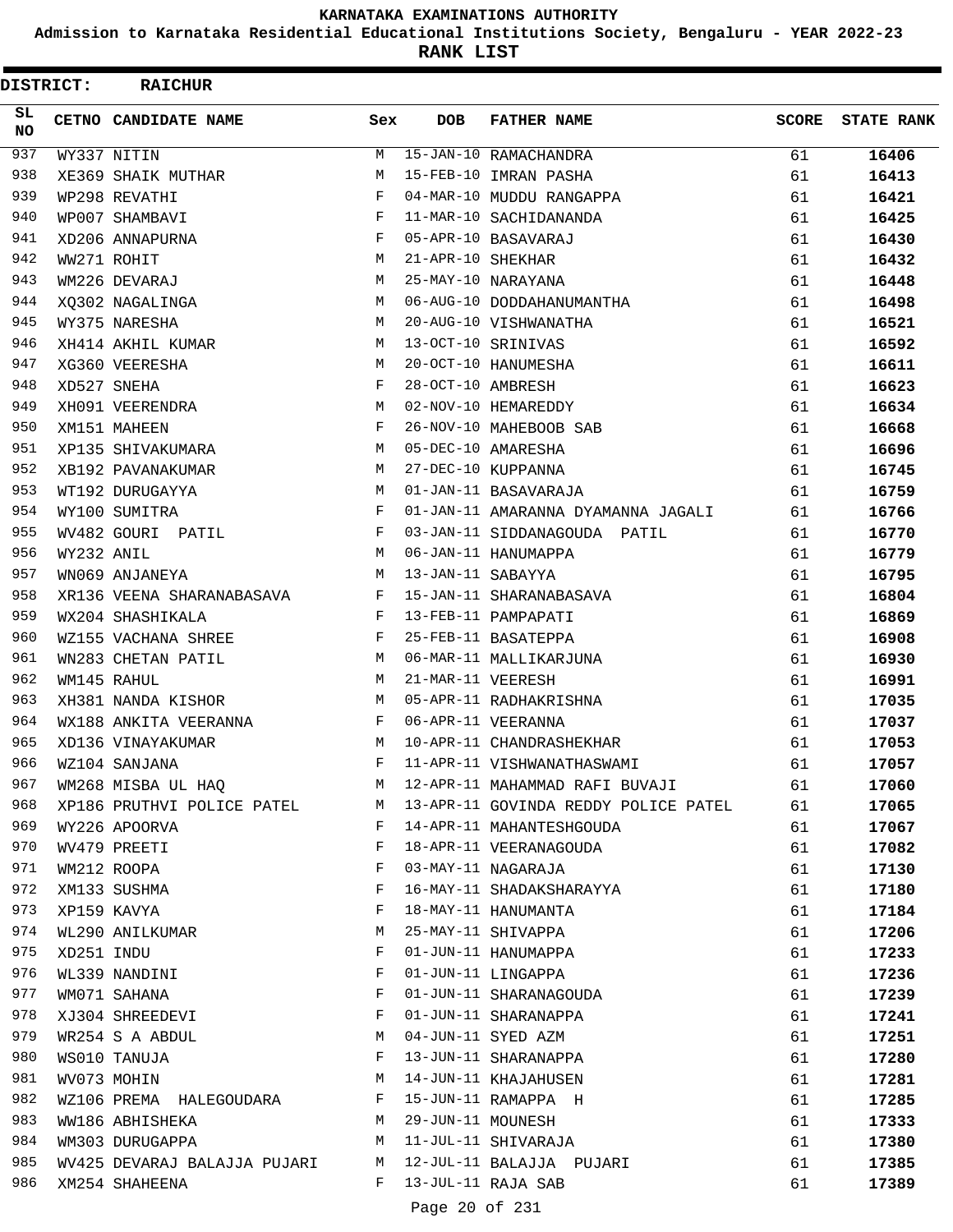**Admission to Karnataka Residential Educational Institutions Society, Bengaluru - YEAR 2022-23**

**RANK LIST**

| DISTRICT:        | <b>RAICHUR</b>                            |     |                   |                                                 |              |                   |
|------------------|-------------------------------------------|-----|-------------------|-------------------------------------------------|--------------|-------------------|
| SL.<br><b>NO</b> | CETNO CANDIDATE NAME                      | Sex | <b>DOB</b>        | <b>FATHER NAME</b>                              | <b>SCORE</b> | <b>STATE RANK</b> |
| 987              | XD087 LATHA H                             | F   |                   | 24-JUL-11 SANTOSH H                             | 61           | 17427             |
| 988              | XM332 NANDINI                             | F   |                   | 27-JUL-11 NAGABASAPPA                           | 61           | 17437             |
| 989              | XN074 NAGARAJA                            | M   |                   | 29-JUL-11 SHARANAPPA                            | 61           | 17446             |
| 990              | WM040 MANOJKUMAR                          | М   |                   | 01-AUG-11 SHARANAPPA HOTTI                      | 61           | 17452             |
| 991              | WT067 SHRIDEVI                            | F   |                   | 02-AUG-11 TIPPANNA                              | 61           | 17460             |
| 992              | XA238 BHARGAVARAM                         | М   | 01-SEP-11 NAGAPPA |                                                 | 61           | 17556             |
| 993              | WW082 DURUGESH                            | M   |                   | 10-SEP-11 SHARANAPPA GURIKAR                    | 61           | 17577             |
| 994              | WY124 FAYAZ                               | М   |                   | 30-SEP-11 ANIF HOSAMANI                         | 61           | 17623             |
| 995              | XO130 SANGEETHA                           | F   |                   | 10-OCT-11 SOMANATHA                             | 61           | 17642             |
| 996              | WV205 MALLIKARJUN KUMBAR                  | М   |                   | 12-OCT-11 SANGAPPA                              | 61           | 17647             |
| 997              | WZ369 KAVERI GUDADUR                      | F   |                   | 22-NOV-11 BASAVARAJ GUDADUR                     | 61           | 17725             |
| 998              | WW436 PRATIKSHA                           | F   |                   | 03-DEC-11 SIDDALINGAPPA                         | 61           | 17735             |
| 999              | XD448 VELAGALA VENKATA JASHWANTH<br>REDDY | M   |                   | 08-DEC-11 VELAGALA NAGA VIJAYA BHASKAR<br>REDDY | 61           | 17738             |
| 1000             | XK133 SUNITHA                             | F   |                   | 24-DEC-11 VENKATESHA                            | 61           | 17755             |
| 1001             | WW290 GANESH                              | М   |                   | 25-JUL-12 BASAVARAJ                             | 61           | 17792             |
| 1002             | WS252 RAGHU                               | M   |                   | 12-JAN-09 HIREGUDADAYYA                         | 60           | 17800             |
| 1003             | WM106 MAHIBOOBI                           | F   | 05-APR-09 PEERSAB |                                                 | 60           | 17801             |
| 1004             | WL159 SUJATHA                             | F   | 14-JUN-09 UMESHA  |                                                 | 60           | 17803             |
| 1005             | XG315 RAMESH                              | М   |                   | 20-DEC-09 MARYAPPA                              | 60           | 17820             |
| 1006             | XC270 ANILKUMARA                          | М   |                   | 01-JAN-10 SHIVAGENI                             | 60           | 17822             |
| 1007             | WV126 LAXMI                               | F   |                   | 01-JAN-10 DURUGAPPA KARALKUNTI                  | 60           | 17823             |
| 1008             | WV323 PREETAM                             | М   |                   | 01-JAN-10 GIGGEPPA                              | 60           | 17827             |
| 1009             | WP065 SABAGOOUDA                          | М   |                   | 23-JAN-10 HANUMAGOUDA                           | 60           | 17835             |
| 1010             | XC008 NARENDRA                            | M   |                   | 04-MAR-10 HULIGEPPA                             | 60           | 17847             |
| 1011             | XG262 PRUTHVI                             | F   |                   | 31-MAR-10 VEERESHA                              | 60           | 17856             |
| 1012             | XD533 RIDA AIMAN                          | F   |                   | 19-APR-10 MAQBOOL AHMED                         | 60           | 17863             |
| 1013             | WL175 SRUSTI                              | F   |                   | 26-APR-10 GANGADHAR                             | 60           | 17866             |
| 1014             | XS221 SPOORTHI                            | F   | 05-JUN-10 NAGESH  |                                                 | 60           | 17888             |
| 1015             | WM134 PRAKASHA                            | M   |                   | 20-JUN-10 HANUMANTA                             | 60           | 17895             |
| 1016             | XN200 ANUSHA R                            |     |                   | 24-JUN-10 VRUSHABHENDRA                         | 60           | 17896             |
| 1017             | XQ261 KRISHNA                             | М   |                   | 17-JUL-10 LACHAMAPPA                            | 60           | 17909             |
| 1018             | XQ195 SHARANABASAVA REDDY                 | М   |                   | 24-JUL-10 DEVA REDDY                            | 60           | 17915             |
| 1019             | XF013 SURAJ                               | M   |                   | 26-JUL-10 RAMASWAMY                             | 60           | 17916             |
| 1020             | XD458 PRIYANKA                            | F   |                   | 14-AUG-10 TIMMAYYA                              | 60           | 17939             |
| 1021             |                                           | М   |                   | 30-AUG-10 RANGAPPA                              | 60           |                   |
| 1022             | WS051 NINGAPPA                            | F   |                   | 03-SEP-10 MAHANTESH BYALI                       | 60           | 17957             |
| 1023             | WX037 PRATHIBHA M BYALI<br>WM091 KALPANA  | F   |                   | 13-SEP-10 RANGAYYA                              |              | 17963             |
| 1024             |                                           | М   |                   |                                                 | 60           | 17968<br>17978    |
|                  | XP176 ACHUTHA                             |     |                   | 20-SEP-10 RAGHOTTAM JOSHI                       | 60           |                   |
| 1025<br>1026     | WL358 SHIVAKUMARA                         | М   |                   | 20-OCT-10 NARASANNA                             | 60           | 18039             |
|                  | WR042 SHARATH KUMAR                       | М   |                   | 12-NOV-10 PAMPAPATHI                            | 60           | 18089             |
| 1027             | XJ286 DEEPAK                              | М   |                   | 24-DEC-10 RAGHVENDRA                            | 60           | 18167             |
| 1028             | XL293 CHETHAN NARASAPPA                   | М   |                   | 01-JAN-11 NARSAPPA                              | 60           | 18186             |
| 1029             | WL170 HANUMAYYA                           | M   |                   | 01-JAN-11 PARAMAYYA                             | 60           | 18190             |
| 1030             | WY014 LOKESHA                             | М   |                   | 01-JAN-11 HANUMANTHA                            | 60           | 18193             |
| 1031             | XC132 PANKAJ PAWAR                        | М   |                   | 01-JAN-11 PANDURANGA                            | 60           | 18195             |
| 1032             | WQ126 KEDARA                              | М   |                   | 02-JAN-11 MALLAYYA                              | 60           | 18207             |
| 1033             | XM161 PRATIBHA                            | F   |                   | 03-JAN-11 HANUMANAGOUDA                         | 60           | 18212             |
| 1034             | XN084 REVATHI                             | F   | 26-JAN-11 NAGAPPA |                                                 | 60           | 18262             |
| 1035             | XM194 JACINDHA GRACY                      | F   |                   | 09-FEB-11 ASHOK KUMAR                           | 60           | 18289             |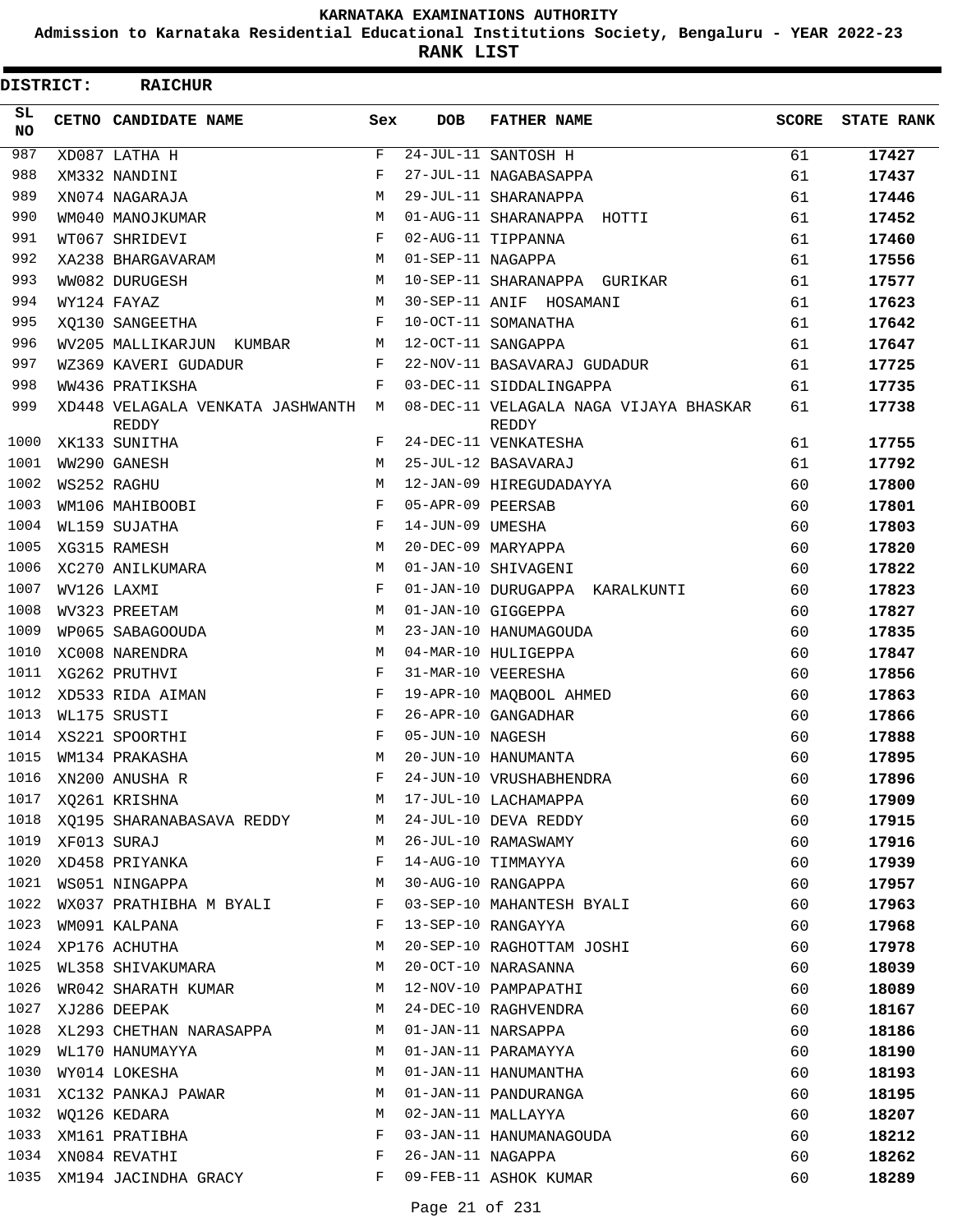**Admission to Karnataka Residential Educational Institutions Society, Bengaluru - YEAR 2022-23**

| DISTRICT:        | <b>RAICHUR</b>                        |              |                   |                                             |              |                   |
|------------------|---------------------------------------|--------------|-------------------|---------------------------------------------|--------------|-------------------|
| SL.<br><b>NO</b> | <b>CETNO CANDIDATE NAME</b>           | Sex          | <b>DOB</b>        | <b>FATHER NAME</b>                          | <b>SCORE</b> | <b>STATE RANK</b> |
| 1036             | XM051 SWAPNA                          | $\mathbf{F}$ |                   | $10-FEB-11$ BASAVARAJA                      | 60           | 18296             |
| 1037             | XO219 ANJINEYYA B                     | M            |                   | 12-FEB-11 VEERABHADRA B                     | 60           | 18302             |
| 1038             | WW307 VIGNESHA                        | M            |                   | 28-FEB-11 MAHANTESHA                        | 60           | 18347             |
| 1039             | XF087 BHOOMIKA                        | F            |                   | 05-MAR-11 SHIVKUMAR                         | 60           | 18360             |
| 1040             | XC130 PRIYANKA                        | $_{\rm F}$   |                   | 06-MAR-11 HANUMANTA                         | 60           | 18369             |
| 1041             | WV085 ASHWINI                         | F            |                   | 11-MAR-11 HANUMANTA                         | 60           | 18382             |
| 1042             | WZ103 KAVYA MALLI                     | F            |                   | 12-MAR-11 PRABHU MALLI                      | 60           | 18387             |
| 1043             | XG442 VASANTHA KUMAR K                | М            |                   | 01-APR-11 VENKATESHA K                      | 60           | 18446             |
| 1044             | XS220 AMRUTHAVARSHINI                 | F            |                   | 02-APR-11 AMARESHA                          | 60           | 18447             |
| 1045             | XO080 H KIRAN KUMAR                   | M            |                   | 06-APR-11 H NINGAPPA                        | 60           | 18462             |
| 1046             | WM217 N AISHWARYA                     | $_{\rm F}$   |                   | 07-APR-11 NARASANNA                         | 60           | 18467             |
| 1047             | WY256 ANUSHA YANKAPPA<br>BIRADARPATIL | F            |                   | 18-APR-11 YANKAPPA LAXMAPPA<br>BIRADARPATIL | 60           | 18524             |
| 1048             | WV461 LATA BASTENAPPA                 | F            |                   | 26-APR-11 BASTENAPPA                        | 60           | 18560             |
| 1049             | WM223 RANJITHA                        | F            |                   | 27-APR-11 ANJANEYYA                         | 60           | 18565             |
| 1050             | XM247 SANJANA                         | F            |                   | 28-APR-11 MUTTANNA                          | 60           | 18568             |
| 1051             | WM141 KALPANA                         | $_{\rm F}$   |                   | 10-MAY-11 NAGARAJA                          | 60           | 18602             |
| 1052             | XA121 NAGARAJ                         | M            |                   | 15-MAY-11 SANGAPPA                          | 60           | 18621             |
| 1053             | XS232 ROHINI                          | F            |                   | 16-MAY-11 MARIYAPPA                         | 60           | 18628             |
| 1054             | XG282 PRIYANAKA                       | F            |                   | 31-MAY-11 MALLAYYA                          | 60           | 18678             |
| 1055             | WX049 PAVITRA                         | $_{\rm F}$   |                   | 03-JUN-11 SHIVARAJ GOUDA                    | 60           | 18695             |
| 1056             | XJ102 KISHAN KUMAR                    | M            |                   | 05-JUN-11 CHANDRAPPA                        | 60           | 18704             |
| 1057             | WW414 ANUSHREE                        | F            |                   | 08-JUN-11 MAHANTAPPA BALUTAGI               | 60           | 18714             |
| 1058             | WS081 PRAKASAGOUDA                    | M            |                   | 10-JUN-11 BHAGAVANTRAY                      | 60           | 18724             |
| 1059             | XG446 VIJAY KUMAR                     | М            |                   | 11-JUN-11 BASAVARAJ                         | 60           | 18729             |
| 1060             | WO290 PRAJWAL                         | M            | 13-JUN-11 EARANNA |                                             | 60           | 18735             |
| 1061             | WP089 NARASANNA                       | M            |                   | 15-JUN-11 TIMMANNA                          | 60           | 18743             |
| 1062             | WV189 BASAVA                          | M            |                   | 29-JUN-11 SHEKAPPA                          | 60           | 18798             |
| 1063             | XK315 VEENA                           | F            |                   | 29-JUN-11 AMARAGUNDAPPA                     | 60           | 18800             |
|                  | 1064 WL423 G SANKETH                  | M            | 14-JUL-11 AMBANNA |                                             | 60           | 18858             |
| 1065             | XB237 VINOD                           | $M_{\odot}$  |                   | 16-JUL-11 MAHANTHAYYA                       | 60           | 18866             |
| 1066             | XA279 PRAJWAL                         | M            |                   | 30-JUL-11 YAMANAPPA                         | 60           | 18913             |
| 1067             | WZ186 AJAYAKUMAR                      | М            |                   | 02-AUG-11 CHATRAPPA                         | 60           | 18924             |
| 1068             | XD398 P BASAVA PRABHU                 | М            |                   | 11-AUG-11 MALLIKARJUN                       | 60           | 18942             |
| 1069             | XD394 CHANDANA                        | F            |                   | 19-AUG-11 MUDIYAPPA                         | 60           | 18967             |
| 1070             | XQ132 SOUPARNIKA                      | F            |                   | 27-AUG-11 SHARANAPPA                        | 60           | 18995             |
|                  | 1071 WT030 SUNITA                     | F            | 02-SEP-11 SABANNA |                                             | 60           | 19014             |
|                  | 1072 WN191 YASHODHA                   | F            |                   | 07-SEP-11 SHIVAYOGI                         | 60           | 19029             |
| 1073             | XN126 MARIDEVI                        | F            |                   | 30-SEP-11 DURAGANAGOUDA                     | 60           | 19085             |
| 1074             | XC039 N GEETHA                        | F            |                   | 04-OCT-11 RAMESHA                           | 60           | 19091             |
| 1075             | WT032 MADHUMITA                       | F            |                   | 01-NOV-11 BASAVARAJA                        | 60           | 19153             |
| 1076             | XF005 PRAJWAL                         | М            |                   | 06-NOV-11 YALLAPPA                          | 60           | 19164             |
| 1077             | XM298 AKASHA                          | М            |                   | 22-NOV-11 AMARAYYA H M                      | 60           | 19195             |
| 1078             | XH403 H YESHAVANTA KUMAR              | M            | 06-DEC-11 SHEKHAR |                                             | 60           | 19217             |
| 1079             | XP199 ABHISHEK                        | M            | 12-DEC-11 YALAPPA |                                             | 60           | 19228             |
| 1080             | WR185 KAVERI                          | F            |                   | 29-MAR-12 PARWATRADDY                       | 60           | 19271             |
| 1081             | WX146 SANJAYA                         | М            |                   | 22-JUN-12 DEEVAPPA SAAHUKAAR                | 60           | 19275             |
| 1082             | WT033 IBRAHIM                         | М            |                   | 01-JAN-10 HAJIBABU                          | 59           | 19298             |
| 1083             | XM325 SIDRAMESHA                      | М            |                   | 13-FEB-10 BHEEMANNA CHIGARI                 | 59           | 19322             |
| 1084             | XQ308 SHASHANKA                       | M            |                   | 17-MAR-10 MANJUNATHARADDI                   | 59           | 19330             |
|                  |                                       |              |                   |                                             |              |                   |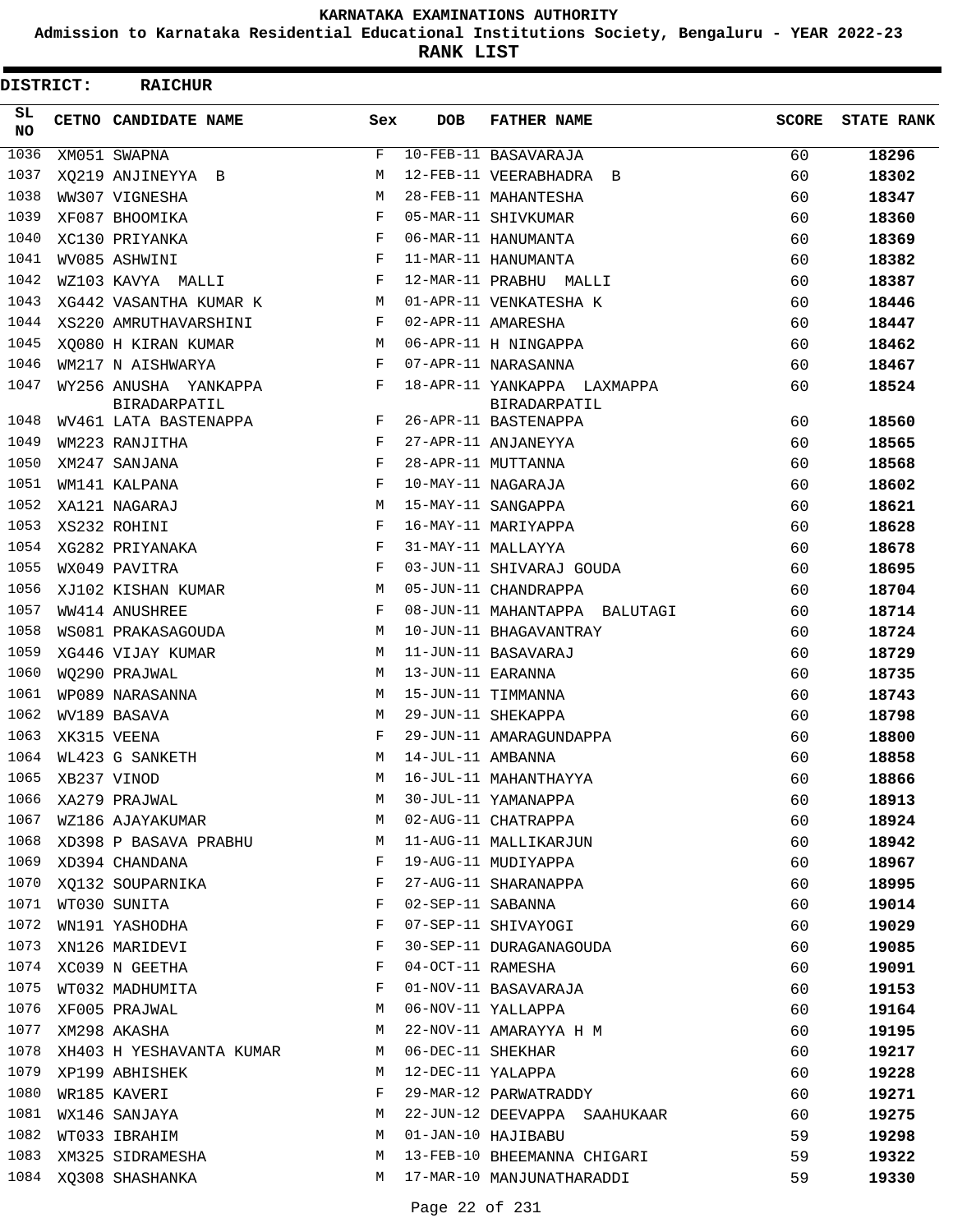**Admission to Karnataka Residential Educational Institutions Society, Bengaluru - YEAR 2022-23**

**RANK LIST**

| <b>DISTRICT:</b> |                  | <b>RAICHUR</b>                                                  |            |                   |                                                                                           |              |                   |
|------------------|------------------|-----------------------------------------------------------------|------------|-------------------|-------------------------------------------------------------------------------------------|--------------|-------------------|
| SL.<br><b>NO</b> |                  | CETNO CANDIDATE NAME                                            | Sex        | <b>DOB</b>        | <b>FATHER NAME</b>                                                                        | <b>SCORE</b> | <b>STATE RANK</b> |
| 1085             |                  | WV395 BASAVALINGAMMA                                            | F          |                   | 27-MAR-10 BASAVARAJ SHIVAGYANAPPA<br>LAKKUNDI                                             | 59           | 19332             |
| 1086             |                  | XD534 surya<br>r                                                | М          | 15-MAY-10 raju    |                                                                                           | 59           | 19352             |
| 1087             |                  | XS071 SANTHOSH                                                  | M          |                   | 11-JUN-10 SHIVARAJ                                                                        | 59           | 19368             |
| 1088             |                  | WS014 CHAITRA                                                   | F          |                   | 07-AUG-10 DURAGAPPA                                                                       | 59           | 19412             |
| 1089             |                  | XB145 SAHANAA                                                   | F          |                   | 11-AUG-10 PARASHURAM                                                                      | 59           | 19424             |
| 1090             |                  | XN123 BHUVANESWARI                                              | $_{\rm F}$ |                   | 17-AUG-10 CHANDRAYYA SWAMY                                                                | 59           | 19433             |
| 1091             |                  | WM205 PALLEDA VISWASA                                           | M          |                   | 04-SEP-10 P VERESHAPPA                                                                    | 59           | 19443             |
| 1092             |                  | XK291 SHANTHALA                                                 | F          |                   | 10-SEP-10 NEELAKANTAPPA                                                                   | 59           | 19449             |
| 1093             |                  | XS116 ANUSHA BEGUM                                              | $_{\rm F}$ |                   | 18-SEP-10 KHASIMSAB                                                                       | 59           | 19460             |
| 1094             | WL007 RAVI       |                                                                 | M          | 17-OCT-10 AMBRESH |                                                                                           | 59           | 19522             |
| 1095             |                  | WR239 PREMKUMAR                                                 | M          | 10-NOV-10 BUDEPPA |                                                                                           | 59           | 19573             |
| 1096             |                  | WY193 PRAKASH                                                   | М          |                   | 27-NOV-10 RANGAPPA                                                                        | 59           | 19609             |
| 1097             |                  | WO232 SHAMITHA                                                  | F          |                   | 07-DEC-10 GURUNATHAREDDY                                                                  | 59           | 19630             |
| 1098             | XA445 SINDU      |                                                                 | F          |                   | 08-DEC-10 SHARNABASAPPA                                                                   | 59           | 19632             |
| 1099             |                  | XL140 ANILAKUMAR                                                | M          |                   | 01-JAN-11 PAKIRAPPA                                                                       | 59           | 19687             |
| 1100             |                  | WS044 BHAGAVANTRAYA                                             | M          | 01-JAN-11 BASAYYA |                                                                                           | 59           | 19688             |
| 1101             |                  | WT130 ROHITA                                                    | M          |                   | 01-JAN-11 GUNDAPPA                                                                        | 59           | 19697             |
| 1102             | XK269 AJAY       |                                                                 | M          |                   | 02-JAN-11 SANGANNA                                                                        | 59           | 19706             |
| 1103             |                  | WR188 SUMITHRA                                                  | F          | 03-JAN-11 DEVANNA |                                                                                           | 59           | 19713             |
| 1104             |                  | WP253 ATEEQ UMAR                                                | М          |                   | 20-JAN-11 JAHARUDDIN                                                                      | 59           | 19748             |
| 1105             |                  | XL169 AFREEN                                                    | F          |                   | 25-JAN-11 GULAMA SAB                                                                      | 59           | 19760             |
| 1106             |                  | WV475 ABHINAYA                                                  | F          |                   | 11-FEB-11 CHANDAPPA YARADONI                                                              | 59           | 19811             |
| 1107             | WV399 ANU        |                                                                 | F          |                   | 17-FEB-11 HANUMANTA                                                                       | 59           | 19827             |
| 1108             |                  | XC081 BASAVA                                                    | M          |                   | 18-FEB-11 YALLAPPA                                                                        | 59           | 19830             |
| 1109             |                  | WV157 JAMASHIRABANU BAGAWAN                                     | F          |                   | 20-FEB-11 HUSSAINSAB                                                                      | 59           | 19839             |
| 1110             |                  | WY049 SAGAR                                                     | M          |                   | 20-FEB-11 AMARESHA KODIHAL                                                                | 59           | 19840             |
| 1111             |                  | WP232 SANJANA                                                   | F          | 22-FEB-11 BASAYYA |                                                                                           | 59           | 19847             |
| 1112             |                  | XF073 SATHYAVATHI                                               | F          | 28-FEB-11 ERAPPA  |                                                                                           | 59           | 19865             |
| 1113             |                  | WR229 VENKATESH                                                 | M          |                   | 01-MAR-11 SHIVAPPA                                                                        | 59           | 19870             |
|                  |                  | 1114 XC314 K BHARATH                                            | M          |                   |                                                                                           |              |                   |
|                  |                  |                                                                 | M          |                   | 04-MAR-11 AMARESH KANDAGAL<br>21-MAR-11 DAWAL SAB                                         | 59           | 19883             |
|                  | 1115 WX137 FAYAZ |                                                                 |            |                   | 21-MAR-11 SANGAPPA KOTI                                                                   | 59           | 19947             |
| 1116             |                  | WY247 RAKESH                                                    | M          |                   |                                                                                           | 59           | 19951             |
| 1117             |                  | WW260 RAJENDRAPRASADBABU<br>HOOVINABHAVI                        | M          |                   | 12-APR-11 DEVAPUTRA HOOVINABHAVI                                                          | 59           | 20031             |
| 1118             |                  | XL147 D VAISHNAVI                                               | F          |                   | 15-MAY-11 LINGAPPA D                                                                      | 59           | 20143             |
| 1119             |                  | $\mathbf{F}$ and the contract of $\mathbf{F}$<br>XN083 GAYATHRI |            |                   | 15-MAY-11 MARISWAMI KOTERA                                                                | 59           | 20144             |
|                  |                  | 1120 WX401 GAVISIDDANAGOUDA M                                   |            |                   | 20-MAY-11 AMAREGOUDA                                                                      | 59           | 20160             |
|                  |                  | 1121 XA045 SANJANA                                              | F          |                   | 30-MAY-11 VISHWANATH MAJJIGI                                                              | 59           | 20214             |
|                  |                  | 1122 XQ298 SINDHU SHILLI VERESH SHILLI F                        |            |                   | 31-MAY-11 VERESH SHILLI                                                                   | 59           | 20219             |
|                  |                  | 1123 XG455 ABHISHEK                                             | M          |                   | 01-JUN-11 MUDDAPPA                                                                        | 59           | 20220             |
|                  |                  | 1124 XG311 KARTHIK                                              | М          |                   | 01-JUN-11 SHANKARGOUDA                                                                    | 59           | 20222             |
| 1125             |                  | XR038 ANUSHA K                                                  | F          |                   | 05-JUN-11 SHARANAPPA KAMPARADDY                                                           | 59           | 20241             |
| 1126             |                  | WR236 GEETA                                                     | F          |                   | 09-JUN-11 VEERAGANTEPPA                                                                   | 59           | 20253             |
| 1127             |                  | XP152 ABHISHEKA MAREPPA M                                       |            | 10-JUN-11 MAREPPA |                                                                                           | 59           | 20255             |
|                  |                  | 1128 XP207 SHARIFA BEGUM                                        | $-F$       |                   |                                                                                           | 59           | 20289             |
| 1129             |                  | XE304 NITYA PATIL<br>$\mathbf{F}$                               |            |                   | 10-JUN-11 MAREPPA<br>18-JUN-11 DOULA SAB<br>20-JUN-11 AMAREGOUDA<br>22-JUN-11 SHIVMANAPPA | 59           | 20301             |
| 1130             |                  | WV429 SANJEEV KUMAR                                             | М          |                   |                                                                                           | 59           | 20309             |
| 1131             |                  | WW428 ASHWINI                                                   | F          | 27-JUN-11 BASAPPA |                                                                                           | 59           | 20329             |
|                  |                  | 1132 XS035 HANUMESHA NAYAKA                                     | M          |                   | 01-JUL-11 LAKSHMANA                                                                       | 59           | 20349             |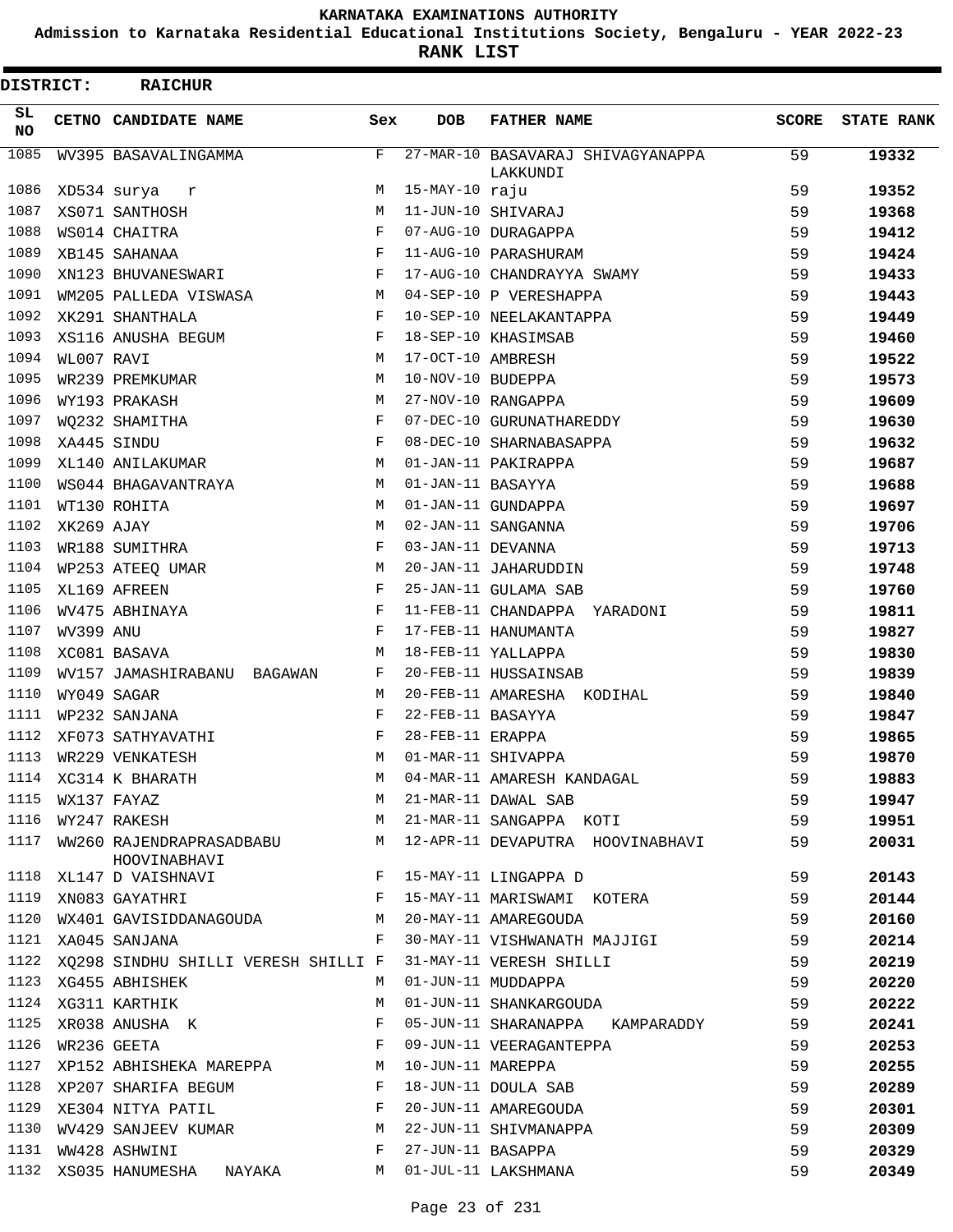**Admission to Karnataka Residential Educational Institutions Society, Bengaluru - YEAR 2022-23**

**RANK LIST**

| <b>DISTRICT:</b> |            | <b>RAICHUR</b>                    |              |                   |                                         |              |                   |
|------------------|------------|-----------------------------------|--------------|-------------------|-----------------------------------------|--------------|-------------------|
| SL.<br>NO        |            | CETNO CANDIDATE NAME              | Sex          | <b>DOB</b>        | <b>FATHER NAME</b>                      | <b>SCORE</b> | <b>STATE RANK</b> |
| 1133             |            | WQ161 ANJANEYA POOJARI            | M            |                   | 15-JUL-11 DEVENDRAPPA                   | 59           | 20411             |
| 1134             |            | WV411 SINDHU                      | F            |                   | 20-JUL-11 NIRUPADI                      | 59           | 20430             |
| 1135             |            | WL162 BAGESH                      | M            |                   | 22-JUL-11 SUBHASH CHANDRA               | 59           | 20435             |
| 1136             |            | XE314 KAVERI                      | F            |                   | 26-JUL-11 BASAVARAJ                     | 59           | 20447             |
| 1137             |            | XA095 AKSHATA POOJARI             | $$\rm F$$    |                   | 27-JUL-11 CHATRAPPA POOJARI             | 59           | 20452             |
| 1138             |            | XQ246 SINDHU C M                  | $\mathbf{F}$ |                   | 01-AUG-11 MARUTHI C                     | 59           | 20479             |
| 1139             |            | XJ243 NANDISHA                    | M            |                   | 21-AUG-11 BENAKAPPA                     | 59           | 20547             |
| 1140             |            | XQ210 VISHAL RAYABAGI M           |              | 06-SEP-11 GIRISH  |                                         | 59           | 20597             |
| 1141             |            | XN054 NAGAVENI                    | $\mathbf{F}$ |                   | 12-SEP-11 SHYAMANNA                     | 59           | 20611             |
| 1142             |            | M <sub>N</sub><br>WV223 BASAVARAJ |              |                   | 13-SEP-11 AMARAPPA KAMARI               | 59           | 20613             |
| 1143             |            | WW217 SAVITRI                     | F            |                   | 01-OCT-11 SHIVAPPA                      | 59           | 20653             |
| 1144             |            | XN300 C REVANASIDDAYYA            | M            |                   | 02-OCT-11 FAKIRAPPA                     | 59           | 20655             |
| 1145             |            | WV459 SANJANA BASAVARAJ KORAVAR   |              |                   | F 05-OCT-11 BASAVARAJ HANUMAPPA KORAVAR | 59           | 20659             |
| 1146             |            | WR247 KEERTI                      | F            |                   | 21-OCT-11 SHIVAPPA                      | 59           | 20692             |
| 1147             |            | XK188 BHEEMESHA                   | M            |                   | 17-NOV-11 SOMAPPA VAGGAR                | 59           | 20753             |
| 1148             |            | XC176 SVAPNA                      | F            |                   | 30-DEC-11 REVANA SIDDAPPA               | 59           | 20835             |
| 1149             |            | WL425 RUKSANA                     | F            |                   | 01-JAN-12 CHANDPASHA                    | 59           | 20839             |
| 1150             |            | WT071 TANVEER                     | M            |                   | 01-JAN-12 BASHIR AHMAD                  | 59           | 20843             |
| 1151             |            | XR221 SHRINIDHI                   |              |                   | M 15-JAN-12 BHEEMANAGOUDA               | 59           | 20847             |
| 1152             |            | WM051 NANDITA K                   | $\mathbf{F}$ |                   | 23-JAN-12 BASAVARAJ K                   | 59           | 20849             |
| 1153             |            | XH225 MALKAPPA SAHUKAR            |              |                   | M 20-FEB-12 CHANNABASSAPPA              | 59           | 20860             |
| 1154             |            | XP074 ABHILASH                    | M            |                   | 02-SEP-12 TIMMANNA                      | 59           | 20879             |
| 1155             |            | XD479 MANJULA                     | F            | 29-JAN-09 PAMAYYA |                                         | 58           | 20882             |
| 1156             |            | <b>M</b><br>WL082 SHIVASHANKAR    |              |                   | 26-SEP-09 NINGANNA                      | 58           | 20891             |
| 1157             |            | XF053 VENKATESH NAYAK             |              |                   | M 01-JAN-10 SANNA BHIMAYYA              | 58           | 20910             |
| 1158             |            | WY222 SHIVAPRASAD                 | M            |                   | 13-FEB-10 YAMANAPPA BADIGERA            | 58           | 20922             |
| 1159             |            | WP136 AMBIKA                      | F            |                   | 26-APR-10 VEERABASAPPA                  | 58           | 20944             |
| 1160             | WX393 RAVI |                                   | M            |                   | 02-AUG-10 BHIMASHEPPA                   | 58           | 20987             |
| 1161             |            | WV431 GOURAMMA                    | F            |                   | 11-SEP-10 RAJASHEKHARA                  | 58           | 21041             |
| 1162             |            | XA381 SOMARAJ                     | M            |                   | 15-SEP-10 HANAMANNA                     | 58           | 21049             |
| 1163             |            | WZ238 BASANAGOUDA                 | M            |                   | 25-SEP-10 VENKATESH                     | 58           | 21065             |
| 1164             |            | XD196 HARUN RASHID                | М            |                   | 03-OCT-10 MOHAMED HANIF                 | 58           | 21080             |
|                  |            | 1165 XC237 SHRUTHI                | F            |                   | 09-OCT-10 MANJUNATHA                    | 58           | 21089             |
| 1166             |            | XH099 K BHUVAN KUMAR              | М            |                   | 14-OCT-10 K VENKATESH                   | 58           | 21097             |
| 1167             |            | WU106 VIJAYAKUMARA                | М            | 20-OCT-10 AYYANNA |                                         | 58           | 21119             |
| 1168             |            | WU119 NASEEMA                     | F            |                   | 29-OCT-10 MAIBOOBA                      | 58           | 21136             |
| 1169             |            | WL410 SURYA                       | М            |                   | 29-OCT-10 NINGAPPA                      | 58           | 21137             |
| 1170             |            | WT182 MALLIKARJUNAGOUDA           | М            |                   | 01-DEC-10 SABANNAGOUDA                  | 58           | 21193             |
| 1171             |            | XM285 SANJAY                      | М            |                   | 02-DEC-10 MANJAYYA SWAMY                | 58           | 21196             |
| 1172             |            | WU158 GOUTAM                      | М            |                   | 11-DEC-10 GAWALAPPA                     | 58           | 21216             |
| 1173             |            | WW154 HANUMAVVA                   | F            |                   | 14-DEC-10 CHANNABASAVA                  | 58           | 21227             |
| 1174             |            | WL021 SHARANABASAVA               | М            |                   | 23-DEC-10 VENKATESHA                    | 58           | 21251             |
| 1175             |            | XD004 ARCHANA                     | F            | 01-JAN-11 AYYAPPA |                                         | 58           | 21266             |
| 1176             |            | XA320 SHANKARAGOUDA SHIVARAJ      | М            |                   | 01-JAN-11 SHIVARAJ                      | 58           | 21277             |
| 1177             |            | WL241 SHIVABASAVA                 | M            |                   | 01-JAN-11 NANDAPPA                      | 58           | 21278             |
| 1178             |            | XK340 VARSHA                      | F            |                   | 01-JAN-11 PAMPAPATI                     | 58           | 21280             |
| 1179             |            | WV518 AKHIL                       | М            |                   | 04-JAN-11 CHANNAPPA                     | 58           | 21289             |
| 1180             |            | WQ260 SHRIKANTHGOUDA              | M            |                   | 06-JAN-11 BASANAGOUDA                   | 58           | 21298             |
| 1181             |            | XE220 SUMITH                      | M            |                   | 09-JAN-11 MAHADEVAPPA                   | 58           | 21316             |
| 1182             |            | WW297 ANKITA                      | F            |                   | 13-JAN-11 BASAVARAJ                     | 58           | 21330             |
|                  |            |                                   |              |                   |                                         |              |                   |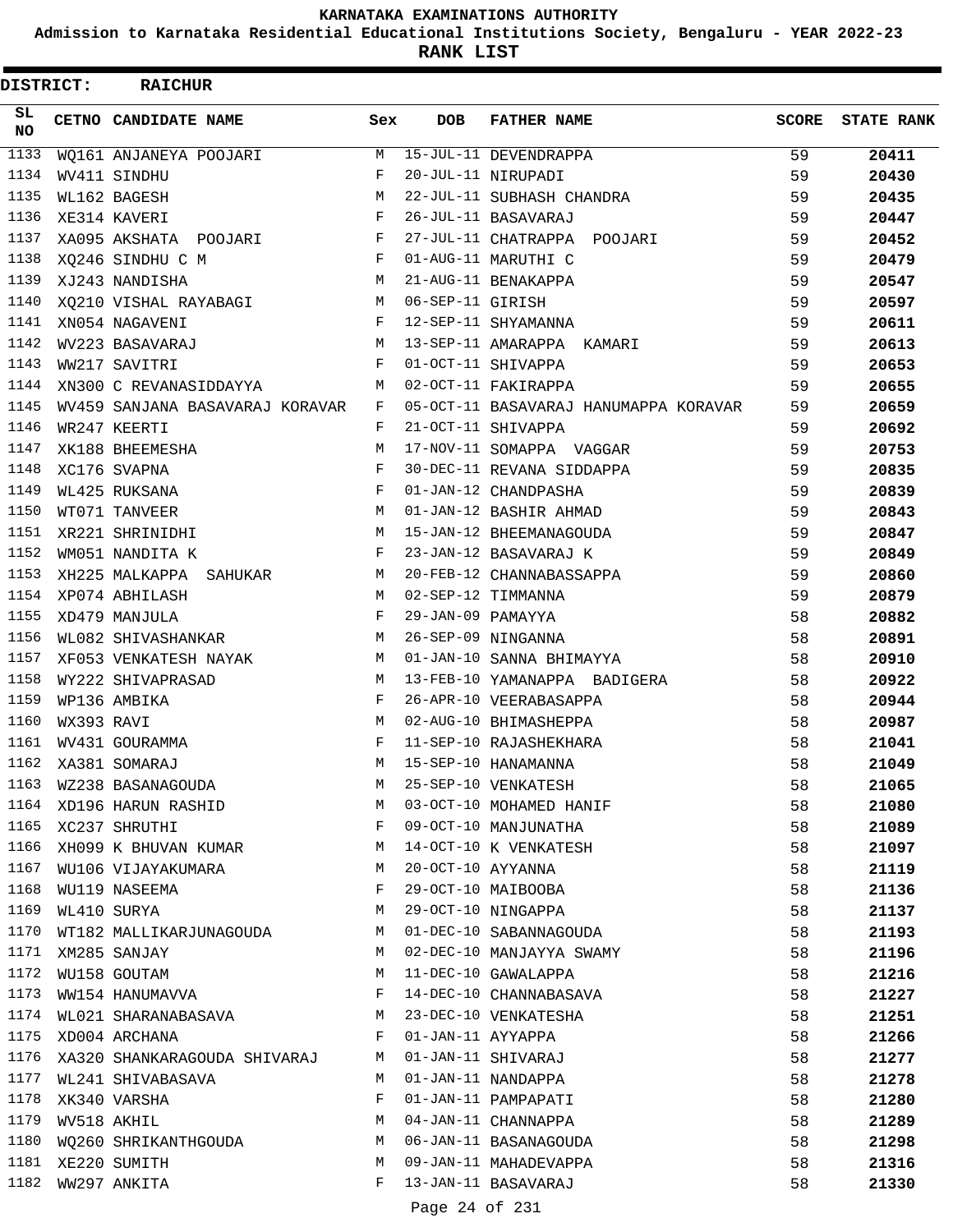**Admission to Karnataka Residential Educational Institutions Society, Bengaluru - YEAR 2022-23**

| <b>DISTRICT:</b> |            | <b>RAICHUR</b>                     |              |                   |                                     |              |                   |
|------------------|------------|------------------------------------|--------------|-------------------|-------------------------------------|--------------|-------------------|
| SL.<br><b>NO</b> |            | CETNO CANDIDATE NAME               | Sex          | <b>DOB</b>        | <b>FATHER NAME</b>                  | <b>SCORE</b> | <b>STATE RANK</b> |
| 1183             |            | XJ015 VANESHREE                    | F            |                   | 19-JAN-11 GOPALREDDDY               | 58           | 21351             |
| 1184             |            | XC335 THRISHA RATOD                | F            |                   | 21-JAN-11 SHIVAKUMARA               | 58           | 21357             |
| 1185             |            | XA167 BHUMIKA                      | F            |                   | 24-JAN-11 TIMMANNA                  | 58           | 21359             |
| 1186             |            | XE261 MANASA                       | $_{\rm F}$   |                   | 30-JAN-11 GAVIYAPPA                 | 58           | 21379             |
| 1187             |            | WS067 RENUKA                       | $_{\rm F}$   |                   | 15-FEB-11 SHIVAPPA                  | 58           | 21425             |
| 1188             |            | XG099 ANURADA                      | $_{\rm F}$   |                   | 17-FEB-11 CHANNAPPA                 | 58           | 21431             |
| 1189             | WN269 AKUL |                                    | M            |                   | 03-MAR-11 BASANAGOUDA               | 58           | 21473             |
| 1190             |            | XG294 ARPITHA                      | F            |                   | 18-MAR-11 SHIVALINGAPPA             | 58           | 21527             |
| 1191             |            | XA362 PRIYANKA                     | $_{\rm F}$   |                   | 05-APR-11 RANGAPPA                  | 58           | 21615             |
| 1192             |            | $\mathbf{M}$<br>XN028 SHARANEGOUDA |              |                   | 05-APR-11 SHIVABASANAGOUDA          | 58           | 21618             |
| 1193             |            | XO020 HANUMESHA                    | M            |                   | 09-APR-11 HULUGAPPA GONURU          | 58           | 21636             |
| 1194             |            | XM147 PAVAN KUMAR KILLED           | M            |                   | 18-APR-11 SRINIVAS KILLED           | 58           | 21675             |
| 1195             |            | WY305 SHASHANKA                    | M            |                   | 22-APR-11 GURUSIDDAPPA              | 58           | 21691             |
| 1196             |            | WM187 PREMA                        | F            | 26-APR-11 SOMANNA |                                     | 58           | 21707             |
| 1197             |            | XF301 NAGAVENI                     | $_{\rm F}$   |                   | 08-MAY-11 SANNA HUSENI              | 58           | 21757             |
| 1198             |            | XS212 SHREE SHAILA                 | М            |                   | 09-MAY-11 MANJUNATHAREDDY           | 58           | 21763             |
| 1199             |            | WT042 ADIVESH                      | M            |                   | 10-MAY-11 CHIDAMBAR                 | 58           | 21766             |
| 1200             |            | XP191 RAGHAVENDRA BINGI            | M            | 10-MAY-11 SOMAPPA |                                     | 58           | 21773             |
| 1201             |            | XA008 BHOOMIKA GOOLI               | F            |                   | 11-MAY-11 KANAKAPPA CHANDRAPPA      | 58           | 21777             |
| 1202             |            | WW430 ADARSHA SAJJALAGUDDA         | М            |                   | 01-JUN-11 MALLAPPA SAJJALAGUDDA     | 58           | 21853             |
| 1203             |            | WL073 LAKSHMI                      | F            |                   | 01-JUN-11 GANGAPPA                  | 58           | 21855             |
| 1204             |            | XD449 MANOJ                        | M            |                   | 03-JUN-11 SHIVAPUTRA                | 58           | 21871             |
| 1205             |            | XD517 MAMATHA                      | F            |                   | 11-JUN-11 NARASHIMA                 | 58           | 21908             |
| 1206             |            | WW093 H PAVANKUMAR                 | M            |                   | 14-JUN-11 AMARAPPA                  | 58           | 21920             |
| 1207             |            | XS029 MANJUNATH SRINIVAS CHANCHI   | M            |                   | 14-JUN-11 SRINIVAS NINGAPPA CHANCHI | 58           | 21921             |
| 1208             |            | WV374 BHARATHKUMAR PAWAR           | M            |                   | 02-JUL-11 NEELAPPA DEVAPPA PAWAR    | 58           | 21992             |
| 1209             |            | XG012 JYOTHI                       | F            |                   | 08-JUL-11 KARIYAPPA                 | 58           | 22012             |
| 1210             |            | XE342 TRIVENI                      | F            | 08-JUL-11 MALLESH |                                     | 58           | 22019             |
| 1211             |            | XQ277 VENKATA LAKSHMI              | $\mathbf{F}$ |                   | 11-JUL-11 ANJANEYA                  | 58           | 22034             |
| 1212             |            | WX429 AMAR MALAKAJI BALABATTI      | М            |                   | 16-JUL-11 MALAKAJI BASAPPA BALABATI | 58           | 22055             |
|                  |            | 1213 XQ133 VEERESHA                | M            |                   | 17-JUL-11 BASAVARAJA                | 58           | 22062             |
|                  |            | 1214 WV417 KAVERI                  | F            |                   | 31-JUL-11 GADDEPPA NANDIHAL         | 58           | 22114             |
| 1215             |            | WN173 ANILKUMARA                   | M            |                   | 01-AUG-11 DURUGAPPA                 | 58           | 22117             |
| 1216             |            | XF043 AKSHATA VEERANAGOUDA         | F            |                   | 02-AUG-11 VEERANAGOUDA              | 58           | 22121             |
|                  |            | MALIPATIL                          |              |                   |                                     |              |                   |
| 1217             |            | XQ090 H C VENKATESH                | M            |                   | 18-AUG-11 CHANDRASHEKHAR            | 58           | 22183             |
| 1218             |            | WY338 VARSHA                       | F            |                   | 22-AUG-11 CHANNANNA                 | 58           | 22199             |
|                  |            | 1219 WR212 VENKATESH RATHOD        | M            |                   | 09-SEP-11 THIRUPATHI                | 58           | 22248             |
| 1220             |            | XG329 SURYA PRAKASH                | M            |                   | 16-SEP-11 NAGAPPA KILLARAHATTI      | 58           | 22268             |
| 1221             |            | WW419 AISHWARYA                    | F            |                   | 24-SEP-11 JAMBANNA MAVINBAVI        | 58           | 22285             |
| 1222             |            | WL101 SADIYA                       | F            |                   | 30-SEP-11 HAJI ALI                  | 58           | 22301             |
| 1223             |            | XQ281 VIJAYALAXMI                  | F            |                   | 30-SEP-11 CHANDRASHEKARA            | 58           | 22302             |
| 1224             |            | XQ160 BHARAT                       | M            | 03-OCT-11 SURESH  |                                     | 58           | 22308             |
| 1225             |            | WN266 LAKSHMEE                     | F            |                   | 05-OCT-11 SHIVARAJ                  | 58           | 22313             |
| 1226             |            | XL062 SANJANA                      | F            |                   | 06-OCT-11 GADILINGAPPA              | 58           | 22317             |
| 1227             |            | WR003 CHETANA                      | M            |                   | 20-OCT-11 HANUMANTA                 | 58           | 22342             |
| 1228             |            | XQ008 VIDYASHREE                   | F            |                   | 03-NOV-11 AMARESH                   | 58           | 22368             |
| 1229             |            | WX430 SACHIN                       | M            |                   | 07-NOV-11 CHANDRASHEKHAR            | 58           | 22373             |
| 1230             |            | WS008 SANGEETHA                    | F            |                   | 09-NOV-11 MAHAMUNIYAPPA             | 58           | 22379             |
| 1231             |            | XF207 PRADEEPA                     | М            |                   | 11-NOV-11 SHARANAPPA                | 58           | 22385             |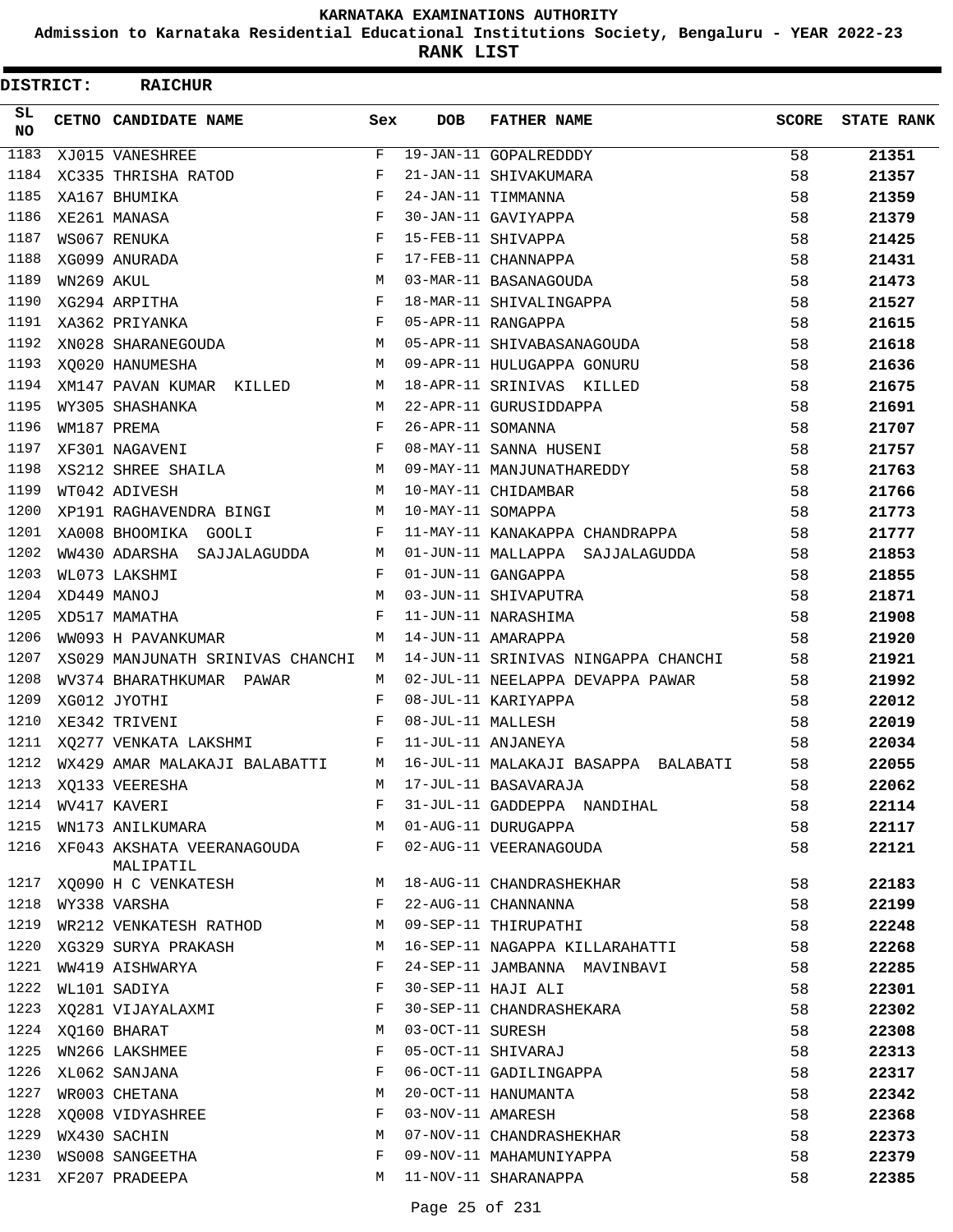**Admission to Karnataka Residential Educational Institutions Society, Bengaluru - YEAR 2022-23**

| DISTRICT:        | <b>RAICHUR</b>            |     |                   |                               |              |                   |
|------------------|---------------------------|-----|-------------------|-------------------------------|--------------|-------------------|
| SL.<br><b>NO</b> | CETNO CANDIDATE NAME      | Sex | <b>DOB</b>        | <b>FATHER NAME</b>            | <b>SCORE</b> | <b>STATE RANK</b> |
| 1232             | XA382 ANEEL KUMAR         | М   |                   | 15-NOV-11 VIRUPAKSHI          | 58           | 22390             |
| 1233             | WM011 NAVEEN KUMARA       | М   |                   | 15-NOV-11 MUDUKAPPA           | 58           | 22392             |
| 1234             | XM295 TANUSHREE           | F   |                   | 22-NOV-11 DURUGESHA           | 58           | 22407             |
| 1235             | XS203 TEJA JADILINGAPPA   | М   |                   | 24-NOV-11 JADILINGAPPA        | 58           | 22413             |
| 1236             | XF258 ASHWINI             | F   |                   | 01-DEC-11 BASAVARAJ           | 58           | 22428             |
| 1237             | XE320 ABHISHEK            | М   | 26-DEC-11 VEERESH |                               | 58           | 22467             |
| 1238             | WS189 SAGAR               | М   | 24-JAN-12 AMBRESH |                               | 58           | 22495             |
| 1239             | XE344 ADARSHA             | M   |                   | 03-APR-12 SHARANABASAVA       | 58           | 22509             |
| 1240             | WS135 BASAVACHETANA       | M   |                   | 12-MAY-12 VEERANNA            | 58           | 22512             |
| 1241             | XG427 BHAGYASHREE         | F   |                   | 30-MAY-09 URUKUNDAPPA         | 57           | 22522             |
| 1242             | WM002 BHAGYASHREE         | F   |                   | 11-JAN-10 SHIVARAJA           | 57           | 22545             |
| 1243             | XE196 ANJUM               | М   | 21-JAN-10 HUSSAIN |                               | 57           | 22546             |
| 1244             | WW464 NITYASHREE S        | F   |                   | 04-APR-10 SHARANABASAVA       | 57           | 22570             |
| 1245             | XF235 NIRANJAN            | М   | 05-APR-10 MALLESH |                               | 57           | 22572             |
| 1246             | XN066 MEGAMANDARA         | F   |                   | 20-APR-10 HULAGAPPA           | 57           | 22579             |
| 1247             | XC088 VINUTA              | F   |                   | 24-APR-10 AYYANAGOUDA         | 57           | 22581             |
| 1248             | WW427 MUTTANNA            | M   | 27-APR-10 RAMAPPA |                               | 57           | 22582             |
| 1249             | WZ065 SAVITA              | F   |                   | 15-MAY-10 HANUMANT<br>KASLI   | 57           | 22588             |
| 1250             | WM366 SIDDAMMA            | F   |                   | 18-MAY-10 DURGAPPA            | 57           | 22590             |
| 1251             | XK324 DURUGESHA           | М   | 28-MAY-10 KOMAPPA |                               | 57           | 22592             |
| 1252             | XN274 RAGHAVENDRA         | M   |                   | 28-MAY-10 DURUGAPPA           | 57           | 22593             |
| 1253             | WM114 SHIVUKUMAR          | М   | 01-JUL-10 PAMANNA |                               | 57           | 22613             |
| 1254             | XA336 ARUNKUMAR           | M   |                   | 04-AUG-10 BASAVARAJ           | 57           | 22644             |
| 1255             | WS219 BHAVANA             | F   |                   | 12-AUG-10 SHIVALILA           | 57           | 22649             |
| 1256             | XA173 SHREYA              | F   |                   | 18-AUG-10 ADANAGOUDA          | 57           | 22651             |
| 1257             | WU117 BASANAGOUDA         | М   |                   | 21-SEP-10 PRABHU GOUDA        | 57           | 22703             |
| 1258             | WT084 SWATI               | F   | 29-OCT-10 RAMESH  |                               | 57           | 22801             |
| 1259             | XC234 ANILKUMAR           | М   |                   | 20-NOV-10 SURESHGOUDA         | 57           | 22843             |
| 1260             | WW384 BHAGYASHREE         | F   |                   | 18-DEC-10 NEELAPPA KOLABAL    | 57           | 22915             |
| 1261             | WP209 CHAITANYA           |     |                   | 18-DEC-10 BASAVARAJ           | 57           | 22916             |
| 1262             | XS078 RAGHAVENDRA         | М   |                   | 18-DEC-10 YANKAPPA            | 57           | 22917             |
| 1263             | XE268 SANJANA             | F   |                   | 01-JAN-11 CHANNAPPA           | 57           | 22962             |
| 1264             | WL414 VISHWARAJA          | М   |                   |                               | 57           |                   |
| 1265             |                           | М   |                   | 01-JAN-11 MALLIKARJUNA        |              | 22966             |
| 1266             | WO088 MANJUNATH           | F   |                   | 02-JAN-11 NAGENDRA            | 57           | 22968             |
| 1267             | XL032 ANNAPOORNA          |     |                   | 04-JAN-11 SHIVANANDA          | 57           | 22973             |
| 1268             | XN130 RASHMI              | F   |                   | 06-JAN-11 BASAVARAJA          | 57           | 22979             |
| 1269             | XM029 VIJAYAKUMAR         | М   |                   | 10-JAN-11 NINGAPPA            | 57           | 22994             |
|                  | WV057 ANJANEY             | М   |                   | 11-JAN-11 HANUMANTHRAY        | 57           | 22996             |
| 1270             | WL185 GOVINDARAJ          | М   |                   | 19-JAN-11 CHANDRASHEKHAR      | 57           | 23019             |
| 1271             | WW285 MANOJ               | М   |                   | 19-JAN-11 RAMANNA VADVATTI    | 57           | 23022             |
| 1272             | XE068 BUDEVI              | F   |                   | 24-JAN-11 DODDA AMARESH       | 57           | 23039             |
| 1273             | WN232 SAHANA              | F   |                   | 08-FEB-11 TIPPANNA            | 57           | 23086             |
| 1274             | XA034 SATHIKA             | F   |                   | 16-FEB-11 MALLAPPA            | 57           | 23117             |
| 1275             | XK199 NANDINI             | F   |                   | 01-MAR-11 SHARANAPPA          | 57           | 23162             |
| 1276             | WV160 SHIVAMANI           | М   |                   | 02-MAR-11 HANAMAPPA GUDAGUNTI | 57           | 23166             |
| 1277             | XR187 ANITHA              | F   |                   | 15-MAR-11 MANJUNATHA          | 57           | 23203             |
| 1278             | XK329 AJAYKUMAR           | М   |                   | 06-APR-11 SIDDANAGOUDA        | 57           | 23290             |
| 1279             | XH349 VINOD KUMAR         | M   | 06-APR-11 MARUTHI |                               | 57           | 23296             |
| 1280             | WM272 RAVIKIRANA<br>YADAV | M   |                   | 10-APR-11 BOODEPPA            | 57           | 23304             |
| 1281             | XN005 VASANTHAKUMARA      | M   |                   | 17-APR-11 NAGAPPA BARAGUR     | 57           | 23332             |
|                  |                           |     | Page 26 of 231    |                               |              |                   |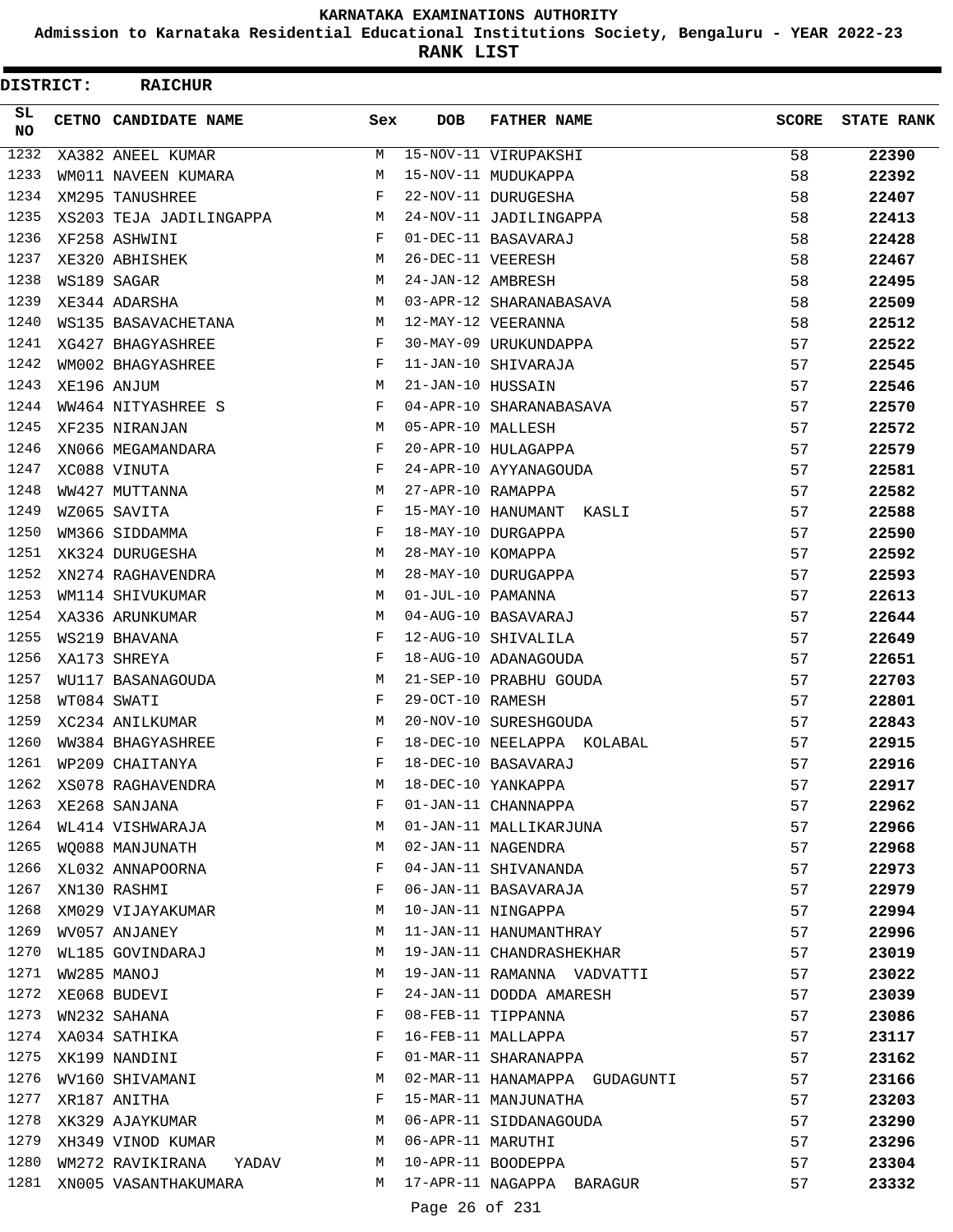**Admission to Karnataka Residential Educational Institutions Society, Bengaluru - YEAR 2022-23**

**RANK LIST**

| DISTRICT:  |            | <b>RAICHUR</b>                  |            |                   |                                                    |              |                   |
|------------|------------|---------------------------------|------------|-------------------|----------------------------------------------------|--------------|-------------------|
| SL.<br>NO. |            | CETNO CANDIDATE NAME            | Sex        | <b>DOB</b>        | <b>FATHER NAME</b>                                 | <b>SCORE</b> | <b>STATE RANK</b> |
| 1282       |            | XR013 K MALLIKARJUNA            | M          |                   | 22-APR-11 K SHREENIVASA                            | 57           | 23344             |
| 1283       |            | XH187 AKIL KUMAR                | M          |                   | 23-APR-11 ANILKUMAR                                | 57           | 23347             |
| 1284       |            | XH338 BHUMIKA                   | F          |                   | 24-APR-11 SHARANABASAVA                            | 57           | 23353             |
| 1285       | XA274 ARUN |                                 | M          |                   | 11-MAY-11 AMARESH POOJARI                          | 57           | 23443             |
| 1286       |            | XP004 MARIDEVA                  | M          |                   | 03-JUN-11 JAGANATH                                 | 57           | 23537             |
| 1287       |            | WN117 KHAJA BEE                 | $_{\rm F}$ |                   | 05-JUN-11 SANNA KHASIMSAB                          | 57           | 23543             |
| 1288       |            | WW338 SHREYA PATIL              | F          |                   | 16-JUN-11 VASANTAKUMAR                             | 57           | 23602             |
| 1289       |            | XN223 ANUSHA                    | F          |                   | 23-JUN-11 HANUMANTHA                               | 57           | 23627             |
| 1290       |            | XF090 MANUKUMAR                 | M          | 25-JUN-11 ERESHA  |                                                    | 57           | 23644             |
| 1291       |            | XK192 VIDYASHREE                | F          |                   | 29-JUN-11 VENKATESHA                               | 57           | 23661             |
| 1292       |            | WZ023 AMIT FRANCISE ARALAPPA    | M          |                   | 03-JUL-11 ARALAPPA                                 | 57           | 23671             |
| 1293       |            | XC045 SANJANA                   | F          |                   | 07-JUL-11 HANUMANTRAYA                             | 57           | 23696             |
| 1294       |            | XK323 DEEPIKA                   | F          | 11-JUL-11 SURESH  |                                                    | 57           | 23712             |
| 1295       |            | WT226 KAVERI                    | F          |                   | 11-JUL-11 DEVARAJA                                 | 57           | 23713             |
| 1296       |            | WV233 ASHWINI                   | F          |                   | 19-JUL-11 DURUGAPPA                                | 57           | 23750             |
| 1297       |            | WX206 SANGAMESH MOUNESH BARAKER | M          |                   | 25-JUL-11 MOUNESH SANGANABASAPPA<br><b>BARAKER</b> | 57           | 23781             |
| 1298       |            | WU164 MALLIKARJUNA              | M          |                   | 29-JUL-11 HANUMAYYA                                | 57           | 23801             |
| 1299       |            | WV250 SHIVARAJ HANUMANT JAVOOR  | M          |                   | 02-AUG-11 HANAMANT JAVOOR                          | 57           | 23814             |
| 1300       |            | XP031 MALINGARAYA               | M          |                   | 05-AUG-11 YALLAPPA                                 | 57           | 23827             |
| 1301       |            | WX021 SAMARTH B R               | M          | 08-AUG-11 RAMANNA |                                                    | 57           | 23843             |
| 1302       |            | WN060 SHIVALEELA                | F          | 12-AUG-11 NAGAPPA |                                                    | 57           | 23863             |
| 1303       |            | XL195 MANOJ KUMAR               | M          |                   | 14-AUG-11 BOODEPPA                                 | 57           | 23872             |
| 1304       |            | WV480 SHIVAKUMAR                | M          |                   | 17-AUG-11 PRABHU MALIPATIL                         | 57           | 23884             |
| 1305       |            | WR079 NAVEEN KUMARA             | M          |                   | 18-AUG-11 AMAREGOUDA                               | 57           | 23889             |
| 1306       |            | XL074 ROHITA GUDIKOTI           | M          |                   | 18-AUG-11 MANJUNATH GUDIKOTI                       | 57           | 23890             |
| 1307       |            | XE316 BOODIBASAVA               | M          |                   | 25-AUG-11 SIDRAMAPPA                               | 57           | 23918             |
| 1308       |            | XK343 SHASHWAT GOUDA            | M          |                   | 27-AUG-11 SOMSHEKAR GOUDA                          | 57           | 23929             |
| 1309       |            | WN017 BRUNDANA                  | $_{\rm F}$ |                   | 12-SEP-11 SHARANABASAVA                            | 57           | 23976             |
| 1310       |            | WN274 ANJALI                    | F          |                   | 15-SEP-11 VENKATESHA                               | 57           | 23987             |
| 1311       |            | XK036 VIRUPANNA                 | М          |                   | 16-SEP-11 HUSENAPPA MEGALAMANI                     | 57           | 23991             |
| 1312       |            | XS070 PRASHANTKUMAR             | М          |                   | 17-SEP-11 OMKARAPPA                                | 57           | 23995             |
| 1313       |            | XA032 MITHUN                    | M          |                   | 18-SEP-11 AMARESHA                                 | 57           | 23999             |
| 1314       |            | WL168 SHARADA                   | F          |                   | 25-SEP-11 MALLAYYA                                 | 57           | 24012             |
| 1315       |            | XP118 KALPANA                   | F          |                   | 07-OCT-11 ODAYYAPPA                                | 57           | 24040             |
| 1316       |            | WQ109 KALPANA                   | F          |                   | 19-OCT-11 HANAMANTA                                | 57           | 24083             |
| 1317       |            | WX138 LAKSHMI                   | F          |                   | 04-NOV-11 BASAVARAJA                               | 57           | 24122             |
| 1318       |            | WP269 ANUSHKA                   | F          |                   | 12-NOV-11 AMEENREDDY                               | 57           | 24150             |
| 1319       |            | XN072 SOUJANNYA                 | F          |                   | 19-NOV-11 VEERESH A                                | 57           | 24170             |
| 1320       |            | XC079 S DARSHAN                 | М          | 21-NOV-11 RAMANNA |                                                    | 57           | 24177             |
| 1321       |            | WN226 DURUGAMMA                 | F          |                   | 23-NOV-11 YANKANNA                                 | 57           | 24179             |
| 1322       |            | XS189 SHIVAKUMAR K              | M          |                   | 23-NOV-11 SHARANABASAVA KAMPARADDY                 | 57           | 24182             |
| 1323       |            | XP037 SHREETEJA                 | M          |                   | 23-NOV-11 SHIVAPPA                                 | 57           | 24183             |
| 1324       |            | XE249 HANUMANTHA                | M          |                   | 01-DEC-11 HUSENAPPA                                | 57           | 24195             |
| 1325       |            | XJ019 RAMESHA                   | M          |                   | 01-JAN-12 ANJINAYYA                                | 57           | 24240             |
| 1326       |            | XG308 AKHIL GOUD                | М          | 08-MAR-12 YANKOBA |                                                    | 57           | 24267             |
| 1327       |            | XP200 APOORVA                   | F          |                   | 22-MAR-12 AMARAGUNDAPPA                            | 57           | 24275             |
| 1328       |            | WO077 SANJANA SHRI              | F          |                   | 11-JUN-12 SHANJAPPA                                | 57           | 24284             |
| 1329       |            | XJ026 AMRUTHA                   | F          |                   | 30-JUN-12 ANJINEYYA                                | 57           | 24288             |
| 1330       |            | XR050 MEGHA                     | F          |                   | 09-DEC-09 SHYAMANNA                                | 56           | 24306             |
|            |            |                                 |            |                   |                                                    |              |                   |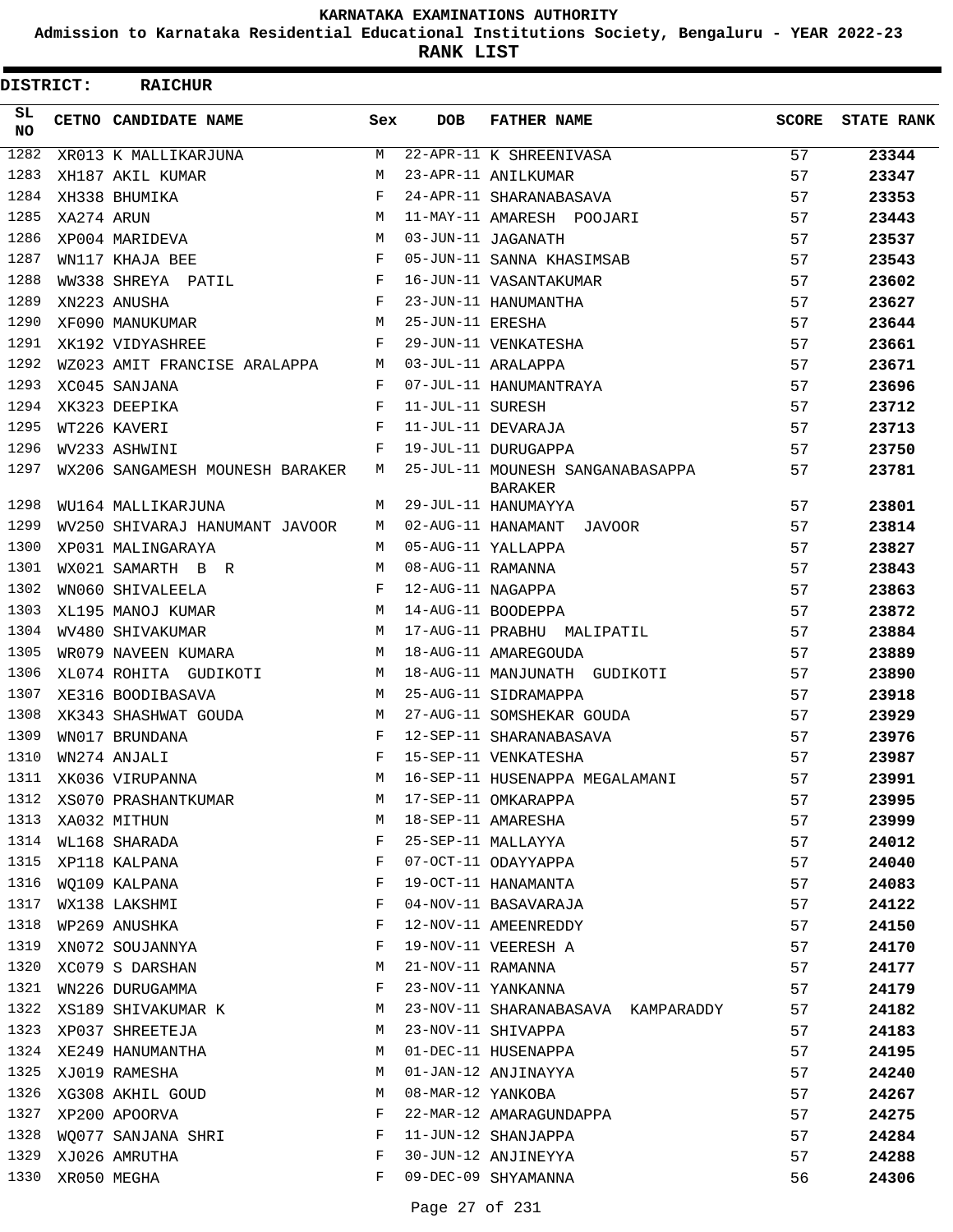**Admission to Karnataka Residential Educational Institutions Society, Bengaluru - YEAR 2022-23**

| DISTRICT:        |            | <b>RAICHUR</b>                            |     |                    |                                                      |              |                   |
|------------------|------------|-------------------------------------------|-----|--------------------|------------------------------------------------------|--------------|-------------------|
| SL.<br><b>NO</b> |            | CETNO CANDIDATE NAME                      | Sex | <b>DOB</b>         | <b>FATHER NAME</b>                                   | <b>SCORE</b> | <b>STATE RANK</b> |
| 1331             |            | XG410 AMBIKA                              | F   |                    | 02-FEB-10 DURUGAPPA                                  | 56           | 24325             |
| 1332             |            | XD437 SINCHANA                            | F   |                    | 02-APR-10 CHANNABASAVA                               | 56           | 24347             |
| 1333             |            | XL227 SHREEDEVI                           | F   |                    | 14-APR-10 MOUNESHA                                   | 56           | 24354             |
| 1334             |            | XP257 HANUMESHA                           | M   |                    | 08-MAY-10 YAMANAPPA                                  | 56           | 24361             |
| 1335             |            | WQ204 N ASLAM PASHA                       | M   |                    | 15-JUN-10 N AJMEER SAB                               | 56           | 24375             |
| 1336             |            | WS011 KALPANA                             | F   | 29-JUL-10 ALLAPPA  |                                                      | 56           | 24402             |
| 1337             | WW282 ALOK |                                           | M   | 04-AUG-10 NAGAPPA  |                                                      | 56           | 24409             |
| 1338             |            | XA212 SHRAVANAKUMAR                       | М   |                    | 10-AUG-10 AMARAPPA MAROL                             | 56           | 24416             |
| 1339             |            | XQ101 SUNEETHA                            | F   | 01-SEP-10 RAVI     |                                                      | 56           | 24448             |
| 1340             |            | XH098 K SAI HARSHA                        | M   |                    | 07-SEP-10 K RAVIKUMAR                                | 56           | 24456             |
| 1341             |            | WV428 GANESH                              | M   |                    | 13-SEP-10 SHARANAPPA                                 | 56           | 24467             |
| 1342             |            | WP080 MANJUNATA                           | M   | 16-SEP-10 RACHAPPA |                                                      | 56           | 24473             |
| 1343             |            | WW347 ADARSHA KYATAN                      | M   | 09-OCT-10 VINODA   |                                                      | 56           | 24520             |
| 1344             |            | XR186 SRUSTI                              | F   |                    | 10-OCT-10 MANJUNATH CHANNI                           | 56           | 24526             |
| 1345             |            | XA213 VIRESHA MADIVALARA                  | M   |                    | 12-OCT-10 NARASAPPA MADIVALARA                       | 56           | 24529             |
| 1346             |            | WL249 PRASHURAMA                          | M   | 15-OCT-10 BASAYYA  |                                                      | 56           | 24537             |
| 1347             |            | WV237 SURESH                              | M   |                    | 28-OCT-10 YAMANAPPA                                  | 56           | 24562             |
| 1348             |            | WQ258 BABU DADAMIYA                       | M   |                    | 30-OCT-10 DADAMIYA                                   | 56           | 24566             |
| 1349             |            | XP181 SRUSHTI                             | F   | 21-NOV-10 DEVAPPA  |                                                      | 56           | 24625             |
| 1350             |            | WZ321 RAHUL                               | M   | 18-DEC-10 MOTAPPA  |                                                      | 56           | 24693             |
| 1351             |            | XR236 APARNA                              | F   |                    | 22-DEC-10 NIRUPADEPPA                                | 56           | 24702             |
| 1352             |            | WU137 ASHWINI                             | F   |                    | 01-JAN-11 SHIVARAJ                                   | 56           | 24730             |
| 1353             |            | XB181 NAGARAJ                             | M   | 01-JAN-11 DEVAPPA  |                                                      | 56           | 24733             |
| 1354             |            | XA422 PARASHURAMA                         | M   |                    | 01-JAN-11 MALLAPPA                                   | 56           | 24738             |
| 1355             |            | XS213 SAMEER                              | M   |                    | 01-JAN-11 SHYAMID SAB                                | 56           | 24743             |
| 1356             |            | XP245 SINCHANA                            | F   |                    | 11-JAN-11 AMARESHAPPA ANGADI                         | 56           | 24786             |
| 1357             |            | XA392 PRATIBHA                            | F   | 14-JAN-11 SURESH   |                                                      | 56           | 24794             |
| 1358             |            | WX109 RENUKA                              | F   |                    | 16-JAN-11 VEERAPPA                                   | 56           | 24802             |
| 1359             |            | WQ113 K ARPITA                            | F   |                    | 19-JAN-11 K NAGAPPA                                  | 56           | 24816             |
| 1360             |            | WV061 MALINGARAYA                         | М   | 01-FEB-11 DEVAPPA  |                                                      | 56           | 24849             |
| 1361             |            | XA096 DYAMAMMA                            | F   |                    | 15-FEB-11 PAMPANNA                                   | 56           | 24895             |
| 1362             |            | WQ247 KAVITHA                             | F   | 16-FEB-11 BALAYYA  |                                                      | 56           | 24898             |
| 1363             |            | WP035 BABA SAI                            | М   |                    | 01-MAR-11 MASTANI NAYAK                              | 56           | 24940             |
| 1364             |            | WV016 ADITI JOGIN                         | F   |                    | 05-MAR-11 SHANKARAPPA JOGIN                          | 56           | 24956             |
| 1365             |            | WX326 MEERJPASHA                          | M   | 06-MAR-11 MAIBOOB  |                                                      | 56           | 24962             |
| 1366             |            | WW301 MUTTURAJ                            | M   |                    | 11-MAR-11 KANTHEPPA                                  | 56           | 24987             |
| 1367             |            | WY103 KAVANA<br><b>MALLI</b>              | F   |                    | 12-MAR-11 PRABHU MALLI                               | 56           | 24989             |
| 1368             |            | WQ175 KRUTHIKA                            | F   | 13-MAR-11 SUKUMAR  |                                                      | 56           | 24992             |
| 1369             |            |                                           | М   |                    | 20-MAR-11 MALLIKARJUN SANBAL                         | 56           | 25013             |
| 1370             |            | WV192 MANOJ KUMAR<br>WW167 ANUPRIYA       | F   |                    | 01-APR-11 JAGADISH                                   | 56           |                   |
| 1371             |            | WP303 GAYATHRI                            | F   | 01-APR-11 DEVAPPA  |                                                      |              | 25070             |
| 1372             |            |                                           |     |                    |                                                      | 56           | 25071             |
| 1373             |            | XQ201 KANCHARLA AKASHA MANI M<br>SHRIRAMA | M   |                    | 07-APR-11 K POORNA CHANDRA RAO<br>08-APR-11 LINGARAJ | 56           | 25100             |
| 1374             |            | XN144 SANDEEP J                           |     |                    |                                                      | 56           | 25105             |
|                  |            | XB178 MALINGARAY                          | M   |                    | 10-APR-11 GYANAPPA                                   | 56           | 25119             |
|                  |            | 1375 WP022 BASAVARAJ                      | M   |                    | 14-APR-11 SHEKHARAPPA                                | 56           | 25141             |
| 1376             |            | XQ303 MITUN                               | M   |                    | 15-APR-11 PRABHULINGAYYA                             | 56           | 25149             |
| 1377             |            | XD224 JYOTHI                              | F   |                    | 17-APR-11 MALINGARAYA                                | 56           | 25162             |
| 1378             |            | WV212 PRAJWAL                             | М   |                    | 18-APR-11 APPARAYA DURAGAPPA POOJARI                 | 56           | 25166             |
| 1379             |            | XG150 SAHANA                              | F   | 18-APR-11 ADEPPA   |                                                      | 56           | 25169             |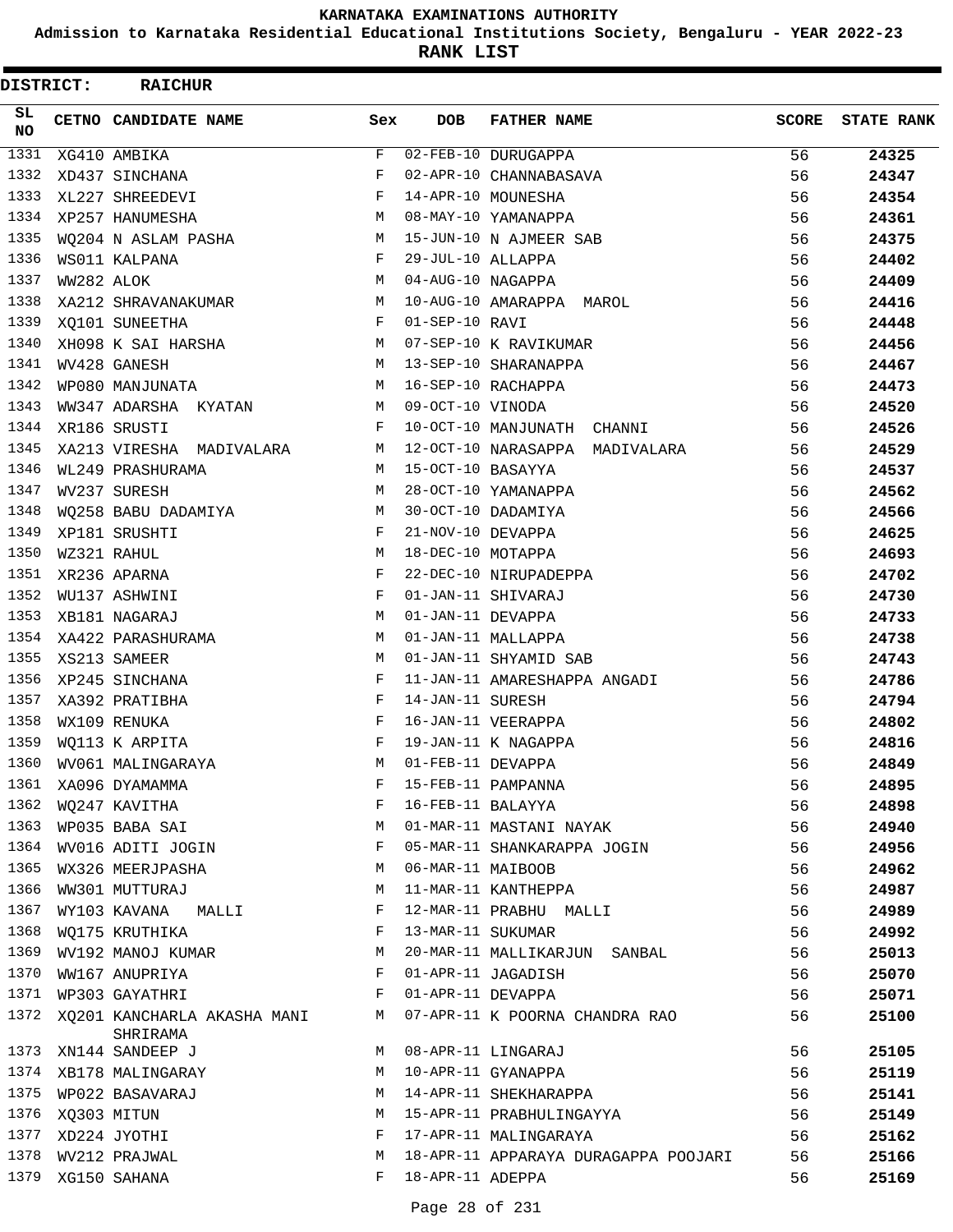**Admission to Karnataka Residential Educational Institutions Society, Bengaluru - YEAR 2022-23**

**RANK LIST**

| DISTRICT: | <b>RAICHUR</b>                                                   |     |                   |                                                              |       |                   |
|-----------|------------------------------------------------------------------|-----|-------------------|--------------------------------------------------------------|-------|-------------------|
| SL<br>NO. | CETNO CANDIDATE NAME                                             | Sex | <b>DOB</b>        | <b>FATHER NAME</b>                                           | SCORE | <b>STATE RANK</b> |
| 1380      | XB033 RADHIKA                                                    | F   |                   | 01-MAY-11 GUNDAPPA                                           | 56    | 25221             |
| 1381      | XB031 KIRANRADDY                                                 | M   |                   | 04-MAY-11 SHARANAPPA KODIHAL                                 | 56    | 25229             |
| 1382      | XO074 ARPITHA                                                    | F   |                   | 08-MAY-11 CHANDRASHEKAR                                      | 56    | 25248             |
| 1383      | XF291 R CHANDRASHEKHARA                                          | М   |                   | 08-MAY-11 R NAGARAJ                                          | 56    | 25251             |
| 1384      | WZ058 CHAITRA LINGASUGUR                                         | F   |                   | 11-MAY-11 LAXMAN DYAMANNA LINGASUGUR                         | 56    | 25259             |
| 1385      | WN316 MANOJ                                                      | M   |                   | 16-MAY-11 SHARANAPPA                                         | 56    | 25273             |
| 1386      | WX289 ARPITA                                                     | F   |                   | 20-MAY-11 MOUNESHA SHARANAPPA                                | 56    | 25292             |
| 1387      | WT091 PRAVEEN                                                    | M   |                   | 30-MAY-11 BASAVARAJ NAYAK                                    | 56    | 25340             |
| 1388      | WN332 ROHITH                                                     | M   |                   | 01-JUN-11 SHANKRAPPA                                         | 56    | 25352             |
| 1389      | XK209 AMBIKA                                                     | F   | 10-JUN-11 VEERESH |                                                              | 56    | 25399             |
| 1390      | XN182 MOHAMMED FARAZ                                             | M   |                   | 24-JUN-11 MOHAMMED RASHEED PASHA                             | 56    | 25461             |
| 1391      | WV378 VIJAYAKUMAR RATHOD                                         | М   |                   | 26-JUN-11 SEETAPPA RATHOD                                    | 56    | 25474             |
| 1392      | XE096 K ABHISHEK                                                 | M   |                   | 28-JUN-11 SIDDAPPA                                           | 56    | 25484             |
| 1393      | XA119 VIJAYALAXMI                                                | F   |                   | 05-JUL-11 DURAGAPPA                                          | 56    | 25522             |
| 1394      | WN180 SHIVUKUMAR                                                 | M   | 07-JUL-11 LAXMAN  |                                                              | 56    | 25529             |
| 1395      | XK003 ABHISHEKA                                                  | M   |                   | 08-JUL-11 SHARANAPPA                                         | 56    | 25535             |
| 1396      | XM323 BHARATH                                                    | M   | 14-JUL-11 SUGAPPA |                                                              | 56    | 25564             |
| 1397      | WZ244 BASAVARAJ SHARANAPPA<br>GURIKAR                            | М   |                   | 18-JUL-11 SHARANAPPA GURIKAR                                 | 56    | 25576             |
| 1398      | XG037 MALLIKARJUNA                                               | М   |                   | 24-JUL-11 JANARDHANA                                         | 56    | 25600             |
| 1399      | XD287 BHAVANI                                                    | F   |                   | 01-AUG-11 BASAVARAJ                                          | 56    | 25621             |
| 1400      | XD492 RAKSHITHA                                                  | F   |                   | 01-AUG-11 YALLAPPA                                           | 56    | 25623             |
| 1401      | XG448 BASAVAPRABHU                                               | M   |                   | 11-AUG-11 KARIBASAYYA SWAMI                                  | 56    | 25667             |
| 1402      | WL179 YASEEN RASOOLSAB                                           | М   |                   | 22-AUG-11 RASOOLSAB                                          | 56    | 25711             |
| 1403      | XE306 PREETHAM                                                   | M   |                   | 25-AUG-11 MANJUNATH G S                                      | 56    | 25717             |
| 1404      | XC172 PRAJWAL                                                    | M   |                   | 31-AUG-11 BASUVARAJ                                          | 56    | 25740             |
| 1405      | WO108 KHASIM SAB                                                 | М   |                   | 01-SEP-11 MOULASAB                                           | 56    | 25743             |
| 1406      | XJ335 CHARAN KUMAR                                               | М   |                   | 04-SEP-11 GOVINDA REDDY                                      | 56    | 25755             |
| 1407      | XC078 SAMREEN                                                    | F   | 04-SEP-11 BASHA   |                                                              | 56    | 25758             |
| 1408      | XR061 RADHIKA                                                    | F   |                   | 05-SEP-11 VIRUPAKSHAPPA                                      | 56    | 25762             |
| 1409      | XE018 MARUTHI                                                    | М   |                   |                                                              | 56    | 25780             |
| 1410      | WQ162 CHAITHANYA                                                 | F   |                   | 09-SEP-11 MADAYYA<br>12-SEP-11 ERAPPA<br>17-SEP-11 MUDUKAPPA | 56    | 25784             |
| 1411      | XL155 PRAVEENA KUMARA MUDUKAPPA M                                |     |                   |                                                              | 56    | 25802             |
| 1412      | WW106 VEENA V H                                                  | F   |                   | 28-SEP-11 VEERABHADRAYYA HIREMATHA                           | 56    | 25842             |
| 1413      | WY195 SEVANTI                                                    | F   |                   | 29-SEP-11 NARASAPPA BALLOOTAGI                               | 56    | 25846             |
| 1414      | XC123 M D NISAR PASHA M                                          |     |                   | 01-OCT-11 M D SHAMID ALI                                     | 56    | 25853             |
|           | 1415 XJ321 VISHWAJEETH REDDY M                                   |     |                   | 17-OCT-11 SHARANABASAVA<br>06-NOV-11 G BASAVARAJ             | 56    | 25894             |
| 1416      | XM065 DEEPAK GUNDAD                                              | M   |                   |                                                              | 56    | 25953             |
| 1417      | XM018 LAVANYA                                                    | F   |                   | 10-NOV-11 DEVARAJA                                           | 56    | 25962             |
| 1418      | XC167 CHETAN                                                     | М   |                   | 14-NOV-11 ERANNA                                             | 56    | 25971             |
| 1419      | XL289 MAITRADEVI                                                 | F   |                   | 17-NOV-11 VIRABHADRAPPA                                      | 56    | 25983             |
| 1420      | XN311 PRABHAS                                                    | М   | 19-NOV-11 MAHESH  |                                                              | 56    | 25995             |
| 1421      | XD054 G PAVANTEJ                                                 | М   |                   | 24-NOV-11 G SURYABABU                                        | 56    | 26005             |
| 1422      | XS115 MOHAN                                                      | М   |                   | 24-NOV-11 S DEVEGOUDA                                        | 56    | 26006             |
|           | 1423 XL317 SANJANA                                               | F   |                   | 29-NOV-11 RAMESHA MADYDRALA                                  | 56    | 26023             |
|           | 1424 XD457 LALITHA                                               | F   |                   | 26-DEC-11 CHANNABASAVA                                       | 56    | 26078             |
| 1425      | XLIIS MOMEN<br>XL317 SANJANA<br>XD457 LALITHA<br>WW184 TANUSHREE | F   |                   | 05-JAN-12 MOUNESH                                            | 56    | 26096             |
| 1426      | WX166 ANILA                                                      | М   |                   | 13-APR-12 DHANARAJ                                           | 56    | 26124             |
| 1427      | WM086 CHANNABASAVA M                                             |     |                   | 19-MAR-09 SIDDAPPA GUDADURA                                  | 55    | 26132             |
| 1428      |                                                                  |     |                   | XL050 CHANNABASU MANTOOR M 14-JUL-09 MALLIKARJUN MANTOOR     | 55    | 26137             |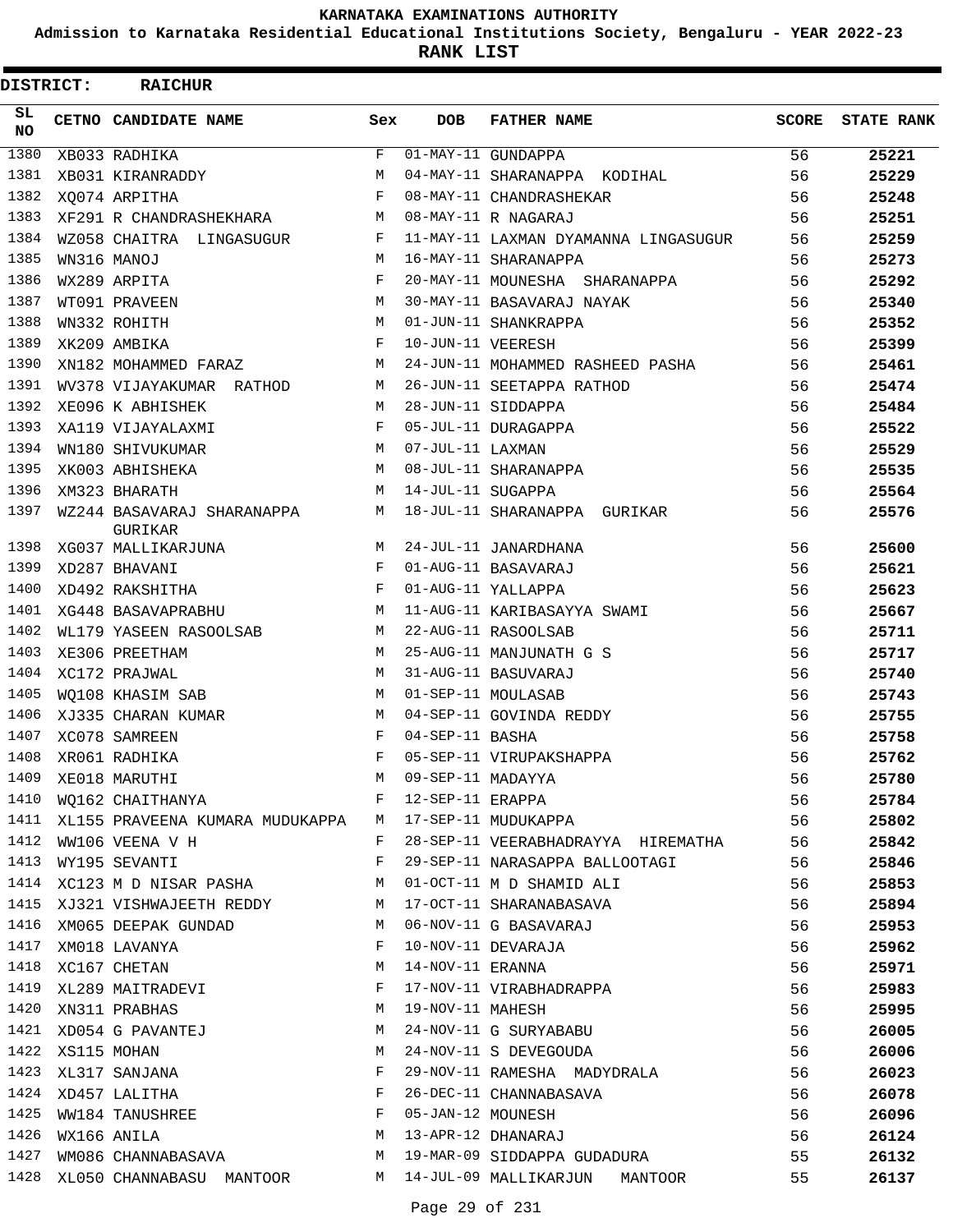**Admission to Karnataka Residential Educational Institutions Society, Bengaluru - YEAR 2022-23**

**RANK LIST**

| DISTRICT:  |            | <b>RAICHUR</b>                            |            |                   |                                               |              |                   |
|------------|------------|-------------------------------------------|------------|-------------------|-----------------------------------------------|--------------|-------------------|
| SL.<br>NO. |            | CETNO CANDIDATE NAME                      | Sex        | <b>DOB</b>        | <b>FATHER NAME</b>                            | <b>SCORE</b> | <b>STATE RANK</b> |
| 1429       |            | WY417 NAVEEN HUGAR                        | М          |                   | 13-SEP-09 SHIVANNA HUGAR                      | 55           | 26141             |
| 1430       |            | XD060 RAM KUMAR KAMBALETTI                | М          |                   | 27-SEP-09 SANNA SABANNA                       | 55           | 26142             |
| 1431       |            | XJ216 BEERAPPA                            | M          |                   | 01-JAN-10 SHIVANAPPA                          | 55           | 26155             |
| 1432       |            | WP090 ANITHA                              | F          |                   | 20-JAN-10 HONNAPPA                            | 55           | 26163             |
| 1433       |            | WL111 ANITA                               | F          |                   | 30-JAN-10 SHEKHARAPPA                         | 55           | 26164             |
| 1434       |            | WL417 BUDIBASAVA                          | М          | 10-FEB-10 RAMANNA |                                               | 55           | 26169             |
| 1435       |            | XF264 SANJANA                             | $_{\rm F}$ | 17-FEB-10 RAVI    |                                               | 55           | 26174             |
| 1436       |            | XB199 ABHISHEK RATHOD                     | М          |                   | 21-FEB-10 AMARESH LOKAPPA RATHOD              | 55           | 26175             |
| 1437       |            | XA271 SHASHIKUMAR                         | M          |                   | 28-FEB-10 KANAKAREDDI BHAVIKATTI              | 55           | 26179             |
| 1438       |            | XE277 AMARESH                             | М          | 08-MAR-10 RAVI    |                                               | 55           | 26183             |
| 1439       |            | XM169 MOHAMMAD SHAHID                     | M          |                   | 23-MAR-10 CHAND PASHA                         | 55           | 26189             |
| 1440       |            | WN033 ROOPA                               | F          |                   | 03-MAY-10 SIDDANAGOUDA                        | 55           | 26208             |
| 1441       |            | WS174 SINCHANA                            | F          |                   | 11-MAY-10 RAYANAGOUDA MALIPATIL               | 55           | 26214             |
| 1442       |            | WZ336 ARPITA                              | F          |                   | 14-MAY-10 PAMPANNA GONDI                      | 55           | 26216             |
| 1443       |            | XE315 GANGAPPA PUJARI                     | M          |                   | 26-MAY-10 BASAVARAJ                           | 55           | 26224             |
| 1444       |            | XD249 AKASHA                              | M          |                   | 01-JUN-10 HUSENAPPA                           | 55           | 26231             |
| 1445       |            | WW088 BASAVARAJ                           | М          |                   | 23-JUN-10 SHARANAPPA                          | 55           | 26246             |
| 1446       |            | WZ150 NAGARATNA                           | $_{\rm F}$ |                   | 24-JUN-10 SHARANAPPA                          | 55           | 26248             |
| 1447       |            | WX142 DIPA PAMPAPATI                      | F          |                   | 14-JUL-10 PAMPAPATI BASANNA HINDLONI          | 55           | 26270             |
| 1448       |            | WR210 AISHWARYA                           | F          |                   | 28-JUL-10 NARASINGA                           | 55           | 26275             |
| 1449       |            | WZ371 NAGABHUSHAN MALLANNA<br>MADIVALA    | М          |                   | 02-AUG-10 MALLANNA SANGAYYA MADIVALA          | 55           | 26281             |
| 1450       |            | XQ120 AMARESHA                            | M          |                   | 16-AUG-10 VIRUPAKSHAPPA                       | 55           | 26296             |
| 1451       |            | WX163 DURAGAPPA                           | М          | 24-AUG-10 BASAPPA |                                               | 55           | 26304             |
| 1452       |            | XA378 DEEPAK RATHOD                       | М          |                   | 27-AUG-10 DEVAPPA RATHOD                      | 55           | 26310             |
| 1453       |            | XM204 VIJAY                               | M          |                   | 08-SEP-10 THIMMAYYA                           | 55           | 26329             |
| 1454       |            | XC010 DEVARAJ                             | M          |                   | 19-SEP-10 BASAVARAJ                           | 55           | 26345             |
| 1455       |            | WN137 AMBRESHA NAYAK                      | М          |                   | 02-OCT-10 HANUMANTRAYA                        | 55           | 26367             |
| 1456       |            | WP206 HANUMANTI                           | F          | 19-OCT-10 NAGAPPA |                                               | 55           | 26398             |
| 1457       |            | WS162 DARSHAN                             | M          |                   | 20-OCT-10 KENCHAPPA                           | 55           | 26402             |
| 1458       |            | WN356 RAVIKUMAR                           | М          |                   | 29-OCT-10 KHEMANNA                            | 55           | 26422             |
| 1459       |            | XL119 AKSHATHA                            | F          |                   | 28-NOV-10 KARIYAPPA                           | 55           | 26516             |
| 1460       |            | WW482 PRAMOD LAKKAPPA METI                | М          |                   | 01-DEC-10 LAKKAPPA BASVANTAPPA METI           | 55           | 26533             |
| 1461       |            | WU016 PRIYANKA                            | F          | 01-DEC-10 BUDEPPA |                                               | 55           | 26534             |
| 1462       |            | WV070 MANOJA                              | М          |                   | 14-DEC-10 MAHANTESHA                          | 55           | 26562             |
| 1463       | XS167 PUJA |                                           | F          |                   | 29-DEC-10 AMBRESHA                            | 55           | 26604             |
| 1464       |            | XM198 ARUNAKUMAR                          | М          |                   | 01-JAN-11 TIRUKAPPA                           | 55           | 26617             |
| 1465       |            | WM103 DEVAMMA                             | F          |                   | 01-JAN-11 BHEERAPPA                           | 55           | 26622             |
| 1466       |            | WL046 GANESH                              | М          | 01-JAN-11 BASAPPA |                                               | 55           | 26623             |
| 1467       |            | WV102 SHIVARAJ MUDARANGAPPA<br>AGALADODDI | M          |                   | 01-JAN-11 MUDARANGAPPA YANKANNA<br>AGALADODDI | 55           | 26634             |
| 1468       |            | XB168 HANUMANAGOUDA                       | М          | 15-JAN-11 MOUNESH |                                               | 55           | 26672             |
| 1469       |            | XC300 SANDEEP                             | М          | 05-FEB-11 RAMESH  |                                               | 55           | 26747             |
| 1470       |            | WO289 AAKASHA                             | M          |                   | 08-FEB-11 RANGANATHA                          | 55           | 26756             |
| 1471       |            | WP202 TANUJA                              | F          |                   | 08-FEB-11 SHINIVASA                           | 55           | 26760             |
| 1472       |            | XE072 MANOJ                               | M          |                   | 22-FEB-11 VISHVANATH REDDY                    | 55           | 26807             |
| 1473       |            | XR234 SWATI                               | F          |                   | 25-FEB-11 NARASAPPA                           | 55           | 26820             |
| 1474       |            | WT235 CHANDRAKALA                         | F          |                   | 06-MAR-11 SANNABASAPPA                        | 55           | 26856             |
| 1475       | WL356 RAJU |                                           | M          |                   | 08-MAR-11 MUNISI PAWAR                        | 55           | 26866             |
| 1476       |            | WM157 ANITHA                              | F          |                   | 13-MAR-11 TIMMANNA                            | 55           | 26887             |
|            |            |                                           |            |                   |                                               |              |                   |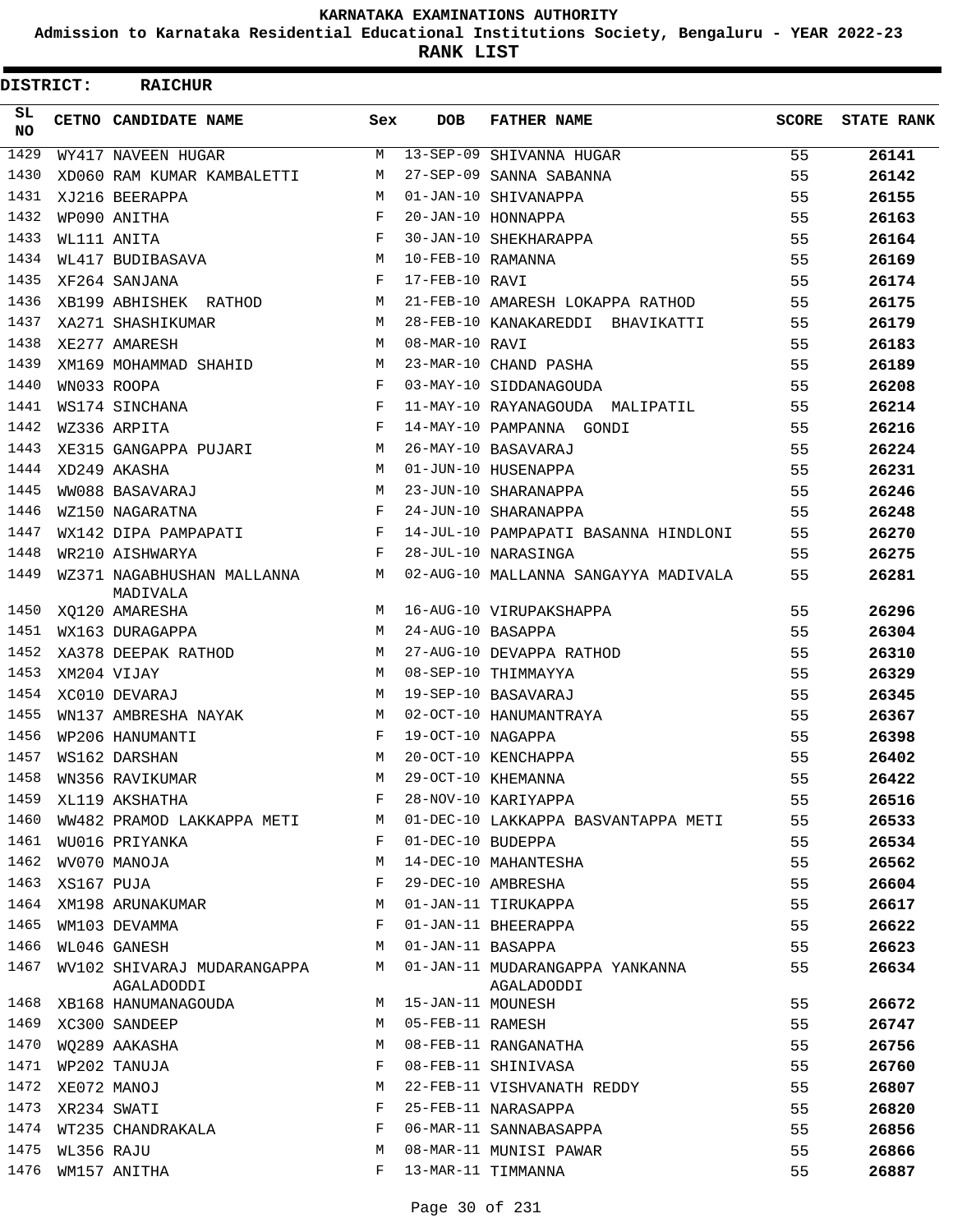**Admission to Karnataka Residential Educational Institutions Society, Bengaluru - YEAR 2022-23**

**RANK LIST**

| DISTRICT:        |             | <b>RAICHUR</b>                                      |              |                   |                                                                            |       |                   |
|------------------|-------------|-----------------------------------------------------|--------------|-------------------|----------------------------------------------------------------------------|-------|-------------------|
| SL.<br><b>NO</b> |             | CETNO CANDIDATE NAME                                | Sex          | <b>DOB</b>        | <b>FATHER NAME</b>                                                         | SCORE | <b>STATE RANK</b> |
| 1477             |             | WX293 TANUSHKA                                      | F            |                   | 19-MAR-11 NAGARAJ SUGANDI                                                  | 55    | 26918             |
| 1478             |             | WL367 KAVITA VENKATESH KABBER                       | F            |                   | 21-MAR-11 VENKATESH KABBER                                                 | 55    | 26921             |
| 1479             |             | XG080 BASANAGOUDA                                   | M            |                   | 23-MAR-11 SHIVAKUMAR MALI PATIL                                            | 55    | 26932             |
| 1480             |             | WT126 MAHALAKSHMI                                   | F            |                   | 23-MAR-11 CHANDRASHEKAR                                                    | 55    | 26935             |
| 1481             |             | XH122 SAGAR                                         | М            |                   | 03-APR-11 SHANKRAPPA                                                       | 55    | 26979             |
| 1482             |             | XG284 VANISHREE                                     | F            |                   | 08-APR-11 BASAVARAJ                                                        | 55    | 27015             |
| 1483             | XC083 MANOJ |                                                     | M            |                   | 21-APR-11 BASAVARAJ                                                        | 55    | 27073             |
| 1484             |             | XK255 ABHISHEK                                      | М            |                   | 23-APR-11 AMBHANNA                                                         | 55    | 27079             |
| 1485             |             | WP118 SHARANABASAVA                                 | M            |                   | 23-APR-11 SHANTAPPA                                                        | 55    | 27084             |
| 1486             |             | WP153 AMARESH                                       | M            |                   | 24-APR-11 SOMANATHA                                                        | 55    | 27085             |
| 1487             |             | XK071 PUNEETA KUMAR                                 | М            | 26-APR-11 RAMAPPA |                                                                            | 55    | 27096             |
| 1488             |             | XD373 SINDHU                                        | F            |                   | 30-APR-11 AMARESHA                                                         | 55    | 27119             |
| 1489             |             | XQ094 LAKSHMI                                       | F            | 07-MAY-11 VEERESH |                                                                            | 55    | 27157             |
| 1490             |             | WV283 HARISH                                        | М            |                   | 10-MAY-11 VENKATESH                                                        | 55    | 27179             |
| 1491             |             | XK318 AMARE GOUDA                                   | М            |                   | 17-MAY-11 SHANKAR GOUDA                                                    | 55    | 27214             |
| 1492             |             | WX378 SONIYA                                        | F            |                   | 27-MAY-11 CHATRESH NAYAK                                                   | 55    | 27264             |
| 1493             |             | XQ056 SHAMBHAVI                                     | F            |                   | 30-MAY-11 E SATYANARAYANA                                                  | 55    | 27276             |
| 1494             |             | XP040 ANKITA                                        | $\mathbf{F}$ |                   | 01-JUN-11 AMARESHA                                                         | 55    | 27284             |
| 1495             |             | XN010 CHAITRA                                       | $\mathbf{F}$ |                   | 06-JUN-11 HONNAPPA                                                         | 55    | 27317             |
| 1496             |             | WV313 HANUMANTHA KURI                               | M            |                   | 06-JUN-11 MUTTAPPA KURI                                                    | 55    | 27318             |
| 1497             |             | WT140 J MADANAGOPAL NAYAKA                          | M            |                   | 08-JUN-11 NARASANNA                                                        | 55    | 27329             |
| 1498             |             | XH311 DHEEKSHITHA                                   | $\mathbf{F}$ |                   | 17-JUN-11 MUNISWAMY                                                        | 55    | 27375             |
| 1499             |             | XE294 PHOUJIYA BANU                                 | F            |                   | 22-JUN-11 BANDE SAB                                                        | 55    | 27397             |
| 1500             |             | WX302 PRAJA                                         | F            |                   | 01-JUL-11 PANDAPPA                                                         | 55    | 27437             |
| 1501             |             | WY128 HULAGAYYA GOVINDARAYA PATI M                  |              |                   | 03-JUL-11 GOVINDARAYA SOMAYYA PATI                                         | 55    | 27444             |
| 1502             |             | XF089 CHETHANA B                                    | M            |                   | 09-JUL-11 CHOUDAPPA                                                        | 55    | 27470             |
| 1503             |             | XJ182 JYOTHI                                        | F            | 12-JUL-11 SATHISH |                                                                            | 55    | 27479             |
| 1504             |             | XG076 YASMIN                                        | F            | 14-JUL-11 SHABBIR |                                                                            | 55    | 27491             |
| 1505             |             | WN265 MANIKANTA                                     | M            |                   | 19-JUL-11 ERANNA HOTTI                                                     | 55    | 27516             |
| 1506             |             | WZ227 CHAITRA                                       | F            |                   | 27-JUL-11 DURAGAPPA                                                        | 55    | 27555             |
| 1507             |             | WL086 AYYANNA KONDLOOR                              | M            |                   | 01-AUG-11 HANUMAYYA                                                        | 55    | 27572             |
| 1508             |             | XA334 NEELAMMA                                      | F            |                   | 02-AUG-11 BALAVANTARAY                                                     | 55    | 27585             |
| 1509             |             | XJ356 K PRAGATI F                                   |              |                   | 05-AUG-11 KTIRUMALA                                                        | 55    | 27592             |
|                  |             | 1510 XM331 SHARATH REDDY M                          |              |                   | 07-AUG-11 SHARANABASAVA REDDY                                              | 55    | 27601             |
|                  |             | 1511 XG379 SHIVAKUMAR<br>M 16-AUG-11 AMARESH HANAGI |              |                   |                                                                            | 55    | 27645             |
| 1512             |             | SAGAR                                               |              |                   | XB102 DEEPAK KUMAR RAVINDRA KUMAR M 18-AUG-11 RAVINDRA KUMAR BASAPPA SAGAR | 55    | 27651             |
| 1513             |             | XL018 LALIH S                                       | M            |                   | 19-AUG-11 RAVI KUMAR S                                                     | 55    | 27653             |
| 1514             |             | XE006 AMRUTHA                                       | F            |                   | 21-AUG-11 HULIGESH                                                         | 55    | 27659             |
| 1515             |             | WZ041 GANESH                                        | М            |                   | 04-SEP-11 YALLAPPA                                                         | 55    | 27698             |
| 1516             |             | XE039 SAI KIRAN ELLUR                               | М            |                   | 09-SEP-11 MALKAJAYYA                                                       | 55    | 27715             |
| 1517             |             | WW281 APSAN                                         | F            |                   | 15-SEP-11 YAMANUR SAB                                                      | 55    | 27731             |
| 1518             |             | XC305 AMARESHA                                      | М            |                   | 23-SEP-11 CHANNABASAVA                                                     | 55    | 27760             |
| 1519             |             | WW250 ARUN RATHOD                                   | M            |                   | 23-SEP-11 AMARESHA RATHOD                                                  | 55    | 27761             |
| 1520             |             | WM174 PRASHANTHA                                    | M            |                   | 24-SEP-11 RAJASHEKHAR                                                      | 55    | 27767             |
| 1521             |             | WQ151 VENKATESHA                                    | M            |                   | 28-SEP-11 TIMMAREDDI                                                       | 55    | 27785             |
| 1522             |             | XH185 YASHASHWINI M A                               | F            |                   | 03-OCT-11 MURTHY A                                                         | 55    | 27799             |
| 1523             |             | WM110 BHAGYASHREE                                   | F            |                   | 10-OCT-11 SHARANAYYA SWAMY                                                 | 55    | 27813             |
| 1524             |             | XF074 UDAY KUMAR                                    | М            |                   | 16-OCT-11 HULIGEPPA                                                        | 55    | 27837             |
| 1525             |             | WR143 NAGARATNA                                     | F            | 17-OCT-11 SOMANNA |                                                                            | 55    | 27841             |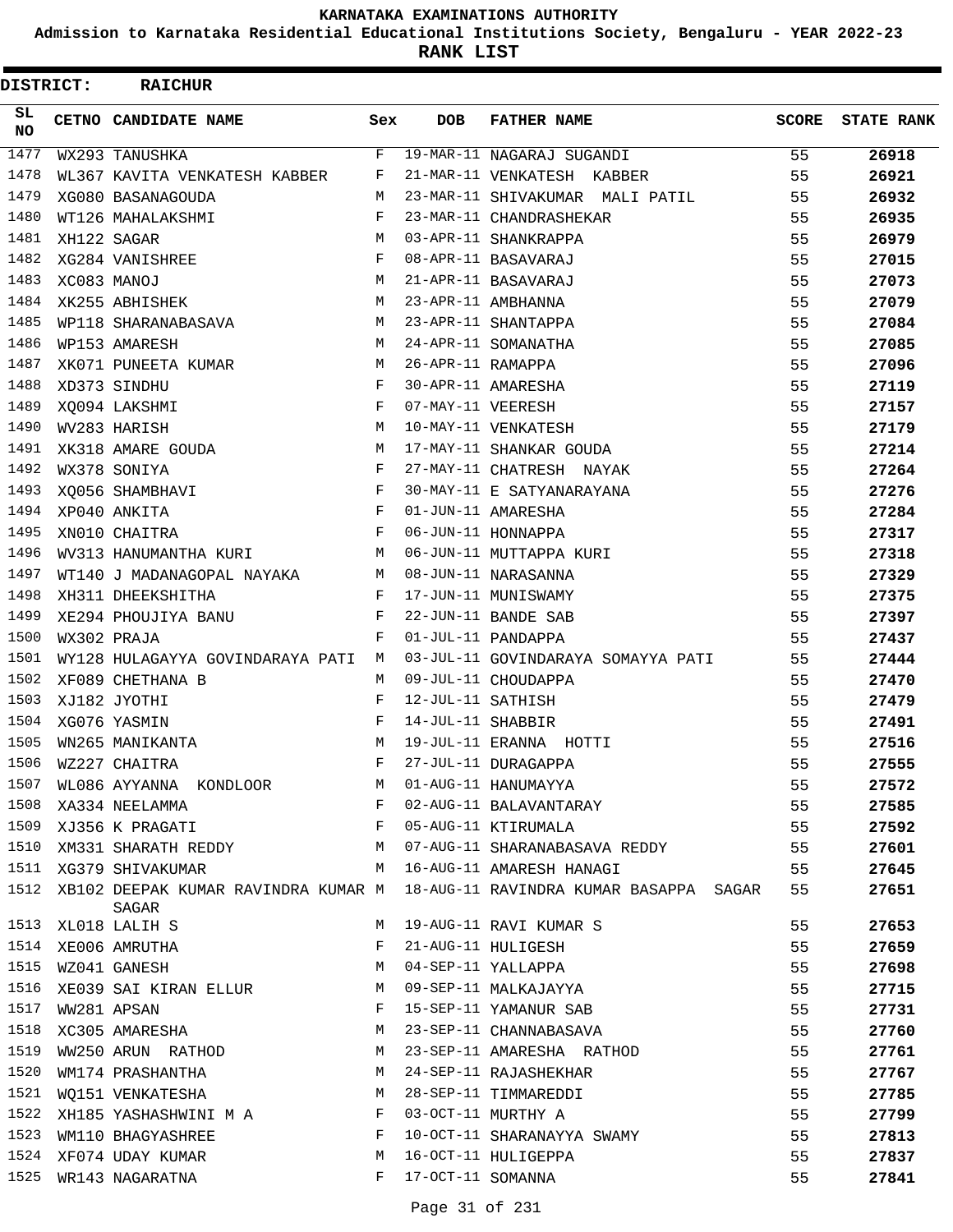**Admission to Karnataka Residential Educational Institutions Society, Bengaluru - YEAR 2022-23**

**RANK LIST**

| DISTRICT: | <b>RAICHUR</b>                                                                 |              |                     |                                                                             |       |                   |
|-----------|--------------------------------------------------------------------------------|--------------|---------------------|-----------------------------------------------------------------------------|-------|-------------------|
| SL<br>NO. | <b>CETNO CANDIDATE NAME</b>                                                    | Sex          | <b>DOB</b>          | <b>FATHER NAME</b>                                                          | SCORE | <b>STATE RANK</b> |
| 1526      | XA458 SOMASHEKHAR                                                              | M            | $26-0CT-11$ RAMANNA |                                                                             | 55    | 27866             |
| 1527      | XO259 ARUN KUMAR                                                               | M            |                     | 27-OCT-11 MOUNESHA                                                          | 55    | 27867             |
| 1528      | XA194 SAMARTH V HURKADLI                                                       | M            |                     | 02-NOV-11 VEERABHADRAPPA                                                    | 55    | 27889             |
| 1529      | WN061 TANUJA                                                                   | F            |                     | 08-NOV-11 HONUGUDEPPA                                                       | 55    | 27905             |
| 1530      | XA054 ANANYA                                                                   | F            |                     | 09-NOV-11 SHARANABASAVA D                                                   | 55    | 27906             |
| 1531      | XE003 ALLA HITHEEN                                                             | M            |                     | 16-NOV-11 ALLA VEERABABU                                                    | 55    | 27929             |
| 1532      | XJ323 ANITHA                                                                   | F            |                     | 26-NOV-11 KETHARI GOUDA                                                     | 55    | 27951             |
| 1533      | XP107 ABHISHEKA                                                                | M            |                     | 16-DEC-11 PRABHURAJ                                                         | 55    | 27984             |
| 1534      | WZ302 PRAJWAL                                                                  | M            |                     | 20-DEC-11 MUTTAPPA NINGAPPA                                                 | 55    | 27994             |
| 1535      | WQ336 OORJIT GOWDA POLICE PATIL M                                              |              |                     | 24-JAN-12 RAVINDRA POLICE PATIL                                             | 55    | 28042             |
| 1536      | XR208 JEEVAN                                                                   | M            |                     | 02-MAR-12 VISHWANATH MASKIMATH                                              | 55    | 28062             |
| 1537      | XJ280 ST BURHANUDDIN                                                           | M            |                     | 01-MAY-12 SHAIK KALEEMMULLA HUSSAINI                                        | 55    | 28072             |
| 1538      | XG040 AMRUTHA                                                                  | F            |                     | 06-NOV-09 TIPPANNA                                                          | 54    | 28099             |
| 1539      | WX097 MALLIKARJUN                                                              | M            | 14-FEB-10 LAXMAN    |                                                                             | 54    | 28122             |
| 1540      | WO056 MAHESHWARI                                                               | F            |                     | 15-FEB-10 NINGAPPA                                                          | 54    | 28123             |
| 1541      | XD110 HANUMESH                                                                 | M            |                     | 14-MAR-10 ESWARRAPPA                                                        | 54    | 28134             |
| 1542      | XG236 SHASHANK                                                                 | M            |                     | 14-MAR-10 YALLAPPA                                                          | 54    | 28135             |
| 1543      | XR105 ASHWINI M                                                                | F            | 27-MAR-10 MALAPPA   |                                                                             | 54    | 28144             |
| 1544      | XE242 RAMASWAMI                                                                | М            |                     | 02-APR-10 JENGLEPPA                                                         | 54    | 28149             |
| 1545      | XJ064 NAVEEN KUMAR                                                             | M            | 01-MAY-10 EARESH    |                                                                             | 54    | 28159             |
| 1546      | WM142 MAHANANDI                                                                | M            | 09-MAY-10 MALLESH   |                                                                             | 54    | 28161             |
| 1547      | WM214 MAHESHWARI                                                               | $_{\rm F}$   |                     | 17-MAY-10 BASANAGOWDA                                                       | 54    | 28165             |
| 1548      | XQ050 MANIKANTA P                                                              | М            |                     | 12-JUN-10 BEERAPPA PUJARI                                                   | 54    | 28180             |
| 1549      | XE345 SAVITA                                                                   | F            |                     | 05-JUL-10 BASALINGAPPA                                                      | 54    | 28201             |
| 1550      | XQ224 GANESHA                                                                  | M            |                     | 04-AUG-10 NAGARAJA                                                          | 54    | 28226             |
| 1551      | XF097 SHRIDEVI                                                                 | $_{\rm F}$   | 06-AUG-10 MOUNESH   |                                                                             | 54    | 28230             |
| 1552      | XD160 PAVITHRA PAWAR                                                           | F            | 09-AUG-10 RAMESH    |                                                                             | 54    | 28235             |
| 1553      | XE164 ARAVINDA KUMARA                                                          | М            |                     | 12-AUG-10 SADASHIVAPPA                                                      | 54    | 28240             |
| 1554      | XJ247 VIDYASHREE                                                               | $_{\rm F}$   |                     | 30-AUG-10 RAJASHEKAR                                                        | 54    | 28263             |
| 1555      | XA024 PRATIBHA                                                                 | $\mathbf{F}$ |                     | 03-SEP-10 SHEKHANNA TUMBADA                                                 | 54    | 28275             |
| 1556      | WO114 ANJALI                                                                   | F            |                     | 09-SEP-10 VENKATESH RATHOD                                                  | 54    | 28286             |
| 1557      |                                                                                |              |                     | XP243 BASAVARAJ TIMMANNA NAYAKA M 29-SEP-10 TIMMANNA NAYAKA                 | 54    | 28317             |
|           | 1558 XR210 VIVEKANANDA                                                         |              |                     | M 29-SEP-10 RAMESHA                                                         | 54    |                   |
|           |                                                                                |              |                     |                                                                             | 54    | 28320             |
| 1560      | WZ146 SUPRIYA                                                                  | F            |                     | 1559 WX018 GANESH SHRINIVAS RATHOD M 01-OCT-10 SHRINIVAS RATHOD             | 54    | 28325             |
|           | XC282 MALLIKARJUNA M                                                           |              |                     | 06-OCT-10 NAGARAJ<br>11-OCT-10 HANMANTHA                                    |       | 28333             |
| 1561      | XD452 VIJAYAKUMAR M                                                            |              |                     |                                                                             | 54    | 28345             |
| 1562      |                                                                                |              |                     | 16-OCT-10 HANUMAPPA                                                         | 54    | 28360             |
|           | 1563 XR185 MAHANTHAMMA S HIREMATH F                                            |              |                     | 18-OCT-10 SHARANAYYA K HIREMATH                                             | 54    | 28362             |
| 1564      | WM117 SUMITRA                                                                  | $\mathbf{F}$ | 31-OCT-10 SABANNA   |                                                                             | 54    | 28391             |
| 1565      | XA464 RAHUL<br>$\mathbf{F}$                                                    | M            |                     | 01-NOV-10 HANAMANTHA                                                        | 54    | 28393             |
| 1566      | WX266 SRUSHTI                                                                  |              |                     | 10-NOV-10 SHIVAKUMAR<br>10-NOV-10 SHANKARAPPA<br>01-DEC-10 SHANKARAPPA      | 54    | 28411             |
|           | $\mathbf{F}$ . The set of $\mathbf{F}$<br>1567 XR224 GOUTAMI                   |              |                     |                                                                             | 54    | 28470             |
| 1568      | WY343 MOHAN D MALIPATIL M                                                      |              |                     | 01-DEC-10 DODDANAGOUDA                                                      | 54    | 28471             |
| 1569      | WW267 AISHWARYA                                                                | F            |                     | 01-JAN-11 KHUBBANNA RATHOD                                                  | 54    | 28570             |
| 1570      | WV523 NASAREEN                                                                 | F            |                     | 01-JAN-11 MEHABOOB                                                          | 54    | 28574             |
|           | 1571 WV270 POALLAVI                                                            | $_{\rm F}$   |                     | 21-JAN-11 SHARANABASAV NARAKALADINNI                                        | 54    | 28646             |
| 1572      | WP178 BHAGYALAXMI F                                                            |              | 25-JAN-11 RAVI      |                                                                             | 54    | 28658             |
|           | $\mathbf{F}$ and $\mathbf{F}$ are the set of $\mathbf{F}$<br>1573 XH049 SINDHU |              |                     | 29-JAN-11 SHIVRAJ                                                           | 54    | 28679             |
| 1574      | $\mathbf{F} = \mathbf{F} \times \mathbf{F}$<br>WN023 AMBIKA                    |              |                     | 07-FEB-11 BHIMAPPA                                                          | 54    | 28710             |
|           |                                                                                |              |                     | 1575 WV260 SINDHU DODDABASAVA PATIL F 15-FEB-11 DODDABASAVA SIDDANAGOUDA 54 |       | 28742             |
|           |                                                                                |              | Page 32 of 231      |                                                                             |       |                   |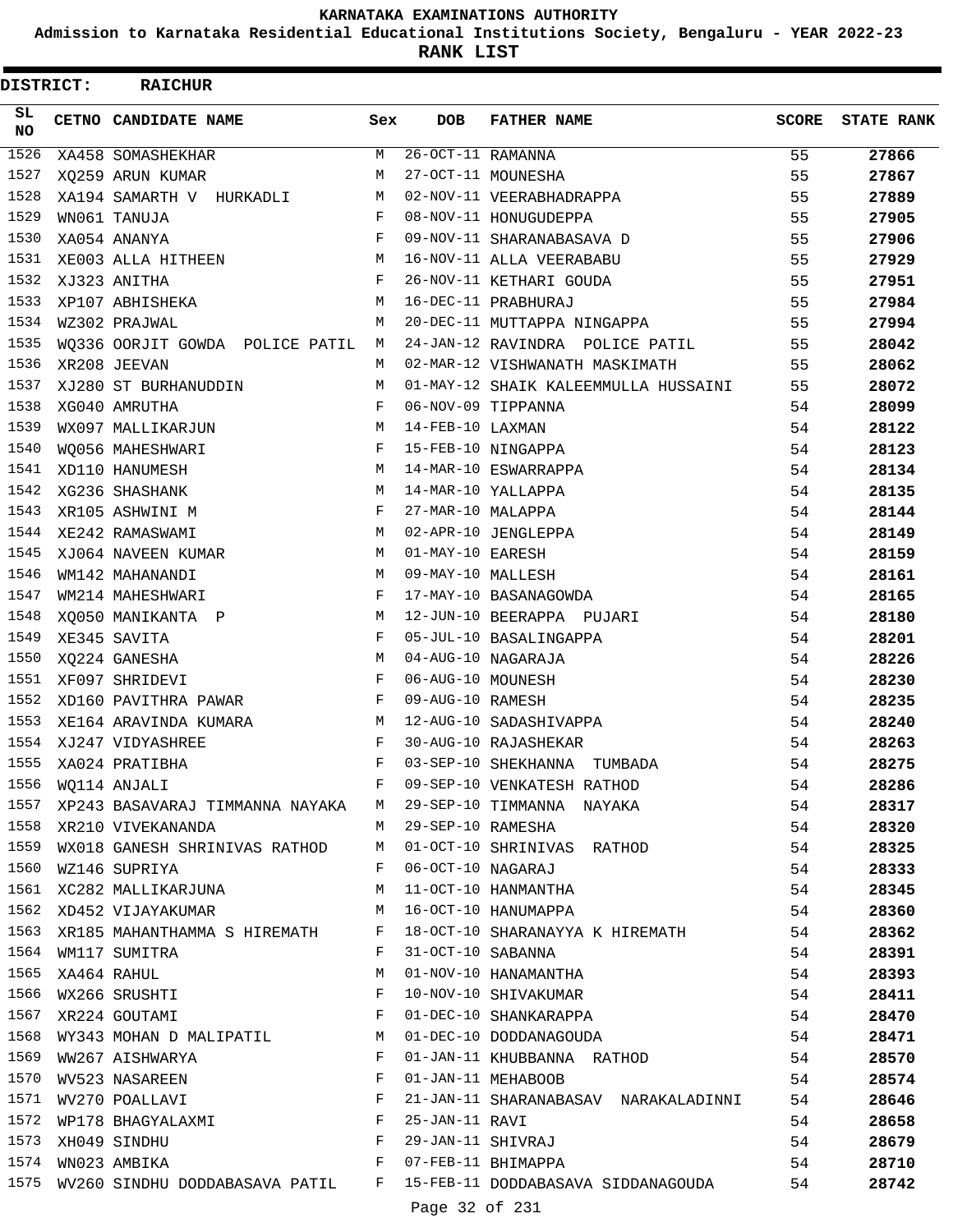**Admission to Karnataka Residential Educational Institutions Society, Bengaluru - YEAR 2022-23**

**RANK LIST**

 $\blacksquare$ 

| <b>DISTRICT:</b> |             | <b>RAICHUR</b>                                                                             |              |                   |                                      |              |                   |
|------------------|-------------|--------------------------------------------------------------------------------------------|--------------|-------------------|--------------------------------------|--------------|-------------------|
| SL.<br>NO        |             | CETNO CANDIDATE NAME                                                                       | Sex          | DOB               | <b>FATHER NAME</b>                   | <b>SCORE</b> | <b>STATE RANK</b> |
|                  |             |                                                                                            |              |                   | PATIL                                |              |                   |
| 1576             |             | <b>M</b><br>XK143 M PRASHANTHA                                                             |              |                   | 20-FEB-11 M MALLAYYA                 | 54           | 28763             |
| 1577             |             | $M_{\rm H}$ and $M_{\rm H}$<br>XM210 AXAYA                                                 |              |                   | 26-FEB-11 HULIGEESH                  | 54           | 28783             |
| 1578             |             | XA050 ANITHA                                                                               | $\mathbf{F}$ |                   | 06-MAR-11 SHREENIVAS RATHOD          | 54           | 28818             |
| 1579             |             | WP057 MONIKA                                                                               | F            |                   | 09-MAR-11 HANUMANTA                  | 54           | 28836             |
| 1580             |             | XB154 VIJAYALAXMI                                                                          | F            |                   | 10-MAR-11 RAJKUMAR                   | 54           | 28842             |
| 1581             |             | XE211 MAHIBUB                                                                              | M            |                   | 13-MAR-11 MAHAMAD RAFHIK             | 54           | 28858             |
| 1582             |             | WL036 YAMINI                                                                               | F            | 14-MAR-11 RAMESH  |                                      | 54           | 28863             |
| 1583             |             | XE356 AMRUTHA                                                                              | F            |                   | 23-MAR-11 SHANKARAPPA                | 54           | 28900             |
| 1584             | XD182 KIRTI |                                                                                            | F            |                   | 24-MAR-11 URUKUNDAPPA                | 54           | 28909             |
| 1585             |             | XC258 SAFIYA<br>$\mathbf{F}$ . The set of the set of $\mathbf{F}$ is a set of $\mathbf{F}$ |              |                   | 27-MAR-11 HAJI SAB                   | 54           | 28922             |
| 1586             |             | XQ069 MAHIMA PARAMESHA F                                                                   |              |                   | 01-APR-11 PARAMESHA                  | 54           | 28956             |
| 1587             |             | XA138 MOUNESH                                                                              | M            |                   | 02-APR-11 NARASAPPA                  | 54           | 28965             |
| 1588             |             | XG422 BHOOMIKA WALIKAR                                                                     | F            |                   | 13-APR-11 DYAVAPPA VALIKAR           | 54           | 29023             |
| 1589             |             | WY302 PRAJWAL                                                                              | М            |                   | 15-APR-11 SHETAPPA                   | 54           | 29038             |
| 1590             |             | XH071 MARUTHI                                                                              | М            | 17-APR-11 YANKOBA |                                      | 54           | 29044             |
| 1591             |             | WY157 TASLIM                                                                               | F            |                   | 20-APR-11 HUSENSAAB                  | 54           | 29064             |
| 1592             |             | XS013 HARSHITA                                                                             | F            |                   | 22-APR-11 VEERESHA                   | 54           | 29072             |
| 1593             |             | M <sub>1</sub><br>XD481 MARUTI                                                             |              |                   | 22-APR-11 BASAVARAJ                  | 54           | 29074             |
| 1594             |             | $\mathbf{F}$<br>XB103 SANDHYA                                                              |              |                   | 05-MAY-11 SHANKARAPPA KADIVALA       | 54           | 29155             |
| 1595             |             | XA321 ANKITA                                                                               | F            |                   | 07-MAY-11 NAGARAJ KANDAGAL           | 54           | 29164             |
| 1596             |             | WX348 ADARSH DIVATER                                                                       | M            |                   | 08-MAY-11 SHANTAPPA                  | 54           | 29169             |
| 1597             |             | XS195 SANTHOSH KALLUR                                                                      | M            |                   | 10-MAY-11 RAMANNA KALLUR             | 54           | 29176             |
| 1598             |             | XK239 SAJEEDA                                                                              | F            |                   | 19-MAY-11 MAHAMMADA PASHA            | 54           | 29221             |
| 1599             |             | XM010 BHAVANI                                                                              | F            | 24-MAY-11 KRISHNA |                                      | 54           | 29241             |
| 1600             |             | XB106 NAVYASHRI                                                                            | F            | 24-MAY-11 VIRESH  |                                      | 54           | 29245             |
| 1601             |             | WY344 PAVAN                                                                                | M            |                   | 24-MAY-11 RAMAPPA RATHOD             | 54           | 29246             |
| 1602             |             | WL374 DEVARAJA                                                                             | M            |                   | 25-MAY-11 SHIVAPPA                   | 54           | 29249             |
| 1603             |             | XR207 KIRTANA                                                                              | F            |                   | 28-MAY-11 NIJAGUNA                   | 54           | 29278             |
| 1604             |             | WS029 SHILAJA                                                                              | F            |                   | 30-MAY-11 HANUMANTRAYA               | 54           | 29286             |
| 1605             |             | WN123 ANILA                                                                                | M            | 01-JUN-11 BOJAPPA |                                      | 54           | 29294             |
| 1606             |             | XF126 VIJAY                                                                                | M            |                   | 01-JUN-11 NARASAPPA                  | 54           | 29305             |
| 1607             |             | WS183 AKASH                                                                                | M            |                   | 05-JUN-11 GANGANNA                   | 54           | 29317             |
| 1608             |             | WL246 DEVARAJA                                                                             | M            | 07-JUN-11 RAMANNA |                                      | 54           | 29328             |
| 1609             |             | WL228 RAGHAVENDRA                                                                          | M            |                   | 07-JUN-11 HANUMANTRAY                | 54           | 29331             |
| 1610             |             | WM399 PRAJWAL                                                                              | М            |                   | 08-JUN-11 YANKAPPA                   | 54           | 29336             |
| 1611             |             | XP081 LAKSHMI                                                                              | F            |                   | 10-JUN-11 AMARESHA GUDIMANI          | 54           | 29350             |
| 1612             |             | WW052 REKHA                                                                                | F            |                   | 12-JUN-11 NINGAPPA                   | 54           | 29365             |
| 1613             |             | WR286 BHAGYASHREE                                                                          | F            |                   | 15-JUN-11 KISHTAPPA                  | 54           | 29375             |
|                  |             | 1614 XS090 MANJUNATH<br><b>M</b>                                                           |              | 15-JUN-11 VIJAY   |                                      | 54           | 29378             |
|                  |             | 1615 WW130 KANTEPPA BISANAL M                                                              |              |                   | 18-JUN-11 HULAGAPPA KANTEPPA BISANAL | 54           | 29395             |
| 1616             |             | WL258 NOORAJABEGAM                                                                         | F            |                   | 21-JUN-11 DAVALASAB                  | 54           | 29405             |
| 1617             |             | XR115 HANSIKA PATIL                                                                        | F            |                   | 22-JUN-11 MALLANA GOUDA              | 54           | 29413             |
| 1618             |             | XK307 RAJARAJEESHWARI                                                                      | F            |                   | 22-JUN-11 VIREESH                    | 54           | 29416             |
| 1619             |             | XE103 SNEHA                                                                                | F            |                   | 26-JUN-11 NARASIMHA                  | 54           | 29437             |
| 1620             |             | XQ239 VIDYASHREE                                                                           | F            |                   | 07-JUL-11 MOUNESHA DASARA            | 54           | 29503             |
| 1621             |             | WL089 SANTOSH K                                                                            | M            |                   | 09-JUL-11 NAGARAJA K                 | 54           | 29517             |
| 1622             |             | WT061 VENKATESH                                                                            | M            |                   | 10-JUL-11 GOVINDARAJA                | 54           | 29525             |
| 1623             |             | WM113 PAVAN KUMAR                                                                          | M            |                   | 14-JUL-11 HANAMANTA                  | 54           | 29545             |
| 1624             |             | XD246 SURESHA                                                                              |              |                   | M 15-JUL-11 G VEERESHA               | 54           | 29549             |
|                  |             |                                                                                            |              |                   |                                      |              |                   |

Page 33 of 231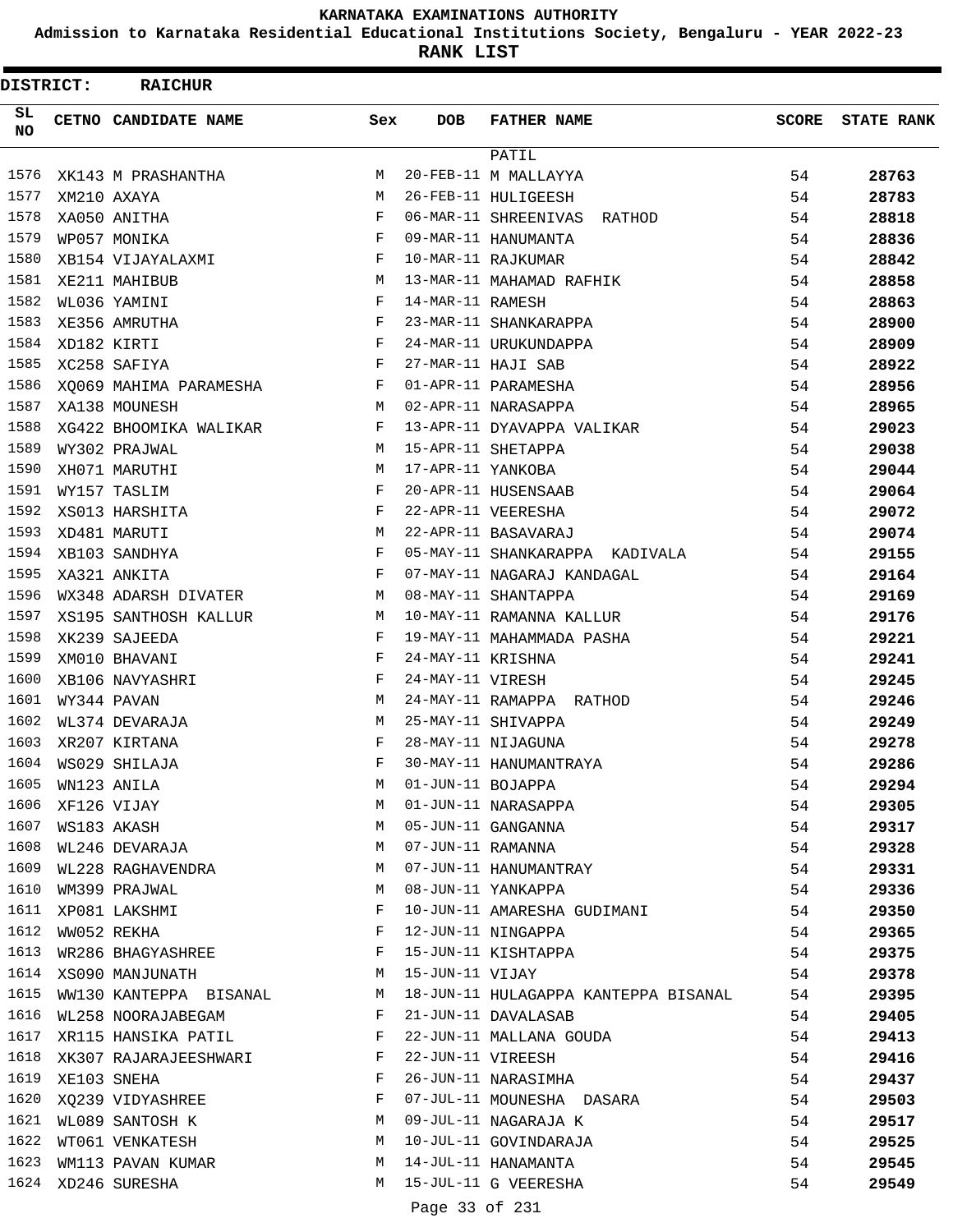**Admission to Karnataka Residential Educational Institutions Society, Bengaluru - YEAR 2022-23**

**RANK LIST**

| DISTRICT: | <b>RAICHUR</b>                |     |                   |                                                   |              |                   |
|-----------|-------------------------------|-----|-------------------|---------------------------------------------------|--------------|-------------------|
| SL<br>NO  | CETNO CANDIDATE NAME          | Sex | <b>DOB</b>        | <b>FATHER NAME</b>                                | <b>SCORE</b> | <b>STATE RANK</b> |
| 1625      | WM364 BHUVAN PATIL            | M   |                   | $21$ -JUL-11 BASAVARAJA                           | 54           | 29584             |
| 1626      | WV443 PRIYANK BASAVRAJ ANGADI | F   |                   | 21-JUL-11 BSSAVARAJ ANGADI                        | 54           | 29589             |
| 1627      | XG296 S LAXMI AKHILA          | F   |                   | 25-JUL-11 S MALYADRI                              | 54           | 29609             |
| 1628      | XF017 YOGESHA                 | М   |                   | 25-JUL-11 NAGARAJA                                | 54           | 29615             |
| 1629      | WV422 AMARESH HADAPAD         | M   |                   | 31-JUL-11 DODDAPPA HADAPAD                        | 54           | 29639             |
| 1630      | XH243 C AKASH                 | M   | 31-JUL-11 C SUNIL |                                                   | 54           | 29640             |
| 1631      | XS094 MALLIKA                 | F   |                   | 31-JUL-11 PAMPAPATHI KHATHANAHATTI                | 54           | 29642             |
| 1632      | WS238 NAVEEN KUMARA           | M   |                   | 01-AUG-11 RANGANNA                                | 54           | 29652             |
| 1633      | WW371 SHREYA                  | F   |                   | 04-AUG-11 THIMMANNA                               | 54           | 29671             |
| 1634      | XJ154 JEENAT                  | F   | 06-AUG-11 SHALAM  |                                                   | 54           | 29678             |
| 1635      | XJ279 CHANDU                  | M   |                   | 07-AUG-11 NARASINHALU                             | 54           | 29683             |
| 1636      | WX237 ABHISHEK                | M   |                   | 13-AUG-11 MALLIKARAJUNA                           | 54           | 29712             |
| 1637      | XD033 SOMESHA                 | M   | 15-AUG-11 LAXMANA |                                                   | 54           | 29720             |
| 1638      | XA503 AMRUTA                  | F   |                   | 19-AUG-11 YANKOBA MAITISOOR                       | 54           | 29738             |
| 1639      | XG394 CHETANA                 | F   |                   | 19-AUG-11 MUDIYAPPA                               | 54           | 29741             |
| 1640      | WZ276 PREETHAM<br>GOUDA       | M   |                   | 22-AUG-11 NAGANAGOUDA                             | 54           | 29747             |
| 1641      | XE235 MOUNESH                 | M   | 09-SEP-11 MALLESH |                                                   | 54           | 29822             |
| 1642      | XO311 PRAJWAL KUMAR           | М   |                   | 11-SEP-11 TIPPANNA                                | 54           | 29831             |
| 1643      | WQ237 KIRAN                   | M   | 04-OCT-11 PRABHU  |                                                   | 54           | 29907             |
| 1644      | XL037 DEVARAJ                 | M   | 05-OCT-11 SABANNA |                                                   | 54           | 29910             |
| 1645      | WL167 RANGAMMA                | F   | 31-OCT-11 BASAPPA |                                                   | 54           | 29996             |
| 1646      | WQ236 DEVIKA                  | F   | 02-NOV-11 BABU    |                                                   | 54           | 30003             |
| 1647      | XK226 PAVANAKUMARA            | M   | 12-NOV-11 VENKOBA |                                                   | 54           | 30040             |
| 1648      | WV242 ISHWARYA                | F   |                   | 14-NOV-11 MALLAPPA                                | 54           | 30042             |
| 1649      | XN004 MALLIKA K               | F   |                   | 19-NOV-11 KARIYAPPA                               | 54           | 30054             |
| 1650      | WR149 UDAY KUMAR              | М   | 24-NOV-11 AMARESH |                                                   | 54           | 30072             |
| 1651      | XM222 VISHAL DESAI            | M   |                   | 24-NOV-11 SUNIL DESAI                             | 54           | 30073             |
| 1652      | XD003 KAVYASHRI               | F   |                   | 26-NOV-11 RAJASHEKARA                             | 54           | 30078             |
| 1653      | WW490 GAYATRI                 | F   |                   | 27-NOV-11 DHARAMANNA                              | 54           | 30082             |
| 1654      | XN201 JEEVITHA                | F   |                   | 29-NOV-11 MOULAPPA                                | 54           | 30085             |
| 1655      | WS025 GEREESH                 | М   |                   | 20-DEC-11 BHIMARAYA                               | 54           | 30130             |
| 1656      | XQ284 DEVIKA                  | F   |                   | 03-JAN-12 YANKAPPA                                | 54           | 30156             |
| 1657      | WQ231 SOUJANYA                | F   |                   | 04-JAN-12 HANUMANTHARAYYA                         | 54           | 30158             |
| 1658      | XA450 PRAJWAL                 | М   |                   | 06-JAN-12 MALLAPPA                                | 54           | 30160             |
| 1659      | WR082 MAHESH                  | M   |                   | 09-JAN-12 SIDDAPPA GUDADURA                       | 54           | 30165             |
| 1660      | WL285 SACHIN                  | M   |                   | 19-JAN-12 CHANDRAMORTI RATHODA                    | 54           | 30176             |
| 1661      | XH040 DIVYASHRI               | F   |                   | 30-APR-12 RAJASHEKHAR                             | 54           | 30200             |
| 1662      | XE350 BASAVARAJA              | М   |                   | 27-APR-09 BHEERAPPA                               | 53           | 30219             |
| 1663      | XA428 RAHUL                   | М   |                   | 27-JUN-09 REKHAPPA                                | 53           | 30222             |
| 1664      | XD475 MALLIKARJUNA            | М   |                   | 26-DEC-09 MALINGARAYYA                            | 53           | 30245             |
| 1665      | XK342 ROOHINI                 | F   |                   | 18-JAN-10 MALLAYYASWAMI                           | 53           | 30260             |
| 1666      | XC119 SHIVAMANI M             | М   | 18-JAN-10 HUSENI  |                                                   | 53           | 30261             |
| 1667      | XC284 SANJAY                  | M   |                   | 14-FEB-10 SHIVAKUMAR                              | 53           |                   |
| 1668      | XK319 ASHOK                   | М   |                   | 28-FEB-10 BASAVARAJ                               | 53           | 30271<br>30276    |
| 1669      | WL308 K SPOORTHI              | F   |                   | 27-MAR-10 MALLIKARJUN KARIGAR                     | 53           | 30288             |
| 1670      | XD269 BHEEMESH                | М   |                   | 28-MAR-10 PRASHANTH                               | 53           | 30290             |
|           | 1671 XC107 PRIYANK            | F   |                   | 28-APR-10 VENKATESH DESH PANDE                    | 53           |                   |
| 1672      |                               | F   |                   | 07-MAY-10 SHRAVANAKUMAR                           |              | 30309             |
| 1673      | XF208 M SUSHMA                | F   |                   |                                                   | 53           | 30316             |
| 1674      | XF160 RAKSHITHA GOUDAR        | M   |                   | 24-MAY-10 BASAVARAJ GOUDAR<br>01-JUN-10 RENUKARAJ | 53           | 30328             |
|           | WV009 AKASH                   |     |                   |                                                   | 53           | 30336             |
|           |                               |     | Page 34 of 231    |                                                   |              |                   |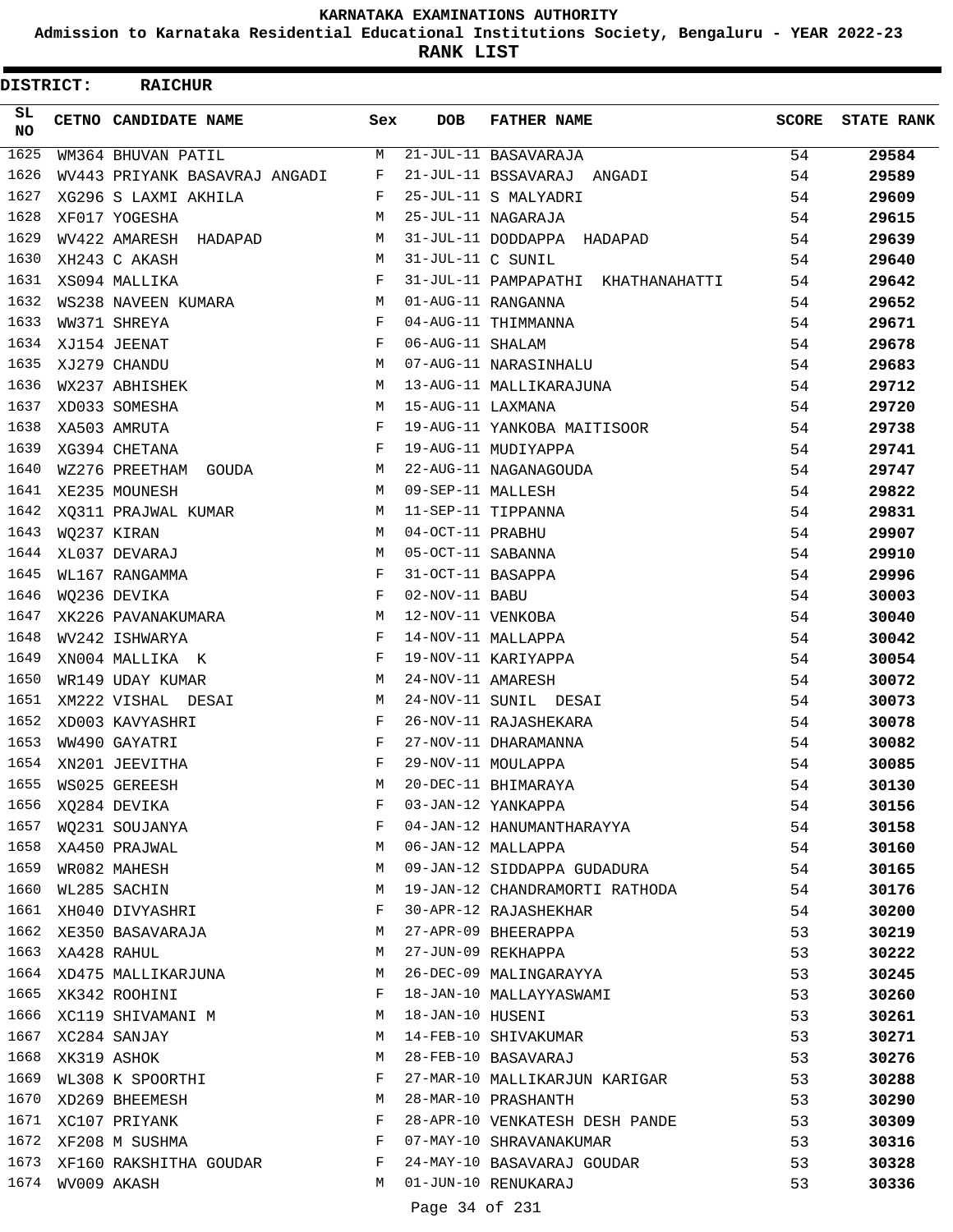**Admission to Karnataka Residential Educational Institutions Society, Bengaluru - YEAR 2022-23**

**RANK LIST**

| <b>DISTRICT:</b> | <b>RAICHUR</b>                             |     |                   |                                             |              |                   |
|------------------|--------------------------------------------|-----|-------------------|---------------------------------------------|--------------|-------------------|
| SL<br><b>NO</b>  | CETNO CANDIDATE NAME                       | Sex | <b>DOB</b>        | <b>FATHER NAME</b>                          | <b>SCORE</b> | <b>STATE RANK</b> |
| 1675             | XE252 PRADEEP                              | M   |                   | 14-JUL-10 VENKATESH                         | 53           | 30375             |
| 1676             | WT047 PRADEEPAKUMAR                        | M   |                   | 15-JUL-10 BHIMANNA                          | 53           | 30377             |
| 1677             | WW382 SUDEEP                               | M   |                   | 22-JUL-10 SANNA SHESHANNA                   | 53           | 30384             |
| 1678             | XF281 MALLESHA                             | M   |                   | 05-AUG-10 SOMANATHA                         | 53           | 30396             |
| 1679             | XO245 TEJASHWINI                           | F   |                   | 17-AUG-10 AMARESHA                          | 53           | 30419             |
| 1680             | WW004 RAM KUMAR                            | M   | 22-AUG-10 AMBRESH |                                             | 53           | 30426             |
| 1681             | XD296 SHAKUNTALA                           | F   |                   | 23-AUG-10 KANAKAPPA                         | 53           | 30430             |
| 1682             | WR113 NAGARAJA RUDRAKSHI                   | M   |                   | 26-AUG-10 JAMBANNA RUDRAKSHI                | 53           | 30434             |
| 1683             | XR103 KEERTI                               | F   |                   | 01-SEP-10 SHARANABASAVA                     | 53           | 30445             |
| 1684             | XS184 SHARANAMMA                           | F   |                   | 09-SEP-10 H MALLANAGOUDA                    | 53           | 30457             |
| 1685             | WP290 MEGHA                                | F   |                   | 30-SEP-10 BASANAGOUDA                       | 53           | 30487             |
| 1686             | WY212 SAHAN KUMAR M B                      | M   |                   | 06-OCT-10 MALLIKARJUNA                      | 53           | 30504             |
| 1687             | WL115 RASHMITHA                            | F   | 12-OCT-10 BASAPPA |                                             | 53           | 30523             |
| 1688             | WW420 VEDAMURTHY                           | M   |                   | 26-OCT-10 SUGARAYYA                         | 53           | 30566             |
| 1689             | XA002 ABHISHEK                             | M   |                   | 30-OCT-10 SHARANABASAPPA                    | 53           | 30570             |
| 1690             | XS214 NAJIYA                               | F   |                   | 30-OCT-10 SHAMIDSAB                         | 53           | 30572             |
| 1691             | WW185 AKASH                                | M   | 01-NOV-10 AMARESH |                                             | 53           | 30575             |
| 1692             | WL128 MUTTURAJA                            | M   |                   | 08-NOV-10 SHIVARAJA                         | 53           | 30593             |
| 1693             | XB205 PRAVEEN KUMAR                        | M   |                   | 12-DEC-10 HANUMESH                          | 53           | 30689             |
| 1694             | WP256 ANAND                                | M   |                   | 19-DEC-10 BASAVARAJ                         | 53           | 30715             |
| 1695             | WW215 BHAGYASREE SHASHIDHARA<br>REVANIMATH | F   |                   | 20-DEC-10 SHASHIDHARA BASAYYA<br>REVANIMATH | 53           | 30718             |
| 1696             | WL422 DHANESHWARI                          | F   | 01-JAN-11 BUDEPPA |                                             | 53           | 30749             |
| 1697             | WW300 LAKSHMANA                            | M   |                   | 01-JAN-11 BASALINGAPPA POOJARI              | 53           | 30754             |
| 1698             | WZ231 NASREENBEGUM BANDE ALISAB            | F   |                   | 01-JAN-11 BANDE ALISAB                      | 53           | 30756             |
| 1699             | WN342 SHREYES                              | M   | 02-JAN-11 VEERESH |                                             | 53           | 30769             |
| 1700             | XB066 SHREEDEVI                            | F   |                   | 03-JAN-11 SOMALINGAPPA                      | 53           | 30773             |
| 1701             | XA065 SHANKAR                              | М   | 05-JAN-11 UMESH   |                                             | 53           | 30782             |
| 1702             | XN131 SHASHANKA AYODI                      | M   |                   | 05-JAN-11 NAGARAJA AYODI                    | 53           | 30783             |
| 1703             | WV051 BASAMMA                              | F   |                   | 23-JAN-11 SANGAYYA HIREMATH                 | 53           | 30850             |
| 1704             | WV456 IRAMMA                               | F   |                   | 01-FEB-11 CHIDANAND                         | 53           | 30886             |
| 1705             | XM242 MALLIKARJUNA                         | M   | 01-FEB-11 AMARESH |                                             | 53           | 30888             |
| 1706             | XD442 PRAJWAL M                            | М   |                   | 13-FEB-11 NARASAREDDY                       | 53           | 30936             |
| 1707             | WZ275 SHRISHAILA MADDI                     | M   |                   | 14-FEB-11 KARIBASAVARAJ MADDI               | 53           | 30945             |
| 1708             | WL248 MANJUNATH GURIKARA                   | M   |                   | 26-FEB-11 SHIVANNA                          | 53           | 30996             |
| 1709             | WP279 SANJAY PAWAR                         | M   |                   | 26-FEB-11 HANUMANTHA                        | 53           | 30997             |
| 1710             | XG244 PRIYADARSHINI                        | F   |                   | 02-MAR-11 VEERANAGOUDA                      | 53           | 31011             |
| 1711             | WZ184 PRASHANTHA                           | M   |                   | 05-MAR-11 YANKAPPA                          | 53           | 31032             |
| 1712             | XR131 SHRAVANTI K                          | F   |                   | 15-MAR-11 MANJUNATH K                       | 53           | 31082             |
| 1713             | XF039 SRILEKHA                             | F   |                   | 20-MAR-11 YALLANAGOUDA                      | 53           | 31109             |
| 1714             | XM234 SHRIDHAR GUNDAPPA                    | М   |                   | 26-MAR-11 GUNDAPPA                          | 53           | 31136             |
| 1715             | WV303 PRASHANTH                            | M   |                   | 31-MAR-11 MALLIKARJUN GOUDA                 | 53           | 31155             |
| 1716             | WP046 KARTIK                               | M   |                   | 01-APR-11 SHANKARAGOUDA                     | 53           | 31162             |
| 1717             | XM351 BHARATH KUMAR LADDIN                 | M   | 02-APR-11 MOUNESH |                                             | 53           | 31164             |
| 1718             | XQ063 ANITA                                | F   |                   | 15-APR-11 BUDDAPPA                          | 53           | 31214             |
| 1719             | XB067 SUSHMITA                             | F   |                   | 04-MAY-11 UMESH RATHOD                      | 53           | 31331             |
| 1720             | XM304 SHREYA                               | F   |                   | 17-MAY-11 BASAVARAJ EDIGER                  | 53           | 31402             |
| 1721             | XM012 NIKHIL DRAVID                        | M   |                   | 19-MAY-11 SHESHAGIRIYAPPA                   | 53           | 31415             |
| 1722             | XH382 G SUSHMENDRA                         | М   |                   | 25-MAY-11 VENKATESH                         | 53           | 31446             |
|                  | 1723 XC235 LIKHITA                         | F   | 29-MAY-11 RAJA    |                                             | 53           | 31468             |
|                  |                                            |     |                   |                                             |              |                   |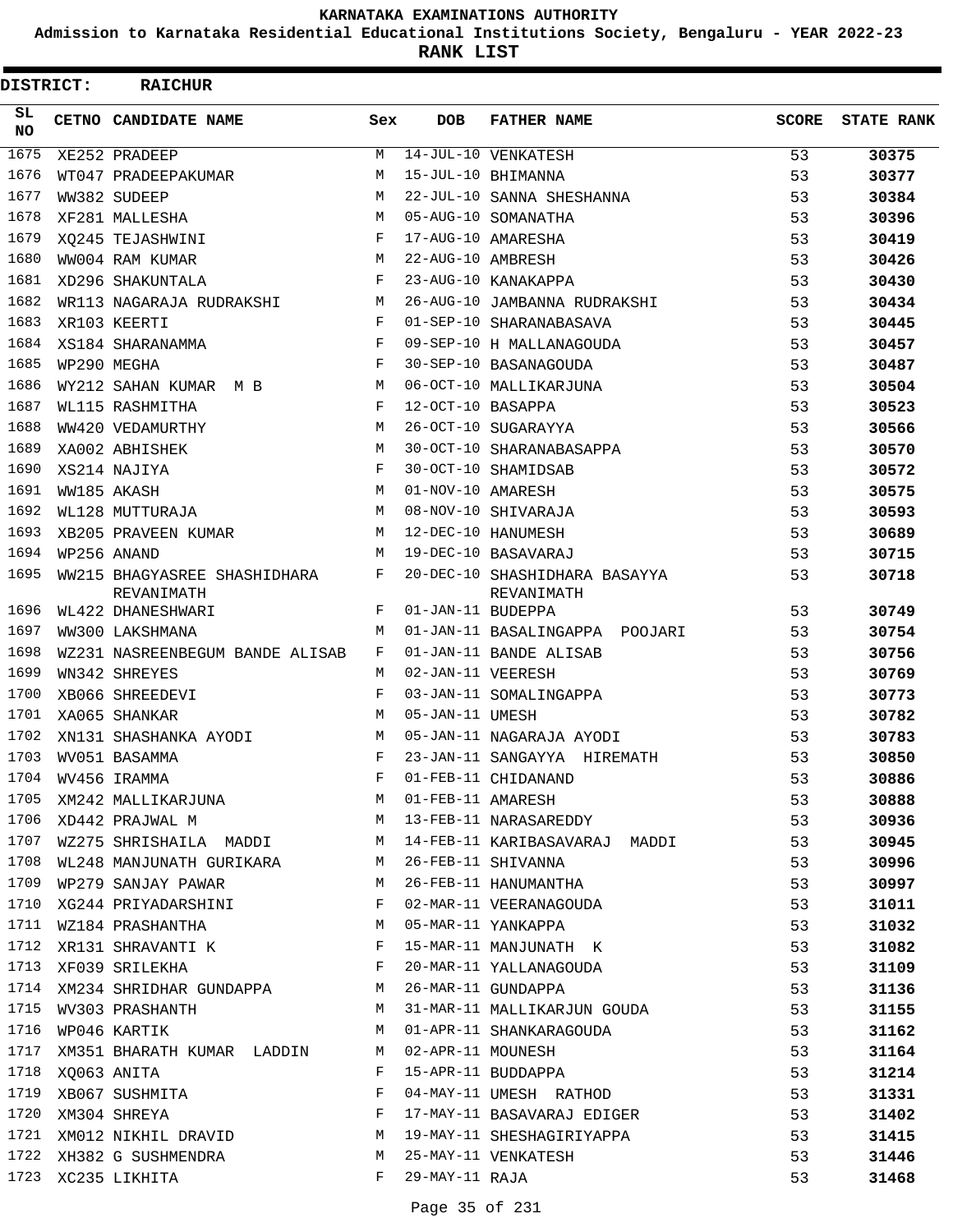**Admission to Karnataka Residential Educational Institutions Society, Bengaluru - YEAR 2022-23**

**RANK LIST**

| DISTRICT:        | <b>RAICHUR</b>                                                      |                                                |                     |                                                        |              |                   |
|------------------|---------------------------------------------------------------------|------------------------------------------------|---------------------|--------------------------------------------------------|--------------|-------------------|
| SL.<br><b>NO</b> | CETNO CANDIDATE NAME                                                | Sex                                            | <b>DOB</b>          | <b>FATHER NAME</b>                                     | <b>SCORE</b> | <b>STATE RANK</b> |
| 1724             | XC082 KALPANA                                                       | $\mathbf{F}$                                   |                     | 01-JUN-11 YANKAPPA                                     | 53           | 31487             |
| 1725             | XG304 SHRIKANTHA                                                    | M                                              |                     | 01-JUN-11 MAHADEVA                                     | 53           | 31495             |
| 1726             | WN018 ASLAM RAZA                                                    | M                                              | 05-JUN-11 BASHA     |                                                        | 53           | 31513             |
| 1727             | XS064 S A AZEEM                                                     | М                                              |                     | 05-JUN-11 SYED KAMLI BABA                              | 53           | 31516             |
| 1728             | WL131 SABAGOUDA                                                     | М                                              |                     | 06-JUN-11 HANUMANTRAYA                                 | 53           | 31523             |
| 1729             | XH072 SHARATH KUMAR                                                 | M                                              | 06-JUN-11 VIJAY     |                                                        | 53           | 31525             |
| 1730             | XR099 MADIYA BEGUM                                                  | F                                              | 09-JUN-11 BABUSAB   |                                                        | 53           | 31535             |
| 1731             | XL256 SHANKARALINGA                                                 | М                                              |                     | 10-JUN-11 BETTAPPA                                     | 53           | 31546             |
| 1732             | XR145 SWETA                                                         | F                                              |                     | 11-JUN-11 SHIVAREDDY                                   | 53           | 31557             |
| 1733             | WS182 MAHESH                                                        | M                                              |                     | 12-JUN-11 NARASANNA                                    | 53           | 31561             |
| 1734             | XA365 TEJASHWINI                                                    | F                                              |                     | 14-JUN-11 MALLAPPA HADAPADA                            | 53           | 31578             |
| 1735             | XA448 GEETA                                                         | F                                              | 18-JUN-11 RAMESH    |                                                        | 53           | 31599             |
| 1736             | XN250 SUMAYA                                                        | F                                              |                     | 22-JUN-11 BASHA SAB                                    | 53           | 31628             |
| 1737             | WO118 VINAY KUMAR                                                   | M                                              |                     | 23-JUN-11 SHANKRAPPA                                   | 53           | 31633             |
| 1738             | WY418 kanakamma                                                     | F                                              | $11$ -JUL-11 ramesh |                                                        | 53           | 31714             |
| 1739             | WR273 MADAN                                                         | M                                              | 21-JUL-11 UMAPATI   |                                                        | 53           | 31763             |
| 1740             | WL093 VARSHINI                                                      | F                                              |                     | 26-JUL-11 SHIVASHARANA                                 | 53           | 31788             |
| 1741             | XG266 NANDISH GOWDA                                                 | M                                              |                     | 30-JUL-11 MALLANA GOWDA                                | 53           | 31810             |
| 1742             | WW103 AISHWARYALAXMI                                                | F                                              | 03-AUG-11 NAGARAJ   |                                                        | 53           | 31828             |
| 1743             | XL331 BHARATH REDDY                                                 | M                                              |                     | 07-AUG-11 SHARANABASAVA REDDY                          | 53           | 31845             |
| 1744             | XE282 PAVANKUMAR                                                    | М                                              |                     | 13-AUG-11 HANAMAYYA                                    | 53           | 31878             |
| 1745             | XQ242 SUPRIYA                                                       | F                                              |                     | 18-AUG-11 RAMESHA BELDARA                              | 53           | 31900             |
| 1746             | WY388 PALLAVI                                                       | F                                              |                     | 01-SEP-11 SHARANAPPA                                   | 53           | 31951             |
| 1747             | WU124 BHARATAKUMARA                                                 | М                                              |                     | 02-SEP-11 MALLAYYA MATLAVARU                           | 53           | 31957             |
| 1748             | WZ292 KARTHIK LOKARE                                                | M                                              |                     | 06-SEP-11 RAJANNA LOKARE                               | 53           | 31970             |
| 1749             | XL202 MALLIKARJUNA                                                  | М                                              |                     | 11-SEP-11 DURUGAPPA                                    | 53           | 31993             |
| 1750             | XF167 DEVARAJ                                                       | M                                              | 12-SEP-11 MANTESH   |                                                        | 53           | 31994             |
| 1751             | XF038 HARSHITHA K                                                   | F                                              |                     | 21-SEP-11 BASAVARAJ                                    | 53           | 32018             |
| 1752             | WN328 BRUNDA                                                        | F                                              |                     | 22-SEP-11 PARAMANNA                                    | 53           | 32025             |
| 1753             | XE339 MARIGOUDA                                                     | M                                              |                     | 08-OCT-11 SHARANAPPA                                   | 53           | 32097             |
| 1754             | WU063 ROHITH PAWAR M                                                |                                                |                     | 16-OCT-11 SEETAPPA                                     | 53           | 32126             |
| 1755             | WT185 LAKSHMI                                                       | $\mathbf{F}$ and $\mathbf{F}$ and $\mathbf{F}$ |                     | 21-NOV-11 MALAPPA                                      | 53           | 32245             |
|                  |                                                                     |                                                |                     | 1756 XG307 VAIBHAV MALIPATIL M 02-DEC-11 SHARANA GOUDA | 53           | 32275             |
|                  | 1757 WW409 PALLAVI                                                  | $\mathbf{F}$ . The $\mathbf{F}$                |                     | 05-DEC-11 HANUMANTA                                    | 53           | 32279             |
|                  | 1758 XP033 SPOORTI GALI                                             | $\mathbb{F}$                                   |                     |                                                        | 53           |                   |
| 1759             | WZ086 MOUNESH<br>M <sub>N</sub>                                     |                                                |                     | 07-DEC-11 AMARESHA GALI<br>01-JAN-12 DEVAPPA           | 53           | 32285             |
| 1760             | XD194 TANUJA                                                        | F                                              |                     | 02-JAN-12 NAGAPPA                                      | 53           | 32341             |
|                  | 1761 XG395 VAISHALI                                                 | F                                              |                     | 14-MAR-12 AMARESHA AGRAHARA                            |              | 32344             |
|                  |                                                                     | M                                              |                     | 15-OCT-07 JEMLAPPA                                     | 53           | 32376             |
|                  | 1762 WY160 DARSHANA                                                 |                                                |                     |                                                        | 52           | 32387             |
|                  |                                                                     |                                                |                     | 1763 XQ300 CHANNABASAVA M 14-MAR-08 BHEEMALINGA        | 52           | 32389             |
|                  | 1764 WW488 AMARESH<br>1765 XE043 ABDUL KHURESHI M 01-AUG-09 LALASAB |                                                |                     | M 11-MAR-09 CHIDANANDAPPA                              | 52           | 32394             |
|                  |                                                                     |                                                |                     |                                                        | 52           | 32401             |
|                  | 1766 XC233 SHIVAKUMAR                                               |                                                |                     | M 14-SEP-09 MAHESHA                                    | 52           | 32402             |
| 1767             |                                                                     |                                                |                     | XA317 PARASURAM KORAVAR MO1-JAN-10 HANUMAPPA KORAVAR   | 52           | 32416             |
| 1768             | WL269 LALSAB                                                        | M                                              |                     | 29-JAN-10 AADAMSAB                                     | 52           | 32430             |
| 1769             | WL202 SHRINIVAS                                                     | M                                              |                     | 28-MAR-10 SABAREDDY                                    | 52           | 32453             |
|                  | 1770 XA128 SHREEDURGA                                               | F                                              |                     | 30-MAR-10 SHIVAKUMARA                                  | 52           | 32454             |
|                  | M 01-APR-10 SHIVAPPA<br>1771 XA063 PRAKASH                          |                                                |                     |                                                        | 52           | 32455             |
|                  | 1772 WW150 SUDEEPA                                                  | M                                              |                     | 21-MAY-10 GIGEPPA                                      | 52           | 32478             |
|                  | 1773 XM257 ANJANEYA                                                 | M                                              |                     | 01-JUN-10 SOMANNA HADADALE                             | 52           | 32482             |
|                  |                                                                     |                                                | Page 36 of 231      |                                                        |              |                   |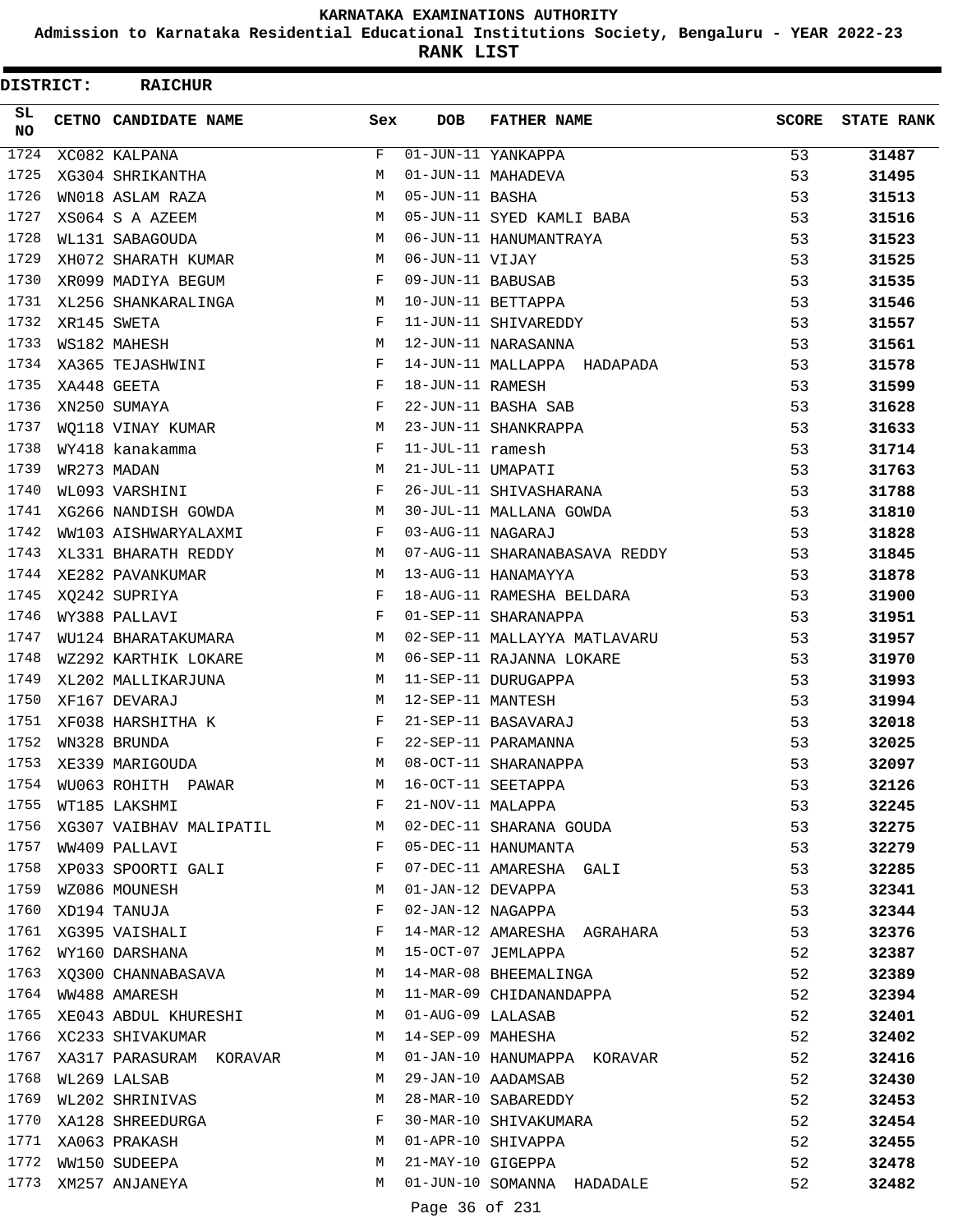**Admission to Karnataka Residential Educational Institutions Society, Bengaluru - YEAR 2022-23**

**RANK LIST**

| DISTRICT: |                  | <b>RAICHUR</b>                  |              |                   |                                    |              |                   |
|-----------|------------------|---------------------------------|--------------|-------------------|------------------------------------|--------------|-------------------|
| SL<br>NO. |                  | CETNO CANDIDATE NAME            | Sex          | <b>DOB</b>        | <b>FATHER NAME</b>                 | <b>SCORE</b> | <b>STATE RANK</b> |
| 1774      |                  | XM206 AJAYAKUMAR D HAMPANAL     | M            |                   | 02-JUN-10 DURAGAPPA                | 52           | 32487             |
| 1775      |                  | WY154 KRISHNAMURTY              | M            |                   | 11-JUN-10 GOVINDARAJ               | 52           | 32491             |
| 1776      |                  | XP227 SWAPNA S RATHOD           | F            |                   | 19-JUN-10 SHRINIVAS                | 52           | 32498             |
| 1777      |                  | XG385 MALLIKARJUNA              | М            | 30-JUN-10 ANJAPPA |                                    | 52           | 32506             |
| 1778      |                  | WP249 RAMESH                    | M            |                   | 12-JUL-10 CHANNAPPA                | 52           | 32521             |
| 1779      |                  | XM327 SAMPATH REDDY             | М            |                   | 03-AUG-10 V ANAND REDDY            | 52           | 32542             |
| 1780      |                  | XO036 SANIYABEGUM               | F            |                   | 09-AUG-10 GAYAS BASHA              | 52           | 32550             |
| 1781      |                  | WW143 SANJANA                   | F            |                   | 14-AUG-10 KANAKAPPA                | 52           | 32556             |
| 1782      |                  | WV103 CHANDANA                  | F            |                   | 29-AUG-10 DODDAYYASVAMI HIREMATH   | 52           | 32574             |
| 1783      |                  | XM246 GANGADHARA BALUTAGI       | М            |                   | 02-SEP-10 NAGALINGAPPA BALUTAGI    | 52           | 32581             |
| 1784      |                  | WP168 SHIVAKALA                 | $_{\rm F}$   |                   | 19-SEP-10 RANGANATH                | 52           | 32612             |
| 1785      |                  | WL097 POOJA                     | F            |                   | 03-OCT-10 RANGAPPA                 | 52           | 32638             |
| 1786      |                  | WX331 GANESH                    | M            |                   | 08-OCT-10 HANUMANTHAPPA            | 52           | 32645             |
| 1787      |                  | XJ152 VIKRAM                    | M            |                   | 13-OCT-10 BHIMAREDDY               | 52           | 32658             |
| 1788      |                  | XH387 BHARGAVI                  | F            |                   | 20-OCT-10 DEVENDRA                 | 52           | 32675             |
| 1789      |                  | WV249 VISHWANATH                | M            |                   | 26-OCT-10 BASAVARAJ                | 52           | 32699             |
| 1790      |                  | WV365 SIDDARAMAYYA HIREMATH     | М            |                   | 01-NOV-10 ADAYYA ADIVAYYA          | 52           | 32714             |
| 1791      |                  | XR096 RENUKA                    | F            |                   | 24-NOV-10 DEVENDRAPPA TALEKATTA    | 52           | 32788             |
| 1792      |                  | WR151 MAHADEVI                  | F            | 04-DEC-10 PRABHU  |                                    | 52           | 32808             |
| 1793      |                  | XR173 NAGAVARDHANA REDDY        | М            |                   | 05-DEC-10 BHEEMAREDDY              | 52           | 32810             |
| 1794      |                  | WS157 BHEEMASHANKARA            | M            |                   | 08-DEC-10 KARILINGAPPA             | 52           | 32817             |
| 1795      |                  | WR218 NITESH                    | M            |                   | 16-DEC-10 BASAVARAJ B BASAVARAJA B | 52           | 32846             |
| 1796      |                  | WL220 SANGEETHA                 | F            |                   | 01-JAN-11 ANJINEYYA                | 52           | 32920             |
| 1797      |                  | XD345 SARASWATI                 | F            |                   | 01-JAN-11 BASAVARAJ                | 52           | 32921             |
| 1798      |                  | XA265 KIRAN                     | M            | 02-JAN-11 SURESH  |                                    | 52           | 32927             |
| 1799      |                  | XE029 MAHESHWARI                | F            |                   | 05-JAN-11 HANUMANTHA               | 52           | 32941             |
| 1800      |                  | XA227 CHANDRU<br>CHAVHAN        | M            |                   | 06-JAN-11 GURURAJ CHAVHAN          | 52           | 32943             |
| 1801      |                  | WM153 BHAGYASHREE               | F            |                   | 18-JAN-11 BASAVANTRAY              | 52           | 32988             |
| 1802      |                  | WN071 SAYIRAM                   | M            |                   | 20-JAN-11 SHANKRAPPA               | 52           | 32997             |
| 1803      |                  | XM352 ERAMMA                    | F            |                   | 21-JAN-11 BASAVARAJA               | 52           | 32998             |
|           |                  | 1804 XP077 PRABHU SWAMY         | M            |                   | 01-FEB-11 SHARANAYYA               | 52           | 33037             |
| 1805      |                  | XM155 PUSHPA                    | F            |                   | 01-FEB-11 BEERAPPA                 | 52           |                   |
| 1806      |                  |                                 | M            | 02-FEB-11 DEVANNA |                                    |              | 33038             |
|           |                  | XA098 PRAJWAL                   |              |                   |                                    | 52           | 33043             |
| 1808      |                  | 1807 XD515 LAKSHMIDEVI F        |              |                   | 13-FEB-11 BASAVARAJA               | 52           | 33094             |
|           | WM234 AMAR       |                                 | М            |                   | 17-FEB-11 YALLAPPA                 | 52           | 33104             |
| 1809      |                  | XA247 SHASHIKANTH C             | М            |                   | 25-FEB-11 CHANDRAKANTH             | 52           | 33134             |
| 1810      |                  | XL086 PARVATHI                  | F            |                   | 27-FEB-11 MANJUNATHA               | 52           | 33139             |
| 1811      |                  | WV047 ASHWINI HULUGAPPA KADAKAL | F            |                   | 13-MAR-11 HULAGAPPA KADAKAL        | 52           | 33218             |
| 1812      |                  | XE371 KAILASA                   | М            |                   | 18-MAR-11 LIMBANNA                 | 52           | 33240             |
| 1813      |                  | WV451 SAGAR                     | М            | 22-MAR-11 AMARESH |                                    | 52           | 33266             |
| 1814      |                  | XN228 VIDYASHREE                | $\mathbf{F}$ |                   | 22-MAR-11 NEELAKANTA               | 52           | 33267             |
|           |                  | 1815 WL389 BASALINGAMMA         | F            | 23-MAR-11 RAMAPPA |                                    | 52           | 33268             |
|           |                  | 1816 WY274 MURTUJASAB           | М            |                   | 01-APR-11 IBRAHIMASAB              | 52           | 33313             |
| 1817      |                  | XK282 ARUN KUMAR                | М            |                   | 07-APR-11 BASAVARAJA KARATAGI      | 52           | 33341             |
| 1818      |                  | XD393 VARADHA D C               | F            |                   | 08-APR-11 CHANNABASAWARAJ          | 52           | 33348             |
| 1819      |                  | XM350 ANILAKUMAR                | М            |                   | 09-APR-11 HANUMANTHA               | 52           | 33349             |
|           |                  | 1820 XJ184 VIJAYARAJA           | M            |                   | 15-APR-11 VIRUPAKSHAPPA            | 52           | 33393             |
| 1821      |                  | WW408 MALLIKARJUN               | М            | 20-APR-11 AYYAPPA |                                    | 52           | 33422             |
|           |                  | 1822 XG273 MAHEBOOB             | М            |                   | 25-APR-11 USMAN SAB                | 52           | 33447             |
|           | 1823 XD197 ANITH |                                 | F            |                   | 02-MAY-11 URUKUNDA                 | 52           | 33475             |
|           |                  |                                 |              | Page 37 of 231    |                                    |              |                   |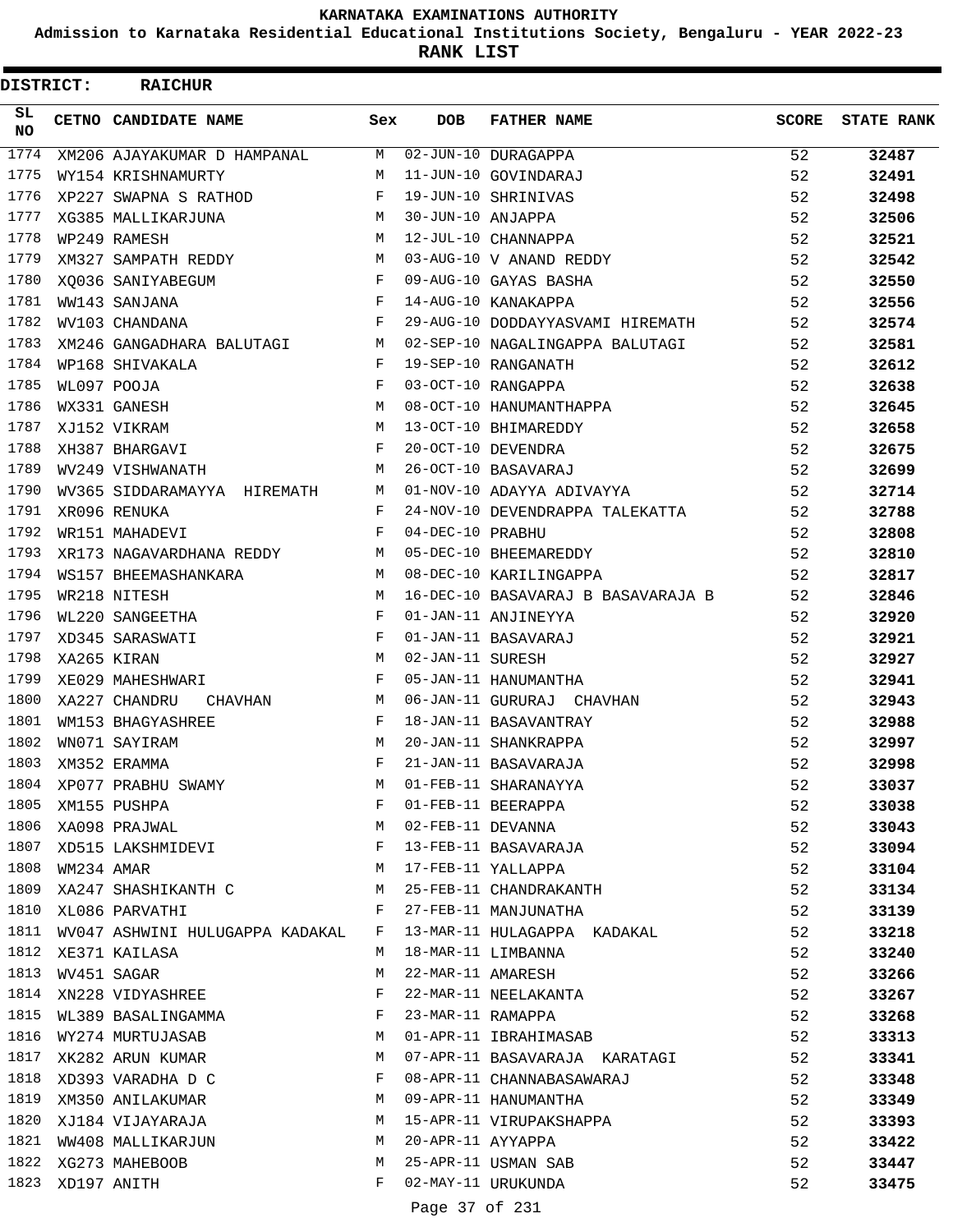**Admission to Karnataka Residential Educational Institutions Society, Bengaluru - YEAR 2022-23**

**RANK LIST**

| DISTRICT:        |                  | <b>RAICHUR</b>                                                                                                                             |     |                   |                                                                   |       |                   |
|------------------|------------------|--------------------------------------------------------------------------------------------------------------------------------------------|-----|-------------------|-------------------------------------------------------------------|-------|-------------------|
| SL.<br><b>NO</b> |                  | CETNO CANDIDATE NAME                                                                                                                       | Sex | <b>DOB</b>        | <b>FATHER NAME</b>                                                | SCORE | <b>STATE RANK</b> |
| 1824             |                  | WX397 SOUMYA                                                                                                                               | F   |                   | 03-MAY-11 SHARANABASAV                                            | 52    | 33490             |
| 1825             |                  | WV468 ABHISHEKHA                                                                                                                           | M   |                   | 04-MAY-11 MOUNESHA                                                | 52    | 33491             |
| 1826             |                  | WW053 DEVENDRA JAWOOR                                                                                                                      | M   |                   | 04-MAY-11 NAGAPPA JAWOOR                                          | 52    | 33494             |
| 1827             | WV052 RAVI       |                                                                                                                                            | М   |                   | 10-MAY-11 HANUMANT                                                | 52    | 33525             |
| 1828             |                  | XF119 ARCHANA PATIL                                                                                                                        | F   |                   | 21-MAY-11 BASAVARAJ                                               | 52    | 33579             |
| 1829             |                  | XL111 RAKESH                                                                                                                               | M   | 25-MAY-11 RAMESH  |                                                                   | 52    | 33603             |
| 1830             |                  | XE088 SINCHANA POOJARI                                                                                                                     | F   |                   | 25-MAY-11 RAMESH POOJARI                                          | 52    | 33606             |
| 1831             |                  | XA435 CHAITRA                                                                                                                              | F   |                   | 28-MAY-11 MALLANAGOUDA                                            | 52    | 33613             |
| 1832             |                  | WZ191 KIRANA                                                                                                                               | M   |                   | 01-JUN-11 SHIVAPPA                                                | 52    | 33647             |
| 1833             |                  | WW079 VENKATESH KUMAR                                                                                                                      | М   |                   | 01-JUN-11 KUMAR BHEEMAPPA                                         | 52    | 33653             |
| 1834             |                  | WT097 RAMAKRISHNA                                                                                                                          | M   | 03-JUN-11 SOMAPPA |                                                                   | 52    | 33667             |
| 1835             |                  | XG334 SUKANYA                                                                                                                              | F   |                   | 03-JUN-11 VIRBADRA                                                | 52    | 33668             |
| 1836             |                  | WO099 SHREEDEVI                                                                                                                            | F   |                   | 04-JUN-11 ANANDAPPA                                               | 52    | 33676             |
| 1837             |                  | WL257 HANAMANTA                                                                                                                            | M   |                   | 14-JUN-11 ANJANEYA                                                | 52    | 33731             |
| 1838             |                  | XQ017 DEEPIKA                                                                                                                              | F   |                   | 19-JUN-11 LINGANNA                                                | 52    | 33759             |
| 1839             |                  | WV063 NAVEEN KUMAR                                                                                                                         | М   | 19-JUN-11 AMARESH |                                                                   | 52    | 33762             |
| 1840             |                  | WV112 BASAVARAJ SHIVAPUTRA<br>YATAGIRI                                                                                                     | M   |                   | 20-JUN-11 SHIVAPUTRA                                              | 52    | 33765             |
| 1841             |                  | XK154 KAVYA UMAPATHI                                                                                                                       | F   |                   | 20-JUN-11 UMAPATHI                                                | 52    | 33768             |
| 1842             |                  | XL048 YAMANURA                                                                                                                             | M   |                   | 20-JUN-11 HONNAPPA MARALI                                         | 52    | 33773             |
| 1843             |                  | XF095 BASAVARAJ                                                                                                                            | М   | 01-JUL-11 AMARESH |                                                                   | 52    | 33835             |
| 1844             |                  | WX312 DEVARAJ                                                                                                                              | M   | 01-JUL-11 RAMAPPA |                                                                   | 52    | 33837             |
| 1845             |                  | XP163 PAVANAKUMARA                                                                                                                         | М   |                   | 01-JUL-11 HUSENAPPA                                               | 52    | 33844             |
| 1846             |                  | WP270 KANISA                                                                                                                               | F   |                   | 22-JUL-11 AMEED SAB                                               | 52    | 33959             |
| 1847             |                  | WT087 ALEEMA                                                                                                                               | F   |                   | 24-JUL-11 AHMAD PASHA                                             | 52    | 33963             |
| 1848             |                  | WL369 CHETAN CHAVAN                                                                                                                        | M   |                   | 24-JUL-11 THAKREPPA                                               | 52    | 33964             |
| 1849             |                  | XK302 ROOPA BASAVARAJ KESARATTI                                                                                                            | F   |                   | 25-JUL-11 BASAVARAJ KESARATTI                                     | 52    | 33975             |
| 1850             |                  | XN197 CHANNABASAVA                                                                                                                         | M   |                   | 30-JUL-11 R BASANA GOUDA                                          | 52    | 34000             |
| 1851             |                  | WL205 MOHAMMADI BANU                                                                                                                       | F   | 02-AUG-11 MOHIN   |                                                                   | 52    | 34022             |
| 1852             |                  | WL207 RAJUGOUDA                                                                                                                            | M   |                   | 04-AUG-11 RANGANATHA                                              | 52    | 34032             |
| 1853             |                  | XE151 SANJAY M<br>XC186 MAHESHWARI F                                                                                                       |     |                   | 06-AUG-11 VEERESHA<br>06-AUG-11 VEERESHA<br>10-AUG-11 RAGHAVENDRA | 52    | 34041             |
| 1854             |                  |                                                                                                                                            |     |                   |                                                                   | 52    | 34056             |
| 1855             |                  | WU194 ANJALI F                                                                                                                             |     |                   | 13-AUG-11 KISHTAPPA                                               | 52    | 34069             |
|                  |                  | 1856 WL189 PRASHANTAKUMAR BAGOOR M                                                                                                         |     |                   | 15-AUG-11 CHANNAPPA BAGOOR                                        | 52    | 34081             |
| 1857             |                  | XE130 K VARSHINI                                                                                                                           | F   |                   | 18-AUG-11 K RAGHAVENDRAREDDY                                      | 52    | 34103             |
|                  |                  | 1858 XL098 UMADEVI                                                                                                                         | F   |                   | 21-AUG-11 DURAGAPPA BHAJANTRI                                     | 52    | 34119             |
|                  |                  | 1859 WL300 BHEEMAPPA M                                                                                                                     |     |                   | 24-AUG-11 RAMANNA                                                 | 52    | 34131             |
|                  |                  | XS235 TANUSHREE<br>WV026 ANNAPURNA F<br>1860 XS235 TANUSHREE                                                                               |     |                   | 25-AUG-11 ASHOK GAJI GAJI                                         | 52    | 34138             |
| 1861             |                  |                                                                                                                                            |     |                   | 26-AUG-11 MALLAPPA DASABAL                                        | 52    | 34141             |
| 1862             |                  | WV448 ARATI RATHOD F                                                                                                                       |     |                   | 27-AUG-11 NAGESHA                                                 | 52    | 34148             |
|                  |                  | $\mathbf{F}$ and $\mathbf{F}$ and $\mathbf{F}$<br>1863 XK012 NAMANA                                                                        |     |                   | 04-SEP-11 BAYIHANAMAPPA                                           | 52    | 34197             |
|                  |                  | $\mathbf{F}^{\mathcal{A}}_{\mathcal{A}}=\mathbf{F}^{\mathcal{A}}_{\mathcal{A}}\mathbf{F}^{\mathcal{A}}_{\mathcal{A}}$<br>1864 XK260 ANUSHA |     |                   | 09-SEP-11 MALLIKARJUN<br>11-SEP-11 RAMAPPA                        | 52    | 34215             |
| 1865             |                  | WR285 VIJAYA KUMAR M                                                                                                                       |     |                   | 11-SEP-11 RAMAPPA                                                 | 52    | 34229             |
|                  |                  | 1866 XC222 MAMATHA<br>. The contract of the contract of $\mathbf{F}$ and $\mathbf{F}$                                                      |     |                   | 16-SEP-11 SHIVAPUTRAGOUDA 52                                      |       | 34251             |
| 1867             |                  |                                                                                                                                            |     |                   | WX283 SOUJANYA ANAND MANVI F 24-SEP-11 ANAND SHANKRAPPA MANVI 52  |       | 34294             |
|                  |                  | 1868 WV416 ARUNKUMAR                                                                                                                       |     |                   | M 18-OCT-11 YANKAPPA                                              | 52    | 34365             |
| 1869             |                  |                                                                                                                                            |     |                   | WX003 SAMARTHA ALIPAR M 25-OCT-11 BHEEMANNA ADAPPA ALIPAR 52      |       | 34387             |
| 1870             |                  | WN043 PRUTHVIRAJ M                                                                                                                         |     |                   | 30-OCT-11 SIDDANNA                                                | 52    | 34410             |
|                  |                  | 1871 WT149 VEERAPRABHU M                                                                                                                   |     |                   | 10-NOV-11 SOPANNA                                                 | 52    | 34448             |
|                  | 1872 XL215 RIYAJ |                                                                                                                                            |     |                   | M 15-NOV-11 SHAMEED SAB                                           | 52    | 34457             |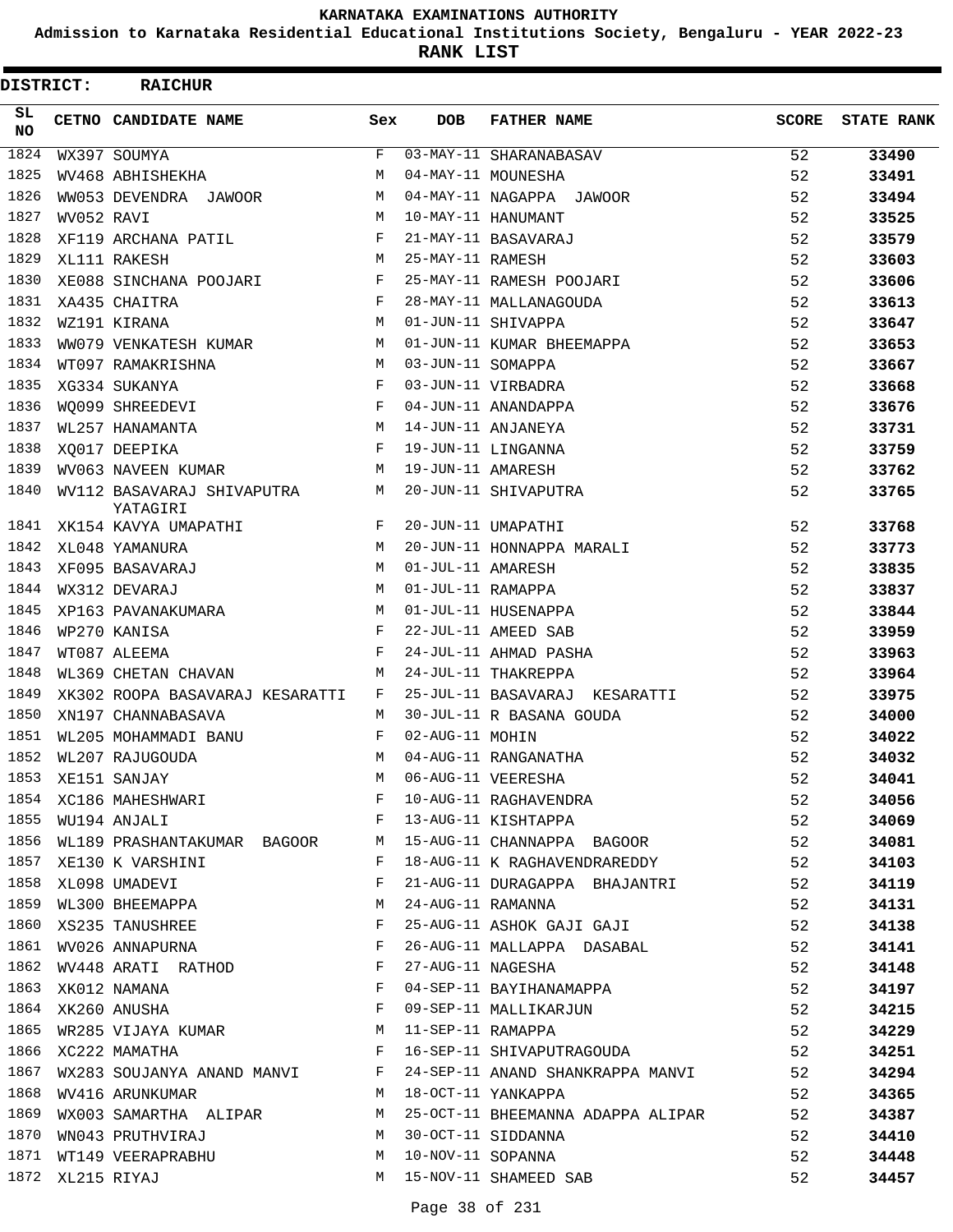**Admission to Karnataka Residential Educational Institutions Society, Bengaluru - YEAR 2022-23**

**RANK LIST**

Е

| DISTRICT:        | <b>RAICHUR</b>                       |     |                   |                                            |       |                   |
|------------------|--------------------------------------|-----|-------------------|--------------------------------------------|-------|-------------------|
| SL.<br><b>NO</b> | CETNO CANDIDATE NAME                 | Sex | <b>DOB</b>        | <b>FATHER NAME</b>                         | SCORE | <b>STATE RANK</b> |
| 1873             | WY117 SHRUTHI                        | F   |                   | 22-NOV-11 SABANNA BIRADAR                  | 52    | 34488             |
| 1874             | XP079 CHENNABASAVA                   | М   | 11-DEC-11 SHIVPPA |                                            | 52    | 34551             |
| 1875             | WY017 PALLAVI HONGI                  | F   |                   | 26-DEC-11 SHANKRAPPA HONGI                 | 52    | 34582             |
| 1876             | WW163 DURAGAMMA                      | F   |                   | 27-DEC-11 BASAVARAJA                       | 52    | 34584             |
| 1877             | XQ225 NANDINI                        | F   |                   | 01-JAN-12 CHANNABASAVA                     | 52    | 34597             |
| 1878             | XH238 ANKITHA AGK                    | F   |                   | 25-FEB-12 DODDA EARESH AGK                 | 52    | 34635             |
| 1879             | WS098 SHANTAMMA                      | F   |                   | 24-APR-12 RAMANAYYA                        | 52    | 34650             |
| 1880             | XF040 LATESH KUMARA                  | M   |                   | 01-JAN-09 VEERESHA                         | 51    | 34658             |
| 1881             | WX063 PADMA                          | F   |                   | 10-DEC-09 BULLAPPA                         | 51    | 34682             |
| 1882             | XD412 EARANNA                        | М   |                   | 01-JAN-10 NAGENDRAPPA                      | 51    | 34687             |
| 1883             | XG112 NAVEEN KUMAR                   | М   |                   | 01-JAN-10 THIMMAPPA                        | 51    | 34690             |
| 1884             | WW447 SUMATI                         | F   |                   | 29-JAN-10 SHANKRAPPA BHEEMASHAPPA JADAV    | 51    | 34704             |
| 1885             | XQ065 DODDABASAVA DEVARAMANI         | M   |                   | 02-FEB-10 BEERAPPA                         | 51    | 34707             |
| 1886             | WV275 AKSHAY KUMAR SUMBAD            | М   | 15-MAR-10 NAGARAJ |                                            | 51    | 34727             |
| 1887             | XA490 HAMPANNA                       | М   |                   | 20-MAR-10 SIDDAPPA                         | 51    | 34730             |
| 1888             | WM095 DEVEGOWDA                      | М   |                   | 21-APR-10 NAGARAJA                         | 51    | 34746             |
| 1889             | XP030 SHARANAMMA                     | F   |                   | 06-MAY-10 AMARESHA                         | 51    | 34753             |
| 1890             | XL114 VINAYA                         | M   |                   | 12-MAY-10 SHARANABASAVA                    | 51    | 34757             |
| 1891             | WU122 AMBIKA                         | F   |                   | 01-JUN-10 SHIVANANDA                       | 51    | 34766             |
| 1892             | XP216 KEERTHI                        | F   |                   | 10-JUN-10 YANKAPPA                         | 51    | 34775             |
| 1893             | WX177 BASAVAKUMARA MOUNESHA          | М   |                   | 20-JUL-10 MOUNESHA NAYAKA                  | 51    | 34804             |
| 1894             | NAYAKA<br>WZ290 SAGAR                | M   |                   | 25-JUL-10 SIDDAPPA                         | 51    | 34815             |
| 1895             | XC021 VAISHNAVI                      | F   |                   | 05-AUG-10 G NAGARAJ                        | 51    | 34831             |
| 1896             | XE352 LAKSHMI                        | F   |                   | 08-AUG-10 NAGARAJA                         | 51    | 34838             |
| 1897             | WL091 HULIGEMMA                      | F   |                   | 12-AUG-10 SHIVURAJA                        | 51    | 34845             |
| 1898             | WQ066 ABHISHEK                       | М   |                   | 11-SEP-10 GOUDAYYA                         | 51    | 34892             |
| 1899             | XP073 RAJESHWARI                     | F   |                   | 11-SEP-10 CHAGAPPA MALLAPPA HEDAGINALA     | 51    | 34894             |
| 1900             | WW284 SAVITHA                        | F   | 11-SEP-10 TIPPANA |                                            | 51    | 34895             |
| 1901             | WX227 AFROJA                         | M   |                   | 17-SEP-10 MOULASAB                         | 51    | 34908             |
| 1902             | WM328 BHUVAN KUMAR                   | М   |                   | 21-SEP-10 AMBARESH                         | 51    | 34918             |
| 1903             |                                      | М   |                   | 01-OCT-10 HANUMANTHA                       | 51    | 34943             |
| 1904             | XQ087 SOMANATHA HANUMANTHA           | М   |                   | 03-OCT-10 CHANNAPPA                        | 51    |                   |
| 1905             | WT111 SHIVAKUMAR<br>WM322 YASHAWANTH | М   |                   |                                            |       | 34949             |
| 1906             |                                      | F   | 09-OCT-10 SABAYYA | 04-OCT-10 BHEEMAPPA HALUGOMBE              | 51    | 34951             |
| 1907             | WT196 MAHESHWARI                     | F   |                   |                                            | 51    | 34967             |
|                  | WP271 RANJITHA                       |     |                   | 22-OCT-10 BASAVARAJA                       | 51    | 35001             |
| 1908             | WP030 SHRIMANTA                      | М   |                   | 05-NOV-10 DURAGAPPA                        | 51    | 35045             |
| 1909             | XN234 SHWETH                         | F   |                   | 12-NOV-10 NINGAPPA                         | 51    | 35071             |
| 1910             | WP287 MANIKANTH                      | М   |                   | 24-NOV-10 MALLIKARJUNA                     | 51    | 35104             |
| 1911             | WW501 DIVYA NIRUPADI MUKKANNAVAR F   |     |                   | 25-NOV-10 NIRUPADI BEERAPPA<br>MUKKANNAVAR | 51    | 35109             |
| 1912             | XP002 SHIRISHA                       | F   |                   | 01-DEC-10 SHARANAYYA SWAMI                 | 51    | 35128             |
| 1913             | XC150 RANJITHA                       | F   | 02-DEC-10 DEVAPPA |                                            | 51    | 35131             |
| 1914             | WV282 RUKSHANA                       | F   |                   | 02-DEC-10 RAJAPATEL                        | 51    | 35132             |
| 1915             | XK040 SHRUTI                         | F   |                   | 02-DEC-10 GOUDAPPA                         | 51    | 35134             |
| 1916             | XA311 BHEEMAPPA                      | M   |                   | 07-DEC-10 HANUMAPPA                        | 51    | 35145             |
| 1917             | WV106 SHWETA                         | F   |                   | 14-DEC-10 VEERABHADRAPPA                   | 51    | 35170             |
| 1918             | WT080 PREETAM S KUMAR                | М   |                   | 15-DEC-10 SHARANAAPPA KUMBAR               | 51    | 35174             |
| 1919             | XM348 VINAY                          | М   |                   | 25-DEC-10 VEERESHA                         | 51    | 35204             |
| 1920             | XC287 BASAVALINGAMMA                 | F   |                   | 01-JAN-11 PAMPANNA                         | 51    | 35220             |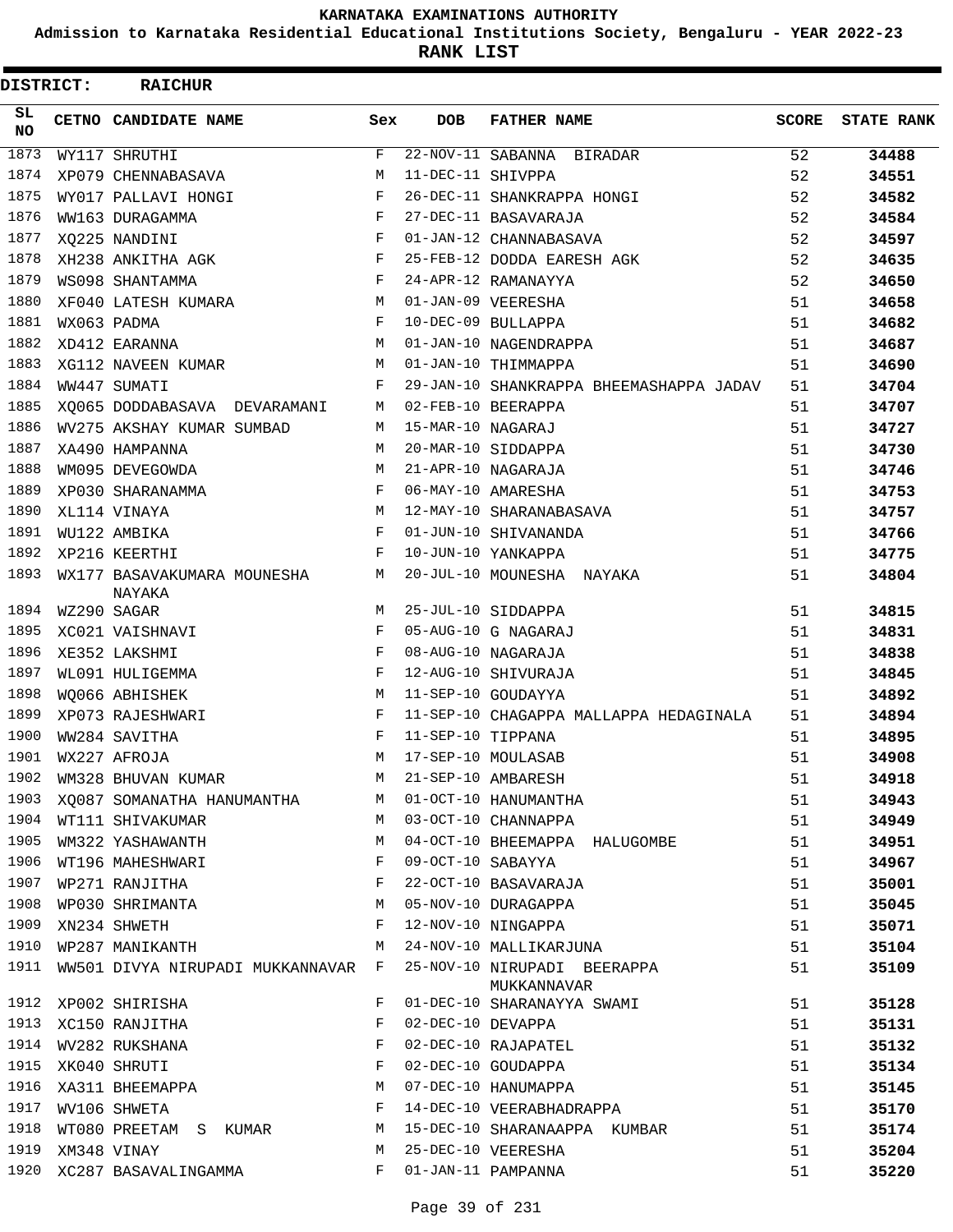**Admission to Karnataka Residential Educational Institutions Society, Bengaluru - YEAR 2022-23**

**RANK LIST**

| DISTRICT: | <b>RAICHUR</b>                 |                          |                   |                                    |              |                   |
|-----------|--------------------------------|--------------------------|-------------------|------------------------------------|--------------|-------------------|
| SL.<br>NO | CETNO CANDIDATE NAME           | Sex                      | <b>DOB</b>        | <b>FATHER NAME</b>                 | <b>SCORE</b> | <b>STATE RANK</b> |
| 1921      | XN188 KALPANA                  | F                        |                   | 01-JAN-11 BASAVARAJA               | 51           | 35225             |
| 1922      | WL096 MALLESHAMMA KALAMGER     | F                        |                   | 01-JAN-11 NARASANNA                | 51           | 35231             |
| 1923      | WW148 SACHIN JADAV             | M                        |                   | 01-JAN-11 SHANKRAPPA KOTEPPA JADAV | 51           | 35235             |
| 1924      | WS071 SAMEER                   | М                        | 01-JAN-11 HASEN   |                                    | 51           | 35236             |
| 1925      | WS119 SANIYA                   | F                        | 01-JAN-11 RAJASAB |                                    | 51           | 35237             |
| 1926      | WY023 SARASWATHI               | F                        |                   | 01-JAN-11 HANUAMAPPA               | 51           | 35238             |
| 1927      | WY366 VIJAY CHAVHAN            | M                        |                   | 01-JAN-11 SOMASHEKHARA             | 51           | 35244             |
| 1928      | WX048 YALLALINGA               | М                        | 01-JAN-11 AMBAPPA |                                    | 51           | 35246             |
| 1929      | WO179 ANJANA                   | F                        | 03-JAN-11 NAGAPPA |                                    | 51           | 35251             |
| 1930      | XJ264 ANJALI                   | F                        |                   | 08-JAN-11 SHIVANNA                 | 51           | 35267             |
| 1931      | WS215 SUKNYA                   | F                        | 09-JAN-11 RAMESH  |                                    | 51           | 35278             |
| 1932      | XB108 PRAMEELA                 | F                        | 03-FEB-11 ADDAPPA |                                    | 51           | 35357             |
| 1933      | WZ285 APSANA                   | F                        | 20-FEB-11 RAJASAB |                                    | 51           | 35421             |
| 1934      | XC154 SINCHANA                 | F                        |                   | 20-FEB-11 VENKATESH                | 51           | 35426             |
| 1935      | WR246 GANGAMMA                 | $_{\rm F}$               |                   | 24-FEB-11 SHIVALINGAPPA            | 51           | 35437             |
| 1936      | XC099 AISHWARYA                | F                        |                   | 27-FEB-11 GANGADHAR NAYAK          | 51           | 35451             |
| 1937      | XR192 P BHARATH                | M                        |                   | 27-FEB-11 RAGHAVENDRA              | 51           | 35456             |
| 1938      | XA301 NIRUPADEPPA              | М                        |                   | 03-MAR-11 HULAGAPPA DANDINAVAR     | 51           | 35484             |
| 1939      | XA307 VARSHA                   | F                        |                   | 04-MAR-11 HULLAPPA CHITAPUR        | 51           | 35494             |
| 1940      | XC162 PAVAN KUMAR              | M                        | 15-MAR-11 MOUNESH |                                    | 51           | 35543             |
| 1941      | WL282 DEVAMMA                  | F                        |                   | 20-MAR-11 THIMMAPPA                | 51           | 35570             |
| 1942      | XA481 YASHODA                  | $_{\rm F}$               |                   | 20-MAR-11 VENKATESH                | 51           | 35571             |
| 1943      | XM164 VINODKUMAR               | M                        |                   | 24-MAR-11 MARIYAPPA                | 51           | 35593             |
| 1944      | XL136 BHOOMIKA                 | F                        |                   | 27-MAR-11 SHEKHARAPPA              | 51           | 35604             |
| 1945      | XF049 POOJA                    | F                        |                   | 28-MAR-11 MALLIKARJUNA             | 51           | 35611             |
| 1946      | WQ352 BHANUPRIYA               | $_{\rm F}$               |                   | 30-MAR-11 SHIVAPPA                 | 51           | 35623             |
| 1947      | XM109 SRI KANNIKA K            | $\mathbf{F}$             |                   | 02-APR-11 K SRINIVAS               | 51           | 35644             |
| 1948      | XE380 VINOD KUMAR              | M                        |                   | 09-APR-11 VEERESHA                 | 51           | 35694             |
| 1949      | XB203 AIZA FARHEEN             | F                        |                   | 11-APR-11 SALEEMAPASHA             | 51           | 35701             |
| 1950      | XD521 PRAVINKUMAR              | M                        |                   | 24-APR-11 CHANNABASAVA             | 51           | 35764             |
| 1951      | XB229 HOLEYAMMA MEGUR          | $F$ and                  |                   | 05-MAY-11 BHEEMAPPA MEGUR          | 51           | 35813             |
| 1952      | WM087 ABHISHEKA M              |                          |                   | 08-MAY-11 SANGAPPA                 | 51           | 35825             |
| 1953      | WM365 ANKITA                   | in the state of the Fig. |                   | 08-MAY-11 NAGAREDDY                | 51           | 35826             |
|           | 1954 XK070 MANIKANTA PAMMAR M  |                          |                   | 22-MAY-11 RAGHAVENDRA PAMMAR       | 51           | 35907             |
| 1955      | WS255 AKASH                    | M                        |                   | 01-JUN-11 DHAKAPPA                 | 51           | 35956             |
| 1956      | XC325 VAISHNAVI A              | F                        |                   | 02-JUN-11 SHARANABASAVA            | 51           | 35978             |
| 1957      | WP306 SHIVAGENI M              |                          |                   | 05-JUN-11 MOREPPA                  | 51           | 35998             |
| 1958      | WZ293 BHAGYA YAMANAPPA HUGAR F |                          |                   | 07-JUN-11 YAMANAPPA HUGAR          | 51           | 36012             |
| 1959      | WQ058 PREMA                    | $\mathbf{F}$             |                   | 08-JUN-11 YALLAPPA                 | 51           | 36026             |
| 1960      | XN003 NETRAVATHI               | F                        |                   | 09-JUN-11 VEERESH                  | 51           | 36032             |
|           | 1961 XQ162 ANJANEYA M          |                          |                   | 10-JUN-11 KANAKAPPA                | 51           | 36036             |
|           | 1962 WX093 H PRAJWAL KUMAR M   |                          |                   | 14-JUN-11 AMARAPPA                 | 51           | 36058             |
|           | 1963 WY319 MAHMADFAHEEM        | M                        |                   | 17-JUN-11 MAHMADYUNUS KALABURGI    | 51           | 36087             |
| 1964      | WR169 VENKATESHA               | M                        |                   | 17-JUN-11 RANGAPPA                 | 51           | 36089             |
| 1965      | WY326 VINAYAKA BANDI           | М                        |                   | 18-JUN-11 BASAVARAJ                | 51           | 36099             |
|           | 1966 XG383 SRUJANA             | F                        |                   | 25-JUN-11 MALLIKARJUNA             | 51           | 36133             |
|           | 1967 WR304 LAXMIDEVI           | F                        | 30-JUN-11 MAREPPA |                                    | 51           | 36159             |
|           | 1968 XR043 JAYASRI             | F                        |                   | 01-JUL-11 MALLAPPA                 | 51           | 36169             |
| 1969      | XC129 M SUDEEP                 | М                        |                   | 01-JUL-11 SHANKARAPPA              | 51           | 36172             |
|           | 1970 XK365 SAVITA              | F                        |                   | 07-JUL-11 DEVANAGOUDA              | 51           | 36215             |
|           |                                |                          | Page 40 of 231    |                                    |              |                   |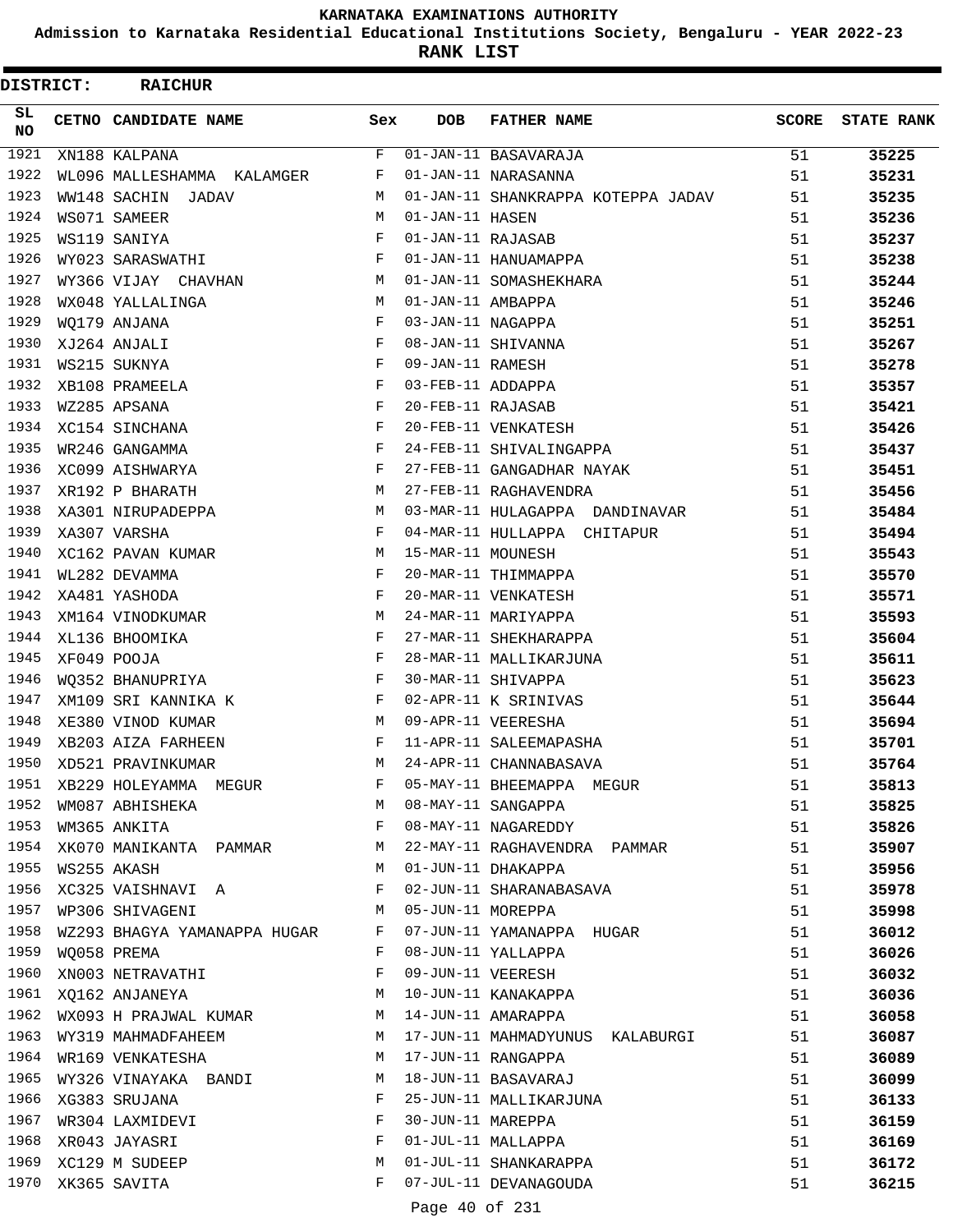**Admission to Karnataka Residential Educational Institutions Society, Bengaluru - YEAR 2022-23**

**RANK LIST**

| DISTRICT:        | <b>RAICHUR</b>                         |            |                   |                                        |              |                   |
|------------------|----------------------------------------|------------|-------------------|----------------------------------------|--------------|-------------------|
| SL.<br><b>NO</b> | CETNO CANDIDATE NAME                   | Sex        | <b>DOB</b>        | <b>FATHER NAME</b>                     | <b>SCORE</b> | <b>STATE RANK</b> |
| 1971             | WL092 RAMESH                           | М          |                   | 10-JUL-11 BANNAPPA                     | 51           | 36230             |
| 1972             | WQ133 YASHAVANTA                       | М          |                   | 22-JUL-11 NOORAPPA                     | 51           | 36315             |
| 1973             | WY377 SUCHITRA NAYAK                   | F          | 27-JUL-11 GOVINDA |                                        | 51           | 36344             |
| 1974             | XD535 ambika                           | $_{\rm F}$ |                   | 27-JUL-11 satyavana                    | 51           | 36348             |
| 1975             | WX239 NIVEDITA                         | F          |                   | 28-JUL-11 DEVAPPA PYATIHAL             | 51           | 36350             |
| 1976             | XN209 A BAVYA                          | $_{\rm F}$ |                   | 01-AUG-11 A CHANNABASAVA               | 51           | 36370             |
| 1977             | XD168 HARSHAVARDAN                     | M          |                   | 01-AUG-11 VEERUPAKSHI                  | 51           | 36374             |
| 1978             | XF072 MANTHESHWARI                     | F          |                   | 03-AUG-11 SHIVAPPA                     | 51           | 36384             |
| 1979             | WN177 ANJINAMMA                        | F          | 05-AUG-11 AMBANNA |                                        | 51           | 36393             |
| 1980             | XF225 YASHASWINI                       | F          |                   | 09-AUG-11 YARREPPA                     | 51           | 36417             |
| 1981             | WP205 ANIL KUMAR                       | М          |                   | 15-AUG-11 CHANNABASAVA                 | 51           | 36444             |
| 1982             | WV380 CHAITRA                          | F          |                   | 17-AUG-11 PARVATAGOUDA<br>MALIPATIL    | 51           | 36456             |
| 1983             | WU195 CHANNABASAVA                     | M          |                   | 25-AUG-11 POOJAPPA                     | 51           | 36497             |
| 1984             | WR023 ANITA                            | F          |                   | 02-SEP-11 BASAVARAJA                   | 51           | 36524             |
| 1985             | WZ089 SANJAYA BHIMANNA RATHOD          | М          |                   | 06-SEP-11 BHIMANNA RAMAPPA RATHOD      | 51           | 36543             |
| 1986             | WV201 SHOBHA                           | F          |                   | 10-SEP-11 SHEKHAPPA SANGAPPA HADIMANI  | 51           | 36565             |
| 1987             | XE325 ABHISHEK                         | M          | 24-SEP-11 ERESH   |                                        | 51           | 36619             |
| 1988             | XS160 G NAGARAJA                       | М          | 27-SEP-11 VEERESH |                                        | 51           | 36629             |
| 1989             | WU144 RADHIKA                          | F          |                   | 10-OCT-11 SIDDAPPA SHAKI               | 51           | 36683             |
| 1990             | XM014 DINESH NEGALI                    | М          |                   | 13-OCT-11 BIRAPPA NEGALI               | 51           | 36696             |
| 1991             | WP175 VISHWAS                          | M          |                   | 13-OCT-11 BASAVARAJ                    | 51           | 36699             |
| 1992             | XS010 SINDHU                           | F          |                   | 30-OCT-11 RAVIRAJA                     | 51           | 36747             |
| 1993             | XM216 ARUNKUMAR                        | M          |                   | 06-NOV-11 HANUMANTHAPPA                | 51           | 36771             |
| 1994             | WY186 AISHWARYA                        | F          |                   | 10-NOV-11 AMARESHA                     | 51           | 36780             |
| 1995             | XK194 ANUSHRI                          | F          |                   | 15-NOV-11 VEERABHADRASWAMY MALKAPURA   | 51           | 36804             |
| 1996             | WT108 SHANKARA                         | М          |                   | 15-NOV-11 HANUMANTA PAWAR              | 51           | 36807             |
| 1997             | WU147 SHIVALINGAMMA                    | F          |                   | 15-NOV-11 TIPPANNA                     | 51           | 36810             |
| 1998             | XR200 BASAVARAJA NAGAPPA               | M          | 27-NOV-11 NAGAPPA |                                        | 51           | 36857             |
| 1999             | XE234 BAGYALAXMI                       | F          |                   | 29-NOV-11 KHAJANNA                     | 51           | 36866             |
| 2000             | XH420 SHYAM KUMAR                      | M          |                   | 05-DEC-11 HANUMANTA                    | 51           | 36883             |
| 2001             | WQ292 VINUT KUMAR A                    |            |                   | M 11-DEC-11 VENKATESHA A               | 51           | 36903             |
| 2002             | XH341 K MANOJ KUMAR                    |            |                   | M 16-JAN-12 BHEERAPPA                  | 51           | 36968             |
| 2003             | WW223 SHARANABASU NAGARAJ<br>KESARATTI |            |                   | M 19-FEB-12 NAGARAJ AMARAPPA KESARATTI | 51           | 36990             |
| 2004             | XF010 LAKSHMI                          | F          |                   | 09-DEC-08 SURESH LAHOTI                | 50           | 37012             |
| 2005             | WP241 SHIVU                            | М          |                   | 12-AUG-09 BHADRAPPA                    | 50           | 37024             |
| 2006             | WM375 RANJITA                          | F          | 01-JAN-10 BANDESH |                                        | 50           | 37044             |
| 2007             | XS050 PALLAVI                          | F          |                   | 30-JAN-10 NAGAPPA VADDAR               | 50           | 37051             |
| 2008             | XE055 ANJALI                           | F          | 07-MAR-10 AMARESH |                                        | 50           | 37062             |
| 2009             | XS015 BHARATH                          | М          |                   | 10-MAR-10 RAMALINGA                    | 50           | 37063             |
| 2010             | WL419 RAKSHITHA                        | F          |                   | 09-APR-10 BASANAGOUDA                  | 50           | 37072             |
| 2011             | XM202 MARIYANNA DYAMANNA               | M          |                   | 03-MAY-10 DYAMANNA                     | 50           | 37083             |
| 2012             | WQ063 GANESHA                          | М          | 01-JUN-10 POMANNA |                                        | 50           | 37101             |
| 2013             | WY040 ANITHA                           | F          |                   | 09-JUN-10 YAMANOORA                    | 50           | 37108             |
| 2014             | WM016 SANJANA                          | F          |                   | 24-JUN-10 RACHOTI SWAMY                | 50           | 37117             |
| 2015             | WL211 BASAVA                           | М          |                   | 04-JUL-10 HANUMESH                     | 50           | 37125             |
| 2016             | XQ023 AMAREGOUDA                       | М          |                   | 05-JUL-10 SHARANAPPA                   | 50           | 37126             |
| 2017             | XK042 BANUPRIYA                        | F          |                   | 29-JUL-10 AMARESHA                     | 50           | 37146             |
| 2018             | XE142 ASHWINI                          | F          |                   | 05-AUG-10 NARASANNA                    | 50           | 37152             |
| 2019             | XG111 MALLIKARJUN                      | M          |                   | 07-AUG-10 SHANASAPPA                   | 50           | 37156             |
|                  |                                        |            |                   |                                        |              |                   |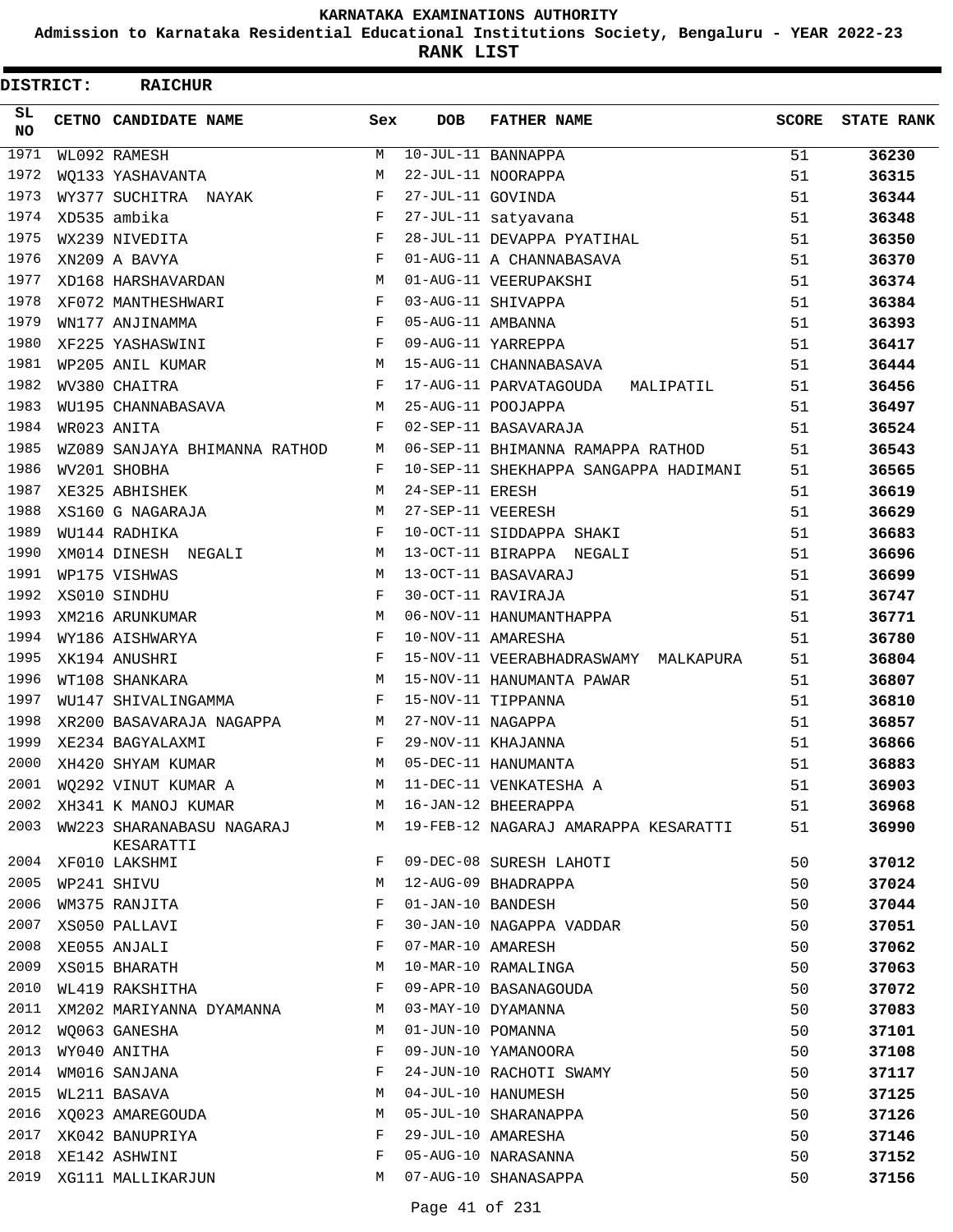**Admission to Karnataka Residential Educational Institutions Society, Bengaluru - YEAR 2022-23**

**RANK LIST**

| <b>DISTRICT:</b> | <b>RAICHUR</b>                                  |     |                   |                                                         |              |                   |
|------------------|-------------------------------------------------|-----|-------------------|---------------------------------------------------------|--------------|-------------------|
| SL.<br>NO.       | CETNO CANDIDATE NAME                            | Sex | <b>DOB</b>        | <b>FATHER NAME</b>                                      | <b>SCORE</b> | <b>STATE RANK</b> |
| 2020             | XG018 RAJASHEKAR                                | M   |                   | 08-AUG-10 SHARANAPPA                                    | 50           | 37159             |
| 2021             | WX317 VENKATESH                                 | М   |                   | 09-AUG-10 YANKAPPA                                      | 50           | 37163             |
| 2022             | WT123 ARATHI                                    | F   |                   | 11-AUG-10 BASAVARAJ                                     | 50           | 37165             |
| 2023             | XA391 CHETANSHRI GHANAMATADAYYA<br>MAHANTINMATH | F   |                   | 29-AUG-10 GHANAMATADAYYA NAGABHUSHANYYA<br>MAHANTINMATH | 50           | 37192             |
| 2024             | WW182 SADHANA                                   | F   |                   | 05-SEP-10 VENKANNA                                      | 50           | 37209             |
| 2025             | WV312 BHEERAPPA                                 | М   | 09-SEP-10 MOUNESH |                                                         | 50           | 37215             |
| 2026             | XK123 BHIRESH                                   | М   |                   | 12-SEP-10 KALINGAPPA                                    | 50           | 37221             |
| 2027             | WM348 KAVERI                                    | F   | 25-SEP-10 KUBER   |                                                         | 50           | 37244             |
| 2028             | XN162 PRATAP                                    | M   |                   | 03-OCT-10 PAMPANNA                                      | 50           | 37259             |
| 2029             | XA466 VIJAYLAXMI                                | F   |                   | 05-OCT-10 GUNDAPPA                                      | 50           | 37269             |
| 2030             | XN173 MANJULA                                   | F   |                   | 09-OCT-10 SANNA AYYAPPA                                 | 50           | 37281             |
| 2031             | WL411 TAYAMMA                                   | F   | 12-OCT-10 NAGARAJ |                                                         | 50           | 37295             |
| 2032             | WV465 SANJANA                                   | F   |                   | 21-OCT-10 ANDANAPPA HONGI                               | 50           | 37318             |
| 2033             | XG195 HUSENBASHA                                | M   |                   | 23-OCT-10 MUJABAR REHAMAN SAB                           | 50           | 37326             |
| 2034             | WT191 NAMITA                                    | F   |                   | 02-NOV-10 BASANAGOUDA                                   | 50           | 37362             |
| 2035             | XD217 PAVITRA                                   | F   |                   | 04-NOV-10 SARANA BASAVA                                 | 50           | 37367             |
| 2036             | WM394 MALINGARAYA                               | М   |                   | 08-NOV-10 BASAVARAJA                                    | 50           | 37376             |
| 2037             | WR280 VISHWANTA                                 | M   |                   | 13-NOV-10 GUTTAYYASWAMY                                 | 50           | 37393             |
| 2038             | XL085 DEVARAJ BELAGURIKI                        | М   |                   | 03-DEC-10 MUDIYAPPA BELAGURIKI                          | 50           | 37457             |
| 2039             | XJ239 BHEEM NAYAK                               | М   | 09-DEC-10 DEVAPPA |                                                         | 50           | 37472             |
| 2040             | XF122 SPOORTI KERURU                            | F   |                   | 24-DEC-10 BASAVARAJ                                     | 50           | 37515             |
| 2041             | WY440 SANGEETA                                  | F   |                   | 28-DEC-10 SHIVANNA                                      | 50           | 37529             |
| 2042             | WN053 BHAGYAMMA                                 | F   |                   | 01-JAN-11 HANMATRAYA                                    | 50           | 37553             |
| 2043             | XH355 BHARATH                                   | М   |                   | 01-JAN-11 MAHANANDA                                     | 50           | 37554             |
| 2044             | XN061 PARVATHI                                  | F   |                   | 01-JAN-11 BASAVARAJ                                     | 50           | 37565             |
| 2045             | XF092 PRAVEENKUMAR                              | М   |                   | 01-JAN-11 P RAMESH                                      | 50           | 37569             |
| 2046             | WU214 RANJITA                                   | F   |                   | 01-JAN-11 SHARANAPPA                                    | 50           | 37572             |
| 2047             | WW484 SHANTH                                    | F   | 01-JAN-11 MALAPPA |                                                         | 50           | 37574             |
| 2048             | WY213 TANMAYA                                   | F   |                   | 09-JAN-11 VIRAPAKSHAPPA                                 | 50           | 37613             |
| 2049             | WQ043 SAHANA                                    | F   |                   | 13-JAN-11 NEELAKANTARAYA                                | 50           | 37628             |
| 2050             | WU171 ANKITHA                                   | F   |                   | 16-JAN-11 HANUMESHA                                     | 50           | 37635             |
| 2051             | WR024 BHAGYASHREE                               | F   | 18-JAN-11 RAMESHA |                                                         | 50           | 37643             |
| 2052             | XL151 NIVEDITHA                                 | F   |                   | 20-JAN-11 SOMSHEKAR                                     | 50           | 37650             |
| 2053             | XP183 ARUNKUMAR M                               | М   |                   | 22-JAN-11 MUDAKAPPA                                     | 50           | 37656             |
| 2054             | XE279 BHIRAPPA                                  | М   |                   | 27-JAN-11 BASAVARAJ                                     | 50           | 37672             |
| 2055             | XK306 ADESHA                                    | М   |                   | 10-MAR-11 DODDANNA                                      | 50           | 37846             |
| 2056             | WS247 MALLESHWARI                               | F   |                   | 10-MAR-11 TIMMANNA                                      | 50           | 37848             |
| 2057             | XC207 ANILKUMAR                                 | М   |                   | 14-MAR-11 SANNAHANUMANTHA                               | 50           | 37867             |
| 2058             | XF142 BHAVANI                                   | F   | 14-MAR-11 RAMANNA |                                                         | 50           | 37868             |
| 2059             | WN318 BRUNDA ELABHAVI                           | F   |                   | 18-MAR-11 BASAVARAJA ELABHAVI                           | 50           | 37895             |
| 2060             | WW051 CHANDRA                                   | М   |                   | 20-MAR-11 KARIYAPPA                                     | 50           | 37904             |
| 2061             | WW118 BHEEMESHA                                 | М   |                   | 25-MAR-11 DURAGAPPA                                     | 50           | 37938             |
| 2062             | WP215 SHIVALEELA                                | F   |                   | 26-MAR-11 MALLANNA                                      | 50           | 37949             |
| 2063             | XE122 ABHISHEK                                  | М   |                   | 06-APR-11 AMARESH H                                     | 50           | 37995             |
| 2064             | XD469 DEVARAJA                                  | М   |                   | 07-APR-11 MOUNESHA                                      | 50           | 38006             |
| 2065             | XQ211 SANGEETA G                                | F   |                   | 08-APR-11 CHANDRASHEEKHAR                               | 50           | 38015             |
| 2066             | XJ095 RAGHAVENDRA Y                             | М   |                   | 09-APR-11 NAGENDRA                                      | 50           | 38021             |
| 2067             | WW127 SHRI GANGA                                | F   |                   | 21-APR-11 SHIVARAJA                                     | 50           | 38091             |
| 2068             | XC194 SUDHA                                     | F   |                   | 23-APR-11 HANUMANTHA                                    | 50           | 38100             |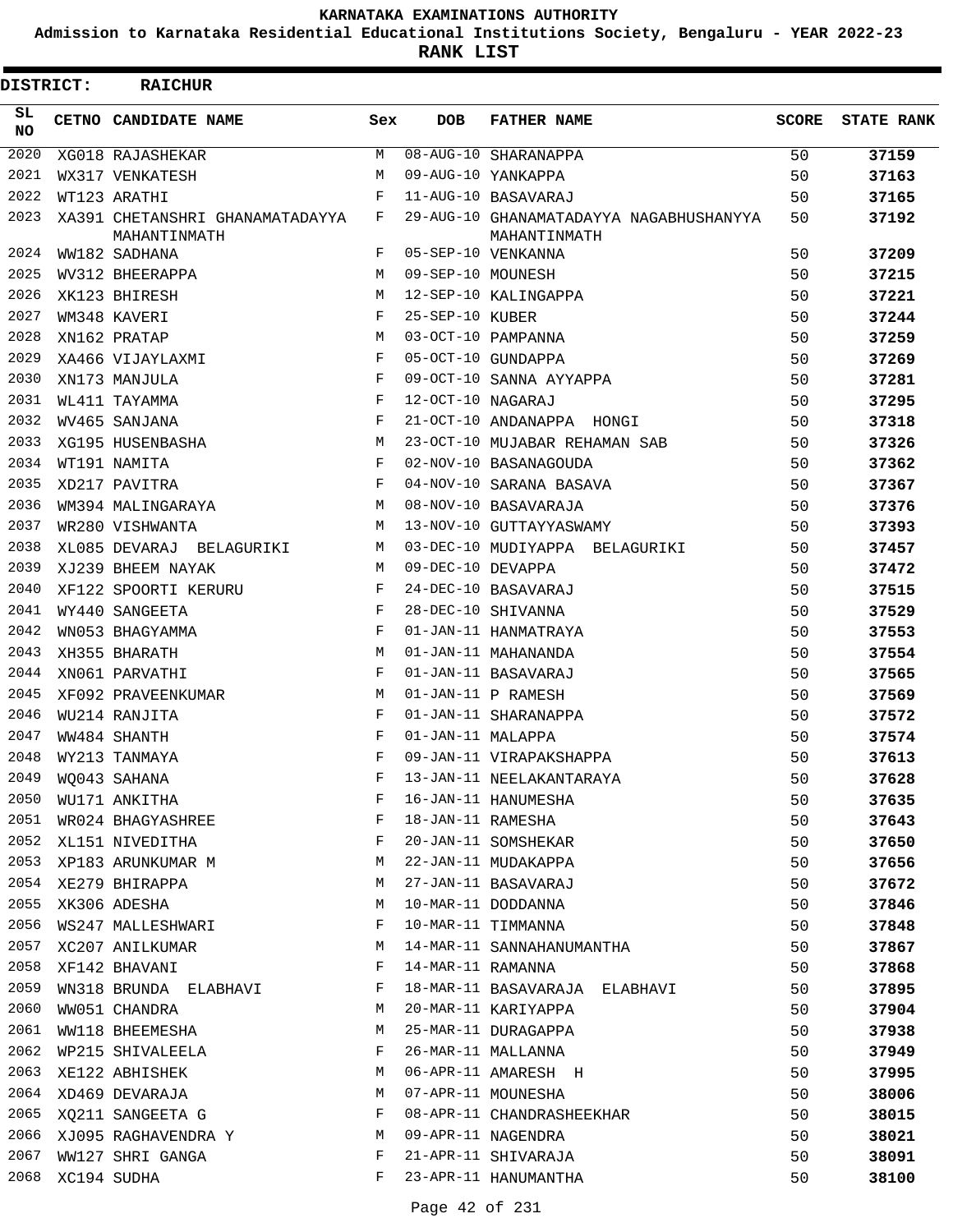**Admission to Karnataka Residential Educational Institutions Society, Bengaluru - YEAR 2022-23**

**RANK LIST**

| <b>DISTRICT:</b> |            | <b>RAICHUR</b>                                 |              |                   |                                                  |              |                   |
|------------------|------------|------------------------------------------------|--------------|-------------------|--------------------------------------------------|--------------|-------------------|
| SL.<br><b>NO</b> |            | CETNO CANDIDATE NAME                           | Sex          | <b>DOB</b>        | <b>FATHER NAME</b>                               | <b>SCORE</b> | <b>STATE RANK</b> |
| 2069             |            | WN297 VISHWANATHA                              | М            |                   | 24-APR-11 HANUMANTRAYA                           | 50           | 38113             |
| 2070             |            | XR143 NAYANA                                   | F            | 27-APR-11 VIRESH  |                                                  | 50           | 38130             |
| 2071             |            | WS118 DAYANAND                                 | M            | 02-MAY-11 JACOB   |                                                  | 50           | 38148             |
| 2072             |            | XE080 ARCHANA                                  | F            |                   | 06-MAY-11 SANTOSH KUMAR                          | 50           | 38175             |
| 2073             |            | WY280 SWETHA                                   | F            |                   | 13-MAY-11 VEERESHA                               | 50           | 38217             |
| 2074             |            | WW018 CHAITRA<br>RATHOD                        | F            |                   | 17-MAY-11 PEEKEPPA RATHOD RATHOD                 | 50           | 38229             |
| 2075             |            | WZ192 NITIN                                    | M            |                   | 19-MAY-11 BHEEMANAGOUDA                          | 50           | 38239             |
| 2076             |            | WV402 SNEHA                                    | F            |                   | 28-MAY-11 RAMANAGOUDA                            | 50           | 38293             |
| 2077             |            | XH081 UDAYKUMAR                                | M            |                   | 01-JUN-11 MALLAYYA                               | 50           | 38324             |
| 2078             |            | XG438 KARIBASAYYA                              | М            |                   | 03-JUN-11 SHIVANANDAYYA                          | 50           | 38336             |
| 2079             |            | XJ083 DEEKSHA                                  | $\mathbf{F}$ | 07-JUN-11 ERANNA  |                                                  | 50           | 38358             |
| 2080             |            | WV505 HARISHA                                  | M            |                   | 17-JUN-11 SHARANGOUDA MALIPATIL                  | 50           | 38414             |
| 2081             |            | WT141 KEERTANA                                 | $_{\rm F}$   |                   | 19-JUN-11 BASAYYASWAMY                           | 50           | 38427             |
| 2082             |            | WP023 ANIL KUMAR                               | M            |                   | 21-JUN-11 NEELAPPA                               | 50           | 38438             |
| 2083             |            | XA437 VIJAYAKUMAR SHARANABASAVA<br>POLICEPATIL | М            |                   | 23-JUN-11 SHARANABASAVA POLICEPATIL              | 50           | 38455             |
| 2084             |            | WY138 BASAVARAJA                               | M            |                   | 25-JUN-11 VEERESHA ELEKOODLIGI                   | 50           | 38466             |
| 2085             | WX145 ANIL |                                                | M            | 26-JUN-11 NAGARAJ |                                                  | 50           | 38467             |
| 2086             |            | XD107 MAHANTESHA                               | М            |                   | 29-JUN-11 HANUMANTHA                             | 50           | 38491             |
| 2087             |            | XO003 VINUTA GUDUR                             | F            |                   | 29-JUN-11 MALLIKARJUNA GUDUR                     | 50           | 38495             |
| 2088             |            | WN239 PAVITRA SANNAGOUDARU                     | F            |                   | 01-JUL-11 HANMANTRAY                             | 50           | 38508             |
| 2089             |            | XA146 VAISHNAVI                                | F            |                   | 03-JUL-11 NEELAPPA RATHOD                        | 50           | 38524             |
| 2090             |            | XR225 NITEENKUMAR J                            | М            |                   | 05-JUL-11 TIMMANNA<br>JANEKAL                    | 50           | 38544             |
| 2091             |            | XS041 PRAKASHA                                 | M            |                   | 10-JUL-11 TIRUMALA                               | 50           | 38565             |
| 2092             | XB004 AYAZ |                                                | M            |                   | 13-JUL-11 MAHMADA RAFI                           | 50           | 38578             |
| 2093             |            | XF278 BHAGYASHREE                              | F            | 13-JUL-11 YANKOBA |                                                  | 50           | 38579             |
| 2094             |            | WO178 JYOTHI                                   | F            |                   | 14-JUL-11 SHANTAPPA                              | 50           | 38589             |
| 2095             |            | WY006 GADDEPPAGOUDA                            | М            |                   | 16-JUL-11 GOPALAGOUDA                            | 50           | 38601             |
| 2096             |            | XM232 NETRAVATHI                               | F            |                   | 18-JUL-11 SHARANAPPA                             | 50           | 38616             |
| 2097             |            | XJ382 ACHYUT BABU G                            | M            |                   | 21-JUL-11 GADDEPPA                               | 50           | 38628             |
| 2098             | WX265 ASHA |                                                |              |                   | 21-JUL-11 RAVI RAMAJI RATHOD                     | 50           | 38630             |
| 2099             |            | XH020 ADITYA GOWDA S                           | М            |                   | 29-JUL-11 SHARANAPPA                             | 50           | 38674             |
| 2100             |            | XR016 PRIYANKA                                 | F            |                   | 30-JUL-11 SHARANAPPA                             | 50           | 38683             |
| 2101             |            | XK175 SINDHU                                   | F            | 01-AUG-11 PRAKASH |                                                  | 50           | 38692             |
| 2102             |            | XA350 AISHWARYA MALLANAGOUDA<br>POLICEPATIL    | F            |                   | 03-AUG-11 MALLANAGOUDA SHANKRAPPA<br>POLICEPATIL | 50           | 38699             |
| 2103             |            | WR010 RAGINI                                   | F            |                   | 03-AUG-11 VIJAYAKUMAR DORE                       | 50           | 38704             |
| 2104             |            | WX280 NIRANJAN                                 | M            |                   | 08-AUG-11 VEERESH SIDDAYYA                       | 50           | 38722             |
| 2105             |            | XO190 YAMANURA                                 | M            |                   | 08-AUG-11 BASAVARAJA                             | 50           | 38726             |
| 2106             |            | XK131 SARASWATHI                               | F            |                   | 15-AUG-11 DEVARADDI                              | 50           | 38765             |
| 2107             |            | XM013 SANJANA                                  | F            |                   | 23-AUG-11 SIDDAPPA                               | 50           | 38803             |
| 2108             |            | WW396 NIRUPADI HIREMATH                        | М            |                   | 03-SEP-11 MALLAYYA ADIVAYYA                      | 50           | 38849             |
| 2109             |            | XE197 DHRMENDRA                                | M            |                   | 07-SEP-11 MAHADEVA                               | 50           | 38871             |
| 2110             |            | WL329 LAKSHMI                                  | F            |                   | 23-SEP-11 ANJINAYYA                              | 50           | 38932             |
| 2111             |            | WL334 VINAY                                    | М            |                   | 24-SEP-11 PRAKSH NEELI                           | 50           | 38936             |
| 2112             | XS009 AJAY |                                                | M            |                   | 01-OCT-11 LATE GYANAPPA                          | 50           | 38971             |
| 2113             |            | XS159 DHARMA TEJA                              | M            |                   | 11-OCT-11 THIPPANNA                              | 50           | 39009             |
|                  |            | 2114 XN092 ABHINAYYA                           | M            |                   | 15-OCT-11 DURUGAPPA                              | 50           | 39017             |
| 2115             |            | XH245 JAIPRAKASH K                             | M            |                   | 15-OCT-11 RAGHAVENDRA K                          | 50           | 39018             |
| 2116             |            | WS209 AAKUL                                    | M            |                   | 18-OCT-11 KAREPPA KAMPI                          | 50           | 39025             |
|                  |            |                                                |              |                   |                                                  |              |                   |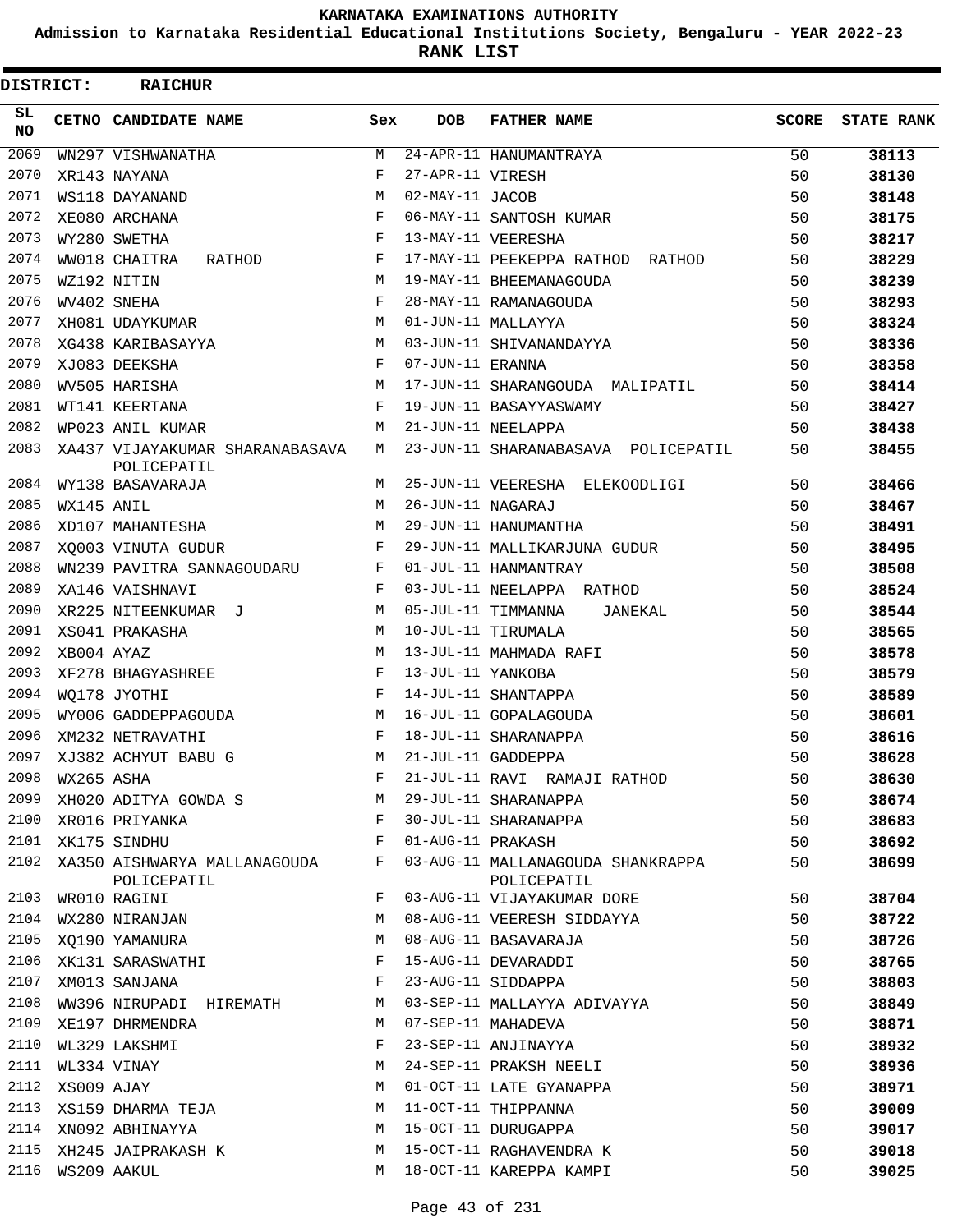**Admission to Karnataka Residential Educational Institutions Society, Bengaluru - YEAR 2022-23**

**RANK LIST**

| <b>DISTRICT:</b> | <b>RAICHUR</b>             |            |                   |                                     |              |                   |
|------------------|----------------------------|------------|-------------------|-------------------------------------|--------------|-------------------|
| SL.<br>NO.       | CETNO CANDIDATE NAME       | Sex        | <b>DOB</b>        | <b>FATHER NAME</b>                  | <b>SCORE</b> | <b>STATE RANK</b> |
| 2117             | WL420 SHIVABASAVA          | М          |                   | 18-OCT-11 SIDDAPPA                  | 50           | 39031             |
| 2118             | XL294 MOHANGOUDA           | M          |                   | 23-OCT-11 LINGANAGOUDA MUPPINAGOUDA | 50           | 39053             |
| 2119             | XL309 BEERALINGAPPA M      | M          | 25-OCT-11 MALAPPA |                                     | 50           | 39060             |
| 2120             | XM070 NAGARAJA             | M          |                   | 29-OCT-11 NINGAPPA                  | 50           | 39077             |
| 2121             | XH352 NANDITA ANGADI       | F          |                   | 09-NOV-11 RAGHVENDRA ANGADI         | 50           | 39117             |
| 2122             | XE207 DILIP SAGAR          | M          |                   | 11-NOV-11 SHARANAPPA                | 50           | 39123             |
| 2123             | WY076 MUTTURAJA            | M          | 19-NOV-11 RAMAPPA |                                     | 50           | 39158             |
| 2124             | XF175 SRIDEVI              | F          | 02-DEC-11 RAMESHA |                                     | 50           | 39206             |
| 2125             | WP183 IMAN IFRA            | $_{\rm F}$ |                   | 03-DEC-11 BASHIR AHMMAD             | 50           | 39207             |
| 2126             | XD339 MALLIKA              | F          |                   | 01-JAN-12 MALLESHAPPA               | 50           | 39268             |
| 2127             | XD523 RANJITHA             | $_{\rm F}$ |                   | 01-JAN-12 YALLAPPA                  | 50           | 39270             |
| 2128             | XK140 AKSHARA B            | F          |                   | 24-JAN-12 KRISHNA REDDY             | 50           | 39297             |
| 2129             | WM112 MAHIRUN NISHA        | F          |                   | 23-FEB-12 M D KHAJAHUSSAIN          | 50           | 39311             |
| 2130             | XN075 VIKAS KOLBAL         | М          |                   | 23-FEB-12 MAHESH K                  | 50           | 39312             |
| 2131             | XC267 AKSHAYA REDDY        | M          |                   | 05-MAY-12 SHARANA GOUDA             | 50           | 39339             |
| 2132             | XE336 BASAVANTH            | M          |                   | 01-JUN-12 SHRANAGOUDA               | 50           | 39345             |
| 2133             | XD446 SANJANA              | F          | 29-JUN-12 DEVAPPA |                                     | 50           | 39350             |
| 2134             | XC268 RAKESH               | M          |                   | 20-MAR-09 BHIMAYYA                  | 49           | 39360             |
| 2135             | WZ046 SANJANA              | F          |                   | 29-OCT-09 VEERESHA VEERABHADRAPPA   | 49           | 39382             |
|                  |                            |            |                   | KARADI                              |              |                   |
| 2136             | WL019 MALLIKARJUN          | M          |                   | 20-NOV-09 LINGAPPA KATIKAR          | 49           | 39385             |
| 2137             | XH313 ANANTH KUMAR         | M          |                   | 05-DEC-09 HANUMANTHA                | 49           | 39389             |
| 2138             | WY077 SHANTAMMA            | F          | 11-DEC-09 RAMAPPA |                                     | 49           | 39392             |
| 2139             | WZ324 ADESH                | M          |                   | 01-JAN-10 SHIVAPPA                  | 49           | 39398             |
| 2140             | XN232 NIRMALA              | F          | 01-JAN-10 NAGARAJ |                                     | 49           | 39402             |
| 2141             | XS082 ANJANEYA             | M          |                   | 21-JAN-10 MALINGARAYA               | 49           | 39416             |
| 2142             | XD488 PARVATI              | F          |                   | 02-MAR-10 YALLAPPA                  | 49           | 39435             |
| 2143             | WY001 SHANTAMMA            | F          | 29-MAR-10 ADAPPA  |                                     | 49           | 39448             |
| 2144             | WL262 SOUNDARYA            | F          |                   | 02-APR-10 SUBASHCHANDRA             | 49           | 39451             |
| 2145             | WM159 DAUDASAAB            | M          |                   | 07-APR-10 ABDULSAAB                 | 49           | 39455             |
| 2146             | WM367 NITHISH PATIL        | М          |                   | 28-APR-10 SHARANAPPA                | 49           | 39475             |
| 2147             | XP075 DEVIKA               | F          |                   | 29-APR-10 THIMMANA GOUDA            | 49           | 39476             |
| 2148             | XA186 AJAYAKUMAR           | М          |                   | 11-MAY-10 HULIGAPPA                 | 49           | 39482             |
| 2149             | XJ379 VISHNU               | М          |                   | 19-MAY-10 BHEEMANNA                 | 49           | 39491             |
| 2150             | XN142 JYOTHI               | F          |                   | 29-JUN-10 YANKAPPA                  | 49           | 39519             |
| 2151             | XK114 GANESHA              | М          |                   | 21-JUL-10 HANUMESHA                 | 49           | 39535             |
| 2152             | XR014 PRAHLAD              | М          | 24-JUL-10 RAMESH  |                                     | 49           | 39543             |
| 2153             | WM191 VIJAYALAXMI          | F          |                   | 25-JUL-10 LINGANNA                  | 49           | 39545             |
| 2154             | XJ291 AKKAMAHADEVI         | F          |                   | 02-AUG-10 SHARANABASAVA             | 49           | 39555             |
| 2155             | WT060 SUREKHA              | F          | 01-SEP-10 SHANKAR |                                     | 49           | 39610             |
| 2156             | XM017 VINAY                | М          |                   | 09-SEP-10 BASANAGOUDA               | 49           | 39626             |
| 2157             | WY297 ANNAPOORNA KATTIMANI | F          |                   | 11-SEP-10 PARASHURAM                | 49           | 39629             |
| 2158             | WT015 SUNEETHA             | F          |                   | 16-SEP-10 AMARESHA                  | 49           | 39639             |
| 2159             | WV261 LAKSHMI              | F          | 21-SEP-10 MANAPPA |                                     | 49           |                   |
| 2160             |                            | F          |                   | 28-SEP-10 MUDUKAPPA                 | 49           | 39647             |
| 2161             | XK075 VARSHINI             | F          |                   | 01-OCT-10 VENKATESH                 |              | 39663             |
| 2162             | WX197 YANKAMMA             | F          |                   | 03-OCT-10 CHANNABASAVA              | 49           | 39672             |
|                  | XD137 VINITA               |            |                   |                                     | 49           | 39680             |
| 2163             | XS080 MUJAHID              | М          |                   | 13-OCT-10 JALALIBASHA               | 49           | 39707             |
| 2164             | WT179 BUDDANAGOUDA         | М          |                   | 20-OCT-10 YALLAPPA                  | 49           | 39729             |
| 2165             | WV360 LAXMI                | F          |                   | 20-OCT-10 KANAKAPPA                 | 49           | 39731             |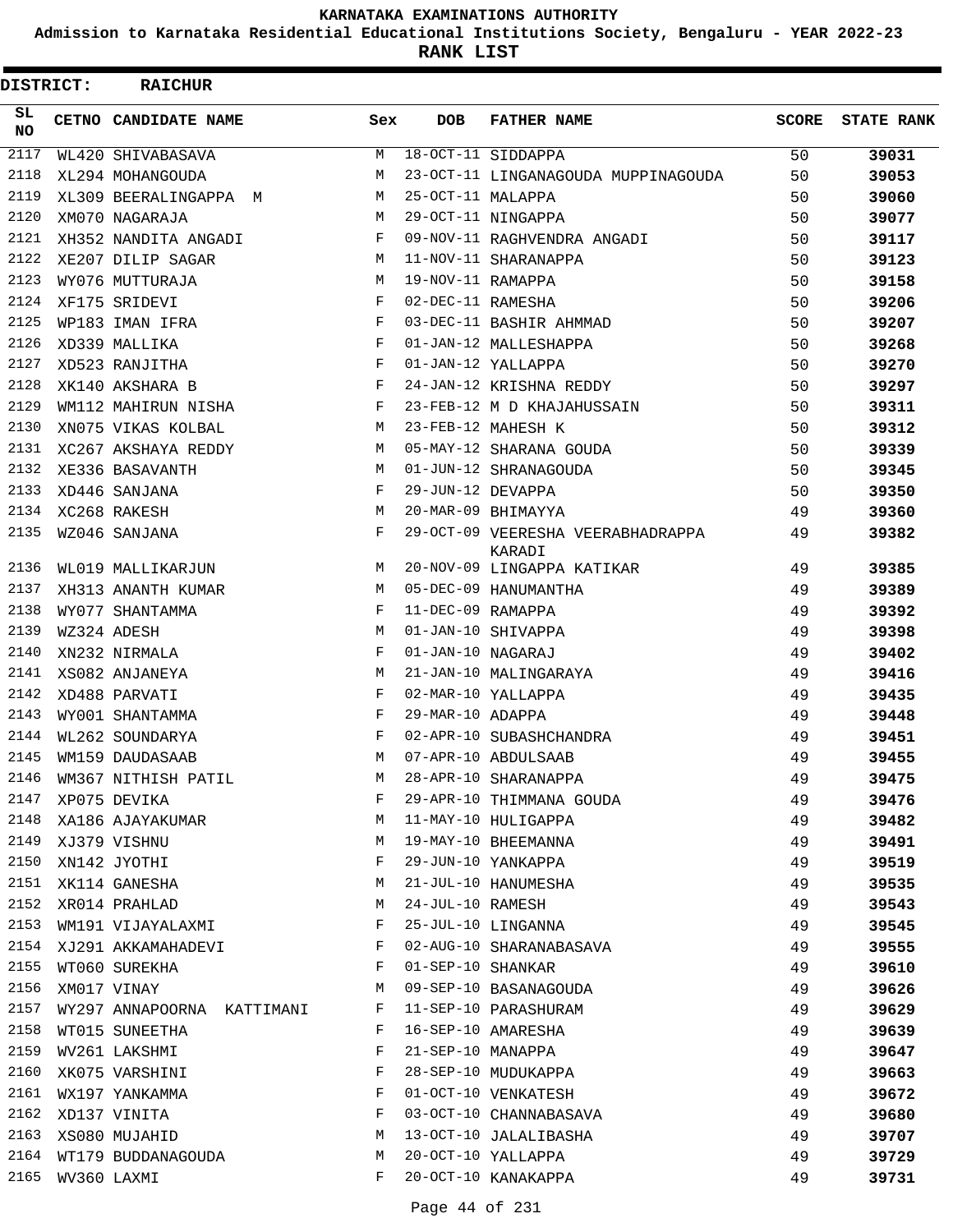**Admission to Karnataka Residential Educational Institutions Society, Bengaluru - YEAR 2022-23**

**RANK LIST**

| DISTRICT:  | <b>RAICHUR</b>          |              |                   |                                                |              |                   |
|------------|-------------------------|--------------|-------------------|------------------------------------------------|--------------|-------------------|
| SL.<br>NO. | CETNO CANDIDATE NAME    | Sex          | <b>DOB</b>        | <b>FATHER NAME</b>                             | <b>SCORE</b> | <b>STATE RANK</b> |
| 2166       | WZ148 MEGHANA           | F            | 22-OCT-10 MANAPPA |                                                | 49           | 39735             |
| 2167       | WT031 ABHISHEK          | M            | 24-OCT-10 MAHESHA |                                                | 49           | 39740             |
| 2168       | WX406 ASHOK             | M            | 24-OCT-10 RAVI    |                                                | 49           | 39743             |
| 2169       | WX199 ANITA             | $_{\rm F}$   |                   | 25-OCT-10 MALLIKARJUN                          | 49           | 39750             |
| 2170       | XO217 AMBIKA            | $_{\rm F}$   |                   | 28-OCT-10 HANUMANTHA                           | 49           | 39761             |
| 2171       | XB099 SHIVAMURTI        | M            |                   | 29-OCT-10 LALAPPA CHAVHANA                     | 49           | 39769             |
| 2172       | XD386 MONIKA            | F            |                   | 09-NOV-10 SHIVARAJA                            | 49           | 39804             |
| 2173       | WV194 RAJESHWARI        | F            | 09-NOV-10 AMARESH |                                                | 49           | 39805             |
| 2174       | WX002 KAVERI            | $_{\rm F}$   |                   | 12-NOV-10 SHARANAPPA BANDI                     | 49           | 39814             |
| 2175       | XD029 MADHUMATI         | F            |                   | 26-NOV-10 PRABHU HALAGERI                      | 49           | 39854             |
| 2176       | WZ194 SAHANA            | F            | 28-NOV-10 AMARESH |                                                | 49           | 39862             |
| 2177       | WS013 AKSHITA           | F            |                   | 04-DEC-10 HANUMANTA                            | 49           | 39881             |
| 2178       | WY277 PRAJNA            | $_{\rm F}$   |                   | 09-DEC-10 VENKATESH HANAMANTA                  | 49           | 39897             |
| 2179       | XD200 TEJASHVANI        | F            |                   | 14-DEC-10 MALLAYYA                             | 49           | 39917             |
| 2180       | WU107 SABIRA A S        | $_{\rm F}$   | 15-DEC-10 ALISAB  |                                                | 49           | 39920             |
| 2181       | XL170 MANJUNATHA        | М            |                   | 30-DEC-10 HUSENAPPA                            | 49           | 39976             |
| 2182       | WV347 AJAYAKUMAR        | М            |                   | 01-JAN-11 CHANDRASHEKHARAGOUDA POLICE<br>PATIL | 49           | 39984             |
| 2183       | WZ332 VENKATESHAGOUDA   | М            |                   | 01-JAN-11 SHIVANAGOUDA                         | 49           | 40012             |
| 2184       | XD053 TEJAA             | М            | 05-JAN-11 ERESHA  |                                                | 49           | 40030             |
| 2185       | XP201 K DRAKSHAYANI     | F            |                   | 09-JAN-11 DURUGAPPA                            | 49           | 40047             |
| 2186       | WU234 ANNAPURNA         | F            |                   | 17-JAN-11 KARIYAPPA                            | 49           | 40074             |
| 2187       | XK121 AMRUTHA MARIYAPPA | F            |                   | 19-JAN-11 MARIYAPPA                            | 49           | 40084             |
| 2188       | XL333 VILAS JAPALA      | M            |                   | 02-FEB-11 VEERABHADRAPPA JAPALA                | 49           | 40142             |
| 2189       | XM297 SHANTA            | F            |                   | 06-FEB-11 BASAVRAJ                             | 49           | 40158             |
| 2190       | XB073 SINDHU            | F            |                   | 08-FEB-11 PARASAPPA                            | 49           | 40165             |
| 2191       | XQ199 NIRUPADI          | M            | 10-FEB-11 NAGAPPA |                                                | 49           | 40172             |
| 2192       | WT137 ANKITHA           | F            |                   | 13-FEB-11 VENKATESH                            | 49           | 40186             |
| 2193       | XL262 MALLIKA           | $_{\rm F}$   |                   | 15-FEB-11 CHANNABASANAGOUDA                    | 49           | 40198             |
| 2194       | XE051 SAHANA            | F            |                   | 18-FEB-11 BASANAGOUDA                          | 49           | 40210             |
| 2195       | XH248 SAMIA NASHAT      |              |                   | 02-MAR-11 SHAIK LIYAKAT                        | 49           | 40268             |
| 2196       | XH190 M ARCHITHA        | F            |                   | 10-MAR-11 M NARASAPPA                          | 49           | 40305             |
| 2197       | WW467 AMARESH GURIKAR   | М            |                   | 13-MAR-11 BASAVARAJ GURIKAR                    | 49           | 40315             |
| 2198       | WM316 MANGALA           | F            |                   | 13-MAR-11 SIDDALINGAPPA GOUDA                  | 49           | 40320             |
| 2199       | WN108 RUBINA            | F            | 13-MAR-11 MAIBOOB |                                                | 49           | 40324             |
| 2200       | XA387 MUTTURAJ          | M            |                   | 15-MAR-11 HANAMAPPA                            | 49           | 40331             |
| 2201       | WX115 SOMASHEKHAR       | М            |                   | 15-MAR-11 NIRUPADI                             | 49           | 40336             |
| 2202       | XL321 PRAVEEN           | M            |                   | 16-MAR-11 AMARESH                              | 49           | 40339             |
| 2203       | XH162 SHIVASHARANAMMA   | F            |                   | 20-MAR-11 RANGAPPA                             | 49           | 40358             |
| 2204       | XF057 K RAKSHA          | F            |                   | 22-MAR-11 SHIVARAJ                             | 49           | 40366             |
| 2205       | XK268 RAHUL             | М            |                   | 22-MAR-11 MUDIYAPPA                            | 49           | 40369             |
| 2206       | XL038 VIGNESH R         | М            |                   | 26-MAR-11 SHESHAPPA                            | 49           | 40400             |
| 2207       | XQ149 KHALANDAR BABA    | M            |                   | 31-MAR-11 MAHIBOOB SAB                         | 49           | 40421             |
| 2208       | WM047 MAMATHA           | $\mathbf{F}$ |                   | 31-MAR-11 SHARANAPPA                           | 49           | 40422             |
| 2209       | XL204 VEERANA GOUDA     | M            |                   | 04-APR-11 VEERABHADRA GOUDA                    | 49           | 40445             |
| 2210       | XK060 MAHIMA            | F            |                   | 07-APR-11 BASAVARAJA                           | 49           | 40460             |
| 2211       | WL196 DARSHAN           | М            |                   | 10-APR-11 SHIVANAGOUDA                         | 49           | 40477             |
| 2212       | XK301 DURGASHREE        | F            |                   | 11-APR-11 NIRUPADI                             | 49           | 40487             |
| 2213       | WN178 SHIVAKUMAR        | М            |                   | 11-APR-11 DEVENDRAPPA                          | 49           | 40488             |
| 2214       | XP147 ANUSHA HOSAGOUDRU |              |                   | F 12-APR-11 AYYANAGOUDA HOSAGOUDRU             | 49           | 40491             |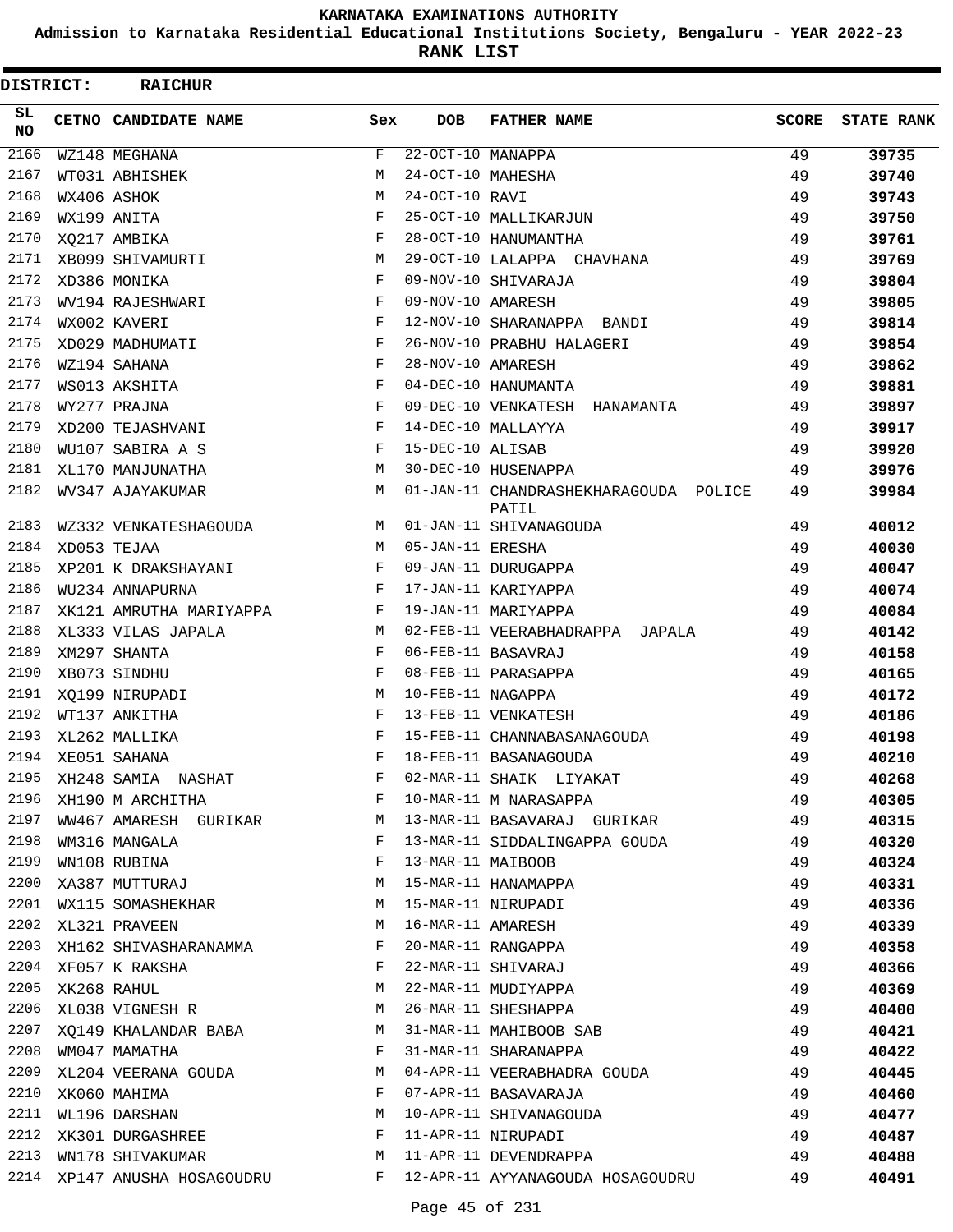**Admission to Karnataka Residential Educational Institutions Society, Bengaluru - YEAR 2022-23**

**RANK LIST**

| <b>DISTRICT:</b> |            | <b>RAICHUR</b>                     |     |                   |                                   |              |                   |
|------------------|------------|------------------------------------|-----|-------------------|-----------------------------------|--------------|-------------------|
| SL.<br>NO.       |            | CETNO CANDIDATE NAME               | Sex | <b>DOB</b>        | <b>FATHER NAME</b>                | <b>SCORE</b> | <b>STATE RANK</b> |
| $\frac{2215}{ }$ |            | WZ051 NIRUPADI                     | M   | 12-APR-11 MANAPPA |                                   | 49           | 40492             |
| 2216             |            | XM084 PREMA                        | F   |                   | 18-APR-11 DURUGAPPA PUJARI        | 49           | 40528             |
| 2217             | WV265 ARUN |                                    | M   | 25-APR-11 LOKESHA |                                   | 49           | 40559             |
| 2218             |            | XR167 GURURAJA                     | M   |                   | 26-APR-11 BASAVARAJA POOJAR       | 49           | 40565             |
| 2219             |            | XL187 BINDUSHREE                   | F   |                   | 28-APR-11 BASAVARAJA              | 49           | 40575             |
| 2220             |            | XE054 GAYATHRI                     | F   |                   | 28-APR-11 GOVINDAPPA              | 49           | 40576             |
| 2221             |            | XQ250 SANJAYKUMAR                  | M   | 28-APR-11 NAGARAJ |                                   | 49           | 40577             |
| 2222             |            | WX347 HAREESH                      | M   | 30-APR-11 MONAPPA |                                   | 49           | 40588             |
| 2223             |            | XR004 PAVITRA                      | F   |                   | 02-MAY-11 AMARESHA                | 49           | 40600             |
| 2224             |            | WM235 ASHWINI S                    | F   |                   | 12-MAY-11 SIDDARAMA               | 49           | 40657             |
| 2225             |            | WW242 SOUPARNIKA                   | F   |                   | 12-MAY-11 AMARAPPA                | 49           | 40663             |
| 2226             |            | WU083 PAVITRA                      | F   |                   | 18-MAY-11 MALLESHA                | 49           | 40706             |
| 2227             |            | WV513 YAMANUR                      | M   | 22-MAY-11 RAMANNA |                                   | 49           | 40729             |
| 2228             |            | WW224 BASAVESH MANOHARA THOTIGER M |     |                   | 28-MAY-11 MANOHARA RAMALINGAPPA   | 49           | 40765             |
| 2229             |            | XB213 VISHWANATH                   | M   | 28-MAY-11 ADAPPA  |                                   | 49           | 40768             |
| 2230             |            | XN153 DEVARAJA                     | M   |                   | 01-JUN-11 SHIVARAYAPPA            | 49           | 40798             |
| 2231             |            | WW336 JEEVAN                       | M   | 01-JUN-11 AMARESH |                                   | 49           | 40799             |
| 2232             |            | XL075 HARIKA K                     | F   |                   | 02-JUN-11 SUDHAKARA K             | 49           | 40809             |
| 2233             |            | XA425 PALLAVI UMESHA               | F   |                   | 02-JUN-11 UMESHA HANAMANTAPPA     | 49           | 40810             |
| 2234             |            | XD088 SANJANA                      | F   |                   | 02-JUN-11 SHARANAYYA SWAMY        | 49           | 40812             |
| 2235             |            | WV036 YUVARAJ                      | M   |                   | 04-JUN-11 SANGAPPA YARADIHAL      | 49           | 40826             |
| 2236             |            | XM255 KARIYAPPA                    | M   |                   | 06-JUN-11 HANUMAPPA               | 49           | 40833             |
| 2237             |            | WN238 MANJUNATHA                   | M   |                   | 07-JUN-11 KASHINATHA              | 49           | 40842             |
| 2238             |            | XH316 POOJA                        | F   |                   | 09-JUN-11 PARASAPPA               | 49           | 40854             |
| 2239             |            | WR153 SHIVARAJA                    | M   |                   | 10-JUN-11 VENKAPPA                | 49           | 40871             |
| 2240             |            | WL318 VINODKUMAR                   | М   |                   | 10-JUN-11 BASAVARAJ               | 49           | 40874             |
| 2241             |            | WM381 AMAR PATIL                   | M   |                   | 11-JUN-11 LINGANAGOUDA            | 49           | 40877             |
| 2242             | WZ073 MALA |                                    | F   |                   | 17-JUN-11 BASAVARAJ               | 49           | 40911             |
| 2243             |            | WN167 RANJITHA                     | F   |                   | 18-JUN-11 SHANKRAGOUDA            | 49           | 40924             |
| 2244             |            | XD221 ANUSHA                       | F   |                   | 19-JUN-11 BASANA GOUDA            | 49           | 40927             |
| 2245             |            | XA031 KARTIKA                      | М   |                   | 19-JUN-11 RAMANAGOUDA MALIPATIL   | 49           | 40929             |
| 2246             |            | WV159 SOMANATHA                    | М   |                   | 20-JUN-11 DURUGAPPA               | 49           | 40938             |
| 2247             |            | WV504 DEVEKEMMA                    | F   |                   | 02-JUL-11 BASAVARAJ GOUDRA        | 49           | 41015             |
| 2248             |            | WP011 VAMSHI                       | М   |                   | 02-JUL-11 VENKATESH               | 49           | 41018             |
| 2249             |            | XH416 KEERTHI                      | F   | 09-JUL-11 G RAJU  |                                   | 49           |                   |
| 2250             |            | XH060 CHETAN BHANDARI              | M   |                   | 02-AUG-11 BHEEMESH BHANDARI       | 49           | 41052<br>41209    |
| 2251             |            | XM268 SHASHANK                     | M   |                   | 05-AUG-11 BASAVARAJ               | 49           | 41229             |
| 2252             |            |                                    | F   |                   | 05-AUG-11 MALLIKARJUNA            |              |                   |
| 2253             |            | WU203 SINCHANA                     | M   |                   |                                   | 49           | 41231             |
| 2254             |            | WP133 VITHALA                      | F   |                   | 06-AUG-11 RAVICHANDRA             | 49           | 41236             |
| 2255             |            | XA239 SRUSHTI                      |     |                   | 08-SEP-11 BASAVARAJ SUNKAD        | 49           | 41401             |
| 2256             |            | XJ170 SWETHA                       | F   |                   | 12-SEP-11 MALLAYYA                | 49           | 41415             |
|                  |            | XA255 MANASA                       | F   | 04-OCT-11 AMBAPPA |                                   | 49           | 41505             |
| 2257             |            | XR079 RAJESWARI                    | F   |                   | 04-OCT-11 BASAVARAJA              | 49           | 41506             |
| 2258             |            | XH301 THIMMAREDDY                  | М   |                   | 04-OCT-11 YALLAPPA                | 49           | 41507             |
| 2259             |            | WO313 ANILKUMAMR                   | M   |                   | 12-OCT-11 SABAYYA                 | 49           | 41532             |
| 2260             |            | WV221 NAVEEN                       | М   |                   | 14-NOV-11 BALAPPA NAYAKA          | 49           | 41659             |
| 2261             |            | WW439 AMARESHA                     | M   |                   | 24-NOV-11 CHANNABASAVA            | 49           | 41699             |
| 2262             |            | WX416 BANADESH                     | М   |                   | 01-DEC-11 VISHWANATAHREDDI THANED | 49           | 41718             |
| 2263             |            | XL113 REKHA                        | F   |                   | 05-DEC-11 MALLAPPA                | 49           | 41732             |
| 2264             |            | WY223 SARVASWA K                   | F   |                   | 15-DEC-11 S K AMARESH             | 49           | 41758             |
|                  |            |                                    |     | Page 46 of 231    |                                   |              |                   |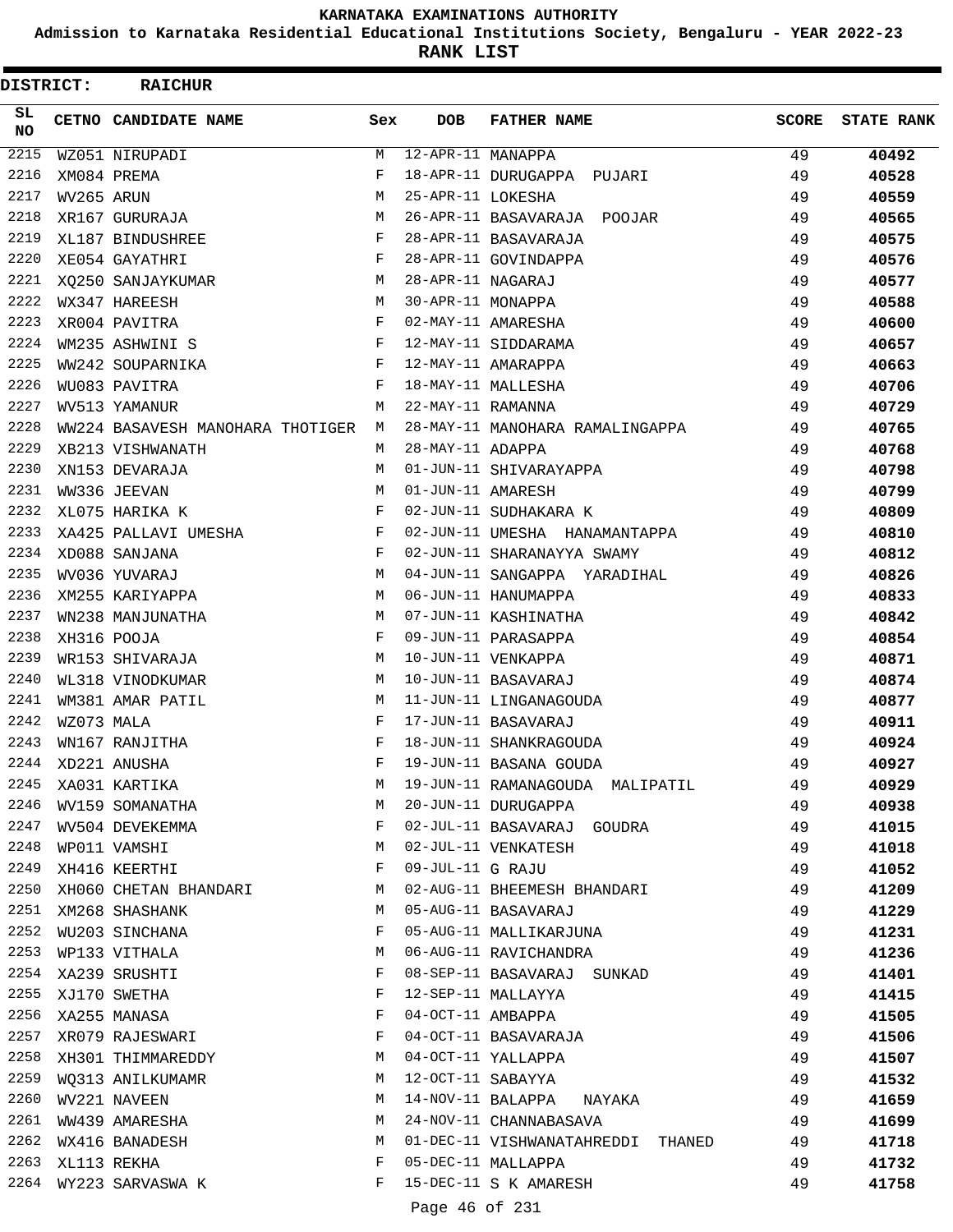**Admission to Karnataka Residential Educational Institutions Society, Bengaluru - YEAR 2022-23**

**RANK LIST**

| <b>DISTRICT:</b> | <b>RAICHUR</b>                  |     |                   |                                                                 |              |                   |
|------------------|---------------------------------|-----|-------------------|-----------------------------------------------------------------|--------------|-------------------|
| SL.<br>NO.       | CETNO CANDIDATE NAME            | Sex | <b>DOB</b>        | <b>FATHER NAME</b>                                              | <b>SCORE</b> | <b>STATE RANK</b> |
| 2265             | WT039 SHILPA                    | F   |                   | 23-DEC-11 HANUMANTHARAYA                                        | 49           | 41785             |
| 2266             | XH101 K AVANTHIKA               | F   |                   | 13-JAN-12 K VIJAYA KUMAR                                        | 49           | 41825             |
| 2267             | XH052 LEKHANA                   | F   |                   | 20-MAR-12 RAVI KUMAR                                            | 49           | 41862             |
| 2268             | WV388 NAVEEN                    | М   |                   | 29-MAR-12 CHANDRASHEKAR                                         | 49           | 41866             |
| 2269             | XQ179 YASHIKA REDDY B           | F   |                   | 25-AUG-12 KUMAR REDDY B                                         | 49           | 41881             |
| 2270             | XD379 LINGARAJ                  | M   |                   | 06-NOV-08 SHIVA LINGA                                           | 48           | 41887             |
| 2271             | XA492 NIRANJANA                 | M   |                   | 26-JAN-09 NAGARAJA                                              | 48           | 41891             |
| 2272             | XF133 AMRUTHA                   | F   |                   | 16-FEB-09 BASVARAJ K                                            | 48           | 41893             |
| 2273             | WQ295 KAVERI                    | F   |                   | 03-AUG-09 GUNDAPPA                                              | 48           | 41898             |
| 2274             | XJ362 SHARABHAYYA               | M   |                   | 06-SEP-09 THIMMAPPA                                             | 48           | 41900             |
| 2275             | XQ006 DEVARAJ NAYAKA            | М   |                   | 24-OCT-09 HANUMANTH                                             | 48           | 41908             |
| 2276             | XG218 VISHWANATHA               | M   |                   | 12-NOV-09 NAGARAJA                                              | 48           | 41911             |
| 2277             | XN078 SYED KHADR BASHA          | M   |                   | 15-NOV-09 GAFOOR SAB                                            | 48           | 41913             |
| 2278             | XF147 PRADEEP                   | M   |                   | 22-DEC-09 NINGAPPA                                              | 48           | 41919             |
| 2279             | WV463 HANUMAGOUDA               | M   |                   | 01-JAN-10 RAMANAGOUDA POLICEPATIL                               | 48           | 41925             |
| 2280             | WZ295 MOUNESH                   | M   |                   | 01-JAN-10 GUNDAPPA                                              | 48           | 41928             |
| 2281             | WY133 SUSHMITA                  | F   | 24-FEB-10 LAXMAN  |                                                                 | 48           | 41947             |
| 2282             | WZ162 AMARESH RAJESH MADIVAL    | M   |                   | 02-APR-10 RAJESH AYYAPPA MADIVAL                                | 48           | 41977             |
| 2283             | WW175 VIJAYA                    | M   |                   | 22-APR-10 MAHANTESHA                                            | 48           | 41986             |
| 2284             | XJ046 MONISHA N                 | F   |                   | 24-APR-10 NARASHIMA                                             | 48           | 41988             |
| 2285             | XN218 PREETHI                   | F   |                   | 24-APR-10 MALLAPPA BHAVI                                        | 48           | 41989             |
| 2286             | WP047 MITHUN                    | M   |                   | 01-JUN-10 SHANTAPPA                                             | 48           | 42010             |
| 2287             | XA366 VISHAL                    | M   | 18-JUN-10 GOVINDA |                                                                 | 48           | 42027             |
| 2288             | WN267 M S ROHIT                 | М   |                   | 12-JUL-10 MALLAPPA                                              | 48           | 42053             |
| 2289             | XS024 GANGAPPA                  | М   |                   | 20-JUL-10 SHARANAPPA                                            | 48           | 42062             |
| 2290             | WP320 BHASH                     | M   |                   | 02-AUG-10 DHARMANNA                                             | 48           | 42070             |
| 2291             | XL176 LAKSHMI                   | F   |                   | 18-AUG-10 DEVARAJA                                              | 48           | 42106             |
| 2292             | WL075 CHAITRA                   | F   |                   | 06-SEP-10 MANJUNATH                                             | 48           | 42140             |
| 2293             | XJ146 TRISHA                    | F   |                   | 06-SEP-10 KATTIBHIMAPPA                                         | 48           | 42142             |
| 2294             | XR226 SANJANA VIJAYKUMAR S      | F   |                   | 22-SEP-10 VIJAYKUMAR BASANAGOUDA                                | 48           | 42176             |
| 2295             | XK179 SHIVARAJ                  | M   |                   | 26-SEP-10 MALLIKARJUNA                                          | 48           | 42183             |
| 2296             | WP267 PARASHURAMA               | M   | 03-OCT-10 DEVAPPA |                                                                 | 48           | 42197             |
| 2297             | WL040 V SHIVARAJA               | M   |                   |                                                                 | 48           | 42198             |
|                  | 2298 XA022 PALLAVI              | F   |                   | 03-OCT-10 DEVAPPA<br>04-OCT-10 AMARAPPA<br>05-OCT-10 SHARANAPPA | 48           | 42200             |
| 2299             | XN069 MAHESH                    | M   |                   |                                                                 | 48           | 42203             |
| 2300             | WL232 BHAVANI                   | F   |                   | 06-OCT-10 BASAVARAJ                                             | 48           | 42206             |
| 2301             | WV182 NIRUPADI                  | М   |                   | 11-OCT-10 HANUMANTA MAMAYAPPA                                   | 48           | 42223             |
| 2302             | WR109 RAMESH                    | M   |                   | 12-OCT-10 SHIVAPPA                                              | 48           | 42225             |
| 2303             | XF192 S SHARANABASAVA           | M   |                   | 24-OCT-10 SHIVARAJA                                             | 48           | 42263             |
| 2304             | XC124 DEEPIKA B M               | F   |                   | 05-NOV-10 SIDDARAMAYYA B M                                      | 48           | 42294             |
| 2305             | WN150 VENKATESH                 | M   |                   | 08-NOV-10 TIMMAYYA                                              | 48           | 42313             |
| 2306             | WM203 GURUBASAVA                | M   |                   | 18-NOV-10 MOVNESHA                                              | 48           | 42354             |
| 2307             | WX040 HULIGEMMA                 | F   |                   | 22-NOV-10 SHARANABASAV MADIG                                    | 48           | 42370             |
| 2308             | WN158 ABDUL RAHEEM              | M   | 03-DEC-10 MAHIBUB |                                                                 | 48           | 42394             |
| 2309             | XH093 ARUN KUMAR                | M   |                   | 08-DEC-10 NARASIMHALU                                           | 48           | 42411             |
| 2310             | XC283 PRIYANKA                  | F   |                   | 10-DEC-10 SHEKHARAGOUDA                                         | 48           | 42422             |
| 2311             | XN310 GEETA                     | F   |                   | 17-DEC-10 BASAVARAJAPPA                                         | 48           | 42444             |
| 2312             | WZ251 CHANNABASAVA M            |     |                   | 01-JAN-11 AMARAPPA                                              | 48           | 42490             |
| 2313             | <b>M</b><br>WL315 HULIRAJ       |     |                   | 01-JAN-11 KAREPPA                                               | 48           | 42493             |
|                  | 2314 WT100 MALLIKARJUN KAVALI M |     |                   | 01-JAN-11 DURAGAPPA KAVALI                                      | 48           | 42497             |
|                  |                                 |     | Page 47 of 231    |                                                                 |              |                   |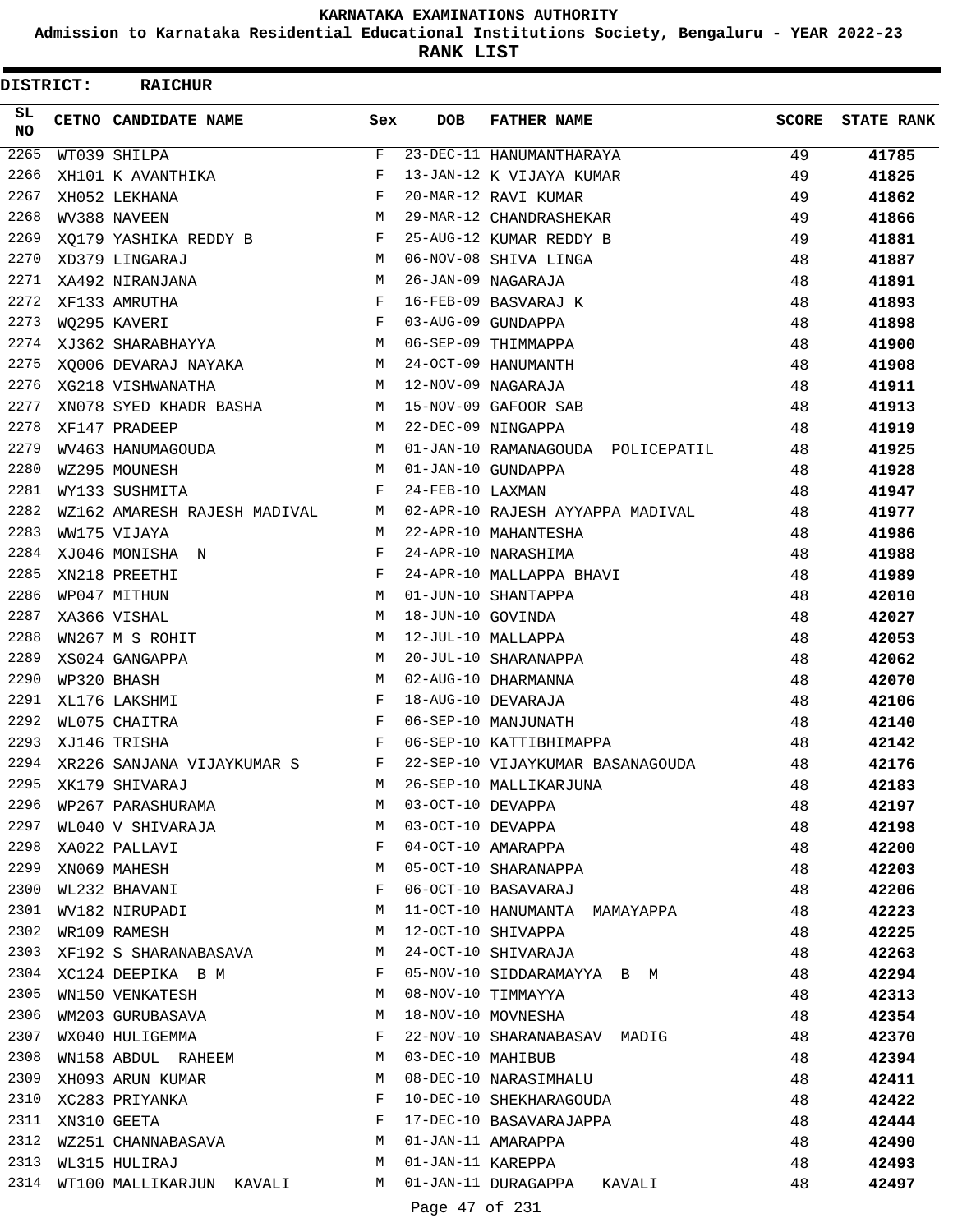**Admission to Karnataka Residential Educational Institutions Society, Bengaluru - YEAR 2022-23**

**RANK LIST**

| DISTRICT: |             | <b>RAICHUR</b>                |              |                   |                                        |              |                   |
|-----------|-------------|-------------------------------|--------------|-------------------|----------------------------------------|--------------|-------------------|
| SL<br>NO. |             | CETNO CANDIDATE NAME          | Sex          | <b>DOB</b>        | <b>FATHER NAME</b>                     | <b>SCORE</b> | <b>STATE RANK</b> |
| 2315      | XS177 ROJA  |                               | F            |                   | 01-JAN-11 MANJUNATHA                   | 48           | 42508             |
| 2316      |             | WL360 VIJAYA                  | M            |                   | 01-JAN-11 CHANNAPPA                    | 48           | 42515             |
| 2317      |             | XK389 AKSHATA                 | $_{\rm F}$   | 07-JAN-11 DEVARAJ |                                        | 48           | 42543             |
| 2318      |             | XB128 AKASHA                  | М            |                   | 18-FEB-11 NAGARAJA                     | 48           | 42719             |
| 2319      |             | XD453 L ARUNA                 | $_{\rm F}$   |                   | 22-FEB-11 SHARANAYYA SWAMY             | 48           | 42742             |
| 2320      |             | XN212 BASAVARAJ               | M            |                   | 26-FEB-11 TIMMA NAYAKA                 | 48           | 42756             |
| 2321      |             | WY146 SUJAL BUJRUKAR          | M            | 08-MAR-11 VINAYAK |                                        | 48           | 42804             |
| 2322      |             | XG331 ABHISHEKA GOUDA         | М            |                   | 10-MAR-11 HANUMA GOUDA                 | 48           | 42812             |
| 2323      |             | XF106 KHAJABEE                | F            |                   | 10-MAR-11 AZEEZ PASHA                  | 48           | 42817             |
| 2324      |             | WZ109 SNEHA                   | F            |                   | 10-MAR-11 HANAMAPPA HULLAPPA KAMATAR   | 48           | 42821             |
| 2325      |             | XE076 PRASTUTI                | F            |                   | 13-MAR-11 YESU BABA                    | 48           | 42831             |
| 2326      |             | XG157 GEETHA                  | F            |                   | 16-MAR-11 VIRUPAKSHI                   | 48           | 42851             |
| 2327      |             | WS142 MALLIKARJUNA            | M            | 18-MAR-11 NAGARAJ |                                        | 48           | 42862             |
| 2328      |             | XB208 ANUSUYA                 | F            |                   | 24-MAR-11 YANKAPPA                     | 48           | 42904             |
| 2329      |             | WT052 BANDESH                 | M            |                   | 31-MAR-11 CHANNABASAV                  | 48           | 42954             |
| 2330      |             | XK304 NAVYASHREE              | F            | 31-MAR-11 VEERESH |                                        | 48           | 42955             |
| 2331      |             | WR114 ANJANEYA                | M            |                   | 03-APR-11 BHIMARAYA                    | 48           | 42976             |
| 2332      |             | XB034 SAVITA                  | F            | 07-APR-11 NAGARAJ |                                        | 48           | 42999             |
| 2333      |             | XH320 RAKSHITHA               | F            |                   | 08-APR-11 HUJARAPPA                    | 48           | 43004             |
| 2334      |             | XS074 N SHANKARGOUDA          | M            |                   | 13-APR-11 SIDDALINGESHA                | 48           | 43042             |
| 2335      |             | WY333 ANNAPURNA               | F            |                   | 17-APR-11 SHIVARAJA                    | 48           | 43058             |
| 2336      |             | WX026 NAVEEN                  | M            |                   | 20-APR-11 SHARANABASAV DEVIKERI        | 48           | 43070             |
| 2337      |             | XL224 CHANDANA                | F            |                   | 27-APR-11 ANJANEYA                     | 48           | 43115             |
| 2338      | XG194 USHA  |                               | F            | 28-APR-11 MALLESH |                                        | 48           | 43125             |
| 2339      |             | WV418 SHRADDA<br>SHETTAR      | $\mathbf{F}$ | 07-MAY-11 AMARESH |                                        | 48           | 43162             |
| 2340      |             | XA069 MOUNESH HULAGAPPA       | M            |                   | 13-MAY-11 HULAGAPPA                    | 48           | 43196             |
| 2341      |             | XK285 NINGARAJA               | M            |                   | 19-MAY-11 GOLLAPPA                     | 48           | 43235             |
| 2342      |             | XL097 SHANKAR PARASAD         | М            | 26-MAY-11 MAREPPA |                                        | 48           | 43288             |
| 2343      |             | WW126 DAYANANDA TIMMAPUR      | М            |                   | 01-JUN-11 HANAMAPPA YAMANAPPA TIMMAPUR | 48           | 43321             |
| 2344      |             | WV424 MAHESHA                 | M            | 01-JUN-11 RAKESHA |                                        | 48           | 43323             |
| 2345      |             | XE318 MOUNESHA                | M            |                   | 01-JUN-11 MALLAPPA                     | 48           | 43324             |
| 2346      |             | WN152 SHREEDEVI               | F            | 01-JUN-11 HOLEPPA |                                        | 48           | 43327             |
| 2347      |             | XQ299 ROHITH KUMAR BASAVARAJA | M            |                   | 05-JUN-11 BASAVARAJA                   | 48           | 43348             |
| 2348      |             | WN241 SHIVANANDA              | M            |                   | 05-JUN-11 HANUMANTA                    | 48           | 43351             |
| 2349      |             | XD263 K BASANGOUDA PATIL      | M            |                   | 09-JUN-11 MALAPPAGOUDA                 | 48           | 43378             |
| 2350      |             | WV496 ULLAS                   | М            |                   | 17-JUN-11 BASAVARAJ                    | 48           | 43448             |
| 2351      |             | XG038 APSAR                   | М            |                   | 29-JUN-11 KHAZAMIA                     | 48           | 43518             |
| 2352      |             | XM314 REVATI                  | F            |                   | 01-JUL-11 VEERESH                      | 48           | 43533             |
| 2353      |             | XQ252 PARTHU SRI VENKAT       | M            |                   | 06-JUL-11 Y NAGESHWAR RAO              | 48           | 43565             |
| 2354      |             | XD451 G PRIYA                 | F            |                   | 27-JUL-11 MOUNESHA                     | 48           | 43702             |
| 2355      |             | XQ009 BASAVARAJA              | M            |                   | 07-AUG-11 RAJASHEKAR                   | 48           | 43766             |
|           |             | 2356 XE347 NANDINI            | F            |                   | 08-AUG-11 MALLIKARJUN                  | 48           | 43771             |
| 2357      |             | XS076 DODDA ABBASALI          | M            |                   | 10-AUG-11 DEVARAJA                     | 48           | 43789             |
| 2358      |             | XD195 HOLEYAPPA               | М            |                   | 13-AUG-11 NARASANNA ADIMANI            | 48           | 43806             |
| 2359      |             | WL081 SUPRIYA                 | F            |                   | 16-AUG-11 SUGAPPA DOODDAMANI           | 48           | 43832             |
| 2360      |             | WX183 SHWETHA                 | F            | 18-AUG-11 LOKAPPA |                                        | 48           | 43839             |
| 2361      | XJ196 RAHUL |                               | М            | 19-AUG-11 EARESH  |                                        | 48           | 43846             |
| 2362      |             | WW293 SEVANTI                 | F            |                   | 20-AUG-11 NINGAPPA                     | 48           | 43853             |
| 2363      |             | WU098 SHILPA                  | F            |                   | 23-AUG-11 HANUMANTRAYA                 | 48           | 43865             |
| 2364      |             | WV524 shreedevi               | F            |                   | 09-SEP-11 mahantesh                    | 48           | 43942             |
|           |             |                               |              |                   |                                        |              |                   |

Page 48 of 231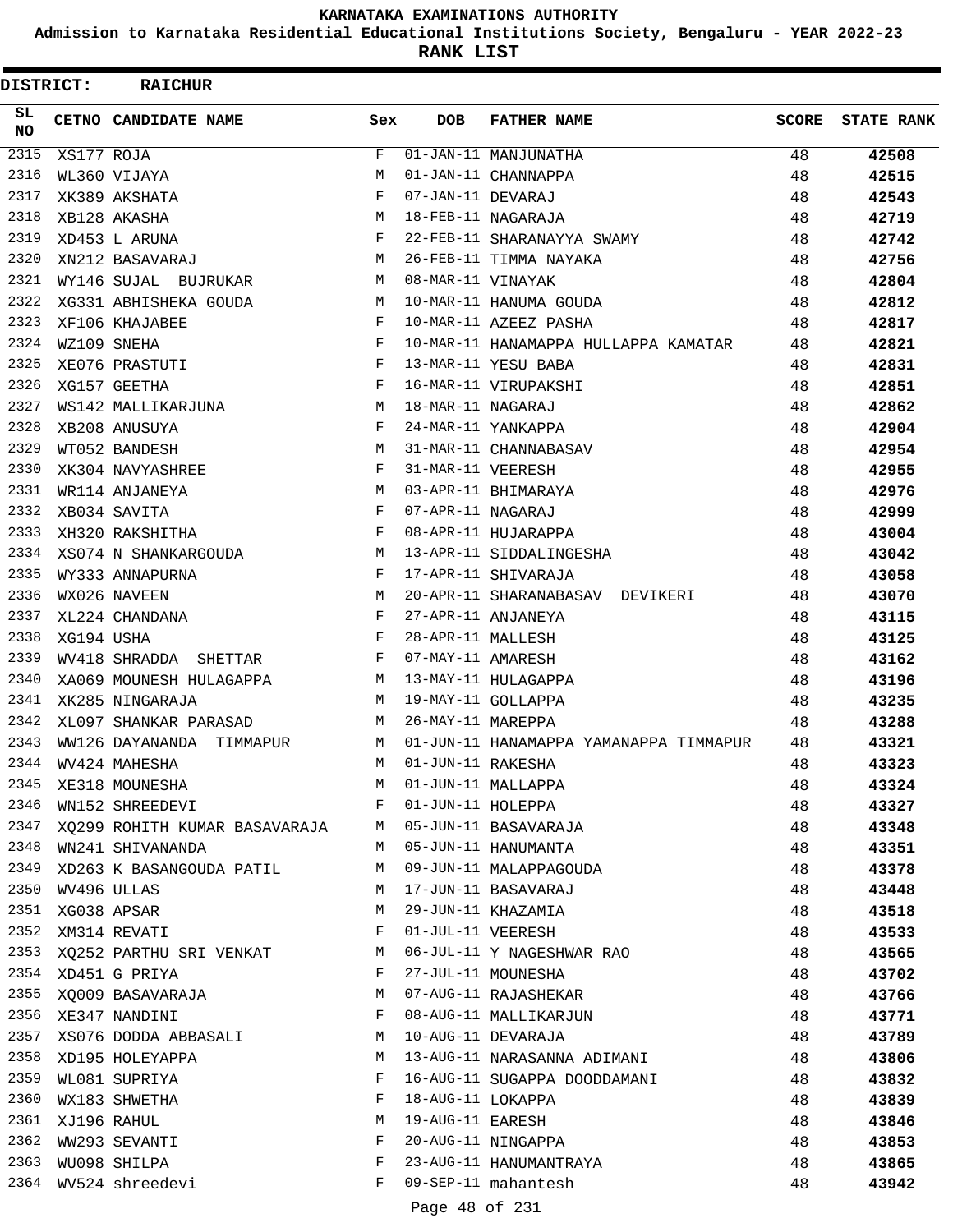**Admission to Karnataka Residential Educational Institutions Society, Bengaluru - YEAR 2022-23**

**RANK LIST**

| <b>DISTRICT:</b> |                  | <b>RAICHUR</b>                                                      |              |                     |                                                          |              |                   |
|------------------|------------------|---------------------------------------------------------------------|--------------|---------------------|----------------------------------------------------------|--------------|-------------------|
| SL.<br>NO.       |                  | CETNO CANDIDATE NAME                                                | Sex          | <b>DOB</b>          | <b>FATHER NAME</b>                                       | <b>SCORE</b> | <b>STATE RANK</b> |
| 2365             |                  | WN286 AKASH PAWAR                                                   | M            | $12-SEP-11$ GOLAPPA |                                                          | 48           | 43950             |
| 2366             |                  | WW395 CHANDANA                                                      | F            |                     | 18-SEP-11 MOULAPPA                                       | 48           | 43982             |
| 2367             |                  | XK366 UMADEVI                                                       | F            | 18-SEP-11 AMARESH   |                                                          | 48           | 43988             |
| 2368             |                  | XD295 SALMA                                                         | F            |                     | 19-SEP-11 MUSTHAPHA                                      | 48           | 43989             |
| 2369             |                  | WN334 ANKITHA                                                       | F            |                     | 24-SEP-11 BIBBANNA                                       | 48           | 44012             |
| 2370             |                  | XE102 PRAJWAL                                                       | M            |                     | 26-SEP-11 MALLAPPA                                       | 48           | 44018             |
| 2371             |                  | XL323 NISARGA                                                       | F            |                     | 01-OCT-11 VENKATESH                                      | 48           | 44043             |
| 2372             | WY405 RAJU       |                                                                     | M            |                     | 18-OCT-11 MANJUNATH                                      | 48           | 44120             |
| 2373             |                  | XR074 BHOOMIKA                                                      | $_{\rm F}$   |                     | 19-OCT-11 RANGANNA                                       | 48           | 44121             |
| 2374             |                  | WN315 KALPANA                                                       | F            |                     | 08-NOV-11 VENKATESH                                      | 48           | 44193             |
| 2375             |                  | WO104 GANESH                                                        | M            |                     | 16-NOV-11 SIDDAPPA                                       | 48           | 44220             |
| 2376             |                  | XA250 SHRUSHTI L DEVARMANI                                          | F            | 18-NOV-11 LAXMAN    |                                                          | 48           | 44231             |
| 2377             |                  | XO083 HAREESH                                                       | М            |                     | 21-NOV-11 HANUMANAGOUDA<br>GOURIPURA                     | 48           | 44237             |
| 2378             |                  | WM374 GOUTAMI                                                       | F            |                     | 28-NOV-11 HANUMANTA                                      | 48           | 44270             |
| 2379             |                  | XH157 BHARATH RAJ                                                   | M            | 14-DEC-11 ASHOK     |                                                          | 48           | 44309             |
| 2380             |                  | XJ175 MOHAMMED<br>MOULALI                                           | М            |                     | 16-DEC-11 MEHABOOB                                       | 48           | 44314             |
| 2381             |                  | XG166 CHANNABASAVA                                                  | М            | 25-DEC-11 DEVAPPA   |                                                          | 48           | 44336             |
| 2382             |                  | XG350 BHAGYA                                                        | F            |                     | 01-JAN-12 HANUMESH                                       | 48           | 44360             |
| 2383             |                  | WT170 NIKHIL KUMAR                                                  | М            |                     | 01-JAN-12 HANUMANTA                                      | 48           | 44363             |
| 2384             |                  | WS186 PADMAVATI                                                     | F            |                     | 01-JAN-12 HANUMANTRAYA                                   | 48           | 44364             |
| 2385             |                  | XN011 SURESHA                                                       | M            |                     | 01-JAN-12 SHIVAGYANAPPA                                  | 48           | 44368             |
| 2386             |                  | XD360 SINDHU                                                        | F            | 10-FEB-12 MANOHAR   |                                                          | 48           | 44395             |
| 2387             |                  | XJ059 THIRUPATHI                                                    | M            |                     | 01-JAN-09 THIMMAPPA                                      | 47           | 44429             |
| 2388             |                  | XC301 NAGARAJA                                                      | М            | 26-FEB-09 RAMESH    |                                                          | 47           | 44430             |
| 2389             |                  | WT096 PALLAVI                                                       | F            |                     | 06-SEP-09 KASHINATH                                      | 47           | 44447             |
| 2390             |                  | XM045 PAMPAPATI                                                     | М            |                     | 10-SEP-09 HANUMESH                                       | 47           | 44448             |
| 2391             |                  | XE218 VENKATESHA                                                    | M            | 11-OCT-09 NAGAPPA   |                                                          | 47           | 44451             |
| 2392             |                  | WY317 VIJAYALAXMI                                                   | F            | 05-NOV-09 SOMAPPA   |                                                          | 47           | 44457             |
| 2393             |                  | XA078 RAGHAVENDRA<br>BHAJANTRI                                      | М            |                     | 25-NOV-09 DURAGAPPA<br>BHAJANTRI                         | 47           | 44460             |
| 2394             | WZ018 ARUN       |                                                                     | M            | 01-JAN-10 MARUTI    |                                                          | 47           | 44464             |
| 2395             |                  | XA286 BHAGYAMMA AMARESH KORAVAR                                     | F            |                     | 01-JAN-10 AMARESH ADAPPA KORAVAR                         | 47           | 44465             |
| 2396             |                  | XF200 BHEEMA                                                        |              |                     | M 01-JAN-10 YALLAPPA                                     | 47           | 44466             |
| 2397             |                  | WM062 VINODA                                                        | M            |                     | 01-JAN-10 GANGAPPA                                       | 47           | 44479             |
|                  |                  | 2398 XP153 DODDABASAVA                                              | M            |                     | 11-JAN-10 NAGARAJA                                       | 47           | 44483             |
|                  | 2399 WL217 MALLU |                                                                     |              |                     | 28-FEB-10 BUDENNA                                        | 47           | 44504             |
| 2400             |                  | WL217 MALLU M<br>XK259 NIRUPADI M                                   |              |                     | 30-MAR-10 ERAPPA                                         | 47           | 44518             |
| 2401             |                  | WL349 SAVITRI<br><b>Example 20</b>                                  |              |                     | 09-APR-10 HANUMANTRAYA                                   | 47           | 44524             |
| 2402             |                  | XG081 H M PRAVEEN M                                                 |              |                     | 11-APR-10 BASAVALINGAYYA SWAMY 47                        |              | 44525             |
| 2403             |                  |                                                                     |              |                     | WX381 PRUTWIRAJ PAWAR M 23-APR-10 SHIVARAJ RAMANNA PAWAR | 47           | 44529             |
| 2404             |                  | WN298 RAGHU                                                         |              | M 07-JUN-10 BALAPPA |                                                          | 47           | 44557             |
| 2405             |                  | WL001 BASAVARAJA M M 08-JUN-10 HANUMANTHA                           |              |                     |                                                          | 47           | 44558             |
|                  |                  | 2406 WV290 GAMBEER RATHOD M 12-JUN-10 SHANKRAPPA RATHOD             |              |                     |                                                          | 47           | 44560             |
|                  |                  | 2407 WV235 NIKITA                                                   |              |                     | F 03-JUL-10 VEERABHADRAKUMAR                             | 47           | 44577             |
| 2408             |                  | WZ181 SHASHIKUMAR M                                                 |              |                     | 10-JUL-10 RAMESH                                         | 47           | 44583             |
| 2409             |                  |                                                                     |              |                     | XK349 VISHWANATHA P GALI M 15-JUL-10 PAMPARADDY P GALI   | 47           | 44592             |
|                  |                  | 2410 XD046 KUSUMANJALI                                              | $\mathbf{F}$ |                     | 17-JUL-10 K HANUMANTHA                                   | 47           | 44594             |
|                  |                  | 2411 XA475 BHARATHA KUMAR M                                         |              |                     | 23-JUL-10 SHANKARALINGA                                  | 47           | 44599             |
|                  |                  | 2412 WL385 AMBIKA<br>$\mathbf{F}$ and $\mathbf{F}$ and $\mathbf{F}$ |              |                     | 27-JUL-10 MALLIKARJUN                                    | 47           | 44605             |
|                  |                  |                                                                     | F            |                     | 08-AUG-10 DHARMANNA                                      | 47           | 44618             |
|                  |                  | 2413 WT083 MANUJA<br>2414 XA498 NAGARAJA                            | М            |                     | 11-AUG-10 SHAIVAPPA KORAVARA                             | 47           | 44623             |
|                  |                  |                                                                     |              | Page 49 of 231      |                                                          |              |                   |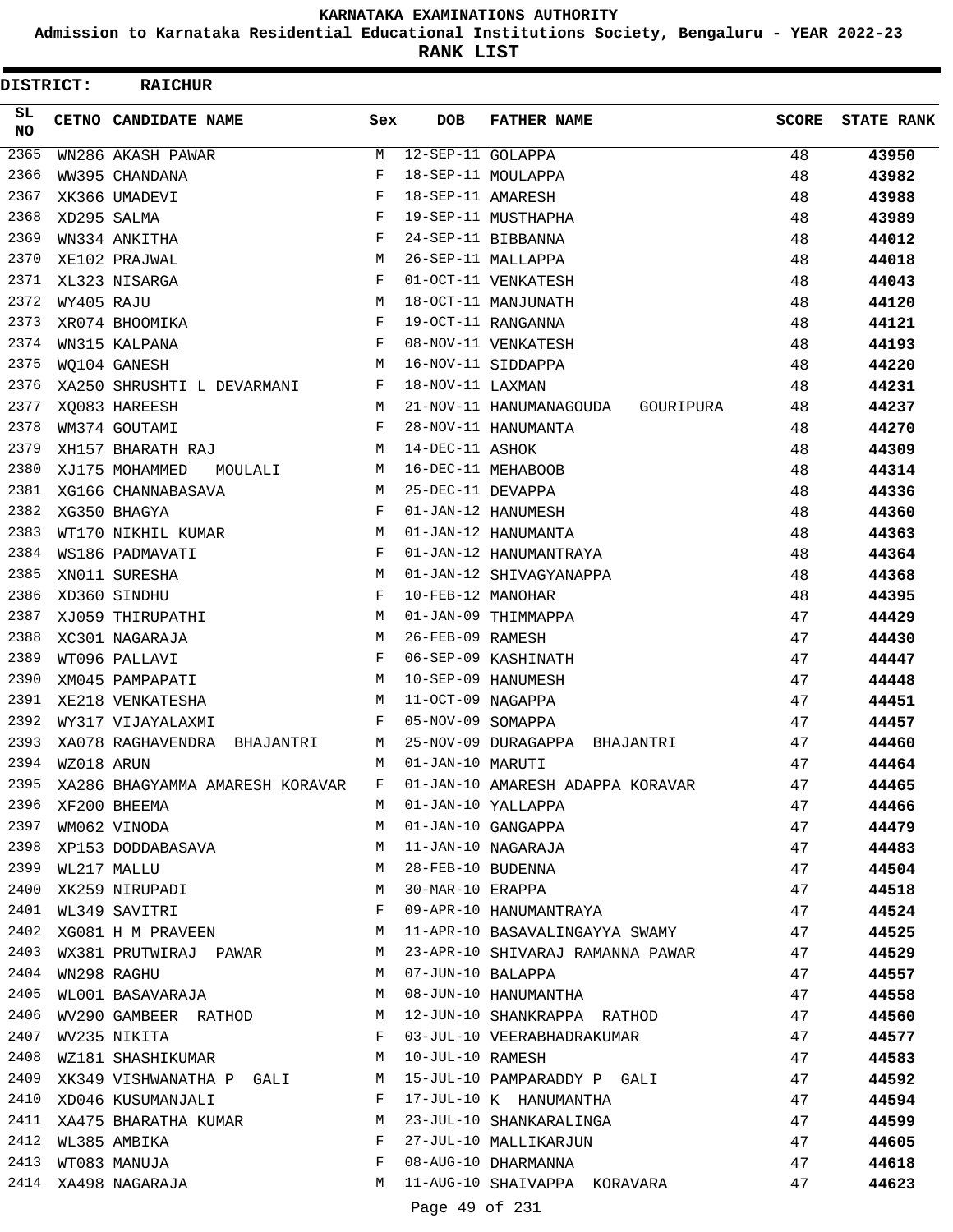**Admission to Karnataka Residential Educational Institutions Society, Bengaluru - YEAR 2022-23**

**RANK LIST**

| <b>DISTRICT:</b> |            | <b>RAICHUR</b>                                            |              |                    |                                                    |              |                   |
|------------------|------------|-----------------------------------------------------------|--------------|--------------------|----------------------------------------------------|--------------|-------------------|
| SL.<br>NO.       |            | CETNO CANDIDATE NAME                                      | Sex          | DOB                | <b>FATHER NAME</b>                                 | <b>SCORE</b> | <b>STATE RANK</b> |
| 2415             |            | XF139 FAIZAAN                                             | M            |                    | 21-AUG-10 ZAHEER ABBAS                             | 47           | 44632             |
| 2416             |            | WT166 RAMESH                                              | M            |                    | 26-AUG-10 HANUMAYYA                                | 47           | 44640             |
| 2417             |            | WN230 HUSEN BASHA                                         | M            |                    | 28-AUG-10 BABUMIYA                                 | 47           | 44643             |
| 2418             |            | M<br>XF125 PAVAN                                          |              |                    | 28-AUG-10 SANNA NARASIMHA                          | 47           | 44645             |
| 2419             |            | XN106 YALLALINGA CHALUVADI M 07-SEP-10 SIDDAPPA CHALUVADI |              |                    |                                                    | 47           | 44667             |
| 2420             |            | XL134 VISHWANATH                                          | M            | 13-SEP-10 DYAPPA   |                                                    | 47           | 44683             |
| 2421             |            | WY090 AYISHABEGUM                                         | F            |                    | 17-SEP-10 BABUSABA                                 | 47           | 44689             |
| 2422             |            | <b>Experimental Service Service</b><br>XJ165 MAHALAKSHMI  |              |                    | 24-SEP-10 BHEEMANNA                                | 47           | 44699             |
| 2423             |            | WL194 MD SHARIF                                           | M            | 02-OCT-10 MALIKSAB |                                                    | 47           | 44719             |
| 2424             |            | XL306 PRASHANTH B                                         | M            |                    | 05-OCT-10 ANJANAYYA                                | 47           | 44731             |
| 2425             |            | XA256 SHWETA HANMANTAPPA BARAKER F                        |              |                    | 08-OCT-10 HANAMANTAPPA HANAMAPPA<br><b>BARAKER</b> | 47           | 44736             |
| 2426             |            | WY254 POOJA                                               | F            |                    | 16-OCT-10 RAMANNA NAGAPPA                          | 47           | 44758             |
| 2427             |            | WU170 RAMESH MUNDALAMANI                                  | M            |                    | 24-OCT-10 MAHADEVAPPA                              | 47           | 44784             |
| 2428             |            | WP276 JYOTI                                               | F            |                    | 29-OCT-10 BASAVARAJA                               | 47           | 44799             |
| 2429             |            | WN008 BHAGYA                                              | $\mathbf{F}$ |                    | 01-NOV-10 SHIVARAJ                                 | 47           | 44806             |
| 2430             |            | WU008 SHIVAKUMAR                                          | M            |                    | 03-NOV-10 NARASAPPA                                | 47           | 44814             |
| 2431             |            | XK170 MAMATA KUMARI                                       | F            |                    | 07-NOV-10 SHANTAMURTY                              | 47           | 44821             |
| 2432             |            | WV432 AMRUTANAYAK                                         | $_{\rm F}$   |                    | 10-NOV-10 BASAVARAJ                                | 47           | 44836             |
| 2433             |            | WO029 SANJANA                                             | F            |                    | 11-NOV-10 HANUMAYYA                                | 47           | 44843             |
| 2434             |            | <b>M</b><br>XJ296 KARTHIK                                 |              | 15-NOV-10 VEERESH  |                                                    | 47           | 44856             |
| 2435             |            | XK305 SOUJANYA                                            | F            |                    | 19-NOV-10 SHIVARAJA                                | 47           | 44873             |
| 2436             |            | WY121 MANJULA DODDANNA ARASANALA F                        |              |                    | 23-NOV-10 DODDANNA ARASANALA                       | 47           | 44883             |
| 2437             |            | XK357 TAYAPPA                                             | M            | 23-NOV-10 VEERESH  |                                                    | 47           | 44884             |
| 2438             |            | WM218 ISHWARYA                                            | F            |                    | 24-NOV-10 SHARANABASAVA                            | 47           | 44886             |
| 2439             |            | XN073 APPAYA                                              | M            |                    | 11-DEC-10 DEVAESHA                                 | 47           | 44939             |
| 2440             |            | XK058 BASAVARAJA                                          | M            |                    | 12-DEC-10 SIDRAMESH                                | 47           | 44941             |
| 2441             |            | XK128 NIRMALA                                             | F            |                    | 12-DEC-10 TURUMANDEPPA                             | 47           | 44945             |
| 2442             |            | WV277 HANUMANTRAJU                                        | M            |                    | 17-DEC-10 NAGAPPA MATTUR                           | 47           | 44965             |
| 2443             |            | WY208 AISHWARYA                                           | F            | 01-JAN-11 MALAPPA  |                                                    | 47           | 45016             |
| 2444             |            | XF046 CHANDRAGOUD NAYAKA                                  | M            |                    | 01-JAN-11 CHANNABASAV                              | 47           | 45020             |
| 2445             |            | WS134 DEEPA                                               | F            |                    | 01-JAN-11 HANUMAGOUDA                              | 47           | 45021             |
| 2446             |            | WM055 GURUBASAVA                                          | М            |                    | 01-JAN-11 YALLAPPA                                 | 47           | 45022             |
| 2447             |            | XL008 SHIVAGYANAPPA                                       | М            |                    | 01-JAN-11 GANGAPPA                                 | 47           | 45040             |
| 2448             |            | WN199 SNEHA M                                             | F            |                    | 01-JAN-11 SHARANAPPA                               | 47           | 45042             |
| 2449             |            | WZ011 SUDEEP                                              | M            |                    | 01-JAN-11 RADDEPPA                                 | 47           | 45043             |
| 2450             |            | WL252 SUMANGALA                                           | F            |                    | 01-JAN-11 RANGAPPA                                 | 47           | 45044             |
| 2451             |            | WR262 DEVARAJ                                             | М            |                    | 02-JAN-11 VENKATESH                                | 47           | 45047             |
| 2452             |            | XA426 CHANNAMMA                                           | F            | 04-JAN-11 RAMAPPA  |                                                    | 47           | 45058             |
| 2453             |            | XK112 SHRIRAM                                             | М            |                    | 11-JAN-11 KARIYAPPA                                | 47           | 45084             |
| 2454             |            | WR199 VISHWA                                              | М            |                    | 12-JAN-11 SHARABANNA                               | 47           | 45086             |
| 2455             |            | WM098 RENUKA                                              | F            | 13-JAN-11 SABANNA  |                                                    | 47           | 45090             |
| 2456             | WZ362 PREM |                                                           | М            |                    | 16-JAN-11 VACHAPPA                                 | 47           | 45099             |
| 2457             |            | XR181 BADIMA                                              | F            |                    | 21-JAN-11 MAHAMAD HONNURU                          | 47           | 45131             |
| 2458             |            | WM271 PALLAVI                                             | F            | 28-JAN-11 RAMJI    |                                                    | 47           | 45159             |
| 2459             |            | WW385 GURUPRASAD                                          | М            |                    | 01-FEB-11 SANGAPPA KUMBAR                          | 47           | 45173             |
| 2460             |            | WM382 SWATHI                                              | F            |                    | 02-FEB-11 SOMASHEKAR                               | 47           | 45182             |
| 2461             |            | WQ228 RENUKAMMA                                           | F            |                    | 13-FEB-11 TIMMREDDY                                | 47           | 45224             |
| 2462             |            | WN159 SAIDA                                               | F            | 17-FEB-11 SHAYID   |                                                    | 47           | 45242             |
| 2463             |            | WV470 GANESHA RATHOD                                      | M            |                    | 03-MAR-11 CHANDAPPA                                | 47           | 45309             |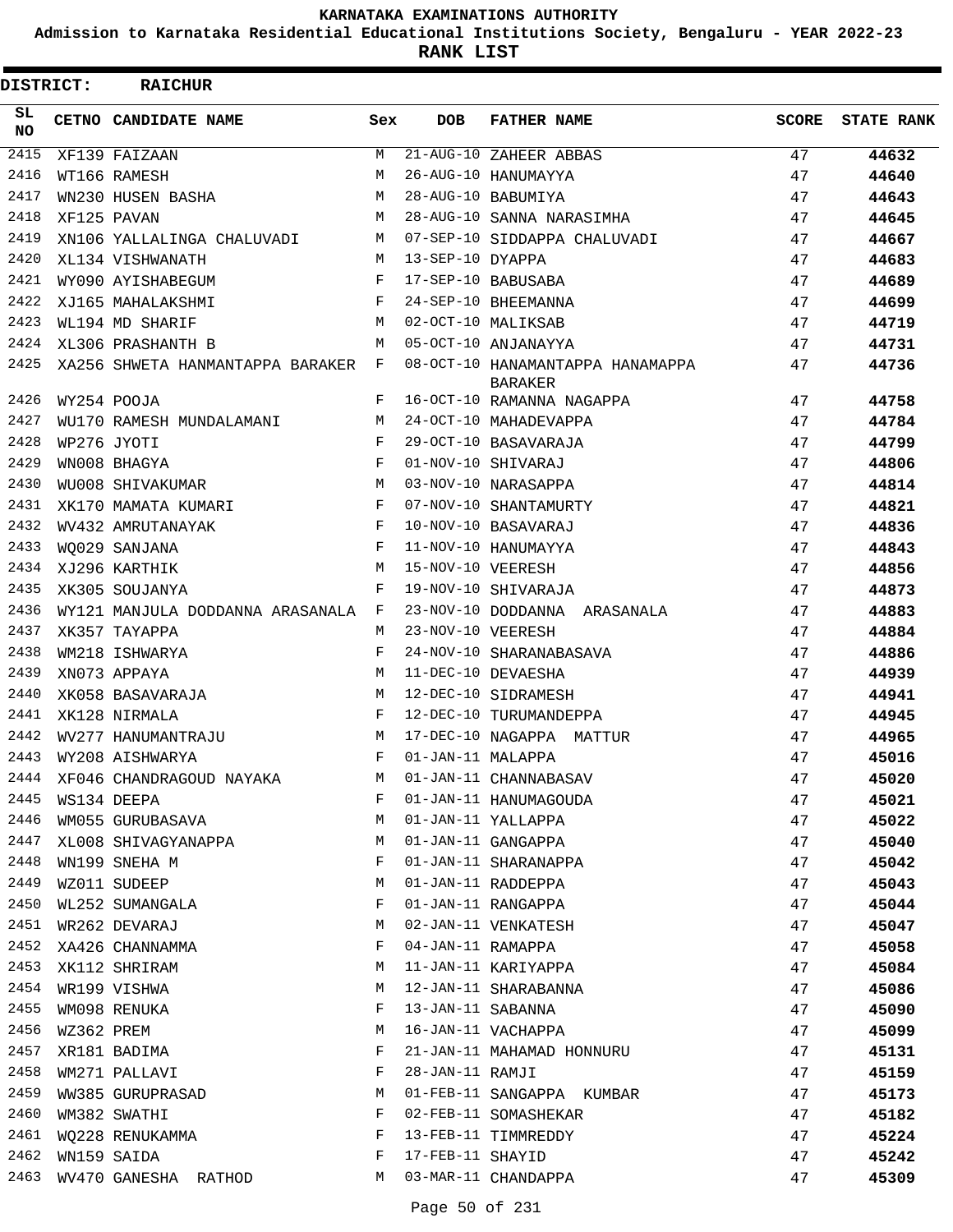**Admission to Karnataka Residential Educational Institutions Society, Bengaluru - YEAR 2022-23**

**RANK LIST**

Ξ

| DISTRICT:        |            | <b>RAICHUR</b>                                                                                |              |                   |                                                                     |              |                   |
|------------------|------------|-----------------------------------------------------------------------------------------------|--------------|-------------------|---------------------------------------------------------------------|--------------|-------------------|
| SL.<br><b>NO</b> |            | <b>CETNO CANDIDATE NAME</b>                                                                   | Sex          | <b>DOB</b>        | <b>FATHER NAME</b>                                                  | <b>SCORE</b> | <b>STATE RANK</b> |
| 2464             |            | XC067 SHIVALEELA                                                                              | F            | 04-MAR-11 RAMESHA |                                                                     | 47           | 45316             |
| 2465             |            | WL409 SRUSTI                                                                                  | F            |                   | 04-MAR-11 BALADANDA                                                 | 47           | 45317             |
| 2466             |            | XN267 MANU PATIL                                                                              | M            |                   | 09-MAR-11 SHARANAPPA                                                | 47           | 45345             |
| 2467             |            | XM044 MAHESHWARI                                                                              | F            |                   | 11-MAR-11 SHARANAPPA                                                | 47           | 45357             |
| 2468             |            | WT194 ANITA                                                                                   | F            |                   | 14-MAR-11 KHEMANNA                                                  | 47           | 45372             |
| 2469             |            | XF188 AMBIKA                                                                                  | $_{\rm F}$   |                   | 19-MAR-11 BASAVARAJ                                                 | 47           | 45406             |
| 2470             |            | WY082 HANUMANTA                                                                               | M            |                   | 20-MAR-11 BASAVARAJ                                                 | 47           | 45411             |
| 2471             |            | XL065 SHAMINA                                                                                 | F            |                   | 20-MAR-11 MUKTAR BASHA                                              | 47           | 45415             |
| 2472             |            | XB072 RAMALU                                                                                  | M            | 23-MAR-11 RAMAPPA |                                                                     | 47           | 45433             |
| 2473             |            | WL004 RAMESHA                                                                                 | M            |                   | 27-MAR-11 SHIVARAJ                                                  | 47           | 45465             |
| 2474             |            | WP294 SHRUTHI                                                                                 | F            |                   | 29-MAR-11 BHEEMANNA                                                 | 47           | 45477             |
| 2475             |            | XM004 LAKSHMI                                                                                 | F            |                   | 02-APR-11 RAVIYAPPA                                                 | 47           | 45502             |
| 2476             | WM171 RAVI |                                                                                               | M            |                   | 03-APR-11 RAJU PAWAR                                                | 47           | 45511             |
| 2477             |            | WZ268 GAYATRI CHAVHAN                                                                         | $\mathbf{F}$ |                   | 04-APR-11 VENKATESH                                                 | 47           | 45515             |
| 2478             |            | WN102 SAROJA                                                                                  | F            |                   | 05-APR-11 VIJAYAKUMAR                                               | 47           | 45517             |
| 2479             |            | WN279 SANJANA                                                                                 | F            |                   | 06-APR-11 SHIVARAJ                                                  | 47           | 45523             |
| 2480             |            | XL201 GADILINGAPPA BELLIGANUR                                                                 | M            |                   | 17-APR-11 PAVADEPPA BELLIGANUR                                      | 47           | 45586             |
| 2481             |            | WZ240 SRUSTI                                                                                  | $\mathbf{F}$ |                   | 24-APR-11 NARSIMHA REDDY                                            | 47           | 45634             |
| 2482             |            | XL342 SHARANABASAVA                                                                           | M            |                   | 30-APR-11 HANAMAPPA                                                 | 47           | 45667             |
| 2483             |            | WO245 CHINMAYI                                                                                | F            |                   | 01-MAY-11 RAMALINGAPPA                                              | 47           | 45673             |
| 2484             |            | XL330 CHETANA B                                                                               | F            |                   | 02-MAY-11 SHARANAPPA B                                              | 47           | 45682             |
| 2485             |            | XL179 G TIMMAYYA NAYAKA                                                                       | M            | 02-MAY-11 LAXMANA |                                                                     | 47           | 45684             |
| 2486             |            | XM196 PRAVEENAKUMARA                                                                          | M            |                   | 10-MAY-11 HANUMANTHA                                                | 47           | 45733             |
| 2487             |            | WQ251 SHREEDEVI                                                                               |              |                   | 10-MAY-11 VENKATESHA                                                | 47           | 45736             |
| 2488             |            | $\begin{array}{cc} \textbf{F} & \\ \textbf{F} & \\ \textbf{F} & \end{array}$<br>WL136 LASKHMI |              |                   | 20-MAY-11 TAMMANNA                                                  | 47           | 45803             |
| 2489             |            | XL351 BASALINGAMMA                                                                            | F            |                   | 21-MAY-11 BALASWAMI                                                 | 47           | 45805             |
| 2490             |            | XH247 SIDDARTHA                                                                               | M            |                   | 26-MAY-11 DODDA VEERESH                                             | 47           | 45840             |
| 2491             |            | XQ089 FARHAN AHMED CHITGI M 30-MAY-11 ABDULLA CHITGI                                          |              |                   |                                                                     | 47           | 45862             |
| 2492             |            | WV392 TARUNAKUMAR                                                                             | M            |                   | 30-MAY-11 SUGANNA TIMANNA                                           | 47           | 45868             |
| 2493             |            | XL286 SANJEEVINI                                                                              | F            |                   | 31-MAY-11 VISHWANATH                                                | 47           | 45875             |
|                  |            |                                                                                               |              |                   |                                                                     | 47           | 45878             |
|                  |            | 2495 XM094 DURUGANNA M O1-JUN-11 AMARESH                                                      |              |                   |                                                                     | 47           | 45881             |
|                  |            |                                                                                               |              |                   | 2496 XQ175 JYOTHI TALAVARA $F$ 02-JUN-11 RAMANNA TALAVARA $47$      |              | 45893             |
|                  |            | 2497 WS158 MD MOULANSAB MO2-JUN-11 HASSAINI                                                   |              |                   |                                                                     | 47           | 45894             |
| 2498             |            | XD493 RAMESHMMA                                                                               |              |                   | F 05-JUN-11 HANUMANTHA                                              | 47           | 45922             |
|                  |            | 2499 WQ054 DURUGESH                                                                           |              |                   | M 11-JUN-11 KARIYAPPA                                               | 47           | 45964             |
|                  |            |                                                                                               |              |                   | 2500 XA293 SIDDARAMESH KATTIMANI M 13-JUN-11 GIRISWAMY KATTIMANI 47 |              | 45972             |
|                  |            | 2501 WQ079 BHAGYASHREE F 17-JUN-11 VIRESHA                                                    |              |                   |                                                                     | 47           | 45995             |
|                  |            |                                                                                               |              |                   | 2502 WZ129 DEVARAJ (21-JUN-11 YAMANAPPA GUDAGUNTI 47                |              |                   |
|                  |            |                                                                                               |              |                   |                                                                     |              | 46025             |
|                  |            | 2503 WM220 SANIKA<br>2504 WX432 SHRUSTI F 22-JUN-11 VEERESH                                   |              |                   | F 22-JUN-11 HANUMANTHARAY                                           | 47           | 46039             |
|                  |            |                                                                                               |              |                   |                                                                     | 47           | 46041             |
|                  |            | $\mathbf{F}$                                                                                  |              |                   | 2505 XD123 WILSON POUL C H M 24-JUN-11 RAVIKUMAR C H 47             |              | 46061             |
|                  |            | 2506 XL107 AYISHA                                                                             |              |                   | 25-JUN-11 NAZIR AHMAD                                               | 47           | 46062             |
|                  |            | 2507 XG224 RAVINDRA                                                                           |              |                   | M 05-JUL-11 ERANNA                                                  | 47           | 46131             |
|                  |            | 2508 XH053 ALFIYA ANJUM F 07-JUL-11 MAHEBOOB H                                                |              |                   |                                                                     | 47           | 46139             |
|                  |            |                                                                                               |              |                   | 2509 XP173 NAGARAJ U A M 07-JUL-11 AMARESH USIGYAL 47               |              | 46141             |
|                  |            | 2510 WX410 REKHA RATHOD F 15-JUL-11 KASTOORAPPA                                               |              |                   |                                                                     | 47           | 46201             |
|                  |            | 2511 WT066 ANILKUMAR M 28-JUL-11 MALLAPPA                                                     |              |                   |                                                                     | 47           | 46283             |
|                  |            | 2512 XC022 BHAVANI                                                                            |              |                   | F 01-AUG-11 HANUMANTHA                                              | 47           | 46314             |
|                  |            | 2513 XR025 KANCHANA                                                                           |              |                   | F 02-AUG-11 MALLIKARJUNA                                            | 47           | 46324             |

Page 51 of 231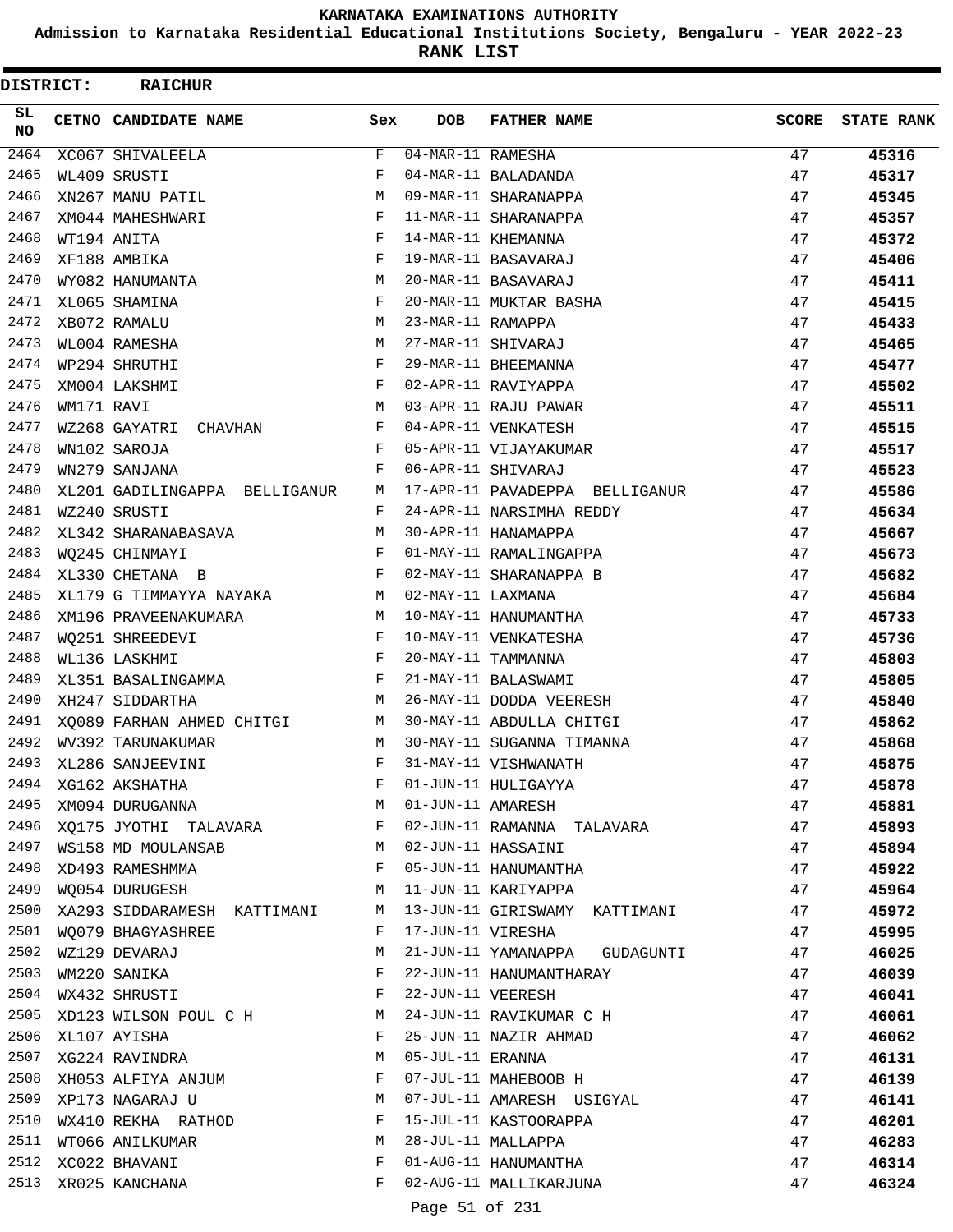**Admission to Karnataka Residential Educational Institutions Society, Bengaluru - YEAR 2022-23**

**RANK LIST**

Ξ

| <b>DISTRICT:</b> |                  | <b>RAICHUR</b>                                                             |              |                   |                                                                          |              |                   |
|------------------|------------------|----------------------------------------------------------------------------|--------------|-------------------|--------------------------------------------------------------------------|--------------|-------------------|
| SL.<br><b>NO</b> |                  | <b>CETNO CANDIDATE NAME</b>                                                | Sex          | DOB               | <b>FATHER NAME</b>                                                       | <b>SCORE</b> | <b>STATE RANK</b> |
| 2514             |                  | XK062 SANDHYA B                                                            | F            |                   | 02-AUG-11 VEERESH B                                                      | 47           | 46328             |
| 2515             |                  | WV353 NAGARATNA                                                            | F            |                   | 05-AUG-11 MALLAPPA                                                       | 47           | 46346             |
| 2516             |                  | $\mathbf{F}$<br>XO021 SINDHU                                               |              |                   | 12-AUG-11 BASANAGOUDA                                                    | 47           | 46382             |
| 2517             |                  | WT048 SHIVUKMAR                                                            | M            |                   | 13-AUG-11 HNUMANTHA                                                      | 47           | 46384             |
| 2518             |                  | WV039 AMEENABEGUM                                                          | $\mathbf{F}$ |                   | 18-AUG-11 BUDDESAB ARAGANJI                                              | 47           | 46404             |
| 2519             |                  | WX215 PAKIRAAMMA SHIVANGOUDA F                                             |              |                   | 20-AUG-11 SHIVANGOUDA SOMANAGOUDA 47                                     |              | 46413             |
| 2520             |                  | WN231 SHYAMANAYAKA                                                         | M            |                   | 25-AUG-11 HANUMANTHA                                                     | 47           | 46435             |
| 2521             |                  | $\begin{aligned} \mathbf{F} \\ \mathbf{M} \end{aligned}$<br>XM181 SAVITHRI |              |                   | 12-SEP-11 HANUMESHA                                                      | 47           | 46526             |
| 2522             |                  | XN183 ARJUN                                                                |              |                   | 17-SEP-11 BASAVARAJ NAYAK                                                | 47           | 46551             |
| 2523             |                  | XL183 ANJANAMMA                                                            | $F$ and      |                   | 25-SEP-11 MALLAYYA                                                       | 47           | 46587             |
| 2524             |                  |                                                                            |              |                   | XM106 SIDDARTHA BELAGAL MATA M 26-SEP-11 SHIVAKUMARA BELAGAL MATA 47     |              | 46592             |
| 2525             |                  | WS043 SHRINIVASA NAYAKA                                                    |              |                   | M 10-OCT-11 HANUMARADDY                                                  | 47           | 46645             |
| 2526             |                  | XS168 DAWALATH PASHA                                                       | M            |                   | 13-OCT-11 DAWAL MALLIK                                                   | 47           | 46657             |
| 2527             |                  | XD502 UMADEVI                                                              | F            |                   | 15-OCT-11 YALLAPPA                                                       | 47           | 46669             |
| 2528             |                  | XJ345 SHREYAS PATIL                                                        | M            |                   | 16-OCT-11 SHIVARAJ                                                       | 47           | 46671             |
| 2529             |                  | XD243 SUMANTH                                                              | M            |                   | 21-OCT-11 KALYAN KUMAR                                                   | 47           | 46697             |
| 2530             |                  | XC313 PUSHPA                                                               | F            | 01-DEC-11 AMARESH |                                                                          | 47           | 46858             |
| 2531             |                  | XG405 GEETHIKA                                                             | F            |                   | 03-DEC-11 KOVVURU SATYANARAYANA REDDY 47                                 |              | 46870             |
| 2532             |                  | $\mathbf{F}$<br>XF221 M SAHANA                                             |              |                   | 04-DEC-11 MALLAPPA                                                       | 47           | 46877             |
| 2533             |                  | WM224 CHANDPASHA                                                           | M            |                   | 01-JAN-12 HUSEN BASHA                                                    | 47           | 46968             |
| 2534             |                  | XF161 ADARSHA                                                              | M            |                   | 07-JAN-12 AMARESHA                                                       | 47           | 46979             |
| 2535             |                  | XM099 PARVATHI                                                             | F            |                   | 07-JAN-12 AMARESHA<br>08-JAN-12 DURUGAPPA                                | 47           | 46983             |
| 2536             |                  | WP113 K AMUKTA MALYADA F                                                   |              |                   | 31-JAN-12 K SHIVANARAYANA                                                | 47           | 47006             |
| 2537             |                  | XK337 ADITYA RATHOD                                                        | M            |                   | 07-FEB-12 RAMAPPA RATHOD                                                 | 47           | 47011             |
| 2538             | XK382 TANU       |                                                                            | $\mathbf{F}$ |                   | 18-JUN-12 BASAVARAJA                                                     | 47           | 47042             |
| 2539             |                  | XK055 REDDEPPA                                                             | M            |                   | 01-JAN-09 BUSSAPPA                                                       | 46           | 47054             |
| 2540             |                  | WZ233 DURUGAMMA                                                            | $\mathbf{F}$ |                   | 14-JAN-09 HANUMAPPA                                                      | 46           | 47055             |
| 2541             |                  | XA085 PALLAVI                                                              | F            |                   | 29-MAY-09 SHARANAPPA                                                     | 46           | 47063             |
| 2542             |                  | XE109 AMARESH                                                              | M            |                   | 28-SEP-09 HANUMANTHA                                                     | 46           | 47072             |
|                  |                  | 2543 WX106 ANUSHA                                                          | F            |                   | 01-JAN-10 PUNDALIKAPPA DASAR                                             | 46           | 47089             |
|                  |                  |                                                                            |              |                   | 2544 WV147 AKASH SANGANNA BAVIYAR M 08-FEB-10 SANGANNA ADAPPA BAVIYAR 46 |              | 47125             |
|                  |                  | 2545 XC328 K AKASH                                                         |              |                   | M 15-FEB-10 K ERESH                                                      | 46           | 47133             |
|                  |                  | 2546 XJ257 PRAJWAL M M (2546 SRIDHAR M M (2546 SRIDHAR M M                 |              |                   |                                                                          | 46           | 47143             |
|                  |                  | 2547 XK076 MOHAN                                                           |              |                   | M 05-APR-10 RAMAPPA                                                      | 46           | 47162             |
|                  |                  | 2548 XL244 SIDDANAGOUDA M 24-APR-10 LINGANNA                               |              |                   |                                                                          | 46           | 47173             |
|                  |                  | 2549 WW136 HASEENA                                                         |              |                   | F 11-MAY-10 MUNEER BASHA                                                 | 46           | 47181             |
|                  |                  |                                                                            |              |                   | 2550 XH065 SHIVAKUMAR M 15-MAY-10 URUKUNDAPPA                            | 46           | 47188             |
|                  |                  | 2551 WX258 P VAISHNAVI F 27-MAY-10 P RAVI                                  |              |                   |                                                                          | 46           |                   |
|                  |                  | 2552 XD058 MAHESHWARI F 30-JUN-10 KUMARA SWAMY                             |              |                   |                                                                          | 46           | 47198             |
|                  |                  |                                                                            |              |                   |                                                                          |              | 47223             |
|                  |                  | 2553 WR099 SHWETA<br>2554 WN275 CHANNABASAVA M 18-AUG-10 YALLAPPA          |              |                   | F 29-JUL-10 LINGAYYA                                                     | 46           | 47250             |
|                  |                  |                                                                            |              |                   |                                                                          | 46           | 47282             |
|                  |                  | 2555 WX062 MOUNESHGOUDA M 20-SEP-10 RANGANAGOUDA                           |              |                   |                                                                          | 46           | 47346             |
|                  |                  | 2556 XP056 YAMANAPPA                                                       |              |                   | M 04-OCT-10 YANKOBA                                                      | 46           | 47370             |
|                  | 2557 WZ203 ASHOK |                                                                            |              |                   | M 09-OCT-10 PARAMANNA                                                    | 46           | 47390             |
|                  |                  | 2558 XL146 VASANTA M 10-OCT-10 GONAPPA                                     |              |                   |                                                                          | 46           | 47397             |
|                  |                  | 2559 WL256 AKSHATA 6 6 F 20-OCT-10 SOMALAPPA                               |              |                   |                                                                          | 46           | 47424             |
|                  |                  | 2560 WW023 GANESH                                                          |              |                   | M 30-OCT-10 GADDEPPA                                                     | 46           | 47448             |
|                  |                  | 2561 XD395 SHIVUKUMAR M 30-OCT-10 DEVARAJ                                  |              |                   |                                                                          | 46           | 47453             |
|                  |                  |                                                                            |              |                   | 2562 WW144 CHANNABASANAGOUDA PATIL M 06-NOV-10 GANGANNAGOUDA PATIL 46    |              | 47472             |
|                  |                  | 2563 WZ372 TANU                                                            |              |                   | F 07-NOV-10 SOMU SHETAPPA 46                                             |              | 47480             |
|                  |                  |                                                                            |              |                   | Page 52 of 231                                                           |              |                   |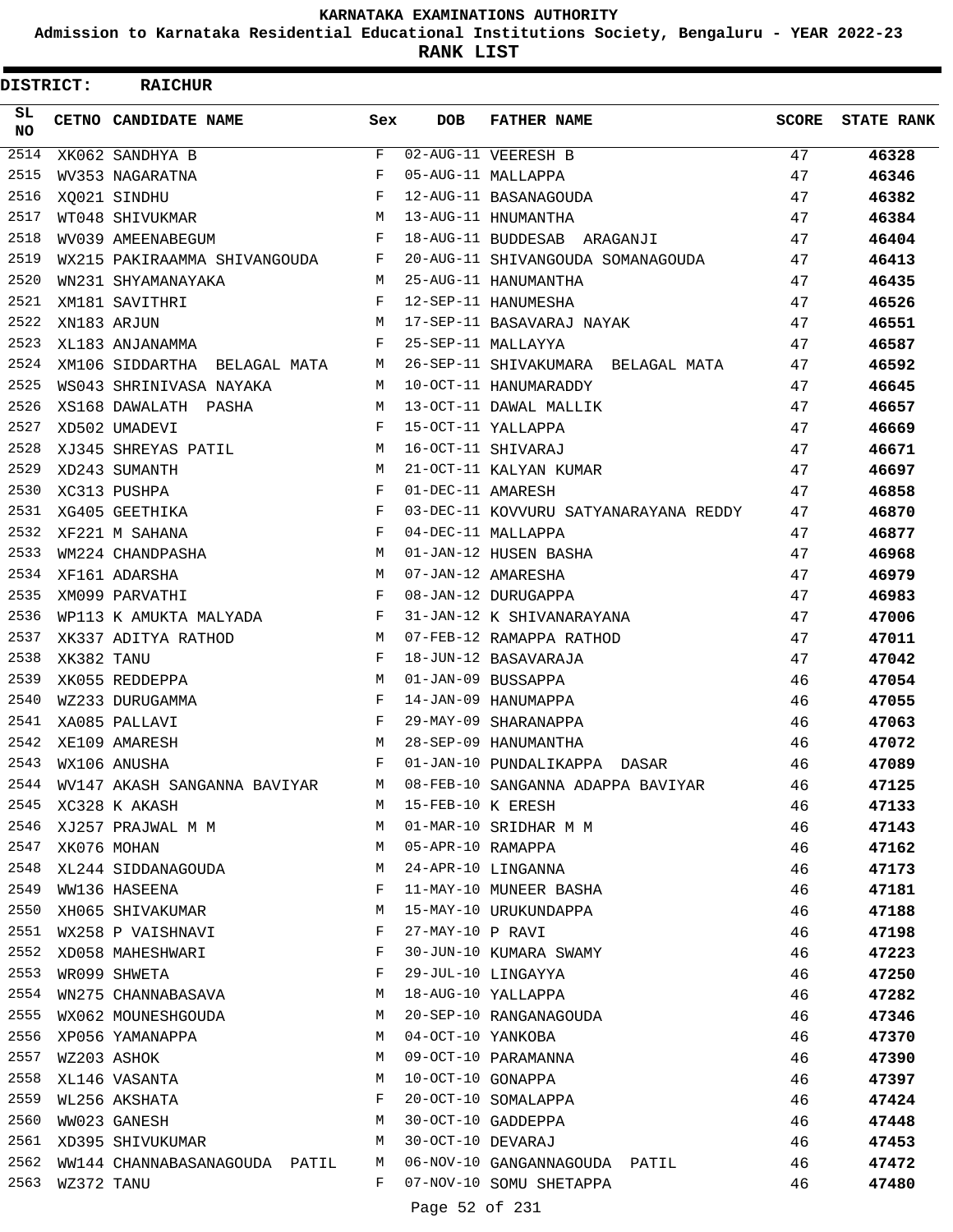**Admission to Karnataka Residential Educational Institutions Society, Bengaluru - YEAR 2022-23**

**RANK LIST**

| <b>DISTRICT:</b> | <b>RAICHUR</b>                     |              |                     |                                     |              |                   |
|------------------|------------------------------------|--------------|---------------------|-------------------------------------|--------------|-------------------|
| SL<br>NO.        | CETNO CANDIDATE NAME               | Sex          | <b>DOB</b>          | <b>FATHER NAME</b>                  | <b>SCORE</b> | <b>STATE RANK</b> |
| 2564             | XA087 HANAMANTI SOMAPPA TALAVARA F |              |                     | 10-NOV-10 SOMAPPA KANTEPPA TALAVARA | 46           | 47493             |
| 2565             | WL056 LAKSHMI                      | F            | 10-NOV-10 SABANNA   |                                     | 46           | 47494             |
| 2566             | WX013 MURALI                       | M            |                     | 20-NOV-10 VENKATESHA                | 46           | 47526             |
| 2567             | XD159 MALLIKARJUN BADIGER          | M            |                     | 21-NOV-10 JAMBANNA                  | 46           | 47532             |
| 2568             | WL316 MALINGARAYA                  | M            | 27-NOV-10 JANAPPA   |                                     | 46           | 47557             |
| 2569             | WR213 CHANNABASAVA                 | M            | 02-DEC-10 BUDEPPA   |                                     | 46           | 47574             |
| 2570             | XC232 AISHVARYA                    | F            |                     | 09-DEC-10 MOUNESHA                  | 46           | 47597             |
| 2571             | WY234 MAITRA                       | F            |                     | 12-DEC-10 RAMANNA TALAWARA          | 46           | 47610             |
| 2572             | XD500 SUDHA                        | F            |                     | 13-DEC-10 URUKUNDPPA                | 46           | 47619             |
| 2573             | XA099 SHANKRAMMA                   | F            |                     | 20-DEC-10 SHEKHAPPA                 | 46           | 47649             |
| 2574             | WL108 ARUN KUMAR                   | М            | 23-DEC-10 AMARESH   |                                     | 46           | 47658             |
| 2575             | XP144 SANJANA                      | F            |                     | 23-DEC-10 CHENNABASAVA              | 46           | 47662             |
| 2576             | XD036 SRUSTI                       | F            |                     | 27-DEC-10 NEELAPPA                  | 46           | 47670             |
| 2577             | XQ268 SAKSHI                       | F            | 29-DEC-10 SOMANNA   |                                     | 46           | 47681             |
| 2578             | WP210 ANJANAYYA                    | M            |                     | 01-JAN-11 SHARANAPPA                | 46           | 47685             |
| 2579             | WU066 BHARTH NAYAKA                | M            |                     | 01-JAN-11 NAGARAJ TIMMAYYA NAYAKA   | 46           | 47686             |
| 2580             | WV314 MALLIKARJUN                  | M            | 01-JAN-11 JAYAPPA   |                                     | 46           | 47696             |
| 2581             | XF101 MUTHANNA                     | M            |                     | 01-JAN-11 BEEMAYYA SHILKA           | 46           | 47698             |
| 2582             | XF033 SUMITHRA                     | F            | 01-JAN-11 RAMESHA   |                                     | 46           | 47712             |
| 2583             | WM297 SUNIL                        | M            | 01-JAN-11 DEVAPPA   |                                     | 46           | 47713             |
| 2584             | XD223 SUVARNA                      | F            |                     | 01-JAN-11 ANJANAYYA                 | 46           | 47715             |
| 2585             | XE115 VASANTH KUMAR                | M            |                     | 01-JAN-11 YAMANAPPA                 | 46           | 47717             |
| 2586             | XR006 GANESHA HANUMANTHA           | M            |                     | 02-JAN-11 HANUMANTHA                | 46           | 47722             |
| 2587             | XP155 RAMESHA                      | M            |                     | 02-JAN-11 CHOUDAPPA                 | 46           | 47723             |
| 2588             | WZ280 KOUSHIK                      | M            |                     | 06-JAN-11 REKHUNAIK                 | 46           | 47750             |
| 2589             | XJ056 POOJA                        | F            |                     | 10-JAN-11 SHEKARAPPA                | 46           | 47773             |
| 2590             | WV437 SOUMYA                       | F            |                     | 12-JAN-11 HULIGEPPA                 | 46           | 47782             |
| 2591             | XL258 LAKSHMANA                    | M            | 14-JAN-11 SANJAYA   |                                     | 46           | 47789             |
| 2592             | WN302 BHUMIKA                      | F            |                     | 20-JAN-11 HANUMANTRAYA              | 46           | 47828             |
| 2593             | XD094 SADIYA BEGUM                 | $\mathbf{F}$ |                     | 22-JAN-11 BANDENAWAZ                | 46           | 47838             |
| 2594             | WX374 CHANNABASAVA                 | M            |                     | 04-FEB-11 KUMARASWAMY               | 46           | 47891             |
| 2595             | XM176 PRAKASHA                     | M            |                     | 07-FEB-11 DYAMANNA                  | 46           | 47910             |
| 2596             | M<br>XL273 MANOJ PATIL             |              |                     | 13-FEB-11 MALLANGOUDA               | 46           | 47938             |
| 2597             | WZ127 CHANNABASAVA                 |              | M 18-FEB-11 BASAPPA |                                     | 46           | 47956             |
| 2598             | XD352 LAKSHMI                      | F            |                     | 22-FEB-11 MALLIKARJUNA              | 46           | 47983             |
| 2599             | XB160 MANJUNATH RATHOD             | M            |                     | 22-FEB-11 DODDAPPA                  | 46           | 47984             |
| 2600             | $\mathbf{F}$<br>WT135 VIJAYASHREE  |              |                     | 05-MAR-11 AMARESHA                  | 46           | 48054             |
|                  | 2601 XG372 SHARANABASAVA M         |              |                     | 06-MAR-11 MOUNESHA                  | 46           | 48060             |
| 2602             | XR024 DEEPIKA S                    | F            |                     | 07-MAR-11 SHIVAPUTHRAPPA            | 46           | 48063             |
| 2603             | WP317 TAMMANNA                     | M            |                     | 09-MAR-11 YALLAPPA                  | 46           | 48079             |
| 2604             | XE360 V AMRUTA PATIL F             |              |                     | 11-MAR-11 VENKATESH NAYAK           | 46           | 48089             |
|                  | 2605 XF224 TANUSHREE               | $\mathbf{F}$ |                     | 23-MAR-11 CHANDRASHEKHARA           | 46           | 48170             |
| 2606             | WN307 SWETA                        | F            |                     | 28-MAR-11 SHANKARAGOUDA             | 46           | 48205             |
| 2607             | WY310 BALACHANDRA JADHAVA          | М            |                     | 05-APR-11 TIPPANNA                  | 46           | 48245             |
| 2608             | XM040 SHIVALILA                    | F            |                     | 05-APR-11 HUSENAPPA                 | 46           | 48249             |
| 2609             | XM183 ANUPKUMAR                    | М            |                     | 10-APR-11 VIRUPAKSHAPPA             | 46           | 48277             |
| 2610             | WR211 DHANRAJA NAYAK               | M            |                     | 16-APR-11 NAGAPPAGOUDA POLICE PATIL | 46           | 48314             |
| 2611<br>2612     | XD099 AKASH                        | M<br>F       |                     | 20-APR-11 UMAPATHI                  | 46           | 48334             |
| 2613             | WY171 NEELAMMA                     | M            |                     | 23-APR-11 IRAPPA PAMPANNA KATTIMANE | 46           | 48360             |
|                  | WX339 BASAVARAJ                    |              |                     | 24-APR-11 SUVARNAPPA                | 46           | 48361             |
|                  |                                    |              | Page 53 of 231      |                                     |              |                   |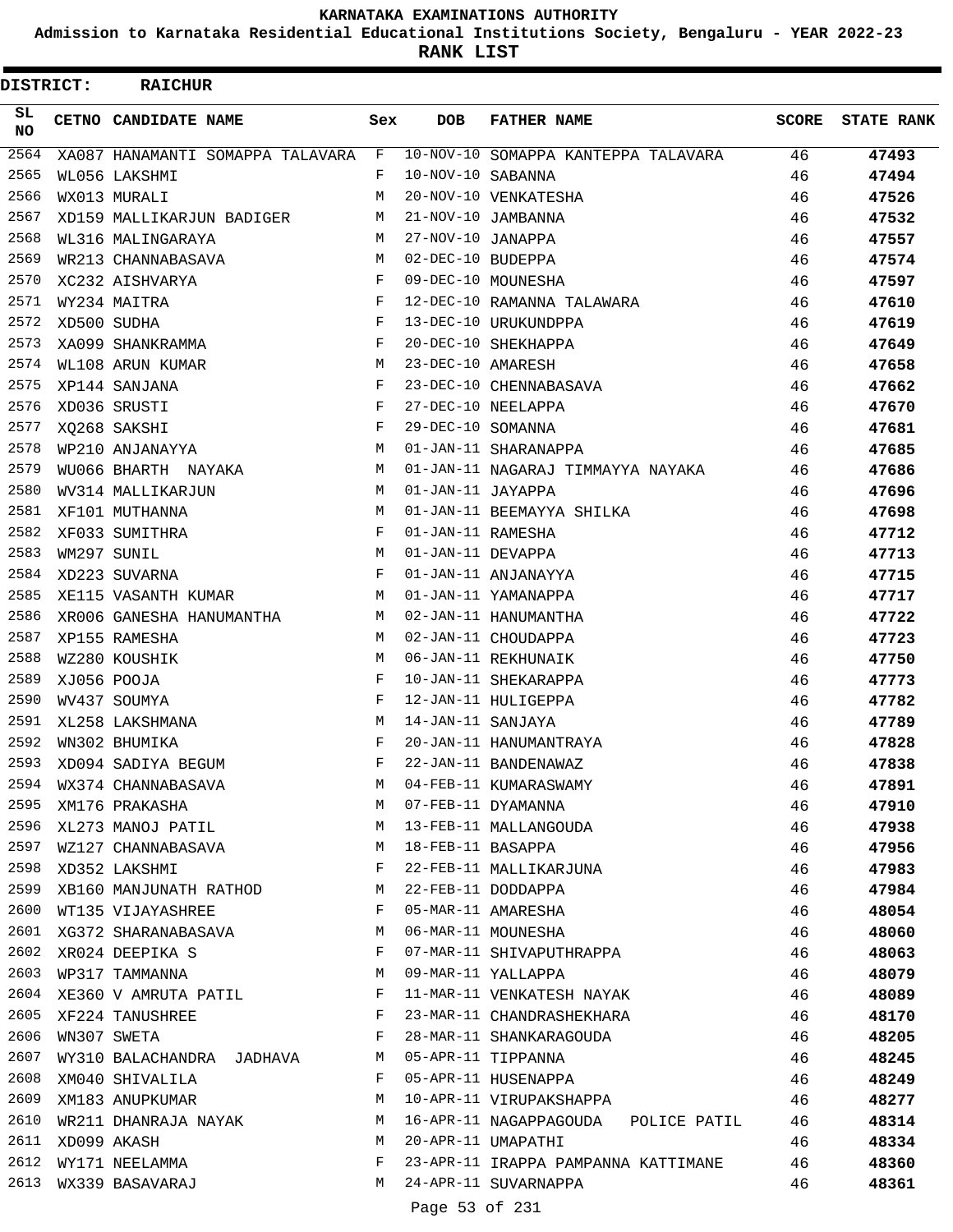**Admission to Karnataka Residential Educational Institutions Society, Bengaluru - YEAR 2022-23**

ı

**RANK LIST**

| DISTRICT:        |                  | <b>RAICHUR</b>                  |              |                   |                                        |              |                   |
|------------------|------------------|---------------------------------|--------------|-------------------|----------------------------------------|--------------|-------------------|
| SL.<br>NO.       |                  | CETNO CANDIDATE NAME            | Sex          | <b>DOB</b>        | <b>FATHER NAME</b>                     | <b>SCORE</b> | <b>STATE RANK</b> |
| $\frac{2614}{ }$ |                  | XJ179 DEEKSHA                   | F            |                   | 24-APR-11 BASAWARAJ                    | 46           | 48364             |
| 2615             |                  | WL031 TIMMANAGOUDA              | M            |                   | 24-APR-11 RANGAPPA                     | 46           | 48370             |
| 2616             |                  | XS102 VINAY                     | M            |                   | 24-APR-11 HANUMANTAPPA HADAPAD         | 46           | 48371             |
| 2617             |                  | XF299 AYISHA                    | $_{\rm F}$   |                   | 28-APR-11 MAHAMAD RAFI                 | 46           | 48383             |
| 2618             |                  | WZ088 CHIRANJEEVI               | M            |                   | 03-MAY-11 SHIVAPUTRAPPA KAMBAR         | 46           | 48413             |
| 2619             |                  | XL358 AKASHA                    | M            |                   | 04-MAY-11 ANJANEYA                     | 46           | 48424             |
| 2620             |                  | XP048 SHRAVYA P                 | $\mathbf{F}$ | 06-MAY-11 CHELUVA |                                        | 46           | 48436             |
| 2621             |                  | XC065 CHANDRIKA                 | F            |                   | 07-MAY-11 BHADRARAVU                   | 46           | 48440             |
| 2622             |                  | WU191 SHIVAKUMAR                | M            |                   | 09-MAY-11 PANCHKSHARAYYA               | 46           | 48458             |
| 2623             |                  | WO356 REKHA                     | F            |                   | 10-MAY-11 SHARANAPPA                   | 46           | 48468             |
| 2624             |                  | WW356 AMRESH CHAWAN             | M            |                   | 11-MAY-11 BHADRAPPA ESHWARAPPA         | 46           | 48474             |
| 2625             |                  | XS163 PRAKASHA                  | М            |                   | 16-MAY-11 SHARANAPPA                   | 46           | 48505             |
| 2626             |                  | XN248 TANUSHREE                 | $\mathbf{F}$ |                   | 16-MAY-11 PAMPAYYA SWAMY               | 46           | 48508             |
| 2627             |                  | XN302 NITYASHREE CHOUDARI       | F            |                   | 17-MAY-11 G SATYANARAYANA              | 46           | 48513             |
| 2628             |                  | XA477 NAVIN KUMAR               | M            |                   | 18-MAY-11 HANAMANTH                    | 46           | 48522             |
| 2629             |                  | WU145 RANGANATH                 | M            |                   | 18-MAY-11 ANJINEYYA                    | 46           | 48524             |
| 2630             |                  | XA406 GADDEPPA                  | M            |                   | 22-MAY-11 NAGAPPA WALIKAR              | 46           | 48552             |
| 2631             |                  | XL082 PADMAVATHI                | F            |                   | 22-MAY-11 KANAKAPPA                    | 46           | 48554             |
| 2632             |                  | WL343 VENKATESH                 | M            |                   | 22-MAY-11 DEVENDRAPPA                  | 46           | 48559             |
| 2633             |                  | WV226 ARAVIND                   | M            |                   | 23-MAY-11 PREMASING                    | 46           | 48560             |
| 2634             |                  | WX364 SANTOSH HANAMAPPA TALAVAR | M            |                   | 28-MAY-11 HANAMAPPA FAKEERAPPA TALAVAR | 46           | 48597             |
| 2635             |                  | WX389 RANJEETA                  | F            |                   | 01-JUN-11 AMARESHA JAKKERAMADU         | 46           | 48625             |
| 2636             |                  | XA390 SUNEEL                    | M            | 01-JUN-11 AMARESH |                                        | 46           | 48628             |
| 2637             |                  | XL106 VINODAKUMAR H             | M            |                   | 01-JUN-11 HUCHESHWRAPPA                | 46           | 48632             |
| 2638             |                  | XG068 VISHWANATHA               | M            |                   | 01-JUN-11 DODDAHANUMANTRAYA            | 46           | 48634             |
| 2639             |                  | XH186 PARASHURAM                | М            |                   | 12-JUN-11 SHAMBHULINGA                 | 46           | 48709             |
| 2640             |                  | XH282 S BHARATH NAYAK           | M            |                   | 16-JUN-11 SHARANABASAVA                | 46           | 48745             |
| 2641             |                  | WU118 KIRTHI                    | F            |                   | 19-JUN-11 TIRUPATI                     | 46           | 48757             |
| 2642             |                  | WZ145 CHINNAMMA                 | F            |                   | 26-JUN-11 ARCHAPPA                     | 46           | 48814             |
| 2643             |                  | XJ371 PAVITHRA                  | F            |                   | 26-JUN-11 HANUMANTHA                   | 46           | 48819             |
|                  |                  | 2644 WY145 ANUSHREE             | F            |                   | 02-JUL-11 HANAMANTH                    | 46           | 48864             |
| 2645             |                  |                                 | М            |                   | 09-JUL-11 SHIVAPPA                     | 46           | 48916             |
| 2646             |                  | WS144 PRAJWAL PATIL             | F            |                   | 15-JUL-11 POONAPPA                     |              |                   |
| 2647             |                  | WM347 BHARATI                   | М            | 16-JUL-11 VIRESH  |                                        | 46           | 48952             |
| 2648             |                  | WL323 DEVARAJ                   |              |                   |                                        | 46           | 48965             |
|                  |                  | WQ033 YALLAMMA                  | F            |                   | 18-JUL-11 AMBARESH                     | 46           | 48985             |
| 2649             |                  | XD445 ABHISHEK                  | М            | 19-JUL-11 DEVARAJ |                                        | 46           | 48986             |
| 2650             |                  | XB165 AKSHATHA                  | F            | 20-JUL-11 MANAYYA |                                        | 46           | 48995             |
| 2651             | WN285 UMAA       |                                 | F            |                   | 20-JUL-11 BUDESHA                      | 46           | 49001             |
| 2652             |                  | XE321 CHANNABASAVA              | M            |                   | 21-JUL-11 YANKAPPA                     | 46           | 49004             |
|                  |                  | 2653 XQ092 AMBAMMA              | F            | 25-JUL-11 NAGARAJ |                                        | 46           | 49024             |
|                  |                  | 2654 XM334 PRATHIKSHA PATIL F   |              |                   | 02-AUG-11 SHIVANANDA REDDY             | 46           | 49072             |
|                  | 2655 WM292 GEETA |                                 | $\mathbf{F}$ |                   | 13-AUG-11 BALAVANTARAYA                | 46           | 49142             |
|                  |                  | 2656 WL286 SUSHMITA S JALAHALLI | F            |                   | 22-AUG-11 SHIVAPPA                     | 46           | 49183             |
| 2657             |                  | XM132 SNEHA                     | F            |                   | 23-AUG-11 CHANNABASANAGOUDA            | 46           | 49189             |
| 2658             |                  | WW326 FAZILATH SULTHANA         | F            |                   | 30-AUG-11 FAKEERAHAMED                 | 46           | 49236             |
| 2659             |                  | XF183 NIKHITA                   | F            |                   | 01-SEP-11 CHANDRAPPA                   | 46           | 49248             |
| 2660             |                  | XB015 VINAYAKA                  | М            |                   | 01-SEP-11 AMARESHA                     | 46           | 49251             |
| 2661             |                  | WN124 ASHWINI                   | F            |                   | 13-SEP-11 VENKOBA                      | 46           | 49310             |
| 2662             |                  | XB104 THARUN                    | М            |                   | 16-SEP-11 DODDAPPA                     | 46           | 49338             |
| 2663             |                  | XD277 AMAREGOUDA G              | М            |                   | 19-SEP-11 CHANDRASHEKAR                | 46           | 49349             |
|                  |                  |                                 |              | Page 54 of 231    |                                        |              |                   |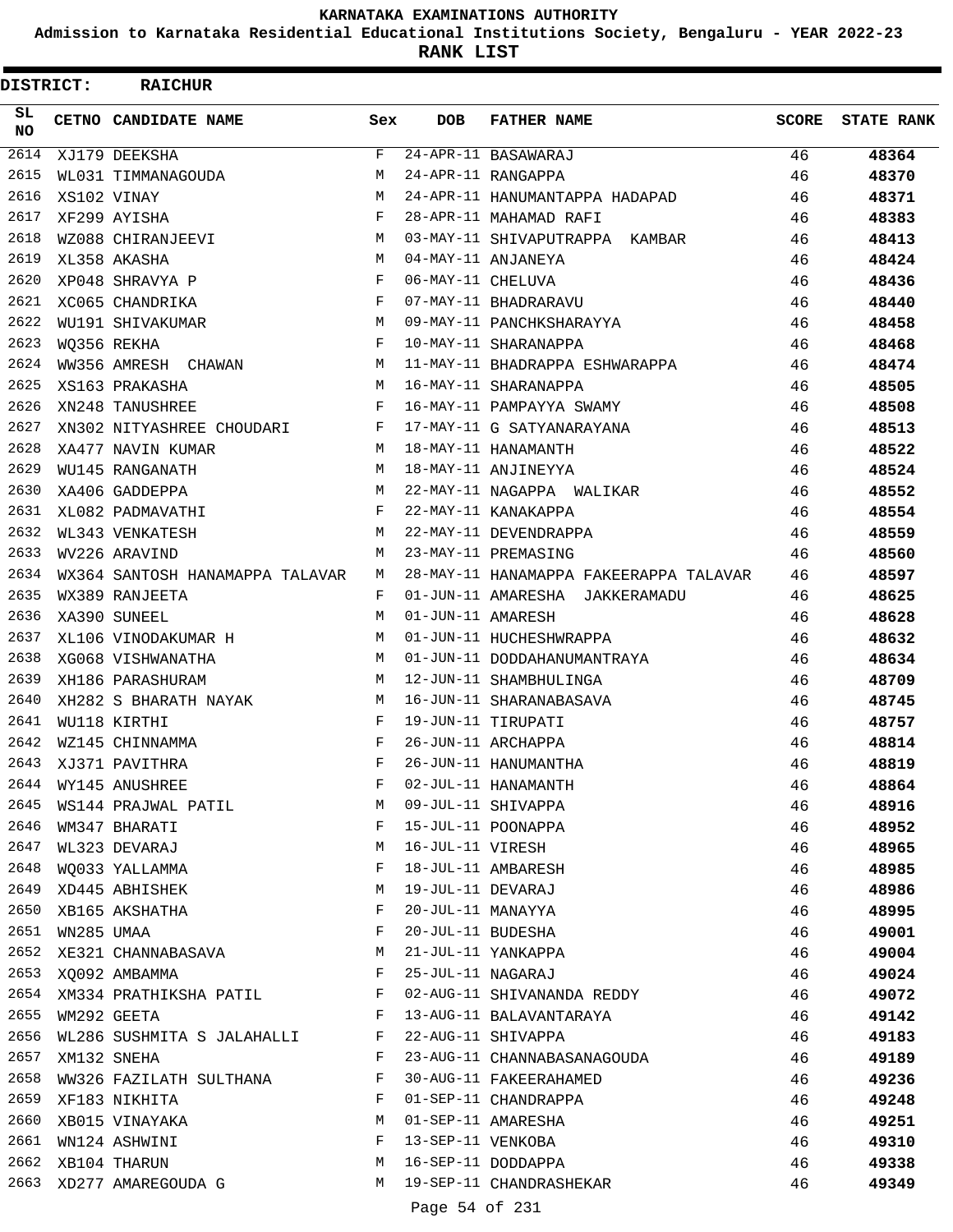**Admission to Karnataka Residential Educational Institutions Society, Bengaluru - YEAR 2022-23**

**RANK LIST**

| <b>DISTRICT:</b> |            | <b>RAICHUR</b>                      |            |                   |                                                |              |                   |
|------------------|------------|-------------------------------------|------------|-------------------|------------------------------------------------|--------------|-------------------|
| SL<br><b>NO</b>  |            | CETNO CANDIDATE NAME                | Sex        | <b>DOB</b>        | <b>FATHER NAME</b>                             | <b>SCORE</b> | <b>STATE RANK</b> |
| 2664             |            | WM192 BALAGOUDA                     | M          |                   | 22-SEP-11 HANMANTRAYA                          | 46           | 49359             |
| 2665             |            | WX130 MANJUNATH RAMAPPA NAGARAHAL M |            |                   | 25-SEP-11 RAMAPPA NAGARAHAL                    | 46           | 49373             |
| 2666             |            | WV114 SAVITA                        | F          |                   | 11-OCT-11 MAHANTAYYA                           | 46           | 49439             |
| 2667             |            | WL208 BHIMARATNA                    | F          | 28-OCT-11 RAMESH  |                                                | 46           | 49507             |
| 2668             |            | XG158 JAYALAXMI                     | $_{\rm F}$ | 29-OCT-11 AMARESH |                                                | 46           | 49513             |
| 2669             |            | XA263 SUDHA                         | F          | 23-NOV-11 VIRESH  |                                                | 46           | 49604             |
| 2670             |            | WX355 GANGAMMA RAVI PAVAR           | F          |                   | 01-JAN-12 RAVI PAVAR                           | 46           | 49733             |
| 2671             |            | WN021 SUNEETHA                      | F          | 01-JAN-12 BALAPPA |                                                | 46           | 49737             |
| 2672             |            | XJ307 TARUN KUMAR                   | M          |                   | 21-JAN-12 ANJINAYYA                            | 46           | 49763             |
| 2673             |            | XA208 ANJALI                        | F          |                   | 27-JAN-12 VIJAYAKUMAR                          | 46           | 49768             |
| 2674             |            | WT208 SHIVAKUMAR                    | M          |                   | 08-FEB-12 HANUMANTA                            | 46           | 49783             |
| 2675             |            | WY259 SONAKSHI<br>VADDAR            | F          | 23-FEB-12 IRANNA  |                                                | 46           | 49793             |
| 2676             |            | WW305 SANTHOSH                      | M          |                   | 13-APR-12 DURAGAPPA                            | 46           | 49818             |
| 2677             |            | WX268 BASSAMMA                      | F          |                   | 31-OCT-12 MANJUNATH                            | 46           | 49831             |
| 2678             |            | WO052 ANKITA                        | F          |                   | 10-JUN-09 BASAVARAJA                           | 45           | 49843             |
| 2679             |            | XS007 SANTHOSHA                     | M          |                   | 27-NOV-09 HANUMANTAPPA MARALI                  | 45           | 49860             |
| 2680             |            | XE074 SHRIKANTH                     | M          | 19-DEC-09 NAGARAJ |                                                | 45           | 49865             |
| 2681             |            | XH369 SUREKA                        | F          | 01-JAN-10 VINODA  |                                                | 45           | 49879             |
| 2682             |            | XR058 GOVINDA                       | M          |                   | 13-JAN-10 NIRUPADI                             | 45           | 49889             |
| 2683             |            | XG409 MUSTAPHA                      | M          |                   | 24-FEB-10 SABJALI SAB                          | 45           | 49904             |
| 2684             |            | WS198 VENKATESH                     | M          |                   | 10-APR-10 PARAMESH                             | 45           | 49934             |
| 2685             |            | XS222 AMRUTHA                       | F          |                   | 20-APR-10 MALLIKARJUNA                         | 45           | 49939             |
| 2686             |            | XR077 SUDEEPA                       | M          |                   | 02-MAY-10 BASAVARAJA                           | 45           | 49946             |
| 2687             |            | WZ377 SUDEEPA                       | M          |                   | 08-MAY-10 CHANDRASHEKARA                       | 45           | 49948             |
| 2688             |            | XJ364 VARUN                         | M          | 16-MAY-10 RAMESH  |                                                | 45           | 49954             |
| 2689             |            | WX044 GANGAMMA                      | F          |                   | 23-MAY-10 SHIVAPPA                             | 45           | 49960             |
| 2690             |            | XM235 SIDRAM BASAVARAJ NAYAK        | M          |                   | 01-JUN-10 BASAVARAJ GADDEPPA NAYAK             | 45           | 49970             |
| 2691             |            | WX120 VEERESH                       | M          |                   | 01-JUN-10 RAMANNA ADIVEPPA                     | 45           | 49971             |
| 2692             |            | WW008 YAMANOOR                      | M          |                   | 01-JUN-10 GYANAPPA                             | 45           | 49972             |
| 2693             |            | XK020 SPANDANA                      | F          |                   | 06-JUN-10 YAMANAPPA                            | 45           | 49978             |
| 2694             |            | XA109 SUNILA                        | М          |                   | 24-JUN-10 AMARESHA                             | 45           | 49995             |
| 2695             |            | WM263 NIRMALA                       | F          |                   | 27-JUN-10 BHEEMAYYA                            | 45           | 49999             |
| 2696             |            | XK273 MANJUNATHA                    | М          |                   | 28-JUN-10 HANUMANTAPPA                         | 45           | 50001             |
| 2697             |            | WS101 SHIFA KOUSAR                  | F          |                   | 07-JUL-10 MAIBUPASHA                           | 45           | 50014             |
| 2698             |            | WP246 GAGAN KUMAR                   | M          |                   | 10-JUL-10 PRABHANNA                            | 45           | 50016             |
| 2699             |            | XA111 YALLAMMA                      | F          |                   | 16-JUL-10 GOPALAGOUDA AMARAPPA POLICE<br>PATIL | 45           | 50021             |
| 2700             |            | WV238 YAMANOOR HANUMAPPA DOKKER     | M          |                   | 21-JUL-10 HANUMAPPA BUDDAPPA DOKKER            | 45           | 50025             |
| 2701             |            | XN138 KEERTHI                       | F          |                   | 23-JUL-10 M RAMESHA NAYAK                      | 45           | 50027             |
| 2702             |            | XG178 DEVARAJA                      | M          |                   | 01-AUG-10 MAHABALI                             | 45           | 50038             |
| 2703             |            | WV285 KIRAN                         | М          |                   | 08-AUG-10 BHEEMAPPA                            | 45           | 50054             |
| 2704             |            | XM296 HARISHA KUMAR Y               | M          |                   | 10-AUG-10 BASAVARAJA NAYAKA                    | 45           | 50057             |
| 2705             | XD126 RAMU |                                     | М          |                   | 20-AUG-10 NARASAPPA                            | 45           | 50079             |
| 2706             |            | WZ139 SHARANABASAVA                 | M          | 22-AUG-10 EARESH  |                                                | 45           | 50084             |
| 2707             |            | XS002 K VIDHYA                      | F          |                   | 24-AUG-10 S BASAVARAJA                         | 45           | 50085             |
| 2708             |            | XK023 MAHESHA                       | M          |                   | 07-SEP-10 HANUMANTHARAYA                       | 45           | 50103             |
| 2709             |            | WN133 VEERESH                       | М          |                   | 07-SEP-10 BASAVARAJA                           | 45           | 50105             |
| 2710             |            | XM142 JYOTHI                        | F          |                   | 14-SEP-10 KANAKAPPA                            | 45           | 50125             |
| 2711             |            | WS039 VIDHYA                        | F          |                   | 15-SEP-10 MALLESHA                             | 45           | 50127             |
|                  |            | 2712 XF289 LINGARAJA                | М          |                   | 19-SEP-10 SHIVALINGAPPA                        | 45           | 50141             |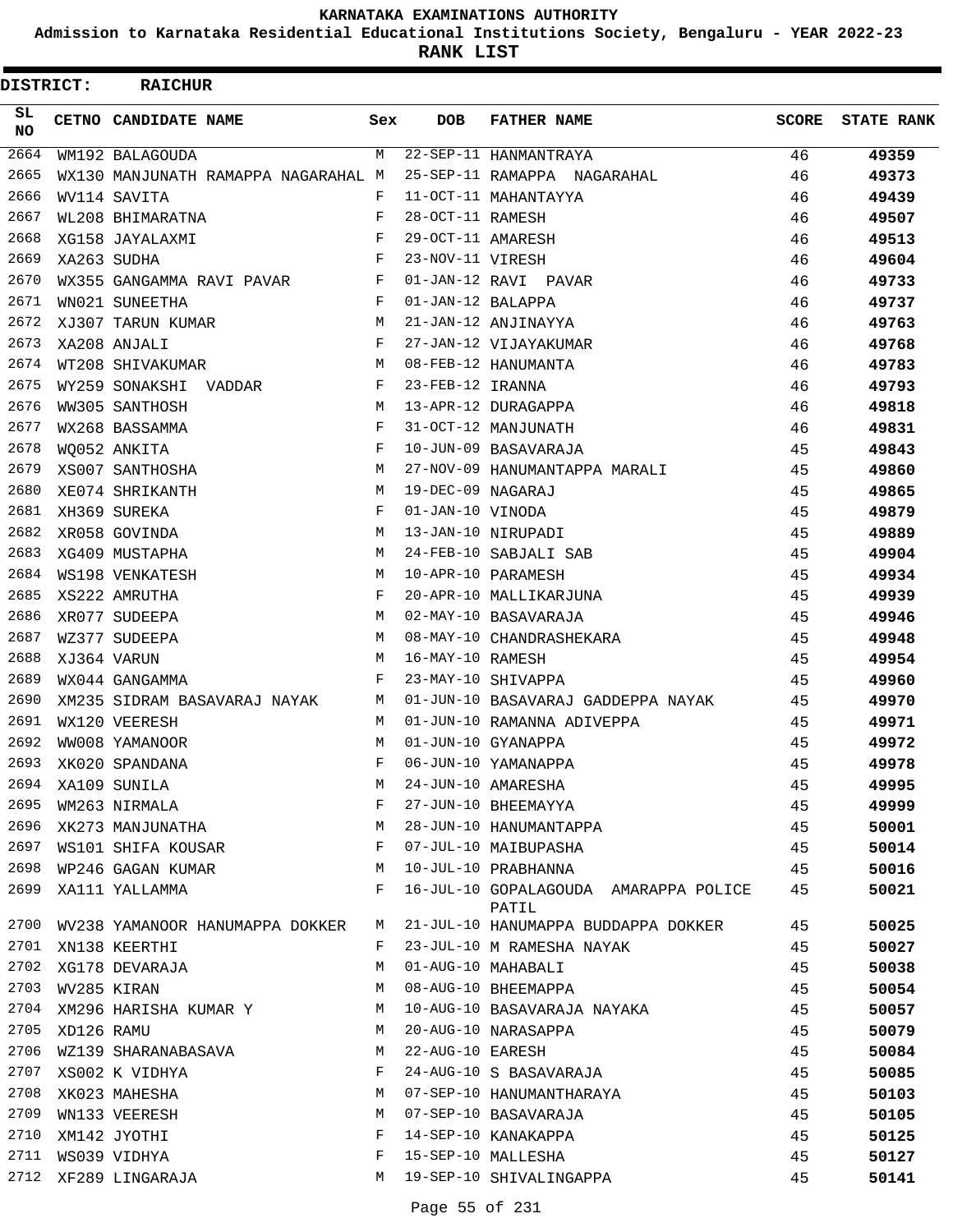**Admission to Karnataka Residential Educational Institutions Society, Bengaluru - YEAR 2022-23**

**RANK LIST**

| DISTRICT:        | <b>RAICHUR</b>                                           |       |                    |                                                                               |              |                   |
|------------------|----------------------------------------------------------|-------|--------------------|-------------------------------------------------------------------------------|--------------|-------------------|
| SL<br>NO.        | CETNO CANDIDATE NAME                                     | Sex   | <b>DOB</b>         | <b>FATHER NAME</b>                                                            | <b>SCORE</b> | <b>STATE RANK</b> |
| $\frac{2713}{ }$ | XA033 PRATIBHA GORABAL                                   | F     |                    | 29-SEP-10 SABANNA AMARAPPA GORABAL 45                                         |              | 50171             |
| 2714             | WZ328 SNEHA P                                            | F     |                    | 03-OCT-10 PAMPANNA VIRBHADRAPPA                                               | 45           | 50185             |
| 2715             | WV375 KANAKARADDY                                        | М     |                    | 05-OCT-10 MUDAKANAGOUDA                                                       | 45           | 50187             |
| 2716             | WV100 SHREEDEVI                                          | F     |                    | 06-OCT-10 LACHAMAPPA POOJARI                                                  | 45           | 50191             |
| 2717             | WZ054 BASAVARAJ SHANKRAPPA NAYAKA M                      |       |                    | 07-OCT-10 SHANKRAPPA BASAPPA NAYAKA                                           | 45           | 50194             |
| 2718             | XG129 BEERALINGA                                         | M     | 16-OCT-10 IRANNA   |                                                                               | 45           | 50233             |
| 2719             | XA101 YUVARAJ                                            | M     | 25-OCT-10 RAMESH   |                                                                               | 45           | 50278             |
| 2720             | XJ369 B PRAMOD                                           | M     |                    | 31-OCT-10 UMESH BALI                                                          | 45           | 50291             |
| 2721             | XA221 SAMARTH                                            | M     |                    | 03-NOV-10 SHANKRAPPA                                                          | 45           | 50309             |
| 2722             | WX148 SUJATA                                             | F     |                    | 04-NOV-10 CHANDAPPA PAWAR                                                     | 45           | 50315             |
| 2723             | XF065 YUVARAJ                                            | M     |                    | 09-NOV-10 PARASHURAM                                                          | 45           | 50330             |
| 2724             | XO088 NAGALINGA                                          | M     |                    | 29-NOV-10 HANUMANTI                                                           | 45           | 50409             |
| 2725             | WY020 MEENAKSHI                                          | F     |                    | 30-NOV-10 MALLANAGOUDA                                                        | 45           | 50413             |
| 2726             | XK167 AYYANAGOUDA                                        | M     |                    | 06-DEC-10 MUDAKANAGOUDA                                                       | 45           | 50433             |
| 2727             | XB056 ANJALI                                             | F     |                    | 08-DEC-10 AMARESH KANNAPPA                                                    | 45           | 50444             |
| 2728             | XJ084 ANUSHREE                                           | F     |                    | 12-DEC-10 SHARANAPPA                                                          | 45           | 50461             |
| 2729             | WX259 SANGEETA                                           | F     |                    | 13-DEC-10 RAVEENDRA MANCHALI                                                  | 45           | 50463             |
| 2730             | XK347 SATHVIK                                            | M     |                    | 13-DEC-10 LAKSHMANAGOUDA                                                      | 45           | 50464             |
| 2731             | XA309 SHREEDEVI SANGAPPA KAPANUR                         | F     |                    | 13-DEC-10 SANGAPPA KALIVEERAPPA KAPANUR                                       | 45           | 50465             |
| 2732             | WW391 AKSHATHA                                           | F     |                    | 28-DEC-10 AMARESH SHIVABASAPPA                                                | 45           | 50519             |
| 2733             | XB111 ARUN PAWAR                                         | M     |                    | 01-JAN-11 SHEKHAR NARAYANAPPA PAWAR                                           | 45           | 50541             |
| 2734             | XA030 DEVARAJ                                            | M     |                    | 01-JAN-11 AMARAPPA                                                            | 45           | 50546             |
| 2735             | WZ312 DHANARAJ                                           | M     |                    | 01-JAN-11 HANAMANTA                                                           | 45           | 50547             |
| 2736             | WO064 GOODMA                                             | F     | 01-JAN-11 LALASAB  |                                                                               | 45           | 50548             |
| 2737             | XA164 PANDU                                              | М     |                    | 01-JAN-11 TIPPANNA KRUSHNAPPA RATHOD                                          | 45           | 50558             |
| 2738             | XC223 SUDEEP                                             | M     |                    | 01-JAN-11 BASAVANAGOUDA                                                       | 45           | 50567             |
| 2739             | WN222 VISHWANATHA                                        | М     | 01-JAN-11 MARTANDA |                                                                               | 45           | 50571             |
| 2740             | WN078 YASHODA                                            | F     |                    | 01-JAN-11 JINDAPPA                                                            | 45           | 50575             |
| 2741             | WL303 DURAGAMMA                                          | F     |                    | 05-JAN-11 BUDDAYYA                                                            | 45           | 50589             |
| 2742             | WR034 NAGARATHNAMMA                                      | F     |                    | 05-JAN-11 YALLAPPA                                                            | 45           | 50590             |
| 2743             | XS044 NINGARAJA                                          |       |                    | M 15-JAN-11 AYYALEPPA                                                         | 45           | 50639             |
|                  | GOUDAR                                                   |       |                    | 2744 WY398 G VIJAYAKUMAR BASAVARAJ M 22-JAN-11 BASAVARAJ FAKEERAPPA GOUDAR 45 |              | 50665             |
| 2745             | WY382 VAISHNAVI                                          | F     |                    | 01-FEB-11 RAMESH NAYAK                                                        | 45           | 50716             |
| 2746             | WV178 SEVANTI SHARANAPPA F                               |       |                    | 07-FEB-11 SHARANAPPA                                                          | 45           | 50738             |
| 2747             | M <sub>1</sub><br>WW247 PRAKASHA                         |       |                    | 11-FEB-11 MUKKANNA KUNDAGOL                                                   | 45           | 50755             |
| 2748             | WR028 REKHA                                              | F     |                    | 14-FEB-11 BHEEMANNA                                                           | 45           | 50776             |
| 2749             | XG425 SURAJ                                              | М     |                    | 16-FEB-11 BASAVARAJA                                                          | 45           | 50783             |
| 2750             | XJ365 ABHINAVA REDDY                                     | M     |                    | 21-FEB-11 NARASA REDDY                                                        | 45           | 50806             |
| 2751             | WV069 YALLAMMA                                           | F     |                    | 22-FEB-11 SHIVANAPPA                                                          | 45           | 50817             |
| 2752             | XE225 VINUTHA                                            | F     |                    | 23-FEB-11 BHEEMANAGOUDA                                                       | 45           | 50825             |
|                  | 2753 XE114 SHIVAKUMAR M                                  |       | 24-FEB-11 ADIVESH  |                                                                               | 45           | 50833             |
| 2754             | $\mathbf{F}$ and the set of $\mathbf{F}$<br>XM049 AMRUTA |       |                    | 26-FEB-11 SHARANAPPA YARADIHAL                                                | 45           | 50844             |
| 2755             | WR090 ANJINEYA SWAMY M 26-FEB-11 MUDUKANNA               |       |                    |                                                                               | 45           | 50845             |
| 2756             | XE175 SHRIKANTHA                                         |       |                    | M 27-FEB-11 MOUNESHA                                                          | 45           | 50851             |
| 2757             | WX354 AISHVARYA RATHOD F                                 |       |                    | 08-MAR-11 AMARESHA RATHOD                                                     | 45           | 50893             |
| 2758             |                                                          |       |                    | WV332 MADUKESHAVA CHANNI M 13-MAR-11 CHANDRASHEKAR CHENNI                     | 45           | 50936             |
| 2759             | WY131 PRASHANTAKUMAR MEGUR M                             |       |                    | 18-MAR-11 SHIVAPPA MEGUR                                                      | 45           | 50963             |
| 2760             | WS083 MANJUNATHA                                         | M     |                    | 22-MAR-11 BHIMAPPA                                                            | 45           | 50982             |
| 2761             | WN243 AISHWARYA                                          | $F$ – | 23-MAR-11 NAGARAJ  |                                                                               | 45           | 50989             |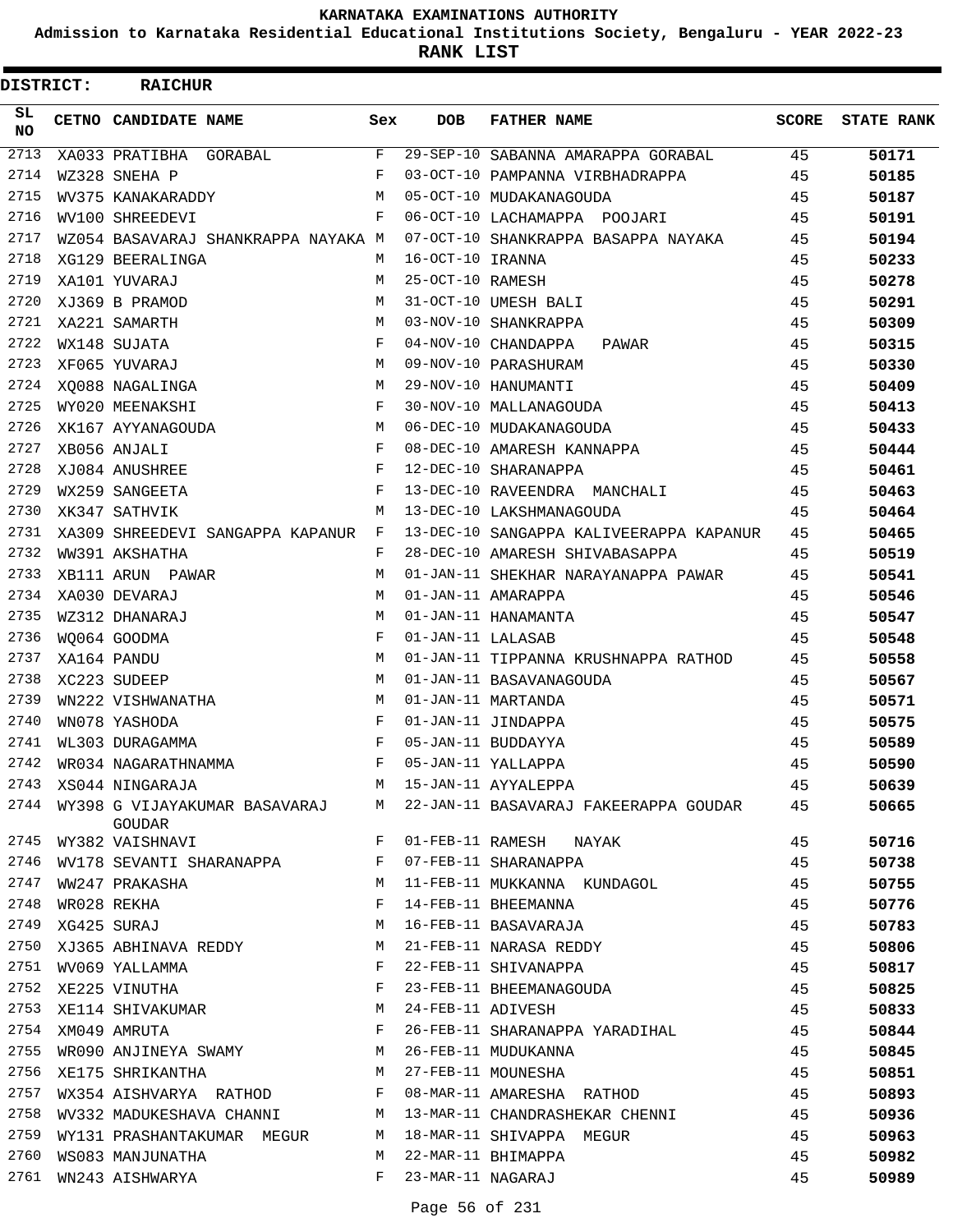**Admission to Karnataka Residential Educational Institutions Society, Bengaluru - YEAR 2022-23**

ı

**RANK LIST**

| <b>DISTRICT:</b> | <b>RAICHUR</b>                     |                    |                   |                                        |       |                   |
|------------------|------------------------------------|--------------------|-------------------|----------------------------------------|-------|-------------------|
| SL.<br>NO.       | CETNO CANDIDATE NAME               | Sex                | DOB               | <b>FATHER NAME</b>                     | SCORE | <b>STATE RANK</b> |
| 2762             | WP015 PREETHAM                     | M                  |                   | 25-MAR-11 SHREEKANTH                   | 45    | 51006             |
| 2763             | WY427 ASHOKKUMAR                   | M                  |                   | 26-MAR-11 GADDEPPA KURI                | 45    | 51012             |
| 2764             | WZ165 CHAITANY                     | F                  |                   | 29-MAR-11 CHANDAPPA MUDAKAPPA ISLAMPUR | 45    | 51034             |
| 2765             | XD045 SHIVAJIDORE                  | M                  |                   | 29-MAR-11 RANGANATH                    | 45    | 51040             |
| 2766             | <b>M</b><br>XE070 HAMPAYYA         |                    |                   | 15-APR-11 URUKUNDAPPA                  | 45    | 51150             |
| 2767             | WO086 PALLAVI                      | F                  |                   | 15-APR-11 HAMPAYYA                     | 45    | 51153             |
| 2768             | XL026 MALAPPA                      | M                  |                   | 17-APR-11 NINGAPPA POOJARI             | 45    | 51160             |
| 2769             | XM098 VINOD KUMARA BASAVARAJA      | M                  |                   | 22-APR-11 BASAVARAJA                   | 45    | 51204             |
| 2770             | XK013 DEEPA                        | $\mathbf{F}$       |                   | 29-APR-11 SRINIVASA                    | 45    | 51243             |
| 2771             | WN196 G S GOVINDARAJA              | M                  |                   | 01-MAY-11 SHIVARAJA                    | 45    | 51259             |
| 2772             | XC261 SHIVALILA                    | $\mathbf{F}$       |                   | 01-MAY-11 VISHWANATHA SWAMI            | 45    | 51261             |
| 2773             | XL220 HUSSAIN BASHA                | M                  |                   | 02-MAY-11 KAMAALSAB                    | 45    | 51265             |
| 2774             | XC219 VISHWANATHAREDDI M           |                    | 03-MAY-11 SUBHASH |                                        | 45    | 51283             |
| 2775             | XL299 SHYAMURTHI                   | M                  |                   | 10-MAY-11 VEERESHA                     | 45    | 51328             |
| 2776             | XG241 VIJAYA                       | F                  |                   | 10-MAY-11 NARASIMHA                    | 45    | 51330             |
| 2777             | WX220 BASAVARAJ                    | M                  |                   | 11-MAY-11 RAMESH RAICHUR               | 45    | 51331             |
| 2778             | XM062 SAVITHRI                     | $_{\rm F}$         |                   | 13-MAY-11 VEERESHA                     | 45    | 51349             |
| 2779             | XE357 BHUVANESHWARI                | $\mathbf{F}$       |                   | 17-MAY-11 SHARANAPPA                   | 45    | 51374             |
| 2780             | WT004 LAXMI                        | $\mathbf{F}$       |                   | 17-MAY-11 SIDDAPPA                     | 45    | 51375             |
| 2781             | WL076 NAGARAJA                     | M                  |                   | 19-MAY-11 HANAMANTRAYA                 | 45    | 51387             |
| 2782             | XC185 SUPRITH YADAV                | M                  |                   | 22-MAY-11 YALLAPPA                     | 45    | 51408             |
| 2783             | XE361 NIVEDITHA                    | F                  | 25-MAY-11 LAXMAN  |                                        | 45    | 51425             |
| 2784             | WX081 VENKATESH HANUMANTA PATERA M |                    |                   | 27-MAY-11 HANUMANTA TIMMANNA PATERA    | 45    | 51446             |
| 2785             | WX386 MAHALAKSHMI                  | F                  |                   | 29-MAY-11 SHAVANNA                     | 45    | 51452             |
| 2786             | WN141 KAMALAMMA                    | F                  |                   | 30-MAY-11 PANDURANGA                   | 45    | 51456             |
| 2787             | WO354 MAHANTESH                    | М                  |                   | 01-JUN-11 SHIVARAJA                    | 45    | 51473             |
| 2788             | XL310 PRAKASHA                     | м                  |                   | 01-JUN-11 MOOKAPPA                     | 45    | 51476             |
| 2789             | XD240 SANDHYA                      | F                  | 01-JUN-11 AMARESH |                                        | 45    | 51478             |
| 2790             | WR105 VIJAYALAKSHMI                | F                  |                   | 01-JUN-11 MUDUKAPPA                    | 45    | 51483             |
| 2791             | XP034 VEENA                        | $\mathbf{F}% _{0}$ |                   | 02-JUN-11 SHARANAPPA                   | 45    | 51489             |
| 2792             | WP295 BASAVA                       | М                  |                   | 05-JUN-11 SANNAYANKAPPA                | 45    | 51502             |
| 2793             | XH348 V MANOJ KUMAR                | M                  |                   | 13-JUN-11 SURESH V                     | 45    | 51585             |
| 2794             | XA396 SHIVAPRIYA                   | F                  | 19-JUN-11 BALAPPA |                                        | 45    | 51631             |
| 2795             | WR235 BHUVAN                       | M                  |                   | 21-JUN-11 BHIMASHANKAR                 | 45    | 51646             |
| 2796             | XQ097 SHRAVANTI                    | F                  |                   | 25-JUN-11 RAGHAVENDRA                  | 45    | 51678             |
| 2797             | WS052 ASHWINI                      | F                  |                   | 02-JUL-11 HULUGAPPA                    | 45    | 51732             |
| 2798             | WR205 ANNAPURNA                    | F                  | 09-JUL-11 ADAPPA  |                                        | 45    | 51772             |
| 2799             | WV342 SHWETHA                      | F                  |                   | 09-JUL-11 SHEKRAPPA                    | 45    | 51779             |
| 2800             | XN294 SINDHU                       | F                  |                   | 12-JUL-11 SHARANAPPA                   | 45    | 51802             |
| 2801             | WX377 SRUSTI                       | F                  |                   | 13-JUL-11 VENKATESH                    | 45    | 51807             |
| 2802             | XA355 AISHWARYA                    | F                  |                   | 15-JUL-11 SHIVANANDA                   | 45    | 51814             |
| 2803             | WY066 SHARANAGOUDA                 | M                  |                   | 21-JUL-11 RAMANAGOUDA                  | 45    | 51871             |
| 2804             | XM264 SHWEETAMBARI I               | F                  |                   | 21-JUL-11 TIMMAYYA                     | 45    | 51873             |
| 2805             | XL212 AKASH                        | М                  |                   | 24-JUL-11 AMARESH ELGERI               | 45    | 51888             |
| 2806             | XR045 PRATRUSHA                    | F                  |                   | 26-JUL-11 CHOUDAPPA                    | 45    | 51906             |
| 2807             | WS136 ABHISHEK                     | М                  |                   | 29-JUL-11 BASAVARAJ                    | 45    | 51924             |
| 2808             | XM189 PRAJWAL                      | М                  |                   | 04-AUG-11 LAKSHMANA                    | 45    | 51965             |
| 2809             | WU232 CHANDU RATHOD                | M                  | 06-AUG-11 RAJU    |                                        | 45    | 51969             |
| 2810             | XM190 VEENA                        | F                  |                   | 07-AUG-11 GYANAPPA HOKRANI             | 45    | 51981             |
| 2811             | WW352 KALLESH                      | M                  |                   | 16-AUG-11 PIDDAPPA GADAD               | 45    | 52038             |
|                  |                                    |                    | Page 57 of 231    |                                        |       |                   |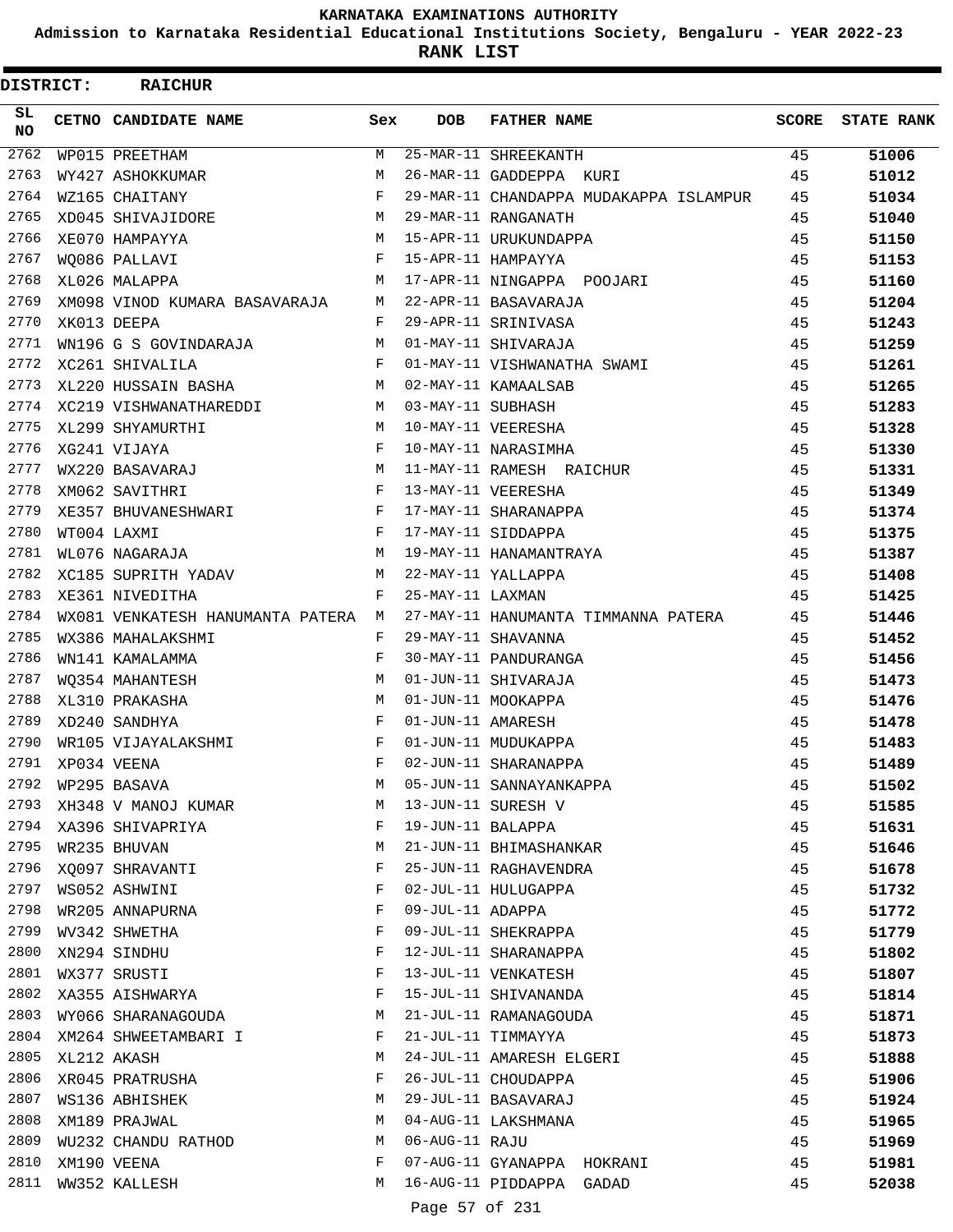**Admission to Karnataka Residential Educational Institutions Society, Bengaluru - YEAR 2022-23**

**RANK LIST**

 $\blacksquare$ 

| SL.<br><b>DOB</b><br>CETNO CANDIDATE NAME<br>Sex<br><b>FATHER NAME</b><br><b>SCORE</b><br>NO.<br>2812<br>$_{\rm F}$<br>17-AUG-11 H MALLESHA<br>XM306 DEEPIKA<br>45<br>2813<br>20-AUG-11 MUDAKAPPA<br>XL023 MANJUNATHA<br>M<br>45<br>2814<br>XP222 AJAYAKUMAR<br>M<br>27-AUG-11 SHEKARAGOUDA<br>45<br>2815<br>WO055 HRUTHIK<br>М<br>30-AUG-11 CHANABASAVA<br>45<br>2816<br>XE349 BHAVANA<br>F<br>16-SEP-11 LOKESH<br>45<br>2817<br>XA188 ASHALESHANI<br>F<br>24-SEP-11 PRABHAKAR<br>45<br>2818<br>XM126 MARIBASAMMA<br>F<br>04-OCT-11 BHEERAPPA<br>45<br>2819<br>19-OCT-11 RAJESHEKARAYYA<br>WN113 SNEHA<br>F<br>45<br>2820<br>22-OCT-11 DEVAPPA<br>XR125 MALLIKARJUNA<br>М<br>45<br>2821<br>03-NOV-11 BHEEMANNA<br>XF181 GAYATHRI<br>$_{\rm F}$<br>45<br>2822<br>WO325 SHREEGOURI<br>F<br>06-NOV-11 H BASAVAPRABHU<br>45<br>2823<br>WN352 BHAGYASHREE<br>F<br>12-NOV-11 BASANAGOUDA<br>45<br>2824<br>WL020 MOHSIN M<br>F<br>12-NOV-11 MOULANA<br>45 |                   |
|-----------------------------------------------------------------------------------------------------------------------------------------------------------------------------------------------------------------------------------------------------------------------------------------------------------------------------------------------------------------------------------------------------------------------------------------------------------------------------------------------------------------------------------------------------------------------------------------------------------------------------------------------------------------------------------------------------------------------------------------------------------------------------------------------------------------------------------------------------------------------------------------------------------------------------------------------------|-------------------|
|                                                                                                                                                                                                                                                                                                                                                                                                                                                                                                                                                                                                                                                                                                                                                                                                                                                                                                                                                     | <b>STATE RANK</b> |
|                                                                                                                                                                                                                                                                                                                                                                                                                                                                                                                                                                                                                                                                                                                                                                                                                                                                                                                                                     | 52048             |
|                                                                                                                                                                                                                                                                                                                                                                                                                                                                                                                                                                                                                                                                                                                                                                                                                                                                                                                                                     | 52072             |
|                                                                                                                                                                                                                                                                                                                                                                                                                                                                                                                                                                                                                                                                                                                                                                                                                                                                                                                                                     | 52095             |
|                                                                                                                                                                                                                                                                                                                                                                                                                                                                                                                                                                                                                                                                                                                                                                                                                                                                                                                                                     | 52112             |
|                                                                                                                                                                                                                                                                                                                                                                                                                                                                                                                                                                                                                                                                                                                                                                                                                                                                                                                                                     | 52199             |
|                                                                                                                                                                                                                                                                                                                                                                                                                                                                                                                                                                                                                                                                                                                                                                                                                                                                                                                                                     | 52230             |
|                                                                                                                                                                                                                                                                                                                                                                                                                                                                                                                                                                                                                                                                                                                                                                                                                                                                                                                                                     | 52279             |
|                                                                                                                                                                                                                                                                                                                                                                                                                                                                                                                                                                                                                                                                                                                                                                                                                                                                                                                                                     | 52359             |
|                                                                                                                                                                                                                                                                                                                                                                                                                                                                                                                                                                                                                                                                                                                                                                                                                                                                                                                                                     | 52370             |
|                                                                                                                                                                                                                                                                                                                                                                                                                                                                                                                                                                                                                                                                                                                                                                                                                                                                                                                                                     | 52431             |
|                                                                                                                                                                                                                                                                                                                                                                                                                                                                                                                                                                                                                                                                                                                                                                                                                                                                                                                                                     | 52450             |
|                                                                                                                                                                                                                                                                                                                                                                                                                                                                                                                                                                                                                                                                                                                                                                                                                                                                                                                                                     | 52483             |
|                                                                                                                                                                                                                                                                                                                                                                                                                                                                                                                                                                                                                                                                                                                                                                                                                                                                                                                                                     | 52486             |
| 2825<br>13-NOV-11 NINGARAJ<br>XM103 VIDYASHREE<br>F<br>45                                                                                                                                                                                                                                                                                                                                                                                                                                                                                                                                                                                                                                                                                                                                                                                                                                                                                           | 52489             |
| 2826<br>WO105 VEERESH<br>M<br>15-NOV-11 HANUMANTHA<br>45                                                                                                                                                                                                                                                                                                                                                                                                                                                                                                                                                                                                                                                                                                                                                                                                                                                                                            | 52500             |
| 2827<br>27-NOV-11 JINAPPA<br>XC330 TANUSRI<br>F<br>45                                                                                                                                                                                                                                                                                                                                                                                                                                                                                                                                                                                                                                                                                                                                                                                                                                                                                               | 52561             |
| 2828<br>28-NOV-11 CHANDRASHEKAR BABU<br>WX105 PAVITHRA<br>F<br>45                                                                                                                                                                                                                                                                                                                                                                                                                                                                                                                                                                                                                                                                                                                                                                                                                                                                                   | 52569             |
| 2829<br>28-NOV-11 MAHADEVA<br>XC220 PAVITRA<br>F<br>45                                                                                                                                                                                                                                                                                                                                                                                                                                                                                                                                                                                                                                                                                                                                                                                                                                                                                              | 52570             |
| 2830<br>WR174 ROOPA<br>$_{\rm F}$<br>01-DEC-11 DEVENDRAPPA<br>45                                                                                                                                                                                                                                                                                                                                                                                                                                                                                                                                                                                                                                                                                                                                                                                                                                                                                    | 52580             |
| 2831<br>WN085 MOHAMMAD AYAN<br>М<br>10-DEC-11 JINDAVALI<br>45                                                                                                                                                                                                                                                                                                                                                                                                                                                                                                                                                                                                                                                                                                                                                                                                                                                                                       | 52608             |
| 2832<br>XN258 MANIKANTHA<br>M<br>13-DEC-11 RAMANNA<br>45                                                                                                                                                                                                                                                                                                                                                                                                                                                                                                                                                                                                                                                                                                                                                                                                                                                                                            | 52619             |
| 2833<br>16-DEC-11 VEERESHA<br>XJ214 UDAYA KUMAR<br>М<br>45                                                                                                                                                                                                                                                                                                                                                                                                                                                                                                                                                                                                                                                                                                                                                                                                                                                                                          | 52633             |
| 2834<br>01-JAN-12 RAMESH BHAJANTRI<br>WW166 ANIL BHAJANTRI<br>45<br>M                                                                                                                                                                                                                                                                                                                                                                                                                                                                                                                                                                                                                                                                                                                                                                                                                                                                               | 52682             |
| 2835<br>01-JAN-12 DURUGAPPA<br>XR046 SANJANA<br>$_{\rm F}$<br>45                                                                                                                                                                                                                                                                                                                                                                                                                                                                                                                                                                                                                                                                                                                                                                                                                                                                                    | 52688             |
| 2836<br>WV255 BASAVA PATIL<br>11-JAN-12 SHARANABASAVARAJ PATIL<br>45<br>M                                                                                                                                                                                                                                                                                                                                                                                                                                                                                                                                                                                                                                                                                                                                                                                                                                                                           | 52705             |
| 2837<br>12-JAN-12 MUDIYAPPA<br>XG453 MANJUNATH<br>М<br>45                                                                                                                                                                                                                                                                                                                                                                                                                                                                                                                                                                                                                                                                                                                                                                                                                                                                                           | 52709             |
| 2838<br>13-JAN-12 PRASAD C H<br>45<br>XK182 MAHIDHAR C H<br>M                                                                                                                                                                                                                                                                                                                                                                                                                                                                                                                                                                                                                                                                                                                                                                                                                                                                                       | 52711             |
| 2839<br>XM035 SAI SUDEEKSHA<br>F<br>25-JAN-12 C H SURESHA<br>45                                                                                                                                                                                                                                                                                                                                                                                                                                                                                                                                                                                                                                                                                                                                                                                                                                                                                     | 52723             |
| 2840<br>29-JAN-12 CHANNAPPA<br>XM275 SHARANABASAV<br>45<br>JAVALAGERA<br>М                                                                                                                                                                                                                                                                                                                                                                                                                                                                                                                                                                                                                                                                                                                                                                                                                                                                          | 52728             |
| 2841<br>10-APR-12 AMARAYYA<br>XD074 SHIVA PRASAD<br>M<br>45                                                                                                                                                                                                                                                                                                                                                                                                                                                                                                                                                                                                                                                                                                                                                                                                                                                                                         | 52768             |
| 2842<br>12-APR-12 MARUTI<br>45<br>XK187 ANUSHREE<br>F                                                                                                                                                                                                                                                                                                                                                                                                                                                                                                                                                                                                                                                                                                                                                                                                                                                                                               | 52769             |
| 2843<br>10-APR-08 SOPHI SAB<br>WN224 HUSENSAB<br>М<br>44                                                                                                                                                                                                                                                                                                                                                                                                                                                                                                                                                                                                                                                                                                                                                                                                                                                                                            | 52782             |
| 2844<br>19-OCT-08 BUJJAPPA<br>XG114 YALLALINGA<br>44<br>M                                                                                                                                                                                                                                                                                                                                                                                                                                                                                                                                                                                                                                                                                                                                                                                                                                                                                           | 52783             |
| 2845<br>30-OCT-08 CHANDRAMA<br>WN052 AMBIKA<br>F<br>44                                                                                                                                                                                                                                                                                                                                                                                                                                                                                                                                                                                                                                                                                                                                                                                                                                                                                              | 52785             |
| 2846<br>22-MAR-09 HUSSAIN BASHA<br>XC206 BANU<br>F<br>44                                                                                                                                                                                                                                                                                                                                                                                                                                                                                                                                                                                                                                                                                                                                                                                                                                                                                            | 52791             |
| 2847<br>08-SEP-09 BEERAPPA<br>XQ071 SANJAN<br>F<br>44                                                                                                                                                                                                                                                                                                                                                                                                                                                                                                                                                                                                                                                                                                                                                                                                                                                                                               | 52800             |
| 2848<br>12-OCT-09 SYED CHAND PASHA<br>WL259 SYED MOUSIN HUSENI<br>44<br>М                                                                                                                                                                                                                                                                                                                                                                                                                                                                                                                                                                                                                                                                                                                                                                                                                                                                           | 52805             |
| 2849<br>25-NOV-09 SHRIMANT<br>XF164 B RENUKARAJ<br>М<br>44                                                                                                                                                                                                                                                                                                                                                                                                                                                                                                                                                                                                                                                                                                                                                                                                                                                                                          | 52815             |
| 2850<br>01-JAN-10 SHIVAPPA<br>WV187 AKASH<br>44<br>М                                                                                                                                                                                                                                                                                                                                                                                                                                                                                                                                                                                                                                                                                                                                                                                                                                                                                                | 52826             |
| 2851<br>01-JAN-10 AMARESHA<br>XG061 SHIVARAJA<br>М<br>44                                                                                                                                                                                                                                                                                                                                                                                                                                                                                                                                                                                                                                                                                                                                                                                                                                                                                            | 52836             |
| 2852<br>01-JAN-10 G GOVIND<br>XJ168 VARUNKUMAR<br>44<br>M                                                                                                                                                                                                                                                                                                                                                                                                                                                                                                                                                                                                                                                                                                                                                                                                                                                                                           | 52839             |
| 2853<br>10-JAN-10 DURUGAPPA<br>XN293 HANUMESH<br>М<br>44                                                                                                                                                                                                                                                                                                                                                                                                                                                                                                                                                                                                                                                                                                                                                                                                                                                                                            | 52843             |
| 2854<br>20-JAN-10 RANGAPPA<br>WT098 SHANTAMURTI<br>44<br>M                                                                                                                                                                                                                                                                                                                                                                                                                                                                                                                                                                                                                                                                                                                                                                                                                                                                                          | 52847             |
| 2855<br>02-FEB-10 HANUMANTHA<br>WZ320 MANIKANTHA<br>M<br>44                                                                                                                                                                                                                                                                                                                                                                                                                                                                                                                                                                                                                                                                                                                                                                                                                                                                                         | 52854             |
| 2856<br>10-FEB-10 HANAMAPPA<br>WZ354 MANJULA HANAMAPPA<br>44<br>F                                                                                                                                                                                                                                                                                                                                                                                                                                                                                                                                                                                                                                                                                                                                                                                                                                                                                   | 52859             |
| 2857<br>04-MAR-10 BASAVARAJ<br>WY163 GADDEPPA<br>М<br>44                                                                                                                                                                                                                                                                                                                                                                                                                                                                                                                                                                                                                                                                                                                                                                                                                                                                                            | 52877             |
| 2858<br>08-MAR-10 JAMBAYYA<br>44<br>WQ074 BASANAGOUDA<br>M                                                                                                                                                                                                                                                                                                                                                                                                                                                                                                                                                                                                                                                                                                                                                                                                                                                                                          | 52878             |
| 2859<br>21-MAR-10 RAMESH<br>WZ159 MUTTURAJ<br>44<br>М                                                                                                                                                                                                                                                                                                                                                                                                                                                                                                                                                                                                                                                                                                                                                                                                                                                                                               | 52883             |
| 2860<br>20-APR-10 BHEEMAYYA<br>XG057 KAVERI<br>F<br>44                                                                                                                                                                                                                                                                                                                                                                                                                                                                                                                                                                                                                                                                                                                                                                                                                                                                                              | 52899             |
| 2861<br>23-APR-10 RAMANAGOUDA<br>WP184 BASAMMA<br>F<br>44                                                                                                                                                                                                                                                                                                                                                                                                                                                                                                                                                                                                                                                                                                                                                                                                                                                                                           | 52902             |

Page 58 of 231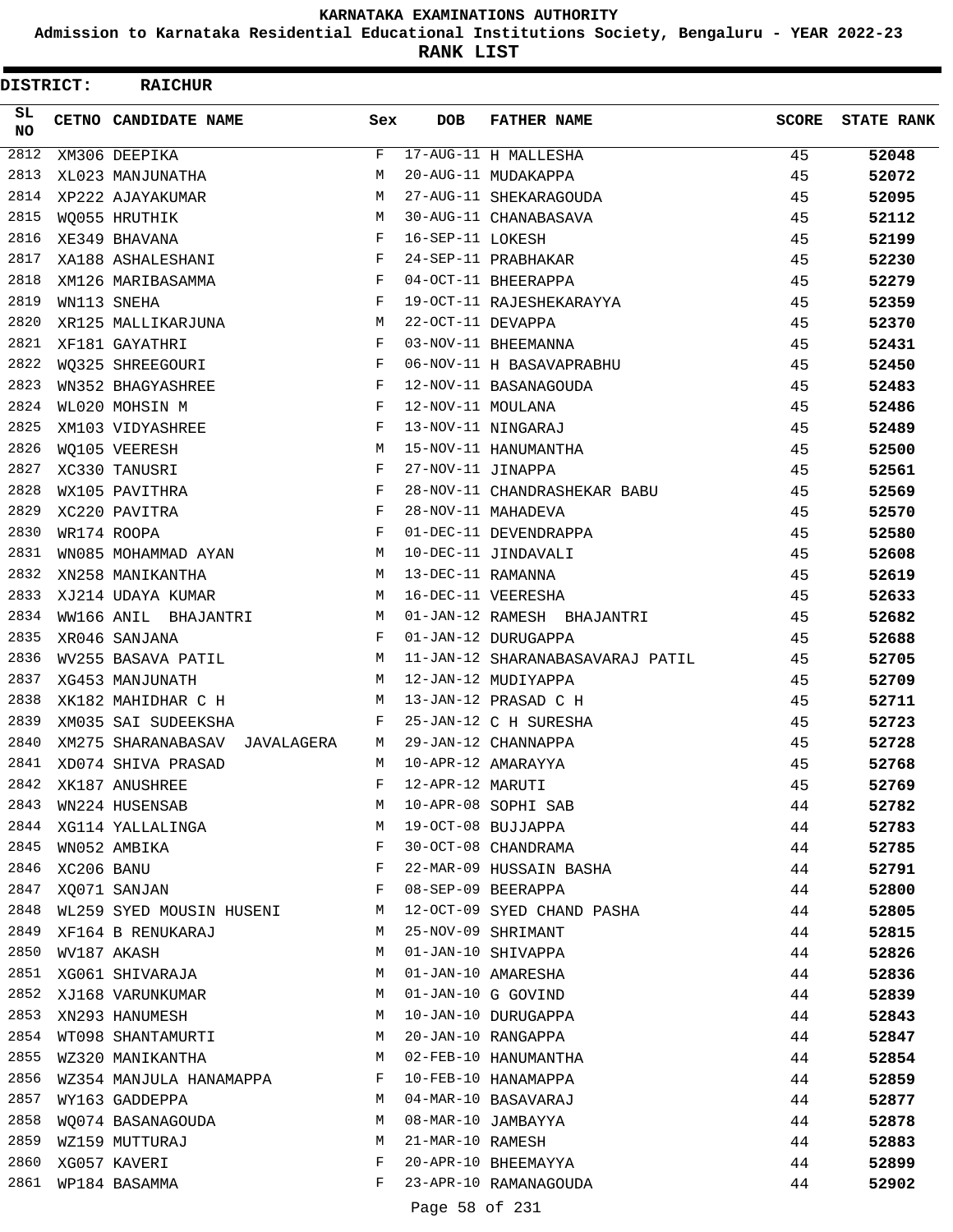**Admission to Karnataka Residential Educational Institutions Society, Bengaluru - YEAR 2022-23**

**RANK LIST**

 $\blacksquare$ 

| <b>DISTRICT:</b> | <b>RAICHUR</b>                                         |              |                   |                             |              |                   |
|------------------|--------------------------------------------------------|--------------|-------------------|-----------------------------|--------------|-------------------|
| SL.<br><b>NO</b> | <b>CETNO CANDIDATE NAME</b>                            | Sex          | DOB               | <b>FATHER NAME</b>          | <b>SCORE</b> | <b>STATE RANK</b> |
| 2862             | XK046 RAJESHWARI                                       | F            |                   | 27-APR-10 DEVAREDDY GOUDA   | 44           | 52907             |
| 2863             | WU154 SHIVAPUTRA                                       | М            | 29-APR-10 SABANNA |                             | 44           | 52909             |
| 2864             | XA330 SURESH                                           | м            |                   | 03-JUN-10 RAVIKUMAR CHAVHAN | 44           | 52936             |
| 2865             | WY123 KAVERI                                           | F            |                   | 05-JUN-10 YALLAPPA          | 44           | 52937             |
| 2866             | XA251 KAVYA                                            | $_{\rm F}$   |                   | 12-JUL-10 MANJUNATH         | 44           | 52980             |
| 2867             | WR085 MOUNESH                                          | M            |                   | 08-AUG-10 SATHYANARAYANA    | 44           | 53019             |
| 2868             | XR229 ANJANEYA S                                       | M            | 04-SEP-10 SOMAPPA |                             | 44           | 53077             |
| 2869             | WM172 DEVRAJ                                           | М            |                   | 13-SEP-10 GOVINDRAJ         | 44           | 53093             |
| 2870             | WN217 RAJESH                                           | М            | 14-SEP-10 UMESH   |                             | 44           | 53097             |
| 2871             | XH077 VASANTA KUMAR K                                  | M            |                   | 29-SEP-10 CHADRADEKAR       | 44           | 53132             |
| 2872             | WP190 MEGHA                                            | $\mathbf{F}$ |                   | 01-OCT-10 BASAVARAJ         | 44           | 53138             |
| 2873             | XE300 UDAY KUMAR                                       | M            | 01-OCT-10 MAREPPA |                             | 44           | 53139             |
| 2874             | WN197 MARUTI                                           | м            |                   | 07-OCT-10 SHIVAPPA          | 44           | 53158             |
| 2875             | WL312 SANDHYA                                          | F            | 08-OCT-10 RAJU M  |                             | 44           | 53163             |
| 2876             | XQ033 DIVYASHREE                                       | $_{\rm F}$   |                   | 16-OCT-10 DEVANNA TALAWAR   | 44           | 53186             |
| 2877             | XD495 SEVANTHI                                         | F            |                   | 24-OCT-10 YALLAPPA          | 44           | 53213             |
| 2878             | XL197 AMARESHWARA                                      | M            | 27-OCT-10 BASAPPA |                             | 44           | 53223             |
| 2879             | XD293 VIJAYANANDA                                      | М            | 28-OCT-10 MAREPPA |                             | 44           | 53227             |
| 2880             | XK130 RAJESHWARI                                       | F            |                   | 08-NOV-10 CHANNAPPA         | 44           | 53257             |
| 2881             | XQ096 PRAJWAL DURUGAPPA<br>$M_{\rm H}$ and $M_{\rm H}$ |              |                   | 09-NOV-10 DURUGAPPA         | 44           | 53258             |
| 2882             | XE256 MANUSHRI                                         | $_{\rm F}$   |                   | 11-NOV-10 KARIYAPPA         | 44           | 53273             |
| 2883             | WT180 AMBIKA                                           | F            | 16-NOV-10 BASAPPA |                             | 44           | 53291             |
| 2884             | WX323 SANJANA                                          | F            |                   | 17-NOV-10 NARAYANA RATHOD   | 44           | 53296             |
| 2885             | XF202 RADHIKA                                          | F            | 21-NOV-10 RAJAPPA |                             | 44           | 53310             |
| 2886             | WV356 AMARANATH                                        | M            | 24-NOV-10 VEERESH |                             | 44           | 53319             |
| 2887             | WN142 MAHENDRA                                         | M            |                   | 30-NOV-10 MANASAYYA         | 44           | 53337             |
| 2888             | WP260 SANDHYA                                          | F            |                   | 07-DEC-10 SUGURANATH        | 44           | 53373             |
| 2889             | XM313 JAGAN                                            | M            |                   | 09-DEC-10 MAHANTESH         | 44           | 53379             |
| 2890             | WY129 DEEPA                                            | F            |                   | 11-DEC-10 DURUGAPPA         | 44           | 53387             |
| 2891             | XS034 DEVARAJA                                         | M            | 15-DEC-10 ALLAPPA |                             | 44           | 53405             |
| 2892             | WM276 HARSHITA                                         | F            |                   | 20-DEC-10 CHANDRASHEKAR     | 44           | 53429             |
| 2893             | XE311 NAZIYA                                           | F            | 23-DEC-10 RAJASAB |                             | 44           | 53442             |
| 2894             | WW404 ARPITHA                                          | F            |                   | 24-DEC-10 VIRUPAKSHA        | 44           | 53445             |
| 2895             | WV023 ESHWAR RADDY                                     | M            |                   | 26-DEC-10 PRABHAKAR         | 44           | 53452             |
| 2896             | WM108 MUSTAFA MAHMADSAB                                | M            |                   | 28-DEC-10 MAHMADSAB         | 44           | 53463             |
| 2897             | WV210 DEVARAJ H                                        | М            |                   | 01-JAN-11 MANJUNATHA        | 44           | 53484             |
| 2898             | XD178 DEVEGOUDA                                        | M            |                   | 01-JAN-11 SANNA DYAVAPPA    | 44           | 53485             |
| 2899             | XH173 KARTHIK                                          | М            | 01-JAN-11 MALLESH |                             | 44           | 53488             |
| 2900             | XH270 KERTHI                                           | F            | 01-JAN-11 SUGAPPA |                             | 44           | 53491             |
| 2901             | WO076 PRAJWALA                                         | M            | 01-JAN-11 HEMAPPA |                             | 44           | 53502             |
| 2902             | WP044 RAJABHAKSHA                                      | M            |                   | 01-JAN-11 RANGAPPA          | 44           | 53503             |
| 2903             | XF251 KAVERI                                           | F            |                   | 03-JAN-11 DURUGAPPA         | 44           | 53522             |
| 2904             | WV319 UMADEVI                                          | F            | 15-JAN-11 ANNAPPA |                             | 44           | 53579             |
| 2905             | XL005 SOUMYA                                           | F            |                   | 21-JAN-11 PAMPAPATI         | 44           | 53607             |
| 2906             | WV477 MALLIKARJUNA                                     | М            |                   | 24-JAN-11 BASAVARAJ         | 44           | 53613             |
| 2907             | XG091 UDAYAKUMARA                                      | M            |                   | 25-JAN-11 HANUMANT          | 44           | 53625             |
| 2908             | XM050 DURAGAMMA                                        | F            |                   | 31-JAN-11 DODDA BASAVA      | 44           | 53649             |
| 2909             | WR071 ABDULAZIZ SHAREEFSAB                             | M            |                   | 06-FEB-11 SHAREEFSAB        | 44           | 53667             |
| 2910             | XM277 VEERESH U                                        | M            |                   | 17-FEB-11 TAMMAREDDAPPA     | 44           | 53725             |
| 2911             | WU187 RENUKA                                           | F            |                   | 18-FEB-11 BASAVARAJA        | 44           | 53729             |
|                  |                                                        |              |                   |                             |              |                   |

Page 59 of 231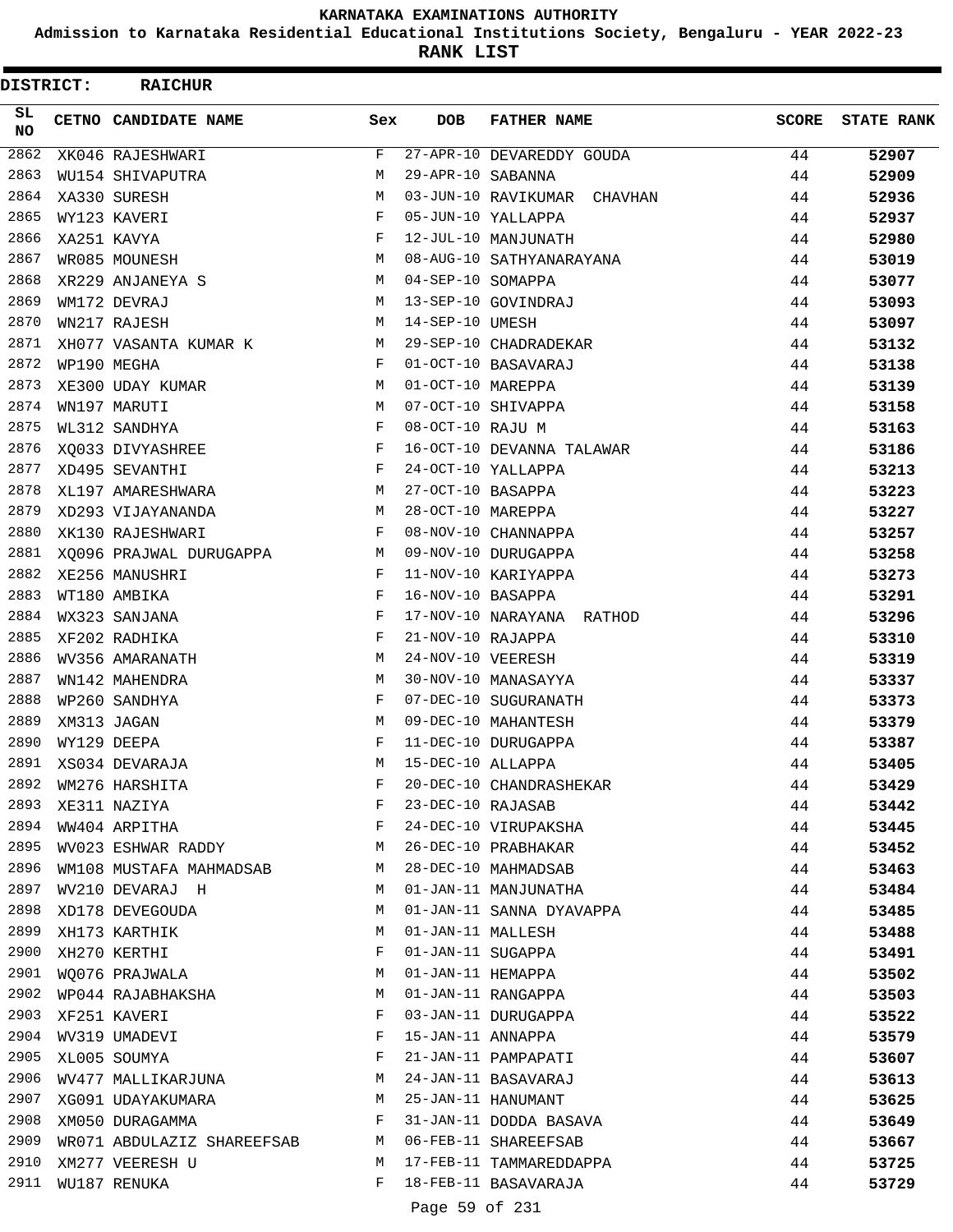**Admission to Karnataka Residential Educational Institutions Society, Bengaluru - YEAR 2022-23**

**RANK LIST**

| <b>DISTRICT:</b> | <b>RAICHUR</b>                                                                                                                  |              |                   |                                                                  |       |                   |
|------------------|---------------------------------------------------------------------------------------------------------------------------------|--------------|-------------------|------------------------------------------------------------------|-------|-------------------|
| SL.<br>NO.       | <b>CETNO CANDIDATE NAME</b>                                                                                                     | Sex          | <b>DOB</b>        | <b>FATHER NAME</b>                                               | SCORE | <b>STATE RANK</b> |
| 2912             | WW232 HANUMANTHA                                                                                                                | M            |                   | 19-FEB-11 BHADRAPPA                                              | 44    | 53732             |
| 2913             | XN235 SHARANABASAVA MALAPPA<br>SUKALAPETE                                                                                       | M            |                   | 24-FEB-11 MALAPPA PAMPANNA SUKALAPETE                            | 44    | 53765             |
| 2914             | XO115 SHIVARANJINI                                                                                                              | F            |                   | 02-MAR-11 BASAVARAJA UMALUTI                                     | 44    | 53801             |
| 2915             | WS240 SATISH NAYAKA                                                                                                             | M            |                   | 03-MAR-11 SHIVALINGAPPA                                          | 44    | 53809             |
| 2916             | XN116 AISHU                                                                                                                     | F            |                   | 07-MAR-11 RASUL SAB                                              | 44    | 53824             |
| 2917             | WR074 BASANAGOUDA                                                                                                               | M            |                   | 07-MAR-11 CHANDDAYYA                                             | 44    | 53825             |
| 2918             | WY074 ANKITA                                                                                                                    | F            | 09-MAR-11 DEVAPPA |                                                                  | 44    | 53837             |
| 2919             | WV434 MEGHARAJ                                                                                                                  | M            |                   | 09-MAR-11 MANASING RATHOD                                        | 44    | 53838             |
| 2920             | XA258 GANGADHAR SANNA TIMMAYYA<br>MALIPATIL                                                                                     | M            |                   | 10-MAR-11 SANNA TIMMAYYA SURAPPA<br>MALIPATIL                    | 44    | 53844             |
| 2921             | XE159 PUSHPA                                                                                                                    | F            |                   | 10-MAR-11 MAHATESHA                                              | 44    | 53848             |
| 2922             | WM311 MALLIKARJUNA                                                                                                              | M            |                   | 21-MAR-11 BASAVANTRAYA                                           | 44    | 53914             |
| 2923             | WY241 SWARNA GOURI                                                                                                              | $_{\rm F}$   |                   | 22-MAR-11 MALLAYYA SWAMY                                         | 44    | 53921             |
| 2924             | WY351 GANESH                                                                                                                    | M            |                   | 23-MAR-11 YAMANAPPA KANASAVI                                     | 44    | 53925             |
| 2925             | XD514 KAVITA                                                                                                                    | $_{\rm F}$   |                   | 23-MAR-11 SANNA YANKAPPA                                         | 44    | 53927             |
| 2926             | XE012 SWATHI                                                                                                                    | $_{\rm F}$   |                   | 23-MAR-11 MALLIKARJUNA DESAYI                                    | 44    | 53935             |
| 2927             | XL081 ASHOKA                                                                                                                    | M            |                   | 25-MAR-11 HULLESHA                                               | 44    | 53944             |
| 2928             | WV478 PARASHURAM                                                                                                                | M            |                   | 25-MAR-11 NINGAPPA                                               | 44    | 53946             |
| 2929             | WM288 NAVEEN                                                                                                                    | M            | 27-MAR-11 MAHESH  |                                                                  | 44    | 53962             |
| 2930             | XA067 SURAJAKUMAR                                                                                                               | M            |                   | 27-MAR-11 SHIVAPPA                                               | 44    | 53965             |
| 2931             | XD431 DEELIP KUMAR                                                                                                              | M            |                   | 28-MAR-11 HANUMANTHRAYA                                          | 44    | 53967             |
| 2932             | WL225 AMBIKA                                                                                                                    | $_{\rm F}$   |                   | 29-MAR-11 SHIVAPPA                                               | 44    | 53976             |
| 2933             | XB139 MALLIKARJUNA                                                                                                              | M            |                   | 29-MAR-11 BASAVARAJAREDDI                                        | 44    | 53983             |
| 2934             | XM122 ASHWINI                                                                                                                   | F            |                   | 03-APR-11 VIRUPANNA                                              | 44    | 54022             |
| 2935             | XJ310 SIDHARTH                                                                                                                  | M            |                   | 04-APR-11 JAGADESH                                               | 44    | 54031             |
| 2936             | WX303 PRATIBHA                                                                                                                  | F            | 10-APR-11 SURESH  |                                                                  | 44    | 54075             |
| 2937             | XH395 NARENDRA                                                                                                                  | M            | 11-APR-11 JAYAPPA |                                                                  | 44    | 54086             |
| 2938             | XF294 SAHANABEGUM                                                                                                               | F            |                   | 11-APR-11 DAVOODBASHA                                            | 44    | 54088             |
| 2939             | XL128 NIRUPADI                                                                                                                  | M            |                   |                                                                  | 44    | 54096             |
|                  | 2940 XD039 ROHIT PATIL                                                                                                          |              |                   | M 18-APR-11 PRABHU GOUDA                                         |       | 54132             |
| 2941             |                                                                                                                                 | F            |                   |                                                                  |       | 54156             |
| 2942             | WX400 RANJITA<br>WM155 AJAYKUMAR                                                                                                | M            |                   |                                                                  |       | 54168             |
|                  | 2943 XR068 KALPANA                                                                                                              | $\mathbf{F}$ |                   |                                                                  |       | 54195             |
|                  | 2944 XD400 SANJAY KUMAR M                                                                                                       |              |                   |                                                                  |       | 54196             |
| 2945             | WV236 SNEHA                                                                                                                     | $\mathbf{F}$ |                   |                                                                  |       | 54199             |
| 2946             | WW424 SAVITA<br>$\mathbf{F}$                                                                                                    |              |                   | 01-MAY-11 SHANKARAPPA DEVALEPPA 44                               |       | 54228             |
|                  | 2947 XE216 MAREMMA F                                                                                                            |              |                   | 03-MAY-11 THIPPAYYA                                              | 44    | 54241             |
|                  | 2948 XS144 SHREESHAILA M                                                                                                        |              |                   | 03-MAY-11 KANAKARAYA                                             | 44    | 54243             |
|                  | 2949 XD347 MADHU SRI F                                                                                                          |              |                   | 04-MAY-11 GANESH KUMAR 44                                        |       | 54249             |
| 2950             | $\mathbf M$<br>XN098 YAMANURA                                                                                                   |              |                   | 04-MAY-11 HULIGEMMA<br>44                                        |       | 54256             |
|                  |                                                                                                                                 |              |                   | 2951 XB177 PARASHURAM SHARANAPPA M 05-MAY-11 SHARANAPPA TIMMANNA | 44    | 54258             |
|                  | 2952 WW478 PRAJVAL CHAVHAN M                                                                                                    |              |                   | 05-MAY-11 DHANARAJ                                               | 44    | 54259             |
| 2953             | WS129 RADHA                                                                                                                     | F            |                   | 08-MAY-11 NINGAPPA                                               | 44    | 54283             |
|                  | 2954 XM321 V VENKATESHA M                                                                                                       |              |                   | 08-MAY-11 V RAMESHA                                              | 44    | 54287             |
|                  | 2955 XE046 SHIVAKUMAR M                                                                                                         |              |                   | 11-MAY-11 NAGARAJ                                                | 44    | 54313             |
|                  | 2956 WV433 DIVYA                                                                                                                |              |                   | 11-MAY-11 NAGARAJ<br>25-MAY-11 MALLIKARJUN                       | 44    | 54394             |
| 2957             |                                                                                                                                 |              |                   |                                                                  | 44    | 54408             |
| 2958             | XE135 AMOOLYA<br>in the state of the state of the state of the state of the state of the state of the state of the state of the |              |                   | 26-MAY-11 ANJANEYA<br>27-MAY-11 MALLAYYA                         | 44    | 54409             |
|                  | 2959 WS190 SANJANA PATIL                                                                                                        |              |                   | F 28-MAY-11 SHUKUMUNIREDDI                                       | 44    | 54426             |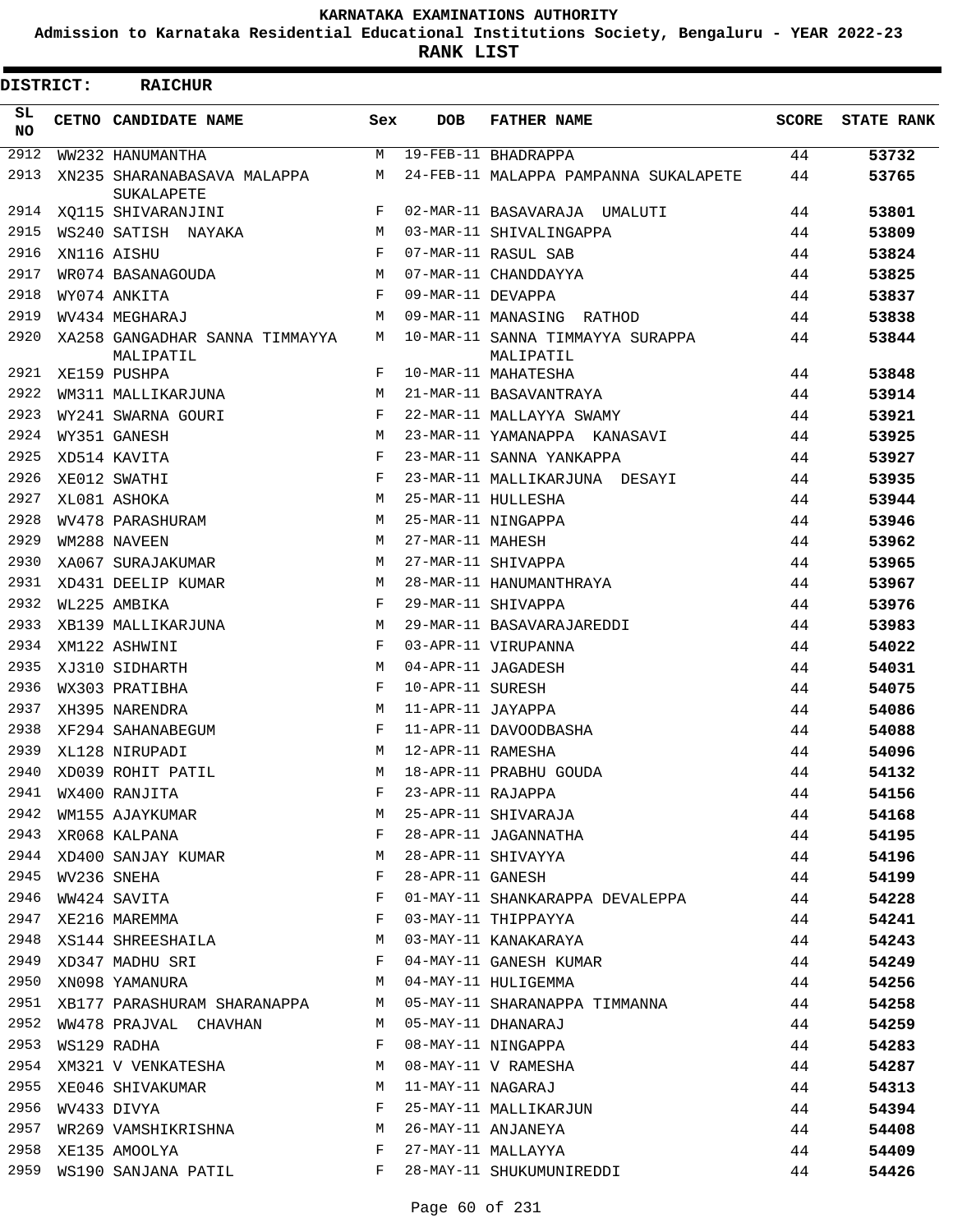**Admission to Karnataka Residential Educational Institutions Society, Bengaluru - YEAR 2022-23**

**RANK LIST**

| DISTRICT:  |                  | <b>RAICHUR</b>                             |            |                   |                                                                                                                        |              |                   |
|------------|------------------|--------------------------------------------|------------|-------------------|------------------------------------------------------------------------------------------------------------------------|--------------|-------------------|
| SL.<br>NO. |                  | CETNO CANDIDATE NAME                       | Sex        | <b>DOB</b>        | <b>FATHER NAME</b>                                                                                                     | <b>SCORE</b> | <b>STATE RANK</b> |
| 2960       |                  | WS104 HANUMANTHI                           | F          |                   | 30-MAY-11 HULIGEMMA                                                                                                    | 44           | 54441             |
| 2961       |                  | XN299 SHIVAGANGA                           | $_{\rm F}$ |                   | 31-MAY-11 TIPPANNA                                                                                                     | 44           | 54457             |
| 2962       |                  | WO307 BHAGYASHREE                          | F          |                   | 01-JUN-11 MALLAPPA                                                                                                     | 44           | 54464             |
| 2963       |                  | WS114 GOVINDRAJA                           | M          | 01-JUN-11 RAJU    |                                                                                                                        | 44           | 54468             |
| 2964       |                  | WV473 KALPANA                              | $_{\rm F}$ |                   | 01-JUN-11 HANUMAPPA RATHOD                                                                                             | 44           | 54469             |
| 2965       |                  | WV442 VENKATESH                            | M          |                   | 01-JUN-11 HARIYAPPA PAWAR                                                                                              | 44           | 54483             |
| 2966       |                  | XF286 ANNAPOORNA                           | F          |                   | 05-JUN-11 HANUMANTHAPPA                                                                                                | 44           | 54515             |
| 2967       |                  | XD161 SANJANA                              | F          |                   | 10-JUN-11 PARAMESHA                                                                                                    | 44           | 54559             |
| 2968       |                  | WN036 VISHWARADHYA                         | M          |                   | 10-JUN-11 RACHOTAYYA SWAMY                                                                                             | 44           | 54561             |
| 2969       |                  | WY156 MANSOOR                              | M          |                   | 11-JUN-11 MAINUDDEEN                                                                                                   | 44           | 54566             |
| 2970       |                  | WN276 JAGADEVI                             | F          |                   | 13-JUN-11 MALLIKARJUN                                                                                                  | 44           | 54577             |
| 2971       |                  | XA100 TANUSHREE                            | $_{\rm F}$ |                   | 14-JUN-11 TIMMANAGOUDA                                                                                                 | 44           | 54592             |
| 2972       |                  | WX190 GANESHA                              | M          |                   | 17-JUN-11 BASAVARAJ                                                                                                    | 44           | 54614             |
| 2973       |                  | XN113 ANJALI                               | F          | 20-JUN-11 VEERESH |                                                                                                                        | 44           | 54634             |
| 2974       |                  | WZ263 NAGARAJA                             | M          |                   | 30-JUN-11 VEERABHADRAGOUDA MALI PATIL                                                                                  | 44           | 54713             |
| 2975       |                  | XF282 PRATIBHA                             | F          | 02-JUL-11 SABANNA |                                                                                                                        | 44           | 54729             |
| 2976       |                  | XL218 MENAKA                               | F          |                   | 06-JUL-11 ESHWARAYYA SWAMI                                                                                             | 44           | 54751             |
| 2977       |                  | XD012 MANJULA SHEKHARAPPA                  | F          |                   | 07-JUL-11 SHEKHARAPPA                                                                                                  | 44           | 54761             |
| 2978       |                  | XS099 AARIPH                               | M          |                   | 08-JUL-11 USMANSAB                                                                                                     | 44           | 54769             |
| 2979       |                  | XG393 VISHWASH                             | M          |                   | 12-JUL-11 UDAYAKUMAR                                                                                                   | 44           | 54805             |
| 2980       |                  | WY342 SHIVAKUMAR VEERANNA<br>SOMALAPUR     | M          |                   | 13-JUL-11 VEERANNA VEERESHAPPA<br>SOMALAPUR                                                                            | 44           | 54811             |
| 2981       |                  | XL122 ARJUN                                | M          |                   | 20-JUL-11 GUNDAPPA                                                                                                     | 44           | 54865             |
| 2982       |                  | XA059 HANUMESH                             | M          |                   | 22-JUL-11 YALLAPPA                                                                                                     | 44           | 54887             |
| 2983       |                  | XH314 ARAFATH NABI                         | M          | 04-AUG-11 IBRAHIM |                                                                                                                        | 44           | 54976             |
| 2984       |                  | XH232 MANESH                               | M          |                   | 05-AUG-11 MAHADEVA                                                                                                     | 44           | 54981             |
| 2985       |                  | XA442 ANEETA                               | F          | 06-AUG-11 AMARESH |                                                                                                                        | 44           | 54986             |
| 2986       |                  | XA432 SHANKARANANDA AMARESHA<br>KALAPURA   | M          |                   | 09-AUG-11 AMARESHA JEDEPPA KALAPURA                                                                                    | 44           | 55014             |
| 2987       |                  | WN277 MUDUKANNA                            | M          |                   | 12-AUG-11 SHIVAPPA                                                                                                     | 44           | 55026             |
|            |                  | 2988 WX417 MEGHAN                          |            |                   | F 14-AUG-11 HANUMAPPA                                                                                                  | 44           | 55040             |
|            |                  |                                            |            |                   |                                                                                                                        |              | 55047             |
|            |                  |                                            |            |                   |                                                                                                                        |              | 55050             |
|            |                  |                                            |            |                   | 2991 WQ337 SINCHANA MANVIKAR F 15-AUG-11 DEVARAJ MANVIKAR 44                                                           |              | 55054             |
|            |                  | 2992 XF230 SHANTA                          |            |                   | F 17-AUG-11 HULUGAPPA                                                                                                  | 44           | 55068             |
|            |                  |                                            |            |                   | 2993 XM316 LAKSHMI G                          F  19-AUG-11 MAHANTHESH GANIGER             44                           |              | 55087             |
|            | 2994 WN042 HABIB | M 20-AUG-11 BAVASAB                        |            |                   | 44                                                                                                                     |              | 55094             |
|            |                  | 2995 WROO2 PAVITHRA<br>F 21-AUG-11 MALLAPA |            |                   | 44                                                                                                                     |              | 55098             |
|            |                  |                                            |            |                   | 2996 XP102 MALLIKARJUNA M 22-AUG-11 SHIVAPPA SAJJAN                                                                    | 44           | 55102             |
|            |                  |                                            |            |                   |                                                                                                                        |              | 55106             |
|            |                  |                                            |            |                   |                                                                                                                        |              | 55163             |
| 2999       |                  |                                            |            |                   | WV095 GANESH GYANAPPA M 01-SEP-11 GYANAPPA TIMMANNA 44                                                                 |              | 55164             |
|            |                  | 3000 WV397 SHRIDEVI                        |            |                   | F 02-SEP-11 VISHWESHVARAYYA BASAYYA 44                                                                                 |              | 55173             |
|            |                  | 3001 XK019 AKSHATA K $$\rm F$$             |            | 04-SEP-11 RAMANNA |                                                                                                                        | 44           | 55186             |
| 3002       |                  | WL033 MEGHANA<br>F 05-SEP-11 AMARESH       |            |                   |                                                                                                                        | 44           | 55193             |
|            |                  |                                            |            |                   |                                                                                                                        |              | 55216             |
|            |                  |                                            |            |                   | 3003 WN034 MUSKAN<br>3004 WQ278 PREETHAM M 3004 W 17-SEP-11 BASAN GOUDA<br>3004 WQ278 PREETHAM M 17-SEP-11 BASAN GOUDA |              | 55246             |
|            |                  |                                            |            |                   | 3005 WR203 SANGEETHA 644                                                                                               |              | 55262             |
|            |                  |                                            |            |                   | 3006 WY204 CHAITANYA NAGAPPA METI F 21-SEP-11 NAGAPPA KALLAPPA METI 44                                                 |              | 55267             |
|            |                  | 3007 XE358 KRISHNA                         |            |                   | M 26-SEP-11 DODDA RAMESH 44                                                                                            |              | 55285             |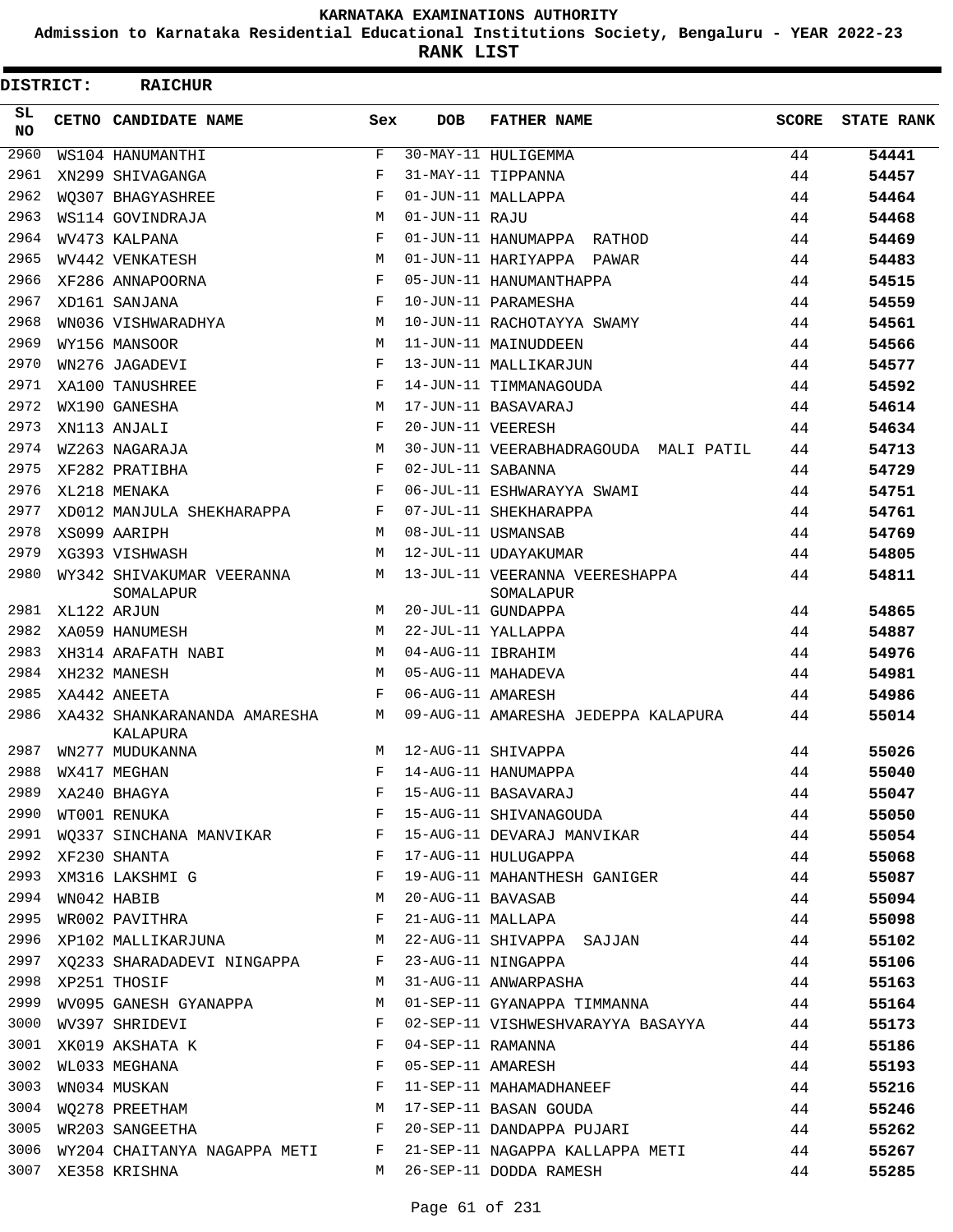**Admission to Karnataka Residential Educational Institutions Society, Bengaluru - YEAR 2022-23**

**RANK LIST**

 $\blacksquare$ 

| <b>DISTRICT:</b> | <b>RAICHUR</b>                                              |              |                   |                                      |              |                   |
|------------------|-------------------------------------------------------------|--------------|-------------------|--------------------------------------|--------------|-------------------|
| SL.<br><b>NO</b> | <b>CETNO CANDIDATE NAME</b>                                 | Sex          | <b>DOB</b>        | <b>FATHER NAME</b>                   | <b>SCORE</b> | <b>STATE RANK</b> |
| 3008             | WL087 SUNIL KUMARA                                          | M            |                   | 03-OCT-11 CHANNABASAVA               | 44           | 55336             |
| 3009             | WX084 RAHUL HANAMANT BHAJANTRI                              | М            |                   | 10-OCT-11 HANAMANT BASAPPA BHAJANTRI | 44           | 55371             |
| 3010             | XL280 CHETHANA                                              | F            |                   | 12-OCT-11 BASAVARAJA                 | 44           | 55377             |
| 3011             | XK160 SANTOSHA                                              | M            |                   | 18-OCT-11 SHREENIVASA                | 44           | 55410             |
| 3012             | XH199 AISHWARYA                                             | F            |                   | 19-OCT-11 NINGAPPA                   | 44           | 55411             |
| 3013             | XH379 SPANDANA                                              | F            | 19-OCT-11 TAYAPPA |                                      | 44           | 55415             |
| 3014             | XJ251 PRAJVAL                                               | M            |                   | 27-OCT-11 MAHALINGARAYA              | 44           | 55465             |
| 3015             | XG015 LOKESH                                                | M            | 08-NOV-11 RAMESH  |                                      | 44           | 55512             |
| 3016             | XL064 MAHAMMAD SHAHIL M                                     |              |                   | 16-NOV-11 NABI SAB                   | 44           | 55549             |
| 3017             | $\mathbf{F}$ . The set of $\mathbf{F}$<br>WU181 BHAGYALAXMI |              |                   | 19-NOV-11 CHANDRAPPA                 | 44           | 55566             |
| 3018             | $\mathbf{F}$ and $\mathbf{F}$<br>WS221 BHUMIKA              |              | 19-NOV-11 SURESH  |                                      | 44           | 55567             |
| 3019             | $\mathbf{F}$<br>XK186 SANJANA                               |              |                   | 21-NOV-11 HANUMESHA                  | 44           | 55577             |
| 3020             | M <sub>1</sub><br>WZ154 MAHESH CHITRANAL                    |              |                   | 22-NOV-11 HANAMAPPA                  | 44           | 55580             |
| 3021             | XA244 CHETAN                                                | M            | 10-DEC-11 AMARESH |                                      | 44           | 55651             |
| 3022             | WN079 ABHISHEK                                              | M            | 14-DEC-11 AMARESH |                                      | 44           | 55665             |
| 3023             | WS241 SIDDAPPA                                              | M            |                   | 16-DEC-11 SHIVAPPA                   | 44           | 55676             |
| 3024             | WP191 HARSHITA                                              | F            |                   | 21-DEC-11 MANJUNATH                  | 44           | 55694             |
| 3025             | WV408 MADAN KUMAR                                           | M            |                   | 24-DEC-11 RAMAPPA SIDDAPPA NAYAK     | 44           | 55707             |
| 3026             | WM273 AMRUTHA S                                             | $\mathbf{F}$ | 01-JAN-12 SABANNA |                                      | 44           | 55728             |
| 3027             | WM295 ANJALI                                                | $\mathbf{F}$ | 01-JAN-12 AYYAPPA |                                      | 44           | 55729             |
| 3028             | WS074 BASAVARAJA                                            | M            | 01-JAN-12 MALAPPA |                                      | 44           | 55730             |
| 3029             | WP323 REKHA                                                 | F            |                   | 01-JAN-12 YALLAPPA                   | 44           | 55734             |
| 3030             | XE178 K CHAITANYA                                           | M            |                   | 03-JAN-12 VENKATARAMANA              | 44           | 55738             |
| 3031             | WU208 VIJAYALAXMI                                           | $\mathbf{F}$ |                   | 06-JAN-12 DEVENDRA                   | 44           | 55743             |
| 3032             | M <sub>1</sub><br>XG376 SIDDMALLAYYASWAMY                   |              |                   | 08-JAN-12 GURUPADAYYASWAMY           | 44           | 55745             |
| 3033             | XF193 SHRUTI                                                | F            | 14-JAN-12 PRAKASH |                                      | 44           | 55748             |
| 3034             | XD443 SPANDANA                                              | F            |                   | 07-FEB-12 SANTOSH KUMAR              | 44           | 55768             |
| 3035             | WL214 LAVANYA                                               | F            |                   | 26-FEB-12 SHIVARAJA                  | 44           | 55779             |
| 3036             | XL191 CHAITRA T                                             | $_{\rm F}$   |                   | 09-MAY-12 MALLIKARJUNA T             | 44           | 55805             |
| 3037             | WL144 PADMAVATI                                             | F            |                   | 30-MAY-12 NAGARAJA                   | 44           | 55807             |
| 3038             | XL045 NIRUPADI                                              | M            |                   | 15-JUL-09 DURUGAPPA                  | 43           | 55839             |
| 3039             | WP316 NINGAYYA                                              | M            |                   | 19-JUL-09 BASAVARAJ                  | 43           | 55840             |
| 3040             | XE290 MALINGARAYA                                           | M            |                   | 02-AUG-09 DEVARAJA                   | 43           | 55842             |
| 3041             | XD519 NAVEEN                                                | M            |                   | 15-AUG-09 RAMANNA                    | 43           | 55845             |
| 3042             | XR174 SHARANAPPA                                            | M            |                   | 20-AUG-09 KANTHABASAVA               | 43           | 55846             |
| 3043             | XG328 MANJULA                                               | F            | 22-AUG-09 RAJU    |                                      | 43           | 55847             |
| 3044             | WX314 MANJUNATH                                             | M            |                   | 04-NOV-09 DURAGAPPA CHALAVADI        | 43           | 55857             |
| 3045             | XF115 ABHISHEK                                              | M            |                   | 01-JAN-10 SHARANAPPA                 | 43           | 55865             |
| 3046             | WW403 BHARATHKUMAR                                          | M            | 01-JAN-10 MARUTHI |                                      | 43           | 55867             |
| 3047             | WM001 DEVARAJA                                              | M            | 01-JAN-10 ERAPPA  |                                      | 43           | 55868             |
| 3048             | XM217 SHARANAKANTH                                          | M            |                   | 01-JAN-10 SHIVAMANAPPA               | 43           | 55876             |
| 3049             | WY365 SUDEEP RATHODA                                        | M            | 01-JAN-10 AMARESH |                                      | 43           | 55879             |
| 3050             | WT092 SUNITHA                                               | F            |                   | 20-JAN-10 HONNAPPA                   | 43           | 55884             |
| 3051             | WY245 KEERTI                                                | F            |                   | 03-MAR-10 NINGAPPA                   | 43           | 55906             |
| 3052             | WU207 AJAYA                                                 | М            |                   | 20-MAR-10 KARIYAPPA                  | 43           | 55910             |
| 3053             | WL394 M RAMESHA                                             | M            |                   | 26-MAR-10 MUDDURANGA                 | 43           | 55917             |
| 3054             | XR116 ROHID                                                 | M            |                   | 31-MAR-10 SHAVALI SAB                | 43           | 55922             |
| 3055             | XA062 NAGARAJ                                               | M            |                   | 01-APR-10 SHIVAPPA                   | 43           | 55924             |
| 3056             | XG179 M SIDDARTH                                            | M            |                   | 12-APR-10 M BASAVARAJA SWAMY         | 43           | 55932             |
| 3057             | WS203 SAVITHA                                               | F            |                   | 20-APR-10 SHRINIVAS                  | 43           | 55937             |
|                  |                                                             |              |                   |                                      |              |                   |

Page 62 of 231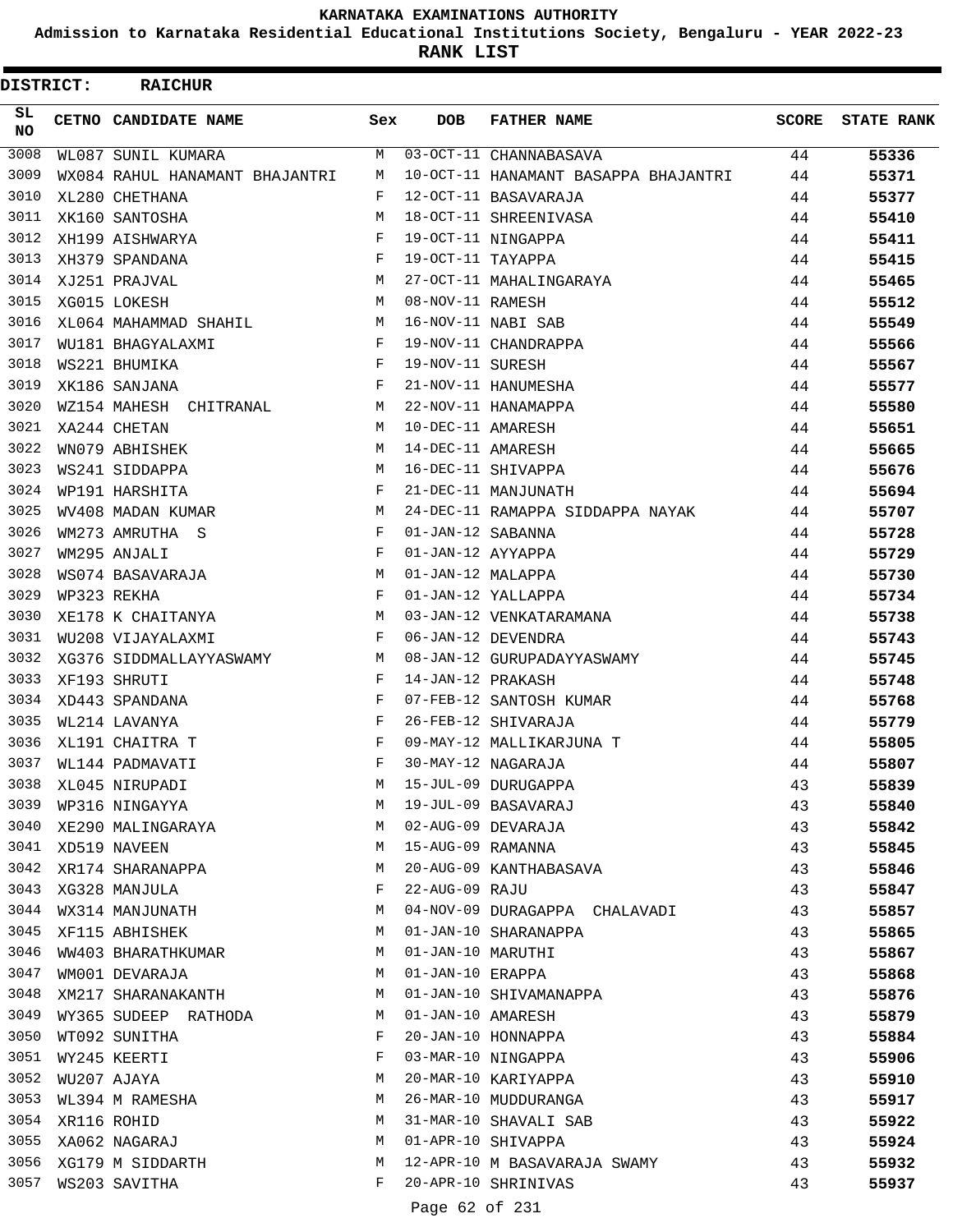**Admission to Karnataka Residential Educational Institutions Society, Bengaluru - YEAR 2022-23**

**RANK LIST**

| <b>DISTRICT:</b> |                 | <b>RAICHUR</b>                        |     |                   |                                         |              |                   |
|------------------|-----------------|---------------------------------------|-----|-------------------|-----------------------------------------|--------------|-------------------|
| SL<br><b>NO</b>  |                 | CETNO CANDIDATE NAME                  | Sex | <b>DOB</b>        | <b>FATHER NAME</b>                      | <b>SCORE</b> | <b>STATE RANK</b> |
| 3058             |                 | XJ109 B MAHENDRA TEJA                 | M   |                   | 23-APR-10 SHIVARAJ                      | 43           | 55940             |
| 3059             |                 | XO178 BHOOMIKA                        | F   |                   | 16-MAY-10 MOULAPPA                      | 43           | 55956             |
| 3060             |                 | WL404 RANJITHA                        | F   |                   | 16-MAY-10 GOVINDARAJA                   | 43           | 55957             |
| 3061             |                 | XA234 MALLAPPA                        | М   |                   | 25-MAY-10 MALLAPPA VATAGAL              | 43           | 55967             |
| 3062             |                 | XD305 SAITEJA                         | M   | 28-MAY-10 AMARESH |                                         | 43           | 55971             |
| 3063             |                 | WV227 S R RYSE                        | M   |                   | 09-JUN-10 BANDENAWAZ                    | 43           | 55986             |
| 3064             |                 | XA076 NANDITA                         | F   |                   | 10-JUN-10 ERAPPA HATTIGUDDA             | 43           | 55988             |
| 3065             |                 | WZ308 PRAJWAL CHANDAPPA HUGAR         | М   |                   | 29-JUN-10 CHANDAPPA AMARESH HUGAR       | 43           | 56007             |
| 3066             |                 | XP220 GARIBSAB                        | M   |                   | 27-JUL-10 RASULSAB                      | 43           | 56040             |
| 3067             |                 | XM261 VIJAYAKUMARA                    | M   |                   | 01-AUG-10 HOLIYAPPA                     | 43           | 56048             |
| 3068             |                 | WX028 ABHISHEK                        | M   |                   | 05-AUG-10 SHARANAPPA                    | 43           | 56057             |
| 3069             | XF025 AMAN      |                                       | M   |                   | 06-AUG-10 KHASIM SAB                    | 43           | 56061             |
| 3070             |                 | XA252 POOJA                           | F   |                   | 10-AUG-10 HANUMANT                      | 43           | 56073             |
| 3071             |                 | XC152 SEVANTHI                        | F   | 20-AUG-10 MALLESH |                                         | 43           | 56091             |
| 3072             |                 | WO150 VIDYASHRI                       | F   | 07-SEP-10 RAHIMAN |                                         | 43           | 56131             |
| 3073             |                 | WX229 MONIKA                          | F   | 08-SEP-10 NAGARAJ |                                         | 43           | 56136             |
| 3074             |                 | XA257 RUKSHANABEGUM                   | F   |                   | 18-SEP-10 CHANDPASHA                    | 43           | 56169             |
| 3075             |                 | WT190 SIDDAMMA                        | F   | 23-SEP-10 SABANNA |                                         | 43           | 56176             |
| 3076             |                 | XP140 BHUMIKA                         | F   |                   | 04-OCT-10 HANUMAREDDY                   | 43           | 56204             |
| 3077             |                 | XN145 SHWETHA                         | F   |                   | 07-OCT-10 HULUGAPPA                     | 43           | 56211             |
| 3078             |                 | WO050 BHUMIKA                         | F   | 09-OCT-10 SABAYYA |                                         | 43           | 56215             |
| 3079             |                 | XL078 SAHANA SHARANAPPA               | F   |                   | 19-OCT-10 SHARANAPPA SOMAPPA            | 43           | 56244             |
| 3080             |                 | WY026 TANUJA BASAPPA                  | F   | 25-OCT-10 BASAPPA |                                         | 43           | 56262             |
| 3081             |                 | XM115 S MANOJ                         | M   |                   | 01-NOV-10 S VEERESH                     | 43           | 56292             |
| 3082             |                 | WM022 KHAJAHUSEN                      | M   | 10-NOV-10 HAJISAB |                                         | 43           | 56322             |
| 3083             |                 | XR091 VENKATESHA MALLIGEMUDI          | М   |                   | 14-NOV-10 MALLAPPA MALLIGEMUDI          | 43           | 56342             |
| 3084             |                 | WW235 PARASHURAMA                     | M   |                   | 20-NOV-10 SIDDAPPA                      | 43           | 56360             |
| 3085             |                 | XB077 SHREEDEVI                       | F   |                   | 22-NOV-10 NIRUPADI                      | 43           | 56371             |
| 3086             |                 | XE167 DEEPA                           | F   |                   | 09-DEC-10 SHARANAPPA                    | 43           | 56434             |
| 3087             |                 | XH294 D MAYURI                        | F   |                   | 10-DEC-10 AMARESHA                      | 43           | 56441             |
| 3088             |                 | XNO68 DEVARAJ E                       | M   |                   |                                         | 43           | 56442             |
| 3089             |                 | XJ284 SUNNY SUHAS M                   |     |                   | 10-DEC-10 ERAPPA<br>10-DEC-10 BASAVARAJ | 43           | 56446             |
| 3090             |                 | WV240 SINDHU BASAVARAJ GOUNDI F       |     |                   | 12-DEC-10 BASAVARAJ HANAMANT GOUNDI 43  |              | 56451             |
| 3091             |                 | XK327 TANUJA                          | F   |                   | 14-DEC-10 UPPAL MUDAKAPPA               | 43           | 56457             |
|                  |                 | 3092 XA007 SURESH                     | M   |                   | 15-DEC-10 HULAGAPPA                     | 43           | 56462             |
| 3093             |                 | XM318 HINDHU BAI                      | F   |                   | 24-DEC-10 DATTHU SINGH                  | 43           | 56494             |
| 3094             |                 | WW134 SHREEDEVI GADDEPPA<br>BHAGAVATI | F   |                   | 28-DEC-10 GADDEPPA YALLAPPA BHAGAVATI   | 43           | 56514             |
| 3095             |                 | WU136 AJAYA                           | M   |                   | 01-JAN-11 HANUMANTRAYA                  | 43           | 56528             |
| 3096             |                 | WW188 ANITHA                          | F   |                   | 01-JAN-11 YALLAPPA                      | 43           | 56529             |
| 3097             |                 | XG041 ANJANEYYA                       | M   |                   | 01-JAN-11 HONNAPPA                      | 43           | 56530             |
| 3098             |                 | WU210 ARJUN                           | M   |                   | 01-JAN-11 CHANNABASAVA                  | 43           | 56531             |
| 3099             |                 | WL387 ASHWINI                         | F   |                   | 01-JAN-11 SHIVAPPA                      | 43           | 56532             |
| 3100             |                 | WP195 BASAVA                          | М   |                   | 01-JAN-11 CHANNAPPA                     | 43           | 56533             |
|                  |                 | 3101 XF168 KALPANA                    | F   |                   | 01-JAN-11 MARISWAMY                     | 43           | 56537             |
|                  |                 | 3102 XA264 MARUTHI NAIKA              | M   |                   | 01-JAN-11 SHEKHAR NAIKA                 | 43           | 56541             |
| 3103             |                 | XR060 MARUTI                          | M   |                   | 01-JAN-11 YANKAPPA                      | 43           | 56542             |
| 3104             |                 | WW455 SHIVARAJA TIMMAYYA              | M   |                   | 01-JAN-11 TIMMAYYA YALLAPPA KURAKUNDI   | 43           | 56547             |
|                  | 3105 XG292 SUMA | KURAKUNDI                             | F   |                   | 01-JAN-11 DODDA BHEEMANNA               | 43           | 56551             |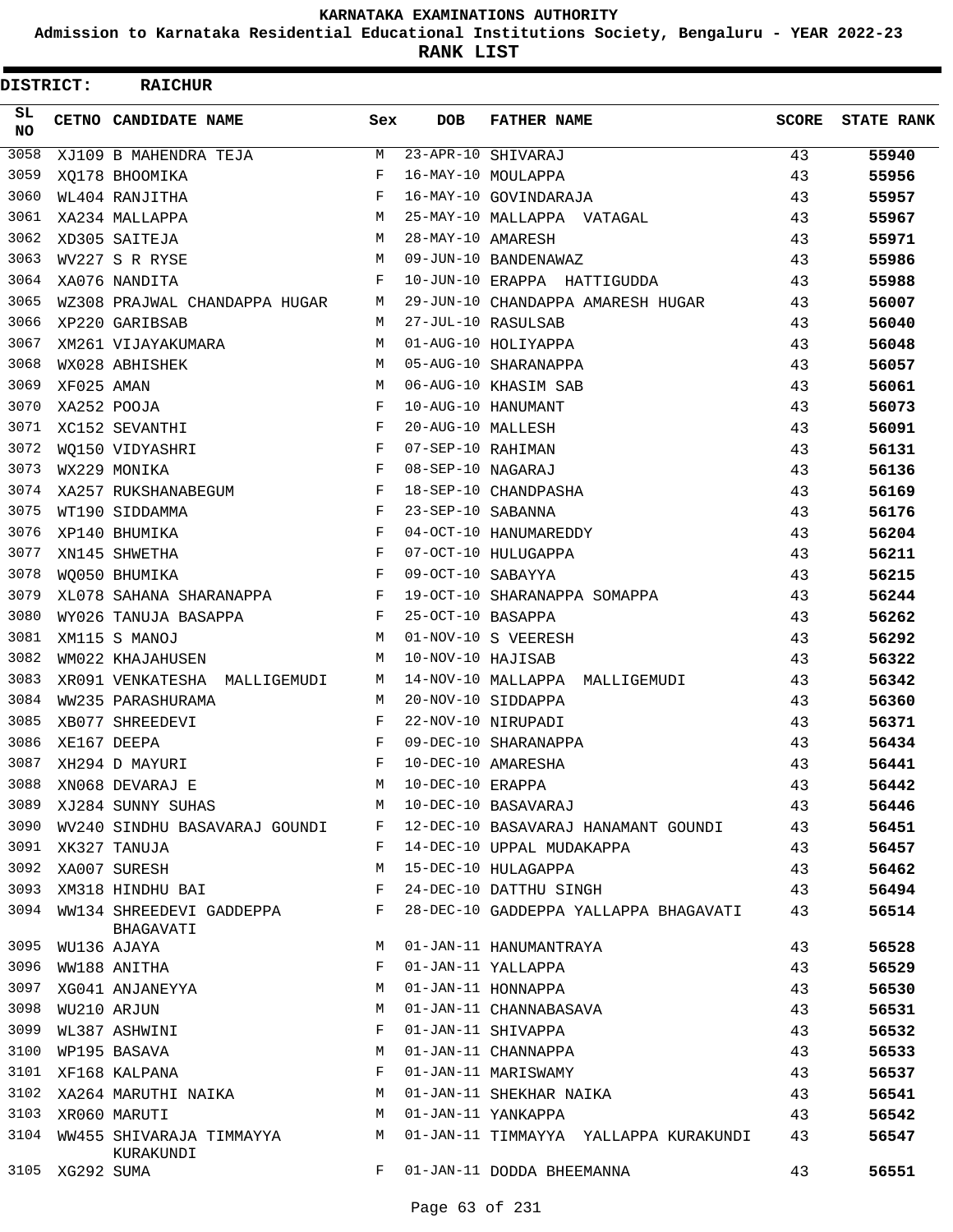**Admission to Karnataka Residential Educational Institutions Society, Bengaluru - YEAR 2022-23**

**RANK LIST**

| <b>DISTRICT:</b> |           | <b>RAICHUR</b>                  |              |                   |                                      |              |                   |
|------------------|-----------|---------------------------------|--------------|-------------------|--------------------------------------|--------------|-------------------|
| SL.<br><b>NO</b> |           | CETNO CANDIDATE NAME            | Sex          | <b>DOB</b>        | <b>FATHER NAME</b>                   | <b>SCORE</b> | <b>STATE RANK</b> |
| 3106             |           | WZ131 RAJESHWERI                | F            |                   | 04-JAN-11 BHEEMAPPA                  | 43           | 56566             |
| 3107             |           | WZ222 SOUJANYA                  | F            | 08-JAN-11 AMARESH |                                      | 43           | 56584             |
| 3108             |           | XA342 KHUSHI                    | F            | 09-JAN-11 AMAREH  |                                      | 43           | 56585             |
| 3109             |           | XL205 SANDEEP V                 | М            |                   | 09-JAN-11 VEEREESH B                 | 43           | 56586             |
| 3110             |           | XP110 ADARSHA                   | M            |                   | 10-JAN-11 MOUNESHA                   | 43           | 56588             |
| 3111             |           | XG221 MAHESH                    | M            | 16-JAN-11 NAGARAJ |                                      | 43           | 56616             |
| 3112             |           | XP232 PRABHUDEVA                | M            |                   | 16-JAN-11 SANNAVENKOBA               | 43           | 56618             |
| 3113             |           | XQ257 KEERTHI                   | F            | 17-JAN-11 NAGAPPA |                                      | 43           | 56622             |
| 3114             |           | WV302 PANDURANGA                | M            |                   | 25-JAN-11 TUKARAMA NAYAK             | 43           | 56650             |
| 3115             |           | XK391 md shafi                  | М            |                   | 25-JAN-11 jangli sab                 | 43           | 56654             |
| 3116             |           | WZ247 SAHANA                    | F            | 28-JAN-11 DEVAPPA |                                      | 43           | 56662             |
| 3117             |           | WY235 PRAJVAL JADHAV            | M            |                   | 02-FEB-11 KUMARASWAMI                | 43           | 56687             |
| 3118             |           | XK093 ANITHA                    | F            |                   | 08-FEB-11 MARISWAMY                  | 43           | 56713             |
| 3119             |           | XK181 KRISHNAMURTI              | M            |                   | 22-FEB-11 HANUMAYYA                  | 43           | 56802             |
| 3120             |           | WO222 MAHMAD TOUPHIK            | M            |                   | 22-FEB-11 SIKANDAR                   | 43           | 56803             |
| 3121             |           | WW049 MEGHA                     | F            |                   | 22-FEB-11 DURAGAPPA AMARAPPA AMBIGER | 43           | 56804             |
| 3122             |           | WX414 MADHU BALAPPA HUNUR       | F            | 26-FEB-11 BALAPPA |                                      | 43           | 56821             |
| 3123             |           | XK362 MARISWAMY                 | M            |                   | 02-MAR-11 BASAVARAJA                 | 43           | 56844             |
| 3124             |           | WW131 NIRAJ                     | M            | 05-MAR-11 RAMANNA |                                      | 43           | 56868             |
| 3125             |           | WQ349 PAVANKUMAR                | M            |                   | 05-MAR-11 KRISTAPPA                  | 43           | 56870             |
| 3126             |           | WR298 SHANTAMMA                 | F            |                   | 05-MAR-11 BASAVARAJU                 | 43           | 56871             |
| 3127             |           | XN048 ARJUN                     | M            | 12-MAR-11 RAVI    |                                      | 43           | 56911             |
| 3128             |           | XP027 RAJESHA                   | M            |                   | 20-MAR-11 RAMANJINI                  | 43           | 56979             |
| 3129             |           | WU090 GOWRAMMA                  | F            |                   | 22-MAR-11 YANKAPPA                   | 43           | 56986             |
| 3130             |           | XE224 TANUJA                    | F            |                   | 23-MAR-11 CHANDRASHEKHARA            | 43           | 57001             |
| 3131             |           | XC332 JAYASHRI                  | $_{\rm F}$   |                   | 28-MAR-11 SHARANABASAVA              | 43           | 57039             |
| 3132             |           | WT056 MALLIKARJUN               | M            |                   | 30-MAR-11 SHARANAPPA                 | 43           | 57057             |
| 3133             |           | WV183 PRAVEEN                   | M            |                   | 03-APR-11 SHARANAPPA                 | 43           | 57091             |
| 3134             |           | XN052 BASAVALINGAMMA            | F            |                   | 05-APR-11 HANUMANTHA                 | 43           | 57099             |
| 3135             |           | WM036 ARPITA                    | F            |                   | 13-APR-11 SHANKARAGOUDA              | 43           | 57158             |
| 3136             |           | XG199 SANJANA                   | F            | 14-APR-11 RAVI    |                                      | 43           | 57171             |
| 3137             | WX202 ANU |                                 | F            |                   | 15-APR-11 BHEEMANAGOUDA              | 43           |                   |
| 3138             |           | WM127 MANIKANTA                 | M            |                   |                                      |              | 57173             |
|                  |           |                                 | M            |                   | 16-APR-11 CHANNAPPA                  | 43           | 57183             |
|                  |           | 3139 WOO61 VEERESH              |              |                   | 17-APR-11 URUKUNDA                   | 43           | 57193             |
|                  |           | 3140 XD019 TEJASHWINI           | F            |                   | 20-APR-11 VEERESH                    | 43           | 57216             |
| 3141             |           | WV341 SNEHA GALAGIN             | F            |                   | 21-APR-11 RAMESH GALAGIN             | 43           | 57229             |
| 3142             |           | XD237 SPANDANA                  | $\mathbf{F}$ |                   | 22-APR-11 AMARESHA                   | 43           | 57235             |
|                  |           | 3143 XJ206 VIJAYALAXMI          | F            |                   | 22-APR-11 MALLIKARJUN                | 43           | 57236             |
|                  |           | 3144 WQ082 TIRUPATI             | M            |                   | 24-APR-11 VISHWANATHA                | 43           | 57251             |
| 3145             |           | WX116 DURAGAMMA TIMMAYYA BINGER | F            |                   | 02-MAY-11 TIMMAYYA HULAGAPPA BINGER  | 43           | 57289             |
| 3146             |           | WL047 MALLESHWARI               | F            |                   | 03-MAY-11 SHIVAAPPA                  | 43           | 57299             |
|                  |           | 3147 WL083 AMBRESHA             | M            |                   | 07-MAY-11 MALLIKARJUNA               | 43           | 57329             |
|                  |           | 3148 XC029 KIRANKUMAR           | M            |                   | 08-MAY-11 SHARANAPPA                 | 43           | 57337             |
| 3149             |           | WX194 RENUKA                    | F            |                   | 10-MAY-11 AMARAGUNDAPPA              | 43           | 57349             |
| 3150             |           | WN027 NAGARAJA                  | M            |                   | 12-MAY-11 KARIYAPPA                  | 43           | 57361             |
| 3151             |           | WY336 ARCHANA                   | F            |                   | 14-MAY-11 PAMPANNA GONDI             | 43           | 57373             |
|                  |           | 3152 XL242 DEEPIKA              | F            | 14-MAY-11 RAMESHA |                                      | 43           | 57374             |
|                  |           | 3153 XP234 SOMASHEKHAR          | M            |                   | 24-MAY-11 RAGHAVENDRA                | 43           | 57445             |
|                  |           | 3154 XM258 LINGAREDDY M H       | M            | 30-MAY-11 MOUNESH |                                      | 43           | 57486             |
|                  |           | 3155 XE028 GAVISIDDA            | M            |                   | 01-JUN-11 HONNAPPA                   | 43           | 57500             |
|                  |           |                                 |              | Page 64 of 231    |                                      |              |                   |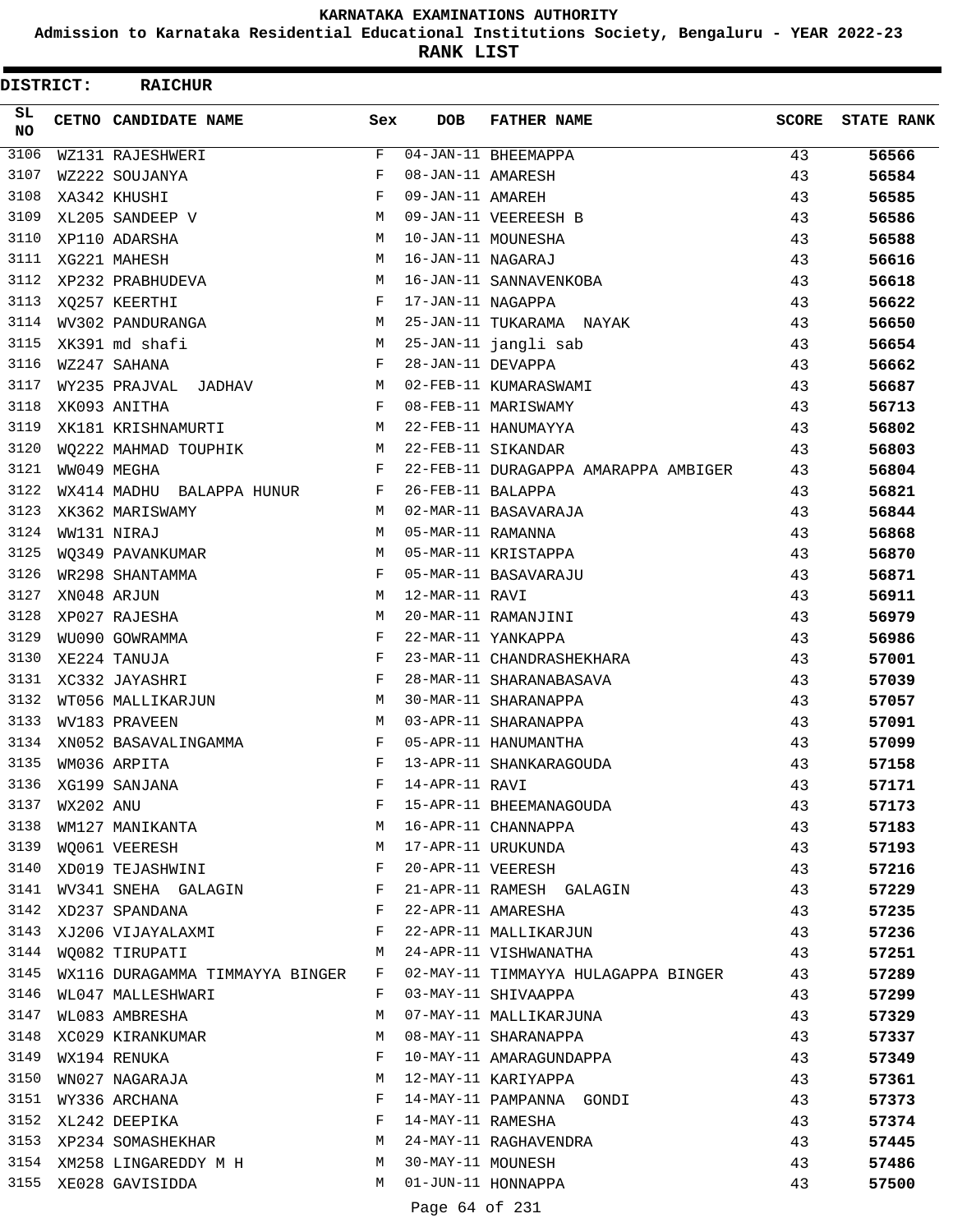**Admission to Karnataka Residential Educational Institutions Society, Bengaluru - YEAR 2022-23**

**RANK LIST**

Е

| <b>DISTRICT:</b> |             | <b>RAICHUR</b>                                                          |              |                   |                                                                         |              |                   |
|------------------|-------------|-------------------------------------------------------------------------|--------------|-------------------|-------------------------------------------------------------------------|--------------|-------------------|
| SL.<br><b>NO</b> |             | <b>CETNO CANDIDATE NAME</b>                                             | Sex          | <b>DOB</b>        | <b>FATHER NAME</b>                                                      | <b>SCORE</b> | <b>STATE RANK</b> |
| 3156             |             | XC226 K NAVYA                                                           | F            | 01-JUN-11 DEVANNA |                                                                         | 43           | 57502             |
| 3157             |             | XM309 NAGARAJ                                                           | М            | 01-JUN-11 RAMESH  |                                                                         | 43           | 57504             |
| 3158             |             | XG011 SHARANABASAVA                                                     | М            |                   | 01-JUN-11 BHEEMARAYA                                                    | 43           | 57510             |
| 3159             |             | WX100 SUDEEP                                                            | M            | 01-JUN-11 RAMAPPA |                                                                         | 43           | 57512             |
| 3160             |             | XP224 G S NAGALINGA                                                     | M            |                   | 04-JUN-11 SHARANAPPA                                                    | 43           | 57539             |
| 3161             |             | XQ221 SANTOSH                                                           | М            |                   | 04-JUN-11 SHIVANNA                                                      | 43           | 57547             |
| 3162             |             | WW050 HANAMESH                                                          | M            |                   | 06-JUN-11 BASAVARAJ                                                     | 43           | 57564             |
| 3163             |             | XN257 BHOOMIKA                                                          | $_{\rm F}$   |                   | 07-JUN-11 GADDEPPA                                                      | 43           | 57572             |
| 3164             | WV519 PREMA |                                                                         | F            | 08-JUN-11 MANAPPA |                                                                         | 43           | 57578             |
| 3165             |             | XG320 AMBIKA                                                            | $_{\rm F}$   |                   | 09-JUN-11 TIMMAYYA                                                      | 43           | 57585             |
| 3166             |             | WX213 SURESH                                                            | M            | 12-JUN-11 BASANNA |                                                                         | 43           | 57616             |
| 3167             |             | WW287 RAJAKUMAR NAYAK RAJA M<br>LAXMANA NAYAK                           |              |                   | 13-JUN-11 RAJA LAXMANA NAYAK RAJAKUMAR<br>NAYAK                         | 43           | 57621             |
| 3168             |             | WW316 SANGEETA                                                          | $F$ and      | 13-JUN-11 YANKOBA |                                                                         | 43           | 57622             |
| 3169             |             | WU056 MALLIKARJUNA M                                                    |              |                   | 19-JUN-11 AMARESHA                                                      | 43           | 57668             |
| 3170             |             | XQ209 AISHWARYA                                                         | F            |                   | 20-JUN-11 TIMMANNA                                                      | 43           | 57676             |
| 3171             |             | XM005 SPANDANA                                                          | F            |                   | 21-JUN-11 SHIVARAJA                                                     | 43           | 57691             |
| 3172             |             | WW037 DODDABASAVA BASAVARAJ HUDED M                                     |              |                   | 26-JUN-11 BASAVARAJ DODDAPPA HUDED                                      | 43           | 57724             |
| 3173             |             | XH388 JAGAN YALI                                                        | M            | 26-JUN-11 SURESH  |                                                                         | 43           | 57725             |
| 3174             |             | XM053 LAKSHMI<br>B                                                      | $\mathbf{F}$ |                   | 27-JUN-11 YAMANURAPPA BHAJANTRI                                         | 43           | 57731             |
| 3175             |             | XL121 ANITHA                                                            | F            | 29-JUN-11 RAMANNA |                                                                         | 43           | 57749             |
| 3176             |             | WX061 MALLIKARJUN                                                       | M            |                   | 30-JUN-11 KUPPANNA LAKKUNDI                                             | 43           | 57758             |
| 3177             |             | WW142 TANUSHRI                                                          | $\mathbf{F}$ |                   | 30-JUN-11 HULAGAPPA                                                     | 43           | 57759             |
| 3178             |             | XC187 HUSEN BASHA                                                       | М            |                   | 03-JUL-11 BASHIR SAB                                                    | 43           | 57783             |
| 3179             |             | XA502 SHYAMIDSAB                                                        | М            |                   | 05-JUL-11 RAJASAB PINJARA                                               | 43           | 57798             |
| 3180             |             | XS146 MAHIMA AMARESHA                                                   | F            |                   | 26-JUL-11 AMARESHA GHANTEPPA                                            | 43           | 57968             |
| 3181             |             | WX024 NELGI SARTHAK                                                     | M            |                   | 26-JUL-11 RAJAKUMAR                                                     | 43           | 57970             |
| 3182             |             | XK054 MANJUNATH                                                         | M            |                   | 27-JUL-11 SHARANAPPA                                                    | 43           | 57978             |
| 3183             |             | XP255 MAHESHA                                                           | M            |                   | 28-JUL-11 MARIYAPPA                                                     | 43           | 57991             |
| 3184             |             | WX038 AMARESHA                                                          | M            |                   | 01-AUG-11 HANAMANTA HONGI                                               | 43           | 58019             |
| 3185             |             | XG089 HANUMESH                                                          | M            |                   | 01-AUG-11 SHARANAPPA                                                    | 43           | 58020             |
| 3186             |             | XJ348 RAKSHITA                                                          | F            |                   | 01-AUG-11 TIMMAYYA                                                      | 43           | 58023             |
| 3187             |             | XG173 SHAILAJA                                                          | F            |                   | 02-AUG-11 MOUNESHA                                                      | 43           | 58029             |
| 3188             |             | $M_{\rm H}$<br>WO084 SATEESH                                            |              | 13-AUG-11 UMAPATI |                                                                         | 43           | 58098             |
|                  |             | 3189 XN243 ABHISHEK PATIL                                               | M            |                   | 19-AUG-11 GANGANAGOUDA PATIL                                            | 43           | 58131             |
|                  |             | 3190 XF027 AVINASH                                                      | M            |                   | 19-AUG-11 BASAVARAJ                                                     | 43           | 58132             |
| 3191             |             | XN306 LAXMI                                                             | F            |                   | 20-AUG-11 MAHANTESH                                                     | 43           | 58143             |
| 3192             |             | XE010 JAYASHREE                                                         | F            | 21-AUG-11 RAMESH  |                                                                         | 43           | 58150             |
|                  |             | 3193 XE172 PRUTHVIRAJ                                                   | M            |                   | 29-AUG-11 SHIVARAJ                                                      | 43           | 58214             |
|                  |             | 3194 WW024 PAKRUDDIN                                                    | M            |                   | 04-SEP-11 SHAREEPASAB BAHADDURASAB                                      | 43           | 58252             |
| 3195             |             |                                                                         |              |                   | WV206 APOORVA RACHAPPA GANTI F 14-SEP-11 RACHAPPA BASANNA GANTI         | 43           | 58311             |
| 3196             |             | WP073 PREETI                                                            | F            |                   | 14-SEP-11 NAGESH LAMANI                                                 | 43           | 58314             |
| 3197             |             | XM211 ROHITH                                                            | M            | 24-SEP-11 SURESH  |                                                                         | 43           | 58357             |
|                  |             | 3198 XA001 SUSHMITA                                                     | $\mathbf{F}$ |                   | 25-SEP-11 YANKOBA                                                       | 43           | 58364             |
| 3199             |             | XR124 LINGARAJA                                                         | M            |                   | 26-SEP-11 BASAVARAJA                                                    | 43           | 58367             |
| 3200             |             | WU058 RAMESH                                                            | M            |                   | 29-SEP-11 SHANKRAPPA                                                    | 43           | 58379             |
|                  |             | 3201 XL325 SANDYA                                                       | F            |                   | 09-OCT-11 KALLAPPA                                                      | 43           | 58424             |
|                  |             | 3202 XQ213 PRIYANKA                                                     | F            |                   | 12-OCT-11 SHARANAPPA                                                    | 43           | 58443             |
|                  |             | $\mathbb F$ . The state of the state $\mathbb F$<br>3203 XE264 R MAITRI |              |                   | 17-OCT-11 R BASAVARAJ                                                   | 43           | 58464             |
|                  |             |                                                                         |              |                   | 3204 XM236 APSANABEGAM SIKANDARABASHA F 18-OCT-11 SIKANDARABASHA HEBBAL | 43           | 58467             |
|                  |             |                                                                         |              |                   |                                                                         |              |                   |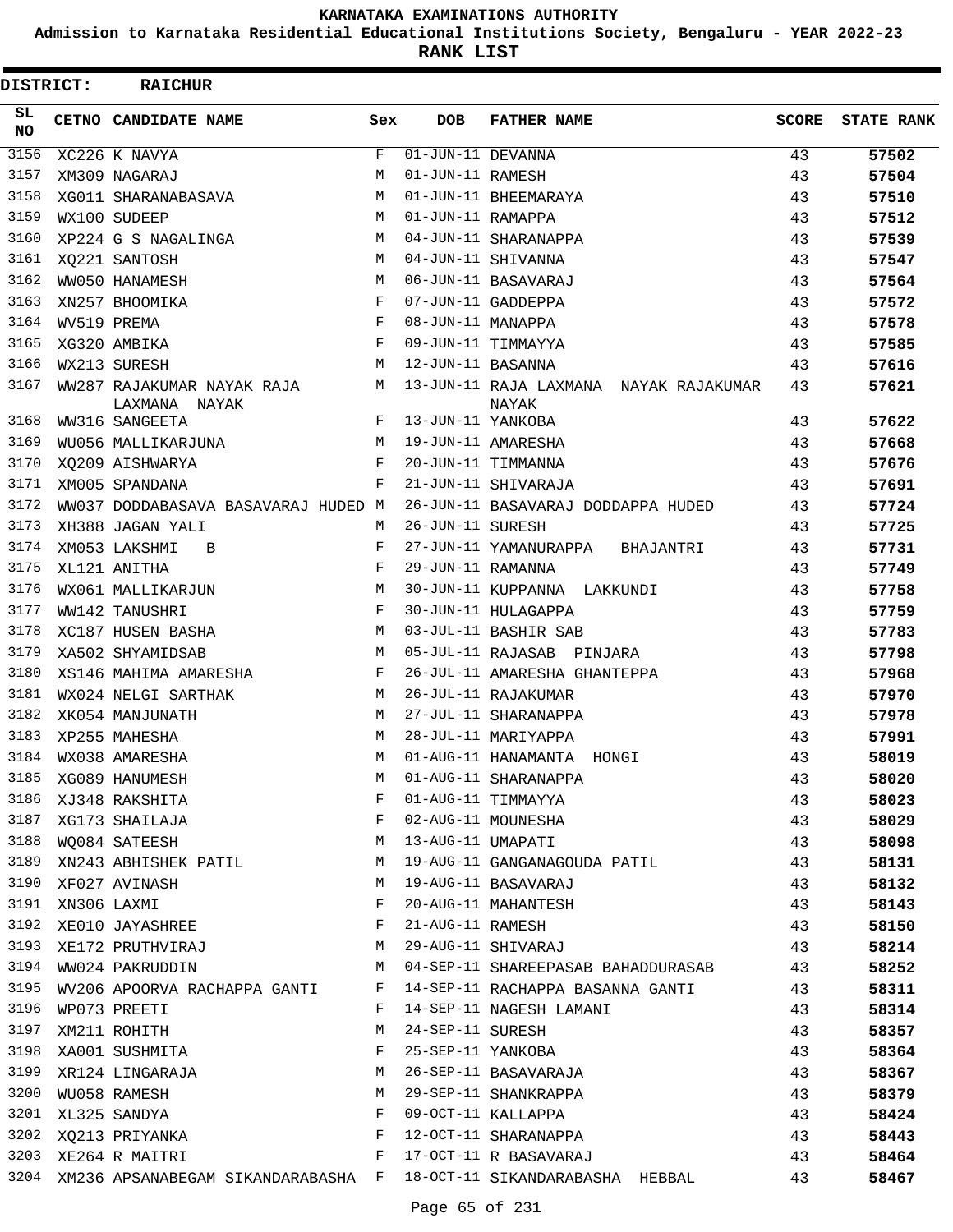**Admission to Karnataka Residential Educational Institutions Society, Bengaluru - YEAR 2022-23**

**RANK LIST**

| <b>DISTRICT:</b> | <b>RAICHUR</b>                                                                                                                            |              |                   |                                                                                                                                                                                    |              |                   |
|------------------|-------------------------------------------------------------------------------------------------------------------------------------------|--------------|-------------------|------------------------------------------------------------------------------------------------------------------------------------------------------------------------------------|--------------|-------------------|
| SL.<br><b>NO</b> | <b>CETNO CANDIDATE NAME</b>                                                                                                               | Sex          | DOB               | <b>FATHER NAME</b>                                                                                                                                                                 | <b>SCORE</b> | <b>STATE RANK</b> |
|                  | HEBBAL                                                                                                                                    |              |                   |                                                                                                                                                                                    |              |                   |
| 3205             | XC164 ANKINTHA                                                                                                                            | F            |                   | 19-OCT-11 SUNKAPPA                                                                                                                                                                 | 43           | 58468             |
| 3206             | XF228 AMRUTHA                                                                                                                             | $_{\rm F}$   |                   | 24-OCT-11 DUGGAPPA                                                                                                                                                                 | 43           | 58497             |
| 3207             | XQ295 BHAGYA                                                                                                                              | $_{\rm F}$   |                   | 26-OCT-11 HANUMANTA                                                                                                                                                                | 43           | 58503             |
| 3208             | XA072 MUTTAMMA BHAJANTRI                                                                                                                  | $_{\rm F}$   |                   | 27-OCT-11 CHATRAPPA                                                                                                                                                                | 43           | 58506             |
| 3209             | XG411 B REKHA                                                                                                                             | F            |                   | 02-NOV-11 B RAMESH                                                                                                                                                                 | 43           | 58536             |
| 3210             | XS062 JYOTI H                                                                                                                             | F            |                   | 07-NOV-11 NAGARAJA H                                                                                                                                                               | 43           | 58558             |
| 3211             | WL319 KAVERI                                                                                                                              | F            | 25-NOV-11 MUNIS   |                                                                                                                                                                                    | 43           | 58638             |
| 3212             | XK359 ANURADHA                                                                                                                            | $_{\rm F}$   |                   | 07-DEC-11 SHARANAPPA POOJAR                                                                                                                                                        | 43           | 58690             |
| 3213             | WV488 ABHISHEK                                                                                                                            | M            |                   | 05-JAN-12 YALLAPPA METI                                                                                                                                                            | 43           | 58797             |
| 3214             | XS239 HUSENABHASHA B                                                                                                                      | M            |                   | 06-JAN-12 BABUNAYAKA                                                                                                                                                               | 43           | 58800             |
| 3215             | WR154 REKHA                                                                                                                               | $\mathbf{F}$ |                   | 10-JAN-12 ANJANEYA                                                                                                                                                                 | 43           | 58811             |
| 3216             | XS111 SANGEETA                                                                                                                            | F            | 22-JAN-12 DEVAPPA |                                                                                                                                                                                    | 43           | 58822             |
| 3217             | WV174 SHWETA                                                                                                                              | F            |                   | 18-MAR-12 CHANDRASHEKAR                                                                                                                                                            | 43           | 58851             |
| 3218             | XS186 ADARSHA C                                                                                                                           | м            |                   | 03-APR-12 SHIVAYYA                                                                                                                                                                 | 43           | 58858             |
| 3219             | WQ331 DEEPA NANDANUR                                                                                                                      | $\mathbf{F}$ |                   | 17-MAY-12 MANJUNATH                                                                                                                                                                | 43           | 58864             |
| 3220             | XQ278 VINUTHA                                                                                                                             | F            |                   | 15-OCT-12 BASAVARAJ                                                                                                                                                                | 43           | 58871             |
| 3221             | WT152 NAGALINGA                                                                                                                           | M            |                   | 01-JUN-09 HANUMANTHA                                                                                                                                                               | 42           | 58883             |
| 3222             | XF148 PRANESHA                                                                                                                            | M            |                   | 19-AUG-09 NARASIMHA NAYAKA                                                                                                                                                         | 42           | 58890             |
| 3223             | WQ051 KUMARA                                                                                                                              | M            |                   | 14-OCT-09 CHANNAPPA                                                                                                                                                                | 42           | 58904             |
| 3224             | WV029 AKSHTA HANUMANTHA                                                                                                                   | $\mathbf{F}$ |                   | 14-JAN-10 HANUMANTHA GARADI                                                                                                                                                        | 42           | 58938             |
| 3225             | WM420 SIDDAGANGAMMA                                                                                                                       | F            |                   | 10-FEB-10 UDAYAKUMARA                                                                                                                                                              | 42           | 58944             |
| 3226             | WT011 SIDDALINGAMMA                                                                                                                       | F            | 21-FEB-10 DEVAPPA |                                                                                                                                                                                    | 42           | 58951             |
| 3227             | WV394 PRAVEEN                                                                                                                             | М            |                   | 28-FEB-10 NEELAPPA                                                                                                                                                                 | 42           | 58957             |
| 3228             | XD220 PRATHIBHA                                                                                                                           | $_{\rm F}$   |                   | 23-MAR-10 CHANDRASHEKHAR                                                                                                                                                           | 42           | 58968             |
| 3229             | XC133 MANJULA                                                                                                                             | F            |                   | 19-APR-10 M S KASIM MOTI                                                                                                                                                           | 42           | 58984             |
| 3230             | WX047 ANAND RATHOD                                                                                                                        | M            | 26-APR-10 OBANNA  |                                                                                                                                                                                    | 42           | 58992             |
| 3231             | WR059 SAGAR                                                                                                                               | м            |                   | 10-MAY-10 HANUMANTA                                                                                                                                                                | 42           | 59011             |
| 3232             | XF280 KAVYA PAWAR                                                                                                                         | $_{\rm F}$   |                   | 20-MAY-10 PANDURANGA                                                                                                                                                               | 42           | 59025             |
| 3233             | XF256 NAGARAJ                                                                                                                             | M            | 01-JUN-10 BASAPPA |                                                                                                                                                                                    | 42           | 59040             |
|                  | 3233 AF230 NAGARAO<br>3234 XE158 SUDARSHAN<br>3235 XM262 MAMATHA F 23-JUN-10 NAGOJAPPA<br>3236 XE176 UDAY KUMAR<br>M 26-JUN-10 SHEKARAPPA |              |                   | 01-JUN-10 BASAPPA<br>01-JUN-10 DEVAPPA<br>23-JUN-10 NAGOJAPPA<br>26-JUN-10 SHEKARAPPA<br>28-JUN-10 MONODDIN<br>01-JUL-10 KANAKAPPA<br>08-JUL-10 BASAVARAJA<br>23-JUL-10 BASAVARAJA | 42           | 59042             |
|                  |                                                                                                                                           |              |                   |                                                                                                                                                                                    | 42           | 59058             |
|                  |                                                                                                                                           |              |                   |                                                                                                                                                                                    | 42           | 59064             |
| 3237             | XE265 SABJALI                                                                                                                             |              |                   | M 28-JUN-10 MONODDIN                                                                                                                                                               | 42           | 59069             |
| 3238             | XA424 PAVITRA KURANOORU F                                                                                                                 |              |                   |                                                                                                                                                                                    | 42           | 59075             |
| 3239             | XM034 DURGA PARAMESHWARI F                                                                                                                |              |                   |                                                                                                                                                                                    | 42           | 59086             |
| 3240             | WL231 CHETANA                                                                                                                             | $-F$         |                   |                                                                                                                                                                                    | 42           | 59108             |
| 3241             | $\mathbf{F}$ and $\mathbf{F}$<br>XN132 SNEHA                                                                                              |              |                   | 24-JUL-10 CHIDANANDA GOUDA                                                                                                                                                         | 42           | 59111             |
| 3242             | WW261 VAIDEVI F                                                                                                                           |              | 07-AUG-10 ANAND   |                                                                                                                                                                                    | 42           | 59142             |
| 3243             | XN111 AISHWARYA F                                                                                                                         |              |                   | 29-AUG-10 SHEELAPPA                                                                                                                                                                | 42           | 59184             |
|                  | 3244 WP331 BHAVANI                                                                                                                        |              |                   | F 30-AUG-10 KADAPPA                                                                                                                                                                | 42           | 59188             |
| 3245             |                                                                                                                                           |              |                   | XB063 PRASANNA NINGAPPA BANNIGOL M 08-SEP-10 NINGAPPA BANNIGOLA 42                                                                                                                 |              | 59211             |
| 3246             | WV415 SHWETA                                                                                                                              |              |                   | 42<br>F 13-SEP-10 SHIVARAJA                                                                                                                                                        |              | 59226             |
| 3247             | XC180 SHAILAJA                                                                                                                            | $\mathbf{F}$ |                   | 23-SEP-10 NARASAPPA                                                                                                                                                                | 42           | 59253             |
| 3248             | XM188 K CHANNABASAVA                                                                                                                      |              |                   | M 24-SEP-10 MAHADEVAPPA                                                                                                                                                            | 42           | 59254             |
| 3249             |                                                                                                                                           |              |                   | XK241 BASAVARAJ RAMAPPA WALIKAR M 28-SEP-10 RAMAPPA HANAMAPPA WALIKAR 42                                                                                                           |              | 59265             |
|                  | 3250 WZ259 VARSHITA                                                                                                                       | $F$ and $F$  |                   | 28-SEP-10 VIRESH MADAR                                                                                                                                                             | 42           | 59267             |
| 3251             | $\mathbf{F}$ and $\mathbf{F}$<br>XA235 RENUKA                                                                                             |              |                   | 02-OCT-10 GUNDURSHIVANNA 42                                                                                                                                                        |              | 59281             |
|                  | $\mathbf{F}$<br>3252 XM111 SATHYAMMA                                                                                                      |              |                   | 08-OCT-10 ANJANYA                                                                                                                                                                  | 42           | 59301             |
| 3253             |                                                                                                                                           |              |                   | WY052 SRUSHTI CHALUVADI F 09-OCT-10 TIPPARAJ ADAPPPA CHALUVADI 42                                                                                                                  |              | 59303             |
|                  |                                                                                                                                           |              |                   |                                                                                                                                                                                    |              |                   |

Page 66 of 231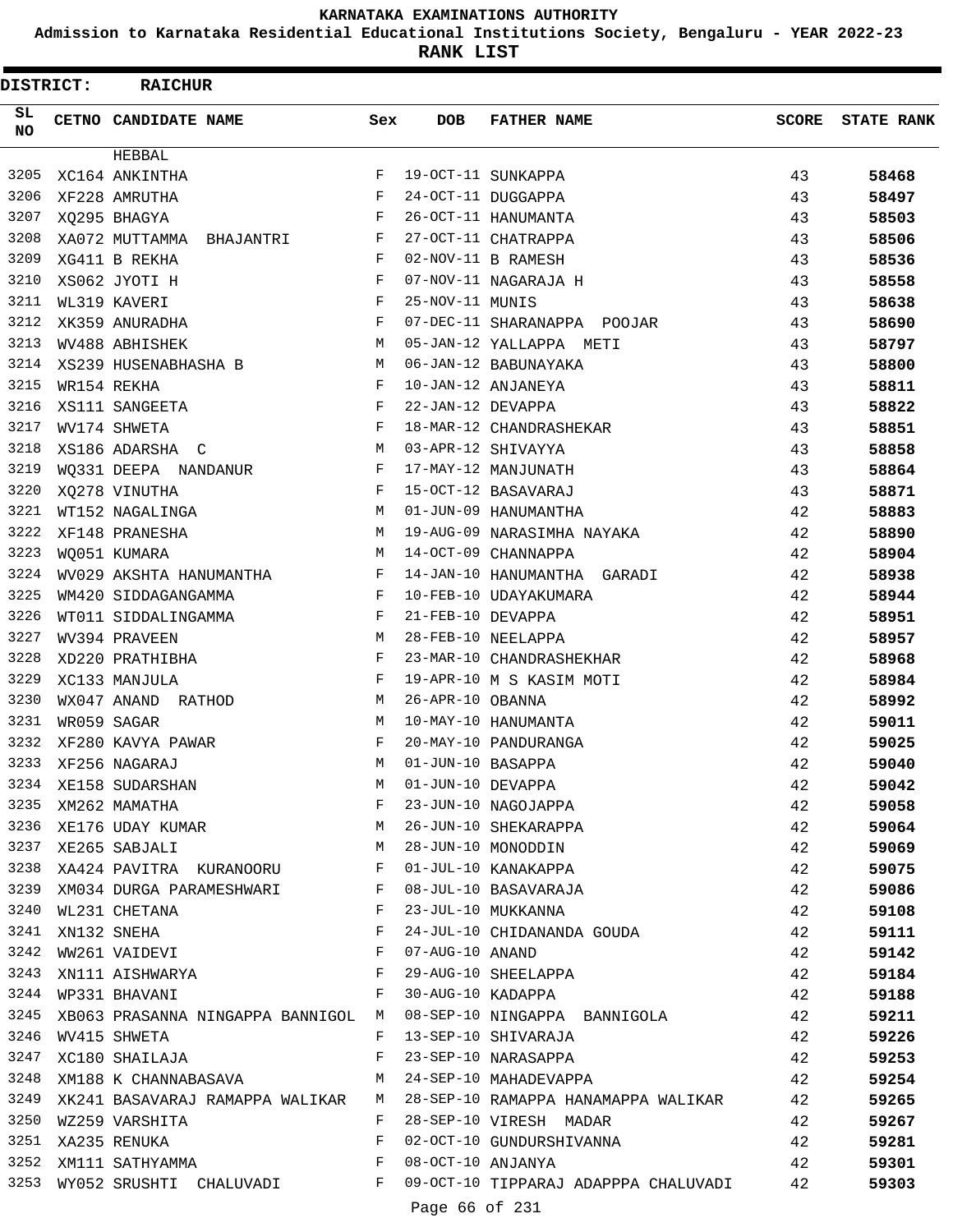**Admission to Karnataka Residential Educational Institutions Society, Bengaluru - YEAR 2022-23**

**RANK LIST**

 $\blacksquare$ 

| <b>DISTRICT:</b> |           | <b>RAICHUR</b>                |     |                   |                                        |              |                   |
|------------------|-----------|-------------------------------|-----|-------------------|----------------------------------------|--------------|-------------------|
| SL<br>NO.        |           | CETNO CANDIDATE NAME          | Sex | <b>DOB</b>        | <b>FATHER NAME</b>                     | <b>SCORE</b> | <b>STATE RANK</b> |
| 3254             |           | XN305 BHUMIKA                 | F   |                   | 13-OCT-10 YANKANAGOUDA                 | 42           | 59312             |
| 3255             |           | XJ082 AJAY KUMAR              | M   |                   | 27-OCT-10 LINGAPPA                     | 42           | 59372             |
| 3256             |           | XF096 KAVERI                  | F   |                   | 01-NOV-10 YALLAPPA KAMBALETI           | 42           | 59391             |
| 3257             |           | WO275 GOURI                   | F   | 06-NOV-10 SABAYYA |                                        | 42           | 59410             |
| 3258             |           | WL390 CHAITHRA                | F   |                   | 10-NOV-10 AYYALAPPA                    | 42           | 59432             |
| 3259             |           | XM043 CHANDRU                 | M   | 12-NOV-10 NAGAPPA |                                        | 42           | 59440             |
| 3260             |           | WZ352 LINGARAJ                | M   |                   | 12-NOV-10 HANAMAPPA                    | 42           | 59442             |
| 3261             |           | XC294 INTIYAZ PASHA           | М   |                   | 16-NOV-10 MAHIBOOB SAB                 | 42           | 59461             |
| 3262             |           | WZ359 HARISH                  | M   |                   | 17-NOV-10 HULLAPPA CHALAVADI           | 42           | 59463             |
| 3263             |           | XA269 PALLAVI                 | F   |                   | 19-NOV-10 SHANKARAPPA                  | 42           | 59475             |
| 3264             |           | XB001 SWAPNA                  | F   |                   | 19-NOV-10 BASAVARAJA                   | 42           | 59476             |
| 3265             |           | WN050 SHIVARAJ                | М   |                   | 20-NOV-10 SHIVAYOGI                    | 42           | 59480             |
| 3266             |           | XJ011 H UMA                   | F   | 26-NOV-10 UMESH   |                                        | 42           | 59505             |
| 3267             |           | XK202 MAHESHA DURUGAPPA       | М   |                   | 26-NOV-10 DURUGAPPA                    | 42           | 59508             |
| 3268             |           | XK032 POOJA KATTEEMANI        | F   |                   | 27-NOV-10 DUGGAPPA DURAGAPPA KATTEMANI | 42           | 59514             |
| 3269             |           | WN268 IRFANPATHAN             | M   |                   | 28-DEC-10 CHANDPASHA                   | 42           | 59627             |
| 3270             |           | XR127 NARASIMHA               | M   | 01-JAN-11 RAMESHA |                                        | 42           | 59667             |
| 3271             |           | WL130 RAMESHA                 | М   |                   | 01-JAN-11 SHIVAPPA                     | 42           | 59673             |
| 3272             |           | WO229 SUSHMITHA               | F   |                   | 01-JAN-11 SHIVAPPA                     | 42           | 59686             |
| 3273             |           | XN190 VIDYASHREE              | F   |                   | 01-JAN-11 MALLESHA                     | 42           | 59690             |
| 3274             |           | WU071 FATIMA                  | F   |                   | 02-JAN-11 HASENSAB                     | 42           | 59692             |
| 3275             |           | XE223 IGEERI                  | F   |                   | 02-JAN-11 BASAVARAJ BADIGERA           | 42           | 59693             |
| 3276             |           | WX217 TANUSHREE RATHOD        | F   |                   | 09-JAN-11 LINGARAJ                     | 42           | 59728             |
| 3277             |           | WW020 KHUSHI                  | F   |                   | 13-JAN-11 PRABHUDEV                    | 42           | 59750             |
| 3278             |           | WX408 MANJUNATHA              | М   |                   | 16-JAN-11 CHANDRASHEKHARA              | 42           | 59759             |
| 3279             |           | XP063 AMBIKA                  | F   |                   | 22-JAN-11 NINGAYYA                     | 42           | 59790             |
| 3280             |           | WX305 SHANTA                  | F   |                   | 24-JAN-11 RAJASHEKHARAPPA              | 42           | 59802             |
| 3281             |           | XD467 BHAVANI                 | F   | 26-JAN-11 AMARESH |                                        | 42           | 59809             |
| 3282             | XJ043 UMA |                               | F   |                   | 01-FEB-11 SHIVAPPA                     | 42           | 59844             |
| 3283             |           | WX362 PRAKASH                 | М   |                   | 05-FEB-11 CHANDAPPA                    | 42           | 59863             |
|                  |           | 3284 XA449 SAROJA RATHOD      | F   |                   | 07-FEB-11 KHEMAPPA RATHOD              | 42           | 59868             |
| 3285             |           | XH290 KAVYA                   | F   |                   | 08-FEB-11 HULIGEPPA                    | 42           | 59870             |
| 3286             |           | XC224 ANANDI                  | F   |                   | 10-FEB-11 MUTTANNA                     | 42           | 59876             |
| 3287             |           | XK238 SANIKA U                | F   |                   | 20-FEB-11 SHEKHARAPPA                  | 42           | 59936             |
| 3288             |           | WX017 SHIVARAJA               | М   | 20-FEB-11 LOKAPPA |                                        | 42           | 59937             |
| 3289             |           | WU146 SANGEETA                | F   | 23-FEB-11 RAMANNA |                                        | 42           | 59960             |
| 3290             |           | WT073 AMBIKA                  | F   |                   | 03-MAR-11 DURAGANNA                    | 42           | 59997             |
| 3291             |           | XB002 ADARSHA                 | М   |                   | 05-MAR-11 AMARESHA MATTURA             | 42           | 60015             |
|                  |           | 3292 WS195 BHUVAN KUMAR       | M   |                   | 06-MAR-11 DHAMRANNA                    | 42           | 60024             |
| 3293             |           | XP090 RAKSHAK                 | M   |                   | 09-MAR-11 CHANDRASHEKHAR               | 42           | 60047             |
| 3294             |           | XJ297 SHREELAXMI              | F   |                   | 09-MAR-11 THIPPESWAMY                  | 42           | 60048             |
| 3295             |           | WM385 AMRUTA                  | F   |                   | 14-MAR-11 SHIVAPPA                     | 42           | 60078             |
|                  |           | 3296 XA107 DEVARAJA           | М   |                   | 15-MAR-11 BASAVARAJA                   | 42           | 60086             |
| 3297             |           | XK190 SHIVAKUMARA             | M   |                   | 19-MAR-11 NINGAPPA                     | 42           | 60118             |
| 3298             |           | XH227 THIMMAPPA               | M   |                   | 20-MAR-11 SHANKRAPPA                   | 42           | 60128             |
| 3299             |           | WX278 AMARESHA DEVAPPA PUJARI | M   |                   | 28-MAR-11 DEVAPPA NINGAPPA PUJARI      | 42           | 60175             |
|                  |           | 3300 XA415 AMRUTHA            | F   |                   | 31-MAR-11 RAVIKUMAR                    | 42           | 60195             |
| 3301             |           | XE093 SUNIL SWAMY             | M   |                   | 01-APR-11 SHARANAYYA SWAMY             | 42           | 60215             |
| 3302             |           | WL186 MAHESHVARI              | F   |                   | 02-APR-11 HANUMANTHRAYA                | 42           | 60220             |
|                  |           | 3303 XQ044 MAMATA             | F   |                   | 04-APR-11 K LINGAPPA                   | 42           | 60229             |
|                  |           |                               |     |                   |                                        |              |                   |

Page 67 of 231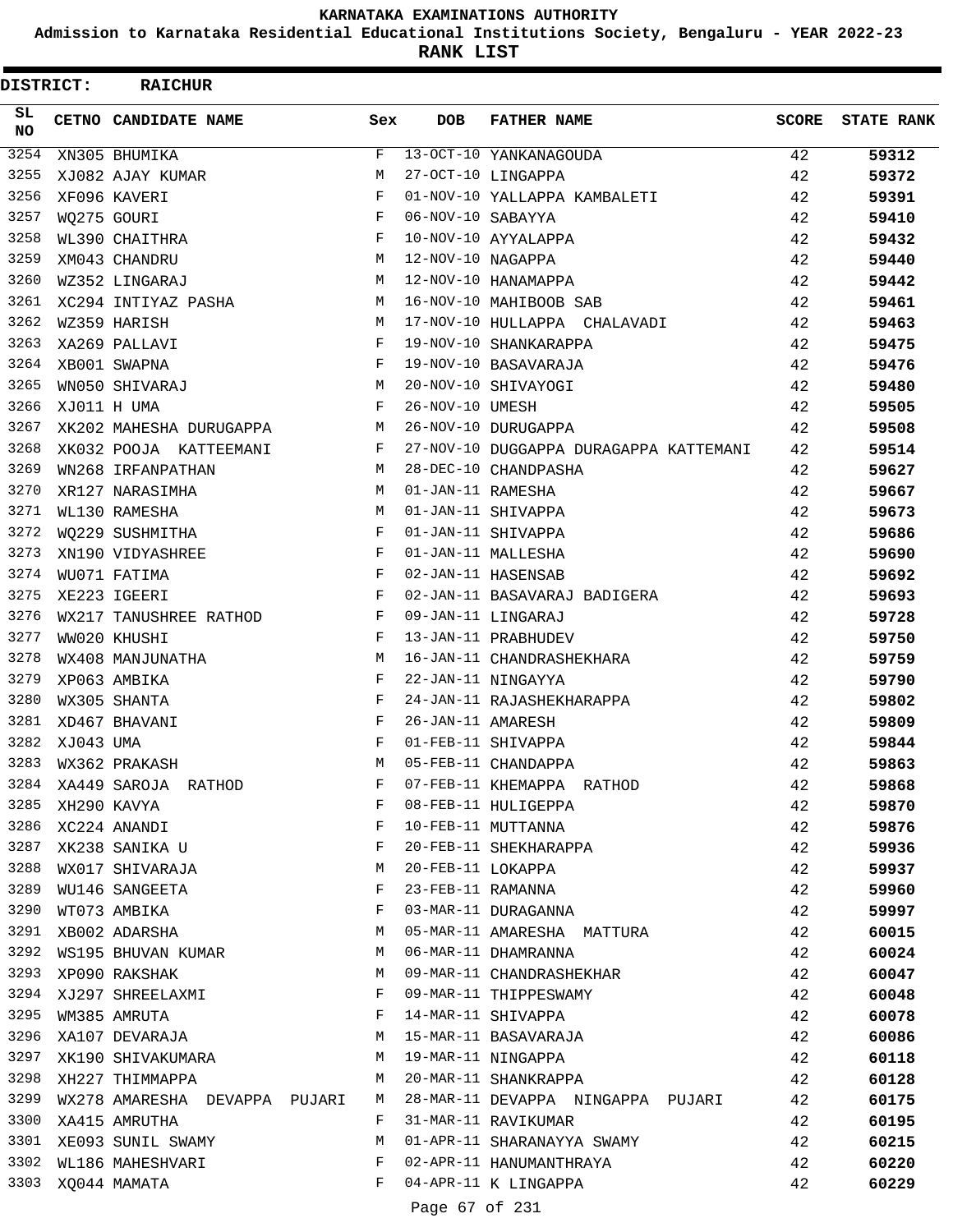**Admission to Karnataka Residential Educational Institutions Society, Bengaluru - YEAR 2022-23**

**RANK LIST**

| <b>DISTRICT:</b> |            | <b>RAICHUR</b>                                |            |                   |                                                                                         |              |                   |
|------------------|------------|-----------------------------------------------|------------|-------------------|-----------------------------------------------------------------------------------------|--------------|-------------------|
| SL<br><b>NO</b>  |            | <b>CETNO CANDIDATE NAME</b>                   | Sex        | <b>DOB</b>        | <b>FATHER NAME</b>                                                                      | <b>SCORE</b> | <b>STATE RANK</b> |
| 3304             |            | XK068 CHOUDAMMA                               | F          |                   | 14-APR-11 HANUMANTAPPA                                                                  | 42           | 60298             |
| 3305             |            | XA143 SUMA NAGAPPA GURIKAR                    | F          |                   | 17-APR-11 NAGAPPA YAMANAPPA GURIKAR                                                     | 42           | 60326             |
| 3306             |            | WP159 AJAYKUMAR                               | M          |                   | 18-APR-11 SHIVARAJ MADAGIRI                                                             | 42           | 60328             |
| 3307             |            | XK124 HULIGEMMA                               | F          |                   | 18-APR-11 HANUMANTHA                                                                    | 42           | 60332             |
| 3308             |            | XF220 VIDHYASHREE                             | F          |                   | 27-APR-11 VEERABHADRAYYA                                                                | 42           | 60385             |
| 3309             |            | XO289 NAGARAJ                                 | M          | 30-APR-11 ADAPPA  |                                                                                         | 42           | 60401             |
| 3310             |            | XE335 YALLAMMA                                | $_{\rm F}$ |                   | 01-MAY-11 SOMANATHA                                                                     | 42           | 60416             |
| 3311             |            | XM149 HASENABI                                | $_{\rm F}$ |                   | 02-MAY-11 HUSENASAB                                                                     | 42           | 60422             |
| 3312             |            | WU121 ANKITHA                                 | $_{\rm F}$ |                   | 05-MAY-11 NINGAPPA                                                                      | 42           | 60445             |
| 3313             |            | XG160 RITHESH P CHOUHAN                       | M          |                   | 05-MAY-11 PARAMESH                                                                      | 42           | 60449             |
| 3314             |            | XM108 PAVANAKUMAR                             | M          |                   | 07-MAY-11 SOMANATHA                                                                     | 42           | 60465             |
| 3315             |            | XH216 ARCHANA                                 | F          |                   | 10-MAY-11 JANARDHANA                                                                    | 42           | 60486             |
| 3316             |            | XQ012 RAMESHA                                 | M          |                   | 13-MAY-11 YAMANURA                                                                      | 42           | 60519             |
| 3317             |            | XN037 SHREENIVASA SOOJI                       | M          |                   | 15-MAY-11 HIRENARIYAPPA SOOJI                                                           | 42           | 60533             |
| 3318             | XH007 AJAY | GORKAL                                        | M          |                   | 19-MAY-11 LAKSHMIKANTH                                                                  | 42           | 60557             |
| 3319             |            | WX218 JEEVAN KUMAR                            | M          | 23-MAY-11 DEVAPPA |                                                                                         | 42           | 60586             |
| 3320             |            | WY081 VIJAYAKUMAR HANUMANTA<br>PATERA         | M          |                   | 27-MAY-11 HANUMANTA TIMMANNA PATERA                                                     | 42           | 60615             |
| 3321             |            | XP106 KAVYA P                                 | F          |                   | 31-MAY-11 GANGADHARA PATTAR                                                             | 42           | 60637             |
| 3322             |            | WN209 AKASH                                   | M          |                   | 01-JUN-11 SHIVUKUMAR G                                                                  | 42           | 60642             |
| 3323             |            | WQ294 AMARESH                                 | M          |                   | 01-JUN-11 DURUGAPPA                                                                     | 42           | 60643             |
| 3324             |            | XB080 AMBIKA                                  | $_{\rm F}$ | 01-JUN-11 MOUNESH |                                                                                         | 42           | 60644             |
| 3325             |            | WV129 ANKITA                                  | $_{\rm F}$ |                   | 01-JUN-11 KARIYAPPA TEERTHABAVI                                                         | 42           | 60645             |
| 3326             |            | WU065 MAHESHWARI                              | $_{\rm F}$ | 01-JUN-11 LAXMANA |                                                                                         | 42           | 60651             |
| 3327             |            | WL151 RAMAGOUDA NAYAKA                        | M          |                   | 01-JUN-11 S TIMMAYYA NAYAKA                                                             | 42           | 60654             |
| 3328             |            | XD071 MAHENDRA NAYAKA                         | M          |                   | 04-JUN-11 NARASANNA                                                                     | 42           | 60692             |
| 3329             |            | WX341 MANASA                                  | F          |                   | 04-JUN-11 BASAVARAJ BYALI                                                               | 42           | 60693             |
| 3330             |            | XK102 RAJIYABEGUM                             | $_{\rm F}$ |                   | 05-JUN-11 YAMANURSAB BHOGAPUR                                                           | 42           | 60699             |
| 3331             |            | WY412 SHILPA MAHANTESH NANDIHAL               | F          |                   | 05-JUN-11 MAHANTESH MALLAPPA NANDIHAL                                                   | 42           | 60703             |
| 3332             |            | WM012 CHANDRASHEKARA                          | М          |                   | 09-JUN-11 YALLANAGOWDA                                                                  | 42           | 60739             |
|                  |            | 3333 XB185 SHRUTHIKA HANAMAPPA F<br>CHALAVADI |            |                   | 13-JUN-11 HANAMAPPA CHALAVADI                                                           | 42           | 60778             |
|                  |            | 3334 XL043 BRUNDA                             | F          |                   | 18-JUN-11 AMARAPPA                                                                      | 42           | 60819             |
|                  |            | 3335 XN025 HANUMESH                           | М          |                   | 23-JUN-11 SOMANATHA                                                                     | 42           | 60858             |
| 3336             |            | WX078 UMADEVI                                 | F          | 24-JUN-11 SABAYYA |                                                                                         | 42           | 60870             |
| 3337             |            | WZ134 YAMANOOR IRAPPA BARAKER                 | М          |                   | 25-JUN-11 IRAPPA PARASAPPA BARAKER                                                      | 42           | 60878             |
|                  |            | 3338 XF002 SIDDALINGA                         | M          |                   | 01-JUL-11 SHIVARAJ                                                                      | 42           | 60928             |
|                  |            | 3339 WX318 GOVINDARAJ BASAVARAJ PATI          | M          |                   | 03-JUL-11 BASAVARAJ HANAMAYYA PATI                                                      | 42           | 60937             |
| 3340             |            | XM212 AKASHA                                  | M          | 05-JUL-11 AYYANNA |                                                                                         | 42           | 60952             |
| 3341             |            | WW248 SUNIL                                   | М          |                   | 05-JUL-11 HANAMAPPA GUNASAGARA                                                          | 42           | 60960             |
| 3342             |            | XA261 AISHWARYA                               | F          |                   | 08-JUL-11 SHIVAPPA                                                                      | 42           | 60979             |
|                  |            | 3343 WZ098 POOJA UPPAR                        | F          | 09-JUL-11 RAMESH  |                                                                                         | 42           | 60988             |
| 3344             |            | WT202 ANITHA                                  | F          |                   | 10-JUL-11 BALAVANTRAYA                                                                  | 42           | 60998             |
| 3345             |            | WN289 SANIYA                                  | F          | 11-JUL-11 SOUKATH |                                                                                         | 42           | 61013             |
| 3346             |            | XA328 SURESH                                  | M          |                   |                                                                                         | 42           | 61038             |
| 3347             |            | WR278 PUNEET                                  | M          |                   |                                                                                         | 42           | 61042             |
|                  |            | 3348 XF152 SHALINI NAYAKA                     | F          |                   | 11-JUL-11 SUURAIII<br>15-JUL-11 VEERESH<br>16-JUL-11 CHANNAPPA<br>16-JUL-11 M B VERESHA | 42           | 61044             |
| 3349             |            | XH410 BHAVYASHREE N                           | F          |                   | 17-JUL-11 NARAYANA                                                                      | 42           | 61047             |
| 3350             |            | XK330 MANOJ KUMAR                             | M          |                   | 20-JUL-11 NARAYANAPPA VIRUPAPURA                                                        | 42           | 61063             |
|                  |            | 3351 WN169 UDAYAKIRAN                         | М          |                   | 26-JUL-11 ALVI BHIMESH                                                                  | 42           | 61116             |
|                  |            |                                               |            |                   |                                                                                         |              |                   |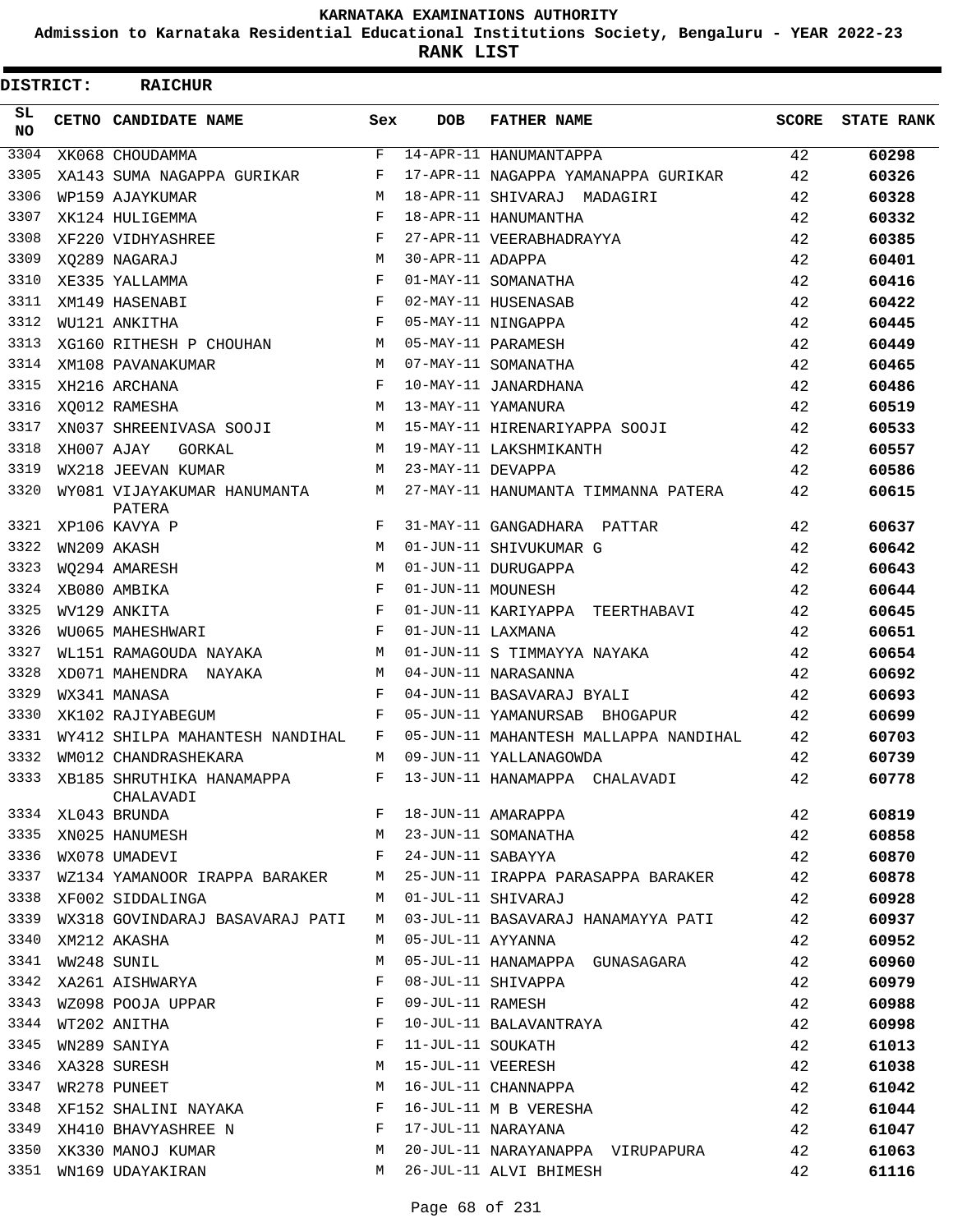**Admission to Karnataka Residential Educational Institutions Society, Bengaluru - YEAR 2022-23**

**RANK LIST**

 $\blacksquare$ 

| <b>DISTRICT:</b> |            | <b>RAICHUR</b>                                         |              |                   |                                       |       |                   |
|------------------|------------|--------------------------------------------------------|--------------|-------------------|---------------------------------------|-------|-------------------|
| SL.<br>NO.       |            | CETNO CANDIDATE NAME                                   | Sex          | <b>DOB</b>        | <b>FATHER NAME</b>                    | SCORE | <b>STATE RANK</b> |
| 3352             |            | WY303 PRAVEEN                                          | M            |                   | 27-JUL-11 LACHAMAPPA                  | 42    | 61123             |
| 3353             |            | XR159 SHANKAR                                          | M            | 27-JUL-11 GURAPPA |                                       | 42    | 61125             |
| 3354             |            | WT059 SANDYA KUMARI                                    | F            |                   | 28-JUL-11 SHIVARAJ KOLOORU            | 42    | 61135             |
| 3355             |            | XJ091 SAI VAISHANAV<br>$M$ M                           |              | 31-JUL-11 VEERESH |                                       | 42    | 61153             |
| 3356             |            | WT079 SUDARSHAN GOWDA PATIL                            | M            |                   | 31-JUL-11 BHEEMANAGOWAD PATIL         | 42    | 61154             |
| 3357             |            | WV122 RAGHAVENDRA                                      |              |                   | M 01-AUG-11 RANGANNA                  | 42    | 61160             |
| 3358             |            | WV137 NAGARAJ CHALAVADI M                              |              |                   | 04-AUG-11 HULAGAPPA                   | 42    | 61176             |
| 3359             |            | WS199 NAGARATNAMMA RAMADURGA F                         |              |                   | 08-AUG-11 MALLANNA RAMADURGA          | 42    | 61207             |
| 3360             |            | XS127 NIKHITA ERAPPA                                   | F            | 16-AUG-11 ERAPPA  |                                       | 42    | 61258             |
| 3361             |            | XK245 JNANESHWARI                                      | F            |                   | 20-AUG-11 SANNA CHANDRASHEKAR         | 42    | 61281             |
| 3362             |            | WY236 SRUSHTI PAMPANNA CHALAWADI F                     |              |                   | 26-AUG-11 PAMPANNA MOOKAMMA CHALAWADI | 42    | 61328             |
| 3363             |            | WP158 AMEENA                                           | F            | 07-SEP-11 MAHIMUD |                                       | 42    | 61398             |
| 3364             |            | XL296 DIKSHITH                                         | M            |                   | 07-SEP-11 MALLIKARJUN GOUDUR          | 42    | 61403             |
| 3365             |            | XB092 GANESH                                           | M            |                   | 07-SEP-11 SHARANABASAPPA              | 42    | 61405             |
| 3366             |            | XG070 KRISHNADHOOTA K K                                | M            |                   | 23-SEP-11 BHEEMAYYA K                 | 42    | 61480             |
| 3367             |            | WV363 PRIYANKA                                         | F            |                   | 16-OCT-11 KRISHNAPPA                  | 42    | 61590             |
| 3368             |            | XG238 AKASH                                            | М            | 20-OCT-11 RAVI    |                                       | 42    | 61606             |
| 3369             |            | WS151 KISHAN KAMBLI                                    | M            |                   | 14-NOV-11 SIDDANNA                    | 42    | 61735             |
| 3370             |            | XC063 DEVARAJ                                          | M            |                   | 22-NOV-11 CHANDRAKANTHA               | 42    | 61775             |
| 3371             |            | WN015 MANJUNATH                                        | М            |                   | 25-NOV-11 YAMANURAPPA                 | 42    | 61798             |
| 3372             |            | WX273 MOHAMMED ALIF                                    | M            |                   | 28-NOV-11 ABDUL HAMEED                | 42    | 61815             |
| 3373             |            | XR095 NINGARAJA                                        | M            |                   | 29-NOV-11 DURUGAPPA                   | 42    | 61828             |
| 3374             |            | XL288 KIRTHI                                           | $\mathbf{F}$ |                   | 02-DEC-11 SHARANAPPA RAHTOD           | 42    | 61838             |
| 3375             |            | XE047 N NAVYASHREE                                     | $\mathbf{F}$ |                   | 13-DEC-11 N SHIVANAGOUDA              | 42    | 61879             |
| 3376             |            | XC317 M PRAJWAL NAYAK                                  | M            | 10-JAN-12 IRESHA  |                                       | 42    | 61970             |
| 3377             |            | XG428 BHOMIKA                                          | $\mathbf{F}$ | 25-JAN-12 JALAALI |                                       | 42    | 61990             |
| 3378             |            | XM281 SHIVARAJ B                                       | М            |                   | 28-FEB-12 SHARANAPPA B                | 42    | 62009             |
| 3379             |            | XH168 SRUJAN                                           | M            |                   | 02-MAR-12 SURESH GOUDA                | 42    | 62011             |
| 3380             |            | XE245 HANUMANTHA BEERAPPA POOJARI M                    |              |                   | 01-JAN-09 BEERAPPA POOJARI            | 41    | 62050             |
| 3381             | WT174 SONU |                                                        | M            | 09-JAN-09 RAMJI   |                                       | 41    | 62052             |
| 3382             |            | WN037 MOVNESHA                                         | M            |                   | 15-JAN-09 BASAVARAJA                  | 41    | 62053             |
| 3383             |            | XE066 MANJULA                                          | F            |                   | 01-APR-09 YALLAPPA                    | 41    | 62057             |
| 3384             |            | XP241 M D ATEEF                                        | М            |                   | 18-MAY-09 M D AREEF                   | 41    | 62058             |
| 3385             |            | XD490 PUNITHA                                          | М            | 28-MAY-09 RAMESH  |                                       | 41    | 62060             |
| 3386             |            | XL034 SUNITA                                           | F            |                   | 22-JUL-09 ANJINEYYA                   | 41    | 62064             |
| 3387             |            | XG193 SOUBHAGYA                                        | F            |                   | 12-AUG-09 RANGAPPA                    | 41    | 62067             |
| 3388             |            | WQ034 KIRTHANA                                         | F            |                   | 31-DEC-09 SHEKARAPPA                  | 41    | 62087             |
| 3389             |            | XF305 ARUNA KUMAR                                      | М            |                   | 01-JAN-10 SHIVARAJA                   | 41    | 62088             |
| 3390             |            | XH400 MANTESH T                                        | М            |                   | 23-JAN-10 PARASURAMA T                | 41    | 62109             |
| 3391             |            | XR003 SALIM                                            | M            | 23-FEB-10 PEERSAB |                                       | 41    | 62127             |
| 3392             |            | XQ198 SRINIVAS                                         | M            | 02-MAR-10 ERANNA  |                                       | 41    | 62132             |
| 3393             |            | WO250 SHIVABASAMMA                                     | F            |                   | 20-MAR-10 HANUMANTA KAMBALI           | 41    | 62143             |
| 3394             |            | XB094 YAMNURAPPA CHANNAPPA KARADI M                    |              |                   | 27-MAR-10 CHNNAPPA KARIYAPPA KARADI   | 41    | 62150             |
| 3395             |            | XJ274 HONNAYYA                                         | M            |                   | 11-APR-10 PARAMANNA                   | 41    | 62162             |
| 3396             |            | XK084 NIRANJANA                                        | М            | 26-APR-10 SOMAPPA |                                       | 41    | 62178             |
| 3397             |            | WP027 NINGANAGOUDA                                     | M            |                   | 08-MAY-10 ANJANEYA                    | 41    | 62187             |
| 3398             | XF154 UDAY |                                                        | M            |                   | 09-MAY-10 HEMAREDDY                   | 41    | 62189             |
| 3399             |            | XC031 RAMESH                                           | M            | 01-JUN-10 BALAPPA |                                       | 41    | 62209             |
| 3400             |            | WS206 MAMATA                                           | F            | 03-JUN-10 BUDEPPA |                                       | 41    | 62213             |
|                  |            | 3401 XH143 SAIKUMAR DANAVANTRI M 03-JUL-10 DEVENDRAPPA |              |                   |                                       | 41    | 62241             |

Page 69 of 231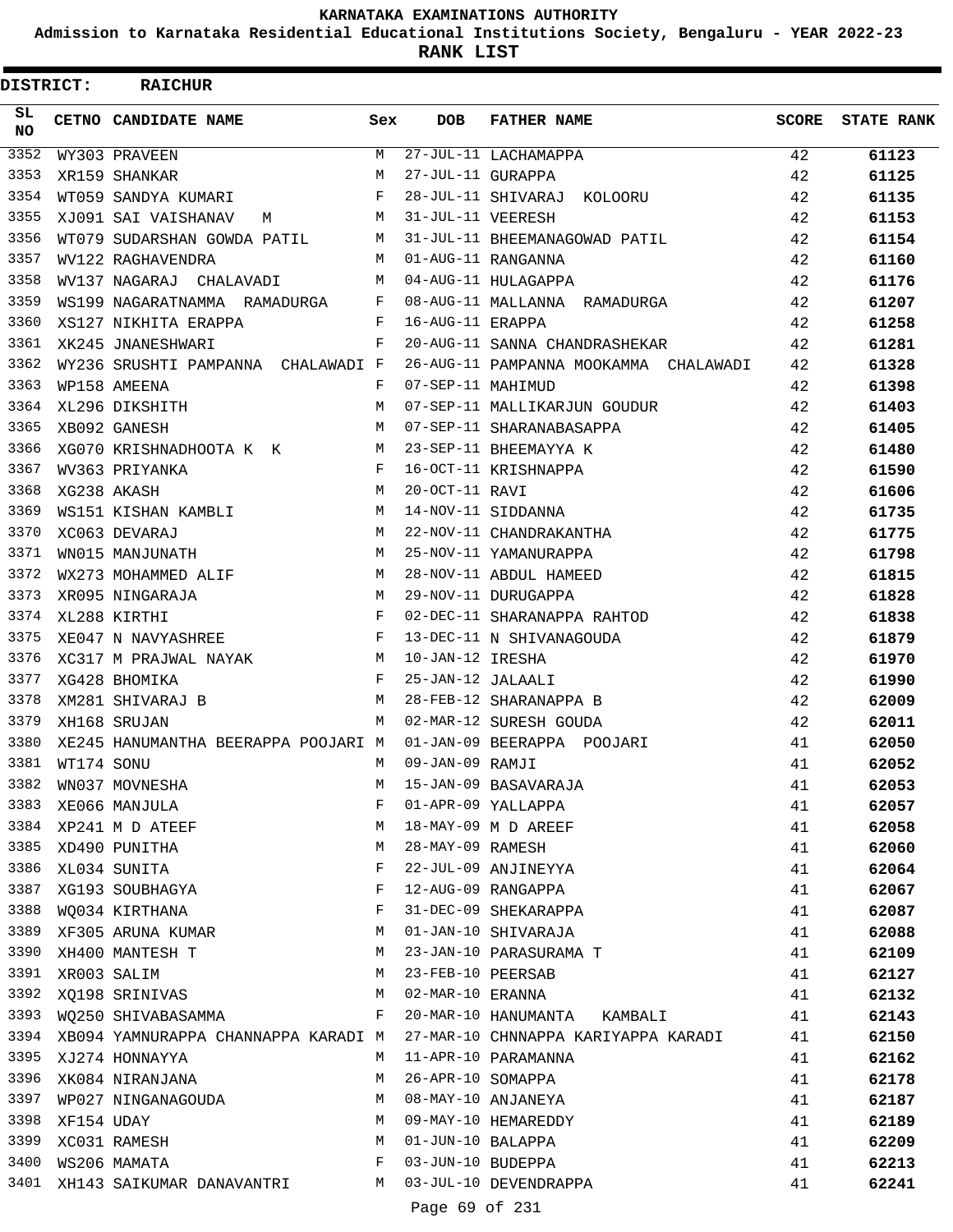**Admission to Karnataka Residential Educational Institutions Society, Bengaluru - YEAR 2022-23**

**RANK LIST**

| DISTRICT:  |            | <b>RAICHUR</b>                              |            |                   |                                       |              |                   |
|------------|------------|---------------------------------------------|------------|-------------------|---------------------------------------|--------------|-------------------|
| SL.<br>NO. |            | CETNO CANDIDATE NAME                        | Sex        | <b>DOB</b>        | <b>FATHER NAME</b>                    | <b>SCORE</b> | <b>STATE RANK</b> |
| 3402       |            | XM273 MOUNESH                               | М          |                   | 07-JUL-10 NINGAPPA KURUBARA           | 41           | 62247             |
| 3403       |            | XK035 PRAJWAL KUMAR                         | M          |                   | 08-JUL-10 MANJUNATH                   | 41           | 62248             |
| 3404       |            | XS026 MURULIKRISHNA                         | M          |                   | 12-JUL-10 NARASAPPA                   | 41           | 62254             |
| 3405       |            | XC153 SHRAVANI                              | F          |                   | 23-JUL-10 SHANKRAPPA                  | 41           | 62263             |
| 3406       |            | XG181 HANUMANTA NAYAK                       | М          |                   | 27-JUL-10 ANJANEYA                    | 41           | 62270             |
| 3407       |            | WW481 YAMANAMMA                             | F          | 02-AUG-10 MANAPPA |                                       | 41           | 62291             |
| 3408       |            | WL424 KHAJA BANDE NAVAZ                     | M          |                   | 05-AUG-10 MAHMED RAFI                 | 41           | 62298             |
| 3409       |            | WV021 MALLANAGOUDA                          | M          |                   | 07-AUG-10 ANDAPPA TOTAD               | 41           | 62302             |
| 3410       |            | XM165 SHREENIVASA                           | М          | 14-AUG-10 YANKOBA |                                       | 41           | 62321             |
| 3411       |            | XR190 MALLIKARJUNA MARIYAPPA<br>ULLAGADDU   | M          |                   | 15-AUG-10 MARIYAPPA ULLAGADDI         | 41           | 62324             |
| 3412       |            | WM252 SWATHI                                | F          |                   | 18-AUG-10 CHANNABASAVA                | 41           | 62331             |
| 3413       |            | XA461 VINAY                                 | M          |                   | 23-AUG-10 GHANAMATHADAYYA             | 41           | 62341             |
| 3414       |            | XA453 GANESH                                | M          |                   | 09-SEP-10 YAMANAPPA RATHOD            | 41           | 62380             |
| 3415       |            | XB059 K H SHRADDHA                          | F          |                   | 15-SEP-10 HUSENAPPA                   | 41           | 62399             |
| 3416       |            | WV485 BHARAT KUMAR                          | M          |                   | 16-SEP-10 KHEMAPPA                    | 41           | 62402             |
| 3417       |            | XL315 AISHWARYA                             | F          |                   | 01-OCT-10 LAKSHMANA                   | 41           | 62445             |
| 3418       |            | WR008 KALYANI                               | F          |                   | 04-OCT-10 SHREENIVAS                  | 41           | 62458             |
| 3419       |            | WX070 MAMATA MANJUNATHA NANDIHALA F         |            |                   | 06-OCT-10 MANJUNATHA IRAPPA NANDIHALA | 41           | 62470             |
| 3420       |            | WX144 FAIJA SAMREEN                         | F          |                   | 10-OCT-10 DASTAGEERSAAB               | 41           | 62486             |
| 3421       |            | WM355 MOHANA                                | M          |                   | 15-OCT-10 BHEEMAPPA                   | 41           | 62506             |
| 3422       |            | XQ226 SANDEEPA                              | M          | 18-OCT-10 NAGAPPA |                                       | 41           | 62515             |
| 3423       | XG335 SONI |                                             | $_{\rm F}$ | 20-OCT-10 MALLESH |                                       | 41           | 62522             |
| 3424       |            | WX334 LAKSHMI                               | $_{\rm F}$ |                   | 30-OCT-10 HANUMESH                    | 41           | 62558             |
| 3425       |            | XM079 HANUMESHA                             | M          |                   | 04-NOV-10 AMARAPPA                    | 41           | 62568             |
| 3426       |            | XN034 RISHIKESH                             | M          |                   | 05-NOV-10 BHIMAREDDY                  | 41           | 62576             |
| 3427       |            | WZ342 MRUTHYUNJAYA                          | M          | 08-NOV-10 RAMESHA |                                       | 41           | 62594             |
| 3428       |            | WP218 MANOJKUMAR                            | М          |                   | 09-NOV-10 HANUMANTHA                  | 41           | 62601             |
| 3429       |            | WN301 ANJANEYA                              | M          | 12-NOV-10 BASAPPA |                                       | 41           | 62612             |
| 3430       |            | XA479 REKHA                                 | F          |                   | 12-NOV-10 HANUMAPPA                   | 41           | 62614             |
| 3431       |            | XA021 TANUSHREE                             |            |                   | 30-NOV-10 SHANKRAPPA                  | 41           | 62681             |
| 3432       |            |                                             | М          |                   | 03-DEC-10 MOUNUDDIN                   | 41           | 62692             |
| 3433       |            |                                             | F          |                   | 16-DEC-10 MALLAPPA                    | 41           | 62748             |
| 3434       |            | WN258 ASLAM<br>WP189 GEETHA<br>WD189 GEETHA | М          |                   | 18-DEC-10 AMBARISH                    | 41           | 62760             |
| 3435       |            | XA400 CHETAN KUMAR                          | M          |                   | 23-DEC-10 AVAJAPPA                    | 41           | 62780             |
| 3436       |            | XD309 BRUNDA                                | F          |                   | 31-DEC-10 BASAVARAJAYYA SWAMY         | 41           | 62811             |
| 3437       |            | WR161 ANJINEYYA                             | M          |                   | 01-JAN-11 LAXMANNA                    | 41           | 62816             |
| 3438       |            |                                             | М          |                   | 01-JAN-11 TEJAPPA RATHOD              | 41           | 62817             |
| 3439       |            | WZ096 ARJUN<br>XC110 GANGAMMA               | F          |                   | 01-JAN-11 BASAVARAJ                   | 41           | 62826             |
| 3440       |            | XF066 PARVATHI                              | F          |                   | 01-JAN-11 RAMESHA                     | 41           | 62837             |
| 3441       |            | XD388 PUNITHARAJA                           | M          | 01-JAN-11 IRAPPA  |                                       | 41           | 62843             |
| 3442       |            | WW304 RAMANNA                               | M          |                   | 01-JAN-11 BASALINGAPPA POOJARI        | 41           | 62846             |
| 3443       |            | XR039 SINDHU                                | F          |                   | 01-JAN-11 DURAGAPPA                   | 41           | 62856             |
| 3444       |            | WQ044 VENKATESH                             | M          |                   | 01-JAN-11 TEJAPPA                     | 41           | 62861             |
| 3445       |            | XM322 ANKITA SUNKADA                        | F          |                   | 05-JAN-11 SANGAPPA SUNKADA            | 41           | 62884             |
| 3446       |            | XS039 BHAGYASHRI                            | F          |                   | 13-JAN-11 YAMANAPPA NEGALI            | 41           | 62934             |
| 3447       |            | XD294 SANIYA                                | F          |                   | 22-JAN-11 KHAGAHUSSIN                 | 41           | 62975             |
| 3448       |            | XA038 KAVERI                                | F          |                   | 28-JAN-11 GURANAGOUDA POLICE PATIL    | 41           | 63006             |
| 3449       |            | WW328 PRIYA                                 | F          | 04-FEB-11 MANAPPA |                                       | 41           | 63041             |
| 3450       |            | XN276 SULOCHANA                             | F          |                   | 06-FEB-11 SHEKHARAPPA                 | 41           | 63052             |
|            |            |                                             |            |                   |                                       |              |                   |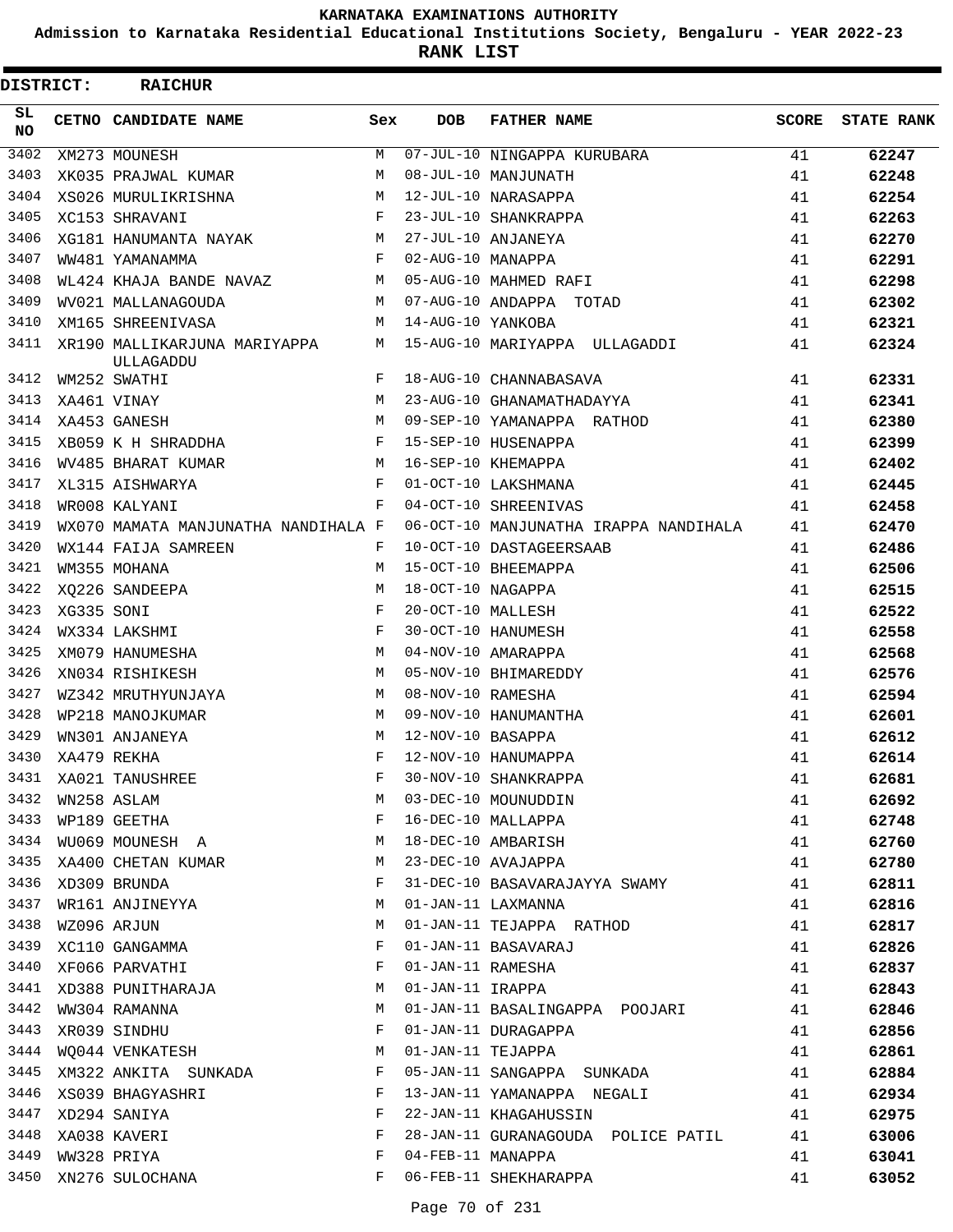**Admission to Karnataka Residential Educational Institutions Society, Bengaluru - YEAR 2022-23**

**RANK LIST**

| DISTRICT:  |            | <b>RAICHUR</b>                               |            |                   |                                   |          |                   |
|------------|------------|----------------------------------------------|------------|-------------------|-----------------------------------|----------|-------------------|
| SL.<br>NO. |            | CETNO CANDIDATE NAME                         | Sex        | <b>DOB</b>        | <b>FATHER NAME</b>                | SCORE    | <b>STATE RANK</b> |
| 3451       |            | WX333 AKASH                                  | М          |                   | 10-FEB-11 SHARANAPPA              | 41       | 63072             |
| 3452       | XF238 USHA |                                              | $_{\rm F}$ |                   | 12-FEB-11 NARAYANA                | 41       | 63091             |
| 3453       |            | XF035 BASAVARAJ                              | М          |                   | 16-FEB-11 ANJANEYYA               | 41       | 63109             |
| 3454       |            | XD001 yallappa                               | м          |                   | 16-FEB-11 rangappa                | 41       | 63112             |
| 3455       |            | WV068 SUVARNA                                | F          |                   | 23-FEB-11 YAMANAPPA               | 41       | 63143             |
| 3456       |            | WX296 SHANTA                                 | $_{\rm F}$ |                   | 27-FEB-11 GADDEPPA KATHARI        | 41       | 63173             |
| 3457       |            | XD428 BHARATH PAWAR                          | M          |                   | 01-MAR-11 SOMAPPA PAWAR           | 41       | 63181             |
| 3458       |            | XR137 MAMATHA                                | F          |                   | 01-MAR-11 VIRUPANNA               | 41       | 63185             |
| 3459       |            | XD489 PRASHANT                               | M          | 02-MAR-11 NAGARAJ |                                   | 41       | 63198             |
| 3460       |            | XO035 VEENA                                  | F          |                   | 04-MAR-11 VISHWANATH              | 41       | 63215             |
| 3461       |            | WR242 UDAYAKUMARA                            | M          |                   | 06-MAR-11 SHIVARAJA               | 41       | 63229             |
| 3462       |            | XC044 MADHU                                  | F          |                   | 08-MAR-11 BASAVARAJ               | 41       | 63249             |
| 3463       |            | WW073 PRAVEEN KUMAR                          | M          |                   | 08-MAR-11 SHEKHAR GOUDA           | 41       | 63251             |
| 3464       |            | XA147 MALLANAGOUDA SHIVANAGOUDA<br>MALIPATIL | M          |                   | 09-MAR-11 SHIVANAGOUDA MALIPATIL  | 41       | 63255             |
| 3465       |            | XN019 MAHEBOOB PASHA                         | M          |                   | 16-MAR-11 HUCCHA NAYAK            | 41       | 63290             |
| 3466       |            | WY383 AMARESH                                | M          |                   | 20-MAR-11 SHARANAPPA MAJJAGI      | 41       | 63325             |
| 3467       |            | XF008 SHIVARAJ                               | M          | 24-MAR-11 DEVAPPA |                                   | 41       | 63353             |
| 3468       |            | WV426 DIVYA SHREE                            | F          |                   | 27-MAR-11 CHANNAPPA               | 41       | 63378             |
| 3469       |            | XG269 SEWANTHI                               | $_{\rm F}$ |                   | 28-MAR-11 GUNDAPPA                | 41       | 63392             |
| 3470       |            | WL421 SIDDARTHA                              | M          |                   | 28-MAR-11 UDAYAKUMARA             | 41       | 63393             |
| 3471       |            | XO187 ANANYA                                 | F          |                   | 31-MAR-11 NINGAPPA                | 41       | 63408             |
| 3472       |            | XC174 SHANTAMMA                              | $_{\rm F}$ | 10-APR-11 AYYAPPA |                                   | 41       | 63504             |
| 3473       |            | WV104 TIRUPATI                               | M          |                   | 14-APR-11 BASAVARAJ               | 41       | 63530             |
| 3474       |            | XD397 PRAJWAL                                | M          |                   | 16-APR-11 HANUMESH                | 41       | 63540             |
| 3475       |            | WP286 AYYANNA GOWDA                          | M          |                   | 18-APR-11 BHEEMANNA GOWDA         | 41       | 63553             |
| 3476       |            | WW194 RAKSHITA                               | F          |                   | 22-APR-11 LOHIT ANANDAGAL         | 41       | 63586             |
| 3477       |            | XK322 SAHANA D                               | F          |                   | 26-APR-11 HONNUSA DALABANJAN      | 41       | 63617             |
| 3478       |            | XB120 ANNAPOORNESHVARI                       | $_{\rm F}$ |                   | 29-APR-11 VENKATESH               | 41       | 63630             |
| 3479       |            | XP172 DURUGAMMA                              | F          |                   | 02-MAY-11 HANUMANTHA              | 41       | 63653             |
| 3480       |            | XM116 SHOUKATH ALI                           | M          | 02-MAY-11 KALESAB |                                   | 41       | 63658             |
| 3481       |            | WU222 BABU SHEKHASINDI M                     |            |                   | 06-MAY-11 HUSEN BASHA SHEKHASINDI | 41       | 63681             |
| 3482       |            | XD153 SHRISHAIL                              | M          |                   | 06-MAY-11 HANUMESH                | 41       | 63687             |
| 3483       |            | XL015 SUNITHA DEVARAJA                       | F          |                   | 08-MAY-11 DEVARAJA                | 41       | 63700             |
|            |            | 3484 WP313 ANIL KUMAR                        | M          |                   | 09-MAY-11 VENKATESH               | 41       | 63704             |
| 3485       |            | XL069 KAVYA                                  | F          | 12-MAY-11 AYYAPPA |                                   | 41       | 63725             |
| 3486       |            | XM156 VENKANAGOUDA                           | M          |                   | 15-MAY-11 SHREENIVASREDDY         | 41       | 63754             |
| 3487       |            | XE001 AISHWARYA                              | F          |                   | 19-MAY-11 BEERAPPA                | 41       | 63781             |
| 3488       |            | WZ338 ANKITHA                                | F          | 29-MAY-11 VIJAY   |                                   | 41       | 63844             |
| 3489       |            | XA411 YAMANOORA                              | М          |                   | 01-JUN-11 MUTTAPPA BAJANTRI       | 41       | 63880             |
| 3490       |            | WN336 SAVITRI                                | F          |                   | 02-JUN-11 PAMPANNA                | 41       | 63884             |
| 3491       |            | WN082 VAISHALI                               | F          |                   | 02-JUN-11 VENKATESH               | 41       | 63885             |
| 3492       |            | XD067 SHRIDEVI                               | F          |                   | 07-JUN-11 SANNA DYAVAPPA          | 41       | 63945             |
| 3493       |            | WU055 KUMAR                                  | M          |                   | 08-JUN-11 SHIVAPPA                | 41       | 63951             |
|            |            | 3494 XG123 SUDARSHAN REDDY                   | M          |                   | 17-JUN-11 BHIMANNA                | 41       | 64034             |
| 3495       |            | XQ037 VEERESH HASHINAL                       | M          |                   | 17-JUN-11 SHARANAPPA              | 41       | 64037             |
| 3496       |            | WV521 NAVEEN                                 | M          | 19-JUN-11 NAGARAJ |                                   |          |                   |
| 3497       |            | WW415 SOUMYA                                 | F          |                   | 19-JUN-11 GANGADHARA R            | 41<br>41 | 64050             |
| 3498       |            |                                              | F          | 20-JUN-11 AYYANNA |                                   |          | 64055             |
|            |            | XC033 SHWETHA                                |            |                   |                                   | 41       | 64064             |
| 3499       |            | XH376 B AISHWARAYA                           | F          |                   | 21-JUN-11 THIMMAREDDY             | 41       | 64066             |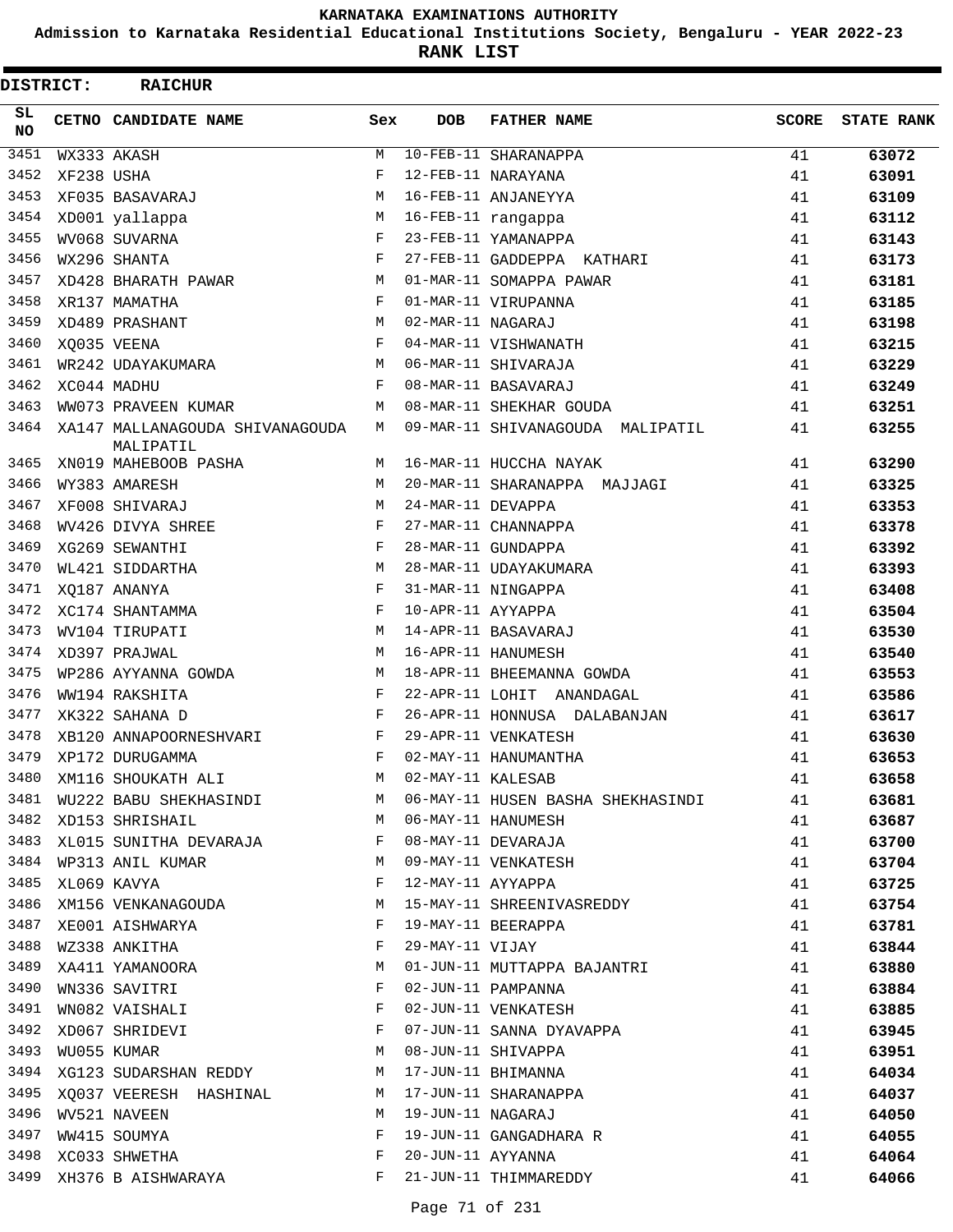**Admission to Karnataka Residential Educational Institutions Society, Bengaluru - YEAR 2022-23**

**RANK LIST**

| <b>DISTRICT:</b> | <b>RAICHUR</b>                                 |              |                   |                                     |              |                   |
|------------------|------------------------------------------------|--------------|-------------------|-------------------------------------|--------------|-------------------|
| SL.<br><b>NO</b> | <b>CETNO CANDIDATE NAME</b>                    | Sex          | <b>DOB</b>        | <b>FATHER NAME</b>                  | <b>SCORE</b> | <b>STATE RANK</b> |
| 3500             | WO015 SHIVAKUMARA                              | M            |                   | $24 - JUN - 11$ SADASHIVA           | 41           | 64099             |
| 3501             | WQ291 RANJITA                                  | F            | 29-JUN-11 HONAPPA |                                     | 41           | 64138             |
| 3502             | XL283 SANJANA S P                              | F            |                   | 06-JUL-11 SHANTAPPA                 | 41           | 64210             |
| 3503             | $\mathbf{F}$ and $\mathbf{F}$<br>XA454 AKSHATA |              |                   | 12-JUL-11 DYAMANNA                  | 41           | 64261             |
| 3504             | WW123 BHEERAPPA HOSAGERI                       | M            |                   | 12-JUL-11 BASAVARAJ HOSAGERI        | 41           | 64262             |
| 3505             | XJ342 ANIL KUMAR                               | M            |                   | 15-JUL-11 JAGADISH                  | 41           | 64290             |
| 3506             | WS001 MOHAMMED AFFAN                           | M            |                   | 17-JUL-11 GOKUL SAB                 | 41           | 64314             |
| 3507             | WM371 AJAYAKUMAR                               | M            |                   | 18-JUL-11 NARASAPPA                 | 41           | 64319             |
| 3508             | XG356 APOORVA                                  | $\mathbf{F}$ |                   | 19-JUL-11 NAGANAGOUDA               | 41           | 64327             |
| 3509             | WX279 REVATI                                   | F            |                   | 22-JUL-11 BASAVARAJ                 | 41           | 64348             |
| 3510             | XL009 SHARANABASAVA CHETRAPATHI<br>KESARATTI   | M            |                   | 27-JUL-11 CHETRAPATHI KESARATTI     | 41           | 64397             |
| 3511             | XD278 ARPITHA                                  | F            | 31-JUL-11 PRAKASH |                                     | 41           | 64422             |
| 3512             | WX006 DURUGAMMA                                | F            |                   | 02-AUG-11 HUCHHAPPA GADIGERE        | 41           | 64439             |
| 3513             | XM197 SANABANU                                 | $\mathbf{F}$ |                   | 15-AUG-11 MASEKASAB                 | 41           | 64538             |
| 3514             | WM410 TAYAMMA                                  | F            |                   | 28-AUG-11 TIMMANNA                  | 41           | 64629             |
| 3515             | WW241 GANESH                                   | M            | 29-AUG-11 DEEPAK  |                                     | 41           | 64633             |
| 3516             | WW471 CHANDRAKALA                              | F            | 31-AUG-11 NAGARAJ |                                     | 41           | 64648             |
| 3517             | $\mathbf{F}$<br>WN252 TANUJA                   |              |                   | 02-SEP-11 SHIVAKUMAR                | 41           | 64669             |
| 3518             | XM179 VENKATESH                                | M            |                   | 08-SEP-11 HANUMESH                  | 41           | 64705             |
| 3519             | XS236 DURGAPRASAD                              | M            |                   | 09-SEP-11 HUSENAPPA                 | 41           | 64709             |
| 3520             | XP010 KALPANA                                  | F            |                   | 09-SEP-11 SHIVAPUTHRA               | 41           | 64710             |
| 3521             | M<br>XP187 PRASHANTAKUMAR                      |              |                   | 14-SEP-11 VEERESHA                  | 41           | 64738             |
| 3522             | XD133 NISARGA                                  | $\mathbf{F}$ |                   | 18-SEP-11 NAGALINGAPPA              | 41           | 64758             |
| 3523             | WM010 ABHAYA                                   | M            |                   | 19-SEP-11 RACHANNA                  | 41           | 64764             |
| 3524             | WV091 IMRAN HASHMI                             | M            |                   | 26-SEP-11 MAHEBOOB SAB              | 41           | 64801             |
| 3525             | XK024 SHIVAGANGAMMA                            | $\mathbf{F}$ |                   | 29-SEP-11 HANUMANTA                 | 41           | 64817             |
| 3526             | XA316 SIDDAPPA                                 | M            |                   | 01-OCT-11 BASAVARAJ RATHOD          | 41           | 64827             |
| 3527             | WR195 BHUMIKA K                                | F            |                   | 06-OCT-11 BAPUGOUDA                 | 41           | 64850             |
| 3528             | WX350 MD AJAR                                  | M            |                   | 13-OCT-11 ABDUL AFEEZ               | 41           | 64892             |
| 3529             | XH204 BINITHA                                  | F            |                   | 14-OCT-11 DAYANANDA KONDAGULI       | 41           | 64897             |
|                  | 3530 WP204 TAISMIN                             | F            |                   | 17-OCT-11 SYED MOHAMMAD SAB         | 41           | 64911             |
| 3531             | XG404 TEJASWINI                                | F            |                   | 20-OCT-11 NIJAGUNAYYA SWAMY         | 41           | 64930             |
| 3532             | WU028 RENUKA                                   | F            |                   | 26-OCT-11 HANUMANTHARAYA            | 41           | 64961             |
|                  | 3533 XA020 SPANDANA ILIGER F                   |              |                   | 04-NOV-11 MOULAPPA NARASAPPA ILIGER | 41           | 65003             |
| 3534             | WW500 SHRISHAILA                               | M            |                   | 05-DEC-11 PAMPANNA                  | 41           | 65180             |
| 3535             | WO211 DEVARAJA                                 | M            |                   | 07-DEC-11 SHIVARAJA                 | 41           | 65185             |
| 3536             | WQ267 SHANKARALINGA                            | M            |                   | 15-DEC-11 BASAVANTHRAYA             | 41           | 65222             |
| 3537             | WL164 MADUSHREE                                | F            |                   | 17-DEC-11 RANGAPPA                  | 41           | 65235             |
| 3538             | XS129 RAHUL                                    | М            |                   | 29-DEC-11 BASAVARAJA                | 41           | 65272             |
| 3539             | XC225 RANGANATH SHIVANNA                       | M            |                   | 02-JAN-12 SHIVANNA                  | 41           | 65306             |
| 3540             | XD037 IFTHAZ                                   | M            |                   | 07-JAN-12 IMTHIYAZ                  | 41           | 65310             |
|                  | 3541 WQ284 PRADEPKUMAR                         | M            |                   | 05-FEB-12 ANJANEYA                  | 41           | 65345             |
|                  | 3542 XG285 DEVARAJ KASHIMAPPA                  | M            |                   | 08-JUN-12 KASHIMAPPA                | 41           | 65386             |
| 3543             | XQ222 AMBIKA                                   | F            |                   | 29-MAY-09 THAYAPPA                  | 40           | 65410             |
| 3544             | WU077 SHIVUKUMAR                               | M            |                   | 01-JUN-09 AMARESHA                  | 40           | 65411             |
| 3545             | XE037 AMEER                                    | М            |                   | 28-JUL-09 MAHIBOO SAB               | 40           | 65415             |
|                  | 3546 XL234 SHREENIVASA                         | М            |                   | 15-NOV-09 DURUGAPPA                 | 40           | 65434             |
| 3547             | WV421 HARSHA REVALAMATH                        | M            |                   | 19-DEC-09 AMARAYYA                  | 40           | 65441             |
| 3548             | WU064 BULLAMMA                                 | F            | 20-DEC-09 BASANNA |                                     | 40           | 65442             |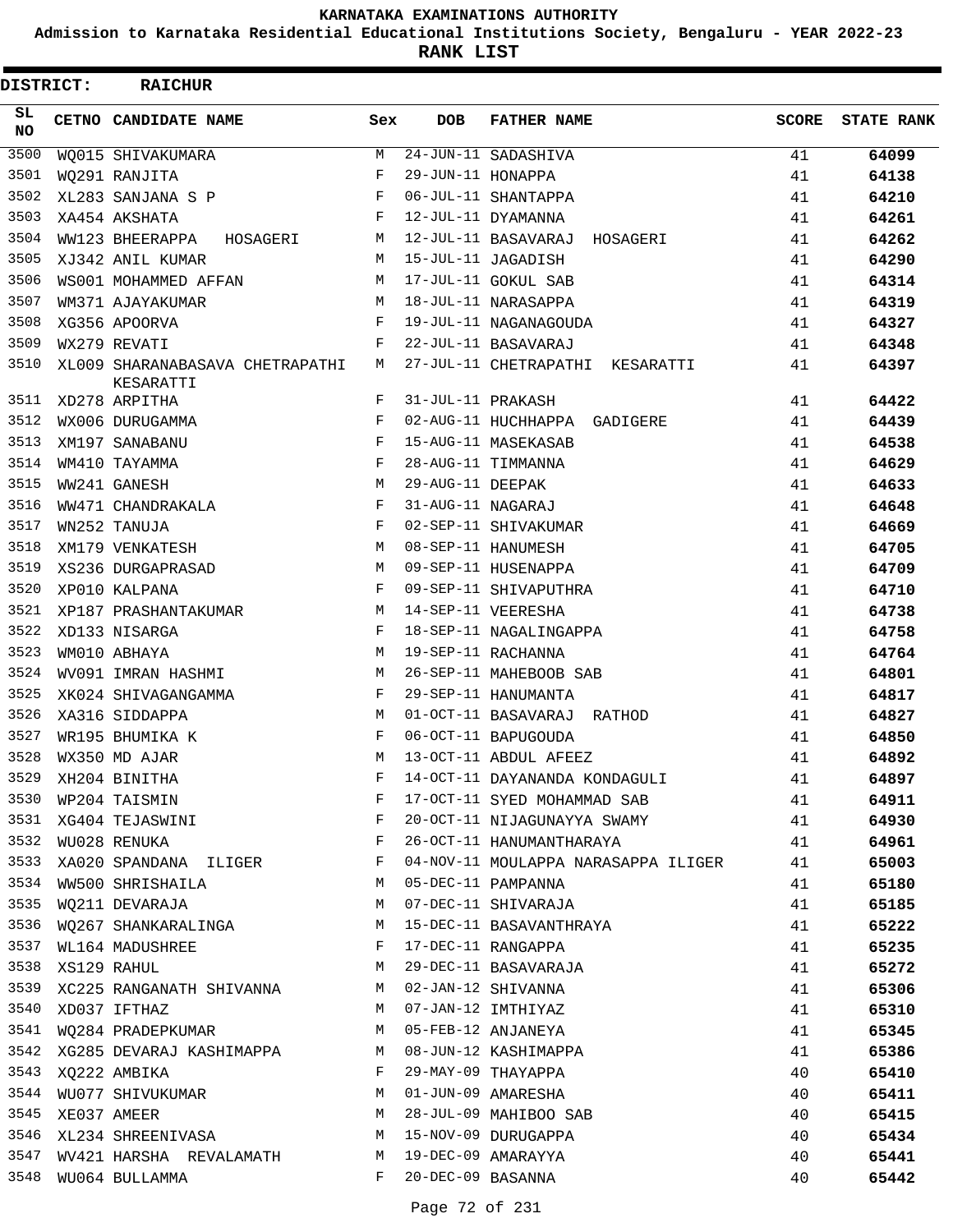**Admission to Karnataka Residential Educational Institutions Society, Bengaluru - YEAR 2022-23**

**RANK LIST**

| <b>DISTRICT:</b> |            | <b>RAICHUR</b>                                   |              |                   |                                               |              |                   |
|------------------|------------|--------------------------------------------------|--------------|-------------------|-----------------------------------------------|--------------|-------------------|
| SL.<br>NO.       |            | CETNO CANDIDATE NAME                             | Sex          | <b>DOB</b>        | <b>FATHER NAME</b>                            | <b>SCORE</b> | <b>STATE RANK</b> |
| 3549             |            | WL233 DINESH PAWAR                               | M            |                   | 22-DEC-09 NILESH PAWAR                        | 40           | 65444             |
| 3550             |            | XL278 VIDYASHREE                                 | F            |                   | 30-DEC-09 HUCHHAPPA                           | 40           | 65450             |
| 3551             |            | XH011 VINOD KUMAR                                | M            | 01-JAN-10 AYYAPPA |                                               | 40           | 65459             |
| 3552             |            | WV067 SHREEDIVI                                  | F            |                   | 16-FEB-10 NAGAPPA KATTIMANI                   | 40           | 65487             |
| 3553             |            | XG327 GOVINDA PAWAR                              | M            |                   | 13-MAR-10 VENKATESH PAWAR                     | 40           | 65506             |
| 3554             |            | WW086 SHIVARAJ KATIGER                           | M            |                   | 20-MAR-10 HANAMAPPA                           | 40           | 65517             |
| 3555             |            | XE038 NARASHIMA                                  | M            |                   | 28-MAR-10 MALLAYYA                            | 40           | 65522             |
| 3556             |            | XA174 SVAPNA                                     | F            | 29-MAR-10 DEVAPPA |                                               | 40           | 65524             |
| 3557             |            | XB082 MOUNESH DURUGAPPA MASKI M                  |              |                   | 07-APR-10 DURUGAPPA                           | 40           | 65534             |
| 3558             |            | XJ090 RAJESHWARI                                 | F            |                   | 28-APR-10 RANGANTH                            | 40           | 65545             |
| 3559             |            | XC163 AKSHTA                                     | F            | 12-MAY-10 AMBANNA |                                               | 40           | 65551             |
| 3560             |            | WU057 NAGARAJA                                   | M            |                   | 17-MAY-10 GOOLAPPA                            | 40           | 65560             |
| 3561             |            | WZ283 ALTAP                                      | M            |                   | 28-MAY-10 NABIRUSALASAB SAIYAD                | 40           | 65572             |
| 3562             |            | WM189 HANUMESH                                   | M            |                   | 01-JUN-10 SHESHAPPA RANGAPPA PAPI             | 40           | 65577             |
| 3563             |            | XD257 SUJATA                                     | F            |                   | 01-JUN-10 SHARANAPPA                          | 40           | 65581             |
| 3564             |            | WL342 SHILPA                                     | $_{\rm F}$   |                   | 12-JUN-10 NINGAPPA                            | 40           | 65589             |
| 3565             |            | WW121 CHIRANJEEVI                                | M            |                   | 03-JUL-10 VENKATESH                           | 40           | 65604             |
| 3566             |            | WT045 BHAGAVANTRAYA                              | $M_{\odot}$  |                   | 07-JUL-10 BASAVARAJA                          | 40           | 65609             |
| 3567             |            | XR147 KIRAN KUMAR MALLIKARJUNA<br><b>BADIGER</b> | M            |                   | 15-JUL-10 MALLIKARJUNA DANAPPA BADIGER        | 40           | 65621             |
| 3568             |            | WQ138 BASAVARAJ                                  | M            |                   | 21-JUL-10 HANUMAYYA                           | 40           | 65633             |
| 3569             | XH113 MANU |                                                  | M            |                   | 26-JUL-10 ANJINEYYA                           | 40           | 65640             |
| 3570             |            | XH176 SRIDEVI                                    | $\mathbf{F}$ |                   | 05-AUG-10 VANDLEPPA CHALAVADI                 | 40           | 65656             |
| 3571             |            | WW431 KORISIDDESHWAR                             | M            |                   | 12-AUG-10 VENKATESH                           | 40           | 65668             |
| 3572             |            | XC217 NAGARAJA                                   | M            | 17-AUG-10 EARESHA |                                               | 40           | 65677             |
| 3573             |            | XS147 SHRAVANI                                   | F            |                   | 23-AUG-10 ESHWARAPPA N                        | 40           | 65697             |
| 3574             |            | XJ289 DARSHANKUMAR                               | М            | 24-AUG-10 JAYAPAL |                                               | 40           | 65698             |
| 3575             |            | XJ192 BHUMIKA                                    | F            | 07-SEP-10 NANESHA |                                               | 40           | 65727             |
| 3576             |            | XK118 KHAJABANU                                  | F            |                   | 12-SEP-10 DAVALSAAB                           | 40           | 65736             |
| 3577             |            | WX299 GANESH                                     | M            |                   | 20-SEP-10 SHARANAPPA                          | 40           | 65758             |
| 3578             |            | WQ280 VIJAYALAKSHMI                              | F            |                   | 21-SEP-10 RAJASHEKAR                          | 40           | 65763             |
| 3579             |            | XK258 KENDARESHWARI                              | F            |                   | 23-SEP-10 LAXAMANA                            | 40           | 65764             |
| 3580             |            | XH214 SHIVAKUMAR                                 | М            |                   | 23-SEP-10 NARASIMHA                           | 40           | 65768             |
| 3581             |            | WT095 JAYALAXMI                                  | F            |                   | 25-SEP-10 CHIDHANANDA                         | 40           | 65772             |
| 3582             |            | WN179 JALAL MOHAMMED                             | M            | 28-SEP-10 IMAMSAB |                                               | 40           | 65781             |
| 3583             |            | WW161 PRAJWAL                                    | M            |                   | 01-OCT-10 YALLAPPA                            | 40           | 65794             |
| 3584             |            | XH328 YASHAVANTH                                 | М            |                   | 12-OCT-10 HANUMANTU                           | 40           | 65845             |
| 3585             |            | WW303 PRATHEEK                                   | М            |                   | 14-OCT-10 LAXMANNA                            | 40           | 65854             |
| 3586             |            | WU013 REKHA                                      | F            |                   | 22-OCT-10 YALLAPPA                            | 40           | 65876             |
| 3587             |            | WV441 SHALINI RATHOD                             | F            | 27-OCT-10 KUMARA  |                                               | 40           | 65895             |
| 3588             |            | XD047 MANOJA                                     | М            | 29-OCT-10 LOHITH  |                                               | 40           | 65906             |
| 3589             |            | WX168 DURAGAMMA                                  | F            |                   | 15-NOV-10 MAHADEVAPPA                         | 40           | 65990             |
| 3590             |            | WY105 PRAJWAL RAVICHANDRA KANTI M                |              |                   | 19-NOV-10 RAVICHANDRA KANTI                   | 40           | 66007             |
| 3591             |            | WQ328 KEERTHI                                    | F            | 24-NOV-10 GALEPPA |                                               | 40           | 66022             |
| 3592             |            | WM073 PARAMESHA                                  | М            |                   | 01-DEC-10 VENKATESHA                          | 40           | 66046             |
| 3593             |            | XK297 MAHESH B                                   | М            |                   | 06-DEC-10 BASAVARAJ BAGODI                    | 40           | 66067             |
| 3594             |            | XE353 MALLIKARJUNA HUCHCHAPPA                    | М            |                   | 10-DEC-10 HUCHCHAPPA LACHAMAYYA               | 40           | 66091             |
| 3595             |            | XR237 GEETANJALI                                 | F            | 11-DEC-10 AMARESH |                                               | 40           | 66099             |
| 3596             |            | WY306 TARADEVI P PATIL                           | F            |                   | 27-DEC-10 HANAMAGOUDA VEERANAGOUDA P<br>PATIL | 40           | 66160             |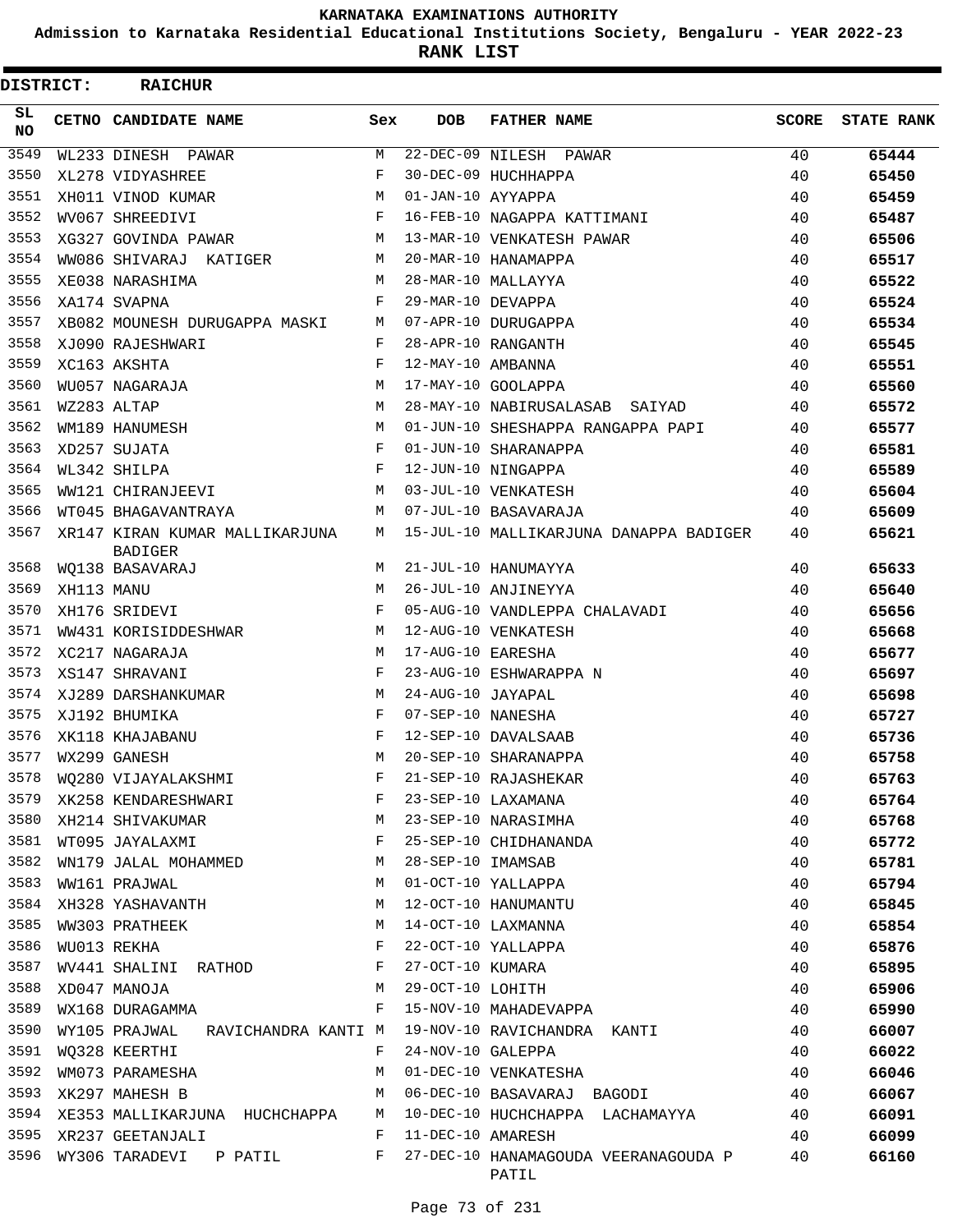**Admission to Karnataka Residential Educational Institutions Society, Bengaluru - YEAR 2022-23**

**RANK LIST**

| <b>DISTRICT:</b> |            | <b>RAICHUR</b>                              |     |                   |                                         |       |                   |
|------------------|------------|---------------------------------------------|-----|-------------------|-----------------------------------------|-------|-------------------|
| SL.<br><b>NO</b> |            | CETNO CANDIDATE NAME                        | Sex | <b>DOB</b>        | <b>FATHER NAME</b>                      | SCORE | <b>STATE RANK</b> |
| 3597             |            | WN093 AJAYA                                 | М   |                   | 01-JAN-11 RANGANATH                     | 40    | 66180             |
| 3598             |            | WU133 ANITA MALLPUR                         | F   |                   | 01-JAN-11 SWAMI MALLPUR                 | 40    | 66183             |
| 3599             |            | WR094 BHAGAVANTARAYA                        | M   |                   | 01-JAN-11 HANMANTA                      | 40    | 66188             |
| 3600             |            | XB115 DURGAPPA                              | M   |                   | 01-JAN-11 MADEVAPPA                     | 40    | 66194             |
| 3601             |            | WM265 JAYASHREE                             | F   |                   | 01-JAN-11 AYYAPPA JOLADADAGI            | 40    | 66202             |
| 3602             |            | WX320 SAHANBEGUM                            | F   |                   | 01-JAN-11 HUSSAINKHAN                   | 40    | 66217             |
| 3603             |            | WX066 SHARADA                               | F   |                   | 01-JAN-11 HANAMANTA BHAJANTRI           | 40    | 66219             |
| 3604             | WP120 VALI |                                             | M   |                   | 01-JAN-11 BASHASAB                      | 40    | 66226             |
| 3605             |            | WV333 BASANGOUDA SHEKHARAPPA<br>POLICEPATIL | М   |                   | 04-JAN-11 SHEKHARAPPA POLICEPATIL       | 40    | 66237             |
| 3606             |            | XR102 SHREEDHAR                             | M   |                   | 04-JAN-11 NAGARAJ PUJAR                 | 40    | 66246             |
| 3607             |            | XK334 KAVITHA                               | F   | 18-JAN-11 GOPAL   |                                         | 40    | 66314             |
| 3608             |            | WV088 BASAVARAJ                             | M   |                   | 23-JAN-11 SIDDALINGAPPA                 | 40    | 66343             |
| 3609             |            | XP061 POOJA                                 | F   |                   | 25-JAN-11 HARISHCHANDRA                 | 40    | 66354             |
| 3610             |            | WW362 PAVITRA                               | F   |                   | 26-JAN-11 MALLAPPA                      | 40    | 66358             |
| 3611             |            | WV466 DHANARAJ                              | M   |                   | 01-FEB-11 RAMESH DODDAMANI              | 40    | 66402             |
| 3612             |            | WS085 MOUNESHA                              | M   |                   | 02-FEB-11 NINGAPPA                      | 40    | 66412             |
| 3613             |            | WN287 MAITHRA RANGAPPADHASAR                | F   |                   | 03-FEB-11 RANGAPPADHASAR VASUDEV        | 40    | 66416             |
| 3614             |            | WV476 CHAITRA                               | F   |                   | 08-FEB-11 GUNDAYYA HIREMATH             | 40    | 66435             |
| 3615             |            | WT153 ANJAMMA                               | F   |                   | 15-FEB-11 HANUMAYYA                     | 40    | 66473             |
| 3616             |            | WV464 NETRAVATHI                            | F   |                   | 18-FEB-11 SHANKAR REDDY                 | 40    | 66495             |
| 3617             |            | XA352 NAGARAJA BARKERA                      | M   |                   | 28-FEB-11 MALLAPPA BARKERA              | 40    | 66556             |
| 3618             |            | WR040 PRABHU                                | M   |                   | 01-MAR-11 HULGEEAPPA                    | 40    | 66566             |
| 3619             |            | XK034 AMBRESHA                              | M   |                   | 07-MAR-11 HANUMANTHA                    | 40    | 66611             |
| 3620             |            | WZ003 VENKATESHA                            | M   |                   | 07-MAR-11 HANUMANTHA                    | 40    | 66617             |
| 3621             |            | XM082 RAMESHA                               | M   |                   | 15-MAR-11 BASAVARAJA                    | 40    | 66665             |
| 3622             |            | WW468 NETRA CHANDRU CHAVAN                  | F   |                   | 16-MAR-11 CHANDRU CHAVAN                | 40    | 66670             |
| 3623             |            | XS097 SWATHI                                | F   |                   | 16-MAR-11 BASAVARAJA                    | 40    | 66673             |
| 3624             |            | WN327 ANUSHA                                | F   | 17-MAR-11 AYYAPPA |                                         | 40    | 66677             |
| 3625             |            | WQ243 AKASH                                 | М   |                   | 23-MAR-11 MANASHAPPA                    | 40    | 66721             |
| 3626             |            | XE023 AYISHA                                | F   |                   | 24-MAR-11 GOUSEMOHINUDDIN               | 40    | 66731             |
| 3627             |            | WU033 MEHARUNNISA BEGUM                     | F   |                   | 25-MAR-11 GAZEEMSAB                     | 40    | 66738             |
| 3628             |            | WN011 NINGANNA                              | М   |                   | 25-MAR-11 KORISIDDAPPA                  | 40    | 66739             |
| 3629             |            | WW460 SONAY RATHOD                          | F   | 30-MAR-11 BALAPPA |                                         | 40    | 66775             |
| 3630             |            | XB182 PANKAJ                                | М   |                   | 03-APR-11 SHARANAPPA                    | 40    | 66818             |
| 3631             |            | WM118 LINGARAJ                              | М   |                   | 07-APR-11 VIJAY KUMAR                   | 40    | 66853             |
| 3632             |            | WT082 AJAYKUMARA                            | М   |                   | 08-APR-11 MALLAPPA                      | 40    | 66858             |
| 3633             |            | XQ310 VEDAVATI                              | F   |                   | 08-APR-11 TIPPANNA                      | 40    | 66869             |
| 3634             |            | WP255 TIRUPATI                              | М   |                   | 09-APR-11 DANDAPPA                      | 40    | 66875             |
| 3635             |            | WY410 RESHMA                                | F   |                   | 12-APR-11 HANUMANTAPPA                  | 40    | 66901             |
| 3636             |            | WW266 SHREYA                                | F   |                   | 12-APR-11 VISHWANATH POLICE PATIL       | 40    | 66903             |
| 3637             |            | XP250 RIYAJ                                 | М   |                   | 22-APR-11 MOUNUDDIN                     | 40    | 66974             |
| 3638             |            | XO113 RIHANBASHA                            | М   | 23-APR-11 VALISAB |                                         | 40    | 66983             |
| 3639             |            | XP018 SINDHU HIREMAT                        | F   |                   | 24-APR-11 BASAYYA SWAMI                 | 40    | 66995             |
| 3640             |            | WN055 HANUMANTHA                            | М   | 01-MAY-11 ERESHA  |                                         | 40    | 67040             |
| 3641             |            | WV043 DIVYASHREE                            | F   |                   | 10-MAY-11 MALLAPPA DURAGAPPA POOLABHAVI | 40    | 67115             |
| 3642             |            | WX034 RAKSHITA                              | F   |                   | 10-MAY-11 CHATRAPPA                     | 40    | 67117             |
| 3643             |            | XA041 SUNIL                                 | М   |                   | 14-MAY-11 SIDDARUDHA                    | 40    | 67159             |
| 3644             |            | WX316 SHARANABASAVA                         | М   |                   | 15-MAY-11 HANUMANTHA                    | 40    | 67169             |
| 3645             |            | WT193 MATHINAA                              | M   |                   | 22-MAY-11 KHASIMALI                     | 40    | 67218             |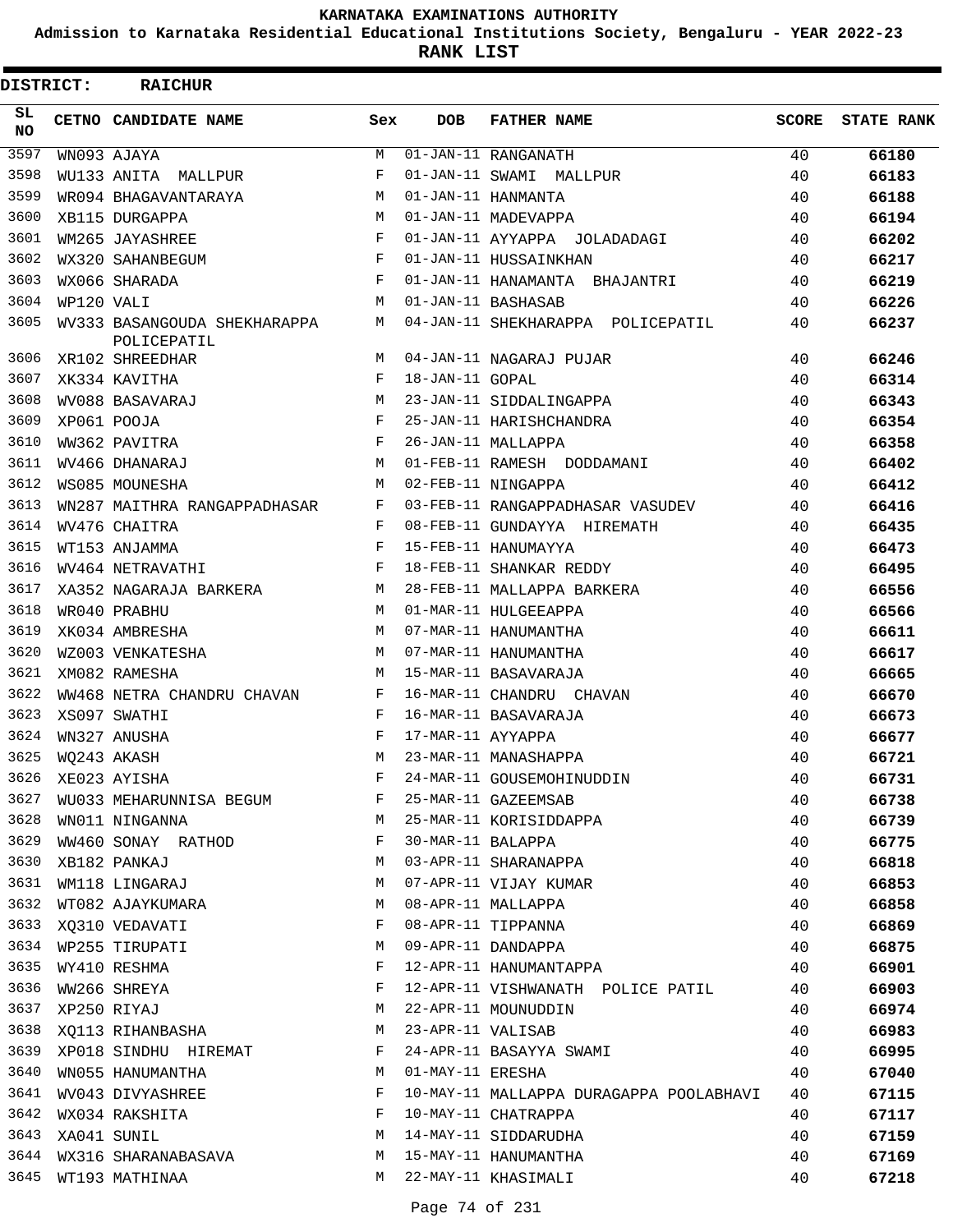**Admission to Karnataka Residential Educational Institutions Society, Bengaluru - YEAR 2022-23**

**RANK LIST**

| DISTRICT:  | <b>RAICHUR</b>                                |            |                   |                                                                                       |              |                   |
|------------|-----------------------------------------------|------------|-------------------|---------------------------------------------------------------------------------------|--------------|-------------------|
| SL.<br>NO. | CETNO CANDIDATE NAME                          | Sex        | <b>DOB</b>        | <b>FATHER NAME</b>                                                                    | <b>SCORE</b> | <b>STATE RANK</b> |
| 3646       | WN304 KRISHNA                                 | М          | 25-MAY-11 RAMANNA |                                                                                       | 40           | 67231             |
| 3647       | XN191 NIKHIL REDDY                            | M          |                   | 25-MAY-11 RAMANJANAYA                                                                 | 40           | 67233             |
| 3648       | XN281 SINCHANA                                | $_{\rm F}$ |                   | 27-MAY-11 MADAGAPPA                                                                   | 40           | 67253             |
| 3649       | WW265 ARUNKUMAR M                             | M          | 01-JUN-11 MANAPPA |                                                                                       | 40           | 67279             |
| 3650       | XL163 LAXMAN                                  | M          |                   | 01-JUN-11 MARIYAPPA                                                                   | 40           | 67285             |
| 3651       | WY252 MUTTAMMA                                | $_{\rm F}$ |                   | 01-JUN-11 RUDRAPPA                                                                    | 40           | 67287             |
| 3652       | XK028 SANJAY KUMARA                           | M          |                   | 02-JUN-11 BASAVARAJA                                                                  | 40           | 67300             |
| 3653       | XC148 PRAJWAL                                 | M          |                   | 07-JUN-11 BASAVARAJA                                                                  | 40           | 67364             |
| 3654       | XL033 SANDEEP                                 | M          |                   | 07-JUN-11 MAHANTESH                                                                   | 40           | 67365             |
| 3655       | WW401 ARUNAKUMAR                              | M          |                   | 08-JUN-11 MAHANTESH HANUMAPPA<br>DANKNAKALLU                                          | 40           | 67367             |
| 3656       | WZ351 GUNDAPPA                                | M          |                   | 09-JUN-11 BASAVARAJ BADAGI                                                            | 40           | 67380             |
| 3657       | XQ212 MAHESH                                  | M          | 09-JUN-11 ERAPPA  |                                                                                       | 40           | 67381             |
| 3658       | XH161 PRADEEP KUMAR                           | M          | 09-JUN-11 LAXMAN  |                                                                                       | 40           | 67384             |
| 3659       | WM097 RADHIKA                                 | $_{\rm F}$ | 10-JUN-11 RAMESHA |                                                                                       | 40           | 67398             |
| 3660       | WV317 SOUMYA                                  | F          | 10-JUN-11 HULAPPA |                                                                                       | 40           | 67401             |
| 3661       | WZ133 MANJUNATH RAMESH CHALAVADI M            |            |                   | 11-JUN-11 RAMESH BASAMMA CHALAVADI                                                    | 40           | 67404             |
| 3662       | WY404 BHUMIKA                                 | F          |                   | 12-JUN-11 SUGAPPA BALIGAR                                                             | 40           | 67410             |
| 3663       | XM150 RASHMI                                  | F          |                   | 12-JUN-11 SANNA BASAVARAJ                                                             | 40           | 67418             |
| 3664       | WW177 VEDA LINGARADDEPPA                      | F          |                   | 12-JUN-11 LINGARADDEPPA MALLARADDEPPA<br>KAREKAL                                      | 40           | 67421             |
| 3665       | WW417 MALLIKARJUN HADAGALI                    | M          |                   | 14-JUN-11 BASAPPA HADAGALI                                                            | 40           | 67429             |
| 3666       | XL079 SHRIDEVI                                | F          |                   | 14-JUN-11 AMARESHA                                                                    | 40           | 67433             |
| 3667       | XK251 SOUJANYA                                | F          |                   | 15-JUN-11 GOVINDAGOUDA                                                                | 40           | 67441             |
| 3668       | XD472 KEERTHI                                 | $_{\rm F}$ |                   | 17-JUN-11 RAGHAVENDRA                                                                 | 40           | 67461             |
| 3669       | XN030 SANTHOSHAKUMARA                         | M          |                   | 19-JUN-11 SHIVUKUMARA                                                                 | 40           | 67482             |
| 3670       | XA419 SHIVARAJ                                | M          |                   | 20-JUN-11 HANAMAPPA BIRADAR                                                           | 40           | 67499             |
| 3671       | XM244 SONAKSHI                                | F          |                   | 22-JUN-11 PRABHAKAR                                                                   | 40           | 67515             |
| 3672       | WZ084 AMARESH                                 | M          |                   | 01-JUL-11 MALLANAGOUDA                                                                | 40           | 67600             |
| 3673       | XM330 SHRUTHI                                 | F          |                   | 03-JUL-11 NINGAPPA                                                                    | 40           | 67634             |
| 3674       | XR158 DASARI ABHIRAM                          |            |                   | M 08-JUL-11 SAYI RAM                                                                  | 40           | 67677             |
|            | 3675 XA260 SUMAN HIREMANI M 10-JUL-11 RAMANNA |            |                   |                                                                                       | 40           | 67702             |
|            |                                               |            |                   | 3676 WW344 SAHITYA AMARAYYA HIREMATTA F 13-JUL-11 AMARAYYA SIDDAYYASWAMI<br>HIREMATTA | 40           | 67729             |
|            | 3677 WL152 SHRAVANAKUMARA                     |            |                   | M 19-JUL-11 VENKATESHA                                                                | 40           | 67771             |
| 3678       | XR026 MUKKANNA                                | M          | 20-JUL-11 DEVANNA |                                                                                       | 40           | 67779             |
| 3679       | WY220 BHAGYALAXMI                             | F          | 22-JUL-11 GANESH  |                                                                                       | 40           | 67799             |
|            | 3680 XG380 VINUTHA                            | F          |                   | 24-JUL-11 SHARANAYYA SWAMY                                                            | 40           | 67828             |
|            | 3681 XK139 SHIVARAJ                           | М          |                   | 25-JUL-11 RAJASHEKARA                                                                 | 40           | 67831             |
|            | 3682 XS131 SHREE SHAILA GOUDA                 | М          |                   | 25-JUL-11 PAMPANAGOUDA                                                                | 40           | 67832             |
| 3683       | XD219 menaka                                  | F          |                   | 27-JUL-11 basavaraja                                                                  | 40           | 67852             |
|            | 3684 WR134 SHIVAKUMARA                        | M          |                   | 28-JUL-11 NAGARAJA                                                                    | 40           | 67857             |
| 3685       | WY045 GANESH                                  | М          |                   | 31-JUL-11 PRAKASH                                                                     | 40           | 67879             |
| 3686       | WS007 SINDU                                   | F          |                   | 03-AUG-11 SHARBAYYA SWAMI                                                             | 40           | 67897             |
| 3687       | XP126 MEGHANA                                 | F          |                   | 05-AUG-11 CHIDANANDAPPA                                                               | 40           | 67908             |
| 3688       | XQ122 BHAVANA                                 | F          |                   | 06-AUG-11 YANKAREDDY                                                                  | 40           | 67914             |
| 3689       | XB051 PAVITRA                                 | F          |                   | 07-AUG-11 VEERAYYASWAMY                                                               | 40           | 67922             |
| 3690       | WS086 SANTHOSHA                               | M          |                   | 10-AUG-11 BASAVARAJA                                                                  | 40           | 67937             |
|            | 3691 XC322 LAKSHMI                            | F          |                   | 12-AUG-11 MALLESHAPPA                                                                 | 40           | 67950             |
|            | 3692 XL209 AMRUTHA                            | F          | 16-AUG-11 VEERESH |                                                                                       | 40           | 67976             |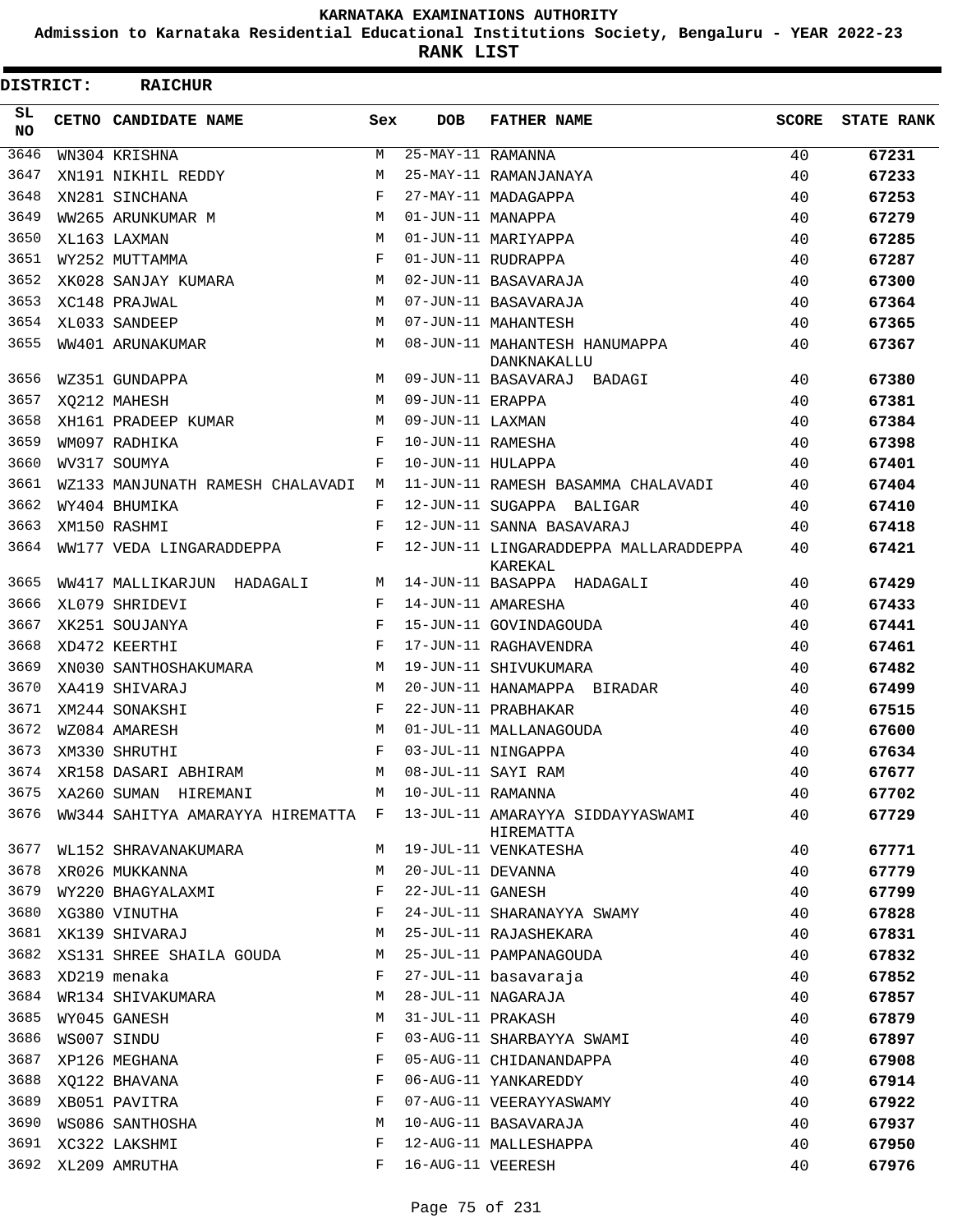**Admission to Karnataka Residential Educational Institutions Society, Bengaluru - YEAR 2022-23**

**RANK LIST**

| DISTRICT:        | <b>RAICHUR</b>                                                     |              |                   |                                                                  |              |                   |
|------------------|--------------------------------------------------------------------|--------------|-------------------|------------------------------------------------------------------|--------------|-------------------|
| SL.<br><b>NO</b> | CETNO CANDIDATE NAME                                               | Sex          | <b>DOB</b>        | <b>FATHER NAME</b>                                               | <b>SCORE</b> | <b>STATE RANK</b> |
| 3693             | XA075 KAVERI                                                       | F            |                   | 23-AUG-11 BASAVARAJ                                              | 40           | 68027             |
| 3694             | XG049 POOJA                                                        | F            |                   | 25-AUG-11 HANUMANTHA                                             | 40           | 68051             |
| 3695             | XO184 PRAVEEN KUMARA                                               | M            |                   | 02-SEP-11 NAGARAJA                                               | 40           | 68109             |
| 3696             | WP017 ELIYAS                                                       | M            |                   | 05-SEP-11 HAJI IDRIS                                             | 40           | 68127             |
| 3697             | WN242 SUDEEP                                                       | M            |                   | 25-SEP-11 HANUMANTRAYA                                           | 40           | 68282             |
| 3698             | XJ183 TEJASHWINI M A                                               | F            |                   | 03-OCT-11 A MURTHY                                               | 40           | 68337             |
| 3699             | WM352 BHAGYASHREE                                                  | F            |                   | 05-OCT-11 SIDDAPPA                                               | 40           | 68346             |
| 3700             | WV167 ANKITHA MULLOORU                                             | F            |                   | 09-OCT-11 SHARANABASAVA                                          | 40           | 68372             |
| 3701             | WS088 RAHULA                                                       | M            |                   | 10-OCT-11 HEMANTHA PAWAR                                         | 40           | 68382             |
| 3702             | XH076 MAHESHWARI                                                   | F            |                   | 19-OCT-11 ADIVEPPA                                               | 40           | 68435             |
| 3703             | WX101 VIDYASHREE                                                   | F            |                   | 20-OCT-11 SADASHIVA MALIPATIL                                    | 40           | 68448             |
| 3704             | XM223 ANNAPURNA                                                    | F            | 24-OCT-11 ADAPPA  |                                                                  | 40           | 68472             |
| 3705             | WY260 SINDHU GOUDUR                                                | F            |                   | 02-NOV-11 AMBRESH ANJANEYA GOUDUR                                | 40           | 68533             |
| 3706             | WW029 AMAREGOUDA                                                   | M            |                   | 03-NOV-11 TIRUPATIGOUDA DEVAPPAGOUDA<br>PATIL                    | 40           | 68534             |
| 3707             | XN192 ANJUM                                                        | F            |                   | 05-NOV-11 MAHEBOOBSAB                                            | 40           | 68545             |
| 3708             | WM135 SEETA                                                        | $_{\rm F}$   |                   | 05-NOV-11 NAGARAJA                                               | 40           | 68547             |
| 3709             | XJ167 SHRILAXMI                                                    | F            |                   | 04-DEC-11 BHEERAPPA                                              | 40           | 68707             |
| 3710             | XE260 MYTHRI                                                       | F            |                   | 05-DEC-11 DURAGAPPA                                              | 40           | 68712             |
| 3711             | WZ200 SANGAMESH ERAPPA GORUR                                       | M            |                   | 06-DEC-11 ERAPPA GORUR                                           | 40           | 68714             |
| 3712             | WR091 PADMAVATI                                                    | F            |                   | 21-DEC-11 HANUMANTRAYA                                           | 40           | 68788             |
| 3713             | WT113 ROOPA                                                        | F            |                   | 27-DEC-11 MALLIKARJUN                                            | 40           | 68817             |
| 3714             | XA056 ANITHA                                                       | F            |                   | 01-JAN-12 BANGYAPPA                                              | 40           | 68841             |
| 3715             | XR171 ANUSHA                                                       | F            |                   | 02-JAN-12 DURUGAPPA                                              | 40           | 68852             |
| 3716             | XC179 VIJAYALAKSHMI                                                | F            | 08-JAN-12 AMRESH  |                                                                  | 40           | 68862             |
| 3717             | XJ292 GANGADHAR                                                    | M            | 20-JAN-12 ERESHA  |                                                                  | 40           | 68880             |
| 3718             | WW325 AYESHA                                                       | F            |                   | 26-JAN-12 MOHAMMED GOUSE                                         | 40           | 68890             |
| 3719             | XL126 MANGALAGOWRI                                                 | F            |                   | 25-FEB-12 NAGARAJASWAMY                                          | 40           | 68912             |
| 3720             | XJ202 SWAPNA K                                                     | F            |                   | 29-APR-12 BASAVARAJ K                                            | 40           | 68936             |
| 3721             | XP221 MANASA KOPRESHA                                              | F            |                   | 01-JUN-12 KOPRESHA                                               | 40           | 68940             |
| 3722             | XE179 M JAYAPRAKASH                                                | М            |                   | 05-JUL-12 M SADASHIVA RAO                                        | 40           | 68942             |
| 3723             |                                                                    | F            |                   |                                                                  | 40           | 68949             |
| 3724             |                                                                    | F            |                   |                                                                  | 39           | 68972             |
|                  | WV046 AISHA<br>XH119 SANGEETA<br>WY285 UMESHA<br>3725 WY285 UMESHA | M            |                   | 04-DEC-12 RAJASABHA<br>27-JUN-09 LINGAPPA<br>10-AUG-09 BHAJJAPPA | 39           | 68977             |
| 3726             | XB133 BHAGYASHREE CHANNAPPA F<br>KAVALI                            |              |                   | 10-NOV-09 CHANNAPPA SABAYYA KAVALI                               | 39           | 68999             |
|                  | 3727 XE255 ANJANEYA                                                | M            |                   | 01-JAN-10 HANUMANTH                                              | 39           | 69013             |
| 3728             | WU014 CHIRANJEEVI                                                  | M            | 01-JAN-10 RAMESHA |                                                                  | 39           | 69015             |
| 3729             | WS069 KARANA                                                       | M            |                   | 01-JAN-10 NAGAPPA                                                | 39           | 69016             |
|                  | 3730 WY263 MANJULA                                                 | F            |                   | 01-JAN-10 AMARAPPA DURUGAPPA BAYAR                               | 39           | 69019             |
|                  | 3731 XG364 VEERENDRA PATIL M                                       |              |                   | 01-JAN-10 R SHARANAPPA                                           | 39           | 69024             |
| 3732             | WQ202 YALLAMMA K                                                   | $\mathbf{F}$ |                   | 01-JAN-10 NINGAPPA                                               | 39           | 69025             |
| 3733             | XE180 LINGARAJ HANUMANTH                                           | М            |                   | 02-FEB-10 HANUMANTH BHIMAPPA                                     | 39           | 69038             |
| 3734             | WN038 MADHU                                                        | F            |                   | 02-FEB-10 SADASHIVAREDDY                                         | 39           | 69039             |
| 3735             |                                                                    | F            | 03-FEB-10 RAMESHA |                                                                  | 39           | 69041             |
| 3736             | WU024 CHANDRAKALA                                                  | М            |                   | 23-FEB-10 HANUMANTA                                              | 39           | 69054             |
| 3737             | WU105 AKASH<br>WR148 SONAMMA                                       | $\mathbf{F}$ |                   | 02-APR-10 GANGAPPA                                               | 39           | 69071             |
| 3738             | WV010 HANAMANTH                                                    | M            |                   | 10-APR-10 AMARESH                                                | 39           | 69077             |
| 3739             | WX095 NEELAMMA                                                     | F            | 20-APR-10 SOMANNA |                                                                  | 39           | 69087             |
| 3740             | WY176 MALLESH BASAVARAJ                                            | М            |                   | 01-MAY-10 BASAVARAJ MALLAPPA                                     | 39           | 69099             |
|                  |                                                                    |              |                   |                                                                  |              |                   |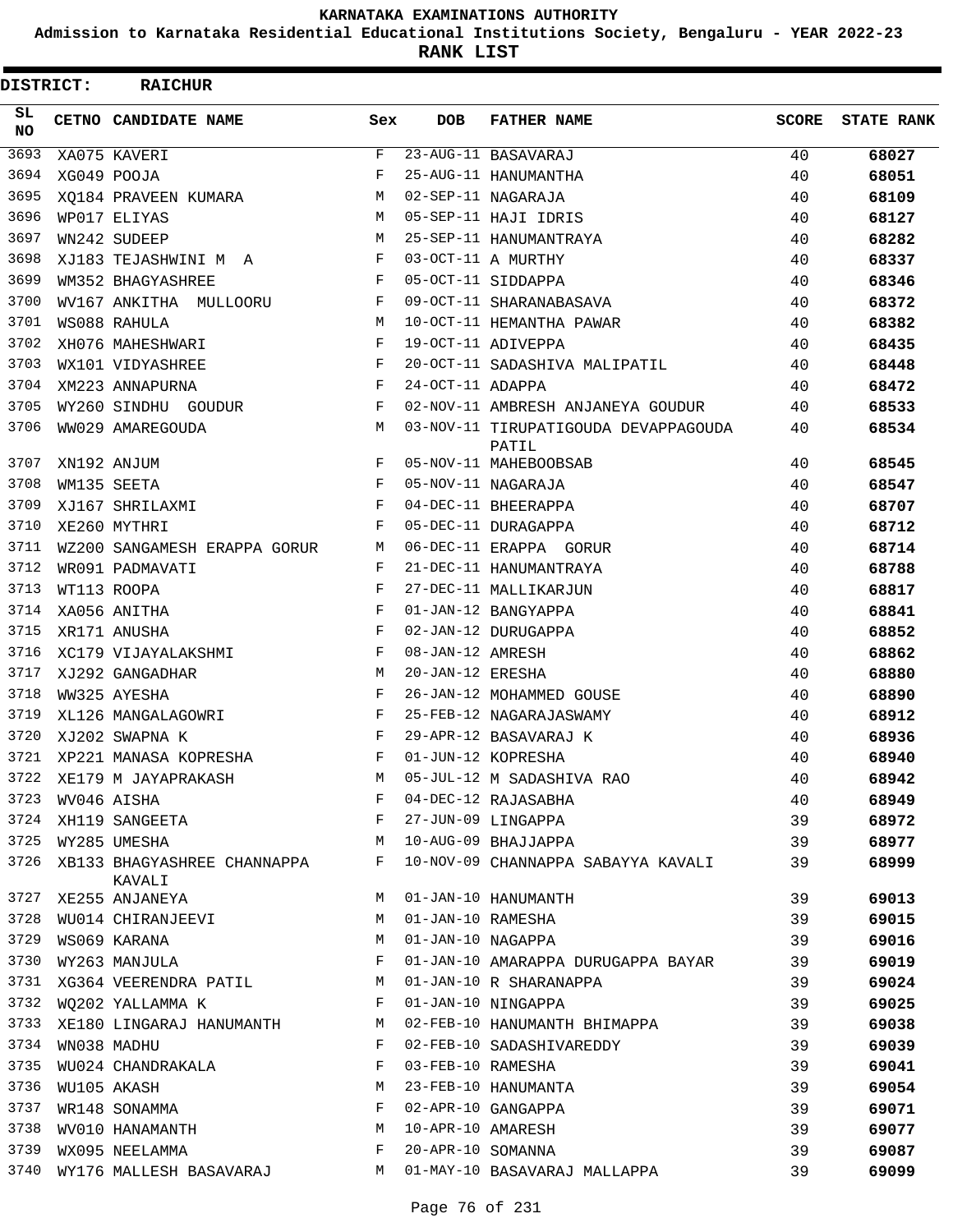**Admission to Karnataka Residential Educational Institutions Society, Bengaluru - YEAR 2022-23**

**RANK LIST**

| DISTRICT:  | <b>RAICHUR</b>                                      |              |                   |                                                      |              |                   |
|------------|-----------------------------------------------------|--------------|-------------------|------------------------------------------------------|--------------|-------------------|
| SL.<br>NO. | CETNO CANDIDATE NAME                                | Sex          | <b>DOB</b>        | <b>FATHER NAME</b>                                   | <b>SCORE</b> | <b>STATE RANK</b> |
| 3741       | WQ009 CHETAN                                        | M            |                   | 18-MAY-10 YAMANURAPPA                                | 39           | 69115             |
| 3742       | WL077 REKHA                                         | F            | 21-MAY-10 BABU    |                                                      | 39           | 69119             |
| 3743       | WY225 SHREEDHAR PAWAR                               | M            |                   | 24-MAY-10 SOORAPPA RAMANNA PAWAR                     | 39           | 69122             |
| 3744       | WN216 ANIL KUMAR                                    | M            |                   | 01-JUN-10 CHENNAPPA                                  | 39           | 69130             |
| 3745       | WS056 MALINGARAYA                                   | M            |                   | 01-JUN-10 LINGAPPA                                   | 39           | 69133             |
| 3746       | WV105 SANTHOSH SHANKARGOUDA<br>POLICE PATIL         | М            |                   | 10-JUN-10 SHANKARGOUDA CHANNANAGOUDA<br>POLICE PATIL | 39           | 69140             |
| 3747       | XN070 NANDITA                                       | F            |                   | 14-JUN-10 YAMANOORAPPA                               | 39           | 69143             |
| 3748       | WM304 KAVITA                                        | $_{\rm F}$   |                   | 15-JUL-10 YALLAPPA                                   | 39           | 69176             |
| 3749       | WZ082 MALINGARAYA                                   | M            | 18-JUL-10 RAMAPPA |                                                      | 39           | 69181             |
| 3750       | XB096 GAYATRI                                       | F            |                   | 14-AUG-10 SHARANAPPA RATHOD                          | 39           | 69218             |
| 3751       | XD244 REVATI                                        | F            |                   | 28-AUG-10 HANUMAYYA                                  | 39           | 69254             |
| 3752       | WW309 SUJATA HANUMANTH                              | F            |                   | 30-AUG-10 HANUMANTH                                  | 39           | 69258             |
| 3753       | XL287 BANDAMMA                                      | F            |                   | 02-SEP-10 AMBRESHA                                   | 39           | 69266             |
| 3754       | WY262 PRAKASH                                       | M            | 10-SEP-10 UMAPATI |                                                      | 39           | 69286             |
| 3755       | XA180 SUDEEP RATHOD                                 | M            |                   | 10-SEP-10 LALAPPA RAMACHANDRAPPA RATHOD              | 39           | 69287             |
| 3756       | XA151 MUKKANNA                                      | M            | 21-SEP-10 AMARESH |                                                      | 39           | 69323             |
| 3757       | XK096 PADMAVATHI                                    | F            |                   | 22-SEP-10 BASAVARAJA                                 | 39           | 69325             |
| 3758       | WR128 NARASANNA                                     | M            |                   | 04-OCT-10 MALLAYYA                                   | 39           | 69373             |
| 3759       | XN099 CHIDANAND HULAGAPPA MEGUR                     | М            |                   | 06-OCT-10 HULAGAPPA MEGUR                            | 39           | 69380             |
| 3760       | WW283 PREETHI                                       | F            |                   | 09-OCT-10 BALANAGOUDA                                | 39           | 69398             |
| 3761       | WZ037 SANGANAGOUDA HANUMANAGOUDA                    | М            |                   | 11-OCT-10 HANUMANAGOUDA BHEEMANAGOUDA                | 39           | 69412             |
| 3762       | WV339 THAMMANNA CHANDRASHEKHAR                      | М            |                   | 14-OCT-10 CHANDRASHEKHAR                             | 39           | 69425             |
| 3763       | WL126 KANAKA                                        | F            | 15-OCT-10 GONAPPA |                                                      | 39           | 69427             |
| 3764       | XN215 LAKSHMI                                       | F            |                   | 01-NOV-10 VIJAYAKUMAR                                | 39           | 69477             |
| 3765       | WX388 NIRAMALA HALKAVATAGI                          | F            |                   | 03-NOV-10 HULLAPPA GANAGAPPA<br>HALKAVATAGI          | 39           | 69490             |
| 3766       | WM179 SIMARIN                                       | F            | 06-NOV-10 ABDUL   |                                                      | 39           | 69508             |
| 3767       | XG256 POOJA                                         | F            |                   | 21-NOV-10 SUGARESHA                                  | 39           | 69568             |
| 3768       | XM022 B NAGACHAITHANYA                              | M            |                   | 29-NOV-10 B KANAKARAJU                               | 39           | 69594             |
| 3769       | WW483 SINCHAN CHAVAN                                |              |                   | F 09-DEC-10 RADDEPPA CHAVAN                          | 39           | 69647             |
|            | 3770 XH284 SHRUSHTI SAHANA F                        |              |                   | 10-DEC-10 BASAVARAJ                                  | 39           | 69652             |
| 3771       | $\mathbf F$ . The set of $\mathbf F$<br>WX324 APSNA |              |                   | 14-DEC-10 MAHEBOOBSAB                                | 39           | 69660             |
| 3772       | WT094 CHANNABASAMMA F                               |              |                   | 23-DEC-10 SHANKRAPPA NAVILAGUDDA 39                  |              | 69692             |
| 3773       | M<br>WX292 BHARATH                                  |              |                   | 28-DEC-10 SANGAPPA                                   | 39           | 69709             |
|            | 3774 XC098 VENKATESHA REDDY M                       |              |                   | 30-DEC-10 CHANNANAGOUDA DADMI                        | 39           | 69723             |
|            | 3775 XG219 HANUMANTHA M                             |              |                   | 31-DEC-10 YALLAPPA                                   | 39           | 69728             |
| 3776       | WW181 VISHWANATHA                                   | M            |                   | 31-DEC-10 CHANDAPPA                                  | 39           | 69734             |
|            | 3777 XG228 CHANNABASAVA G M                         |              |                   | 01-JAN-11 DATTATHREYA                                | 39           | 69752             |
|            | 3778 XE338 DURGA                                    | F            |                   | 01-JAN-11 KARIYAPPA                                  | 39           | 69758             |
| 3779       | WY291 GANGADHAR                                     | M            |                   | 01-JAN-11 BALAPPA                                    | 39           | 69761             |
| 3780       | XA203 HANUMANTA                                     | M            |                   | 01-JAN-11 HULLAPPA NANDIHAL                          | 39           | 69762             |
| 3781       | WM369 KAVERI                                        | $\mathbf{F}$ |                   | 01-JAN-11 MANAPPA                                    | 39           | 69769             |
|            | 3782 XG226 SHAMBULINGA                              | M            |                   | 01-JAN-11 HANUMANTH                                  | 39           | 69791             |
| 3783       | WT051 SHIVANNA                                      | М            |                   | 01-JAN-11 DURUGAPPA                                  | 39           | 69797             |
|            | 3784 XP203 SHREESHAILA                              | M            |                   | 01-JAN-11 SOMASHEKHARA                               | 39           | 69798             |
| 3785       | <b>Example 19</b><br>XR075 SANDYA                   |              |                   | 04-JAN-11 MOUNESHA                                   | 39           | 69824             |
|            | 3786 WV090 HULIGEMMA                                | $\mathbf{F}$ |                   | 06-JAN-11 HANUMANTA                                  | 39           | 69836             |
| 3787       | XE022 RAKSHITA                                      | $\mathbf{F}$ |                   | 15-JAN-11 BASAVARAJ KACHAPUR 39                      |              | 69885             |
|            | 3788 XH017 SABENDRA K                               |              |                   | M 15-JAN-11 NARASAPPA                                | 39           | 69888             |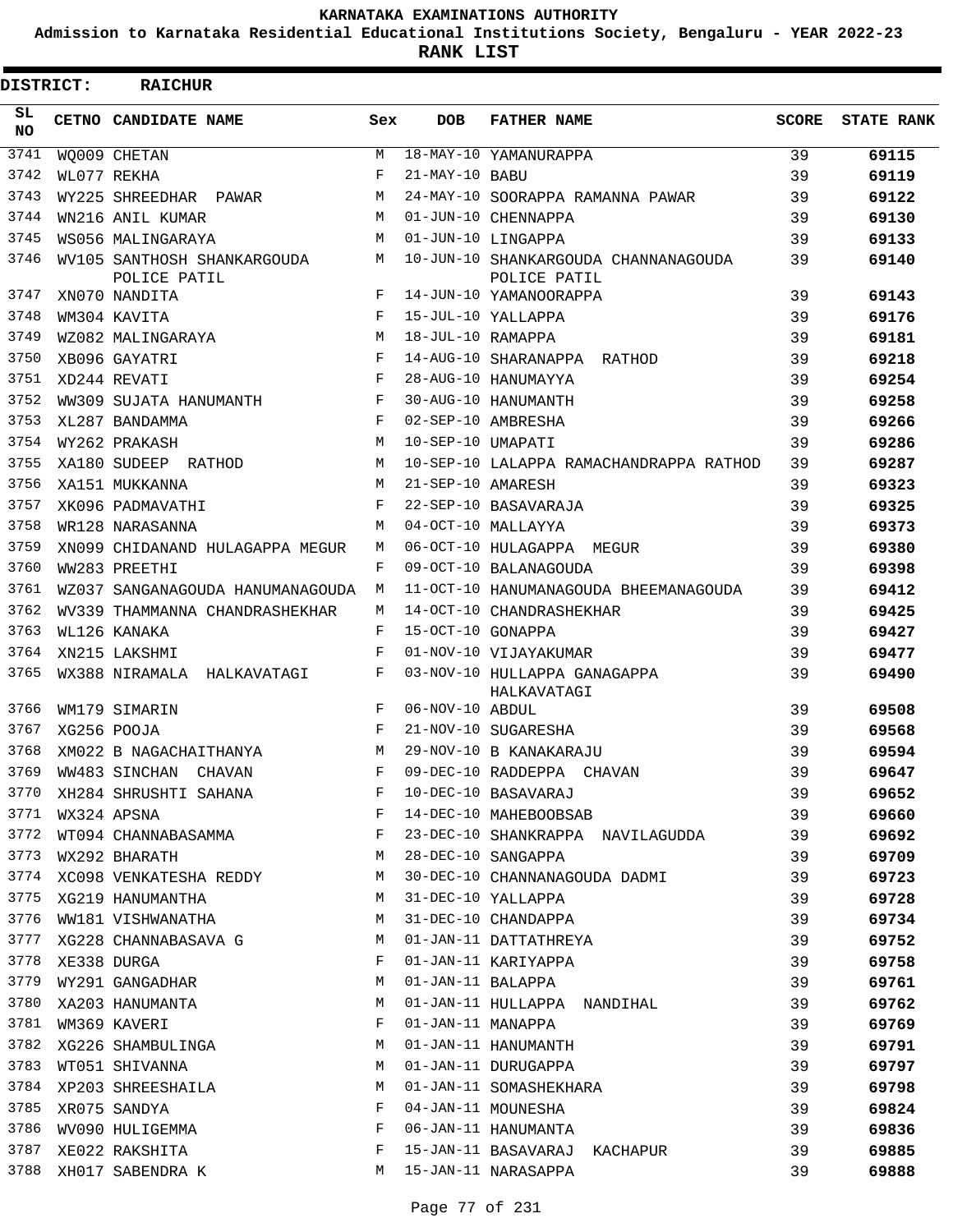**Admission to Karnataka Residential Educational Institutions Society, Bengaluru - YEAR 2022-23**

**RANK LIST**

| DISTRICT:        |            | <b>RAICHUR</b>                         |              |                   |                                                 |              |                   |
|------------------|------------|----------------------------------------|--------------|-------------------|-------------------------------------------------|--------------|-------------------|
| SL.<br><b>NO</b> |            | CETNO CANDIDATE NAME                   | Sex          | <b>DOB</b>        | <b>FATHER NAME</b>                              | <b>SCORE</b> | <b>STATE RANK</b> |
| 3789             |            | WW173 SHILPA                           | $\mathbf{F}$ |                   | 22-JAN-11 VENKATESH                             | 39           | 69929             |
| 3790             |            | WX313 LAKKAMMA                         | F            |                   | 23-JAN-11 DURAGAPPA                             | 39           | 69934             |
| 3791             |            | WW231 ALARAJ HUSENASAB TOTAD           | F            |                   | 28-JAN-11 HUSENASAB TOTAD                       | 39           | 69956             |
| 3792             |            | XE105 RAKSHITA                         | F            | 30-JAN-11 AYYANNA |                                                 | 39           | 69977             |
| 3793             |            | XN211 PRAJWAL                          | M            |                   | 01-FEB-11 SHARANAPPA                            | 39           | 69985             |
| 3794             |            | WZ078 YALLAPPA MANTIGER                | М            |                   | 02-FEB-11 DURAGAPPA                             | 39           | 69998             |
| 3795             |            | XG130 K VISHWAS                        | M            |                   | 12-FEB-11 K MANOHAR                             | 39           | 70050             |
| 3796             |            | XB198 SNEHA NINGAPPA TALAGERI          | F            |                   | 12-FEB-11 NINGAPPA MARIYAPPA TALAGERI           | 39           | 70052             |
| 3797             |            | XD025 AMRUTHA                          | F            |                   | 19-FEB-11 SHARANAPPA                            | 39           | 70086             |
| 3798             |            | XG142 BINDU                            | F            |                   | 26-FEB-11 RANGANATHA                            | 39           | 70127             |
| 3799             |            | XG020 SNEHA LATHA                      | F            |                   | 26-FEB-11 NIRUPADI                              | 39           | 70129             |
| 3800             |            | XP121 ANNAPURNA                        | F            |                   | 04-MAR-11 KANAKAPPA                             | 39           | 70158             |
| 3801             |            | XE262 BASAVARAJ                        | M            |                   | 04-MAR-11 CHANNAPPA                             | 39           | 70159             |
| 3802             |            | XH015 ASHIYA DURDANA                   | F            |                   | 08-MAR-11 KHAJA MOINUDDIN                       | 39           | 70189             |
| 3803             |            | XL219 SINDHU                           | F            |                   | 10-MAR-11 KARIYAPPA                             | 39           | 70200             |
| 3804             |            | WL029 RENUKAMMA                        | F            |                   | 12-MAR-11 AMARESHA                              | 39           | 70212             |
| 3805             |            | WW019 VARUN                            | M            |                   | 12-MAR-11 SATYANARAYANA                         | 39           | 70214             |
| 3806             |            | XH274 BHAGYAVANTHI                     | F            |                   | 15-MAR-11 PARAMANNA                             | 39           | 70232             |
| 3807             |            | XK041 D JOSHNA                         | F            |                   | 29-MAR-11 D VENKATESH                           | 39           | 70338             |
| 3808             |            | XR107 BHEEMESHA                        | М            |                   | 05-APR-11 ASANGAPPA                             | 39           | 70384             |
| 3809             |            | XA292 PRAJWAL                          | M            |                   | 05-APR-11 RAMESHA RATHOD                        | 39           | 70387             |
| 3810             |            | WV133 YAMANAMMA                        | F            |                   | 05-APR-11 NAGAPPA VADDAR                        | 39           | 70390             |
| 3811             |            | WM046 GEETHA                           | F            |                   | 10-APR-11 THIMAPPA                              | 39           | 70422             |
| 3812             |            | XH374 VINOD                            | M            |                   | 11-APR-11 TTIKAPPA                              | 39           | 70435             |
| 3813             |            | XK067 ANNAPURNA                        | F            |                   | 13-APR-11 AMBHANNA                              | 39           | 70444             |
| 3814             |            | XJ258 UMESH                            | M            |                   | 14-APR-11 VEERABHADRA                           | 39           | 70463             |
| 3815             |            | XP228 VIJAYAKUMAR                      | M            |                   | 16-APR-11 BASAVARAJ                             | 39           | 70478             |
| 3816             |            | XD271 SALMAN                           | M            |                   | 19-APR-11 MAHIBOOBI                             | 39           | 70501             |
| 3817             |            | WP093 ANILKUMAR                        | M            |                   | 20-APR-11 MANISHYYA                             | 39           | 70502             |
| 3818             |            | XR153 KARTHIKA                         | M            | 20-APR-11 AMBANNA |                                                 | 39           |                   |
| 3819             |            |                                        | М            |                   |                                                 |              | 70504             |
| 3820             |            | WN066 T GIRISH                         |              |                   | 27-APR-11 T PURUSHOTHAM                         | 39           | 70560             |
|                  |            | WO173 ABHISHEK                         | М<br>F       |                   | 02-MAY-11 LINGAPPA                              | 39           | 70593             |
| 3821             |            | WX014 DURAGAMMA                        |              |                   | 02-MAY-11 SANGAPPA KORAVARA                     | 39           | 70595             |
| 3822             |            | XN117 MAHAMAD RAFFI                    | M            |                   | 04-MAY-11 DASTAGIRI SAB                         | 39           | 70609             |
| 3823             |            | XQ086 AKSHATHA                         | F            |                   | 07-MAY-11 HANUMANTHA                            | 39           | 70629             |
| 3824             |            | WS236 HARISH                           | М            | 07-MAY-11 DEVANNA |                                                 | 39           | 70634             |
| 3825             |            | WX088 BASVARAJ SIDDALINGAPPA<br>MANAVI | M            |                   | 08-MAY-11 SIDDALINGAPPA BASAVARAJAPPA<br>MANAVI | 39           | 70645             |
| 3826             |            | XF231 ADIVEPPA                         | M            |                   | 12-MAY-11 BUDDAPPA                              | 39           | 70670             |
| 3827             |            | WV247 PAVITRA                          | F            |                   | 23-MAY-11 PANCHAYYA                             | 39           | 70765             |
| 3828             |            | WV400 BHUVANESHWARI                    | F            |                   | 27-MAY-11 YAMANAPPA                             | 39           | 70801             |
| 3829             |            | XC020 SANTHOSH                         | М            |                   | 28-MAY-11 NAGARAJA                              | 39           | 70817             |
| 3830             |            | XG313 D YASHODHA                       | F            |                   | 31-MAY-11 D RAVIKUMAR                           | 39           | 70843             |
| 3831             |            | WX209 BASAVARAJA                       | М            |                   | 01-JUN-11 SHIVAPUTHRAPPA                        | 39           | 70853             |
| 3832             |            | WV508 MARUTI                           | М            |                   | 01-JUN-11 HANUMAPPA                             | 39           | 70856             |
| 3833             |            | WP257 RAJUGOUDA                        | M            |                   | 01-JUN-11 VENKATESH                             | 39           | 70861             |
| 3834             |            | XJ361 RAM CHARAN                       | М            | 01-JUN-11 VEERESH |                                                 | 39           | 70862             |
| 3835             | XF308 RUPA |                                        | F            |                   | 01-JUN-11 GADDEAPPA TIMMAYYA BHOVI              | 39           | 70867             |
| 3836             |            | WP322 B RAKESH                         | М            |                   | 03-JUN-11 B HAMPANNA                            | 39           | 70886             |
| 3837             |            | XD095 ASHOK                            | M            |                   | 05-JUN-11 K KARTHIK                             | 39           | 70904             |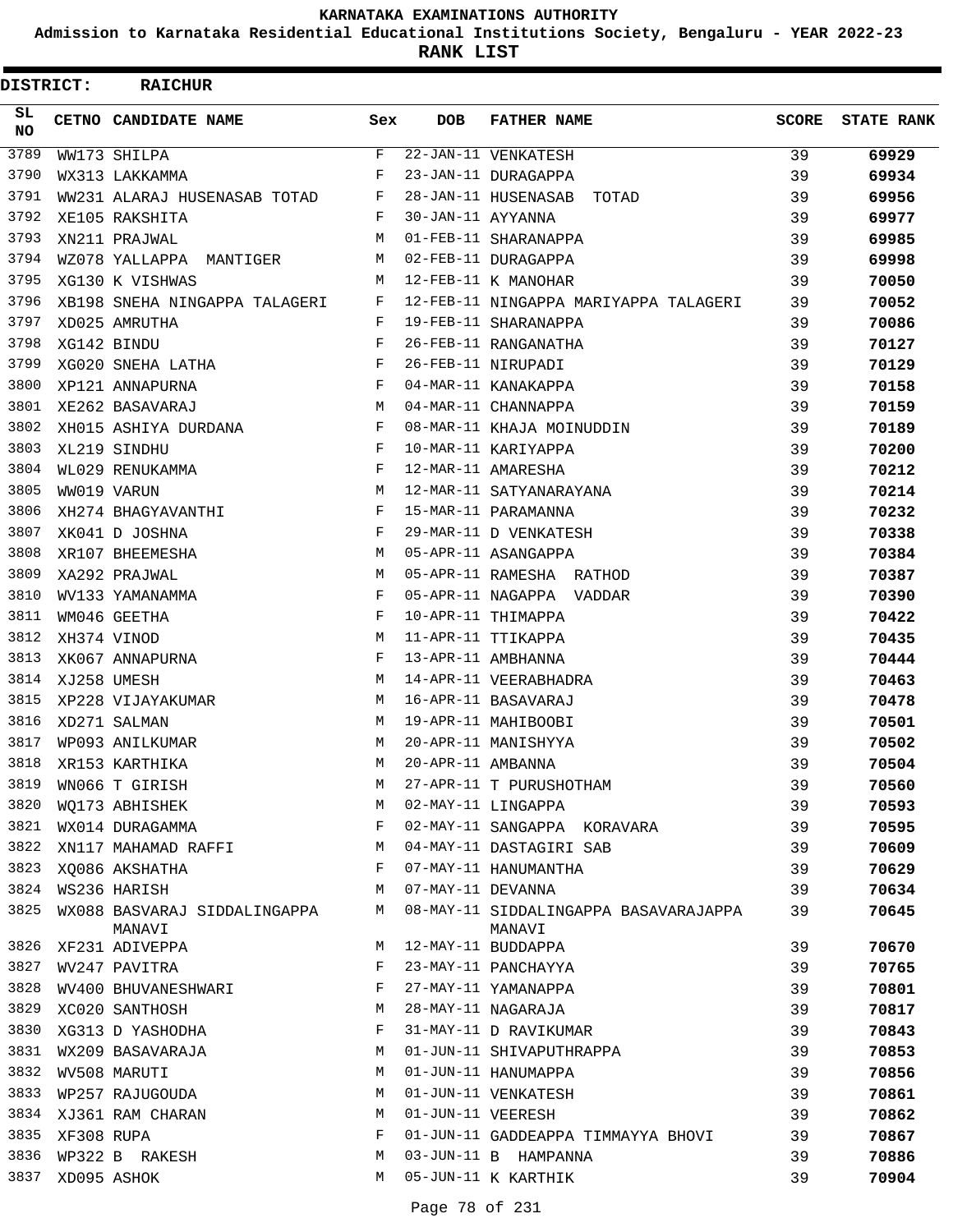**Admission to Karnataka Residential Educational Institutions Society, Bengaluru - YEAR 2022-23**

**RANK LIST**

| <b>DISTRICT:</b> | <b>RAICHUR</b>                            |     |                   |                                                |              |                   |
|------------------|-------------------------------------------|-----|-------------------|------------------------------------------------|--------------|-------------------|
| SL.<br>NO.       | CETNO CANDIDATE NAME                      | Sex | <b>DOB</b>        | <b>FATHER NAME</b>                             | <b>SCORE</b> | <b>STATE RANK</b> |
| 3838             | WP075 DEVARAJA                            | М   |                   | 08-JUN-11 RANGAPPA                             | 39           | 70944             |
| 3839             | WZ219 SIDDAMMA VEERBHADRAYYA<br>HIREMATH  | F   |                   | 08-JUN-11 VEERBHADRAYYA PAMPAYYA<br>HIREMATH   | 39           | 70951             |
| 3840             | XJ204 J NITINKUMAR                        | М   | 09-JUN-11 SURESH  |                                                | 39           | 70953             |
| 3841             | WS124 BASAVARAJA                          | M   | 10-JUN-11 SABANNA |                                                | 39           | 70968             |
| 3842             | WO195 BHOMIKA                             | F   |                   | 12-JUN-11 BASANAGOUDA                          | 39           | 70984             |
| 3843             | WZ094 MALIKARJUN                          | M   |                   | 12-JUN-11 HANUMAPPA PATIL                      | 39           | 70985             |
| 3844             | XL313 AKSHATHA                            | F   |                   | 19-JUN-11 DURUGAPPA                            | 39           | 71052             |
| 3845             | WY269 MALLANAGOUDA                        | M   |                   | 20-JUN-11 SHARANABASAVA                        | 39           | 71080             |
| 3846             | XG104 BASAVA                              | M   |                   | 21-JUN-11 GANGANNA                             | 39           | 71087             |
| 3847             | WM240 RANGANATHA                          | M   |                   | 22-JUN-11 HANUMANTHRAYA                        | 39           | 71098             |
| 3848             | WN075 DEEPA                               | F   |                   | 24-JUN-11 SHIVAPPA                             | 39           | 71114             |
| 3849             | WN357 SHAILA                              | F   | 24-JUN-11 SOMANNA |                                                | 39           | 71119             |
| 3850             | XK180 JEEVAN KUMAR                        | M   |                   | 26-JUN-11 BANDAYYA SWAMY                       | 39           | 71136             |
| 3851             | WZ215 SHREESHAILA                         | M   |                   | 26-JUN-11 MALLAYYA                             | 39           | 71142             |
| 3852             | XS108 K INDRAMMA                          | F   |                   | 28-JUN-11 K YANKOBA                            | 39           | 71161             |
| 3853             | WM072 SUMAYA                              | F   |                   | 01-JUL-11 RAJMOHAMOD                           | 39           | 71188             |
| 3854             | XS056 S MANASA                            | F   |                   | 05-JUL-11 S MALLIKARJUN                        | 39           | 71227             |
| 3855             | XH288 MAYUR SINGH J                       | M   |                   | 06-JUL-11 SHIVARAM SINGH                       | 39           | 71232             |
| 3856             | XA162 APOORVA                             | F   |                   | 09-JUL-11 AMARESH SIDDAPPA TUPPADOOR           | 39           | 71262             |
| 3857             | WR104 GURUBASAVA CHETTALLI                | M   |                   | 14-JUL-11 BASAVARAJ CHETTALLI                  | 39           | 71317             |
| 3858             | XD461 SHRIDEVI                            | F   |                   | 15-JUL-11 BASAVARAJ                            | 39           | 71322             |
| 3859             | WX431 MAHANTESH                           | M   |                   | 19-JUL-11 SHIVARAJ                             | 39           | 71349             |
| 3860             | XA106 MALLESH                             | M   |                   | 25-JUL-11 LAKSHMANA                            | 39           | 71395             |
| 3861             |                                           | F   |                   | 09-AUG-11 HANAMAPPA JAVOOR                     |              |                   |
| 3862             | XA116 GADDEMMA                            | F   |                   | 10-AUG-11 SHIVAPPA                             | 39<br>39     | 71503             |
| 3863             | WN220 LAKSHMI                             | M   | 19-AUG-11 HASAN   |                                                |              | 71509             |
| 3864             | XK064 SABIT ALI                           |     |                   |                                                | 39           | 71579             |
|                  | WY436 SANDEEPA BEVINAGIDA                 | М   |                   | 20-AUG-11 MANJUNATH                            | 39           | 71586             |
| 3865             | XA079 SHREEDHARA YANKAPPA                 | M   |                   | 21-AUG-11 YANKAPPA SOMANAGOUDA                 | 39           | 71591             |
| 3866             | XD260 SIDDARUDHA                          | М   |                   | 31-AUG-11 SHARANAPPA                           | 39           | 71657             |
| 3867             | WV310 AKASH SHIVAPPA KOMANUR              | М   |                   | 03-SEP-11 SHIVAPPA GADDEPPA KOMANUR            | 39           | 71681             |
| 3868             | WU101 RENUKA                              | F   |                   | 07-SEP-11 YALLAPPA                             | 39           | 71710             |
| 3869             | WN253 ALFIYA                              | F   |                   | 14-SEP-11 MAHIBUB SAB                          | 39           | 71753             |
| 3870             | WV031 DYAMAMMA                            | F   | 17-SEP-11 AYYAPPA |                                                | 39           | 71766             |
| 3871             | WL298 CHANNABASAVA                        | М   |                   | 20-SEP-11 HONNAPPA                             | 39           | 71789             |
| 3872             | XP036 VENKATESHA CHAWHAN                  | М   | 20-SEP-11 RAJ     |                                                | 39           | 71795             |
| 3873             | WM094 ASHOKA                              | M   | 23-SEP-11 NAGAPPA |                                                | 39           | 71811             |
| 3874             | WZ178 BHUMIKA                             | F   |                   | 01-OCT-11 CHANDRASHEKHAR                       | 39           | 71864             |
| 3875             | WX395 CHIRANJEEVI PATIL                   | М   |                   | 01-OCT-11 KARIBASAPPA                          | 39           | 71865             |
| 3876             | XS107 HAMPAMMA                            | F   |                   | 01-OCT-11 RAJASHEKHARA                         | 39           | 71866             |
| 3877             | XM289 MALLLIKARJUN                        | М   |                   | 23-OCT-11 DURUGAPPA                            | 39           | 72003             |
| 3878             | WM090 AJAYKUMAR                           | М   |                   | 25-OCT-11 RAVICHANDRA                          | 39           | 72007             |
| 3879             | WO270 SHIFA ANJUM                         | F   | 25-OCT-11 IMAM    |                                                | 39           | 72014             |
| 3880             | XA042 MEGHANA SHARANABASARAJ<br>CHALUVADI | F   |                   | 27-OCT-11 SHARANAASAVARAJ SHIVAPPA<br>CHALUVAI | 39           | 72024             |
| 3881             | XH146 SWAPNA                              | F   |                   | 27-OCT-11 NARASIMHA                            | 39           | 72026             |
| 3882             | XC229 H ANUSHA                            | F   |                   | 31-OCT-11 MALLAPPA                             | 39           | 72033             |
| 3883             | XM006 ANITA                               | F   |                   | 01-NOV-11 GUDADAPPA                            | 39           | 72036             |
| 3884             | XD165 BHARAT                              | M   |                   | 02-NOV-11 RANGAPPA                             | 39           | 72041             |
| 3885             | XR160 BHUVANESHWARI                       | F   |                   | 05-NOV-11 BASANAGOUDA                          | 39           | 72054             |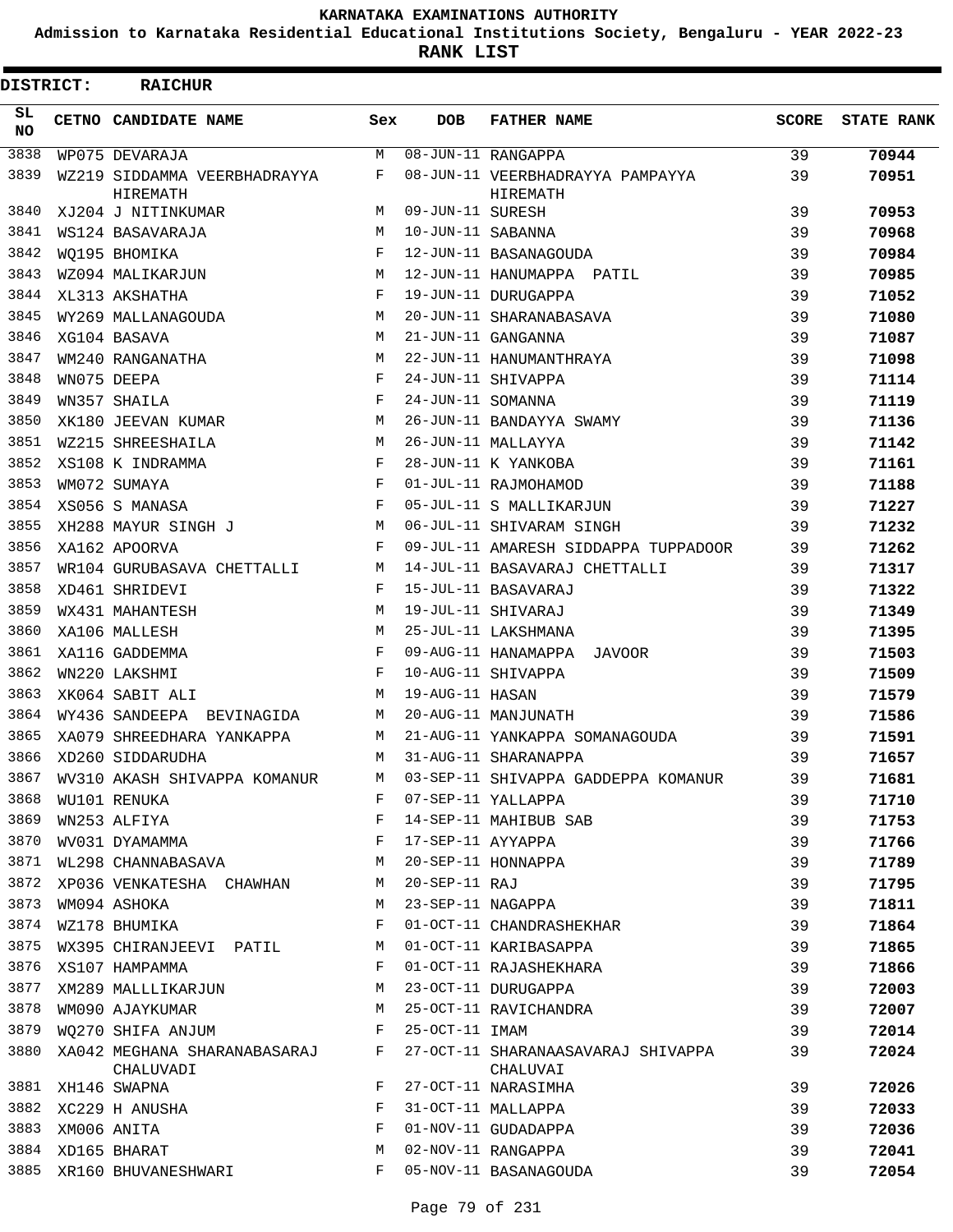**Admission to Karnataka Residential Educational Institutions Society, Bengaluru - YEAR 2022-23**

**RANK LIST**

 $\blacksquare$ 

| DISTRICT: |            | <b>RAICHUR</b>                                   |              |                   |                                                                          |              |                   |
|-----------|------------|--------------------------------------------------|--------------|-------------------|--------------------------------------------------------------------------|--------------|-------------------|
| SL.<br>NO |            | CETNO CANDIDATE NAME                             | Sex          | <b>DOB</b>        | <b>FATHER NAME</b>                                                       | <b>SCORE</b> | <b>STATE RANK</b> |
| 3886      |            | XK126 MANASA D                                   | F            |                   | 07-NOV-11 D BASKARA                                                      | 39           | 72070             |
| 3887      |            | WV410 PRAJWAL                                    | M            |                   | 11-NOV-11 VENKATESH                                                      | 39           | 72087             |
| 3888      |            | WO244 BHAGYALAKSHMI                              | F            |                   | 16-NOV-11 SHIVSHANKAR                                                    | 39           | 72106             |
| 3889      |            | XA438 BHARATH                                    | M            | 18-NOV-11 DEVARAJ |                                                                          | 39           | 72114             |
| 3890      |            | WP109 ABISHEK                                    | M            |                   | 24-NOV-11 VENKATESH                                                      | 39           | 72144             |
| 3891      |            | WW332 MANJULA A                                  | F            |                   | 28-NOV-11 AMARESHA                                                       | 39           | 72165             |
| 3892      |            | XF041 RAJAHUSSAIN                                | M            |                   | 29-NOV-11 SHAKSHAVALI                                                    | 39           | 72174             |
| 3893      |            | WV179 SRUSTI                                     | F            |                   | 07-DEC-11 BASAVARAJ GADED                                                | 39           | 72218             |
| 3894      |            | WU072 JANAPPA                                    | M            |                   | 08-DEC-11 VENKATESHA                                                     | 39           | 72221             |
| 3895      |            | XE118 APSANA                                     | F            | 10-DEC-11 RAJASAB |                                                                          | 39           | 72230             |
| 3896      |            | XA018 KARTIK                                     | M            |                   | 10-DEC-11 TIMMANNA                                                       | 39           | 72232             |
| 3897      |            | XL012 PREETAMKUMAR                               | M            | 10-DEC-11 ASHOK   |                                                                          | 39           | 72234             |
| 3898      |            | XN065 G MEGHARAJ                                 | M            |                   | 16-DEC-11 G BHIMALINGAPPA                                                | 39           | 72262             |
| 3899      |            | XJ352 B DEEPIKA                                  | F            |                   | 23-DEC-11 B VISHNU REDDY                                                 | 39           | 72287             |
| 3900      | XF229 PUJA |                                                  | $\mathbf{F}$ |                   | 29-DEC-11 AMARESHA                                                       | 39           | 72317             |
| 3901      |            | WN322 BHAGESH                                    | M            |                   | 01-JAN-12 HANUMANTA                                                      | 39           | 72328             |
| 3902      |            | XP185 DEVARAJA KAMBALI                           | M            |                   | 01-JAN-12 ARUNAKUMARA KAMBALI                                            | 39           | 72329             |
| 3903      |            | XM024 BASAVA                                     | M            | 02-JAN-12 BALAPPA |                                                                          | 39           | 72345             |
| 3904      |            | XL316 ANISHA MANDAL                              | F            |                   | 06-JAN-12 SADANANDA MANDAL                                               | 39           | 72350             |
| 3905      |            | WV081 ANEETA                                     | F            |                   | 13-JAN-12 TIRUPATI TALAVAR                                               | 39           | 72364             |
| 3906      |            | XQ291 VASANTHA KUMARA                            | M            |                   | 26-JAN-12 NAGARAJA                                                       | 39           | 72385             |
| 3907      |            | XS179 HARSHITH PATIL                             | M            |                   | 21-APR-12 SHARANAGOWDA                                                   | 39           | 72434             |
| 3908      |            | XL068 D K MOHAN RAJ                              | M            |                   | 03-JUN-12 DYAVANNA                                                       | 39           | 72444             |
| 3909      |            | XM054 MOUNESHA                                   | M            | 11-JUN-12 BASANNA |                                                                          | 39           | 72450             |
| 3910      |            | XF044 SAMARTHA J S                               | М            |                   | 27-JUN-12 J S SHIVUKUMAR                                                 | 39           | 72452             |
| 3911      |            | WS166 RAGHU                                      | M            |                   | 01-JAN-09 MALLAYYA                                                       | 38           | 72465             |
| 3912      |            | XR118 BHEEMANNA                                  | M            |                   | 08-APR-09 VEERESHA                                                       | 38           | 72474             |
| 3913      |            | WR252 YANKAMMA                                   | F            |                   | 04-MAY-09 KARIYAPPA                                                      | 38           | 72477             |
| 3914      |            | XB039 SHIVAKUMARA                                | M            |                   | 05-JUN-09 DURUGAPPA GOLPALLI                                             | 38           | 72481             |
| 3915      |            | XK253 SHARANAMMA                                 | F            |                   | 22-JUL-09 RAJAPPA ANTARADINNI                                            | 38           | 72487             |
| 3916      |            | WX076 MEENAKSHI                                  | F            |                   | 01-JAN-10 RACHAPPA                                                       | 38           | 72527             |
| 3917      |            | XB176 VIDYA GUNDAPPA HADAPADA F                  |              |                   | 11-JAN-10 GUNDAPPA ESHVARAPPA HADAPADA                                   | 38           | 72542             |
| 3918      |            | XG008 SHREEDEVI                                  | F            |                   | 28-JAN-10 YANKAPPA                                                       | 38           | 72554             |
| 3919      |            | WP230 DEVARAJA                                   | M            |                   | 07-FEB-10 HANUMANTARAYA                                                  | 38           | 72565             |
| 3920      |            | WW337 DEVARAJ NAGIMUKA M                         |              |                   | 29-MAR-10 SANGAMESH                                                      | 38           | 72598             |
| 3921      |            | WS245 DEVARAJ                                    | M            |                   | 18-APR-10 ANJINAYYA                                                      | 38           | 72610             |
| 3922      |            | XN186 CHIRANJIVI                                 | M            |                   | 12-MAY-10 LAKSHMANA GURIKAR                                              | 38           | 72628             |
| 3923      |            | WW198 YUVARAJA PAWAR M M 15-MAY-10 JAYARAM PAWAR |              |                   |                                                                          | 38           | 72631             |
|           |            |                                                  |              |                   | 3924 XD374 RUDRAGOUDA POLICE PATIL M 02-JUN-10 SOOGANAGOUDA POLICE PTIIL | 38           | 72649             |
| 3925      |            | XM320 SHREEHARI                                  | M            | 02-JUN-10 BALAJI  |                                                                          | 38           | 72650             |
| 3926      |            | XA347 RENUKA VEERESH                             | F            |                   | 11-JUN-10 VEERESH BASAYYA ILIGER                                         | 38           | 72655             |
|           |            | 3927 XD332 M INDU                                | F            | 15-JUN-10 DEVANNA |                                                                          | 38           | 72661             |
| 3928      |            | WW498 CHANDRU                                    | M            | 16-JUN-10 MAYAPPA |                                                                          | 38           | 72663             |
| 3929      |            | XG303 SUNDEEP                                    | M            |                   | 16-JUN-10 BASAVARAJA                                                     | 38           | 72664             |
| 3930      |            | XE281 MALINGARAYA                                | M            |                   | 01-JUL-10 MALLIKARJUNA                                                   | 38           | 72679             |
| 3931      |            | XA310 ABHISHEK                                   | M            |                   | 05-JUL-10 FAKIRAPPA                                                      | 38           | 72680             |
| 3932      |            |                                                  | F            |                   | 19-JUL-10 SHARANAPPA                                                     | 38           | 72693             |
| 3933      |            | WX230 SHANTAMMA<br>WL084 RANGAMMA                | F            | 25-JUL-10 SABAYYA |                                                                          | 38           | 72699             |
|           |            | 3934 WL059 RANGANATHA                            | M            |                   | 26-JUL-10 HANUMAYYA                                                      | 38           | 72700             |
|           |            | 3935 XQ189 SARASWATI                             | F            |                   | 27-JUL-10 NINGAPPA                                                       | 38           | 72707             |
|           |            |                                                  |              |                   |                                                                          |              |                   |

Page 80 of 231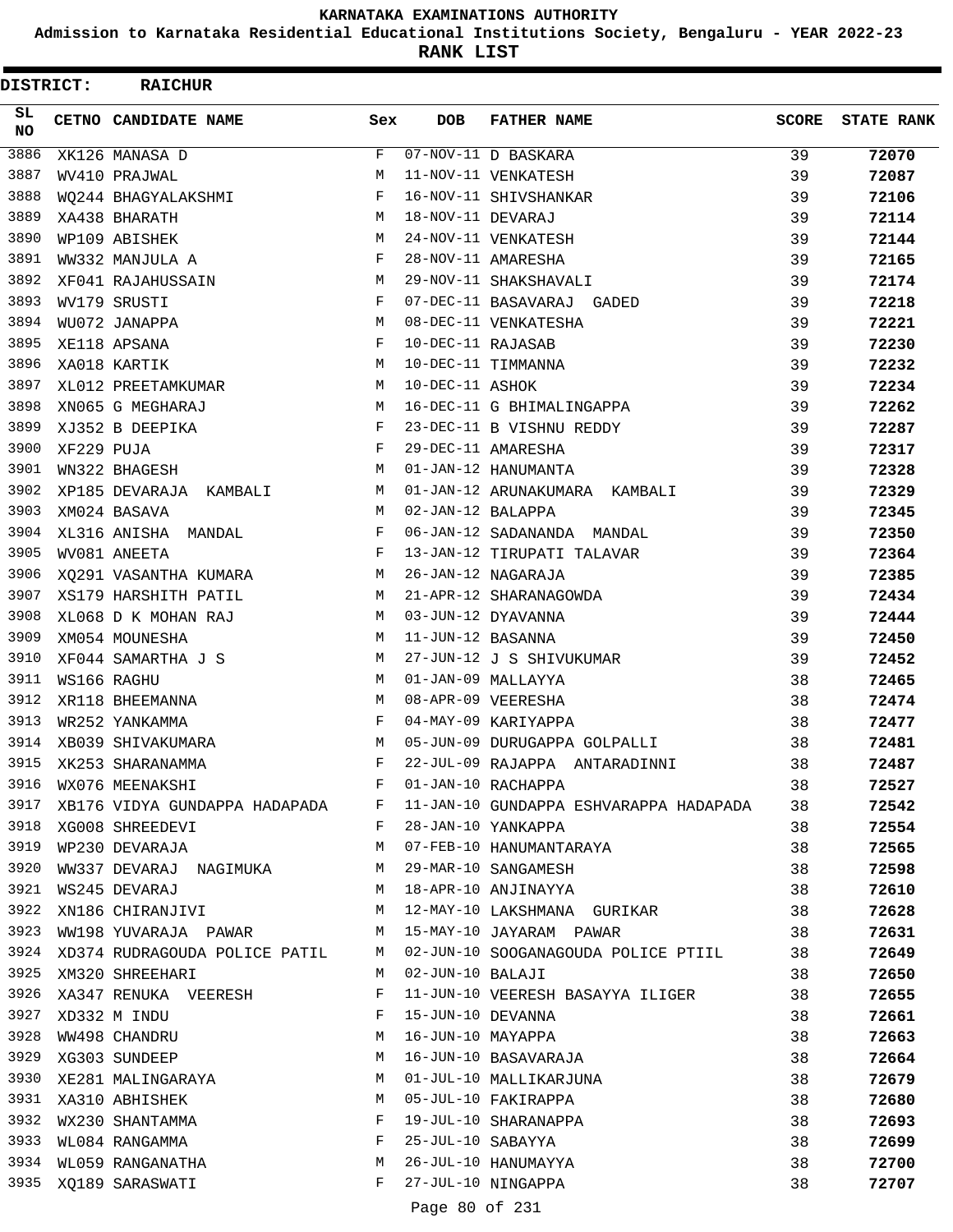**Admission to Karnataka Residential Educational Institutions Society, Bengaluru - YEAR 2022-23**

**RANK LIST**

| <b>DISTRICT:</b> |            | <b>RAICHUR</b>                 |     |                   |                                      |              |                   |
|------------------|------------|--------------------------------|-----|-------------------|--------------------------------------|--------------|-------------------|
| SL.<br><b>NO</b> |            | CETNO CANDIDATE NAME           | Sex | <b>DOB</b>        | <b>FATHER NAME</b>                   | <b>SCORE</b> | <b>STATE RANK</b> |
| 3936             |            | WW159 NAGARAJ                  | М   |                   | 30-JUL-10 AYYALAPPA                  | 38           | 72715             |
| 3937             |            | WV038 SABANNA RANGAPPA POOJARI | М   |                   | 06-AUG-10 RANGAPPA HANUMAYYA POOJARI | 38           | 72734             |
| 3938             |            | XH421 ANKITHA                  | F   |                   | 21-AUG-10 SHANKARAPPA                | 38           | 72762             |
| 3939             |            | XF252 RACHOTI                  | M   | 22-AUG-10 PRABHU  |                                      | 38           | 72766             |
| 3940             |            | WY401 POOJA                    | F   |                   | 23-AUG-10 BASAVARAJ                  | 38           | 72770             |
| 3941             |            | XE016 BASAVARAJ                | M   |                   | 26-AUG-10 SHARANAPPA BAGODI          | 38           | 72780             |
| 3942             |            | WV006 BHUVANESHWARI            | F   |                   | 30-AUG-10 VENKOB NAYAKA              | 38           | 72795             |
| 3943             |            | XG159 SHARANABASAVA            | М   | 07-SEP-10 AMARESH |                                      | 38           | 72817             |
| 3944             |            | XC246 NAVEEN KUMAR             | M   |                   | 13-SEP-10 BASAVARAJ                  | 38           | 72843             |
| 3945             |            | XP160 BASAVALINGA              | M   |                   | 21-SEP-10 RANGANATH                  | 38           | 72868             |
| 3946             |            | XK117 NISHATH AFROZ            | F   |                   | 25-SEP-10 SBJALI SAB                 | 38           | 72879             |
| 3947             |            | XK018 VAISHALI                 | F   |                   | 27-SEP-10 RAVIKUMAR                  | 38           | 72883             |
| 3948             |            | WW357 APOORAVA                 | F   |                   | 01-OCT-10 BASAVARAJ                  | 38           | 72890             |
| 3949             |            | WX165 RAKESH                   | M   | 10-OCT-10 AMARESH |                                      | 38           | 72928             |
| 3950             |            | WV211 MALLKARJUNA              | M   |                   | 12-OCT-10 HANAMAPPA                  | 38           | 72933             |
| 3951             |            | XA370 PRAJWAL                  | M   |                   | 15-OCT-10 CHANDRASHEKHAR             | 38           | 72945             |
| 3952             |            | WL109 SANGEETHA                | F   |                   | 16-OCT-10 MAHANTESHA                 | 38           | 72951             |
| 3953             |            | XQ022 CHETAN KUMAR             | М   |                   | 23-OCT-10 S BASAVARAJ                | 38           | 72969             |
| 3954             |            | WL198 RENUKA                   | F   |                   | 23-OCT-10 MALLAPPA                   | 38           | 72972             |
| 3955             |            | XG014 M VINAY KUMAR            | М   |                   | 03-NOV-10 M ERANNA                   | 38           | 73020             |
| 3956             |            | WS033 PADMAVATI                | F   |                   | 05-NOV-10 GANGAPPA                   | 38           | 73026             |
| 3957             |            | WT189 BASSANGOUDA              | М   |                   | 10-NOV-10 SOMASHEKAR                 | 38           | 73046             |
| 3958             |            | XD338 DEEPAR DESAI             | M   |                   | 10-NOV-10 RAVIKANTH DESAI            | 38           | 73047             |
| 3959             |            | WM260 GANESH                   | M   | 14-NOV-10 RAVI    |                                      | 38           | 73067             |
| 3960             |            | WP101 HAFIYA                   | F   |                   | 16-NOV-10 HAJIPASHA                  | 38           | 73080             |
| 3961             |            | WZ340 SAVITRI                  | F   |                   | 26-NOV-10 AMARESHA                   | 38           | 73124             |
| 3962             |            | WV256 RENUKA                   | F   |                   | 04-DEC-10 HIREGOUDA MALIPATIL        | 38           | 73165             |
| 3963             |            | WZ115 MOUNASHREE               | F   |                   | 08-DEC-10 HANAMANTA K                | 38           | 73177             |
| 3964             |            | WW005 AISHWARYA                | F   |                   | 12-DEC-10 SHIVAPPA                   | 38           | 73188             |
| 3965             | WL216 SANA |                                | F   | 14-DEC-10 BABU    |                                      | 38           | 73202             |
| 3966             |            | XE161 SUMAN                    | М   | 16-DEC-10 NAGARAJ |                                      | 38           | 73215             |
| 3967             |            | WQ026 LAXMI                    | F   |                   | 23-DEC-10 BHIMANNA                   | 38           | 73247             |
| 3968             |            | XG371 NETRA                    | F   |                   | 28-DEC-10 NARASIMHALU                | 38           | 73274             |
| 3969             |            | WP234 AMBIKA                   | F   |                   | 01-JAN-11 SIDDANNA                   | 38           |                   |
| 3970             |            |                                | М   |                   | 01-JAN-11 SIDDAPPA                   | 38           | 73292             |
| 3971             |            | WY447 CHETHANKUMARA            | F   |                   |                                      |              | 73301             |
| 3972             |            | WM417 DEVAMMA                  |     |                   | 01-JAN-11 TIMMANNA KAVALI            | 38           | 73302             |
| 3973             |            | XG234 DEVARAJA                 | М   |                   | 01-JAN-11 CHIDANANDAPPA              | 38           | 73303             |
| 3974             |            | WM238 MALLIKARJUN              | М   |                   | 01-JAN-11 SHIVAPPA                   | 38           | 73313             |
|                  |            | XG082 MANGALA                  | F   | 01-JAN-11 AMBANNA |                                      | 38           | 73314             |
| 3975             |            | WX387 MUTTANNA                 | М   |                   | 01-JAN-11 MUKKANNA                   | 38           | 73317             |
| 3976             |            | XN096 PAVITRA                  | F   |                   | 01-JAN-11 RANGAPPA                   | 38           | 73322             |
| 3977             |            | WX226 SAMARTH                  | М   |                   | 01-JAN-11 PIRAPP RANAPPA KAMBALE     | 38           | 73326             |
| 3978             |            | WX086 SHREEDEVI KUDLEPPA       | F   |                   | 01-JAN-11 KUDLEPPA MALLAPPA DANI     | 38           | 73330             |
| 3979             |            | WR120 SOFI SAB                 | M   | 01-JAN-11 RAJASAB |                                      | 38           | 73332             |
| 3980             |            | XP105 SUJATHA                  | F   |                   | 01-JAN-11 KRISHNAPPA                 | 38           | 73336             |
| 3981             |            | WM285 TANUJA                   | F   |                   | 01-JAN-11 BASAVARAJA                 | 38           | 73338             |
| 3982             |            | WQ282 PRAKASH                  | M   |                   | 03-JAN-11 PAMPANNA                   | 38           | 73352             |
| 3983             |            | WV296 PRAJWAL                  | М   |                   | 05-JAN-11 AMARESH MATTUR             | 38           | 73366             |
| 3984             |            | XE254 VIJAYALAKSHMI            | F   |                   | 06-JAN-11 PAMPAPATHI                 | 38           | 73374             |
| 3985             |            | XP045 PRAJVAL                  | M   |                   | 11-JAN-11 MUDIYAPPA HIREMANI         | 38           | 73398             |

Page 81 of 231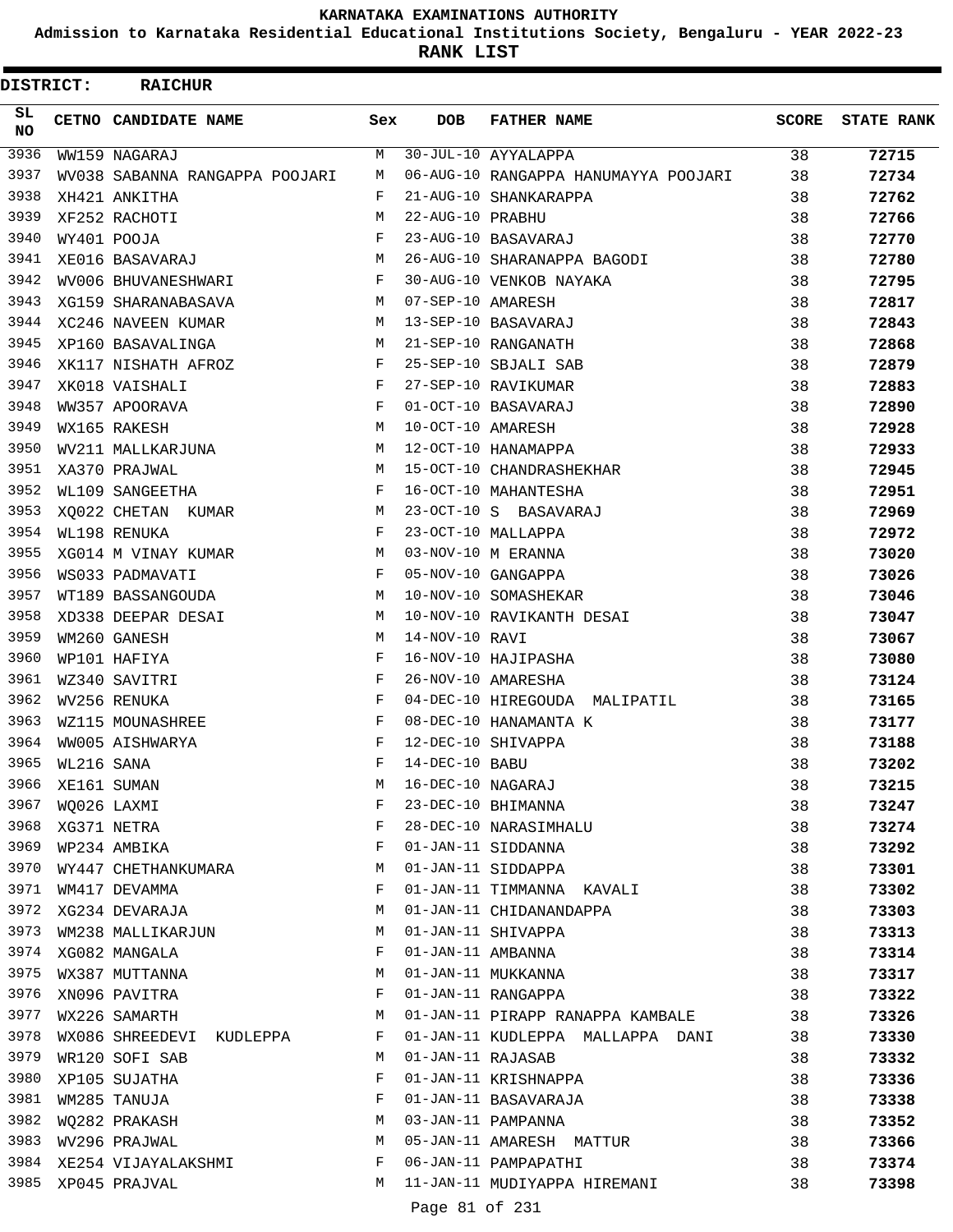**Admission to Karnataka Residential Educational Institutions Society, Bengaluru - YEAR 2022-23**

**RANK LIST**

| <b>DISTRICT:</b> | <b>RAICHUR</b>                        |     |                   |                              |              |                   |
|------------------|---------------------------------------|-----|-------------------|------------------------------|--------------|-------------------|
| SL.<br><b>NO</b> | CETNO CANDIDATE NAME                  | Sex | <b>DOB</b>        | <b>FATHER NAME</b>           | <b>SCORE</b> | <b>STATE RANK</b> |
| 3986             | XM278 VIKASKUMAR                      | М   |                   | 13-JAN-11 RANGANATH KARATAGI | 38           | 73417             |
| 3987             | WV008 UDAYA KUMAR                     | M   |                   | 15-JAN-11 AKKI CHANDRASHEKAR | 38           | 73425             |
| 3988             | WZ182 BHOOMIKA H                      | F   |                   | 26-JAN-11 SHARANAPPA         | 38           | 73473             |
| 3989             | XM290 PRASHANTH GOUDA POLICE<br>PATEL | M   |                   | 26-JAN-11 CHANDRAPPA         | 38           | 73474             |
| 3990             | WM414 RANGANATHA GORALI               | М   |                   | 26-JAN-11 AYYAPPA GORALI     | 38           | 73476             |
| 3991             | XE185 VINIL KUMAR                     | М   | 28-JAN-11 MALLESH |                              | 38           | 73491             |
| 3992             | XD147 PALLAVI                         | F   |                   | 29-JAN-11 NAGARAJA           | 38           | 73494             |
| 3993             | XQ312 RAJESWARI                       | F   |                   | 31-JAN-11 SHARANAPPA         | 38           | 73506             |
| 3994             | XD464 ANILKUMAR                       | M   |                   | 07-FEB-11 SHIVAPPA           | 38           | 73540             |
| 3995             | WP144 PAVANKUMAR                      | М   | 09-FEB-11 VENKOB  |                              | 38           | 73553             |
| 3996             | WP130 REKHA                           | F   |                   | 10-FEB-11 HANUMANTARAYA      | 38           | 73564             |
| 3997             | XC101 MALLIKARJUNA                    | M   |                   | 11-FEB-11 MOUNESHA           | 38           | 73568             |
| 3998             | XQ294 SNEHA                           | F   |                   | 13-FEB-11 MOULAPPA           | 38           | 73577             |
| 3999             | XE116 JALALI                          | M   |                   | 14-FEB-11 DODDATAYAPPA       | 38           | 73581             |
| 4000             | XA090 MAHAMMAD FAYAZ                  | M   |                   | 14-FEB-11 KHAJASAB           | 38           | 73586             |
| 4001             | XP169 GANGADHARA                      | М   | 15-FEB-11 BASANNA |                              | 38           | 73591             |
| 4002             | WP141 KAVERI                          | F   | 18-FEB-11 AANANDA |                              | 38           | 73606             |
| 4003             | XG298 RESHMA                          | F   |                   | 21-FEB-11 MOULASAB           | 38           | 73630             |
| 4004             | WR180 ROHANA                          | M   |                   | 24-FEB-11 DHAKAPPA           | 38           | 73649             |
| 4005             | WM166 PRASADA                         | M   |                   | 01-MAR-11 YALLAPPA           | 38           | 73685             |
| 4006             | XH032 RAGHUVEER                       | M   | 16-MAR-11 VEERESH |                              | 38           | 73810             |
| 4007             | WR189 N MITHUN                        | M   |                   | 18-MAR-11 NAGARAJU G         | 38           | 73820             |
| 4008             | XJ252 BHAVYA                          | F   | 24-MAR-11 RAMU    |                              | 38           | 73862             |
| 4009             | XJ187 KUSHAL KUMAR                    | M   | 24-MAR-11 LAXMAN  |                              | 38           | 73863             |
| 4010             | WN056 MADAN                           | М   |                   | 24-MAR-11 CHANDRASHEKAR      | 38           | 73864             |
| 4011             | XM154 LINGARAJA KARIYAPPA             | M   |                   | 27-MAR-11 KARIYAPPA          | 38           | 73891             |
| 4012             | XR010 LOHIT                           | M   |                   | 05-APR-11 BABU WADDAR        | 38           | 73958             |
| 4013             | XR009 AISHWARYA                       | F   |                   | 06-APR-11 SHIVA KUMARA       | 38           | 73963             |
| 4014             | WY264 GIREESH                         | M   |                   | 07-APR-11 BASAVARAJ          | 38           | 73973             |
| 4015             | WV337 CHAITRA                         | F   | 09-APR-11 RAMESH  |                              | 38           | 73983             |
| 4016             | XM032 GANESH                          | М   | 10-APR-11 RAMESH  |                              | 38           | 73990             |
| 4017             | XN170 SOUJANYA                        | F   |                   | 10-APR-11 RAJASHEKHAR        | 38           | 73999             |
| 4018             | WM122 MAHESH                          | М   | 11-APR-11 TAYAPPA |                              | 38           | 74004             |
| 4019             | XM293 VIDHYASHREE                     | F   |                   | 11-APR-11 GUNDAPPA           | 38           | 74009             |
| 4020             | WY258 HANAMANAGOUDA                   | M   |                   | 12-APR-11 BASAVARAJ          | 38           | 74011             |
| 4021             | XD423 ABHIJITH KUMARA R T             | M   |                   | 16-APR-11 RAMESH A T         | 38           | 74051             |
| 4022             | WY432 ROHINI RATHOD RATHODA           | F   |                   | 18-APR-11 PREM SINGH         | 38           | 74077             |
| 4023             | WR070 SHIVARAJA                       | М   | 21-APR-11 SABAYYA |                              | 38           | 74094             |
| 4024             | WR312 ANILAKUMAR                      | М   |                   | 27-APR-11 AYYANAGOUDA        | 38           | 74139             |
| 4025             | XL084 NIRUPADI LAKSHMANA              | М   |                   | 27-APR-11 LAKSHMANA          | 38           | 74143             |
| 4026             | XK292 VENKATESHA                      | М   |                   | 30-APR-11 HANUMANTAPPA       | 38           | 74163             |
| 4027             | XG287 CHAITRA                         | F   | 02-MAY-11 RAMESH  |                              | 38           | 74175             |
| 4028             | WY390 SUCHITRA                        | F   | 02-MAY-11 ERAPPA  |                              | 38           | 74181             |
| 4029             | XP035 SANJANA SAJJAN                  | F   |                   | 03-MAY-11 MALLIKARJUN SAJJAN | 38           | 74186             |
| 4030             | WW149 AKASH                           | М   |                   | 04-MAY-11 SHARANAKUMAR       | 38           | 74190             |
| 4031             | WX295 BARAMAREDDI                     | М   |                   | 08-MAY-11 BASAVARAJ KURI     | 38           | 74223             |
| 4032             | XM021 MARUTHI                         | М   |                   | 08-MAY-11 HANUMANTAPPA       | 38           | 74227             |
| 4033             | XJ158 MALLIKA                         | F   | 14-MAY-11 BHIMESH |                              | 38           | 74273             |
|                  | 4034 XL083 DEVARAJA                   | M   |                   | 15-MAY-11 BASAVARAJA         | 38           | 74280             |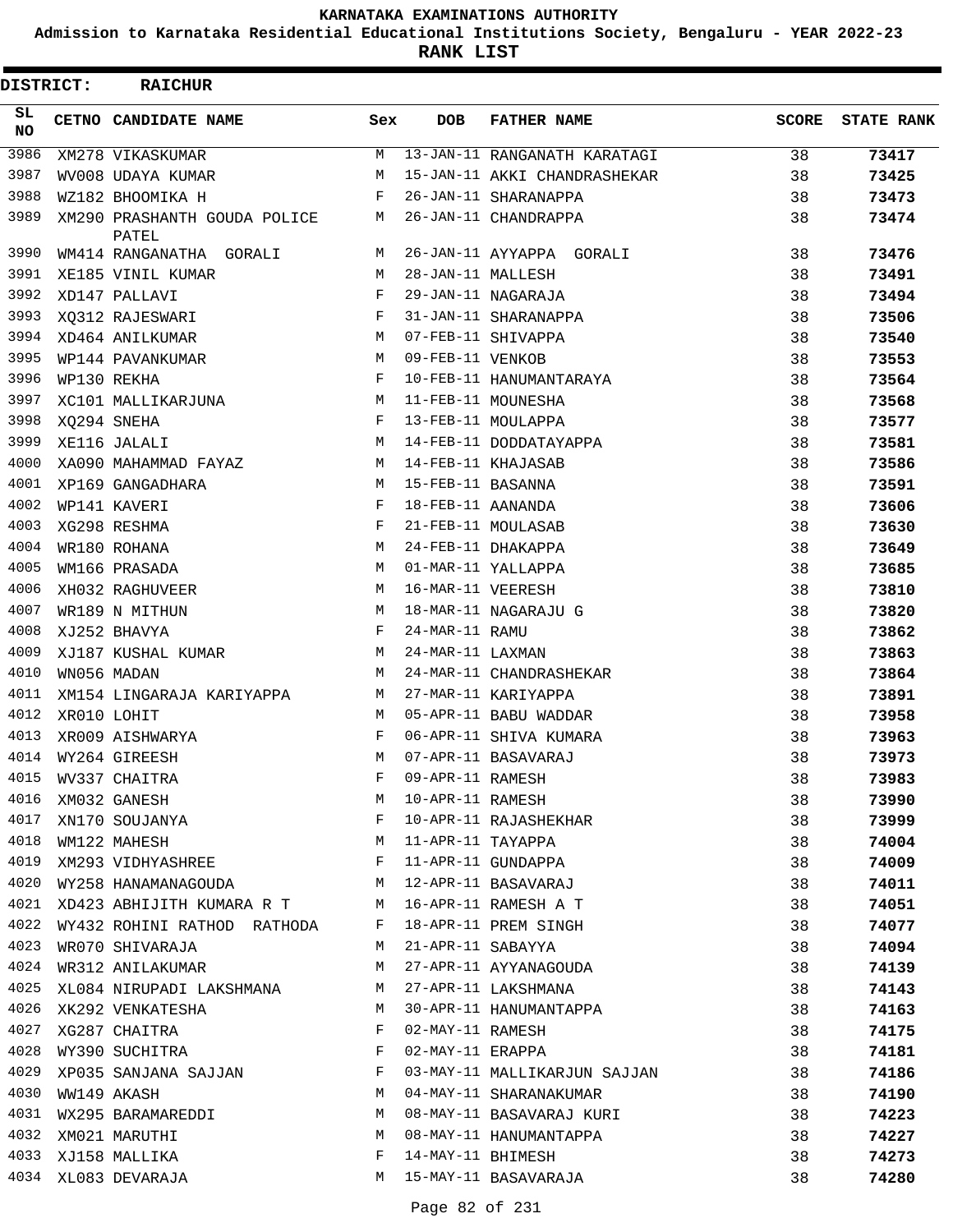**Admission to Karnataka Residential Educational Institutions Society, Bengaluru - YEAR 2022-23**

**RANK LIST**

| DISTRICT:  |            | <b>RAICHUR</b>                                |     |                   |                                       |              |                   |
|------------|------------|-----------------------------------------------|-----|-------------------|---------------------------------------|--------------|-------------------|
| SL.<br>NO. |            | CETNO CANDIDATE NAME                          | Sex | <b>DOB</b>        | <b>FATHER NAME</b>                    | <b>SCORE</b> | <b>STATE RANK</b> |
| 4035       |            | WW110 NAVINAKUMAR PIDDAPPA<br><b>CHOUDKER</b> | М   |                   | 19-MAY-11 PIDDAPPA                    | 38           | 74321             |
| 4036       |            | XP242 SNEHA                                   | F   | 19-MAY-11 AMBASA  |                                       | 38           | 74327             |
| 4037       |            | XH031 C KALYAN VAIBHAV                        | M   |                   | 20-MAY-11 C RAGHUNANDAN               | 38           | 74331             |
| 4038       | XA343 SUMA |                                               | F   | 21-MAY-11 AMARESH |                                       | 38           | 74342             |
| 4039       |            | WX147 MOHAMMAD MUZAMIL                        | M   |                   | 23-MAY-11 SHAIK MANSOOR               | 38           | 74353             |
| 4040       |            | WU219 PRATHIBHA                               | F   |                   | 23-MAY-11 SHIVANAGOWDA                | 38           | 74356             |
| 4041       |            | WY179 POOJA RAMAPPA                           | F   |                   | 24-MAY-11 RAMAPPA VADDAR              | 38           | 74362             |
| 4042       |            | XL196 ABHISHEK                                | M   |                   | 25-MAY-11 MOUNESHA                    | 38           | 74364             |
| 4043       | WT089 USHA |                                               | F   | 25-MAY-11 RAMANNA |                                       | 38           | 74376             |
| 4044       |            | WN088 AMBIKA                                  | F   |                   | 30-MAY-11 DURAGAPPA                   | 38           | 74414             |
| 4045       |            | WX033 NINGARAJ                                | М   |                   | 30-MAY-11 NAGARAJ KANNALA             | 38           | 74418             |
| 4046       | XC060 RAJA |                                               | M   |                   | 30-MAY-11 DURGAPPA                    | 38           | 74420             |
| 4047       |            | WM111 ANJALI P M                              | F   |                   | 01-JUN-11 MUDDURANGAPPA               | 38           | 74429             |
| 4048       |            | WM168 SHASHIKALA                              | F   |                   | 02-JUN-11 BASAVARAJ                   | 38           | 74457             |
| 4049       |            | XC169 KRISHNA                                 | M   | 03-JUN-11 TAYANNA |                                       | 38           | 74465             |
| 4050       |            | XL307 VIKAS                                   | M   | 08-JUN-11 ASHOK   |                                       | 38           | 74528             |
| 4051       |            | WY215 YUVARAJ                                 | M   |                   | 10-JUN-11 GUNDAPPA                    | 38           | 74554             |
| 4052       |            | XJ314 PAVAN                                   | M   |                   | 11-JUN-11 SIDDAPPA                    | 38           | 74556             |
| 4053       |            | WZ111 SHWEATA                                 | F   |                   | 11-JUN-11 BASAVARAJ                   | 38           | 74562             |
| 4054       |            | WY353 RASHMITHA GURIKAR                       | F   |                   | 12-JUN-11 HOLIYAPPA                   | 38           | 74569             |
| 4055       |            | XN207 SPANDANA                                | F   |                   | 12-JUN-11 BASAVANAGOUDA               | 38           | 74572             |
| 4056       |            | WW393 VIJAY                                   | M   |                   | 15-JUN-11 RAMALINGAPPA RATHOD         | 38           | 74602             |
| 4057       |            | XD447 KEERTANADEVI                            | F   | 16-JUN-11 BASAYYA |                                       | 38           | 74612             |
| 4058       |            | XG375 GOPAL KRISHNA                           | M   |                   | 20-JUN-11 LAXMIPATI                   | 38           | 74658             |
| 4059       |            | XL020 MUDASSIR AHMED                          | M   |                   | 23-JUN-11 SHABBIR PASHA               | 38           | 74697             |
| 4060       |            | XG300 JEEVAN                                  | M   |                   | 28-JUN-11 DULLAYYA                    | 38           | 74744             |
| 4061       |            | XJ163 H R VISHNU SAI                          | М   | 29-JUN-11 RAJESHA |                                       | 38           | 74753             |
| 4062       |            | XM329 RAGHAVENDRA                             | M   |                   | 30-JUN-11 VENKATESH NAYAKA            | 38           | 74768             |
| 4063       |            | XA283 MAHIBOOB MURTUJA                        | М   |                   | 02-JUL-11 MURTUJA KHASIMSAB           | 38           | 74789             |
| 4064       |            | XK164 SANJANA                                 | F   |                   | 02-JUL-11 YAMANOORAPPA                | 38           | 74793             |
| 4065       |            | WP104 DEEPAK                                  | М   |                   | 06-JUL-11 HANUMANTA                   | 38           | 74823             |
| 4066       |            | XA375 NIKIL                                   | M   |                   | 06-JUL-11 RAMESH HADIMANI             | 38           | 74827             |
| 4067       |            | XA118 MALLIKA                                 | F   |                   | 09-JUL-11 YANKAPPA                    | 38           | 74856             |
| 4068       |            | XN089 PRIYANKA                                | F   |                   | 10-JUL-11 HANUMAPPA KICHADI           | 38           | 74863             |
| 4069       |            | XQ135 SINCHANA D                              | F   |                   | 14-JUL-11 DEVARAJA A N                | 38           | 74906             |
|            |            | 4070 XC273 SHRIDHARA                          | M   |                   | 15-JUL-11 VENKATESHA                  | 38           | 74915             |
| 4071       |            | WM080 GANESHA                                 | M   |                   | 18-JUL-11 VENKATESHA                  | 38           | 74938             |
| 4072       |            | XK092 SRUSHTI                                 | F   |                   | 21-JUL-11 HANUMANT                    | 38           | 74968             |
| 4073       |            | XK057 SUDARSHANA                              | M   |                   | 24-JUL-11 MALLAYYA                    | 38           | 75002             |
| 4074       |            | WT103 BASAVARAJ                               | M   |                   | 25-JUL-11 BUDEPPA                     | 38           | 75010             |
| 4075       |            | XJ156 VARSHA                                  | F   | 26-JUL-11 BALARAJ |                                       | 38           | 75022             |
| 4076       |            | WX254 SAMPAT MALLESHAPPA GANGUR               | M   |                   | 30-JUL-11 MALLESHAPPA SHIVAPPA GANGUR | 38           | 75060             |
| 4077       |            | WU060 SURESH NAYAK                            | M   |                   | 30-JUL-11 HANUMAREDDY                 | 38           | 75064             |
| 4078       |            | XJ029 PRATIBHA                                | F   | 05-AUG-11 YESAYYA |                                       | 38           | 75106             |
| 4079       |            | XG255 BASAVA                                  | М   |                   | 08-AUG-11 SHIVARAJA                   | 38           | 75124             |
| 4080       |            | XL190 SHIVALINGAMMA                           | F   |                   | 08-AUG-11 THIPPAYYA                   | 38           | 75129             |
| 4081       |            | XR036 AKASHA                                  | М   |                   | 10-AUG-11 M NAGABHOOSHANA             | 38           | 75138             |
| 4082       |            | WZ006 HANUMESH SHIVAKUMAR MEGOOR M            |     |                   | 10-AUG-11 SHIVAKUMAR MEGOOR           | 38           | 75142             |
| 4083       |            | WW322 LALEMASAK KOLURU                        | M   |                   | 10-AUG-11 HUSENASAB                   | 38           | 75143             |
|            |            |                                               |     |                   |                                       |              |                   |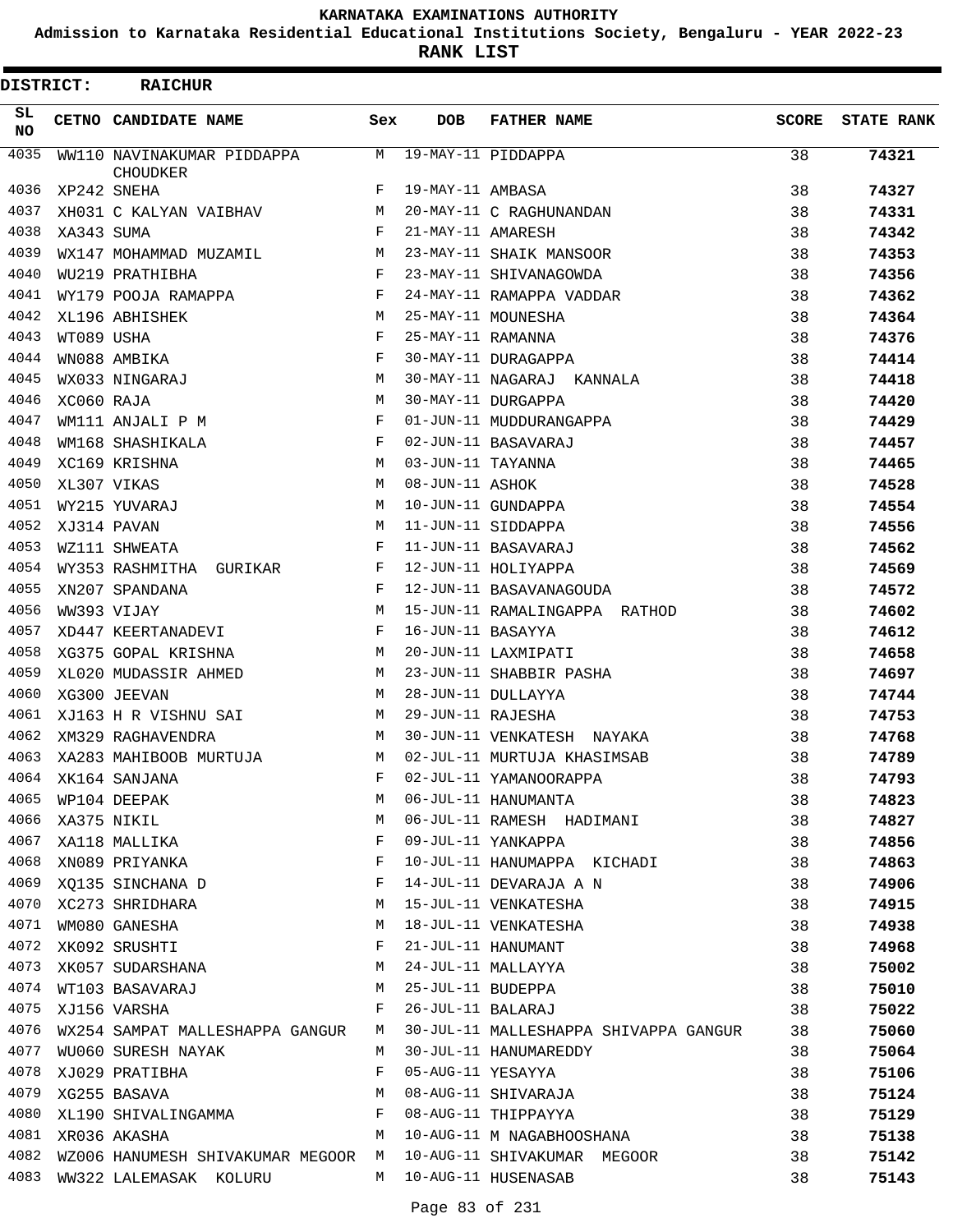**Admission to Karnataka Residential Educational Institutions Society, Bengaluru - YEAR 2022-23**

**RANK LIST**

| DISTRICT:  |             | <b>RAICHUR</b>                    |              |                   |                                                   |              |                   |
|------------|-------------|-----------------------------------|--------------|-------------------|---------------------------------------------------|--------------|-------------------|
| SL.<br>NO. |             | CETNO CANDIDATE NAME              | Sex          | <b>DOB</b>        | <b>FATHER NAME</b>                                | <b>SCORE</b> | <b>STATE RANK</b> |
| 4084       |             | XP114 CHANNABASAV                 | M            |                   | 17-AUG-11 PAMPAPATI                               | 38           | 75184             |
| 4085       |             | XP197 ANITA                       | F            |                   | 18-AUG-11 SHARANABASAVARAJ                        | 38           | 75193             |
| 4086       | XO200 ASWNI |                                   | F            |                   | 18-AUG-11 VENKATESH                               | 38           | 75194             |
| 4087       |             | WL271 SANJAYA                     | М            |                   | 21-AUG-11 BHEEMAREDDY                             | 38           | 75223             |
| 4088       |             | XM141 DURGADEVI                   | F            |                   | 25-AUG-11 DURUGAPPA                               | 38           | 75246             |
| 4089       |             | WZ013 PREMKUMAR                   | М            | 01-SEP-11 RAMAPPA |                                                   | 38           | 75299             |
| 4090       |             | XF085 SHIVAPRASADA                | M            | 01-SEP-11 VASANTH |                                                   | 38           | 75301             |
| 4091       |             | WP283 CHETHANNAYAK                | M            |                   | 05-SEP-11 HANMANTRYA                              | 38           | 75327             |
| 4092       |             | XD531 AKSHTHA SHARANPPA           | F            |                   | 08-SEP-11 SHARANPPA AMARAPPA                      | 38           | 75343             |
| 4093       |             | XR219 HULIGEMMA TALAWAR           | F            |                   | 14-SEP-11 SHAMANNA TALAWAR                        | 38           | 75396             |
| 4094       |             | XM124 HULUGESHA                   | M            |                   | 15-SEP-11 MALLANAGOUDA                            | 38           | 75403             |
| 4095       |             | WW061 MALLAMMA                    | F            |                   | 19-SEP-11 YANKAPPA                                | 38           | 75425             |
| 4096       |             | WP097 RAJAKUMARA                  | M            |                   | 20-SEP-11 BASAVARAJA                              | 38           | 75434             |
| 4097       |             | WR083 KANTEPPA                    | M            |                   | 23-SEP-11 BASAVARAJ                               | 38           | 75451             |
| 4098       |             | XK141 CHETANKUMAR                 | M            |                   | 28-SEP-11 PAMPAYYASWAMI                           | 38           | 75473             |
| 4099       |             | WL388 ASHWINI                     | F            |                   | 10-OCT-11 HULAGAPPA                               | 38           | 75554             |
| 4100       |             | XC043 M CHANDANA                  | F            |                   | 13-OCT-11 VENKATESH                               | 38           | 75574             |
| 4101       |             | WS181 SWETHA                      | F            |                   | 15-OCT-11 VENKATESHGOUDA                          | 38           | 75592             |
| 4102       |             | WM125 BINDU                       | F            |                   | 17-OCT-11 SIDDAPPA                                | 38           | 75601             |
| 4103       |             | XP109 K PADMAKARAREDDY            | М            |                   | 21-OCT-11 K BULLI REDDY                           | 38           | 75630             |
| 4104       |             | WP010 GOVINDA                     | M            |                   | 22-OCT-11 RANGANATHA                              | 38           | 75633             |
| 4105       |             | XK183 ANITA                       | F            |                   | 24-OCT-11 NEELAPPA                                | 38           | 75647             |
| 4106       |             | XA441 SUDHARANI                   | $_{\rm F}$   |                   | 24-OCT-11 VENKATESH                               | 38           | 75651             |
| 4107       |             | WT183 AKASH                       | M            |                   | 10-NOV-11 MEGANATH PAWAR                          | 38           | 75754             |
| 4108       |             | WW302 POOJA                       | F            |                   | 14-NOV-11 RAVIKUMAR                               | 38           | 75784             |
| 4109       |             | XL266 RENUKA                      | F            | 16-NOV-11 NAGAPPA |                                                   | 38           | 75800             |
| 4110       |             | XH305 DEEPIKA S                   | $\mathbf{F}$ |                   | 18-NOV-11 VENKATESH                               | 38           | 75812             |
| 4111       |             | XA224 M R MOHAN                   | М            | 18-NOV-11 RAMESH  |                                                   | 38           | 75814             |
| 4112       |             | XJ034 M P VISHWARADYA             | М            |                   | 20-NOV-11 SHARANAPPA<br>GOUDA                     | 38           | 75823             |
| 4113       |             | XA155 SHIVABASAMMA HIREMANI       | F            | 29-NOV-11 HULLESH |                                                   | 38           | 75874             |
| 4114       |             | WM202 SIDDARODHA                  | M            | 29-NOV-11 MALAPPA |                                                   | 38           | 75876             |
| 4115       |             | XS130 SANJU                       | M            | 01-DEC-11 SHEKAR  |                                                   | 38           | 75885             |
| 4116       |             | WN211 BHAGYASHREE                 | $\mathbf{F}$ |                   | 03-DEC-11 KRISHNA RATHOD                          | 38           | 75895             |
|            |             | 4117 XB150 RAMESH                 | M            |                   | 04-DEC-11 BASAVARAJ                               | 38           | 75903             |
| 4118       |             | XR069 MALLAYYA                    | M            |                   | 08-DEC-11 HANUMANTA                               | 38           | 75914             |
| 4119       | XP218 PUJA  |                                   | F            |                   | 09-DEC-11 BASAVARAJ                               | 38           | 75920             |
| 4120       |             | WL120 SANAPARVIN                  | F            |                   | 10-DEC-11 MOHINPASA                               | 38           | 75924             |
|            |             | 4121 XR040 NAGARAJA               | M            |                   | 12-DEC-11 DURUGAPPA                               | 38           | 75938             |
|            |             | 4122 WS251 SRAMILA                | F            |                   | 12-DEC-11 HONNAPPA                                | 38           |                   |
| 4123       |             | XL139 SHREYA                      | F            |                   |                                                   |              | 75941             |
| 4124       |             | WU205 BUDIBASAVA M                |              |                   | 13-DEC-11 SHARANABASAVA<br>19-DEC-11 CHANNABASAVA | 38           | 75947             |
|            |             |                                   |              |                   |                                                   | 38           | 75972             |
|            |             | 4125 WZ093 HANUMANAGOUDA          | M            |                   | 01-JAN-12 SANJEEVAMURTHI                          | 38           | 76035             |
|            |             | 4126 XG368 BASAVAMBIKA            | F            |                   | 07-JAN-12 SUGARADDIY NILAKANTARAYA 38             |              | 76057             |
| 4127       |             | WT075 MEGHANA                     | $_{\rm F}$   |                   | 20-JAN-12 SIDLIGAPPA                              | 38           | 76075             |
| 4128       |             | WX153 VIJAYASHREE F               |              |                   | 05-FEB-12 SHIVAKUMAR NAVADGI                      | 38           | 76093             |
| 4129       |             | WW221 NINGAMMA                    | F            |                   | 12-MAR-12 SHIVAPPA                                | 38           | 76118             |
| 4130       |             | WX329 GADDEPPA GADDEPPA MAKASHI M |              |                   | 26-MAR-12 GADDEPPA SHIVAPPA MAKASHI               | 38           | 76126             |
| 4131       |             | WV266 NITHIN RATHOD               | M            |                   | 08-MAY-12 GEERAPPA                                | 38           | 76145             |
| 4132       |             | XL042 BHARGAV SATHISHA            | M            |                   | 02-JUN-12 SATHISHA                                | 38           | 76152             |
| 4133       |             | WM133 ULLASA                      | M            |                   | 08-AUG-12 TIMMANNA                                | 38           | 76163             |
|            |             |                                   |              | Page 84 of 231    |                                                   |              |                   |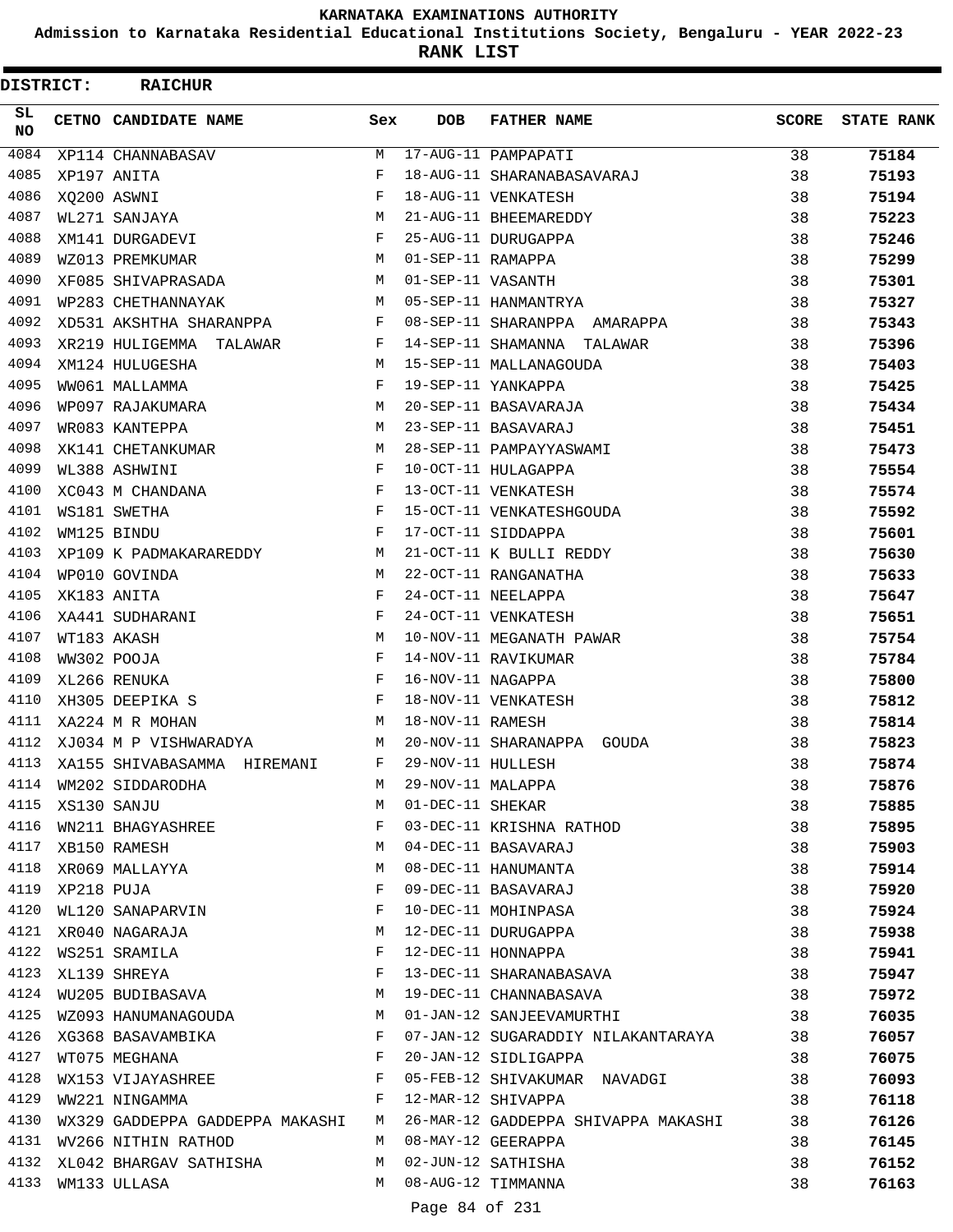**Admission to Karnataka Residential Educational Institutions Society, Bengaluru - YEAR 2022-23**

**RANK LIST**

| <b>DISTRICT:</b> | <b>RAICHUR</b>                        |            |                   |                                             |              |                   |
|------------------|---------------------------------------|------------|-------------------|---------------------------------------------|--------------|-------------------|
| SL.<br><b>NO</b> | CETNO CANDIDATE NAME                  | Sex        | <b>DOB</b>        | <b>FATHER NAME</b>                          | <b>SCORE</b> | <b>STATE RANK</b> |
| 4134             | XG361 AKHILESH                        | М          |                   | $10 - AUG - 12$ AMARAPPA                    | 38           | 76165             |
| 4135             | WZ196 VANISHREE                       | F          |                   | 29-JUL-01 MADDANEPPA                        | 37           | 76169             |
| 4136             | WL065 KANAKARAYA                      | M          |                   | 19-MAR-09 KARIYAPPA                         | 37           | 76177             |
| 4137             | WV216 DEVARAJA                        | M          | 01-APR-09 RAMANNA |                                             | 37           | 76180             |
| 4138             | XQ146 VINAYAKUMAR                     | M          |                   | 16-APR-09 M MANJUNATH                       | 37           | 76181             |
| 4139             | WN229 SHOBHA                          | F          |                   | 03-JUL-09 YALLAPPA                          | 37           | 76190             |
| 4140             | XS048 P SHARADHA                      | F          |                   | 06-JUL-09 P PAMPAPATI                       | 37           | 76191             |
| 4141             | XO110 SANNA AYYANNA                   | М          | 12-SEP-09 RAMANNA |                                             | 37           | 76202             |
| 4142             | WR100 YALLAMMA                        | F          |                   | 01-OCT-09 SIDDALINGAPPA                     | 37           | 76209             |
| 4143             | XG152 SHIVAPUTHRA                     | М          |                   | 19-NOV-09 BASAVARAJ                         | 37           | 76221             |
| 4144             | XH256 DEVARAJU                        | M          | 01-JAN-10 RAMANNA |                                             | 37           | 76237             |
| 4145             | XB233 GOURAMMA                        | F          |                   | 01-JAN-10 SIDDAPPA                          | 37           | 76238             |
| 4146             | WY087 PRAKASH                         | M          |                   | 01-JAN-10 HANUMAPPA BYATIGAR                | 37           | 76240             |
| 4147             | XH297 PAVANAKUMARA B                  | M          |                   | 03-JAN-10 SANNA THIMMAPPA                   | 37           | 76250             |
| 4148             | XB166 ANKITA                          | F          | 07-JAN-10 RAMAPPA |                                             | 37           | 76251             |
| 4149             | XC338 CHANDRU SOODI                   | М          |                   | 31-JAN-10 BASAVARAJA                        | 37           | 76266             |
| 4150             | WS061 VENKATESH                       | М          |                   | 31-JAN-10 RANGAPPA                          | 37           | 76267             |
| 4151             | WU218 NAGABHUSHANA                    | M          |                   | 02-FEB-10 NILAKANTAYYA                      | 37           | 76269             |
| 4152             | WX315 PRATHAPAGOWDA                   | М          |                   | 26-FEB-10 BHEEMANAGOWDA POLICEGOWDAR        | 37           | 76288             |
| 4153             | XE106 JUBEERA                         | М          |                   | 23-MAR-10 HAJIBABU                          | 37           | 76309             |
| 4154             | XM160 AMARESH                         | M          |                   | 24-MAR-10 MANJUNATHA                        | 37           | 76311             |
| 4155             | WR142 MALLIKARJUN                     | М          |                   | 16-APR-10 SIDDAPPA                          | 37           | 76333             |
| 4156             | XG141 ANITHA                          | F          |                   | 24-APR-10 MANJUNATHA                        | 37           | 76337             |
| 4157             | XB090 MOHMAD KAIF                     | M          |                   | 03-MAY-10 MOHMAD IBAHIM                     | 37           | 76351             |
| 4158             | WR007 SHIVARAJA                       | М          | 10-MAY-10 BALAPPA |                                             | 37           | 76362             |
| 4159             | XH327 SURESHA                         | М          |                   | 31-MAY-10 JAGADEESHA                        | 37           | 76384             |
| 4160             | WX423 MANOJ GUDADAPPA                 | M          |                   | 01-JUN-10 GUDADAPPA MARIYAMMA               | 37           | 76385             |
| 4161             | XE302 PADMASHREE                      | F          |                   | 17-JUN-10 GANGAPPA                          | 37           | 76414             |
| 4162             | WV089 LAXMI                           | $_{\rm F}$ |                   | 08-JUL-10 MALLAPPA                          | 37           | 76441             |
| 4163             | WX255 BASAVA                          | M          |                   | 10-JUL-10 BASAVARAJ                         | 37           | 76445             |
| 4164             | WZ296 AISHWARYA                       | F          | 25-JUL-10 DEVARAJ |                                             | 37           | 76475             |
| 4165             | WX001 SAVITA                          | F          |                   | 26-JUL-10 GOUDAPPA                          | 37           | 76477             |
| 4166             | WP176 NAYANA                          | F          |                   | 06-AUG-10 SHIVARAJA                         | 37           | 76492             |
| 4167             | WY396 RAJESHWARI                      | F          |                   | 06-AUG-10 MAHESH BOMMANAL                   | 37           | 76493             |
|                  | 4168 XS157 NAGARATNAMMA               | F          |                   | 08-AUG-10 MOORTEPPA                         | 37           | 76502             |
| 4169             | WM342 SHIVU KUMAR                     | М          | 16-AUG-10 MOUNESH |                                             | 37           | 76529             |
| 4170             | XJ098 K SURYAPRAKASH REDDY            | М          |                   | 17-AUG-10 K RAGHUPATHI REDDY                | 37           | 76532             |
| 4171             | XJ349 NANDITA                         | F          |                   | 17-AUG-10 SHIVASHANKAR                      | 37           | 76534             |
| 4172             | WV412 DIVYA AMARESHA HULIGUDDA        | F          |                   | 31-AUG-10 AMARESHA HULIGUDDA                | 37           | 76561             |
| 4173             | WY028 AISHWARYA                       | F          |                   | 09-SEP-10 RAMESH DURAGAPPA GONAWAR          | 37           | 76586             |
| 4174             | WS130 RENUKA                          | F          |                   | 09-SEP-10 KARIYAPPA                         | 37           | 76590             |
|                  | 4175 WO212 SUGAREDDY                  | М          |                   | 09-SEP-10 SHIVARAJA                         | 37           | 76591             |
| 4176             | WR125 GAYATRI                         | F          | 01-OCT-10 RAMESHA |                                             | 37           | 76659             |
| 4177             | XG434 PRAKRUTHI                       | F          |                   | 03-OCT-10 SIDDAPPA                          | 37           | 76666             |
| 4178             | WL325 KAVERI                          | F          |                   | 09-OCT-10 BHIMANNNA KAMBARA                 | 37           | 76691             |
| 4179             | WT143 NIRANJANAYYA                    | M          |                   | 17-OCT-10 BHIMANAGOUDA                      | 37           | 76734             |
| 4180             | WX415 DEEPIKA NEELAPPA<br>MUKKANNAVAR | F          |                   | 21-OCT-10 NEELAPPA HANAMAPPA<br>MUKKANNAVAR | 37           | 76749             |
|                  | 4181 WW416 BAGYASHREE                 | F          |                   | 30-OCT-10 SHANKRAPPA                        | 37           | 76781             |
|                  | 4182 XP264 ASHOKA                     | M          |                   | 01-NOV-10 HANUMANTHAPPA                     | 37           | 76789             |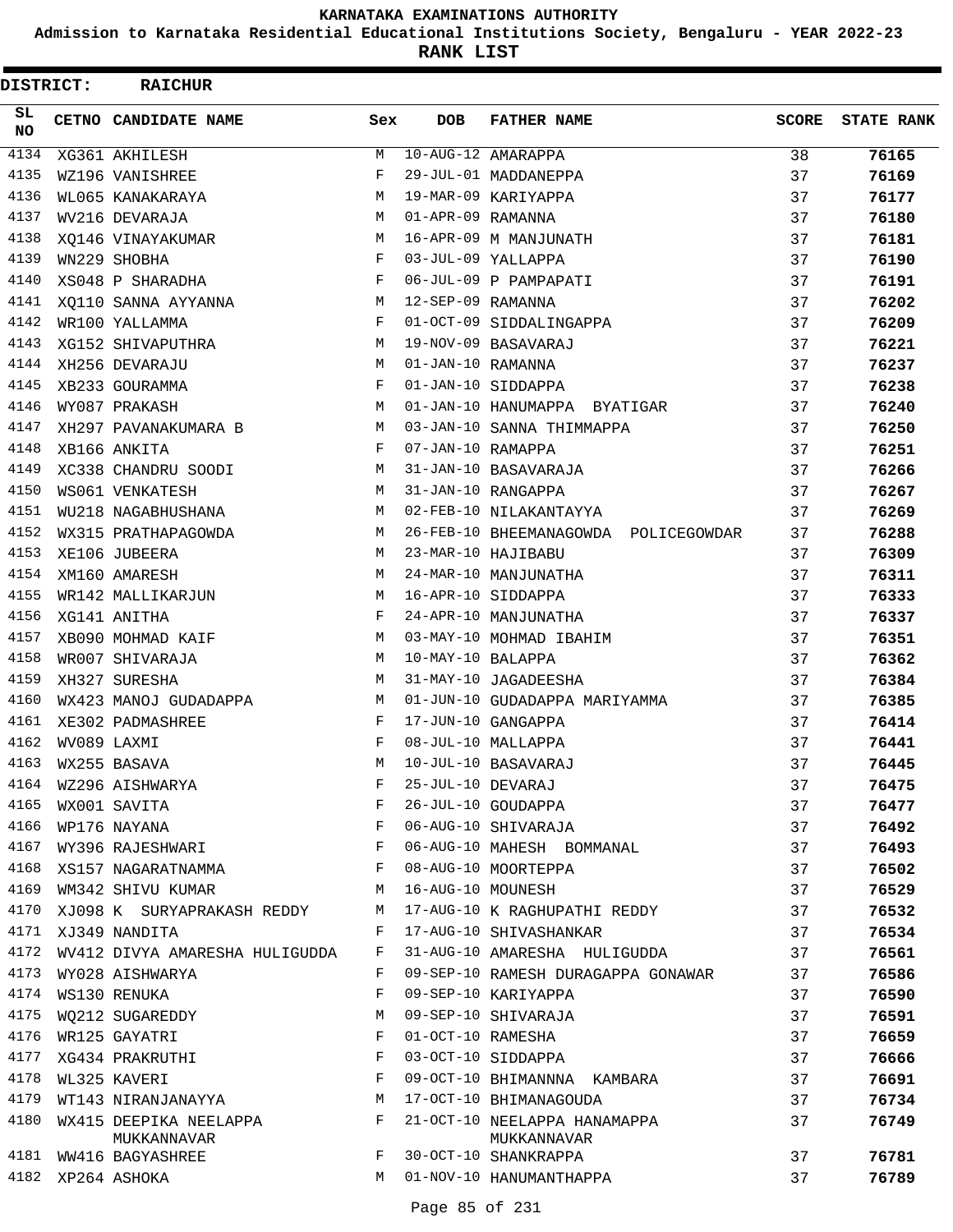**Admission to Karnataka Residential Educational Institutions Society, Bengaluru - YEAR 2022-23**

**RANK LIST**

 $\blacksquare$ 

| <b>DISTRICT:</b> | <b>RAICHUR</b>                       |        |                   |                                       |              |                   |
|------------------|--------------------------------------|--------|-------------------|---------------------------------------|--------------|-------------------|
| SL.<br><b>NO</b> | <b>CETNO CANDIDATE NAME</b>          | Sex    | <b>DOB</b>        | <b>FATHER NAME</b>                    | <b>SCORE</b> | <b>STATE RANK</b> |
| 4183             | XF209 MARIDEVA                       | M      |                   | $04-NOV-10$ SHIVAPPA                  | 37           | 76804             |
| 4184             | WZ027 RENUKA                         | F      |                   | 06-NOV-10 SHIVAPPA                    | 37           | 76812             |
| 4185             | XQ253 MOULA HUSEN                    | M      | 11-NOV-10 ALLASAB |                                       | 37           | 76831             |
| 4186             | XS240 PRIYANKA BASAVARAJ EMMETTI F   |        |                   | 13-NOV-10 BASAVARAJ EMMETTI           | 37           | 76840             |
| 4187             | WY391 KAVYA DURUGAPPA GONDI          | F      |                   | 27-NOV-10 DURUGAPPA ADAPPA GONDI      | 37           | 76889             |
| 4188             | WY322 SAHANA                         | F      |                   | 28-NOV-10 BALACHANDRA JAGGAL          | 37           | 76899             |
| 4189             | XM303 M ULLAS                        | M      |                   | 05-DEC-10 VIRUPAKSHAPPA               | 37           | 76936             |
| 4190             | WM293 AJAYKUMARA                     | M      |                   | 10-DEC-10 HANUMANTHRAYA               | 37           | 76955             |
| 4191             | WN233 MOUNESH                        | M      |                   | 13-DEC-10 SIDDAPPA                    | 37           | 76970             |
| 4192             | WP020 HANMANTRAYA                    | M      |                   | 20-DEC-10 RANGAPPA                    | 37           | 77001             |
| 4193             | WW329 APOORVA ERAPPA                 | F      |                   | 25-DEC-10 ERAPPA AMARAPPA             | 37           | 77027             |
| 4194             | XE013 PAVITRA                        | F      |                   | 28-DEC-10 SHRIPATHI                   | 37           | 77050             |
| 4195             | XA285 AMARESH                        | M      |                   | 01-JAN-11 MAHADEVAPPA                 | 37           | 77073             |
| 4196             | XS011 CHANNABASAVA                   | M      |                   | 01-JAN-11 AMARESHA                    | 37           | 77077             |
| 4197             | XF234 DEEKSHA                        | F      | 01-JAN-11 SABANNA |                                       | 37           | 77079             |
| 4198             | WR200 DEEPIKA                        | F      |                   | 01-JAN-11 MALLAYYA                    | 37           | 77080             |
| 4199             | XE144 GOVINDARAJ                     | M      |                   | 01-JAN-11 CHANDRASHEKAR               | 37           | 77086             |
| 4200             | WL332 MALLIKARJUN                    | М      | 01-JAN-11 MOUNESH |                                       | 37           | 77092             |
| 4201             | WX050 PRAJWAL                        | M      |                   | 01-JAN-11 MAHADEVAPPA                 | 37           | 77104             |
| 4202             | XA025 VINOD                          | M      |                   | 01-JAN-11 HANUMAPPA                   | 37           | 77117             |
| 4203             | WY304 SAMARTH                        | M      | 04-JAN-11 AMARESH |                                       | 37           | 77134             |
| 4204             | XE231 SANJANA HIREMATH               | F      |                   | 09-JAN-11 CHIDANAND                   | 37           | 77168             |
| 4205             | WV084 SURESH                         | M      |                   | 09-JAN-11 SHEELAVANTAPPA CHALUVADI    | 37           | 77169             |
| 4206             | XC024 AMBIKA                         | F      |                   | 17-JAN-11 MOUNESHA                    | 37           | 77208             |
| 4207             | WL203 GAYITHRI                       | F      | 18-JAN-11 RAMESH  |                                       | 37           | 77212             |
| 4208             | XB060 MAHENDRA                       | M      | 18-JAN-11 MANAPPA |                                       | 37           | 77214             |
| 4209             | WV005 BRUNDA                         | F      |                   | 20-JAN-11 HULAGAPPA YAKKARANALA       | 37           | 77228             |
| 4210             | WZ291 ALFIYA                         | F      |                   | 22-JAN-11 HUSSAIN SAB                 | 37           | 77238             |
| 4211             | WU220 ANUSHKA V                      | F      | 27-JAN-11 VENKAT  |                                       | 37           | 77266             |
| 4212             | XM220 MARUNA K                       | F      | 28-JAN-11 ALLESAB |                                       | 37           | 77270             |
| 4213             | WX308 BHOOMIKA RATHOD                | F      |                   | 01-FEB-11 VEERESH RAHTOD              | 37           | 77285             |
| 4214             | WZ201 MANJUNATHA                     | M      |                   | 02-FEB-11 SHARANAPPA                  | 37           | 77292             |
| 4215             | WL009 MOHAMODKAIF                    | M      |                   | 02-FEB-11 SHABBIER                    | 37           | 77293             |
| 4216             | XJ290 BAGHYASRI                      | F      | 10-FEB-11 ANIL    |                                       | 37           | 77336             |
| 4217<br>4218     | XR037 VENKATESH<br>WW085 BHAGYASHREE | М      |                   | 12-FEB-11 SHARANAPPA                  | 37           | 77351             |
| 4219             |                                      | F      |                   | 14-FEB-11 SHARANAPPA                  | 37           | 77357             |
| 4220             | XA282 CHANDANAGOUDA                  | M<br>F |                   | 15-FEB-11 BAIANAGOUDA                 | 37           | 77363             |
| 4221             | WV019 VAISHALI                       | F      | 15-FEB-11 BEMAPPA | 17-FEB-11 SHIVANNA                    | 37           | 77370             |
| 4222             | XF143 DEVIKA                         |        |                   |                                       | 37           | 77375             |
| 4223             | WW333 MAHESH SHIVARAJ CHELUVADI M    | F      |                   | 20-FEB-11 SHIVARAJ SHIVAPPA CHELUVADI | 37           | 77396             |
| 4224             | XM131 SHARANAMMA                     | F      |                   | 25-FEB-11 VENKATESH                   | 37           | 77437             |
|                  | XE269 DIL SHAN BEGAM                 |        |                   | 05-MAR-11 HUSEN BASHA                 | 37           | 77499             |
| 4225<br>4226     | XM072 SHIVANAGOUDA                   | М<br>F | 08-MAR-11 SABANNA | 05-MAR-11 HOLEGOUDA                   | 37           | 77502             |
| 4227             | WT006 PRIYANKA<br>XD499 SUDEEP       | М      |                   | 10-MAR-11 ANJINAYYA                   | 37<br>37     | 77519             |
| 4228             |                                      | F      |                   | 15-MAR-11 MANJAPPA                    | 37           | 77542             |
| 4229             | XL246 KAVERI<br>XA440 SANJANA        | F      |                   | 16-MAR-11 AMARESHA                    | 37           | 77574             |
| 4230             | WZ333 BINDUSHREE                     | F      |                   | 18-MAR-11 MAHADEVAPPA GOUDA           | 37           | 77586             |
| 4231             |                                      | F      |                   | 20-MAR-11 AMARESH MUDIYAPPA YARADONA  |              | 77591             |
| 4232             | XB162 DEEPA                          | M      |                   | 21-MAR-11 MALLAYYA                    | 37<br>37     | 77606             |
|                  | WX174 SREESHAILA                     |        |                   |                                       |              | 77622             |

Page 86 of 231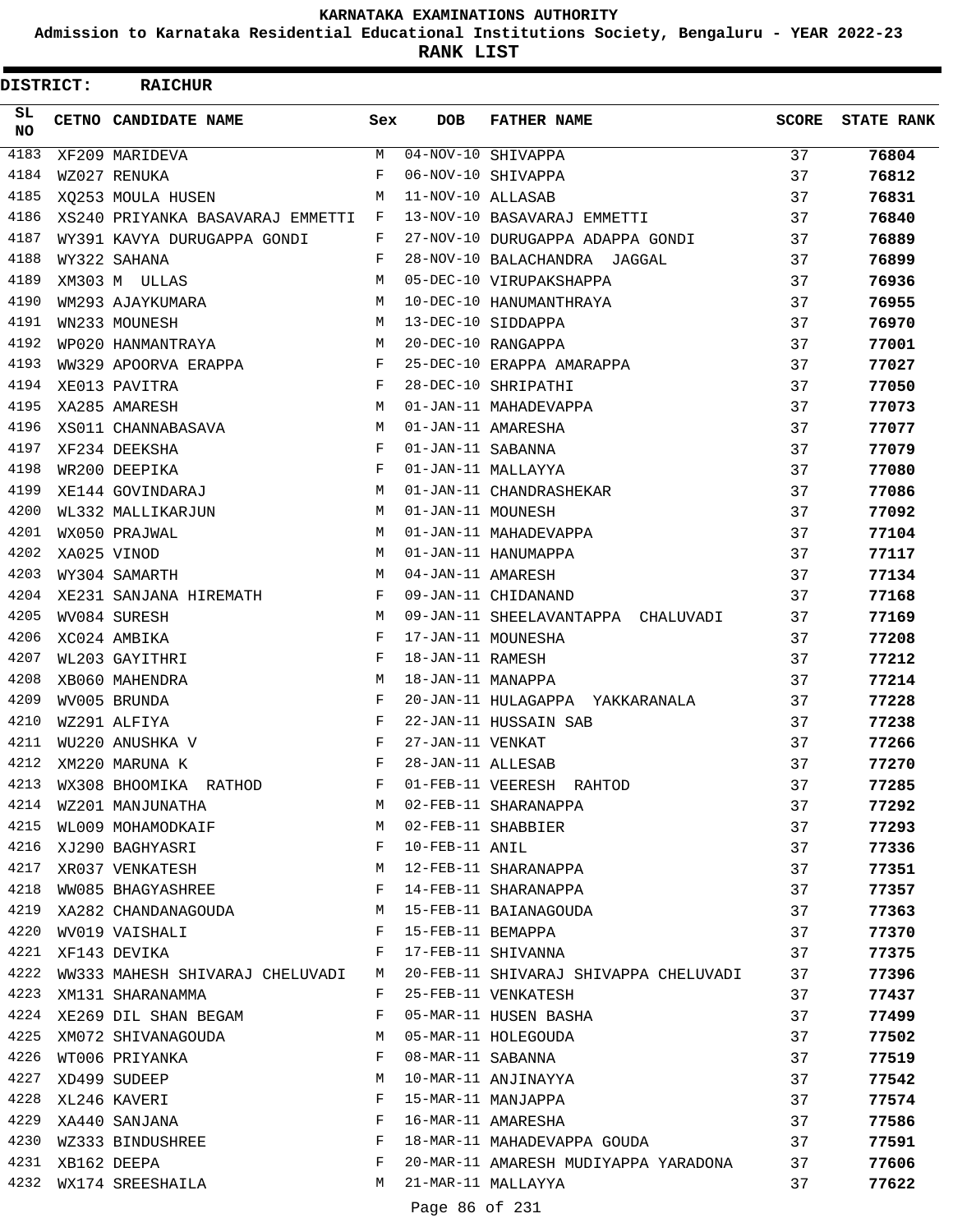**Admission to Karnataka Residential Educational Institutions Society, Bengaluru - YEAR 2022-23**

**RANK LIST**

| <b>DISTRICT:</b> |                 | <b>RAICHUR</b>                          |     |                   |                                               |       |                   |
|------------------|-----------------|-----------------------------------------|-----|-------------------|-----------------------------------------------|-------|-------------------|
| SL.<br><b>NO</b> |                 | CETNO CANDIDATE NAME                    | Sex | <b>DOB</b>        | <b>FATHER NAME</b>                            | SCORE | <b>STATE RANK</b> |
| 4233             |                 | WU044 PARASANNA                         | M   |                   | 23-MAR-11 NARASAPPA                           | 37    | 77632             |
| 4234             |                 | XH268 AKSHAYA NAYAK                     | М   | 24-MAR-11 GOVIND  |                                               | 37    | 77639             |
| 4235             |                 | WW002 HANUMESH MAJJIGE                  | M   |                   | 28-MAR-11 MADYAPPA MAJJIGE                    | 37    | 77670             |
| 4236             |                 | XE082 KAVYA                             | F   |                   | 29-MAR-11 HANUMANTHA                          | 37    | 77682             |
| 4237             |                 | WV351 DEVARAJ                           | M   |                   | 31-MAR-11 SHEKHARAPPA FAKEERAPPA<br>BHAJANTRI | 37    | 77696             |
| 4238             |                 | XK173 KIRANAKUMAR                       | M   | 01-APR-11 DEVAPPA |                                               | 37    | 77711             |
| 4239             |                 | XE165 BHARATHRAJ NAYAK                  | M   |                   | 02-APR-11 KASHINATHA NAYAK                    | 37    | 77722             |
| 4240             |                 | XP204 NAGARAJA NIDAGUNDI                | M   |                   | 02-APR-11 KRUSHNAPPA NIDAGUNDI                | 37    | 77727             |
| 4241             |                 | XD420 SUSHMA                            | F   | 05-APR-11 NAGESHA |                                               | 37    | 77760             |
| 4242             |                 | XL142 HANUMESH                          | M   |                   | 08-APR-11 BEERAPPA                            | 37    | 77785             |
| 4243             |                 | WU212 AKASHA                            | M   |                   | 11-APR-11 MALLANNA                            | 37    | 77813             |
| 4244             |                 | XM052 ANNAPOORNA                        | F   |                   | 14-APR-11 CHANDRAPPA                          | 37    | 77834             |
| 4245             |                 | XN231 MAHESH                            | М   | 14-APR-11 YANKOBA |                                               | 37    | 77836             |
| 4246             |                 | XS132 SUDAKARA                          | M   |                   | 14-APR-11 SOOGAPPA                            | 37    | 77842             |
| 4247             |                 | XP136 SHASHANKARADDY G                  | M   |                   | 15-APR-11 SHARANABASAVA GONAL                 | 37    | 77849             |
| 4248             |                 | XA403 ANJANEYA                          | M   |                   | 16-APR-11 SHIVAGYANAPPA BASAPPA               | 37    | 77851             |
| 4249             |                 | XL174 RAJESHA PAMPAPATHI                | M   |                   | 17-APR-11 PAMPAPATHI                          | 37    | 77861             |
| 4250             |                 | WY332 SHIVARAJ                          | M   |                   | 17-APR-11 SHEKHARAPPA                         | 37    | 77863             |
| 4251             |                 | XG032 SHWETA                            | F   |                   | 18-APR-11 BASAVARAJ ANANDAGAL                 | 37    | 77870             |
| 4252             |                 | WR261 NAGAREDDY                         | M   |                   | 23-APR-11 MALLAYYA                            | 37    | 77907             |
| 4253             |                 | WN081 AKASH                             | M   |                   | 26-APR-11 YALLAPPA                            | 37    | 77933             |
| 4254             |                 | WV208 KANTEMMA                          | F   | 26-APR-11 MOUNESH |                                               | 37    | 77935             |
| 4255             |                 | XK043 BASAVARAJA                        | M   |                   | 01-MAY-11 MUDDAYYA                            | 37    | 77969             |
| 4256             |                 | WV120 CHANNAPPA DASAPPA                 | M   |                   | 01-MAY-11 DASAPPA GIRIYAPPA                   | 37    | 77971             |
| 4257             |                 | WZ228 NABISAB                           | M   | 02-MAY-11 RAJASAB |                                               | 37    | 77980             |
| 4258             |                 | XB050 ARUNA                             | F   |                   | 06-MAY-11 JAGIRADAR CHAWAN                    | 37    | 78018             |
| 4259             |                 | XK214 NAYANA T                          | F   |                   | 06-MAY-11 SURESH T                            | 37    | 78020             |
| 4260             |                 | XJ215 ANIL NAYAKA                       | M   |                   | 07-MAY-11 BUDDAPPA                            | 37    | 78026             |
|                  | 4261 XN229 ANIL |                                         | M   |                   | 08-MAY-11 MALLAPPA MATTUR                     | 37    | 78032             |
| 4262             |                 | XS122 BHIMAMMA                          |     |                   | F 08-MAY-11 SIDDAPPA                          | 37    | 78037             |
| 4263             |                 | XB174 TANUSHREE                         | F   |                   | 08-MAY-11 SHARANAPPA KULAKARNI                | 37    | 78045             |
| 4264             |                 | XM107 GEETANJALI                        | F   |                   | 10-MAY-11 DURUGESHA                           | 37    | 78056             |
| 4265             |                 | XE071 MAHESHWARI                        | F   |                   | 10-MAY-11 GUNDAPPA                            | 37    | 78060             |
| 4266             |                 | WP095 DURUGAMMA                         | F   | 11-MAY-11 AMBANNA |                                               | 37    | 78069             |
| 4267             |                 | XS037 ISHWARYA                          | F   | 11-MAY-11 AYYAPPA |                                               | 37    | 78070             |
| 4268             |                 | WT038 SALMAN RAZA                       | М   | 17-MAY-11 MOYIN   |                                               | 37    | 78114             |
| 4269             |                 | WV150 PUNEET YADAV                      | M   |                   | 22-MAY-11 VENKANNA                            | 37    | 78152             |
| 4270             |                 | WX282 AMAREGOUDA                        | M   |                   | 27-MAY-11 BASAVARAJ HOSALLI                   | 37    | 78189             |
| 4271             |                 | XM340 FAKIRA GOUDA HEDIGINAL            | М   |                   | 28-MAY-11 NAGARAJA HEDIGINAL                  | 37    | 78198             |
| 4272             |                 | WV298 ASHOK                             | М   |                   | 29-MAY-11 THAYANNA                            | 37    | 78205             |
| 4273             |                 | XK237 VINAYA KUMAR                      | M   |                   | 29-MAY-11 PETHOORA                            | 37    | 78216             |
| 4274             |                 | XM307 AMRUTHA MALLANAGOUDA<br>MALIPATIL | F   |                   | 30-MAY-11 MALLANAGOUDA AMARESH<br>MALIPATIL   | 37    | 78217             |
| 4275             |                 | XQ229 ANITA H                           | F   |                   | 30-MAY-11 NAGALINGAPPA                        | 37    | 78218             |
| 4276             |                 | WM331 PRAJWAL                           | М   |                   | 30-MAY-11 MALINGARAYA                         | 37    | 78226             |
| 4277             |                 | XB135 AMARESH RATHOD                    | М   |                   | 01-JUN-11 LALAPPA REVAPPA RATHOD              | 37    | 78239             |
| 4278             |                 | WW108 HANUMAMMA                         | F   |                   | 01-JUN-11 ARAVAPPA                            | 37    | 78248             |
| 4279             |                 | WS046 KRISHNA                           | М   |                   | 01-JUN-11 KHEMANNA                            | 37    | 78249             |
| 4280             |                 | WW257 PAVITRA                           | F   | 01-JUN-11 DEVAPPA |                                               | 37    | 78253             |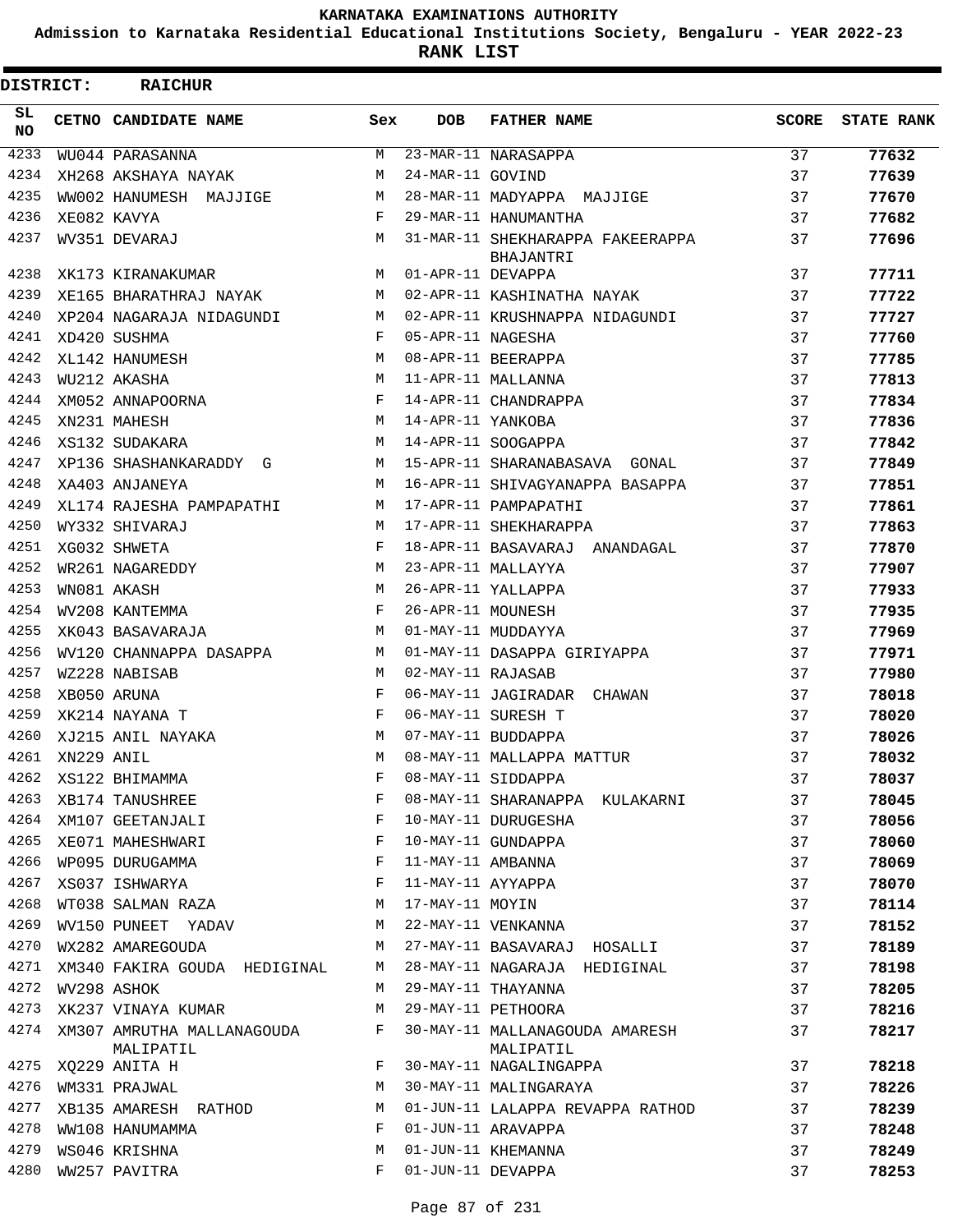**Admission to Karnataka Residential Educational Institutions Society, Bengaluru - YEAR 2022-23**

**RANK LIST**

| <b>DISTRICT:</b> | <b>RAICHUR</b>               |     |                   |                                 |              |                   |
|------------------|------------------------------|-----|-------------------|---------------------------------|--------------|-------------------|
| SL.<br>NO.       | CETNO CANDIDATE NAME         | Sex | <b>DOB</b>        | <b>FATHER NAME</b>              | <b>SCORE</b> | <b>STATE RANK</b> |
| 4281             | WT028 REKHA                  | F   |                   | 01-JUN-11 GUNDAPPA              | 37           | 78257             |
| 4282             | XA319 SPOORTHI               | F   |                   | 01-JUN-11 HANAMANTHAPPA         | 37           | 78260             |
| 4283             | WM064 SUNEEL                 | M   | 01-JUN-11 PIRAPPA |                                 | 37           | 78261             |
| 4284             | WN004 SURESHA                | M   | 01-JUN-11 ERAPPA  |                                 | 37           | 78262             |
| 4285             | WZ339 YAMANURA GOUNDI        | M   | 01-JUN-11 ERAPPA  |                                 | 37           | 78266             |
| 4286             | XR161 YASHAVANTHA            | M   |                   | 01-JUN-11 MANJUNATHA            | 37           | 78267             |
| 4287             | XJ375 T RANJEET KUMAR        | M   |                   | 02-JUN-11 T SHIVARAJ            | 37           | 78271             |
| 4288             | XG450 CHANNABASAVA           | M   |                   | 03-JUN-11 MAHABALESHWARA        | 37           | 78277             |
| 4289             | XN280 MALLIKARJUNA           | M   |                   | 03-JUN-11 BASANAGOUDA           | 37           | 78285             |
| 4290             | XL072 SHARANAMMA             | F   |                   | 09-JUN-11 BHIMANNA              | 37           | 78342             |
| 4291             | XL093 ANJANEYYA              | M   | 10-JUN-11 DEVAPPA |                                 | 37           | 78345             |
| 4292             | XB228 AMARESH                | M   |                   | 13-JUN-11 SANGAPPA              | 37           | 78369             |
| 4293             | XS049 SANJANA                | F   |                   | 15-JUN-11 MANJUNATHA            | 37           | 78386             |
| 4294             | WM183 SHILPA KOTEKAL         | F   |                   | 15-JUN-11 SHIVARAJ              | 37           | 78389             |
| 4295             | WM275 CHAITRA BASAVARAJ      | F   |                   | 18-JUN-11 BASAVARAJ             | 37           | 78412             |
| 4296             | XG198 MAHALAKSHMI            | F   | 19-JUN-11 AMBRESH |                                 | 37           | 78421             |
| 4297             | WM266 CHANNABASAVA           | M   |                   | 20-JUN-11 RANGAPPA              | 37           | 78429             |
| 4298             | XP143 MALLIKARJUNA           | M   |                   | 20-JUN-11 KARILINGAPPA          | 37           | 78434             |
| 4299             | XR098 ARUNAKUMARA KYADED     | M   |                   | 21-JUN-11 MUDUKAPPA KYADED      | 37           | 78440             |
| 4300             | XC196 SHIVASHANKRA           | M   | 21-JUN-11 VIRESH  |                                 | 37           | 78449             |
| 4301             | WW359 CHETHAN RATOD          | M   |                   | 26-JUN-11 HANUMAPPA             | 37           | 78496             |
| 4302             | XL285 KIRAN KUMAR KONTHANOOR | М   |                   | 30-JUN-11 SHARANAPPA KONTHANOOR | 37           | 78533             |
| 4303             | XH005 M RAJU                 | M   | 30-JUN-11 TAYAPPA |                                 | 37           | 78534             |
| 4304             | WV204 AMRUTA                 | F   | 01-JUL-11 MANAPPA |                                 | 37           | 78541             |
| 4305             | XE104 ARCHANA BHAVIMANI      | F   |                   | 04-JUL-11 RANGAPPA BHAVIMANI    | 37           | 78572             |
| 4306             | WN047 MEGHA                  | F   |                   | 05-JUL-11 HANUMESH              | 37           | 78582             |
| 4307             | WY407 JYOTHI                 | F   |                   | 06-JUL-11 DYAVAPPA              | 37           | 78591             |
| 4308             | XQ218 RAJESH                 | M   |                   | 07-JUL-11 HANUMANTHAPPA         | 37           | 78605             |
| 4309             | WY400 VEERESH                | M   | 09-JUL-11 OBALESH |                                 | 37           | 78630             |
| 4310             | XM162 GEETA                  | F   |                   | 18-JUL-11 HANUMANTA             | 37           | 78715             |
| 4311             | WV015 SOUPRNIKA HANUMANTH    | F   |                   | 18-JUL-11 HANAUMANTH            | 37           | 78723             |
| 4312             | WW072 KOUSHIN                | F   | 20-JUL-11 MABUSAB |                                 | 37           | 78739             |
| 4313             | XJ347 MAHALAXMI              | F   |                   | 22-JUL-11 SHANKARLINGA          | 37           | 78756             |
| 4314             | XB010 SHWETA                 | F   |                   | 25-JUL-11 NAGAREDDEPPA          | 37           | 78783             |
| 4315             | XD154 SRIRAM                 | M   |                   | 27-JUL-11 SHIVARAJA             | 37           | 78808             |
| 4316             | XK314 KALPANA                | F   | 28-JUL-11 DINAKAR |                                 | 37           | 78815             |
| 4317             | XD264 R HEMA LALITHA SHREE   | F   | 30-JUL-11 R RAJU  |                                 | 37           | 78843             |
| 4318             | WW039 SHARIF SAB             | М   |                   | 02-AUG-11 CHANDA SAB            | 37           | 78873             |
| 4319             | XS045 PREETHAM               | M   |                   | 03-AUG-11 SHAMAPPA              | 37           | 78880             |
| 4320             | WW308 BAPUJI MELINAMANI      | M   |                   | 08-AUG-11 ASHOK MELINAMANI      | 37           | 78921             |
| 4321             | XE375 BUJJAMMA               | F   |                   | 12-AUG-11 THIMMAPPA             | 37           | 78946             |
| 4322             | WX158 AJAY KUMAR             | M   |                   | 15-AUG-11 GEEGAPPA              | 37           | 78968             |
| 4323             | WW196 SUCHITRA               | F   |                   | 16-AUG-11 AMARESH               | 37           | 78983             |
| 4324             | XC195 YASHVANTA              | М   | 18-AUG-11 SHAMBU  |                                 | 37           | 79006             |
| 4325             | XE113 RAKESHA                | M   |                   | 19-AUG-11 VIRUPAKSHI            | 37           | 79013             |
| 4326             | WP063 BOODIBASAVA            | M   |                   | 20-AUG-11 HANUMANTHA            | 37           | 79019             |
| 4327             | XK176 CHANDRAKALA            | F   |                   | 20-AUG-11 HANUMANTHA            | 37           | 79020             |
| 4328             | XS237 NANDEESHA K M          | M   |                   | 20-AUG-11 SHARANAYYA SWAMY      | 37           | 79024             |
| 4329             | WV419 SANDEEPA               | M   |                   | 20-AUG-11 PAMPAPATI BASAVARAJ   | 37           | 79028             |
| 4330             | XE009 VIJAYA LAKSHMI         | F   |                   | 26-AUG-11 SHVAPUTARA            | 37           | 79072             |
|                  |                              |     |                   |                                 |              |                   |

Page 88 of 231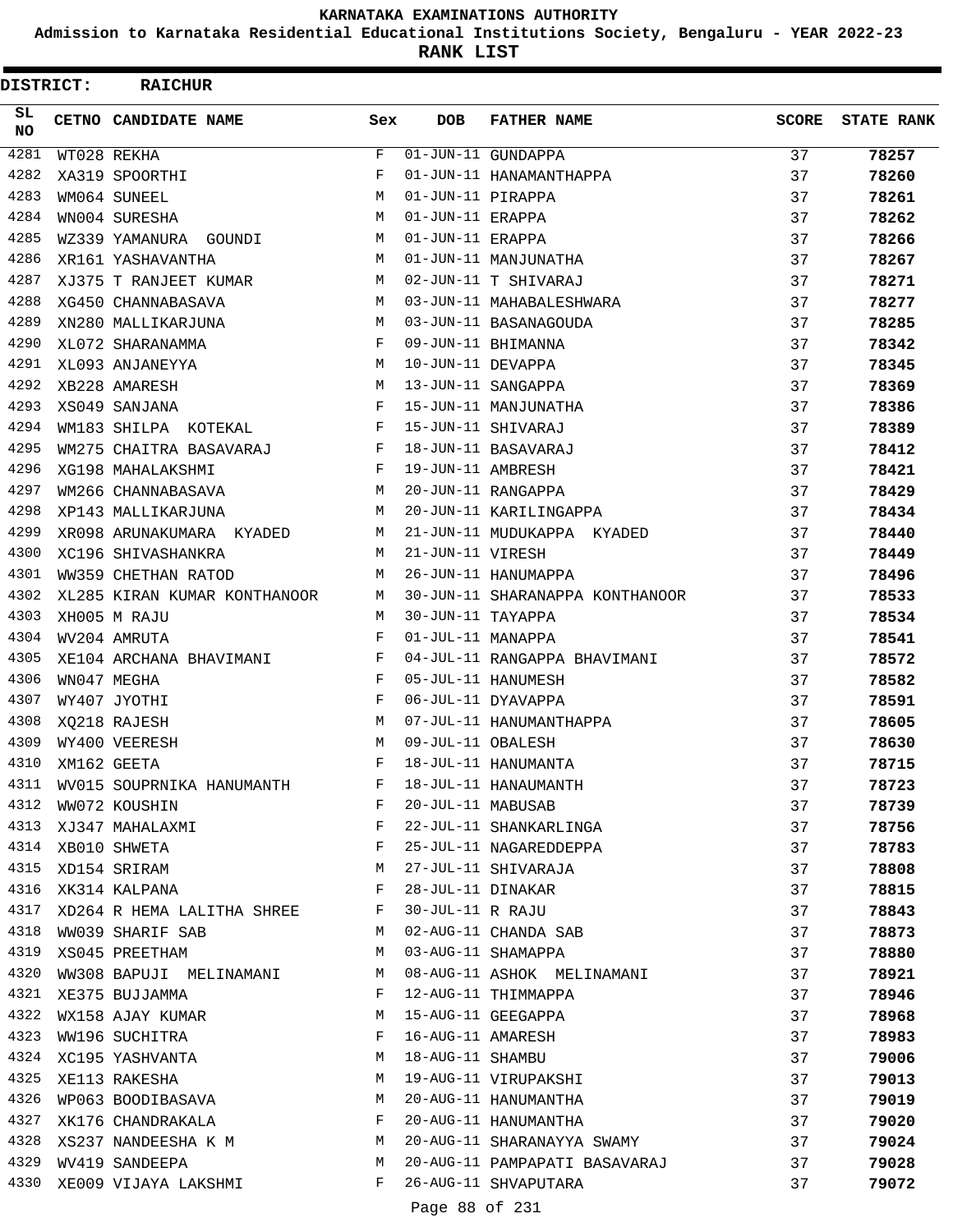**Admission to Karnataka Residential Educational Institutions Society, Bengaluru - YEAR 2022-23**

**RANK LIST**

| DISTRICT:        |            | <b>RAICHUR</b>                        |             |                   |                                      |              |                   |
|------------------|------------|---------------------------------------|-------------|-------------------|--------------------------------------|--------------|-------------------|
| SL.<br><b>NO</b> |            | CETNO CANDIDATE NAME                  | Sex         | <b>DOB</b>        | <b>FATHER NAME</b>                   | <b>SCORE</b> | <b>STATE RANK</b> |
| 4331             |            | WP284 PARVATI                         | $\mathbf F$ |                   | 30-AUG-11 PEETAPPA                   | 37           | 79101             |
| 4332             |            | XQ134 NAGARATNA HONNAPPA<br>MADIVALAR | F           |                   | 01-SEP-11 HONNAPPA NAGAPPA MADIVALAR | 37           | 79109             |
| 4333             |            | XQ028 SHREENIDHI                      | F           |                   | 01-SEP-11 DODDA BASAPPA              | 37           | 79114             |
| 4334             |            | XR086 ANITHA                          | F           |                   | 11-SEP-11 SHARANAPPA DESAI           | 37           | 79198             |
| 4335             |            | XJ332 HARSHITHA                       | F           |                   | 12-SEP-11 NARASAPPA                  | 37           | 79208             |
| 4336             |            | XF001 NIKHITHA                        | F           |                   | 16-SEP-11 MALLAYYA                   | 37           | 79243             |
| 4337             |            | WN051 BHEEMAMMA                       | F           |                   | 20-SEP-11 BHEEMANNA                  | 37           | 79268             |
| 4338             |            | WL158 SHRIDEVI                        | F           |                   | 20-SEP-11 SHEKARAYYA SWAMI           | 37           | 79273             |
| 4339             |            | XB123 PRASHANTA                       | M           |                   | 22-SEP-11 MALLIAKARJUN               | 37           | 79293             |
| 4340             |            | XE111 MAHESHWARI                      | F           |                   | 23-SEP-11 SHIVARAJ                   | 37           | 79298             |
| 4341             |            | XP146 VENKATESHA                      | М           |                   | 04-OCT-11 MAHANTESHA                 | 37           | 79371             |
| 4342             |            | XK274 NAVEEN YARADADDI                | M           |                   | 06-OCT-11 BHIMANNA                   | 37           | 79383             |
| 4343             |            | XP097 SHIVUKUMAR                      | М           |                   | 08-OCT-11 HANUMANTHA                 | 37           | 79402             |
| 4344             |            | XN018 REKHA                           | F           |                   | 15-OCT-11 SHIVAPPA                   | 37           | 79451             |
| 4345             |            | XP260 SHREESHAILA                     | М           |                   | 19-OCT-11 MALLAPPA                   | 37           | 79479             |
| 4346             |            | WQ329 RANJITHA                        | F           | 24-OCT-11 MALLESH |                                      | 37           | 79515             |
| 4347             |            | XD075 YUVARAJ                         | M           |                   | 26-OCT-11 URUKUNDA                   | 37           | 79532             |
| 4348             |            | WP088 B A PARVATI                     | F           | 08-NOV-11 AMRESHA |                                      | 37           | 79616             |
| 4349             |            | XQ267 R CHANNA BASAVA                 | М           |                   | 08-NOV-11 PAMPANNA                   | 37           | 79620             |
| 4350             |            | XL343 SHRIDEVI                        | F           |                   | 18-NOV-11 CHOUDAPPA GADRATAGI        | 37           | 79684             |
| 4351             | WU113 AKUL |                                       | M           |                   | 20-NOV-11 HNUMANTA                   | 37           | 79694             |
| 4352             |            | XR235 SUMAYYA                         | F           |                   | 21-NOV-11 JAMSHER ALI                | 37           | 79707             |
| 4353             |            | WZ099 SANJANA                         | F           |                   | 28-NOV-11 AMAREGOUDA                 | 37           | 79737             |
| 4354             |            | WW047 SHIREEN                         | F           |                   | 28-NOV-11 ABDULSAB                   | 37           | 79738             |
| 4355             |            | WY032 MANOJA                          | M           |                   | 03-DEC-11 MOUNESHA MUDAGAL           | 37           | 79776             |
| 4356             |            | WS257 UDAYAKUMAR                      | М           |                   | 10-DEC-11 SHIVAPPA                   | 37           | 79815             |
| 4357             |            | WR231 SHAYADA BEGAM                   | F           |                   | 12-DEC-11 KHAJAHUSAIN                | 37           | 79824             |
| 4358             |            | WZ189 CHANDRAKALA                     | F           |                   | 22-DEC-11 NARASANNA                  | 37           | 79852             |
| 4359             |            | WV460 VIJAYAKUMAR                     | M           | 29-DEC-11 NANAPPA |                                      | 37           | 79881             |
| 4360             |            | WL396 MOUNESH                         | М           |                   | 13-JAN-12 BASAVARAJ                  | 37           | 79924             |
| 4361             |            | XG346 BHAVANA                         | F           |                   | 09-FEB-12 PARASHURAMA                | 37           | 79951             |
| 4362             |            | XD192 PRAJWAL                         | М           |                   | 23-FEB-12 BASAVARAJ                  | 37           | 79965             |
| 4363             |            | WT025 GOWRAMMA                        | F           |                   | 12-MAR-12 HANUMANTHA                 | 37           | 79984             |
| 4364             |            | WS024 BHARATH KUMAR                   | М           |                   | 15-AUG-12 MANASAYYA                  | 37           | 80032             |
| 4365             |            | XN139 DEVARAJ                         | M           |                   | 01-JUN-06 SHARANABASAPPA             | 36           | 80039             |
| 4366             |            | WN067 LINGARAJA                       | М           |                   | 30-AUG-09 SIDDALINGAPPA HONNAKUNI    | 36           | 80063             |
| 4367             |            | WN154 MANTHAMMA                       | F           |                   | 06-SEP-09 SHARANAPPA                 | 36           | 80065             |
| 4368             |            | XD382 JAGAN                           | М           | 29-SEP-09 JAN     |                                      | 36           | 80071             |
| 4369             |            | WW060 KAVERI                          | F           |                   | 17-OCT-09 PANDAPPA GANGAPPA PATTAR   | 36           | 80076             |
| 4370             |            | XF271 ANITHA                          | F           |                   | 31-OCT-09 MANASAYYA                  | 36           | 80081             |
| 4371             |            | XD524 RASHMI                          | F           |                   | 15-DEC-09 TIMMAPPA                   | 36           | 80090             |
| 4372             |            | WX071 RESHMA                          | F           |                   | 15-DEC-09 JAYARAM SHANKRAPPA RATHOD  | 36           | 80091             |
| 4373             |            | XF311 MALAN                           | F           | 20-DEC-09 MOULALI |                                      | 36           | 80096             |
| 4374             |            | XM046 REKHA                           | F           |                   | 11-JAN-10 BHEEMAPPA                  | 36           | 80125             |
| 4375             |            | XJ241 PRAVEEN PUJARI REDDY            | M           |                   | 20-JAN-10 REDDY PUJARI               | 36           | 80130             |
| 4376             |            | WZ229 MAHAMMADMUDASIR                 | M           |                   | 21-JAN-10 HAJIBABU                   | 36           | 80131             |
| 4377             | XF178 AJAY |                                       | M           |                   | 19-FEB-10 HANUMANTA                  | 36           |                   |
| 4378             |            |                                       | М           |                   | 24-FEB-10 MUDUKAPPA MALER            | 36           | 80148             |
| 4379             |            | XN125 MALLIKARJUANA                   | F           |                   |                                      |              | 80154             |
|                  |            | WU097 RANGAMMA                        |             |                   | 28-FEB-10 SHIVARAJA                  | 36           | 80156             |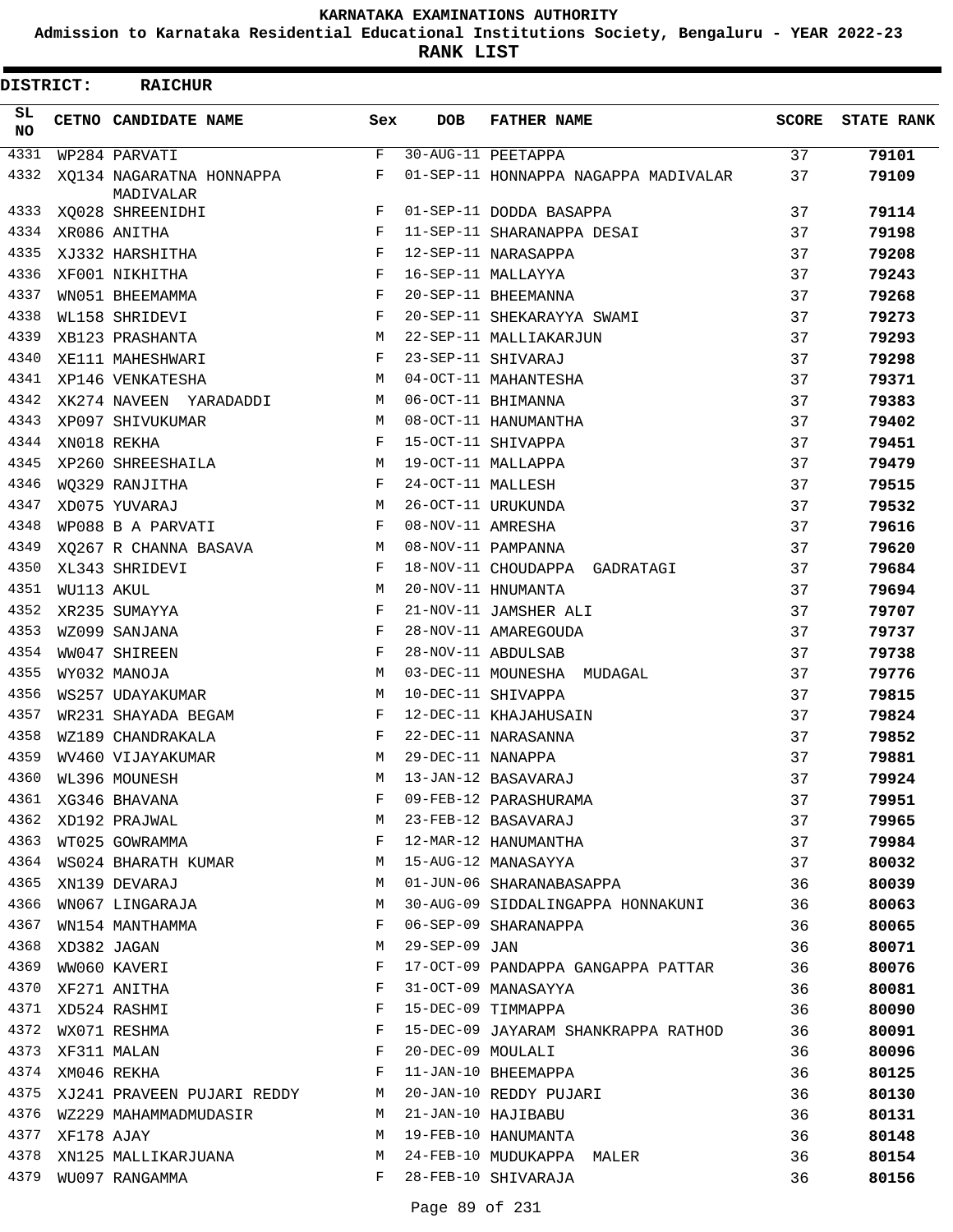**Admission to Karnataka Residential Educational Institutions Society, Bengaluru - YEAR 2022-23**

**RANK LIST**

| <b>DISTRICT:</b> |            | <b>RAICHUR</b>                   |              |                   |                                                  |              |                   |
|------------------|------------|----------------------------------|--------------|-------------------|--------------------------------------------------|--------------|-------------------|
| SL.<br><b>NO</b> |            | <b>CETNO CANDIDATE NAME</b>      | Sex          | <b>DOB</b>        | <b>FATHER NAME</b>                               | <b>SCORE</b> | <b>STATE RANK</b> |
| 4380             |            | XD114 SHILPA                     | F            | 02-MAR-10 MOUNESH |                                                  | 36           | 80158             |
| 4381             |            | XF309 ALMAS                      | F            |                   | 08-MAR-10 AKBAR ALI                              | 36           | 80163             |
| 4382             |            | WV176 SHARATH MANJUNATH          | M            |                   | 15-MAR-10 MANJUNATH SANGAPPA BARAKER             | 36           | 80170             |
| 4383             |            | XB138 PARASURAM DASAR            | M            |                   | 17-MAR-10 YALLAPPA                               | 36           | 80172             |
| 4384             | WT204 ASMA |                                  | F            |                   | 28-MAR-10 MODIN SAB                              | 36           | 80181             |
| 4385             |            | WW211 MANASA                     | $_{\rm F}$   |                   | 01-MAY-10 BHEEMAPPA                              | 36           | 80218             |
| 4386             |            | XD343 YALLAMMA                   | F            | 01-MAY-10 RAMANNA |                                                  | 36           | 80219             |
| 4387             |            | $M_{\odot}$<br>XF186 ABDUL GHANI |              |                   | 08-MAY-10 ABDUL SATHAR SAB                       | 36           | 80226             |
| 4388             |            | XB159 RENUKA                     | F            |                   | 25-MAY-10 NAGAPPA HALLI                          | 36           | 80248             |
| 4389             |            | XR035 INDHU                      | F            |                   | 26-MAY-10 CHANDRASHEKAR                          | 36           | 80249             |
| 4390             |            | WZ040 ANJANAYYA                  | M            | 01-JUN-10 NAGAPPA |                                                  | 36           | 80256             |
| 4391             |            | WL100 UDAYA KUMARA HIREMANI M    |              |                   | 05-JUN-10 RANGANNA                               | 36           | 80271             |
| 4392             |            | XE228 YOUSUF BABA                | M            |                   | 06-JUN-10 MAHEBOOB                               | 36           | 80276             |
| 4393             |            | WV022 SAHANA HIREMATH            | F            |                   | 15-JUN-10 SHIVARAJ HIREMATH                      | 36           | 80293             |
| 4394             |            | WQ205 ANITHA                     | F            |                   | 16-JUN-10 NAGARAJA                               | 36           | 80294             |
| 4395             |            | WW011 SIDHARTHA                  | M            |                   | 16-JUN-10 CHANNAPPA                              | 36           | 80296             |
| 4396             |            | WS122 AJAYKUMAR                  | м            | 24-JUN-10 ANAND   |                                                  | 36           | 80302             |
| 4397             |            | XC118 TIMMAYYA NAYAKA            | M            | 02-JUL-10 ERAPPA  |                                                  | 36           | 80313             |
| 4398             |            | WL301 ANJANAMMA                  | $\mathbf{F}$ |                   | 04-JUL-10 MANASHAYYA                             | 36           | 80315             |
| 4399             |            | WW133 PRIYANKA ASHOK             | $\mathbf{F}$ |                   | 10-JUL-10 ASHOK HANUMANTH ILIGER                 | 36           | 80329             |
| 4400             |            | WL028 RANGANATHA                 | M            |                   | 10-JUL-10 MUDIYAPPA                              | 36           | 80330             |
| 4401             |            | WZ353 RATNAMMA                   | F            |                   | 19-JUL-10 KUPPANNA                               | 36           | 80348             |
| 4402             |            | WL050 KANAKAMMA                  | $_{\rm F}$   |                   | 20-JUL-10 NINGAPPA                               | 36           | 80351             |
| 4403             |            | XF180 ANKITHA                    | $_{\rm F}$   |                   | 23-JUL-10 BHEEMARAYA                             | 36           | 80358             |
| 4404             |            | WY139 SHANKAR                    | M            |                   | 30-JUL-10 SHIVAPPA                               | 36           | 80369             |
| 4405             |            | WY397 SPANDANA                   | F            |                   | 10-AUG-10 PRABHUGOUDA POLICEPATIL                | 36           | 80399             |
| 4406             |            | WN254 BALACHANDRA GOUDA          | M            |                   | 22-AUG-10 SHANKAR GOUDA                          | 36           | 80423             |
| 4407             | WW238 AMAR |                                  | M            | 23-AUG-10 GURUDEV |                                                  | 36           | 80426             |
| 4408             |            | WZ221 ROHIT                      | M            |                   | 27-AUG-10 HANAMANTHA                             | 36           | 80434             |
| 4409             |            | WQ125 GAYATRI                    | F            | 01-SEP-10 AMARESH |                                                  | 36           | 80443             |
| 4410             |            | XM319 AISHWARYA                  | F            | 05-SEP-10 RAMESH  |                                                  | 36           | 80457             |
| 4411             |            | WL408 SIDDALINGAPPA              | М            |                   | 10-SEP-10 LINGAPPA                               | 36           | 80473             |
| 4412             |            | WW097 MALLAMMA                   | F            |                   | 11-SEP-10 SANNAHANUMAPPA                         | 36           | 80476             |
| 4413             |            | WS167 SABANNA                    | М            |                   | 19-SEP-10 BHIMAPPA                               | 36           | 80498             |
| 4414             |            | XH010 MALLESHWARI                | F            |                   | 20-SEP-10 YALLAPPA                               | 36           | 80500             |
| 4415             |            | XR088 NAGARATNA                  | F            |                   | 21-SEP-10 HANUMANTA                              | 36           | 80502             |
| 4416             |            | XB118 NIRUPADI                   | М            |                   | 24-SEP-10 MUDAKAPPA                              | 36           | 80508             |
| 4417             |            | WT024 BHOOMIKA                   | F            |                   | 30-SEP-10 NARASANNA                              | 36           | 80527             |
| 4418             |            | WM376 SHARANABASAVA              | M            |                   | 12-OCT-10 BASAVARAJA                             | 36           | 80577             |
| 4419             |            | WN171 SANGANNA NAYAK             | M            |                   | 24-OCT-10 BHEEMARAY                              | 36           | 80640             |
| 4420             |            | XG441 VAISHNAVI                  | $\mathbf{F}$ |                   | 26-OCT-10 AMARESHA                               | 36           | 80654             |
| 4421             |            | WV098 NIRUPADI                   | M            |                   | 05-NOV-10 SANNAHANUAMAPPA                        | 36           | 80688             |
| 4422             |            | WY150 HANUMESH                   | М            |                   | 10-NOV-10 NIRUPADI                               | 36           | 80715             |
| 4423             |            | XM205 SOMASHEKHARA RADDY         | М            |                   | 12-NOV-10 ADANAGOUDA                             | 36           | 80732             |
| 4424             |            | XJ007 B TILAK                    | M            |                   | 16-NOV-10 B THIRUMALESH                          | 36           | 80744             |
| 4425             |            | WY313 MAHESH                     | M            |                   | 17-NOV-10 DURUGAPPA                              | 36           | 80751             |
| 4426             |            | XB024 BASANAGOUDA                | M            |                   | 18-NOV-10 VEERANAGOUDA                           | 36           | 80752             |
| 4427             |            | XA060 MADEVI                     | F            |                   | 19-NOV-10 CHANDRASHEKHAR SHANKRAPPA<br>EKKARANAL | 36           | 80757             |
|                  |            | 4428 WX075 DURAGAPPA             | M            |                   | 25-NOV-10 HANUMAPPA                              | 36           | 80791             |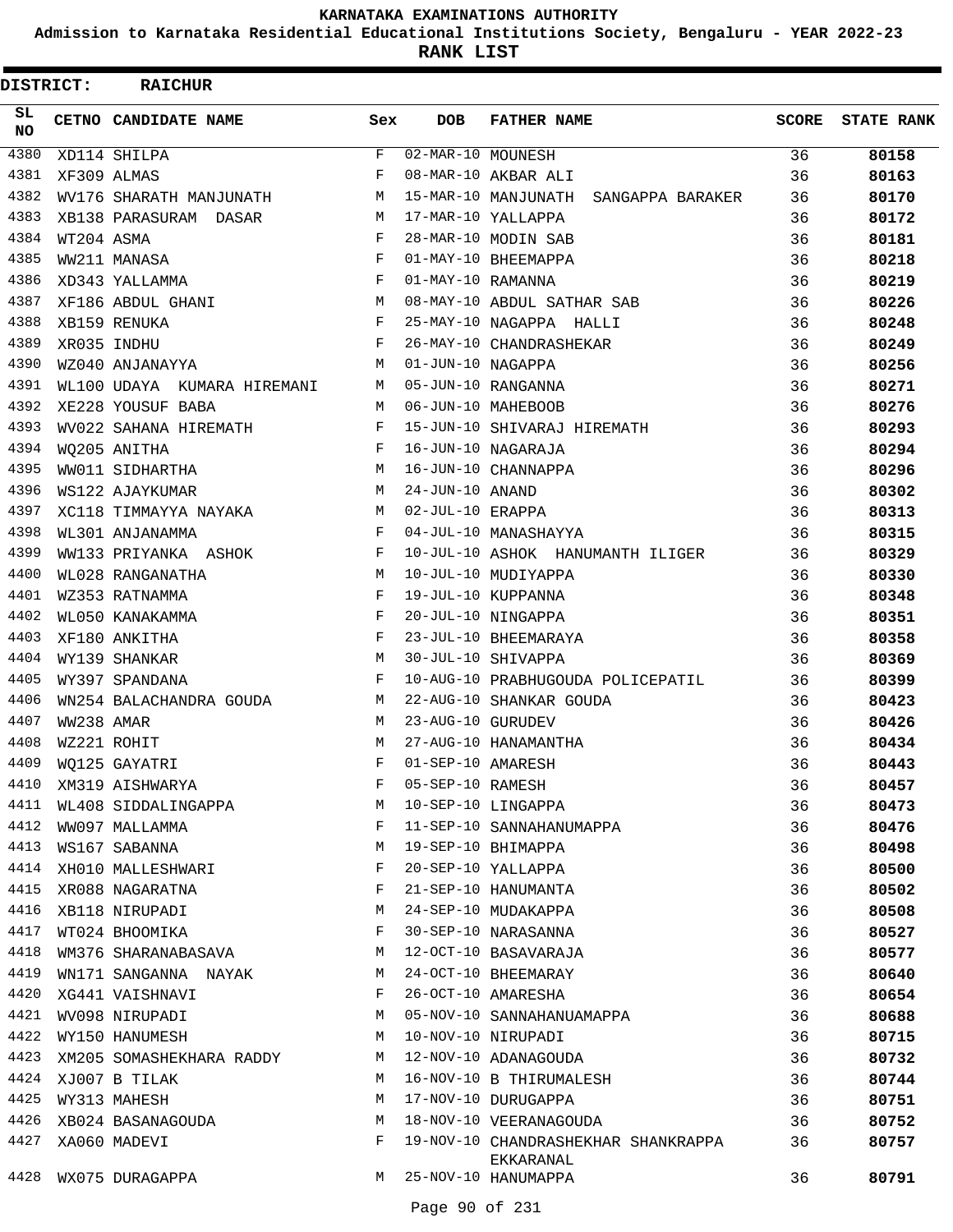**Admission to Karnataka Residential Educational Institutions Society, Bengaluru - YEAR 2022-23**

**RANK LIST**

ı

| <b>DISTRICT:</b> | <b>RAICHUR</b>                 |              |                   |                                    |              |                   |
|------------------|--------------------------------|--------------|-------------------|------------------------------------|--------------|-------------------|
| SL.<br>NO.       | CETNO CANDIDATE NAME           | Sex          | <b>DOB</b>        | <b>FATHER NAME</b>                 | <b>SCORE</b> | <b>STATE RANK</b> |
| 4429             | XF155 VENKAT RAJ               | M            |                   | 25-NOV-10 SHREEMANTHA              | 36           | 80797             |
| 4430             | WW272 SHIVU                    | М            | 01-DEC-10 RAVI    |                                    | 36           | 80825             |
| 4431             | WO302 DHANUSHRI                | F            |                   | 02-DEC-10 HANMANTHA                | 36           | 80827             |
| 4432             | WS055 KHARTHIKA                | М            |                   | 06-DEC-10 SHAMBHULINGA             | 36           | 80844             |
| 4433             | XP164 CHAITANYA PRAKASH        | $\mathbf{F}$ | 09-DEC-10 PRAKASH |                                    | 36           | 80862             |
| 4434             | WT134 MOHANADASA               | М            |                   | 14-DEC-10 VENKATESHA               | 36           | 80883             |
| 4435             | WZ304 SANGEETA                 | F            |                   | 18-DEC-10 HULLAPPA KANNAPPA        | 36           | 80906             |
| 4436             | WT064 BHAGYA                   | F            |                   | 20-DEC-10 PAMPANNA                 | 36           | 80917             |
| 4437             | XJ265 ANEEF                    | M            |                   | 01-JAN-11 KASIMSAB                 | 36           | 80970             |
| 4438             | WU230 CHANNABASAVA             | М            |                   | 01-JAN-11 AMATEPPA                 | 36           | 80976             |
| 4439             | XC202 DEVAMMA                  | F            |                   | 01-JAN-11 MOUNESHA                 | 36           | 80980             |
| 4440             | WN026 KAVERI                   | F            |                   | 01-JAN-11 SIDLAPPA POLICE PATIL    | 36           | 80990             |
| 4441             | WX252 MOUNESH SHIVAPPA HESARUR | M            |                   | 01-JAN-11 SHIVAPPA                 | 36           | 80997             |
| 4442             | WS006 PREMKUMAR CHAWAN         | M            |                   | 01-JAN-11 PEERAPPA                 | 36           | 81004             |
| 4443             | XA053 SAMARTH HANAMANT GOUNDI  | M            |                   | 01-JAN-11 HANAMANT DYAMANNA GOUNDI | 36           | 81008             |
| 4444             | XB136 SAMEER                   | M            |                   | 01-JAN-11 ESAKASAB                 | 36           | 81009             |
| 4445             | XJ115 SHIVARAJKUMAR            | М            |                   | 01-JAN-11 TIMMAPPA                 | 36           | 81014             |
| 4446             | WW306 SHREEKANTA               | М            |                   | 01-JAN-11 GYANAPPA                 | 36           | 81015             |
| 4447             | XJ076 SHRUTHI                  | $_{\rm F}$   |                   | 01-JAN-11 TIPPAYYA                 | 36           | 81016             |
| 4448             | WM233 JYOTI                    | F            | 03-JAN-11 KISHAN  |                                    | 36           | 81034             |
| 4449             | WR282 REKHARANI                | F            |                   | 07-JAN-11 ANJINAYYA                | 36           | 81068             |
| 4450             | XG048 DEVARAJ                  | М            |                   | 18-JAN-11 SHIVARAJ                 | 36           | 81130             |
| 4451             | WV352 HANUMESH                 | M            | 18-JAN-11 SUBHASH |                                    | 36           | 81132             |
| 4452             | XL334 NANDAN                   | М            | 29-JAN-11 RAMESHA |                                    | 36           | 81185             |
| 4453             | XC051 RENUKAMMA                | F            |                   | 29-JAN-11 HANUMANT                 | 36           | 81186             |
| 4454             | WX404 AYYANAGOUDA              | М            |                   | 30-JAN-11 VEERANAGOUDA             | 36           | 81189             |
| 4455             | XC144 DURAGAMMA                | F            | 30-JAN-11 MOULA   |                                    | 36           | 81191             |
| 4456             | WT093 ANJANEYYA                | М            |                   | 03-FEB-11 TIMMAPPA                 | 36           | 81216             |
| 4457             | XD409 K SREYA                  | F            | 14-FEB-11 KRISHNA |                                    | 36           | 81300             |
| 4458             | WZ208 AMARESH                  | М            |                   | 21-FEB-11 MANJUNATH                | 36           | 81345             |
| 4459             | XK193 AKASHA                   | M            |                   | 22-FEB-11 SANNA HANUMANTHA         | 36           | 81349             |
| 4460             | XA277 JHON MORASUN             | M            |                   | 28-FEB-11 RAJANIKANT               | 36           | 81375             |
| 4461             | WL405 SAIDAPPA                 | M            |                   | 01-MAR-11 VENKATESH                | 36           | 81384             |
| 4462             | WV252 MAMATHA                  | $\mathbf{F}$ |                   | 09-MAR-11 BASAVARAJ                | 36           | 81457             |
| 4463             | WY294 KARTHIK                  | М            |                   | 15-MAR-11 GANGADHAR V Y            | 36           | 81509             |
| 4464             | XF179 MAHEBOOB MUJARIN         | F            |                   | 17-MAR-11 M HUSSAIN BASHA          | 36           | 81522             |
| 4465             | XB157 MUBEENA                  | F            |                   | 21-MAR-11 SOPISABA                 | 36           | 81549             |
| 4466             | XR002 SOUMYA                   | F            |                   | 01-APR-11 PAMPAPATHI               | 36           | 81649             |
|                  | 4467 WM222 VIDHYA DESAI        | F            |                   | 02-APR-11 NANDAPPA DESAI           | 36           | 81662             |
|                  | 4468 XP194 MALLIKARJUNA        | M            |                   | 04-APR-11 SHIVAPPA                 | 36           | 81671             |
|                  | 4469 XG342 VIDHYASRI           | $\mathbf{F}$ | 08-APR-11 ADEPPA  |                                    | 36           | 81709             |
|                  | 4470 XC346 JYOTHI S            | $\mathbf{F}$ |                   | 09-APR-11 SANGANBASAVA S           | 36           | 81718             |
|                  | 4471 XB075 LAXMANA             | М            |                   | 12-APR-11 TIMMANNA                 | 36           | 81746             |
| 4472             | WX264 BHOOMIKA                 | F            |                   | 16-APR-11 YANKAPPA                 | 36           | 81778             |
| 4473             | XM105 S NIKHIL                 | М            |                   | 20-APR-11 S JAIRAMULU              | 36           | 81810             |
| 4474             | WV494 SANDEEPA                 | М            |                   | 23-APR-11 LAKSHAMANA KARIGOUDAR    | 36           | 81832             |
|                  | 4475 XD441 SHRIDEVI            | F            |                   | 23-APR-11 SHIVARAJA                | 36           | 81834             |
| 4476             | WQ078 RAMESH KAVALI            | M            |                   | 26-APR-11 HANUMANTRAY KAVALI       | 36           | 81863             |
| 4477             | XJ317 ANILKUMAR                | M            |                   | 29-APR-11 SUBBARAO                 | 36           | 81887             |
|                  | 4478 XN187 SAMARTH             | M            |                   | 29-APR-11 DODDA BASAPPA            | 36           | 81890             |
|                  |                                |              |                   |                                    |              |                   |
|                  |                                |              | Page 91 of 231    |                                    |              |                   |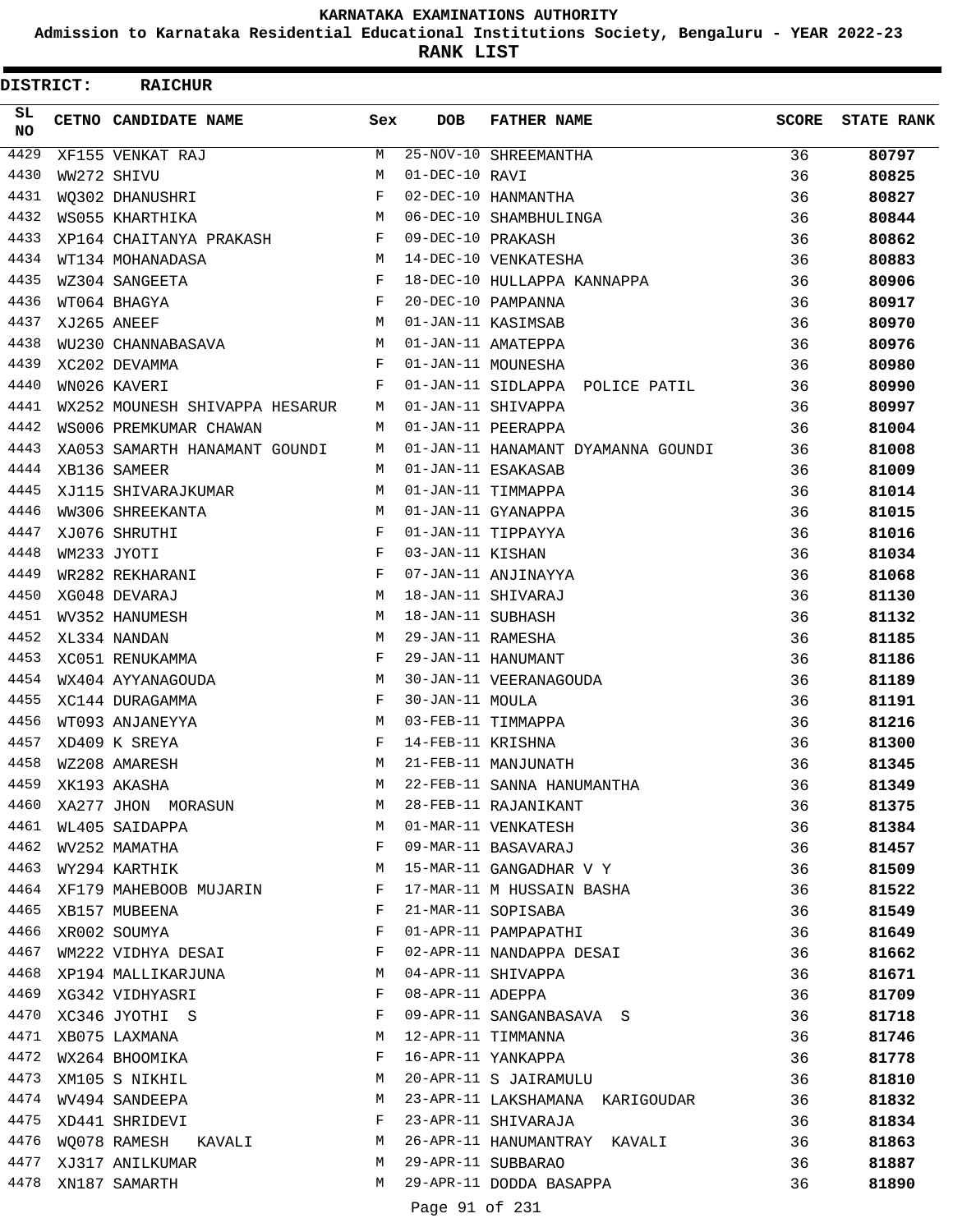**Admission to Karnataka Residential Educational Institutions Society, Bengaluru - YEAR 2022-23**

**RANK LIST**

| <b>DISTRICT:</b> |            | <b>RAICHUR</b>                            |             |                   |                                              |              |                   |  |  |  |  |
|------------------|------------|-------------------------------------------|-------------|-------------------|----------------------------------------------|--------------|-------------------|--|--|--|--|
| SL.<br>NO.       |            | CETNO CANDIDATE NAME                      | Sex         | <b>DOB</b>        | <b>FATHER NAME</b>                           | <b>SCORE</b> | <b>STATE RANK</b> |  |  |  |  |
| 4479             |            | XA040 CHANNABASAMMA                       | $\mathbf F$ |                   | $\overline{01-MAY-11}$ BHIMANNA              | 36           | 81903             |  |  |  |  |
| 4480             |            | WV483 SANGAMESH SHIVAPPA<br>MUKKANNANAVAR | M           |                   | 02-MAY-11 SHIVAPPA NEELAPPA<br>MUKKANNANAVAR | 36           | 81922             |  |  |  |  |
| 4481             |            | XJ054 G N ABHILASH REDDY                  | M           |                   | 05-MAY-11 G N DASHARATHRAM REDDY             | 36           | 81941             |  |  |  |  |
| 4482             |            | XM091 RAMESHA                             | M           |                   | 06-MAY-11 YAMANURAPPA MUDENUR                | 36           | 81958             |  |  |  |  |
| 4483             |            | WL260 ANJINEYA                            | M           |                   | 08-MAY-11 HANUMANTRAYA                       | 36           | 81972             |  |  |  |  |
| 4484             |            | WY424 LAXMI                               | $_{\rm F}$  |                   | 11-MAY-11 NINGAPPA                           | 36           | 82002             |  |  |  |  |
| 4485             |            | XH317 SPOORTI                             | F           |                   | 11-MAY-11 PRANESHA RADDY                     | 36           | 82009             |  |  |  |  |
| 4486             |            | XP014 MALLAYYA                            | M           |                   | 12-MAY-11 NINGAPPA                           | 36           | 82014             |  |  |  |  |
| 4487             |            | WW122 SANNA SHARANAMMA                    | F           |                   | 14-MAY-11 DURAGAPPA                          | 36           | 82035             |  |  |  |  |
| 4488             |            | XO171 ANITHA                              | F           | 15-MAY-11 NAGAPPA |                                              | 36           | 82038             |  |  |  |  |
| 4489             |            | WO164 MALINGARAYA                         | M           |                   | 16-MAY-11 SHARANABASAV                       | 36           | 82053             |  |  |  |  |
| 4490             |            | WW367 MALLAMMA                            | $_{\rm F}$  |                   | 17-MAY-11 NAGAPPA MANBHAVI                   | 36           | 82067             |  |  |  |  |
| 4491             |            | XN027 PRASHANTH BADADAGI                  | M           |                   | 20-MAY-11 KARIYAPPA                          | 36           | 82099             |  |  |  |  |
| 4492             |            | WY378 SHREYAS BASAVARAJ BALADINNI M       |             |                   | 20-MAY-11 BASAVARAJ RAMANNA BAKADINNI        | 36           | 82100             |  |  |  |  |
| 4493             |            | XL130 RANJITH KUMAR V                     | М           | 24-MAY-11 VEERESH |                                              | 36           | 82127             |  |  |  |  |
| 4494             |            | WL243 VISHAL G H                          | F           |                   | 25-MAY-11 HANUMANTHA                         | 36           | 82136             |  |  |  |  |
| 4495             |            | WW146 PRIYA                               | $_{\rm F}$  |                   | 28-MAY-11 SIDRAMAPPA                         | 36           | 82157             |  |  |  |  |
| 4496             |            | WY356 ANITA                               | F           | 01-JUN-11 UMESHA  |                                              | 36           | 82186             |  |  |  |  |
| 4497             |            | WL283 SACHIN                              | M           |                   | 01-JUN-11 DHARMANNA                          | 36           | 82194             |  |  |  |  |
| 4498             |            | XN008 SIDDARAMA                           | М           | 01-JUN-11 MUKAPPA |                                              | 36           | 82199             |  |  |  |  |
| 4499             |            | WL038 THIMMAREDDY                         | M           |                   | 01-JUN-11 MANASHAYYA                         | 36           | 82202             |  |  |  |  |
| 4500             |            | WL195 ARUN KUMAR                          | M           |                   | 02-JUN-11 SHANKARAPPA                        | 36           | 82209             |  |  |  |  |
| 4501             |            | XC337 BASAVARAJA                          | M           |                   | 03-JUN-11 SHIVALINGAPPA                      | 36           | 82224             |  |  |  |  |
| 4502             |            | XA190 GAYATRI                             | F           |                   | 03-JUN-11 YANKOBA RAICHUR                    | 36           | 82225             |  |  |  |  |
| 4503             | WR076 PREM |                                           | M           |                   | 04-JUN-11 DHARMANNA                          | 36           | 82244             |  |  |  |  |
| 4504             |            | WL407 SHARADA                             | F           |                   | 05-JUN-11 BASAVARAJA                         | 36           | 82259             |  |  |  |  |
| 4505             |            | XJ018 SHRISHAILA                          | M           |                   | 08-JUN-11 GANGADHAR                          | 36           | 82312             |  |  |  |  |
| 4506             |            | WP026 KAVERI                              | $_{\rm F}$  |                   | 10-JUN-11 ANJANEYA                           | 36           | 82326             |  |  |  |  |
| 4507             |            | XF116 LAKSHMI                             | F           |                   | 13-JUN-11 HUSENAPPA                          | 36           | 82363             |  |  |  |  |
| 4508             |            | XD186 VENKATESH SHARANAPPA                | М           |                   | 17-JUN-11 SHARANAPPA                         | 36           | 82404             |  |  |  |  |
| 4509             |            | WP329 MEENAKSHI                           | F           |                   | 19-JUN-11 TUGLEPPA KARIGULI                  | 36           | 82420             |  |  |  |  |
| 4510             |            | XF262 NAYANA                              | F           |                   | 20-JUN-11 CHANDRASHEKAR                      | 36           | 82436             |  |  |  |  |
| 4511             |            | WX321 VISHWANATHA SANGAYYA                | М           |                   | 20-JUN-11 SANGAYYA VEERBHADRAYYA             | 36           | 82438             |  |  |  |  |
|                  |            | HIREMATTA                                 |             |                   | HIREMATTA                                    |              |                   |  |  |  |  |
| 4512             |            | XD056 BHAGYASHREE                         | F           |                   | 21-JUN-11 BASAVARAJ                          | 36           | 82441             |  |  |  |  |
| 4513             |            | WR103 VIKESHA                             | M           |                   | 21-JUN-11 SHIVAPPA                           | 36           | 82453             |  |  |  |  |
| 4514             |            | WU042 ANJANAMMA                           | F           |                   | 23-JUN-11 NINGAPPA                           | 36           | 82471             |  |  |  |  |
| 4515             |            | XP100 DEVAMMA                             | F           |                   | 25-JUN-11 SHARANAPPA                         | 36           | 82502             |  |  |  |  |
| 4516             |            | XF064 ANKITHA                             | F           |                   | 26-JUN-11 DURAGAPPA                          | 36           | 82510             |  |  |  |  |
| 4517             |            | XJ210 UMAMAHESHWARI                       | F           |                   | 26-JUN-11 HANUMANTHA                         | 36           | 82518             |  |  |  |  |
| 4518             |            | WY416 DHANAVANTAGOUDA                     | М           |                   | 27-JUN-11 MANJUNATHGOUDA                     | 36           | 82522             |  |  |  |  |
| 4519             |            | WP251 SHIVUNEELA                          | F           | 04-JUL-11 AYYANNA |                                              | 36           | 82609             |  |  |  |  |
| 4520             |            | XG203 KARISHMA                            | F           |                   | 06-JUL-11 UMAPATHI                           | 36           | 82625             |  |  |  |  |
| 4521             |            | WL376 RENUKA                              | F           |                   | 08-JUL-11 YALLAPPA MACHNOOR                  | 36           | 82655             |  |  |  |  |
| 4522             |            | XN295 UDAYAKUMAR                          | М           |                   | 08-JUL-11 DURUGAPPA                          | 36           | 82660             |  |  |  |  |
| 4523             |            | XF310 GOKULSAB                            | М           |                   | 09-JUL-11 BASHASAB                           | 36           | 82666             |  |  |  |  |
| 4524             |            | XM055 SIDDMMA                             | F           | 17-JUL-11 ANANDA  |                                              | 36           | 82740             |  |  |  |  |
| 4525             |            | XB023 APSARA                              | F           |                   | 19-JUL-11 GURUSHANTAPPA                      | 36           | 82755             |  |  |  |  |
| 4526             |            | XL094 DURUGAMMA                           | F           |                   | 20-JUL-11 HUSENAPPA                          | 36           | 82767             |  |  |  |  |
|                  |            |                                           |             |                   |                                              |              |                   |  |  |  |  |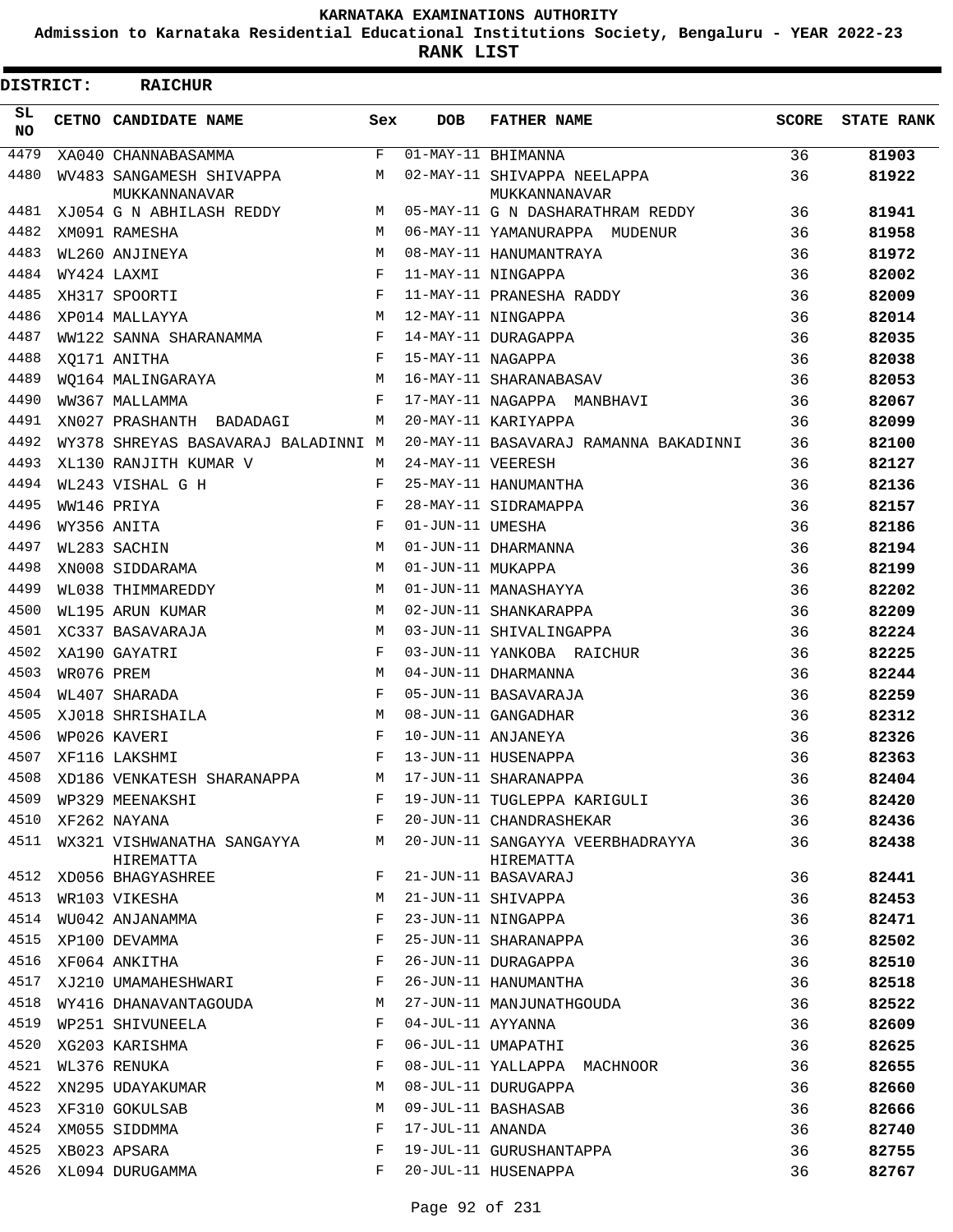**Admission to Karnataka Residential Educational Institutions Society, Bengaluru - YEAR 2022-23**

**RANK LIST**

| <b>DISTRICT:</b> | <b>RAICHUR</b>              |                    |                                 |                                   |              |                   |
|------------------|-----------------------------|--------------------|---------------------------------|-----------------------------------|--------------|-------------------|
| SL.<br>NO.       | CETNO CANDIDATE NAME        | Sex                | <b>DOB</b>                      | <b>FATHER NAME</b>                | <b>SCORE</b> | <b>STATE RANK</b> |
| 4527             | XC061 SANJANA               | F                  | $\overline{20}$ -JUL-11 NAGARAJ |                                   | 36           | 82773             |
| 4528             | XD011 SRUSTI                | F                  | 25-JUL-11 BALAPPA               |                                   | 36           | 82834             |
| 4529             | WN299 SHWETA NAYAK          | F                  |                                 | 27-JUL-11 HANUMANT                | 36           | 82859             |
| 4530             | XO276 SUOMYA                | F                  | 28-JUL-11 ERANNA                |                                   | 36           | 82875             |
| 4531             | XJ313 HARIKRISHNA           | M                  |                                 | 29-JUL-11 HANUMANTHA              | 36           | 82877             |
| 4532             | XL295 SPANDANA              | F                  |                                 | 30-JUL-11 SHARANABASAVAREDDY      | 36           | 82890             |
| 4533             | WW255 ABILASH               | M                  |                                 | 01-AUG-11 LAXMIKANTH              | 36           | 82895             |
| 4534             | XK278 VENKATESHA            | M                  |                                 | 02-AUG-11 KARIYAPPA               | 36           | 82927             |
| 4535             | XH425 MAHESHWARI            | F                  |                                 | 05-AUG-11 SHIVAPPA                | 36           | 82955             |
| 4536             | WL380 DANDAMMA              | F                  |                                 | 06-AUG-11 SIDDAYYA                | 36           | 82961             |
| 4537             | WV239 MOUNESH               | M                  |                                 | 07-AUG-11 SANJEEVAPPA             | 36           | 82967             |
| 4538             | WU075 MOUNESH               | M                  | 10-AUG-11 RAMANNA               |                                   | 36           | 82994             |
| 4539             | XD297 ERAMMA K              | F                  |                                 | 14-AUG-11 KARIYAPPA               | 36           | 83018             |
| 4540             | WL169 SUMANGALA             | F                  |                                 | 16-AUG-11 NARASAPPA               | 36           | 83042             |
| 4541             | WV280 TRINETRAVATI HIREMATH | F                  |                                 | 16-AUG-11 SOMASHEKHAR HIREMATH    | 36           | 83043             |
| 4542             | XN297 SHYAMURTHI            | M                  | 18-AUG-11 EARAPPA               |                                   | 36           | 83061             |
| 4543             | WW244 ANKITA                | F                  | 24-AUG-11 NAGAPPA               |                                   | 36           | 83099             |
| 4544             | WY312 DEVIKA                | F                  |                                 | 29-AUG-11 BASAVANTA               | 36           | 83141             |
| 4545             | XB036 BASAVPRABHU           | M                  | 31-AUG-11 ASHOK                 |                                   | 36           | 83157             |
| 4546             | WZ142 MEGHA                 | F                  |                                 | 03-SEP-11 VENKANNA                | 36           | 83188             |
| 4547             | WN281 PRATHAM M             | M                  |                                 | 08-SEP-11 RAMAKRISHNA M           | 36           | 83223             |
| 4548             | WT215 VENKATESH             | M                  | 12-SEP-11 RAVI                  |                                   | 36           | 83261             |
| 4549             | WS005 NARASINGAMMA          | F                  |                                 | 16-SEP-11 BALAGOWDA               | 36           | 83283             |
| 4550             | XD319 SOUMYA ERANAGOUDA     | F                  |                                 | 22-SEP-11 ERANAGOUDA              | 36           | 83324             |
| 4551             | XG239 RACHAYYA              | M                  |                                 | 23-SEP-11 MALLAYYA                | 36           | 83331             |
| 4552             | WX337 NAYANA                | F                  |                                 | 25-SEP-11 VEERUBASAVA             | 36           | 83345             |
| 4553             | WV113 SHAMSHADBEGAM         | F                  |                                 | 27-SEP-11 RAMJAN SAB              | 36           | 83360             |
| 4554             | XA144 SULTANABAGUM          | F                  | 01-OCT-11 ASIFA                 |                                   | 36           | 83394             |
| 4555             | XH371 JANAKI                | F                  | 03-OCT-11 GOPI                  |                                   | 36           | 83405             |
| 4556             | WV049 ASHWINI               | $\mathbf{F}% _{0}$ |                                 | 06-OCT-11 HANUMAPPA NAYAK         | 36           | 83414             |
| 4557             | WL191 VANAGUDIRAYA          | M                  |                                 | 07-OCT-11 DEVAPPA                 | 36           | 83431             |
| 4558             | WU035 VISWANATHA            | M                  |                                 | 10-OCT-11 ANJANEYA                | 36           | 83450             |
| 4559             | WZ335 PALLAVI NAYAKA F      |                    |                                 | 11-OCT-11 GANGAPPA NAYAK          | 36           | 83454             |
| 4560             | XH035 AYUSH MONDAL          | M                  |                                 | 15-OCT-11 ANIMESH MONDAL          | 36           | 83481             |
| 4561             | WY191 JYOTHI                | F                  |                                 | 25-OCT-11 HULAGAPPA               | 36           | 83539             |
| 4562             | XM333 KEERTHI M             | F                  |                                 | 28-OCT-11 GURURAJA M              | 36           | 83563             |
| 4563             | XB098 PRAJWAL               | М                  |                                 | 29-OCT-11 SHIVANNA                | 36           | 83576             |
|                  | 4564 XD267 ANKITHA          | F                  |                                 | 01-NOV-11 AMBAKANTHA              | 36           | 83593             |
| 4565             | WY086 LAXMI                 | F                  |                                 | 04-NOV-11 MOUNESH HONNALLI        | 36           | 83621             |
| 4566             | WR208 GANESH NAYAKA         | М                  |                                 | 10-NOV-11 GOVINDRAJ NAYAKA        | 36           | 83656             |
| 4567             | XR057 ANUSHA                | F                  |                                 | 13-NOV-11 SHIVAYYASWAMY HIREMATHA | 36           | 83686             |
| 4568             | WN319 NIKHITA               | F                  |                                 | 18-NOV-11 NAGARAJ GOUDA           | 36           | 83727             |
| 4569             | XL071 PUSHPA                | F                  |                                 | 18-NOV-11 HULAGAPPA               | 36           | 83728             |
| 4570             | XH061 MAMATHA               | F                  |                                 | 19-NOV-11 VIRESHA                 | 36           | 83732             |
| 4571             | XD370 ALVIN                 | М                  |                                 | 23-NOV-11 JAYAPRAKASH             | 36           | 83749             |
| 4572             | XD427 ANILKUMAR             | M                  |                                 | 01-DEC-11 CHANNABASAVA            | 36           | 83794             |
| 4573             | XN108 SRUSHTI               | F                  |                                 | 02-DEC-11 YANKANNA                | 36           | 83800             |
|                  | 4574 XH215 VAISHNAVI        | F                  |                                 | 06-DEC-11 VENKATESHWARALU         | 36           | 83819             |
| 4575             | XH163 SNEHA                 | F                  |                                 | 08-DEC-11 HUJARAPPA               | 36           | 83829             |
| 4576             | XL239 ABDUL WAHAB           | M                  |                                 | 22-DEC-11 ABDUL GHANI             | 36           | 83896             |
|                  |                             |                    | Page 93 of 231                  |                                   |              |                   |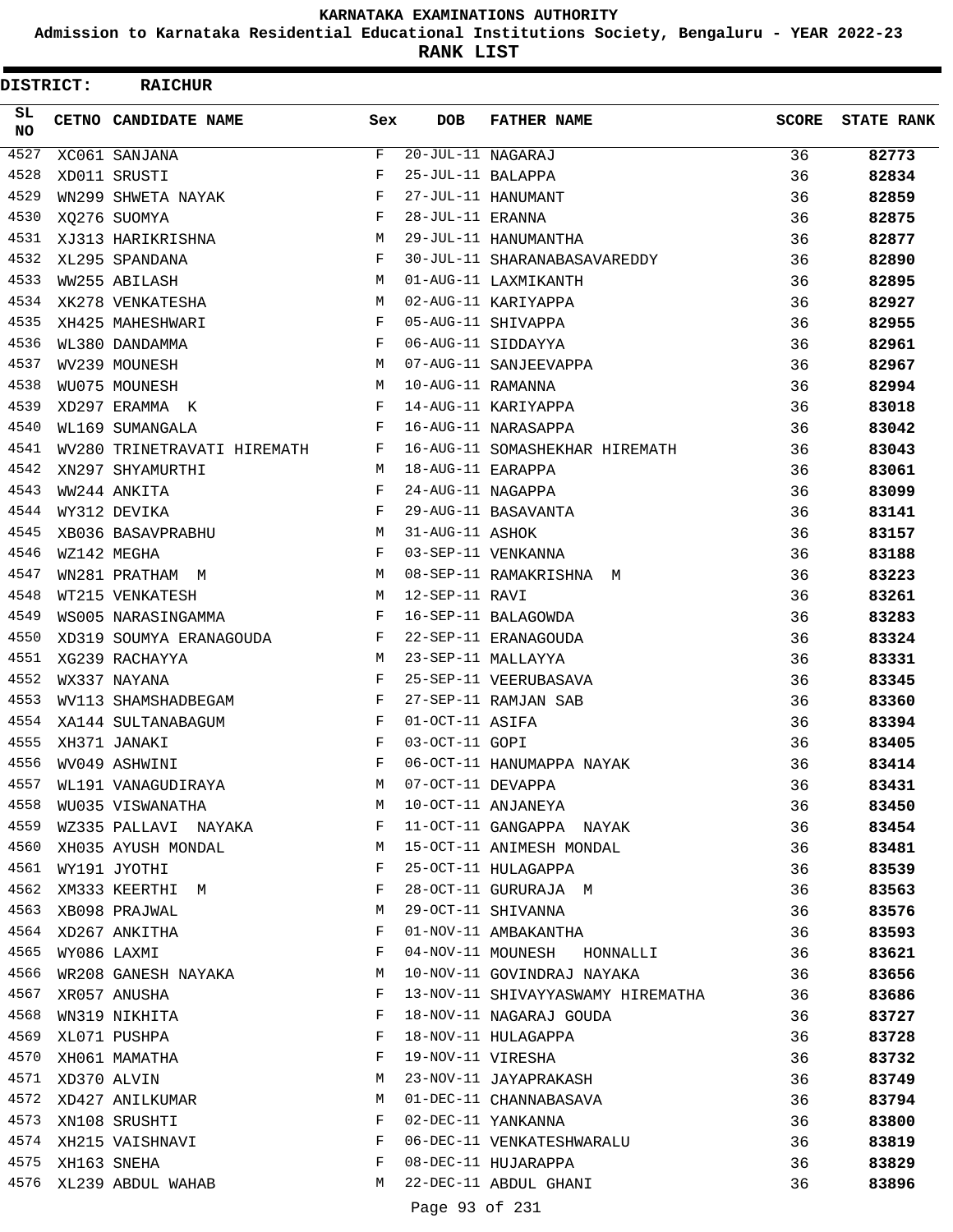**Admission to Karnataka Residential Educational Institutions Society, Bengaluru - YEAR 2022-23**

**RANK LIST**

| DISTRICT:       |            | <b>RAICHUR</b>                                                      |             |                   |                                                                                                                                                                                                                                                                                                                                                                                                    |       |                   |
|-----------------|------------|---------------------------------------------------------------------|-------------|-------------------|----------------------------------------------------------------------------------------------------------------------------------------------------------------------------------------------------------------------------------------------------------------------------------------------------------------------------------------------------------------------------------------------------|-------|-------------------|
| SL<br><b>NO</b> |            | CETNO CANDIDATE NAME                                                | Sex         | <b>DOB</b>        | <b>FATHER NAME</b>                                                                                                                                                                                                                                                                                                                                                                                 | SCORE | <b>STATE RANK</b> |
| 4577            |            | XJ207 P NANDINI                                                     | $\mathbf F$ |                   | 26-DEC-11 P SANNA HULIGAYYA                                                                                                                                                                                                                                                                                                                                                                        | 36    | 83924             |
| 4578            |            | XM138 AMRUTA                                                        | F           |                   | 28-DEC-11 CHANNAPPA                                                                                                                                                                                                                                                                                                                                                                                | 36    | 83931             |
| 4579            |            | XK293 ANJALI                                                        | $_{\rm F}$  |                   | 28-DEC-11 VENKATESH                                                                                                                                                                                                                                                                                                                                                                                | 36    | 83932             |
| 4580            |            | XD344 PRIYANKA                                                      | F           |                   | 30-DEC-11 HANUMANTA                                                                                                                                                                                                                                                                                                                                                                                | 36    | 83941             |
| 4581            |            | WP233 MUNGESH PAWAR                                                 | М           |                   | 31-DEC-11 NILESH PAWAR                                                                                                                                                                                                                                                                                                                                                                             | 36    | 83952             |
| 4582            |            | WM274 ABISHEKA                                                      | M           | 01-JAN-12 RAMESHA |                                                                                                                                                                                                                                                                                                                                                                                                    | 36    | 83955             |
| 4583            |            | XF166 CHANDRIKA                                                     | F           |                   | 01-JAN-12 LINGANNA                                                                                                                                                                                                                                                                                                                                                                                 | 36    | 83960             |
| 4584            |            | XE097 SHRAVANTHI                                                    | F           |                   | 01-JAN-12 SHIVARAJA                                                                                                                                                                                                                                                                                                                                                                                | 36    | 83966             |
| 4585            |            | XQ057 AKSHATA                                                       | F           |                   | 05-JAN-12 GYANAPPA                                                                                                                                                                                                                                                                                                                                                                                 | 36    | 83976             |
| 4586            |            | WT213 KASTURI                                                       | F           |                   | 09-JAN-12 TAMMANNA                                                                                                                                                                                                                                                                                                                                                                                 | 36    | 83982             |
| 4587            |            | XR129 RADHA                                                         | F           |                   | 16-JAN-12 VENKATESHA                                                                                                                                                                                                                                                                                                                                                                               | 36    | 83986             |
| 4588            |            | XH136 SHRAVANI                                                      | F           |                   | 04-FEB-12 DODDA BASAVARAJ                                                                                                                                                                                                                                                                                                                                                                          | 36    | 84015             |
| 4589            |            | WR215 SHRUSTI                                                       | F           | 11-FEB-12 ERANNA  |                                                                                                                                                                                                                                                                                                                                                                                                    | 36    | 84024             |
| 4590            |            | XM218 POOJA                                                         | F           |                   | 28-MAY-12 BASAVARAJA                                                                                                                                                                                                                                                                                                                                                                               | 36    | 84073             |
| 4591            |            | XA348 KARTHIK                                                       | M           |                   | 01-JUN-12 SHIVARAJ                                                                                                                                                                                                                                                                                                                                                                                 | 36    | 84074             |
| 4592            |            | XJ030 VINAYAK                                                       | М           | 01-JUL-12 VEERESH |                                                                                                                                                                                                                                                                                                                                                                                                    | 36    | 84076             |
| 4593            |            | XE036 SUMALATHA                                                     | F           |                   | 20-DEC-12 SHARANAPPA                                                                                                                                                                                                                                                                                                                                                                               | 36    | 84083             |
| 4594            |            | XA493 RAKSHITHA                                                     | F           |                   | 01-JAN-08 BASAVARAJ                                                                                                                                                                                                                                                                                                                                                                                | 35    | 84085             |
| 4595            |            | WQ146 ROHIT                                                         | M           | 03-FEB-09 RAMANNA |                                                                                                                                                                                                                                                                                                                                                                                                    | 35    | 84091             |
| 4596            |            | XF146 MUNIYAMMA                                                     | F           | 16-MAR-09 SUGAPPA |                                                                                                                                                                                                                                                                                                                                                                                                    | 35    | 84093             |
| 4597            | WW445 RAJU |                                                                     | M           | 11-MAY-09 AMARESH |                                                                                                                                                                                                                                                                                                                                                                                                    | 35    | 84096             |
| 4598            |            | WN273 DEVARAJ                                                       | M           | 03-JUN-09 MUDEPPA |                                                                                                                                                                                                                                                                                                                                                                                                    | 35    | 84098             |
| 4599            |            | XC192 NAGARTNA                                                      | F           |                   | 21-JUL-09 BHIMANNA                                                                                                                                                                                                                                                                                                                                                                                 | 35    | 84102             |
| 4600            |            | XD204 SHREELAKSHMI                                                  | F           |                   | 10-OCT-09 HANUMANTHA PATIL                                                                                                                                                                                                                                                                                                                                                                         | 35    | 84112             |
| 4601            |            | XD424 DILIP SINGH                                                   | М           |                   | 27-NOV-09 LAKSHMAN SINGH                                                                                                                                                                                                                                                                                                                                                                           | 35    | 84116             |
| 4602            |            | XF024 MALINGA                                                       | М           |                   | 01-JAN-10 CHANNABASAVA                                                                                                                                                                                                                                                                                                                                                                             | 35    | 84134             |
| 4603            |            | XC188 AKASHA                                                        | M           |                   | 03-JAN-10 POOLAPPA                                                                                                                                                                                                                                                                                                                                                                                 | 35    | 84145             |
| 4604            |            | XE291 PRAJVAL                                                       | М           |                   | 21-JAN-10 HANUMANTA                                                                                                                                                                                                                                                                                                                                                                                | 35    | 84153             |
| 4605            |            | XQ004 NIVEDITA                                                      | F           |                   | 07-FEB-10 PAKEERAPPA                                                                                                                                                                                                                                                                                                                                                                               | 35    | 84166             |
| 4606            |            | WL025 CHANDRAKALA                                                   | F           |                   | 25-FEB-10 CHANNABASAVA                                                                                                                                                                                                                                                                                                                                                                             | 35    | 84176             |
| 4607            |            | XB101 AMRUTHA MANAPPA AMANNAR F                                     |             |                   | 05-MAR-10 MANAPPA BASANNA AMANNAR 35                                                                                                                                                                                                                                                                                                                                                               |       | 84183             |
| 4608            |            | XA080 AMBAMMA                                                       |             |                   | F 10-MAR-10 SOMAPPA                                                                                                                                                                                                                                                                                                                                                                                | 35    | 84188             |
|                 |            | $\mathbf{F}$ and $\mathbf{F}$ and $\mathbf{F}$<br>4609 WW494 SHOBHA |             |                   | 10-MAR-10 MARIYAPPA BIJJUR 35                                                                                                                                                                                                                                                                                                                                                                      |       | 84189             |
|                 |            |                                                                     |             |                   | 4610 XHO80 NANDITHA<br>4611 XQ079 PAVITHRA<br>4612 XBO44 ANEEL RATHOD M 06-APR-10 NEMAPPA SHIVAPPA RATHOD 35                                                                                                                                                                                                                                                                                       |       | 84197             |
|                 |            |                                                                     |             |                   |                                                                                                                                                                                                                                                                                                                                                                                                    |       | 84199             |
|                 |            |                                                                     |             |                   |                                                                                                                                                                                                                                                                                                                                                                                                    |       | 84210             |
|                 |            | 4613 XQ112 KAVERI F                                                 |             |                   | 07-APR-10 RAGAVENDRA                                                                                                                                                                                                                                                                                                                                                                               | 35    | 84212             |
|                 |            |                                                                     |             |                   |                                                                                                                                                                                                                                                                                                                                                                                                    | 35    | 84216             |
|                 |            |                                                                     |             |                   | 4614 WZ217 TIMMANNA MOUNESH M 10-APR-10 MOUNESH SHIVAPPA<br>4615 XJ061 FARHAN MOUNESH M 21-APR-10 ABDUL KAREEM                                                                                                                                                                                                                                                                                     | 35    | 84221             |
|                 |            |                                                                     |             |                   | $\begin{array}{lllllllllllllll} \text{4616} & \text{WL165} & \text{MAMATHA} & \text{F} & 05-MAY-10 & \text{BUDEPPA} & & & & & & 35 \\ \text{4617} & \text{XG177} & \text{UMESH} & & & & & M & 06-MAY-10 & \text{GOVINDA} & & & & & & 35 \\ \text{4618} & \text{XM231} & \text{MAHANTESH} & \text{N} & & & & M & 11-MAY-10 & \text{NINGAPPA} & & & & & 35 \\ \text{4619} & \text{WN109} & \text{CH$ |       | 84235             |
|                 |            |                                                                     |             |                   |                                                                                                                                                                                                                                                                                                                                                                                                    |       | 84237             |
|                 |            |                                                                     |             |                   |                                                                                                                                                                                                                                                                                                                                                                                                    |       | 84243             |
|                 |            |                                                                     |             |                   |                                                                                                                                                                                                                                                                                                                                                                                                    |       | 84245             |
| 4620            |            |                                                                     |             |                   | WY249 SUVARNA AMARAPPA DANER F 17-MAY-10 AMARAPPA MALLAPPA DANER 35                                                                                                                                                                                                                                                                                                                                |       | 84250             |
| 4621            |            | WM308 AKASH                                                         |             |                   | M 21-MAY-10 MALLAYYA                                                                                                                                                                                                                                                                                                                                                                               | 35    | 84252             |
|                 |            |                                                                     |             |                   |                                                                                                                                                                                                                                                                                                                                                                                                    |       | 84257             |
|                 |            |                                                                     |             |                   |                                                                                                                                                                                                                                                                                                                                                                                                    |       | 84262             |
|                 |            |                                                                     |             |                   |                                                                                                                                                                                                                                                                                                                                                                                                    |       | 84266             |
|                 |            |                                                                     |             |                   | 4625 XG336 BASAVARAJ ANGADI               M   01-JUN-10 AMARESHA ANGADI                         35<br>4626  XS233 SHIVARAJ                                 M   01-JUN-10 NINGAPPA                                                                                                                                                                                                                  |       | 84271             |
|                 |            |                                                                     |             |                   |                                                                                                                                                                                                                                                                                                                                                                                                    |       | 84273             |
|                 |            |                                                                     |             | Page 94 of 231    |                                                                                                                                                                                                                                                                                                                                                                                                    |       |                   |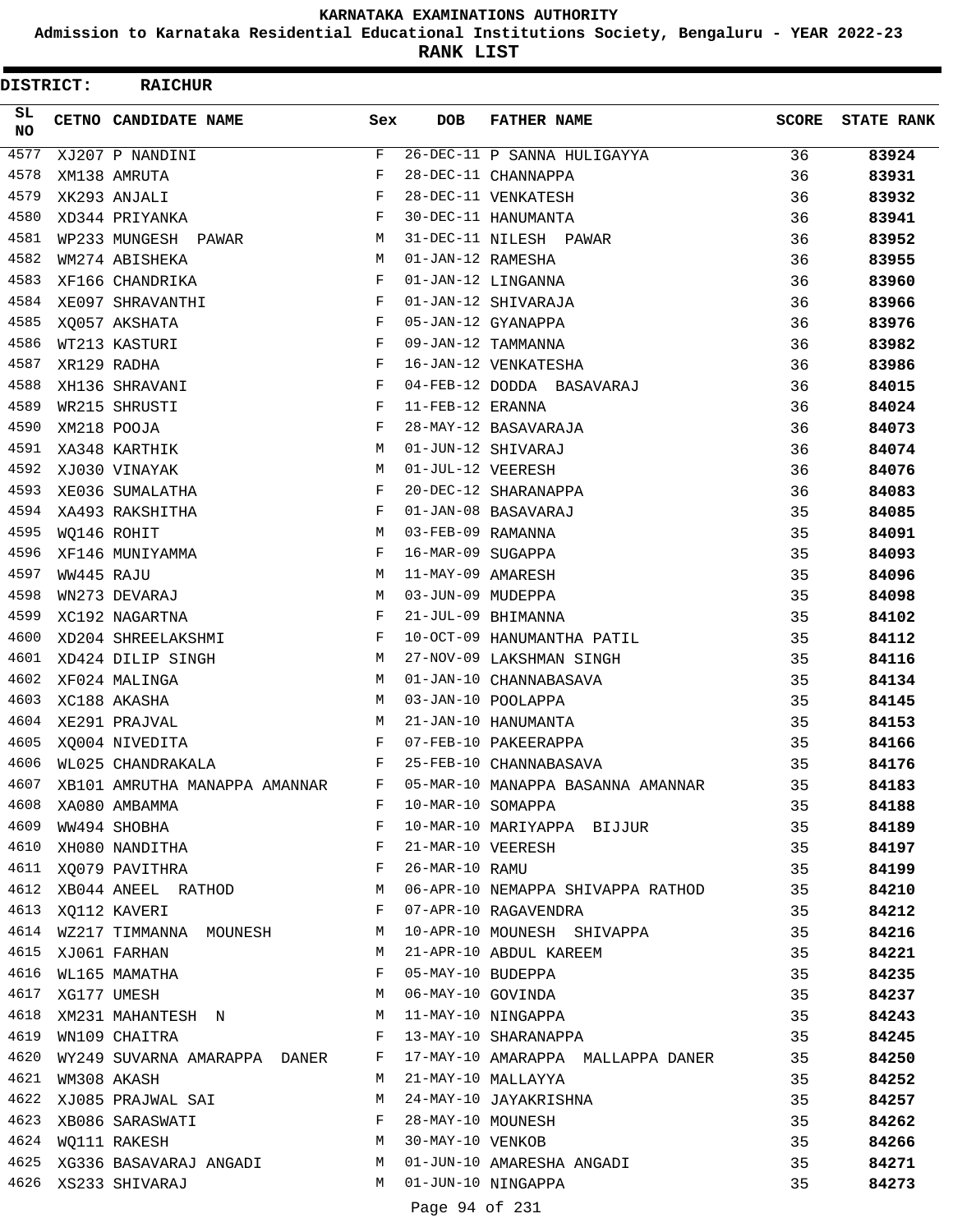**Admission to Karnataka Residential Educational Institutions Society, Bengaluru - YEAR 2022-23**

**RANK LIST**

| <b>DISTRICT:</b> |                  | <b>RAICHUR</b>                        |              |                         |                                       |       |                   |
|------------------|------------------|---------------------------------------|--------------|-------------------------|---------------------------------------|-------|-------------------|
| SL.<br><b>NO</b> |                  | CETNO CANDIDATE NAME                  | Sex          | <b>DOB</b>              | <b>FATHER NAME</b>                    | SCORE | <b>STATE RANK</b> |
| 4627             |                  | WP019 REKHA                           | $\mathbf{F}$ | $13 - JUN - 10$ SABANNA |                                       | 35    | 84293             |
| 4628             |                  | XA225 CHAITRA                         | F            |                         | 15-JUL-10 RACHAYYA HIREMATH           | 35    | 84328             |
| 4629             |                  | WZ039 AKSHATHA                        | F            |                         | 17-JUL-10 BALAPPA MADARA              | 35    | 84331             |
| 4630             |                  | XL041 D AKASHA                        | M            | 30-JUL-10 RAMESH        |                                       | 35    | 84346             |
| 4631             |                  | WU217 ANIL JADAV                      | M            | 07-AUG-10 VIJAY         | JADAV                                 | 35    | 84366             |
| 4632             | XD069 AJAY       |                                       | M            |                         | 18-AUG-10 SHIVALINGA                  | 35    | 84391             |
| 4633             | WY018 ANIL       |                                       | M            |                         | 18-AUG-10 KANTHEPPA                   | 35    | 84392             |
| 4634             | XF140 AJAY       |                                       | M            |                         | 23-AUG-10 DEVENDRAPPA                 | 35    | 84404             |
| 4635             |                  | XF199 SADANANDA                       | M            |                         | 25-AUG-10 MALINGARAYA                 | 35    | 84411             |
| 4636             |                  | XC288 CHIDANANDA                      | M            |                         | 26-AUG-10 GURULINGAPPA                | 35    | 84413             |
| 4637             |                  | WS053 CHAITRA                         | F            |                         | 28-AUG-10 BULLAPPA                    | 35    | 84419             |
| 4638             |                  | XG349 AMBIKA                          | F            |                         | 31-AUG-10 SHIVALINGAPPA               | 35    | 84425             |
| 4639             |                  | WV153 PRAJWAL BASAVARAJ BHAJANTRI M   |              |                         | 02-SEP-10 BASAVARAJ NAGAPPA BHAJANTRI | 35    | 84433             |
| 4640             |                  | XH250 CHANDRASHEKHAR                  | M            |                         | 04-SEP-10 VENKATESH                   | 35    | 84437             |
| 4641             |                  | XE334 SANJANA                         | F            |                         | 06-SEP-10 RANGAPPA                    | 35    | 84445             |
| 4642             |                  | XD233 TANUSHREE                       | F            |                         | 06-SEP-10 DYAVANNA                    | 35    | 84446             |
| 4643             |                  | XA166 ANJALI                          | F            |                         | 10-SEP-10 DESHAPPA                    | 35    | 84456             |
| 4644             |                  | XR146 VINODKUMARA                     | M            | 21-SEP-10 ERANNA        |                                       | 35    | 84497             |
| 4645             | WY106 ARUN       |                                       | M            |                         | 01-OCT-10 SHEKARAPPA RATHOD           | 35    | 84529             |
| 4646             |                  | WN295 ANJANEYYA                       | M            | 02-OCT-10 RAMAYYA       |                                       | 35    | 84535             |
| 4647             |                  | WV279 ARUN KUMAR B                    | M            |                         | 02-OCT-10 BASAVARAJU                  | 35    | 84536             |
| 4648             |                  | XF068 VINAYAKA                        | M            | 02-OCT-10 EARANNA       |                                       | 35    | 84543             |
| 4649             |                  | WR230 VISHNU                          | M            |                         | 03-OCT-10 VENKATESH                   | 35    | 84547             |
| 4650             |                  | XK271 CHAITRA                         | $\mathbf{F}$ |                         | 04-OCT-10 RAMAPPA NAGALAPOOR          | 35    | 84548             |
| 4651             |                  | WZ246 NAGANAGOUDA                     | M            |                         | 09-OCT-10 PARAMANANDA                 | 35    | 84580             |
| 4652             |                  | WW343 KAVYA                           | F            |                         | 10-OCT-10 KRISHNAPPA                  | 35    | 84585             |
| 4653             |                  | XA380 HEMANTA YAMANAPPA CHAVHAN       | М            |                         | 12-OCT-10 YAMANAPPA                   | 35    | 84593             |
| 4654             |                  | WO031 PREMA SHIVAPPA KUMBAR           | F            |                         | 24-OCT-10 SHIVAPPA SANGANNA KUMBAR    | 35    | 84654             |
| 4655             |                  | WS031 AAKASH                          | M            |                         | 25-OCT-10 SHASHIKANTA                 | 35    | 84658             |
| 4656             |                  | WV294 PUNEETH KUMARA<br>MANTAPADAVARU | М            |                         | 25-OCT-10 GOPALA MANTAPADAVARU        | 35    | 84661             |
| 4657             |                  | WO123 ANITHA                          | F            |                         | 28-OCT-10 BASAVARAJ                   | 35    | 84671             |
| 4658             |                  | XA325 DURUGESH HULLESH AGOLI M        |              |                         | 28-OCT-10 HULLESH HANAQMANTA AGOLI    | 35    | 84673             |
|                  | 4659 XE150 REKHA |                                       | F            |                         | 03-NOV-10 GANGADARA                   | 35    | 84694             |
| 4660             |                  | XM269 AMBIKA                          | F            |                         | 04-NOV-10 HUSENAPPA                   | 35    | 84697             |
|                  |                  | 4661 XD404 ROHINI                     | F            |                         | 18-NOV-10 BASAVALINGAYYA              | 35    | 84766             |
|                  |                  | 4662 XC218 SHIVAGANGA                 | F            | 23-NOV-10 MAREPPA       |                                       | 35    | 84785             |
|                  | 4663 WS066 AKASH |                                       | M            |                         | 30-NOV-10 HANUMANTA                   | 35    | 84805             |
| 4664             |                  | XB043 JYOTI MUTANAGOUDA               | F            |                         | 01-DEC-10 MUTTANAGOUDA                | 35    | 84809             |
| 4665             |                  | XK089 RAMESH                          | M            |                         | 05-DEC-10 BASAVARAJ                   | 35    | 84835             |
| 4666             |                  | XK298 SHASHANK                        | М            |                         | 14-DEC-10 DILEEP KUMAR                | 35    | 84888             |
| 4667             |                  | XN171 ABHISHEK                        | M            |                         | 15-DEC-10 GOVINDAPPA                  | 35    | 84891             |
| 4668             |                  | WY373 ANITHA                          | F            |                         | 15-DEC-10 SHANKRAPPA RATHOD           | 35    | 84892             |
| 4669             |                  | XR150 SRUSHTI                         | F            |                         | 22-DEC-10 MALLAYYA                    | 35    | 84920             |
| 4670             |                  | WY282 ANKITA NELAGI                   | F            |                         | 24-DEC-10 SHEELAVANTHA DEVAPPA NELAGI | 35    | 84929             |
|                  |                  | 4671 XE099 AKSHATA                    | F            |                         | 26-DEC-10 HANUMANTARAYA               | 35    | 84936             |
| 4672             |                  | WV357 ANUSHREE                        | F            |                         | 27-DEC-10 PRASHANT MADIVAL            | 35    | 84941             |
| 4673             | WM286 AJAY       |                                       | M            |                         | 01-JAN-11 VEERABADRAPPA               | 35    | 84971             |
| 4674             |                  | WR160 AKASH                           | M            | 01-JAN-11 RAMESH        |                                       | 35    | 84972             |
| 4675             | XS005 AKASH      |                                       | M            |                         | 01-JAN-11 SHARANAPPA                  | 35    | 84973             |
|                  |                  |                                       |              |                         |                                       |       |                   |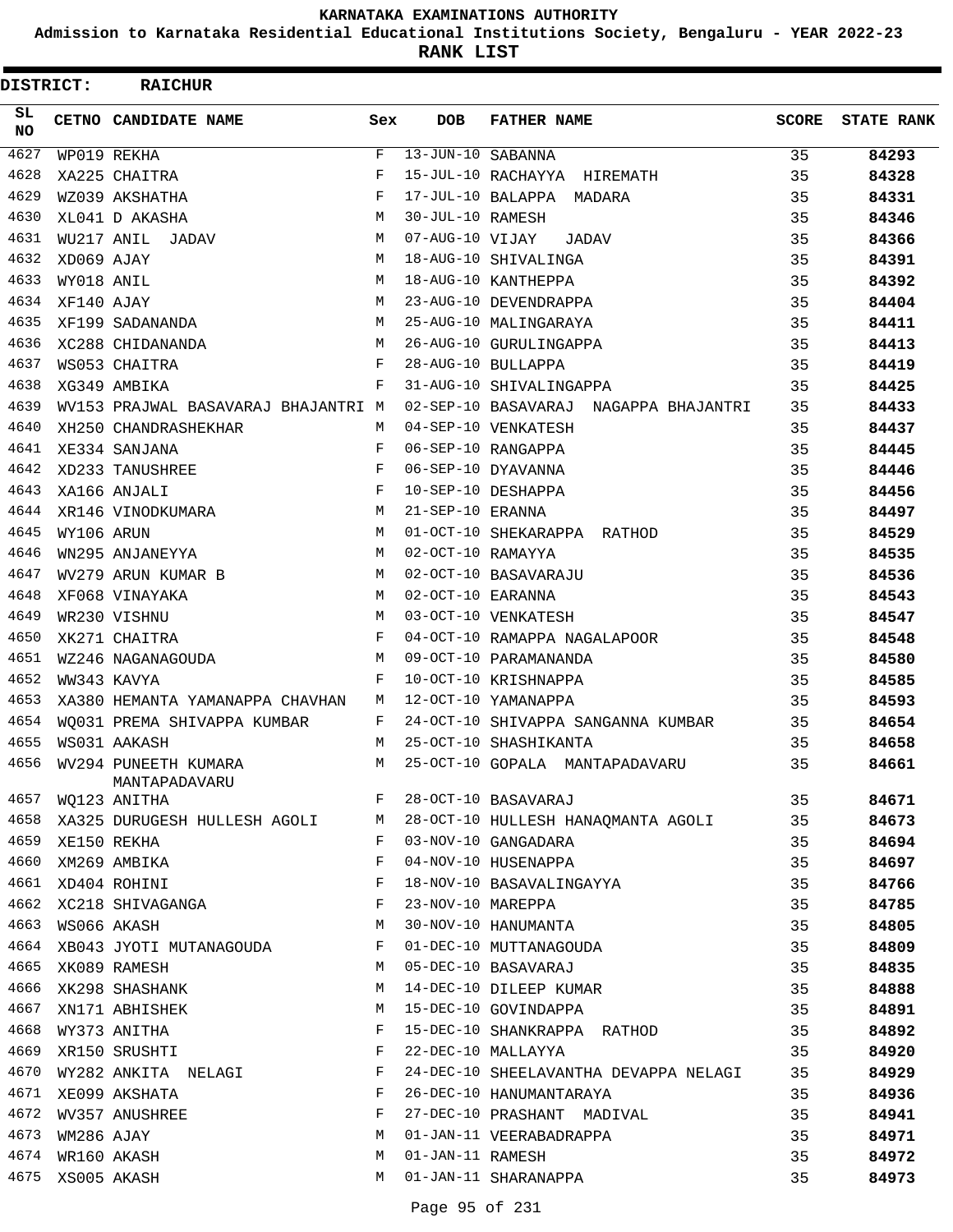**Admission to Karnataka Residential Educational Institutions Society, Bengaluru - YEAR 2022-23**

**RANK LIST**

| DISTRICT:        | <b>RAICHUR</b>                     |              |                   |                                               |       |                   |
|------------------|------------------------------------|--------------|-------------------|-----------------------------------------------|-------|-------------------|
| SL.<br><b>NO</b> | <b>CETNO CANDIDATE NAME</b>        | Sex          | DOB               | <b>FATHER NAME</b>                            | SCORE | <b>STATE RANK</b> |
| 4676             | XP170 AKKAMAHADEVI DESAI           | F            |                   | 01-JAN-11 MALLIKARJUNA DESAI                  | 35    | 84974             |
| 4677             | WS213 CHETHAN GOUDA                | M            |                   | 01-JAN-11 MUDDEPPA TAATE                      | 35    | 84978             |
| 4678             | WP302 DEVARAAJ                     | M            |                   | 01-JAN-11 YAMANAPPA                           | 35    | 84981             |
| 4679             | XD239 DEVARAJ                      | M            | 01-JAN-11 VEERESH |                                               | 35    | 84982             |
| 4680             | XA088 GANGAMMA                     | $\mathbf{F}$ | 01-JAN-11 MANAPPA |                                               | 35    | 84985             |
| 4681             | WR064 HUSSAINSAB                   | M            | 01-JAN-11 BABU    |                                               | 35    | 84988             |
| 4682             | XD231 JAYALAKSHMI NIRUPADI         | $\mathbf{F}$ |                   | 01-JAN-11 NIRUPADI AMBANNA                    | 35    | 84989             |
| 4683             | WW016 JYOTI                        | F            | 01-JAN-11 AMARESH |                                               | 35    | 84990             |
| 4684             | WV024 PRANEETA                     | F            |                   | 01-JAN-11 SHEKHARAPPA                         | 35    | 85006             |
| 4685             | WL215 RUKMINI                      | F            |                   | 01-JAN-11 KRISHNAPPA                          | 35    | 85011             |
| 4686             | WW041 SANGEETHA DURUGAPPA NAYAKA F |              |                   | 01-JAN-11 DURUGAPPA SABANNA NAYAKA            | 35    | 85014             |
| 4687             | WV481 VISHWANTHA REDDY             | M            |                   | 01-JAN-11 VEERABHADRAPPA                      | 35    | 85024             |
| 4688             | WY308 BASAVARAJ AMARESH            | M            |                   | 03-JAN-11 AMARESH KANAKAPPA GUDIHAL           | 35    | 85037             |
| 4689             | XM256 SHASHIKALA                   | $\mathbf{F}$ |                   | 03-JAN-11 SHARANAPPA                          | 35    | 85042             |
| 4690             | XJ237 ANANDA                       | M            |                   | 04-JAN-11 BASAVARAJA                          | 35    | 85044             |
| 4691             | XE060 RAMESH                       | M            |                   | 09-JAN-11 HANUMANT                            | 35    | 85083             |
| 4692             | WW213 SHWETHA                      | F            |                   | 09-JAN-11 SHIVAKUMARA KODIHAL                 | 35    | 85084             |
| 4693             | WN031 DURUGANNA MURAL              | M            |                   | 12-JAN-11 SHIVARAJ MURAL                      | 35    | 85102             |
| 4694             | WZ001 SHARAT GOUDA                 | M            |                   | 15-JAN-11 LINGANA GOUDA                       | 35    | 85123             |
| 4695             | WW319 UMESH                        | M            | 15-JAN-11 ANNAPPA |                                               | 35    | 85128             |
| 4696             | XA478 PRAJWAL RATHOD               | M            |                   | 18-JAN-11 KRUSHNAPPA RATHOD                   | 35    | 85140             |
| 4697             | XH129 BINDU                        | F            |                   | 22-JAN-11 BASAVARAJ                           | 35    | 85163             |
| 4698             | XB197 PARASHURAM                   | M            |                   | 22-JAN-11 HUCHAPPA                            | 35    | 85166             |
| 4699             | XK014 MEGHANA                      | F            |                   | 23-JAN-11 MRUTHYUNJAYA                        | 35    | 85176             |
| 4700             | XP108 VIRUPAKSHI                   | M            |                   | 30-JAN-11 RAMESH KURUKUNDI                    | 35    | 85211             |
| 4701             | XF022 B DILEEP SAI                 | M            |                   | 31-JAN-11 B VENKATESH                         | 35    | 85215             |
| 4702             | XL148 TANUJA                       | F            |                   | 01-FEB-11 RAMANNA S HANAMANTAPPA<br>SALAGUNDA | 35    | 85229             |
| 4703             | XC141 AJAYKUMARA                   | M            |                   | 06-FEB-11 VEERESHA                            | 35    | 85253             |
| 4704             | XG083 NAGARATNA                    | F            | 13-FEB-11 DEVANNA |                                               | 35    | 85305             |
| 4705             | WN025 DURUGAMMA                    | F            |                   | 19-FEB-11 YALLAPPA                            | 35    | 85343             |
| 4706             | WS155 GANGADHAR                    | М            |                   | 20-FEB-11 SHANTAPPA                           | 35    | 85349             |
| 4707             | WM004 REKHA                        | F            |                   | 20-FEB-11 DEVENDRAPPA                         | 35    | 85353             |
| 4708             | XN121 ANJALI                       | F            |                   | 23-FEB-11 SANGAPPA                            | 35    | 85369             |
| 4709             | WX214 AMBIKA SHARANBASAV GANTI     | F            |                   | 28-FEB-11 SHARANBASAV GANTI                   | 35    | 85412             |
| 4710             | XA017 AISHWARYA CHAVHAN            | F            |                   | 03-MAR-11 MALLESHA                            | 35    | 85432             |
| 4711             | XB195 SNEHA                        | F            | 04-MAR-11 AMARESH |                                               | 35    | 85453             |
| 4712             | WW438 ANITHA SHARABANNA            | F            |                   | 16-MAR-11 SHARABANNA                          | 35    | 85550             |
| 4713             | XK091 ROOPA                        | F            |                   | 22-MAR-11 VEERESH TALAVAR                     | 35    | 85616             |
| 4714             | WV305 SANJANA                      | F            |                   | 22-MAR-11 SHARANAPPA AMARAPPA                 | 35    | 85620             |
| 4715             | WX399 BHAGYASHREE                  | F            |                   | 23-MAR-11 HANAMAPPA                           | 35    | 85626             |
| 4716             | WN030 SHRIDEVI                     | F            |                   | 23-MAR-11 MALLAPPA                            | 35    | 85635             |
| 4717             | WW042 YASHAVANT                    | М            |                   | 23-MAR-11 PARASHURAM ASHIHAL                  | 35    | 85640             |
| 4718             | XM302 NANDESHA                     | M            |                   | 25-MAR-11 RANGANNA                            | 35    | 85649             |
| 4719             | WV321 BHOOMIKA                     | F            |                   | 26-MAR-11 HANUMANTH                           | 35    | 85653             |
| 4720             | XM110 ASIPH                        | М            |                   | 01-APR-11 MEHABOOBH                           | 35    | 85699             |
| 4721             | XJ315 NAGENDRA                     | М            |                   | 01-APR-11 THIMMAPPA                           | 35    | 85704             |
|                  | 4722 XC302 TANUJA                  | F            |                   | 03-APR-11 KARIYAPPA                           | 35    | 85726             |
| 4723             | XB179 ASHOK CHAVAN                 | М            |                   | 04-APR-11 LALAPPA CHAVAN                      | 35    | 85728             |
| 4724             | WP112 MADHU                        | F            |                   | 06-APR-11 DHARMANNA                           | 35    | 85753             |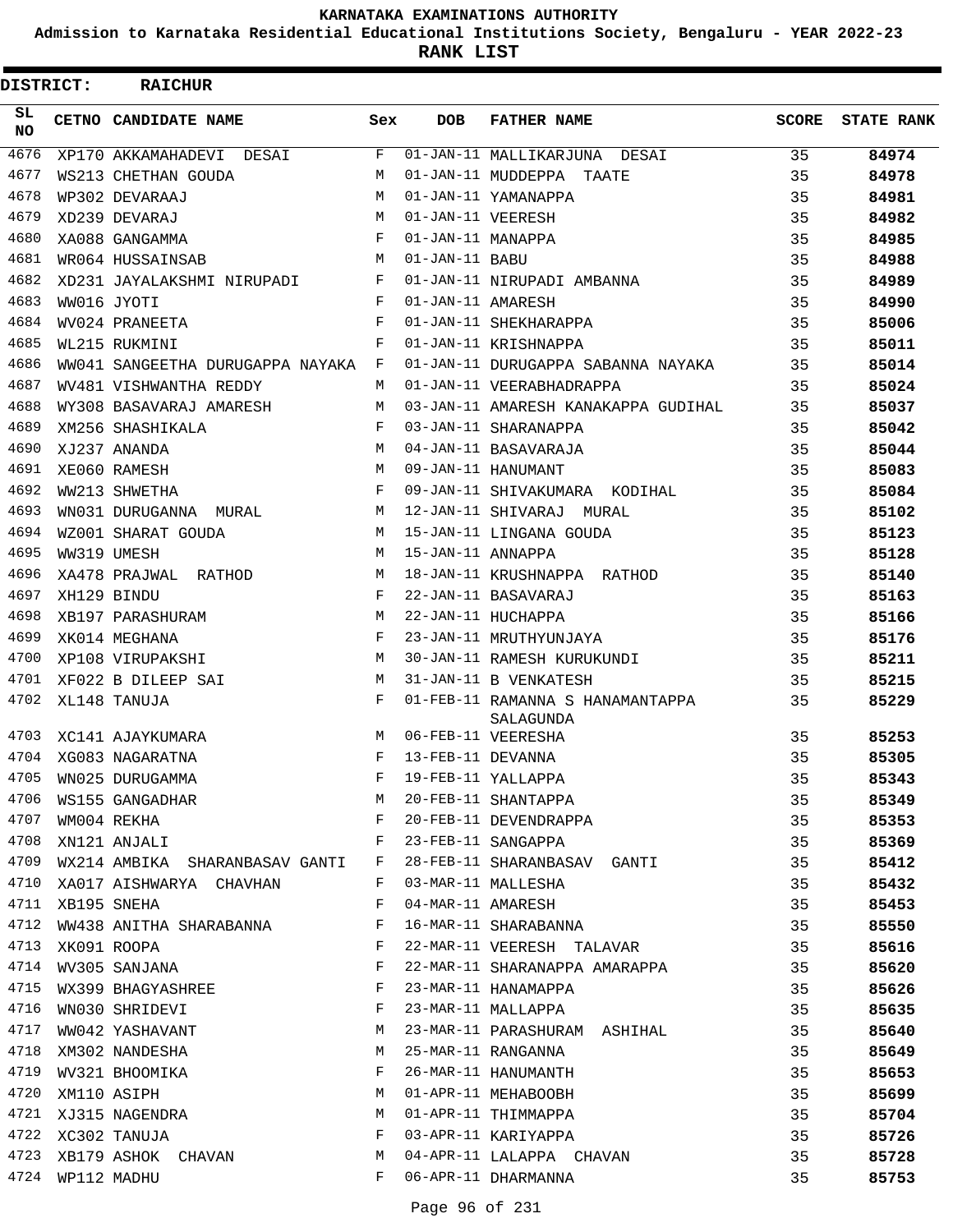**Admission to Karnataka Residential Educational Institutions Society, Bengaluru - YEAR 2022-23**

**RANK LIST**

| DISTRICT: |             | <b>RAICHUR</b>                                   |     |                   |                                       |       |                   |
|-----------|-------------|--------------------------------------------------|-----|-------------------|---------------------------------------|-------|-------------------|
| SL<br>NO. |             | CETNO CANDIDATE NAME                             | Sex | <b>DOB</b>        | <b>FATHER NAME</b>                    | SCORE | <b>STATE RANK</b> |
| 4725      |             | XP261 ABHINAVASWAMY SIDRAMAYYA<br><b>HREMATH</b> | М   |                   | 07-APR-11 SIDRAMAYYA PARAYYA HIREMATH | 35    | 85759             |
| 4726      |             | WV452 CHETAN BALEGOWDA                           | M   |                   | 09-APR-11 MAHANTESH                   | 35    | 85772             |
| 4727      |             | XD191 MALLIKARJUN                                | M   |                   | 12-APR-11 YANKAPPA                    | 35    | 85806             |
| 4728      |             | WV325 KHANSAB                                    | M   |                   | 15-APR-11 SHYAMESAB ABBASALI          | 35    | 85839             |
| 4729      |             | XP070 NIRUPADI                                   | M   |                   | 15-APR-11 LAXAMANA                    | 35    | 85843             |
| 4730      |             | XC090 PREETHAM                                   | М   |                   | 15-APR-11 SHIVAKUMAR                  | 35    | 85844             |
| 4731      |             | WZ190 GAYATRI                                    | F   |                   | 22-APR-11 KARIYAPPA                   | 35    | 85889             |
| 4732      | XC009 SWATI |                                                  | F   |                   | 24-APR-11 SRAVAN KUMAR                | 35    | 85914             |
| 4733      |             | XF198 MADANA KUMARA                              | M   |                   | 25-APR-11 MAHANTESHA                  | 35    | 85922             |
| 4734      |             | WV414 REKHA                                      | F   |                   | 26-APR-11 BASAVARAJ HANUMANTHA        | 35    | 85934             |
| 4735      |             | XJ188 VIKAS                                      | М   |                   | 30-APR-11 ACHHAPPA                    | 35    | 85966             |
| 4736      |             | XM301 SEVANTI                                    | F   |                   | 01-MAY-11 BASAVARAJA                  | 35    | 85973             |
| 4737      |             | XH380 M SIDDHARTH                                | М   |                   | 02-MAY-11 BASANA GOWDA                | 35    | 85979             |
| 4738      |             | WU018 MAHADEVI                                   | F   |                   | 02-MAY-11 BHOOPATHI                   | 35    | 85980             |
| 4739      |             | WY132 VENKOBA                                    | M   |                   | 04-MAY-11 BASAVARAJ                   | 35    | 86001             |
| 4740      |             | WV141 NANDINI RATHOD                             | F   |                   | 05-MAY-11 SHANKRAPPA RATHOD           | 35    | 86006             |
| 4741      |             | WU204 ANJUM BEGUM                                | F   | 08-MAY-11 MIYASAB |                                       | 35    | 86034             |
| 4742      |             | XP050 JAYASHREE                                  | F   |                   | 08-MAY-11 PANDURANGA                  | 35    | 86036             |
| 4743      |             | WZ147 TASLIMA                                    | F   |                   | 08-MAY-11 CHANDAPASHA                 | 35    | 86041             |
| 4744      |             | WR275 HANUMAGOUDA                                | М   |                   | 10-MAY-11 BASAVARAJ                   | 35    | 86060             |
| 4745      |             | XM305 ANUSHREE                                   | F   |                   | 17-MAY-11 AMBHARESHA                  | 35    | 86118             |
| 4746      |             | XB232 ARJUN                                      | М   |                   | 18-MAY-11 SANGAPPA                    | 35    | 86127             |
| 4747      |             | XL329 SINDHU                                     | F   | 21-MAY-11 GANESH  |                                       | 35    | 86158             |
| 4748      |             | XM215 HUSEN BHASHA                               | M   | 01-JUN-11 ANEEF   |                                       | 35    | 86272             |
| 4749      |             | XC046 JYOTHI                                     | F   | 01-JUN-11 NAGAPPA |                                       | 35    | 86273             |
| 4750      |             | XC331 KAVERI<br>PAMPANNA                         | F   |                   | 01-JUN-11 PAMPANNA X                  | 35    | 86276             |
| 4751      |             | WV224 NIRUPADI                                   | М   |                   | 01-JUN-11 HUSENAPPA BALAPPA           | 35    | 86281             |
| 4752      |             | XD230 REKHA                                      | F   |                   | 01-JUN-11 KANAKAPPA                   | 35    | 86286             |
| 4753      |             | XN062 SHREEDEVI                                  | F   |                   | 01-JUN-11 SANNARAMANAGOWDA            | 35    | 86288             |
| 4754      |             | XK038 VARUN KUMAR                                | M   |                   | 02-JUN-11 RUDHRA GOUDA                | 35    | 86307             |
| 4755      |             | WL209 VISHALAKSHI                                | F   |                   | 03-JUN-11 SHRINIVAS                   | 35    | 86325             |
| 4756      |             | WX360 MAMATA                                     | F   |                   | 04-JUN-11 SHIVAPPA CHAVHAN            | 35    | 86337             |
| 4757      |             | XR001 NIMITA                                     | F   |                   | 04-JUN-11 PARASAPPA                   | 35    | 86338             |
| 4758      |             | WT063 RAHUL                                      | М   | 04-JUN-11 ERAPPA  |                                       | 35    | 86340             |
| 4759      |             | XE092 GEETA                                      | F   | 06-JUN-11 UDYA    |                                       | 35    |                   |
| 4760      |             | WR290 REENA                                      | F   | 06-JUN-11 YOHAN   |                                       | 35    | 86353             |
| 4761      |             |                                                  | М   |                   | 10-JUN-11 SIDDAPPA                    |       | 86358             |
| 4762      |             | XA289 GADDEPPA                                   | F   |                   | 14-JUN-11 SANGANNA BASANNA            | 35    | 86402             |
|           |             | WV257 SAHANA SANGANNA                            |     |                   |                                       | 35    | 86443             |
| 4763      |             | XA353 SANJEEVAKUMAR HIREKURABAR M                |     |                   | 15-JUN-11 MALLAPPA HIREKURABAR        | 35    | 86456             |
| 4764      |             | WN246 DHANUSH                                    | М   |                   | 17-JUN-11 PAKEERAPPA                  | 35    | 86474             |
| 4765      |             | XD236 PRASHANTHA                                 | М   |                   | 19-JUN-11 SHARANABASAVA               | 35    | 86491             |
| 4766      |             | WZ183 MOHANKUMAR                                 | М   |                   | 21-JUN-11 KARIYAPPA DODDAMANI         | 35    | 86507             |
| 4767      |             | WV020 SRUSHTTI                                   | F   |                   | 22-JUN-11 BHIMANGOUDA                 | 35    | 86520             |
| 4768      |             | XA324 MOUNESH TIMMAYYA                           | M   |                   | 24-JUN-11 TIMMAYYA TIMMAYYA           | 35    | 86534             |
| 4769      |             | XG295 REETA                                      | F   | 26-JUN-11 BALAPPA |                                       | 35    | 86562             |
| 4770      |             | WM247 K MALLIKARJUN                              | М   |                   | 28-JUN-11 KARIYAPPA                   | 35    | 86576             |
| 4771      |             | WW363 RAKESH                                     | М   | 29-JUN-11 LOKAPPA |                                       | 35    | 86589             |
| 4772      |             | XK105 BHOOMIKA                                   | F   | 30-JUN-11 ASHOKA  |                                       | 35    | 86599             |
| 4773      |             | WZ153 AMRUTA                                     | F   |                   | 01-JUL-11 SHIVAPPA                    | 35    | 86611             |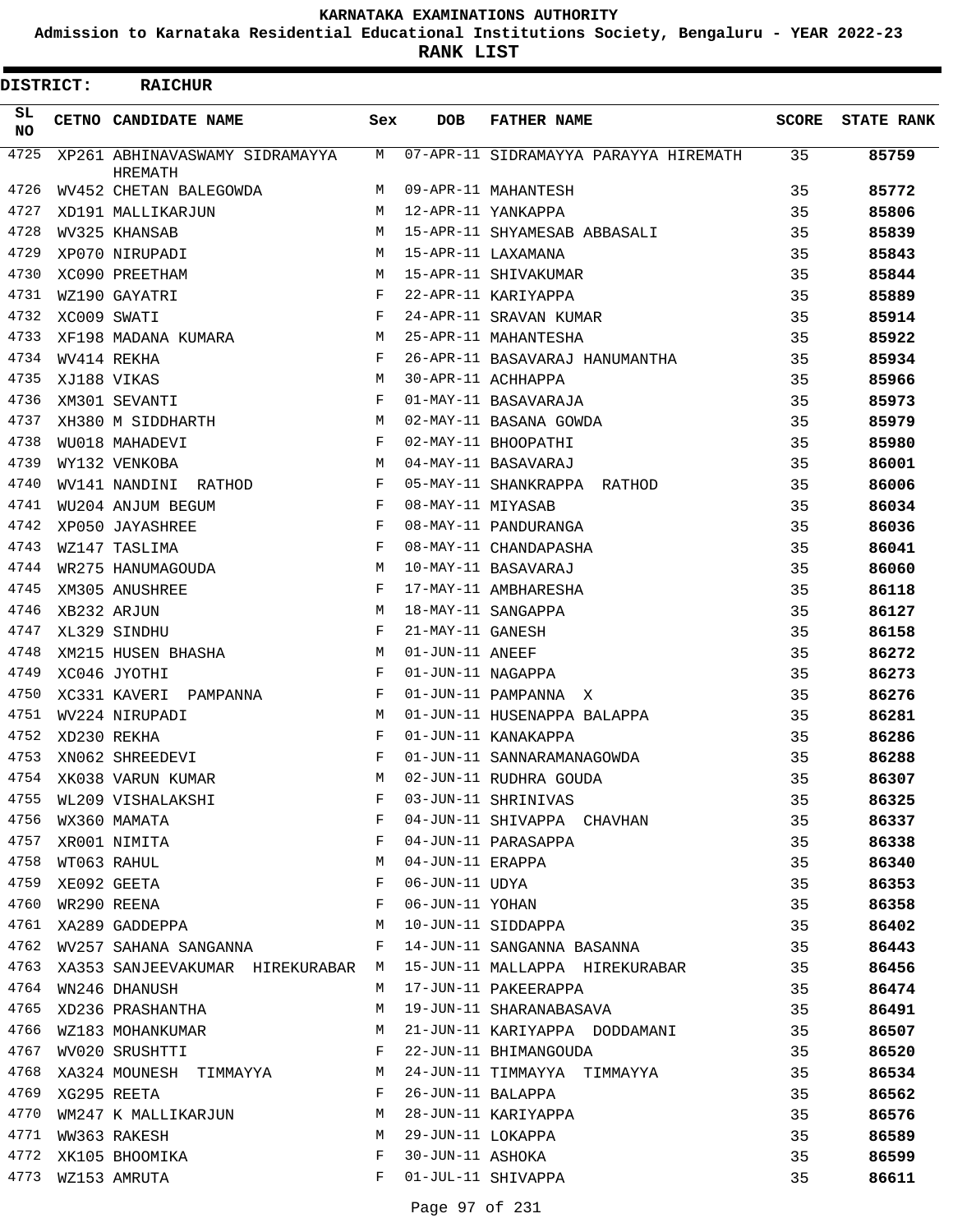**Admission to Karnataka Residential Educational Institutions Society, Bengaluru - YEAR 2022-23**

**RANK LIST**

| <b>DISTRICT:</b> |                  | <b>RAICHUR</b>                           |            |                   |                                               |              |                   |
|------------------|------------------|------------------------------------------|------------|-------------------|-----------------------------------------------|--------------|-------------------|
| SL.<br>NO.       |                  | CETNO CANDIDATE NAME                     | Sex        | <b>DOB</b>        | <b>FATHER NAME</b>                            | <b>SCORE</b> | <b>STATE RANK</b> |
| 4774             |                  | XB008 MALLIKARJUNA SHARANAPPA<br>IRAGOTA | М          |                   | 01-JUL-11 SHARANAPPA IRAPPA IRAGOTA           | 35           | 86616             |
| 4775             |                  | XG326 CHAITRA                            | F          | 02-JUL-11 ANAND   |                                               | 35           | 86624             |
| 4776             |                  | XH097 GANESHA GOUDA                      | M          |                   | 03-JUL-11 GANGADHARA N                        | 35           | 86635             |
| 4777             |                  | XC298 ANNAPURNA                          | F          | 08-JUL-11 ANANDA  |                                               | 35           | 86708             |
| 4778             |                  | WZ216 MANJUNATH BANKADAMANI              | М          |                   | 08-JUL-11 BASAVARAJA                          | 35           | 86712             |
| 4779             |                  | XG227 JUVERIYA                           | F          |                   | 09-JUL-11 NOOR MAHAMAD                        | 35           | 86721             |
| 4780             |                  | WV135 BASAVARAJ NARAYANA<br>BHAJANTRI    | М          |                   | 10-JUL-11 NARAYANA HANAMANTA BHAJANTRI        | 35           | 86733             |
| 4781             |                  | XP111 DEVARAJA                           | M          |                   | 13-JUL-11 SHANKRAPPA                          | 35           | 86770             |
| 4782             |                  | WZ015 MAHMADYASEEN                       | M          |                   | 14-JUL-11 RAMJANSAB FEERSAB NADHAF            | 35           | 86782             |
| 4783             |                  | WM279 REKHA                              | $_{\rm F}$ | 14-JUL-11 PRAKASH |                                               | 35           | 86784             |
| 4784             |                  | XA136 RAJAMAHAMMAD                       | M          |                   | 15-JUL-11 KHASIMSAB                           | 35           | 86795             |
| 4785             |                  | WN016 BRUNDASHREE                        | F          |                   | 16-JUL-11 CHANNABASAVA                        | 35           | 86801             |
| 4786             |                  | XO158 CHANDANA                           | F          | 20-JUL-11 AMBANNA |                                               | 35           | 86855             |
| 4787             |                  | XL144 PRASHANT                           | M          |                   | 20-JUL-11 RAMANAGOUDA                         | 35           | 86862             |
| 4788             |                  | XH013 VIJAYASHALI                        | M          | 21-JUL-11 BHASKAR |                                               | 35           | 86880             |
| 4789             |                  | WV329 RATNAKUMAR AMARESH<br>HUNUKUNTI    | M          | 25-JUL-11 AMARESH | HUNUKUNTI                                     | 35           | 86909             |
| 4790             |                  | XC108 SUMITRA                            | F          |                   | 25-JUL-11 HANUMANTA                           | 35           | 86911             |
| 4791             |                  | WT078 GANGADHARA                         | M          |                   | 29-JUL-11 MAHESHKUMAR                         | 35           | 86938             |
| 4792             |                  | XH407 KAVERI                             | F          | 30-JUL-11 NAGARAJ |                                               | 35           | 86951             |
| 4793             |                  | WT165 NAYANA                             | F          |                   | 30-JUL-11 MARIGOUDA                           | 35           | 86953             |
| 4794             |                  | XR094 MALLIKA                            | F          |                   | 31-JUL-11 AMBARESHA                           | 35           | 86957             |
| 4795             |                  | WU190 SUMAN                              | M          |                   | 03-AUG-11 RACHAYYA SWAMI                      | 35           | 86988             |
| 4796             |                  | WN062 VINODKUMAR                         | M          |                   | 04-AUG-11 NAGAPPA KUMBAR                      | 35           | 86997             |
| 4797             |                  | WZ250 APOORVA                            | $_{\rm F}$ |                   | 07-AUG-11 CHANDRASHEKAR                       | 35           | 87016             |
| 4798             |                  | WU150 JAGADISHA                          | М          |                   | 10-AUG-11 BHOJAPPA                            | 35           | 87046             |
| 4799             |                  | XQ176 ANILKUMAR                          | M          |                   | 11-AUG-11 DARAGAYYA                           | 35           | 87053             |
| 4800             |                  | WR267 MARILINGA                          | M          | 11-AUG-11 MANAPPA |                                               | 35           | 87057             |
| 4801             |                  | WW275 SPOORTHI<br>BHAVIMANI              | F          | 13-AUG-11 MOHAN   | BHAVIMANI                                     | 35           | 87076             |
| 4802             |                  | XH086 VINOD KUMAR                        | М          |                   | 13-AUG-11 BHEEMAYYA                           | 35           | 87080             |
| 4803             |                  | XE253 SHARANUKEDHARASWAMY                | M          |                   | 19-AUG-11 MALLAYYASWAMY HIREMAT               | 35           | 87136             |
|                  | 4804 XC147 PADMA |                                          | F          |                   | 20-AUG-11 MUDUKAPPA                           | 35           | 87148             |
| 4805             |                  | XN015 VEERABHADRAPPA                     | М          |                   | 20-AUG-11 MANJUNATH BAVIMANI                  | 35           | 87154             |
| 4806             |                  | WL060 SHAMBHAVI                          | F          | 21-AUG-11 RAMAYYA |                                               | 35           | 87163             |
| 4807             |                  | XP212 KAVYA                              | F          |                   | 23-AUG-11 AMAREGOUDA                          | 35           | 87181             |
| 4808             |                  | XB194 SANDEEP CHAVAN                     | М          |                   | 29-AUG-11 KANTAPPA CHAVAN                     | 35           | 87226             |
| 4809             |                  | WV013 ANJALI                             | F          |                   | 31-AUG-11 SHEKHARAPPA                         | 35           | 87233             |
| 4810             |                  | XP009 ASHOKA                             | М          |                   | 03-SEP-11 YAMANURAPPA                         | 35           | 87258             |
| 4811             |                  | WW315 NARASANNA                          | М          |                   | 08-SEP-11 MALLAPPA                            | 35           | 87300             |
| 4812             |                  | WL118 LAXMI                              | F          | 09-SEP-11 PRABHU  |                                               | 35           | 87309             |
| 4813             |                  | XD301 NAVEENA                            | M          |                   | 12-SEP-11 CHANNAPPA                           | 35           | 87332             |
| 4814             |                  | XE305 SAIPRAJWAL                         | М          |                   | 13-SEP-11 AMARESHA                            | 35           | 87346             |
| 4815             |                  | XC155 VANITHA                            | F          |                   | 14-SEP-11 HANUMANTHA                          | 35           | 87357             |
| 4816             |                  | WL311 JEEVANTIKA                         | F          |                   | 15-SEP-11 KHEMANNA                            | 35           | 87360             |
| 4817             |                  | XH255 SHIVAKUMAR                         | M          |                   | 20-SEP-11 MALLESHA                            | 35           | 87399             |
| 4818             |                  | XL326 NANDEESHA BASAVARAJA<br>MANNURU    | M          |                   | 21-SEP-11 BASAVARAJA DODDA NAGAPPA<br>MANNURU | 35           | 87408             |
| 4819             |                  | XJ339 RUTHISH KUMAR                      | M          | 24-SEP-11 MAILARI |                                               | 35           | 87428             |
| 4820             |                  | XL233 ROHITH                             | M          |                   | 30-SEP-11 LINGARAJA                           | 35           | 87468             |
|                  |                  |                                          |            |                   |                                               |              |                   |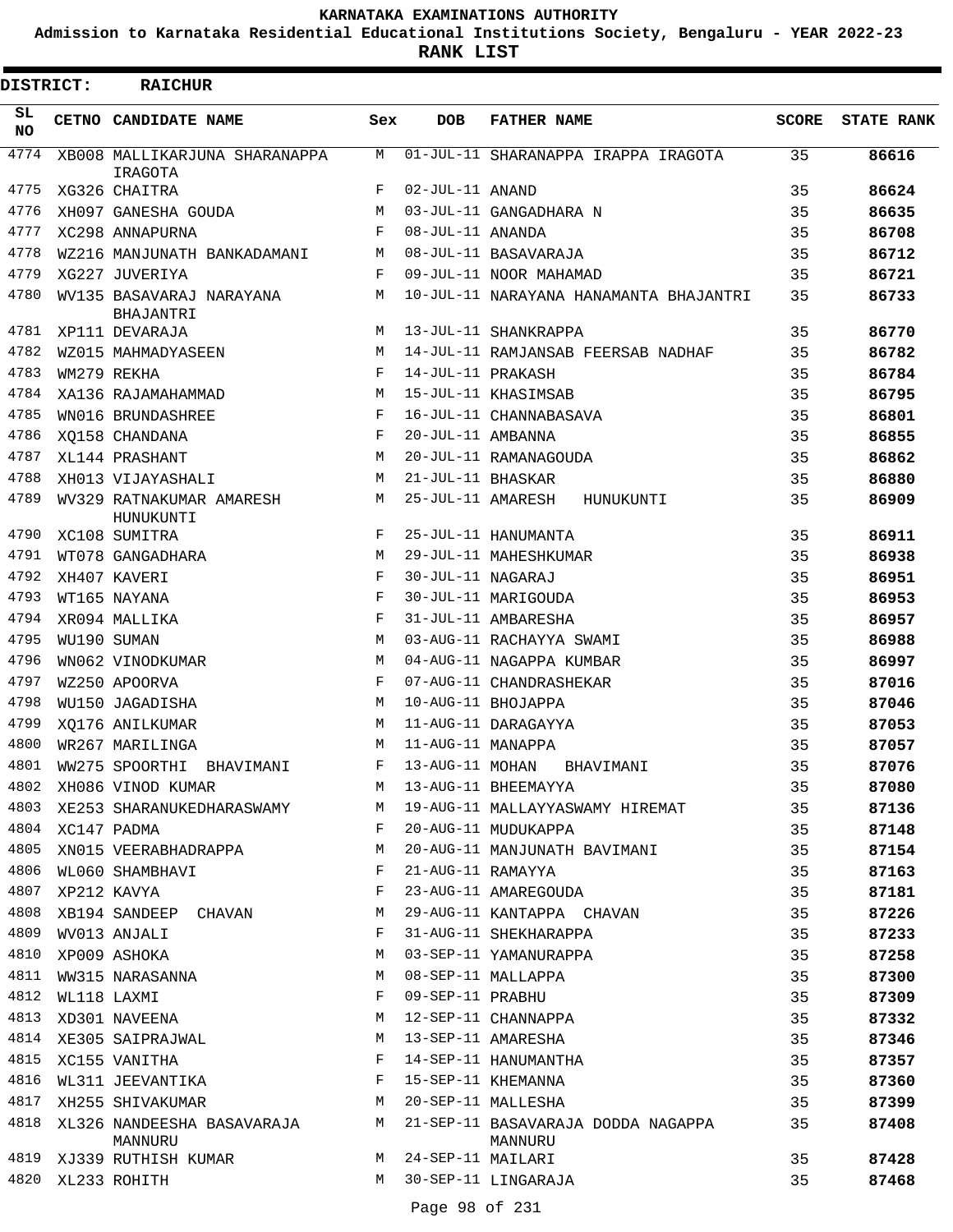**Admission to Karnataka Residential Educational Institutions Society, Bengaluru - YEAR 2022-23**

**RANK LIST**

| DISTRICT:  | <b>RAICHUR</b>                          |              |                      |                                                |              |                   |
|------------|-----------------------------------------|--------------|----------------------|------------------------------------------------|--------------|-------------------|
| SL.<br>NO. | CETNO CANDIDATE NAME                    | Sex          | <b>DOB</b>           | <b>FATHER NAME</b>                             | <b>SCORE</b> | <b>STATE RANK</b> |
| 4821       | XJ346 BALAJI                            | М            | $11-OCT-11$ SUBHASH  |                                                | 35           | 87529             |
| 4822       | XE143 CHETANAKUMAR                      | M            | 13-OCT-11 AMARESH    |                                                | 35           | 87544             |
| 4823       | XO296 LAXMI                             | F            |                      | 23-OCT-11 ERANNA BANNIGIDA                     | 35           | 87618             |
| 4824       | WO198 SHRIDEVI                          | F            | 24-OCT-11 DEVAPPA    |                                                | 35           | 87627             |
| 4825       | XE157 DEEPIKA                           | F            |                      | 25-OCT-11 BASAVARAJA                           | 35           | 87631             |
| 4826       | WX098 PAVITRA                           | F            |                      | 28-OCT-11 SHARANAPPA SHIVAREDDEPPA<br>HADIMANI | 35           | 87654             |
| 4827       | XO157 SHIFA                             | F            |                      | 30-OCT-11 BANDE NAWAZ                          | 35           | 87666             |
| 4828       | WR075 KAVERI                            | F            |                      | 16-NOV-11 SHRINIVASA                           | 35           | 87771             |
| 4829       | XJ208 BHAGYASHREE                       | F            |                      | 17-NOV-11 UDAYA KUMAR                          | 35           | 87777             |
| 4830       | XR175 SHIVANAGAMMA ANJANEYA<br>VALEKARA | F            |                      | 22-NOV-11 ANJANEYA<br>VALEKARA                 | 35           | 87806             |
| 4831       | XH298 TANUSHREE                         | F            |                      | 22-NOV-11 SRINIVAS                             | 35           | 87807             |
| 4832       | XJ137 TARAMMA                           | F            | 22-NOV-11 MARENNA    |                                                | 35           | 87808             |
| 4833       | XK087 MALLAMMA KULLA ERAPPA             | F            |                      | 02-DEC-11 KULLA ERAPPA                         | 35           | 87881             |
| 4834       | XH233 RAKSHITHA BHANDARI                | F            |                      | 03-DEC-11 NARASIMHA                            | 35           | 87886             |
| 4835       | XR132 SRUSTI                            | F            |                      | 14-DEC-11 YAMANURAPPA GWATAGI                  | 35           | 87941             |
| 4836       | XS128 PAVITRA                           | F            |                      | 27-DEC-11 AMBARESHA                            | 35           | 88012             |
| 4837       | XL314 M NANDINI                         | F            |                      | 03-JAN-12 DEVENDRAGOWDA                        | 35           | 88049             |
| 4838       | WP312 KRISHNARANI                       | $_{\rm F}$   |                      | 02-FEB-12 KRISHNAPPA                           | 35           | 88107             |
| 4839       | WL121 ZAHEERSAB                         | M            | 20-FEB-12 IMAMSAB    |                                                | 35           | 88120             |
| 4840       | XF275 VINODA KIMARA                     | M            |                      | 14-MAR-12 BUDAYYA SWAMI                        | 35           | 88133             |
| 4841       | WX419 CHAITHRA                          | F            |                      | 05-APR-12 YAMANURA                             | 35           | 88145             |
| 4842       | XD164 ANURADHA                          | F            | 10-APR-12 BADESAB    |                                                | 35           | 88148             |
| 4843       | XH415 CHARAN TEJA                       | M            |                      | 30-JUN-12 SRINIVAS                             | 35           | 88160             |
| 4844       | XC240 RAGHAVENDRA                       | M            | 02-JUN-07 RAMESHA    |                                                | 34           | 88171             |
| 4845       | XG242 BHARATH                           | M            |                      | 19-JUN-08 HANUMANTHRAYA                        | 34           | 88173             |
| 4846       | WW451 SANGANNA                          | M            |                      | 20-SEP-08 HANAMAPPA GADDEPPA                   | 34           | 88174             |
| 4847       | WM041 AJMEER                            | M            |                      | 01-JAN-09 NAWAB NAYAK                          | 34           | 88177             |
| 4848       | WS193 TARUN                             | M            | 01-JAN-09 RAMESH     |                                                | 34           | 88178             |
| 4849       | WQ296 PREMA                             |              |                      | F 10-JAN-09 SHIVARAJ                           | 34           | 88181             |
|            | 4850 WQ264 NINGAMMA                     | F            |                      | 23-MAR-09 MALLAYYA                             | 34           | 88190             |
| 4851       | XR104 ANITHA                            | F            |                      | 17-JUN-09 BASAVARAJU                           | 34           | 88198             |
| 4852       | XH241 BHARATH KUMAR                     | M            |                      | 27-SEP-09 SRINIVAS                             | 34           | 88217             |
| 4853       | XJ032 SANTOSH NAYAK                     | M            |                      | 02-OCT-09 HUSENAPPA NAYAK                      | 34           | 88219             |
| 4854       | XH315 MEENAKSHI                         | F            |                      | 26-OCT-09 BASAVARAJA                           | 34           | 88223             |
| 4855       | XF290 MALLIKARJUNA                      | M            |                      | 10-NOV-09 LINGANNA                             | 34           | 88227             |
| 4856       | WM209 ASMEETHA                          | $\mathbf{F}$ |                      | 15-DEC-09 MOUNESHA                             | 34           | 88239             |
| 4857       | WY203 HEMALATA                          | $\mathbf{F}$ |                      | 17-DEC-09 HANAMANTA                            | 34           | 88240             |
| 4858       | WY004 LAXMI ADAPPA                      | F            |                      | 01-JAN-10 ADAPPA AMAERGOUDA                    | 34           | 88257             |
| 4859       | XB091 MADANSAB                          | M            |                      | 01-JAN-10 CHANDAVALISAB                        | 34           | 88258             |
| 4860       | XC357 RAMESH                            | M            |                      | 01-JAN-10 MUKAPPA                              | 34           | 88266             |
| 4861       | XG184 SNEHA                             | F            | 01-JAN-10 SURESH     |                                                | 34           | 88270             |
| 4862       | WQ169 VASANTA                           | M            |                      | 01-JAN-10 HULIGEPPA                            | 34           | 88273             |
| 4863       |                                         | M            |                      | 02-JAN-10 VENKATESHA                           | 34           | 88276             |
| 4864       | WX189 BASKARA<br>WY293 VISHAL           | M            | $21 - JAN - 10$ OVAN |                                                | 34           | 88288             |
| 4865       |                                         |              |                      |                                                |              |                   |
|            | XD169 MAHESH                            | M            |                      | 01-FEB-10 HUSENAPPA                            | 34           | 88294             |
| 4866       | WS197 PARASHURAMA                       | M            |                      | 22-FEB-10 YALLAPPA                             | 34           | 88306             |
| 4867       | WX077 REVATHI                           | F            |                      | 08-MAR-10 SHIVAPPA                             | 34           | 88323             |
| 4868       | XB158 ARAVIND                           | M            | 20-MAR-10 BALARAM    |                                                | 34           | 88336             |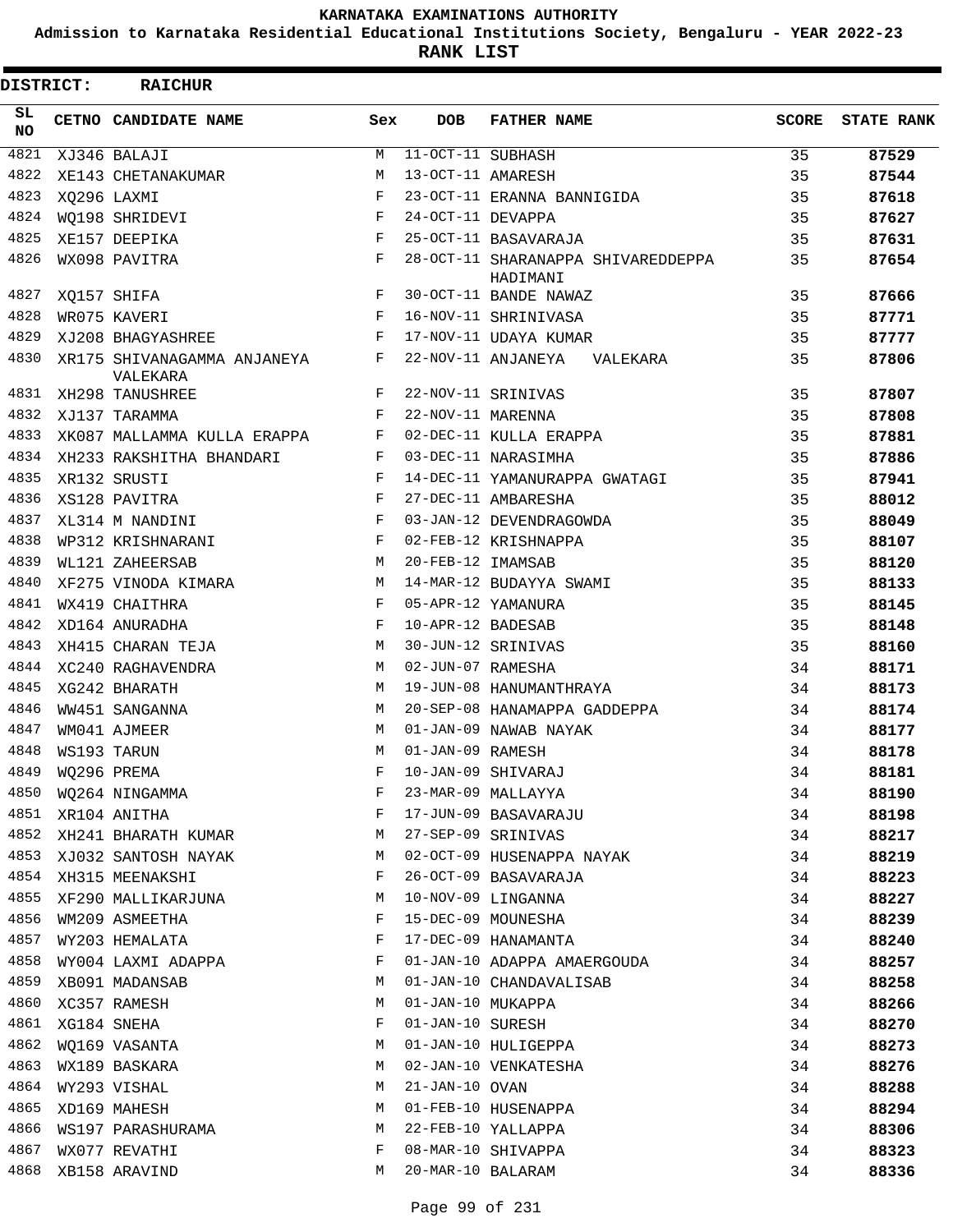**Admission to Karnataka Residential Educational Institutions Society, Bengaluru - YEAR 2022-23**

**RANK LIST**

| <b>DISTRICT:</b> |            | <b>RAICHUR</b>                      |     |                   |                                           |              |                   |
|------------------|------------|-------------------------------------|-----|-------------------|-------------------------------------------|--------------|-------------------|
| SL.<br>NO.       |            | CETNO CANDIDATE NAME                | Sex | <b>DOB</b>        | <b>FATHER NAME</b>                        | <b>SCORE</b> | <b>STATE RANK</b> |
| 4869             |            | XF130 K M D REHAN                   | M   |                   | 08-APR-10 K KHADAR PASHA                  | 34           | 88352             |
| 4870             |            | WY359 HANAMESH                      | M   |                   | 09-APR-10 CHANDAPPA                       | 34           | 88354             |
| 4871             |            | WW165 PROHIT                        | M   | 15-APR-10 JAYARAM |                                           | 34           | 88359             |
| 4872             |            | WS235 BINDU                         | F   | 20-APR-10 RAMESH  |                                           | 34           | 88367             |
| 4873             |            | XS207 DEVARAJGOUDA                  | M   |                   | 25-APR-10 SANNA YANKANAGOUDA              | 34           | 88373             |
| 4874             |            | WR066 ABHISHEK                      | M   |                   | 28-APR-10 PAKEERAPPA                      | 34           | 88374             |
| 4875             |            | XL095 MANOJ                         | M   |                   | 02-MAY-10 SANNA ERAPPA                    | 34           | 88380             |
| 4876             |            | XL327 V AKHIL                       | M   |                   | 05-MAY-10 V BHADRI NARAYANA               | 34           | 88386             |
| 4877             |            | XA211 PADMAVATI                     | F   |                   | 06-MAY-10 JANAMURTI                       | 34           | 88388             |
| 4878             |            | XB211 PAVITRA                       | F   |                   | 08-MAY-10 HEMARADDI JULAGUDDA             | 34           | 88393             |
| 4879             |            | WY299 HANUMAPPA                     | M   | $10-MAY-10 ZZZ$   |                                           | 34           | 88396             |
| 4880             | WS223 RAJA |                                     | M   |                   | 12-MAY-10 KAMALAPPA                       | 34           | 88401             |
| 4881             |            | WZ100 SUNITHA KOLURU                | F   |                   | 19-MAY-10 RAJESH VENKANNA KOLURU          | 34           | 88408             |
| 4882             |            | WX051 HULIGEMMA                     | F   |                   | 25-MAY-10 GANGANNA ONTI                   | 34           | 88414             |
| 4883             |            | XA470 DARSHAN                       | M   | 28-MAY-10 SURESH  |                                           | 34           | 88418             |
| 4884             |            | WL016 ANUSRI IDIGA                  | F   |                   | 01-JUN-10 SUDARSHAN                       | 34           | 88423             |
| 4885             |            | WX055 MANJUR PASHA                  | M   |                   | 03-JUN-10 MAHIBOOB SAB                    | 34           | 88431             |
| 4886             |            | WO357 SHIVAKUMAR                    | М   |                   | 11-JUN-10 GINNAPPA                        | 34           | 88435             |
| 4887             |            | XR097 SHRIDHAR NIRUPADEPPA          | M   |                   | 16-JUN-10 NIRUPADEPPA                     | 34           | 88443             |
| 4888             |            | WM346 REKHA                         | F   |                   | 20-JUN-10 BASAVARAJ                       | 34           | 88448             |
| 4889             |            | XG028 KAVITHA                       | F   | 27-JUN-10 ABRAHAM |                                           | 34           | 88459             |
| 4890             |            | WV401 AJAY PAWAR                    | М   | 01-JUL-10 LOKESH  |                                           | 34           | 88461             |
| 4891             |            | XM003 KANAKAPPA                     | M   |                   | 21-JUL-10 CHHATRAPPA TALEKATTA            | 34           | 88493             |
| 4892             |            | XM148 SARASWATI SHAMANNA            | F   |                   | 21-JUL-10 SHAMANNA GADDEPPA GUMAGER       | 34           | 88494             |
| 4893             |            | XG090 NANDAKUMAR                    | M   |                   | 22-JUL-10 RANGAPPA                        | 34           | 88495             |
| 4894             |            | XA496 ramesh DURAGAPPA<br>KURAKUNDI | М   |                   | 27-JUL-10 DURAGAPPA LAXMAYYA<br>KURAKUNDI | 34           | 88510             |
| 4895             |            | WZ378 YOGESH BHEEMAPPA HADAPAD      | M   |                   | 05-AUG-10 BHEEMAPPA YAMANAPPA HADAPAD     | 34           | 88520             |
| 4896             |            | XF205 SADASHIVA A                   | М   |                   | 10-AUG-10 AMARESHA                        | 34           | 88535             |
| 4897             |            | XB017 RADHIKA                       | F   |                   | 14-AUG-10 GANESH PAWAR                    | 34           | 88542             |
| 4898             |            | XD425 BASANAGOUDA PATIL M           |     |                   | 16-AUG-10 KENCHANAGOUDA PATIL             | 34           | 88548             |
| 4899             |            | WZ009 DURUGAMMA SHIVAPPA TALAVARA F |     |                   | 17-AUG-10 SHIVAPPA TALAVARA               | 34           | 88550             |
| 4900             |            | WL132 SHRAVANAKUMAR                 | M   |                   | 29-AUG-10 CHANDRAHAS                      | 34           | 88588             |
| 4901             |            | WY281 PAVITRA                       | F   | 06-SEP-10 ADAPPA  |                                           | 34           | 88604             |
| 4902             |            | XD175 SHRIKANTH                     | M   |                   | 08-SEP-10 HANUMESH                        | 34           | 88608             |
| 4903             |            | WV152 MUTTURAJ                      | M   |                   | 10-SEP-10 KITTAPPA CHAVAN                 | 34           | 88616             |
| 4904             |            | WN111 JATTEPPA                      | М   |                   | 16-SEP-10 HANAMANTA                       | 34           | 88638             |
| 4905             |            | XD299 NAVAJ                         | М   | 17-SEP-10 NABESAB |                                           | 34           | 88642             |
| 4906             |            | WW212 PRAJWAL B HUGAR               | M   |                   | 19-SEP-10 BASAVARAJ                       | 34           | 88647             |
| 4907             |            | XN154 MAHESHA                       | М   | 26-SEP-10 ERAPPA  |                                           | 34           | 88670             |
| 4908             |            | XM066 SAMEERA                       | F   |                   | 27-SEP-10 AMEEN PATIL                     | 34           | 88672             |
| 4909             |            | WW187 AKSHATA                       | F   |                   | 28-SEP-10 DURAGAPPA                       | 34           | 88673             |
| 4910             |            | WM358 SHIVUBASAVA                   | М   |                   | 28-SEP-10 S K SUGURESH                    | 34           | 88674             |
| 4911             |            | XL117 SOONIYA                       | F   |                   | 28-SEP-10 KHASIMSABA                      | 34           | 88675             |
| 4912             |            | WW263 MOUNESH                       | M   |                   | 01-OCT-10 BOODEPPA                        | 34           | 88688             |
| 4913             |            | XJ136 SIDDHARTH                     | M   |                   | 05-OCT-10 NARASAPPA                       | 34           | 88708             |
| 4914             |            | XK029 VENKATESH                     | M   |                   | 08-OCT-10 NAGAPPA                         | 34           | 88724             |
| 4915             |            | WS169 VIJAY KUMAR                   | M   |                   | 08-OCT-10 GUNDAPPA                        | 34           | 88725             |
| 4916             |            | XS153 KAVYA                         | F   |                   | 12-OCT-10 PRUTHVIRAJA                     | 34           | 88747             |
| 4917             |            | WY419 NAYANA                        | F   |                   | 12-OCT-10 SHANTAPPA                       | 34           | 88749             |
|                  |            |                                     |     |                   |                                           |              |                   |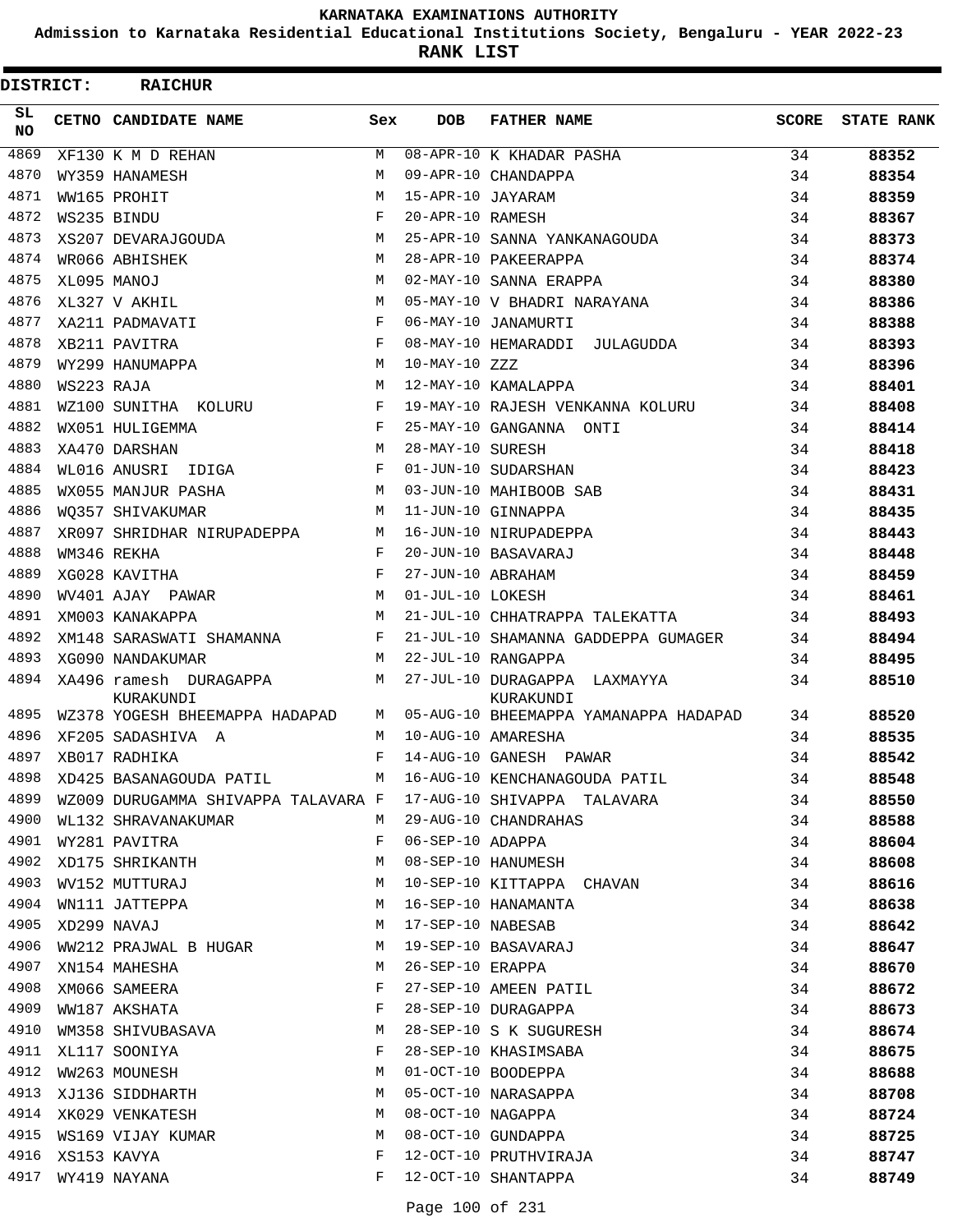**Admission to Karnataka Residential Educational Institutions Society, Bengaluru - YEAR 2022-23**

**RANK LIST**

 $\blacksquare$ 

| DISTRICT:       |            | <b>RAICHUR</b>           |        |                   |                                    |              |                   |
|-----------------|------------|--------------------------|--------|-------------------|------------------------------------|--------------|-------------------|
| SL<br><b>NO</b> |            | CETNO CANDIDATE NAME     | Sex    | <b>DOB</b>        | <b>FATHER NAME</b>                 | <b>SCORE</b> | <b>STATE RANK</b> |
| 4918            |            | XA241 AISHWARYA          | F      |                   | 16-OCT-10 GADDEPPA IRAPPA          | 34           | 88765             |
| 4919            |            | WO183 ABHISHEK           | М      |                   | 19-OCT-10 KONDAYYA                 | 34           | 88776             |
| 4920            |            | XL229 AMARESHA           | M      |                   | 26-OCT-10 SHARANAPPA               | 34           | 88812             |
| 4921            |            | XG257 VIDYASHREE         | F      |                   | 28-OCT-10 CHANDRASHEKAR            | 34           | 88823             |
| 4922            |            | XG118 SHELMA             | F      |                   | 30-OCT-10 SANNARAJASAB             | 34           | 88833             |
| 4923            |            | XG402 BHEEMAMMA          | F      |                   | 05-NOV-10 RANGAPPA                 | 34           | 88859             |
| 4924            |            | XA462 DEEPA              | F      |                   | 05-NOV-10 SHANKARAGOUDA            | 34           | 88860             |
| 4925            |            | XL103 BASAMMA            | F      |                   | 08-NOV-10 BEERAPPA                 | 34           | 88878             |
| 4926            |            | XK083 ANNAPURNA          | F      |                   | 12-NOV-10 CHANDAPPA                | 34           | 88907             |
| 4927            |            | XC341 PRUTHVI RAJA       | М      |                   | 12-NOV-10 JALANDHARA               | 34           | 88910             |
| 4928            |            | WV164 SUMITRA            | F      | 13-NOV-10 VIRESH  |                                    | 34           | 88916             |
| 4929            |            | WW437 SWAPNA             | F      |                   | 14-NOV-10 MOULAPPA                 | 34           | 88921             |
| 4930            |            | XH230 K MANJUNATHA       | М      |                   | 17-NOV-10 NARASIMHA                | 34           | 88931             |
| 4931            | WR146 ROJA |                          | F      |                   | 18-NOV-10 VENKATESH                | 34           | 88943             |
| 4932            |            | WS131 SHASHIKALA         | F      |                   | 22-NOV-10 SHIVAPPA                 | 34           | 88962             |
| 4933            |            | XC347 AKSHITA            | F      |                   | 26-NOV-10 AMARESHA                 | 34           | 88981             |
| 4934            |            | WQ158 ASH PAK            | М      | 28-NOV-10 REHAMAN |                                    | 34           | 88989             |
| 4935            |            | WR068 VIJAYALAXMI        | F      |                   | 28-NOV-10 DURUGAPPA                | 34           | 88996             |
| 4936            |            | WW330 KEERTI             | F      |                   | 29-NOV-10 JAGADISH                 | 34           | 88998             |
| 4937            |            | WN002 BHAVANA            | F      |                   | 30-NOV-10 KURAMAPPA                | 34           | 89000             |
| 4938            |            | XD416 ABBUSUFIAN         | М      | 09-DEC-10 MUSTAFA |                                    | 34           | 89047             |
| 4939            |            | XL060 MALLIKARJUN NAYAK  | M      |                   | 09-DEC-10 AMRESH NAIK              | 34           | 89053             |
| 4940            |            | WS204 RAJMAHAMAD         | М      | 10-DEC-10 MAIBOOB |                                    | 34           | 89058             |
| 4941            |            | XG207 ANJALI             | F      |                   | 11-DEC-10 VADIKEPPA                | 34           | 89062             |
| 4942            |            | XC190 BASALINGAMMA       | F      |                   | 12-DEC-10 BASAVARAJA               | 34           | 89065             |
| 4943            |            | WP071 KHASIMBI           | F      |                   | 12-DEC-10 SHALAM ALI               | 34           | 89067             |
| 4944            |            | XO173 NAGARATNA          | F      | 24-DEC-10 ESHWARA |                                    | 34           | 89146             |
| 4945            |            | XG401 GIRISH             | М      |                   | 26-DEC-10 RANGAPPA                 | 34           | 89156             |
| 4946            |            | XH117 VIJAYKUMAR         | М      | 29-DEC-10 ESHANNA |                                    | 34           | 89182             |
| 4947            | WP311 RAJU |                          | M      |                   | 30-DEC-10 HANUMANTA                | 34           | 89184             |
| 4948            |            | XS117 SAFIYA             | F      |                   | 31-DEC-10 CHAND PASHA CHOUDRI      | 34           | 89190             |
| 4949            |            | WR274 ANNAPURNA          | F      |                   | 01-JAN-11 HANUMAPPA                | 34           | 89196             |
| 4950            |            | WM200 BASAVARAJ          | M      | 01-JAN-11 AMARESH |                                    | 34           | 89198             |
| 4951            |            | XA092 BASAVARAJA         | M      |                   | 01-JAN-11 MALLANNA                 | 34           | 89199             |
| 4952            |            | WL302 BHAGAVANTRAYA      | M      | 01-JAN-11 NINGOJI |                                    | 34           | 89200             |
| 4953            |            | XA452 CHANDRASHEKHAR     | M      | 01-JAN-11 MOTEPPA |                                    | 34           | 89203             |
| 4954            |            | WM104 JYOTI              | F      | 01-JAN-11 YALAPPA |                                    | 34           | 89211             |
| 4955            |            | XG432 MOUNESH KAVALI     | M      | 01-JAN-11 GOVINDA |                                    | 34           | 89225             |
| 4956            |            | WS063 MOUNESHA           | M      |                   | 01-JAN-11 MUKKANNA                 | 34           | 89226             |
| 4957            |            | WV117 NIRUPADI CHALAVADI | M      |                   | 01-JAN-11 HUSENAPPA                | 34           | 89233             |
| 4958            |            | WW064 PRAVEEN            | M      |                   | 01-JAN-11 HULAGAPPA                | 34           | 89234             |
| 4959            |            | WN145 RAHUL              | M      |                   | 01-JAN-11 MUDDURANGAPPA            | 34           | 89239             |
| 4960            |            | WV035 SHANKARAGOUDA      | M      |                   | 01-JAN-11 BASANAGOUDA POLICEGOUDRA | 34           |                   |
| 4961            |            | XJ327 TARUN              | M      |                   | 01-JAN-11 M VEERESH                | 34           | 89250             |
| 4962            |            | XC104 VISHWA H           | М      |                   | 01-JAN-11 HANUMANTHA               |              | 89259             |
| 4963            |            |                          | F      |                   | 04-JAN-11 THAKAPPA                 | 34           | 89261             |
| 4964            |            | WM379 SEVIBAI            |        |                   |                                    | 34           | 89278             |
| 4965            |            | WW270 PRAJVAL            | М<br>F |                   | 12-JAN-11 AMARESHA                 | 34           | 89330             |
| 4966            |            | WS012 SUPRITHA           |        |                   | 14-JAN-11 RANGAYYA                 | 34           | 89344             |
|                 |            | XA198 ARJUN LOKRE        | M<br>F |                   | 16-JAN-11 RAMESH LOKRE             | 34           | 89353             |
| 4967            |            | XH246 BHAGYA             |        |                   | 17-JAN-11 CHANDRASHEKHAR           | 34           | 89361             |

Page 101 of 231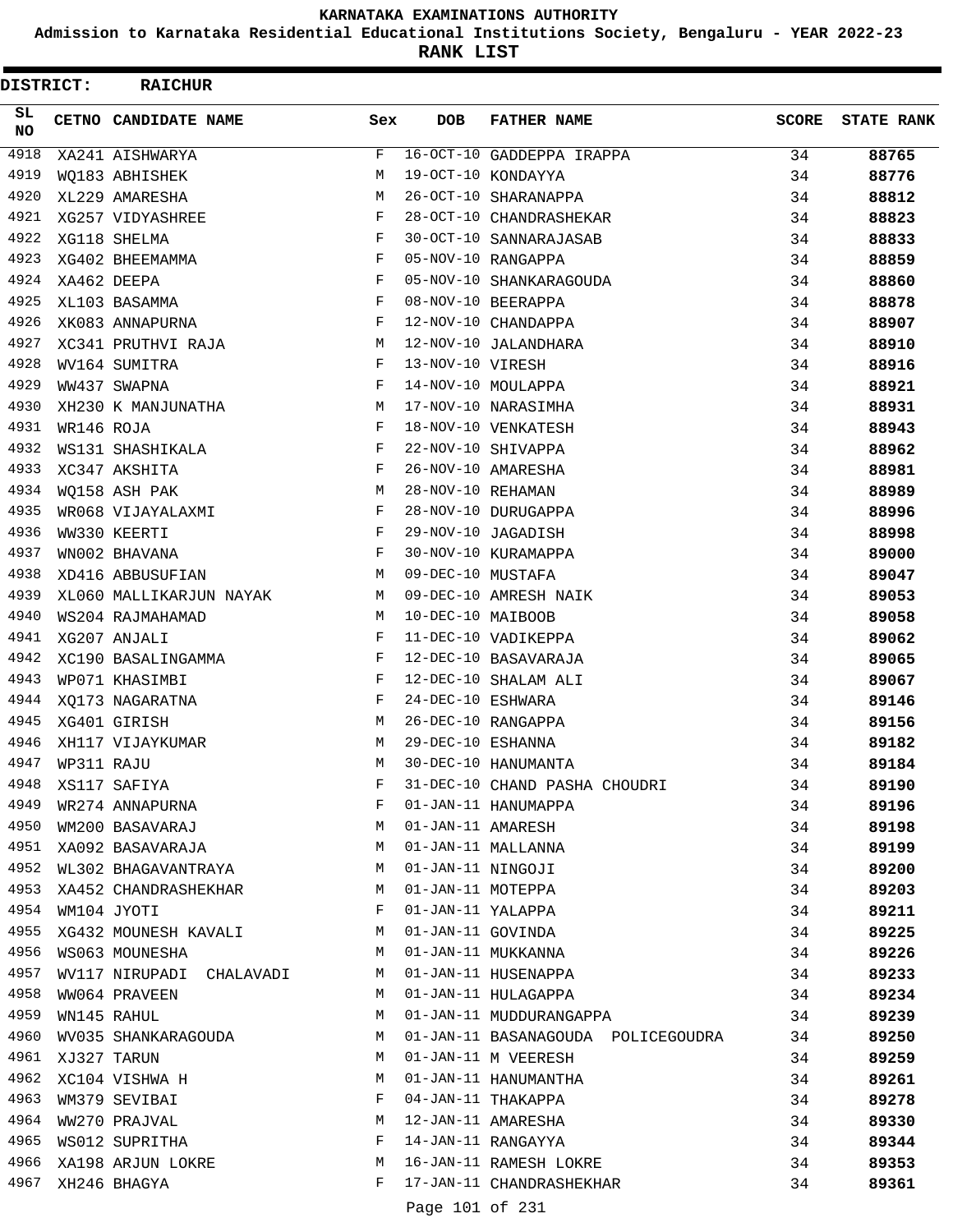**Admission to Karnataka Residential Educational Institutions Society, Bengaluru - YEAR 2022-23**

**RANK LIST**

| <b>DISTRICT:</b> |            | <b>RAICHUR</b>                          |              |                   |                                       |       |                   |
|------------------|------------|-----------------------------------------|--------------|-------------------|---------------------------------------|-------|-------------------|
| SL<br>NO.        |            | CETNO CANDIDATE NAME                    | Sex          | <b>DOB</b>        | <b>FATHER NAME</b>                    | SCORE | <b>STATE RANK</b> |
| 4968             |            | XD266 MADHUSHRI                         | $\mathbf{F}$ |                   | 19-JAN-11 BHEEMAPPA                   | 34    | 89380             |
| 4969             |            | XB236 AMBIKA RAMACHANDRA                | F            |                   | 22-JAN-11 RAMACHANDRA DEVENDRAPPA     | 34    | 89395             |
| 4970             |            | GARASANGI                               | F            | 25-JAN-11 RAMANNA | GARASNGI                              | 34    |                   |
| 4971             |            | XD351 CHAITRA<br>WY094 YALLANNA CHIGARI | M            |                   | 26-JAN-11 BASAVARAJ CHIGARI           | 34    | 89409<br>89417    |
| 4972             |            | WY318 DEVARAJ RAMESH                    | M            |                   | 29-JAN-11 RAMESH MALLAPPA             | 34    | 89429             |
| 4973             |            | WP087 K SIDDARTHA ALAVALAPPA            | М            | 30-JAN-11 SOMAPPA |                                       | 34    | 89436             |
| 4974             |            | XJ173 KAVERI                            | F            |                   | 02-FEB-11 BHIMASHANKAR                | 34    | 89453             |
| 4975             |            | XK132 SHRINIVASA NAGARAJA               | M            |                   | 05-FEB-11 NAGARAJA                    | 34    | 89475             |
| 4976             |            | XA254 SAMAKSHA TIMMANNA                 | F            |                   | 08-FEB-11 TIMMANNA                    | 34    | 89494             |
| 4977             |            | XJ331 NITHIN KUMAR                      | M            |                   | 13-FEB-11 LAKSHMI REDDY               | 34    | 89534             |
| 4978             |            | XR106 CHANDAN                           | M            |                   | 16-FEB-11 JAYARAJ SWAMI               | 34    | 89555             |
| 4979             |            | WP208 SRUSTI                            | F            | 22-FEB-11 ANANTYA |                                       | 34    | 89610             |
| 4980             |            | WL265 PRAJVAL                           | M            |                   | 23-FEB-11 SHAMASUNDARA                | 34    | 89617             |
| 4981             |            | XN058 DIVYA                             | F            |                   | 27-FEB-11 REDDEPPA                    | 34    | 89650             |
| 4982             |            | XD106 AFIYA                             | F            | 01-MAR-11 MAHEBUB |                                       | 34    | 89662             |
| 4983             |            | XE184 SANDHYA                           | F            |                   | 03-MAR-11 SHARANAPPA                  | 34    | 89687             |
| 4984             |            | XD413 MAHESHA                           | M            |                   | 04-MAR-11 SHIVAPPA                    | 34    | 89692             |
| 4985             |            | WO353 JYOTHI                            | F            |                   | 05-MAR-11 SHIVAPPA RATHOD             | 34    | 89703             |
| 4986             |            | WV077 PAVITRA BASAPPA                   | F            | 06-MAR-11 BASAPPA |                                       | 34    | 89713             |
| 4987             |            | WX344 SANDEEP RATHOD                    | М            |                   | 07-MAR-11 GUNDAPPA SHNKRAPPA RATHOD   | 34    | 89727             |
| 4988             |            | WT070 VIJAYALAKSHMI                     | F            |                   | 10-MAR-11 YALLANAGOUDA                | 34    | 89747             |
| 4989             |            | XG299 SHRINIDHI SHALI BIDARIMATH        | F            |                   | 13-MAR-11 AMARESHA                    | 34    | 89767             |
| 4990             |            | XC343 VIJAYA KUMAR PAWAR                | M            |                   | 14-MAR-11 NARAYANA PAWAR              | 34    | 89772             |
| 4991             |            | WR183 ABHISHEKGOUDA                     | M            |                   | 20-MAR-11 HANUMAGOUDA                 | 34    | 89823             |
| 4992             |            | XM195 ANANDA                            | M            |                   | 20-MAR-11 HANUMANTHA                  | 34    | 89824             |
| 4993             |            | WO242 TRIVENI                           | F            |                   | 20-MAR-11 DHAKAPPA                    | 34    | 89829             |
| 4994             |            | WR026 MAHADEVA                          | М            |                   | 21-MAR-11 SIDDALINGAPPA               | 34    | 89833             |
| 4995             | WM050 RAMU |                                         | М            | 21-MAR-11 RAJAPPA |                                       | 34    | 89841             |
| 4996             |            | XN060 MALLIKARJUNA                      | M            |                   | 22-MAR-11 HIRELINGAPPA                | 34    | 89845             |
| 4997             |            | XK184 KARTHIK                           | M            |                   | 24-MAR-11 THIMMANNA                   | 34    | 89864             |
| 4998             |            | WL072 MD YUSUF                          | M            |                   | 24-MAR-11 SALEEM SAB                  | 34    | 89866             |
| 4999             |            | XO042 ANITHA                            | F            |                   | 26-MAR-11 DYAMANNA                    | 34    | 89885             |
| 5000             |            | WZ008 H PRASHANT HANUMAPPA              | М            |                   | 28-MAR-11 HANUMAPPA BASAPPA SANGANALA | 34    | 89903             |
|                  |            | SANGANALA                               |              |                   |                                       |       |                   |
| 5001             |            | XG378 JAYASHRI                          | F            |                   | 28-MAR-11 BASAVARAJ                   | 34    | 89904             |
| 5002             |            | XL090 AIFAZ                             | М            |                   | 31-MAR-11 SHARIPSAB                   | 34    | 89932             |
| 5003             |            | WN219 AKASHA RATHOD                     | М            |                   | 31-MAR-11 VENKATESH RATHOD            | 34    | 89933             |
| 5004             |            | XM101 SHRAVANI                          | F            |                   | 02-APR-11 NINGAPPA                    | 34    | 89954             |
| 5005             |            | XK048 VINAYA                            | М            |                   | 02-APR-11 BHEEMANNA                   | 34    | 89960             |
| 5006             |            | WR289 ANANYA                            | F            |                   | 09-APR-11 ANJINEYYA                   | 34    | 90012             |
| 5007             |            | WR295 MALLIKARJUNA                      | M            |                   | 10-APR-11 SHEKARAPPA                  | 34    | 90031             |
| 5008             |            | XF217 SAHANA                            | F            | 16-APR-11 AMARESH |                                       | 34    | 90092             |
| 5009             |            | XN135 SOMANATHA                         | M            |                   | 16-APR-11 TIMMANNA                    | 34    | 90094             |
| 5010             |            | WY061 MANAYYA GYANAPPAYYANAVARU         | M            |                   | 20-APR-11 GYANAYYA                    | 34    | 90125             |
| 5011             |            | XP154 MALLAYYA                          | М            |                   | 21-APR-11 FAKKIRAPPA                  | 34    | 90131             |
| 5012             |            | XN046 RENUKA                            | F            |                   | 23-APR-11 HANUMANTA                   | 34    | 90149             |
| 5013             |            | WR116 PAVITRA                           | F            |                   | 24-APR-11 CHANNAPPA                   | 34    | 90161             |
| 5014             |            | XM311 PRAJWALA AMARESHA DANDIN          | М            |                   | 25-APR-11 AMARESHA HUSENAPPA DANDIN   | 34    | 90173             |
| 5015             |            | XF067 AMBIKA                            | F            | 26-APR-11 NAGAPPA |                                       | 34    | 90178             |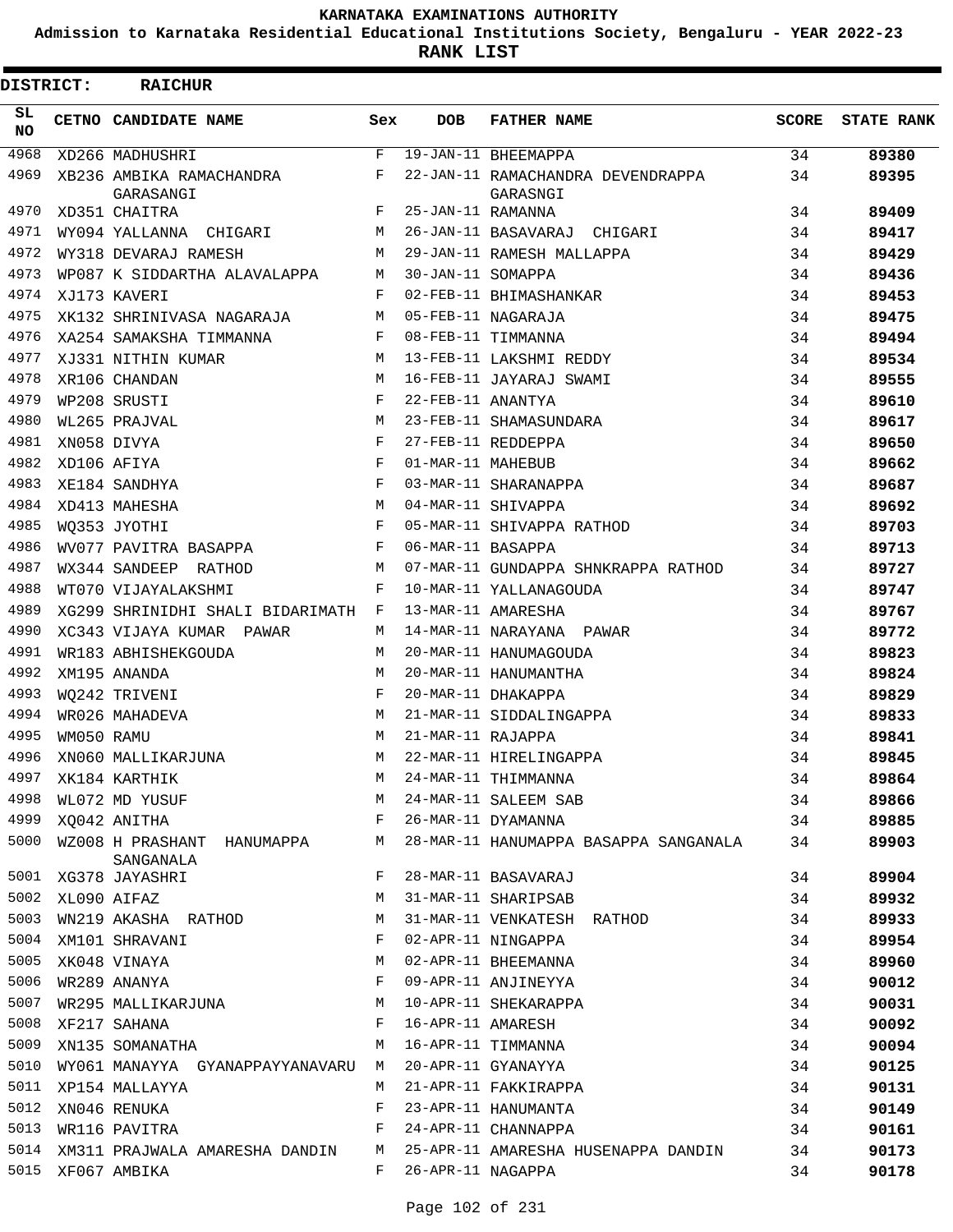**Admission to Karnataka Residential Educational Institutions Society, Bengaluru - YEAR 2022-23**

**RANK LIST**

| DISTRICT:  |            | <b>RAICHUR</b>                      |              |                   |                                       |              |                   |
|------------|------------|-------------------------------------|--------------|-------------------|---------------------------------------|--------------|-------------------|
| SL.<br>NO. |            | CETNO CANDIDATE NAME                | Sex          | <b>DOB</b>        | <b>FATHER NAME</b>                    | <b>SCORE</b> | <b>STATE RANK</b> |
| 5016       |            | WZ007 SOUBHAGYA LAXMI               | F            | 27-APR-11 BASAPPA |                                       | 34           | 90194             |
| 5017       |            | XN160 ASHOKA                        | M            |                   | 28-APR-11 NIRUPADI                    | 34           | 90196             |
| 5018       |            | XG390 VEERENDRA                     | M            |                   | 28-APR-11 VEERESHA                    | 34           | 90209             |
| 5019       |            | WX427 MALINGARAY PUJARI             | M            | 02-MAY-11 RAMESH  |                                       | 34           | 90248             |
| 5020       |            | WV107 AKASH                         | M            |                   | 03-MAY-11 SHANTAPPA                   | 34           | 90251             |
| 5021       |            | WS049 AKASH                         | M            | 04-MAY-11 AMARESH |                                       | 34           | 90260             |
| 5022       |            | XK344 SHARANABASAVA                 | M            | 05-MAY-11 ADAPPA  |                                       | 34           | 90275             |
| 5023       |            | XA345 VIKRAM RATHOD                 | M            | 05-MAY-11 NAGESH  |                                       | 34           | 90278             |
| 5024       |            | WP134 AFREEN                        | $\mathbf{F}$ |                   | 06-MAY-11 BHASHEER SAB                | 34           | 90279             |
| 5025       |            | WV502 BASAVARAJ                     | M            |                   | 06-MAY-11 SOMAPPA SABANNA             | 34           | 90283             |
| 5026       |            | XP148 MANIKYA REDDI                 | M            | 06-MAY-11 VENKOBA |                                       | 34           | 90286             |
| 5027       |            | XE171 PALLAVI                       | F            |                   | 07-MAY-11 MALLAPPA                    | 34           | 90296             |
| 5028       |            | WV086 RENUKA                        | F            |                   | 08-MAY-11 SHARANAPPA                  | 34           | 90309             |
| 5029       |            | WR039 SHIVAMMA                      | $\mathbf{F}$ | 09-MAY-11 DEVANNA |                                       | 34           | 90322             |
| 5030       |            | XJ159 MOUNESHWARI                   | F            |                   | 10-MAY-11 NINGAPPA                    | 34           | 90330             |
| 5031       |            | WW218 VINAYAKA                      | M            |                   | 10-MAY-11 SHEKHARAPPA                 | 34           | 90337             |
| 5032       |            | XH228 SABAYYA                       | M            |                   | 12-MAY-11 NARASAPPA GUGAR             | 34           | 90347             |
| 5033       |            | WY355 SOMAPPA KANAKAPPA YALABURTI M |              |                   | 12-MAY-11 KANAKAPPA SOMAPPA YALABURTI | 34           | 90351             |
| 5034       |            | XH105 SUNIL                         | M            | 12-MAY-11 SOLAMAN |                                       | 34           | 90353             |
| 5035       |            | WL309 KAVERI H                      | F            |                   | 18-MAY-11 HANUMANTHRAYA               | 34           | 90393             |
| 5036       |            | WW237 SHIVU                         | M            |                   | 22-MAY-11 VENKATESH HUGAR             | 34           | 90445             |
| 5037       |            | WM424 SHANTHA                       | F            |                   | 23-MAY-11 SHANKARAPPA                 | 34           | 90456             |
| 5038       |            | WX247 PRASHANTH BHOVI               | M            |                   | 26-MAY-11 HANAMANTA                   | 34           | 90488             |
| 5039       |            | WY354 HANAMANTA RATHOD              | М            |                   | 28-MAY-11 MEGHAPPA RATHOD             | 34           | 90505             |
| 5040       |            | WR152 AANJANEYYA                    | М            |                   | 29-MAY-11 RANGAYYA                    | 34           | 90511             |
| 5041       |            | XF084 PRAVEENA                      | М            | 30-MAY-11 RAMANNA |                                       | 34           | 90526             |
| 5042       |            | WX074 AMBIKA                        | $_{\rm F}$   |                   | 01-JUN-11 MALLIKARJUN                 | 34           | 90536             |
| 5043       |            | XQ243 MANIKANTHA                    | М            | 01-JUN-11 YAMANUR |                                       | 34           | 90544             |
| 5044       |            | XP054 PRADEEP T                     | M            |                   | 01-JUN-11 HIREDURUGAPPA               | 34           | 90549             |
| 5045       |            | WZ306 VAMSHI B                      | M            |                   | 01-JUN-11 BASAVARAJU                  | 34           | 90557             |
| 5046       |            | XJ358 AKHIL                         | М            |                   | 03-JUN-11 RAMANJINAYYA                | 34           | 90568             |
| 5047       |            | XE073 REKHA                         | F            | 04-JUN-11 NAGARAJ |                                       | 34           | 90591             |
| 5048       |            | WM197 MANJULA                       | F            |                   | 05-JUN-11 HANUMANTHRAYA               | 34           | 90603             |
| 5049       |            | XL051 SEVANTI                       | F            |                   | 05-JUN-11 NAGANAGOUDA                 | 34           | 90608             |
| 5050       |            | XA066 SHIVARAJ                      | М            |                   | 05-JUN-11 HANUMAPPA LOKAPPA           | 34           | 90609             |
| 5051       |            | XB224 MALLIKARJUN                   | М            |                   | 07-JUN-11 SANGAPPA                    | 34           | 90635             |
| 5052       |            | WR248 NAVEEN KUMAR                  | М            |                   | 08-JUN-11 MALLAPPA                    | 34           | 90647             |
| 5053       |            | WL119 LAXMI                         | F            |                   | 09-JUN-11 SHIVAPPA                    | 34           |                   |
| 5054       |            |                                     | М            |                   | 09-JUN-11 NARSIMHA                    | 34           | 90653             |
| 5055       |            | XC073 NITEENKUMAR<br>WM401 RAMESHA  | М            | 09-JUN-11 DEVAPPA |                                       |              | 90656             |
| 5056       |            |                                     | М            |                   |                                       | 34           | 90659             |
| 5057       | WV138 AKUL |                                     |              |                   | 10-JUN-11 SHARANAPPA                  | 34           | 90661             |
|            |            | XH292 C PRANAVI                     | F            |                   | 11-JUN-11 C RAJASHEKHAR               | 34           | 90680             |
| 5058       |            | XL165 MANJULA H                     | F            |                   | 12-JUN-11 PRAKASH H                   | 34           | 90693             |
| 5059       |            | XA421 PRAVEEN                       | М            |                   | 13-JUN-11 MUNESHWAR                   | 34           | 90704             |
| 5060       |            | XB126 DURAGANNA SIDDALINGA          | М            |                   | 14-JUN-11 SIDDALINGA                  | 34           | 90708             |
| 5061       |            | XE064 PRAJWAL                       | М            |                   | 15-JUN-11 MOUNESHA                    | 34           | 90720             |
| 5062       |            | XS023 BASAVARAJ                     | М            |                   | 16-JUN-11 MALLAYYA                    | 34           | 90723             |
| 5063       |            | XC243 SANJANAA                      | F            |                   | 17-JUN-11 SHIVAPPA                    | 34           | 90738             |
| 5064       |            | XE160 PRASHANTH                     | М            |                   | 21-JUN-11 MALLAYYA                    | 34           | 90784             |
| 5065       |            | WT167 SANGEETA PATIL                | F            |                   | 21-JUN-11 NARASANAGOUDA               | 34           | 90786             |
|            |            |                                     |              | Page 103 of 231   |                                       |              |                   |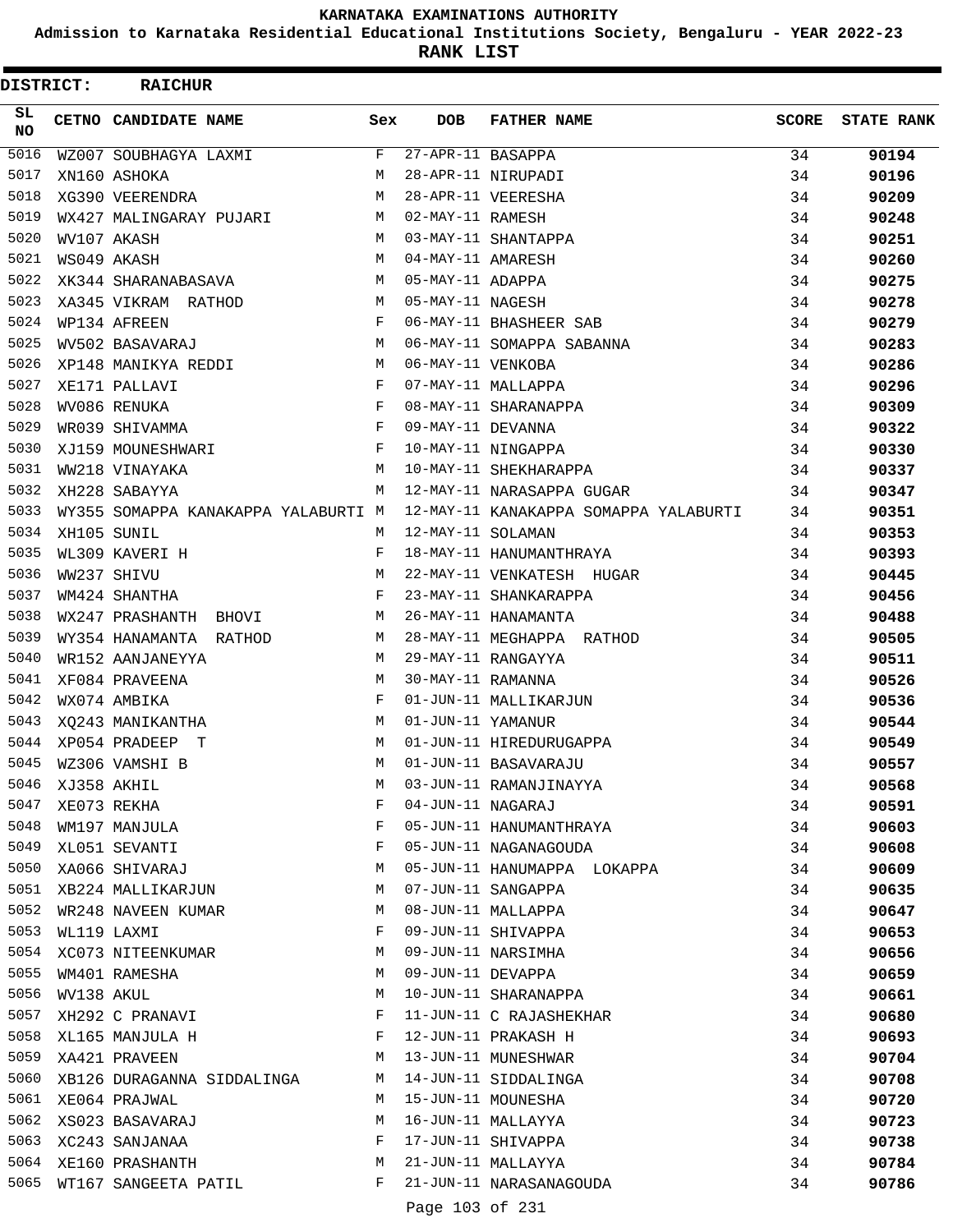**Admission to Karnataka Residential Educational Institutions Society, Bengaluru - YEAR 2022-23**

**RANK LIST**

| DISTRICT:        |                  | <b>RAICHUR</b>                        |              |                   |                                      |       |                   |
|------------------|------------------|---------------------------------------|--------------|-------------------|--------------------------------------|-------|-------------------|
| SL.<br><b>NO</b> |                  | CETNO CANDIDATE NAME                  | Sex          | DOB               | <b>FATHER NAME</b>                   | SCORE | <b>STATE RANK</b> |
| 5066             |                  | XC303 JYOTHI                          | $\mathbf{F}$ |                   | 23-JUN-11 RANGAYYA                   | 34    | 90809             |
| 5067             |                  | WY104 ABHISHEK                        | M            |                   | 24-JUN-11 SHIVAGYANAPPA              | 34    | 90815             |
| 5068             |                  | XB207 BHAGYAMMA                       | F            |                   | 25-JUN-11 LAXMANAGOUDA HOSAMANI      | 34    | 90826             |
| 5069             |                  | XK383 YAMANAMMA                       | F            |                   | 25-JUN-11 YALLAPPA                   | 34    | 90835             |
| 5070             |                  | XL269 AMBAMMA                         | F            |                   | 26-JUN-11 BASAVARAJA                 | 34    | 90836             |
| 5071             |                  | WM232 DHEERAJ                         | M            |                   | 01-JUL-11 SHIVARAJA                  | 34    | 90880             |
| 5072             |                  | WZ277 CHAITRA AYYAPPA GADDI           | F            |                   | 03-JUL-11 AYYAPPA BASAVARAJ GADDI    | 34    | 90909             |
| 5073             |                  | WY286 NAGARAJ                         | M            |                   | 04-JUL-11 TIMMANNA                   | 34    | 90930             |
| 5074             |                  | XD131 ARCHANA                         | F            | 05-JUL-11 SURESH  |                                      | 34    | 90936             |
| 5075             |                  | WY230 UDAYAKUMAR                      | M            |                   | 07-JUL-11 YAMANURAPPA                | 34    | 90967             |
| 5076             |                  | XH396 SARIKADEVI                      | F            |                   | 08-JUL-11 MALLESHNAYAKA              | 34    | 90983             |
| 5077             | WZ207 ARIF       |                                       | M            | 10-JUL-11 RAJASAB |                                      | 34    | 90995             |
| 5078             |                  | XQ215 TABEER                          | M            |                   | 10-JUL-11 MAHEBOOB                   | 34    | 91001             |
| 5079             |                  | XA105 ABHISHEK                        | M            |                   | 11-JUL-11 RAJASHEKHARAYYA HIREMATH   | 34    | 91005             |
| 5080             |                  | WO277 NAGARATNA                       | F            |                   | 11-JUL-11 MALLAPPA                   | 34    | 91009             |
| 5081             |                  | WX418 TEJASHWINI<br>PATTAR            | F            |                   | 11-JUL-11 SHANKRANNA PATTAR          | 34    | 91021             |
| 5082             |                  | WX403 SANDEEPA                        | M            |                   | 15-JUL-11 DEVAREDDAPPA               | 34    | 91068             |
| 5083             |                  | XR019 SANJANA H                       | F            |                   | 15-JUL-11 VEERESH H                  | 34    | 91069             |
| 5084             |                  | XP123 CHAITRA                         | F            | 17-JUL-11 RAMESHA |                                      | 34    | 91090             |
| 5085             |                  | XR212 SANJANA                         | F            |                   | 17-JUL-11 SHASHIDAR                  | 34    | 91098             |
| 5086             |                  | XS227 VAISHALI                        | F            |                   | 20-JUL-11 VIRUPANNA                  | 34    | 91134             |
| 5087             |                  | WL219 SATVIK P                        | M            |                   | 21-JUL-11 NAGARAJ P                  | 34    | 91145             |
| 5088             |                  | WZ137 SULEMAAN ALI                    | M            |                   | 25-JUL-11 HUSSAIN SAB                | 34    | 91196             |
| 5089             |                  | XE222 SANDEEP                         | M            | 27-JUL-11 DEVAPPA |                                      | 34    | 91210             |
| 5090             |                  | XK108 HARSHITHA                       | F            |                   | 30-JUL-11 NIRUPADI                   | 34    | 91238             |
| 5091             |                  | WL294 MANJULA                         | F            |                   | 01-AUG-11 GANGANNA                   | 34    | 91265             |
| 5092             |                  | XR151 PARVATHAMMA                     | F            |                   | 02-AUG-11 BASAVARAJA                 | 34    | 91275             |
| 5093             |                  | WY142 GANESHA                         | M            |                   | 06-AUG-11 MAHANTESHA                 | 34    | 91298             |
| 5094             |                  | WR022 PRAJWAL                         | M            | 09-AUG-11 ADAPPA  |                                      | 34    | 91327             |
| 5095             |                  | WX104 rohit vaddar                    | M            |                   | 11-AUG-11 SHIVAPUTRAPPA              | 34    | 91357             |
| 5096             |                  | WM384 ALAVALLI                        | M            | 12-AUG-11 MALAPPA |                                      | 34    | 91360             |
| 5097             |                  | WZ318 AMARESHA SHARANAPPA<br>TALAVARA |              |                   | M 12-AUG-11 SHARANAPPA MANAPPA       | 34    | 91361             |
| 5098             | XH138 VINOD      |                                       | M            | 15-AUG-11 JAYAPPA |                                      | 34    | 91402             |
| 5099             |                  | WP074 ASHVINI                         | F            |                   | 19-AUG-11 MOUNESHA                   | 34    | 91430             |
| 5100             |                  | XC279 BHAGYASHREE                     | F            |                   | 20-AUG-11 HAMPANNA                   | 34    | 91437             |
|                  | 5101 XG408 ALIYA |                                       | F            | 28-AUG-11 RAMJAN  |                                      | 34    | 91496             |
|                  |                  | 5102 XJ149 CHARAN                     | M            |                   | 31-AUG-11 RAMIREDDY                  | 34    | 91526             |
| 5103             |                  | WX129 BHEEMAMMA TIMMANNA SALER        | F            |                   | 01-SEP-11 TIMMANNA SALER             | 34    | 91532             |
| 5104             |                  | XH126 TEJA SAGAR                      | M            |                   | 03-SEP-11 THIRUMALESH                | 34    | 91558             |
| 5105             |                  | XE297 KAVITHA                         | F            |                   | 04-SEP-11 NARASAPPA                  | 34    | 91564             |
| 5106             |                  | WM370 NAGARAJU                        | M            |                   | 08-SEP-11 HANUMANTHRAYA              | 34    | 91603             |
| 5107             |                  | XJ038 RAMPUR BHARATEESH SWAMY         | M            |                   | 09-SEP-11 RACHAYYA SWAMY             | 34    | 91618             |
| 5108             |                  | XM113 SHAREEF SAB                     | M            |                   | 10-SEP-11 KASHIMSAB                  | 34    | 91624             |
| 5109             |                  | XM353 KAVYASRI                        | F            |                   | 17-SEP-11 JAYADRATHA                 | 34    | 91681             |
| 5110             |                  | WR004 DHAKAPPA                        | M            |                   | 20-SEP-11 TEEKAPPA                   | 34    | 91702             |
| 5111             |                  | WR276 KIRANAKUMARA                    | М            | 21-SEP-11 RAMESHA |                                      | 34    | 91710             |
| 5112             |                  | WX310 MANJUNATH YALLAPPA<br>BHAJANTRI | M            |                   | 21-SEP-11 YALLAPPA NAGAPPA BHAJANTRI | 34    | 91712             |
| 5113             |                  | WP161 ANITA                           | F            |                   | 23-SEP-11 YALLAPPA                   | 34    | 91727             |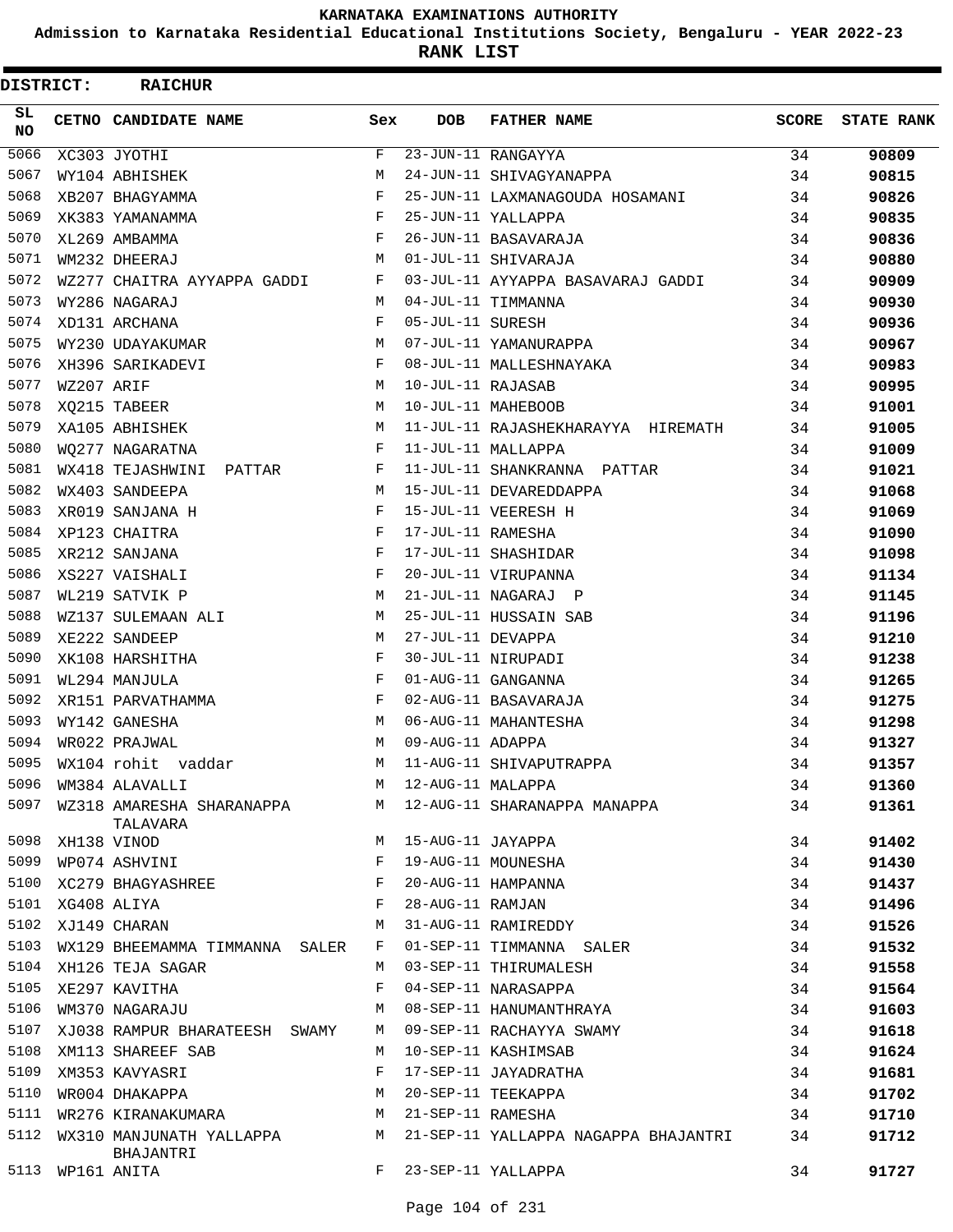**Admission to Karnataka Residential Educational Institutions Society, Bengaluru - YEAR 2022-23**

**RANK LIST**

| DISTRICT:  |            | <b>RAICHUR</b>                                 |              |                   |                                 |              |                   |
|------------|------------|------------------------------------------------|--------------|-------------------|---------------------------------|--------------|-------------------|
| SL.<br>NO. |            | CETNO CANDIDATE NAME                           | Sex          | <b>DOB</b>        | <b>FATHER NAME</b>              | <b>SCORE</b> | <b>STATE RANK</b> |
| 5114       |            | WS123 ANUSHA                                   | F            |                   | 26-SEP-11 SHIVAPPA              | 34           | 91748             |
| 5115       |            | WP083 GURUBASAVA                               | M            |                   | 28-SEP-11 YALLAPPA              | 34           | 91762             |
| 5116       |            | WN131 SANJANA                                  | F            |                   | 28-SEP-11 GANAPATI              | 34           | 91764             |
| 5117       |            | WR147 SHIVAKALA                                | F            |                   | 30-SEP-11 KRISHNAPPA            | 34           | 91789             |
| 5118       |            | WO208 AISHWARYA                                | $\mathbf{F}$ |                   | 02-OCT-11 VENKATESH             | 34           | 91801             |
| 5119       |            | XH236 BASAVANNA K                              | M            |                   | 04-OCT-11 RAMALINGA K           | 34           | 91822             |
| 5120       |            | XA416 DURUGAMMA                                | F            |                   | 05-OCT-11 BASAVARAJA            | 34           | 91831             |
| 5121       |            | XM265 MALLIKARJUN                              | М            | 05-OCT-11 SOMESHA |                                 | 34           | 91834             |
| 5122       |            | WZ045 ROHIT PATIL                              | M            |                   | 11-OCT-11 SHARANAGOUDA          | 34           | 91887             |
| 5123       |            | XE212 AMBUJA<br>HOSALLI                        | F            |                   | 12-OCT-11 DEVANNA HOSALLI       | 34           | 91888             |
| 5124       |            | XC103 SHAILAJA                                 | $_{\rm F}$   |                   | 12-OCT-11 YANKAPPA              | 34           | 91893             |
| 5125       |            | $\mathbf{M}$<br>WM107 ANEEF                    |              |                   | 14-OCT-11 DAVLASAB              | 34           | 91903             |
| 5126       |            | XF123 RAVITEJ                                  | M            |                   | 14-OCT-11 HONAMAYYA             | 34           | 91907             |
| 5127       |            | XK159 ANITHA MADIVALARA F                      |              |                   | 16-OCT-11 SHARANAPPA            | 34           | 91913             |
| 5128       |            | WY331 KAVANA                                   | F            |                   | 22-OCT-11 REKHAPPA              | 34           | 91969             |
| 5129       |            | XS120 AMRUTA                                   | $_{\rm F}$   | 25-OCT-11 YANKOBA |                                 | 34           | 91989             |
| 5130       |            | WW273 PALLAVI S CHAVHAN F                      |              |                   | 27-OCT-11 SHIVANAND CHAVHAN     | 34           | 92008             |
| 5131       |            | XA023 GANGASHREE SANGANABASAVA<br>ANGADI       | $\mathbf{F}$ |                   | 28-OCT-11 SANGANABASAV ANGADI   | 34           | 92018             |
| 5132       |            | XR109 K SUSHMITHA                              | F            |                   | 01-NOV-11 K BASAVARAJA          | 34           | 92050             |
| 5133       |            | WP278 PRADEEPA                                 | M            |                   | 01-NOV-11 AMARESHA              | 34           | 92054             |
| 5134       |            | XM200 ANNAPURNA                                | F            | 02-NOV-11 MOUNESH |                                 | 34           | 92060             |
| 5135       |            | $\mathbf{F}$ and $\mathbf{F}$<br>XD103 SHWETHA |              |                   | 05-NOV-11 BHEEMAYYA             | 34           | 92088             |
| 5136       |            | XK385 GOURAMMA TAYANNA PUJAR F                 |              |                   | 08-NOV-11 TAYANNA EARAPPA PUJAR | 34           | 92110             |
| 5137       |            | XH198 SHRI GOURI                               | F            |                   | 10-NOV-11 SHARANABASSAPPA       | 34           | 92125             |
| 5138       |            | XK270 ARUNAKUMARI                              | F            |                   | 13-NOV-11 BASAVARAJA            | 34           | 92138             |
| 5139       |            | WM270 SHAHEEN                                  | F            |                   | 13-NOV-11 BANDENAWAJ            | 34           | 92144             |
| 5140       |            | XL019 SANTHOSH                                 | М            |                   | 21-NOV-11 SHIVARAJA             | 34           | 92208             |
| 5141       |            | XL216 ABHINAYA                                 | F            |                   | 23-NOV-11 AMARESHA              | 34           | 92214             |
| 5142       |            | WW485 SOUMYA                                   | F            |                   | 23-NOV-11 SIDDAPPA              | 34           | 92220             |
| 5143       |            | XB153 BHOOMIKA                                 | F            | 25-NOV-11 RAMESH  |                                 | 34           | 92237             |
| 5144       |            | WL123 AMBIKA                                   | F            |                   | 27-NOV-11 MALLAPPA              | 34           | 92252             |
| 5145       | XK249 USHA |                                                | F            |                   | 06-DEC-11 BASAVARAJ             | 34           | 92307             |
| 5146       |            | WN213 B LATA                                   | F            |                   | 07-DEC-11 VENKOBANAYAKA         | 34           | 92308             |
| 5147       |            | WP243 AJAYA                                    | М            |                   | 09-DEC-11 SHIVANNA              | 34           | 92320             |
| 5148       |            | WS120 ASLAM BABA                               | М            | 12-DEC-11 ISMAIL  |                                 | 34           | 92338             |
| 5149       |            | XN202 MEGHA G                                  | F            | 16-DEC-11 JAKOBA  |                                 | 34           | 92372             |
| 5150       |            | WX010 REKHA                                    | F            |                   | 18-DEC-11 SHARANAPPA            | 34           | 92388             |
| 5151       |            | WN163 GURUBASAVA                               | М            |                   | 20-DEC-11 HANUMANTHA            | 34           | 92396             |
| 5152       |            | XJ051 K MALLIKARJUN                            | М            |                   | 23-DEC-11 K AYYAPPA             | 34           | 92415             |
| 5153       |            | XQ119 BASAVA                                   | М            |                   | 28-DEC-11 MUKKUNDA              | 34           | 92433             |
| 5154       |            | XA179 ANJALI                                   | F            |                   | 01-JAN-12 SHEENAPPA             | 34           | 92467             |
| 5155       |            | WZ038 PAVITRA                                  | F            |                   | 01-JAN-12 HANUMAPPA             | 34           | 92476             |
| 5156       |            | XJ281 SHREEKAARA                               | М            |                   | 01-JAN-12 HANUMESH              | 34           | 92482             |
| 5157       |            | WL146 RANGANATH                                | М            |                   | 12-JAN-12 SRINIVAS              | 34           | 92507             |
| 5158       |            | WZ004 SRUJAN PATIL                             | М            | 01-FEB-12 RAJESH  |                                 | 34           | 92541             |
| 5159       |            | XK207 MOUNIKA                                  | F            |                   | 09-FEB-12 BHEERAPPA             | 34           | 92550             |
| 5160       |            | XE276 PUSHPA                                   | F            |                   | 09-FEB-12 GADILINGAPPA          | 34           | 92551             |
| 5161       |            | XC140 GANGAMMA                                 | F            | 24-FEB-12 HUSENI  |                                 | 34           | 92565             |
| 5162       |            | XC312 UMADEVI                                  | F            |                   | 05-MAR-12 VENKATESH             | 34           | 92572             |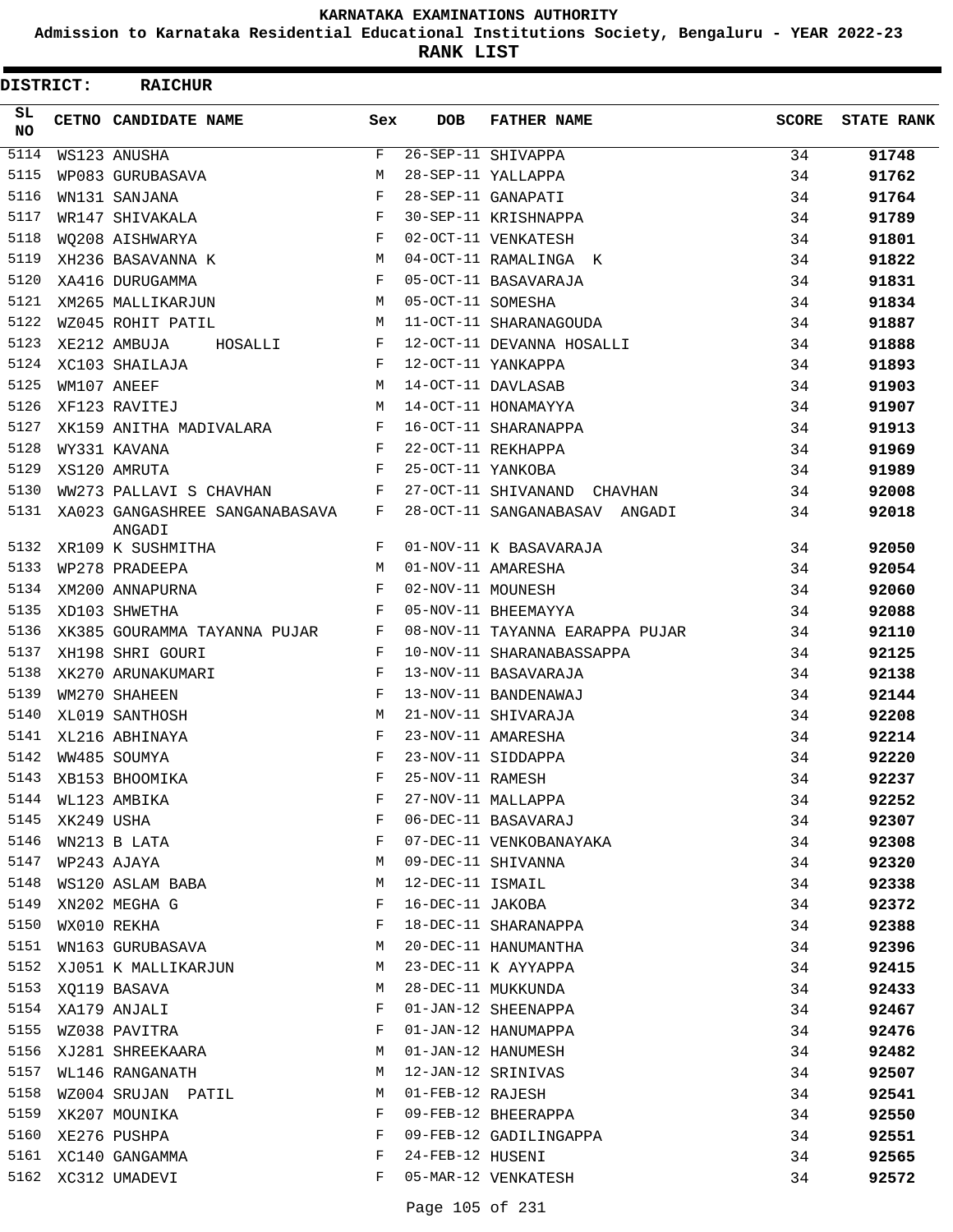**Admission to Karnataka Residential Educational Institutions Society, Bengaluru - YEAR 2022-23**

**RANK LIST**

| DISTRICT:         |            | <b>RAICHUR</b>                             |              |                   |                                                                            |              |                   |
|-------------------|------------|--------------------------------------------|--------------|-------------------|----------------------------------------------------------------------------|--------------|-------------------|
| SL.<br>NO.        |            | CETNO CANDIDATE NAME                       | Sex          | <b>DOB</b>        | <b>FATHER NAME</b>                                                         | <b>SCORE</b> | <b>STATE RANK</b> |
| $\overline{51}63$ |            | XJ140 VISHNU KUMAR                         | М            | 25-APR-12 AMBRESH |                                                                            | 34           | 92601             |
| 5164              |            | WV453 PANDAPPA PAWAR                       | M            |                   | 01-JAN-09 SOMLEPPA LACHAMAPPA PAWAR                                        | 33           | 92638             |
| 5165              |            | WO196 KAMALA                               | $\mathbf{F}$ |                   | 07-JAN-09 KISHATAPPA                                                       | 33           | 92641             |
| 5166              |            | XE327 GAYITRI                              | F            |                   | 11-JAN-09 CHINAREDDY                                                       | 33           | 92642             |
| 5167              |            | XP082 SHANKRAPPA                           | M            |                   | 03-JUN-09 SHIVANNA                                                         | 33           | 92656             |
| 5168              |            | WV311 AMARESH                              | M            |                   | 12-NOV-09 SHARANAPPA                                                       | 33           | 92684             |
| 5169              |            | WN194 RUKSANA                              | F            |                   | 16-NOV-09 REHAMAN SAB                                                      | 33           | 92686             |
| 5170              |            | XD006 AMBIKA                               | F            | 28-NOV-09 YANKOBA |                                                                            | 33           | 92689             |
| 5171              |            | XK228 VEERESH                              | M            |                   | 15-DEC-09 SHARBANNA                                                        | 33           | 92699             |
| 5172              |            | WL416 SARASWATI                            | F            |                   | 22-DEC-09 PARASAPPA KATTIMANI                                              | 33           | 92702             |
| 5173              |            | XD068 ADIVESHA                             | M            |                   | 01-JAN-10 BASAVARAJ                                                        | 33           | 92703             |
| 5174              |            | WU036 AMARESH                              | M            | 01-JAN-10 LAXMANA |                                                                            | 33           | 92704             |
| 5175              | WX107 ANIL |                                            | M            |                   | 01-JAN-10 HOLEYAPPA                                                        | 33           | 92705             |
| 5176              |            | WW216 DURAGANNA                            | M            | 01-JAN-10 AMARESH |                                                                            | 33           | 92711             |
| 5177              |            | XB078 DURGADEVI                            | F            |                   | 01-JAN-10 AMARESHA RAMALINGAPPA SIRAWAR                                    | 33           | 92712             |
| 5178              |            | WN140 GOURAMMA                             | F            |                   | 01-JAN-10 SANNARANGAPPA                                                    | 33           | 92715             |
| 5179              |            | WW032 LAXMI                                | F            | 01-JAN-10 RAMESH  |                                                                            | 33           | 92718             |
| 5180              | XF226 RAJU |                                            | M            |                   | 01-JAN-10 DODDA LAXMANA                                                    | 33           | 92726             |
| 5181              |            | XG424 S RENAKA MARATHI                     | F            |                   | 01-JAN-10 SUBBARAO MARATHI                                                 | 33           | 92727             |
| 5182              |            | XJ209 SHRAVANI                             | F            |                   | 01-JAN-10 SANNAKADUBARAYA                                                  | 33           | 92729             |
| 5183              |            | XH164 TANUJA                               | F            |                   | 01-JAN-10 SANNA BHEEMANNA                                                  | 33           | 92731             |
| 5184              |            | WW101 UMESH                                | M            | 01-JAN-10 RAMAPPA |                                                                            | 33           | 92732             |
| 5185              |            | XJ117 VIKAS                                | M            |                   | 01-JAN-10 THIMMAYYA                                                        | 33           | 92733             |
| 5186              |            | XE226 NARENDRA                             | M            | 11-JAN-10 BADESAB |                                                                            | 33           | 92744             |
| 5187              |            | WX211 MNJUNATH<br>TALAVAR                  | М            |                   | 12-JAN-10 RAMESH ERAPPA TALAVAR                                            | 33           | 92746             |
| 5188              |            | XF232 MALLIKARJUN G                        | M            |                   | 21-JAN-10 YALLAPPA                                                         | 33           | 92751             |
| 5189              |            | XG209 PUNITH                               | M            | 01-FEB-10 RAMANNA |                                                                            | 33           | 92754             |
| 5190              |            | WY206 BEEBI FATHIMA                        | F            |                   | 05-FEB-10 HUSENASAB                                                        | 33           | 92757             |
| 5191              |            | XR090 SHIVA KUMARA                         | M            |                   | 06-FEB-10 DEVAREDDY                                                        | 33           | 92759             |
| 5192              |            | XE323 SRIDEVI                              | F            |                   | 07-FEB-10 JAMBANNA                                                         | 33           | 92761             |
| 5193              |            | XP124 KANAKARAYA                           | M            |                   | 26-FEB-10 HANUMANTHA                                                       | 33           | 92778             |
| 5194              |            | WX032 MALLIKARJUNA                         | M            |                   | 26-FEB-10 CHATRAPPA                                                        | 33           | 92779             |
| 5195              |            | XM279 YASHASWINI F                         |              |                   | 26-FEB-10 RAMESH GADVAL                                                    | 33           | 92780             |
|                   |            | 5196 WV149 PADMAVATI F                     |              |                   |                                                                            | 33           | 92788             |
| 5197              |            |                                            |              |                   | 13-MAR-10 GUNDAPPA<br>23-MAR-10 NARASHIMAHALU                              | 33           | 92799             |
| 5198              |            | XJ088 LOKESH M<br>XC121 MANOHAR J M        |              |                   | 31-MAR-10 J MALLIKARJUN                                                    | 33           | 92803             |
| 5199              |            | XL235 YAMANURA                             | M            |                   | 03-APR-10 HANUMANTA                                                        | 33           | 92814             |
|                   |            | 5200 XA273 GUTAM                           | M            |                   | 05-APR-10 JAGADISHA BUDEPPA                                                | 33           | 92817             |
|                   |            | 5201 XN042 AMBANNA                         | M            |                   | 14-APR-10 TAYAPPA                                                          | 33           | 92828             |
| 5202              |            |                                            |              |                   | WV110 BHIMANNA JANAPPA AGALADODDI M  15-APR-10 JANAPPA YANKANNA AGALADODDI | 33           | 92830             |
| 5203              |            | XB132 YALLAMMA                             | F            | 18-APR-10 MOUNESH |                                                                            | 33           | 92835             |
|                   |            | 5204 XD152 SHAILAJA<br>$\mathbf{F}$        |              |                   | 05-MAY-10 VENKATESHA                                                       | 33           | 92849             |
|                   |            | 5205 WR163 JAGADISH M 13-MAY-10 SIDRAMAPPA |              |                   |                                                                            | 33           | 92864             |
| 5206              |            | WW453 CHITRA BHIMASINGA PAWAR F            |              |                   | 22-MAY-10 BHIMASINGA PAWAR                                                 | 33           | 92876             |
| 5207              |            | XP158 ANITHA<br><b>Experiment Property</b> |              |                   | 01-JUN-10 DURUGAPPA                                                        | 33           | 92890             |
| 5208              |            | WV025 MANGALESH SHARANAPPA M               |              |                   | 01-JUN-10 SHARANAPPA                                                       | 33           | 92894             |
| 5209              |            | WX257 AMBIKA                               | $\mathbf{F}$ | 10-JUN-10 NAGAPPA |                                                                            | 33           | 92905             |
| 5210              |            | WP336 ERESH<br><b>M</b>                    |              |                   | 10-JUN-10 AMARESH                                                          | 33           | 92906             |
| 5211              |            | XA360 MARUTI RATHOD M                      |              |                   | 10-JUN-10 RAMAJAPPA RATHOD                                                 | 33           | 92908             |
|                   |            | 5212 WM184 AYYAMMA                         | $\mathbf{F}$ | 18-JUN-10 AYYAPPA |                                                                            | 33           | 92918             |
|                   |            |                                            |              | Page 106 of 231   |                                                                            |              |                   |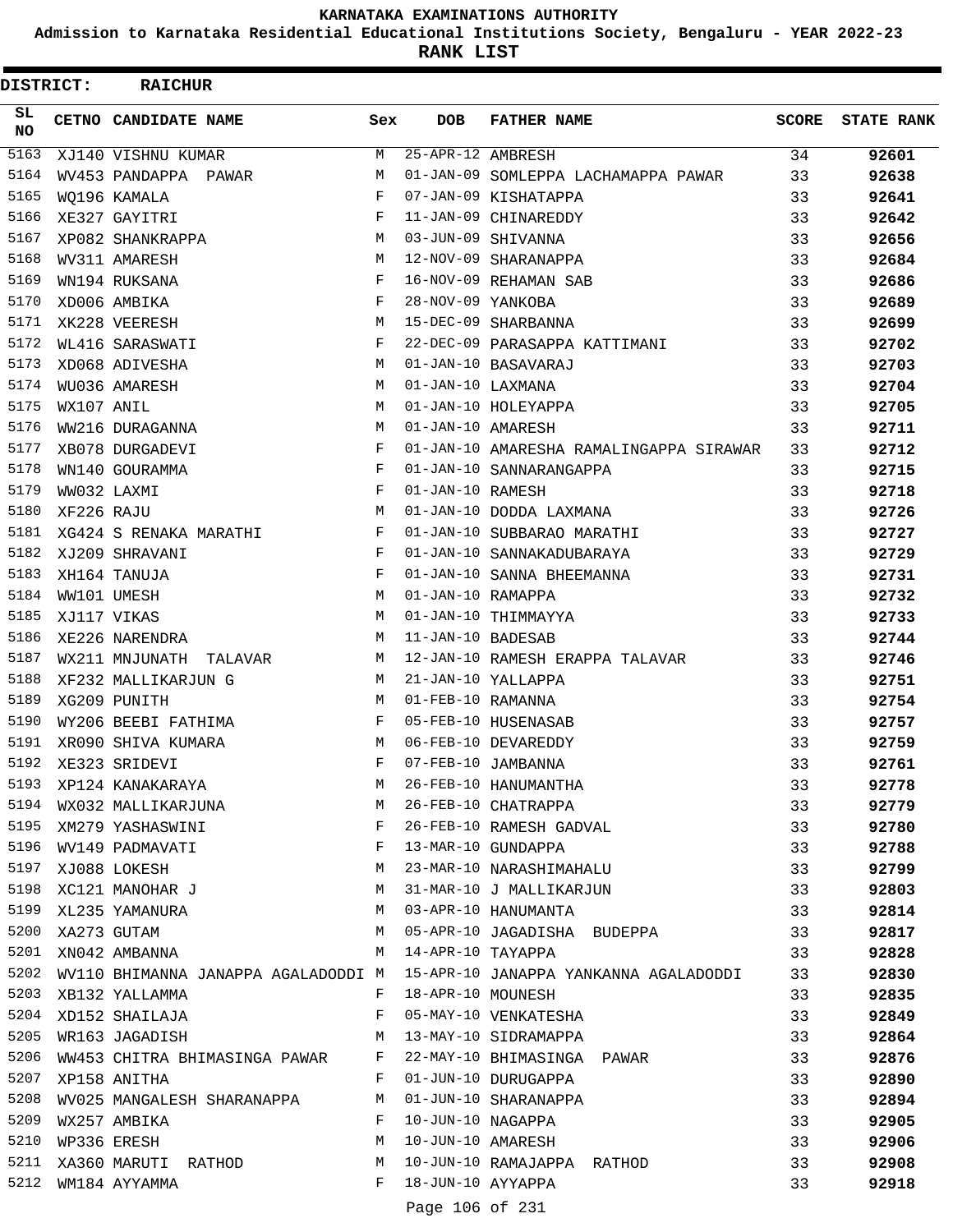**Admission to Karnataka Residential Educational Institutions Society, Bengaluru - YEAR 2022-23**

**RANK LIST**

| DISTRICT:       |            | <b>RAICHUR</b>                            |        |                   |                                                   |              |                   |
|-----------------|------------|-------------------------------------------|--------|-------------------|---------------------------------------------------|--------------|-------------------|
| SL<br><b>NO</b> |            | CETNO CANDIDATE NAME                      | Sex    | <b>DOB</b>        | <b>FATHER NAME</b>                                | <b>SCORE</b> | <b>STATE RANK</b> |
| 5213            |            | XD008 P PRAKASH                           | М      | 19-JUN-10 MARESHA |                                                   | 33           | 92920             |
| 5214            |            | WY367 KIRAN RATHOD                        | М      |                   | 21-JUN-10 BALAPPA RATHOD                          | 33           | 92922             |
| 5215            |            | XJ273 ARUNKUMAR                           | M      | 01-JUL-10 RAMU    |                                                   | 33           | 92933             |
| 5216            |            | WP277 NAGARAJA                            | M      |                   | 12-JUL-10 HANUMANTHA                              | 33           | 92954             |
| 5217            |            | WY099 SADANANDA                           | М      | 17-JUL-10 AMARESH |                                                   | 33           | 92962             |
| 5218            |            | WM131 SAI NATHA                           | М      |                   | 27-JUL-10 KARIYAPPA                               | 33           | 92981             |
| 5219            |            | WY135 MAHESH                              | M      |                   | 01-AUG-10 HANAMANTAPPA AMARAPPA                   | 33           | 92985             |
| 5220            |            | XL160 AKSHATA                             | F      |                   | 02-AUG-10 HANUMANAGOUDA                           | 33           | 92989             |
| 5221            |            | XC336 AMARAMMA                            | F      | 02-AUG-10 AMARESH |                                                   | 33           | 92990             |
| 5222            |            | WY034 SAMAVVA SHARANAMMA GOUDRU           | F      |                   | 17-AUG-10 SHARANAPPA GOUDRU                       | 33           | 93033             |
| 5223            |            | WX008 AKSHATA                             | F      |                   | 09-SEP-10 MADANAPPA MAITISOOR                     | 33           | 93104             |
| 5224            |            | WR277 NAGESHA                             | М      | 29-SEP-10 KONAPPA |                                                   | 33           | 93186             |
| 5225            |            | WY325 GADDEMMA                            | F      |                   | 01-OCT-10 SANGAPPA DHANOORA                       | 33           | 93194             |
| 5226            |            | XC125 MALLIKARJUN                         | М      | 01-OCT-10 HUSENI  |                                                   | 33           | 93196             |
| 5227            |            | WV173 SANJANA                             | F      |                   | 07-OCT-10 VENKATESH                               | 33           | 93224             |
| 5228            |            | WZ149 SUDEEP                              | M      |                   | 10-OCT-10 SHESHAPPA                               | 33           | 93243             |
| 5229            |            | WS225 ARUN KUMAR                          | М      |                   | 14-OCT-10 BASAVARAJAPPA                           | 33           | 93257             |
| 5230            |            | WT002 SHRIDEVI                            | F      |                   | 18-OCT-10 SANNA MALLAPPA                          | 33           | 93279             |
| 5231            |            | XR184 RUTHAMMA                            | F      |                   | 19-OCT-10 SANNA JAKOB                             | 33           | 93284             |
| 5232            |            | XL328 MAHMAD ISMAYIL                      | М      |                   | 21-OCT-10 KHASIMSAB                               | 33           | 93293             |
| 5233            |            | XS052 HULIGEMMA                           | F      |                   | 27-OCT-10 PARASHURAMA                             | 33           | 93321             |
| 5234            |            | WY352 KUPPANA                             | M      |                   | 30-OCT-10 YAMANURAPPA                             | 33           | 93337             |
| 5235            |            | WL066 MARILINGA                           | M      |                   | 02-NOV-10 BELLEPPA                                | 33           | 93356             |
| 5236            |            | XA374 GOVIND                              | M      |                   | 05-NOV-10 DODDAPPA                                | 33           | 93370             |
| 5237            |            | XA407 KAREIYAPPA                          | М      | 15-NOV-10 MALAPPA |                                                   | 33           | 93431             |
| 5238            |            | XM073 PUNDALIKA                           | М      | 17-NOV-10 JAYAPPA |                                                   | 33           | 93438             |
| 5239            |            | WP254 YOGESHA                             | M      |                   | 21-NOV-10 BASAVARAJA                              | 33           | 93459             |
| 5240            |            | XA300 MEGHA                               | F      |                   | 23-NOV-10 BASAVARAJ                               | 33           | 93466             |
| 5241            |            | XQ188 KUSUMA                              | F      |                   | 24-NOV-10 MAHANTESHA<br>MULLUR                    | 33           | 93472             |
| 5242            |            | XA140 SHREEHARI                           | M      |                   | 27-NOV-10 AMARESHA                                | 33           | 93487             |
| 5243            |            | XA447 ERAMMA                              | F      |                   | 30-NOV-10 TAMMANNA                                | 33           | 93500             |
| 5244            |            | XD199 MALLIKARJUN                         | М      |                   | 02-DEC-10 SIDDANAGOUDA                            | 33           | 93512             |
| 5245            |            | WZ364 SHREEDEVI JALIHAL                   | F      |                   | 05-DEC-10 GYANAPPA JALIHAL                        | 33           | 93531             |
| 5246            |            | XH321 ABHILASH                            | М      |                   | 06-DEC-10 JINDAPPA                                | 33           | 93532             |
| 5247            |            | XN114 B SHIVU                             | М      |                   | 08-DEC-10 PAMPAPATHI                              | 33           | 93550             |
| 5248            |            | WW429 SANJUKUMAR                          | М      |                   | 21-DEC-10 REKHAPPA                                | 33           | 93627             |
| 5249            |            | WQ220 RAGHAVENDRA                         | M      |                   | 22-DEC-10 NAGARAJ                                 | 33           | 93635             |
| 5250            |            | XH354 SUREKHA                             | F      |                   | 30-DEC-10 SHIVAMURTI                              | 33           | 93687             |
| 5251            | XQ066 AJAY |                                           | М      |                   | 01-JAN-11 BASAVARAJA                              | 33           | 93698             |
| 5252            |            | WN094 BALAVANTA                           | М      |                   | 01-JAN-11 PARAMAYYA                               | 33           | 93704             |
| 5253            |            | WQ171 BASAVARAJ                           | М      |                   | 01-JAN-11 DURUGAPPA                               | 33           | 93705             |
|                 |            | 5254 XG374 BHUMIKA                        | F      | 01-JAN-11 SEEMAN  |                                                   | 33           | 93710             |
| 5255<br>5256    |            | WP054 DURUGAMMA                           | F      |                   | 01-JAN-11 TIMMAYYA MURALA                         | 33           | 93713             |
| 5257            |            | WY202 GANGAMMA<br>WU226 KIRAN KUMARA      | F<br>М |                   | 01-JAN-11 TAKURSINGH                              | 33           | 93714             |
| 5258            |            |                                           |        |                   | 01-JAN-11 THIMAPPA                                | 33           | 93718             |
| 5259            |            | XJ266 MALLIKARJUNA                        | M<br>М |                   | 01-JAN-11 SHIVARAJA                               | 33           | 93725             |
| 5260            |            | XB114 MANJUNATHA                          | М      |                   | 01-JAN-11 NAGARADDI KODIHAL<br>01-JAN-11 TIMMANNA | 33           | 93728             |
| 5261            |            | WR089 MUDUKANNA<br>WW499 PRASHANT BANDARI | M      |                   | 01-JAN-11 LAXMANA BANDARI                         | 33<br>33     | 93732             |
| 5262            |            | XD375 SHREEDEVI                           | F      |                   | 01-JAN-11 MALINGARAYA GADHAR                      | 33           | 93744<br>93755    |
|                 |            |                                           |        | Page 107 of 231   |                                                   |              |                   |
|                 |            |                                           |        |                   |                                                   |              |                   |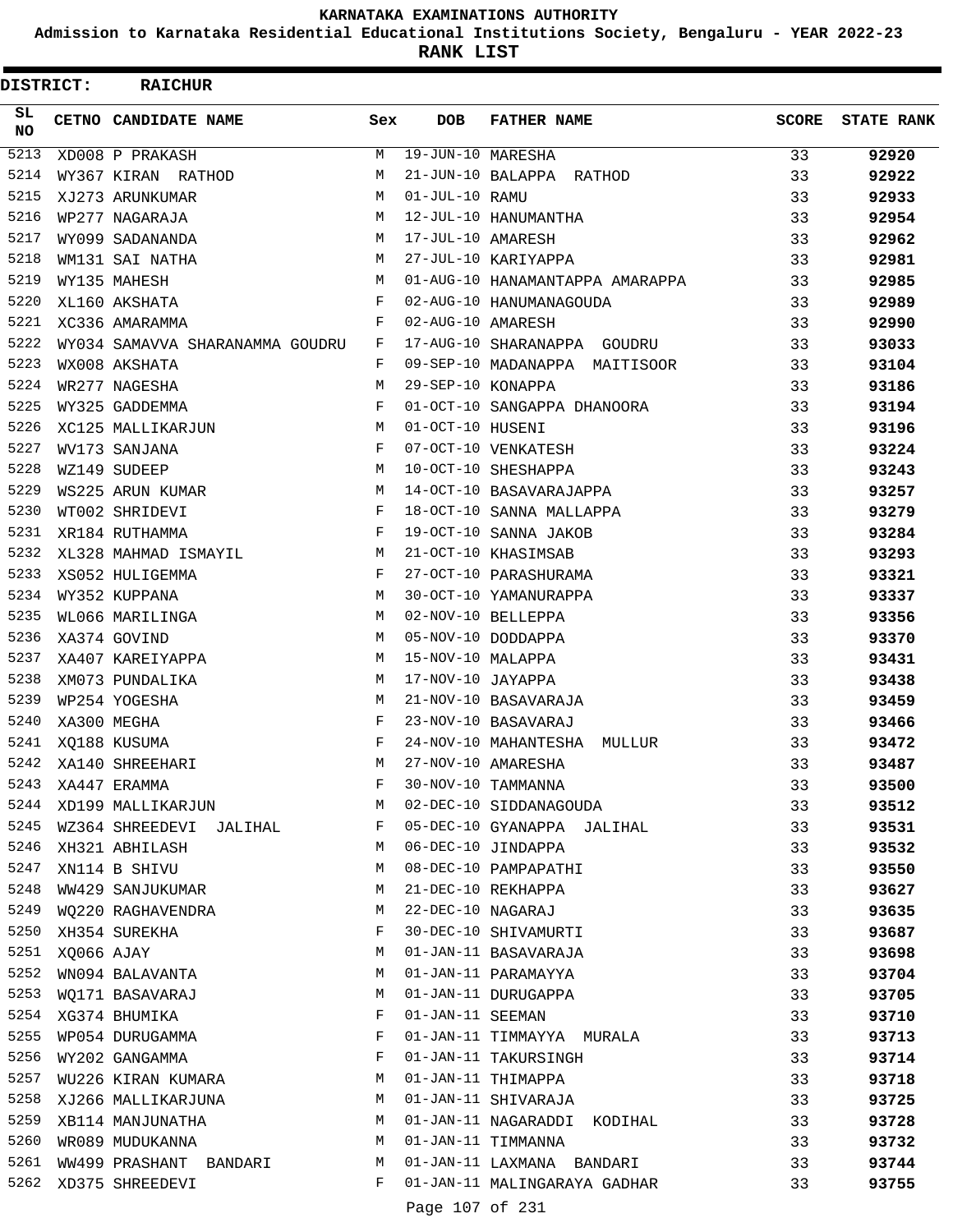**Admission to Karnataka Residential Educational Institutions Society, Bengaluru - YEAR 2022-23**

**RANK LIST**

| DISTRICT: |             | <b>RAICHUR</b>                                                                                  |              |                   |                                                                        |       |                   |
|-----------|-------------|-------------------------------------------------------------------------------------------------|--------------|-------------------|------------------------------------------------------------------------|-------|-------------------|
| SL<br>NO. |             | CETNO CANDIDATE NAME                                                                            | Sex          | DOB               | <b>FATHER NAME</b>                                                     | SCORE | <b>STATE RANK</b> |
| 5263      |             | WR132 SIDDAROODA                                                                                | M            |                   | 01-JAN-11 SHIVALINGAPPA                                                | 33    | 93761             |
| 5264      |             | XD064 SURESH                                                                                    | M            |                   | 01-JAN-11 BASAVARAJ                                                    | 33    | 93765             |
| 5265      |             | XA443 VIJAYAKUMARA                                                                              | M            | 01-JAN-11 AMARESH |                                                                        | 33    | 93767             |
| 5266      |             | $\mathbf{F}$<br>XD044 NANDINI                                                                   |              |                   | 02-JAN-11 VENKATESH                                                    | 33    | 93773             |
| 5267      |             | XE190 BHIRALINGA                                                                                | M            | 03-JAN-11 AYYAPPA |                                                                        | 33    | 93778             |
| 5268      |             | XP089 SUHANA BANU SHEKSHAVALI                                                                   | F            |                   | 03-JAN-11 SHEKSHAVALI                                                  | 33    | 93780             |
| 5269      |             | WZ269 NANDINI KATTIMANI                                                                         | F            |                   | 06-JAN-11 NINGAPPA KATTIMANI                                           | 33    | 93802             |
| 5270      |             | XM086 PRARTHANA                                                                                 | F            |                   | 10-JAN-11 NIRUPADI                                                     | 33    | 93836             |
| 5271      |             | WX244 ARUNAKUMAR RATHOD M                                                                       |              |                   | 11-JAN-11 PARASHURAMA                                                  | 33    | 93840             |
| 5272      |             | XJ180 MAMATHA                                                                                   | $_{\rm F}$   |                   | 20-JAN-11 MALLAPPA                                                     | 33    | 93905             |
| 5273      |             | XD357 ANITHA                                                                                    | $\mathbf{F}$ | 21-JAN-11 AYYAPPA |                                                                        | 33    | 93910             |
| 5274      |             | M<br>WT121 RAMANNA                                                                              |              |                   | 29-JAN-11 MALLAPPA                                                     | 33    | 93969             |
| 5275      |             | XL192 REKHA NYAKEDI                                                                             | $\mathbf{F}$ |                   | 01-FEB-11 BASAVARAJA NYAKEDI                                           | 33    | 93991             |
| 5276      |             | WN183 TEJASHWINI                                                                                | F            |                   | 02-FEB-11 BASAVARAJ                                                    | 33    | 94000             |
| 5277      |             | $\mathbf{F}$ and $\mathbf{F}$ and $\mathbf{F}$<br>WY057 ARPITA                                  |              |                   | 03-FEB-11 NIRUPADI                                                     | 33    | 94001             |
| 5278      |             | $\mathbbmss{M}$<br>XR089 KAHIM BABA                                                             |              |                   | 05-FEB-11 IBRAIM KHALEEL<br>05-FEB-11 TIMMANNA                         | 33    | 94015             |
| 5279      | WO067 PAVAN |                                                                                                 | M            |                   | 05-FEB-11 TIMMANNA                                                     | 33    | 94017             |
| 5280      |             | WW249 VIDYASHRI BAMMANAL F                                                                      |              |                   | 08-FEB-11 MALLAPPA BAMMANAL                                            | 33    | 94057             |
| 5281      |             | WV202 HARSHA M BHOVI<br>M 09-FEB-11 MARIYAPPA                                                   |              |                   |                                                                        | 33    | 94062             |
| 5282      |             | XE308 PRAMODA                                                                                   | M            |                   | 09-FEB-11 GYANAPPA                                                     | 33    | 94065             |
| 5283      |             | XS150 PRASHANTH                                                                                 | M            |                   | 10-FEB-11 MOULAPPA                                                     | 33    | 94071             |
| 5284      |             | XJ277 PAVAN                                                                                     | M            |                   | 12-FEB-11 HANUMANTU                                                    | 33    | 94084             |
| 5285      |             | XD120 MAHESHWARI                                                                                | $\mathbf{F}$ |                   | 15-FEB-11 BASAVARAJA                                                   | 33    | 94108             |
| 5286      |             | XK303 MEGHANA                                                                                   | $\mathbf{F}$ |                   | 17-FEB-11 HANUMANNA                                                    | 33    | 94131             |
| 5287      |             | WT160 AKSHATA                                                                                   | F            |                   | 19-FEB-11 RAJAPPA SINGRI                                               | 33    | 94138             |
| 5288      |             | WU108 ANITHA                                                                                    | $\mathbf{F}$ |                   | 20-FEB-11 MAHADEVA RATHOD                                              | 33    | 94145             |
| 5289      |             | XH418 SINCHANA V KUMBARA F                                                                      |              |                   | 21-FEB-11 VEERANNA KUMBARA                                             | 33    | 94155             |
| 5290      |             | XA133 SANGEETA BAILAPPA WALIKAR                                                                 | F            |                   | 22-FEB-11 BAILAPPPA HANAMPPA WALIKAR                                   | 33    | 94163             |
| 5291      |             | XR062 MANOJA KUMAR GURUPADAYYA                                                                  | M            |                   | 27-FEB-11 GURUPADAYYA                                                  | 33    | 94195             |
| 5292      |             | XE034 VINOD KUMAR                                                                               | M            |                   | 03-MAR-11 HANUMANTHRAYA                                                | 33    | 94225             |
|           |             | F<br>5293 XR144 SHIVALEELA<br>5294 XC035 YASHODA<br>5295 WX238 ANJANEYA<br>5296 WR219 BHARATI F | $F$ and      |                   | 04-MAR-11 RAJAPPA BANDERA                                              | 33    | 94229             |
|           |             |                                                                                                 |              |                   | 05-MAR-11 SHIVAPPA                                                     | 33    | 94241             |
|           |             |                                                                                                 |              |                   | 06-MAR-11 CHATRAPPA<br>06-MAR-11 ANNIJAPPA                             | 33    | 94244             |
|           |             |                                                                                                 |              |                   |                                                                        | 33    | 94245             |
| 5297      |             | XN265 MANJUNATH M                                                                               |              |                   | 06-MAR-11 RAMESH                                                       | 33    | 94248             |
| 5298      |             | WN157 AYYANAGOUDA M 07-MAR-11 SIDDANNA                                                          |              |                   |                                                                        | 33    | 94254             |
|           |             |                                                                                                 |              |                   | 5299 XA214 LAKKAMMA HANUMANT HUDED F 07-MAR-11 HANUMANT LAKKAPPA HUDED | 33    | 94257             |
|           |             | 5300 XP015 AMBAMMA                                                                              |              |                   | F 08-MAR-11 HANUMANTA                                                  | 33    | 94266             |
|           |             | 5301 WU091 RAJESHWARI F                                                                         |              |                   | 08-MAR-11 SHIVARAJA                                                    | 33    | 94272             |
|           |             |                                                                                                 |              |                   |                                                                        | 33    | 94277             |
|           |             |                                                                                                 |              |                   |                                                                        | 33    | 94279             |
|           |             |                                                                                                 |              |                   |                                                                        | 33    | 94375             |
| 5305      |             |                                                                                                 |              |                   | WU223 TEJA NAYAKA MARA MARA MARE-11 GOVINDA NAYAKA                     | 33    | 94377             |
|           |             | 5306 XNO64 HUSSAIN BASHA M 25-MAR-11 KHAZA HUSSAIN                                              |              |                   |                                                                        | 33    | 94427             |
|           |             | 5307 WM105 RENUKA                                                                               |              |                   | F 25-MAR-11 GANGAPPA                                                   | 33    | 94431             |
| 5308      |             | XD180 ABDUL KALAM M 28-MAR-11 HUSEN SAB                                                         |              |                   |                                                                        | 33    | 94456             |
| 5309      |             | M 28-MAR-11 MALLAYYA<br>WN308 MAHESH                                                            |              |                   | $\sim$ 33                                                              |       | 94460             |
|           |             |                                                                                                 |              |                   | 5310 WX072 PALLAVI MUDALIGUNDI F 29-MAR-11 YANKANNA MUDDALAGUNDI 33    |       | 94472             |
|           |             | 5311 XE041 YASHAWANTHA M 29-MAR-11 BASAVARAJ                                                    |              |                   |                                                                        | 33    | 94480             |
|           |             |                                                                                                 |              |                   | 5312 XA126 MANIKESHWARI SANGANNA F 07-APR-11 SANGANNA KUPPANNA 533     |       | 94595             |
|           |             |                                                                                                 |              | Page 108 of 231   |                                                                        |       |                   |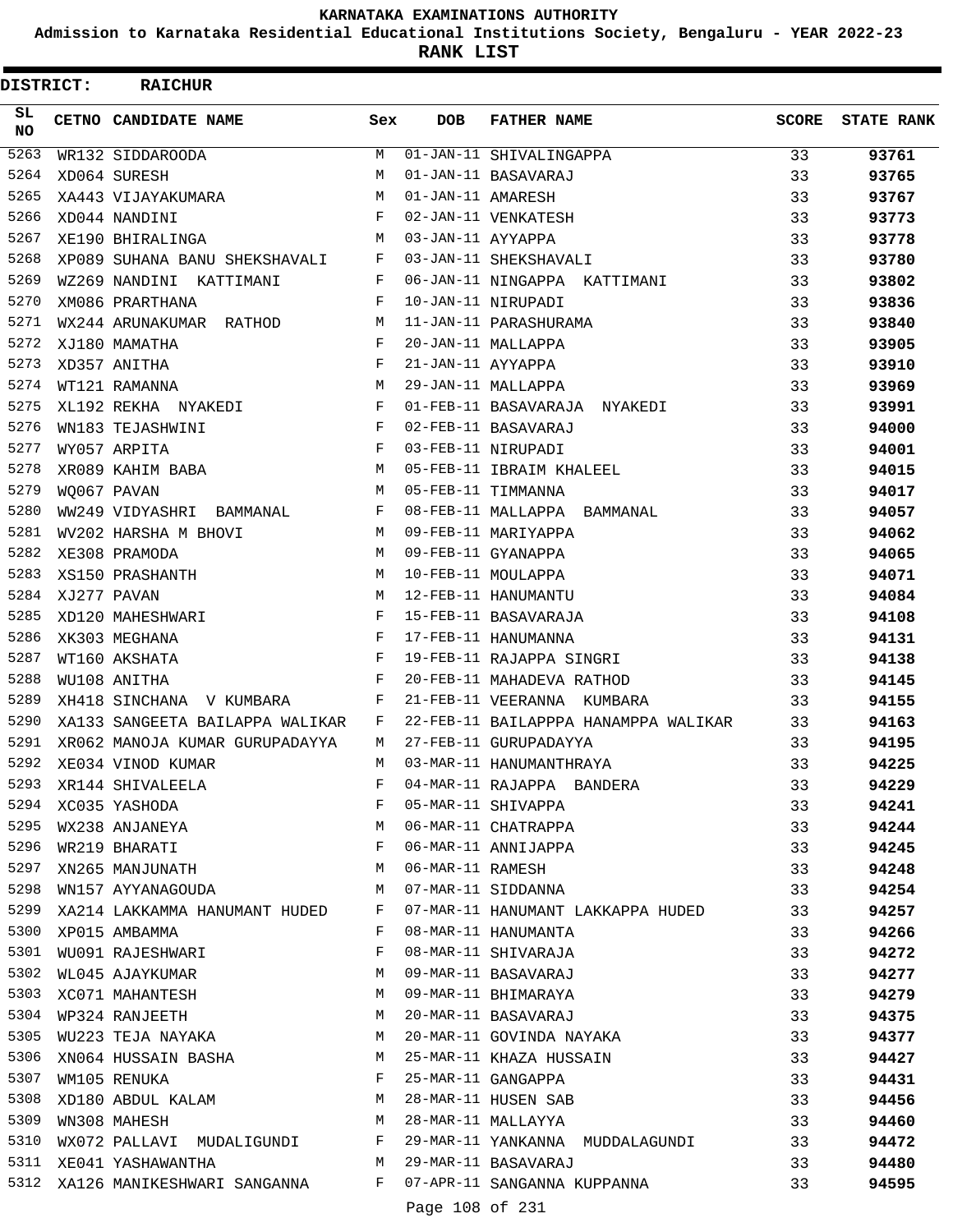**Admission to Karnataka Residential Educational Institutions Society, Bengaluru - YEAR 2022-23**

**RANK LIST**

| <b>DISTRICT:</b> |            | <b>RAICHUR</b>                               |              |                   |                                    |              |                   |
|------------------|------------|----------------------------------------------|--------------|-------------------|------------------------------------|--------------|-------------------|
| SL.<br><b>NO</b> |            | CETNO CANDIDATE NAME                         | Sex          | <b>DOB</b>        | <b>FATHER NAME</b>                 | <b>SCORE</b> | <b>STATE RANK</b> |
| 5313             |            | XL138 ALVIN                                  | M            |                   | 08-APR-11 MARISWAMY                | 33           | 94603             |
| 5314             |            | XE100 CHANDANNA                              | M            |                   | 11-APR-11 MALLAYYA                 | 33           | 94630             |
| 5315             |            | XH370 MAMATHA                                | F            |                   | 11-APR-11 BASAVARAJ                | 33           | 94634             |
| 5316             |            | XH175 TIRUMALA REDDY M                       |              |                   | 11-APR-11 VENKTESH                 | 33           | 94643             |
| 5317             |            | XK246 KAVERI                                 | F            |                   | 12-APR-11 AMARESHAPPA              | 33           | 94647             |
| 5318             |            | XN204 VISHWAKIRAN                            | M            | 18-APR-11 VEERESH |                                    | 33           | 94703             |
| 5319             |            | WY008 SANDEEP BASAPPA                        | M            | 19-APR-11 BASAPPA |                                    | 33           | 94707             |
| 5320             |            | XH337 SINDHU<br>SARAWAD                      | $\mathbf{F}$ |                   | 19-APR-11 SHIVANAND                | 33           | 94709             |
| 5321             |            | WW411 SOMANAGOUDA                            | M            | 20-APR-11 MOUNESH |                                    | 33           | 94721             |
| 5322             |            | WZ218 TEJASHWINI SHRINIVAS<br><b>CHAVHAN</b> | $\mathbf{F}$ |                   | 20-APR-11 SHRINIVAS                | 33           | 94722             |
| 5323             |            | WT007 VINOD                                  | M            |                   | 20-APR-11 SIDDANNA                 | 33           | 94723             |
| 5324             |            | XB218 MANJULA                                | F            | 22-APR-11 RAMESHA |                                    | 33           | 94737             |
| 5325             |            | XM104 SHAKUNTALA                             | F            |                   | 22-APR-11 SHANTAPPA                | 33           | 94742             |
| 5326             |            | XM139 AISHWARYA K KOPPANNAR                  | $\mathbf{F}$ |                   | 24-APR-11 KURIBASAPPA              | 33           | 94761             |
| 5327             |            | XC272 BASSAMMA                               | $\mathbf{F}$ | 24-APR-11 RAMAPPA |                                    | 33           | 94764             |
| 5328             |            | WX103 BHOOMIKA                               | F            |                   | 24-APR-11 VENKATESH                | 33           | 94766             |
| 5329             |            | XJ248 SHIVARAJ                               | M            |                   | 25-APR-11 BHEEMESHA                | 33           | 94778             |
| 5330             |            | XN021 SANGEETA                               | $_{\rm F}$   |                   | 26-APR-11 HANUMANTHA               | 33           | 94794             |
| 5331             |            | XG211 NANDINI                                | F            |                   | 27-APR-11 HANUMESHA                | 33           | 94800             |
| 5332             |            | WZ363 REKHA                                  | $_{\rm F}$   |                   | 02-MAY-11 SHARANAPPA               | 33           | 94852             |
| 5333             |            | WY200 PRADEEP RATHOD                         | M            |                   | 03-MAY-11 RAMESH THAVAREPPA RATHOD | 33           | 94863             |
| 5334             |            | WY374 DEVAPUTRA                              | M            |                   | 05-MAY-11 NAGARAJA                 | 33           | 94880             |
| 5335             |            | WT221 PAVITRA                                | F            |                   | 06-MAY-11 VIRUPAKSHAPPA            | 33           | 94900             |
| 5336             |            | WZ144 SANTOSH                                | M            |                   | 11-MAY-11 RAMAPPA CHOUVHAN         | 33           | 94950             |
| 5337             |            | WZ261 SHREEDEVI                              | F            |                   | 14-MAY-11 BASAVARAJ                | 33           | 94977             |
| 5338             |            | XP067 CHAITRA                                | F            |                   | 17-MAY-11 BHEEMAPPA                | 33           | 95006             |
| 5339             |            | WP228 RANJITHA                               | F            | 17-MAY-11 MAREPPA |                                    | 33           | 95010             |
| 5340             |            | XN006 CHETAN                                 | M            |                   | 20-MAY-11 VENKATESH                | 33           | 95040             |
| 5341             |            | WZ120 NINGARAJA                              | M            | 20-MAY-11 AMBAIAH |                                    | 33           | 95046             |
| 5342             |            | WR306 SHIVARAJ                               | М            |                   | 20-MAY-11 HANUMAYYA JELLY          | 33           | 95051             |
| 5343             |            | XG220 AMARESHA                               | M            |                   | 24-MAY-11 VIRUPAKSHI               | 33           | 95085             |
| 5344             |            | WU114 NIRANJAN                               | М            | 27-MAY-11 VIRESHA |                                    | 33           | 95115             |
| 5345             |            | XD509 LALITA                                 | F            |                   | 30-MAY-11 YALLAPPA                 | 33           | 95149             |
| 5346             |            | WL041 MAIMUDA                                | F            |                   | 30-MAY-11 MAHIBOOBA                | 33           | 95151             |
| 5347             |            | XH353 ISHWARAYA                              | F            |                   | 31-MAY-11 MALLANAGOUDA             | 33           | 95156             |
| 5348             |            | WY449 PAVAN                                  | М            |                   | 31-MAY-11 KUPPANNA                 | 33           | 95160             |
| 5349             |            | XG013 ANURADHA                               | F            | 01-JUN-11 RAJAPPA |                                    | 33           | 95165             |
| 5350             |            | XE213 BHAGAVANTAPPA DEVARAMANE               | M            |                   | 01-JUN-11 PAKEERAPPA               | 33           | 95169             |
| 5351             |            | WV058 BHAGYA                                 | F            | 01-JUN-11 NAGAPPA |                                    | 33           | 95170             |
| 5352             |            | WM237 KARTHIKA M                             | М            |                   | 01-JUN-11 MOUNESHA                 | 33           | 95175             |
| 5353             |            | WU115 NINGANNA                               | М            |                   | 01-JUN-11 MALLAPPA                 | 33           | 95181             |
| 5354             |            | XA368 RAMESH                                 | М            | 01-JUN-11 MOUNESH |                                    | 33           | 95184             |
| 5355             |            | XD117 RAMESHA                                | M            |                   | 01-JUN-11 YALLAPPA                 | 33           | 95185             |
| 5356             |            | WN306 SHILPA                                 | F            |                   | 01-JUN-11 MARIYAPPA                | 33           | 95190             |
| 5357             |            | XD314 SUNIL KUMAR PATIL                      | М            |                   | 01-JUN-11 RAJSHEKAR PATIL          | 33           | 95192             |
| 5358             | XQ263 TEJA |                                              | М            |                   | 01-JUN-11 PAMPANNA                 | 33           | 95193             |
| 5359             |            | WZ012 THIMMAVVA                              | F            | 01-JUN-11 NAGAPPA |                                    | 33           | 95194             |
| 5360             |            | XL277 VAISHNAVI                              | F            |                   | 02-JUN-11 BASAVARAJ                | 33           | 95210             |
|                  |            | 5361 WW169 HEMANT                            | M            |                   | 03-JUN-11 SHEKHARAPPA              | 33           | 95214             |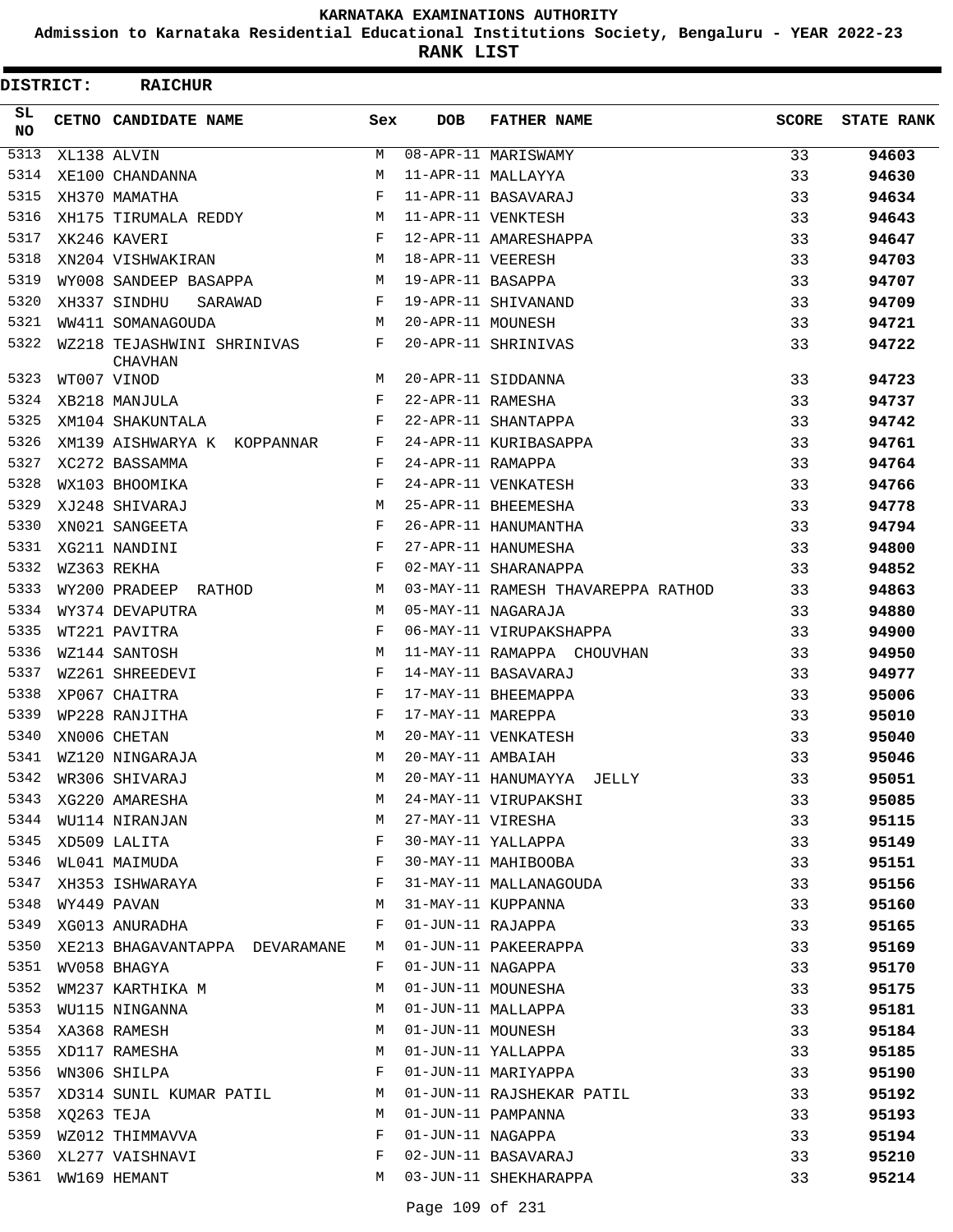**Admission to Karnataka Residential Educational Institutions Society, Bengaluru - YEAR 2022-23**

| DISTRICT:        | <b>RAICHUR</b>                 |            |                                |                                                           |              |                   |
|------------------|--------------------------------|------------|--------------------------------|-----------------------------------------------------------|--------------|-------------------|
| SL.<br><b>NO</b> | <b>CETNO CANDIDATE NAME</b>    | Sex        | <b>DOB</b>                     | <b>FATHER NAME</b>                                        | <b>SCORE</b> | <b>STATE RANK</b> |
| 5362             | XP051 YANKAMMA                 | F          | $\overline{04}$ -JUN-11 ERAPPA |                                                           | 33           | 95238             |
| 5363             | XO070 PAVITRA                  | F          | 05-JUN-11 NAGAPPA              |                                                           | 33           | 95247             |
| 5364             | WV053 SANJANA VIRESH EMMIGANUR | F          |                                | 09-JUN-11 VIRESH SHANKRAPPA EMMIGANUR                     | 33           | 95305             |
| 5365             | WO001 VIJAYALAXMI              | F          |                                | 10-JUN-11 NAGARAJA                                        | 33           | 95334             |
| 5366             | WM088 GAFOORSAB                | M          | 11-JUN-11 MUSTAF               |                                                           | 33           | 95337             |
| 5367             | XJ368 A V NAVADEEP             | M          |                                | 14-JUN-11 RAGHAVENDRA                                     | 33           | 95358             |
| 5368             | WY327 LAKSHMI YANKAPPA NADIGER | F          |                                | 15-JUN-11 YANKAPPA TIMMAYYA NADIGER                       | 33           | 95375             |
| 5369             | XP055 YASHODA                  | F          |                                | 18-JUN-11 NINGAPPA                                        | 33           | 95415             |
| 5370             | XN044 MALLIKA                  | F          |                                | 22-JUN-11 HANUMANTAPPA                                    | 33           | 95464             |
| 5371             | XC068 RANJITHA                 | F          |                                | 25-JUN-11 MUDIRANGAPPA                                    | 33           | 95505             |
| 5372             | WT054 GEETHA                   | $_{\rm F}$ |                                | 26-JUN-11 SHARANABASAVA                                   | 33           | 95512             |
| 5373             | WW193 PAVIITRA CHAVHAN         | F          |                                | 26-JUN-11 VENKATESH                                       | 33           | 95517             |
| 5374             | WN091 MALLIKARJUNA             | M          |                                | 27-JUN-11 BHIMAYYA                                        | 33           | 95528             |
| 5375             | WV361 MEENAKSHI                | F          |                                | 28-JUN-11 GIRIYAPPA RATHOD                                | 33           | 95534             |
| 5376             | WZ331 APPAJI S JADHAV          | M          |                                | 01-JUL-11 SHEKHARAPPA                                     | 33           | 95569             |
| 5377             | WR310 BHAVANA                  | F          |                                | 01-JUL-11 OM PRAKASH                                      | 33           | 95571             |
| 5378             | XG036 GAN SYED ALI             | M          | 02-JUL-11 RAJESAB              |                                                           | 33           | 95583             |
| 5379             | WP170 AKSHATA                  | F          |                                | 04-JUL-11 SHIVARAJA                                       | 33           | 95609             |
| 5380             | WN204 V NAGESH                 | M          |                                | 04-JUL-11 V PRABHU                                        | 33           | 95618             |
| 5381             | WX276 HAJIMALANGABABU          | M          |                                | 05-JUL-11 TIPPUSULTAN                                     | 33           | 95623             |
| 5382             | WX413 PRATIKSHA                | F          | 07-JUL-11 GOPAL                | CHAVHAN                                                   | 33           | 95653             |
| 5383             | WT118 GURUBASAVA               | M          |                                | 08-JUL-11 BUDAYYA SWAMY                                   | 33           | 95661             |
| 5384             | WP064 SOHEL                    | M          |                                | 10-JUL-11 MAHEBOOB                                        | 33           | 95693             |
| 5385             | XH107 SRIVARDHAN POOJARI       | M          |                                | 11-JUL-11 HANUMESH                                        | 33           | 95710             |
| 5386             | XL263 SHANKARA                 | M          | 12-JUL-11 GOPALA               |                                                           | 33           | 95718             |
| 5387             | WW044 PRAVEEN<br>JADAV         | M          |                                | 17-JUL-11 GUNDAPPA GEMANNA JADAV                          | 33           | 95768             |
| 5388             | XH058 SHIVASHANKAR GOUDA       | M          |                                | 17-JUL-11 SUGAREDDY                                       | 33           | 95771             |
| 5389             | XJ220 M RAJESHWARI             | F          |                                | 18-JUL-11 M LAKSHMANA                                     | 33           | 95775             |
| 5390             | XD134 AJAYKUMAR NAYAK          | M          |                                | 24-JUL-11 DODDA HANUMANTHA                                | 33           | 95842             |
| 5391             | WZ356 ANJANADEVI KODLER        | F          |                                | 24-JUL-11 BANDEPPA                                        | 33           | 95843             |
| 5392             | XK310 SINDHU                   | F          |                                | 26-JUL-11 MALLAPPA                                        | 33           | 95870             |
| 5393             | WV125 RIYANA AMEENASAB         | F          |                                | 27-JUL-11 AMEENASAB                                       | 33           | 95882             |
| 5394             | XH399 MANOHARA                 | М          |                                | 30-JUL-11 NAGAREDDY                                       | 33           | 95918             |
| 5395             | WY130 MANOJA                   | М          |                                | 30-JUL-11 KRISHANAPPA                                     | 33           | 95919             |
| 5396             | WS170 NAGAVENI                 | F          |                                | 30-JUL-11 YALLAPPA                                        | 33           | 95920             |
| 5397             | XG033 TANUSHA                  | F          | 02-AUG-11 RAYAPPA              |                                                           | 33           | 95956             |
| 5398             | XJ259 SRUSHTI N N              | F          |                                | 03-AUG-11 NAGENDRA KUMAR NAGENDRA KUMAR<br>NAGENDRA KUMAR | 33           | 95966             |
| 5399             | XC309 BHAGYASHREE              | F          | 05-AUG-11 AMBANNA              |                                                           | 33           | 95977             |
| 5400             | XS067 CHARANA                  | М          |                                | 08-AUG-11 SHARANAPPA                                      | 33           | 96012             |
| 5401             | XA439 ISHVARYA                 | F          |                                | 09-AUG-11 GUNDAPPA RATHOD                                 | 33           | 96023             |
| 5402             | XJ338 MADAN MOHAN              | М          |                                | 10-AUG-11 SHARANAPPA                                      | 33           | 96031             |
| 5403             | XG439 SUCHITRA                 | F          |                                | 10-AUG-11 URKUNDAPPA                                      | 33           | 96034             |
| 5404             | XL173 MAHALAXMI                | F          |                                | 12-AUG-11 BASAVARAJA                                      | 33           | 96048             |
| 5405             | XN312 VISWANATH                | М          |                                | 13-AUG-11 SOMASHEKHARGOUDA HALEMANI                       | 33           | 96064             |
| 5406             | XF295 SAHANA                   | F          | 14-AUG-11 DEVANNA              |                                                           | 33           | 96065             |
| 5407             | WT184 GANESH                   | М          | 15-AUG-11 RAMAPPA              |                                                           | 33           | 96070             |
| 5408             | XG366 DEVARAJA                 | M          |                                | 19-AUG-11 AMARESHA                                        | 33           | 96109             |
| 5409             | WX041 ARUNAKUMAR               | М          | 21-AUG-11 VENKOBA              |                                                           | 33           | 96123             |
| 5410             | XC117 RAJANI                   | F          |                                | 21-AUG-11 HANUMANTHRAYA                                   | 33           | 96131             |
|                  |                                |            |                                |                                                           |              |                   |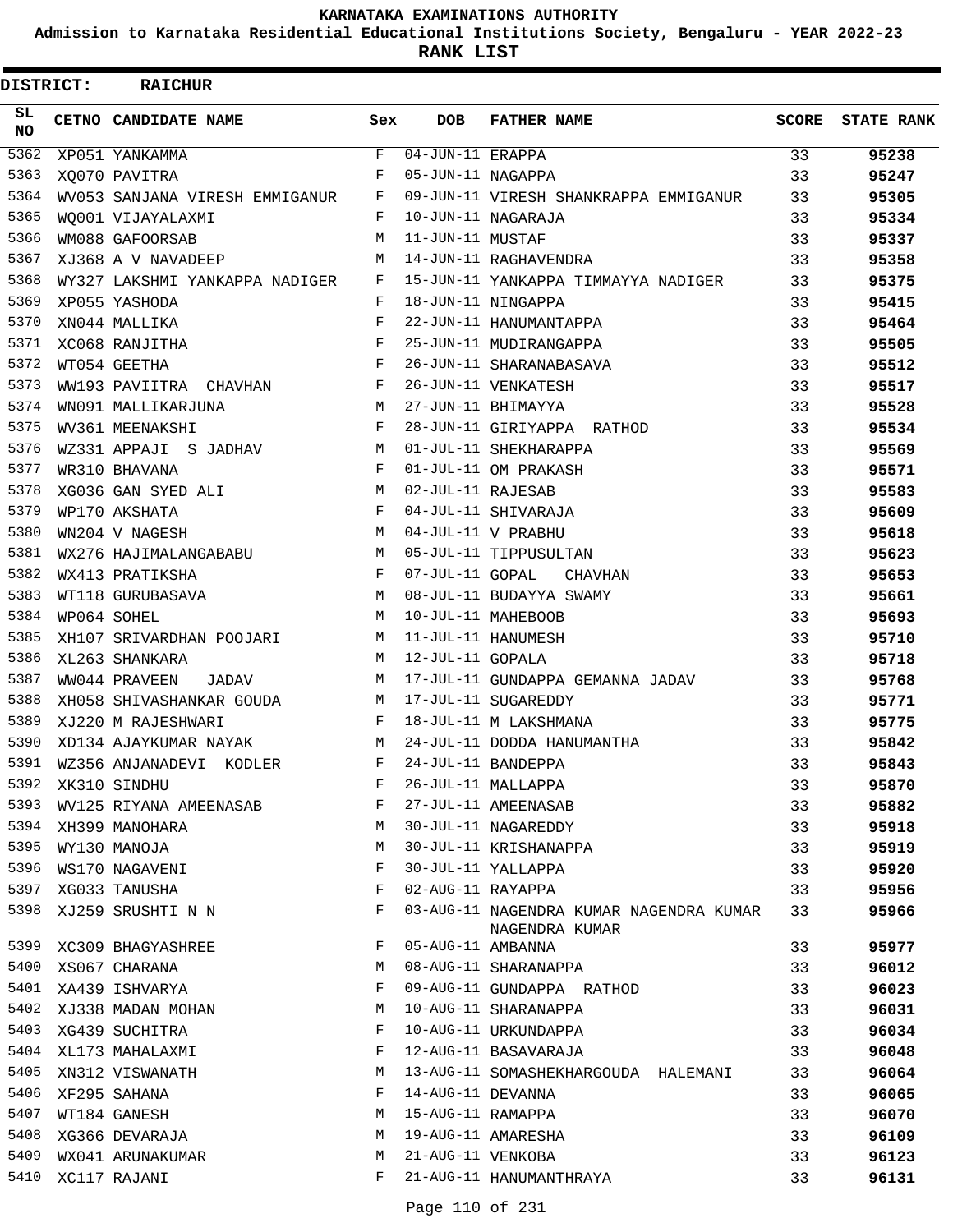**Admission to Karnataka Residential Educational Institutions Society, Bengaluru - YEAR 2022-23**

**RANK LIST**

| DISTRICT:  |            | <b>RAICHUR</b>                         |              |                   |                                              |              |                   |
|------------|------------|----------------------------------------|--------------|-------------------|----------------------------------------------|--------------|-------------------|
| SL.<br>NO. |            | <b>CETNO CANDIDATE NAME</b>            | Sex          | <b>DOB</b>        | <b>FATHER NAME</b>                           | <b>SCORE</b> | <b>STATE RANK</b> |
| 5411       |            | WW443 SEVANTI                          | F            |                   | 24-AUG-11 GUNDAPPA PAWAR                     | 33           | 96161             |
| 5412       |            | WR253 SUMANA BEGAM                     | F            | 29-AUG-11 YASINA  |                                              | 33           | 96205             |
| 5413       |            | XJ245 KEERTHANA                        | F            | 30-AUG-11 YESUDAS |                                              | 33           | 96209             |
| 5414       |            | WR233 RAJESHWARI                       | F            |                   | 02-SEP-11 ANJANEYYA                          | 33           | 96240             |
| 5415       |            | XF150 RUKSHITA                         | F            | 02-SEP-11 NAGARAJ |                                              | 33           | 96245             |
| 5416       |            | XC189 AMBIKA                           | F            | 09-SEP-11 YAMANUR |                                              | 33           | 96306             |
| 5417       |            | WW228 NOMANA                           | M            |                   | 12-SEP-11 ALAMPASHA                          | 33           | 96337             |
| 5418       |            | XG019 NARASIMHA                        | M            |                   | 14-SEP-11 HUCCHAPPA                          | 33           | 96354             |
| 5419       |            | WL061 SUSHMITA                         | F            |                   | 18-SEP-11 CHANNABASAV                        | 33           | 96390             |
| 5420       |            | WM314 ANNAPOORNA                       | F            | 19-SEP-11 RAMAPPA |                                              | 33           | 96391             |
| 5421       |            | WW034 RAKESH SHIVAPPA                  | M            |                   | 22-SEP-11 SHIVAPPA                           | 33           | 96415             |
| 5422       |            | WV040 VIJAYASHREE SANJEEVAPPA F        |              |                   | 04-OCT-11 SANJEEVAPPA                        | 33           | 96508             |
| 5423       |            | XR021 VIJAYALAXMI                      | F            | 06-OCT-11 AMBANNA |                                              | 33           | 96520             |
| 5424       |            | WU178 KALPANA                          | F            | 10-OCT-11 DAMODAR |                                              | 33           | 96553             |
| 5425       |            | XE090 LAXMI                            | F            | 11-OCT-11 SOMANNA |                                              | 33           | 96572             |
| 5426       |            | XH068 ZAMEELA KHAN                     | F            |                   | 11-OCT-11 SHIAR KHAN                         | 33           | 96577             |
| 5427       |            | WU183 ANAND                            | M            |                   | 12-OCT-11 MUDUKAPPA                          | 33           | 96579             |
| 5428       |            | XH200 MADHU KUMAR                      | M            | 13-OCT-11 SEENU   |                                              | 33           | 96595             |
| 5429       |            | WM387 ASHWINI                          | F            | 18-OCT-11 RAMESHA |                                              | 33           | 96626             |
| 5430       |            | WV146 SATVIK MAHADEVA CHANDRA<br>REDDY | М            |                   | 20-OCT-11 MAHADEVA SANGAPPA CHANDRA<br>REDDY | 33           | 96651             |
| 5431       |            | WU052 BASAMMA                          | F            |                   | 25-OCT-11 PARASHURAMA                        | 33           | 96695             |
| 5432       |            | XH133 NAGARATNA                        | F            |                   | 25-OCT-11 BOLABANDI                          | 33           | 96698             |
| 5433       |            | XK027 NEELAMMA                         | F            |                   | 28-OCT-11 LINGARAJA                          | 33           | 96716             |
| 5434       |            | XD436 RENUKA                           | F            |                   | 30-OCT-11 DYAMAPPA                           | 33           | 96734             |
| 5435       |            | WN358 SHREESHANT                       | M            |                   | 30-OCT-11 SHIVUKUMAR                         | 33           | 96735             |
| 5436       |            | XD529 YASHODHA                         | F            |                   | 02-NOV-11 NARAYANASWAMY                      | 33           | 96764             |
| 5437       |            | XE198 KOTRESH                          | M            |                   | 05-NOV-11 KASHINATHA ANGADI                  | 33           | 96787             |
| 5438       |            | WW276 SHRIYA                           | F            |                   | 05-NOV-11 AMARESH METI                       | 33           | 96791             |
| 5439       |            | WR300 ANITHA                           | $\mathbf{F}$ | 06-NOV-11 NAGAPPA |                                              | 33           | 96793             |
| 5440       |            | XS218 SHARANABASAVA                    | М            | 07-NOV-11 VEERESH |                                              | 33           | 96812             |
| 5441       |            | XK165 HULIGEMMA                        | F            | 11-NOV-11 RAJAPPA |                                              | 33           | 96849             |
| 5442       |            | WU110 MOHANKUMAR                       | М            |                   | 14-NOV-11 HANUMANTRAYA                       | 33           | 96877             |
| 5443       |            | XD402 TRIVENI                          | F            | 18-NOV-11 BADEPPA |                                              | 33           | 96903             |
| 5444       |            | WQ185 JYOTHI                           | F            |                   | 19-NOV-11 SANGAPPA                           | 33           | 96906             |
| 5445       |            | XK217 RADHIKA                          | F            |                   | 29-NOV-11 MALLAPPA                           | 33           | 96981             |
| 5446       | XD149 RAJA |                                        | М            | 11-DEC-11 RAMESH  |                                              | 33           | 97049             |
| 5447       |            | WW135 BHOOMIKA                         | F            |                   | 15-DEC-11 SHIVARAJ                           | 33           | 97072             |
| 5448       |            | XS042 ASHWINI                          | F            |                   | 18-DEC-11 DURUGAPPA                          | 33           | 97095             |
| 5449       |            | XC158 VEERESH                          | M            | 25-DEC-11 GULAPPA |                                              | 33           | 97141             |
| 5450       |            | XS008 YAMANAPPA                        | М            |                   | 28-DEC-11 BHEEMAPPA                          | 33           | 97160             |
| 5451       |            | XQ018 VINAYA                           | М            |                   | 30-DEC-11 HUSENAPPA                          | 33           | 97179             |
| 5452       |            | WW230 PARASHURAMA                      | М            |                   | 31-DEC-11 SHARANAPPA                         | 33           | 97185             |
| 5453       |            | WY406 CHAITRA                          | F            | 01-JAN-12 KIRAPPA |                                              | 33           | 97189             |
| 5454       |            | XR085 PRAVEEN KUMAR                    | М            | 01-JAN-12 NAGAPPA |                                              | 33           | 97199             |
| 5455       |            | XA389 ROHINI                           | F            |                   | 01-JAN-12 SHIVANAGOUDA                       | 33           | 97202             |
| 5456       |            | WM102 SANGANNA                         | М            |                   | 01-JAN-12 SHIVAPPA                           | 33           | 97203             |
| 5457       |            | XE244 SHIVAKUMAR                       | M            |                   | 01-JAN-12 PAMPANNA                           | 33           | 97205             |
| 5458       |            | WY035 SNEHA                            | F            | 02-JAN-12 NAGESH  |                                              | 33           | 97213             |
| 5459       |            | XJ067 TAAHER                           | М            |                   | 27-JAN-12 GULAM NABI                         | 33           | 97263             |
|            |            |                                        |              |                   |                                              |              |                   |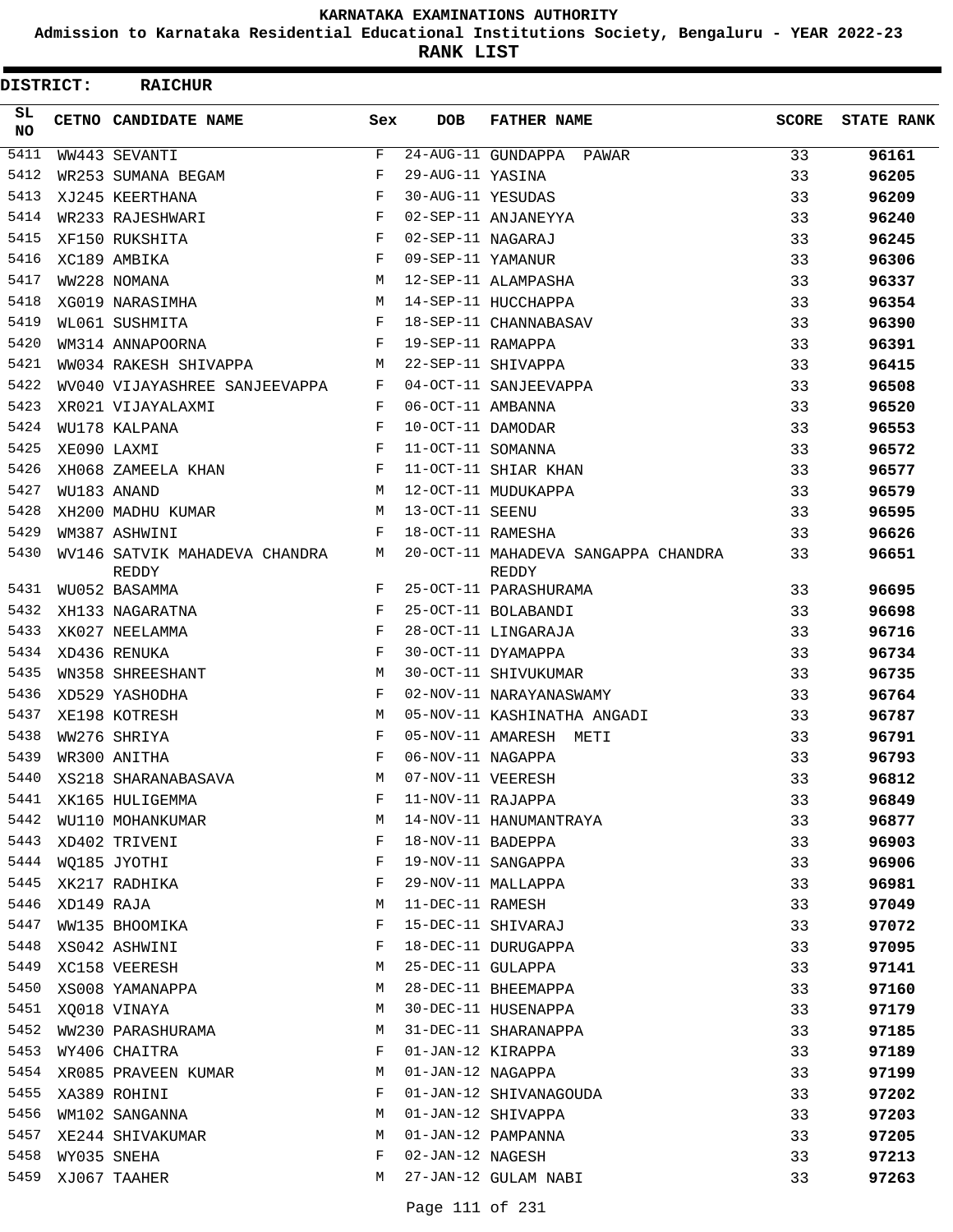**Admission to Karnataka Residential Educational Institutions Society, Bengaluru - YEAR 2022-23**

**RANK LIST**

 $\blacksquare$ 

| DISTRICT:  |  | <b>RAICHUR</b>                  |     |                   |                                       |              |                   |
|------------|--|---------------------------------|-----|-------------------|---------------------------------------|--------------|-------------------|
| SL.<br>NO. |  | CETNO CANDIDATE NAME            | Sex | <b>DOB</b>        | <b>FATHER NAME</b>                    | <b>SCORE</b> | <b>STATE RANK</b> |
| 5460       |  | XS114 NAGARATHNAMMA             | F   |                   | 12-FEB-12 KATTEPPA ARALIHALLI         | 33           | 97287             |
| 5461       |  | XH206 VAISHNAVI                 | F   | 01-MAR-12 VINOD   |                                       | 33           | 97305             |
| 5462       |  | XD512 BHARATH                   | M   | 28-MAR-12 RAMANNA |                                       | 33           | 97321             |
| 5463       |  | XF261 NAGAREDDI                 | М   |                   | 11-MAY-12 HANUMANTHA REDDY            | 33           | 97341             |
| 5464       |  | WN136 AKBAR ALI                 | M   |                   | 24-MAY-12 KHAWJA BASHA                | 33           | 97347             |
| 5465       |  | XK156 SHIVA MALLAYYA            | M   |                   | 12-JUN-12 BASAVARAJ                   | 33           | 97350             |
| 5466       |  | WR221 BHAGYAMMA                 | F   |                   | 27-JUN-12 AMBARESH                    | 33           | 97353             |
| 5467       |  | WS121 CHANDAPPA                 | М   |                   | 05-JUN-08 TEEKAPPA                    | 32           | 97367             |
| 5468       |  | WV082 DURUGAPPA                 | M   |                   | 01-JAN-09 HANUMANTH                   | 32           | 97376             |
| 5469       |  | XP193 RAMESHA                   | М   |                   | 01-JAN-09 MALLAYYA                    | 32           | 97377             |
| 5470       |  | XA183 ASHOK                     | M   | 18-MAR-09 MANAPPA |                                       | 32           | 97388             |
| 5471       |  | XA220 MALLAMMA                  | F   |                   | 18-MAR-09 MANJUNATH                   | 32           | 97389             |
| 5472       |  | WZ140 LAKKAMMA K                | F   |                   | 23-APR-09 KANTEPPA                    | 32           | 97392             |
| 5473       |  | XM274 NINGAMMA                  | F   |                   | 01-JUN-09 MAHADEVA                    | 32           | 97397             |
| 5474       |  | XE355 SATYAMMA                  | F   |                   | 01-JUL-09 HANUMAPPA                   | 32           | 97399             |
| 5475       |  | XH179 BHOOMIKA                  | F   |                   | 22-SEP-09 NARASAPPA                   | 32           | 97410             |
| 5476       |  | WW373 ABHISHEKA                 | М   | 25-SEP-09 MALLESH |                                       | 32           | 97412             |
| 5477       |  | XH287 KARTHIK KUMAR             | М   |                   | 22-OCT-09 RAMESH KUMAR                | 32           | 97414             |
| 5478       |  | XS087 PAVITRA                   | F   |                   | 22-NOV-09 M SHEKHAPPA                 | 32           | 97422             |
| 5479       |  | WY360 MANOJ GADDEPPA            | М   |                   | 06-DEC-09 GADDEPPA                    | 32           | 97425             |
| 5480       |  | WR166 RACHAMMA                  | F   | 16-DEC-09 SABANNA |                                       | 32           | 97427             |
| 5481       |  | XH263 MD REHAN                  | M   | 20-DEC-09 KALEEM  |                                       | 32           | 97428             |
| 5482       |  | XF056 DURUGESH                  | M   |                   | 04-JAN-10 LINGAYYA                    | 32           | 97458             |
| 5483       |  | WT178 ROOPA                     | F   |                   | 05-JAN-10 DODDAHUSENAPPA              | 32           | 97459             |
| 5484       |  | XD101 MANJULA                   | F   |                   | 12-JAN-10 YALLAPPA                    | 32           | 97467             |
| 5485       |  | XK095 MANJUNATH                 | М   |                   | 26-JAN-10 SHIVAPPA                    | 32           | 97474             |
| 5486       |  | XJ004 NAKSHATHRA                | F   |                   | 04-FEB-10 PREM KUMAR                  | 32           | 97481             |
| 5487       |  | XP137 DEEPA                     | F   |                   | 12-FEB-10 MANGALAPPA<br>KATTIMANI     | 32           | 97488             |
| 5488       |  | WL067 DEVAKEMMA                 | F   |                   | 12-FEB-10 AMBRESHA                    | 32           | 97489             |
| 5489       |  | XM317 AISHWARYA K               | F   |                   | 26-MAR-10 JADESHA K                   | 32           | 97531             |
| 5490       |  | XK346 MALLIKARJUNA              | M   |                   | 27-MAR-10 NAGAPPA GONWAR              | 32           | 97532             |
| 5491       |  | XN184 MANJUNATHA                | M   |                   | 07-APR-10 SHARANAPPA                  | 32           | 97546             |
| 5492       |  | WO010 PRAJVAL                   | M   | 10-APR-10 AMARESH |                                       | 32           | 97552             |
|            |  | 5493 XD474 MALLIKARJUN          | M   |                   | 05-MAY-10 MAREPPA                     | 32           | 97589             |
|            |  | 5494 XJ334 ALLAUDDEN            | M   |                   | 10-MAY-10 MAHIBOOB                    | 32           | 97593             |
| 5495       |  | WM161 ANANDA                    | М   |                   | 13-MAY-10 YALLAGOUDA                  | 32           | 97595             |
| 5496       |  | WY415 AMRUTA                    | F   |                   | 20-MAY-10 RAMANNA                     | 32           | 97601             |
| 5497       |  | XE278 B ANANDKUMAR              | М   |                   | 24-MAY-10 MOUNESH                     | 32           | 97607             |
| 5498       |  | XD172 PRIYANK                   | F   |                   | 25-MAY-10 CHANNABASAVA                | 32           | 97609             |
| 5499       |  | XR142 KAVERI                    | F   |                   | 01-JUN-10 HUSENAPPA                   | 32           | 97618             |
| 5500       |  | WL053 BASAVA                    | М   |                   | 12-JUN-10 YALLAPPA                    | 32           | 97633             |
| 5501       |  | WL125 BHEEMARAYA                | М   | 15-JUN-10 GOPALA  |                                       | 32           | 97639             |
|            |  | 5502 XA028 AKASHA               | М   |                   | 16-JUN-10 VEERESH                     | 32           | 97640             |
| 5503       |  | WT112 SAGAR                     | М   |                   | 18-JUN-10 NIRANJAN                    | 32           | 97646             |
| 5504       |  | XC177 VIRUPAKSHI                | М   |                   | 01-JUL-10 MALLAYYA                    | 32           | 97669             |
| 5505       |  | WW406 ANNAPOORANA               | F   |                   | 04-JUL-10 HANUMANTHA MALLAYYA AMBIGER | 32           | 97674             |
| 5506       |  | XE206 RAMESHA                   | М   |                   | 05-JUL-10 YALLAPPA                    | 32           | 97679             |
| 5507       |  | XH149 KARTHIK REDDY             |     |                   | M 12-JUL-10 RAGHUPATHI REDDY          | 32           | 97692             |
| 5508       |  | WV318 SHRINIVAS TARAPPA PAVAR M |     |                   | 20-JUL-10 TARAPPA PAVAR               | 32           | 97702             |
| 5509       |  | WL263 MOHANAKUMAR               |     |                   | M 21-JUL-10 RANGAPPA                  | 32           | 97703             |
|            |  |                                 |     |                   |                                       |              |                   |

Page 112 of 231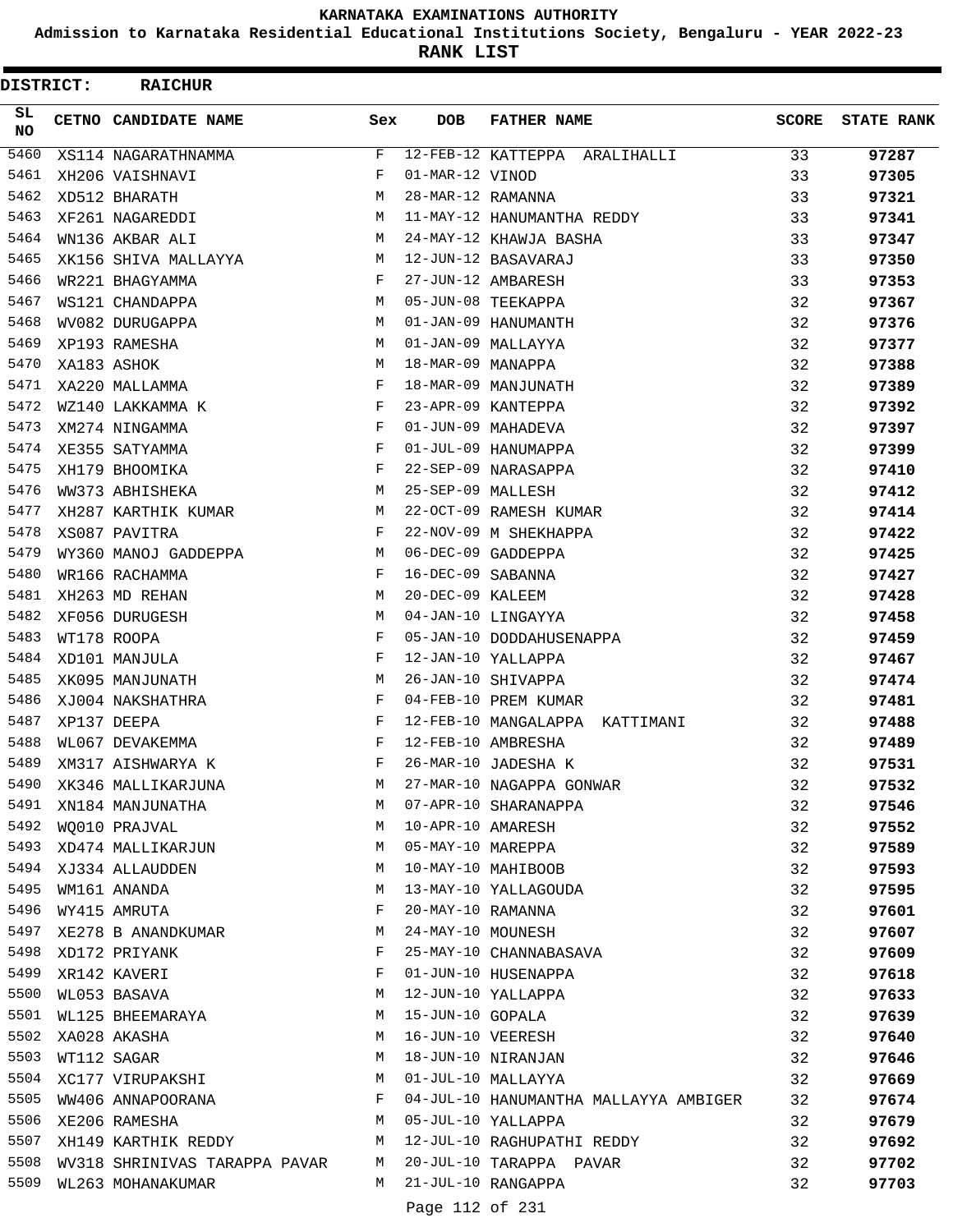**Admission to Karnataka Residential Educational Institutions Society, Bengaluru - YEAR 2022-23**

**RANK LIST**

 $\blacksquare$ 

|                  | DISTRICT:<br><b>RAICHUR</b> |                           |            |                    |                                       |              |                   |
|------------------|-----------------------------|---------------------------|------------|--------------------|---------------------------------------|--------------|-------------------|
| SL.<br><b>NO</b> |                             | CETNO CANDIDATE NAME      | Sex        | <b>DOB</b>         | <b>FATHER NAME</b>                    | <b>SCORE</b> | <b>STATE RANK</b> |
| 5510             |                             | WZ059 HANUMAGOUDA         | M          |                    | 22-JUL-10 VENKATESH                   | 32           | 97704             |
| 5511             |                             | XD387 NAGARAJA            | M          |                    | 26-JUL-10 AMARESHA                    | 32           | 97709             |
| 5512             |                             | XB127 RAVICHANDRA         | M          |                    | 27-JUL-10 MARTHANDAPPA                | 32           | 97710             |
| 5513             |                             | XJ293 MAHESWARI           | F          |                    | 28-JUL-10 ANJANEYA                    | 32           | 97712             |
| 5514             |                             | XJ212 KAVERI              | F          | 01-AUG-10 KRISHNA  |                                       | 32           | 97721             |
| 5515             |                             | XH366 AMULYA YADAV        | F          |                    | 03-AUG-10 VENKAT YADAV                | 32           | 97728             |
| 5516             |                             | WO360 CHANDU              | M          | 08-AUG-10 LOKAPPA  |                                       | 32           | 97738             |
| 5517             |                             | WW065 REKHA               | F          | 09-AUG-10 BASAPPA  |                                       | 32           | 97743             |
| 5518             |                             | XM230 DURUGESHA           | M          |                    | 18-AUG-10 SANJEEVAMURTHY              | 32           | 97770             |
| 5519             |                             | WX288 JAGADEESH           | М          |                    | 23-AUG-10 HONNAPPA                    | 32           | 97781             |
| 5520             |                             | WZ212 SHASHIKALA          | $_{\rm F}$ |                    | 01-SEP-10 VEERESH HANAMNTHA PIKALIHAL | 32           | 97807             |
| 5521             |                             | WY266 TULAJAMMA           | F          |                    | 05-SEP-10 SURESH ANGADI               | 32           | 97820             |
| 5522             |                             | XL312 SNEHA MANDAL        | F          |                    | 07-SEP-10 KRISHNA MANDAL              | 32           | 97827             |
| 5523             |                             | WY224 AMARESH             | M          |                    | 09-SEP-10 SIDDARAMAPPA MASKI          | 32           | 97831             |
| 5524             |                             | XK275 SANDHYA             | F          |                    | 15-SEP-10 AMARAGUNDAYYA               | 32           | 97846             |
| 5525             |                             | WY448 KAVERI RAMESH PAVAR | F          |                    | 20-SEP-10 RAMESH PAVAR                | 32           | 97861             |
| 5526             |                             | WS016 ARAVINDAKUMAR       | M          |                    | 21-SEP-10 SHARANAPPA                  | 32           | 97864             |
| 5527             |                             | XC131 K GURUBASAVA        | М          |                    | 21-SEP-10 K SHARANABASAVA             | 32           | 97865             |
| 5528             |                             | XD403 K SURESH            | M          | 28-SEP-10 RAMESH   |                                       | 32           | 97892             |
| 5529             |                             | XJ217 NARESH              | M          |                    | 28-SEP-10 SANNANARSIMALU              | 32           | 97893             |
| 5530             |                             | WM287 KAVITA              | F          | 04-OCT-10 DENAPPA  |                                       | 32           | 97923             |
| 5531             |                             | XB235 SHILPA              | $_{\rm F}$ | 09-OCT-10 LAXMAN   |                                       | 32           | 97951             |
| 5532             |                             | WP042 APSANA              | $_{\rm F}$ |                    | 10-OCT-10 AJEEJBABA                   | 32           | 97955             |
| 5533             |                             | XN224 ERAMMA HANUMANTHA   | F          |                    | 11-OCT-10 HANUMANTHA                  | 32           | 97963             |
| 5534             |                             | XE005 NIREEKSHA           | F          |                    | 14-OCT-10 TIMMANNA                    | 32           | 97983             |
| 5535             |                             | WZ124 IMRAN               | M          |                    | 18-OCT-10 CHANDA HUSEN                | 32           | 98004             |
| 5536             |                             | XE280 GIRIJA              | F          | 20-OCT-10 AYYANNA  |                                       | 32           | 98018             |
| 5537             |                             | WT106 ANKITA              | F          |                    | 21-OCT-10 MALLAPPA                    | 32           | 98020             |
| 5538             |                             | XC310 MD AYAN             | M          | 24-OCT-10 IMAMSAB  |                                       | 32           | 98037             |
| 5539             |                             | WP031 MAHALAXMI TALAVARA  | F          |                    | 30-OCT-10 NARASANNA TALAVARA          | 32           | 98066             |
| 5540             |                             | XK279 YALLALINGA          | M          |                    | 02-NOV-10 HANUMANTA GURIKAR           | 32           | 98087             |
| 5541             |                             | XH428 TRISHA              | F          | 06-NOV-10 MARUTHI  |                                       | 32           | 98110             |
| 5542             |                             | WW201 PARASURAM CHALAWADI | M          | $08 - NOV - 10 NO$ |                                       | 32           | 98118             |
| 5543             |                             | XC017 MALLIKARJUNA        | М          | 10-NOV-10 RAMESH   |                                       | 32           | 98127             |
| 5544             |                             | WW402 SANJANA             | F          |                    | 15-NOV-10 NAGABHUSHANYYA              | 32           | 98149             |
| 5545             |                             | XR087 VIJAYALAKSHMI       | F          |                    | 17-NOV-10 NAGARAJA                    | 32           | 98161             |
| 5546             |                             | XL149 SHIVAKUMARA         | M          | 18-NOV-10 YANKOBA  |                                       | 32           | 98169             |
| 5547             |                             | XD207 ANNAPOORNESHWARI    | F          | 22-NOV-10 DEVAPPA  |                                       | 32           | 98192             |
| 5548             |                             | WL074 ANJANEYA            | М          |                    | 25-NOV-10 RANGANNA                    | 32           | 98206             |
| 5549             |                             | WM037 BHRGAVA             | М          |                    | 25-NOV-10 BASAVARAJA                  | 32           | 98207             |
| 5550             |                             | XH183 PRANESHA            | М          |                    | 26-NOV-10 HANUMANTAH                  | 32           | 98216             |
| 5551             |                             | WV454 ROOPA               | F          |                    | 29-NOV-10 DHANASINGAPPA               | 32           | 98241             |
| 5552             |                             | XE377 ARPITHA             | F          |                    | 02-DEC-10 MAHANTESHA                  | 32           | 98255             |
| 5553             |                             | XH195 NAVEEN              | М          |                    | 04-DEC-10 CHIDANAND                   | 32           | 98274             |
| 5554             |                             | XN237 ABBASALI            | М          | 19-DEC-10 NABISAB  |                                       | 32           | 98355             |
| 5555             |                             | XE007 LAKSHMI             | F          | 25-DEC-10 RAMANNA  |                                       | 32           | 98383             |
| 5556             | XM100 ABHI                  |                           | M          |                    | 01-JAN-11 YALLAPPA                    | 32           | 98425             |
| 5557             |                             | WT233 ABHISHEKA           | M          |                    | 01-JAN-11 NINGANNA                    | 32           | 98428             |
| 5558             |                             | XP237 AMBAMMA             | F          |                    | 01-JAN-11 VEERESHA                    | 32           | 98430             |
| 5559             |                             | XF249 AMBIKA CHOUHAN      | F          | 01-JAN-11 POMANNA  |                                       | 32           | 98431             |
|                  |                             |                           |            |                    |                                       |              |                   |

Page 113 of 231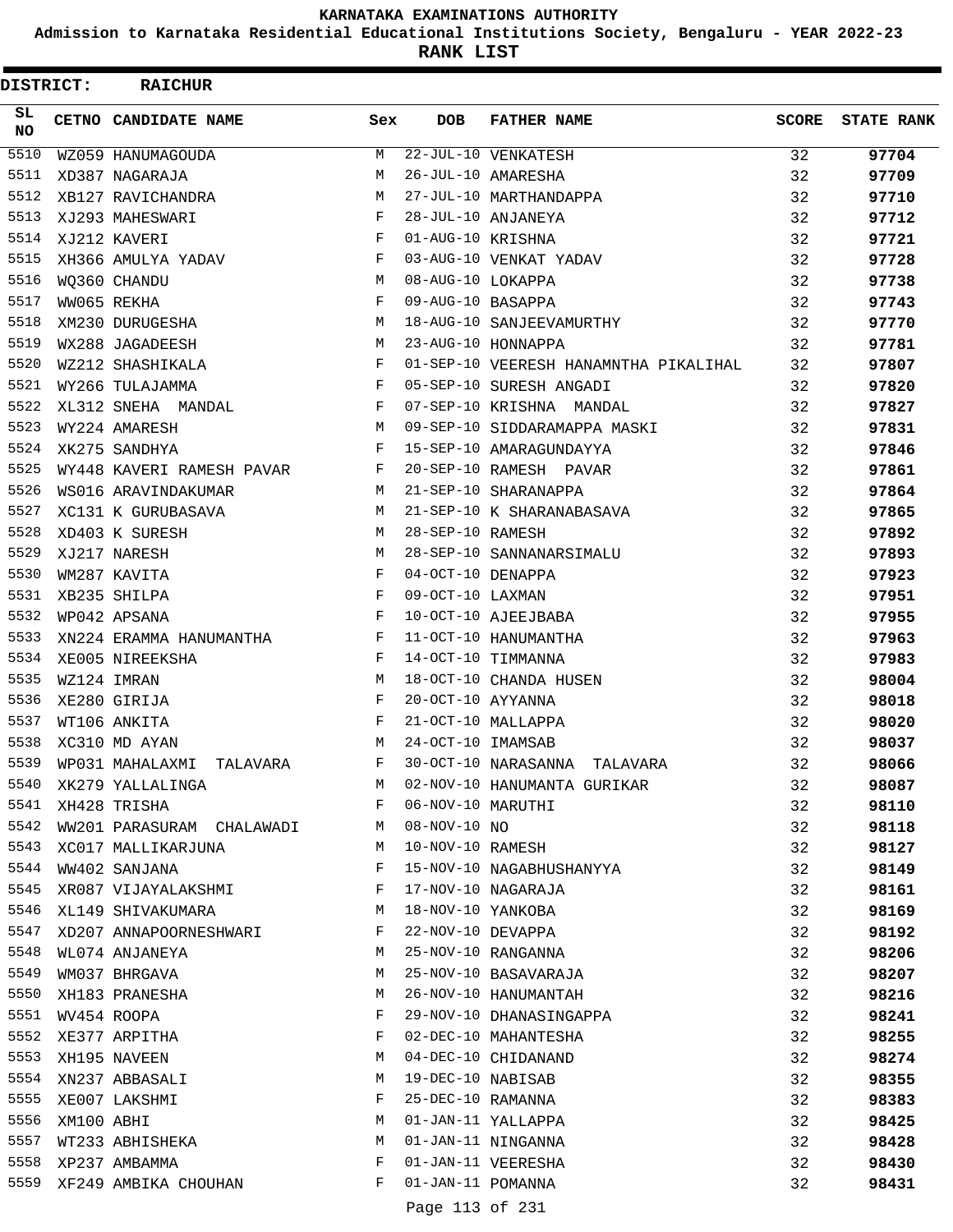**Admission to Karnataka Residential Educational Institutions Society, Bengaluru - YEAR 2022-23**

**RANK LIST**

| DISTRICT: |            | <b>RAICHUR</b>                     |              |                   |                                       |       |                   |
|-----------|------------|------------------------------------|--------------|-------------------|---------------------------------------|-------|-------------------|
| SL<br>NO. |            | CETNO CANDIDATE NAME               | Sex          | <b>DOB</b>        | <b>FATHER NAME</b>                    | SCORE | <b>STATE RANK</b> |
| 5560      |            | WY134 AMRUTA<br>SUBEDAR            | F            |                   | 01-JAN-11 HANUMANTA BADAKAPPA SUBEDAR | 32    | 98432             |
| 5561      |            | XD190 BHARAT KUMAR                 | М            |                   | 01-JAN-11 BASAVARAJA GOWDA            | 32    | 98439             |
| 5562      |            | WQ323 BHAVANI                      | $_{\rm F}$   |                   | 01-JAN-11 SIDDALINGAYYASWAMY          | 32    | 98441             |
| 5563      |            | WO008 CHANNABASAVA                 | M            |                   | 01-JAN-11 SIDDANNA                    | 32    | 98446             |
| 5564      |            | WV367 CHETAN CHAVHAN               | М            |                   | 01-JAN-11 VALAPPA CHAVHAN             | 32    | 98447             |
| 5565      |            | WP135 DEVARAJA                     | M            |                   | 01-JAN-11 GYANAPPA                    | 32    | 98452             |
| 5566      |            | WY031 HANUMESH                     | M            |                   | 01-JAN-11 AMARESH HUGAR               | 32    | 98457             |
| 5567      |            | XK079 JYOTHI                       | F            |                   | 01-JAN-11 CHANNABASAVA SHEEGI         | 32    | 98464             |
| 5568      |            | XE239 KAVERI                       | F            |                   | 01-JAN-11 HONNAPPA                    | 32    | 98465             |
| 5569      |            | WW076 MANJUNATH                    | М            | 01-JAN-11 AMARESH |                                       | 32    | 98470             |
| 5570      |            | XH089 MANJUNATH                    | M            |                   | 01-JAN-11 HUSENAPPA                   | 32    | 98471             |
| 5571      |            | WT206 MOUNESH                      | M            |                   | 01-JAN-11 RANGAPPA                    | 32    | 98475             |
| 5572      |            | WN227 NAGARAJ                      | M            | 01-JAN-11 BASAYYA |                                       | 32    | 98476             |
| 5573      |            | XA073 PARASHURAM                   | М            |                   | 01-JAN-11 MALLAPPA                    | 32    | 98483             |
| 5574      |            | WN288 RAMESHA                      | M            | 01-JAN-11 SABANNA |                                       | 32    | 98497             |
| 5575      |            | XD202 SINDHU                       | F            |                   | 01-JAN-11 PARASHURAM                  | 32    | 98504             |
| 5576      | XH252 USHA |                                    | F            |                   | 01-JAN-11 RAVI KUMAR                  | 32    | 98510             |
| 5577      |            | WY402 USMAN                        | M            |                   | 01-JAN-11 KHASIMSAB                   | 32    | 98511             |
| 5578      |            | XG154 VAISHALI                     | F            | 01-JAN-11 BYLAPPA |                                       | 32    | 98512             |
| 5579      |            | XN277 VEERESHA                     | M            |                   | 01-JAN-11 SOMANATHA                   | 32    | 98515             |
| 5580      |            | XA218 VIDYALAXMI                   | F            | 01-JAN-11 MANAPPA |                                       | 32    | 98517             |
| 5581      |            | WU074 BHARATI                      | F            | 02-JAN-11 UMESH   |                                       | 32    | 98522             |
| 5582      |            | WT239 RAJESHWARI                   | F            |                   | 03-JAN-11 HNAUMANTHAPPA               | 32    | 98534             |
| 5583      |            | WV501 VIJAYALKSHMI                 | F            |                   | 05-JAN-11 CHANDRAPPA                  | 32    | 98564             |
| 5584      |            | XB183 MAHMED HARSHAD               | М            |                   | 14-JAN-11 MOULASAB                    | 32    | 98628             |
| 5585      |            | WY064 RAKESH                       | М            |                   | 14-JAN-11 SHIVAGYANAPPA KARALKUNTE    | 32    | 98631             |
| 5586      |            | WL012 ANJINEYYA                    | М            |                   | 15-JAN-11 SIDDAPPA                    | 32    | 98637             |
| 5587      |            | XK224 CHAITRA                      | F            |                   | 17-JAN-11 CHIDANANDAPPA               | 32    | 98655             |
| 5588      |            | WL224 ROHITA                       | M            |                   | 18-JAN-11 SHIVAPPA                    | 32    | 98662             |
| 5589      |            | WP055 HANUMANTI                    | F            |                   | 20-JAN-11 BHEEMANNA                   | 32    | 98673             |
| 5590      |            | XQ270 BHEEMANAGOUDA                | М            |                   | 22-JAN-11 KUBERAGOUDA GOURIPUR        | 32    | 98683             |
| 5591      |            | XA197 MALLAMMA HANUMAPPA KALAPUR F |              |                   | 26-JAN-11 HANUMAPPA MALLAPPA KALAPUR  | 32    | 98721             |
| 5592      |            | WV232 AMBIKA NAGAPPA TURUVIHALA    | F            | 27-JAN-11 NAGAPPA |                                       | 32    | 98726             |
|           |            | 5593 XK265 GANESHA                 | M            |                   | 27-JAN-11 SHEKARAPPA                  | 32    | 98727             |
|           |            | 5594 XE129 PRAVEENAKUMARA          | М            |                   | 02-FEB-11 PAMPANAGOUDA                | 32    | 98776             |
| 5595      |            | XA178 SANDEEP                      | М            |                   | 02-FEB-11 CHANDAPPA                   | 32    | 98777             |
| 5596      |            | XQ131 SHIVARAJ KURI                | М            |                   | 05-FEB-11 RUDRAPPA KURI               | 32    | 98790             |
| 5597      |            | XF173 SANJANA                      | F            |                   | 07-FEB-11 BASAVARAJA                  | 32    | 98804             |
|           |            | 5598 XF050 RATNAMMA                | F            |                   | 08-FEB-11 KENCHAPPA                   | 32    | 98808             |
| 5599      |            | XA245 LAXMI                        | F            |                   | 15-FEB-11 NARAYAN RATHOD              | 32    | 98869             |
| 5600      |            | WY210 LINGARAJ M                   |              |                   | 15-FEB-11 BANDAREPPA KATIGI           | 32    | 98870             |
|           |            | 5601 WW405 NAGARATNA MALLAYYA F    |              |                   | 15-FEB-11 MALLAYYA HIDDAYYA           | 32    | 98871             |
|           |            | 5602 XS106 NASRIN BEGUM            | $\mathbb{F}$ |                   | 17-FEB-11 NOOR SAB                    | 32    | 98886             |
| 5603      |            | WS239 RAGHAVENDRA<br><b>N</b>      |              |                   | 18-FEB-11 BHIMAPPA                    | 32    | 98899             |
| 5604      |            | XA399 AISHWARYA                    | F            |                   | 20-FEB-11 SHANKRAPPA                  | 32    | 98907             |
| 5605      |            | WT034 SHIVARAJA                    | M            |                   | 26-FEB-11 RANGAPPA                    | 32    | 98954             |
| 5606      |            | XA326 MAHAMAD FHAYUZ               | M            |                   | 01-MAR-11 RAMAZAN ALI                 | 32    | 98972             |
| 5607      |            | WZ210 MAHANTHESH                   | М            |                   | 01-MAR-11 RANGAPPA                    | 32    | 98973             |
| 5608      |            | WL180 MEGHA                        | F            |                   | 04-MAR-11 SIDDAPPA                    | 32    | 98995             |
| 5609      |            | WX233 BHAGYA                       | F            |                   | 07-MAR-11 SHEKHARAPPA                 | 32    | 99027             |
|           |            |                                    |              | Page 114 of 231   |                                       |       |                   |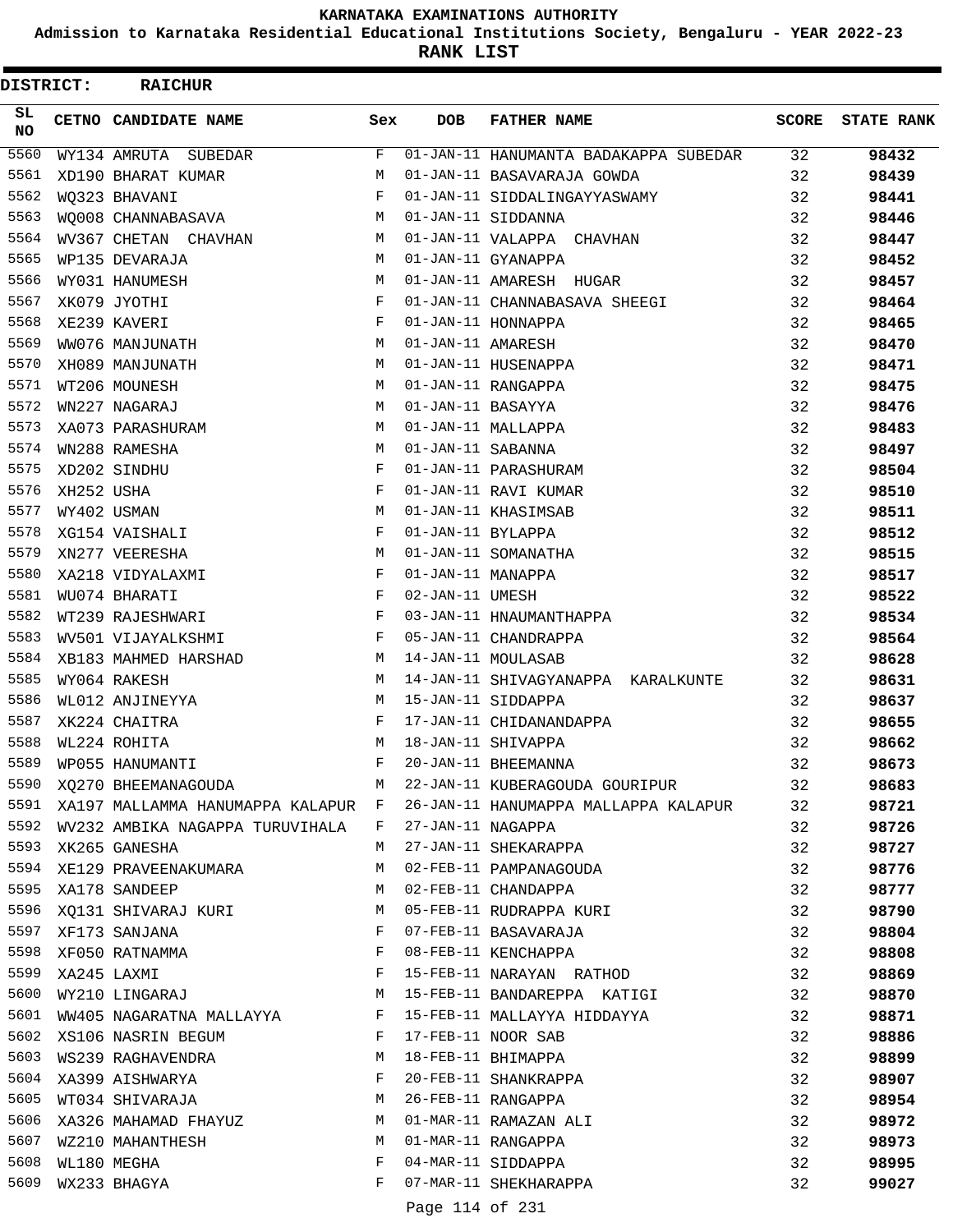**Admission to Karnataka Residential Educational Institutions Society, Bengaluru - YEAR 2022-23**

**RANK LIST**

| <b>DISTRICT:</b> |                  | <b>RAICHUR</b>                                                          |              |                     |                                                                             |              |                   |
|------------------|------------------|-------------------------------------------------------------------------|--------------|---------------------|-----------------------------------------------------------------------------|--------------|-------------------|
| SL.<br>NO.       |                  | <b>CETNO CANDIDATE NAME</b>                                             | Sex          | <b>DOB</b>          | <b>FATHER NAME</b>                                                          | <b>SCORE</b> | <b>STATE RANK</b> |
| 5610             |                  | WQ345 SOWBHAGYA                                                         | F            |                     | 08-MAR-11 JINDAVALI                                                         | 32           | 99051             |
| 5611             |                  | WM393 LAKSHMI                                                           | F            | 12-MAR-11 RAMAPPA   |                                                                             | 32           | 99079             |
| 5612             |                  | XD014 SRUSHTI                                                           | F            |                     | 12-MAR-11 SHARANAPPA                                                        | 32           | 99087             |
| 5613             |                  | WL268 APSAR                                                             | M            |                     | 15-MAR-11 BANDENAWAZ                                                        | 32           | 99116             |
| 5614             |                  | XP095 MOUNESH                                                           | M            | 15-MAR-11 IRAPPA    |                                                                             | 32           | 99126             |
| 5615             |                  | XA434 DIKSHEETA                                                         | $_{\rm F}$   | 18-MAR-11 VENKOBA   |                                                                             | 32           | 99154             |
| 5616             |                  | XS001 RAKSHITA                                                          | F            |                     | 23-MAR-11 SHANKRANNA                                                        | 32           | 99211             |
| 5617             |                  | XA408 NETRA                                                             | F            |                     | 24-MAR-11 SHIVAPPA                                                          | 32           | 99224             |
| 5618             |                  | WV203 SHARIF                                                            | M            |                     | 25-MAR-11 AMEEN SHA                                                         | 32           | 99231             |
| 5619             |                  | WW472 CHANNAMMA                                                         | F            |                     | 26-MAR-11 KRISHNAPPA                                                        | 32           | 99240             |
| 5620             |                  | XQ046 SACHIN                                                            | M            |                     | 30-MAR-11 BASAVARAJ                                                         | 32           | 99287             |
| 5621             |                  | WZ050 LAXMI RAMANAGOUDA MALIPATIL F                                     |              |                     | 01-APR-11 RAMANAGOUDA BHIMANAGOUDA<br>MALIPATIL                             | 32           | 99300             |
| 5622             |                  | WV491 HANUMANTHA                                                        |              | M 02-APR-11 BASAPPA |                                                                             | 32           | 99311             |
| 5623             |                  | XE134 REKHASHREE                                                        | $\mathbf{F}$ |                     | 02-APR-11 HANUMANTHA                                                        | 32           | 99318             |
| 5624             |                  | WX091 SALEEM                                                            | M            |                     | 02-APR-11 MAHIBOOB SAB                                                      | 32           | 99320             |
| 5625             |                  | WR139 DHARMARAJA                                                        | M            |                     | 03-APR-11 BASAVARAJA                                                        | 32           | 99327             |
| 5626             |                  | WW190 DEVARAJA                                                          | M            |                     | 04-APR-11 SHIVARAYA BYALIHALA                                               | 32           | 99343             |
| 5627             |                  | XR201 KANCHARLA ASHA SRILAKSHMI                                         | F            |                     | 07-APR-11 K POORNA CHANDRA RAO                                              | 32           | 99384             |
| 5628             |                  | XJ150 JEEVITA                                                           | $\mathbf{F}$ |                     | 09-APR-11 BEERAPPA                                                          | 32           | 99402             |
| 5629             |                  | XH335 N VEERESH                                                         | M            | 11-APR-11 N VINOD   |                                                                             | 32           | 99425             |
| 5630             |                  | WZ214 VIKASA                                                            | M            |                     | 13-APR-11 BASAVARAJ SHIVARUDRAPPA                                           | 32           | 99449             |
| 5631             |                  | $\mathbb{R}^n$ . The set of the set of $\mathbb{R}^n$<br>XD279 BHARGAVI |              | 14-APR-11 VEERESH   |                                                                             | 32           | 99451             |
| 5632             |                  | WV490 GAYATRI                                                           | F            |                     | 15-APR-11 VIJAYAKUMAR                                                       | 32           | 99463             |
| 5633             |                  | XS068 KARIYAPPA                                                         | M            |                     | 15-APR-11 ANJANEYA                                                          | 32           | 99465             |
| 5634             |                  | XN177 PRASHANTHA                                                        | M            |                     | 23-APR-11 BASAVARAJA P                                                      | 32           | 99542             |
| 5635             |                  | XE330 VENKATESHA                                                        | M            | 24-APR-11 ERANNA    |                                                                             | 32           | 99559             |
| 5636             |                  |                                                                         |              |                     | WY199 PRAJWAL RAMAYYA BUKKANNAVAR M 26-APR-11 RAMAYYA DURAGAYYA BUKKANNAVAR | 32           | 99570             |
| 5637             |                  | XJ319 POOJA                                                             | F            |                     | 27-APR-11 GURUSWAMY                                                         | 32           | 99582             |
| 5638             |                  | XL092 RAGHAVENDRA                                                       | M            |                     | 27-APR-11 SANJEEVA                                                          | 32           | 99583             |
| 5639             |                  | XB045 AFSANABEGUM                                                       | F            |                     | 28-APR-11 BANDAGISAB                                                        | 32           | 99586             |
| 5640             |                  | WW289 AMULYA                                                            | F            |                     | 28-APR-11 HIRE SHESHANNA                                                    | 32           | 99587             |
| 5641             |                  | XA290 SANDHILRAJ PALMI                                                  | M            | 28-APR-11 NAGAPPA   |                                                                             | 32           | 99591             |
| 5642             |                  | XA351 HANAMAMMA                                                         | F            |                     | 01-MAY-11 MUDIYAPPA                                                         | 32           | 99617             |
| 5643             |                  | WN212 SANTOSHA                                                          | M            |                     | 02-MAY-11 MALLAPPA                                                          | 32           | 99632             |
|                  |                  | 5644 WQ022 KAVERI                                                       | F            |                     | 06-MAY-11 RAMALINGAPPA                                                      | 32           | 99671             |
| 5645             |                  | WV074 AMARESH KAVALI                                                    | M            |                     | 08-MAY-11 SHARANABASAVA                                                     | 32           | 99689             |
| 5646             |                  | XG098 KAVERI                                                            | F            |                     | 08-MAY-11 VEERANAGOUDA                                                      | 32           | 99691             |
| 5647             |                  | WW180 DIVYASHREE GURIKAR                                                | F            |                     | 09-MAY-11 SHIVAPUTRAPPA GURIKAR                                             | 32           | 99703             |
| 5648             |                  | WY403 AMARESH KOLATI                                                    | M            |                     | 10-MAY-11 SHEKHARAPPA                                                       | 32           | 99717             |
| 5649             |                  | XA504 HANAMANTI                                                         | F            |                     | 12-MAY-11 HANAMAPPA KURANOOR                                                | 32           | 99742             |
| 5650             |                  | WV331 VIDYASHREE                                                        | F            |                     | 12-MAY-11 SHASHIDHAR                                                        | 32           | 99749             |
|                  |                  | 5651 XQ058 GAYATRI                                                      | F            | 13-MAY-11 VEERESH   |                                                                             | 32           | 99751             |
|                  |                  | 5652 WU198 ABHISHEK                                                     | М            | 15-MAY-11 GOVINDA   |                                                                             | 32           | 99773             |
| 5653             |                  | XD438 LAKSHMI                                                           | F            |                     | 19-MAY-11 MOUNESH MALLAYYA                                                  | 32           | 99818             |
| 5654             |                  | XA226 HUSENBI                                                           | F            |                     | 21-MAY-11 DAVALSAB                                                          | 32           | 99844             |
| 5655             |                  | WY392 KAVERI                                                            | F            |                     | 23-MAY-11 ANANDA SUNKADA                                                    | 32           | 99863             |
| 5656             |                  | XL177 LAXMIDEVI                                                         | F            |                     | 23-MAY-11 BASAVARAJA                                                        | 32           | 99864             |
| 5657             |                  | XQ165 MALLIKARJUN                                                       | M            | 25-MAY-11 NAGARAJ   |                                                                             | 32           | 99888             |
|                  | 5658 WT176 REKHA |                                                                         | F            |                     | 25-MAY-11 MUDURANGAPPA                                                      | 32           | 99890             |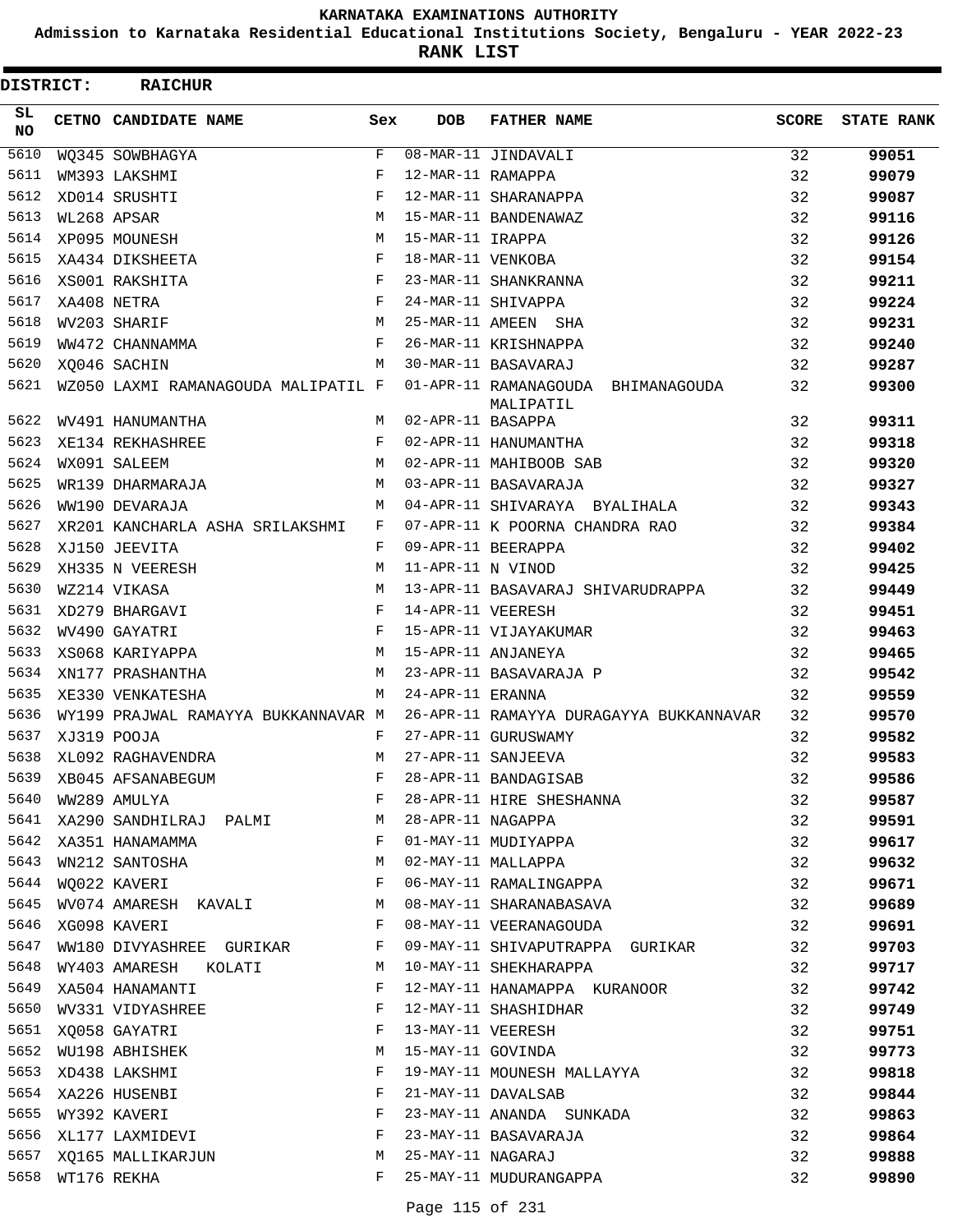**Admission to Karnataka Residential Educational Institutions Society, Bengaluru - YEAR 2022-23**

**RANK LIST**

| <b>DISTRICT:</b> |                 | <b>RAICHUR</b>                                    |     |                   |                                                    |              |                   |
|------------------|-----------------|---------------------------------------------------|-----|-------------------|----------------------------------------------------|--------------|-------------------|
| SL.<br><b>NO</b> |                 | CETNO CANDIDATE NAME                              | Sex | <b>DOB</b>        | <b>FATHER NAME</b>                                 | <b>SCORE</b> | <b>STATE RANK</b> |
| 5659             |                 | WP274 ANJALI R                                    | F   |                   | 26-MAY-11 RAMASWAMI                                | 32           | 99898             |
| 5660             |                 | WM181 CHANNABASAV KAMPARTI                        | М   |                   | 27-MAY-11 SHIVARAJ                                 | 32           | 99915             |
| 5661             |                 | XH412 MANU SHREE K                                | F   |                   | 27-MAY-11 THIMAPPA                                 | 32           | 99920             |
| 5662             |                 | XA397 VINOD HULAGAPPA                             | M   |                   | 29-MAY-11 HULAGAPPA                                | 32           | 99944             |
| 5663             |                 | XR162 ANUSHA                                      | F   |                   | 01-JUN-11 MOOKANNA                                 | 32           | 99974             |
| 5664             |                 | XG286 ANUSHA                                      | F   | 01-JUN-11 NAGAPPA |                                                    | 32           | 99975             |
| 5665             |                 | XF214 DURGAPRASAD                                 | M   |                   | 01-JUN-11 HANUMANTHA                               | 32           | 99984             |
| 5666             |                 | XC057 GANGAMMA                                    | F   |                   | 01-JUN-11 VEERAPPA                                 | 32           | 99986             |
| 5667             |                 | XH064 MALLIKA                                     | F   |                   | 01-JUN-11 KARIYAPPA                                | 32           | 99992             |
| 5668             |                 | XH408 RAKESH                                      | M   |                   | 01-JUN-11 RAJANAIK                                 | 32           | 99995             |
| 5669             |                 | WT223 SHIVU                                       | M   |                   | 01-JUN-11 MANTAPPA                                 | 32           | 100000            |
| 5670             |                 | WZ125 TUKARAM                                     | M   |                   | 01-JUN-11 SHANKARAPPA                              | 32           | 100003            |
| 5671             |                 | WW366 VENKATESH                                   | M   |                   | 01-JUN-11 AMARAPPA                                 | 32           | 100007            |
| 5672             |                 | WM351 ANJALI                                      | F   |                   | 04-JUN-11 BASAVARAJA                               | 32           | 100033            |
| 5673             |                 | WM245 CHANDRAKALA                                 | F   | 04-JUN-11 PRABHU  |                                                    | 32           | 100035            |
| 5674             |                 | WW412 SEETAMMA RATHOD                             | F   |                   | 06-JUN-11 POOREPPA RATHOD                          | 32           | 100072            |
| 5675             |                 | WV215 PRASHANTH RAJASHEKHARGOUDA M<br>POLICEPATIL |     |                   | 07-JUN-11 RAJASHEKHARGOUDA MALLAPPA<br>POLICEPATIL | 32           | 100090            |
| 5676             |                 | WL178 RANGAPPA                                    | M   |                   | 07-JUN-11 MANASHAYYA                               | 32           | 100091            |
| 5677             |                 | XM036 MAMTAJ                                      | F   | 08-JUN-11 RAJASAB |                                                    | 32           | 100099            |
| 5678             |                 | WY275 MEGHA                                       | F   |                   | 08-JUN-11 MAHANTESH                                | 32           | 100100            |
| 5679             |                 | WY244 ASHWINI                                     | F   |                   | 09-JUN-11 DHARMENDRA                               | 32           | 100110            |
| 5680             |                 | WW014 AYYALAPPA HORAPETE                          | M   |                   | 09-JUN-11 AMARAPPA<br>HORAPETE                     | 32           | 100111            |
| 5681             |                 | XL189 NIRUPADI                                    | M   |                   | 10-JUN-11 HANAMAPPA                                | 32           | 100140            |
| 5682             |                 | XL214 CHAITRA                                     | F   |                   | 12-JUN-11 NINGAPPA                                 | 32           | 100166            |
| 5683             |                 | WO080 POORVI                                      | F   |                   | 12-JUN-11 AYYANA GOUDA                             | 32           | 100169            |
| 5684             |                 | XS196 MANJUNATH SWAMY                             | М   |                   | 13-JUN-11 BASAVARAJ SWAMY                          | 32           | 100178            |
| 5685             |                 | XK286 RAHUL ANGADI                                | M   |                   | 13-JUN-11 BASAVRAJA ANGADI                         | 32           | 100179            |
| 5686             |                 | XL053 LAKSHMI                                     | F   |                   | 14-JUN-11 SHIVAPPA                                 | 32           | 100184            |
| 5687             |                 | WX053 NEERAJ GOUDA                                | M   |                   | 14-JUN-11 MALLIKARUN                               | 32           | 100187            |
| 5688             |                 | XK017 SHASHI REKHA                                | F   |                   | 14-JUN-11 RACHAYYA SWAMY                           | 32           | 100192            |
| 5689             |                 | XN262 NAGARAJ                                     | M   |                   | 15-JUN-11 JAGANATHA                                | 32           | 100200            |
| 5690             |                 | WM119 PARASURAM                                   | M   |                   | 15-JUN-11 SHARANAYYA                               | 32           | 100202            |
| 5691             |                 | WZ143 SANTOSH HULAGAPPA GOUNDI                    | M   |                   | 15-JUN-11 HULAGAPPA DYAMANNA GOUNDI                | 32           | 100205            |
| 5692             |                 | WW096 ANKITA                                      | F   | 16-JUN-11 NAGANNA |                                                    | 32           | 100211            |
| 5693             |                 | XL024 AMBHIKA HADAPAD                             | F   |                   | 17-JUN-11 UMAKANTH                                 | 32           | 100224            |
| 5694             |                 | WM043 BHUMIKA                                     | F   |                   | 17-JUN-11 HANUMANTA                                | 32           | 100225            |
| 5695             |                 | XM129 PRAVEEN KUMAR                               | M   |                   | 17-JUN-11 VIRUPAKSHA                               | 32           | 100237            |
| 5696             |                 | WW139 SACHIN                                      | М   |                   | 17-JUN-11 AMARESHA                                 | 32           | 100239            |
| 5697             |                 | XG006 ANITHA                                      | F   |                   | 19-JUN-11 HANUMANTHA                               | 32           | 100262            |
| 5698             |                 | WL017 RANGANATHA                                  | M   |                   | 20-JUN-11 BASAVARAJA                               | 32           | 100282            |
| 5699             |                 | XG272 SHANTAKUMAR                                 | M   |                   | 20-JUN-11 SHARANABASAVA                            | 32           | 100283            |
| 5700             |                 | WN244 BAGYALAXMI                                  | F   |                   | 26-JUN-11 YALLAPPA                                 | 32           | 100351            |
|                  |                 | 5701 XE372 SACHIN                                 | M   |                   | 26-JUN-11 CHANDRASHEKAR                            | 32           | 100368            |
| 5702             |                 | WW251 PARVATI                                     | F   |                   | 30-JUN-11 MANJUNATHA TUPPADUR                      | 32           | 100412            |
| 5703             |                 | XJ272 SHASHANK M                                  | M   |                   | 02-JUL-11 KALLAPPA                                 | 32           | 100447            |
|                  |                 | 5704 XF260 PRITAM                                 | М   | 04-JUL-11 RAMESHA |                                                    | 32           | 100468            |
|                  |                 | 5705 WY334 MALLIKARJUN KODLI                      | M   |                   | 06-JUL-11 SHARANAPPA DEVAPPA KODLI                 | 32           | 100493            |
|                  | 5706 XJ330 USHA |                                                   | F   | 06-JUL-11 LALAPPA |                                                    | 32           | 100499            |
|                  |                 | 5707 XB212 SHWETA                                 | F   |                   | 07-JUL-11 AYYALAPPA                                | 32           | 100512            |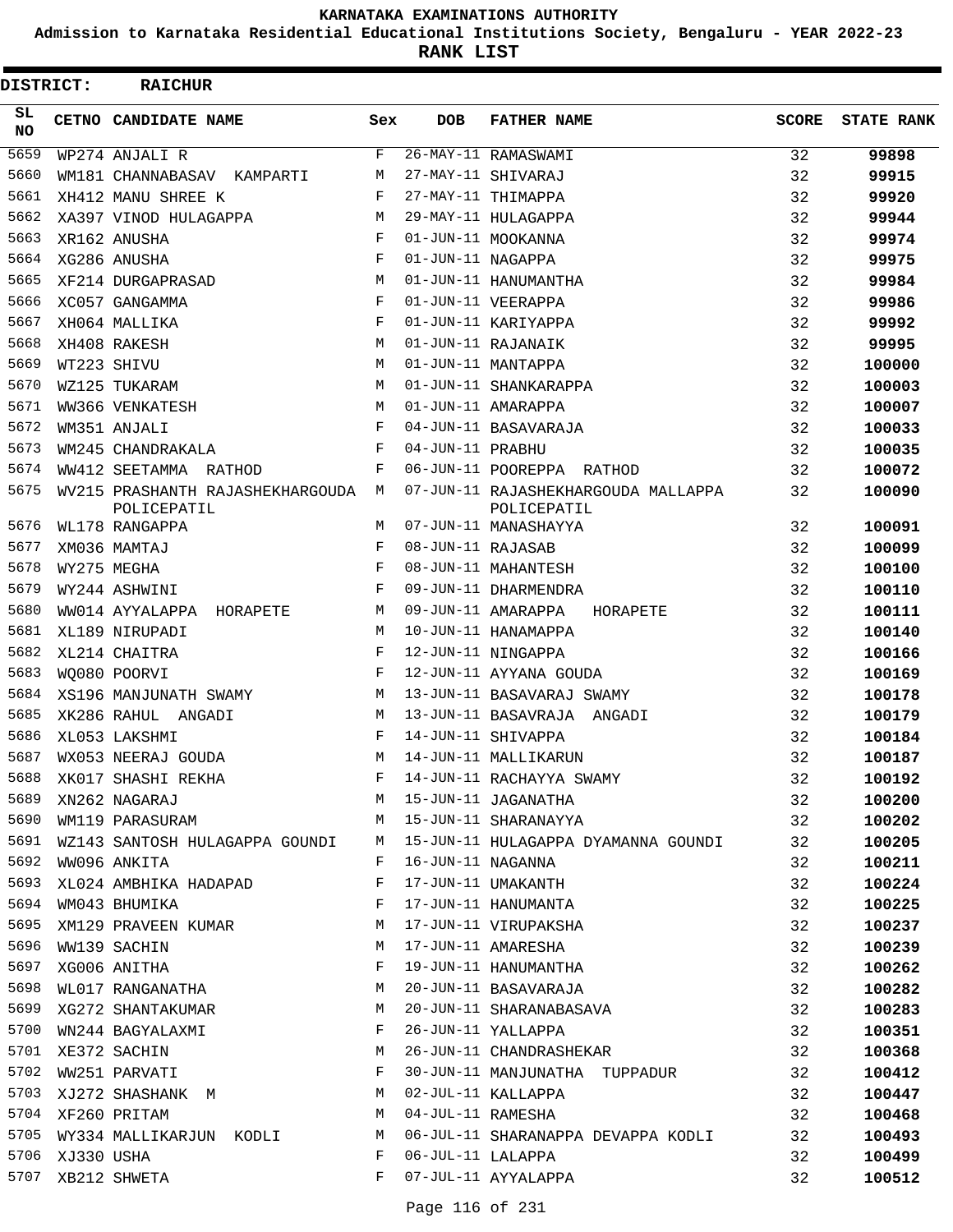**Admission to Karnataka Residential Educational Institutions Society, Bengaluru - YEAR 2022-23**

**RANK LIST**

ı

| <b>DISTRICT:</b>  |            | <b>RAICHUR</b>              |     |                   |                                     |              |                   |
|-------------------|------------|-----------------------------|-----|-------------------|-------------------------------------|--------------|-------------------|
| SL<br><b>NO</b>   |            | CETNO CANDIDATE NAME        | Sex | <b>DOB</b>        | <b>FATHER NAME</b>                  | <b>SCORE</b> | <b>STATE RANK</b> |
| $\overline{5708}$ |            | XL267 AMARESHA              | M   |                   | 08-JUL-11 SHARANAPPA                | 32           | 100514            |
| 5709              |            | WY158 KIRAN RATHOD          | М   |                   | 10-JUL-11 SEENAPPA ARJUNAPPA RATHOD | 32           | 100536            |
| 5710              |            | WT012 AMBIKA                | F   |                   | 13-JUL-11 SHIVARAJA                 | 32           | 100579            |
| 5711              |            | WN193 MOUNESH<br>JALLIYAVAR | М   |                   | 15-JUL-11 DEVINDRAPPA               | 32           | 100607            |
| 5712              |            | WY381 SHANKRAPPA            | M   |                   | 15-JUL-11 HANUMAPPA RATHOD          | 32           | 100617            |
| 5713              |            | WL337 DEVARAJ HOSAGERI      | М   |                   | 16-JUL-11 MANJUNATH                 | 32           | 100625            |
| 5714              |            | WW480 SHREYA                | F   | 17-JUL-11 AMARESH |                                     | 32           | 100647            |
| 5715              |            | WW214 MOUNESHGOUDA GOUDRU   | М   |                   | 18-JUL-11 AMARESHGOUDA GOUDRU       | 32           | 100659            |
| 5716              |            | XM146 VEERESH               | M   |                   | 18-JUL-11 YAMANOORAPPA              | 32           | 100666            |
| 5717              |            | WZ245 LAKKAPPA              | М   |                   | 19-JUL-11 RAMESH KAMARI             | 32           | 100669            |
| 5718              |            | XA359 KAVERI ANKANAL        | F   |                   | 21-JUL-11 NAGAPPA ANKANAL           | 32           | 100696            |
| 5719              |            | XD506 YASHODHA              | F   |                   | 23-JUL-11 TIPPAYYA                  | 32           | 100718            |
| 5720              |            | XK198 NINGARAJA             | М   |                   | 24-JUL-11 GYANAPPA DEVARAMANNE      | 32           | 100724            |
| 5721              |            | XG254 AISHWARYA             | F   |                   | 26-JUL-11 HANUMANTA                 | 32           | 100740            |
| 5722              |            | XS118 SPOORTHI              | F   |                   | 26-JUL-11 KANDEPPA                  | 32           | 100747            |
| 5723              |            | XS088 PRAJVAL               | М   |                   | 27-JUL-11 PAMPAPATI                 | 32           | 100761            |
| 5724              |            | XK218 BASAMMA               | F   |                   | 28-JUL-11 ANJANEYA                  | 32           | 100771            |
| 5725              |            | WL326 SHWETHA               | F   | 28-JUL-11 BOJAPPA |                                     | 32           | 100780            |
| 5726              |            | XN133 THANUJA SOMAPPA       | F   | 31-JUL-11 SOMAPPA |                                     | 32           | 100811            |
| 5727              |            | XL158 DEVARAJ               | М   |                   | 01-AUG-11 MOUNESHA MALIGOUDRA       | 32           | 100815            |
| 5728              |            | WY238 ASHOKGOUDA            | M   |                   | 02-AUG-11 SHARANAGOUDA              | 32           | 100831            |
| 5729              |            | WY112 VIDYASHREE            | F   |                   | 03-AUG-11 BASANAGOUDA PATIL         | 32           | 100850            |
| 5730              |            | XG005 PRUTHWIRAJ            | M   |                   | 04-AUG-11 AMARESHA                  | 32           | 100857            |
| 5731              |            | WM317 SHIVALEELA            | F   |                   | 05-AUG-11 MALLAYYA                  | 32           | 100867            |
| 5732              |            | WN240 RAVISHANKARA          | М   |                   | 06-AUG-11 CHANDRAPPA                | 32           | 100878            |
| 5733              |            | WL137 AKKAMAHADEVI          | F   | 07-AUG-11 NAGAPPA |                                     | 32           | 100882            |
| 5734              |            | WN284 NITIN CHAVAN          | М   | 07-AUG-11 RAMESHA |                                     | 32           | 100888            |
| 5735              |            | XO182 BHEEMESH MUSHTUR      | М   |                   | 08-AUG-11 SHANKRAPPA                | 32           | 100898            |
| 5736              |            | XC113 NETRAVATI             | F   | 08-AUG-11 AYYAPPA |                                     | 32           | 100905            |
| 5737              |            | WP258 MOHAMED ALI           | М   |                   | 10-AUG-11 CHANDPASHA                | 32           | 100937            |
| 5738              |            | WZ171 POOJA                 | F   |                   | 10-AUG-11 BASAVARAJ                 | 32           | 100939            |
| 5739              |            | WR311 ROHIT                 | М   | 11-AUG-11 SHIVAJI |                                     | 32           | 100955            |
| 5740              |            | WV222 SANJANA               | F   |                   | 11-AUG-11 SHANKARAPPA MANAPPA PAWAR | 32           | 100956            |
| 5741              |            | XF070 JYOTHI                | F   |                   | 12-AUG-11 GOPALAPPA                 | 32           | 100964            |
| 5742              |            | WW292 DIVYA                 | F   |                   | 14-AUG-11 GUNDAPPA                  | 32           | 100983            |
| 5743              |            | WL102 BHAGYAMMA GUUDEKAYI   | F   |                   | 18-AUG-11 SHEKARAPPA GUDDEKAYI      | 32           | 101020            |
| 5744              | XL303 ISAK |                             | М   | 18-AUG-11 JIMESHA |                                     | 32           | 101023            |
| 5745              |            | WL190 MAGGEMMA              | F   |                   | 19-AUG-11 HANUMANTA                 | 32           | 101034            |
| 5746              |            | WY055 HASANBEE              | F   | 20-AUG-11 RAJASAB |                                     | 32           | 101042            |
| 5747              |            | XA077 SHIVAMURTHI           | М   |                   | 20-AUG-11 RAYAPPA                   | 32           | 101049            |
| 5748              |            | XH148 VEENA                 | F   |                   | 20-AUG-11 SHIVAPPA                  | 32           | 101052            |
| 5749              |            | WQ174 RANJITHA              | F   |                   | 24-AUG-11 BASAVARAJ                 | 32           | 101085            |
|                   |            | 5750 XE091 SHREEDHAR        | М   |                   | 25-AUG-11 PAMPAPATI                 | 32           | 101099            |
| 5751              |            | WL363 TANUSHREE             | F   |                   | 28-AUG-11 SANNA HANUMANTHA          | 32           | 101124            |
| 5752              |            | XC329 ROOPA KIRAN           | F   |                   | 30-AUG-11 DURGAPPA                  | 32           | 101138            |
| 5753              |            | XE192 PRASHANTI             | F   |                   | 31-AUG-11 HUCHCHAPPA                | 32           | 101152            |
|                   |            | 5754 XK264 VEERESH K        | М   |                   | 02-SEP-11 SHANKARAPPA K             | 32           | 101180            |
| 5755              |            | WX307 YUVARAJ CHAVHAN       | M   | 05-SEP-11 AMARESH |                                     | 32           | 101203            |
| 5756              |            | WX335 SINDHU                | F   |                   | 09-SEP-11 SANGAPPA NEERKOD          | 32           | 101230            |
| 5757              |            | XD418 GOVINDA               | M   |                   | 13-SEP-11 BHIMESHA NAYAKA           | 32           | 101265            |
|                   |            |                             |     | Page 117 of 231   |                                     |              |                   |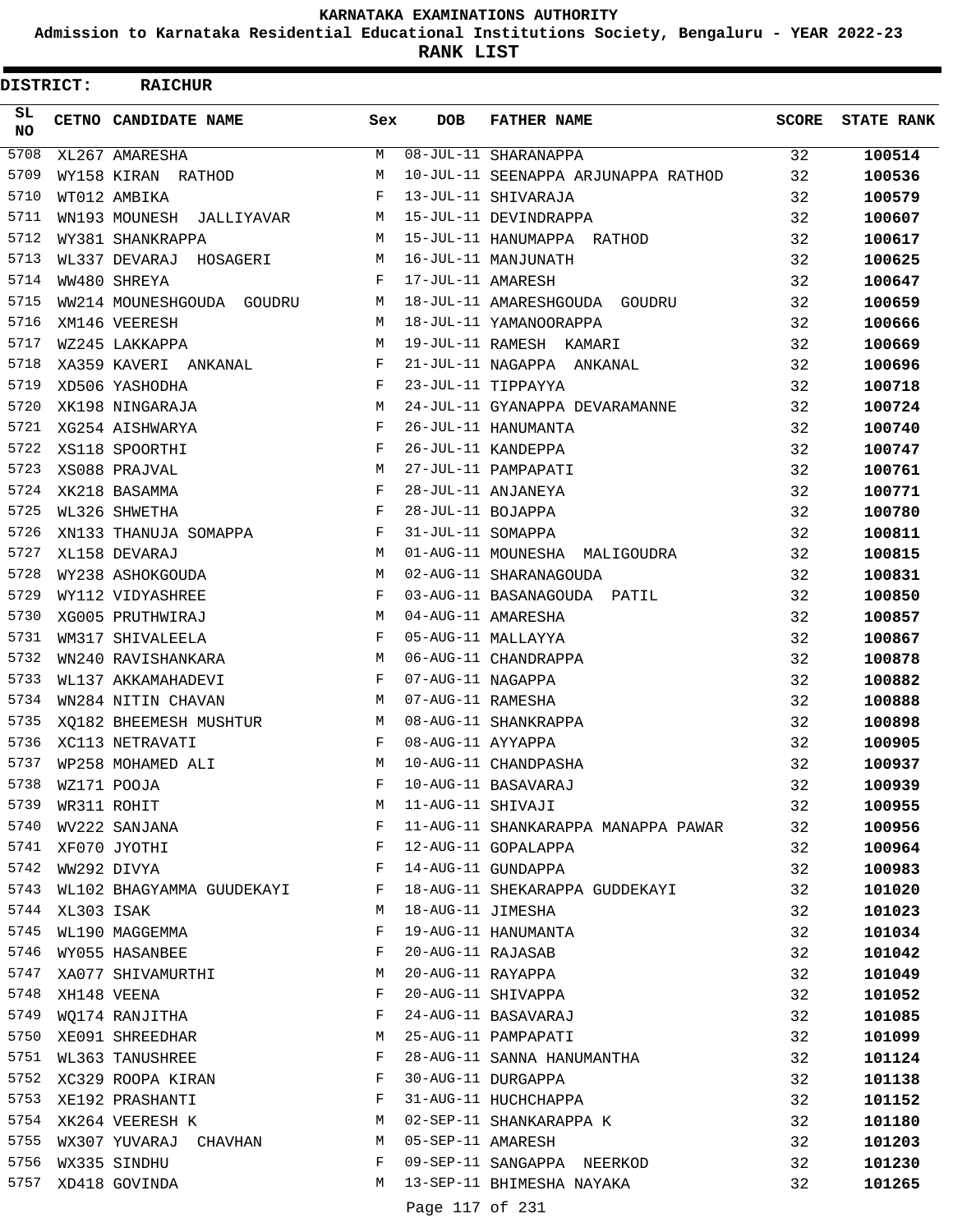**Admission to Karnataka Residential Educational Institutions Society, Bengaluru - YEAR 2022-23**

| DISTRICT:       |                  | <b>RAICHUR</b>                                                           |              |                   |                                                                                                                                                         |              |                   |
|-----------------|------------------|--------------------------------------------------------------------------|--------------|-------------------|---------------------------------------------------------------------------------------------------------------------------------------------------------|--------------|-------------------|
| SL<br><b>NO</b> |                  | CETNO CANDIDATE NAME                                                     | Sex          | <b>DOB</b>        | <b>FATHER NAME</b>                                                                                                                                      | <b>SCORE</b> | <b>STATE RANK</b> |
| 5758            |                  | XD274 DILEEP                                                             | М            |                   | 15-SEP-11 DEVARAJA                                                                                                                                      | 32           | 101274            |
| 5759            |                  | WX167 ANUSHA                                                             | F            |                   | 23-SEP-11 HANUMANTHA                                                                                                                                    | 32           | 101349            |
| 5760            |                  | XQ159 POOJA                                                              | F            |                   | 27-SEP-11 PRABHUGOUDA                                                                                                                                   | 32           | 101387            |
| 5761            |                  | XR028 SHREYA                                                             | F            | 30-SEP-11 RAMESHA |                                                                                                                                                         | 32           | 101421            |
| 5762            |                  | WL197 MALLIKARJUN                                                        | М            |                   | 01-OCT-11 HANUMANTA                                                                                                                                     | 32           | 101428            |
| 5763            |                  | WV382 SRINIVAS                                                           | M            |                   | 02-OCT-11 YANKAPPA                                                                                                                                      | 32           | 101441            |
| 5764            |                  | XM067 BHIMANAGOUDA                                                       | M            |                   | 17-OCT-11 SIDDANNA                                                                                                                                      | 32           | 101553            |
| 5765            |                  | WX122 SARASWATI MALINGARAYA HATTI F                                      |              |                   | 19-OCT-11 MALINGARAYA                                                                                                                                   | 32           | 101575            |
| 5766            |                  | XR092 AMRUTH KUMARA                                                      | M            |                   | 23-OCT-11 MUNIYAPPA                                                                                                                                     | 32           | 101594            |
| 5767            |                  | XH295 PRATHIBA P                                                         | F            |                   | 24-OCT-11 MANJUNATHA                                                                                                                                    | 32           | 101605            |
| 5768            |                  | XP142 K NIRANJANA                                                        | М            |                   | 29-OCT-11 SHIVAMURTHY                                                                                                                                   | 32           | 101634            |
| 5769            | XG139 ANIL       |                                                                          | М            |                   | 31-OCT-11 KARIYAPPA                                                                                                                                     | 32           | 101657            |
| 5770            |                  | XG355 REVATHI                                                            | F            |                   | 01-NOV-11 HANUMANTHA G                                                                                                                                  | 32           | 101671            |
| 5771            |                  | XQ051 A SANDHYA                                                          | $\mathbf{F}$ |                   | 05-NOV-11 A VENKATAKRISHNA                                                                                                                              | 32           | 101698            |
| 5772            |                  | XD460 LAVANYYA                                                           | F            | 05-NOV-11 VEERESH |                                                                                                                                                         | 32           | 101702            |
| 5773            |                  | WX170 MAHESH                                                             | М            |                   | 05-NOV-11 SHARANAPPA GOGI                                                                                                                               | 32           | 101703            |
| 5774            |                  | XA431 SHREEDHAR RAGERI                                                   | M            |                   | 08-NOV-11 TIRUPATI BASANNA RAGERI                                                                                                                       | 32           | 101732            |
| 5775            |                  | WS050 D LAHARI                                                           | F            |                   | 10-NOV-11 D SURESH RAJU                                                                                                                                 | 32           | 101735            |
| 5776            |                  | WP185 JAYARAJA                                                           | M            |                   | 13-NOV-11 DURAGAPPA                                                                                                                                     | 32           | 101760            |
| 5777            |                  | WV071 ANUSHRI SIDDANNA MADARAKAL                                         | F            |                   | 18-NOV-11 SIDDANNA RANGAPPA MADARAKAL                                                                                                                   | 32           | 101802            |
| 5778            |                  | XA485 MANJULA                                                            | F            |                   | 20-NOV-11 SANGANAGOUDA                                                                                                                                  | 32           | 101822            |
| 5779            |                  | XP195 MANOJA                                                             | M            |                   | 20-NOV-11 SIDDAPPA                                                                                                                                      | 32           | 101823            |
| 5780            |                  | WY380 DARSHANA                                                           | М            | 21-NOV-11 SOMAPPA |                                                                                                                                                         | 32           | 101827            |
| 5781            |                  | XF031 RENUKA                                                             | F            |                   | 22-NOV-11 BASAVARAJA                                                                                                                                    | 32           | 101850            |
| 5782            |                  | WW027 TALAHA                                                             | F            |                   | 23-NOV-11 BANDENAVAJ                                                                                                                                    | 32           | 101855            |
| 5783            |                  | XP253 APSANA                                                             | F            |                   | 26-NOV-11 ALLABHAKSHA                                                                                                                                   | 32           | 101865            |
| 5784            |                  | WT148 SRUSHTI                                                            | F            |                   | 26-NOV-11 SHARANAPPA                                                                                                                                    | 32           | 101868            |
| 5785            |                  | WN228 RAKESHA                                                            | М            |                   | 29-NOV-11 SHANTAPPA                                                                                                                                     | 32           | 101905            |
| 5786            |                  | WP038 SINDHU                                                             | F            | 06-DEC-11 SURESH  |                                                                                                                                                         | 32           | 101956            |
| 5787            |                  | XH022 SUNIL KUMAR                                                        | M            |                   | 17-DEC-11 BALAREDDY                                                                                                                                     | 32           | 102029            |
|                 |                  | HIREMANI                                                                 |              |                   | 5788 WZ349 RAJASHEKHAR CHANDRASHEKHAR M 19-DEC-11 CHANDRASHEKHAR HIREMANI                                                                               | 32           | 102042            |
| 5789            |                  | XR209 R BASAVARAJA                                                       | M            |                   | 25-DEC-11 R NAGARAJA                                                                                                                                    | 32           | 102073            |
| 5790            |                  | WR245 DEVAMMA                                                            | F            |                   | 01-JAN-12 HANUMESHA                                                                                                                                     | 32           | 102122            |
| 5791            |                  | WX221 PRAJVAL                                                            | М            |                   |                                                                                                                                                         | 32           | 102126            |
| 5792            |                  | WM132 SHREEDEVI                                                          | F            |                   |                                                                                                                                                         | 32           | 102131            |
| 5793            |                  | XK196 SVAPNA<br>WN035 YALLAPPA                                           | F            |                   |                                                                                                                                                         | 32           | 102133            |
| 5794            |                  |                                                                          | М            |                   |                                                                                                                                                         | 32           | 102137            |
| 5795            |                  | WN313 PRAJVAL                                                            | M            |                   |                                                                                                                                                         | 32           | 102145            |
| 5796            |                  | WV140 DOUL MALLIK                                                        | M            |                   | 01-JAN-12 KEMAPPA<br>01-JAN-12 MUDUKAPPA<br>01-JAN-12 MOUNESHA<br>01-JAN-12 AMBRESH<br>03-JAN-12 NAGARAJ<br>07-JAN-12 MODIN SAB<br>17-JAN-12 YANKARADDI | 32           | 102151            |
| 5797            |                  | WY042 SUDEEP                                                             | М            |                   |                                                                                                                                                         | 32           | 102174            |
| 5798            |                  | XH166 ABHIVARMA                                                          | М            |                   | 21-JAN-12 SANNA NARASAPPA                                                                                                                               | 32           | 102183            |
| 5799            |                  | XE128 BHARATHI                                                           | F            |                   | 22-JAN-12 YANKAREDDY                                                                                                                                    | 32           | 102187            |
| 5800            |                  | $\begin{aligned} \mathbf{M} \\ \mathbf{F} \end{aligned}$<br>XK109 AKASHA |              |                   | 19-FEB-12 BASAVARAJ                                                                                                                                     | 32           | 102220            |
|                 | 5801 XL250 ANJUM |                                                                          |              |                   | 19-FEB-12 NABI SAB                                                                                                                                      | 32           | 102221            |
| 5802            |                  | WQ330 YASHODHA NAYAK F                                                   |              |                   | 23-MAR-12 RANGAPPA DORE                                                                                                                                 | 32           | 102243            |
| 5803            |                  | WO157 PRASANNAKUMARA NAYAKA M                                            |              |                   | 30-MAR-12 HANUMANTRAYA NAYAKA                                                                                                                           | 32           | 102248            |
| 5804            |                  | XJ178 AKSHAYA KUMAR                                                      | M            | 16-JUN-12 ANAND   |                                                                                                                                                         | 32           | 102265            |
| 5805            | WT232 ARUN       |                                                                          | M            | 08-OCT-12 REVAPPA |                                                                                                                                                         | 32           | 102271            |
| 5806            |                  | WM406 SHANTAMMA                                                          | F            |                   | 10-DEC-12 AMMANNA LINGADALLI                                                                                                                            | 32           | 102275            |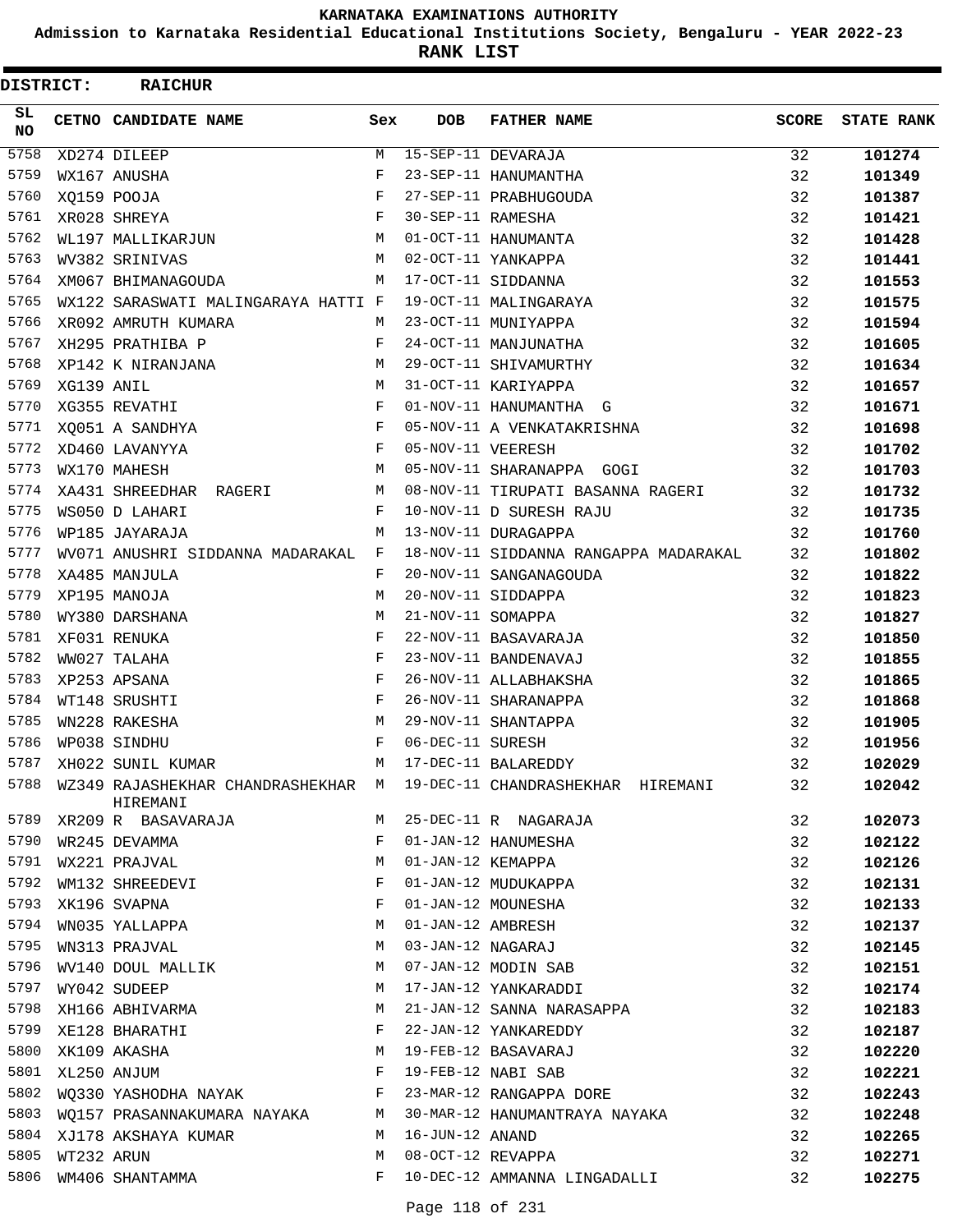**Admission to Karnataka Residential Educational Institutions Society, Bengaluru - YEAR 2022-23**

**RANK LIST**

| DISTRICT:       |                  | <b>RAICHUR</b>          |                                |     |                   |                                      |       |                   |
|-----------------|------------------|-------------------------|--------------------------------|-----|-------------------|--------------------------------------|-------|-------------------|
| SL<br><b>NO</b> |                  | CETNO CANDIDATE NAME    |                                | Sex | <b>DOB</b>        | <b>FATHER NAME</b>                   | SCORE | <b>STATE RANK</b> |
| 5807            |                  | WW379 MANJUBAI RATHOD   |                                | F   | 06-SEP-08 AMARESH |                                      | 31    | 102283            |
| 5808            |                  | WX054 BHEEMARAYA GOUDRU |                                | М   |                   | 01-JAN-09 MUTTANNA BHEEMAPPA GOUDRU  | 31    | 102288            |
| 5809            |                  | XJ263 RAJESH            |                                | M   |                   | 01-JAN-09 SHAILESH                   | 31    | 102292            |
| 5810            |                  | WY011 SOUBHAGYA         |                                | F   |                   | 01-JAN-09 RENUKAPPA                  | 31    | 102294            |
| 5811            |                  | XA127 LAKSHMI           |                                | F   |                   | 02-JAN-09 BHIMAPPA                   | 31    | 102295            |
| 5812            |                  | XD261 BEERAPPA          |                                | М   |                   | 21-FEB-09 SHIVARAJ                   | 31    | 102297            |
| 5813            | XH127 INDU       |                         |                                | F   |                   | 13-APR-09 THIKKAYYA                  | 31    | 102302            |
| 5814            |                  | WW491 HULIGEMMA         |                                | F   |                   | 05-JUN-09 SHIDDAPPA                  | 31    | 102306            |
| 5815            |                  | XA160 KAVITHA           |                                | F   |                   | 21-DEC-09 MALLAPPA                   | 31    | 102338            |
| 5816            |                  | WZ028 AKASH             |                                | М   |                   | 01-JAN-10 BASAVARAJ                  | 31    | 102346            |
| 5817            |                  | XG165 CHANDRASEKHAR     |                                | М   |                   | 01-JAN-10 CHANNAMALLAPPA             | 31    | 102352            |
| 5818            |                  | WP142 MAHESHVARI        |                                | F   |                   | 01-JAN-10 LINGAPPA                   | 31    | 102357            |
| 5819            |                  | XF058 MANJUNATHA        |                                | М   |                   | 01-JAN-10 DEVENDRAPPA                | 31    | 102358            |
| 5820            |                  | XD020 SHREEDHARA        |                                | М   |                   | 01-JAN-10 BASAVARAJA                 | 31    | 102365            |
| 5821            |                  | WL345 THIMMANNA         |                                | М   |                   | 01-JAN-10 DODDA RANGAPPA             | 31    | 102368            |
| 5822            |                  | WR243 AKASHA            |                                | М   |                   | 04-FEB-10 PIDDAPPA                   | 31    | 102394            |
| 5823            |                  | XM171 GNYANESHWARA K    |                                | М   |                   | 24-FEB-10 V V SATHYANARAYANA K       | 31    | 102414            |
| 5824            |                  | WL402 RAMESHA           |                                | М   |                   | 08-MAR-10 MOUNESHA                   | 31    | 102426            |
| 5825            |                  | XJ299 RAGHUVARMA        |                                | М   |                   | 23-MAR-10 TIRUMALESH                 | 31    | 102435            |
| 5826            |                  | XJ172 YASHODAMMA        |                                | F   |                   | 29-MAR-10 CHENNAPPA                  | 31    | 102441            |
| 5827            |                  | WV383 PRAVEEN CHOUHAN   |                                | М   |                   | 10-APR-10 SHEKHARAPPA                | 31    | 102451            |
| 5828            |                  |                         | WY456 VENKATESH LINGASUGUR     | М   |                   | 27-MAY-10 BASAPPA ERAPPA             | 31    | 102518            |
| 5829            |                  | WU209 LAKSHMI           |                                | F   | 28-MAY-10 BASAPPA |                                      | 31    | 102519            |
| 5830            |                  | XD241 AKKAMAHADEVI      |                                | F   |                   | 01-JUN-10 SOMANATH                   | 31    | 102524            |
| 5831            |                  | WP106 ALTAF             |                                | М   |                   | 01-JUN-10 HAJIMALANGA                | 31    | 102525            |
| 5832            |                  | WS020 MAHESH            |                                | М   |                   | 01-JUN-10 TIMMANGOUDA                | 31    | 102526            |
| 5833            |                  | XF204 POOJA             |                                | F   |                   | 01-JUN-10 MUDDANNA                   | 31    | 102529            |
| 5834            |                  | XG172 RAMESH            |                                | М   |                   | 01-JUN-10 HANUMAN GOUDA              | 31    | 102530            |
| 5835            |                  |                         | WZ264 VIJAYAKUMAR ERAPPA BHOVI | М   |                   | 01-JUN-10 ERAPPA BHOVI               | 31    | 102534            |
| 5836            |                  | WS224 RAHULA            |                                | М   | 04-JUN-10 RAMESH  |                                      | 31    | 102538            |
| 5837            |                  | XR110 KAVERI            |                                | F   |                   | 15-JUN-10 RENUKAKUMAR                | 31    | 102561            |
| 5838            |                  | XE301 BHAVANI           |                                | F   |                   | 02-JUL-10 SHIVALING                  | 31    | 102587            |
| 5839            |                  | WY127 BINDU             |                                | F   |                   | 02-JUL-10 HUSENAPPA MADAR            | 31    | 102588            |
|                 |                  |                         | 5840 XC175 SHIVASHANKAR        | M   |                   | 02-JUL-10 AYYANAGOUDA                | 31    | 102591            |
|                 | 5841 WY136 BEGAM |                         |                                | F   | 04-JUL-10 NURSAB  |                                      | 31    | 102593            |
| 5842            |                  | LAKSHAMPURA             | WV121 BHEERAPPA BHEEMANNA      | М   |                   | 12-JUL-10 BHEEMANNA LAKHAMPURA       | 31    | 102604            |
| 5843            |                  | XP117 SHARIF MD         |                                | М   | 12-JUL-10 AHEMED  |                                      | 31    | 102607            |
| 5844            |                  |                         | XE024 MAHALAKSHMI              | F   |                   | 13-JUL-10 RANGANATHA                 | 31    | 102609            |
| 5845            |                  |                         | WR268 SHEKH MADAR              | М   |                   | 16-JUL-10 MAINUDDIN                  | 31    | 102615            |
| 5846            |                  | XE354 REKHA             |                                | F   |                   | 01-AUG-10 URUKUNDAPPA                | 31    | 102644            |
| 5847            |                  | WW353 POOJA             |                                | F   |                   | 08-AUG-10 KRUSHANCHARI               | 31    | 102665            |
| 5848            |                  | WY058 CHAITRA           |                                | F   | 09-AUG-10 BASAPPA |                                      | 31    | 102667            |
| 5849            |                  |                         | WP078 CHANNABASAV              | M   |                   | 12-AUG-10 YANKAPPA BHIMANNA BUDDINNI | 31    | 102681            |
| 5850            |                  |                         | XN292 MALLIKARJUN B GALI       | М   |                   | 16-AUG-10 BASAVANTAPPA GALI          | 31    | 102696            |
|                 | 5851 XF212 ANIL  |                         |                                | М   | 17-AUG-10 MAREPPA |                                      | 31    | 102698            |
| 5852            |                  | XK189 NANDITA           |                                | F   |                   | 19-AUG-10 DEVARAJA GADDEDA           | 31    | 102708            |
| 5853            |                  |                         | WX031 GANESH KATTIMANI         | M   |                   | 24-AUG-10 VENKATESH                  | 31    | 102725            |
|                 |                  | 5854 XA373 ARJUN CHAWAN |                                | М   |                   | 30-AUG-10 TIRUPATI SHIVAPPA CHAWAN   | 31    | 102743            |
|                 |                  | 5855 WZ265 KAVERI       |                                | F   |                   | 30-AUG-10 BASAVARAJ                  | 31    | 102745            |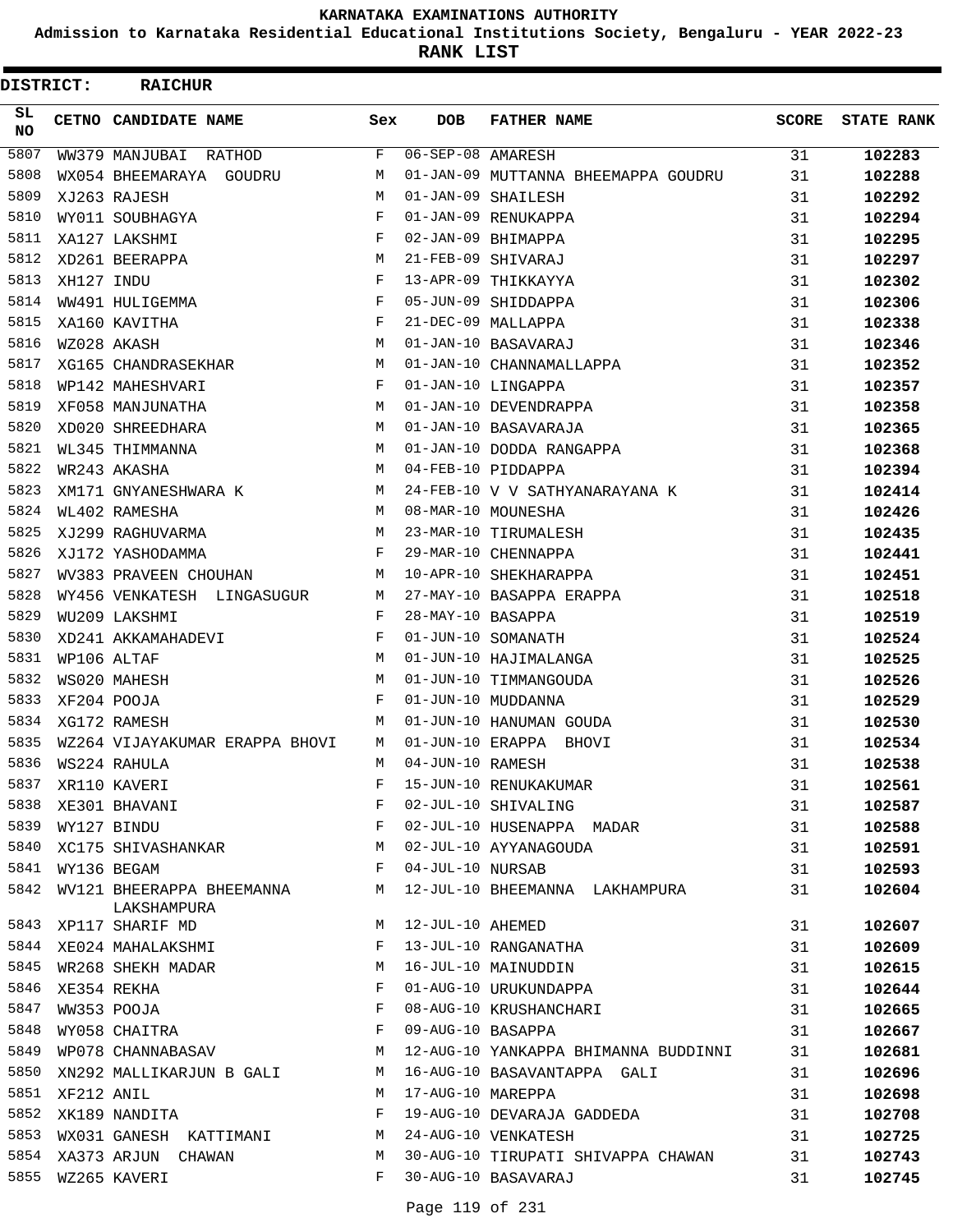**Admission to Karnataka Residential Educational Institutions Society, Bengaluru - YEAR 2022-23**

**RANK LIST**

| <b>DISTRICT:</b> |  | <b>RAICHUR</b>                       |            |                   |                                         |              |                   |
|------------------|--|--------------------------------------|------------|-------------------|-----------------------------------------|--------------|-------------------|
| SL.<br>NO.       |  | CETNO CANDIDATE NAME                 | Sex        | <b>DOB</b>        | <b>FATHER NAME</b>                      | <b>SCORE</b> | <b>STATE RANK</b> |
| 5856             |  | XF018 PARVATHI                       | F          |                   | 30-AUG-10 AMARESHA                      | 31           | 102746            |
| 5857             |  | WV045 SAINAJBEGAM                    | F          |                   | 01-SEP-10 HUSENSAB                      | 31           | 102750            |
| 5858             |  | WW138 CHANDRASHEKAR                  | M          |                   | 08-SEP-10 SHIVUKUMAR                    | 31           | 102773            |
| 5859             |  | WU162 DEVARAJA                       | М          |                   | 18-SEP-10 BHEEMANNA                     | 31           | 102802            |
| 5860             |  | WR009 GURURAJ                        | M          |                   | 18-SEP-10 BHEEMANNA                     | 31           | 102803            |
| 5861             |  | WW145 DURUGESH                       | М          |                   | 28-SEP-10 HULAGAPPA                     | 31           | 102838            |
| 5862             |  | WT205 BHAGAVANREDDY                  | M          |                   | 01-OCT-10 VENKATESH                     | 31           | 102849            |
| 5863             |  | WY386 MALLAMMA                       | F          |                   | 01-OCT-10 HANAMANTHA RAMANNA AYYANAGUDI | 31           | 102853            |
| 5864             |  | WM115 SAGARA                         | M          |                   | 03-OCT-10 GANGAPPA                      | 31           | 102864            |
| 5865             |  | XK168 SHRUSTHI                       | F          |                   | 06-OCT-10 SHARANAPPA ANEGUNDI           | 31           | 102883            |
| 5866             |  | WM023 ABHISHEK                       | M          |                   | 10-OCT-10 SHIVANNA                      | 31           | 102899            |
| 5867             |  | XJ344 AMBRESH                        | М          | 17-OCT-10 AYYAPPA |                                         | 31           | 102940            |
| 5868             |  | XH276 MANOJ                          | M          |                   | 17-OCT-10 YALLAPPA                      | 31           | 102941            |
| 5869             |  | XP058 DIVYASHREE                     | F          |                   | 22-OCT-10 PAMPAPATHI                    | 31           | 102965            |
| 5870             |  | XP099 RUKSAN BANU                    | F          |                   | 24-OCT-10 AKBARSAB PINJAR               | 31           | 102977            |
| 5871             |  | WU159 MOUNESH                        | M          |                   | 29-OCT-10 HANUMAPPA JOGAR               | 31           | 102992            |
| 5872             |  | XP202 MOUNESHA                       | М          |                   | 02-NOV-10 DURUGAPPA                     | 31           | 103015            |
| 5873             |  | XG413 MOUNESHA                       | М          |                   | 02-NOV-10 YALLAPPA                      | 31           | 103016            |
| 5874             |  | XO274 RAMANAGOUDA                    | М          |                   | 03-NOV-10 SOMANAGOUDA                   | 31           | 103023            |
| 5875             |  | XA495 SOUMYA                         | F          |                   | 04-NOV-10 NIRUPADI                      | 31           | 103031            |
| 5876             |  | WV116 KAVERI AMARAPPA                | F          |                   | 14-NOV-10 AMARAPPA                      | 31           | 103079            |
| 5877             |  | WL306 SANJANA                        | F          |                   | 18-NOV-10 SANNA NAGAPPA                 | 31           | 103095            |
| 5878             |  | WP164 MAHESHWARI                     | F          |                   | 25-NOV-10 BALADANDA                     | 31           | 103130            |
| 5879             |  | XH361 PAVAN KUMAR                    | М          | 25-NOV-10 EARANNA |                                         | 31           | 103131            |
| 5880             |  | XL059 KARTHEEK KUMAR                 | М          |                   | 27-NOV-10 AYYANAGOUDA                   | 31           | 103145            |
| 5881             |  | XN039 MALLIKARJUNA                   | М          |                   | 02-DEC-10 BASAVARAJA                    | 31           | 103165            |
| 5882             |  | WT144 PRIYANKA                       | $_{\rm F}$ |                   | 05-DEC-10 NINGANAGOWDA                  | 31           | 103185            |
| 5883             |  | WM422 DEVARAJA                       | М          | 09-DEC-10 RAMANNA |                                         | 31           | 103201            |
| 5884             |  | XE251 J CHETAN                       | M          |                   | 09-DEC-10 VISHVANATHA                   | 31           | 103202            |
| 5885             |  | XD364 MAHALAXMI                      | F          |                   | 12-DEC-10 RAVIKUMAR                     | 31           | 103228            |
| 5886             |  | XC159 AKASHA                         | М          |                   | 13-DEC-10 ELISHAPPA                     | 31           | 103235            |
| 5887             |  | XQ102 SHIVARAJA                      | М          |                   | 14-DEC-10 SIDDAPPA                      | 31           | 103242            |
| 5888             |  | XD354 RAMAKRISHNA                    | М          | 16-DEC-10 ERANNA  |                                         | 31           | 103252            |
| 5889             |  | WX036 duragamma BALAPPA<br>SHIRADONI | F          |                   | 18-DEC-10 BALAPPA RANGAYYA SHIRADONI    | 31           | 103267            |
| 5890             |  | XC360 SIDDAYYA                       | М          |                   | 23-DEC-10 SANNA BASAYYA                 | 31           | 103299            |
| 5891             |  | XF108 AMRUTHA                        | F          |                   | 28-DEC-10 YALLAYYA                      | 31           | 103328            |
| 5892             |  | XD080 AMARESHA                       | М          | 01-JAN-11 ADEPPA  |                                         | 31           | 103359            |
| 5893             |  | WM173 ASHOKA                         | М          |                   | 01-JAN-11 SHARANAPPA                    | 31           | 103363            |
| 5894             |  | XH069 B RAJESHWARI                   | F          |                   | 01-JAN-11 PARASHAPPA                    | 31           | 103365            |
| 5895             |  | XS149 BAJJAYYA                       | М          |                   | 01-JAN-11 NINGAYYA                      | 31           | 103366            |
| 5896             |  | XE337 BHAVANI                        | F          | 01-JAN-11 ADEPPA  |                                         | 31           | 103371            |
| 5897             |  | XM224 DEVARAJ                        | М          |                   | 01-JAN-11 SHIVAPPA                      | 31           | 103374            |
| 5898             |  | WT217 DISHANABABU                    | М          | 01-JAN-11 BALESAB |                                         | 31           | 103377            |
| 5899             |  | WV246 LAXMI CHAVHAN                  | F          |                   | 01-JAN-11 HANAMANTAPPA                  | 31           | 103384            |
| 5900             |  | WZ344 MAHESH                         | М          |                   | 01-JAN-11 NARAYANA RATHOD               | 31           | 103387            |
| 5901             |  | WM190 MALLIKARJUN                    | М          |                   | 01-JAN-11 SABAYYA BHOOTAR               | 31           | 103388            |
| 5902             |  | XB093 MANAMMA                        | F          |                   | 01-JAN-11 NAGANAGOUDA                   | 31           | 103389            |
| 5903             |  | XJ089 NAGESH                         | М          |                   | 01-JAN-11 NARASAPPA                     | 31           | 103394            |
|                  |  | 5904 XJ336 PAVITRA                   | F          |                   | 01-JAN-11 PAMPANAGOWDA                  | 31           | 103399            |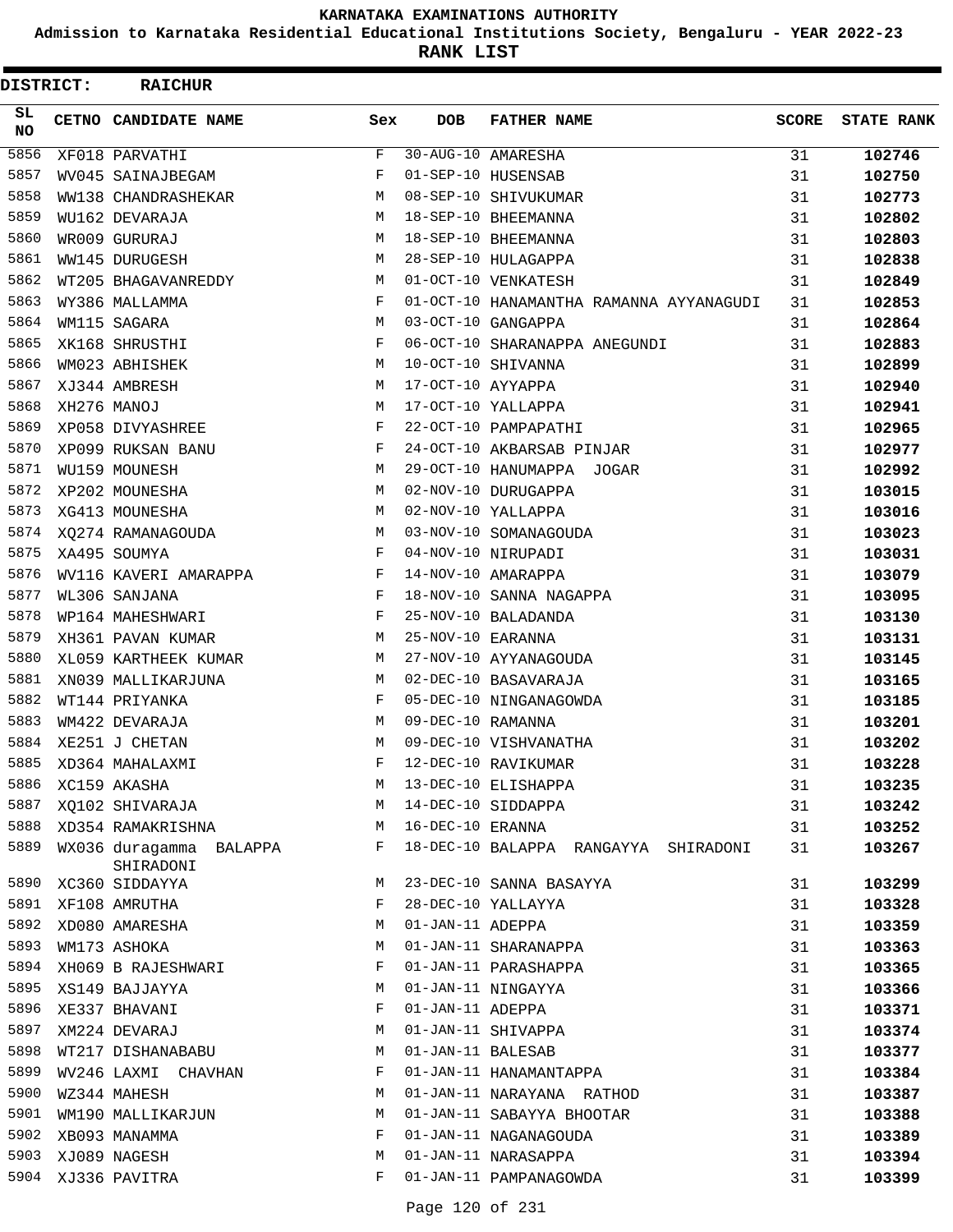**Admission to Karnataka Residential Educational Institutions Society, Bengaluru - YEAR 2022-23**

**RANK LIST**

 $\blacksquare$ 

| DISTRICT:  |            | <b>RAICHUR</b>                                                                                                                                                                                                                                         |              |                   |                                                     |              |                   |
|------------|------------|--------------------------------------------------------------------------------------------------------------------------------------------------------------------------------------------------------------------------------------------------------|--------------|-------------------|-----------------------------------------------------|--------------|-------------------|
| SL.<br>NO. |            | CETNO CANDIDATE NAME                                                                                                                                                                                                                                   | Sex          | <b>DOB</b>        | <b>FATHER NAME</b>                                  | <b>SCORE</b> | <b>STATE RANK</b> |
| 5905       |            | WV500 SANJEEV MURTHI                                                                                                                                                                                                                                   | M            |                   | 01-JAN-11 HANUMAPPA GADDI                           | 31           | 103414            |
| 5906       |            | WW339 SURESH                                                                                                                                                                                                                                           | M            |                   | 01-JAN-11 RAGHAVENDRA                               | 31           | 103428            |
| 5907       |            | XJ025 TEJASHWINI                                                                                                                                                                                                                                       | F            | 01-JAN-11 GOVINDA |                                                     | 31           | 103430            |
| 5908       |            | WS242 VIJAYAKUMAR                                                                                                                                                                                                                                      | М            |                   | 01-JAN-11 JAGADEESHA                                | 31           | 103433            |
| 5909       |            | WZ175 YANKOBA                                                                                                                                                                                                                                          | M            |                   | 01-JAN-11 NEELAKANTARAYA                            | 31           | 103437            |
| 5910       |            | WT139 G MAHESH                                                                                                                                                                                                                                         | М            |                   | 02-JAN-11 HANUMANTARAYA                             | 31           | 103440            |
| 5911       | XL036 ANIF |                                                                                                                                                                                                                                                        | M            | 03-JAN-11 LALESAB |                                                     | 31           | 103449            |
| 5912       |            | XL035 VINODA                                                                                                                                                                                                                                           | M            | 04-JAN-11 DEVANNA |                                                     | 31           | 103457            |
| 5913       |            | WO262 ANANPURNA                                                                                                                                                                                                                                        | F            | 05-JAN-11 SOMANNA |                                                     | 31           | 103458            |
| 5914       |            | WV253 PUSHPA DODDAMANI                                                                                                                                                                                                                                 | F            |                   | 05-JAN-11 SHIVAPPA DODDAMANI                        | 31           | 103462            |
| 5915       |            | WV450 AKSHATA                                                                                                                                                                                                                                          | F            |                   | 06-JAN-11 AMARAGUNDAPPA                             | 31           | 103465            |
| 5916       |            | WM109 MAHEBOOBA                                                                                                                                                                                                                                        | F            |                   | 09-JAN-11 GANISABA                                  | 31           | 103489            |
| 5917       |            | WN134 ANJANEYYA                                                                                                                                                                                                                                        | M            |                   | 10-JAN-11 THIPPANNA                                 | 31           | 103495            |
| 5918       |            | XR182 OMKAR MAHANTESH                                                                                                                                                                                                                                  | M            |                   | 13-JAN-11 MAHANTESH                                 | 31           | 103514            |
| 5919       |            | WZ061 MANJUNATH                                                                                                                                                                                                                                        | M            |                   | 16-JAN-11 HUCHHAPPA HANAMAPPA CHALAVADI             | 31           | 103528            |
| 5920       |            | XG191 NAGARAJA                                                                                                                                                                                                                                         | M            |                   | 17-JAN-11 SHARANAPPA                                | 31           | 103537            |
| 5921       |            | XA117 TAYAPPA MANAPPA BHAGAVATI                                                                                                                                                                                                                        | M            |                   | 18-JAN-11 MANAPPA YALLAPPA BHAGAVATI                | 31           | 103545            |
| 5922       |            | XQ280 NIRUPADI                                                                                                                                                                                                                                         | M            |                   | 21-JAN-11 HOSAMANI MANJUNATH                        | 31           | 103561            |
| 5923       |            | XR051 PRABHALIKA                                                                                                                                                                                                                                       | F            |                   | 22-JAN-11 CHANDRAKANTH                              | 31           | 103568            |
| 5924       | WN161 ANIL |                                                                                                                                                                                                                                                        | M            |                   | 28-JAN-11 SHARANAPPA                                | 31           | 103612            |
| 5925       |            | WX332 SAVITHA                                                                                                                                                                                                                                          | F            |                   | 28-JAN-11 AMARESHA                                  | 31           | 103619            |
| 5926       |            | WZ085 JAYASHREE                                                                                                                                                                                                                                        | $\mathbf{F}$ | 01-FEB-11 BALAPPA |                                                     | 31           | 103640            |
| 5927       | XF247 SUMA |                                                                                                                                                                                                                                                        | $\mathbf{F}$ |                   | 03-FEB-11 NARASAPPA                                 | 31           | 103656            |
| 5928       |            | WM052 AKASH                                                                                                                                                                                                                                            | М            | 06-FEB-11 RAMESH  |                                                     | 31           | 103669            |
| 5929       |            | WV368 MOUNESH KUPPANNA UPPERI                                                                                                                                                                                                                          | M            |                   | 06-FEB-11 KUPPANNA UPPERI                           | 31           | 103675            |
| 5930       |            | XM042 NAGARAJA                                                                                                                                                                                                                                         | M            |                   | 06-FEB-11 NIRUPADI                                  | 31           | 103676            |
| 5931       |            | XK030 HULAGAPPA                                                                                                                                                                                                                                        | M            |                   | 07-FEB-11 SHARANAPPA                                | 31           | 103682            |
| 5932       |            | XJ176 INDU METRI                                                                                                                                                                                                                                       | F            | 07-FEB-11 SUGAPPA |                                                     | 31           | 103683            |
| 5933       |            | WN155 AKSHATHA                                                                                                                                                                                                                                         | F            |                   | 12-FEB-11 SHIVARAJA WANDALI                         | 31           | 103727            |
| 5934       |            | XN287 DEVENDRA                                                                                                                                                                                                                                         | M            |                   | 12-FEB-11 AROGYAPPA                                 | 31           | 103729            |
| 5935       |            |                                                                                                                                                                                                                                                        |              |                   | XD035 RMESH DURUGAPPA M 12-FEB-11 DURUGAPPA RAMANNA | 31           | 103732            |
| 5936       |            | XC015 SHRUTHI                                                                                                                                                                                                                                          |              |                   | F 12-FEB-11 NAGALINGA                               | 31           | 103734            |
| 5937       |            | XM081 GAYATRI                                                                                                                                                                                                                                          |              |                   | F 14-FEB-11 RAVICHANDRA                             | 31           | 103745            |
|            |            | 5938 XA124 TANVEERA JAHANGIRPASHA M 16-FEB-11 JAHANGIRPASHA                                                                                                                                                                                            |              |                   |                                                     | 31           | 103768            |
|            |            | 5939 WY217 VIJAYAKUMAR                                                                                                                                                                                                                                 |              |                   | M 18-FEB-11 YANKAPPA                                | 31           | 103783            |
| 5940       |            | WM124 ARUNKUMAR                                                                                                                                                                                                                                        | M            |                   | 20-FEB-11 VEERESH                                   | 31           | 103795            |
| 5941       |            | XJ055 G K RADHIKA F                                                                                                                                                                                                                                    |              |                   | 01-MAR-11 G THIMMAPPA                               | 31           | 103888            |
| 5942       |            | M<br>XK350 BASAVARAJ                                                                                                                                                                                                                                   |              |                   | 02-MAR-11 HANUMANTHA                                | 31           | 103898            |
|            |            | 5943 WL245 CHAITRA                                                                                                                                                                                                                                     | $\mathbf{F}$ |                   | 02-MAR-11 AYYAPPA                                   | 31           | 103899            |
| 5944       |            | XG389 SUPRITHA                                                                                                                                                                                                                                         | F            |                   | 02-MAR-11 MOULALI                                   | 31           | 103903            |
| 5945       |            | $\mathbf{F}$ and $\mathbf{F}$ are the set of the set of the set of the set of the set of the set of the set of the set of the set of the set of the set of the set of the set of the set of the set of the set of the set of the set<br>XS155 SEVANTHI |              |                   | 05-MAR-11 SANNA SIDDAPPA                            | 31           | 103932            |
| 5946       |            | WW038 SHANTAMMA YAMNAPPA HARIJAN F                                                                                                                                                                                                                     |              |                   | 05-MAR-11 YAMNAPPA BALAVVA HARIJAN                  | 31           | 103933            |
| 5947       |            | XF037 ABHISHEK                                                                                                                                                                                                                                         | M            | 06-MAR-11 RAMESH  |                                                     | 31           | 103937            |
| 5948       |            | WZ063 PRABHAKAR                                                                                                                                                                                                                                        | М            |                   | 09-MAR-11 SHIVARAJ                                  | 31           | 103964            |
| 5949       |            | WS107 MUSKAN                                                                                                                                                                                                                                           | F            |                   | 13-MAR-11 MAHAMMAD RAFI                             | 31           | 104003            |
| 5950       |            | XL159 BASAVARAJA                                                                                                                                                                                                                                       | M            |                   | 15-MAR-11 SHYAMANNA UDYALA                          | 31           | 104019            |
|            |            | 5951 WW493 RADHIKA                                                                                                                                                                                                                                     | $\mathbf{F}$ | 20-MAR-11 IMMANNA |                                                     | 31           | 104066            |
|            |            | 5952 XE267 ANUSHA                                                                                                                                                                                                                                      | F            |                   | 21-MAR-11 HANUMANTHA                                | 31           | 104069            |
|            |            | $\mathbf{F}$ and the contract of the contract $\mathbf{F}$<br>5953 XE313 SAHANAA                                                                                                                                                                       |              |                   | 22-MAR-11 SHIVARAJA SOODI                           | 31           | 104085            |
|            |            | 5954 XQ105 AKASHA SUNDARAREDDY M 23-MAR-11 SUNDARAREDDY                                                                                                                                                                                                |              |                   |                                                     | 31           | 104087            |
|            |            |                                                                                                                                                                                                                                                        |              |                   |                                                     |              |                   |

Page 121 of 231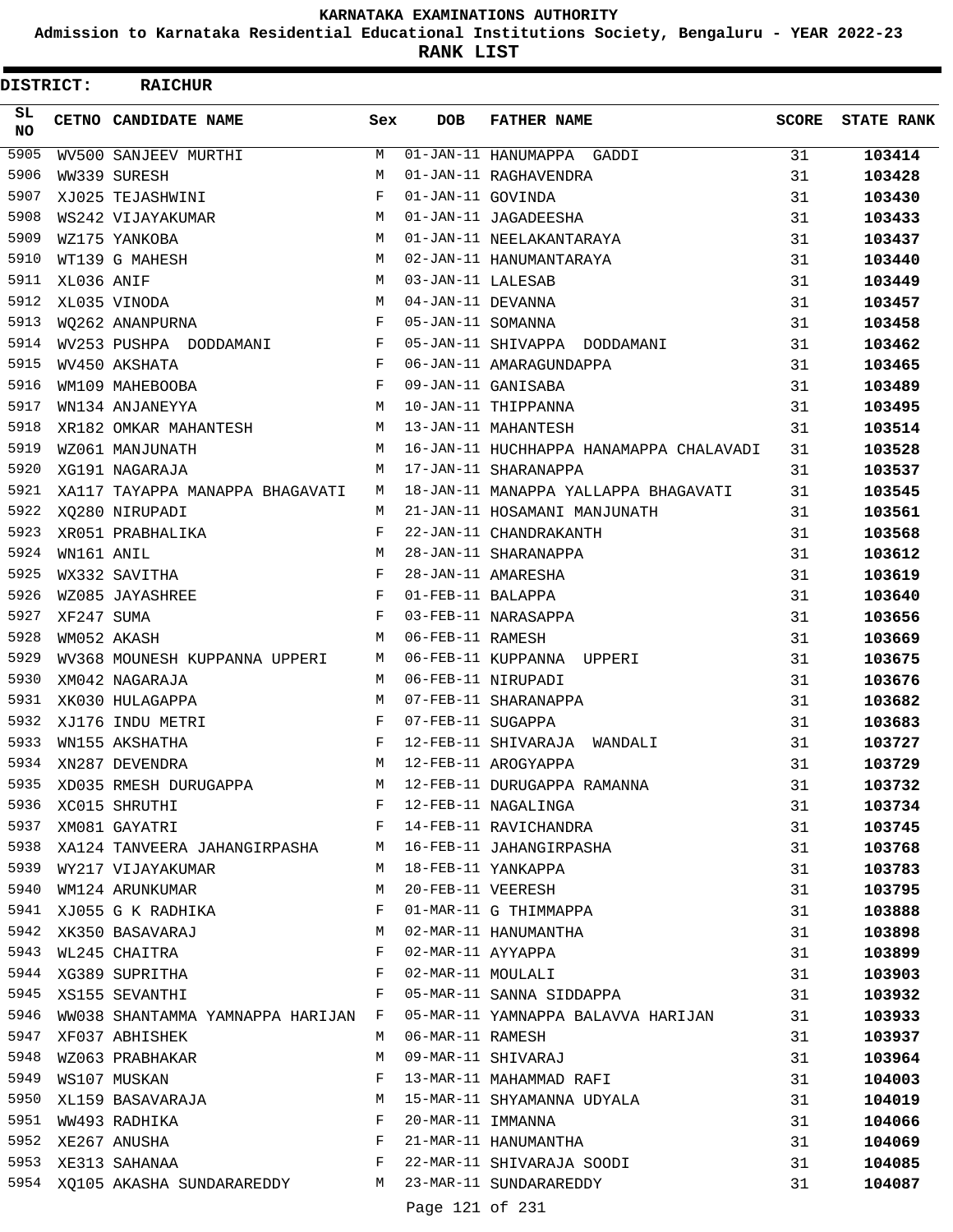**Admission to Karnataka Residential Educational Institutions Society, Bengaluru - YEAR 2022-23**

| DISTRICT: |            | <b>RAICHUR</b>                          |     |                   |                            |              |                   |
|-----------|------------|-----------------------------------------|-----|-------------------|----------------------------|--------------|-------------------|
| SL.<br>NO |            | CETNO CANDIDATE NAME                    | Sex | <b>DOB</b>        | <b>FATHER NAME</b>         | <b>SCORE</b> | <b>STATE RANK</b> |
| 5955      |            | XF006 AMRUTHA                           | F   |                   | 23-MAR-11 ESHWARAPPA       | 31           | 104088            |
| 5956      |            | XG348 MONIKA T                          | F   |                   | 25-MAR-11 THIMMAPPA T      | 31           | 104113            |
| 5957      |            | XH413 VIVEKANANDA                       | М   |                   | 27-MAR-11 SHARANAPPA       | 31           | 104140            |
| 5958      |            | XR217 AMRUTHA                           | F   |                   | 29-MAR-11 MALLAPPA         | 31           | 104151            |
| 5959      |            | WZ113 JAGADEESH                         | М   |                   | 01-APR-11 BASAVARAJ        | 31           | 104189            |
| 5960      |            | WV130 KANAKARAYA                        | М   | 01-APR-11 SURESH  |                            | 31           | 104190            |
| 5961      |            | XA413 ADITYA KELLURU                    | М   |                   | 02-APR-11 CHANDRASHEKAR    | 31           | 104198            |
| 5962      |            | WX385 HARISH                            | М   | 02-APR-11 RAMAPPA |                            | 31           | 104201            |
| 5963      |            | WZ160 ANJAPPA                           | М   |                   | 03-APR-11 CHATRAPPA        | 31           | 104208            |
| 5964      |            | XK326 VEERESHA                          | M   |                   | 03-APR-11 DODDA AYYAPPA    | 31           | 104217            |
| 5965      |            | XL166 GOUSAPASHA                        | M   |                   | 04-APR-11 JILANIMIYYA      | 31           | 104222            |
| 5966      |            | XQ007 PARVATHI                          | F   |                   | 05-APR-11 SHANKARAPPA      | 31           | 104245            |
| 5967      |            | WY063 PARVATHI                          | F   |                   | 05-APR-11 SHEKHARAPP       | 31           | 104246            |
| 5968      |            | XD372 GANESH K                          | M   |                   | 06-APR-11 VENKATESH        | 31           | 104251            |
| 5969      |            | WT236 HARISH                            | M   |                   | 08-APR-11 VENKANNA         | 31           | 104272            |
| 5970      |            | XJ234 SUDHA                             | F   |                   | 08-APR-11 T PARAMESHA      | 31           | 104278            |
| 5971      |            | XM127 NAGARATHNA                        | F   | 10-APR-11 RAMANNA |                            | 31           | 104299            |
| 5972      |            | XH280 ANJALI                            | F   |                   | 11-APR-11 BHEEMAREDDY      | 31           | 104306            |
| 5973      |            | XS152 BASAVARAJ                         | М   |                   | 11-APR-11 RAJASHEKAR       | 31           | 104308            |
| 5974      |            | XF015 JYOTHI                            | F   |                   | 11-APR-11 SHIVARAJA        | 31           | 104316            |
| 5975      |            | XQ301 YAMANURA                          | M   |                   | 11-APR-11 SIDDAPPA         | 31           | 104324            |
| 5976      |            | XP086 AJAYKUMAR                         | M   | 13-APR-11 VEERESH |                            | 31           | 104338            |
| 5977      |            | XP230 JEEVAN                            | M   |                   | 14-APR-11 AMARESHA         | 31           | 104349            |
| 5978      |            | WM070 RAKSHITA                          | F   |                   | 14-APR-11 NARASAPPA        | 31           | 104354            |
| 5979      |            | XK250 MUBINA                            | F   |                   | 17-APR-11 MAHAMAD RAFI     | 31           | 104380            |
| 5980      |            | WT133 SARASWATI JAMPER                  | F   |                   | 17-APR-11 RANGAPPA JAMPER  | 31           | 104384            |
| 5981      |            | WL148 SHWETHA                           | F   |                   | 17-APR-11 RANGAPPA         | 31           | 104386            |
| 5982      |            | XB222 YUVARAJA                          | М   |                   | 17-APR-11 MANJUNATHA       | 31           | 104389            |
| 5983      |            | XD298 BASAVARAJA                        | M   | 18-APR-11 AYYANNA |                            | 31           | 104390            |
| 5984      |            | XP131 SHIVALINGARAJA TIPPANNA<br>NAVALI | M   |                   | 24-APR-11 TIPPANNA NAVALI  | 31           | 104466            |
| 5985      |            | WQ334 MAHESH                            | М   |                   | 25-APR-11 MANJUNATH        | 31           | 104473            |
| 5986      |            | XS216 NAVEEN                            | М   |                   | 25-APR-11 NAGARAJA         | 31           | 104474            |
| 5987      | XQ126 MERI |                                         | F   |                   | 26-APR-11 MARISWAMI        | 31           | 104485            |
| 5988      |            | XH019 VIVEK NAYAK                       | М   |                   | 30-APR-11 BALRAJ NAYAKA    | 31           | 104531            |
| 5989      |            | WX020 SANGEETA                          | F   |                   | 01-MAY-11 BALADANDA        | 31           | 104536            |
|           |            | 5990 WP194 K YASHAVANTNAYAK             | M   |                   | 04-MAY-11 BASAVARAJANAYAK  | 31           | 104558            |
| 5991      |            | WL071 MITHUN                            | M   | 04-MAY-11 TIKAPPA |                            | 31           | 104561            |
| 5992      |            | XN087 SANGEETHA HANUMANTHI              | F   |                   | 04-MAY-11 HANUMANTHI       | 31           | 104566            |
| 5993      |            | XQ216 MALLIKA                           | F   |                   | 05-MAY-11 BHEEMANNA        | 31           | 104573            |
| 5994      |            | WW378 VISHVANATH CHAVHAN                | M   | 05-MAY-11 NINGESH |                            | 31           | 104580            |
| 5995      |            | XP252 ANJANEYA                          | М   |                   | 07-MAY-11 HANUMANTHA       | 31           | 104594            |
| 5996      |            | WV376 PRASHANTH V                       | M   |                   | 07-MAY-11 VEERABHADRAPPA   | 31           | 104599            |
| 5997      |            | XQ181 VIJAYAKUMAR BINGI                 | M   |                   | 07-MAY-11 HANAMESHA BINGI  | 31           | 104603            |
|           |            | 5998 XD326 BHUMIKA                      | F   |                   | 08-MAY-11 HANUMAYYA        | 31           | 104607            |
| 5999      |            | XS234 VINAYAKUMARA                      | М   |                   | 08-MAY-11 BASAVARAJA       | 31           | 104615            |
| 6000      |            | WT003 LAXMI                             | F   | 10-MAY-11 MAREPPA |                            | 31           | 104638            |
| 6001      |            | XH090 PRANITHA                          | F   |                   | 10-MAY-11 NARASAPPA        | 31           | 104641            |
| 6002      |            | XL203 SEVANTHI                          | F   |                   | 10-MAY-11 HANUMANTHA       | 31           | 104644            |
| 6003      |            | XQ177 PRATIKSHA                         | F   |                   | 11-MAY-11 MANJUNATHA GOUDA | 31           | 104652            |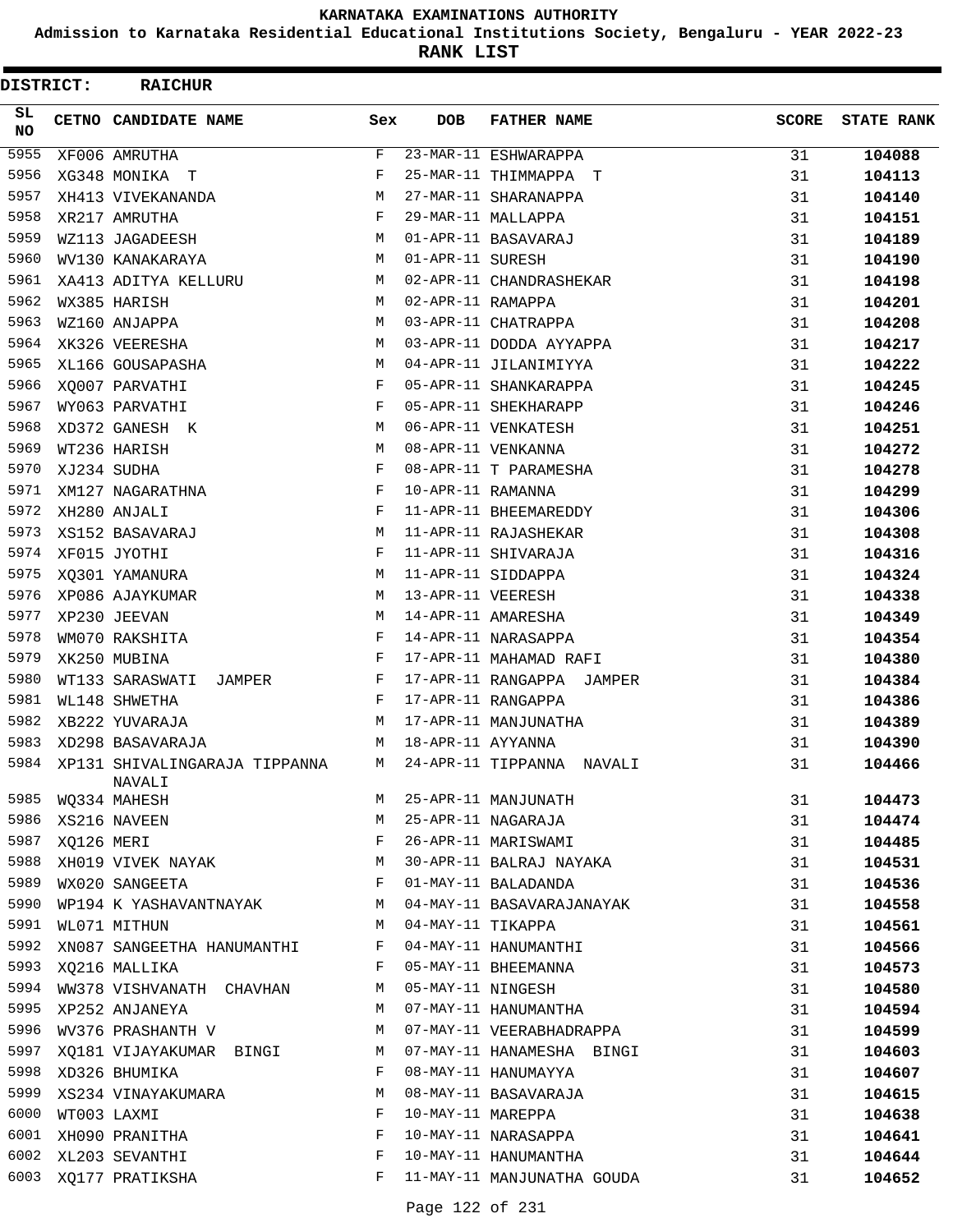**Admission to Karnataka Residential Educational Institutions Society, Bengaluru - YEAR 2022-23**

**RANK LIST**

| DISTRICT:       |             | <b>RAICHUR</b>               |     |                   |                                  |              |                   |
|-----------------|-------------|------------------------------|-----|-------------------|----------------------------------|--------------|-------------------|
| SL<br><b>NO</b> |             | CETNO CANDIDATE NAME         | Sex | <b>DOB</b>        | <b>FATHER NAME</b>               | <b>SCORE</b> | <b>STATE RANK</b> |
| 6004            |             | WV195 SANGANAGOUDA           | М   |                   | 11-MAY-11 BASAVARAJ POLICE PATIL | 31           | 104654            |
| 6005            |             | XN158 SNEHA                  | F   |                   | 12-MAY-11 LINGARAJA              | 31           | 104667            |
| 6006            |             | XB021 MALLIKARJUNA           | М   |                   | 14-MAY-11 PAMPANAGOUDA BERAGI    | 31           | 104685            |
| 6007            |             | XH167 NAVEEN KUMAR           | М   | 14-MAY-11 SURESH  |                                  | 31           | 104686            |
| 6008            |             | XF145 MALAMMA                | F   |                   | 15-MAY-11 BASAVARAJ              | 31           | 104695            |
| 6009            |             | XL207 NANDINI                | F   |                   | 17-MAY-11 SOMALINGAPPA           | 31           | 104721            |
| 6010            |             | WY298 BHARATI                | F   | 20-MAY-11 AMARESH |                                  | 31           | 104752            |
| 6011            |             | XJ086 AISHWARYA              | F   |                   | 24-MAY-11 GOURISHA               | 31           | 104799            |
| 6012            |             | WS191 SHIVARAJA              | М   |                   | 25-MAY-11 NINGAPPA               | 31           | 104818            |
| 6013            |             | WL310 AMRUTA                 | F   |                   | 27-MAY-11 CHANDRASHEKHARA        | 31           | 104838            |
| 6014            |             | XA097 NARASHIMHA             | М   |                   | 27-MAY-11 VISHNU PAWAR           | 31           | 104841            |
| 6015            |             | WL052 AJAYA                  | М   |                   | 01-JUN-11 DEVENDRAPPA            | 31           | 104892            |
| 6016            |             | XG190 HANUMANTHI<br>BHIMANNA | F   |                   | 01-JUN-11 BHIMANNA               | 31           | 104896            |
| 6017            |             | XF028 JYOTHI                 | F   |                   | 01-JUN-11 URUKUNDA               | 31           | 104898            |
| 6018            |             | XS091 MAIRUN                 | F   | 01-JUN-11 PIRSAB  |                                  | 31           | 104904            |
| 6019            |             | XE131 MALLIKARJUN            | М   | 01-JUN-11 MANAYYA |                                  | 31           | 104905            |
| 6020            |             | WU059 SANGEETA               | F   |                   | 01-JUN-11 HANUMANTA              | 31           | 104918            |
| 6021            |             | XL132 SIDDAMMA               | F   |                   | 01-JUN-11 AMBRESHA               | 31           | 104923            |
| 6022            | WX196 SUNIL |                              | М   |                   | 01-JUN-11 HANUMAPPA              | 31           | 104928            |
| 6023            |             | WO065 SURESH                 | М   |                   | 01-JUN-11 KARIYAPPA              | 31           | 104930            |
| 6024            |             | XB119 YALLALINGA             | М   |                   | 01-JUN-11 HANUMAPPA              | 31           | 104933            |
| 6025            |             | XR111 DURUGAMMA              | F   |                   | 02-JUN-11 YANKAPPA LINADAR       | 31           | 104936            |
| 6026            |             | XC183 MALLIKARJUNA           | М   | 02-JUN-11 HUSENI  |                                  | 31           | 104938            |
| 6027            |             | WR102 PAVAN<br>PAVAR         | М   | 02-JUN-11 SANTOSH |                                  | 31           | 104939            |
| 6028            |             | XD358 KIRAN                  | М   | 03-JUN-11 KRISHNA |                                  | 31           | 104951            |
| 6029            |             | XA304 SANJAN                 | F   |                   | 03-JUN-11 SHARANABASAVA          | 31           | 104959            |
| 6030            |             | XP130 RENUKA                 | F   |                   | 05-JUN-11 NINGAPPA               | 31           | 104991            |
| 6031            |             | XS073 VINODA                 | М   | 05-JUN-11 VITTALA |                                  | 31           | 104998            |
| 6032            | WZ188 ARJUN |                              | М   |                   | 06-JUN-11 AMBRISHA               | 31           | 105001            |
| 6033            |             | WL163 DURAGAPPA<br>MADAR     | М   |                   | 08-JUN-11 THIMMAPPA              | 31           | 105035            |
| 6034            |             | XK247 MANIKANTH K            | М   |                   | 09-JUN-11 BASAVARAJA K           | 31           | 105050            |
| 6035            |             | WP145 RAJASHREE              | F   |                   | 10-JUN-11 SIDDAPPA               | 31           | 105077            |
| 6036            |             | XM300 ANILKUMAR              | М   |                   | 11-JUN-11 THONDEPPA              | 31           | 105083            |
| 6037            |             | XA500 SHVETA                 | F   |                   | 13-JUN-11 DEVINDRAPPA GUDAGUNTI  | 31           | 105119            |
| 6038            |             | WU202 CHETHANA               | М   |                   | 14-JUN-11 AMARESHA               | 31           | 105127            |
| 6039            |             | XQ272 MANJUNATHA             | М   |                   | 14-JUN-11 BHOGESHA               | 31           | 105130            |
| 6040            |             | XS053 MALLIKARJUNA           | M   |                   | 15-JUN-11 MOULAPPA               | 31           | 105144            |
| 6041            |             | XS210 VINODA                 | М   |                   | 15-JUN-11 BASAVARAJA             | 31           | 105151            |
| 6042            |             | WV289 AISHWARYA PAWAR        | F   |                   | 16-JUN-11 VENKATESH              | 31           | 105153            |
| 6043            |             | XL305 APSANA                 | F   |                   | 21-JUN-11 MAHIBOOB SAB           | 31           | 105202            |
| 6044            |             | WT159 LAXMI                  | F   |                   | 21-JUN-11 NINGAPPA               | 31           | 105208            |
| 6045            |             | WP111 MUDUKANAGOUDA          | M   |                   | 22-JUN-11 SHANKARAGOUDA          | 31           | 105222            |
| 6046            |             | WQ285 BHARATHA KUMARA        | М   |                   | 29-JUN-11 VIJAYAKUMARA           | 31           | 105314            |
| 6047            |             | WW170 LOHITHAKUMARA          | М   |                   | 01-JUL-11 DURAGAPPA              | 31           | 105345            |
| 6048            |             | XF003 PALLAVI                | F   |                   | 01-JUL-11 BASAVARAJA             | 31           | 105347            |
| 6049            |             | XA402 AKSHATA                | F   |                   | 02-JUL-11 MANASHEPPA             | 31           | 105352            |
| 6050            |             | XB053 PAVITRA                | F   | 02-JUL-11 VENKOBA |                                  | 31           | 105363            |
| 6051            |             | WR046 KAVERI                 | F   |                   | 05-JUL-11 UMAPATHI               | 31           | 105392            |
| 6052            |             | WN143 MEGHASHREE             | F   |                   | 05-JUL-11 DURAGAPPA              | 31           | 105398            |
| 6053            |             | XD158 SUSHMA                 | F   | 05-JUL-11 M RAJA  |                                  | 31           | 105407            |
|                 |             |                              |     | Page 123 of 231   |                                  |              |                   |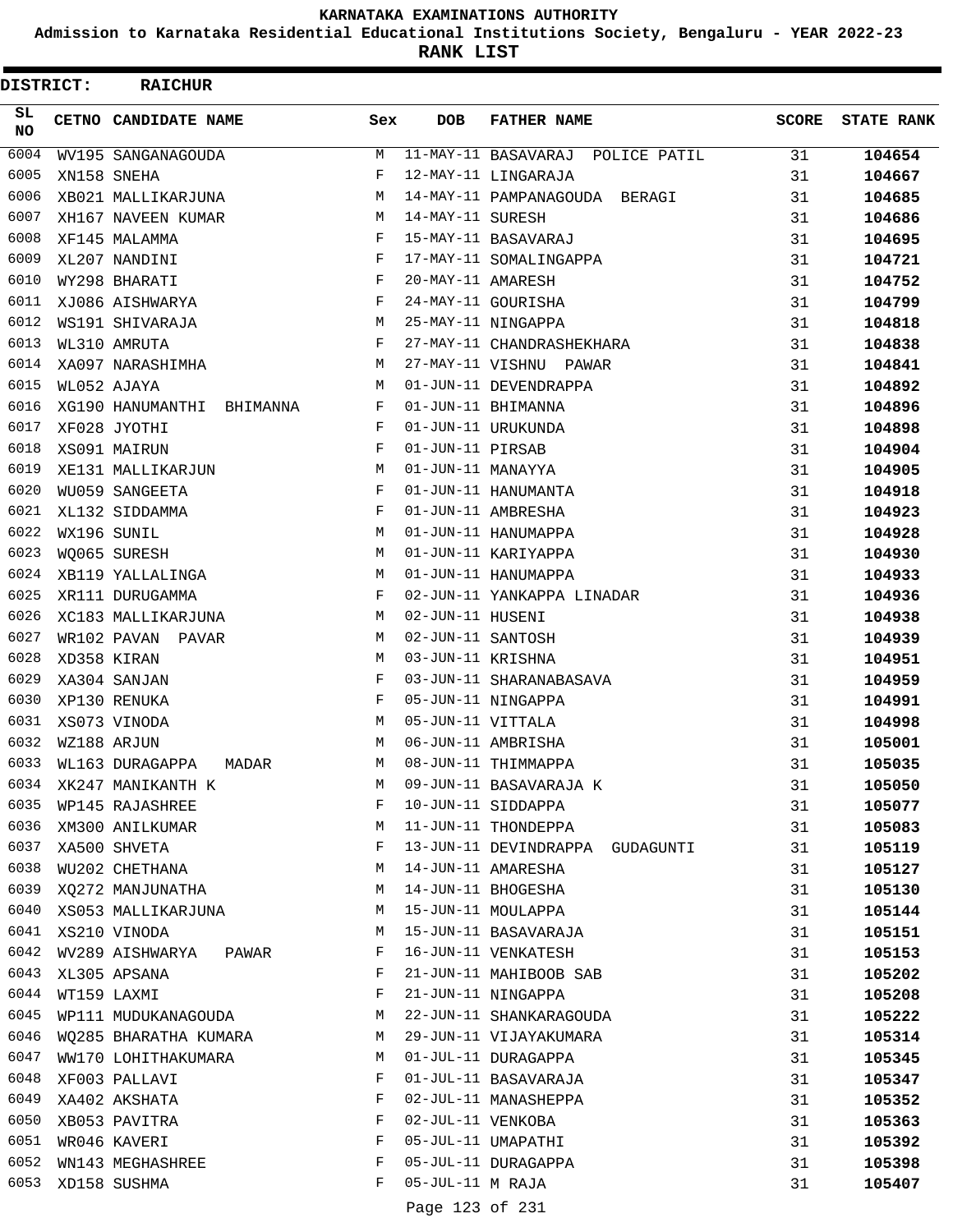**Admission to Karnataka Residential Educational Institutions Society, Bengaluru - YEAR 2022-23**

**RANK LIST**

| DISTRICT:       |                 | <b>RAICHUR</b>                  |              |                   |                                                                                 |              |                   |
|-----------------|-----------------|---------------------------------|--------------|-------------------|---------------------------------------------------------------------------------|--------------|-------------------|
| SL<br><b>NO</b> |                 | CETNO CANDIDATE NAME            | Sex          | <b>DOB</b>        | <b>FATHER NAME</b>                                                              | <b>SCORE</b> | <b>STATE RANK</b> |
| 6054            |                 | XR093 CHOUDAPPA                 | М            |                   | 06-JUL-11 HANUMESHA                                                             | 31           | 105411            |
| 6055            |                 | WO170 GAYATHRI                  | F            |                   | 06-JUL-11 SHASHIDHARA                                                           | 31           | 105412            |
| 6056            |                 | WX212 RENUKA                    | F            | 06-JUL-11 DEVAPPA |                                                                                 | 31           | 105427            |
| 6057            |                 | XO123 G ABISHEKGOUDA            | M            |                   | 08-JUL-11 AMARESHA                                                              | 31           | 105443            |
| 6058            |                 | XD184 RAJESWARI                 | F            |                   | 09-JUL-11 MALLINATH                                                             | 31           | 105460            |
| 6059            |                 | WV449 VISHVA VEEKATESH RATHOD   | M            |                   | 10-JUL-11 VEEKATESH KHEMAPPA RATHOD                                             | 31           | 105473            |
| 6060            |                 | WL418 ISWARYA                   | F            |                   | 11-JUL-11 VENKANAGOUDA                                                          | 31           | 105480            |
| 6061            |                 | WR164 MALLAYYA                  | М            |                   | 11-JUL-11 SHIVAPPA                                                              | 31           | 105483            |
| 6062            |                 | XE285 VINODA                    | М            |                   | 11-JUL-11 NINGAPPA                                                              | 31           | 105491            |
| 6063            |                 | XR041 RIYAZ MAHAMAD             | M            | 12-JUL-11 DADASAB |                                                                                 | 31           | 105498            |
| 6064            |                 | WW239 NIRMALA                   | F            |                   | 13-JUL-11 SHIVAPPA                                                              | 31           | 105509            |
| 6065            |                 | XJ148 Y K VOMSI                 | М            |                   | 13-JUL-11 YALLANA GOUDA                                                         | 31           | 105516            |
| 6066            |                 | XH226 MADHULATHA                | F            | 15-JUL-11 VIKRAM  |                                                                                 | 31           | 105534            |
| 6067            |                 | WP151 POORNIMA                  | F            |                   | 15-JUL-11 PANDURANGA DORE                                                       | 31           | 105537            |
| 6068            |                 | WY007 SEVANTI                   | F            |                   | 15-JUL-11 SOMASHEKHAR                                                           | 31           | 105544            |
| 6069            |                 | WX108 KUPPANNA                  | М            | 18-JUL-11 MOUNESH |                                                                                 | 31           | 105577            |
| 6070            |                 | WO155 BHAGYASHREE               | F            |                   | 20-JUL-11 SHARANAPPA                                                            | 31           | 105597            |
| 6071            |                 | XF112 NAGARAJA                  | М            |                   | 20-JUL-11 SHARANAPPA                                                            | 31           | 105603            |
| 6072            |                 | XK085 YAMANURA                  | M            |                   | 20-JUL-11 HANUMANTHA                                                            | 31           | 105610            |
| 6073            |                 | WR137 ANITA                     | F            |                   | 25-JUL-11 SHIVAPPA                                                              | 31           | 105652            |
| 6074            |                 | WN172 KRISHNA                   | M            |                   | 27-JUL-11 RANGANATH                                                             | 31           | 105692            |
| 6075            |                 | XM213 VINITHA                   | F            | 27-JUL-11 VEERESH |                                                                                 | 31           | 105703            |
| 6076            |                 | XR195 VEENASRI N                | F            |                   | 29-JUL-11 CHOUDAPPA                                                             | 31           | 105726            |
| 6077            |                 | XA246 NAGARAJ CHOUDAPPA TALAVAR | М            |                   | 30-JUL-11 CHOUDAPPA BALAPPA TALAVAR                                             | 31           | 105734            |
| 6078            |                 | WS217 AYESHABANU                | F            |                   | 05-AUG-11 KHASIMASAB                                                            | 31           | 105792            |
| 6079            |                 | XN085 MAHESH MARISWAMI MASKI    | M            |                   | 07-AUG-11 MARISWAMI MALLAPPA MASKI                                              | 31           | 105819            |
| 6080            |                 | XD259 SANTOSH                   | M            |                   | 07-AUG-11 SHAMBANNA                                                             | 31           | 105825            |
| 6081            |                 | WY296 SUDEEP                    | М            |                   | 08-AUG-11 BASAPPA TALAVAR                                                       | 31           | 105843            |
| 6082            |                 | XA204 CHANDRAGOUDA              | М            |                   | 10-AUG-11 SHARANAGOUDA                                                          | 31           | 105863            |
| 6083            |                 | WZ097 NAGARAJA                  | M            |                   | 10-AUG-11 YALLAPPA                                                              | 31           | 105866            |
|                 | 6084 XJ218 DEVI |                                 | F            |                   | 15-AUG-11 VENKATESH                                                             | 31           | 105921            |
| 6085            |                 |                                 |              |                   | XM241 PRAKASH HUSENAPPA YARADIHAL M 16-AUG-11 HUSENAPPA NURANDAPPA<br>YARADIHAL | 31           | 105937            |
| 6086            |                 | WU080 SUKSHIT                   | M            |                   | 16-AUG-11 SUGAPPA DOODDAMANI                                                    | 31           | 105943            |
| 6087            |                 | XJ232 MAYTHRI                   | F            |                   | 18-AUG-11 BASAVARAJ                                                             | 31           | 105959            |
| 6088            |                 | WR080 RAKSHITHA HUGARA          | $\mathbf{F}$ |                   | 19-AUG-11 YALLAPPA                                                              | 31           | 105969            |
| 6089            |                 | WR043 SANDHYA                   | F            |                   | 21-AUG-11 NAGARAJA                                                              | 31           | 105981            |
| 6090            |                 | XF011 POOJA                     | F            |                   | 22-AUG-11 SIDDAYYA                                                              | 31           | 105989            |
| 6091            |                 | WV346 V SAVITHA                 | F            |                   | 23-AUG-11 VENKATESHA                                                            | 31           | 106002            |
| 6092            |                 | WP140 GOUTHAM                   | М            |                   | 24-AUG-11 RAGHAVENDRA                                                           | 31           | 106008            |
|                 |                 | 6093 XC293 TRIVENI              | F            | 25-AUG-11 RAMESH  |                                                                                 | 31           | 106033            |
| 6094            |                 | WY056 AMOGHA REDDY              | M            |                   | 01-SEP-11 SADASHIVAPPA                                                          | 31           | 106076            |
| 6095            |                 | WX119 RAVI GOUDA MALI PATIL     | M            |                   | 02-SEP-11 SHEKAR GOUDA MALI PATIL                                               | 31           | 106095            |
| 6096            |                 | XN165 VAISHALI                  | F            |                   | 03-SEP-11 SHYAMAPPA                                                             | 31           | 106104            |
| 6097            |                 | WP138 BASAVARAJ                 | M            |                   | 04-SEP-11 DEVANDRAPPA                                                           | 31           | 106107            |
| 6098            |                 | XM097 SHANKARALINGA             | M            |                   | 04-SEP-11 HANUMANTHA                                                            | 31           | 106114            |
| 6099            |                 | WT041 RESHMA                    | F            | 09-SEP-11 RAMAYYA |                                                                                 | 31           | 106166            |
| 6100            |                 | XP028 SHIVAMMA                  | F            |                   | 10-SEP-11 DURAGAPPA                                                             | 31           | 106175            |
| 6101            |                 | WS109 SHARSWATI                 | F            |                   | 11-SEP-11 SHARANAPPA                                                            | 31           | 106186            |
| 6102            |                 | XD477 MALLIKARJUNA              | M            |                   | 17-SEP-11 NAGARAJA                                                              | 31           | 106244            |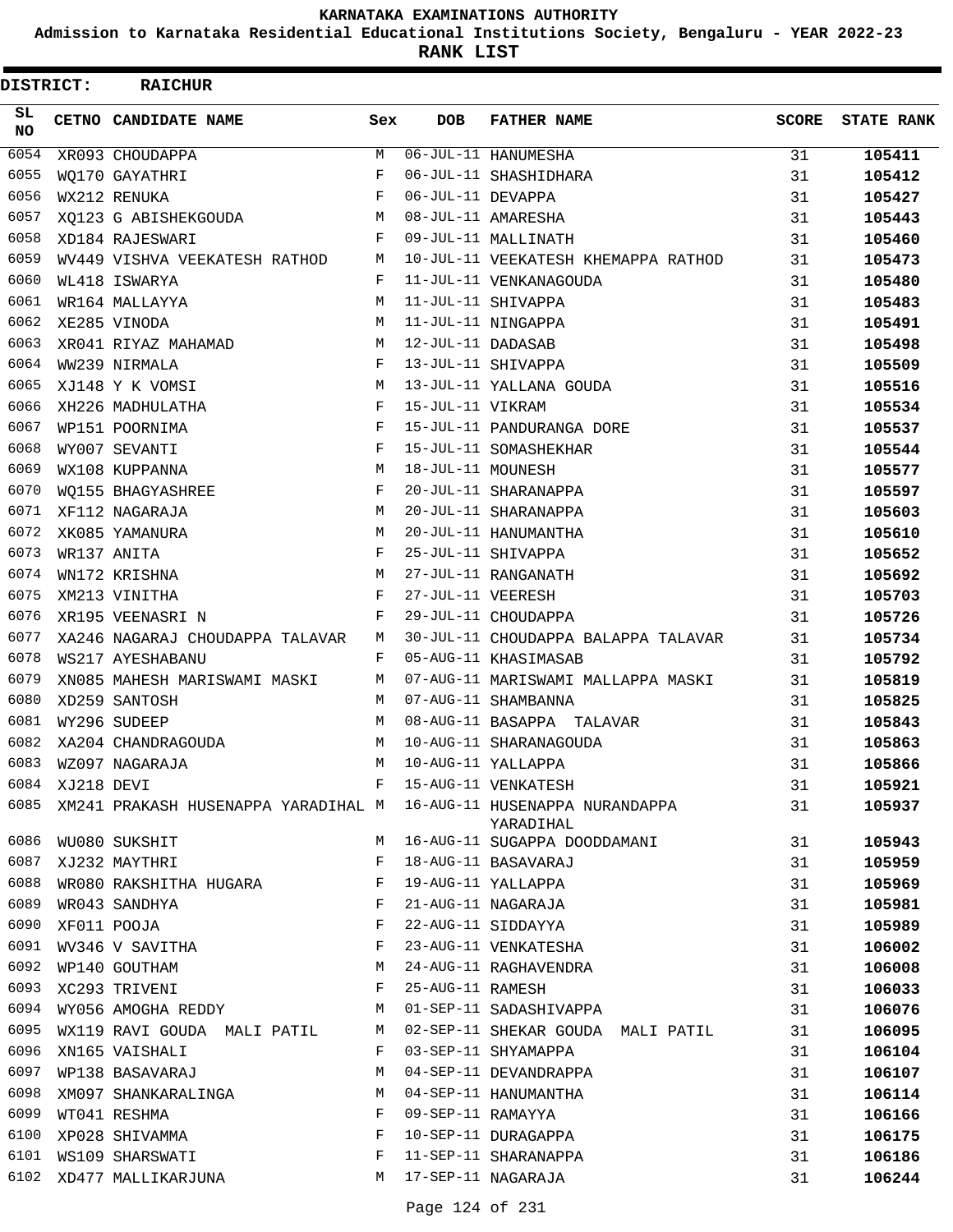**Admission to Karnataka Residential Educational Institutions Society, Bengaluru - YEAR 2022-23**

**RANK LIST**

| DISTRICT:    | <b>RAICHUR</b>                                  |        |                        |                                                                |              |                   |
|--------------|-------------------------------------------------|--------|------------------------|----------------------------------------------------------------|--------------|-------------------|
| SL<br>NO.    | CETNO CANDIDATE NAME                            | Sex    | <b>DOB</b>             | <b>FATHER NAME</b>                                             | <b>SCORE</b> | <b>STATE RANK</b> |
| 6103         | WY268 GAMBIR                                    | М      | $21 - SEP - 11$ RAMESH |                                                                | 31           | 106279            |
| 6104         | XL259 PARVATI                                   | F      |                        | 21-SEP-11 PAMPANNA                                             | 31           | 106284            |
| 6105         | XR033 PRAJWAL                                   | M      | 25-SEP-11 NAGAPPA      |                                                                | 31           | 106316            |
| 6106         | XN043 DEVENDRAPPA                               | M      |                        | 05-OCT-11 MALLAPPA KURLI                                       | 31           | 106407            |
| 6107         | XJ244 RAVISHANKAR                               | M      |                        | 10-OCT-11 JAGANNATHA                                           | 31           | 106446            |
| 6108         | WP110 PRAVEEN KUMAR                             | M      |                        | 16-OCT-11 SIDDALINGAPPA                                        | 31           | 106485            |
| 6109         | XG391 KARTHIK                                   | M      |                        | 18-OCT-11 CHANDRASHEKAR                                        | 31           | 106501            |
| 6110         | XQ152 ANITHA                                    | F      |                        | 22-OCT-11 SHARANAPPA                                           | 31           | 106528            |
| 6111         | WZ384 EARESH                                    | M      |                        | 23-OCT-11 BASALINGAPPA TIRUKAPPANAVAR                          | 31           | 106538            |
| 6112         | XN001 PRABHUDASA                                | M      |                        | 25-OCT-11 JEEVARATNAM                                          | 31           | 106552            |
| 6113         | XH368 SHNEHA                                    | F      |                        | 30-OCT-11 BHEEMESH                                             | 31           | 106593            |
| 6114         | WZ267 ANKITA                                    | F      |                        | 02-NOV-11 BASALINGAPPA HONNALLI                                | 31           | 106616            |
| 6115         | XA346 MOHAMMED MASOOD                           | M      |                        | 04-NOV-11 MOHINUDDIN                                           | 31           | 106636            |
| 6116         | XB163 SAVITA                                    | F      |                        | 06-NOV-11 GOUDAPPA POOJARI                                     | 31           | 106655            |
| 6117         | WL055 GOURAMMA                                  | F      |                        | 08-NOV-11 YALLAPPA                                             | 31           | 106671            |
| 6118         | WN148 SIDDANNA                                  | M      |                        | 08-NOV-11 RANGAYYA                                             | 31           | 106677            |
| 6119         | WQ045 BASALINGAMMA                              | F      |                        | 10-NOV-11 KALLAPPA                                             | 31           | 106690            |
| 6120         | XE145 KEERTHI                                   | F      |                        | 10-NOV-11 BASAVARAJA                                           | 31           | 106692            |
| 6121         | XJ005 KRUTHIKA                                  | F      |                        | 15-NOV-11 RAMESH Y                                             | 31           | 106721            |
| 6122         | XD052 SEVANTHI                                  | F      | 20-NOV-11 DALAPPA      |                                                                | 31           | 106763            |
| 6123         | XO139 YAMANAMMA                                 | F      |                        | 22-NOV-11 AMATEGOUDA MALIPATIL                                 | 31           | 106786            |
| 6124         | WS185 KAVERI                                    | F      |                        | 25-NOV-11 SHARANAPPA                                           | 31           | 106804            |
| 6125         | XN198 MALLIKARJUNA                              | M      | 26-NOV-11 NAGAPPA      |                                                                | 31           | 106811            |
| 6126         | XQ038 AMRUTA K                                  | F      |                        | 27-NOV-11 SANNA NAGAPPA                                        | 31           | 106820            |
| 6127         | XF177 ASHWINI                                   | F      |                        | 01-DEC-11 MOUNESH BASAPPA                                      | 31           | 106842            |
| 6128         | WQ286 BEERALINGESHA                             | M      |                        | 01-DEC-11 YALLAPPA                                             | 31           | 106843            |
| 6129         | WX425 SEVALAL TAVAREPPA RATHOD                  | M      |                        | 02-DEC-11 TAVAREPPA                                            | 31           | 106859            |
| 6130<br>6131 | WY368 DEVARAJ SANGANNA GARASNGI                 | M      |                        | 05-DEC-11 SANGANNA MALLAPPA GARASANGI                          | 31           | 106877            |
| 6132         | WL133 SWAMY                                     | M<br>M | 12-DEC-11 YANKOBA      | 12-DEC-11 HANUMANTHA                                           | 31           | 106929            |
| 6133         | WZ213 TIMMANAGOUDA                              | F      |                        |                                                                | 31           | 106930            |
| 6134         | XM225 KEERTHI<br>XH029 AJAYKUMAR                | M      |                        | 12 222 11 INNOCII<br>14-DEC-11 SHIVARAJ<br>15-DEC-11 BHEEMAYYA | 31           | 106942            |
| 6135         |                                                 |        |                        | 20-DEC-11 BASAVARAJA                                           | 31           | 106944            |
| 6136         | XM191 MAHESH KUMAR M<br>XN244 SANTOSHA          | M      | 22-DEC-11 NAGARAJ      |                                                                | 31           | 106975            |
| 6137         |                                                 | F      |                        | 25-DEC-11 VENKATESH                                            | 31           | 106998            |
| 6138         | WM416 ANITHA<br>XL354 NANDINI                   | F      |                        | 31-DEC-11 HULLESHA KALLURU                                     | 31<br>31     | 107019<br>107058  |
| 6139         | WN270 ATHIYA                                    | F      |                        | 01-JAN-12 BHASHUMIYA                                           | 31           | 107064            |
| 6140         |                                                 |        |                        | 01-JAN-12 SHARANABASAVA                                        | 31           | 107066            |
| 6141         | XG259 BETTADAYYA SWAMY M<br>WR107 HUSEN BASHA M |        |                        | 01-JAN-12 RAJA SAB                                             | 31           | 107069            |
| 6142         | XF169 MALINGARAYA                               | M      |                        | 01-JAN-12 MALLAPPA                                             | 31           | 107072            |
| 6143         | $\mathbf{F}$ and $\mathbf{F}$<br>WZ350 NAGARTNA |        |                        | 01-JAN-12 BEERAPPA TAPPALADODDI                                | 31           | 107075            |
|              | 6144 XD156 VENKATESHA                           | M      |                        | 02-JAN-12 RANGAPPA                                             | 31           | 107088            |
| 6145         | XA414 SHREYA PATIL                              | F      |                        | 04-JAN-12 PAMPAPATHI                                           | 31           | 107093            |
| 6146         | XF277 AMRUTHA                                   | F      |                        | 07-JAN-12 AMARESHA                                             | 31           | 107104            |
| 6147         | XA027 REVATI                                    | F      |                        | 30-JAN-12 NAGARAJA                                             | 31           | 107137            |
| 6148         | XR204 MANOJ K                                   | M      |                        | 01-MAR-12 NAGARAJ KAMPARADDY                                   | 31           | 107162            |
| 6149         | XB022 APOORVA                                   | F      | 05-APR-12 RAJU         |                                                                | 31           | 107189            |
|              | 6150 XJ367 HARSHA<br><b>M</b>                   |        |                        | 21-APR-12 YALLAPPA                                             | 31           | 107193            |
|              | 6151 XS036 BHUVAN MALI PATEL M                  |        |                        | 26-APR-12 DODDANA GOUDA MALI PATEL                             | 31           | 107196            |
|              | 6152 XH121 HARSHA P                             | F      |                        | 06-MAY-12 REDDY NAIK                                           | 31           | 107197            |
|              |                                                 |        | Page 125 of 231        |                                                                |              |                   |
|              |                                                 |        |                        |                                                                |              |                   |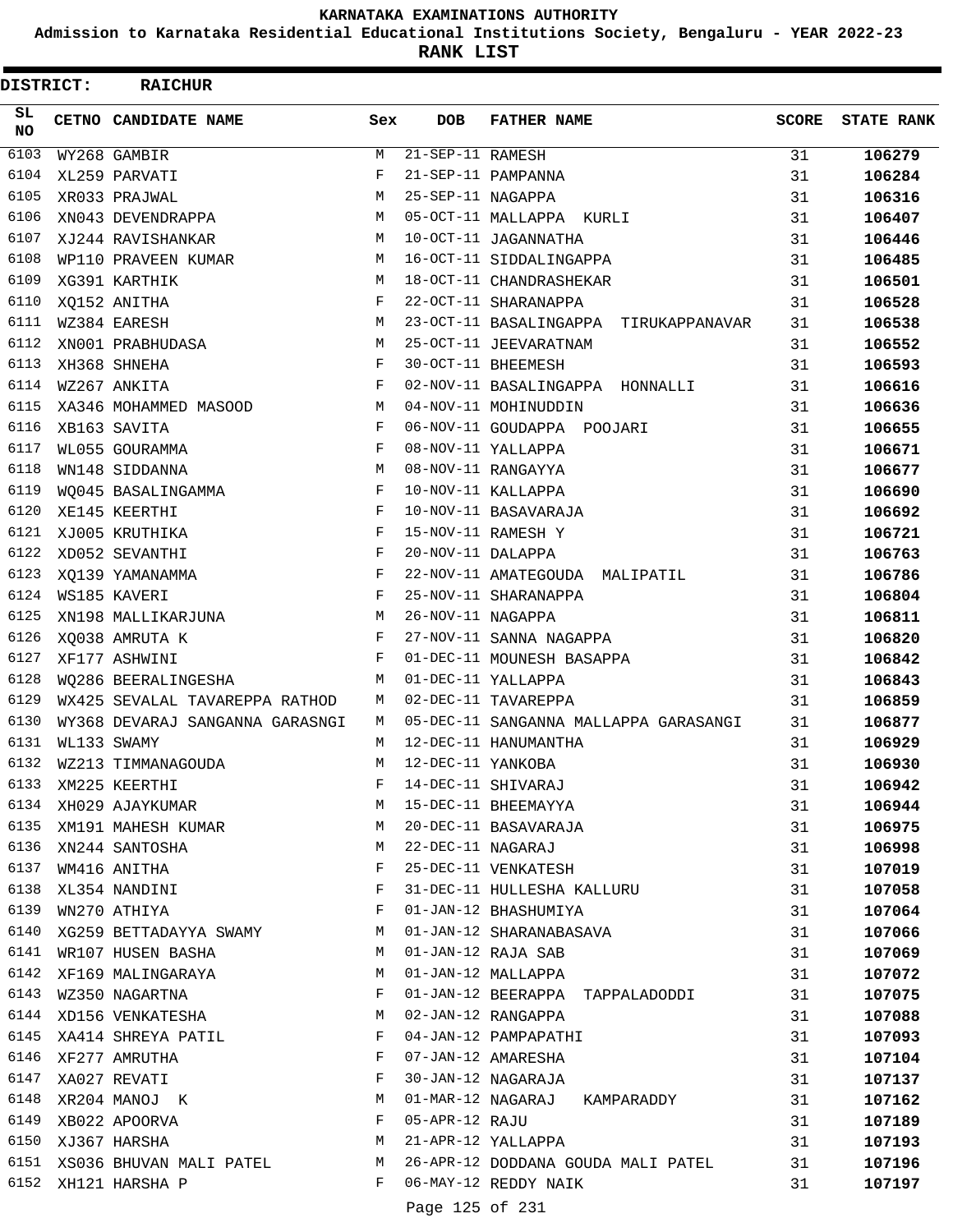**Admission to Karnataka Residential Educational Institutions Society, Bengaluru - YEAR 2022-23**

**RANK LIST**

| DISTRICT: | <b>RAICHUR</b>                           |     |                   |                                                   |              |                   |
|-----------|------------------------------------------|-----|-------------------|---------------------------------------------------|--------------|-------------------|
| SL<br>NO  | CETNO CANDIDATE NAME                     | Sex | <b>DOB</b>        | <b>FATHER NAME</b>                                | <b>SCORE</b> | <b>STATE RANK</b> |
| 6153      | XA004 SABEER KANSAVI                     | М   |                   | 20-SEP-08 MAHEBOOBAPASHA                          | 30           | 107224            |
| 6154      | WP224 SHAMEER                            | М   |                   | 01-JAN-09 SOPHI SAB                               | 30           | 107238            |
| 6155      | WV078 TAYAPPA                            | М   |                   | 01-JAN-09 HANUMAPPA                               | 30           | 107239            |
| 6156      | XK001 JAYALAKSHMI                        | F   |                   | 12-JAN-09 CHANNABASAVA                            | 30           | 107241            |
| 6157      | WR115 SHWETHA H                          | F   |                   | 10-MAR-09 HANUMANTHA                              | 30           | 107246            |
| 6158      | XG414 SHIVAPUTRA                         | М   |                   | 19-AUG-09 YALLAPPA                                | 30           | 107266            |
| 6159      | XH025 SUVARTHA                           | F   |                   | 08-OCT-09 NARASIMHALU                             | 30           | 107277            |
| 6160      | WR122 ABHISHEK                           | М   |                   | 01-JAN-10 MALLAYYA                                | 30           | 107303            |
| 6161      | WM210 AKSHITA                            | F   |                   | 01-JAN-10 SANNAKAREPPA                            | 30           | 107306            |
| 6162      | WT177 ASHWINI                            | F   | 01-JAN-10 RAYAPPA |                                                   | 30           | 107311            |
| 6163      | XK373 CHOUDAMMA                          | F   |                   | 01-JAN-10 HANUMAPPA                               | 30           | 107317            |
| 6164      | XJ048 PRASANDU KUMAR                     | М   |                   | 01-JAN-10 ANJANEYYA                               | 30           | 107326            |
| 6165      | XJ354 SURESH                             | М   |                   | 01-JAN-10 ANJINAYYA                               | 30           | 107334            |
| 6166      | XD291 PRADEEP                            | М   |                   | 04-JAN-10 RANGAPPA                                | 30           | 107337            |
| 6167      | WO287 MANIKANTHA                         | М   | 07-JAN-10 AMBRESH |                                                   | 30           | 107339            |
| 6168      | WQ358 SHRIDEVI                           | F   |                   | 10-JAN-10 CHANNAPPA                               | 30           | 107341            |
| 6169      | WY173 SHIVARAJ                           | М   |                   | 01-FEB-10 KUDLEPPA                                | 30           | 107359            |
| 6170      | XQ309 MAHIMAMBIKA                        | F   |                   | 09-FEB-10 MALLAPPA                                | 30           | 107367            |
| 6171      | WN349 SUVARNA                            | F   | 01-MAR-10 RAMANNA |                                                   | 30           | 107382            |
| 6172      | WR244 BHEEMASHANKAR                      | М   |                   | 04-MAR-10 NINGAPPA                                | 30           | 107388            |
| 6173      | WM332 MAMATHA                            | F   | 14-MAR-10 ERANNA  |                                                   | 30           | 107393            |
| 6174      | XD100 BHAGYA                             | F   |                   | 27-MAR-10 HANUMAYYA                               | 30           | 107409            |
| 6175      | XG351 JHOTI                              | F   | 31-MAR-10 MAHESH  |                                                   | 30           | 107413            |
| 6176      | WM201 NEELAMMA                           | F   |                   | 04-APR-10 HANUMANTRAYA                            | 30           | 107422            |
| 6177      | WX058 CHAITRA                            | F   | 15-APR-10 NAGARAJ |                                                   | 30           | 107435            |
| 6178      | WR159 ANNPURNA                           | F   |                   | 23-APR-10 MALLAPPA                                | 30           | 107444            |
| 6179      | WL010 annapurna                          | F   |                   | 25-APR-10 ANJINAYYA                               | 30           | 107447            |
| 6180      | XH037 NARASAMMA                          | F   | 28-APR-10 DEVRAJ  |                                                   | 30           | 107452            |
| 6181      | XA243 ANITHA                             | F   |                   | 01-MAY-10 SARVANANDA                              | 30           | 107454            |
| 6182      | WY080 ramalingappa TIMMAYYA<br>MALIPATIL | М   |                   | 01-MAY-10 TIMMAYYA RANGAYYA MALIPATIL             | 30           | 107456            |
| 6183      | WY261 MALAPPA                            | M   |                   | 08-MAY-10 BHEEMANAGOUDA BASANAGOUDA<br>MALIGOUDAR | 30           | 107462            |
| 6184      | WR237 KUMAR RATHOD                       | M   |                   | 10-MAY-10 MEGHAPPA                                | 30           | 107463            |
| 6185      | WL142 KUSUMADEVI                         | F   | 10-MAY-10 RAMAPPA |                                                   | 30           | 107464            |
| 6186      | XD030 NAGAMANI                           | F   |                   | 01-JUN-10 SHANKRAPPA                              | 30           | 107498            |
| 6187      | WY065 SANJANA                            | F   |                   | 01-JUN-10 DAVALAGOUDA KATTIMANE                   | 30           | 107501            |
| 6188      | XR018 SANJANA                            | F   |                   | 11-JUN-10 P MALLANAGOUDA                          | 30           | 107523            |
| 6189      | XA086 MOUNESH CHANNAPPA MANGYALA M       |     |                   | 13-JUN-10 CHANNAPPA MANGYALA                      | 30           | 107528            |
| 6190      | XR165 SUDEEPA                            | M   |                   | 13-JUN-10 MOUNESHA KEREHAL                        | 30           | 107530            |
| 6191      | XN169 APPAYYA                            | M   |                   | 30-JUN-10 YAMANAPPA                               | 30           | 107550            |
| 6192      | XH006 HEMAVARDHAN                        | М   |                   | 14-JUL-10 URUKUNDAPPA                             | 30           | 107580            |
| 6193      | WS161 ANJINEYYA                          | М   |                   | 20-JUL-10 SATYAPPA                                | 30           | 107588            |
| 6194      | XP157 MOHAMMED AJMIR                     | М   |                   | 24-JUL-10 HUSEN SAB                               | 30           | 107594            |
| 6195      | XO251 AISHWARYA                          | F   |                   | 30-JUL-10 HANUMANATHA                             | 30           | 107610            |
| 6196      | XK267 DAYANANDA<br>AYYODHI               | М   |                   | 01-AUG-10 PAMPANNA AYYODHI                        | 30           | 107619            |
| 6197      | WL370 MANIKANTA                          | М   |                   | 12-AUG-10 BHIMASHANKAR                            | 30           | 107651            |
| 6198      | XA130 NAGARAJA                           | M   |                   | 18-AUG-10 BASAPPA KURI                            | 30           | 107668            |
| 6199      | WN208 SHIVAREDDY                         | M   |                   | 18-AUG-10 MOUNESHA                                | 30           | 107672            |
| 6200      | XL070 MANJUNATHA                         | М   |                   | 20-AUG-10 SHANKARAPPA CHANNALLI                   | 30           | 107681            |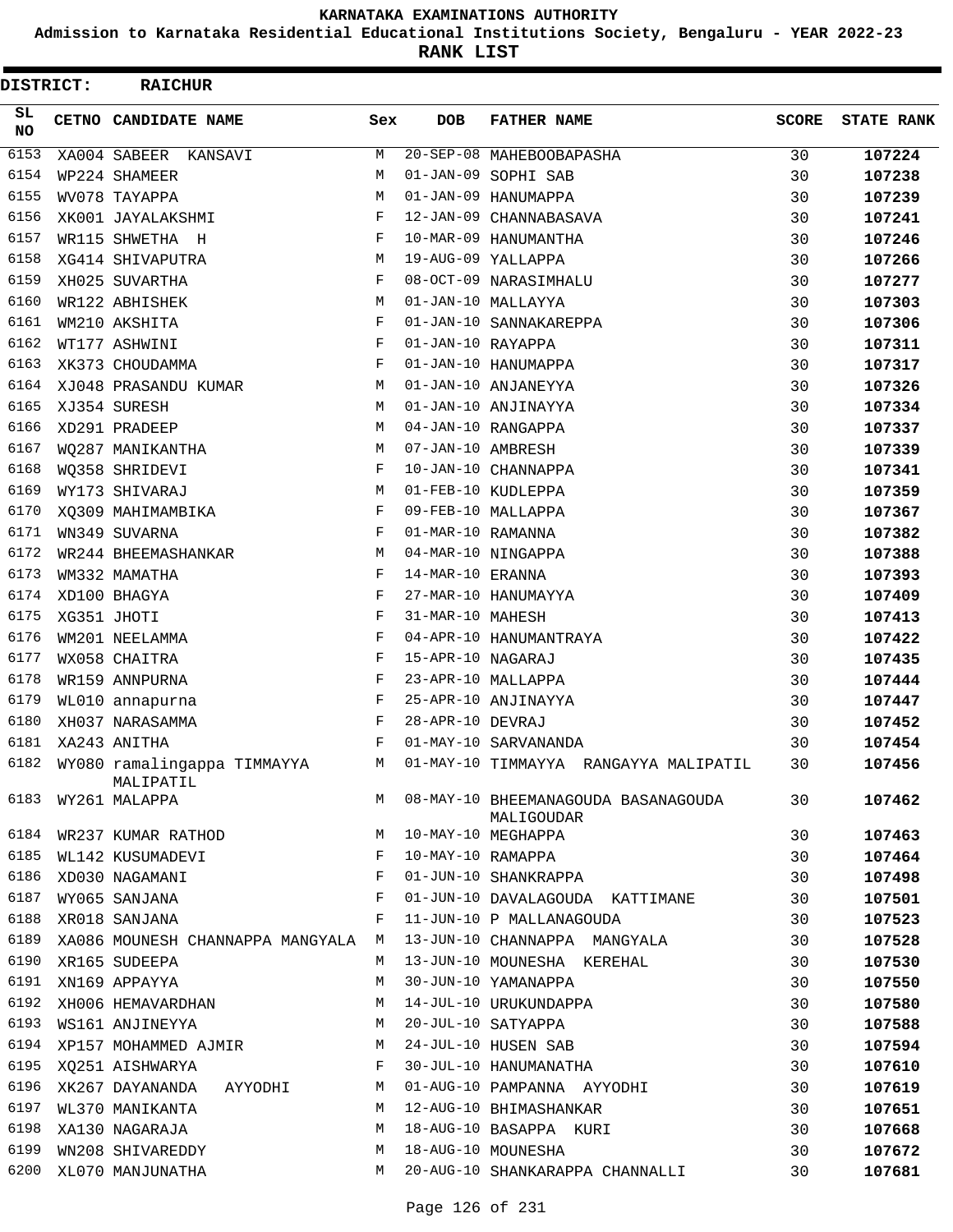**Admission to Karnataka Residential Educational Institutions Society, Bengaluru - YEAR 2022-23**

| DISTRICT:       | <b>RAICHUR</b>                              |            |                   |                                                |              |                   |
|-----------------|---------------------------------------------|------------|-------------------|------------------------------------------------|--------------|-------------------|
| SL<br><b>NO</b> | CETNO CANDIDATE NAME                        | Sex        | <b>DOB</b>        | <b>FATHER NAME</b>                             | <b>SCORE</b> | <b>STATE RANK</b> |
| 6201            | WQ350 ANANDA                                | М          |                   | 25-AUG-10 HANUMANTRAYA                         | 30           | 107694            |
| 6202            | XH224 G SNEHA                               | F          |                   | 26-AUG-10 HANUMANTH                            | 30           | 107700            |
| 6203            | WX376 ROHIT                                 | M          | 05-SEP-10 SOMANNA |                                                | 30           | 107741            |
| 6204            | XG322 PAVITRA                               | F          | 09-SEP-10 AYYAPPA |                                                | 30           | 107750            |
| 6205            | WO199 ARCHANA                               | F          |                   | 16-SEP-10 SANNAHANUMANT AJJAR                  | 30           | 107783            |
| 6206            | WX126 AMBIKA                                | F          |                   | 20-SEP-10 BASAPPA KANASAVI                     | 30           | 107799            |
| 6207            | XA108 PARVATHI                              | $_{\rm F}$ |                   | 29-SEP-10 PARAMJYOTHI                          | 30           | 107832            |
| 6208            | XH170 VAMSHI                                | M          | 30-SEP-10 MALLESH |                                                | 30           | 107841            |
| 6209            | XA259 AISHWARYA                             | F          |                   | 01-OCT-10 SANJEEVAPPA BHEEMAPPA HATTI          | 30           | 107842            |
| 6210            | WS194 ANILKUMAR                             | М          |                   | 02-OCT-10 MALLAPPA                             | 30           | 107845            |
| 6211            | WO319 MOHAN RATHOD                          | М          | 04-OCT-10 ESHAPPA |                                                | 30           | 107859            |
| 6212            | WY242 PARIMALA                              | F          |                   | 12-OCT-10 SHIVAKUMARA                          | 30           | 107906            |
| 6213            | XA154 SAMARTH                               | M          |                   | 17-OCT-10 RAMALINGAPPA MADIVALARA              | 30           | 107936            |
| 6214            | WU025 GOWRI SRIMANI                         | F          |                   | 20-OCT-10 BHEEMANNA                            | 30           | 107948            |
| 6215            | XL044 KEERTI                                | F          | 20-OCT-10 AYYAPPA |                                                | 30           | 107949            |
| 6216            | WZ294 GOPALAKRISHNA                         | М          |                   | 22-OCT-10 BASAVARAJ                            | 30           | 107957            |
| 6217            | XG124 JNANARAJ                              | M          | 26-OCT-10 CHINNI  |                                                | 30           | 107989            |
| 6218            | XP145 SHWETHA                               | F          | 26-OCT-10 AMARESH |                                                | 30           | 107993            |
| 6219            | XE202 JOHN SON                              | M          |                   | 27-OCT-10 JATTAPPA                             | 30           | 107996            |
| 6220            | WM405 SARASWATHI                            | F          |                   | 27-OCT-10 CHANDRASHEKHARA                      | 30           | 107999            |
| 6221            | WS105 ASHOKA                                | M          | 28-OCT-10 UMMAPPA |                                                | 30           | 108003            |
| 6222            | XL221 KAVYA                                 | F          |                   | 29-OCT-10 SHARANAPPA                           | 30           | 108010            |
| 6223            | XP226 SANDEEPA                              | M          | 29-OCT-10 SURESHA |                                                | 30           | 108014            |
| 6224            | XL141 DODDABASAVA                           | М          |                   | 30-OCT-10 SHARANAYYA                           | 30           | 108017            |
| 6225            | XR119 MEGHARAJ                              | М          |                   | 30-OCT-10 HANUMANTHA                           | 30           | 108020            |
| 6226            | XG293 HUCHAMMA                              | F          |                   | 01-NOV-10 DURUGAPPA                            | 30           | 108032            |
| 6227            | WS171 LAXMI                                 | F          |                   | 02-NOV-10 RANGAPPA                             | 30           | 108037            |
| 6228            | WM327 GIRISH NAGESHSWAMI HIREMATH M         |            |                   | 06-NOV-10 NAGESHSWAMI SUGAYYASWAMI<br>HIREMATH | 30           | 108057            |
| 6229            | WW349 SAROJABAI                             | F          |                   | 06-NOV-10 VENKATHASINGH HANUMANASINGH          | 30           | 108065            |
| 6230            | WY320 RIYAZ PHASHA                          | M          |                   | 14-NOV-10 DOUL SAB                             | 30           | 108113            |
| 6231            | WX085 GUDUDAPPA                             | М          |                   | 18-NOV-10 SHANKRAPPA                           | 30           | 108139            |
| 6232            | WU132 SUSHMITA<br>WY233 CHANDRAKALA         | F          | 18-NOV-10 RAMESHA |                                                | 30           | 108142            |
| 6233            |                                             | F          |                   | 22-NOV-10 MUDAKAPPA BHUPUR                     | 30           | 108158            |
| 6234            | XH402 GOVIND DAS DAS                        | М          |                   | 22-NOV-10 K RANGANATHA REDDY                   | 30           | 108159            |
| 6235            | XG113 SADASHIVA                             | М          |                   | 22-NOV-10 NINGAPPA                             | 30           | 108162            |
| 6236            | WS110 VIJAYALAXMI                           | F          |                   | 25-NOV-10 SHARANABASSAPPA                      | 30           | 108178            |
| 6237            | WQ186 MEGHANA                               | F          |                   | 26-NOV-10 SHIVARAJA                            | 30           | 108182            |
| 6238            | XG451 SRISHAILA                             | М          |                   | 28-NOV-10 SHARANABASAVA                        | 30           | 108187            |
| 6239            | XC053 SURESHA NAYAKA                        | М          |                   | 01-DEC-10 SHARANAPPA NAYAKA                    | 30           | 108207            |
| 6240            | XJ036 D MAHESH                              | М          |                   | 03-DEC-10 D NARASIMHA                          | 30           | 108215            |
| 6241            | XK280 B SHRADDHA                            | F          |                   | 06-DEC-10 SHIVAPUTRAPPA                        | 30           | 108236            |
| 6242            | WW160 PRAVINKUMAR SHARANAPPA<br>KAMALADINNI | М          |                   | 07-DEC-10 SAHRANAPPA LAKKAPPA<br>KAMALADINNI   | 30           | 108247            |
| 6243            | XG117 SOMANATH                              | М          |                   | 10-DEC-10 MALLAYYA                             | 30           | 108266            |
| 6244            | XG140 AJAY KUMAR                            | М          | 15-DEC-10 AMARESH |                                                | 30           | 108295            |
| 6245            | XJ164 SANGEETA                              | F          |                   | 15-DEC-10 PEERAPPA                             | 30           | 108302            |
| 6246            | XE084 PRASHANTH                             | M          |                   | 19-DEC-10 TIMMANNA KODLI                       | 30           | 108324            |
| 6247            | WQ259 SINDHU                                | F          |                   | 20-DEC-10 SIDDAYYA SWAMI                       | 30           | 108332            |
| 6248            | XQ118 HONNUR VALI                           | М          |                   | 23-DEC-10 KHAJA HUSSAIN                        | 30           | 108348            |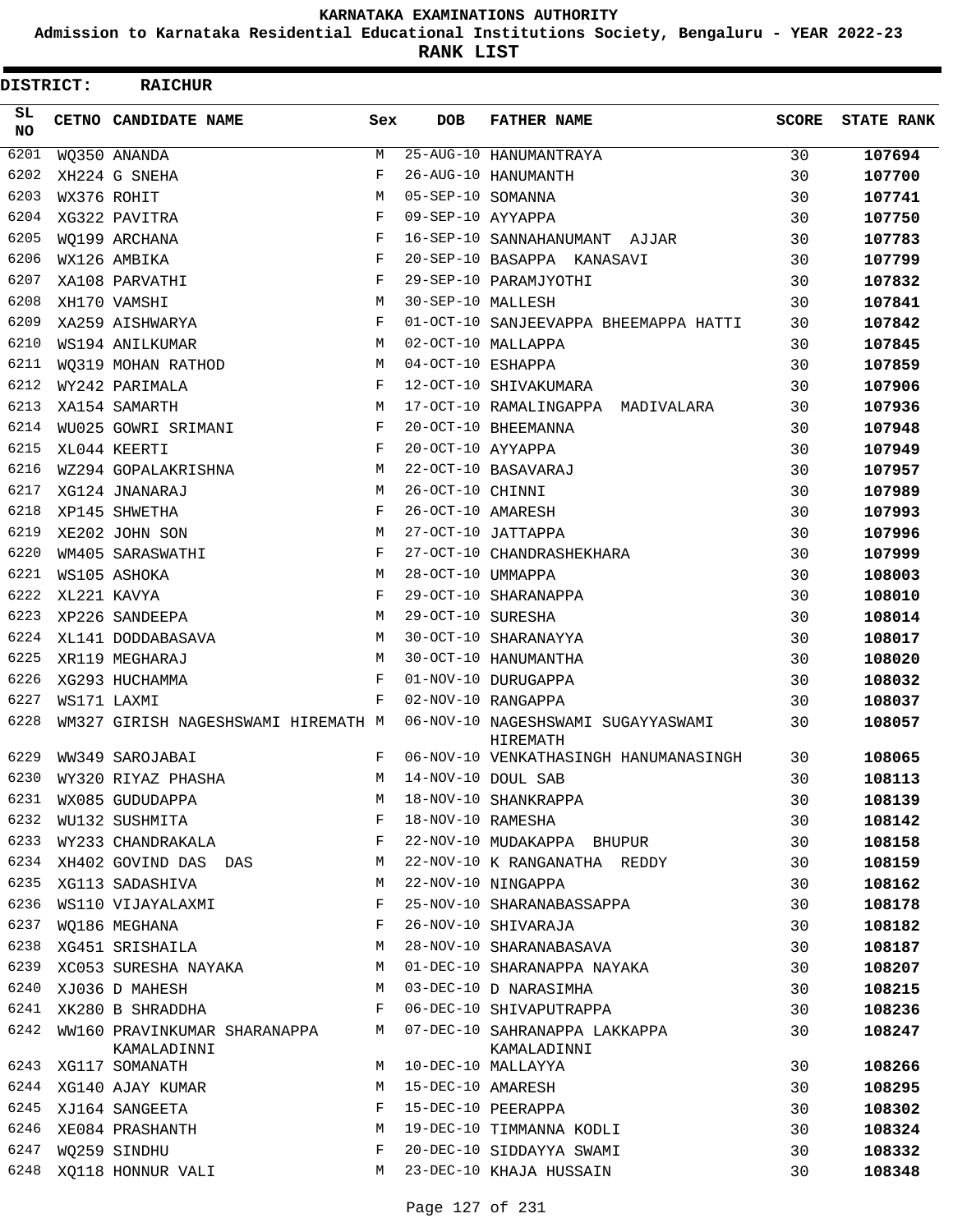**Admission to Karnataka Residential Educational Institutions Society, Bengaluru - YEAR 2022-23**

**RANK LIST**

| <b>DISTRICT:</b> | <b>RAICHUR</b>                      |     |                   |                                              |              |                   |
|------------------|-------------------------------------|-----|-------------------|----------------------------------------------|--------------|-------------------|
| SL<br><b>NO</b>  | CETNO CANDIDATE NAME                | Sex | <b>DOB</b>        | <b>FATHER NAME</b>                           | <b>SCORE</b> | <b>STATE RANK</b> |
| 6249             | WY205 SANGAMESH KOTI                | М   |                   | 25-DEC-10 VENKATESH BHEMAPPA KOTI            | 30           | 108370            |
| 6250             | WL278 NINGAYYA                      | M   | 26-DEC-10 SABANNA |                                              | 30           | 108371            |
| 6251             | WZ102 RATHNAMMA                     | F   | 26-DEC-10 AMARESH |                                              | 30           | 108372            |
| 6252             | WU082 AKASH                         | М   |                   | 01-JAN-11 VENKATESH                          | 30           | 108399            |
| 6253             | WV188 ANITA                         | F   |                   | 01-JAN-11 RANGAPPA NARASAPPA                 | 30           | 108406            |
| 6254             | XL271 DIVYA                         | F   |                   | 01-JAN-11 HANUMANTHAPPA                      | 30           | 108422            |
| 6255             | WW496 GOPALA CHIDANANDA KURAKUNDI M |     |                   | 01-JAN-11 CHIDANANDA LACHAMAYYA<br>KURAKUNDI | 30           | 108424            |
| 6256             | WW407 HANUMANTA                     | М   | 01-JAN-11 MANAPPA |                                              | 30           | 108425            |
| 6257             | WP051 JYOTHI                        | F   |                   | 01-JAN-11 NAGARAJA                           | 30           | 108429            |
| 6258             | XK080 KAVITA                        | F   |                   | 01-JAN-11 NIRUPADI                           | 30           | 108432            |
| 6259             | XC066 LAXMI                         | F   | 01-JAN-11 RAMANNA |                                              | 30           | 108438            |
| 6260             | XG301 MALLIKARJUN SWAMY             | М   |                   | 01-JAN-11 SHIVAKUMAR                         | 30           | 108441            |
| 6261             | WS127 MOUNESHA                      | М   |                   | 01-JAN-11 RANGAPPA                           | 30           | 108444            |
| 6262             | WN355 NARASIMHA                     | M   | 01-JAN-11 SABANNA |                                              | 30           | 108446            |
| 6263             | XH124 NITHIN KUMAR                  | М   |                   | 01-JAN-11 NARASAPPA                          | 30           | 108451            |
| 6264             | WV155 PAVITRA KAMBAR                | F   |                   | 01-JAN-11 PARASHURAM                         | 30           | 108452            |
| 6265             | XG318 PRAJWAL                       | M   |                   | 01-JAN-11 HANUMANT                           | 30           | 108453            |
| 6266             | XL247 PRAJWAL                       | M   |                   | 01-JAN-11 SHIVAPPA                           | 30           | 108454            |
| 6267             | XH343 RAMESH                        | М   | 01-JAN-11 ERAPPA  |                                              | 30           | 108463            |
| 6268             | WO201 RANGAMMA                      | F   |                   | 01-JAN-11 BHEEMANNA                          | 30           | 108465            |
| 6269             | WP146 REKHA                         | F   | 01-JAN-11 MANAPPA |                                              | 30           | 108467            |
| 6270             | XA223 SANTOSH                       | М   |                   | 01-JAN-11 RAHIMANA                           | 30           | 108472            |
| 6271             | XB148 SAVITRI                       | F   |                   | 01-JAN-11 CHANDRASHEKHAR MOTAGI              | 30           | 108474            |
| 6272             | WP169 ULIRAJA                       | M   |                   | 01-JAN-11 HANUMANTHA                         | 30           | 108487            |
| 6273             | XA035 UMADEVI MOUNESH BANDARAGAL    | F   |                   | 01-JAN-11 MOUNESH BANDARAGAL                 | 30           | 108488            |
| 6274             | WV123 AMBIKA                        | F   |                   | 02-JAN-11 KANTEPPA DODDAMANI                 | 30           | 108494            |
| 6275             | WZ355 GEETA                         | F   |                   | 05-JAN-11 TIPPANNA SOMALEPPA JADAV           | 30           | 108518            |
| 6276             | WR047 PARVATI                       | F   |                   | 07-JAN-11 TIPPANNA                           | 30           | 108532            |
| 6277             | XF059 PRAVEENKUMAR                  | М   |                   | 08-JAN-11 SHIVARAJ                           | 30           | 108542            |
| 6278             | XA327 ADANAGOUDA                    | М   |                   | 13-JAN-11 BASANAGOUDA                        | 30           | 108574            |
| 6279             | XD353 MALLAPPA                      | М   |                   | 15-JAN-11 BASAPPA                            | 30           | 108595            |
| 6280             | XQ279 ABHISHEK                      | М   |                   | 16-JAN-11 NAGAYYASWAMY                       | 30           | 108598            |
| 6281             | WX231 SHAHEEN                       | F   |                   | 18-JAN-11 BADESAB HUSENSAB                   | 30           | 108621            |
| 6282             | XL225 KAVERI                        | F   |                   | 22-JAN-11 SHIVANNA                           | 30           | 108635            |
| 6283             | XA123 PARVATEMMA                    | F   |                   | 24-JAN-11 HANUMAPPA                          | 30           | 108648            |
| 6284             | WV259 PREM KUMAR                    | М   |                   | 29-JAN-11 SHARANABASAVA                      | 30           | 108694            |
| 6285             | WY434 ARJUN GUMDAPPA RATHOD         | М   |                   | 02-FEB-11 GUNDAPPA RADHOD                    | 30           | 108716            |
| 6286             | XM059 KAVERI                        | F   |                   | 02-FEB-11 AYYAPPA                            | 30           | 108719            |
| 6287             | XH417 NANDINI                       | F   |                   | 02-FEB-11 LINGAPPA                           | 30           | 108720            |
| 6288             | WM035 SOUMYA                        | F   |                   | 03-FEB-11 SHIVAGENI                          | 30           | 108737            |
| 6289             | WX251 AMBAMMA ADAPPA ALDALA         | F   |                   | 05-FEB-11 ADAPPA ALDALA                      | 30           | 108753            |
| 6290             | XQ040 BHOOMIKA BASAVARAJA           | F   |                   | 06-FEB-11 BASAVARAJA                         | 30           | 108755            |
| 6291             | XJ282 ANNAPURNA                     | F   | 08-FEB-11 AYYAPPA |                                              | 30           | 108765            |
| 6292             | XG145 MALINGARAYA                   | М   |                   | 10-FEB-11 HANUMANTHA                         | 30           | 108789            |
| 6293             | WL239 PARAMAMA                      | F   | 11-FEB-11 MOUNESH |                                              | 30           | 108795            |
| 6294             | XA163 KIRAN                         | М   |                   | 15-FEB-11 PAPANNA                            | 30           | 108827            |
| 6295             | WZ173 SHREEDEVI                     | F   |                   | 15-FEB-11 YANKANNA                           | 30           | 108833            |
| 6296             | WM298 DEVARAJA                      | М   |                   | 18-FEB-11 HANUMANTHRAYA                      | 30           | 108850            |
| 6297             | XA409 PAVITRA                       | F   |                   | 19-FEB-11 SIDDAPPA                           | 30           | 108866            |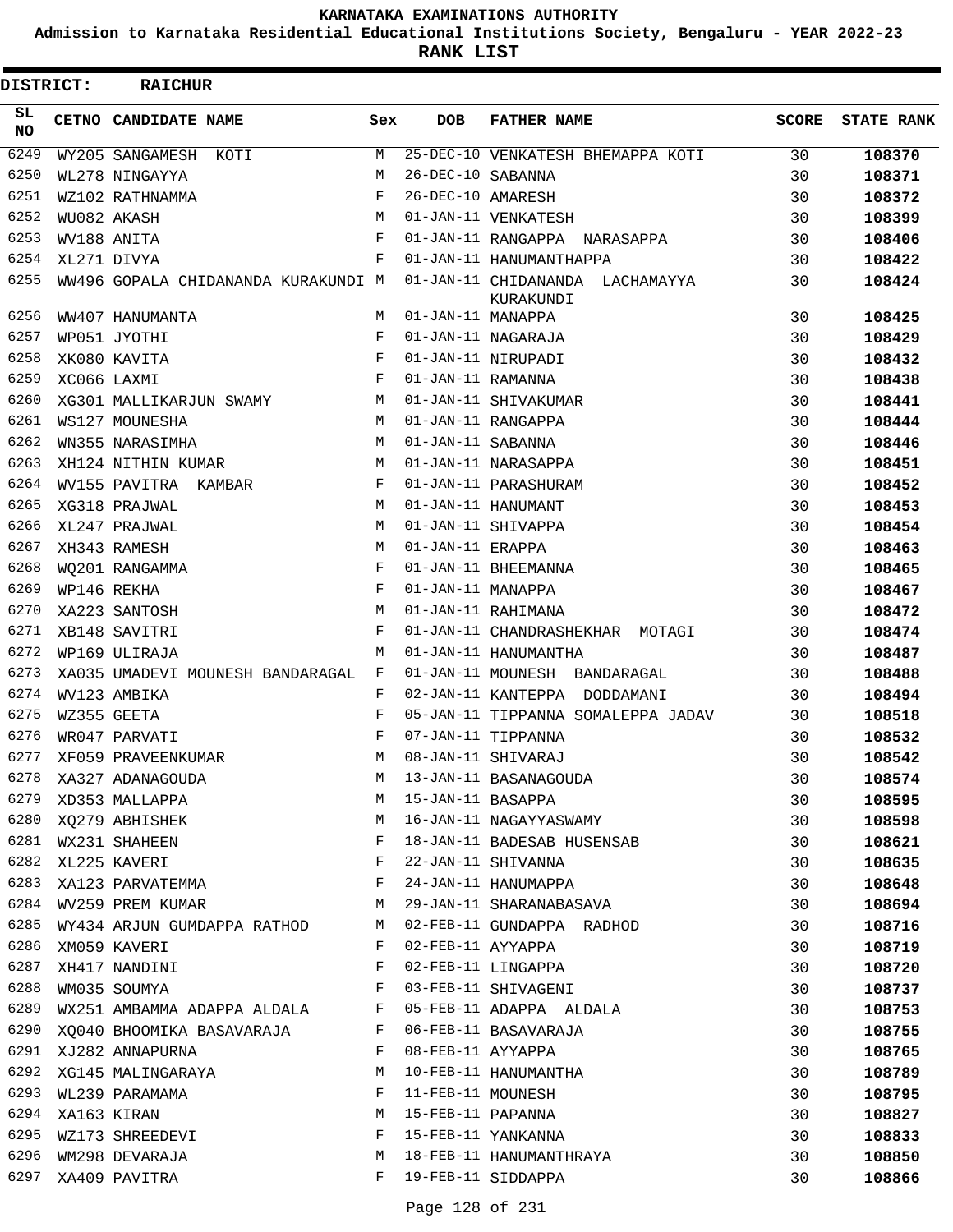**Admission to Karnataka Residential Educational Institutions Society, Bengaluru - YEAR 2022-23**

**RANK LIST**

| DISTRICT:       | <b>RAICHUR</b>                                                                     |              |                   |                                     |              |                   |
|-----------------|------------------------------------------------------------------------------------|--------------|-------------------|-------------------------------------|--------------|-------------------|
| SL<br><b>NO</b> | CETNO CANDIDATE NAME                                                               | Sex          | <b>DOB</b>        | <b>FATHER NAME</b>                  | <b>SCORE</b> | <b>STATE RANK</b> |
| 6298            | WL048 RENUKA                                                                       | F            |                   | 19-FEB-11 NITYANANDASWAMI           | 30           | 108869            |
| 6299            | WV209 APURVA                                                                       | F            |                   | 20-FEB-11 MANJUNATHA                | 30           | 108871            |
| 6300            | XJ045 ANJINAYYA                                                                    | M            | 22-FEB-11 TAYANNA |                                     | 30           | 108882            |
| 6301            | XP043 HULIGEMMA                                                                    | F            |                   | 27-FEB-11 VENKOBA THIMAPPA          | 30           | 108926            |
| 6302            | XB100 TIMMAMMA                                                                     | F            | 27-FEB-11 AMBRESH |                                     | 30           | 108935            |
| 6303            | XS059 MAHENDRA                                                                     | М            |                   | 28-FEB-11 THIMMAYYA                 | 30           | 108939            |
| 6304            | XH038 GANGAMMA                                                                     | F            |                   | 01-MAR-11 YANKAPPA                  | 30           | 108944            |
| 6305            | XR214 MAHEBOOB                                                                     | М            | 01-MAR-11 JAVID   |                                     | 30           | 108948            |
| 6306            | XC135 MAHESHVARI                                                                   | F            |                   | 01-MAR-11 MUKKANNA                  | 30           | 108949            |
| 6307            | WP296 PRAJVALAGOUDA                                                                | M            |                   | 03-MAR-11 SANGANAGOUDA              | 30           | 108969            |
| 6308            | XD028 DUROJ                                                                        | F            | 04-MAR-11 MURTHY  |                                     | 30           | 108974            |
| 6309            | XB064 RAMESH                                                                       | М            | 04-MAR-11 DEVANNA |                                     | 30           | 108976            |
| 6310            | WQ241 SHREEDEVI                                                                    | F            |                   | 08-MAR-11 VIRUPAKSHA                | 30           | 109017            |
| 6311            | XJ383 ARCHANA P                                                                    | F            |                   | 09-MAR-11 GURUPADAYYA P             | 30           | 109018            |
| 6312            | WN237 KAVERI                                                                       | F            |                   | 10-MAR-11 RAMANAGOWDA               | 30           | 109033            |
| 6313            | WW162 KIRAN GOPAL RATHOD                                                           | M            |                   | 10-MAR-11 GOPAL BHEEMASHEPPA RATHOD | 30           | 109035            |
| 6314            | XK388 SRUSHTI                                                                      | F            | 14-MAR-11 AMBANNA |                                     | 30           | 109086            |
| 6315            | XK252 BHAGYALAKSHMI                                                                | F            |                   | 15-MAR-11 CHENNAYYASWAMI            | 30           | 109087            |
| 6316            | WW055 SALEEMSAB                                                                    | М            |                   | 15-MAR-11 MOULASAB                  | 30           | 109093            |
| 6317            | XQ248 PAVITRA                                                                      | F            |                   | 16-MAR-11 MALLIKARJUNA              | 30           | 109099            |
| 6318            | XJ041 BHADRAMMA                                                                    | F            |                   | 18-MAR-11 NARASIMHA                 | 30           | 109110            |
| 6319            | XN275 SHARANABASAVA                                                                | М            | 18-MAR-11 BALAPPA |                                     | 30           | 109120            |
| 6320            | XE153 SHRUTHI                                                                      | F            | 18-MAR-11 MARUTHI |                                     | 30           | 109122            |
| 6321            | XG232 NANDINI                                                                      | F            | 20-MAR-11 ERANNA  |                                     | 30           | 109136            |
| 6322            | XD340 NETRAVATI                                                                    | F            |                   | 20-MAR-11 BASAVARAJ                 | 30           | 109138            |
| 6323            | XJ162 SHRUTI                                                                       | F            |                   | 20-MAR-11 ANJINAYYA                 | 30           | 109140            |
| 6324            | XB238 BINDUSHREE                                                                   | F            | 22-MAR-11 BAGAPPA |                                     | 30           | 109157            |
| 6325            | WX065 SANDEEP RATHOD                                                               | M            |                   | 22-MAR-11 SOMLAPPA                  | 30           | 109165            |
| 6326            | XM207 RAJASHEKHAR                                                                  | M            |                   | 24-MAR-11 DODDAMALLAPPA             | 30           | 109183            |
| 6327            | XC109 AISHVARYA                                                                    | F            | 28-MAR-11 SABANNA |                                     | 30           | 109215            |
| 6328            | XR083 KAVITA                                                                       | F            | 28-MAR-11 RAJAPPA |                                     | 30           | 109219            |
| 6329            | XJ073 PARASHURAM                                                                   | М            |                   | 28-MAR-11 SANNA HULIGEYYA           | 30           | 109221            |
| 6330            | WV495 SHREEKANTA RATHOD                                                            | М            |                   | 29-MAR-11 BUJJAPPA                  | 30           | 109233            |
|                 | 6331 XH302 VEERESHA                                                                | M            |                   | 30-MAR-11 ANJINAYYA                 | 30           | 109246            |
| 6332            | WN041 AKSHATHA                                                                     | F            |                   | 31-MAR-11 BASAVARAJ                 | 30           | 109248            |
| 6333            | XK106 TANUJA                                                                       | F            |                   | 31-MAR-11 SURESH A                  | 30           | 109251            |
| 6334            | XB095 AMARESHA                                                                     | М            | 01-APR-11 ADAPPA  |                                     | 30           | 109252            |
| 6335            | XH278 PAVAN KUMAR                                                                  | М            |                   | 01-APR-11 KASHAPPA                  | 30           | 109258            |
| 6336            | XG271 ANJANEYYA                                                                    | М            |                   | 02-APR-11 SHIVAPPA                  | 30           | 109269            |
| 6337            | XL067 AYYAPPA                                                                      | М            |                   | 03-APR-11 BASAVARAJA                | 30           | 109279            |
| 6338            | WL391 DEVAMMA                                                                      | F            |                   | 03-APR-11 NARASAPPA                 | 30           | 109282            |
|                 | 6339 XJ242 RAHUL RATHOD                                                            | М            |                   | 06-APR-11 RANGA NAYAK               | 30           | 109310            |
| 6340            | XC323 SAGAR                                                                        | М            |                   | 07-APR-11 PAMPANNA                  | 30           | 109317            |
| 6341            | XD209 AIMAVATHI                                                                    | F            | 10-APR-11 BASAYYA |                                     | 30           | 109339            |
| 6342            | WL264 ANUPAMA                                                                      | F            |                   | 11-APR-11 VASHWANATH                | 30           | 109347            |
| 6343            | XC106 SAMRIN BEGAM                                                                 | F            |                   | 11-APR-11 BANDENAWAZ                | 30           | 109350            |
| 6344            | WQ168 SHIVARAJ                                                                     | М            |                   | 11-APR-11 BASAVARAJ                 | 30           | 109352            |
| 6345            | XJ174 SRIDHAR REDDY                                                                | M            |                   | 11-APR-11 VENKTESH                  | 30           | 109353            |
| 6346            | $\mathbf{F}$ . The contract of the contract of $\mathbf{F}$<br>WL049 VIJAYALAKSHMI |              |                   | 11-APR-11 HANUMANTRAYA              | 30           | 109355            |
| 6347            | WW492 MUDDAMMA BASAVARAJ BANGI                                                     | $\mathbf{F}$ |                   | 12-APR-11 BASAVARAJ BANGI           | 30           | 109364            |
|                 |                                                                                    |              | Page 129 of 231   |                                     |              |                   |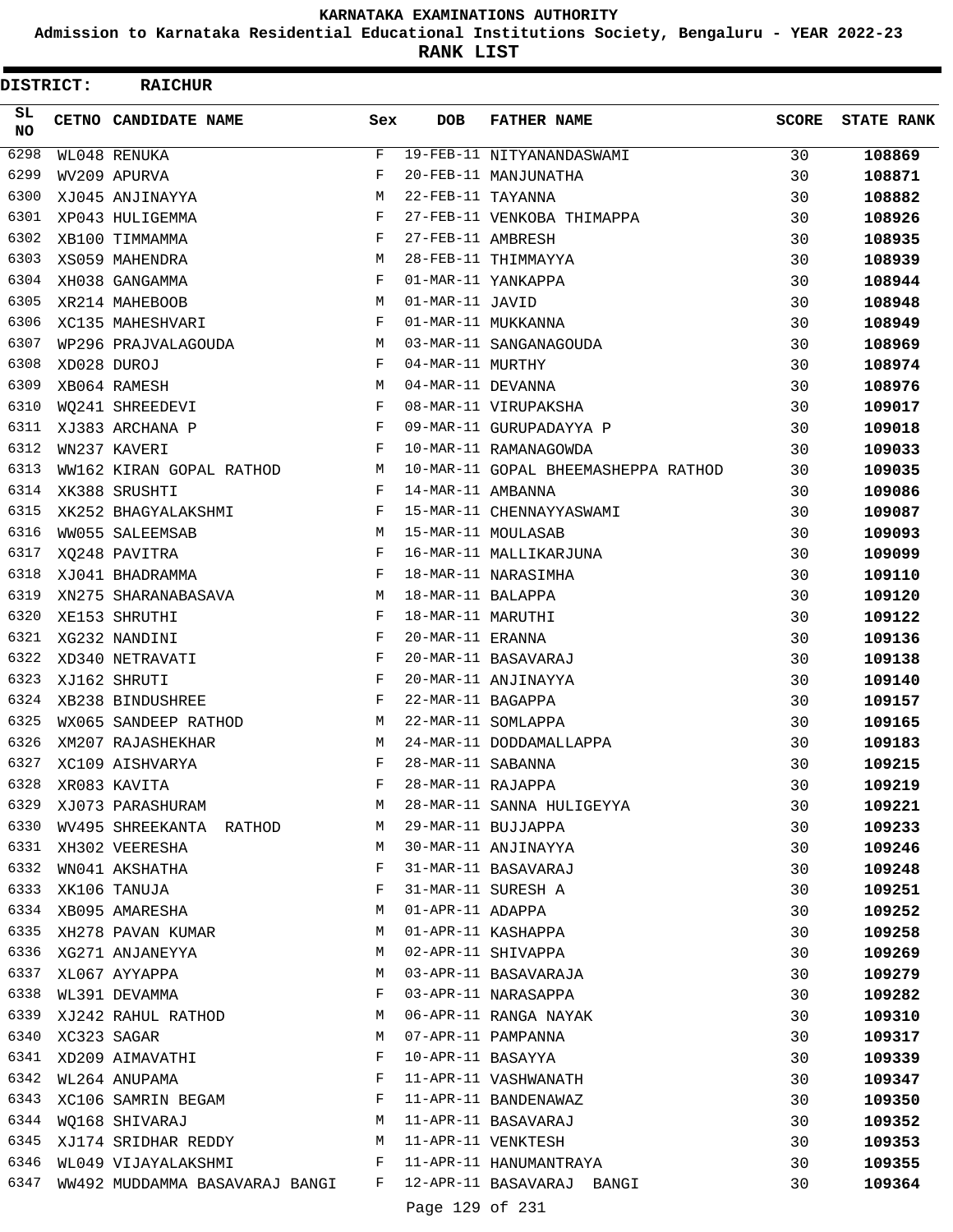**Admission to Karnataka Residential Educational Institutions Society, Bengaluru - YEAR 2022-23**

**RANK LIST**

 $\blacksquare$ 

| DISTRICT:        | <b>RAICHUR</b>                      |        |                   |                                       |              |                   |
|------------------|-------------------------------------|--------|-------------------|---------------------------------------|--------------|-------------------|
| SL.<br><b>NO</b> | CETNO CANDIDATE NAME                | Sex    | <b>DOB</b>        | <b>FATHER NAME</b>                    | <b>SCORE</b> | <b>STATE RANK</b> |
| 6348             | XS096 SANTHOSHA KUMARA              | M      |                   | 13-APR-11 YALLAPPA                    | 30           | 109373            |
| 6349             | WU104 LAKSHMI                       | F      | 15-APR-11 AYYAPPA |                                       | 30           | 109385            |
| 6350             | WV455 BASALINGAPPA                  | M      |                   | 16-APR-11 NINGAPPA BADIGER            | 30           | 109394            |
| 6351             | XG035 CHANDRIKA                     | F      |                   | 16-APR-11 BASAVARAJ                   | 30           | 109396            |
| 6352             | XJ363 SURYA PRAKASH                 | М      |                   | 16-APR-11 ANJENEYA                    | 30           | 109407            |
| 6353             | WW502 SAVITHA                       | F      |                   | 18-APR-11 DURAGANAGOUDRA POLICEGOUDRA | 30           | 109422            |
| 6354             | XO031 VISHWAS RAJ                   | M      |                   | 20-APR-11 KUMARASWAMMY                | 30           | 109440            |
| 6355             | WV251 MUTTHURAJU RATHOD             | М      |                   | 21-APR-11 RAJU RATHOD                 | 30           | 109443            |
| 6356             | WM069 VEERAKSHI                     | F      | 21-APR-11 RAMANNA |                                       | 30           | 109451            |
| 6357             | WY197 YOGITA                        | F      |                   | 23-APR-11 DURAGAPPA                   | 30           | 109470            |
| 6358             | XJ114 NARENDRA                      | М      | 25-APR-11 AJAYA   |                                       | 30           | 109486            |
| 6359             | WP084 SARASWATI                     | F      |                   | 26-APR-11 VENKATESH                   | 30           | 109501            |
| 6360             | XG138 NASREEN BEGUM                 | F      |                   | 28-APR-11 BASAHASAB                   | 30           | 109523            |
| 6361             | WU096 PAVITRA                       | F      |                   | 01-MAY-11 RANGAPPA                    | 30           | 109565            |
| 6362             | XN174 REKHA                         | F      |                   | 01-MAY-11 SHIVAPPA                    | 30           | 109567            |
| 6363             | WV168 CHANDRASHEKHAR                | M      |                   | 02-MAY-11 RAMALINGA                   | 30           | 109581            |
| 6364             | XA165 ABHISHEK                      | M      |                   | 05-MAY-11 YANKAPPA                    | 30           | 109610            |
| 6365             | WN128 NAGARAJA                      | М      |                   | 05-MAY-11 CHANDAPPA                   | 30           | 109615            |
| 6366             | WR112 IMAMUS                        | M      |                   | 06-MAY-11 BABUSABA                    | 30           | 109621            |
| 6367             | XD018 MALLIKARJUNA                  | M      |                   | 06-MAY-11 SHIVARAJA                   | 30           | 109625            |
| 6368             | WV171 MOUNESH                       | M      |                   | 06-MAY-11 ERAPPA HOKRANI              | 30           | 109626            |
| 6369             | XC251 CHETAN                        | M      |                   | 09-MAY-11 CHANDAPPA                   | 30           | 109658            |
| 6370             | WX012 PRADEEP MANAPPA               | M      | 09-MAY-11 MANAPPA |                                       | 30           | 109662            |
| 6371             | WL145 RAGHU                         | M      |                   | 10-MAY-11 DURAGAPPA                   | 30           | 109678            |
| 6372             | XA064 RAMESH                        | M      |                   | 10-MAY-11 SANJEEVAPPA                 | 30           | 109679            |
| 6373             | XL039 KRISHNA                       | М      |                   | 12-MAY-11 BASAVARAJA                  | 30           | 109699            |
| 6374             | WV349 FARUK                         | M      |                   | 14-MAY-11 BUDNESAB                    | 30           | 109719            |
| 6375             | WT036 GANGI MAALAMMA                | F      |                   | 15-MAY-11 MALLIKARJUN                 | 30           | 109725            |
| 6376             | XF141 ANILKUMAR                     | M      |                   | 17-MAY-11 ANJANEYA                    | 30           | 109750            |
| 6377             | WS113 K MANOJ                       | M      |                   | 21-MAY-11 K HANUMANTHARAYA            | 30           | 109791            |
| 6378             | XJ040 SRINIVAS                      | М      |                   | 21-MAY-11 ANJINEYYA                   | 30           | 109794            |
| 6379             | XP156 SHRAVANI                      | F      |                   | 23-MAY-11 HANUMANTHAPPA BELAVATA      | 30           |                   |
| 6380             |                                     | М      |                   | 24-MAY-11 SHARANAPPA                  | 30           | 109813            |
| 6381             | XM263 SHREENIVASA<br>XC277 AKSHATHA | F      |                   | 25-MAY-11 KANAKAPPA                   | 30           | 109823            |
| 6382             |                                     | М      |                   | 25-MAY-11 BASAVARAJ                   |              | 109827            |
| 6383             | XN196 VENKATESH                     | М      |                   |                                       | 30           | 109849            |
|                  | XP088 KARTIKA                       | F      |                   | 27-MAY-11 BALARAJA                    | 30           | 109868            |
| 6384<br>6385     | XD097 SARASWATHI                    |        |                   | 29-MAY-11 DEVAPPA                     | 30           | 109899            |
| 6386             | WS149 VEERANAGOUDA                  | М<br>F |                   | 31-MAY-11 VENKATESH                   | 30           | 109925            |
| 6387             | XK300 APOORVA                       |        |                   | 01-JUN-11 NAGAYYA SWAMI               | 30           | 109932            |
|                  | XG164 BASAVANAGOUDA                 | М      |                   | 01-JUN-11 AMAREASH                    | 30           | 109934            |
| 6388             | XR223 BASAVARAJA                    | М      |                   | 01-JUN-11 CHANNA BASAVA MENASAGI      | 30           | 109935            |
| 6389             | XK149 KALINGAPPA                    | М      | 01-JUN-11 VEERESH |                                       | 30           | 109949            |
| 6390             | WQ346 PRABHU                        | М      |                   | 01-JUN-11 RANGAPPA                    | 30           | 109959            |
| 6391             | XK051 SANNA GANGAMMA                | F      |                   | 01-JUN-11 GANGAPPA BANGALI            | 30           | 109964            |
| 6392             | WZ317 YANKOBA                       | М      |                   | 01-JUN-11 NAGAPPA                     | 30           | 109971            |
| 6393             | WU227 RADHIKA                       | F      |                   | 04-JUN-11 THIMMAYYA                   | 30           | 110014            |
| 6394             | XK370 BASAVARAJ                     | М      |                   | 05-JUN-11 MANJUNATHA                  | 30           | 110023            |
| 6395             | XJ302 VIKRAM                        | М      |                   | 05-JUN-11 NARASIMHA                   | 30           | 110033            |
| 6396             | WN346 YALLAPPA                      | М      |                   | 05-JUN-11 CHANDRAYYA                  | 30           | 110034            |
| 6397             | WS202 AKSHATA                       | F      |                   | 06-JUN-11 YANKAPPA                    | 30           | 110037            |
|                  |                                     |        |                   | $-120 - 502$                          |              |                   |

Page 130 of 231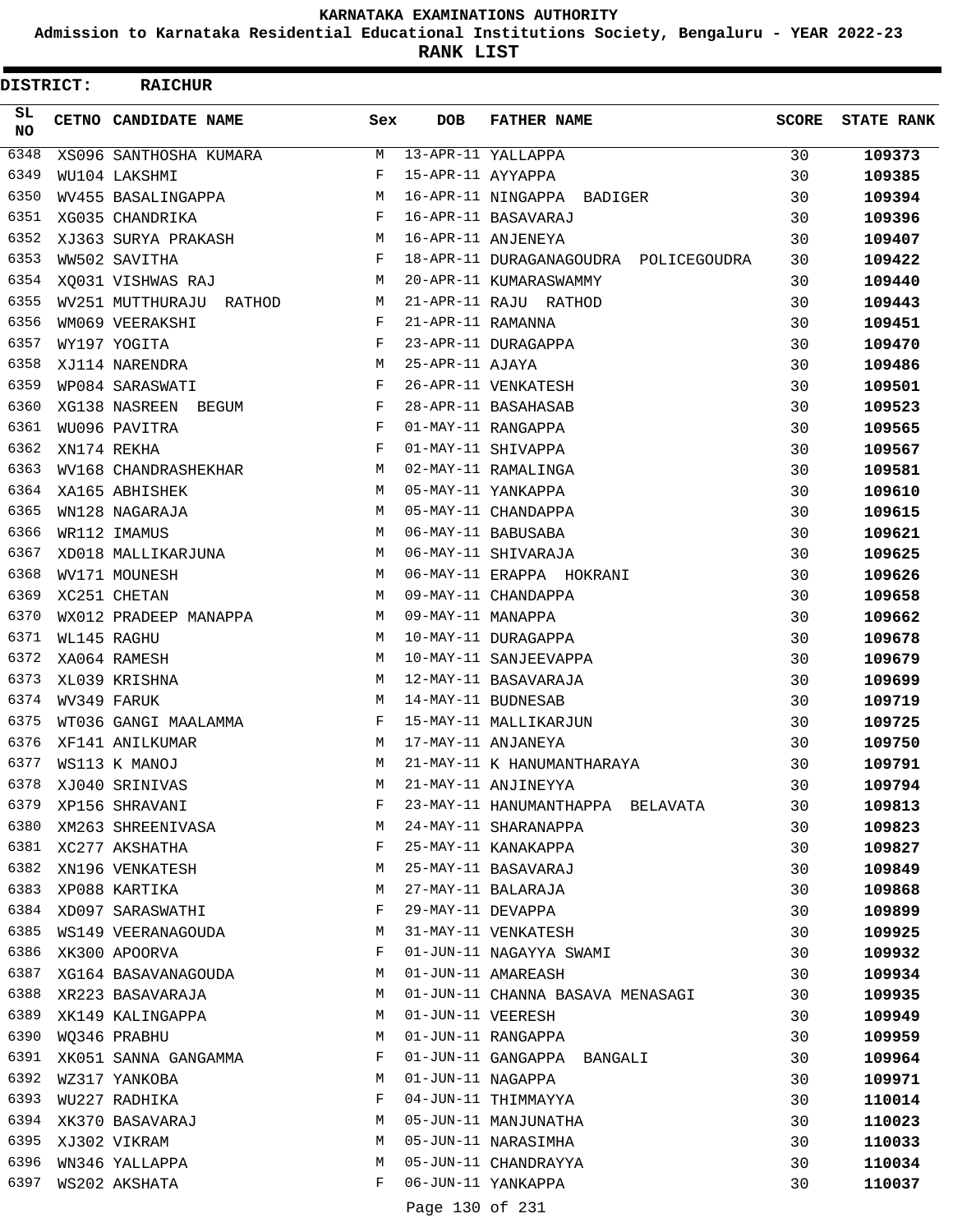**Admission to Karnataka Residential Educational Institutions Society, Bengaluru - YEAR 2022-23**

**RANK LIST**

Ξ

| <b>DISTRICT:</b> |                  | <b>RAICHUR</b>                                   |         |                   |                                                                  |              |                   |
|------------------|------------------|--------------------------------------------------|---------|-------------------|------------------------------------------------------------------|--------------|-------------------|
| SL.<br><b>NO</b> |                  | <b>CETNO CANDIDATE NAME</b>                      | Sex     | <b>DOB</b>        | <b>FATHER NAME</b>                                               | <b>SCORE</b> | <b>STATE RANK</b> |
| 6398             |                  | WR193 SHIVAPUTRA                                 | M       |                   | 07-JUN-11 SHIVAPPA                                               | 30           | 110063            |
| 6399             |                  | XC274 AMARESHA                                   | M       | 08-JUN-11 LAXMANA |                                                                  | 30           | 110068            |
| 6400             |                  | WU123 ARJUN NAYAKA                               | М       |                   | 08-JUN-11 SHIVARAJA                                              | 30           | 110070            |
| 6401             |                  | WY070 POOJA NAGAPPA NAGAPPA                      | F       |                   | 08-JUN-11 NAGAPPA Z Z                                            | 30           | 110076            |
| 6402             |                  | WY379 RAJESHWARI                                 | F       |                   | 09-JUN-11 DASAPPA RATHOD                                         | 30           | 110098            |
| 6403             |                  | WQ059 SABANNA                                    | M       |                   | 09-JUN-11 SHIVAMURTHI                                            | 30           | 110100            |
| 6404             |                  | WP179 ANITA                                      | F       |                   | 11-JUN-11 SHIVARAJ                                               | 30           | 110117            |
| 6405             |                  | XD471 KAVERI                                     | F       |                   | 11-JUN-11 MUNISWAMY                                              | 30           | 110120            |
| 6406             |                  | XP134 AGARESH G                                  | М       |                   | 12-JUN-11 LINGAPPA<br>GALI                                       | 30           | 110128            |
| 6407             |                  | XR065 SANDESH                                    | M       |                   | 14-JUN-11 CHANDRASHEKARA                                         | 30           | 110153            |
| 6408             |                  | XF151 SANTOSH                                    | M       |                   | 15-JUN-11 KENCHAPPA                                              | 30           | 110168            |
| 6409             |                  | WR110 SHRAVANI                                   | F       |                   | 17-JUN-11 PRASHANT                                               | 30           | 110197            |
| 6410             |                  | XF062 REKHA BHEEMARAY DESAYI F                   |         |                   | 18-JUN-11 BHEEMARAY TIPPANNA DESAYI                              | 30           | 110214            |
| 6411             |                  | WX365 SOUMYA                                     | F       |                   | 19-JUN-11 HANUMAPPA                                              | 30           | 110226            |
| 6412             |                  | XK016 HANUMESHA                                  | М       |                   | 20-JUN-11 SHARANAPPA                                             | 30           | 110235            |
| 6413             |                  | XM238 HUSENABEE                                  | F       |                   | 21-JUN-11 YAMANAPPA                                              | 30           | 110249            |
| 6414             |                  | XA230 RESHMA                                     | F       |                   | 21-JUN-11 HUSSAINSAB                                             | 30           | 110254            |
| 6415             |                  | XC289 HEMAVATHI                                  | F       |                   | 25-JUN-11 YALLAPPA                                               | 30           | 110307            |
| 6416             |                  | XA195 SHREESHANT                                 | M       |                   | 25-JUN-11 CHANDAPPA                                              | 30           | 110314            |
| 6417             |                  | XJ190 AMRUTHA                                    | F       |                   | 29-JUN-11 MALLIKARJUN                                            | 30           | 110360            |
| 6418             |                  | XH118 VISHALAKSHI                                | F       |                   | 29-JUN-11 RAMANJANAYYA                                           | 30           | 110376            |
| 6419             |                  | XS141 GAYATRI                                    | F       |                   | 02-JUL-11 AMARESHA                                               | 30           | 110413            |
| 6420             |                  | XB144 VIJAY                                      | М       |                   | 03-JUL-11 RAVIKUMAR                                              | 30           | 110434            |
| 6421             |                  | XR239 AFREEN                                     | F       |                   | 04-JUL-11 MOULASAB                                               | 30           | 110437            |
| 6422             |                  | WL377 SHASHIKUMAR                                | M       |                   | 04-JUL-11 GURUNATHREDDY                                          | 30           | 110445            |
| 6423             |                  | WO124 BASAMMA                                    | F       |                   | 07-JUL-11 TIRUPATI                                               | 30           | 110480            |
| 6424             |                  | WY078 VISHVANATH HIREMANI                        | M       |                   | 08-JUL-11 MARISWAMI                                              | 30           | 110512            |
| 6425             |                  | WO335 MAKTUM HUSEN                               | M       |                   | 09-JUL-11 KHASIM ALI                                             | 30           | 110518            |
| 6426             |                  | WN080 GURUNATHA                                  | M       |                   | 10-JUL-11 SIDDANNA                                               | 30           | 110527            |
| 6427             |                  | WR227 PRIYANKA                                   | F       |                   | 10-JUL-11 AMBARESH                                               | 30           | 110529            |
|                  |                  | 6428 XJ094 DIKSHITH KUMAR M 14-JUL-11 LINGAPPA   |         |                   |                                                                  | 30           | 110578            |
|                  |                  |                                                  |         |                   | 6429 XA137 MD ARHAN SAKIB M 15-JUL-11 HARAN RASHID MARABASARI 30 |              | 110600            |
|                  |                  | 6430 WS187 RANGANATHA M M 15-JUL-11 KARANAPPA    |         |                   |                                                                  | 30           | 110605            |
| 6431             |                  | XM180 M TARUN                                    |         |                   | M 19-JUL-11 YAMANAPPA                                            | 30           | 110648            |
|                  |                  | 6432 XF304 SHIVAKUMAR                            | M       | 19-JUL-11 UMESHA  |                                                                  | 30           | 110660            |
|                  |                  | 6433 XK374 KANAKARAYA                            |         |                   | M 20-JUL-11 SHIVAPPA                                             | 30           | 110666            |
|                  |                  |                                                  |         |                   | 6434 WV514 SANJANA RATHOD F 22-JUL-11 VEERESH RATHOD             | 30           | 110705            |
| 6435             |                  | XG337 BHOOMIKA                                   |         |                   | F 23-JUL-11 HANUMANTHA                                           | 30           | 110712            |
|                  |                  | 6436 WV503 GADEPPA                               |         |                   | M 23-JUL-11 YALLAPPA                                             | 30           | 110716            |
|                  |                  | 6437 WQ312 CHANDRAKALA                           |         |                   | F 26-JUL-11 SHEKHARAPPA                                          | 30           | 110748            |
|                  |                  | 6438 XQ027 RAMESH                                |         |                   | M 27-JUL-11 DODDABASAPPA                                         | 30           | 110766            |
| 6439             |                  | WL192 ASHWINI                                    | F       |                   | 28-JUL-11 SANNAYALLAPPA                                          | 30           | 110776            |
| 6440             |                  | WN028 RANJITA                                    | F       |                   | 30-JUL-11 VENKATESH                                              | 30           | 110793            |
|                  |                  | 6441 WU193 AISHA                                 | F       |                   | 31-JUL-11 MAIBUB                                                 | 30           | 110797            |
|                  |                  |                                                  | F       |                   | 02-AUG-11 SHYAMANNA                                              | 30           |                   |
| 6443             |                  | 6442 XQ172 DURUGAMMA                             | $F$ and |                   |                                                                  |              | 110830            |
|                  |                  | WP059 RESHMA                                     |         |                   | 02-AUG-11 DODDAYALLAPPA                                          | 30           | 110833            |
|                  |                  | 6444 WN106 SOFISAB                               |         |                   | M 03-AUG-11 IMAMSAB                                              | 30           | 110845            |
|                  | 6445 WL227 LAXMI |                                                  |         |                   | F 05-AUG-11 MUDURANGAPPA                                         | 30           | 110864            |
| 6446             |                  | XD109 AJIT                                       | M       |                   | 06-AUG-11 HANUMANTHA                                             | 30           | 110872            |
|                  |                  | 6447 XA253 SUJAT MARIYAPPA F 06-AUG-11 MARIYAPPA |         |                   |                                                                  | 30           | 110881            |

Page 131 of 231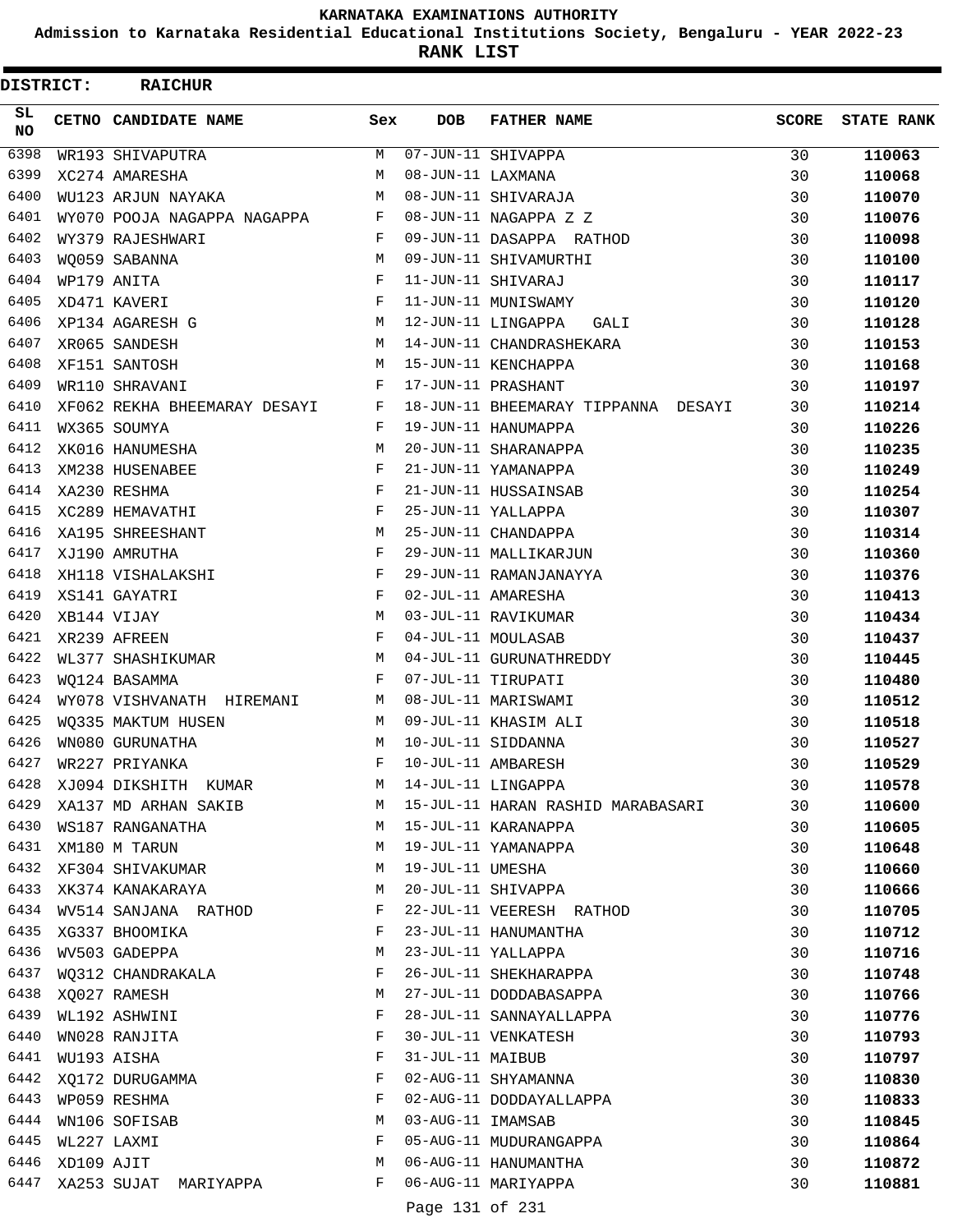**Admission to Karnataka Residential Educational Institutions Society, Bengaluru - YEAR 2022-23**

**RANK LIST**

| <b>DISTRICT:</b> | <b>RAICHUR</b>                    |              |                                         |                                   |              |                   |
|------------------|-----------------------------------|--------------|-----------------------------------------|-----------------------------------|--------------|-------------------|
| SL.<br>NO.       | CETNO CANDIDATE NAME              | Sex          | <b>DOB</b>                              | <b>FATHER NAME</b>                | <b>SCORE</b> | <b>STATE RANK</b> |
| 6448             | WW365 SINCHANA                    | F            | $\overline{07 - \text{AUG}-11}$ MANAPPA |                                   | 30           | 110893            |
| 6449             | WN175 TEJASHWINI                  | F            | 11-AUG-11 YANKOBA                       |                                   | 30           | 110936            |
| 6450             | XH096 SANJEEV KUMAR               | М            | 12-AUG-11 VIRESH                        |                                   | 30           | 110946            |
| 6451             | XG418 ASHWINI                     | F            | 16-AUG-11 MUKAYYA                       |                                   | 30           | 110986            |
| 6452             | XC049 KARIYANNA                   | M            |                                         | 16-AUG-11 PAMPANNA                | 30           | 110989            |
| 6453             | XP029 VIKAS G                     | M            |                                         | 21-AUG-11 SHARANAPPA G            | 30           | 111051            |
| 6454             | XA113 RENUKA                      | F            |                                         | 22-AUG-11 BASALINGAPPA HONNAREDDY | 30           | 111056            |
| 6455             | WS132 SIDDARTHA                   | M            |                                         | 23-AUG-11 SHIVARAJ                | 30           | 111062            |
| 6456             | XH153 VINDYA                      | F            |                                         | 23-AUG-11 RAGHAVAREDDY            | 30           | 111066            |
| 6457             | XS003 BASANGOUDA                  | M            |                                         | 25-AUG-11 RANGANGOUDA             | 30           | 111079            |
| 6458             | XJ341 ARUN KUMAR                  | M            | 29-AUG-11 JAYARAM                       |                                   | 30           | 111118            |
| 6459             | XM089 TIMMAREDDY                  | M            | 29-AUG-11 NA                            |                                   | 30           | 111128            |
| 6460             | XJ087 GEETA                       | F            | 31-AUG-11 RAJAPPA                       |                                   | 30           | 111145            |
| 6461             | XN100 CHAITRA                     | F            |                                         | 09-SEP-11 SHAMBANNA               | 30           | 111220            |
| 6462             | XH326 RANJITHA                    | F            |                                         | 10-SEP-11 BASAVARAJ               | 30           | 111243            |
| 6463             | XB227 GEETA                       | F            |                                         | 11-SEP-11 HANAMANT                | 30           | 111245            |
| 6464             | WO317 VINAYAKA                    | M            |                                         | 11-SEP-11 CHIDANANDA              | 30           | 111251            |
| 6465             | WV225 NETRAVATI                   | F            |                                         | 18-SEP-11 CHANDAPPA               | 30           | 111302            |
| 6466             | XE125 NARASIMHA                   | M            |                                         | 23-SEP-11 RANGAPPA                | 30           | 111350            |
| 6467             | XP062 SHWETA                      | F            |                                         | 25-SEP-11 ANNAJIGOUDA             | 30           | 111366            |
| 6468             | WX358 BHAGYA                      | F            |                                         | 29-SEP-11 SIDDAPPA BUDDAPPA       | 30           | 111392            |
| 6469             | XL337 NUTANAKUMARA                | M            |                                         | 01-OCT-11 LAKSHMANA               | 30           | 111419            |
| 6470             | XJ275 MALLIKARJUN                 | M            |                                         | 02-OCT-11 NARASIMHALU             | 30           | 111430            |
| 6471             | XR199 SRIDEVI                     | F            |                                         | 04-OCT-11 SANNATHIPPANNA          | 30           | 111454            |
| 6472             | WV316 RANJEETA                    | F            |                                         | 08-OCT-11 HULLAPPA                | 30           | 111472            |
| 6473             | XN118 D DILEEPA REDYY             | M            |                                         | 10-OCT-11 TATA REDDY              | 30           | 111490            |
| 6474             | WN160 SIDDARADDI                  | M            |                                         | 10-OCT-11 MALLAPPA                | 30           | 111508            |
| 6475             | XE035 RENUKA                      | F            |                                         | 21-OCT-11 VENKATESH               | 30           | 111605            |
| 6476             | WV370 ANITHA                      | F            |                                         | 25-OCT-11 GADDEPPA HATTIYAR       | 30           | 111640            |
| 6477             | XR059 LAXMI                       | $\mathbf{F}$ | 25-OCT-11 PRAHLAD                       |                                   | 30           | 111646            |
| 6478             |                                   | M            |                                         | 29-OCT-11 SHIVAPPA                | 30           | 111681            |
| 6479             | WT109 AJAY<br>XD009 VARSHINI      | F            |                                         | 29-OCT-11 SIDDALINGAPPA           | 30           | 111686            |
| 6480             | XC016 YALLAMMA                    | F            |                                         | 01-NOV-11 SHEKHARAPPA             | 30           | 111700            |
|                  | 6481 XG134 RAMESHA HANUMANTHARAYA | M            |                                         | 02-NOV-11 HANUMANTHARAYA BASAPPA  | 30           | 111706            |
|                  | 6482 XA294 PRAJWAL                | M            |                                         | 03-NOV-11 VENKATESH RATHOD        | 30           | 111718            |
| 6483             | WM398 NIRMALA                     | F            |                                         | 04-NOV-11 HANAMANT                | 30           | 111727            |
| 6484             | XQ161 TEJAS                       | М            |                                         | 07-NOV-11 BOGESH MULADINNI        | 30           | 111755            |
| 6485             | WM024 BASAMMA                     | F            |                                         | 09-NOV-11 CHANNABASAVA            | 30           | 111768            |
| 6486             | XA012 SAMARTHA SHIVAPPA           | М            |                                         | 09-NOV-11 SHIVAPPA NAGAPPA        | 30           | 111775            |
| 6487             | WZ057 BASAVALINGAPPA              | M            |                                         | 11-NOV-11 GADDEPPA MOOLIMANI      | 30           | 111790            |
| 6488             | WV220 MUTTANNA                    | М            |                                         | 11-NOV-11 BASAVARAJ               | 30           | 111799            |
| 6489             | XG056 ERAMMA                      | F            |                                         | 12-NOV-11 BASAVARAJU              | 30           | 111807            |
| 6490             | XK059 HULIGEMMA                   | F            |                                         | 12-NOV-11 ERAMMA                  | 30           | 111808            |
| 6491             | WU067 SIDDAMMA                    | F            |                                         | 12-NOV-11 YALLAPPA                | 30           | 111811            |
| 6492             | XE295 SHRIDEVI                    | F            |                                         | 13-NOV-11 SOMASHEKARAYYA          | 30           | 111821            |
| 6493             | XC084 PALLAVI                     | F            |                                         | 20-NOV-11 BEERAPPA                | 30           | 111884            |
| 6494             | XP138 PARVATI                     | F            |                                         | 23-NOV-11 MUTTANNA                | 30           | 111910            |
| 6495             | WY041 BHOOMIKA                    | F            |                                         | 25-NOV-11 SHANKRAPPA LAKSHAMAPPA  | 30           | 111918            |
| 6496             | WY164 BASAMMA                     | F            |                                         | 26-NOV-11 KANAKAPPA               | 30           | 111935            |
| 6497             | WM321 DIKSHITA                    | F            | 26-NOV-11 MOUNESH                       |                                   | 30           | 111936            |
|                  |                                   |              | Page 132 of 231                         |                                   |              |                   |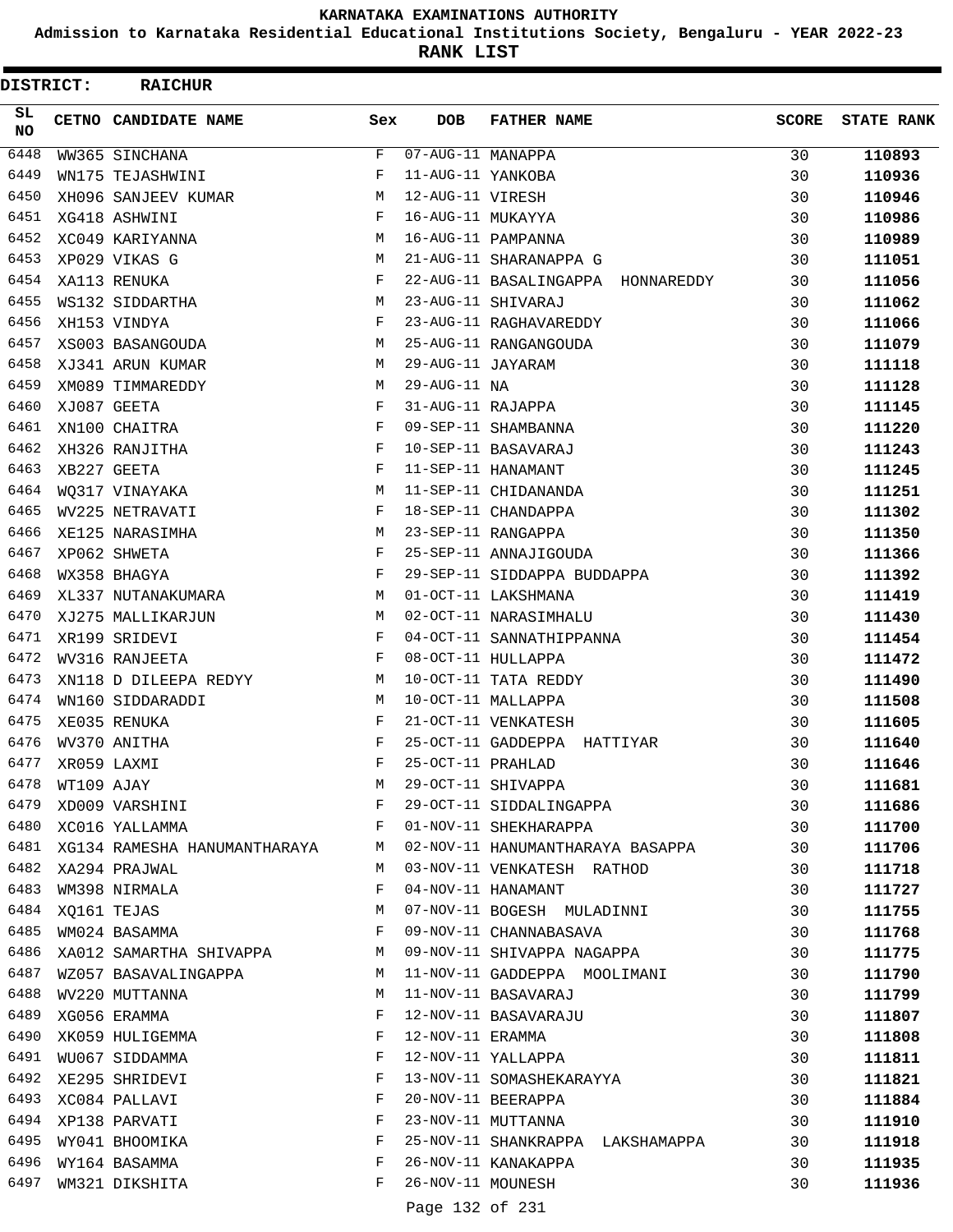**Admission to Karnataka Residential Educational Institutions Society, Bengaluru - YEAR 2022-23**

| DISTRICT:        |                 | <b>RAICHUR</b>                           |     |                   |                                                                                         |              |                   |
|------------------|-----------------|------------------------------------------|-----|-------------------|-----------------------------------------------------------------------------------------|--------------|-------------------|
| SL.<br><b>NO</b> |                 | CETNO CANDIDATE NAME                     | Sex | <b>DOB</b>        | <b>FATHER NAME</b>                                                                      | <b>SCORE</b> | <b>STATE RANK</b> |
| 6498             |                 | XQ067 CHALUVARAYA                        | М   |                   | 07-DEC-11 VIRUPANNA TALAVAR                                                             | 30           | 112024            |
| 6499             |                 | XH208 P NARESH                           | M   |                   | 26-DEC-11 P SANNA HULIGAYYA                                                             | 30           | 112146            |
| 6500             |                 | XF285 YAMUNAMMA                          | F   |                   | 30-DEC-11 JALALEPPA                                                                     | 30           | 112176            |
| 6501             |                 | XB029 ANJANADEVI                         | F   |                   | 01-JAN-12 YENKAPPA                                                                      | 30           | 112184            |
| 6502             |                 | XC321 ARUNA KUMAR                        | М   |                   | 01-JAN-12 MARISWAMY                                                                     | 30           | 112185            |
| 6503             |                 | XJ139 BASAVA                             | M   |                   | 01-JAN-12 RANGANATH                                                                     | 30           | 112186            |
| 6504             |                 | XE287 BHEEMABAI                          | F   |                   | 01-JAN-12 RANGAPPA                                                                      | 30           | 112187            |
| 6505             | WV065 RAVI      |                                          | M   |                   | 01-JAN-12 HANUMAPPA                                                                     | 30           | 112198            |
| 6506             |                 | XB013 SUDEEP                             | М   |                   | 01-JAN-12 SHANKRAPPA                                                                    | 30           | 112203            |
| 6507             |                 | XD218 VARSHA                             | F   | 01-JAN-12 VENKOBA |                                                                                         | 30           | 112206            |
| 6508             |                 | XO183 BHAVANA                            | F   |                   | 10-JAN-12 HANUMANTHA                                                                    | 30           | 112229            |
| 6509             |                 | XR196 ANNAPURNA                          | F   |                   | 15-JAN-12 SHIVAPPA                                                                      | 30           | 112238            |
| 6510             |                 | XN249 ROHAN GOUDA<br>VEERABASANAGOUDA    | М   |                   | 25-JAN-12 VEERABASANAGOUDA                                                              | 30           | 112253            |
| 6511             |                 | XK387 RENUKA                             | F   |                   | 26-JAN-12 ANJANEYA                                                                      | 30           | 112255            |
| 6512             |                 | XQ154 MANIKANTA                          | М   |                   | 04-MAR-12 HERELINGAPPA                                                                  | 30           | 112303            |
| 6513             |                 | XJ147 KALPANA                            | F   |                   | 21-MAR-12 GOVINDHA                                                                      | 30           | 112313            |
| 6514             |                 | XH147 VISHAL                             | M   |                   | 16-APR-12 ASHOK KUMAR                                                                   | 30           | 112323            |
| 6515             |                 | XE331 SHASHIKALA                         | F   | 17-APR-12 RAMESHA |                                                                                         | 30           | 112325            |
| 6516             |                 | WS042 ACHUTHA                            | М   |                   | 09-MAY-12 CHIDAMBARA                                                                    | 30           | 112332            |
| 6517             |                 | XG369 SHIVAKUMAR                         | М   | 01-JUN-12 PANDU   |                                                                                         | 30           | 112339            |
| 6518             |                 | WO207 TANUJA                             | F   |                   | 22-NOV-12 BASAVARAJA                                                                    | 30           | 112354            |
| 6519             |                 | XD203 CHETAN                             | М   | 24-DEC-08 ASAINI  |                                                                                         | 29           | 112366            |
| 6520             |                 | XG102 SANTHOSH                           | М   |                   | 17-FEB-09 ANJANEYA                                                                      | 29           | 112375            |
| 6521             |                 | XS223 BHARATH KUMAR                      | М   | 03-APR-09 NAGAPPA |                                                                                         | 29           | 112379            |
| 6522             |                 | XN082 SAVITRI                            | F   |                   | 26-APR-09 LENKAPPA                                                                      | 29           | 112381            |
| 6523             |                 | XN112 AKKAMMA                            | F   |                   | 16-MAY-09 PAMPANNA                                                                      | 29           | 112384            |
| 6524             |                 | XD454 VIJAYKUMAR                         | M   |                   | 25-MAY-09 URUKUNDAPPA                                                                   | 29           | 112386            |
| 6525             |                 | WP193 MUTTURAJ                           | М   |                   | 08-JUL-09 TIMMANAGOUDA                                                                  | 29           | 112394            |
| 6526             |                 | XK161 NAGARAJA                           | M   |                   | 10-JUL-09 SHIVALINGAPPA KUMBARA                                                         | 29           | 112396            |
| 6527             |                 | WM081 ABHISHEKA                          | M   |                   | 14-AUG-09 SANNAHANUMANTA                                                                | 29           | 112401            |
| 6528             |                 | XE229 MAHESHA                            | М   |                   |                                                                                         | 29           | 112430            |
| 6529             |                 | WW009 AYYAMMA                            | F   |                   |                                                                                         | 29           | 112449            |
| 6530             |                 | WL362 B HANUMAYYA NAYAKA M               |     |                   |                                                                                         | 29           | 112450            |
| 6531             |                 | WP192 CHAITRA                            | F   |                   | 16-NOV-09 GANGAPPA<br>01-JAN-10 SHIVAPPA<br>01-JAN-10 BASAVARAJA<br>01-JAN-10 NARASAPPA | 29           | 112453            |
| 6532             |                 | WV087 JYOTHEMMA                          | F   |                   | 01-JAN-10 BASAPPA GOSLAR                                                                | 29           | 112458            |
| 6533             |                 | <b>M</b><br>XJ246 NIRANJAN               |     | 01-JAN-10 MARENNA |                                                                                         | 29           | 112466            |
|                  | 6534 XD491 RAJA |                                          | M   |                   | 01-JAN-10 MALLAYYA                                                                      | 29           | 112468            |
| 6535             |                 | WY425 SANDIPA GOPANNA RATHOD             | M   |                   | 01-JAN-10 GOPANNA LACHAMAPPA RATHOD                                                     | 29           | 112475            |
| 6536             |                 | XJ333 SHIVARAJA                          | М   |                   | 01-JAN-10 URUKUNDA                                                                      | 29           | 112478            |
| 6537             |                 | WS099 SOBHA                              | F   |                   | 01-JAN-10 HANUMAYYA                                                                     | 29           | 112479            |
| 6538             |                 |                                          | М   |                   | 01-JAN-10 HANUMANTU                                                                     | 29           | 112485            |
| 6539             |                 | XJ169 VENKATESH<br>XJ228 YALLAMMA        | F   |                   | 01-JAN-10 MALLAPPA                                                                      | 29           | 112487            |
| 6540             |                 | XG306 MANJUNATH                          | M   |                   | 14-JAN-10 MAHADEVA                                                                      | 29           | 112497            |
|                  |                 | 6541 XA158 MADIYA NAJIYA XWA F           |     |                   | 02-FEB-10 KHAJA SAB MOHAMMED ALI                                                        | 29           | 112512            |
|                  |                 | 6542 WQ326 RASHEED NADAF                 | M   |                   | 05-FEB-10 LALSAB NADAF                                                                  | 29           | 112517            |
| 6543             |                 | WY148 RAJAKUMAR SOMALEPPA RATHOD M       |     |                   | 11-FEB-10 SOMALEPPA SHETEPPA RATHOD                                                     | 29           | 112525            |
| 6544             |                 | WV231 MAHMADAFRID NAJIRA PASHA<br>JAWOOR | M   |                   | 22-FEB-10 NAJIRA PASHA                                                                  | 29           | 112535            |
| 6545             |                 | WU079 SANJUKUMAR                         |     |                   | M 16-MAR-10 DAMALAPPA                                                                   | 29           | 112561            |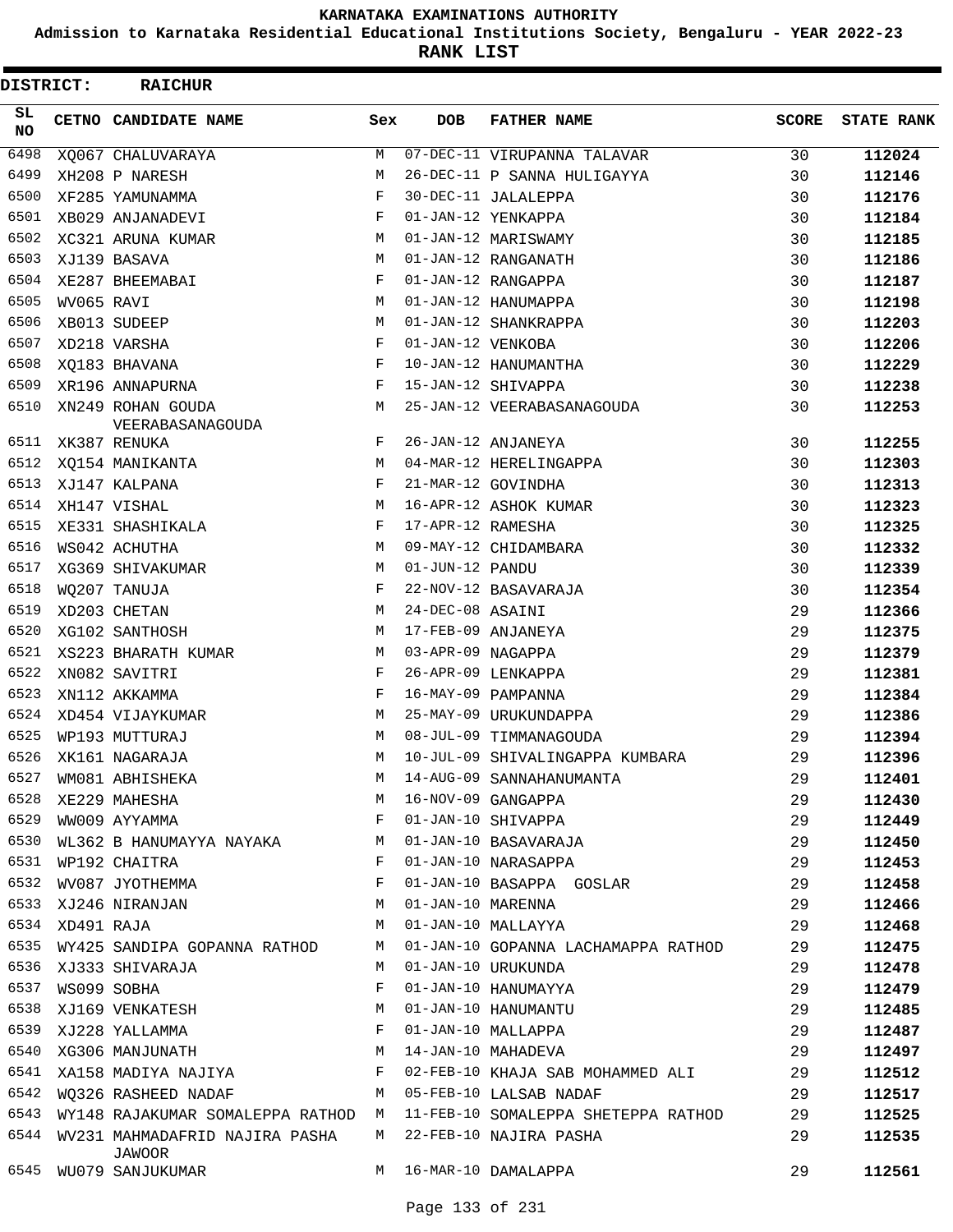**Admission to Karnataka Residential Educational Institutions Society, Bengaluru - YEAR 2022-23**

**RANK LIST**

| <b>DISTRICT:</b> |            | <b>RAICHUR</b>                  |            |                   |                                                |              |                   |
|------------------|------------|---------------------------------|------------|-------------------|------------------------------------------------|--------------|-------------------|
| SL<br>NO.        |            | CETNO CANDIDATE NAME            | Sex        | <b>DOB</b>        | <b>FATHER NAME</b>                             | <b>SCORE</b> | <b>STATE RANK</b> |
| 6546             |            | XJ042 RAJESHWARI                | F          |                   | 25-MAR-10 NARASIMHALU                          | 29           | 112573            |
| 6547             |            | XA433 MAHESHA                   | М          |                   | 22-APR-10 VIRESH RATHOD                        | 29           | 112601            |
| 6548             |            | WW156 SUMANGALA                 | $_{\rm F}$ |                   | 10-MAY-10 GUDADARAYA                           | 29           | 112623            |
| 6549             |            | XK222 UDAYAKUMAR                | М          |                   | 11-MAY-10 YANKANNA                             | 29           | 112627            |
| 6550             |            | WZ074 APPAJI                    | М          |                   | 12-MAY-10 CHANDRASHEKHAR MALLAPPA<br>CHALAVADI | 29           | 112629            |
| 6551             |            | WX160 RENUKA                    | F          |                   | 14-MAY-10 MALLAPPA INGALAGI                    | 29           | 112634            |
| 6552             |            | XQ064 MAHAMAD HUSEN             | М          |                   | 18-MAY-10 MAHEBOOBPASHA                        | 29           | 112638            |
| 6553             |            | XB041 VERESHA                   | M          |                   | 20-MAY-10 DODDAPPA                             | 29           | 112641            |
| 6554             |            | WX117 SHIVAKANTAGOUDA           | М          |                   | 01-JUN-10 NEELANAGOUDA                         | 29           | 112660            |
| 6555             |            | XG004 LAKSHMI                   | F          |                   | 10-JUN-10 BASAVARAJ                            | 29           | 112677            |
| 6556             |            | XG343 HUSAINBASHA               | М          |                   | 13-JUN-10 RAJJABALI                            | 29           | 112683            |
| 6557             |            | XN029 YASHAVANTH                | М          | 24-JUN-10 NAGARAJ |                                                | 29           | 112699            |
| 6558             |            | WZ030 DEVARAJ                   | M          |                   | 01-JUL-10 RUDRAPPA                             | 29           | 112712            |
| 6559             |            | XA232 ANITA                     | F          |                   | 06-JUL-10 HANUMANTH                            | 29           | 112724            |
| 6560             | XF077 SAIF |                                 | М          | 07-JUL-10 AJIM    |                                                | 29           | 112727            |
| 6561             |            | WP082 HANUMESHA                 | M          |                   | 13-JUL-10 ANJANEYA                             | 29           | 112741            |
| 6562             |            | WO192 CHANDRASHEKAR             | М          |                   | 15-JUL-10 SANNAYALLAPPA                        | 29           | 112747            |
| 6563             |            | XD146 MANJUNATHA                | М          |                   | 22-JUL-10 NARASIMHA NAYAKA                     | 29           | 112768            |
| 6564             |            | XH057 PRADEEP                   | М          | 24-JUL-10 RAJU    |                                                | 29           | 112770            |
| 6565             |            | XO091 LAXMIKANTHA NAYAKA        | М          |                   | 01-AUG-10 SANNAMAIBHU NAYAKA                   | 29           | 112780            |
| 6566             |            | WQ238 MITHUN                    | M          | 16-AUG-10 POMANNA |                                                | 29           | 112826            |
| 6567             |            | XL061 NARAYANAPPA               | М          | 17-AUG-10 KONAPPA |                                                | 29           | 112833            |
| 6568             |            | WZ135 MEGHA                     | F          |                   | 18-AUG-10 GYANAPPA CHATRAPPA MARALI            | 29           | 112834            |
| 6569             |            | XO238 JAYAMMA                   | F          |                   | 22-AUG-10 DYAVANNA                             | 29           | 112848            |
| 6570             |            | WR266 BHEEMANNA                 | М          | 25-AUG-10 LOKAPPA |                                                | 29           | 112856            |
| 6571             |            | XM076 P RANGHANATHA             | М          |                   | 28-AUG-10 GOVINDAPPA                           | 29           | 112864            |
| 6572             |            | XG107 ASHVINI                   | F          |                   | 04-SEP-10 BEERAPPA                             | 29           | 112887            |
| 6573             |            | XC114 SANJANA                   | F          |                   | 05-SEP-10 HULIGEPPA                            | 29           | 112897            |
| 6574             |            | XD321 BASAVALINGA               | M          |                   | 06-SEP-10 NINGANNA                             | 29           | 112899            |
| 6575             |            | XK074 RUSHANTA AMBIGARA         | М          |                   | 07-SEP-10 ISHAPPA AMBIGARA                     | 29           | 112909            |
| 6576             |            | WQ011 ESHWARI                   | F          |                   | 13-SEP-10 DEVNDRAPPA                           | 29           | 112928            |
| 6577             |            | M<br>XH116 SP BHARTHA           |            |                   | 16-SEP-10 LOKANATH                             | 29           | 112943            |
| 6578             |            | XQ234 SRUSTI                    | F          |                   | 18-SEP-10 YANKAPPA                             | 29           | 112951            |
| 6579             |            | XL356 SOUBHAGYA                 | F          |                   | 19-SEP-10 PARASHURAM                           | 29           | 112955            |
| 6580             |            | XD140 MOHAN H                   | М          |                   | 21-SEP-10 HANUMANTHA                           | 29           | 112961            |
| 6581             |            | wz092 ANKITA<br>WX052 SHIDDAMMA | F          | 30-SEP-10 RAMANNA |                                                | 29           | 112985            |
| 6582             |            |                                 | F          |                   | 01-OCT-10 CHANNAPPA BAVIKATTI                  | 29           | 112989            |
| 6583             |            | WW168 DEVAMMA                   | F          | 03-OCT-10 SOMAPPA |                                                | 29           | 112998            |
| 6584             |            | WW209 BALANA GOUDA              | М          |                   | 09-OCT-10 HANUMANA GOUDA                       | 29           | 113023            |
| 6585             |            | XM259 PRABHUGOUDA               | М          |                   | 09-OCT-10 VENKANAGOUDA                         | 29           | 113025            |
| 6586             |            | WV054 AJAY CHALUVADI            | М          |                   | 13-OCT-10 GURUNATH HULAGAPPA CHALUVADI         | 29           | 113050            |
| 6587             |            | WS200 MALINGARAYA               | М          |                   | 17-OCT-10 CHANDRAMAPPA                         | 29           | 113070            |
| 6588             |            | XL153 BHEEMAMMA                 | F          |                   | 19-OCT-10 MUTTANNA                             | 29           | 113078            |
| 6589             |            | XR017 CHANDRASHEKHAR PUJAR      | M          |                   | 22-OCT-10 BEERAPPA P                           | 29           | 113091            |
| 6590             |            | XL275 SANTHOSHA                 | M          |                   | 23-OCT-10 SHARANAPPA M                         | 29           | 113103            |
| 6591             |            | XA299 KAVERI                    | F          | 25-OCT-10 RAMESHA |                                                | 29           | 113106            |
| 6592             |            | WV175 TRIUPATI                  | М          | 25-OCT-10 NAGAPPA |                                                | 29           | 113110            |
| 6593             |            | WV493 PRADEEP                   | М          |                   | 29-OCT-10 BASAVRAJ                             | 29           | 113126            |
|                  |            | 6594 WZ243 AMRUTA               | F          |                   | 30-OCT-10 RANGAPPA JALAHALLER                  | 29           | 113128            |
|                  |            |                                 |            |                   |                                                |              |                   |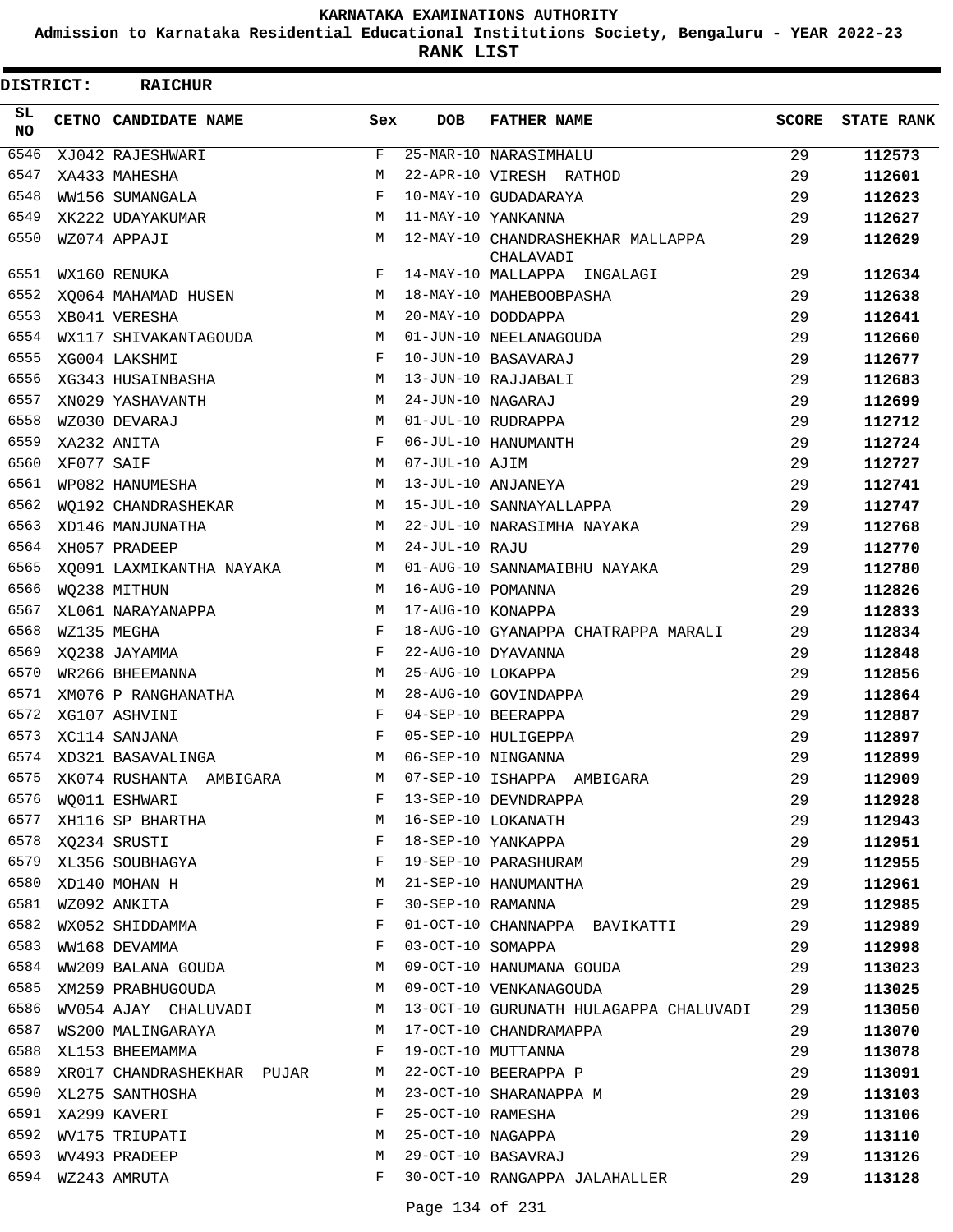**Admission to Karnataka Residential Educational Institutions Society, Bengaluru - YEAR 2022-23**

ı

**RANK LIST**

| <b>DISTRICT:</b> | <b>RAICHUR</b>           |              |                   |                                        |       |                   |
|------------------|--------------------------|--------------|-------------------|----------------------------------------|-------|-------------------|
| SL.<br>NO.       | CETNO CANDIDATE NAME     | Sex          | <b>DOB</b>        | <b>FATHER NAME</b>                     | SCORE | <b>STATE RANK</b> |
| 6595             | WV018 YANKOBA            | М            |                   | 08-NOV-10 BHEEMANAGOUDA                | 29    | 113189            |
| 6596             | WM323 HANUMESHA H        | M            |                   | 10-NOV-10 HANUMANTHA                   | 29    | 113200            |
| 6597             | WW245 GAYATRI            | F            |                   | 18-NOV-10 CHANNABASAVA HOSAMANI        | 29    | 113243            |
| 6598             | WN325 GOWTHAM            | M            | 20-NOV-10 MAREPPA |                                        | 29    | 113252            |
| 6599             | WT240 SHANTA             | F            |                   | 24-NOV-10 NAGA H RATHOD H RATHOD       | 29    | 113271            |
| 6600             | XG231 MAMATHA            | F            | 27-NOV-10 AMARESH |                                        | 29    | 113290            |
| 6601             | XM271 GANGADHAR GORYAL   | М            |                   | 29-NOV-10 YANKAPPA GORYAL              | 29    | 113304            |
| 6602             | XD079 RAJKUMAR           | M            |                   | 01-DEC-10 NANDESHA                     | 29    | 113322            |
| 6603             | WX136 CHANDBEE HUSENASAB | F            |                   | 02-DEC-10 HUSENASAB KASHIMSAB          | 29    | 113328            |
| 6604             | WP092 SANJANA            | F            | 02-DEC-10 AMARESH |                                        | 29    | 113330            |
| 6605             | WZ025 YASHWANTH RADDY    | М            |                   | 02-DEC-10 CHAMPANAGOUDA                | 29    | 113331            |
| 6606             | WZ266 GEETHA             | F            | 03-DEC-10 AMARESH |                                        | 29    | 113332            |
| 6607             | WW043 AMBIKA             | F            | 04-DEC-10 AMARESH |                                        | 29    | 113338            |
| 6608             | XF195 AFRIN              | F            |                   | 05-DEC-10 KHAJASAB                     | 29    | 113343            |
| 6609             | XP091 ANNAPURNA          | F            |                   | 05-DEC-10 HANUMESH                     | 29    | 113344            |
| 6610             | WX004 VIKRAM             | M            |                   | 06-DEC-10 LALUPRASAD                   | 29    | 113354            |
| 6611             | XS040 YAMANOOR           | M            |                   | 07-DEC-10 BASAPPA ANEGUNDI             | 29    | 113358            |
| 6612             | WU140 JAGADEESHA         | M            |                   | 08-DEC-10 MALLAPPA                     | 29    | 113361            |
| 6613             | WR240 SAROJA             | F            |                   | 08-DEC-10 BHEEMAPPA                    | 29    | 113362            |
| 6614             | WW105 SHREEKANTHASINGH   | M            |                   | 08-DEC-10 BALAJISINGH HANUMANASINGH    | 29    | 113363            |
| 6615             | WX359 GOVINDA            | M            | 09-DEC-10 UMESH   |                                        | 29    | 113366            |
| 6616             | WM015 G MANOJ KUMAR      | M            |                   | 19-DEC-10 SHARANABASAVA                | 29    | 113435            |
| 6617             | XD356 D SHARATH KUMAR    | M            | 21-DEC-10 RAMESH  |                                        | 29    | 113453            |
| 6618             | XG066 RENAMMA            | F            |                   | 23-DEC-10 NINGAPPA                     | 29    | 113473            |
| 6619             | WP222 RAJA ALI           | M            |                   | 24-DEC-10 KHASIMSAB                    | 29    | 113485            |
| 6620             | WL147 SHANTA             | F            |                   | 24-DEC-10 NAGARAJA                     | 29    | 113486            |
| 6621             | WV328 GADDEMMA           | F            |                   | 26-DEC-10 HULLAPPA MUDAKAPPA ISLAMPUR  | 29    | 113491            |
| 6622             | XG386 MUTTURAJ           | M            |                   | 26-DEC-10 MANJUNATH                    | 29    | 113495            |
| 6623             | WL274 AANJINEYYA         | M            | 01-JAN-11 MAREPPA |                                        | 29    | 113540            |
| 6624             | WM230 AMEER              | М            |                   | 01-JAN-11 MAIHIBUBASAB                 | 29    | 113545            |
| 6625             | WL161 ANAND              | M            | 01-JAN-11 RAMAPPA |                                        | 29    | 113546            |
| 6626             | WX357 ARJUN              | M            |                   | 01-JAN-11 SHARANAPPA RATHOD            | 29    | 113553            |
| 6627             | WU023 ARUNAKUMAR         | M            | 01-JAN-11 MAREYYA |                                        | 29    | 113554            |
| 6628             | WP053 BHAGYASHREE        | F            |                   | 01-JAN-11 BALAYYA                      | 29    | 113557            |
| 6629             | WM392 HANUMAGOUDA        | M            |                   | 01-JAN-11 SHIVAPPA                     | 29    | 113569            |
| 6630             | WZ367 HOLIYAPPA          | M            |                   | 01-JAN-11 HANAMANT TUPPAD              | 29    | 113571            |
| 6631             | XB040 HULAGAMMA          | F            |                   | 01-JAN-11 PARASAPPA                    | 29    | 113574            |
| 6632             | XN147 MANJUNATHA GUDIHAL | M            |                   | 01-JAN-11 BASAVARAJA GUDIHAL           | 29    | 113584            |
| 6633             | WP067 NARASANNA          | M            |                   | 01-JAN-11 SHIVAPPA BELLAD              | 29    | 113585            |
| 6634             | XB048 RAHUL              | M            |                   | 01-JAN-11 MOTILAL RATHOD               | 29    | 113599            |
| 6635             | WM402 RANGANATH          | M            |                   | 01-JAN-11 DURUGAPPA                    | 29    | 113603            |
| 6636             | XP071 RENUKA             | F            |                   | 01-JAN-11 YANKAPPA                     | 29    | 113606            |
| 6637             | WZ195 SHARANABASAVA      | M            |                   | 01-JAN-11 MALLAPPA                     | 29    | 113618            |
| 6638             | XA150 SHIVAKUMAR         | M            |                   | 01-JAN-11 MANAPPA                      | 29    | 113620            |
| 6639             | WX035 SHIVAPPA           | М            |                   | 01-JAN-11 BHIMRAYA                     | 29    | 113621            |
| 6640             | XG062 SHRIDEVI           | F            |                   | 01-JAN-11 MALLESH IRAPPA JADER         | 29    | 113624            |
| 6641             | WV350 YASMEEN            | $\mathbf{F}$ |                   | 01-JAN-11 KHASIMSAB LALASAB DEVARAMANI | 29    | 113647            |
| 6642             | XG358 MALLIKARJUNA       | M            |                   | 02-JAN-11 BASANA GOUDA                 | 29    | 113651            |
| 6643             | WL379 SHIVUKUMAR         | M            | 03-JAN-11 RAMESH  |                                        | 29    | 113663            |
| 6644             | WT035 BHAGYAVANTHA       | M            |                   | 04-JAN-11 CHANNAYYA SWAMI              | 29    | 113666            |
|                  |                          |              | Page 135 of 231   |                                        |       |                   |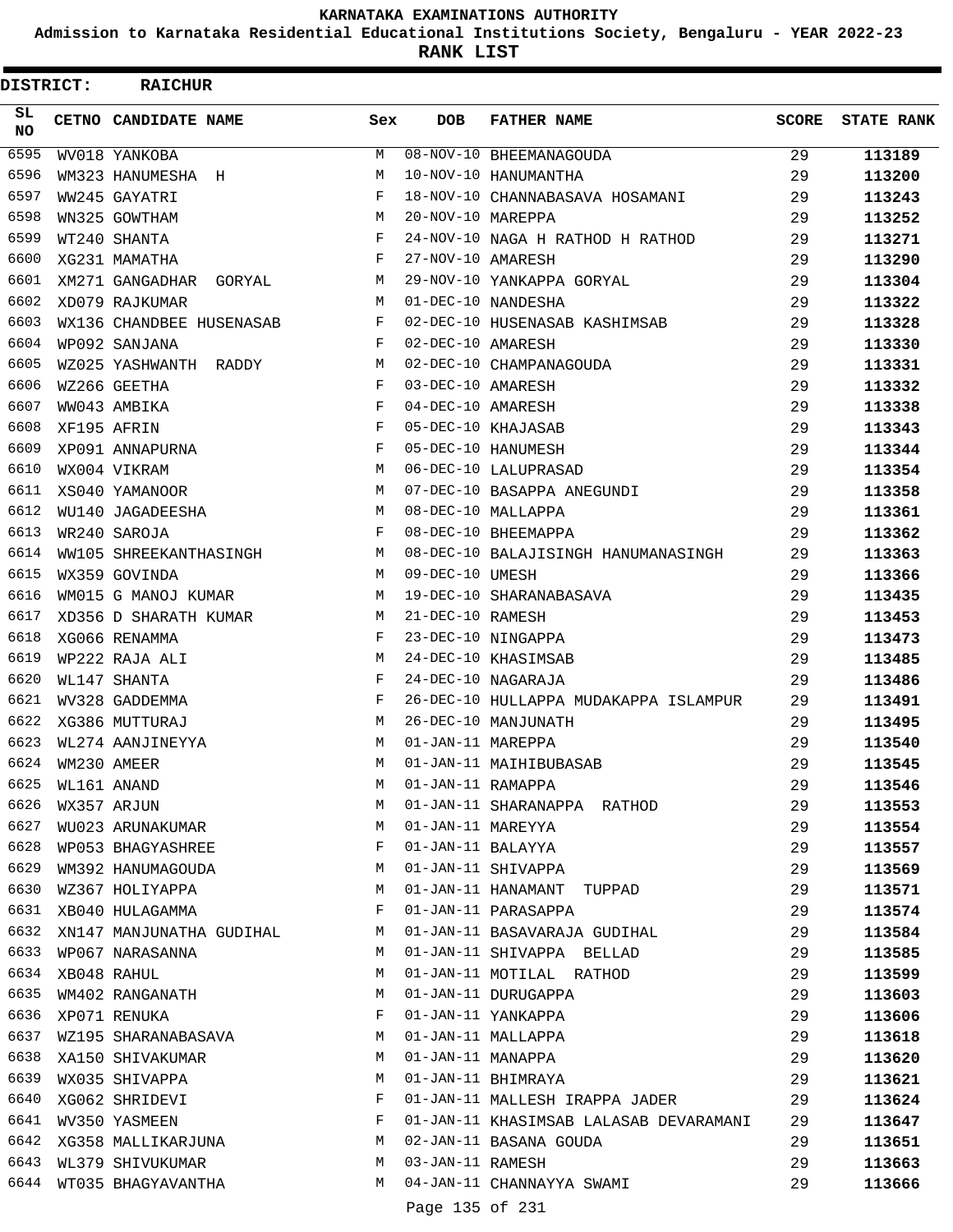**Admission to Karnataka Residential Educational Institutions Society, Bengaluru - YEAR 2022-23**

| DISTRICT:  | <b>RAICHUR</b>                      |            |                   |                                               |              |                   |
|------------|-------------------------------------|------------|-------------------|-----------------------------------------------|--------------|-------------------|
| SL.<br>NO. | CETNO CANDIDATE NAME                | Sex        | <b>DOB</b>        | <b>FATHER NAME</b>                            | <b>SCORE</b> | <b>STATE RANK</b> |
| 6645       | WM221 AISHWARYA                     | F          | 05-JAN-11 LOKESHA |                                               | 29           | 113677            |
| 6646       | XJ298 NAVEETHA                      | F          | 05-JAN-11 MUNEPPA |                                               | 29           | 113679            |
| 6647       | XP083 HANUMESH                      | M          |                   | 13-JAN-11 GOVINDAPPA                          | 29           | 113739            |
| 6648       | WX327 MOUNESH                       | F          |                   | 15-JAN-11 MALLAPPA                            | 29           | 113752            |
| 6649       | XN227 SINCHANA                      | F          |                   | 15-JAN-11 KRISHNAPPA                          | 29           | 113756            |
| 6650       | XE257 UDYAKUMAR                     | M          |                   | 15-JAN-11 BADRAPPA                            | 29           | 113759            |
| 6651       | WX325 KHAJAMUNNI                    | $_{\rm F}$ |                   | 17-JAN-11 MAINUDDIN                           | 29           | 113769            |
| 6652       | XE340 NIRIKSHA                      | F          |                   | 17-JAN-11 SHARANABASAVA                       | 29           | 113771            |
| 6653       | XN040 LINGAMURTHY                   | M          |                   | 19-JAN-11 SANNA UPPALAPPA                     | 29           | 113784            |
| 6654       | WP314 BHAGYASHRI                    | F          |                   | 20-JAN-11 RANGAPPA                            | 29           | 113793            |
| 6655       | WU061 VIJAYALAXMI                   | F          |                   | 26-JAN-11 AMARESHA BADIGER                    | 29           | 113844            |
| 6656       | WW056 AKASH                         | M          |                   | 27-JAN-11 YALLAPPA                            | 29           | 113845            |
| 6657       | WS072 KAVERI                        | F          |                   | 27-JAN-11 TIMMANNA                            | 29           | 113848            |
| 6658       | WX242 MEGHANA AMARESH BHAJANTRI     | F          |                   | 02-FEB-11 AMARESH IRAPPA BHAJANTRI            | 29           | 113901            |
| 6659       | WY151 VEERABHADRAGOUDA RUDRAGOUDA M |            |                   | 02-FEB-11 RUDRAGOUDA VEERABHADRAGOUDA         | 29           | 113907            |
| 6660       | WM049 K RAGHAVENDRA NAYAKA          | М          |                   | 04-FEB-11 TIRUPATI NAYAKA                     | 29           | 113924            |
| 6661       | XD348 CHANNABASAVA PUJARI           | М          |                   | 07-FEB-11 ANJANEYYA                           | 29           | 113940            |
| 6662       | WM140 GANGAMMA                      | F          |                   | 08-FEB-11 SHIVAPPA MUDAKAPPA JANEKAL          | 29           | 113952            |
| 6663       | WO019 REKHA                         | F          | 08-FEB-11 BALAYYA |                                               | 29           | 113958            |
| 6664       | XC136 SINDHUSHREE                   | $_{\rm F}$ |                   | 09-FEB-11 BAGGURAPPA                          | 29           | 113973            |
| 6665       | WO234 ANILAKUMARA                   | M          |                   | 11-FEB-11 HANMANTRAYA                         | 29           | 113987            |
| 6666       | WL199 PREMALATHA                    | F          |                   | 11-FEB-11 SHARANAPPA                          | 29           | 113990            |
| 6667       | WP105 SHIVABASAVA                   | M          | 11-FEB-11 SABANNA |                                               | 29           | 113995            |
| 6668       | WW291 SUNIL HANUMANTAPPA            | M          |                   | 11-FEB-11 HANUMANTAPPA                        | 29           | 113996            |
| 6669       | WN337 PARVATHI                      | F          |                   | 14-FEB-11 RAVINDRAYYA                         | 29           | 114021            |
| 6670       | WV405 VEENA                         | F          | 15-FEB-11 VEERESH |                                               | 29           | 114030            |
| 6671       | XS192 SHANTA                        | F          |                   | 17-FEB-11 SHIVAGYANAPPA KURI                  | 29           | 114049            |
| 6672       | XJ370 SAIGEETHA                     | F          |                   | 18-FEB-11 REDDEPPA                            | 29           | 114059            |
| 6673       | WU163 KIRANKUMAR                    | M          | 19-FEB-11 SABANNA |                                               | 29           | 114062            |
| 6674       | WT150 SHREENIVAS                    | M          |                   | 19-FEB-11 RMESHA BDIGERA                      | 29           | 114065            |
| 6675       | XJ128 BHOOMIKA                      | F          |                   | 21-FEB-11 AMBRESHA                            | 29           | 114077            |
| 6676       | XJ017 NASEER AHMED                  | M          |                   | 22-FEB-11 HUSAIN MIYAN                        | 29           | 114091            |
| 6677       | XE247 SHIVAMMA                      | F          |                   | 25-FEB-11 MALLESHA                            | 29           | 114118            |
| 6678       | XK094 DURUGAMMA                     | F          |                   | 26-FEB-11 SHIVANNA                            | 29           | 114120            |
| 6679       | XJ324 ISHWAR                        | M          |                   | 01-MAR-11 SIDDAPPA                            | 29           | 114154            |
| 6680       | XR156 DEVARAJA NINGAPPA POTNAL      | М          |                   | 03-MAR-11 NINGAPAA HANUMANTA POTNAL           | 29           | 114172            |
| 6681       | WU034 VIJAYKUMAR                    | M          |                   | 03-MAR-11 VENKATESH YALANAYAK                 | 29           | 114178            |
| 6682       | XN007 NAGARATNA                     | F          |                   | 05-MAR-11 DURAGAPPA                           | 29           | 114193            |
| 6683       | WY137 MUHAMMAD FAREED               | М          |                   | 06-MAR-11 MUHAMMAD FIROZ                      | 29           | 114205            |
| 6684       | XD121 SHAHINA BANU                  | F          |                   | 06-MAR-11 HASANSAB                            | 29           | 114212            |
| 6685       | XF114 SHWETHA                       | F          |                   | 07-MAR-11 TIRUPATHI                           | 29           | 114219            |
| 6686       | XJ160 PALLAVI                       | F          |                   | 08-MAR-11 DURUGAPPA                           | 29           | 114231            |
| 6687       | XR134 AMARESHA                      | M          |                   | 09-MAR-11 DYAMAPPA                            | 29           | 114235            |
| 6688       | XA084 AMBAMMA POLICE GOUDRU         | F          |                   | 09-MAR-11 AMARESH AMAREGOUDA POLICE<br>GOUDRU | 29           | 114236            |
| 6689       | WT069 MAHESH                        | M          |                   | 10-MAR-11 RANGAPPA                            | 29           | 114253            |
| 6690       | XL116 MAIBU SAB                     | M          |                   | 10-MAR-11 KHADAR SAB                          | 29           | 114254            |
| 6691       | WV340 APOORVA                       | F          |                   | 12-MAR-11 AMARAYYA                            | 29           | 114264            |
| 6692       | WV358 BALARAM                       | М          | 12-MAR-11 AMARESH |                                               | 29           | 114266            |
| 6693       | WP085 BASAVA                        | М          |                   | 12-MAR-11 MARILINGA                           | 29           | 114267            |
|            |                                     |            |                   |                                               |              |                   |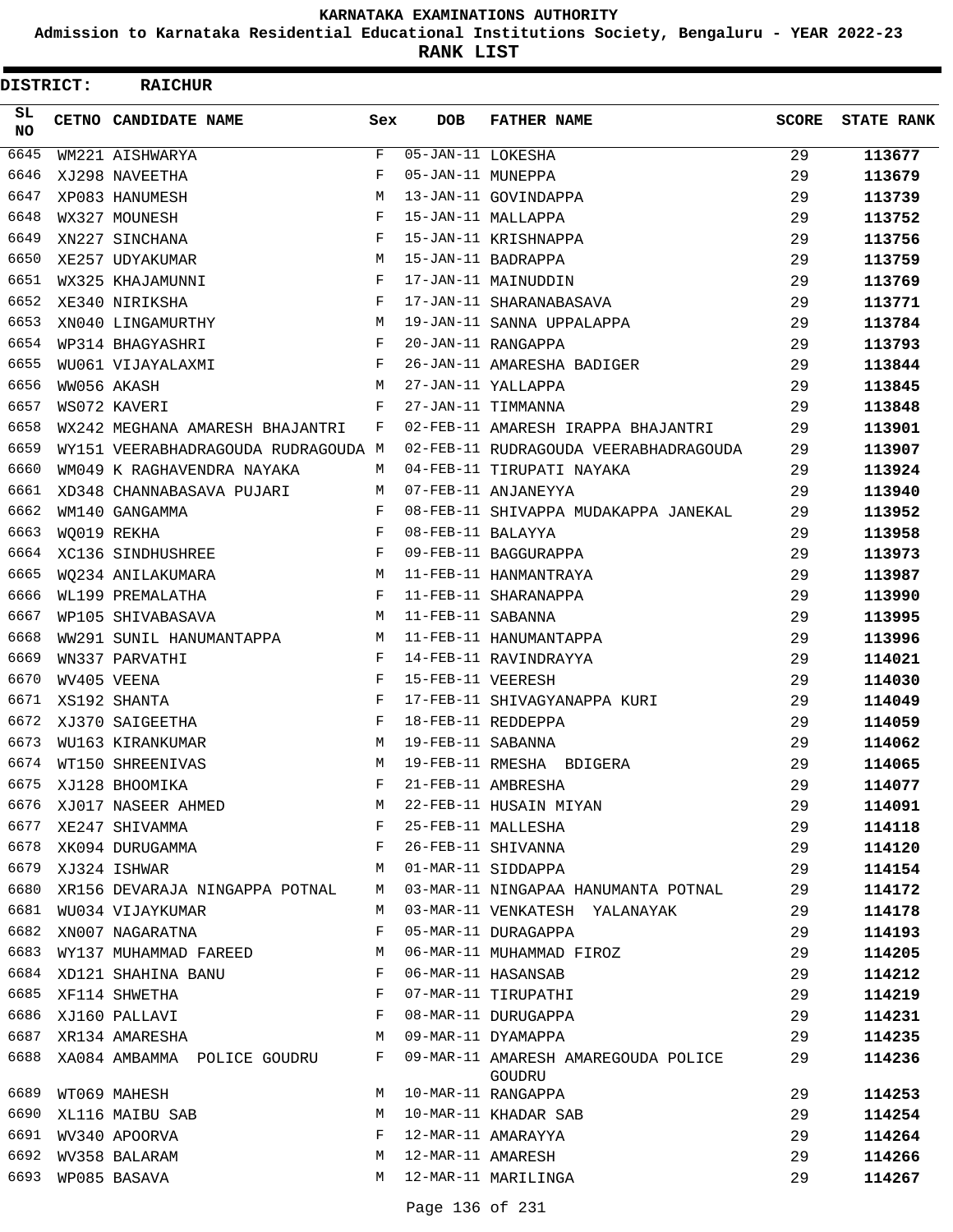**Admission to Karnataka Residential Educational Institutions Society, Bengaluru - YEAR 2022-23**

**RANK LIST**

| DISTRICT:        |            | <b>RAICHUR</b>                          |     |                   |                                                |              |                   |
|------------------|------------|-----------------------------------------|-----|-------------------|------------------------------------------------|--------------|-------------------|
| SL.<br><b>NO</b> |            | CETNO CANDIDATE NAME                    | Sex | <b>DOB</b>        | <b>FATHER NAME</b>                             | <b>SCORE</b> | <b>STATE RANK</b> |
| 6694             |            | XC030 MANOJ                             | М   |                   | 12-MAR-11 SHIVARAJA                            | 29           | 114271            |
| 6695             |            | WW036 RENUKA AADAPUR                    | F   |                   | 13-MAR-11 HULLAPPA AADAPUR                     | 29           | 114282            |
| 6696             |            | WT234 ANKITHA                           | F   | 14-MAR-11 PEERYA  |                                                | 29           | 114286            |
| 6697             |            | WX059 GANAVI                            | F   |                   | 16-MAR-11 SIDDANNA SHIVAPPA MUNDARAGI          | 29           | 114312            |
| 6698             |            | WO085 DEEPA N                           | F   |                   | 18-MAR-11 NAGARAJU                             | 29           | 114331            |
| 6699             |            | WT072 KAMALAMMA                         | F   |                   | 18-MAR-11 NANDESHA                             | 29           | 114332            |
| 6700             |            | XP019 MOHITARANI                        | F   | 18-MAR-11 SURESH  |                                                | 29           | 114336            |
| 6701             |            | XH262 UDAYAKUMAR                        | М   |                   | 18-MAR-11 LAKSHMAN                             | 29           | 114337            |
| 6702             |            | WX143 SANJAYA                           | M   |                   | 19-MAR-11 MAHANTESH                            | 29           | 114343            |
| 6703             |            | XP020 AYYAMMA                           | F   |                   | 23-MAR-11 CHIDANANDA                           | 29           | 114384            |
| 6704             |            | XN086 SHIVAMANI                         | М   |                   | 23-MAR-11 BEERAPPA                             | 29           | 114387            |
| 6705             |            | XJ240 SRUTHI                            | F   |                   | 23-MAR-11 NARASIMALU                           | 29           | 114388            |
| 6706             |            | WY387 MUTTANNA                          | M   | 25-MAR-11 RAMANNA |                                                | 29           | 114404            |
| 6707             |            | WM089 VENKATESHA                        | М   | 25-MAR-11 GANESHA |                                                | 29           | 114410            |
| 6708             |            | XO043 HULLESH                           | M   |                   | 26-MAR-11 SANNA SHYAMANNA                      | 29           | 114415            |
| 6709             |            | WW204 BHARATH                           | М   | 29-MAR-11 AMARESH |                                                | 29           | 114443            |
| 6710             |            | WL237 HULIGEMMA                         | F   |                   | 30-MAR-11 SIDDAPPA                             | 29           | 114455            |
| 6711             |            | XC334 MALLIKA                           | F   |                   | 30-MAR-11 HUCHCHAREDDY                         | 29           | 114458            |
| 6712             |            | WX309 LAKSHMI HULAGAPPA S               | F   |                   | 31-MAR-11 HULAGAPPA SHANKRAPPA S               | 29           | 114469            |
| 6713             |            | XP133 UDAYAKUMARA                       | М   |                   | 31-MAR-11 PARASAPPA                            | 29           | 114476            |
| 6714             |            | XM260 SHIVARAJA                         | M   |                   | 04-APR-11 NINGAYYA                             | 29           | 114508            |
| 6715             |            | XK296 BHEEMARAYA                        | M   |                   | 05-APR-11 SHRIRAMA                             | 29           | 114513            |
| 6716             |            | XA015 ARCHANA                           | F   |                   | 06-APR-11 GHANAMATHADAYYA AMARAYYA<br>HIREMATH | 29           | 114522            |
| 6717             |            | XG431 H RAJESHWARI                      | F   |                   | 06-APR-11 SHARABASAPPA                         | 29           | 114524            |
| 6718             |            | XG316 LOKESHA                           | M   |                   | 06-APR-11 SHANKRAPPA                           | 29           | 114529            |
| 6719             | WW370 APPU |                                         | М   |                   | 08-APR-11 MANAPPA PAWAR                        | 29           | 114551            |
| 6720             |            | WY116 BHIRAPPA                          | М   |                   | 10-APR-11 KARIYAPPA                            | 29           | 114574            |
| 6721             |            | XE368 NAGIYABEGAM                       | F   |                   | 11-APR-11 HUSENSAB                             | 29           | 114597            |
| 6722             |            | XB184 MANJUNATH                         | M   |                   | 12-APR-11 GIRIYAPPA HOSAMANI                   | 29           | 114608            |
| 6723             |            | XM069 LANKEPPA                          | M   |                   | 13-APR-11 MALLAYYA                             | 29           | 114619            |
| 6724             |            | WX009 BEERAPPA KESARATTI                | М   |                   | 14-APR-11 YALLAPPA KESARATTI                   | 29           | 114628            |
| 6725             |            | WX023 KAVITA                            | F   | 14-APR-11 RAJU    |                                                | 29           | 114634            |
| 6726             |            | WX172 PRAVEEN                           | М   |                   | 15-APR-11 VENKATESH CHOUHAN                    | 29           | 114655            |
| 6727             |            | WZ255 KAVITA                            | F   |                   | 16-APR-11 SHEKHARAPPA HADAPAD                  | 29           | 114658            |
| 6728             |            | XC216 MALLIKA                           | F   | 16-APR-11 BALAYYA |                                                | 29           | 114660            |
| 6729             |            | XB037 SUGURAYYA                         | М   |                   | 16-APR-11 RACHAYYA                             | 29           | 114670            |
| 6730             |            | XH087 ASHOK                             | М   |                   | 17-APR-11 HANUMANTHU                           | 29           | 114675            |
| 6731             |            | WP203 RAJANI                            | F   |                   | 17-APR-11 CHANNABASAVA                         | 29           | 114685            |
| 6732             |            | WV462 CHAITRA                           | F   |                   | 20-APR-11 MAHESH AMBIGERA                      | 29           | 114708            |
| 6733             |            | WX175 VIJAYALAKSHMI HANUMANTA<br>GOUNDI | F   |                   | 20-APR-11 HANUMANTA GOUNDI                     | 29           | 114718            |
| 6734             |            | XR227 TANUSHREE                         | F   |                   | 22-APR-11 KUBERAPPA MADAR                      | 29           | 114738            |
| 6735             |            | WW206 ASHRAF ALI                        | M   |                   | 23-APR-11 BABU SAB                             | 29           | 114741            |
| 6736             |            | XE292 SANTOSHA                          | М   |                   | 25-APR-11 HULIGAYYA                            | 29           | 114761            |
| 6737             |            | XL265 KANTEPPA                          | М   |                   | 27-APR-11 MARISWAMI                            | 29           | 114783            |
| 6738             |            | XA093 HULIGEMMA                         | F   |                   | 28-APR-11 NIRUPADI                             | 29           | 114792            |
| 6739             |            | WV387 MALLIKARJUNA                      | M   |                   | 28-APR-11 SHARANAPPA GUMMAGERI                 | 29           | 114794            |
| 6740             |            | XE017 VARUNKUMAR                        | М   |                   | 28-APR-11 HANUMANTA                            | 29           | 114800            |
| 6741             |            | WQ093 ANITA                             | F   |                   | 01-MAY-11 BANDEPPA                             | 29           | 114824            |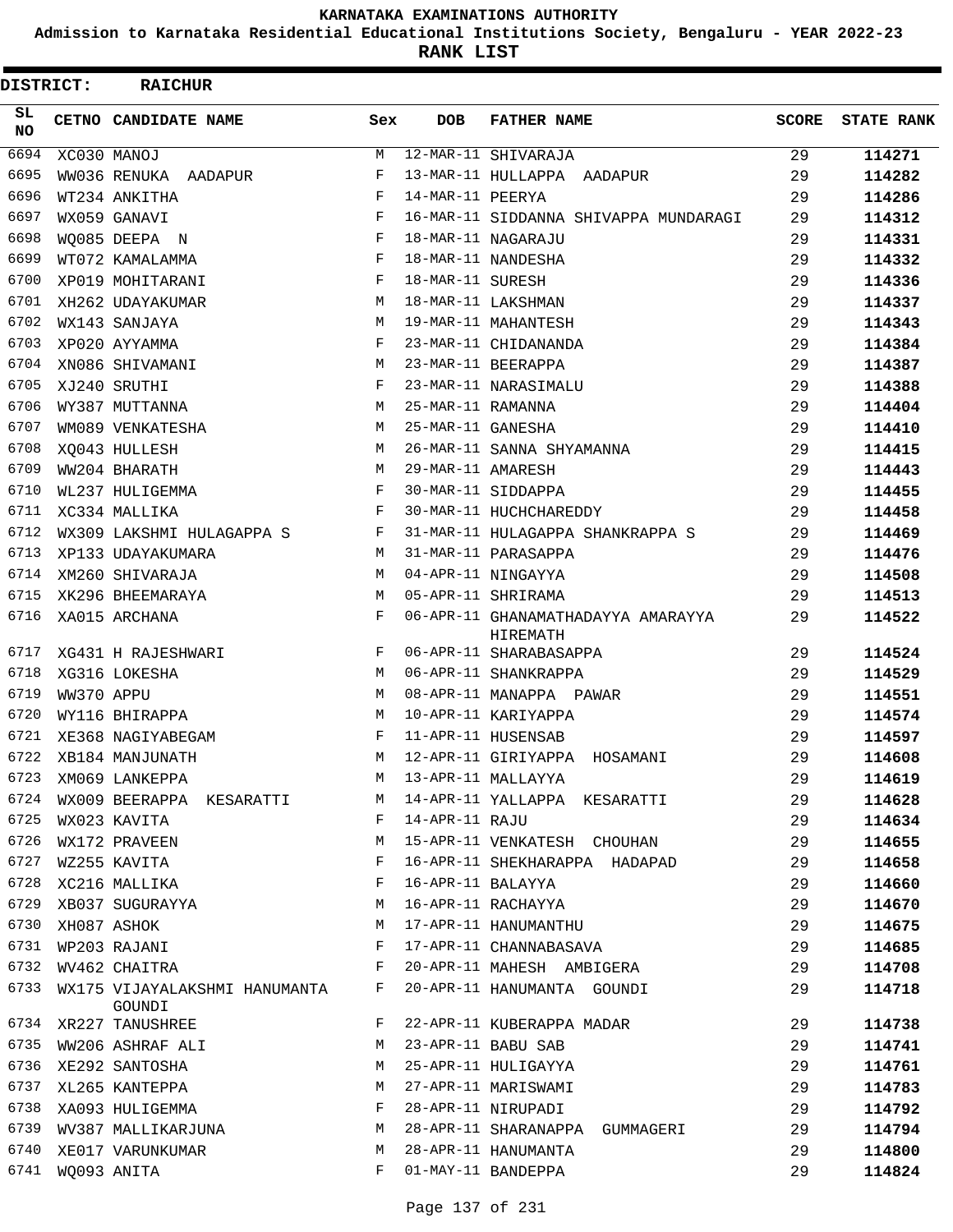**Admission to Karnataka Residential Educational Institutions Society, Bengaluru - YEAR 2022-23**

| DISTRICT:       |            | <b>RAICHUR</b>                                      |             |                   |                                                      |       |                   |
|-----------------|------------|-----------------------------------------------------|-------------|-------------------|------------------------------------------------------|-------|-------------------|
| SL<br><b>NO</b> |            | CETNO CANDIDATE NAME                                | Sex         | <b>DOB</b>        | <b>FATHER NAME</b>                                   | SCORE | <b>STATE RANK</b> |
| 6742            |            | WM290 ANNAPURNA                                     | $\mathbf F$ |                   | 01-MAY-11 BALAGOWDA                                  | 29    | 114825            |
| 6743            |            | XE133 NITHIN                                        | M           |                   | 03-MAY-11 CHANDRASHEKAR                              | 29    | 114853            |
| 6744            |            | XO151 RATNA MANDAL                                  | F           |                   | 05-MAY-11 BIKASHA MANDAL                             | 29    | 114889            |
| 6745            |            | XL252 VENKTATESHA CHANNABASAVA<br><b>JAVALAGERA</b> | M           |                   | 05-MAY-11 CHANNABASAVA NEELAMMA<br><b>JAVALAGERA</b> | 29    | 114893            |
| 6746            |            | XG156 VIKASA H K                                    | М           |                   | 06-MAY-11 HANUMANTHA                                 | 29    | 114904            |
| 6747            |            | XL248 RAJESH                                        | M           |                   | 07-MAY-11 MURULIDHARA                                | 29    | 114910            |
| 6748            |            | XN216 BASAVARAJA                                    | M           |                   | 09-MAY-11 SHEKHARAPPA                                | 29    | 114926            |
| 6749            |            | XG187 SHAHID                                        | M           |                   | 09-MAY-11 HUSENABASHA                                | 29    | 114935            |
| 6750            | XH123 SONI |                                                     | F           | 09-MAY-11 MAHESH  |                                                      | 29    | 114936            |
| 6751            |            | XK243 SWETHA                                        | F           |                   | 09-MAY-11 HANUMANTH                                  | 29    | 114937            |
| 6752            |            | WV199 GURURAJ NAGARAJ GOUNDI                        | М           |                   | 10-MAY-11 NAGARAJ HANAMANTAPPA GOUNDI                | 29    | 114944            |
| 6753            | XK321 MAYA |                                                     | F           |                   | 10-MAY-11 BEERAPPA PUJARI                            | 29    | 114948            |
| 6754            |            | XK021 MALLIKA                                       | F           |                   | 11-MAY-11 HANUMANTA                                  | 29    | 114960            |
| 6755            |            | WS139 DHONI                                         | М           |                   | 12-MAY-11 GANGAPPA                                   | 29    | 114966            |
| 6756            |            | XA139 RAVIKUMAR                                     | M           |                   | 12-MAY-11 PARASAPPA MOTAGI                           | 29    | 114974            |
| 6757            |            | WV007 POOJA                                         | F           |                   | 13-MAY-11 AMARESH KAMBLER                            | 29    | 114984            |
| 6758            |            | XG167 DURUGAPPA                                     | M           |                   | 15-MAY-11 HUSENAPPA                                  | 29    | 115001            |
| 6759            |            | WN341 RACHANA                                       | F           |                   | 15-MAY-11 SHIVAPUTRA                                 | 29    | 115007            |
| 6760            |            | XD503 VIJAYA                                        | М           |                   | 16-MAY-11 MALLIKARJUNA                               | 29    | 115022            |
| 6761            |            | XG274 ANITHA                                        | F           | 17-MAY-11 SABANNA |                                                      | 29    | 115023            |
| 6762            |            | XL135 ANUPRIYA                                      | F           | 18-MAY-11 RUSHI   |                                                      | 29    | 115042            |
| 6763            |            | XA306 VIDYASHREE                                    | F           |                   | 18-MAY-11 BASAVARAJ                                  | 29    | 115051            |
| 6764            |            | WO100 VISHALA                                       | M           | 18-MAY-11 RAJU    |                                                      | 29    | 115052            |
| 6765            |            | WR293 DURUGAMMA                                     | F           |                   | 21-MAY-11 SHIVAPPA                                   | 29    | 115079            |
| 6766            |            | XR123 GEETHA                                        | F           |                   | 24-MAY-11 VEERESHA                                   | 29    | 115107            |
| 6767            |            | XS136 PRABHAS YADAVALI                              | M           |                   | 24-MAY-11 RAGHAVENDRA YADAVALI                       | 29    | 115116            |
| 6768            |            | WL235 ASHOKA                                        | M           |                   | 28-MAY-11 SIDDANNA                                   | 29    | 115151            |
| 6769            |            | XO002 SHRAVANI                                      | F           |                   | 28-MAY-11 HULIGESH KURLI                             | 29    | 115164            |
| 6770            |            | WT132 SINDHU                                        | F           |                   | 28-MAY-11 RANGANATHA                                 | 29    | 115165            |
| 6771            |            | XJ261 A MAHESH                                      | М           |                   | 01-JUN-11 DODDA TIPPAYYA                             | 29    | 115206            |
| 6772            |            | WY178 ANANDA                                        | М           | 01-JUN-11 CHANDRU |                                                      | 29    | 115210            |
| 6773            |            | XJ103 K VINOD                                       | М           | 01-JUN-11 KUMAR   |                                                      | 29    | 115218            |
| 6774            |            | WW192 MOUNESH                                       | М           |                   | 01-JUN-11 MANJUNATH                                  | 29    | 115223            |
| 6775            |            | WR030 SUJATHA                                       | F           |                   | 01-JUN-11 HANUMANTRYA                                | 29    | 115237            |
| 6776            |            | WZ204 AMARESHA                                      | М           |                   | 02-JUN-11 DODDA NGAPPA                               | 29    | 115242            |
| 6777            |            | XC275 ANJANEYA                                      | М           | 02-JUN-11 ERAPPA  |                                                      | 29    | 115243            |
| 6778            |            | WP319 AISHWARYA                                     | F           | 05-JUN-11 SABAYYA |                                                      | 29    | 115285            |
| 6779            |            | WN343 ANJANEYYA                                     | М           |                   | 05-JUN-11 RUKKAPPA                                   | 29    | 115287            |
| 6780            |            | XA356 ANNAPOORNA                                    | F           |                   | 05-JUN-11 AMARAGUNDA                                 | 29    | 115288            |
| 6781            |            | XM071 RAGHAVENDRA                                   | М           |                   | 05-JUN-11 RAMESHA DEVARAMANI                         | 29    | 115301            |
| 6782            |            | XC165 BHAGYA DESAI                                  | F           |                   | 06-JUN-11 HUCHCHABUDDAPPA                            | 29    | 115309            |
| 6783            |            | XF007 MADHUSHREE                                    | F           | 06-JUN-11 RAMESH  |                                                      | 29    | 115314            |
| 6784            |            | WT209 BHAGYA                                        | F           |                   | 10-JUN-11 CHANNABASAVA                               | 29    | 115370            |
| 6785            |            | WN235 BHAGYASHRI                                    | F           |                   | 10-JUN-11 HANUMAPPA                                  | 29    | 115371            |
| 6786            |            | WM152 Bharathkumar                                  | М           |                   | 10-JUN-11 Devindrayya                                | 29    | 115373            |
| 6787            |            | XR082 RENUKA                                        | F           |                   | 11-JUN-11 CHOWDAPPA                                  | 29    | 115394            |
| 6788            |            | WN303 ESHWARAMMA                                    | F           |                   | 12-JUN-11 RANGANATHA PATIL                           | 29    | 115397            |
| 6789            |            | XP177 PRASHANTHA                                    | М           | 12-JUN-11 LAXMANA |                                                      | 29    | 115405            |
| 6790            |            | XF029 MALLESH                                       | M           |                   | 14-JUN-11 HANUMANT                                   | 29    | 115431            |
|                 |            |                                                     |             |                   |                                                      |       |                   |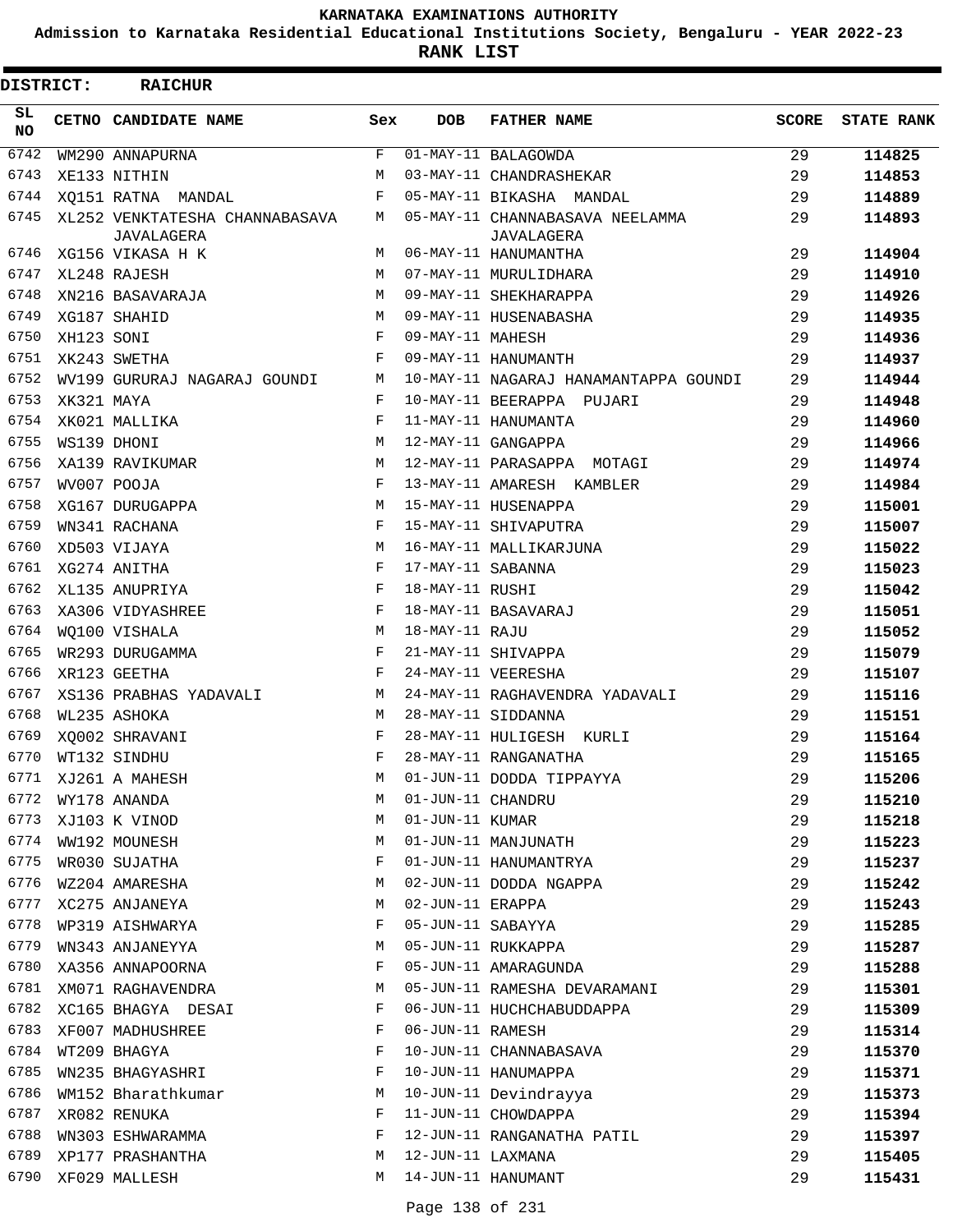**Admission to Karnataka Residential Educational Institutions Society, Bengaluru - YEAR 2022-23**

| DISTRICT:        |            | <b>RAICHUR</b>                    |     |                   |                                                   |              |                   |
|------------------|------------|-----------------------------------|-----|-------------------|---------------------------------------------------|--------------|-------------------|
| SL.<br><b>NO</b> |            | CETNO CANDIDATE NAME              | Sex | DOB               | <b>FATHER NAME</b>                                | <b>SCORE</b> | <b>STATE RANK</b> |
| 6791             |            | WR027 PAVITRA                     | F   |                   | 14-JUN-11 SHILAVANTHARAYA                         | 29           | 115437            |
| 6792             |            | XG319 AAKASH                      | M   |                   | 15-JUN-11 SHIVAKUMAR                              | 29           | 115447            |
| 6793             |            | XA486 DODDABASAMMA MALIPATIL      | F   |                   | 15-JUN-11 BASAVARAJ                               | 29           | 115450            |
| 6794             |            | XK290 PRABHU                      | M   |                   | 17-JUN-11 SHARANAPPA                              | 29           | 115481            |
| 6795             |            | XA295 NAVEENKUMAR                 | M   |                   | 18-JUN-11 BALACHANDRA                             | 29           | 115492            |
| 6796             |            | WT074 BHAGAYYAGOUDA               | М   | 19-JUN-11 AMRESHA |                                                   | 29           | 115502            |
| 6797             |            | XD144 GANGAHAR                    | M   | 19-JUN-11 AMBRESH |                                                   | 29           | 115507            |
| 6798             |            | XF069 CHETAN KUMAR                | M   |                   | 20-JUN-11 DURAGAPPA                               | 29           | 115523            |
| 6799             |            | WM019 NAGARAJ                     | M   |                   | 20-JUN-11 HANUMANTHARAYA                          | 29           | 115530            |
| 6800             |            | WY446 RAKSHITA                    | F   | 21-JUN-11 GONAPPA |                                                   | 29           | 115542            |
| 6801             |            | XM058 DEVARAJ                     | M   |                   | 22-JUN-11 HUSENAPPA                               | 29           | 115553            |
| 6802             |            | WZ024 AFREEN                      | F   |                   | 24-JUN-11 MAHMAD YUSUF                            | 29           | 115574            |
| 6803             |            | XF312 HARSHIYA                    | F   | 24-JUN-11 AMJU    |                                                   | 29           | 115583            |
| 6804             | XK284 SUMA |                                   | F   |                   | 24-JUN-11 BASAVARAJ                               | 29           | 115596            |
| 6805             |            | WM162 BELLEYYA                    | M   |                   | 26-JUN-11 DODDASABAYYA                            | 29           | 115616            |
| 6806             |            | XG169 MALLIKARJUN                 | M   |                   | 26-JUN-11 NARASAPPA                               | 29           | 115624            |
| 6807             |            | XR240 SUSHMA                      | F   |                   | 07-JUL-11 MAHANTESHA                              | 29           | 115795            |
| 6808             |            | WY453 LAKSHMI NINGAPPA BADIGER    | F   |                   | 08-JUL-11 NINGAPPA AKHANDAPPA BADIGER             | 29           | 115799            |
| 6809             |            | XO039 RAGHUVEERA                  | M   |                   | 08-JUL-11 YANKAPPA                                | 29           | 115805            |
| 6810             |            | WO090 ANJANEYYA                   | M   | 09-JUL-11 BALAPPA |                                                   | 29           | 115809            |
| 6811             |            | XC026 CHAITHRA                    | F   |                   | 09-JUL-11 HANUMANTHA                              | 29           | 115810            |
| 6812             |            | WL236 CHANNA BASAVA               | М   |                   | 10-JUL-11 SIDDAPPA                                | 29           | 115826            |
| 6813             |            | WT186 PARASHURAM                  | M   |                   | 10-JUL-11 DURGAPPA                                | 29           | 115832            |
| 6814             |            | XK129 POOJA                       | F   |                   | 10-JUL-11 VENKATSHA                               | 29           | 115833            |
| 6815             |            | XN309 SHALINI SHARANABASAV        | F   |                   | 13-JUL-11 SHARANABASAV                            | 29           | 115856            |
| 6816             |            | XG085 SHRUSTI                     | F   | 13-JUL-11 RAMESHA |                                                   | 29           | 115857            |
| 6817             |            | WU109 ARUNAKUMARA                 | M   |                   | 14-JUL-11 PRAKASHA                                | 29           | 115860            |
| 6818             |            | WV011 SHWETHA                     | F   |                   | 14-JUL-11 HANUMANTH                               | 29           | 115873            |
| 6819             |            | XS199 ABHISHEK                    | M   | 15-JUL-11 DEVAPPA |                                                   | 29           | 115877            |
| 6820             |            | XL194 GLORI                       | F   | 17-JUL-11 RAJU    |                                                   | 29           | 115900            |
| 6821             |            | XL127 NAGARAJA                    | М   |                   | 17-JUL-11 BASAVARAJA                              | 29           | 115906            |
| 6822             |            | XS231 NAGARATANA S SALAGUNDI      | F   |                   | 19-JUL-11 HANUMANTA                               | 29           | 115927            |
| 6823             |            | WY207 RAKSHITA                    | F   | 19-JUL-11 RAMANNA |                                                   | 29           | 115928            |
| 6824             |            | XL168 SUDHA                       | F   |                   | 19-JUL-11 DURUGAPPA                               | 29           | 115934            |
| 6825             |            | XG415 VIJAY                       | M   |                   | 21-JUL-11 SHIVAPPA                                | 29           | 115964            |
| 6826             |            | WW080 ARUNKUMAR                   | М   | 26-JUL-11 BALAPPA |                                                   | 29           | 116017            |
| 6827             |            | XR108 VIJAYA KUMAR                | М   |                   | 28-JUL-11 K SHEKARAPPA                            | 29           | 116057            |
| 6828             |            | WN339 MUSHKAN                     | F   |                   | 29-JUL-11 IBRAHIM SAB                             | 29           | 116069            |
| 6829             |            | XM063 NAVEENKUMAR                 | М   |                   | 29-JUL-11 NINGAPPA                                | 29           | 116070            |
| 6830             |            | XG030 PADMAVATHI                  | F   |                   | 29-JUL-11 MOUNESHA                                | 29           | 116072            |
| 6831             |            | XC052 SANGEETHA                   | F   |                   | 01-AUG-11 SHIVAIAH                                | 29           | 116114            |
| 6832             |            | XA456 SHARANKUMAR AMARAPPA        | M   |                   | 01-AUG-11 AMARAPPA MAHADEVAPPA                    | 29           | 116116            |
| 6833             |            | MALKASHNAVAR<br>XA249 RAMANAGOUDA | M   |                   | MALIKASHNAVAR<br>02-AUG-11 BASAVANTHRAYA HALBHAVI | 29           | 116128            |
| 6834             |            | XE173 SANCHANA                    | F   |                   | 03-AUG-11 KARIYAPPA                               | 29           | 116135            |
| 6835             |            | XQ048 AMARESH                     | M   |                   | 06-AUG-11 RAJASHEKAR MATTURU                      | 29           | 116161            |
| 6836             |            | WM082 SHIVUKUMAR                  | M   | 06-AUG-11 MAREPPA |                                                   | 29           | 116170            |
| 6837             |            | XE119 TAMANNA                     | F   |                   | 07-AUG-11 SAMUDDIN                                | 29           | 116182            |
| 6838             |            | WZ376 SARASWATI                   | F   |                   | 08-AUG-11 BHEEMAPPA                               | 29           | 116191            |
| 6839             |            | XH307 G ARUN GOUDA                | M   |                   | 09-AUG-11 GURURAJA                                | 29           | 116199            |
|                  |            |                                   |     |                   |                                                   |              |                   |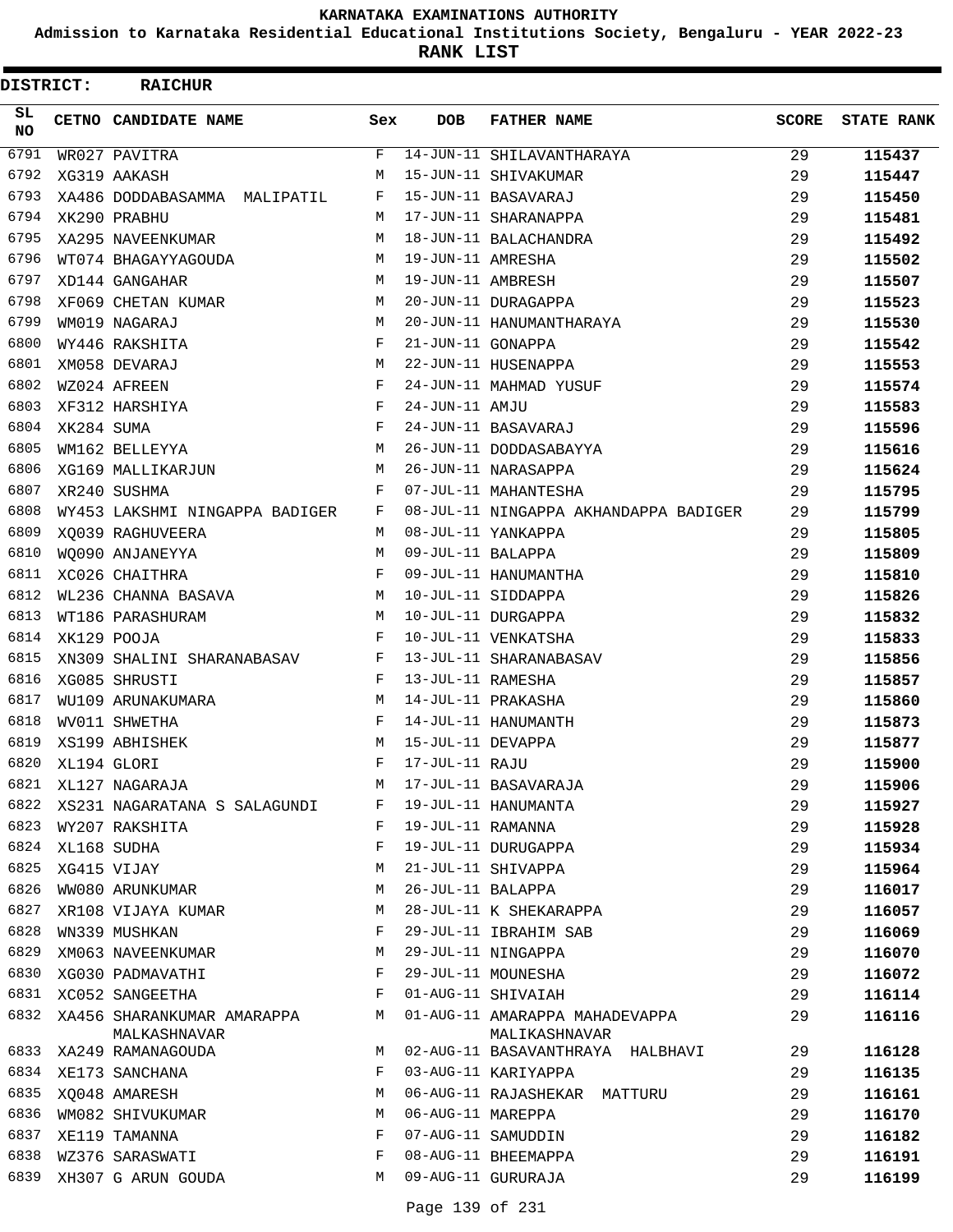**Admission to Karnataka Residential Educational Institutions Society, Bengaluru - YEAR 2022-23**

**RANK LIST**

 $\blacksquare$ 

| DISTRICT:       |           | <b>RAICHUR</b>               |     |                   |                               |              |                   |
|-----------------|-----------|------------------------------|-----|-------------------|-------------------------------|--------------|-------------------|
| SL<br><b>NO</b> |           | CETNO CANDIDATE NAME         | Sex | <b>DOB</b>        | <b>FATHER NAME</b>            | <b>SCORE</b> | <b>STATE RANK</b> |
| 6840            |           | XK325 PRAHLAD                | М   |                   | 09-AUG-11 ANJANEYA            | 29           | 116201            |
| 6841            |           | WV384 BASAMMA                | F   |                   | 10-AUG-11 DURAGAPPA           | 29           | 116206            |
| 6842            |           | XC001 DIVYA                  | F   |                   | 12-AUG-11 HANUMANTA           | 29           | 116230            |
| 6843            |           | XR073 SHRAVANTI              | F   |                   | 14-AUG-11 MAHANTESH BALKI     | 29           | 116262            |
| 6844            |           | XH221 V RAMANJANEYA          | М   | 15-AUG-11 ERESHA  |                               | 29           | 116275            |
| 6845            |           | WR037 BHAGYAMMA              | F   | 16-AUG-11 MOUNESH |                               | 29           | 116278            |
| 6846            |           | WS045 BHAGAVAN               | М   |                   | 18-AUG-11 NAGARAJA            | 29           | 116297            |
| 6847            |           | WS154 SAKREMMA               | F   | 18-AUG-11 MAREPPA |                               | 29           | 116303            |
| 6848            |           | XN014 CHAITANYA              | F   |                   | 19-AUG-11 ANJANEYA            | 29           | 116307            |
| 6849            |           | XM061 NAVEENA<br>THASILDAR   | М   |                   | 22-AUG-11 CHIDANADAPPA        | 29           | 116348            |
| 6850            |           | XF162 AKASHA                 | М   | 25-AUG-11 TAYAPPA |                               | 29           | 116377            |
| 6851            |           | WV124 RAMESH HANUMAVVA       | М   |                   | 25-AUG-11 HANUMAVVA           | 29           | 116384            |
| 6852            |           | XP213 CHARANAKUMAR           | М   |                   | 26-AUG-11 SANNATHIMMAPPA      | 29           | 116390            |
| 6853            |           | WS180 ANJUM                  | F   |                   | 29-AUG-11 DAWALA SAB          | 29           | 116431            |
| 6854            |           | WM038 MAHESHWARI             | F   |                   | 01-SEP-11 RAMANJINEYA         | 29           | 116467            |
| 6855            |           | XG055 BASAVARAJA             | М   |                   | 02-SEP-11 BHIMESHA            | 29           | 116477            |
| 6856            |           | WM207 SANDEEPA               | М   | 02-SEP-11 NAGAPPA |                               | 29           | 116484            |
| 6857            |           | XB112 TASLEEMA               | F   |                   | 02-SEP-11 DAVALSAB            | 29           | 116487            |
| 6858            |           | WO240 SANGEETA               | F   |                   | 04-SEP-11 SHIVARAJ            | 29           | 116505            |
| 6859            |           | XN063 SANGEETA               | F   |                   | 05-SEP-11 DURUGAPPA HARIJAN   | 29           | 116522            |
| 6860            |           | XP208 BASAVALINGA            | М   | 10-SEP-11 SURESHA |                               | 29           | 116566            |
| 6861            |           | WN311 PRAVINAKUMARA          | М   | 10-SEP-11 ISHANNA |                               | 29           | 116576            |
| 6862            |           | XR034 SRAVANI                | М   |                   | 12-SEP-11 HANUMANTHA          | 29           | 116603            |
| 6863            |           | WZ002 AFREENBEGUM            | F   |                   | 13-SEP-11 DAWALSAB            | 29           | 116606            |
| 6864            |           | XE027 ROHAN                  | М   |                   | 13-SEP-11 BASAVARAJA          | 29           | 116611            |
| 6865            |           | XS022 THIMMAREDDY            | М   |                   | 13-SEP-11 PARVATHAREDDY       | 29           | 116613            |
| 6866            |           | WU006 RAJUGOWDA              | М   | 15-SEP-11 RAMESHA |                               | 29           | 116632            |
| 6867            |           | WX087 VADIKEPPA              | М   | 16-SEP-11 SABANNA |                               | 29           | 116638            |
| 6868            |           | WN065 RANGAPPA               | М   |                   | 18-SEP-11 NARASAPPA           | 29           | 116654            |
| 6869            |           | XD478 MANIKANTA              | М   | 20-SEP-11 ERANNA  |                               | 29           | 116674            |
| 6870            |           | XG021 HUJEFA                 | М   |                   | 21-SEP-11 CHANDPASHA          | 29           | 116686            |
| 6871            |           | WV093 GYANAPPA               | М   |                   | 26-SEP-11 SHARANAPPA          | 29           | 116724            |
| 6872            |           | XF120 POOJA                  | F   |                   | 26-SEP-11 YALLAPPA            | 29           | 116730            |
|                 |           | 6873 XS230 KAVERI            | F   |                   | 29-SEP-11 HANUMANTHA          | 29           | 116753            |
|                 |           | 6874 XD098 MEENAKSHI         | F   |                   | 01-OCT-11 SHARANAPPA          | 29           | 116774            |
| 6875            |           | WS210 AMBIKA                 | F   |                   | 02-OCT-11 HANUMANTRAYA        | 29           | 116780            |
| 6876            | XQ121 ANU |                              | F   | 02-OCT-11 SOMANNA |                               | 29           | 116782            |
| 6877            |           | XN282 HANUMESHA              | М   |                   | 04-OCT-11 CHATRAPPA           | 29           | 116801            |
| 6878            |           | XN270 BHAGYA                 | F   |                   | 07-OCT-11 BASAVARAJA          | 29           | 116825            |
| 6879            |           | XD346 MALLIKARJUN BASAVARAJA | M   |                   | 09-OCT-11 BASAVARAJA          | 29           | 116846            |
| 6880            |           | XB049 ANNAPOORNA             | F   |                   | 10-OCT-11 SANTHOSH            | 29           | 116855            |
| 6881            |           | WT016 HANUMANTHI             | F   |                   | 10-OCT-11 CHANNAPPA           | 29           | 116859            |
| 6882            |           | WQ314 DURAGAPPA              | M   | 11-OCT-11 VITTOBA |                               | 29           | 116869            |
| 6883            |           | XS012 ABHILASH HIREMATA      | M   |                   | 17-OCT-11 VIRUPASHKAYYA SWAMI | 29           | 116938            |
| 6884            |           | XJ035 PAVAN KUMAR            | М   | 17-OCT-11 SHEKHAR |                               | 29           | 116942            |
| 6885            |           | XL253 PRAJWALA               | М   |                   | 22-OCT-11 HULUGAPPA           | 29           | 116992            |
| 6886            |           | WQ265 VIRUPAKSHA             | М   |                   | 26-OCT-11 AMARESHA            | 29           | 117036            |
| 6887            |           | XL087 MALLIKA S SALAGUNDA    | F   |                   | 28-OCT-11 MANJUNATHA          | 29           | 117048            |
| 6888            |           | XJ138 Y CHANDRA KUMAR        | M   |                   | 31-OCT-11 JINDAPPA NAYAKA     | 29           | 117076            |
| 6889            |           | XP001 AJAYAKUMAR             | М   |                   | 02-NOV-11 KARIAPPA            | 29           | 117085            |
|                 |           |                              |     |                   |                               |              |                   |

Page 140 of 231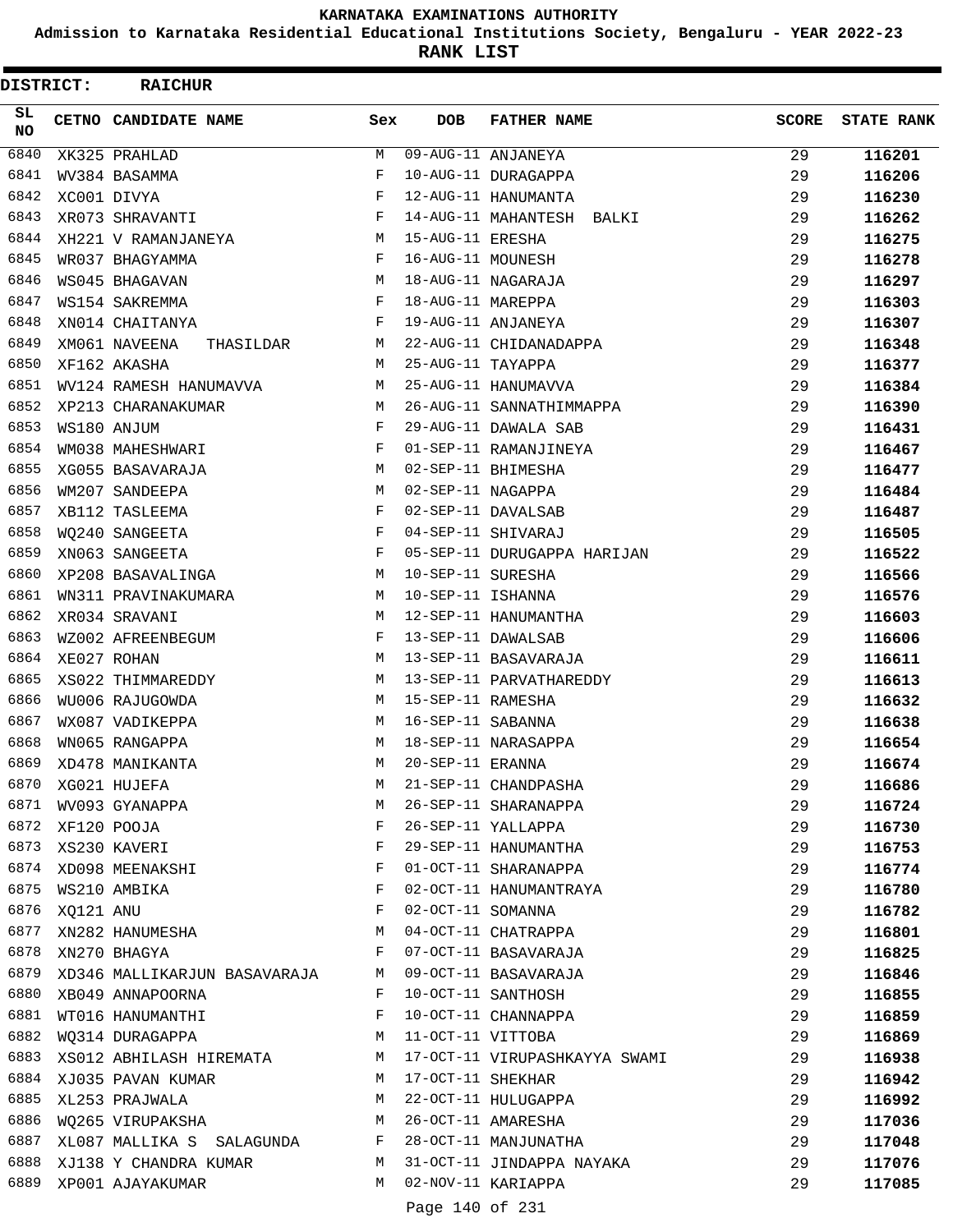**Admission to Karnataka Residential Educational Institutions Society, Bengaluru - YEAR 2022-23**

| DISTRICT:  |            | <b>RAICHUR</b>                           |              |                                |                                              |              |                   |
|------------|------------|------------------------------------------|--------------|--------------------------------|----------------------------------------------|--------------|-------------------|
| SL.<br>NO. |            | CETNO CANDIDATE NAME                     | Sex          | <b>DOB</b>                     | <b>FATHER NAME</b>                           | <b>SCORE</b> | <b>STATE RANK</b> |
| 6890       |            | WO189 KARTHIK                            | М            | $\overline{02-NOV-11}$ MAREPPA |                                              | 29           | 117087            |
| 6891       |            | XM011 RAMESH WALEKAR                     | М            |                                | 03-NOV-11 BUDDAPPA WALEKAR                   | 29           | 117102            |
| 6892       |            | XD289 KALPANA                            | $_{\rm F}$   |                                | 04-NOV-11 YAMANORAPAA                        | 29           | 117108            |
| 6893       |            | WP079 GURUBASAVA                         | М            |                                | 08-NOV-11 SHIVASHARANAPPA                    | 29           | 117145            |
| 6894       |            | XO100 LAXMI                              | F            |                                | 09-NOV-11 HANUMANTAPPA                       | 29           | 117160            |
| 6895       |            | XL129 PRAVEEN HOKRANI                    | М            |                                | 10-NOV-11 SHARANAPPA                         | 29           | 117173            |
| 6896       |            | XF233 ABHISHEKA                          | M            |                                | 15-NOV-11 AMARESHA                           | 29           | 117211            |
| 6897       |            | WR095 HULIGEMMA                          | F            |                                | 16-NOV-11 BASAVARAJ                          | 29           | 117227            |
| 6898       |            | XJ351 SRUSHTI                            | F            | 16-NOV-11 GOPAL                |                                              | 29           | 117231            |
| 6899       |            | WY452 SHAILAJA                           | F            |                                | 17-NOV-11 SHARANABASAVA                      | 29           | 117238            |
| 6900       |            | WZ081 ANITA                              | $_{\rm F}$   |                                | 28-NOV-11 DURAGAPPA BADIGER                  | 29           | 117310            |
| 6901       |            | WW298 BASAVARAJ                          | М            |                                | 28-NOV-11 SHEKHARAPPA                        | 29           | 117311            |
| 6902       |            | XL228 VENKATESH                          | М            | 29-NOV-11 NAGARAJ              |                                              | 29           | 117325            |
| 6903       |            | XR080 UMEKULASUM                         | F            |                                | 06-DEC-11 SYED BASHIRAHAMED                  | 29           | 117371            |
| 6904       |            | XR139 YAMANAMMA                          | $_{\rm F}$   |                                | 08-DEC-11 HANAMANTAPPA                       | 29           | 117381            |
| 6905       |            | XS058 GURUPRASAD                         | М            |                                | 09-DEC-11 SHARANAPPA                         | 29           | 117383            |
| 6906       |            | XC358 HAREESHKUMAR                       | М            |                                | 10-DEC-11 BAILAPPA                           | 29           | 117393            |
| 6907       |            | XH360 KSHEERALINGA                       | М            |                                | 11-DEC-11 SIDDALINGAPPA                      | 29           | 117401            |
| 6908       |            | WP335 SINDHU                             | $\mathbf{F}$ | 12-DEC-11 HEMANNA              |                                              | 29           | 117411            |
| 6909       |            | XO191 SANJAYA                            | М            |                                | 14-DEC-11 VIRUPAXI                           | 29           | 117424            |
| 6910       |            | XN049 ANUSHREE                           | F            |                                | 15-DEC-11 DODDABASAYYA                       | 29           | 117428            |
| 6911       |            | XA266 MAMMAYI HANUMANTHAPPA<br>MANAGOOLI | F            |                                | 18-DEC-11 HANUMANTHAPPA AMBANNA<br>MANAGOOLI | 29           | 117452            |
| 6912       |            | XN253 SOHIL KAGER                        | M            |                                | 18-DEC-11 AYUB KAGER                         | 29           | 117460            |
| 6913       |            | XH229 BHARATH KUMAR                      | М            |                                | 19-DEC-11 HUNUMANTHU                         | 29           | 117462            |
| 6914       |            | XS006 HULIGAMMA                          | F            | 20-DEC-11 MUDEPPA              |                                              | 29           | 117475            |
| 6915       |            | WL064 SAVITHRI                           | F            |                                | 21-DEC-11 DHARMANNA                          | 29           | 117486            |
| 6916       |            | XC055 SWAPNA                             | F            |                                | 26-DEC-11 HANUMANTHA                         | 29           | 117518            |
| 6917       |            | WN234 AMBIKA                             | F            |                                | 28-DEC-11 KANTEPPA                           | 29           | 117527            |
| 6918       |            | XS164 HULIGEMMA                          | F            |                                | 28-DEC-11 CHATRAPPA                          | 29           | 117533            |
| 6919       |            | XG454 KAVYA                              | F            |                                | 01-JAN-12 GOVINDA ANNAPPA GOLLARU            | 29           | 117566            |
| 6920       |            | XJ072 PREMALATHA R                       | F            |                                | 01-JAN-12 VEERESH R                          | 29           | 117571            |
| 6921       |            | XG125 RAGHAVENDRA                        | М            | 01-JAN-12 RAMAPPA              |                                              | 29           | 117572            |
| 6922       |            | WL240 RANGANATHA                         | М            |                                | 01-JAN-12 YALLAPPA                           | 29           | 117574            |
| 6923       | XC319 TEJA |                                          | М            | 01-JAN-12 RAMAPPA              |                                              | 29           | 117581            |
| 6924       |            | XP003 VIJAYALAXMI                        | F            | 01-JAN-12 AMLAPPA              |                                              | 29           | 117583            |
| 6925       |            | WY273 AZMATH ALI                         | M            |                                | 04-JAN-12 ABDUL RAJAK                        | 29           | 117596            |
| 6926       |            | XS194 ULLASA                             | М            |                                | 12-JAN-12 PARASHURAMA                        | 29           | 117617            |
| 6927       |            | XB087 ANJALI                             | F            | 17-JAN-12 RAMESH               |                                              | 29           | 117627            |
| 6928       |            | WM253 SANGEETA                           | F            |                                | 04-FEB-12 RANGAPPA                           | 29           | 117668            |
| 6929       | WP196 HEMA |                                          | F            |                                | 07-FEB-12 LINGAPPA                           | 29           | 117671            |
| 6930       |            | XN255 KEERTHI                            | F            |                                | 09-FEB-12 MOUNESHA                           | 29           | 117672            |
| 6931       |            | XF099 AMBIKA                             | F            |                                | 25-FEB-12 HANUMANTH                          | 29           | 117691            |
| 6932       |            | XE364 NANDINI                            | F            | 01-MAR-12 ADESHA               |                                              | 29           | 117697            |
| 6933       |            | XR044 MARUTHI                            | М            | 21-MAR-12 NAGARAJ              |                                              | 29           | 117706            |
| 6934       |            | XJ126 SHIVAPRASAD                        | М            | 23-MAR-12 IRESH                |                                              | 29           | 117708            |
| 6935       |            | WS232 ANITHA                             | F            |                                | 01-JAN-08 ANJANEYA                           | 28           | 117753            |
| 6936       |            | WQ266 AASHARAANI                         | F            |                                | 01-JAN-09 DHAKAPPA                           | 28           | 117758            |
| 6937       |            | WP259 SIDDANNA                           | М            |                                | 03-JAN-09 PARAPPAYYA                         | 28           | 117763            |
| 6938       |            | XD334 MARUTAMMA                          | F            |                                | 13-JAN-09 HANUMESHA                          | 28           | 117764            |
|            |            |                                          |              |                                |                                              |              |                   |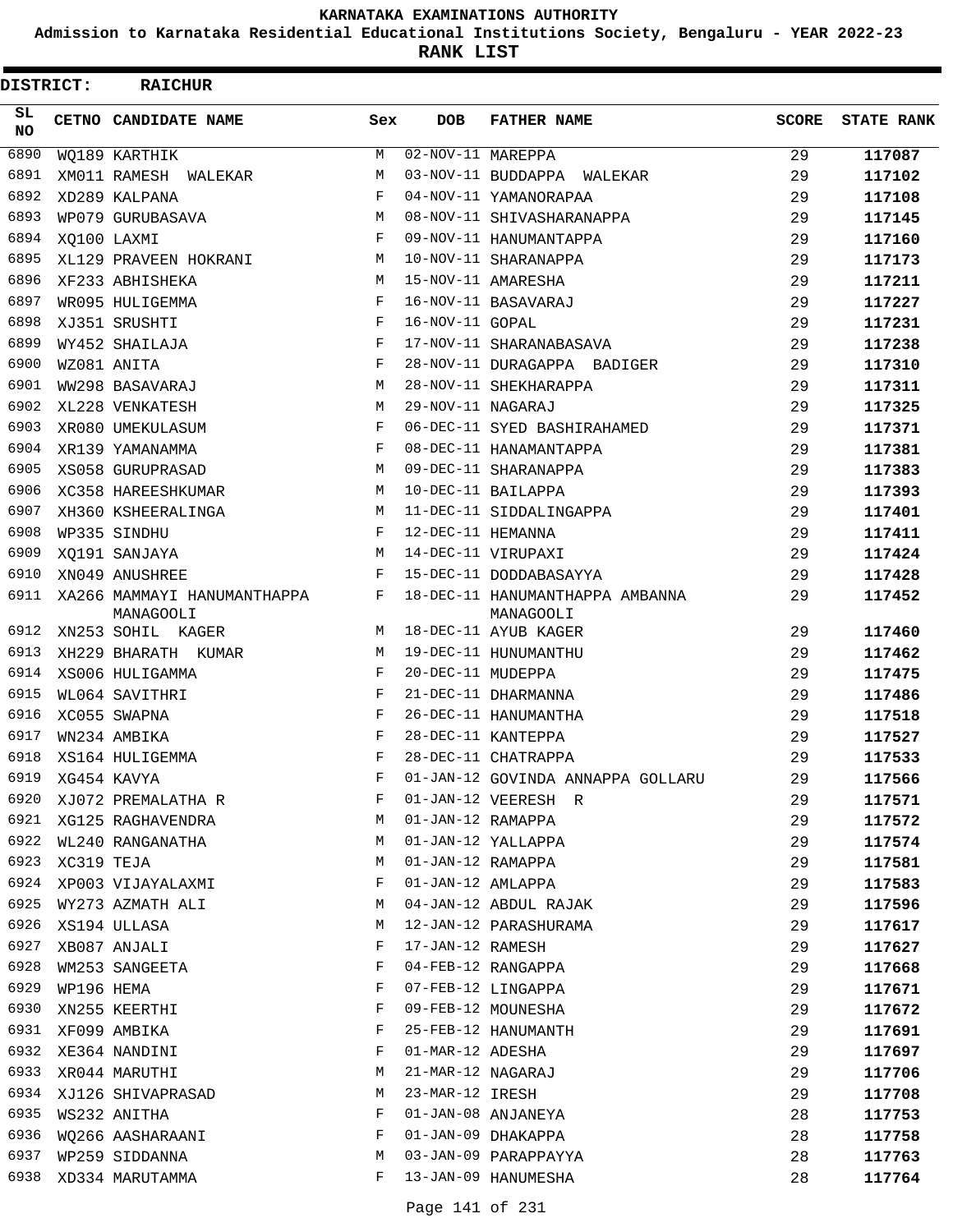**Admission to Karnataka Residential Educational Institutions Society, Bengaluru - YEAR 2022-23**

**RANK LIST**

| <b>DISTRICT:</b> |                  | <b>RAICHUR</b>                             |              |                   |                                              |              |                   |
|------------------|------------------|--------------------------------------------|--------------|-------------------|----------------------------------------------|--------------|-------------------|
| SL.<br><b>NO</b> |                  | CETNO CANDIDATE NAME                       | Sex          | <b>DOB</b>        | <b>FATHER NAME</b>                           | <b>SCORE</b> | <b>STATE RANK</b> |
| 6939             |                  | WV300 KIRAN                                | М            | 16-JUN-09 DEVARAJ |                                              | 28           | 117781            |
| 6940             |                  | WZ242 PRAJWAL PAWAR                        | М            |                   | 15-AUG-09 MALLESHI                           | 28           | 117798            |
| 6941             |                  | WZ101 YALLAMMA                             | F            |                   | 15-SEP-09 HANUMANTH                          | 28           | 117807            |
| 6942             |                  | WM101 MOHAMMED FARHAN                      | М            | 13-NOV-09 M BABU  |                                              | 28           | 117827            |
| 6943             |                  | XG122 AKASH                                | M            | 01-JAN-10 AMARESH |                                              | 28           | 117845            |
| 6944             |                  | XE366 DEVARAJ                              | M            |                   | 01-JAN-10 NARASANNA                          | 28           | 117851            |
| 6945             |                  | WW151 SHANTAPPA ANTARAGANGI                | М            |                   | 02-JAN-10 HANUMAPPA HUCHHAPPA<br>ANTARAGANGI | 28           | 117883            |
| 6946             |                  | WU084 TAYAPPA                              | М            | 02-JAN-10 HEMANNA |                                              | 28           | 117884            |
| 6947             |                  | XB081 BHEEMASHANKAR                        | М            |                   | 05-JAN-10 SHARANABASAVA AYYAPPA ANGDER       | 28           | 117889            |
| 6948             |                  | XA011 YANKAMMA                             | F            |                   | 19-JAN-10 MURTHEPPA GULAPPA KATAGAL          | 28           | 117903            |
| 6949             |                  | WW140 APSANA                               | F            |                   | 01-FEB-10 BANDIGESAB SHINDANUR               | 28           | 117917            |
| 6950             |                  | WV185 ABHISHEK                             | M            |                   | 05-FEB-10 SANNAHANAMAPPA MURARI              | 28           | 117921            |
| 6951             |                  | WU165 PARVATI                              | F            |                   | 01-MAR-10 MALLIKARJUNA                       | 28           | 117952            |
| 6952             |                  | XP125 MALLIKARJUNA                         | М            |                   | 13-MAR-10 SHARABANAGOUDA                     | 28           | 117969            |
| 6953             |                  | XJ145 SOUMYA                               | F            |                   | 15-MAR-10 SANNA ERESH                        | 28           | 117972            |
| 6954             |                  | WY408 MOUNESH                              | М            |                   | 21-MAR-10 BASAVARAJ                          | 28           | 117977            |
| 6955             |                  | WS106 ANJINEYA                             | M            |                   | 23-MAR-10 MALLANNA                           | 28           | 117981            |
| 6956             |                  | WW234 HULIGEMMA                            | F            | 08-APR-10 NAGAPPA |                                              | 28           | 118000            |
| 6957             |                  | WP076 PARVATI                              | F            | 21-APR-10 TEJAPPA |                                              | 28           | 118016            |
| 6958             |                  | XP023 RANJITA                              | F            |                   | 24-APR-10 SHAMAPPA NANJALADINNI              | 28           | 118021            |
| 6959             |                  | WW141 MAHAMMAD AFAN KAMBAR                 | М            |                   | 02-MAY-10 MOHIN PASHA                        | 28           | 118033            |
| 6960             |                  | WM368 ANJANEYA                             | М            |                   | 03-MAY-10 BHIRAPPA                           | 28           | 118034            |
| 6961             |                  | XB187 ANITA                                | F            | 22-MAY-10 MOUNESH |                                              | 28           | 118062            |
| 6962             |                  | XE163 AMBIKA                               | F            |                   | 10-JUN-10 SHANKRAPPA                         | 28           | 118088            |
| 6963             |                  | XB186 AKASH                                | M            | 15-JUN-10 MAREPPA |                                              | 28           | 118096            |
| 6964             |                  | WR228 RONAMMA                              | F            |                   | 08-JUL-10 SHIVANNA                           | 28           | 118133            |
| 6965             |                  | WR013 SAMARACHINA                          | М            | 10-JUL-10 ESHAPPA |                                              | 28           | 118136            |
| 6966             |                  | WX135 BSAVARAJ                             | М            |                   | 12-JUL-10 SOMAPPA AMARAPPA YARADAL           | 28           | 118139            |
| 6967             |                  | WX179 SUBHAS                               | М            |                   | 12-JUL-10 SHANKAR RATHOD                     | 28           | 118142            |
| 6968             |                  | XH106 JAYALAKSHMI                          |              |                   | 13-JUL-10 S MALLESH                          | 28           | 118143            |
| 6969             |                  | WM054 DEVARAJA                             | М            |                   | 15-JUL-10 PAMPANNA                           | 28           | 118146            |
| 6970             |                  | XC062 SHIVUKUMARA                          | М            |                   | 25-JUL-10 JAGAVAPPA                          | 28           | 118164            |
| 6971             |                  | XG388 SHIVABASAVA                          | М            |                   | 27-JUL-10 MALLAYYA                           | 28           | 118168            |
| 6972             |                  | XN127 NAGARATHNA A                         | F            |                   | 31-JUL-10 SHIVAMURTHI                        | 28           | 118173            |
| 6973             |                  | WX090 NASARINBANU                          | F            |                   | 01-AUG-10 AMEENASAB HUDED                    | 28           | 118178            |
|                  | 6974 XJ096 VINAY |                                            | М            | 05-AUG-10 MALLESH |                                              | 28           | 118190            |
| 6975             |                  | WX092 AMARESH                              | М            |                   | 07-AUG-10 SHIVAGYANI GABBUR                  | 28           | 118192            |
| 6976             |                  | WV362 PAVANAKUMAR RAMACHANDRAPPA M<br>GAVI |              |                   | 11-AUG-10 RAMACHANDRAPPA ESHWARAPPA<br>GAVI  | 28           | 118208            |
| 6977             |                  | WW318 PRIYANAKA AMARESH<br>NAGABANNAL      | F            |                   | 15-AUG-10 AMARESH BASAPPA NAGABANNAL         | 28           | 118220            |
| 6978             |                  | WR238 NAGAMANI                             | F            |                   | 17-AUG-10 LOKANATH                           | 28           | 118226            |
| 6979             |                  | WY433 LAKSHMI                              | F            |                   | 18-AUG-10 SHARANAPPA                         | 28           | 118228            |
| 6980             |                  | WL138 ASHWINI V                            | F            |                   | 25-AUG-10 VENKATESH                          | 28           | 118247            |
| 6981             |                  | XA491 JYOTI                                | $\mathbf{F}$ |                   | 25-AUG-10 HANUMAPPA                          | 28           | 118248            |
|                  |                  | 6982 WW444 PARIMALA SOMALAPPA RATHODA F    |              |                   | 25-AUG-10 SOMALAPPA RATHODA                  | 28           | 118249            |
| 6983             |                  | XS180 KAVERI                               | M            |                   | 30-AUG-10 KARILINGAPPA                       | 28           | 118259            |
| 6984             |                  | WZ288 VIJAY                                | М            |                   | 31-AUG-10 AYYAPPA MADIVAL                    | 28           | 118263            |
| 6985             |                  | WY174 SUNIL                                | M            | 01-SEP-10 RAMESH  |                                              | 28           | 118267            |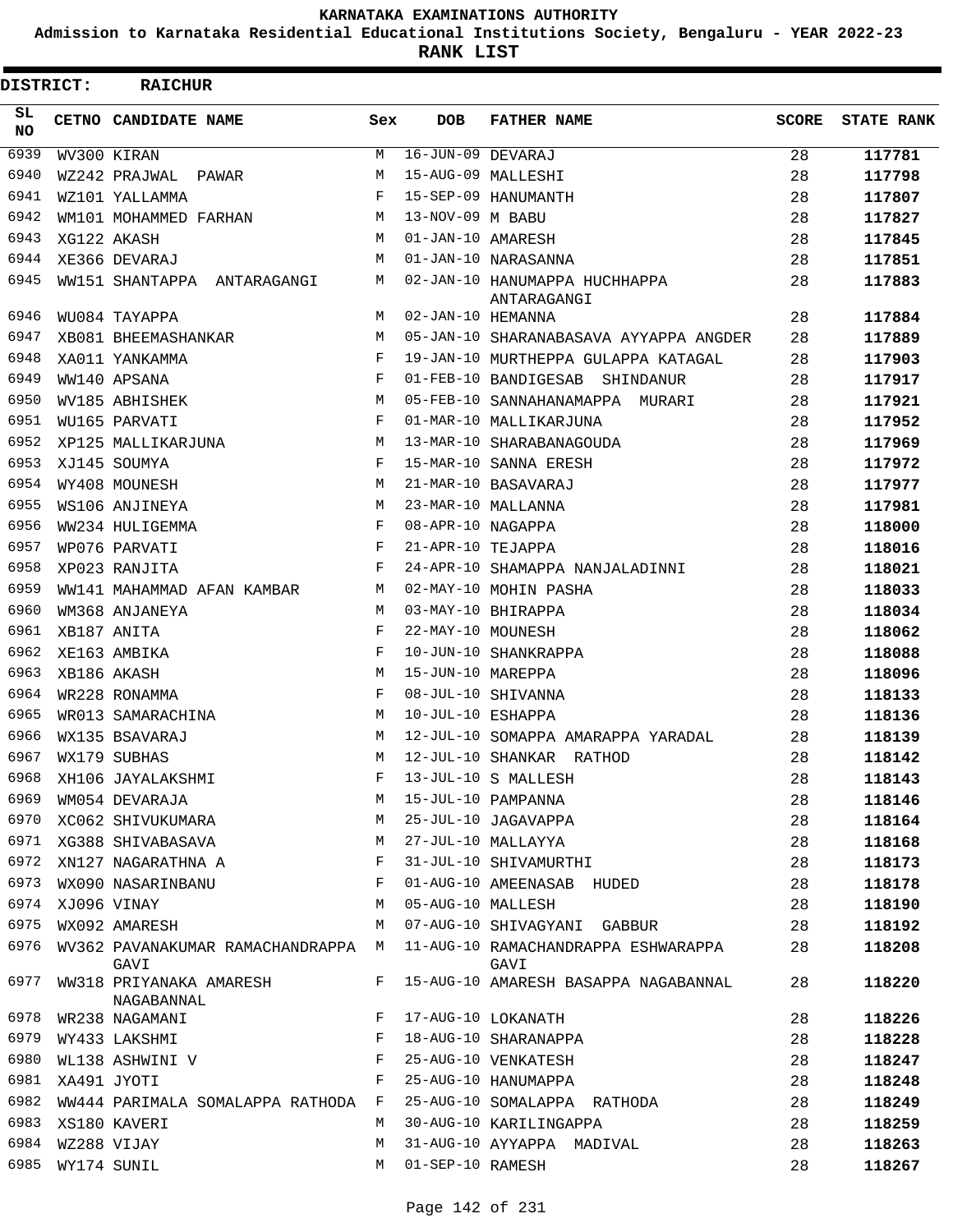**Admission to Karnataka Residential Educational Institutions Society, Bengaluru - YEAR 2022-23**

**RANK LIST**

 $\blacksquare$ 

| DISTRICT:        |             | <b>RAICHUR</b>                                |     |                   |                                      |              |                   |
|------------------|-------------|-----------------------------------------------|-----|-------------------|--------------------------------------|--------------|-------------------|
| SL.<br><b>NO</b> |             | <b>CETNO CANDIDATE NAME</b>                   | Sex | <b>DOB</b>        | <b>FATHER NAME</b>                   | <b>SCORE</b> | <b>STATE RANK</b> |
| 6986             |             | XB030 DEVARAJ MANTIGER                        | M   |                   | 02-SEP-10 MUDAKAPPA MANTIGER         | 28           | 118269            |
| 6987             |             | XD302 ALLAMAPRABHU                            | M   |                   | 07-SEP-10 VIJAYAKUMAR                | 28           | 118293            |
| 6988             |             | XP044 MALLIKARJUNA                            | М   |                   | 11-SEP-10 HANUMANTHA                 | 28           | 118312            |
| 6989             |             | WV272 SHIVARAJ                                | M   |                   | 12-SEP-10 DAKAPPA RAMAPPA            | 28           | 118318            |
| 6990             |             | XM294 NINGAMMA                                | F   | 16-SEP-10 MAREPPA |                                      | 28           | 118333            |
| 6991             |             | WX079 RADHIKA MUDIYAPPA F 16-SEP-10 MUDIYAPPA |     |                   |                                      | 28           | 118334            |
| 6992             |             | WP124 ASHWINI                                 | F   |                   | 19-SEP-10 AMATEPPA                   | 28           | 118342            |
| 6993             |             | XG094 MAIBUSAB                                | М   | 19-SEP-10 SHALAM  |                                      | 28           | 118343            |
| 6994             |             | WP058 NIRMALA                                 | F   |                   | 22-SEP-10 BOODEPPA                   | 28           | 118353            |
| 6995             |             | XD401 UDAYA KUMARA                            | M   |                   | 24-SEP-10 CHANNABASAVA               | 28           | 118359            |
| 6996             |             | WP212 SRIDEVI                                 | F   |                   | 30-SEP-10 NINGAPPA                   | 28           | 118375            |
| 6997             |             | XJ131 MAHANTESH                               | M   | 03-OCT-10 NAGARAJ |                                      | 28           | 118392            |
| 6998             |             | XN134 YAMANURA UDYALA                         | M   |                   | 03-OCT-10 SHARANAPPA UDYALA          | 28           | 118394            |
| 6999             |             | WY046 APURVA                                  | F   |                   | 09-OCT-10 VEERABASAPPA               | 28           | 118420            |
| 7000             |             | WM244 ASHOKA                                  | М   |                   | 12-OCT-10 SHIVAPADA                  | 28           | 118437            |
| 7001             |             | XM310 VIJAYAKUMAR KANAKAPPA                   | M   |                   | 19-OCT-10 KANAKAPPA HUSENAPPA        | 28           | 118487            |
| 7002             | WX102 VIKAS |                                               | M   | 28-OCT-10 NAGAPPA |                                      | 28           | 118525            |
| 7003             |             | WV393 SOMASHEKHAR                             | М   |                   | 29-OCT-10 SHARANAPPA MOTAGI          | 28           | 118528            |
| 7004             |             | XG237 UMAMAHESHWARI                           | F   |                   | 30-OCT-10 LAKSHMANA                  | 28           | 118533            |
| 7005             |             | XG192 SAGARA                                  | M   |                   | 01-NOV-10 MALLIKARJUNA               | 28           | 118543            |
| 7006             |             | WR201 SANJANA                                 | F   | 11-NOV-10 ERANNA  |                                      | 28           | 118607            |
| 7007             |             | WY172 PRIYA                                   | F   |                   | 15-NOV-10 HANUMESHA                  | 28           | 118619            |
| 7008             |             | WL129 POOJA                                   | F   | 16-NOV-10 GOPALA  |                                      | 28           | 118623            |
| 7009             |             | XH332 DEEPIKA                                 | F   |                   | 17-NOV-10 RAJU POOJARI               | 28           | 118624            |
| 7010             |             | WW119 RAMESH                                  | М   |                   | 23-NOV-10 HULAGAPPA DURAGAPPA VADDAR | 28           | 118650            |
| 7011             |             | WR029 SEEMA                                   | F   |                   | 23-NOV-10 HANUMAGOUDA                | 28           | 118652            |
| 7012             |             | XG362 DEEPA SHIVAPPA                          | F   |                   | 28-NOV-10 SHIVAPPA                   | 28           | 118665            |
| 7013             |             | WX060 KAVERI                                  | F   |                   | 02-DEC-10 AMARAPPA                   | 28           | 118695            |
| 7014             |             | WU138 BHUDEVI                                 | F   |                   | 09-DEC-10 BALARAJA                   | 28           | 118728            |
| 7015             |             | WY255 KARATHIK NAYAK                          | M   |                   | 10-DEC-10 AYYAPPA NAYAK              | 28           | 118735            |
| 7016             |             | XN047 SURAMMA                                 | F   |                   | 11-DEC-10 BEERAPPA                   | 28           | 118747            |
| 7017             |             | XE110 KAVERI                                  | F   |                   | 13-DEC-10 IRANNA KORAVI              | 28           | 118759            |
| 7018             |             | XJ060 MALLESHWARI                             | F   | 15-DEC-10 AYYAPPA |                                      | 28           | 118778            |
| 7019             |             | WX064 PREMA                                   | F   |                   | 15-DEC-10 SHARANAGOUD                | 28           | 118782            |
| 7020             |             | XH312 SNEHALATA                               | F   |                   | 18-DEC-10 HANUMESH                   | 28           | 118804            |
| 7021             |             | XQ185 GANGADHAR NAGAPPA GURIKAR               | M   | 22-DEC-10 NAGAPPA |                                      | 28           | 118819            |
| 7022             |             | XE299 MUSKANABEE                              | F   |                   | 23-DEC-10 BHASHASAB                  | 28           | 118833            |
| 7023             |             | WW087 DURUGESH                                | М   |                   | 27-DEC-10 SHARANAPPA                 | 28           | 118849            |
| 7024             |             | XC077 S S V KHIZAR                            | М   |                   | 29-DEC-10 KHASIM ALI                 | 28           | 118864            |
| 7025             |             | XQ076 ANITA                                   | F   | 30-DEC-10 JAMANNA |                                      | 28           | 118865            |
| 7026             | WT222 HAJI  |                                               | М   | 30-DEC-10 BABU    |                                      | 28           | 118867            |
| 7027             |             | WX162 ABHISHEK                                | М   |                   | 01-JAN-11 ANANDAPPA DYAVAPPA KATIGER | 28           | 118882            |
| 7028             |             | WW152 AJAMEERSAB MOULALI                      | М   |                   | 01-JAN-11 MOULALI MABUSAB            | 28           | 118885            |
| 7029             |             | XF047 AMARESHA                                | М   |                   | 01-JAN-11 THIMMAPPA                  | 28           | 118887            |
| 7030             |             | WQ281 AMBRESH                                 | М   |                   | 01-JAN-11 SIDDAPPA                   | 28           | 118889            |
| 7031             |             | WU135 ASHWINI                                 | F   | 01-JAN-11 SABAYYA |                                      | 28           | 118894            |
| 7032             |             | WP301 AYYANNA                                 | М   |                   | 01-JAN-11 HANUMANTHA                 | 28           | 118895            |
| 7033             |             | WU216 BANDESH                                 | M   | 01-JAN-11 PRABHU  |                                      | 28           | 118896            |
| 7034             |             | WW358 BASAVALINGAYYA                          | М   |                   | 01-JAN-11 SHARANAYYA HIREMATH        | 28           | 118897            |
| 7035             |             | XS098 BEERALINGAPPA                           | M   | 01-JAN-11 RAMAPPA |                                      | 28           | 118898            |

Page 143 of 231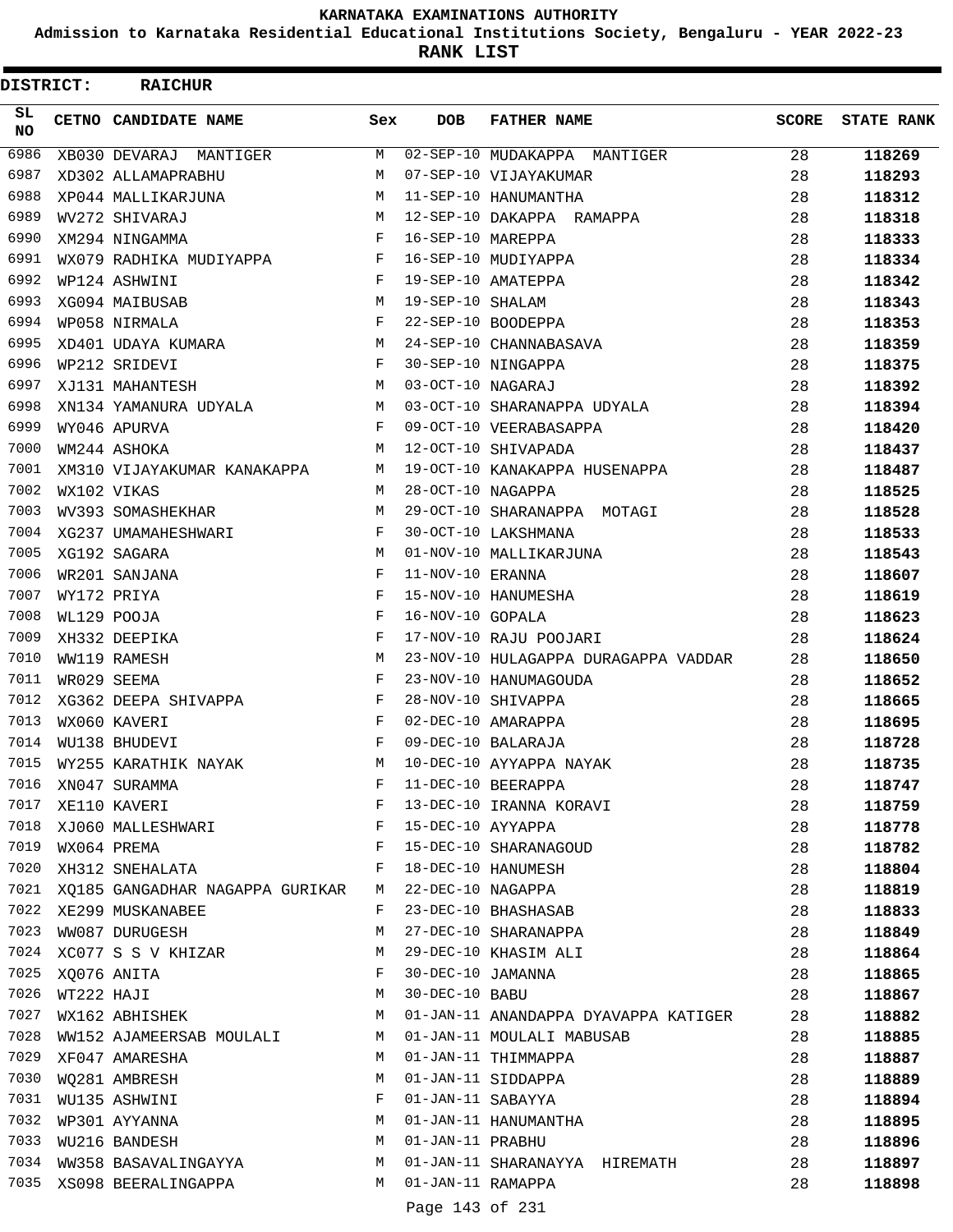**Admission to Karnataka Residential Educational Institutions Society, Bengaluru - YEAR 2022-23**

| DISTRICT: | <b>RAICHUR</b>                       |     |                   |                                       |              |                   |
|-----------|--------------------------------------|-----|-------------------|---------------------------------------|--------------|-------------------|
| SL<br>NO. | CETNO CANDIDATE NAME                 | Sex | <b>DOB</b>        | <b>FATHER NAME</b>                    | <b>SCORE</b> | <b>STATE RANK</b> |
| 7036      | XG270 ISMAYIL                        | М   |                   | 01-JAN-11 PEER SAB                    | 28           | 118913            |
| 7037      | XH222 KARTHIK                        | M   | 01-JAN-11 NAGESH  |                                       | 28           | 118915            |
| 7038      | WN096 MANIKANTA                      | M   |                   | 01-JAN-11 SIDDAPPA                    | 28           | 118919            |
| 7039      | WZ108 MOULALI                        | M   |                   | 01-JAN-11 HANAMAPPA                   | 28           | 118923            |
| 7040      | XC105 MOUNESH                        | M   |                   | 01-JAN-11 MALLAPPA BETAGERI           | 28           | 118924            |
| 7041      | WX372 MOUNESH RATHOD                 | М   |                   | 01-JAN-11 KASTURAPPA KHEENEPPA RATHOD | 28           | 118925            |
| 7042      | WW205 NAGALAXMI                      | F   | 01-JAN-11 NAGAPPA |                                       | 28           | 118926            |
| 7043      | XB046 NAGAREDDI                      | M   |                   | 01-JAN-11 AMARESH KODAGALI            | 28           | 118928            |
| 7044      | XK355 NINGAPPA                       | M   |                   | 01-JAN-11 SIDDAPPA                    | 28           | 118934            |
| 7045      | XC244 POOJASRI                       | F   | 01-JAN-11 RAMESHA |                                       | 28           | 118937            |
| 7046      | XB055 PRAKSH CHANNAPPA AMBIGER       | M   |                   | 01-JAN-11 CHANNAPPA AMBIGER           | 28           | 118940            |
| 7047      | XA193 PUNIT RATHOD                   | M   |                   | 01-JAN-11 HANUMANTA                   | 28           | 118944            |
| 7048      | WV267 REKHAMMA TIMMAYYA              | F   |                   | 01-JAN-11 TIMMAYYA MAHADEVAPPA        | 28           | 118951            |
| 7049      | XN157 RENUKA                         | F   |                   | 01-JAN-11 NINGAPPA                    | 28           | 118952            |
| 7050      | XG230 SHARADA                        | F   |                   | 01-JAN-11 LAKSHMANA                   | 28           | 118961            |
| 7051      | WV274 SHARADA HUVINABHAVI            | F   |                   | 01-JAN-11 NINGAPPA                    | 28           | 118962            |
| 7052      | WW392 SHASHIDHAR VENKATESH           | М   |                   | 01-JAN-11 VENKATESH SHESHAPPA ANKANAL | 28           | 118965            |
| 7053      | XS178 SHIVALEELA                     | F   |                   | 01-JAN-11 HANUMANAGOUDA               | 28           | 118966            |
| 7054      | WU131 SHIVARAJ                       | M   |                   | 01-JAN-11 DURUGAPPA JELLI             | 28           | 118968            |
| 7055      | WV079 NAGAMMA                        | F   |                   | 02-JAN-11 BASANNA KANNERI             | 28           | 118988            |
| 7056      | XM336 GANGABHAVANI                   | F   |                   | 04-JAN-11 CHHATRAPPA BALOOTAGI        | 28           | 119004            |
| 7057      | WM029 RUDRAYYA SWAMY                 | M   |                   | 10-JAN-11 VEERESHA                    | 28           | 119050            |
| 7058      | XG143 DIVYA                          | F   | 11-JAN-11 KRUSHNA |                                       | 28           | 119056            |
| 7059      | WX205 RAGHU                          | M   |                   | 12-JAN-11 HANAMAPPA GEDDALAMARI       | 28           | 119063            |
| 7060      | WR019 SHIVANNA                       | M   | 13-JAN-11 SABAYYA |                                       | 28           | 119071            |
| 7061      | XM074 ANNAPURNA ISHAPPA              | F   |                   | 16-JAN-11 ISHAPP MALLAPPA             | 28           | 119088            |
| 7062      | WT077 SHIVARAJ BHEEMANNA<br>HIREMANI | М   |                   | 17-JAN-11 BHEEMANNA                   | 28           | 119101            |
| 7063      | WL141 JOYTHI                         | F   |                   | 01-FEB-11 MAHANTESH                   | 28           | 119204            |
| 7064      | WR305 REKHA                          | F   |                   | 01-FEB-11 SHIVARAJA                   | 28           | 119213            |
| 7065      | XB152 PRASHANTH BHIMAPPA PAVAR       | M   |                   | 02-FEB-11 BHIMAPPA PAVAR              | 28           | 119217            |
| 7066      | XA005 BANDRAPPA                      | M   |                   | 03-FEB-11 KUPPANNA                    | 28           | 119221            |
| 7067      | WN087 BASAVALINGAMMA                 | F   | 03-FEB-11 ERAPPA  |                                       | 28           | 119222            |
| 7068      | XE127 KAVITHA                        | F   |                   | 03-FEB-11 SOOGAPPA                    | 28           | 119224            |
| 7069      | XD341 SHIVAKUMAR                     | М   |                   | 03-FEB-11 MALLAYYA                    | 28           | 119226            |
| 7070      | XD359 PADMASHREE                     | F   | 07-FEB-11 DEVANNA |                                       | 28           | 119249            |
| 7071      |                                      | F   |                   | 12-FEB-11 YALLANAGOUDA                | 28           | 119285            |
| 7072      | WT219 MAREMMA<br>XR113 SANTOSHA      | М   |                   | 17-FEB-11 RUDRAGOUDA L                | 28           | 119317            |
| 7073      | XC115 YALLALINGA                     | М   |                   | 21-FEB-11 NARASAPPA                   | 28           | 119354            |
| 7074      | WP186 MALLIKARJUNA                   | М   |                   | 24-FEB-11 LAKSHMANA                   | 28           | 119373            |
| 7075      | WL353 BHOOMIKA                       | F   |                   | 27-FEB-11 SHIVARAJA                   | 28           | 119391            |
| 7076      | XJ270 MANASA                         | F   |                   | 27-FEB-11 ANJINEYYA                   | 28           | 119399            |
| 7077      | WY125 SHIVARAJ RATHOD                | М   |                   | 27-FEB-11 DHAKAPPA RATHOD             | 28           | 119403            |
| 7078      | WX349 SUJATHA                        | F   |                   | 01-MAR-11 SHANKARAPPA GOUDRA          | 28           | 119426            |
| 7079      | XH050 TARUN                          | М   | 03-MAR-11 NAGARAJ |                                       | 28           | 119454            |
| 7080      | WP182 JEEVAN                         | М   | 04-MAR-11 SAMASON |                                       | 28           | 119457            |
| 7081      | WX125 VASANT                         | М   |                   | 04-MAR-11 AMARESHA                    | 28           | 119462            |
| 7082      | WS145 RAMESH                         | М   |                   | 06-MAR-11 CHANNAYYA                   | 28           | 119480            |
| 7083      | WP012 RAJESHWARI                     | F   |                   | 07-MAR-11 ANJANEYA                    | 28           | 119490            |
| 7084      | WP070 SADASHIVA THALAMANI            | M   |                   | 09-MAR-11 SIDDAPPA THALAMANI          | 28           | 119513            |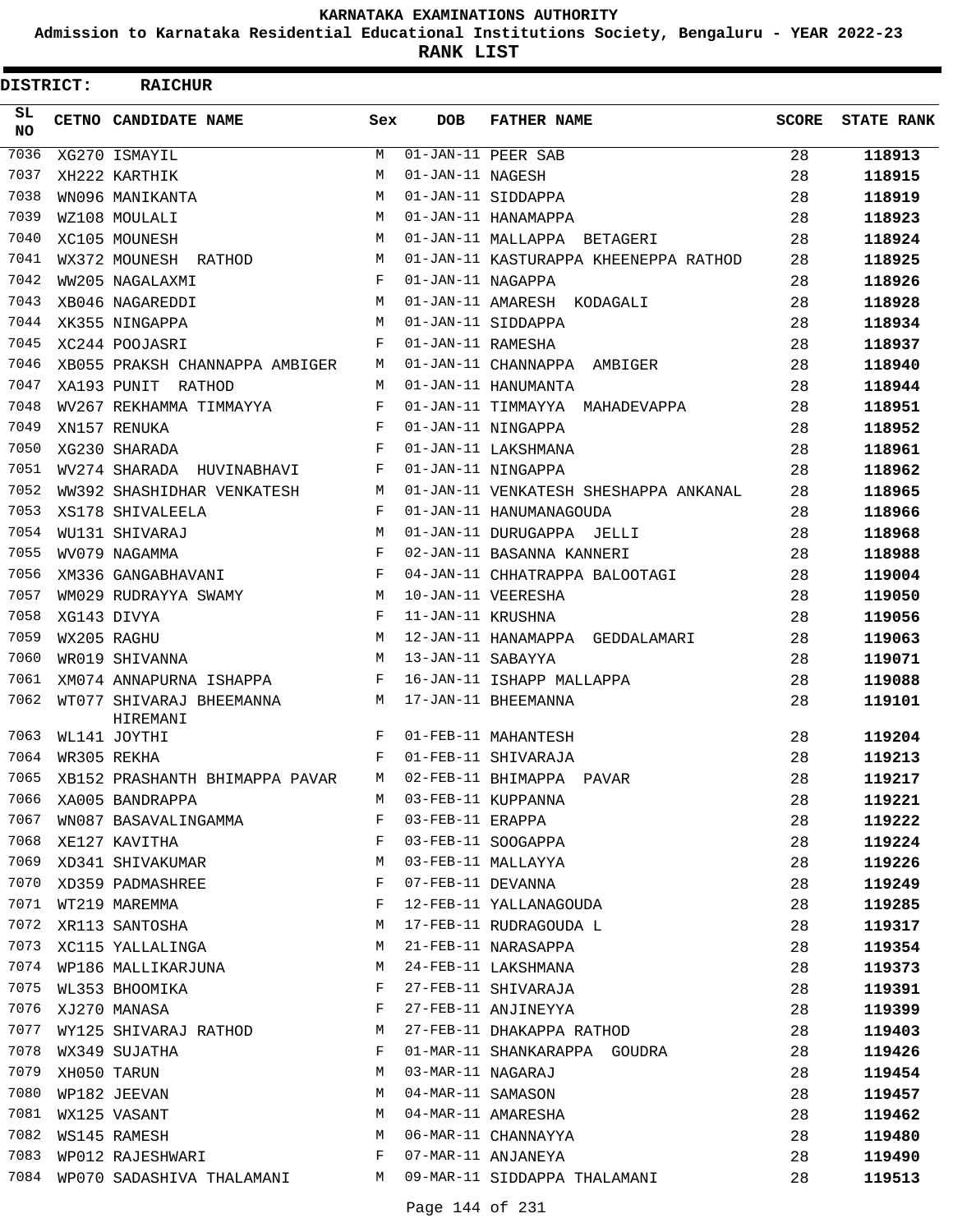**Admission to Karnataka Residential Educational Institutions Society, Bengaluru - YEAR 2022-23**

**RANK LIST**

| <b>DISTRICT:</b> | <b>RAICHUR</b>                           |              |                    |                                                    |       |                   |
|------------------|------------------------------------------|--------------|--------------------|----------------------------------------------------|-------|-------------------|
| SL.<br>NO.       | CETNO CANDIDATE NAME                     | Sex          | <b>DOB</b>         | <b>FATHER NAME</b>                                 | SCORE | <b>STATE RANK</b> |
| 7085             | XM292 AKSHYA MANDAL                      | M            | $10-MAR-11$ SADHAN |                                                    | 28    | 119521            |
| 7086             | XK081 VEERESHA                           | M            |                    | 10-MAR-11 AMARAPPA                                 | 28    | 119534            |
| 7087             | XJ376 KALPANA                            | F            |                    | 11-MAR-11 HUSENAPPA                                | 28    | 119540            |
| 7088             | WX272 SPANDANA                           | F            |                    | 12-MAR-11 PARAMESHWARAYYA                          | 28    | 119549            |
| 7089             | XC318 MONIKA                             | F            |                    | 13-MAR-11 KARIYAPPA                                | 28    | 119557            |
| 7090             | XM243 SAGAR PALLED                       | M            |                    | 13-MAR-11 SURESH PALLED                            | 28    | 119559            |
| 7091             | WW394 SANJANA                            | F            |                    | 13-MAR-11 GOPAL SHETTEPPA RATHOD                   | 28    | 119560            |
| 7092             | WN054 DHANARAJA                          | M            |                    | 14-MAR-11 NAGARAJA                                 | 28    | 119564            |
| 7093             | XO306 PRATIKSHA                          | F            |                    | 15-MAR-11 RENUKARADYA                              | 28    | 119580            |
| 7094             | XM028 SHAMBULINGAYYASWAMI                | M            |                    | 15-MAR-11 MALLIKARJUNYYA                           | 28    | 119583            |
| 7095             | XP249 DURUGAMMA                          | F            |                    | 20-MAR-11 PANDAPPA                                 | 28    | 119615            |
| 7096             | XC092 KAVITHA VENKATESH                  | F            |                    | 20-MAR-11 VENKATESH SAMAPPA                        | 28    | 119616            |
| 7097             | WO095 ERAMMA                             | F            |                    | 21-MAR-11 RANGAPPA                                 | 28    | 119624            |
| 7098             | XL058 BASAVARAJA                         | M            |                    | 26-MAR-11 SHARANAPPA                               | 28    | 119676            |
| 7099             | XL137 SANDHYA                            | F            | 26-MAR-11 VEERESH  |                                                    | 28    | 119680            |
| 7100             | WM335 PRATHAP KUMAR                      | M            | 27-MAR-11 SURESH   |                                                    | 28    | 119688            |
| 7101             | XN167 ALFIYA                             | F            |                    | 28-MAR-11 KHANASABA                                | 28    | 119692            |
| 7102             | XJ318 MAHENDRA                           | M            | 31-MAR-11 ERESHA   |                                                    | 28    | 119726            |
| 7103             | XD462 REKHA                              | F            | 01-APR-11 NAGESH   |                                                    | 28    | 119735            |
| 7104             | XA499 RENUKA                             | F            |                    | 02-APR-11 SHARANAPPA CHAVANABAVI                   | 28    | 119753            |
| 7105             | WM068 UMADEVI                            | F            |                    | 02-APR-11 SHIVAPPA                                 | 28    | 119757            |
| 7106             | WZ256 SRUSTI BASVARAJ<br>HUNCHALAKUNTI   | F            |                    | 03-APR-11 BASAVARAJ CHANNABASAPPA<br>HUNCHALAKUNTI | 28    | 119772            |
| 7107             | XS124 M HARISHRAJ                        | M            |                    | 05-APR-11 MALLESHA                                 | 28    | 119788            |
| 7108             | WN214 MANOJ                              | M            |                    | 06-APR-11 BASAVARAJA                               | 28    | 119807            |
| 7109             | XP127 NAGARATNA                          | F            |                    | 09-APR-11 NAGARAJA                                 | 28    | 119841            |
| 7110             | WZ019 ANAND                              | M            |                    | 10-APR-11 RAGHAVENDRA DALABHANJAN                  | 28    | 119847            |
| 7111             | WY113 ABHISHEK MADAR                     | M            | 11-APR-11 DEVAPPA  |                                                    | 28    | 119862            |
| 7112             | WZ322 KAVYA SHIVANAGOUDA POLICE<br>PATIL | F            |                    | 11-APR-11 SHIVANAGOUDA BASANAGOUDA<br>POLICE PATIL | 28    | 119871            |
|                  | 7113 WQ096 MOUNESHA                      |              |                    | M 11-APR-11 NAGARAJA                               | 28    | 119873            |
|                  | 7114 XJ121 NANDITA                       | F            |                    | 11-APR-11 BOLABANDI                                | 28    | 119876            |
| 7115             | WM411 UMADEVI                            | F            | 12-APR-11 RAMESH   |                                                    | 28    | 119888            |
| 7116             | XQ265 NANDINI                            | F            |                    | 14-APR-11 SURESHA                                  | 28    | 119901            |
|                  | 7117 WP003 APOORVA                       | F            |                    | 15-APR-11 NAGARAJ                                  | 28    | 119910            |
| 7118             | WY289 BHEERAPPA GONAL                    | M            |                    | 15-APR-11 BHANDAREPPA                              | 28    | 119913            |
| 7119             | XL124 HULIGEMMA                          | F            |                    | 16-APR-11 NIRUPADEPPA HUNOOR                       | 28    | 119925            |
|                  | 7120 XL125 MALLAMMA                      | F            |                    | 16-APR-11 BASAVARAJA                               | 28    | 119928            |
|                  | 7121 XH201 GHOUSE PASHA                  | M            |                    | 17-APR-11 CHAND PASHA                              | 28    | 119937            |
|                  | 7122 WZ042 D PRATHIKSHA                  | F            |                    | 21-APR-11 D KESHAVAMURTHI                          | 28    | 119967            |
| 7123             | XB061 MARUTI                             | М            |                    | 22-APR-11 DURAGAPPA                                | 28    | 119980            |
| 7124             | WR158 SAMEER PASHA                       | М            |                    | 22-APR-11 SHALAM SAB                               | 28    | 119985            |
| 7125             | WN329 MALLIKARJUNA                       | M            |                    | 23-APR-11 MARASANNA PUJARI                         | 28    | 119998            |
| 7126             | WZ345 SAVITRI                            | F            |                    | 24-APR-11 SOMALAPPA                                | 28    | 120011            |
| 7127             | WY431 SANGANAGOUDA                       | M            |                    | 25-APR-11 VEERABHADRAPPA                           | 28    | 120020            |
| 7128             | WN057 MEGHANA                            | F            | 26-APR-11 KADAPPA  |                                                    | 28    | 120024            |
| 7129             | WW361 MOHAN KUMAR                        | М            |                    | 26-APR-11 VENKATESH                                | 28    | 120025            |
| 7130             | WS208 RESHMA                             | $\mathbf{F}$ |                    | 26-APR-11 KISHTAPPA                                | 28    | 120026            |
| 7131             | XP180 VISHWA                             | М            |                    | 28-APR-11 VIJAYA KUMAR                             | 28    | 120046            |
| 7132             | WU233 AISHWARYA                          | F            |                    | 04-MAY-11 RAMANAGOUDA                              | 28    | 120088            |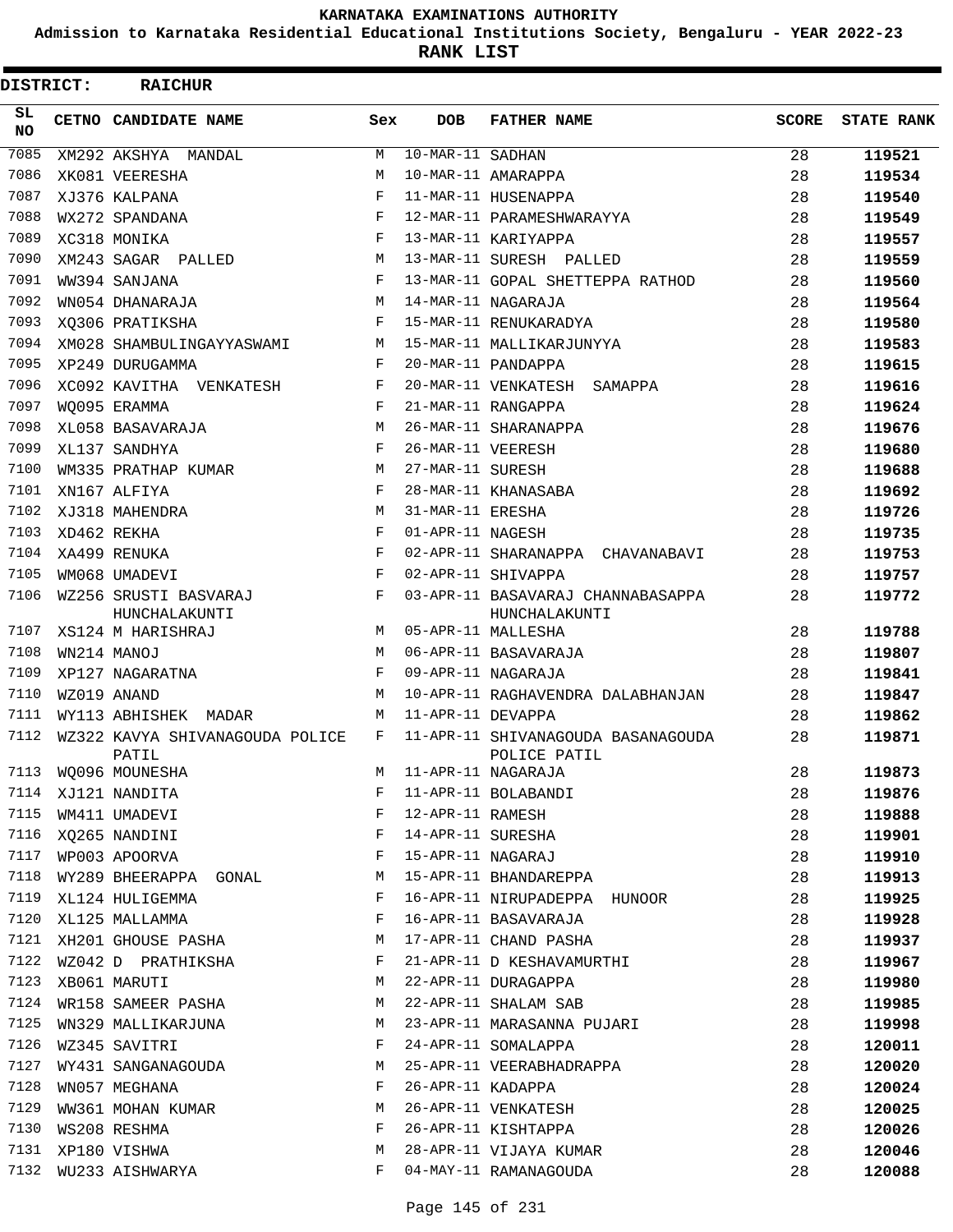**Admission to Karnataka Residential Educational Institutions Society, Bengaluru - YEAR 2022-23**

**RANK LIST**

| DISTRICT:        |            | <b>RAICHUR</b>                          |              |                   |                                              |              |                   |
|------------------|------------|-----------------------------------------|--------------|-------------------|----------------------------------------------|--------------|-------------------|
| SL.<br><b>NO</b> |            | CETNO CANDIDATE NAME                    | Sex          | <b>DOB</b>        | <b>FATHER NAME</b>                           | <b>SCORE</b> | <b>STATE RANK</b> |
| 7133             |            | WR053 BHOOMIKA                          | $\mathbf{F}$ |                   | 05-MAY-11 CHANNAPPA                          | 28           | 120105            |
| 7134             |            | WP028 RASHMI                            | F            |                   | 09-MAY-11 DANDAPPA                           | 28           | 120151            |
| 7135             | XS051 ABHI |                                         | M            |                   | 10-MAY-11 THIPPANNA                          | 28           | 120159            |
| 7136             |            | WX121 MALLIKARJUN                       | М            | 10-MAY-11 AMARESH |                                              | 28           | 120167            |
| 7137             |            | WY069 PARAMANANDA DURAGAPPA M           |              |                   | 10-MAY-11 DURAGAPPA MAHADEVAPPA              | 28           | 120173            |
| 7138             |            | WS230 AISHWARYA R                       | $\mathbf{F}$ |                   | 11-MAY-11 SUBBANNA                           | 28           | 120176            |
| 7139             | XN179 NEHA |                                         | F            |                   | 13-MAY-11 MAHIBOOB PASHA                     | 28           | 120202            |
| 7140             |            | $WN280 SOUBHAGYA$ $F$                   |              |                   | 13-MAY-11 HANUMANTA                          | 28           | 120205            |
| 7141             |            | XD022 MAMATHA                           | F            |                   | 15-MAY-11 BADADAPPA                          | 28           | 120214            |
| 7142             |            | WZ187 AMBIKA                            | $\mathbf{F}$ |                   | 20-MAY-11 DYAMANNA                           | 28           | 120272            |
| 7143             |            | XA219 BHARAT KUMAR NAYAK M              |              |                   | 20-MAY-11 RAVICHANDRA NAYAK                  | 28           | 120275            |
| 7144             |            | XC036 SRISHILA                          | M            |                   | 20-MAY-11 SHARANAPPA                         | 28           | 120287            |
| 7145             |            | XH257 PAVITHRA                          | F            | 23-MAY-11 GOVIND  |                                              | 28           | 120313            |
| 7146             |            | XH192 ANANDA SWAMY                      | M            |                   | 25-MAY-11 LINGAPPA                           | 28           | 120328            |
| 7147             |            | WS147 SHIVAKANTHAMMA                    | F            |                   | 25-MAY-11 MARIYAPPA                          | 28           | 120341            |
| 7148             |            | WU130 S SHWETA                          | F            |                   | 26-MAY-11 BOODEPPAGUODA                      | 28           | 120355            |
| 7149             |            | XA329 ARJUNA                            | М            |                   | 28-MAY-11 SHIVAKUMAR                         | 28           | 120364            |
| 7150             |            | WW095 SHANTMMA MOULAPPA F               |              |                   | 28-MAY-11 MOULAPPA MARADI                    | 28           | 120368            |
| 7151             |            | XH021 Y U PRAJWAL                       | M            | 29-MAY-11 UMESH   |                                              | 28           | 120380            |
| 7152             |            | XG333 M ANJANA                          | F            |                   | 30-MAY-11 SUDHAKAR                           | 28           | 120386            |
| 7153             |            | WL008 AISHWARYA                         | F            | 01-JUN-11 SUBANNA |                                              | 28           | 120407            |
| 7154             |            | WU179 ERANNA                            | M            |                   | 01-JUN-11 SUMANATHA                          | 28           | 120416            |
| 7155             |            | XJ101 K MALLESHA                        | M            |                   | 01-JUN-11 NARASIMHA                          | 28           | 120422            |
| 7156             |            | WQ273 NETHRA                            | F            | 01-JUN-11 POMANNA |                                              | 28           | 120427            |
| 7157             |            | XR027 RAVIKUMAR                         | М            |                   | 01-JUN-11 BHEEMANNA                          | 28           | 120431            |
| 7158             |            | WO048 SHEVANTI                          | F            |                   | 01-JUN-11 HANUMANNA                          | 28           | 120436            |
| 7159             |            | XD366 SWATHI                            | F            |                   | 01-JUN-11 VIRUPAXI                           | 28           | 120440            |
| 7160             |            | WY323 SHIVARAJ                          | M            |                   | 02-JUN-11 GOUDAPPA                           | 28           | 120456            |
| 7161             |            | WZ248 VIKRAM RATHOD                     | М            |                   | 02-JUN-11 CHANDAPPA                          | 28           | 120457            |
| 7162             |            | XP174 SANTHOSHA G R                     | M            | 03-JUN-11 RAMESHA |                                              | 28           | 120464            |
| 7163             |            | WN149 SUNITA                            | F            |                   | 05-JUN-11 VENKATESHA                         | 28           | 120497            |
| 7164             |            | XM228 VENKATESHA                        | М            |                   | 05-JUN-11 THAYAPPA                           | 28           | 120498            |
| 7165             |            | WV200 DEVAKI                            | F            | 06-JUN-11 AMARESH |                                              | 28           | 120502            |
| 7166             |            | XN213 NINGARAJA MALLAYYA M<br>MALIPATIL |              |                   | 06-JUN-11 MALLAYYA NINGABASAPPA<br>MALIPATIL | 28           | 120508            |
| 7167             |            | XS047 VIJAYAKUMARA                      | M            |                   | 06-JUN-11 FAKKIRAPPA                         | 28           | 120512            |
| 7168             |            | XB180 SWAPNA                            | F            | 07-JUN-11 AMBRESH |                                              | 28           | 120533            |
| 7169             |            | XB180 SWAPNA<br>XG108 ANNAPOORNA        | F            |                   | 10-JUN-11 ABRAHAM                            | 28           | 120562            |
| 7170             |            | XL154 KUMARSWAMI                        | М            |                   | 10-JUN-11 VEERESHA                           | 28           | 120565            |
| 7171             |            | WW137 RATNAMMA                          | F            |                   | 10-JUN-11 SANNEPPA MANVI                     | 28           | 120572            |
| 7172             |            | WV287 SANGANNA MOUNESH NAYAKA           | M            |                   | 11-JUN-11 MOUNESH NIRMALAPPA NAYAKA          | 28           | 120584            |
| 7173             |            | XG217 SANGEETA                          | F            | 11-JUN-11 AYYAPPA |                                              | 28           | 120585            |
| 7174             |            | WQ006 CHANNABASAVA                      | М            |                   | 13-JUN-11 HANUMANTRAYA                       | 28           | 120610            |
| 7175             |            | WO279 SHANTAMMAA                        | F            |                   | 14-JUN-11 SHARANAPPA                         | 28           | 120637            |
| 7176             |            | WZ067 SUDEEP                            | М            | 14-JUN-11 BASAPPA |                                              | 28           | 120642            |
| 7177             |            | XE042 VAISHNAVI                         | F            |                   | 14-JUN-11 BASAVARAJ                          | 28           | 120643            |
| 7178             | XM001 USHA |                                         | F            |                   | 15-JUN-11 HANUMANTHA                         | 28           | 120649            |
| 7179             |            | XP016 NINGAMMA                          | F            |                   | 17-JUN-11 NINGAPPA                           | 28           | 120681            |
| 7180             |            | XH210 UMADEVI                           | F            |                   | 20-JUN-11 NARASAPPA                          | 28           | 120728            |
| 7181             |            | XN205 SUBHASA NAYAKA                    | M            |                   | 22-JUN-11 KUBERAPPA                          | 28           | 120748            |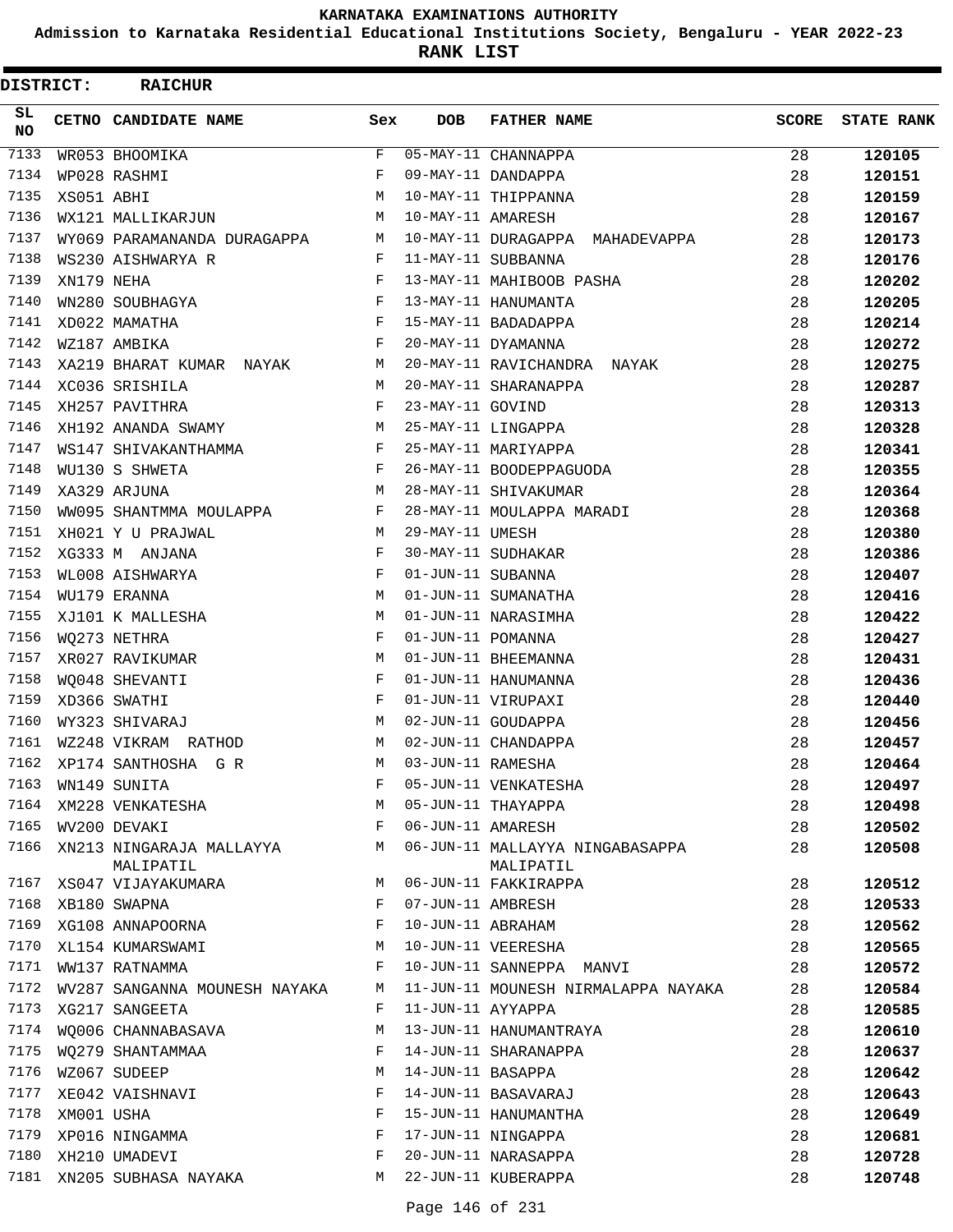**Admission to Karnataka Residential Educational Institutions Society, Bengaluru - YEAR 2022-23**

**RANK LIST**

| DISTRICT:       | <b>RAICHUR</b>                                |            |                   |                                                                  |              |                   |
|-----------------|-----------------------------------------------|------------|-------------------|------------------------------------------------------------------|--------------|-------------------|
| SL<br><b>NO</b> | CETNO CANDIDATE NAME                          | Sex        | <b>DOB</b>        | <b>FATHER NAME</b>                                               | <b>SCORE</b> | <b>STATE RANK</b> |
| 7182            | WY219 AMAREGOUDA DODDANAGOUDRA<br>SANNAGOUDRA | M          |                   | 24-JUN-11 DODDANAGOUDA AMAREGOUDA<br>SANNAGOUDRA                 | 28           | 120766            |
| 7183            | WL110 ASHWINI                                 | F          |                   | 26-JUN-11 HONAKERI                                               | 28           | 120796            |
| 7184            | WQ249 RANJITHA                                | F          |                   | 27-JUN-11 YANKAPPA                                               | 28           | 120816            |
| 7185            | WM182 SAMEER SHEK                             | М          |                   | 28-JUN-11 MAHMOOD SHEK                                           | 28           | 120831            |
| 7186            | XH356 INDROJA                                 | F          | 29-JUN-11 AYYANNA |                                                                  | 28           | 120840            |
| 7187            | XS228 VISHWAS                                 | M          |                   | 29-JUN-11 BASAVARAJ                                              | 28           | 120846            |
| 7188            | XS198 KEERTHI                                 | F          |                   | 30-JUN-11 VIRUPAKSHI                                             | 28           | 120850            |
| 7189            | XC281 LAKSHMI                                 | F          |                   | 01-JUL-11 HUSENAPPA                                              | 28           | 120862            |
| 7190            | XR047 VENKATESH                               | M          |                   | 04-JUL-11 SHARANAPPA                                             | 28           | 120916            |
| 7191            | XG196 BHAGYAMMA                               | F          |                   | 05-JUL-11 SUGURAPPA                                              | 28           | 120918            |
| 7192            | XB206 MADINABEGAM                             | F          |                   | 05-JUL-11 MAIBUB SAB                                             | 28           | 120919            |
| 7193            | XF016 KEERTHI                                 | F          | 07-JUL-11 MADAYYA |                                                                  | 28           | 120948            |
| 7194            | WX375 MAHESH                                  | M          | 07-JUL-11 AMARESH |                                                                  | 28           | 120951            |
| 7195            | XA036 MALLIKA SHIVALINGAPPA<br>YATAGERI       | F          |                   | 07-JUL-11 SHIVALINGAPPA DEVENDRAPPA<br>YATAGERI                  | 28           | 120952            |
| 7196            | WS256 BEERALINGA                              | M          |                   | 09-JUL-11 SHIVAPPA                                               | 28           | 120984            |
| 7197            | XL057 ANKITHA                                 | $_{\rm F}$ |                   | 12-JUL-11 MARISWAMY                                              | 28           | 121024            |
| 7198            | WZ193 PRAVEEN                                 | M          |                   | 13-JUL-11 VENKTESHA                                              | 28           | 121037            |
| 7199            | XE067 TEJASHVINI                              | F          | 14-JUL-11 KRISHNA |                                                                  | 28           | 121060            |
| 7200            | WX240 MAITRA RAMANNA TALAVARA                 | F          |                   | 15-JUL-11 RAMANNA DEVENDRAPPA TALAVARA                           | 28           | 121071            |
| 7201            | XP184 NAGARAJA                                | M          |                   | 15-JUL-11 SHARANAPPA                                             | 28           | 121072            |
| 7202            | WR052 ANKITA                                  | F          |                   | 21-JUL-11 YANKAPPA                                               | 28           | 121148            |
| 7203            | WO098 SANTHOSHA D                             | M          |                   | 22-JUL-11 MUDIRANGAPPA                                           | 28           | 121165            |
| 7204            | WP050 UMADEVI                                 | $_{\rm F}$ |                   | 22-JUL-11 DEVARAJA                                               | 28           | 121167            |
| 7205            | WU153 CHALUVARAJ                              | M          |                   | 23-JUL-11 SHIVAPPA                                               | 28           | 121169            |
| 7206            | XG365 ARCHANA                                 | F          |                   | 24-JUL-11 RAVIKUMAR                                              | 28           | 121182            |
| 7207            | XE126 UMESH REDDY                             | М          |                   | 25-JUL-11 RAVI KUMAR                                             | 28           | 121210            |
| 7208            | WX110 YANKAMMA                                | $_{\rm F}$ | 25-JUL-11 SOMANNA |                                                                  | 28           | 121211            |
| 7209            | WZ033 PAVAN                                   | М          |                   | 27-JUL-11 SHANMUKAYYA                                            | 28           | 121226            |
| 7210            | XS238 SANJAY                                  | M          | 27-JUL-11 SURESHA |                                                                  | 28           | 121230            |
|                 | 7211 XA157 HUSSAINBASHA                       | М          |                   | 27-JUL-11 SURESHA<br>28-JUL-11 RAJASAB<br>30-JUL-11 MAHMED RAFIK | 28           | 121244            |
| 7212            | XP011 AFROZ                                   | F          |                   |                                                                  | 28           | 121270            |
| 7213            | WV060 KAVERI                                  | F          |                   | 31-JUL-11 CHOUDAPPA                                              | 28           | 121289            |
| 7214            | XJ384 ERENDRA                                 | М          |                   | 01-AUG-11 HUSENAPPA                                              | 28           | 121301            |
| 7215            | WU149 VEERESHA                                | М          |                   | 01-AUG-11 NINGAPPA                                               | 28           | 121309            |
| 7216            | XF253 SRIDEVI                                 | F          |                   | 03-AUG-11 BASAVARAJ                                              | 28           | 121329            |
| 7217            | WN165 MARILINGAMMA                            | F          |                   | 07-AUG-11 HANUMANTRAYA                                           | 28           | 121368            |
| 7218            | M<br>XR126 MUDUKANNA                          |            | 07-AUG-11 AADAPPA |                                                                  | 28           |                   |
|                 |                                               | F          |                   |                                                                  |              | 121369            |
| 7220            | 7219 WY389 RENUKA                             |            |                   | 08-AUG-11 SHARANAPPA                                             | 28           | 121381            |
|                 | XK103 MANOJKUMARA MAGI                        | M          |                   | 10-AUG-11 MALLINATHA MAGI                                        | 28           | 121418            |
| 7221            | XL001 SEVANTHI                                | F          |                   | 10-AUG-11 VEERESHA                                               | 28           | 121419            |
| 7222            | XC308 ABHISHEKHA                              | M          |                   | 15-AUG-11 ESHAPPA                                                | 28           | 121462            |
| 7223            | XE081 DURAGANAGOUDA                           | M          |                   | 15-AUG-11 BASAVARAJ                                              | 28           | 121465            |
| 7224            | WR086 RENUKA KALAMGERA                        | F          |                   | 15-AUG-11 BASAVARAJ                                              | 28           | 121471            |
| 7225            | WL015 DEVAMMA                                 | F          | 16-AUG-11 AMARESH |                                                                  | 28           | 121488            |
| 7226            | XC173 RENUKA                                  | F          |                   | 16-AUG-11 MALLAPPA SHIVANAPPA KURUKUNDI                          | 28           | 121497            |
| 7227            | XM048 NAGALINGA GOMARSI M                     |            |                   | 18-AUG-11 NAGARAJA GOMARSI                                       | 28           | 121517            |
| 7228            | XD498 SHIVASWAMI                              | M          |                   | 18-AUG-11 SANNANARASIMHA                                         | 28           | 121519            |
| 7229            | XS121 ANUSHA                                  | F          |                   | 25-AUG-11 JADININGAPPA                                           | 28           | 121585            |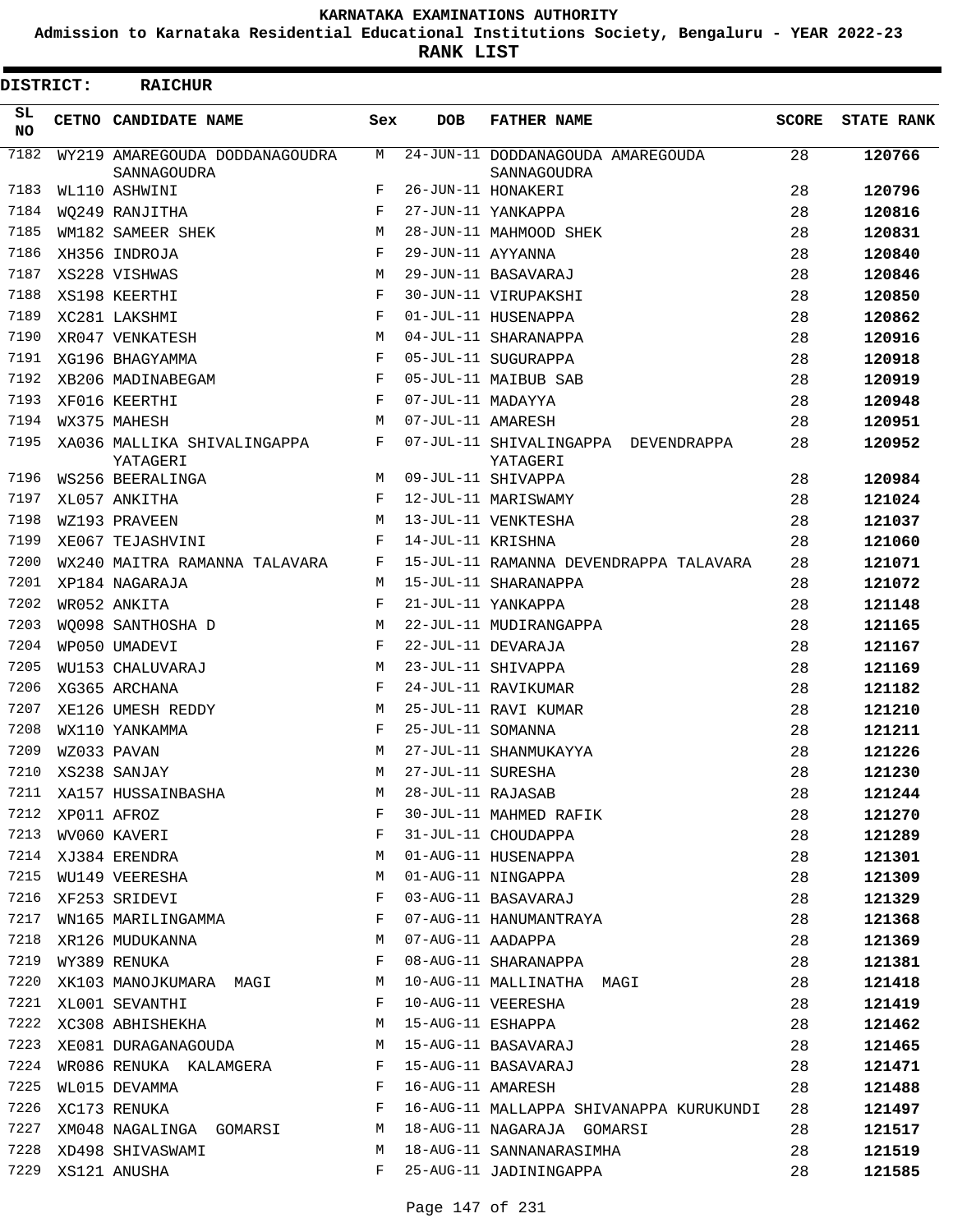**Admission to Karnataka Residential Educational Institutions Society, Bengaluru - YEAR 2022-23**

ı

**RANK LIST**

| <b>DISTRICT:</b> |            | <b>RAICHUR</b>              |     |                   |                                  |              |                   |
|------------------|------------|-----------------------------|-----|-------------------|----------------------------------|--------------|-------------------|
| SL.<br><b>NO</b> |            | CETNO CANDIDATE NAME        | Sex | <b>DOB</b>        | <b>FATHER NAME</b>               | <b>SCORE</b> | <b>STATE RANK</b> |
| 7230             |            | WQ303 HANUMAYYA             | M   | 25-AUG-11 AMARESH |                                  | 28           | 121588            |
| 7231             |            | WS117 KAVERI                | F   |                   | 25-AUG-11 YALLAPPA               | 28           | 121589            |
| 7232             |            | XL013 NIHARIKA              | F   |                   | 25-AUG-11 SHREERAMULU            | 28           | 121592            |
| 7233             |            | WY149 JYOTHI                | F   |                   | 27-AUG-11 SOMAPPA ERAPPA TALAVAR | 28           | 121624            |
| 7234             |            | XB062 NANDINI               | F   |                   | 27-AUG-11 TIMMANNA               | 28           | 121627            |
| 7235             |            | WN022 HANUMANTA             | М   | 28-AUG-11 ERANNA  |                                  | 28           | 121639            |
| 7236             |            | XF270 MAHMED RAZAK          | М   |                   | 30-AUG-11 HUSEN SAB              | 28           | 121667            |
| 7237             |            | WS177 MEGHASHRI             | F   | 30-AUG-11 ABRAHAM |                                  | 28           | 121669            |
| 7238             |            | XS182 AMBIKA                | F   |                   | 31-AUG-11 BASAVARAJ              | 28           | 121679            |
| 7239             |            | XH391 VITHIKA P             | F   |                   | 01-SEP-11 GURUSWAMY              | 28           | 121693            |
| 7240             |            | WX082 GANESHA               | М   |                   | 07-SEP-11 SIDDAPPA               | 28           | 121748            |
| 7241             |            | XJ372 MANOJ                 | М   |                   | 07-SEP-11 HUSSAINAPPA            | 28           | 121750            |
| 7242             |            | WX042 PARVATI               | F   |                   | 07-SEP-11 CHANNAPPA RATHOD       | 28           | 121752            |
| 7243             |            | XB005 BASALINGAMMA GONWATLA | F   |                   | 08-SEP-11 HANAMAPPA GONWATLA     | 28           | 121755            |
| 7244             |            | XH140 JAYASHRI J            | F   |                   | 08-SEP-11 EARESHA J              | 28           | 121760            |
| 7245             |            | WY165 MAHESH                | M   |                   | 09-SEP-11 SHANKAR RATHOD         | 28           | 121771            |
| 7246             |            | XC142 ANITHA                | F   |                   | 14-SEP-11 HANUMANTHA             | 28           | 121814            |
| 7247             |            | XP005 BHUMIKA NAYAK         | F   |                   | 23-SEP-11 LAKSHMANA NAYAK        | 28           | 121894            |
| 7248             |            | XD070 GAYITHRI              | F   | 23-SEP-11 RAJU    |                                  | 28           | 121895            |
| 7249             |            | WP152 SALEEMA               | F   |                   | 25-SEP-11 SHALAMSAB              | 28           | 121925            |
| 7250             |            | WT044 MAHANTESHA            | М   |                   | 28-SEP-11 MALLAPPA               | 28           | 121946            |
| 7251             |            | WY010 SANGEETHA             | F   |                   | 29-SEP-11 AMARESHA               | 28           | 121969            |
| 7252             |            | WR035 RENUKA                | F   |                   | 06-OCT-11 BHEEMANAGOUDA          | 28           | 122034            |
| 7253             |            | XM121 ANJALI                | F   |                   | 08-OCT-11 K VIJAYA KUMAR         | 28           | 122044            |
| 7254             |            | XC285 VIJAY                 | М   | 09-OCT-11 LOKESH  |                                  | 28           | 122065            |
| 7255             |            | WN151 KAVITHA               | F   |                   | 10-OCT-11 SHIVAPPA               | 28           | 122070            |
| 7256             |            | XL091 SAHANA                | F   |                   | 10-OCT-11 RAGHAVENDRA            | 28           | 122073            |
| 7257             |            | XB221 SANGEETHA NAYAK       | F   | 11-OCT-11 RAMAPPA |                                  | 28           | 122081            |
| 7258             |            | XD342 SWATHI                | F   |                   | 12-OCT-11 HANUMAYYA              | 28           | 122091            |
| 7259             |            | XN136 PADMAVATI             | F   |                   | 13-OCT-11 VEERESHA BHAVIKATTI    | 28           | 122099            |
| 7260             |            | WR270 JYOTHI                | F   |                   | 18-OCT-11 NANDAPPA               | 28           | 122145            |
| 7261             |            | XG235 PAVAN                 | М   |                   | 25-OCT-11 NAGENDRA               | 28           | 122223            |
| 7262             |            | XK231 KAVITHA               | F   | 27-OCT-11 IRAJA   |                                  | 28           | 122242            |
| 7263             |            | WW174 SOMASHEKAR            | М   |                   | 27-OCT-11 CHANNABASAVA           | 28           | 122247            |
| 7264             |            | XG071 MALLIKARJUNA          | М   |                   | 30-OCT-11 VENKATESH              | 28           | 122270            |
| 7265             |            | WP066 TAYAMMA               | F   |                   | 30-OCT-11 HANUMANTA              | 28           | 122274            |
| 7266             |            | XH109 AMBIKA BAI            | F   |                   | 31-OCT-11 GOVINDANAIK            | 28           | 122277            |
| 7267             |            | WQ268 SHIFA                 | F   |                   | 31-OCT-11 AHAMMAD HUSEN          | 28           | 122282            |
| 7268             |            | WX263 KAVERI                | F   |                   | 02-NOV-11 MAHADEVAPPA KORAVAR    | 28           | 122302            |
| 7269             |            | WT104 HEMAVATHI             | F   |                   | 04-NOV-11 SHIVASHANKAR           | 28           | 122326            |
| 7270             |            | XM349 PRAJWAL               | М   |                   | 08-NOV-11 MARIYAPPA              | 28           | 122361            |
| 7271             |            | XH331 NARASIMHALU           | М   | 09-NOV-11 SITAPPA |                                  | 28           | 122368            |
| 7272             |            | XG074 VASUNDRA              | F   | 12-NOV-11 LAXMANA |                                  | 28           | 122399            |
| 7273             | WX277 ARUN |                             | М   |                   | 15-NOV-11 CHANDRASHEKAR          | 28           | 122423            |
| 7274             |            | XK242 ASHWINI               | F   |                   | 16-NOV-11 SHIVAKUMAR             | 28           | 122433            |
| 7275             |            | WN326 YALLAMMA              | F   | 20-NOV-11 JAYAPPA |                                  | 28           | 122465            |
| 7276             |            | XJ116 UMADEVI               | F   |                   | 26-NOV-11 HANUMANTHA             | 28           | 122515            |
| 7277             |            | WV072 PARAMESHA             | М   | 27-NOV-11 DAKAPPA |                                  | 28           | 122520            |
| 7278             |            | WW462 DEEPA                 | F   |                   | 01-DEC-11 HANAMANTHA KIRAVAR     | 28           | 122556            |
| 7279             |            | WL222 SHRISHYALA            | М   |                   | 02-DEC-11 BHUDHAYYA SWAMI        | 28           | 122571            |
|                  |            |                             |     | Page 148 of 231   |                                  |              |                   |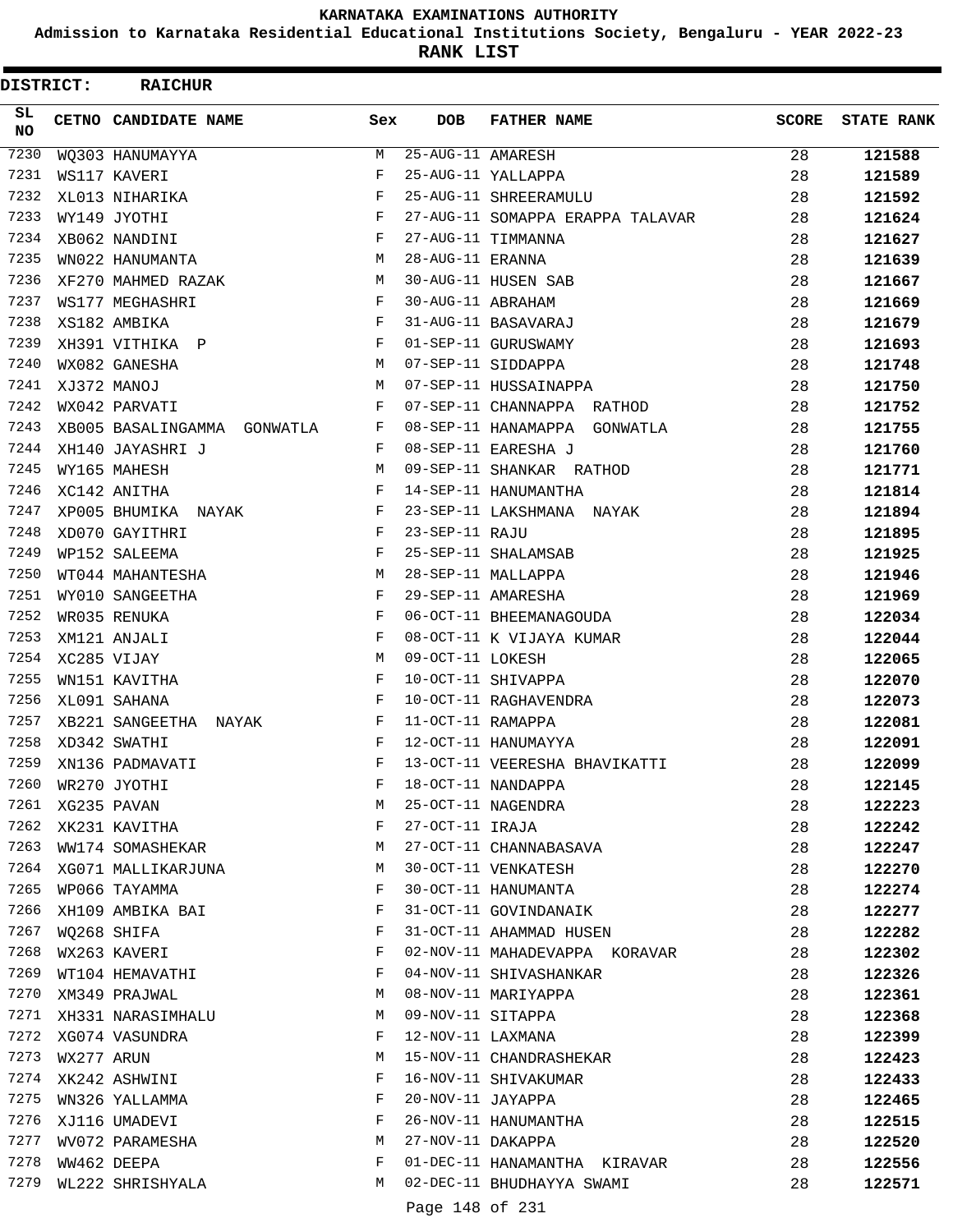**Admission to Karnataka Residential Educational Institutions Society, Bengaluru - YEAR 2022-23**

**RANK LIST**

| <b>DISTRICT:</b> |            | <b>RAICHUR</b>            |            |                   |                                        |              |                   |
|------------------|------------|---------------------------|------------|-------------------|----------------------------------------|--------------|-------------------|
| SL.<br>NO.       |            | CETNO CANDIDATE NAME      | Sex        | <b>DOB</b>        | <b>FATHER NAME</b>                     | <b>SCORE</b> | <b>STATE RANK</b> |
| 7280             |            | WW197 VISHVANATHAREDDI    | М          |                   | 03-DEC-11 SHARANABASAVA<br>SOMALAPUR   | 28           | 122574            |
| 7281             |            | WR191 SIDDANAGOUDA        | M          |                   | 05-DEC-11 BHEEMARAYA                   | 28           | 122587            |
| 7282             |            | WM283 SUNITHA B           | F          |                   | 16-DEC-11 BASAVARAJU                   | 28           | 122661            |
| 7283             |            | XR052 HULIGEMMA           | F          |                   | 23-DEC-11 NIRUPADI                     | 28           | 122710            |
| 7284             |            | WY029 AMRUTHA             | F          |                   | 28-DEC-11 HANUMANTHRAYA                | 28           | 122746            |
| 7285             |            | XK369 ANIL KUMAR          | М          |                   | 01-JAN-12 MUDAKAPPA                    | 28           | 122785            |
| 7286             |            | WL043 BEERLINGA           | M          |                   | 01-JAN-12 HANUMANTHARAYA               | 28           | 122790            |
| 7287             |            | WU125 INDRA               | M          |                   | 01-JAN-12 MAHESH HANUMANTHA KOTTADODDI | 28           | 122795            |
| 7288             |            | XJ236 RAHULNAIK           | М          |                   | 01-JAN-12 NAGUNAIK                     | 28           | 122809            |
| 7289             |            | XL340 VEERABHADRESHA      | М          |                   | 06-JAN-12 SUGURESHA                    | 28           | 122831            |
| 7290             |            | XP211 BHOMIKA             | $_{\rm F}$ |                   | 14-JAN-12 AMARESHA                     | 28           | 122849            |
| 7291             |            | XD480 MARIBASAVA          | М          | 14-JAN-12 DEVAPPA |                                        | 28           | 122850            |
| 7292             |            | WM378 SHASHIKALA          | F          |                   | 17-JAN-12 BASAVARAJ                    | 28           | 122862            |
| 7293             |            | XO099 ABDUL RAZAK         | М          |                   | 23-JAN-12 DHANNESAB                    | 28           | 122873            |
| 7294             |            | XN239 ALPIYA              | F          |                   | 23-JAN-12 DAVAL BASHA                  | 28           | 122874            |
| 7295             |            | XL236 ARFA LAL SAB        | F          | 24-JAN-12 LAL SAB |                                        | 28           | 122876            |
| 7296             |            | XJ092 HARSHITHA D         | F          |                   | 25-JAN-12 BASSAYYA                     | 28           | 122880            |
| 7297             |            | WT029 SHIVAKUMAR          | М          | 28-JAN-12 GOVINDA |                                        | 28           | 122886            |
| 7298             |            | XM272 MALLIKA             | $_{\rm F}$ |                   | 01-FEB-12 MANJUNATHA GURIKAR           | 28           | 122895            |
| 7299             |            | XG176 VIRAT SAMARTHAGOUDA | М          |                   | 04-FEB-12 BASANAGOUDA                  | 28           | 122898            |
| 7300             |            | WR106 RESHAMA             | F          |                   | 10-FEB-12 SHALMA SAB                   | 28           | 122906            |
| 7301             | XF265 ANJI |                           | М          | 04-MAR-12 PEERU   |                                        | 28           | 122928            |
| 7302             |            | XH401 JOSHNA              | F          | 28-MAR-12 ASHOK   |                                        | 28           | 122943            |
| 7303             |            | XH205 LAVANYA             | $_{\rm F}$ | 04-APR-12 DEVAPPA |                                        | 28           | 122948            |
| 7304             |            | WZ110 RAJESHWARI          | F          |                   | 12-NOV-12 VENKATESH                    | 28           | 122989            |
| 7305             |            | WN032 ASHWINI             | F          |                   | 04-DEC-12 HANUMANTHA                   | 28           | 122991            |
| 7306             |            | XJ153 MADDILETI           | M          |                   | 03-FEB-08 NARASIMHALU                  | 27           | 122998            |
| 7307             |            | WW033 NAGARAJ             | М          |                   | 25-MAY-08 HANUMAPPA                    | 27           | 122999            |
| 7308             |            | WP052 ANITHA              | $_{\rm F}$ |                   | 04-SEP-08 BULLAPPA                     | 27           | 123002            |
| 7309             |            | XJ201 SHIVAPUTHRA         | M          |                   | 31-MAR-09 NARASIMHA                    | 27           | 123016            |
| 7310             |            | WW091 SHABHANA BEGUM      | F          |                   | 10-MAY-09 MAHEBOOB SAB                 | 27           | 123019            |
| 7311             |            | XD333 VINOD KUMAR         | M          | 13-JUN-09 ANAND   |                                        | 27           | 123027            |
| 7312             | WR051 SONY |                           | F          |                   | 04-JUL-09 CHATRAPPA                    | 27           | 123030            |
| 7313             | WT076 RAJU |                           | М          |                   | 14-AUG-09 SIDDAPPA                     | 27           | 123035            |
|                  |            | 7314 XJ355 DINESH         | М          | 25-AUG-09 ERESH   | 25-AUG-09 ERESH<br>30-SEP-09 HOLIYAPPA | 27           | 123039            |
| 7315             |            | WX184 AYYAPPA             | М          |                   |                                        | 27           | 123048            |
| 7316             |            | XR178 MAHESH              | М          |                   | 19-OCT-09 SHARANAPPA                   | 27           | 123053            |
| 7317             | XR055 RAVI |                           | М          |                   | 23-OCT-09 SEENAPPA                     | 27           | 123054            |
| 7318             |            | XN081 JAYASREE            | F          |                   | 25-OCT-09 SHANKARAGOUDA                | 27           | 123055            |
| 7319             |            | XF243 BHAGYAMMA SHIVAGENI | F          |                   | 12-NOV-09 SHIVAGENI HUSENAPPA          | 27           | 123061            |
| 7320             |            | WV059 GADDEPPA            | М          |                   | 21-NOV-09 NAGAPPA KAMBALI              | 27           | 123064            |
|                  |            | 7321 XR163 PRAJWAL        | М          |                   | 10-DEC-09 SHARANAPPA KIDADOOR          | 27           | 123069            |
| 7322             |            | XH308 G NARASAN GOUDA     | М          | 19-DEC-09 GURURAJ |                                        | 27           | 123073            |
| 7323             |            | XE033 SOUMYA              | F          | 20-DEC-09 RAMANNA |                                        | 27           | 123074            |
| 7324             |            | XR005 AJAYKUMAR           | М          |                   | 01-JAN-10 MARUTHI                      | 27           | 123079            |
| 7325             |            | WS087 BANDENAVAJ          | М          |                   | 01-JAN-10 GOKULASAB                    | 27           | 123084            |
| 7326             |            | WW312 DEEPA               | F          |                   | 01-JAN-10 VIRUPANNA                    | 27           | 123090            |
| 7327             |            | WQ209 SANGEETA            | F          |                   | 01-JAN-10 MARILINGAPPA                 | 27           | 123106            |
| 7328             |            | WY364 SHILPA ARIKERI      | F          |                   | 01-JAN-10 HANUMAPPA SHIVAPPA ARIKERI   | 27           | 123112            |
| 7329             |            | WT220 SHIVAYYA            | М          |                   | 01-JAN-10 MALLIKARJUNA                 | 27           | 123114            |
|                  |            |                           |            | Page 149 of 231   |                                        |              |                   |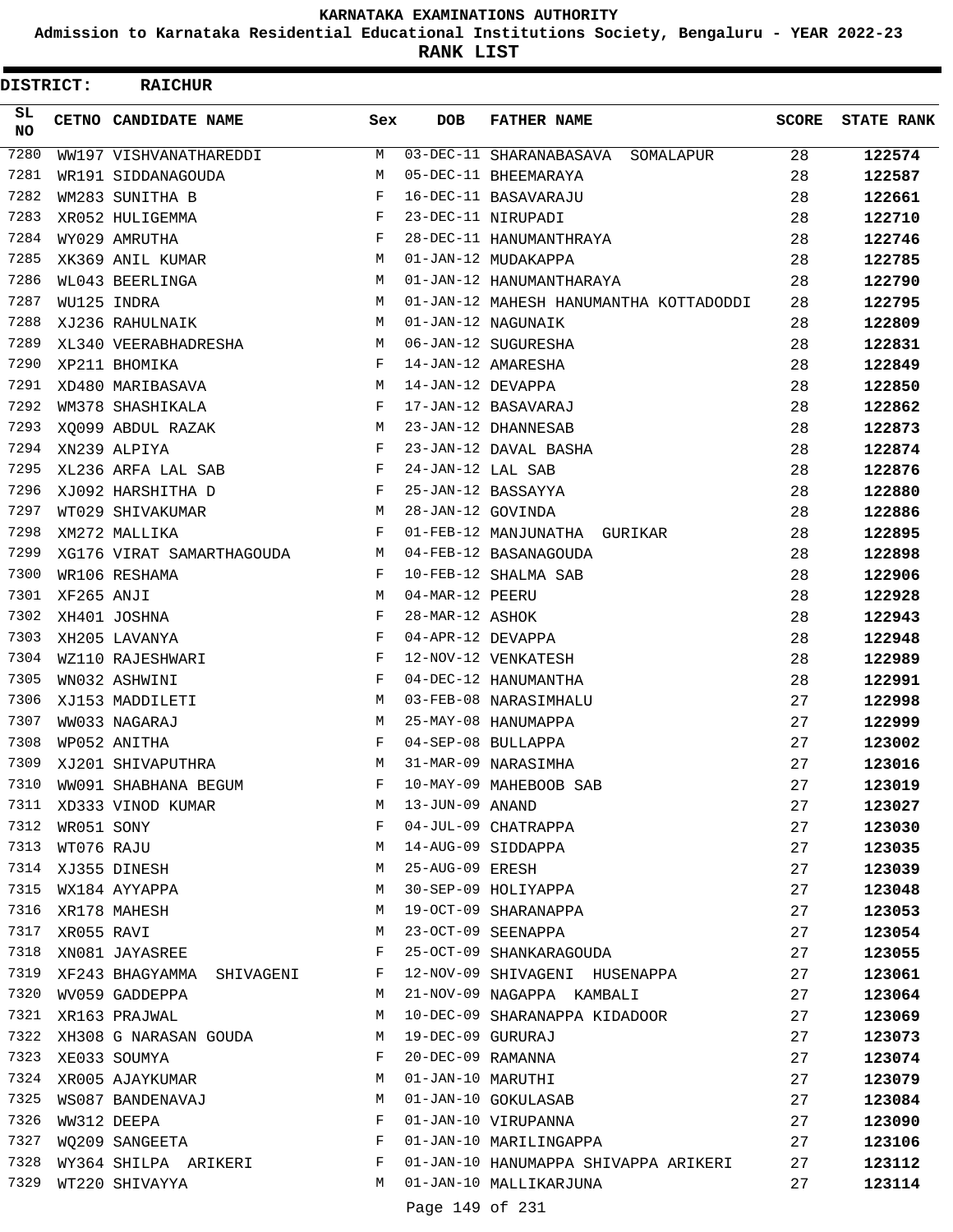**Admission to Karnataka Residential Educational Institutions Society, Bengaluru - YEAR 2022-23**

**RANK LIST**

| DISTRICT:    |             | <b>RAICHUR</b>                     |              |                   |                                        |              |                   |
|--------------|-------------|------------------------------------|--------------|-------------------|----------------------------------------|--------------|-------------------|
| SL.<br>NO.   |             | CETNO CANDIDATE NAME               | Sex          | <b>DOB</b>        | <b>FATHER NAME</b>                     | <b>SCORE</b> | <b>STATE RANK</b> |
| 7330         |             | XC248 YASHAVANTHA                  | M            |                   | $\overline{01}$ -JAN-10 HANUMANTHA     | 27           | 123117            |
| 7331         |             | WN310 SHILPA                       | F            | 04-JAN-10 LAXMANA |                                        | 27           | 123119            |
| 7332         |             | WX161 SHIVARAJKUMAR                | М            |                   | 21-JAN-10 DURAGAPPA                    | 27           | 123128            |
| 7333         |             | WW171 MOUNESH                      | М            |                   | 27-JAN-10 BASAVARAJ                    | 27           | 123133            |
| 7334         |             | WO180 DEEPA                        | $_{\rm F}$   |                   | 30-JAN-10 YANKAPPA                     | 27           | 123138            |
| 7335         |             | WN138 BASAVARAJ                    | M            |                   | 09-FEB-10 BHIMANNA                     | 27           | 123156            |
| 7336         |             | XG029 MALLIKARJUNA                 | М            | 10-FEB-10 MAREPPA |                                        | 27           | 123158            |
| 7337         |             | XS063 MAHAMAD                      | М            |                   | 13-FEB-10 MAIBOOBASAB                  | 27           | 123163            |
| 7338         |             | XN203 SHIVARAJ                     | М            |                   | 15-FEB-10 TIMMAPPA BHOVI               | 27           | 123166            |
| 7339         |             | XF004 BHOODEVI                     | $_{\rm F}$   |                   | 02-MAR-10 AMARESHA                     | 27           | 123183            |
| 7340         |             | WP239 PAYAL R                      | $_{\rm F}$   | 02-MAR-10 RAJU    |                                        | 27           | 123185            |
| 7341         |             | XD234 ANKITHA MALLIKARJUN          | $\mathbf{F}$ |                   | 03-MAR-10 MALLIKARJUN                  | 27           | 123187            |
| 7342         |             | XQ095 NEELAMMA                     | F            | 21-MAR-10 IRAPPA  |                                        | 27           | 123200            |
| 7343         |             | WR031 SANJANA                      | $_{\rm F}$   | 23-MAR-10 NAGAPPA |                                        | 27           | 123204            |
| 7344         |             | XA427 BASAVARAJ                    | M            | 27-MAR-10 AMARESH |                                        | 27           | 123206            |
| 7345         |             | XH285 MOHAMMED ASAD ALI            | M            |                   | 04-APR-10 AKHTAR ALI                   | 27           | 123215            |
| 7346         |             | XA202 PRAKASH CHAWAN               | M            |                   | 10-APR-10 CHANDAPPA SANNAPPA CHAWAN    | 27           | 123223            |
| 7347         |             | WV034 RADHIKA GOUDRU               | F            |                   | 12-APR-10 SOMAPPA GANGAPPA GOUDRU      | 27           | 123230            |
| 7348         |             | WT216 ANJANEYYA                    | М            |                   | 06-MAY-10 NARASANNA GUJUPPA            | 27           | 123257            |
| 7349         |             | WN095 DURGAPPA GOUDA               | М            |                   | 10-MAY-10 AMBRESHA                     | 27           | 123260            |
| 7350         |             | WV154 DIVYASHREE                   | $\mathbf{F}$ |                   | 23-MAY-10 CHANNABASAVA                 | 27           | 123275            |
| 7351         |             | XN104 NANDINI                      | $_{\rm F}$   |                   | 25-MAY-10 BASALINGAPPA                 | 27           | 123282            |
| 7352         |             | XQ005 ABHISHEK                     | M            | 28-MAY-10 ALESHA  |                                        | 27           | 123286            |
| 7353         |             | XH372 VAMSHI NAYADU                | M            |                   | 05-JUN-10 RANGAPPA                     | 27           | 123304            |
| 7354         |             | XK099 HANUMANTA                    | М            | 08-JUN-10 RAMAPPA |                                        | 27           | 123309            |
| 7355         |             | XN002 PALLAVI                      | F            |                   | 10-JUN-10 YALLAPPA                     | 27           | 123313            |
| 7356         |             | WZ114 ADITYA BASAVARAJA HADAPADA M |              |                   | 16-JUN-10 BASAVARAJA AMARANNA HADAPADA | 27           | 123321            |
| 7357         |             | XH169 NIRANJANA PATIL              | M            |                   | 23-JUN-10 KESAVA REDDY                 | 27           | 123329            |
| 7358         |             | WO119 SHIVUKUMAR                   | M            |                   | 01-JUL-10 HUSSAINAPPA                  | 27           | 123345            |
| 7359         |             | XG400 HULIRAJA                     | M            | 05-JUL-10 SURESHA |                                        | 27           | 123353            |
| 7360         |             | XL076 SHAKUNTALA SOOJI             | F            |                   | 18-JUL-10 SANNAYANKAPPA SOOJI          | 27           | 123372            |
| 7361         |             | WU070 DHANSHREE                    | F            | 21-JUL-10 MANAPPA |                                        | 27           | 123377            |
| 7362         |             | XL010 BHARATH KUMAR M              |              |                   | 25-JUL-10 SHARANABASAVA                | 27           | 123381            |
|              |             | 7363 XS183 JAN VESLI               | M            |                   | 25-JUL-10 IMYANYUL                     | 27           | 123383            |
|              |             | 7364 XN141 DURGAMMA                | $\mathbf{F}$ |                   | 27-JUL-10 KANAKAPPA                    | 27           | 123388            |
| 7365         |             | XH358 VARDHAN MAHESHA              | M            | 02-AUG-10 AYYAPPA |                                        | 27           | 123403            |
| 7366         |             | XN259 SANDEEPA                     | M            |                   | 06-AUG-10 YALLAPPA                     | 27           | 123415            |
| 7367<br>7368 |             | XP162 YAMANURAPPA                  | М            |                   | 10-AUG-10 SIDDAPPA                     | 27           | 123430            |
|              | XA393 AMEER |                                    | М            |                   | 13-AUG-10 DADAPEER                     | 27           | 123435            |
| 7369         |             | WY420 ANKITHA                      | F            |                   | 19-AUG-10 CHANDRASHEKHAR               | 27           | 123450            |
| 7370         |             | WW128 SHANTAMMA                    | F            | 22-AUG-10 MANAPPA |                                        | 27           | 123462            |
|              |             | 7371 XP165 SPOORTHI                | F            |                   | 27-AUG-10 SHIVAKUMAR METI              | 27           | 123476            |
| 7373         |             | 7372 XK077 KAVERI                  | F<br>F       |                   | 01-SEP-10 YAMANAPPA                    | 27           | 123492            |
| 7374         |             | WW089 TAYAMMA                      |              | 02-SEP-10 SOMAPPA | 09-SEP-10 SHANKARALINGAPPA             | 27           | 123500            |
| 7375         |             | XL290 PRAJVAL                      | М            |                   |                                        | 27           | 123527            |
|              |             | XC018 BHAGYAMMA                    | F<br>М       | 12-SEP-10 AYYANNA | 13-SEP-10 PAMPAPATHI                   | 27           | 123536            |
| 7377         |             | 7376 XP047 TARUN KUMAR             | F            |                   | 14-SEP-10 BHIRAPPA                     | 27           | 123543            |
| 7378         |             | XQ288 MADHUSHRI<br>WM363 BHUMIKA   | F            |                   | 17-SEP-10 RAJU NAYAK                   | 27<br>27     | 123546            |
| 7379         |             | WP155 ANJALI                       | F            | 25-SEP-10 BASAVA  |                                        | 27           | 123557<br>123584  |
|              |             |                                    |              |                   |                                        |              |                   |
|              |             |                                    |              | Page 150 of 231   |                                        |              |                   |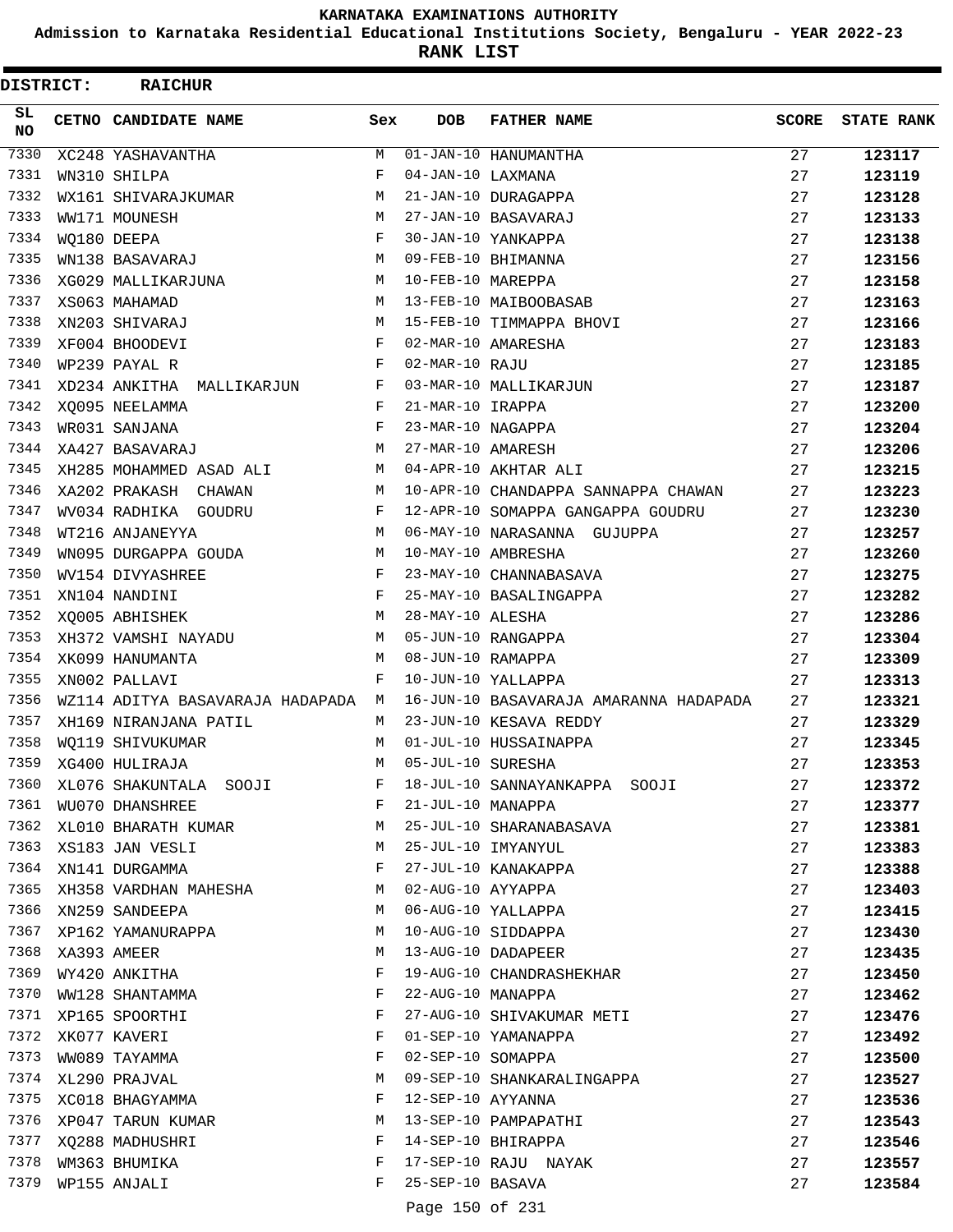**Admission to Karnataka Residential Educational Institutions Society, Bengaluru - YEAR 2022-23**

**RANK LIST**

| DISTRICT:        | <b>RAICHUR</b>          |              |                   |                                      |              |                   |
|------------------|-------------------------|--------------|-------------------|--------------------------------------|--------------|-------------------|
| SL.<br><b>NO</b> | CETNO CANDIDATE NAME    | Sex          | <b>DOB</b>        | <b>FATHER NAME</b>                   | <b>SCORE</b> | <b>STATE RANK</b> |
| 7380             | WU039 CHANNABASAVA      | M            | 27-SEP-10 VENKOBA |                                      | 27           | 123595            |
| 7381             | WL371 ABHISHEK          | М            |                   | 29-SEP-10 HUCHCHAREDDI               | 27           | 123604            |
| 7382             | XC128 AKASH             | M            |                   | 01-OCT-10 YALLAPPA                   | 27           | 123612            |
| 7383             | XG216 NAGARAJA          | M            |                   | 01-OCT-10 GANGAPPA                   | 27           | 123615            |
| 7384             | WV128 SANGAMESH         | M            |                   | 01-OCT-10 BASAVARAJ                  | 27           | 123618            |
| 7385             | XN077 PARVATHI          | F            |                   | 09-OCT-10 MARIYAPPA                  | 27           | 123649            |
| 7386             | WP225 ANJANEYYA         | M            |                   | 10-OCT-10 RANGANNA                   | 27           | 123655            |
| 7387             | XH365 VISHNUKUMAR       | M            | 10-OCT-10 SRIDHAR |                                      | 27           | 123662            |
| 7388             | WZ357 ARUNAKUMAR        | M            | 11-OCT-10 AMARESH |                                      | 27           | 123663            |
| 7389             | WN260 MAHESHA           | М            |                   | 15-OCT-10 AMARESHA                   | 27           | 123681            |
| 7390             | XA383 BASAMMA           | F            | 16-OCT-10 ERAPPA  |                                      | 27           | 123685            |
| 7391             | XB230 ABDUL RIYAZ       | М            |                   | 20-OCT-10 HAJI BABA                  | 27           | 123708            |
| 7392             | XH253 BINDUSHREE        | F            |                   | 24-OCT-10 MAHENDRA                   | 27           | 123746            |
| 7393             | XC265 B INDU            | F            |                   | 29-OCT-10 GOVARDAN                   | 27           | 123771            |
| 7394             | XN094 GOURAMMA          | F            |                   | 31-OCT-10 SANNADURAGAPPA             | 27           | 123784            |
| 7395             | WX384 BHAGYASHRI        | F            |                   | 02-NOV-10 GUNDAPPA                   | 27           | 123789            |
| 7396             | XD486 NETRAVATHI        | F            |                   | 02-NOV-10 YALLAPPA                   | 27           | 123794            |
| 7397             | WX056 AMBIKA            | F            |                   | 03-NOV-10 AMARESHAPPA KUSTAGI        | 27           | 123800            |
| 7398             | WY048 RAKESH            | M            | 05-NOV-10 MANSING |                                      | 27           | 123818            |
| 7399             | WP223 MAHALAXMI         | F            | 06-NOV-10 SABANNA |                                      | 27           | 123824            |
| 7400             | WR101 SHILPA            | F            |                   | 10-NOV-10 SHIVAPPA                   | 27           | 123851            |
| 7401             | WN125 CHAITRA           | F            |                   | 13-NOV-10 NARASANNA                  | 27           | 123871            |
| 7402             | WM078 VENKATESHA        | M            |                   | 17-NOV-10 HANUMANTHRAYA              | 27           | 123902            |
| 7403             | XD378 HANUMANTHA        | M            | 23-NOV-10 RAMESH  |                                      | 27           | 123921            |
| 7404             | WR138 BASAVARAJA        | M            |                   | 24-NOV-10 SHIVARAJA                  | 27           | 123923            |
| 7405             | XE079 ARPITHA           | F            |                   | 25-NOV-10 DEVARAJA                   | 27           | 123929            |
| 7406             | WO341 SANEEYA           | F            | 26-NOV-10 PRABHU  |                                      | 27           | 123940            |
| 7407             | WR014 BHEEMAMBIKA       | F            |                   | 30-NOV-10 SHIVAPPA                   | 27           | 123955            |
| 7408             | WZ226 AALIYA            | F            | 01-DEC-10 SALEEM  |                                      | 27           | 123958            |
| 7409             | WV017 GANGUBAI          | F            |                   | 10-DEC-10 AMARESH KOTEPPA JADAV      | 27           | 124007            |
|                  | 7410 XQ168 GAYATHRI     | F            |                   | 10-DEC-10 HEMANTARAJA                | 27           | 124008            |
| 7411             | XC264 NOORJAN BEGUM     | F            |                   | 11-DEC-10 HUSSAIN PASHA              | 27           | 124012            |
| 7412             | WM066 SHIVALEELA        | F            |                   | 15-DEC-10 CHANNAPPA                  | 27           | 124036            |
| 7413             | WV143 PREETAM           | M            | 16-DEC-10 VEERESH |                                      | 27           | 124041            |
|                  | 7414 WL413 VENKATESHA   | M            |                   | 16-DEC-10 SHIVARAJA                  | 27           | 124047            |
| 7415             | XN079 ANKITHA           | F            |                   | 17-DEC-10 LAKSHMANA                  | 27           | 124048            |
| 7416             | XF279 BHUVANESHWARI     | F            |                   | 18-DEC-10 ANJANEYYA                  | 27           | 124054            |
| 7417             | XK073 VISHWANATH        | M            |                   | 18-DEC-10 GADDEPPA                   | 27           | 124060            |
| 7418             | XF174 SHILPA            | F            |                   | 20-DEC-10 NINGAPPA                   | 27           | 124071            |
| 7419             | XQ108 DURUGAMMA         | F            |                   | 21-DEC-10 DURAGAPPA UDYALA           | 27           | 124080            |
| 7420             | WW311 AMARESH BHUPUR    | М            |                   | 22-DEC-10 HANAMANTHA ADAPPA BHUPUR   | 27           | 124086            |
| 7421             | WR015 SIDLINGAPPA       | <b>M</b>     |                   | 23-DEC-10 SADASHIVA                  | 27           | 124096            |
|                  | 7422 WV097 HOLEYAMMA    | $\mathbf{F}$ |                   | 25-DEC-10 PARAMAYYA SIDDAYYA         | 27           | 124103            |
| 7423             | XL016 LINGARAJA PATTARA | М            |                   | 26-DEC-10 SHARANAPPA PATTARA         | 27           | 124110            |
| 7424             | WZ031 JYOTI             | F            |                   | 30-DEC-10 GYANAPPA                   | 27           | 124136            |
| 7425             | WS259 MANJUNATH         | М            | 31-DEC-10 PRABHU  |                                      | 27           | 124144            |
| 7426             | WW346 AKASH             | M            |                   | 01-JAN-11 GUNDAPPA GOLAPALLI         | 27           | 124150            |
| 7427             | WW107 AKSHATA           | F            |                   | 01-JAN-11 PARASAPPA SHIVAPPA KATAGAL | 27           | 124152            |
| 7428             | XB012 ANITA             | F            | 01-JAN-11 DEVAPPA |                                      | 27           | 124155            |
| 7429             | XB225 ANJALI            | F            |                   | 01-JAN-11 SHARANAPPA KANAKAGIRI      | 27           | 124157            |
|                  |                         |              | Page 151 of 231   |                                      |              |                   |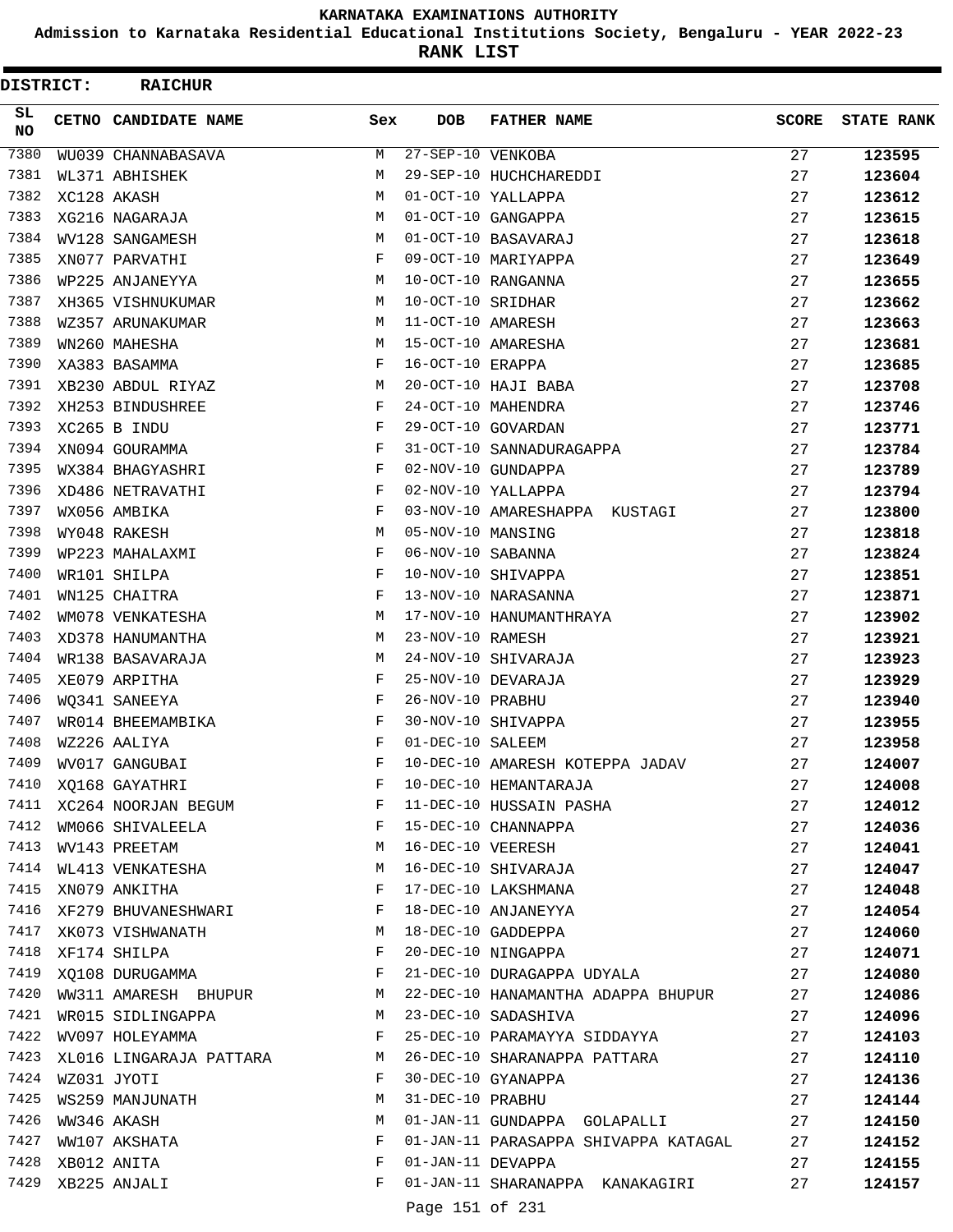**Admission to Karnataka Residential Educational Institutions Society, Bengaluru - YEAR 2022-23**

**RANK LIST**

| DISTRICT: | <b>RAICHUR</b>                                   |     |                   |                                         |              |                   |
|-----------|--------------------------------------------------|-----|-------------------|-----------------------------------------|--------------|-------------------|
| SL<br>NO. | CETNO CANDIDATE NAME                             | Sex | <b>DOB</b>        | <b>FATHER NAME</b>                      | <b>SCORE</b> | <b>STATE RANK</b> |
| 7430      | XB084 ANJAMMA MEDIKINAL                          | F   |                   | 01-JAN-11 DURAGAPPA DURAGAPPA MEDIKINAL | 27           | 124158            |
| 7431      | XG265 ANWAR ALI                                  | М   |                   | 01-JAN-11 HUSEN SAB                     | 27           | 124159            |
| 7432      | XA081 AROGYAPPA                                  | M   |                   | 01-JAN-11 MUDAKAPPA MANVI               | 27           | 124162            |
| 7433      | XD248 B BASAVARAJ                                | М   |                   | 01-JAN-11 BOODEPPA                      | 27           | 124164            |
| 7434      | XM214 BASAVARAJA                                 | М   |                   | 01-JAN-11 AMBRESHA                      | 27           | 124168            |
| 7435      | XD429 BHUMIKA                                    | F   |                   | 01-JAN-11 SHARANAPPA                    | 27           | 124176            |
| 7436      | XJ260 DHANUSH NAYAK                              | M   |                   | 01-JAN-11 VEERESH NAYAK                 | 27           | 124182            |
| 7437      | WY075 DYAMAVVA                                   | F   |                   | 01-JAN-11 CHANDAPPA                     | 27           | 124183            |
| 7438      | WU054 GOURAMMA                                   | F   |                   | 01-JAN-11 THIMMANNA                     | 27           | 124184            |
| 7439      | XD111 LUMBINI                                    | F   |                   | 01-JAN-11 HANUMANTHA                    | 27           | 124190            |
| 7440      | XD476 MALLIKARJUNA                               | М   |                   | 01-JAN-11 HANUMESHA                     | 27           | 124196            |
| 7441      | WP238 MANOJ                                      | М   |                   | 01-JAN-11 CHANDRASHEKHARA               | 27           | 124199            |
| 7442      | WN058 NIKHITHA                                   | F   |                   | 01-JAN-11 SHEKHARAPPA                   | 27           | 124204            |
| 7443      | XC203 PRAVEEN                                    | M   |                   | 01-JAN-11 HANAMANTHA                    | 27           | 124214            |
| 7444      | XA455 RAMALINGAPP HANAMANTA<br><b>DONNEGUDDA</b> | М   |                   | 01-JAN-11 HANAMANTA DONNEGDDA           | 27           | 124220            |
| 7445      | XA039 SANTOSH KANAKAPPA                          | M   |                   | 01-JAN-11 KANAKAPPA                     | 27           | 124229            |
| 7446      | XG423 SURESH PAWAR                               | M   |                   | 01-JAN-11 SHEKARAPPA                    | 27           | 124249            |
| 7447      | WM262 SWATHI                                     | F   |                   | 01-JAN-11 CHANNAPPA                     | 27           | 124251            |
| 7448      | WW069 VASANTAKUMAR NAYK                          | М   |                   | 01-JAN-11 TIPPAN NAYK                   | 27           | 124253            |
| 7449      | XG126 VINODA                                     | M   |                   | 01-JAN-11 VENKATESH                     | 27           | 124257            |
| 7450      | WY177 UJWALA NAGARAJA HADAPADA                   | М   |                   | 03-JAN-11 NAGARAJA AMARANNA HADAPADA    | 27           | 124270            |
| 7451      | WY257 RENUKA                                     | F   | 06-JAN-11 NAGAPPA |                                         | 27           | 124296            |
| 7452      | WV510 SAGAR RATHOD                               | М   | 06-JAN-11 AMBAJI  |                                         | 27           | 124297            |
| 7453      | WW390 SHRIKANTH                                  | M   | 10-JAN-11 AMARESH |                                         | 27           | 124325            |
| 7454      | WY147 AAKASHA                                    | M   |                   | 11-JAN-11 SHEKHARAPPA                   | 27           | 124328            |
| 7455      | XN289 MUTHANNA                                   | M   |                   | 15-JAN-11 HUCHAPPA                      | 27           | 124349            |
| 7456      | XS030 SHUSHMEETA MRIDA                           | F   |                   | 16-JAN-11 NIKIL MRIDA                   | 27           | 124359            |
| 7457      | XJ186 SHARADAMMA                                 | F   |                   | 17-JAN-11 REDDEPPA                      | 27           | 124366            |
| 7458      | XF263 CHANDRA SHEKHAR                            | M   |                   | 19-JAN-11 MALLIKARJUN                   | 27           | 124379            |
| 7459      |                                                  | M   |                   | 19-JAN-11 MALLAPPA                      | 27           | 124386            |
| 7460      | XQ255 PRAJWAL<br>XM358 ANIL PATIL                | М   |                   | 20-JAN-11 SHIVANAGOUDA                  | 27           | 124391            |
|           | 7461 XG264 NANDINI                               | F   |                   | 21-JAN-11 HANUMESH                      | 27           | 124403            |
| 7462      | XS032 SURYA BHAVITAL                             | M   |                   | 22-JAN-11 BASAVANTAPPA B                | 27           | 124414            |
| 7463      | XJ075 ARUNAMMA                                   | F   | 24-JAN-11 ERAPPA  |                                         | 27           | 124419            |
| 7464      | WX346 SACHIN PANDURANGA                          | M   |                   | 24-JAN-11 PANDURANGA                    | 27           | 124429            |
| 7465      | XP069 MAHESH                                     | M   | 25-JAN-11 MALAPPA |                                         | 27           | 124431            |
| 7466      | XN164 RAKSHITA MARIYAPPA                         | F   |                   | 25-JAN-11 MARIYAPPA HANUMANTH           | 27           | 124434            |
| 7467      | XF091 TEJASHVINI                                 | F   |                   | 26-JAN-11 TIMMAPPA                      | 27           | 124440            |
| 7468      | WX185 HULIGEMMA CHATRAPPA<br>BHAJANTRI           | F   |                   | 27-JAN-11 CHATRPPA                      | 27           | 124441            |
| 7469      | XP076 AMARESH                                    | M   |                   | 28-JAN-11 ERAPPA BINGI                  | 27           | 124449            |
| 7470      | WL153 BHAGYAMMA                                  | F   |                   | 29-JAN-11 RAMAKRUSHNA                   | 27           | 124455            |
| 7471      | WP008 CHANNABASAVA                               | M   | 30-JAN-11 NAGAPPA |                                         | 27           | 124463            |
| 7472      | WM337 MONIKA                                     | F   | 30-JAN-11 TIMANNA |                                         | 27           | 124467            |
| 7473      | XJ262 ABHILASH                                   | М   | 01-FEB-11 TAYAPPA |                                         | 27           | 124473            |
| 7474      | WZ170 MAMATHASHRI                                | F   |                   | 04-FEB-11 VASANGOUDA                    | 27           | 124503            |
| 7475      | WV344 YALLAPPA HOSAMANI                          | M   |                   | 05-FEB-11 SANGAPPA HOSAMANI             | 27           | 124521            |
| 7476      | XA323 SONABAI                                    | F   |                   | 06-FEB-11 BHOOPATHI CHAVHAN             | 27           | 124525            |
| 7477      | XJ078 SANJAY M                                   | M   |                   | 08-FEB-11 RAGADAPPA                     | 27           | 124543            |
|           |                                                  |     |                   |                                         |              |                   |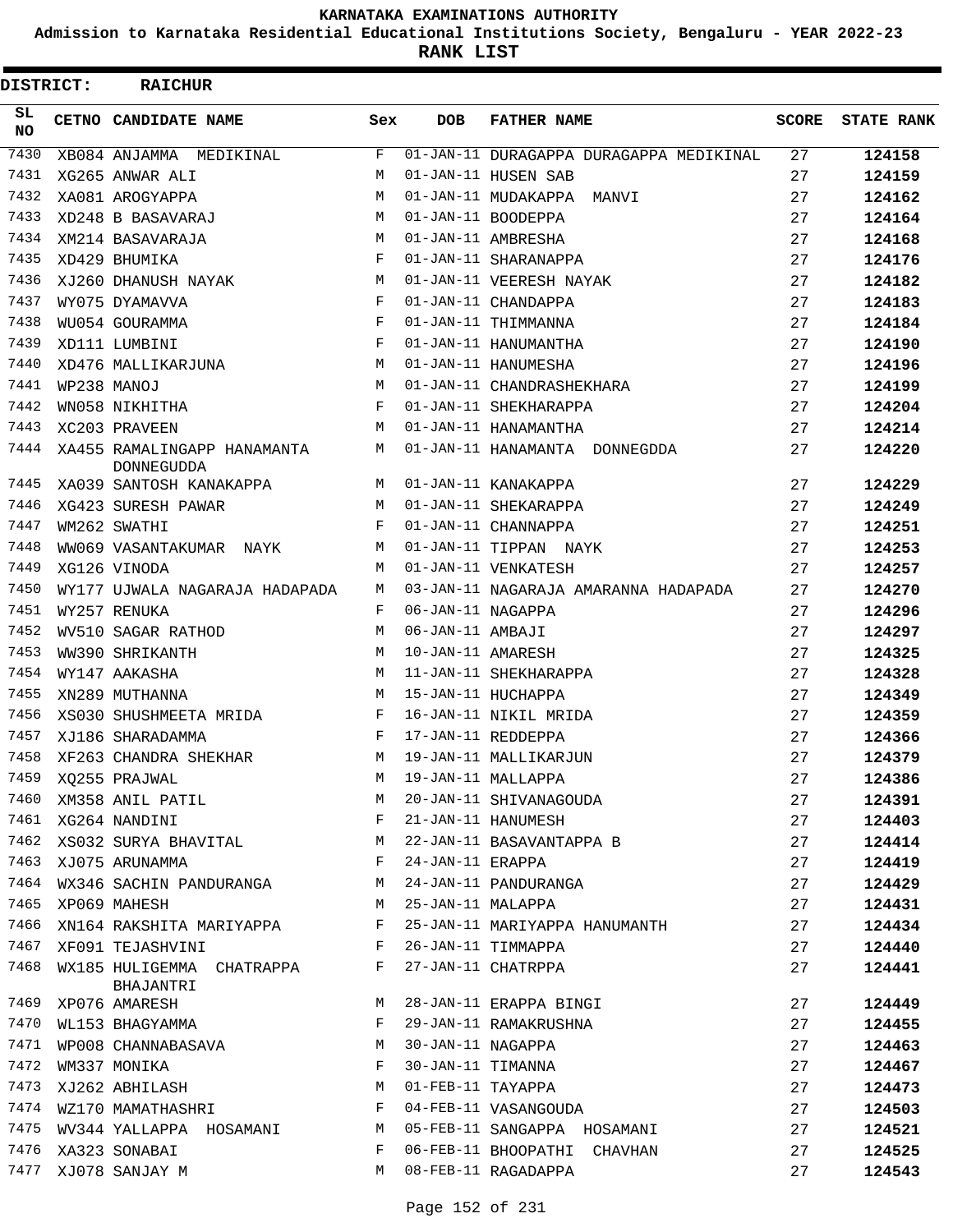**Admission to Karnataka Residential Educational Institutions Society, Bengaluru - YEAR 2022-23**

**RANK LIST**

| DISTRICT:  |            | <b>RAICHUR</b>                        |     |                   |                                     |       |                   |
|------------|------------|---------------------------------------|-----|-------------------|-------------------------------------|-------|-------------------|
| SL.<br>NO. |            | CETNO CANDIDATE NAME                  | Sex | <b>DOB</b>        | <b>FATHER NAME</b>                  | SCORE | <b>STATE RANK</b> |
| 7478       |            | XG208 MURALI                          | M   |                   | 10-FEB-11 SRINIVASA                 | 27    | 124559            |
| 7479       |            | XA103 LAKSHMI                         | F   |                   | 11-FEB-11 DURAGANNA BHEEMANNA       | 27    | 124569            |
| 7480       |            | WM150 VENKATESH                       | М   | 11-FEB-11 AYYANNA |                                     | 27    | 124576            |
| 7481       |            | WY022 VIJAYALAXMI RATHOD              | F   | 11-FEB-11 RAMESHA |                                     | 27    | 124577            |
| 7482       |            | XJ285 MOHAMMED KHALANDER              | М   |                   | 14-FEB-11 NOOR AHEMAD               | 27    | 124594            |
| 7483       |            | XA429 POOJA BASAVARAJ                 | F   |                   | 19-FEB-11 BASAVARAJ                 | 27    | 124629            |
| 7484       | XQ266 SUMA |                                       | F   |                   | 20-FEB-11 SHARANAPPA                | 27    | 124643            |
| 7485       |            | XJ205 NARASIMHA                       | М   |                   | 21-FEB-11 BHEEMARAYA                | 27    | 124648            |
| 7486       |            | XG398 PALLAVI                         | F   | 21-FEB-11 GOVINDA |                                     | 27    | 124649            |
| 7487       |            | XG278 BHAGYASHREE                     | F   | 22-FEB-11 RAVI    |                                     | 27    | 124655            |
| 7488       |            | XB016 CHANDAPPA                       | М   |                   | 22-FEB-11 KHEMAPPA LALASINGH RATHOD | 27    | 124656            |
| 7489       |            | XB025 RUBIYA                          | F   | 22-FEB-11 KHASEEM |                                     | 27    | 124661            |
| 7490       |            | XR233 SHIVAGANGA                      | F   |                   | 23-FEB-11 JADIYAPPA BANNIGADDE      | 27    | 124668            |
| 7491       |            | WL399 PADMAVATI                       | F   |                   | 24-FEB-11 DURUGAPPA                 | 27    | 124673            |
| 7492       |            | WL291 YALLALINGA                      | М   |                   | 24-FEB-11 HANUMANTA                 | 27    | 124677            |
| 7493       |            | WW229 DOULABEE                        | F   |                   | 25-FEB-11 KHASIMSAB                 | 27    | 124680            |
| 7494       |            | XB097 NETRA                           | F   |                   | 25-FEB-11 CHATRAPPA                 | 27    | 124683            |
| 7495       |            | XM125 MALLIKA                         | F   |                   | 27-FEB-11 BHEEMESHA                 | 27    | 124701            |
| 7496       |            | XG054 MARUTHI                         | M   | 28-FEB-11 BALAYYA |                                     | 27    | 124704            |
| 7497       |            | XH378 SHANTAMMA                       | F   |                   | 01-MAR-11 ANJANEYYA                 | 27    | 124719            |
| 7498       |            | WV511 SHANTHAMMA                      | F   |                   | 01-MAR-11 HANAMANAGOUDA             | 27    | 124720            |
| 7499       |            | WU011 AKASHA                          | M   |                   | 02-MAR-11 BHEEMARAYA                | 27    | 124722            |
| 7500       |            | XH339 BHUVAN HIREMATH                 | М   |                   | 03-MAR-11 MALLESH HIREMATH          | 27    | 124731            |
| 7501       |            | XJ027 SNEHA                           | F   | 06-MAR-11 SURESHA |                                     | 27    | 124776            |
| 7502       |            | WV516 GYANAYYA AMARESH                | М   |                   | 07-MAR-11 AMARESH NARASAPPA SALI    | 27    | 124781            |
| 7503       |            | XP239 JILAANI                         | М   | 10-MAR-11 MOULALI |                                     | 27    | 124818            |
| 7504       |            | XB065 SHANTA                          | F   |                   | 13-MAR-11 BASAVARAJ A ALIPAR        | 27    | 124850            |
| 7505       |            | XE052 SHRINIVASA                      | М   |                   | 13-MAR-11 BASAVARAJ                 | 27    | 124851            |
| 7506       |            | XD096 DIVYA PAWAR                     | F   | 14-MAR-11 GURAPPA |                                     | 27    | 124855            |
| 7507       |            | WT037 MALLIKARJUNA                    | M   | 15-MAR-11 MAREPPA |                                     | 27    | 124867            |
|            |            | 7508 XQ041 MAHAMAD ASHEEF             | М   |                   | 20-MAR-11 IMAMASAB ONTI             | 27    | 124911            |
| 7509       |            | XA469 NAGARAJA                        | М   |                   | 21-MAR-11 HULAGAPPA                 | 27    | 124921            |
| 7510       |            | XH181 PAVITRA                         | F   |                   | 23-MAR-11 NAGABUSHAN                | 27    | 124940            |
|            |            | $\mathbf{F}$<br>7511 WV304 RAJESHWARI |     |                   | 25-MAR-11 JUMMANNA                  | 27    | 124963            |
|            |            | 7512 XQ053 MAHESH                     | M   |                   | 27-MAR-11 HANUMANTHA                | 27    | 124982            |
| 7513       |            | XH242 MAMATHA                         | F   |                   | 30-MAR-11 NARASAPPA                 | 27    | 125009            |
| 7514       |            | WW446 CHANDRIKA PAWAR                 | F   |                   | 02-APR-11 AMARESH                   | 27    | 125033            |
| 7515       |            | XG377 ESHWAR                          | М   | 03-APR-11 MAULA   |                                     | 27    | 125050            |
|            |            | 7516 XG128 KUSHUMANJALI               | F   |                   | 04-APR-11 CHANNABASAPPA             | 27    | 125064            |
| 7517       |            | WX150 NANDINI                         | F   | 04-APR-11 GIGEPPA |                                     | 27    | 125065            |
| 7518       |            | WY372 NIRAMLA AMRASH RATHOD           | F   |                   | 04-APR-11 AMRASH ESHVRAPPA RATHOD   | 27    | 125067            |
|            |            | 7519 XJ254 SHILPA                     | F   |                   | 04-APR-11 GOVINDA NAIK              | 27    | 125069            |
| 7520       |            | XD496 SHILPA                          | F   |                   | 05-APR-11 DEVAPPA ELIGERA           | 27    | 125079            |
| 7521       |            | WU151 AKASHA RATHOD                   | M   |                   | 06-APR-11 SHANTAPPA RATHOD          | 27    | 125081            |
| 7522       |            | XC134 MUTTANNA                        | М   |                   | 07-APR-11 MARISWAMY                 | 27    | 125092            |
| 7523       |            | XF127 SINDHU                          | F   |                   | 07-APR-11 PANDURANGA                | 27    | 125095            |
|            |            | 7524 WX281 RABIYA                     | F   |                   | 08-APR-11 KASHIMSAB                 | 27    | 125102            |
| 7525       |            | WW259 REVATHI                         | F   |                   | 08-APR-11 GANGAPPA                  | 27    | 125103            |
| 7526       |            | XL231 LAKHMI                          | F   |                   | 09-APR-11 MALLESHA                  | 27    | 125116            |
| 7527       |            | WV288 MAHMADMUSTAF                    | М   |                   | 09-APR-11 MODINASAB                 | 27    | 125118            |
|            |            |                                       |     | Page 153 of 231   |                                     |       |                   |
|            |            |                                       |     |                   |                                     |       |                   |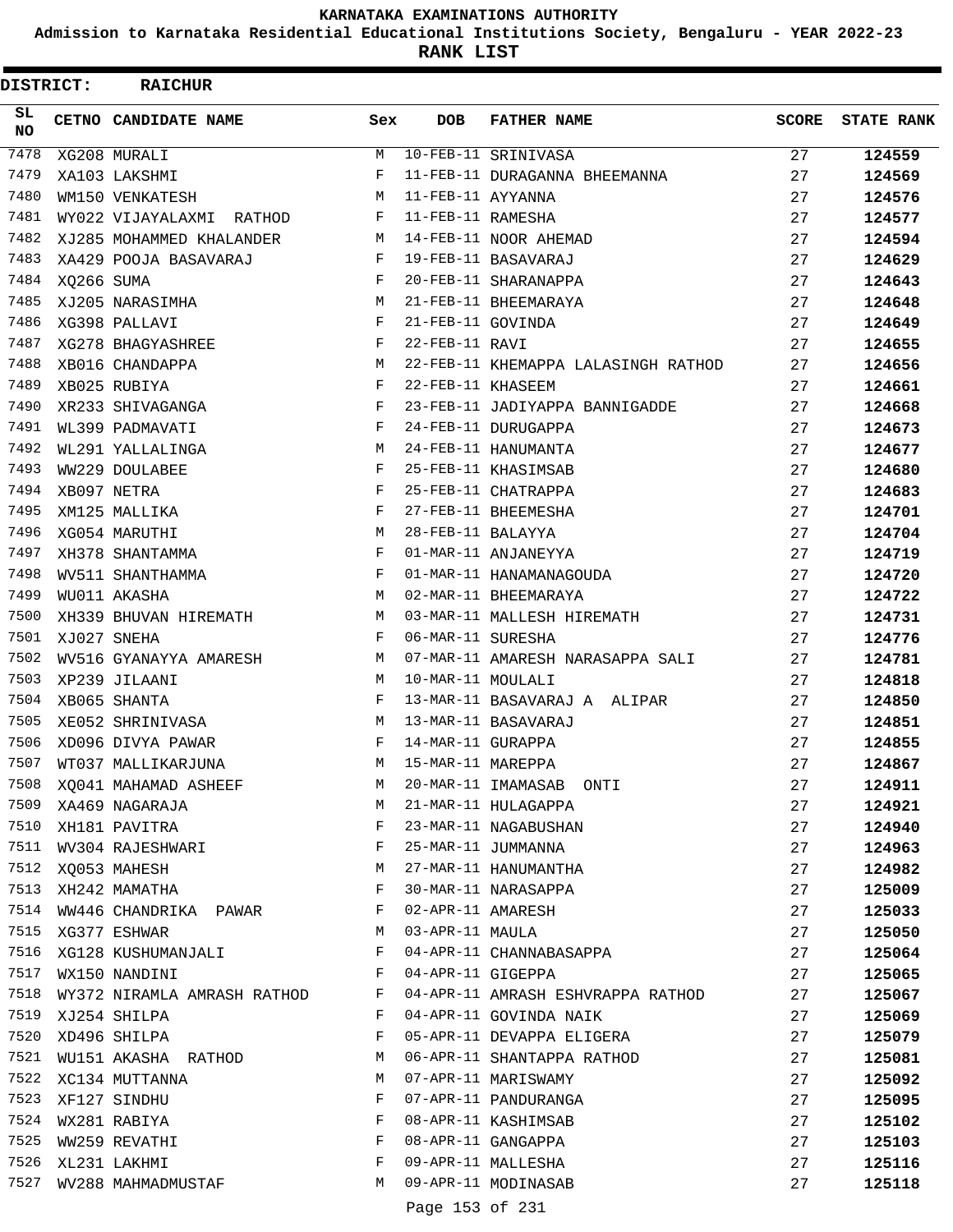**Admission to Karnataka Residential Educational Institutions Society, Bengaluru - YEAR 2022-23**

**RANK LIST**

 $\blacksquare$ 

| DISTRICT: |                  | <b>RAICHUR</b>                  |     |                     |                                       |       |                   |
|-----------|------------------|---------------------------------|-----|---------------------|---------------------------------------|-------|-------------------|
| SL<br>NO. |                  | CETNO CANDIDATE NAME            | Sex | <b>DOB</b>          | <b>FATHER NAME</b>                    | SCORE | <b>STATE RANK</b> |
| 7528      |                  | XB105 SHARANA BASAVA            | М   | 17-APR-11 AMARESH   |                                       | 27    | 125211            |
| 7529      |                  | XA200 ARJUN                     | М   |                     | 22-APR-11 AMARESH HADIMANI            | 27    | 125266            |
| 7530      |                  | WP072 SHAMSHAD ALI              | М   |                     | 24-APR-11 MAHAMMAD ISTAO              | 27    | 125294            |
| 7531      |                  | WW035 SHIVAKUMAR                | М   |                     | 25-APR-11 CHOUDAPPA                   | 27    | 125308            |
| 7532      |                  | XE284 SUVARNA                   | F   |                     | 25-APR-11 RANGANATHA                  | 27    | 125310            |
| 7533      |                  | XL353 KAVYA                     | F   | 28-APR-11 PAMANNA   |                                       | 27    | 125332            |
| 7534      |                  | XJ113 NAGARAJ                   | М   |                     | 28-APR-11 NARASAPPA                   | 27    | 125334            |
| 7535      |                  | XA288 ABHINAYA                  | F   |                     | 29-APR-11 AMARESHA MUDDALAGUNDI       | 27    | 125342            |
| 7536      |                  | WP247 KAVERI                    | F   |                     | 29-APR-11 KENCHAPPA                   | 27    | 125347            |
| 7537      |                  | XS103 LINGARAJA                 | М   |                     | 30-APR-11 NAGARAJA                    | 27    | 125361            |
| 7538      |                  | WW236 VIJAYKUMAR                | М   | 02-MAY-11 RAMESH    |                                       | 27    | 125390            |
| 7539      |                  | XJ002 MD ARSHAD                 | М   |                     | 03-MAY-11 SHARIF MEEYA                | 27    | 125398            |
| 7540      |                  | XQ207 NANDESHA SOOJI            | М   |                     | 05-MAY-11 YANKAPPA SOOJI              | 27    | 125417            |
| 7541      |                  | WR111 RANJITKUMAR               | М   |                     | 05-MAY-11 YALLAPPA                    | 27    | 125420            |
| 7542      |                  | XA102 BHARATH REDDY             | М   |                     | 06-MAY-11 MALLIKARJUN AYYAPPA         | 27    | 125432            |
| 7543      |                  | XH426 LAKSHMI                   | F   |                     | 06-MAY-11 BHALAPPA                    | 27    | 125435            |
| 7544      |                  | WN186 MALLIKARJUNA              | М   |                     | 06-MAY-11 SHIVANAGOUDA                | 27    | 125436            |
| 7545      |                  | WM083 ASHOK                     | М   | 07-MAY-11 MAREPPA   |                                       | 27    | 125446            |
| 7546      |                  | XL172 CHANNABASAVA              | М   |                     | 08-MAY-11 VENKATESH                   | 27    | 125461            |
| 7547      |                  | XA061 MANJUNATHA                | М   |                     | 08-MAY-11 SHARANAPPA                  | 27    | 125462            |
| 7548      |                  | XK332 GANGAMMA                  | F   |                     | 09-MAY-11 SHIVAPPA                    | 27    | 125469            |
| 7549      |                  | XB079 MOUNESH YANKAPPA MANNAPUR | М   |                     | 10-MAY-11 YANKAPPA KANAKAPPA MANNAPUR | 27    | 125486            |
| 7550      |                  | XJ308 MUNNI                     | F   | 12-MAY-11 ILIYAS    |                                       | 27    | 125506            |
| 7551      |                  | XA487 M D AYAAN                 | М   |                     | 13-MAY-11 MAHIBOOB PASHA              | 27    | 125518            |
| 7552      |                  | XJ112 M P ASHALATHA             | F   |                     | 13-MAY-11 BHEEMARADDY                 | 27    | 125519            |
| 7553      |                  | XH424 Y BHARATH KUMAR           | М   |                     | 13-MAY-11 Y SHIVAKUMAR                | 27    | 125531            |
| 7554      |                  | WM350 MAHESH H                  | М   |                     | 15-MAY-11 SADASHIVA                   | 27    | 125545            |
| 7555      |                  | XN110 MARISWAMY JULKUNTI        | M   |                     | 15-MAY-11 CHATRAPPA JULKUNTI          | 27    | 125546            |
| 7556      |                  | XK262 AMULYA                    | F   |                     | 16-MAY-11 BASAVARAJ                   | 27    | 125552            |
| 7557      |                  | XA472 G MOUNESHA                | М   |                     | 19-MAY-11 AMARESHA                    | 27    | 125591            |
|           |                  | 7558 XQ045 PRAKASH GUDIHAL      | M   |                     | 22-MAY-11 SHEKHARAPPA                 | 27    | 125632            |
| 7559      |                  | XM299 ARCHANA                   | F   |                     | 23-MAY-11 GURURAJA                    | 27    | 125641            |
|           |                  | 7560 XS145 TAYAMMA              | F   |                     | 23-MAY-11 HOSEGERAPPA                 | 27    | 125651            |
|           | 7561 XH110 AJAY  |                                 | М   |                     | 27-MAY-11 AMARESHA                    | 27    | 125689            |
|           |                  | 7562 WV156 ANITHA               | F   |                     | 28-MAY-11 GUDADARAYA                  | 27    | 125704            |
| 7563      |                  | WL328 BHUMIKA                   | F   |                     | 28-MAY-11 HAJI MALLANG                | 27    | 125705            |
| 7564      |                  | XR032 NANDINI                   | F   |                     | 28-MAY-11 DODDAPPA BALAGANOOR         | 27    | 125711            |
|           | 7565 XE270 AFRIN |                                 | F   |                     | 31-MAY-11 BANDE SAB                   | 27    | 125739            |
| 7566      |                  | WM306 SANJANA                   | F   |                     | 31-MAY-11 PAMPANNA NAYAK              | 27    | 125748            |
| 7567      |                  | WX134 ASHWINI HANAMAPPA HARIJAN | F   |                     | 01-JUN-11 HANAMAPPA YALLAVVA HARIJAN  | 27    | 125753            |
| 7568      |                  | WR126 KIRAN KUMAR               |     | M 01-JUN-11 GOVINDA |                                       | 27    | 125763            |
| 7569      |                  | WQ102 LAKSHAMAN LALUNAYAK       | M   |                     | 01-JUN-11 LALUNAYAK                   | 27    | 125764            |
|           |                  | 7570 XA210 MAHESHA              | М   |                     | 01-JUN-11 SHIVAPUTHRAPPA              | 27    | 125766            |
|           |                  | 7571 XD129 NIKITHA              | F   |                     | 01-JUN-11 MALLESHA                    | 27    | 125770            |
| 7572      |                  | WM318 YALLAPPA                  | М   |                     | 01-JUN-11 DANDAPPA                    | 27    | 125796            |
| 7573      |                  | XK090 SHOHEB PASHA              | M   |                     | 02-JUN-11 ATELI BASHA                 | 27    | 125809            |
|           |                  | 7574 WU045 CHANDRU              | М   | 04-JUN-11 YANKOBA   |                                       | 27    | 125827            |
| 7575      |                  | WW094 TIMMAMMA                  | F   |                     | 05-JUN-11 BASAPPA GOVINADODDI         | 27    | 125845            |
| 7576      |                  | WM277 MANJUNATH                 | М   |                     | 06-JUN-11 BOODEPPA                    | 27    | 125854            |
| 7577      |                  | WZ368 PARVATI                   | F   |                     | 06-JUN-11 HANAMAPPA                   | 27    | 125855            |
|           |                  |                                 |     |                     |                                       |       |                   |

Page 154 of 231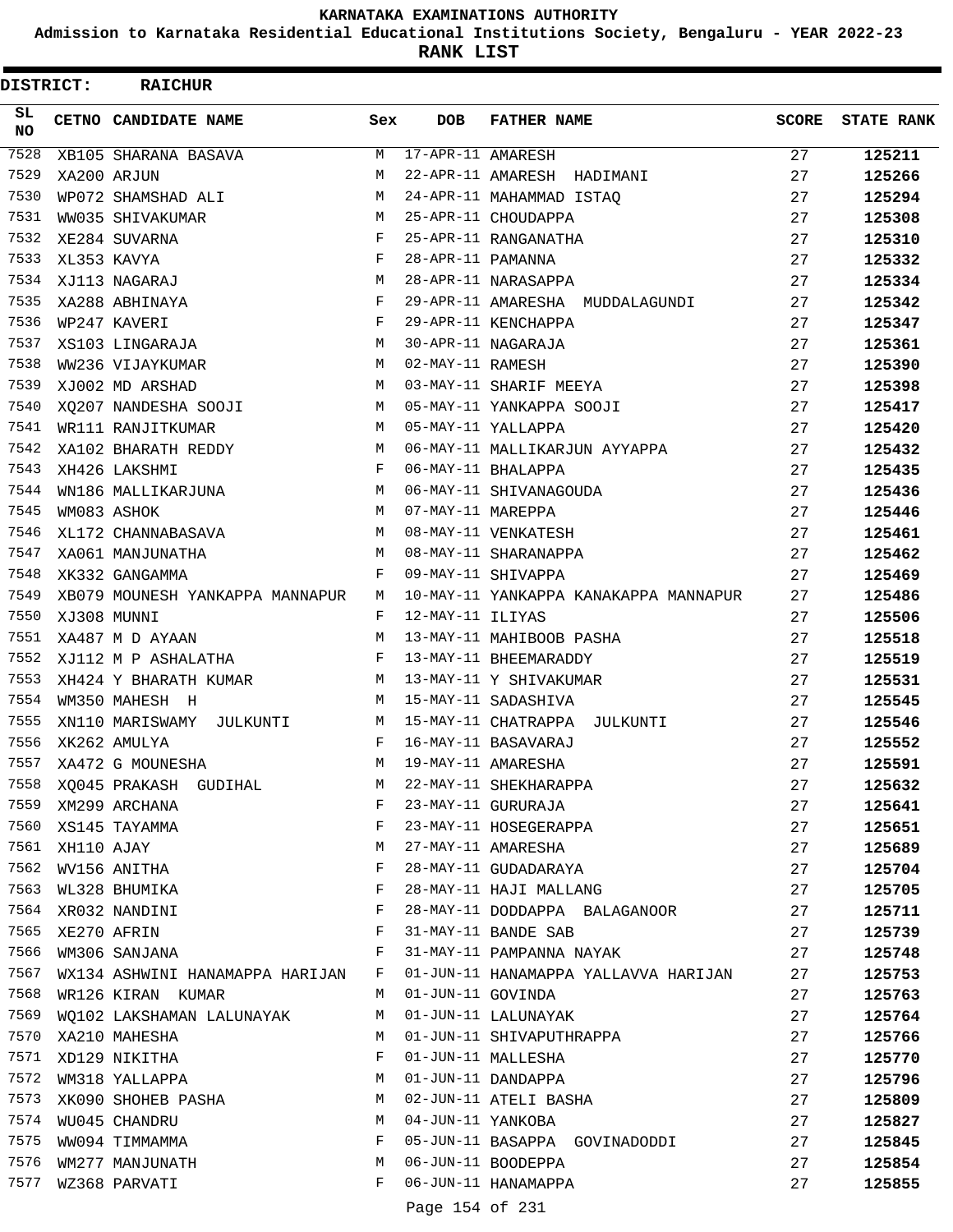**Admission to Karnataka Residential Educational Institutions Society, Bengaluru - YEAR 2022-23**

**RANK LIST**

| DISTRICT: |                  | <b>RAICHUR</b>                               |     |                   |                                                        |              |                   |
|-----------|------------------|----------------------------------------------|-----|-------------------|--------------------------------------------------------|--------------|-------------------|
| SL.<br>NO |                  | CETNO CANDIDATE NAME                         | Sex | <b>DOB</b>        | <b>FATHER NAME</b>                                     | <b>SCORE</b> | <b>STATE RANK</b> |
| 7578      |                  | XN088 GOVIND                                 | М   |                   | 07-JUN-11 SHARANAPPA                                   | 27           | 125870            |
| 7579      |                  | WU026 MANJUNATH ARALEBANDI                   | M   | 07-JUN-11 RAMESHA |                                                        | 27           | 125877            |
| 7580      |                  | WO156 MANOJA                                 | М   | 07-JUN-11 PRABHU  |                                                        | 27           | 125879            |
| 7581      |                  | XE147 PAVITRA                                | F   |                   | 09-JUN-11 MOUNESHA                                     | 27           | 125905            |
| 7582      |                  | XJ077 D UMESH                                | M   |                   | 10-JUN-11 D JAMBANNA                                   | 27           | 125917            |
| 7583      |                  | WN263 PRIYANKA                               | F   |                   | 10-JUN-11 MARADEPPA                                    | 27           | 125929            |
| 7584      |                  | WO042 SAMEER                                 | М   |                   | 11-JUN-11 GOKULSAB                                     | 27           | 125944            |
| 7585      |                  | WV004 PRAKASH TALAVAR                        | М   |                   | 13-JUN-11 SHEKHARAPPA TALAVAR                          | 27           | 125961            |
| 7586      |                  | WU240 SHARANABASAVA                          | М   | 14-JUN-11 GONEPPA |                                                        | 27           | 125972            |
| 7587      |                  | WX391 CHANNABASAVA AMARESH<br>EMIGANURU      | М   |                   | 15-JUN-11 AMARESH CHANNAPPA EMIGANURU                  | 27           | 125979            |
| 7588      |                  | XM288 KUMARA                                 | M   |                   | 15-JUN-11 HULUGAPPA                                    | 27           | 125982            |
| 7589      |                  | XE205 MALLAMMA                               | F   |                   | 17-JUN-11 BASAVARAJA                                   | 27           | 126013            |
| 7590      |                  | WN259 G KUSHAKUMAR NAYAKA                    | М   |                   | 18-JUN-11 NARASANNA NAYAKA                             | 27           | 126022            |
| 7591      |                  | WP172 NAVEEN KUMAR                           | М   | 18-JUN-11 SHASTRI |                                                        | 27           | 126026            |
| 7592      |                  | XD116 CHANDRASHEKHAR                         | М   |                   | 19-JUN-11 DODDAULUGAPPA                                | 27           | 126036            |
| 7593      |                  | WX152 AFRINA                                 | F   |                   | 20-JUN-11 MAHEBOOBSAB                                  | 27           | 126048            |
| 7594      |                  | WW074 AMBIKA                                 | F   |                   | 20-JUN-11 KANAKAPPA TALAVAR                            | 27           | 126049            |
| 7595      |                  | XK229 AJEYA KUMARA                           | М   |                   | 22-JUN-11 YAMANAPPA                                    | 27           | 126072            |
| 7596      |                  | XA089 ABHAYANAYAKA                           | М   |                   | 25-JUN-11 SHIVARAJ NAYAKA                              | 27           | 126118            |
| 7597      |                  | WS018 CHANNAMMA                              | F   |                   | 28-JUN-11 SIDDAPPA                                     | 27           | 126159            |
| 7598      |                  | XS086 MALLAMMA                               | F   | 28-JUN-11 KAILASA |                                                        | 27           | 126161            |
| 7599      |                  | XL230 BHAGYALAKSHMI                          | F   |                   | 29-JUN-11 DEVAPPA NAYAKA                               | 27           | 126167            |
| 7600      |                  | WP139 DEEPIKA                                | F   |                   | 30-JUN-11 NAGARAJA                                     | 27           | 126180            |
| 7601      |                  | WW240 BHUVANESHWARI<br>CHANDRASHEKHAR PATI   | F   |                   | 01-JUL-11 CHANDRASHEKHAR TIMMANNA PATI                 | 27           | 126189            |
| 7602      |                  | XG338 GOUTHAM                                | M   |                   | 01-JUL-11 SHIVAKUMAR                                   | 27           | 126190            |
| 7603      |                  | WV207 MAHAMMADA RAFI                         | M   |                   | 01-JUL-11 MAIBOOBSAB                                   | 27           | 126196            |
| 7604      |                  | WY276 SABIYA                                 | F   |                   | 01-JUL-11 AMEENUDDIN                                   | 27           | 126202            |
| 7605      |                  | XN091 MALLIAKA SHAMAPPA                      | F   |                   | 06-JUL-11 SHAMAPPA MARIYAPPA                           | 27           | 126273            |
|           |                  | 7606 XG429 CHANDRASHEKHAR                    |     |                   | M 07-JUL-11 RANGAPPA                                   | 27           | 126289            |
| 7607      |                  | XH231 MAHADEV                                | М   |                   | 07-JUL-11 THIPPAYYA                                    | 27           | 126294            |
| 7608      |                  | XB088 JAYARAM REDDY                          | М   |                   | 08-JUL-11 SANGAPPA                                     | 27           | 126311            |
| 7609      |                  | WW202 PAVITRA                                | F   |                   | 09-JUL-11 SHIVAGYANAPPA                                | 27           | 126331            |
| 7610      |                  | XB117 YASIN PASHA                            | M   |                   | 09-JUL-11 MEHABOOB PASHA                               | 27           | 126336            |
| 7611      |                  | XA110 AMARESH MUNNUR                         | М   |                   | 12-JUL-11 BASAVARAJ DEVAPPA MUNNUR                     | 27           | 126370            |
| 7612      |                  | WZ341 PAVITRA                                | F   | 12-JUL-11 HEMANNA |                                                        | 27           | 126376            |
|           |                  | 7613 XM144 PRUTHVIRAJA D                     | M   |                   | 12-JUL-11 HANUMANTH                                    | 27           | 126377            |
|           | 7614 XG323 SUDHA |                                              | F   |                   | 13-JUL-11 NANDAPPA                                     | 27           |                   |
| 7615      |                  |                                              |     |                   |                                                        |              | 126392            |
|           |                  | XF288 DEVARAJ                                | М   | 14-JUL-11 UMESH   |                                                        | 27           | 126400            |
| 7616      |                  | WZ249 DEVARAJ HANUMANTAGOUDA<br>POLICE PATIL | M   |                   | 14-JUL-11 HANUMANTAGOUDA YAMANURAGOUDA<br>POLICE PATIL | 27           | 126401            |
| 7617      |                  | XJ224 B ARSHITH                              | М   |                   | 16-JUL-11 LATE VEERESH                                 | 27           | 126427            |
| 7618      |                  | WV354 SAVITRI RATHOD                         | F   |                   | 17-JUL-11 CHANDRAPPA RATHOD                            | 27           | 126440            |
| 7619      |                  | XC038 CHANDRASHEKHAR                         | М   |                   | 18-JUL-11 HULIGAPPA                                    | 27           | 126443            |
| 7620      |                  | XH220 M LAVANYA                              | F   |                   | 18-JUL-11 M LAKSHMANA                                  | 27           | 126449            |
| 7621      |                  | XN059 KAVERI                                 | F   |                   | 19-JUL-11 YALLAPPA                                     | 27           | 126460            |
| 7622      |                  | XP024 BASAVARAJA J                           | М   | 20-JUL-11 MALAPPA |                                                        | 27           | 126472            |
|           | 7623 XP006 DEEPA |                                              | F   |                   | 20-JUL-11 YAMANAPPA BALOOTAGI                          | 27           | 126474            |
|           |                  | 7624 XG103 THIRUPATHI                        | M   |                   | 20-JUL-11 YANKANNA                                     | 27           | 126488            |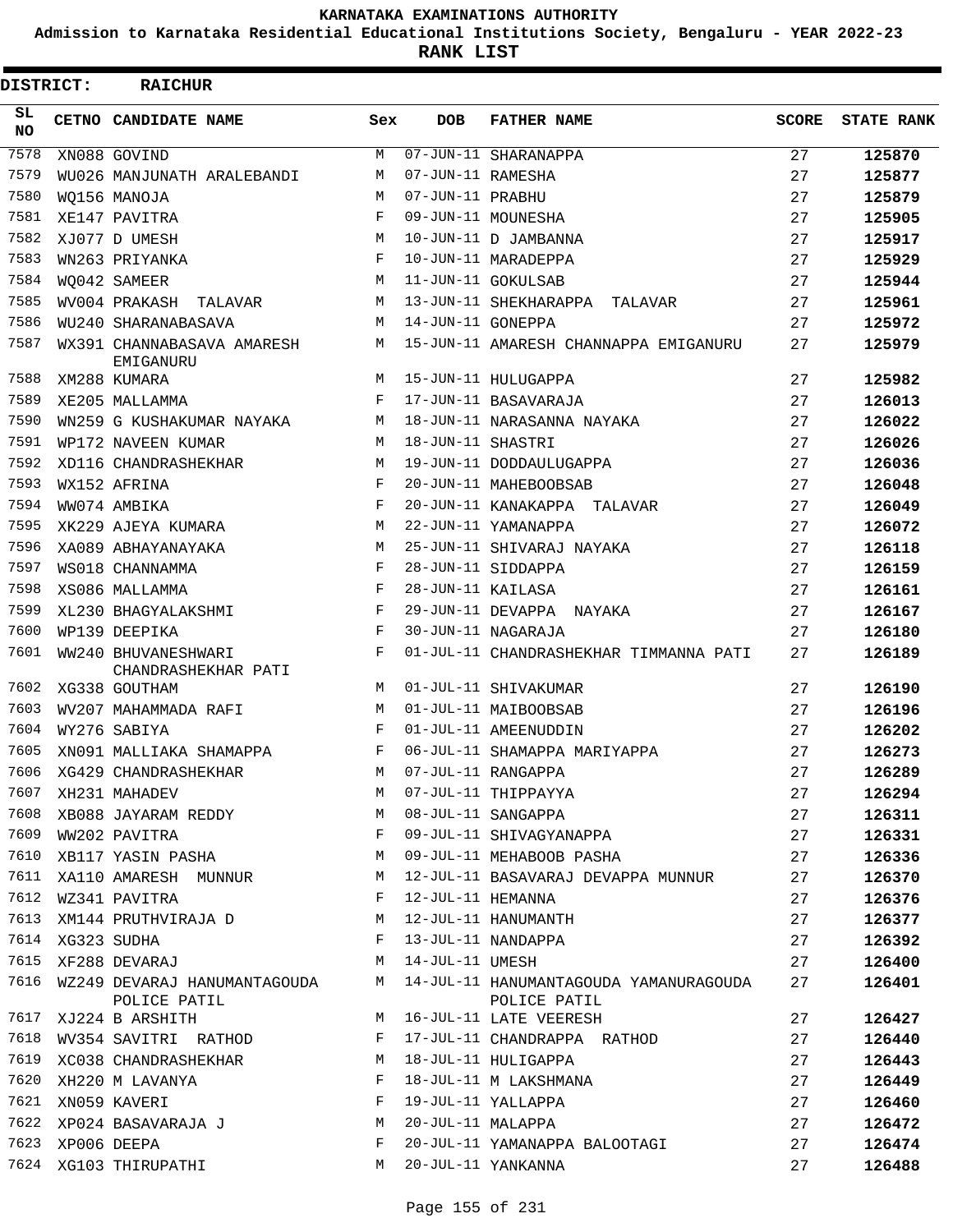**Admission to Karnataka Residential Educational Institutions Society, Bengaluru - YEAR 2022-23**

**RANK LIST**

| DISTRICT:       |             | <b>RAICHUR</b>              |              |                   |                                       |       |                   |
|-----------------|-------------|-----------------------------|--------------|-------------------|---------------------------------------|-------|-------------------|
| SL<br><b>NO</b> |             | CETNO CANDIDATE NAME        | Sex          | <b>DOB</b>        | <b>FATHER NAME</b>                    | SCORE | <b>STATE RANK</b> |
| 7625            |             | XF128 BINDHU                | F            |                   | 21-JUL-11 SHANKARAPPA                 | 27    | 126492            |
| 7626            |             | XP244 AKASH                 | M            |                   | 24-JUL-11 BASAVARAJ HALLI             | 27    | 126527            |
| 7627            |             | XG215 KAVITHA               | F            | 25-JUL-11 BASAPPA |                                       | 27    | 126541            |
| 7628            |             | XE108 SIDDAMMA              | F            |                   | 25-JUL-11 HANUMANTARAYA               | 27    | 126548            |
| 7629            |             | WN305 NAGAMMA               | F            |                   | 27-JUL-11 RANGAPPA                    | 27    | 126576            |
| 7630            |             | XC086 THANUJA               | F            |                   | 27-JUL-11 HULIGEPPA                   | 27    | 126588            |
| 7631            |             | XN120 ABHISHEKA B           | М            | 28-JUL-11 VENKOBA |                                       | 27    | 126590            |
| 7632            |             | XH217 JAGADEESH             | М            |                   | 28-JUL-11 E SHANKAR                   | 27    | 126596            |
| 7633            |             | WZ381 SHARATH               | М            |                   | 29-JUL-11 BASAVARAJ                   | 27    | 126618            |
| 7634            |             | XG121 NAJIYA                | F            | 02-AUG-11 BABUSAB |                                       | 27    | 126660            |
| 7635            |             | XF194 THANUJA               | F            |                   | 05-AUG-11 BASANAGOUDA                 | 27    | 126710            |
| 7636            |             | XM312 ANITHA                | F            |                   | 06-AUG-11 DURUGAPPA NAVALI            | 27    | 126712            |
| 7637            |             | XQ153 KARIBASAMMA           | F            |                   | 07-AUG-11 MALLAPPA                    | 27    | 126725            |
| 7638            |             | XA009 GANGARAJ              | М            | 10-AUG-11 RAMESH  |                                       | 27    | 126765            |
| 7639            |             | XD390 SUREKHA               | F            |                   | 10-AUG-11 VENKATESHA                  | 27    | 126772            |
| 7640            |             | WL292 ANUSHREE              | F            |                   | 12-AUG-11 ANJANEYYA                   | 27    | 126782            |
| 7641            |             | XL249 YAMANAMMA             | F            |                   | 15-AUG-11 SHARANAPPA                  | 27    | 126821            |
| 7642            |             | WQ274 ANKITHA               | F            |                   | 16-AUG-11 ANJANEYA B                  | 27    | 126823            |
| 7643            |             | XG340 PADMAVATI             | F            |                   | 16-AUG-11 KRISHNAPPA                  | 27    | 126825            |
| 7644            |             | XA332 YALLAMMA              | F            |                   | 18-AUG-11 AMAREGOUDA MALEYAPPA GOUDRU | 27    | 126849            |
| 7645            |             | XL049 ABHISHEK              | М            |                   | 20-AUG-11 BASAVARAJ VALMIKI           | 27    | 126857            |
| 7646            |             | WL157 SAMARTHA S            | М            |                   | 21-AUG-11 SHIVAREDDI                  | 27    | 126878            |
| 7647            |             | WQ110 SANDEEPA              | М            |                   | 21-AUG-11 JAGADEESH                   | 27    | 126879            |
| 7648            |             | XD128 AKSHATHA              | F            |                   | 26-AUG-11 RAGHAVENDRA                 | 27    | 126919            |
| 7649            |             | XD275 BHUMIKA               | F            | 26-AUG-11 ANANDA  |                                       | 27    | 126921            |
| 7650            |             | XG261 MALINGARAY            | М            | 27-AUG-11 VEERESH |                                       | 27    | 126941            |
| 7651            |             | XG078 YAMUNA                | F            |                   | 28-AUG-11 G MURULI                    | 27    | 126955            |
| 7652            |             | WZ169 JAYASHRI              | F            |                   | 29-AUG-11 JAGADEESH                   | 27    | 126956            |
| 7653            |             | XQ060 MANOJ                 | М            |                   | 29-AUG-11 SIDDAPPA UPPAR              | 27    | 126961            |
| 7654            |             | WS060 SUNDARSHAN            | М            |                   | 04-SEP-11 HONNAPPA                    | 27    | 127017            |
| 7655            |             | WV241 MALANABI              | F            |                   | 06-SEP-11 HUSENSAB                    | 27    | 127042            |
| 7656            |             | XA364 SHWETA                | F            | 06-SEP-11 AMARESH |                                       | 27    | 127044            |
| 7657            |             | XN051 VIJAYALAKSHMI         | F            |                   | 06-SEP-11 SHYAMANNA                   | 27    | 127045            |
| 7658            |             | WS226 HULIGAMMA             | $\mathbf{F}$ |                   | 09-SEP-11 SHIVAPPA                    | 27    | 127068            |
|                 |             | 7659 XP214 GOUTAM MADIVALAR | M            |                   | 10-SEP-11 RAMU MADIVALAR              | 27    |                   |
|                 |             | 7660 XG430 DARSHAN RATOD    | M            |                   | 13-SEP-11 RAVI KUMAR                  | 27    | 127078            |
| 7661            |             | XD522 R KARTHIK             | M            |                   | 15-SEP-11 HUSENAPPA                   | 27    | 127113            |
| 7662            |             |                             | М            |                   | 16-SEP-11 DANDAPPA                    |       | 127134            |
| 7663            |             | WN262 YALLAPPA              |              |                   |                                       | 27    | 127149            |
| 7664            | XJ378 SOHAM |                             | М            |                   | 19-SEP-11 SHANKAR                     | 27    | 127176            |
| 7665            |             | WT043 SUVARNA               | F            |                   | 20-SEP-11 SHEKARAPPA                  | 27    | 127185            |
|                 |             | WX149 ANUSHA                | F            |                   | 26-SEP-11 TIMMANNA BHAJANTRI          | 27    | 127236            |
| 7666            |             | WM077 RENUKA                | F            |                   | 26-SEP-11 SHIVANANDA                  | 27    | 127243            |
| 7667            |             | WZ066 SHIVAPPA              | М            |                   | 27-SEP-11 LAKSHMANA                   | 27    | 127257            |
| 7668            |             | XS225 PARASHURAMA           | М            | 01-OCT-11 AMARESH |                                       | 27    | 127288            |
| 7669            |             | XD315 DEVARAJA              | М            |                   | 03-OCT-11 ANIL KUMAR                  | 27    | 127306            |
| 7670            |             | XA131 RAKSHITHA             | F            | 04-OCT-11 DEVAPPA |                                       | 27    | 127321            |
|                 |             | 7671 WV254 SUNILAMMA        | F            | 04-OCT-11 AMARESH |                                       | 27    | 127325            |
| 7672            |             | WZ278 CHINNAPPA ALLELUYA    | M            |                   | 05-OCT-11 ANTHONAPPA                  | 27    | 127329            |
|                 |             | 7673 XQ258 MANTESH          | М            |                   | 10-OCT-11 ANJAPPA VADDAR              | 27    | 127381            |
|                 |             | 7674 XQ117 UMAR ALI         | М            | 16-OCT-11 ISMAIL  |                                       | 27    | 127448            |
|                 |             |                             |              | Page 156 of 231   |                                       |       |                   |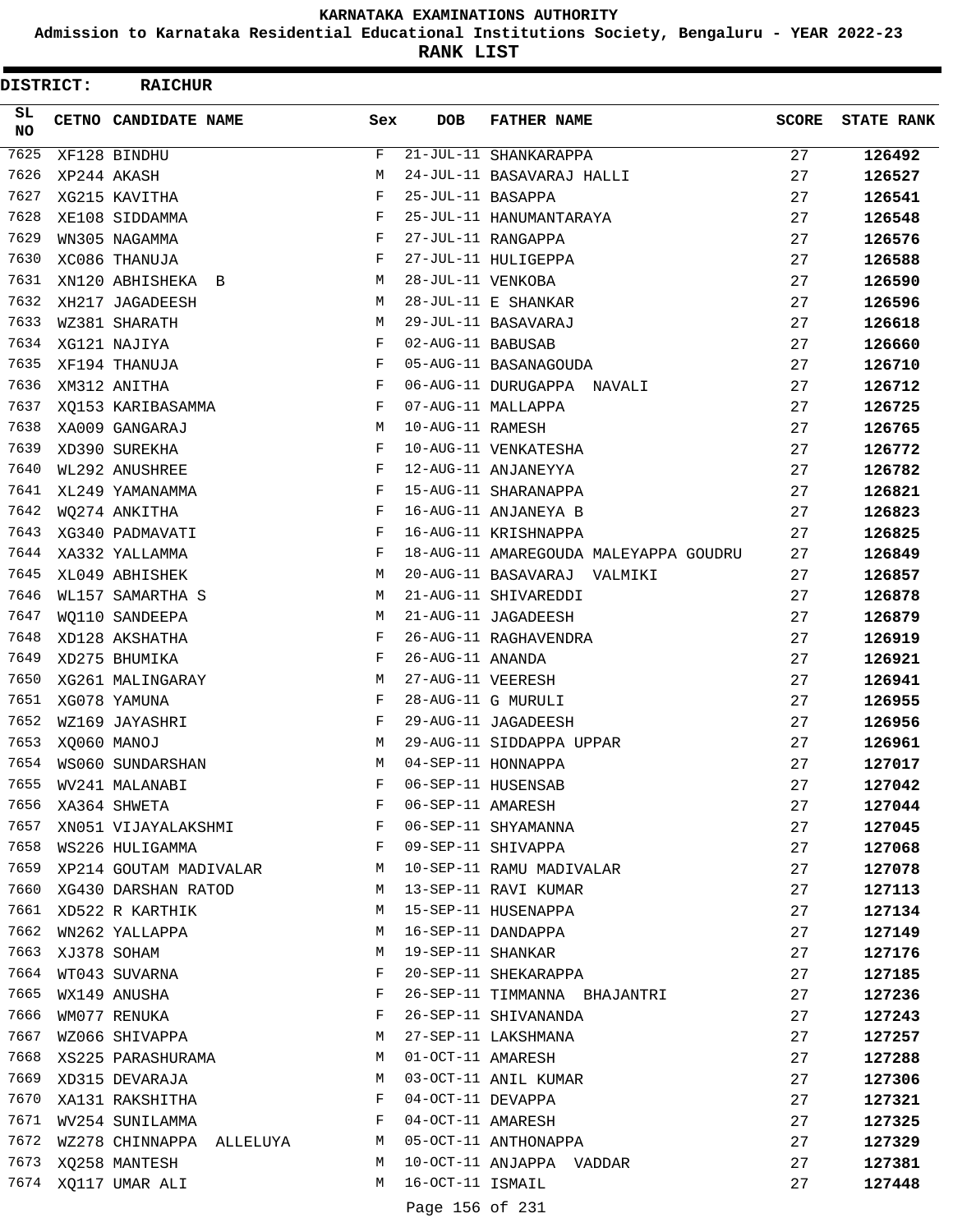**Admission to Karnataka Residential Educational Institutions Society, Bengaluru - YEAR 2022-23**

**RANK LIST**

| DISTRICT:        | <b>RAICHUR</b>                 |             |                    |                                    |              |                   |
|------------------|--------------------------------|-------------|--------------------|------------------------------------|--------------|-------------------|
| SL.<br><b>NO</b> | CETNO CANDIDATE NAME           | Sex         | <b>DOB</b>         | <b>FATHER NAME</b>                 | <b>SCORE</b> | <b>STATE RANK</b> |
| 7675             | XJ250 DEEKSHA                  | $\mathbf F$ | $18-OCT-11$ GOPALA |                                    | 27           | 127463            |
| 7676             | XJ014 GAYATRI                  | F           | 19-OCT-11 BALRAJ   |                                    | 27           | 127477            |
| 7677             | XL324 NAGARAJA                 | M           |                    | 19-OCT-11 HANUMANTHA               | 27           | 127482            |
| 7678             | XO084 VENKATESHA               | М           |                    | 20-OCT-11 MOUNESHA BHAJANTRI       | 27           | 127498            |
| 7679             | XB223 SINDHU                   | F           |                    | 27-OCT-11 MOUNESHWARA              | 27           | 127554            |
| 7680             | WX290 KIRTANA                  | F           |                    | 31-OCT-11 NAGARAJ POLICEPATIL      | 27           | 127586            |
| 7681             | XS217 ANKITHA                  | F           |                    | 07-NOV-11 BASAVARAJA               | 27           | 127645            |
| 7682             | XD170 MANIKANTA V              | М           |                    | 07-NOV-11 VENKATESH                | 27           | 127653            |
| 7683             | WM060 SHARANAMMA               | F           |                    | 11-NOV-11 SHANTHAPPA               | 27           | 127683            |
| 7684             | WZ298 CHAITRA                  | F           |                    | 13-NOV-11 YANKARADDI TUMBADA       | 27           | 127704            |
| 7685             | XH182 AMBIKA K                 | F           |                    | 14-NOV-11 BHEEMAYYA K              | 27           | 127714            |
| 7686             | WV134 ANILKUMAR DEVAPPA KANNAL | M           |                    | 16-NOV-11 DEVAPPA BHEEMAPPA KANNAL | 27           | 127738            |
| 7687             | XB209 CHAITRA                  | F           |                    | 17-NOV-11 PAMPANNA                 | 27           | 127746            |
| 7688             | XL152 YANKAMMA                 | F           | 21-NOV-11 DEVAPPA  |                                    | 27           | 127779            |
| 7689             | XP141 EERAMMA                  | F           |                    | 22-NOV-11 HUCHCHANNA               | 27           | 127781            |
| 7690             | XP103 RAJESHWARI               | F           |                    | 25-NOV-11 BASAVARAJA               | 27           | 127806            |
| 7691             | XD211 MAHAMED ASEEF            | М           | 26-NOV-11 IMAMSAB  |                                    | 27           | 127812            |
| 7692             | XH144 PAVAN KUMAR              | M           |                    | 27-NOV-11 NARASIMHLU               | 27           | 127826            |
| 7693             | WN162 BHAGYASHREE              | F           |                    | 28-NOV-11 VENKATESHA               | 27           | 127832            |
| 7694             | XD084 PAVAN                    | М           |                    | 28-NOV-11 KASHAPPA                 | 27           | 127838            |
| 7695             | WZ236 SUSHMITA BASAVARAJ       | F           |                    | 29-NOV-11 BASAVARAJ SHANKRAPPA     | 27           | 127853            |
| 7696             | XK361 MALLAYYA                 | M           | 01-DEC-11 RAMANNA  |                                    | 27           | 127875            |
| 7697             | XQ290 SANDHYA B                | F           |                    | 13-DEC-11 SHIVAPPA B               | 27           | 127967            |
| 7698             | XJ010 PAVITHRA                 | F           | 18-DEC-11 RAMESH   |                                    | 27           | 128003            |
| 7699             | WL099 SHIVAKUMAR               | М           |                    | 25-DEC-11 BALAGOUDA                | 27           | 128043            |
| 7700             | WR250 SHIVAKUMARA              | M           |                    | 28-DEC-11 CHANDAPPA                | 27           | 128071            |
| 7701             | XA051 ONKAR                    | M           | 01-JAN-12 REVAPPA  |                                    | 27           | 128102            |
| 7702             | XG120 VIJAYAKUMARA             | М           | 04-JAN-12 RAMESHA  |                                    | 27           | 128123            |
| 7703             | XN242 SHARADA                  | F           |                    | 06-JAN-12 MANJUNATHA               | 27           | 128131            |
| 7704             | XH293 GUNA VINAYAK             | M           |                    | 08-JAN-12 THIMMAREDDY              | 27           | 128134            |
| 7705             | XL268 SANJEEVINI               | F           |                    | 26-JAN-12 SHARANAPPA               | 27           | 128177            |
| 7706             | XK348 SOUBAGYA                 | F           |                    | 27-JAN-12 HULUGAPPA                | 27           | 128179            |
| 7707             | XF246 BHAVANI                  | F           |                    | 01-FEB-12 VIJAYKUMAR               | 27           | 128184            |
| 7708             | XH299 PRAVEEN                  | М           | 04-FEB-12 RAMESH   |                                    | 27           | 128189            |
| 7709             | WR287 MOUNIKA                  | F           |                    | 06-FEB-12 SHIVARAJA                | 27           | 128193            |
| 7710             | WQ263 RAMANAGOUDA              | M           |                    | 12-FEB-12 PRABHURAYA               | 27           | 128199            |
| 7711             | XP080 DURUGAPPA                | M           |                    | 15-FEB-12 YAMUNAPPA                | 27           | 128203            |
| 7712             | WS164 MALLESHWARAMMA           | F           |                    | 16-FEB-12 KARIYAPPA                | 27           | 128205            |
| 7713             | XA071 ASHWINI                  | F           |                    | 24-FEB-12 SHARANAPPA               | 27           | 128212            |
| 7714             | WR032 DEVAKKI                  | F           |                    | 06-MAR-12 GOVINDAPPA               | 27           | 128216            |
| 7715             | XG403 PRABHURAJ JAGLI          | M           | 01-NOV-12 NAGARAJ  |                                    | 27           | 128271            |
|                  | 7716 XB172 SANGEETA            | F           | 02-APR-08 RAMESH   |                                    | 26           | 128276            |
|                  | 7717 WV445 MOUNESHA            | М           |                    | 20-DEC-08 RAMAPPA RATHOD           | 26           | 128279            |
| 7718             | WV193 PAVEENA                  | М           |                    | 08-FEB-09 SHANTILAL                | 26           | 128286            |
| 7719             | WY357 ARUNA                    | М           | 21-JUN-09 BALAPPA  |                                    | 26           | 128306            |
| 7720             | WV219 PRAJWAL                  | М           |                    | 27-SEP-09 BHEEKAPPA                | 26           | 128328            |
| 7721             | XH165 ANJINEYYA                | М           | 01-JAN-10 AYYAPPA  |                                    | 26           | 128351            |
| 7722             | XH016 CHANDAMMA                | F           |                    | 01-JAN-10 ANJINAPPA                | 26           | 128354            |
| 7723             | XB058 DYAMAMMA                 | F           | 01-JAN-10 AYYAPPA  |                                    | 26           | 128356            |
|                  | 7724 XC050 PRATAP              | М           |                    | 01-JAN-10 HANUMANTRAY              | 26           | 128369            |
|                  |                                |             | Page 157 of 231    |                                    |              |                   |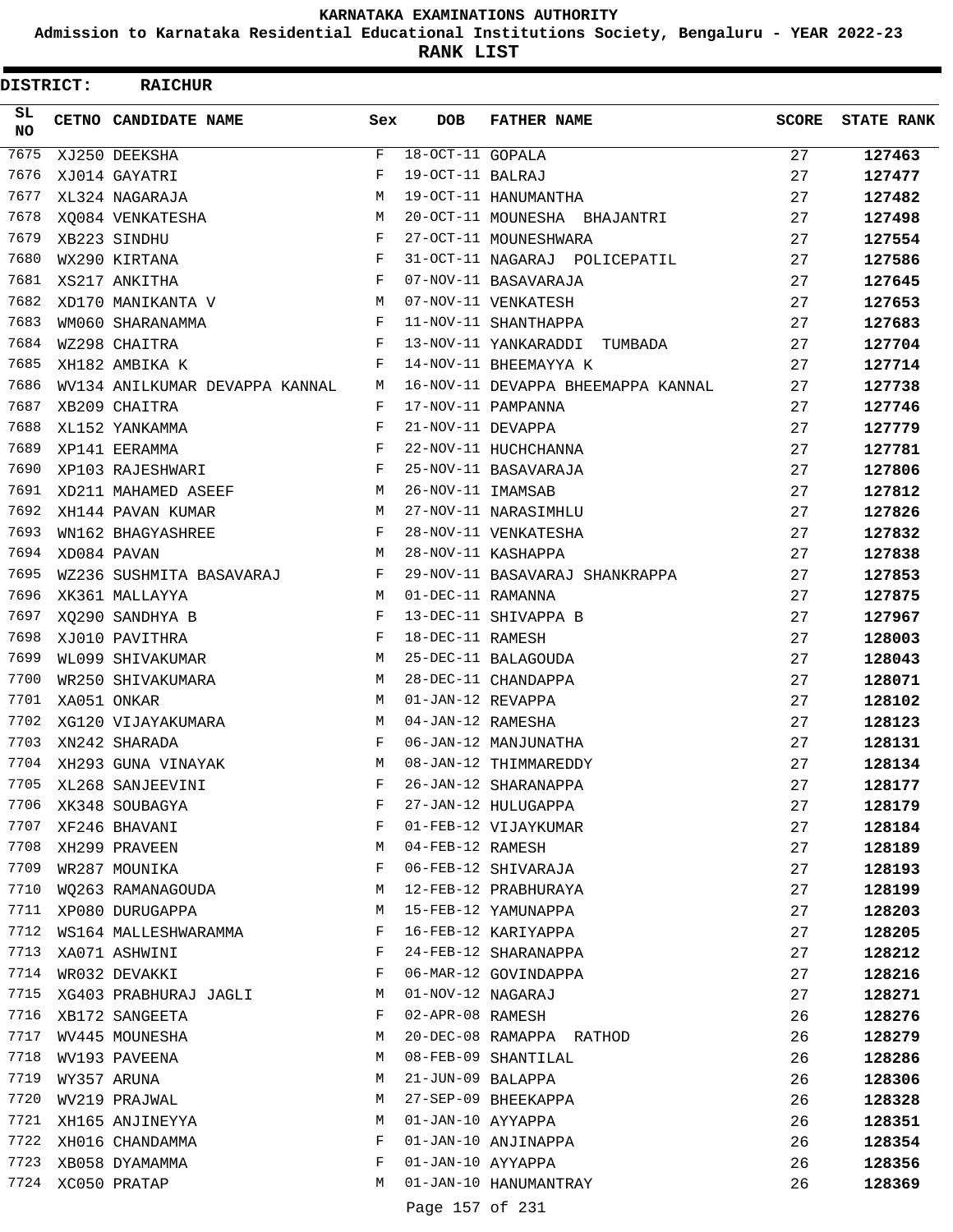**Admission to Karnataka Residential Educational Institutions Society, Bengaluru - YEAR 2022-23**

**RANK LIST**

| DISTRICT:        |            | <b>RAICHUR</b>                  |        |                   |                                              |              |                   |
|------------------|------------|---------------------------------|--------|-------------------|----------------------------------------------|--------------|-------------------|
| SL.<br><b>NO</b> |            | CETNO CANDIDATE NAME            | Sex    | <b>DOB</b>        | <b>FATHER NAME</b>                           | <b>SCORE</b> | <b>STATE RANK</b> |
| 7725             |            | WS002 SHIVAKUMAR                | М      |                   | $01 - JAN - 10$ BHIMANNA                     | 26           | 128378            |
| 7726             |            | XJ226 UDAYAKIRAN                | M      |                   | 01-JAN-10 VENKATESH                          | 26           | 128381            |
| 7727             |            | WU188 YAMANAPPA                 | M      |                   | 01-JAN-10 ANJANEYA                           | 26           | 128382            |
| 7728             |            | WT154 SARASWATI                 | F      |                   | 09-JAN-10 CHANDRAMA                          | 26           | 128388            |
| 7729             |            | WM042 TARASINGH                 | M      |                   | 15-JAN-10 GANGAPPA                           | 26           | 128395            |
| 7730             |            | XJ197 SHIVA KESHAVA REDDY       | М      |                   | 16-JAN-10 GOVINDA REDDY                      | 26           | 128398            |
| 7731             |            | XP246 ROHITH BINGI              | M      | 26-JAN-10 SOMAPPA |                                              | 26           | 128406            |
| 7732             |            | XK328 V MADHUKUMARA             | M      |                   | 28-JAN-10 V MAHESHA                          | 26           | 128407            |
| 7733             |            | WW253 RAMESH                    | M      |                   | 03-FEB-10 MALLAPPA                           | 26           | 128413            |
| 7734             |            | WW006 DURAGAMMA                 | F      |                   | 04-FEB-10 AMARAPPA                           | 26           | 128415            |
| 7735             |            | XL145 SHRIKANTH                 | М      |                   | 10-FEB-10 SIDDAPPA                           | 26           | 128422            |
| 7736             |            | XA297 ARJUN                     | M      |                   | 22-FEB-10 SIDDAPPA                           | 26           | 128431            |
| 7737             |            | WM280 SIDDANNA                  | M      |                   | 10-MAR-10 LAKKAPPA                           | 26           | 128455            |
| 7738             |            | WL024 BASALINGAMMA              | F      |                   | 12-MAR-10 HANUMAPPA                          | 26           | 128459            |
| 7739             |            | XQ125 MALLIKARJUNA              | M      |                   | 15-MAR-10 MOULAPPA                           | 26           | 128464            |
| 7740             |            | XR070 PRADEEP                   | M      |                   | 02-APR-10 MARIYAPPA                          | 26           | 128476            |
| 7741             | XS215 BABA |                                 | М      | 23-APR-10 BHASHA  |                                              | 26           | 128493            |
| 7742             |            | XK053 K KARTEEK                 | M      |                   | 01-MAY-10 K RAMESH                           | 26           | 128504            |
| 7743             |            | XJ013 ARCHANA                   | F      | 07-MAY-10 SWAMI   |                                              | 26           | 128508            |
| 7744             |            | WV489 ASHOK GOUDRU              | М      |                   | 09-MAY-10 SHIVANNA PIDDAPPA GOUDRU           | 26           | 128514            |
| 7745             |            | XQ205 YASHODA                   | F      |                   | 30-MAY-10 ANJANEYA                           | 26           | 128533            |
| 7746             |            | XD091 RAMESHA                   | M      | 01-JUN-10 NAGAPPA |                                              | 26           | 128546            |
| 7747             |            | XH323 SUNITHA                   | F      | 01-JUN-10 NAGESH  |                                              | 26           | 128549            |
| 7748             |            | XJ322 RAHUL                     | M      |                   | 10-JUN-10 DEVAJAPPA                          | 26           | 128563            |
| 7749             |            | XF170 NARASIMHA                 | М      |                   | 16-JUN-10 RAMACHANDRA MANVI                  | 26           | 128573            |
| 7750             | WV042 AMAR |                                 | M      |                   | 19-JUN-10 GURUSIDDAPPA                       | 26           | 128576            |
| 7751             |            | WY013 PALLAVI                   | F      |                   | 23-JUN-10 SHIVAPPA                           | 26           | 128585            |
| 7752             |            | WR301 BHAGAVAN                  | M      | 24-JUN-10 ALLAPPA |                                              | 26           | 128587            |
| 7753             |            | WZ270 RAKSHITA                  | F      |                   | 30-JUN-10 GADDEPPA HANAMAPPA                 | 26           | 128594            |
| 7754             |            | XC170 MALLIKARJUNA              | M      |                   | 07-JUL-10 CHANNAPPA                          | 26           | 128602            |
| 7755             |            | WX409 PARASHURAM                | M      |                   | 09-JUL-10 HANAMANTHA GADDEPAP CHALUVADI      | 26           | 128606            |
| 7756             |            | XA436 SHARANABASAVA             | M      |                   | 04-AUG-10 MALLAPPA                           | 26           | 128663            |
| 7757             |            | WQ047 NARASIMHA                 | M      |                   | 05-AUG-10 YALLAPPA                           | 26           | 128664            |
| 7758<br>7759     |            | WQ177 HANUMAREDDY               | M      |                   | 08-AUG-10 DURUGAPPA                          | 26           | 128672            |
| 7760             |            | XE107 CHAITHRA                  | F<br>M | 11-AUG-10 ADHAYYA | 14-AUG-10 DARIYAPPA                          | 26           | 128681            |
| 7761             |            | WY445 SHARAN KUMAR              | F      |                   |                                              | 26           | 128691<br>128692  |
| 7762             |            | XG449 ANJALI CHALAVADI          | М      |                   | 15-AUG-10 BASALINGAPPA<br>20-AUG-10 NAGARAJA | 26           |                   |
| 7763             |            | XA192 PARASHURAMA               | F      |                   | 23-AUG-10 SIDDANNA                           | 26<br>26     | 128702            |
| 7764             |            | WN185 JAYAMMA                   | М      | 24-AUG-10 MYLARI  |                                              | 26           | 128708            |
| 7765             |            | XJ306 MANOJ K M<br>WY451 SHANTA | F      |                   | 26-AUG-10 RAMANNA                            | 26           | 128710<br>128719  |
| 7766             |            |                                 | F      |                   | 02-SEP-10 GANGADHAR                          | 26           |                   |
| 7767             |            | XA451 SHWETA BADIGER            | F      |                   | 06-SEP-10 GANGAPPA                           |              | 128744            |
| 7768             |            | XL052 ANKITA<br>WM409 SUDHA     | F      |                   | 06-SEP-10 BASAVARAJ                          | 26<br>26     | 128756<br>128760  |
| 7769             |            | WV484 BASAVRAJESHWARI           | F      |                   | 07-SEP-10 GUNDAPPA BAILAGUDDA                | 26           | 128761            |
| 7770             |            | XG205 SANJAY                    | М      |                   | 17-SEP-10 SHANTHAPPA PITAGAL                 | 26           | 128796            |
| 7771             |            | XG382 SHOYEB                    | М      |                   | 24-SEP-10 MODIN SAB                          | 26           | 128811            |
| 7772             |            | XA494 SHREEDEVI                 | F      | 27-SEP-10 AMARESH |                                              | 26           | 128826            |
| 7773             |            | WX080 DURAGESH                  | М      |                   | 02-OCT-10 BASAVARAJ                          | 26           | 128847            |
| 7774             |            | WV306 SHREEDEVI                 | F      |                   | 02-OCT-10 YANKAPPA                           | 26           | 128848            |
|                  |            |                                 |        |                   |                                              |              |                   |
|                  |            |                                 |        | Page 158 of 231   |                                              |              |                   |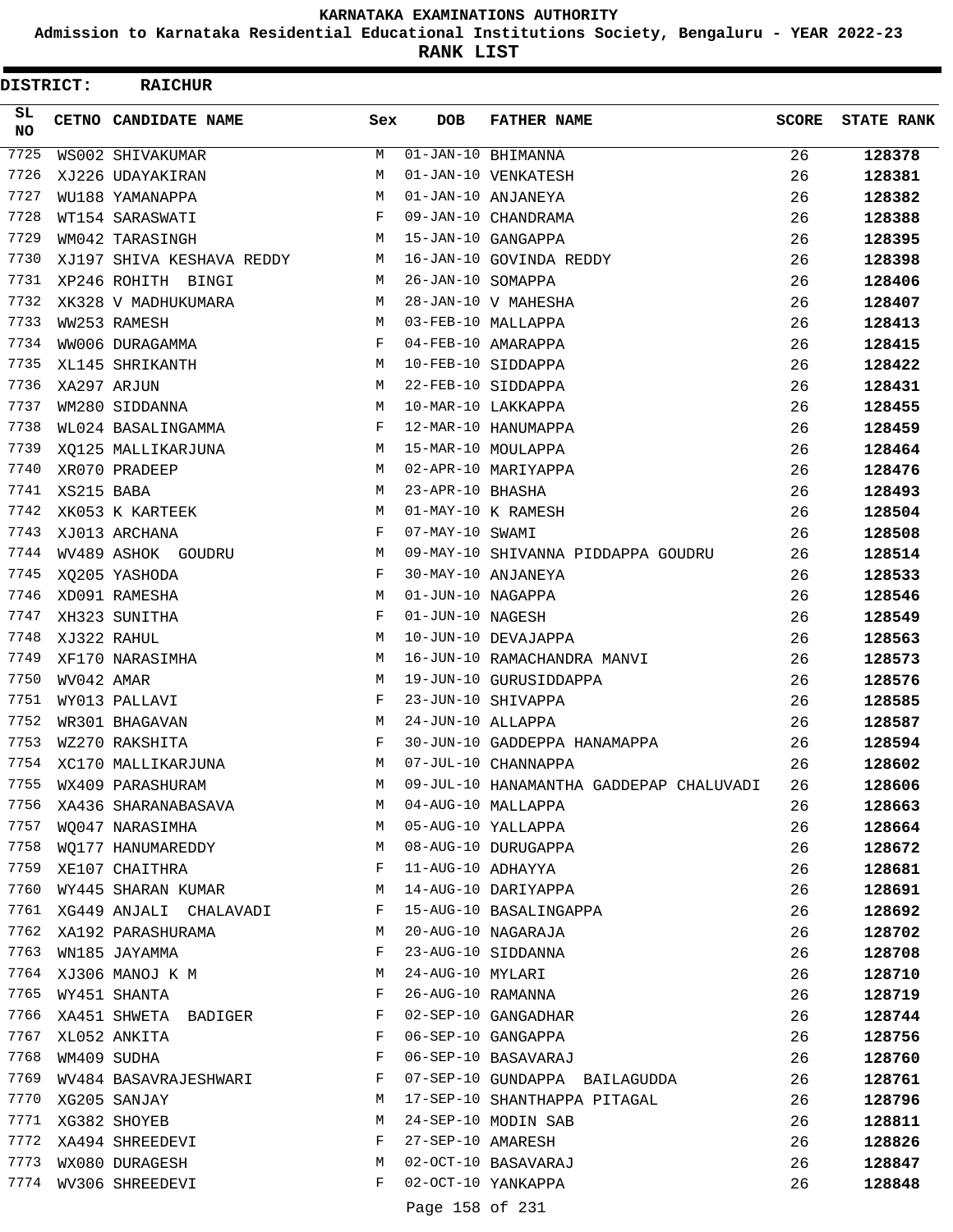**Admission to Karnataka Residential Educational Institutions Society, Bengaluru - YEAR 2022-23**

**RANK LIST**

| DISTRICT:        |            | <b>RAICHUR</b>               |     |                   |                                                      |              |                   |
|------------------|------------|------------------------------|-----|-------------------|------------------------------------------------------|--------------|-------------------|
| SL.<br><b>NO</b> |            | CETNO CANDIDATE NAME         | Sex | <b>DOB</b>        | <b>FATHER NAME</b>                                   | <b>SCORE</b> | <b>STATE RANK</b> |
| 7775             |            | WY437 TANUJA                 | F   |                   | 05-OCT-10 DURUGAPPA EIDNALA                          | 26           | 128867            |
| 7776             |            | XB020 ANAND                  | М   |                   | 08-OCT-10 GADDEPPA                                   | 26           | 128877            |
| 7777             |            | WV262 LAXMI CHAVHAN          | F   |                   | 10-OCT-10 BALACHANDRA CHAVHAN                        | 26           | 128887            |
| 7778             |            | XC126 RAJKUMAR               | М   | 10-OCT-10 DEVARAJ |                                                      | 26           | 128890            |
| 7779             |            | WU228 SHIVANAGOUDA           | M   |                   | 12-OCT-10 ANJANEYYA                                  | 26           | 128906            |
| 7780             |            | WL188 SANGEETA               | F   |                   | 17-OCT-10 RANGAYYA                                   | 26           | 128924            |
| 7781             |            | WM017 SACHIN                 | M   |                   | 19-OCT-10 BASAVARAJA                                 | 26           | 128934            |
| 7782             |            | XA488 ANIL APLI              | М   |                   | 20-OCT-10 NINGAPPA                                   | 26           | 128941            |
| 7783             |            | XL096 PARASHURAMA VENKATESHA | М   |                   | 20-OCT-10 VENKATESHA                                 | 26           | 128946            |
| 7784             |            | WZ020 SHANTALA               | F   | 20-OCT-10 NAGAPPA |                                                      | 26           | 128948            |
| 7785             |            | XR012 SUMERBHEGAM            | F   |                   | 21-OCT-10 RAFEESAB                                   | 26           | 128954            |
| 7786             |            | XD473 MAHADEVI               | F   |                   | 22-OCT-10 YALLAPPA                                   | 26           | 128957            |
| 7787             |            | XH296 JAGAN                  | M   |                   | 27-OCT-10 BASAVARAJ                                  | 26           | 128968            |
| 7788             |            | XP248 CHANDRAKANTHA          | М   |                   | 01-NOV-10 VIRUPANNA                                  | 26           | 128986            |
| 7789             |            | WX113 SHARANJYOTHI           | F   |                   | 01-NOV-10 SHANKARAGOUDA SHARANAGOUDA<br>POLICE PATIL | 26           | 128993            |
| 7790             |            | WN201 PRIYANKA PAWAR         | F   |                   | 02-NOV-10 SHIVAPPA PAWAR                             | 26           | 128996            |
| 7791             |            | WV286 BHOOMIKA               | F   |                   | 05-NOV-10 MAHANTESH                                  | 26           | 129010            |
| 7792             |            | WW017 KALPANA CHITTAPUR      | F   |                   | 10-NOV-10 RAMANNA SHARANAPPA CHITTAPUR               | 26           | 129033            |
| 7793             |            | WR202 BHAGAWAN               | M   |                   | 11-NOV-10 CHANDAPPA                                  | 26           | 129039            |
| 7794             |            | XA159 JYOTHI BANDALAKUNTI    | F   |                   | 12-NOV-10 ANJANEYA                                   | 26           | 129053            |
| 7795             |            | XK208 SANKETHA RANGAPPA      | M   |                   | 14-NOV-10 RANGAPPA                                   | 26           | 129066            |
| 7796             |            | XC253 SANJANA                | F   |                   | 15-NOV-10 MALLIKARJUNA                               | 26           | 129071            |
| 7797             |            | WX045 SUPITRA                | F   |                   | 16-NOV-10 SHEKHARAPPA                                | 26           | 129079            |
| 7798             |            | XE062 YALLAMMA               | F   |                   | 17-NOV-10 AMARESHA                                   | 26           | 129086            |
| 7799             |            | WW345 PRAVEEN                | M   |                   | 21-NOV-10 RAGHANNA                                   | 26           | 129120            |
| 7800             |            | XN080 DURUGAMMA K            | F   |                   | 25-NOV-10 RUDRAPPA K                                 | 26           | 129144            |
| 7801             |            | XH074 AMMA AYESHA            | F   |                   | 01-DEC-10 KHAJA MOINUDDIN                            | 26           | 129171            |
| 7802             |            | WS023 ANJINEYYA              | M   |                   | 06-DEC-10 HANUMANTRAYA                               | 26           | 129198            |
| 7803             |            | XP215 BHASHA                 | М   |                   | 08-DEC-10 KHAJASAB GUDADUR                           | 26           | 129208            |
| 7804             |            | XN035 ANITHA                 | F   |                   | 09-DEC-10 BASAVARAJA M                               | 26           | 129217            |
| 7805             |            | XG046 MADHUSHREE             | F   | 09-DEC-10 MAREPPA |                                                      | 26           | 129220            |
| 7806             |            | WL105 LAXMI                  | F   | 10-DEC-10 VENKOB  |                                                      | 26           | 129233            |
| 7807             |            | XG421 VIDYA                  | F   | 18-DEC-10 LAXMANA |                                                      | 26           | 129282            |
| 7808             |            | WP281 AKASH                  | М   |                   | 19-DEC-10 DURUGAPPA                                  | 26           | 129283            |
| 7809             |            | XD313 RUDRAGOUDA H           | М   |                   | 22-DEC-10 NAGARAJA                                   | 26           | 129303            |
| 7810             |            | XE189 ANITHA                 | F   |                   | 01-JAN-11 BASAVARAJA                                 | 26           | 129361            |
| 7811             |            | WM386 ANKITA                 | F   |                   | 01-JAN-11 NARASANNA                                  | 26           | 129364            |
| 7812             | WU103 BABU |                              | М   | 01-JAN-11 BADESAB |                                                      | 26           | 129372            |
| 7813             |            | WY358 BHAGYASHREE            | F   |                   | 01-JAN-11 NINGANNA ENNER                             | 26           | 129376            |
| 7814             |            | XG093 CHAITRA                | F   |                   | 01-JAN-11 YANKAPPA                                   | 26           | 129382            |
| 7815             |            | WL054 DEVARAJ                | М   | 01-JAN-11 RAMANNA |                                                      | 26           | 129389            |
| 7816             |            | WM219 KIRTHI                 | F   |                   | 01-JAN-11 JAGADISH                                   | 26           | 129401            |
| 7817             | XG332 MAYA |                              | F   |                   | 01-JAN-11 KARIBEERAPPA                               | 26           | 129411            |
| 7818             |            | WO197 NINGARADDY             | М   | 01-JAN-11 ADAPPA  |                                                      | 26           | 129417            |
| 7819             |            | XF171 PARVATHI               | F   |                   | 01-JAN-11 MALLAPPA                                   | 26           | 129421            |
| 7820             |            | WX262 PRAJWAL                | М   | 01-JAN-11 UMESH   |                                                      | 26           | 129423            |
| 7821             |            | XJ071 REKHA                  | F   | 01-JAN-11 TAYANNA |                                                      | 26           | 129435            |
| 7822             |            | XL320 SANNABASAVA            | M   |                   | 01-JAN-11 SHIVAPPA                                   | 26           | 129440            |
| 7823             |            | WM003 SHARATHA KUMARA        | М   |                   | 01-JAN-11 SANGANNA                                   | 26           | 129449            |
|                  |            |                              |     |                   |                                                      |              |                   |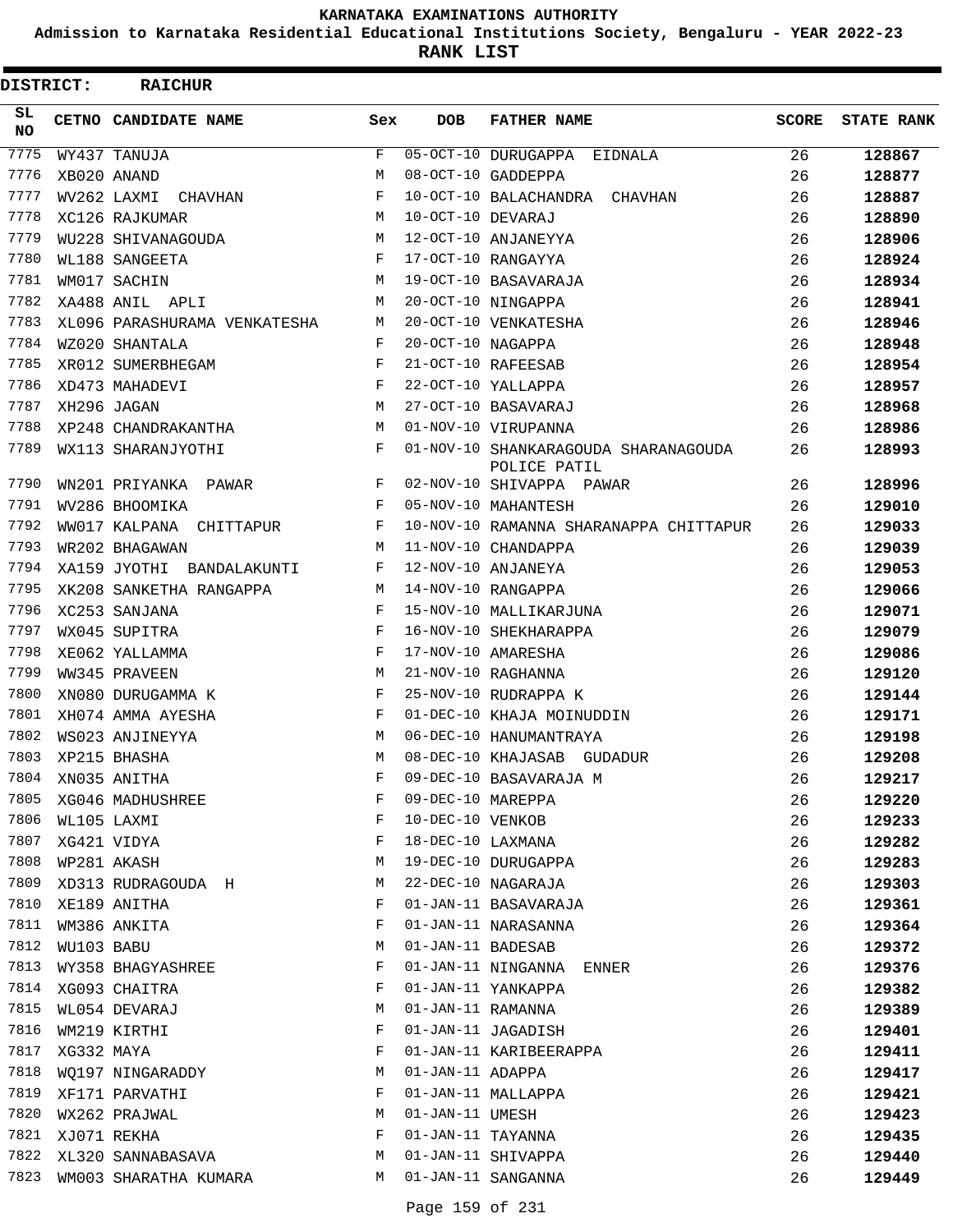**Admission to Karnataka Residential Educational Institutions Society, Bengaluru - YEAR 2022-23**

**RANK LIST**

| <b>DISTRICT:</b> | <b>RAICHUR</b>                           |     |                   |                                             |              |                   |
|------------------|------------------------------------------|-----|-------------------|---------------------------------------------|--------------|-------------------|
| SL<br><b>NO</b>  | CETNO CANDIDATE NAME                     | Sex | <b>DOB</b>        | <b>FATHER NAME</b>                          | <b>SCORE</b> | <b>STATE RANK</b> |
| 7824             | XD415 SHREENIVASA                        | M   |                   | 01-JAN-11 VENKATESHA                        | 26           | 129452            |
| 7825             | WX382 SUDHA                              | F   |                   | 01-JAN-11 SHANKRAPPA                        | 26           | 129459            |
| 7826             | WW331 SUSHMITA RAVICHANDRA JADAV F       |     |                   | 01-JAN-11 RAVICHANDRA JADAV                 | 26           | 129462            |
| 7827             | WR135 RAGHAVENDRA                        | M   |                   | 04-JAN-11 ANJANAYYA                         | 26           | 129485            |
| 7828             | WR302 DURAGAMMA                          | F   |                   | 05-JAN-11 KARIYAPPA                         | 26           | 129488            |
| 7829             | XE382 ALIPASHA                           | M   |                   | 06-JAN-11 BASHUMIYA                         | 26           | 129494            |
| 7830             | XK100 SHAMID ALI NABISAB                 | M   | 07-JAN-11 NABISAB |                                             | 26           | 129511            |
| 7831             | XB204 LAXMI                              | F   |                   | 08-JAN-11 MALLAPPA INGALAGI                 | 26           | 129518            |
| 7832             | WM005 NAVEEN KUMAR                       | М   | 08-JAN-11 SABAYYA |                                             | 26           | 129520            |
| 7833             | WY140 SOHAIL GURIKAR                     | M   | 08-JAN-11 RAJASAB |                                             | 26           | 129522            |
| 7834             | WP143 MOUNESH NAYAK                      | M   |                   | 09-JAN-11 RANGAPPA NAYAK                    | 26           | 129525            |
| 7835             | WL116 NINGARAJA                          | M   |                   | 12-JAN-11 AMATHEPPA                         | 26           | 129541            |
| 7836             | WS133 BHAGYA SUKHAMUNI HUGAR F           |     |                   | 15-JAN-11 SUKHAMUNI HUGAR                   | 26           | 129564            |
| 7837             | XR067 CHANNABASAVA                       | M   |                   | 18-JAN-11 AYYANAGOUDA                       | 26           | 129575            |
| 7838             | XN189 RADHIKA                            | F   |                   | 21-JAN-11 SHIVARAJA                         | 26           | 129604            |
| 7839             | XG079 AKSHATHA                           | F   |                   | 25-JAN-11 TIMMAYYA                          | 26           | 129634            |
| 7840             | WM100 VENKATESH                          | M   |                   | 25-JAN-11 SHIVALINGAPPA                     | 26           | 129641            |
| 7841             | WY414 SAGAR                              | M   |                   | 27-JAN-11 SHIVAMURTHI                       | 26           | 129654            |
| 7842             | WR016 BHUMIKA                            | F   | 01-FEB-11 KUBANNA |                                             | 26           | 129688            |
| 7843             | XQ282 PRAJWAL                            | M   | 01-FEB-11 SABANNA |                                             | 26           | 129693            |
| 7844             | WP318 CHANDRU                            | M   |                   | 02-FEB-11 DYAVANNA                          | 26           | 129697            |
| 7845             | WP056 MAHESH                             | M   |                   | 09-FEB-11 SHIVAMURTHI                       | 26           | 129761            |
| 7846             | XO273 MUTTURAJA                          | м   |                   | 09-FEB-11 SHARANAPPA                        | 26           | 129762            |
| 7847             | WM120 SAPNA                              | F   |                   | 12-FEB-11 BHASHASAB                         | 26           | 129780            |
| 7848             | XJ231 MAHESH SHINGRI                     | M   |                   | 14-FEB-11 BASAVARAJ                         | 26           | 129792            |
| 7849             | XN194 MAHESHA                            | M   |                   | 16-FEB-11 JANARDANA                         | 26           | 129804            |
| 7850             | XM056 KAMALAKSHI                         | F   |                   | 20-FEB-11 SHARANAPPA                        | 26           | 129836            |
| 7851             | WY393 RESHMA                             | F   |                   | 20-FEB-11 RAJ MAHMAD                        | 26           | 129846            |
| 7852             | WR133 YASHODHA                           | F   |                   | 23-FEB-11 PARASHURAM                        | 26           | 129879            |
| 7853             | XA222 TEJASHWINI                         | F   |                   | 24-FEB-11 UMESH NAYAK                       | 26           | 129884            |
| 7854             | XQ111 SHIV MESTRI                        | М   |                   | 25-FEB-11 BIKAS MESTRI                      | 26           | 129888            |
| 7855             | XM186 ANILKUMAR                          | M   |                   | 27-FEB-11 PAMPAPATI BADIGER                 | 26           | 129897            |
| 7856             | WZ305 SHIVAKUMAR                         | M   |                   | 28-FEB-11 MALLAPPA ECHANAL                  | 26           | 129910            |
| 7857             | XN056 MUTTAMMA                           | F   |                   | 02-MAR-11 NINGAPPA                          | 26           | 129919            |
| 7858             | WY071 SHIVARAJKUMAR YANKAPPA<br>MULIMANI | М   |                   | 02-MAR-11 YANKAPPA MULIMANI                 | 26           | 129923            |
| 7859             | WZ055 BANDENAWAJ BANDIGER                | M   |                   | 13-MAR-11 HUSSAINSAB MHIBOOBSAB<br>BANDIGER | 26           | 130024            |
| 7860             | XR176 BRUNDA M                           | F   |                   | 14-MAR-11 SHARANAPPA                        | 26           | 130032            |
| 7861             | WU015 JAYASHREE                          | F   |                   | 14-MAR-11 NARASANNA                         | 26           | 130036            |
| 7862             | WU196 MALLIKARJUN                        | М   |                   | 16-MAR-11 CHANDRASHEKAR                     | 26           | 130066            |
| 7863             | WQ035 VIJAYA CHANDRASHEKHAR<br>HIREMATH  | M   |                   | 17-MAR-11 CHANDRASHEKHAR HIREMATH           | 26           | 130085            |
| 7864             | XQ214 SUNEETHA                           | F   |                   | 21-MAR-11 JALLI YAMANAPPA                   | 26           | 130122            |
| 7865             | XD253 SANJANA DINNI                      | F   |                   | 23-MAR-11 SIDDAPPA                          | 26           | 130135            |
| 7866             | XK072 SARASWATHI                         | F   |                   | 26-MAR-11 HANUMANTHAPPA                     | 26           | 130172            |
| 7867             | WW476 DEEPAK RATHOD                      | М   |                   | 27-MAR-11 VENKATESHA                        | 26           | 130178            |
| 7868             | XC006 SHREYA                             | F   | 27-MAR-11 MOUNESH |                                             | 26           | 130183            |
| 7869             | WP327 BEERALINGA                         | М   | 28-MAR-11 RAMESHA |                                             | 26           | 130185            |
| 7870             | WZ157 DOULASABA                          | M   |                   | 04-APR-11 YAMANURASABA                      | 26           | 130244            |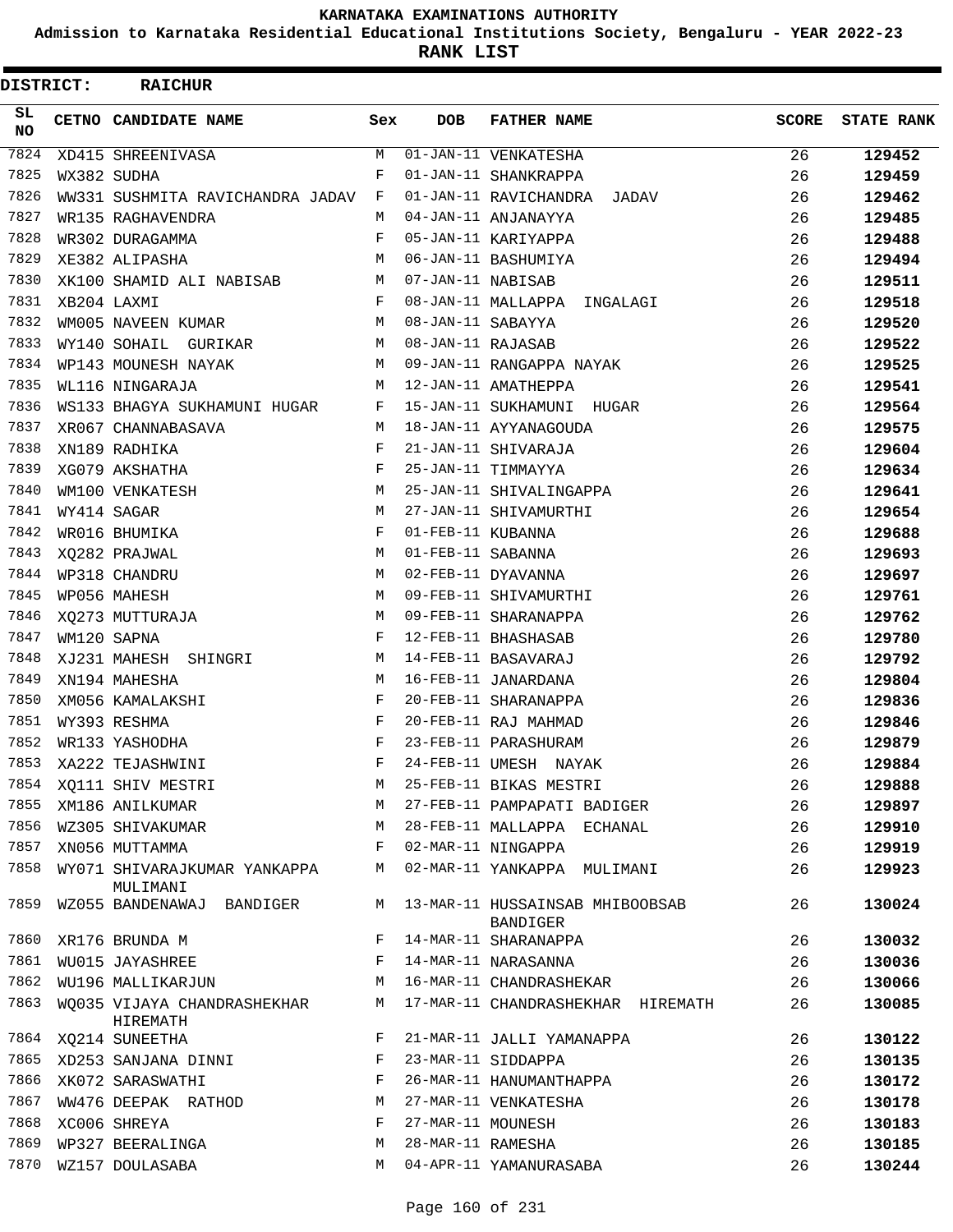**Admission to Karnataka Residential Educational Institutions Society, Bengaluru - YEAR 2022-23**

**RANK LIST**

| <b>DISTRICT:</b> |            | <b>RAICHUR</b>                   |     |                        |                                    |              |                   |
|------------------|------------|----------------------------------|-----|------------------------|------------------------------------|--------------|-------------------|
| SL<br><b>NO</b>  |            | CETNO CANDIDATE NAME             | Sex | <b>DOB</b>             | <b>FATHER NAME</b>                 | <b>SCORE</b> | <b>STATE RANK</b> |
| 7871             | XK113 RAJU |                                  | M   | $04 - APR - 11$ IRAPPA |                                    | 26           | 130246            |
| 7872             |            | WU017 MAHMED JUNED               | М   |                        | 06-APR-11 MAHMED JAVEED            | 26           | 130267            |
| 7873             |            | WY181 CHAITRA                    | F   |                        | 07-APR-11 VINAYAKUMAR              | 26           | 130277            |
| 7874             |            | XB234 MALLIKARAJUN               | М   |                        | 07-APR-11 BASAVARAJ                | 26           | 130281            |
| 7875             |            | WM206 DEVARAJA                   | М   |                        | 08-APR-11 MUDUKANNA                | 26           | 130293            |
| 7876             |            | XS112 MOUNESH                    | М   |                        | 09-APR-11 BASAVRAJ HIREKURUBAR     | 26           | 130307            |
| 7877             |            | XF048 BHAGYAVANTHI               | F   |                        | 10-APR-11 HANUMANTHA               | 26           | 130315            |
| 7878             |            | WR025 GEETA                      | F   |                        | 10-APR-11 TIMMANNA                 | 26           | 130317            |
| 7879             |            | XA046 JUNYD                      | M   |                        | 11-APR-11 SANNARAJASAB             | 26           | 130334            |
| 7880             |            | WV115 MUTTANNA GIREESH GURUGUNTA | M   |                        | 11-APR-11 GIREESH GURUGUNTA        | 26           | 130335            |
| 7881             |            | WW450 NIKHIL                     | М   | 13-APR-11 AMARESH      |                                    | 26           | 130365            |
| 7882             |            | XP122 BHAGYASHREE BASAVARAJA     | F   |                        | 16-APR-11 BASAVARAJA               | 26           | 130393            |
| 7883             |            | WU004 MAHESHA                    | М   |                        | 16-APR-11 AMARESHA                 | 26           | 130398            |
| 7884             |            | WW288 REVANNA HANAMAPPA          | М   |                        | 16-APR-11 HANAMAPPA                | 26           | 130403            |
| 7885             |            | XM085 BHARATI NARIYAR            | F   |                        | 18-APR-11 GIDDAPPA NARIYAR         | 26           | 130417            |
| 7886             |            | WM415 YAMANAPPA                  | M   | 20-APR-11 RAMESHA      |                                    | 26           | 130453            |
| 7887             |            | XF242 AKASH                      | М   |                        | 22-APR-11 MELAGIRI                 | 26           | 130464            |
| 7888             |            | XQ072 VEERESHA                   | М   |                        | 22-APR-11 YANKAYYA                 | 26           | 130475            |
| 7889             |            | WZ156 ALFIYA                     | F   |                        | 23-APR-11 SYED HUSEN               | 26           | 130476            |
| 7890             |            | WW380 CHETHANAKUMAR              | М   | 24-APR-11 BALAPPA      |                                    | 26           | 130488            |
| 7891             |            | XP092 AMARESHA                   | М   | $26 - APR - 11 I$      |                                    | 26           | 130502            |
| 7892             |            | XM184 MANJAMMA                   | F   | 26-APR-11 TAYAPPA      |                                    | 26           | 130507            |
| 7893             |            | XD411 ASHVINI                    | F   |                        | 28-APR-11 HANUMANTHA               | 26           | 130522            |
| 7894             |            | XA047 JAYASHRI                   | F   |                        | 30-APR-11 UMESH RATHOD             | 26           | 130543            |
| 7895             |            | XE288 DEVARAJ                    | М   | 01-MAY-11 ERANNA       |                                    | 26           | 130561            |
| 7896             |            | WL378 SIDDAPPA                   | М   |                        | 01-MAY-11 HANUMANTRAYA             | 26           | 130567            |
| 7897             |            | WS188 VIJYALAKSHMI               | F   | 02-MAY-11 SABAYYA      |                                    | 26           | 130579            |
| 7898             |            | XN115 SHARANABASAVA              | M   |                        | 03-MAY-11 BASAVARAJ                | 26           | 130593            |
| 7899             |            | XS085 SHASHIKALA                 | F   | 03-MAY-11 NAGAPPA      |                                    | 26           | 130594            |
| 7900             |            | XO030 SHAINAJ BEGUM              | F   |                        | 04-MAY-11 HASEN SAB                | 26           | 130601            |
| 7901             |            | XK312 SRUJANA                    | F   |                        | 07-MAY-11 LACHAMAPPA               | 26           | 130631            |
| 7902             |            | XQ283 CHAITRA                    | F   |                        | 08-MAY-11 AYYANAGOUDA              | 26           | 130634            |
| 7903             |            | XL089 SEVANTI                    | F   |                        | 08-MAY-11 HANUMANTH                | 26           | 130642            |
| 7904             |            | XQ124 KIRANA                     | М   |                        | 10-MAY-11 HULLESHA                 | 26           | 130664            |
| 7905             |            | XM253 ASHIFIYABANU               | F   |                        | 11-MAY-11 RASOOLSAB                | 26           | 130675            |
| 7906             |            | XF222 SHIVAKUMAR G               | М   |                        | 11-MAY-11 G MUDUKAPPA              | 26           | 130681            |
| 7907             |            | WN261 CHANNABASAMMA              | F   |                        | 13-MAY-11 THIRUPATHI               | 26           | 130699            |
| 7908             |            | WU155 JAMULAMMA                  | F   |                        | 15-MAY-11 KRISHNAPPA               | 26           | 130721            |
| 7909             |            | XN251 ROSHAN JAMEER              | М   |                        | 18-MAY-11 SIRAZ PASHA              | 26           | 130755            |
| 7910             |            | XD193 SHIVAGANGAMMA              | F   |                        | 18-MAY-11 AMARESHA KENJODI         | 26           | 130756            |
| 7911             |            | WM349 SHIVAPPA                   | М   |                        | 20-MAY-11 DHARMANNA                | 26           | 130779            |
| 7912             |            | XS200 CHAITRA                    | F   |                        | 25-MAY-11 SHIVANNA                 | 26           | 130814            |
| 7913             |            | XS206 KAVITA                     | F   |                        | 25-MAY-11 NAGARAJA                 | 26           | 130815            |
| 7914             |            | XE317 MANIKANTA                  | М   |                        | 26-MAY-11 YALLAPPA                 | 26           | 130831            |
| 7915             |            | XA185 SHREEDEVI                  | F   | 26-MAY-11 RAMAPPA      |                                    | 26           | 130839            |
| 7916             |            | XA417 SHARANUSHREE               | F   |                        | 29-MAY-11 SHIVAPUTRAGOUDA HULLAPPA | 26           | 130874            |
|                  |            |                                  |     |                        | POLICE PATIL                       |              |                   |
| 7917             |            | WX208 SHATHAMMA                  | F   |                        | 29-MAY-11 MOHANKUMAR               | 26           | 130875            |
| 7918             |            | XL088 ANITHA                     | F   |                        | 30-MAY-11 AMARESHA                 | 26           | 130881            |
| 7919             |            | WP227 NIRMALA                    | F   |                        | 30-MAY-11 BHEEMARAYA               | 26           | 130890            |
|                  |            |                                  |     |                        |                                    |              |                   |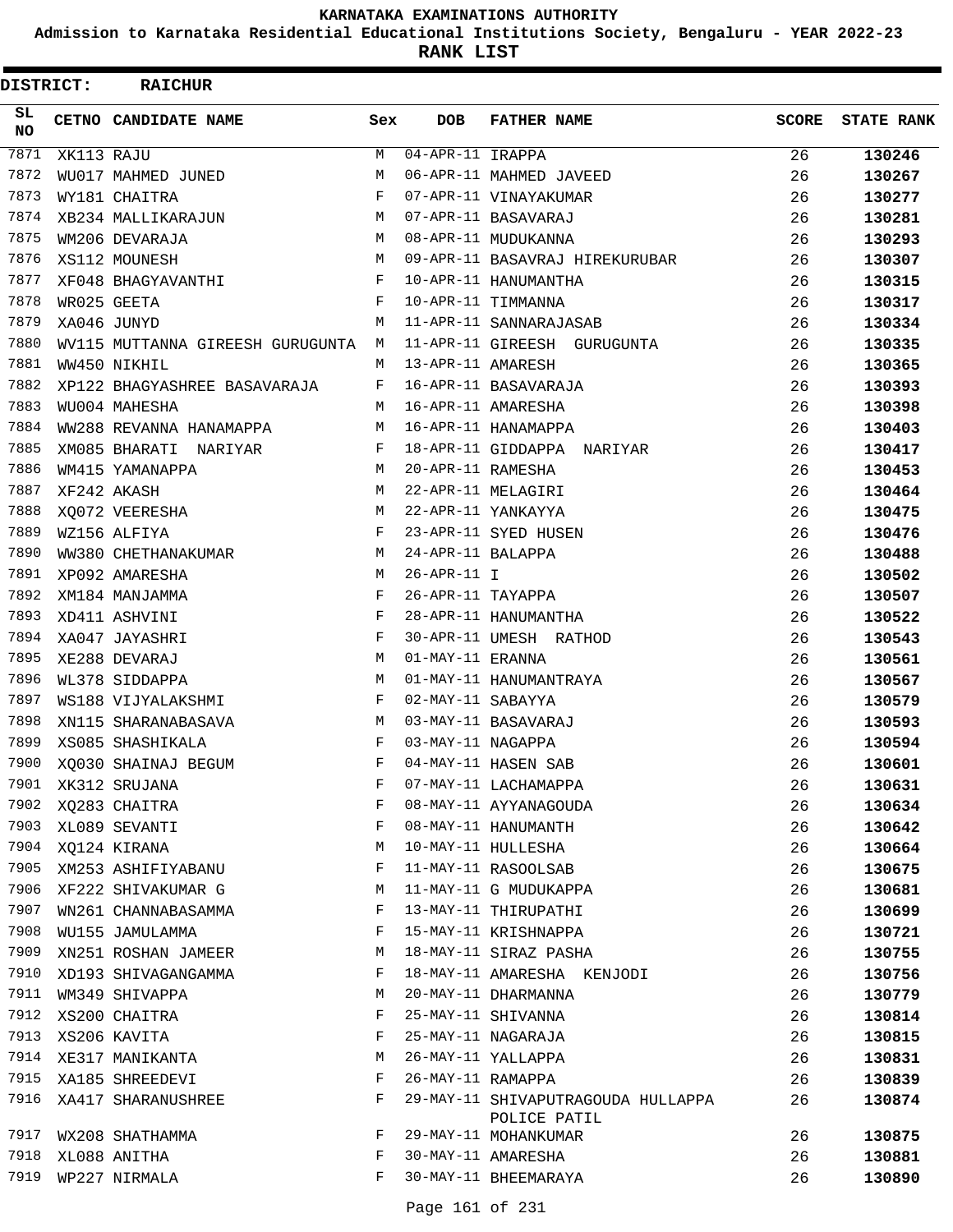**Admission to Karnataka Residential Educational Institutions Society, Bengaluru - YEAR 2022-23**

**RANK LIST**

| <b>DISTRICT:</b> | <b>RAICHUR</b>                          |     |                   |                                        |              |                   |
|------------------|-----------------------------------------|-----|-------------------|----------------------------------------|--------------|-------------------|
| SL<br>NO         | CETNO CANDIDATE NAME                    | Sex | <b>DOB</b>        | <b>FATHER NAME</b>                     | <b>SCORE</b> | <b>STATE RANK</b> |
| 7920             | XL255 BASANAGOUDA                       | M   |                   | 01-JUN-11 BASAVARAJ GURIKAR            | 26           | 130905            |
| 7921             | WY012 BHGYA                             | F   | 01-JUN-11 NAGAPPA |                                        | 26           | 130907            |
| 7922             | WS102 CHANDRASHEKAR                     | М   |                   | 01-JUN-11 MUNIYAPPA                    | 26           | 130908            |
| 7923             | XD027 PRIYANKA                          | F   |                   | 01-JUN-11 RAVICHANDRA                  | 26           | 130924            |
| 7924             | XJ366 RAJANESH CHAKRAVARTHI             | М   | 01-JUN-11 ADHAMA  |                                        | 26           | 130925            |
| 7925             | XD361 YALLALINGA                        | М   |                   | 01-JUN-11 NARASAPPA                    | 26           | 130938            |
| 7926             | XK354 MALLAYYA                          | М   | 03-JUN-11 RAMESHA |                                        | 26           | 130955            |
| 7927             | WQ021 NANDINI                           | F   |                   | 04-JUN-11 HANUMANTRAYA                 | 26           | 130969            |
| 7928             | WQ182 GOVINDA                           | M   |                   | 05-JUN-11 SHIVAPPA                     | 26           | 130983            |
| 7929             | XC075 VEERESH                           | М   |                   | 05-JUN-11 SANNA ANJINEYYA              | 26           | 130994            |
| 7930             | XQ285 VIJAYKUMAR                        | М   | 05-JUN-11 DEVANNA |                                        | 26           | 130996            |
| 7931             | XK311 VEENA                             | F   |                   | 06-JUN-11 BHEEMANNA                    | 26           | 131007            |
| 7932             | XS229 BASAVARAJA                        | М   | 08-JUN-11 SOMAPPA |                                        | 26           | 131020            |
| 7933             | XE233 AMAREGOUDA METI                   | M   |                   | 09-JUN-11 NEELAKANTAPPA                | 26           | 131034            |
| 7934             | XD042 LAKSHMI                           | F   | 10-JUN-11 ESHAPPA |                                        | 26           | 131058            |
| 7935             | WX246 MALLIKARJUN                       | М   | 10-JUN-11 AMARESH |                                        | 26           | 131059            |
| 7936             | WW441 SHWETA                            | F   | 11-JUN-11 LOKAPPA |                                        | 26           | 131087            |
| 7937             | XL047 SIDDHARTHA                        | М   |                   | 11-JUN-11 HULIGEYYA                    | 26           | 131088            |
| 7938             | WY229 PRAVEEN KUMAR                     | M   |                   | 14-JUN-11 SHIVARAJ                     | 26           | 131118            |
| 7939             | XG067 PRIYANKA                          | F   | 15-JUN-11 RAMAPPA |                                        | 26           | 131125            |
| 7940             | XM092 SUVARNA                           | F   |                   | 16-JUN-11 SHARANAPPA                   | 26           | 131143            |
| 7941             | XG452 VINAYA                            | М   |                   | 17-JUN-11 SINGAPPA                     | 26           | 131156            |
| 7942             | WW413 GYANAPPA GADDEPPA BHAJANTRI M     |     |                   | 18-JUN-11 GADDEPPA HANAMAPPA BHAJANTRI | 26           | 131159            |
| 7943             | XG206 SANIYA                            | F   |                   | 18-JUN-11 CHANDPASHA                   | 26           | 131165            |
| 7944             | XG339 MEGHANA                           | F   | 19-JUN-11 NAGARAJ |                                        | 26           | 131176            |
| 7945             | WW314 MALLIKARJUNA                      | М   |                   | 20-JUN-11 HANUMANTH                    | 26           | 131194            |
| 7946             | XE044 RENUKA                            | F   |                   | 20-JUN-11 BASAVARAJ                    | 26           | 131198            |
| 7947             | WL244 AMRUTHA SHASAM                    | F   | 25-JUN-11 MAREPPA |                                        | 26           | 131247            |
| 7948             | XM140 ANITHA                            | F   |                   | 26-JUN-11 SOMANATH                     | 26           | 131259            |
| 7949             | XE312 AFROJ ALI KHAN                    | М   |                   | 29-JUN-11 AKBAR ALI                    | 26           | 131300            |
| 7950             | XL099 AKSHAY KUMAR                      | М   |                   | 30-JUN-11 MALLIKARJUNA                 | 26           | 131309            |
| 7951             |                                         | М   |                   | 30-JUN-11 DURUGAPPA                    |              |                   |
| 7952             | XC166 CHANDRASHEKHAR<br>XR197 VENKATESH | М   |                   | 01-JUL-11 SACHCHIDANAND                | 26           | 131310            |
| 7953             |                                         | М   |                   | 02-JUL-11 PAKEERAPPA                   | 26<br>26     | 131334            |
| 7954             | WL392 DEVARAJA                          |     |                   |                                        |              | 131337            |
|                  | XF138 SAFINA                            | F   |                   | 02-JUL-11 KHAJA MOHINUDDIN             | 26           | 131345            |
| 7955             | WY109 SHRIDEVI                          | F   |                   | 02-JUL-11 GANGAPPA                     | 26           | 131346            |
| 7956             | XA276 VEDAVATI                          | F   |                   | 04-JUL-11 LAXMIKANTH SINGH             | 26           | 131371            |
| 7957             | XJ198 ELIZABETH                         | F   |                   | 07-JUL-11 NARASIMHALU                  | 26           | 131413            |
| 7958             | WW031 GADDEPPA                          | М   |                   | 07-JUL-11 HOLIYAPPA                    | 26           | 131414            |
| 7959             | WY283 CHANDPASHA                        | М   |                   | 08-JUL-11 RUKMUSAB                     | 26           | 131432            |
| 7960             | XR188 MALINGARAYA                       | М   |                   | 10-JUL-11 DEVENDRAPPA                  | 26           | 131464            |
| 7961             | XC296 SAROJA                            | F   |                   | 10-JUL-11 PEETAPPA                     | 26           | 131473            |
| 7962             | WZ152 DURAGESH RAMANNA                  | M   | 13-JUL-11 RAMANNA |                                        | 26           | 131501            |
| 7963             | XM286 DEVA PRASAD                       | М   | 14-JUL-11 MAHESH  |                                        | 26           | 131519            |
| 7964             | XD108 RANJITHA                          | F   |                   | 14-JUL-11 AYYAPPA DEVARAMANE           | 26           | 131523            |
| 7965             | WZ310 MENASHXI                          | F   |                   | 15-JUL-11 NARAYANPP                    | 26           | 131530            |
| 7966             | XH128 ARUNA                             | F   | 16-JUL-11 SUGAPPA |                                        | 26           | 131542            |
| 7967             | XE273 TIMMANNA                          | М   | 17-JUL-11 VASU    |                                        | 26           | 131576            |
| 7968             | WU088 SANTHOSHA                         | М   |                   | 18-JUL-11 DURAGAPPA                    | 26           | 131584            |
| 7969             | WX228 HUSSAINBASHA                      | М   |                   | 20-JUL-11 DAWALSAB                     | 26           | 131611            |
|                  |                                         |     | Page 162 of 231   |                                        |              |                   |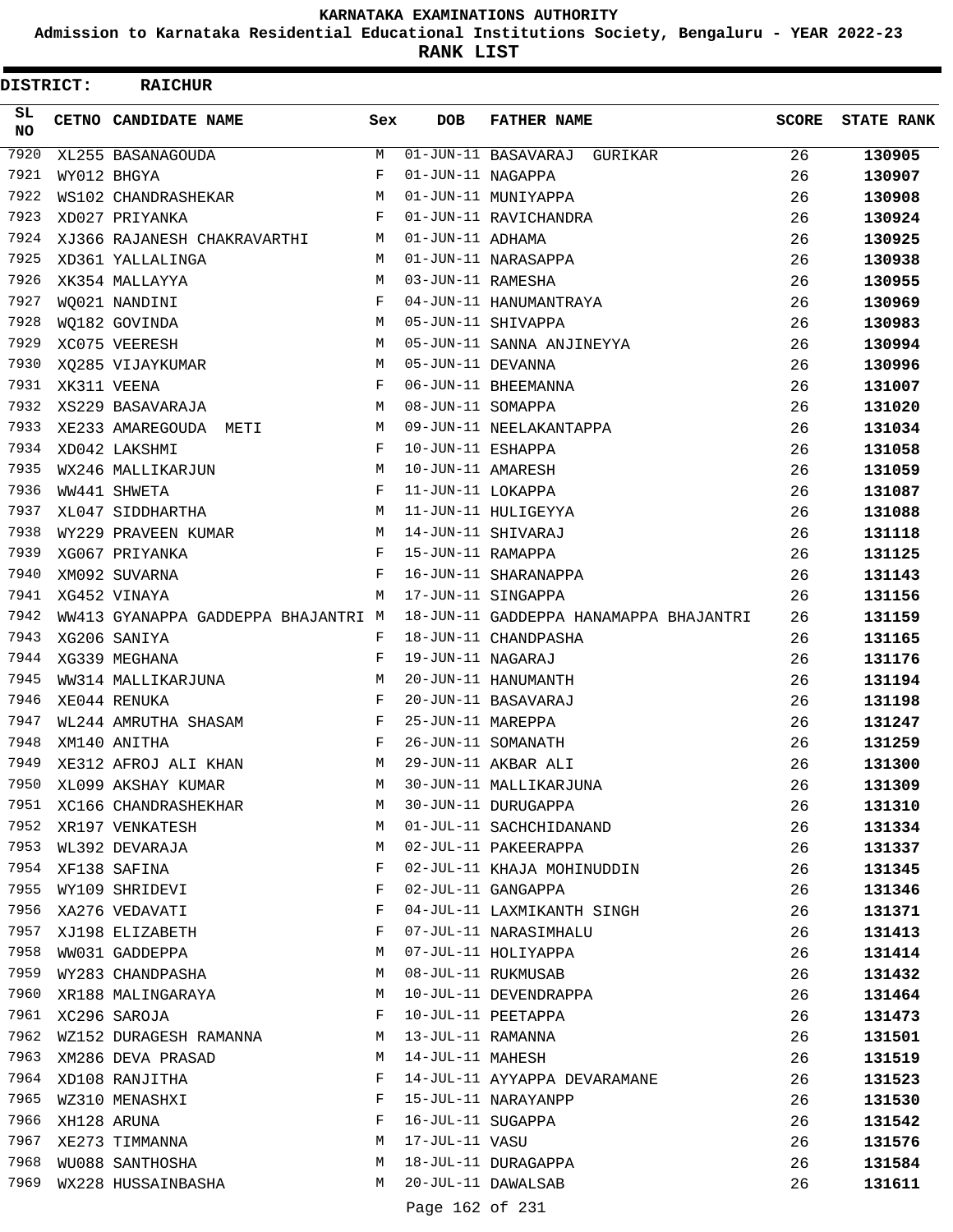**Admission to Karnataka Residential Educational Institutions Society, Bengaluru - YEAR 2022-23**

**RANK LIST**

Е

| DISTRICT:        | <b>RAICHUR</b>                               |     |                   |                                                |       |                   |
|------------------|----------------------------------------------|-----|-------------------|------------------------------------------------|-------|-------------------|
| SL.<br><b>NO</b> | CETNO CANDIDATE NAME                         | Sex | <b>DOB</b>        | <b>FATHER NAME</b>                             | SCORE | <b>STATE RANK</b> |
| 7970             | WM333 BHUVAN CHAVHAN                         | М   |                   | 21-JUL-11 PRAKASH CHAVHAN                      | 26    | 131622            |
| 7971             | WX219 NAGRAJ                                 | М   |                   | 21-JUL-11 SHIVARAJ                             | 26    | 131627            |
| 7972             | XC199 MAHESHWARI                             | F   |                   | 22-JUL-11 HANUMANTH                            | 26    | 131640            |
| 7973             | WY119 RENUKA HANUMAPPA                       | F   |                   | 23-JUL-11 HANUMAPPA                            | 26    | 131659            |
| 7974             | XB142 PRAJWAL                                | M   |                   | 24-JUL-11 GADDEPPA BURLI                       | 26    | 131667            |
| 7975             | WV377 SHRAVANAKUMAR CHIMMALAGI               | М   |                   | 24-JUL-11 YAMANAPPA CHIMMALAGI                 | 26    | 131672            |
| 7976             | XA003 SHARANABASAV HANAMAPPA<br>BALUTAGI     | М   |                   | 27-JUL-11 HANAMAPPA BASAPPA BALUTAGI           | 26    | 131699            |
| 7977             | XD528 SUDEEP RATOD                           | М   | 27-JUL-11 VALAPPA |                                                | 26    | 131700            |
| 7978             | XD055 ANITHA                                 | F   |                   | 30-JUL-11 YAMUNAPPA                            | 26    | 131735            |
| 7979             | WQ210 BHUMIKA                                | F   | 01-AUG-11 DEVAPPA |                                                | 26    | 131763            |
| 7980             | XH189 MALLIKARJUNA                           | М   | 05-AUG-11 VEERESH |                                                | 26    | 131825            |
| 7981             | WV186 ABHISHEK MUDAGAL                       | М   |                   | 06-AUG-11 BASVARAJ MUDAGAL                     | 26    | 131832            |
| 7982             | WZ116 DURAGAPPA                              | М   |                   | 06-AUG-11 NINGAPPA                             | 26    | 131835            |
| 7983             | WP207 SURYAPRAKASHA                          | М   |                   | 10-AUG-11 HANUMAPPA                            | 26    | 131889            |
| 7984             | WX203 IMRAN                                  | M   |                   | 11-AUG-11 HUSENABASHA                          | 26    | 131894            |
| 7985             | WL187 PRANITHA                               | F   | 13-AUG-11 TUMANNA |                                                | 26    | 131925            |
| 7986             | WV264 SUJATA                                 | F   |                   | 13-AUG-11 KUMARASWAMI                          | 26    | 131927            |
| 7987             | XG381 A S BHASAKAR                           | М   | 14-AUG-11 ANANDA  |                                                | 26    | 131929            |
| 7988             | XL322 RAJANIKANTA                            | М   |                   | 20-AUG-11 RAMAKRISHNA                          | 26    | 131998            |
| 7989             | XJ276 NANDINI                                | F   |                   | 21-AUG-11 BHEEMAPPA                            | 26    | 132009            |
| 7990             | XS093 DEEPA                                  | F   |                   | 24-AUG-11 BHIMAPPA                             | 26    | 132027            |
| 7991             | WN190 MALLIKARJUN                            | М   |                   | 24-AUG-11 RANGAYYA                             | 26    | 132033            |
| 7992             | XR076 ASHWINI                                | F   |                   | 25-AUG-11 HANAMANTA                            | 26    | 132037            |
| 7993             | XS209 R SRUSHTI                              | F   |                   | 25-AUG-11 R SANTOSHAKUMAR                      | 26    | 132044            |
| 7994             | WP219 LAKSHMI                                | F   |                   | 26-AUG-11 GANGANNA                             | 26    | 132050            |
| 7995             | WY038 NAGARATNA                              | F   | 01-SEP-11 BASAPPA |                                                | 26    | 132117            |
| 7996             | XK022 PARVEEN                                | F   |                   | 01-SEP-11 BANDAGISAB                           | 26    | 132119            |
| 7997             | XK138 SHREELAXMI                             | F   |                   | 02-SEP-11 JAGADEESHA                           | 26    | 132130            |
| 7998             | XD463 AMBIKA                                 | F   | 07-SEP-11 RAMESHA |                                                | 26    | 132179            |
| 7999             | XK380 PRIYANKA                               | F   |                   | 07-SEP-11 SIDDAPPA                             | 26    | 132186            |
| 8000             | XG260 ERANNAGOWDA                            | М   |                   | 19-SEP-11 VIJAYA RAJA                          | 26    | 132300            |
| 8001             | XC007 ANNAPOORNA                             | F   | 20-SEP-11 ERESHA  |                                                | 26    | 132309            |
| 8002             | WP115 VISHNU PRASAD                          | M   |                   | 20-SEP-11 HANUMANTHARAYA                       | 26    | 132318            |
| 8003             | XQ196 AMARESHA HIREMATHA                     | М   |                   | 21-SEP-11 MANJUNATHA                           | 26    | 132319            |
| 8004             | XB189 CHARAN NAYAK                           | М   |                   | 25-SEP-11 YANKAPPA                             | 26    | 132351            |
| 8005             | XC037 APSANA                                 | F   |                   | 27-SEP-11 BASHASAB                             | 26    | 132374            |
| 8006             | XL251 RAJABHAKSHA                            | М   | 27-SEP-11 LADSAB  |                                                | 26    | 132379            |
| 8007             | XF078 SOFILAL                                | М   |                   | 27-SEP-11 GOUDASABA                            | 26    | 132382            |
| 8008             | XG399 ROHITH PAWAR                           | М   | 29-SEP-11 AMARESH |                                                | 26    | 132407            |
| 8009             | WY194 SAHANA                                 | F   |                   | 29-SEP-11 DURAGAPPA                            | 26    | 132409            |
| 8010             | WN282 MALLIKA                                | F   | 30-SEP-11 NAGARAJ |                                                | 26    | 132412            |
| 8011             | WP217 HANUMANTHI                             | F   | 04-OCT-11 SOMANNA |                                                | 26    | 132460            |
| 8012             | XL011 NEELAVATHI SHARANABASAVA<br>JAVALAGERA | F   |                   | 06-OCT-11 SHARANABASAVA NEELAMMA<br>JAVALAGERA | 26    | 132475            |
| 8013             | WX241 VARUNAKUMAR                            | M   |                   | 07-OCT-11 AMARESH DURAGAPPA                    | 26    | 132489            |
| 8014             | XN024 BASAVARAJ                              | М   |                   | 08-OCT-11 YANKOBHA                             | 26    | 132490            |
| 8015             | WX176 BHAGYA BASAVARAJ                       | F   |                   | 08-OCT-11 BASAVARAJ                            | 26    | 132491            |
| 8016             | XJ074 AFREEN                                 | F   |                   | 09-OCT-11 MAHIBOOB                             | 26    | 132501            |
| 8017             | WW495 SIDDAPPA                               | M   |                   | 10-OCT-11 GADDEPPA MOOLIMANI                   | 26    | 132516            |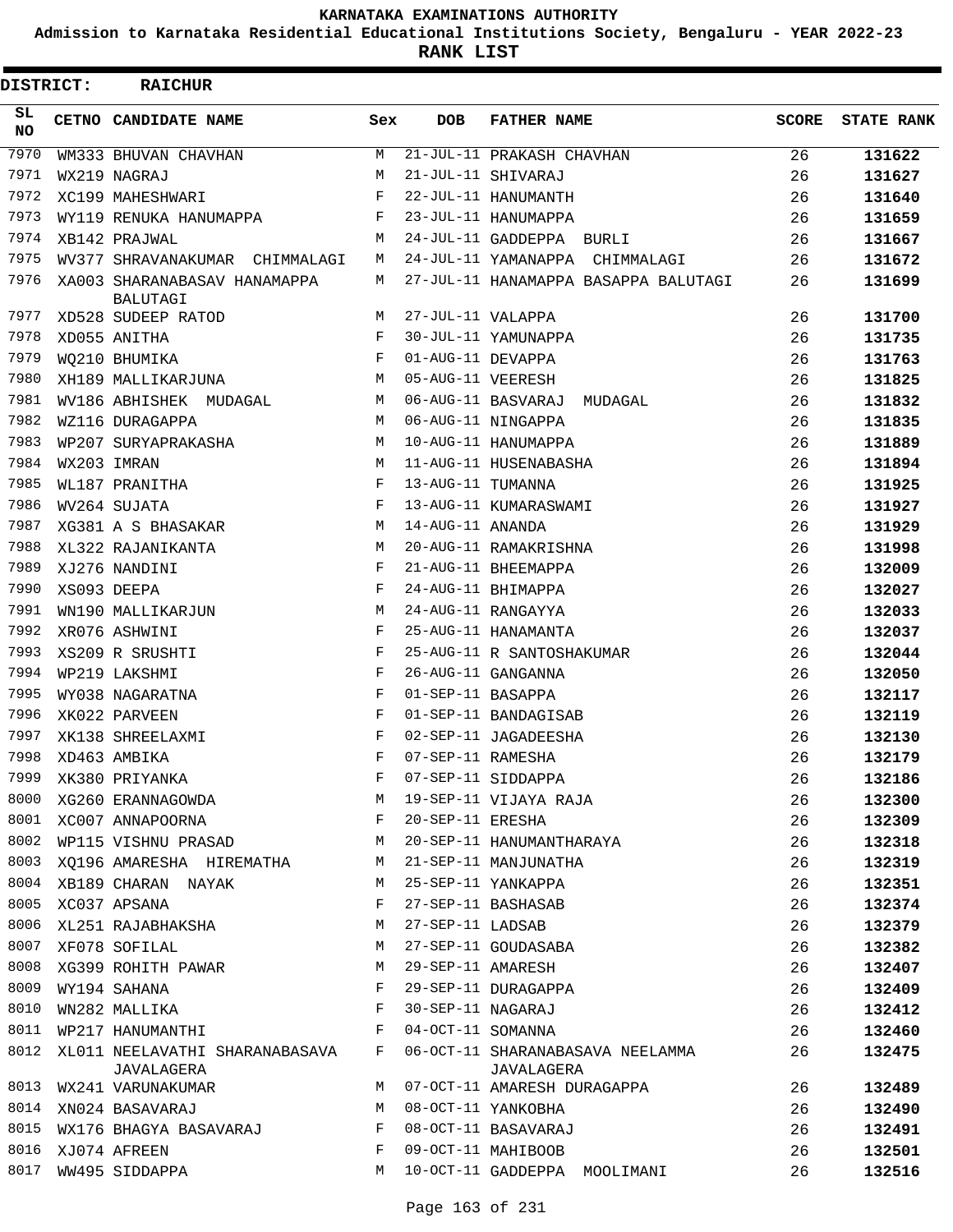**Admission to Karnataka Residential Educational Institutions Society, Bengaluru - YEAR 2022-23**

**RANK LIST**

| <b>DISTRICT:</b> |                  | <b>RAICHUR</b>                |     |                   |                                       |              |                   |
|------------------|------------------|-------------------------------|-----|-------------------|---------------------------------------|--------------|-------------------|
| SL.<br>NO.       |                  | CETNO CANDIDATE NAME          | Sex | <b>DOB</b>        | <b>FATHER NAME</b>                    | <b>SCORE</b> | <b>STATE RANK</b> |
| 8018             |                  | XK254 JAVEEDASAB MULIMANI     | M   |                   | 14-OCT-11 HUSENASAB                   | 26           | 132543            |
| 8019             |                  | XH180 M MAHANTESH NAYAK       | М   |                   | 18-OCT-11 DHOLLAYA                    | 26           | 132576            |
| 8020             |                  | WX154 KISHAN                  | M   |                   | 20-OCT-11 SHIVAPPA                    | 26           | 132592            |
| 8021             |                  | WW067 SHRISHANTH              | M   |                   | 20-OCT-11 TAKRAPPA                    | 26           | 132593            |
| 8022             |                  | WL078 SHWETHA                 | F   | 21-OCT-11 RAMESH  |                                       | 26           | 132599            |
| 8023             |                  | XD455 SHAMBHAVI               | F   |                   | 22-OCT-11 VEERAYYASWAMY               | 26           | 132606            |
| 8024             |                  | WV398 MOUNESH ERAPPA          | M   |                   | 28-OCT-11 ERAPPA MANAYYA              | 26           | 132660            |
| 8025             |                  | XJ305 GOVINDAMMA              | F   |                   | 31-OCT-11 MALLIKARJUNA                | 26           | 132682            |
| 8026             |                  | WV056 MOUNESH TEJAPPA JADAVA  | М   |                   | 01-NOV-11 TEJAPPA SHIVAPPA JADAVA     | 26           | 132694            |
| 8027             |                  | XH273 SHASHIKALA              | F   |                   | 04-NOV-11 HANUMANTHA                  | 26           | 132719            |
| 8028             |                  | WO283 GANESHA                 | M   | 05-NOV-11 DEVAPPA |                                       | 26           | 132721            |
| 8029             |                  | WX186 AISHWARYA               | F   | 06-NOV-11 MANAPPA |                                       | 26           | 132729            |
| 8030             |                  | WZ123 KUBERASWAMI             | M   |                   | 09-NOV-11 HANUMAPPA                   | 26           | 132760            |
| 8031             |                  | XL226 POOJA                   | F   |                   | 10-NOV-11 NINGAPPA                    | 26           | 132770            |
| 8032             |                  | XL105 RAVIKUMAR K             | M   |                   | 13-NOV-11 RANGANA GOUDA               | 26           | 132799            |
| 8033             |                  | WY265 DEVARAJA                | M   |                   | 15-NOV-11 BASAVARAJA                  | 26           | 132814            |
| 8034             |                  | WX207 PARVATI                 | F   |                   | 16-NOV-11 MOULAPPA                    | 26           | 132824            |
| 8035             |                  | WV386 KAVERI                  | F   |                   | 20-NOV-11 HANUMANT GOSI               | 26           | 132862            |
| 8036             |                  | WO097 RAJESHWARI              | F   |                   | 29-NOV-11 DEVARAJA                    | 26           | 132952            |
| 8037             |                  | XG263 MAHENDRA G              | М   | 01-DEC-11 VEERESH |                                       | 26           | 132970            |
| 8038             |                  | XK088 AKSHATA                 | F   |                   | 04-DEC-11 HANUMANTA                   | 26           | 132986            |
| 8039             |                  | XJ141 TRIVENI                 | F   |                   | 05-DEC-11 A RAGHAVENDRA SWAMY         | 26           | 132996            |
| 8040             |                  | WZ095 AKASH                   | M   | 06-DEC-11 GOVIND  |                                       | 26           | 132997            |
| 8041             |                  | XA094 MUTTAPPA AMARESH BOMBAI | М   |                   | 09-DEC-11 AMARESH NARASIMHAPPA BOMBAI | 26           | 133020            |
| 8042             |                  | XC333 RAGHAVENDRA             | М   | 10-DEC-11 VALAPPA |                                       | 26           | 133027            |
| 8043             |                  | XK037 CHETAN                  | M   |                   | 11-DEC-11 SHEKHARAPPA                 | 26           | 133031            |
| 8044             |                  | XH306 MADHUI                  | F   | 11-DEC-11 S UMESH |                                       | 26           | 133034            |
| 8045             |                  | XP189 RAMESHA                 | М   |                   | 13-DEC-11 HULIGAYYA                   | 26           | 133052            |
| 8046             |                  | WV198 SANJINA<br>PAWAR        | F   |                   | 13-DEC-11 JAYARAM PAWAR               | 26           | 133053            |
| 8047             |                  | XK172 CHANDRASHEKHAR          | M   |                   | 16-DEC-11 BASAVRAJ KURUBARA           | 26           | 133069            |
| 8048             |                  | XQ206 SANJAY                  | M   |                   | 16-DEC-11 BASAVARAJA MANNURU          | 26           | 133074            |
| 8049             |                  | WW497 RAMESH SANNAHANUMANTA   | M   |                   | 29-DEC-11 SANNAHANUMANTA CHATRAPPA    | 26           | 133161            |
|                  |                  | 8050 WT203 SHIVARAJA          | M   |                   | 30-DEC-11 SHARANABASAVA               | 26           | 133176            |
|                  | 8051 XP012 ABHI  |                               | M   | 01-JAN-12 UMESH   |                                       | 26           | 133186            |
|                  |                  | 8052 WX269 LINGARAJ           | M   |                   | 01-JAN-12 PATYAPPA                    | 26           | 133198            |
|                  |                  | 8053 XC340 MOUNESHA           | M   |                   | 01-JAN-12 DURUGAPPA DESAI             | 26           | 133200            |
| 8054             |                  | XH209 SHIVAMANI               | M   | 01-JAN-12 YANKOBA |                                       | 26           | 133215            |
|                  |                  | 8055 XC034 TEJA KUMARA        | M   | 01-JAN-12 ANANDA  |                                       | 26           | 133219            |
|                  |                  | 8056 XQ237 ANKITHA            | F   |                   | 09-JAN-12 SHIVAPUTHRA                 | 26           | 133245            |
| 8057             |                  | WN059 RENUKAMMA               | F   |                   | 18-JAN-12 PARASHURAM                  | 26           | 133270            |
|                  | 8058 WS059 SAGAR |                               | M   |                   | 21-JAN-12 HANUMANTHRAYA               | 26           | 133278            |
|                  |                  | 8059 XL241 ABHIRAJESHA        | M   | 24-JAN-12 AJAYA   |                                       | 26           | 133283            |
|                  |                  | 8060 XH075 SUMAN PATIL        | M   |                   | 29-JAN-12 TAMANNAGOUDA                | 26           | 133294            |
|                  |                  | 8061 XG212 ASHWINI            | F   |                   | 02-FEB-12 BASANAGOUDA                 | 26           | 133303            |
| 8062             |                  | WP009 HARSHAVARDHANA          | M   |                   | 20-FEB-12 G SWAMI                     | 26           | 133320            |
| 8063             |                  | WZ287 CHANDANA                | F   |                   | 05-MAR-12 KARIYAPPATATA KATIGER       | 26           | 133329            |
|                  |                  | 8064 XD501 SWATHI             | F   |                   | 05-MAR-12 GURUBASAVA                  | 26           | 133332            |
|                  |                  | 8065 WQ148 SINDHU             | F   |                   | 11-MAR-12 AMARESH GUMEDHARA           | 26           | 133336            |
|                  |                  | 8066 XE146 MOHANA             | M   |                   | 31-MAR-12 HANUMANTHA                  | 26           | 133348            |
|                  |                  | 8067 XG456 K BHAGYASHREE      | F   |                   | 15-APR-12 RAVIKUMAR                   | 26           | 133355            |
|                  |                  |                               |     | Page 164 of 231   |                                       |              |                   |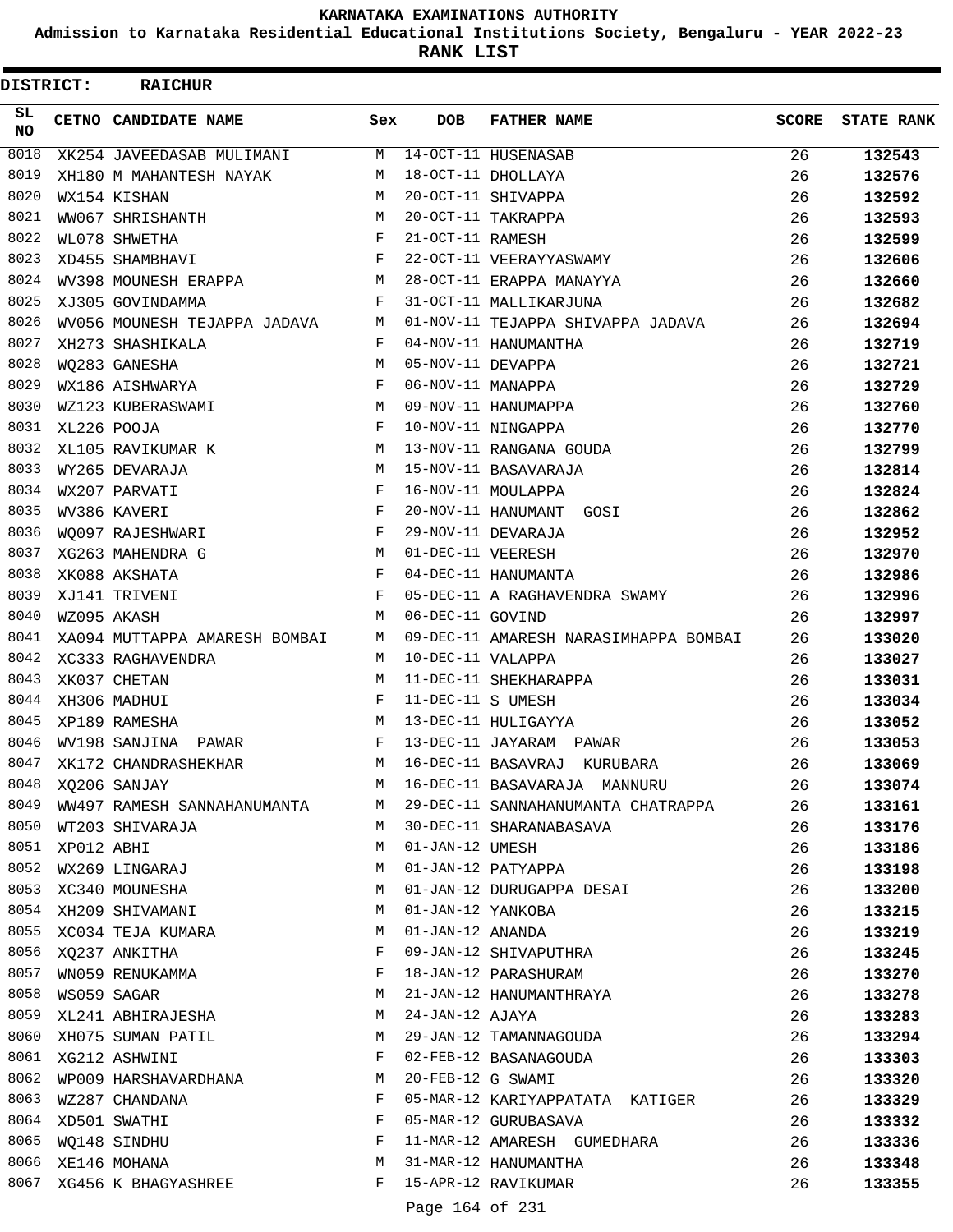**Admission to Karnataka Residential Educational Institutions Society, Bengaluru - YEAR 2022-23**

**RANK LIST**

| DISTRICT:        |            | <b>RAICHUR</b>          |     |                   |                                        |       |                   |
|------------------|------------|-------------------------|-----|-------------------|----------------------------------------|-------|-------------------|
| SL.<br><b>NO</b> |            | CETNO CANDIDATE NAME    | Sex | <b>DOB</b>        | <b>FATHER NAME</b>                     | SCORE | <b>STATE RANK</b> |
| 8068             |            | XH067 PUNITH KUMAR      | M   |                   | 01-JAN-09 NARASAPPA                    | 25    | 133409            |
| 8069             |            | XJ070 DEVARAJ           | М   |                   | 10-JUN-09 BEERAPPA                     | 25    | 133427            |
| 8070             |            | WP018 ANIS FATHIMA      | F   |                   | 08-AUG-09 SAYED FARUK                  | 25    | 133439            |
| 8071             |            | XE085 SHANTHA           | F   |                   | 23-AUG-09 SHARANAPPA                   | 25    | 133440            |
| 8072             |            | WL042 SHREEKANTH        | M   |                   | 27-SEP-09 BASAVARAJ                    | 25    | 133449            |
| 8073             |            | WW334 KAVERI            | F   |                   | 06-OCT-09 MARIYAPPA KATTIMANI          | 25    | 133452            |
| 8074             |            | WR060 SRIDEVI           | F   |                   | 29-OCT-09 BHAGAYYA                     | 25    | 133454            |
| 8075             |            | XG426 AKSHAY            | M   |                   | 01-DEC-09 SANNASHANKRAPPA              | 25    | 133459            |
| 8076             |            | XA132 VIJAYALAKSHMEE    | F   |                   | 03-DEC-09 AMARAPPA MUDAKAPPA CHALAVADI | 25    | 133461            |
| 8077             |            | WV471 BASAMMA           | F   |                   | 01-JAN-10 GUNDAPPA                     | 25    | 133469            |
| 8078             |            | WX422 BEERANNA          | M   |                   | 01-JAN-10 HOOVAPPA                     | 25    | 133470            |
| 8079             |            | XD213 BEERAPPA BAGAI    | М   |                   | 01-JAN-10 NAGAREDDY                    | 25    | 133471            |
| 8080             |            | XM152 HANUMARADDY       | M   |                   | 01-JAN-10 BASAVRAJ MATTUR              | 25    | 133479            |
| 8081             |            | XB170 MARUTI            | M   |                   | 01-JAN-10 SHARANAPPA GOGI              | 25    | 133484            |
| 8082             |            | XK363 PUNEET            | M   |                   | 01-JAN-10 NAGAPPA DEVARAMANI           | 25    | 133490            |
| 8083             |            | WZ064 RAMALINGAYYA      | M   | 01-JAN-10 PARAYYA |                                        | 25    | 133491            |
| 8084             |            | WY426 SANDEEP GOVINDA   | M   | 01-JAN-10 GOVINDA |                                        | 25    | 133492            |
| 8085             |            | XD177 YALANAGOUDA       | M   | 01-JAN-10 DESAYI  |                                        | 25    | 133501            |
| 8086             |            | XL185 VEENA             | F   |                   | 10-JAN-10 RAGHAVENDRA                  | 25    | 133508            |
| 8087             |            | WV041 MANOJ KUMAR B     | М   |                   | 28-JAN-10 DODDABASAPPA B               | 25    | 133520            |
| 8088             |            | XF297 SHIVAMMA          | F   |                   | 01-FEB-10 MALLAPPA                     | 25    | 133524            |
| 8089             |            | WR131 SHANTA            | F   | 08-FEB-10 BALAPPA |                                        | 25    | 133530            |
| 8090             |            | XC209 TOSHIF            | M   |                   | 21-FEB-10 KHASIMSAB                    | 25    | 133541            |
| 8091             | WO256 ANU  |                         | F   |                   | 01-MAR-10 RANGANATHA                   | 25    | 133550            |
| 8092             |            | WU027 RAMASWAMY         | M   |                   | 12-MAR-10 BASAVARAJ                    | 25    | 133562            |
| 8093             |            | XN301 VINAYAKUMAR       | М   |                   | 28-MAR-10 DURAGAPPA                    | 25    | 133577            |
| 8094             |            | XL270 BASAMMA           | F   |                   | 05-APR-10 HANUMAPPA                    | 25    | 133585            |
| 8095             |            | XJ079 SUPRIYA C         | F   |                   | 14-APR-10 CHINNAPPA                    | 25    | 133596            |
| 8096             |            | XM096 PARIMALA          | F   | 19-APR-10 OMANNA  |                                        | 25    | 133606            |
| 8097             |            | XR048 BASAVARAJA AYYODI | M   |                   | 20-APR-10 HANUMANTAPPA AYYODI          | 25    | 133607            |
| 8098             | WY348 MANU |                         | М   |                   | 20-APR-10 ESHWARAPPA                   | 25    | 133608            |
| 8099             |            | WU237 MAHESHA           | М   |                   | 21-APR-10 BHIMANNA                     | 25    | 133609            |
| 8100             |            | WY328 SHREEDEVI         | F   | 30-APR-10 AMARESH |                                        | 25    | 133623            |
| 8101             |            | WU201 SHREESHAILA       | M   |                   | 11-MAY-10 HANUMANTHA KONDIKAR          | 25    | 133637            |
| 8102             |            | XP008 SRUSHTI           | F   |                   | 13-MAY-10 SIDDAPPA                     | 25    | 133642            |
| 8103             |            | WL200 ANURADHA          | F   |                   | 20-MAY-10 CHANDAPPA                    | 25    | 133649            |
| 8104             |            | XG330 VENKATESHA        | М   | 02-JUN-10 RAJA    |                                        | 25    | 133669            |
| 8105             |            | WY092 ANJANEYA          | М   |                   | 05-JUN-10 HONNAPPA                     | 25    | 133675            |
| 8106             |            | WU102 NAGESH            | М   | 05-JUN-10 UMANNA  |                                        | 25    | 133677            |
| 8107             |            | WU161 ARPITHA           | F   |                   | 16-JUL-10 SHIVARAJA                    | 25    | 133731            |
| 8108             |            | XK033 AKASH G C         | М   |                   | 31-JUL-10 PRAKASH G C                  | 25    | 133755            |
| 8109             |            | WQ248 NAGARAJA          | М   |                   | 01-AUG-10 RANGAYYA                     | 25    | 133760            |
| 8110             |            | XB161 SANGEETA          | F   |                   | 02-AUG-10 HASANAPPA                    | 25    | 133765            |
| 8111             |            | WQ200 BHAGYASHRI        | F   |                   | 11-AUG-10 SIDDAPPA                     | 25    | 133787            |
| 8112             |            | WY118 DURAGAMMA         | F   |                   | 12-AUG-10 KARIYAPPA                    | 25    | 133789            |
| 8113             |            | XS021 VINODA            | М   |                   | 22-AUG-10 AMARESHA                     | 25    | 133818            |
| 8114             |            | XP217 AKASHA            | М   |                   | 29-AUG-10 HANUMANTAPPA                 | 25    | 133835            |
| 8115             |            | WV263 SAHILPASHA        | М   |                   | 06-SEP-10 CHANDPASHA                   | 25    | 133873            |
| 8116             |            | XH014 NANDINI           | F   |                   | 07-SEP-10 BASA REDDY                   | 25    | 133876            |
| 8117             |            | WZ044 SHIVARAJ          | М   |                   | 08-SEP-10 DURAGAPPA                    | 25    | 133881            |
|                  |            |                         |     | Page 165 of 231   |                                        |       |                   |
|                  |            |                         |     |                   |                                        |       |                   |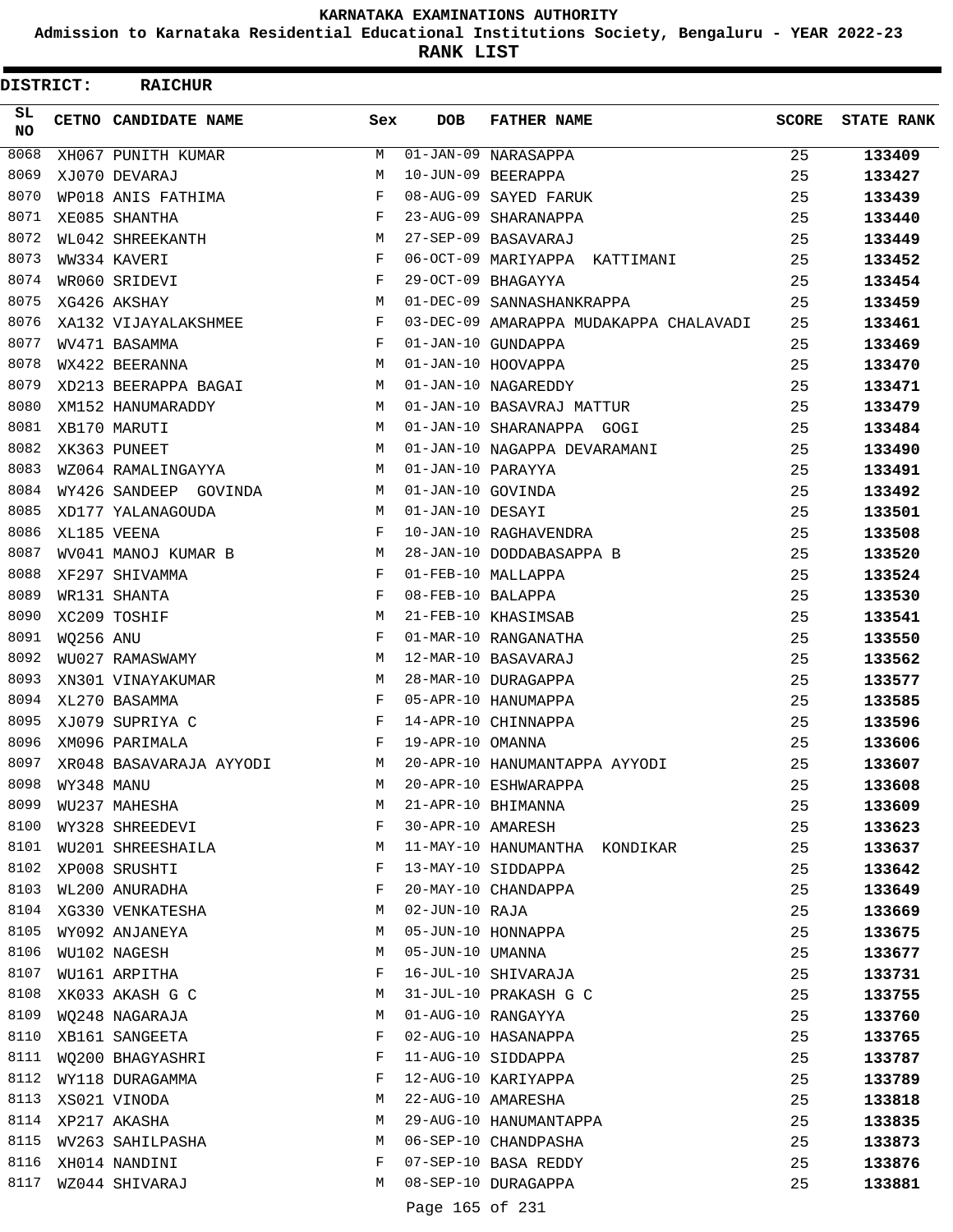**Admission to Karnataka Residential Educational Institutions Society, Bengaluru - YEAR 2022-23**

ı

**RANK LIST**

| DISTRICT:        | <b>RAICHUR</b>                   |        |                        |                                                        |              |                   |
|------------------|----------------------------------|--------|------------------------|--------------------------------------------------------|--------------|-------------------|
| SL.<br><b>NO</b> | CETNO CANDIDATE NAME             | Sex    | <b>DOB</b>             | <b>FATHER NAME</b>                                     | <b>SCORE</b> | <b>STATE RANK</b> |
| 8118             | WU099 SUNITA                     | F      | $09 - SEP - 10$ IRANNA | RUDRAKSHI                                              | 25           | 133883            |
| 8119             | XG153 SIDRAMESHA                 | M      |                        | 12-SEP-10 AMARESHA                                     | 25           | 133896            |
| 8120             | WV497 SHIVARAJ DEVAPPA GUJJAL    | M      |                        | 14-SEP-10 DEVAPPA GUJJAL                               | 25           | 133903            |
| 8121             | WT210 ANIL KUMAR                 | M      | 15-SEP-10 NAGAPPA      |                                                        | 25           | 133905            |
| 8122             | XA082 MOUNESH                    | M      |                        | 15-SEP-10 DURUGAPPA                                    | 25           | 133907            |
| 8123             | XS123 HANUMESH                   | M      | 26-SEP-10 BALAPPA      |                                                        | 25           | 133943            |
| 8124             | WR129 PREYANKA                   | F      | 29-SEP-10 SABANNA      |                                                        | 25           | 133949            |
| 8125             | XA339 SRUJAN KUMAR               | М      |                        | 29-SEP-10 GADDEPPA                                     | 25           | 133951            |
| 8126             | WS140 HANUMESH                   | М      |                        | 09-OCT-10 NARASANNA<br>KANAPUR                         | 25           | 133997            |
| 8127             | WW026 AYYAPPA                    | М      |                        | 12-OCT-10 SHARANAPPA                                   | 25           | 134012            |
| 8128             | XL120 RAKESHA PATIL              | М      | 12-OCT-10 RAJESHA      |                                                        | 25           | 134015            |
| 8129             | XS181 GOUSIYABEGAM               | F      |                        | 15-OCT-10 MEHIBHOB BALAGANOR                           | 25           | 134034            |
| 8130             | WS035 BANDENAVAJ ISMAIL          | M      | 16-OCT-10 ISMAIL       |                                                        | 25           | 134040            |
| 8131             | WZ176 ANJANEYA BHEEMANNA NELLI   | M      |                        | 19-OCT-10 BHEEMANNA HANMANTARAYA NELLI                 | 25           | 134056            |
| 8132             | XA302 PRAJWAL NAYAK              | M      |                        | 20-OCT-10 BASAVARAJ                                    | 25           | 134068            |
| 8133             | WU053 DEVARAJ                    | M      | 25-OCT-10 VENKOBA      |                                                        | 25           | 134095            |
| 8134             | WU040 MOHAMMAD LATIF             | М      |                        | 27-OCT-10 PHAKRUDDIN                                   | 25           | 134100            |
| 8135             | WX192 NEELAMMA                   | F      |                        | 28-OCT-10 MANAPPA NAGARAHAAL                           | 25           | 134107            |
| 8136             | WL364 YUVARAJA                   | М      |                        | 28-OCT-10 NOORAPPA                                     | 25           | 134110            |
| 8137             | XJ003 MOUNESH                    | M      | 31-OCT-10 NAGARAJ      |                                                        | 25           | 134122            |
| 8138             | WR257 SURESH                     | M      |                        | 03-NOV-10 BHEEMANNA                                    | 25           | 134139            |
| 8139             | WZ343 PAVITRA                    | F      |                        | 04-NOV-10 MOTEPPA LIMBANNA                             | 25           | 134144            |
| 8140             | XB147 NIRAJ                      | M      | 07-NOV-10 DADAPPA      |                                                        | 25           | 134158            |
| 8141             | XB210 MALLAIKARJUN               | М      |                        | 11-NOV-10 SHARANAPPA                                   | 25           | 134174            |
| 8142             | XG443 SUSHMA                     | F      |                        | 12-NOV-10 RANGAPPA                                     | 25           | 134177            |
| 8143             | WX235 PAVITRA                    | F      |                        | 19-NOV-10 BHIMAPPA RATHOD                              | 25           | 134216            |
| 8144             | XL123 BHOMIKA                    | F      |                        | 20-NOV-10 MANJUNATHA                                   | 25           | 134223            |
| 8145             | WZ021 PRAZWAL                    | M      | 20-NOV-10 AMARESH      |                                                        | 25           | 134230            |
| 8146             | WL035 SABANNA                    | М      | 24-NOV-10 MALAPPA      |                                                        | 25           | 134244            |
| 8147             | WZ087 PRADEEP ADIVEPPA HADAPAD   | M      |                        | 25-NOV-10 ADIVEPPA MADIVALAPPA HADAPAD                 | 25           | 134246            |
| 8148             | WM353 CHAITRA                    | F      | 04-DEC-10 SABANNA      |                                                        | 25           | 134287            |
| 8149             | XB219 CHAITRAMMA                 | F      |                        | 04-DEC-10 SHIVAKUMAR PAWAR                             | 25           | 134288            |
| 8150             | WL276 HANUMARADDY                | М<br>F |                        | 11-DEC-10 PARASHURAMA                                  | 25           | 134322            |
| 8152             | 8151 XR220 DUGGAMMA              | F      |                        | 12-DEC-10 AANJANEEYA                                   | 25           | 134327            |
| 8153             | XQ286 AISHWARYA                  | F      |                        | 14-DEC-10 GANGAPPA PUJARI                              | 25           | 134337            |
| 8154             | XR015 ASHWINI<br>WP236 DEEPA     | F      |                        | 14-DEC-10 HANUMANAGOUDA GUDUDURU<br>14-DEC-10 SHIVAPPA | 25           | 134338            |
| 8155             |                                  | F      | 14-DEC-10 LALSAB       |                                                        | 25           | 134339            |
| 8156             | XL238 TASKINBEGUM                | М      |                        | 21-DEC-10 SANNAHUSENI                                  | 25<br>25     | 134342            |
| 8157             | XS069 MALLESH                    | М      |                        | 21-DEC-10 DODDAPPA BADIGER                             | 25           | 134373<br>134376  |
| 8158             | WZ271 SHASHANK<br>XH112 HEMALATA | F      |                        | 23-DEC-10 CHANDRASHEKHAR                               | 25           | 134385            |
| 8159             | WS141 KAVYA                      | F      |                        | 24-DEC-10 VENKATESH                                    | 25           |                   |
| 8160             |                                  | М      |                        | 28-DEC-10 MALLAPPA                                     |              | 134392            |
| 8161             | XJ008 MOUNESH<br>WN320 AISHWARYA | F      |                        | 31-DEC-10 DAMLAPPA                                     | 25<br>25     | 134412<br>134422  |
| 8162             | WQ073 ABHISHEK                   | М      | 01-JAN-11 YANKOBA      |                                                        | 25           | 134427            |
| 8163             | WU019 BANDENAWAZ                 | М      | 01-JAN-11 MANSOOR      |                                                        | 25           | 134434            |
| 8164             | XD124 BASAMMA                    | F      | 01-JAN-11 GOLAPPA      |                                                        | 25           | 134435            |
| 8165             | WZ209 BHEERAPPA                  | М      |                        | 01-JAN-11 HULLAPPA                                     | 25           | 134440            |
| 8166             | WP006 CHANDRASHEKAR              | М      | 01-JAN-11 GONAPPA      |                                                        | 25           | 134444            |
| 8167             | XB110 DURAGAPPA                  | M      | 01-JAN-11 MANAPPA      |                                                        | 25           | 134451            |
|                  |                                  |        |                        |                                                        |              |                   |
|                  |                                  |        | Page 166 of 231        |                                                        |              |                   |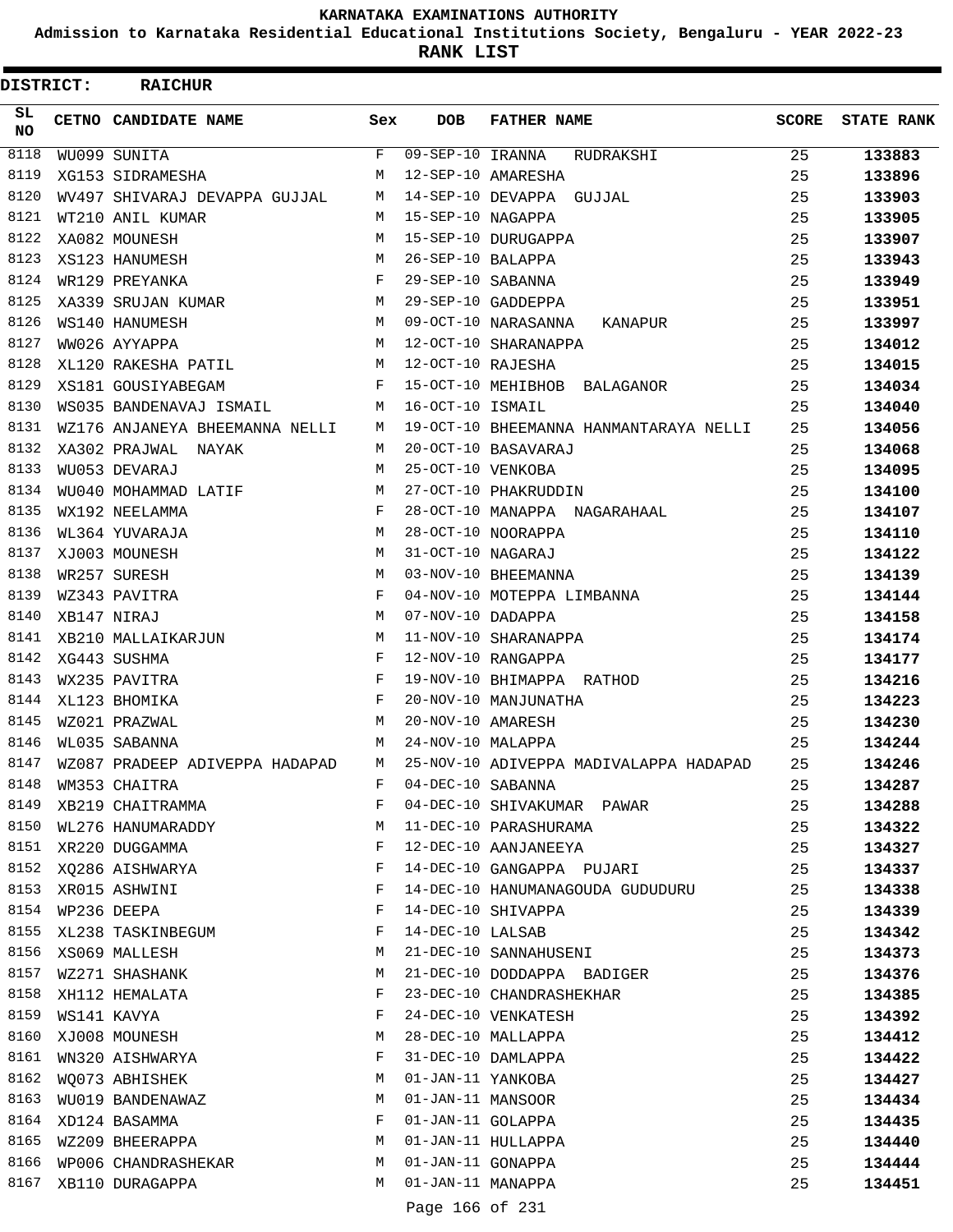**Admission to Karnataka Residential Educational Institutions Society, Bengaluru - YEAR 2022-23**

**RANK LIST**

| DISTRICT: |                  | <b>RAICHUR</b>                      |            |                   |                                                                                                        |              |                   |
|-----------|------------------|-------------------------------------|------------|-------------------|--------------------------------------------------------------------------------------------------------|--------------|-------------------|
| SL.<br>NO |                  | CETNO CANDIDATE NAME                | Sex        | <b>DOB</b>        | <b>FATHER NAME</b>                                                                                     | <b>SCORE</b> | <b>STATE RANK</b> |
| 8168      |                  | XD256 GEETA                         | F          |                   | 01-JAN-11 VENKATESH                                                                                    | 25           | 134453            |
| 8169      |                  | WN181 GIRISH NAYAK                  | М          | 01-JAN-11 SABANNA |                                                                                                        | 25           | 134454            |
| 8170      |                  | XC271 IAYAS                         | М          |                   | 01-JAN-11 MAHAMMAD<br>SAB                                                                              | 25           | 134460            |
| 8171      |                  | WZ126 JAMBANNA                      | М          | 01-JAN-11 AMARESH |                                                                                                        | 25           | 134461            |
| 8172      |                  | WO269 MOHANKUMAR                    | М          |                   | 01-JAN-11 VISHWANATH                                                                                   | 25           | 134475            |
| 8173      |                  | XG137 MUSTAF                        | М          | 01-JAN-11 BABUSAB |                                                                                                        | 25           | 134476            |
| 8174      |                  | WY324 MYBUSAB                       | М          |                   | 01-JAN-11 SHUKRASAB                                                                                    | 25           | 134477            |
| 8175      |                  | XE002 NARASIHMA                     | М          | 01-JAN-11 VEERESH |                                                                                                        | 25           | 134479            |
| 8176      |                  | XH104 PREM KUMAR                    | M          |                   | 01-JAN-11 JON VESLLI                                                                                   | 25           | 134492            |
| 8177      |                  | WZ230 SAGARA NARASANAYAK SUGUR      | М          |                   | 01-JAN-11 NARASANAYAK SHIVAPPA SUGUR                                                                   | 25           | 134503            |
| 8178      |                  | XB019 SANJANA                       | F          |                   | 01-JAN-11 BALASWAMY                                                                                    | 25           | 134507            |
| 8179      |                  | WM330 SANJITHA                      | М          |                   | 01-JAN-11 ANJINEYYA                                                                                    | 25           | 134509            |
| 8180      |                  | XD061 SARASWATI                     | F          |                   | 01-JAN-11 YALLAPPA                                                                                     | 25           | 134511            |
| 8181      |                  | WT228 SAVITA                        | F          | 01-JAN-11 AMARESH |                                                                                                        | 25           | 134512            |
| 8182      |                  | XG174 SHIVARAJ                      | М          | 01-JAN-11 DEVANNA |                                                                                                        | 25           | 134519            |
| 8183      |                  | XH386 SHRESHTA                      | F          |                   | 01-JAN-11 LAXMIREDDY                                                                                   | 25           | 134522            |
| 8184      |                  | XQ203 SHRIDEVI                      | $_{\rm F}$ |                   | 01-JAN-11 VENKATESHA                                                                                   | 25           | 134523            |
| 8185      |                  | WS040 SUNDARI                       | F          | 01-JAN-11 GENAPPA |                                                                                                        | 25           | 134527            |
| 8186      |                  | WU009 VAISHALI                      | F          |                   | 01-JAN-11 GANGADHAR                                                                                    | 25           | 134534            |
| 8187      |                  | XJ181 VINAYAK                       | М          |                   | 01-JAN-11 URUKUNDA                                                                                     | 25           | 134537            |
| 8188      |                  | XB113 SANGEETA                      | F          | 04-JAN-11 IRAPPA  |                                                                                                        | 25           | 134564            |
| 8189      |                  | WL293 SONIYA                        | F          | 04-JAN-11 ISMAIL  |                                                                                                        | 25           | 134566            |
| 8190      |                  | XH265 MOUNESHA                      | М          | 06-JAN-11 RAMESH  |                                                                                                        | 25           | 134578            |
| 8191      |                  | WM215 SABANNA                       | М          |                   | 06-JAN-11 HONNAPPA MARGIRI                                                                             | 25           | 134582            |
| 8192      |                  | WP242 SURESH                        | М          |                   | 10-JAN-11 SHIVAPPA                                                                                     | 25           | 134613            |
| 8193      |                  | WX123 DEEPA HOSAMANI                | F          |                   | 11-JAN-11 SHARANAPPA HOSAMANI                                                                          | 25           | 134615            |
| 8194      |                  | XR066 AMARESHA                      | М          |                   | 17-JAN-11 JILLAPPA                                                                                     | 25           | 134652            |
| 8195      |                  | XB173 SHRINIVAS                     | М          |                   | 17-JAN-11 VENKATESHA                                                                                   | 25           | 134660            |
| 8196      |                  | XJ024 BANASHANKARI                  | F          |                   | 19-JAN-11 MARIYAPPA                                                                                    | 25           | 134670            |
| 8197      |                  | WZ177 MAHANTESH RAMESH              | M          | 21-JAN-11 RAMESH  |                                                                                                        | 25           | 134687            |
| 8198      |                  |                                     | M          |                   | 21-JAN-11 RAMESH<br>29-JAN-11 GANGAPPA<br>29-JAN-11 BASAVARAJA<br>01-FEB-11 RAJA<br>02-FEB-11 NINGAPPA | 25           | 134734            |
| 8199      |                  | XE362 BASAVARAJA                    |            |                   |                                                                                                        | 25           | 134742            |
| 8200      |                  | WL149 SUMA<br>WM338 RIYANA F        |            |                   |                                                                                                        |              |                   |
| 8201      |                  | WZ166 ANITA NINGAPPA F              |            |                   |                                                                                                        | 25           | 134763            |
| 8202      |                  |                                     |            |                   |                                                                                                        | 25           | 134767            |
|           |                  | XK142 GIREESH                       | M          |                   | 04-FEB-11 BASAVARAJ                                                                                    | 25           | 134788            |
|           |                  | 8203 XA013 PRADEEP SIDDAPPA KALYANI | M          |                   | 04-FEB-11 SIDDAPPA ADAPPA KALYANI                                                                      | 25           | 134791            |
|           |                  | 8204 WW296 SANTOSH                  | M          |                   | 08-FEB-11 GOVIND HANAMANTA                                                                             | 25           | 134835            |
| 8205      |                  | XD139 MAHAMMAD THOFIK               | М          |                   | 09-FEB-11 MAHAMMAD ISMAIL                                                                              | 25           | 134840            |
| 8206      |                  | WX236 ANKITA KALAPUR                | F          |                   | 10-FEB-11 SHANKARAPA KALAPUR                                                                           | 25           | 134845            |
| 8207      |                  | WT014 CHANDRAKANTH                  | M          |                   | 10-FEB-11 BASAVARAJ                                                                                    | 25           | 134846            |
| 8208      |                  | XH275 MALLIKA                       | F          |                   | 10-FEB-11 MARTHANDA                                                                                    | 25           | 134849            |
| 8209      |                  | XF244 MUTTUNAYAKA                   | M          |                   | 10-FEB-11 AMARESHA                                                                                     | 25           | 134850            |
| 8210      |                  | XG088 AISHWARYA                     | F          |                   | 11-FEB-11 NAGARAJ                                                                                      | 25           | 134854            |
|           | 8211 XE140 SINDU |                                     | F          |                   | 11-FEB-11 HUCHCHARADDI                                                                                 | 25           | 134858            |
| 8212      |                  | XH131 KALPANA                       | F          |                   | 12-FEB-11 PARAMESHA                                                                                    | 25           | 134863            |
| 8213      |                  | WW220 ARUNA                         | М          |                   | 13-FEB-11 VENKATESHA                                                                                   | 25           | 134869            |
| 8214      |                  | XH272 SANJU                         | M          | 14-FEB-11 RAJESH  |                                                                                                        | 25           | 134876            |
| 8215      |                  | WU215 YALLAMMA                      | F          |                   | 15-FEB-11 RAMASWAMY                                                                                    | 25           | 134883            |
| 8216      |                  | WV301 MONIKASHREE                   | F          |                   | 18-FEB-11 AMARESH TIPPANNA                                                                             | 25           | 134901            |
| 8217      |                  | XK145 SHRI SHAILA                   | M          |                   | 20-FEB-11 MALLAYYA                                                                                     | 25           | 134917            |
|           |                  |                                     |            | Page 167 of 231   |                                                                                                        |              |                   |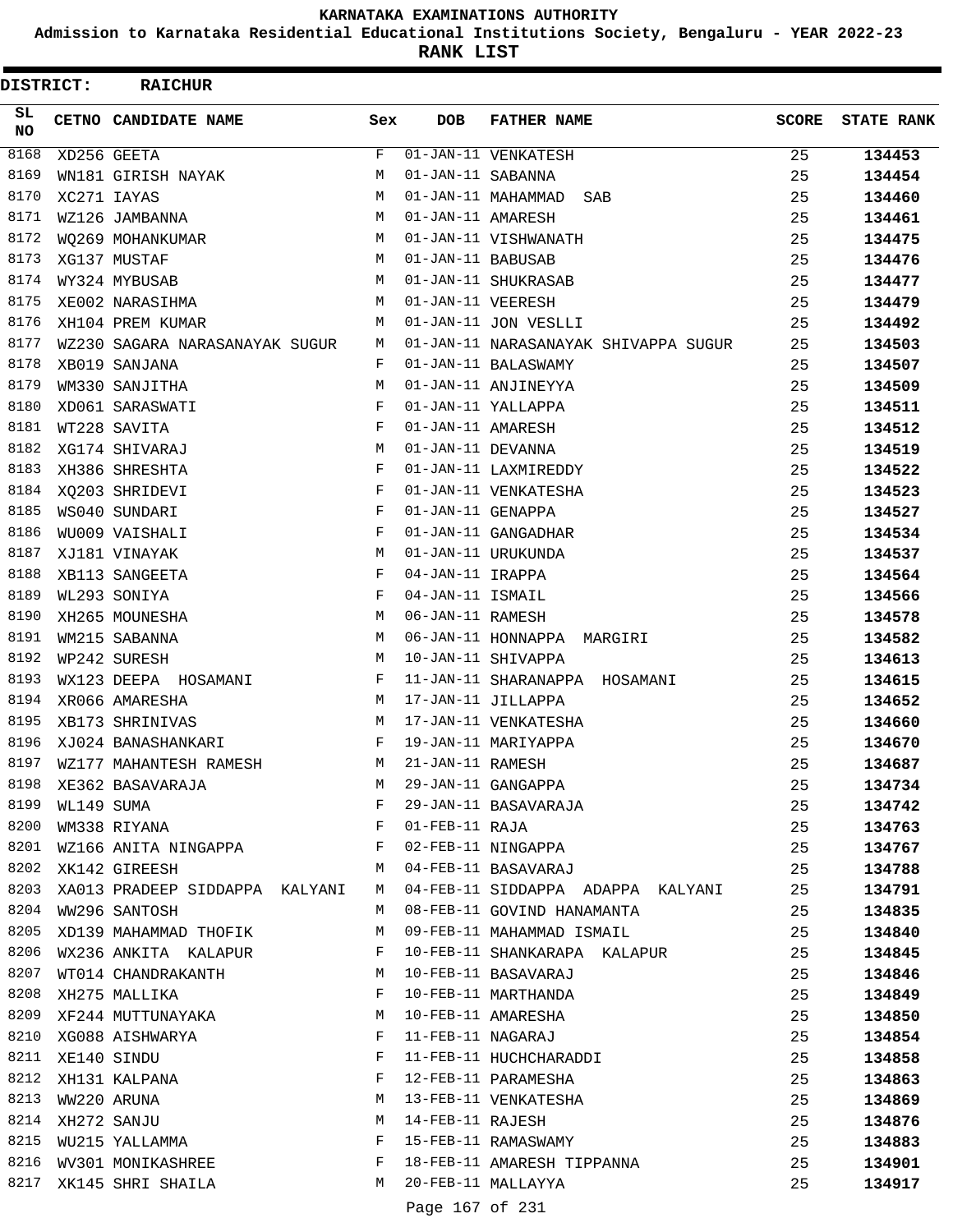**Admission to Karnataka Residential Educational Institutions Society, Bengaluru - YEAR 2022-23**

**RANK LIST**

| DISTRICT:  | <b>RAICHUR</b>                                                                        |              |                   |                                                                                           |              |                   |
|------------|---------------------------------------------------------------------------------------|--------------|-------------------|-------------------------------------------------------------------------------------------|--------------|-------------------|
| SL.<br>NO. | CETNO CANDIDATE NAME                                                                  | Sex          | <b>DOB</b>        | <b>FATHER NAME</b>                                                                        | <b>SCORE</b> | <b>STATE RANK</b> |
| 8218       | WQ039 LAKSHMI                                                                         | $\mathbf{F}$ |                   | 27-FEB-11 VASANTA KUMARA                                                                  | 25           | 134969            |
| 8219       | XB076 PARAMESHA                                                                       | M            | 27-FEB-11 MANAYYA |                                                                                           | 25           | 134971            |
| 8220       | XN109 CHANDRAKALA<br>WY109 MARIGUILLE                                                 | $\mathbf{F}$ |                   | 28-FEB-11 DURUGAPPA                                                                       | 25           | 134975            |
| 8221       | WY108 MARISWAMI                                                                       | M            |                   | 28-FEB-11 SANGAPPA MADAR                                                                  | 25           | 134979            |
| 8222       | XP247 ABHISHEKH                                                                       | M            | 03-MAR-11 VIRESH  |                                                                                           | 25           | 134997            |
| 8223       | WV075 DEVAMMA                                                                         | $\mathbf{F}$ |                   | 04-MAR-11 DYAVAPPA                                                                        | 25           | 135009            |
| 8224       | WY102 PRAVEENKUMAR RATHOD                                                             | M            |                   | 05-MAR-11 DHARMAPPA BHEEMASHEPPA RATHOD                                                   | 25           | 135031            |
| 8225       | XK371 BASAVARAJ                                                                       | M            | 08-MAR-11 RAMAPPA |                                                                                           | 25           | 135045            |
| 8226       | XL167 SAINAJ BEGAM                                                                    | F            |                   | 08-MAR-11 CHANDASAB                                                                       | 25           | 135053            |
| 8227       | M<br>WV427 VIJAYAKUMAR                                                                |              |                   | 10-MAR-11 BHIMAPPA CHAVAN                                                                 | 25           | 135082            |
| 8228       | WN153 PRAVEEN                                                                         | M            |                   | 12-MAR-11 DALITA KUMARA                                                                   | 25           | 135092            |
| 8229       | WY315 PRAVEEN                                                                         | М            |                   | 12-MAR-11 MARISWAMI HANUMAPPA                                                             | 25           | 135093            |
| 8230       | XN036 REKHA                                                                           | $\mathbf{F}$ |                   | 12-MAR-11 HUCHAPPA                                                                        | 25           | 135095            |
| 8231       | WV515 SHWETHA SHARANABASAVA METI F                                                    |              |                   | 13-MAR-11 SHARANABASAVA AYYAPPA METI                                                      | 25           | 135106            |
| 8232       | WX373 AJEET                                                                           | M            |                   | 14-MAR-11 TIRUPATHI                                                                       | 25           | 135109            |
| 8233       | WX089 VISHNUVARDHANA                                                                  | M            |                   | 14-MAR-11 SANGANNA                                                                        | 25           | 135119            |
| 8234       | XJ108 MANOJ                                                                           | M            |                   | 15-MAR-11 SHARANAPPA                                                                      | 25           | 135126            |
| 8235       | WM291 AKASH                                                                           | М            |                   | 16-MAR-11 HANUMANTA                                                                       | 25           | 135135            |
| 8236       | $\begin{array}{c} \mathbb{M}\\ \mathbb{F}\\ \mathbb{F}\\ \end{array}$<br>WQ257 RENUKA |              | 16-MAR-11 TEJAPPA |                                                                                           | 25           | 135141            |
| 8237       | WO172 PARVATHI                                                                        |              |                   | 18-MAR-11 CHANNAPPA                                                                       | 25           | 135157            |
| 8238       | WW227 UMARA FARUK M                                                                   |              |                   | 19-MAR-11 ALAMPASHA                                                                       | 25           | 135164            |
| 8239       | XJ063 DIVYA                                                                           | $\mathbf{F}$ |                   | 20-MAR-11 RANGAPPA                                                                        | 25           | 135165            |
| 8240       | XK147 ANILAKUMAR CHANNAPPA                                                            | M            |                   | 23-MAR-11 CHANNAPPA                                                                       | 25           | 135183            |
| 8241       | XL063 SHAMID SAB                                                                      | M            | 23-MAR-11 UMARSAB |                                                                                           | 25           | 135193            |
| 8242       | WU177 MANOJ                                                                           | M            | 25-MAR-11 RAMESH  |                                                                                           | 25           | 135206            |
| 8243       | WM261 VENKATESH                                                                       | M            |                   | 25-MAR-11 RANGAYYA MARAKLA                                                                | 25           | 135212            |
| 8244       | XL311 VEERABHADRAYYA                                                                  | M            |                   | 26-MAR-11 VEERESH SWAMI                                                                   | 25           | 135221            |
| 8245       | WZ198 RAVI HANUMANTA GONAVAR                                                          | M            |                   | 27-MAR-11 HANUMANTA MALLAPPA GONAVAR                                                      | 25           | 135232            |
| 8246       | WO184 BASAVARAJA                                                                      | M            |                   | 31-MAR-11 MALLESHA                                                                        | 25           | 135264            |
| 8247       | XK050 NANDINI SHIVAPPA HYATI                                                          | F            |                   | 01-APR-11 SHIVAPPA HYATI                                                                  | 25           | 135281            |
| 8248       | XM123 BHOOMIKA GALEPPA                                                                | F            | 02-APR-11 GALEPPA |                                                                                           | 25           | 135288            |
| 8249       | WZ017 MANJUNATHA<br><b>M</b>                                                          |              | 02-APR-11 RAMANNA |                                                                                           | 25           | 135290            |
| 8250       | XQ098 YASHODA                                                                         | $\mathbf{F}$ |                   | 03-APR-11 CHHATRAPPA GANADALA                                                             | 25           | 135309            |
|            |                                                                                       |              |                   | 04-APR-11 MAHADEVA                                                                        | 25           | 135320            |
|            | 8251 XH030 SHRAVANI F<br>8252 XQ236 ARFAD M                                           |              |                   | 05-APR-11 AHMAD HUSENSAB                                                                  | 25           | 135324            |
| 8253       | XN290 SAMPATH KUMAR                                                                   | M            |                   | 06-APR-11 GANGAPPA                                                                        | 25           | 135343            |
| 8254       | XS161 CHANDRASHEKHAR HANUMANTH                                                        | M            |                   | 06-APR-11 GANGAPPA<br>07-APR-11 HANUMANTH<br>09-APR-11 HOOVAPPA<br>13-APR-11 HANUMANTAPPA | 25           | 135356            |
|            | 8255 XG127 ABHISHEKA                                                                  | М            |                   |                                                                                           | 25           | 135370            |
|            | 8256 XS092 ANITHA                                                                     | F            |                   |                                                                                           | 25           | 135413            |
|            | 8257 XC076 SHANTA HANUMANTHA<br>AGASIMUNDINA                                          | F            |                   | 14-APR-11 HANUMANTHA HANUMANTHAPPA<br>AGSIMUNDINA                                         | 25           | 135423            |
|            | 8258 XG065 LAKSHMI                                                                    | F            | 15-APR-11 RAMAPPA |                                                                                           | 25           | 135432            |
| 8259       | XD421 BASAVARAJ                                                                       | М            | 18-APR-11 YANKOBA |                                                                                           | 25           | 135458            |
| 8260       | WW063 NIRUPADI                                                                        | M            |                   | 24-APR-11 CHANNABASAPPA PUJARI                                                            | 25           | 135526            |
|            | 8261 WT181 MALLIKARJUNA                                                               | M            |                   | 25-APR-11 PARVATHA REDDY                                                                  | 25           | 135536            |
| 8262       | WQ094 BASAVARAJA                                                                      | М            |                   | 26-APR-11 HANUMANTA                                                                       | 25           | 135547            |
| 8263       | XE383 SINDU                                                                           | F            |                   | 29-APR-11 MAHADEVA                                                                        | 25           | 135585            |
| 8264       | XK125 MAHESHA                                                                         | М            |                   | 30-APR-11 BASAVARAJA                                                                      | 25           | 135595            |
|            | 8265 XN225 LAKSHMI                                                                    | F            |                   | 01-MAY-11 GURUNATHA                                                                       | 25           | 135603            |
|            | 8266 WM407 SHIVAPUTRI                                                                 | F            | 03-MAY-11 SIDDPPA |                                                                                           | 25           | 135627            |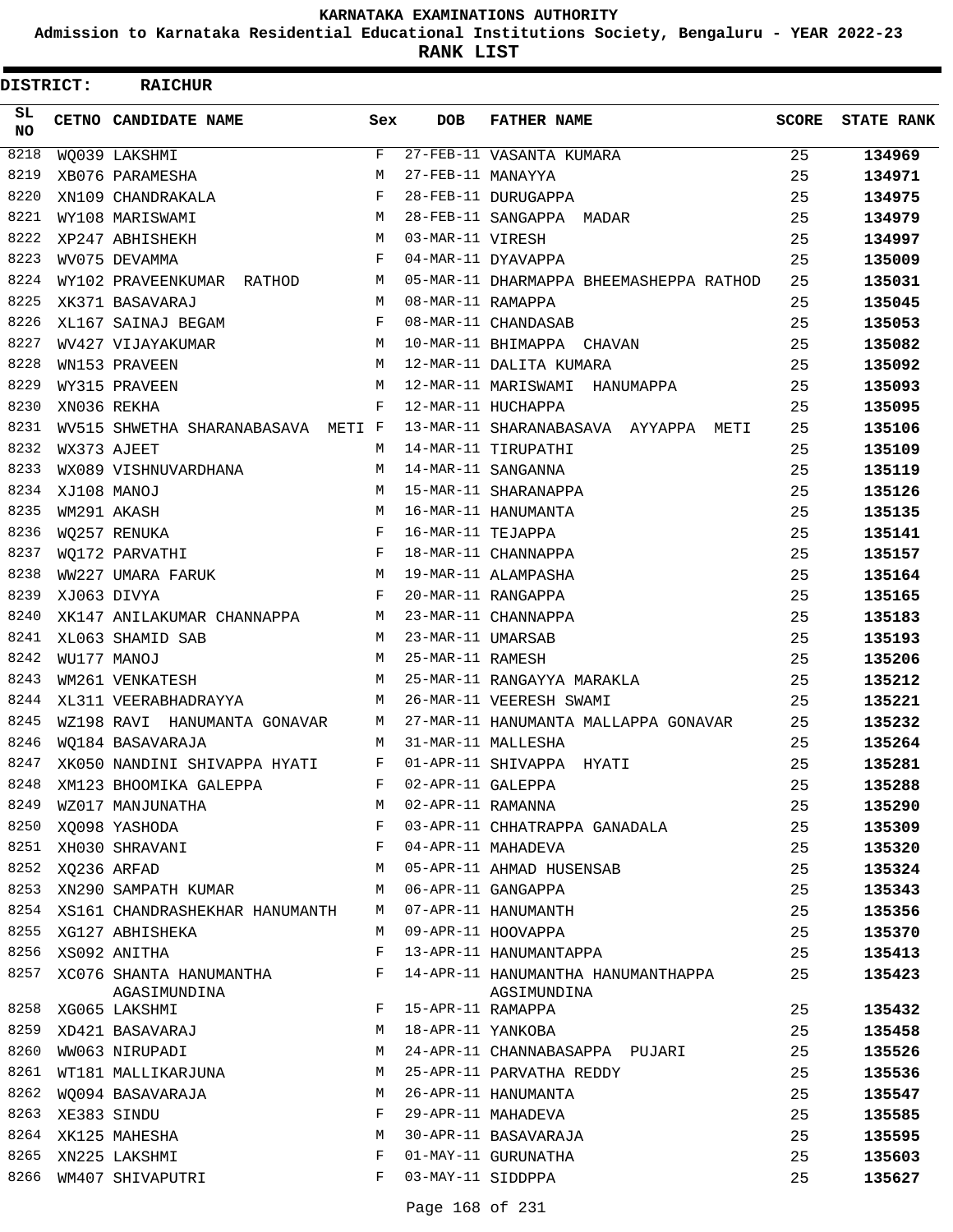**Admission to Karnataka Residential Educational Institutions Society, Bengaluru - YEAR 2022-23**

**RANK LIST**

| DISTRICT: | <b>RAICHUR</b>                |            |                   |                                        |       |                   |
|-----------|-------------------------------|------------|-------------------|----------------------------------------|-------|-------------------|
| SL<br>NO  | <b>CETNO CANDIDATE NAME</b>   | Sex        | <b>DOB</b>        | <b>FATHER NAME</b>                     | SCORE | <b>STATE RANK</b> |
| 8267      | WU173 GANESH                  | M          | 05-MAY-11 PRABHU  |                                        | 25    | 135647            |
| 8268      | XD399 ROHITH                  | M          |                   | 05-MAY-11 DODDABASAVA                  | 25    | 135652            |
| 8269      | XA171 PRADEEPA                | M          | 08-MAY-11 RAMAPPA |                                        | 25    | 135680            |
| 8270      | XE094 PRATHISHA HUGAR         | F          | 08-MAY-11 RAMESH  |                                        | 25    | 135681            |
| 8271      | XM345 DEVARAJ                 | M          | 12-MAY-11 TIPPESH |                                        | 25    | 135728            |
| 8272      | WR081 MAHESH                  | M          |                   | 15-MAY-11 SIDDAPPA                     | 25    | 135754            |
| 8273      | WY169 JAYARAJA                | M          |                   | 17-MAY-11 MARISWAMI                    | 25    | 135770            |
| 8274      | XN095 MOUNAMMA                | F          |                   | 24-MAY-11 RADDEPPA                     | 25    | 135840            |
| 8275      | XH023 PRAJWAL YADAV           | M          | 24-MAY-11 MAREPPA |                                        | 25    | 135842            |
| 8276      | XK368 PUSHPA                  | F          |                   | 24-MAY-11 PHAKEERAPPA                  | 25    | 135843            |
| 8277      | WV217 RENUKAMMA               | F          |                   | 24-MAY-11 KUPPANNA                     | 25    | 135844            |
| 8278      | XP007 NEELAMMA                | $_{\rm F}$ |                   | 25-MAY-11 MAHANTHESHA                  | 25    | 135850            |
| 8279      | XK367 DAYANANDA               | M          | 26-MAY-11 RAMESH  |                                        | 25    | 135862            |
| 8280      | XB129 HANAMANAGOUDA MALIPATIL | М          |                   | 26-MAY-11 AYYANAGOUDA MALIPATIL        | 25    | 135863            |
| 8281      | WR061 VENKATESH               | M          |                   | 28-MAY-11 HANUMANTA                    | 25    | 135885            |
| 8282      | XD433 NARASIMHA               | M          |                   | 29-MAY-11 GOVINDAPPA                   | 25    | 135894            |
| 8283      | XB085 PUNEET                  | M          |                   | 29-MAY-11 CHOUDAPPA                    | 25    | 135895            |
| 8284      | WZ323 SEVANTI                 | F          |                   | 29-MAY-11 CHANDAPPA                    | 25    | 135896            |
| 8285      | XF255 ARJUNA                  | M          |                   | 01-JUN-11 UMALAPPA                     | 25    | 135916            |
| 8286      | XM093 BASAMMA                 | F          | 01-JUN-11 BASAPPA |                                        | 25    | 135917            |
| 8287      | XD082 KAVYA                   | F          |                   | 01-JUN-11 SURYAKANTH                   | 25    | 135927            |
| 8288      | WX133 MANAMMA BAYALAGUDDA     | F          |                   | 01-JUN-11 SHIVAPPA BAYALAGUDDA         | 25    | 135930            |
| 8289      | XC160 SHIVUKUMAR              | M          |                   | 01-JUN-11 THIMMANNA                    | 25    | 135941            |
| 8290      | XF257 VEERESH                 | M          |                   | 01-JUN-11 VIRUPKSI                     | 25    | 135945            |
| 8291      | XE014 MALIKARJUN              | M          | 03-JUN-11 ERANNA  |                                        | 25    | 135961            |
| 8292      | XJ353 GANGAMMA                | F          |                   | 05-JUN-11 MALLAPPA                     | 25    | 135984            |
| 8293      | WT188 YALLANAGOUDA            | М          |                   | 06-JUN-11 AMARESHA                     | 25    | 136011            |
| 8294      | WR256 ASHOKA                  | М          |                   | 08-JUN-11 SIDDAPPA                     | 25    | 136022            |
| 8295      | WW120 DURAGESH DEVAPPA        | М          |                   | 09-JUN-11 DEVAPPA CHATRAPPA            | 25    | 136033            |
| 8296      | XB239 YAMANAMMA               |            |                   | F 09-JUN-11 VEERASANGAPPA              | 25    | 136045            |
| 8297      | WV037 BASAVARAJ BALAPPA NAYAK | M          |                   | 10-JUN-11 BALAPPA AMARAPPA NAYAK       | 25    | 136047            |
| 8298      | WX111 NAVEENKUMAR TUPPADOOR   | M          |                   | 12-JUN-11 GANGAPPA KARIYAPPA TUPPADOOR | 25    | 136084            |
| 8299      | XH267 VAISHNAVI BHAYI         | F          |                   | 13-JUN-11 KUBERASINNG                  | 25    | 136102            |
| 8300      | XJ185 BHARAT SWAMI            | М          |                   | 14-JUN-11 SIDDAYYA SWAMI               | 25    | 136104            |
| 8301      | WW262 SRIDEVI                 | F          |                   | 17-JUN-11 HANUMANTHA                   | 25    | 136151            |
| 8302      | WM319 G LAVAKUMARA NAYAKA     | М          |                   | 18-JUN-11 NARASANNA NAYAKA             | 25    | 136153            |
| 8303      | WR036 ANILKUMAR               | M          |                   | 19-JUN-11 RANGAPATHI                   | 25    | 136168            |
| 8304      | XD307 SHARANABASAVA           | М          |                   | 20-JUN-11 SUDARSHANA                   | 25    | 136188            |
| 8305      | XJ200 SIDHIQ                  | М          |                   | 21-JUN-11 SYED KHATAL SAB              | 25    | 136201            |
| 8306      | XM359 DEVIKA                  | F          |                   | 23-JUN-11 MARIYAPPA                    | 25    | 136220            |
| 8307      | WM413 VIJAYALAXMI             | F          |                   | 23-JUN-11 SHIVAPPA                     | 25    | 136228            |
| 8308      | XJ229 BHASKAR                 | М          |                   | 27-JUN-11 MALINGARAYA                  | 25    | 136275            |
| 8309      | XB071 TIPPANNA                | М          |                   | 29-JUN-11 SHEKHARAPPA                  | 25    | 136309            |
| 8310      | WP014 BHAGYASHRI              | F          |                   | 01-JUL-11 BHEEMANNA                    | 25    | 136328            |
| 8311      | WX223 PRIYANKA                | F          |                   | 02-JUL-11 MALLESHA RATHOD              | 25    | 136355            |
| 8312      | WT105 MAHMAD HUSSAINI         | М          |                   | 03-JUL-11 HUSSAIN BHASHA               | 25    | 136366            |
| 8313      | XD337 BASAVARAJA              | М          |                   | 05-JUL-11 SHARANAPPA                   | 25    | 136387            |
| 8314      | WX180 INCHARA                 | F          | 06-JUL-11 MOUNESH |                                        | 25    | 136397            |
| 8315      | WM007 SAAKSHI                 | F          |                   | 06-JUL-11 BASALINGA                    | 25    | 136404            |
| 8316      | WN007 SACHIN                  | М          |                   | 06-JUL-11 BASALINGA                    | 25    | 136405            |
|           |                               |            | Page 169 of 231   |                                        |       |                   |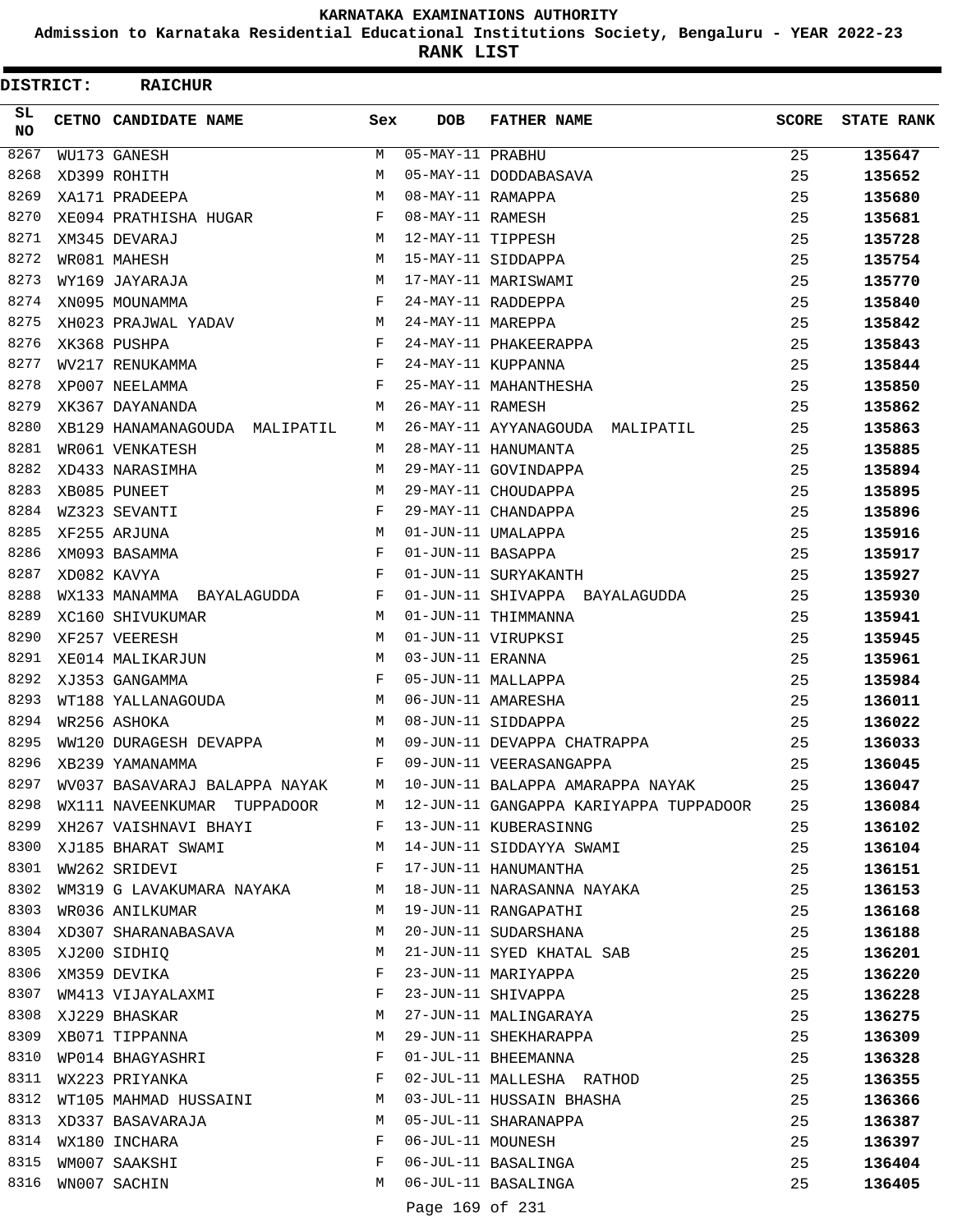**Admission to Karnataka Residential Educational Institutions Society, Bengaluru - YEAR 2022-23**

**RANK LIST**

| DISTRICT:  | <b>RAICHUR</b>                         |            |                   |                                       |              |                   |
|------------|----------------------------------------|------------|-------------------|---------------------------------------|--------------|-------------------|
| SL.<br>NO. | CETNO CANDIDATE NAME                   | Sex        | <b>DOB</b>        | <b>FATHER NAME</b>                    | <b>SCORE</b> | <b>STATE RANK</b> |
| 8317       | XB007 SURESH                           | М          |                   | $\overline{06 - JUL - 11}$ SHIVAPPA   | 25           | 136406            |
| 8318       | WU095 MALINGARAYA                      | M          | 07-JUL-11 ADAPPA  |                                       | 25           | 136412            |
| 8319       | XN214 DEEPA                            | $_{\rm F}$ |                   | 08-JUL-11 BASAVARAJ                   | 25           | 136426            |
| 8320       | XG059 PREMKUMAR                        | M          | 08-JUL-11 LOKAPPA |                                       | 25           | 136433            |
| 8321       | XS172 HANUMESHA                        | M          |                   | 09-JUL-11 HULIGEPPA                   | 25           | 136443            |
| 8322       | XN230 HULIGEMMA                        | F          |                   | 10-JUL-11 BASAVARAJ                   | 25           | 136454            |
| 8323       | WV118 BHAGYALAKSHMI                    | F          |                   | 14-JUL-11 NINGAPPA                    | 25           | 136514            |
| 8324       | XK341 NAGAVENI HEDIGINAL               | F          |                   | 16-JUL-11 NAGARAJA HEDIGINAL          | 25           | 136534            |
| 8325       | XD171 PALLAVI                          | F          |                   | 16-JUL-11 SHIVAKUMAR                  | 25           | 136535            |
| 8326       | XF248 SPANDANA                         | $_{\rm F}$ |                   | 16-JUL-11 DEVINDRAPPA                 | 25           | 136542            |
| 8327       | XG435 RAVI KUMAR                       | M          | 17-JUL-11 PRABHU  |                                       | 25           | 136554            |
| 8328       | WR263 SANGEETHA                        | F          |                   | 17-JUL-11 SHIVAREDDY                  | 25           | 136556            |
| 8329       | XS156 SHWETHA YAMANAPPA JEEBALE        | F          |                   | 17-JUL-11 YAMANAPPA YANKAPPA JJEBALE  | 25           | 136558            |
| 8330       | XQ167 ANIL KUMAR                       | M          |                   | 19-JUL-11 SHIVAPPA                    | 25           | 136573            |
| 8331       | WY037 KRISHNA HANAMAPPA WALEKAR        | M          |                   | 19-JUL-11 HANAMAPPA KADAPPA WALEKAR   | 25           | 136576            |
| 8332       | XA372 PRADEEP SHARANAPPA ASHAL         | М          |                   | 20-JUL-11 SHARANAPPA HANAMAPPA ASHAL  | 25           | 136594            |
| 8333       | WM151 CHAITRA                          | F          |                   | 23-JUL-11 RANGAPPA SIDDAPPA MUNDARAGI | 25           | 136634            |
| 8334       | XS175 MALLIKARJUNA DURUGAPPA<br>DADYAL | M          |                   | 24-JUL-11 DURUGAPPA NINGAPPA DADYAL   | 25           | 136643            |
| 8335       | WW477 MOUNESHA                         | M          |                   | 24-JUL-11 AMARAPPA                    | 25           | 136645            |
| 8336       | XC359 NIRANJAN                         | M          |                   | 30-JUL-11 SIDDAPPA                    | 25           | 136724            |
| 8337       | XP087 SHIVARAJU                        | M          |                   | 30-JUL-11 SHARANAPPA                  | 25           | 136728            |
| 8338       | WY162 AMARESH                          | M          |                   | 01-AUG-11 KUPPANNA AMARAPPA JUTLAR    | 25           | 136746            |
| 8339       | XS224 HANUMESH                         | M          |                   | 01-AUG-11 PAKIRAPPA                   | 25           | 136747            |
| 8340       | XB069 MALAPPA KARIYAPPA IRAGOTA        | M          |                   | 01-AUG-11 KARIYAPPA NINGAPPA IRAGOTA  | 25           | 136750            |
| 8341       | WN251 SHIVUKALA                        | F          | 03-AUG-11 MOUNESH |                                       | 25           | 136773            |
| 8342       | XQ016 PRAKASH                          | M          |                   | 05-AUG-11 HULAGAPPA                   | 25           | 136794            |
| 8343       | XN291 UMADEVI                          | F          |                   | 05-AUG-11 MALLAYYA                    | 25           | 136800            |
| 8344       | WV228 NEELAMMA                         | F          | 08-AUG-11 RAMAPPA |                                       | 25           | 136828            |
| 8345       | XA168 HANAMESH                         | M          |                   | 09-AUG-11 RAGHAVENDRA                 | 25           | 136837            |
| 8346       | XA446 RENUKA                           | F          | 12-AUG-11 MOUNESH |                                       | 25           | 136867            |
| 8347       | WM325 PRAVEEN KUMAR                    | M          | 16-AUG-11 AYYAPPA |                                       | 25           | 136908            |
| 8348       | WT200 MAMATA                           | $_{\rm F}$ | 19-AUG-11 AYYAPPA |                                       | 25           | 136943            |
| 8349       | WP099 SHOBHA                           | F          |                   | 19-AUG-11 BALADANDAPPA                | 25           | 136946            |
| 8350       | XN159 KALPANA                          | F          | 21-AUG-11 MALAPPA |                                       | 25           | 136965            |
| 8351       | WZ172 RAMYA CHALUVADI                  | F          |                   | 21-AUG-11 KANTEPPA BASAPPA CHALUVADI  | 25           | 136967            |
| 8352       | XP022 B VARSHA                         | F          |                   | 23-AUG-11 B LAKSHMANA                 | 25           | 136983            |
| 8353       | XG279 CHAITHRA                         | F          |                   | 24-AUG-11 NARASAPPA                   | 25           | 136993            |
| 8354       | WU186 PAVITRA                          | F          |                   | 24-AUG-11 SIDDAPPA                    | 25           | 137000            |
| 8355       | WU031 AMULYA                           | F          |                   | 25-AUG-11 SHARANAPPA                  | 25           | 137007            |
| 8356       | XH375 KISHORE KUMAR                    | М          | 25-AUG-11 SRIDHAR |                                       | 25           | 137014            |
| 8357       | XE203 ERAMMA                           | F          |                   | 26-AUG-11 MALLAPPA                    | 25           | 137022            |
| 8358       | XP182 NABISAB                          | М          |                   | 28-AUG-11 MEHABOOBASAB                | 25           | 137044            |
| 8359       | WM403 RANJEETHA N                      | F          |                   | 30-AUG-11 NINGAPPA                    | 25           | 137058            |
| 8360       | WU238 NIKITHA                          | F          |                   | 31-AUG-11 YALLAPPA                    | 25           | 137065            |
| 8361       | XL357 VINODA                           | М          |                   | 01-SEP-11 YALLAMMA                    | 25           | 137077            |
| 8362       | XA058 DURGAMMA                         | F          |                   | 03-SEP-11 KAMALESH                    | 25           | 137087            |
| 8363       | $\mathbf{F}$<br>WL366 KAMALAKSHI       |            | 04-SEP-11 RAMANNA |                                       | 25           | 137101            |
|            | 8364 XE137 MAHMAD MAJID PASHA M        |            |                   | 04-SEP-11 BHASHUMIYA                  | 25           | 137103            |
|            | 8365 WV142 SPOORTI NELAGI              | F          |                   | 12-SEP-11 AYYANNA BHEEMARAY NELAGI    | 25           | 137207            |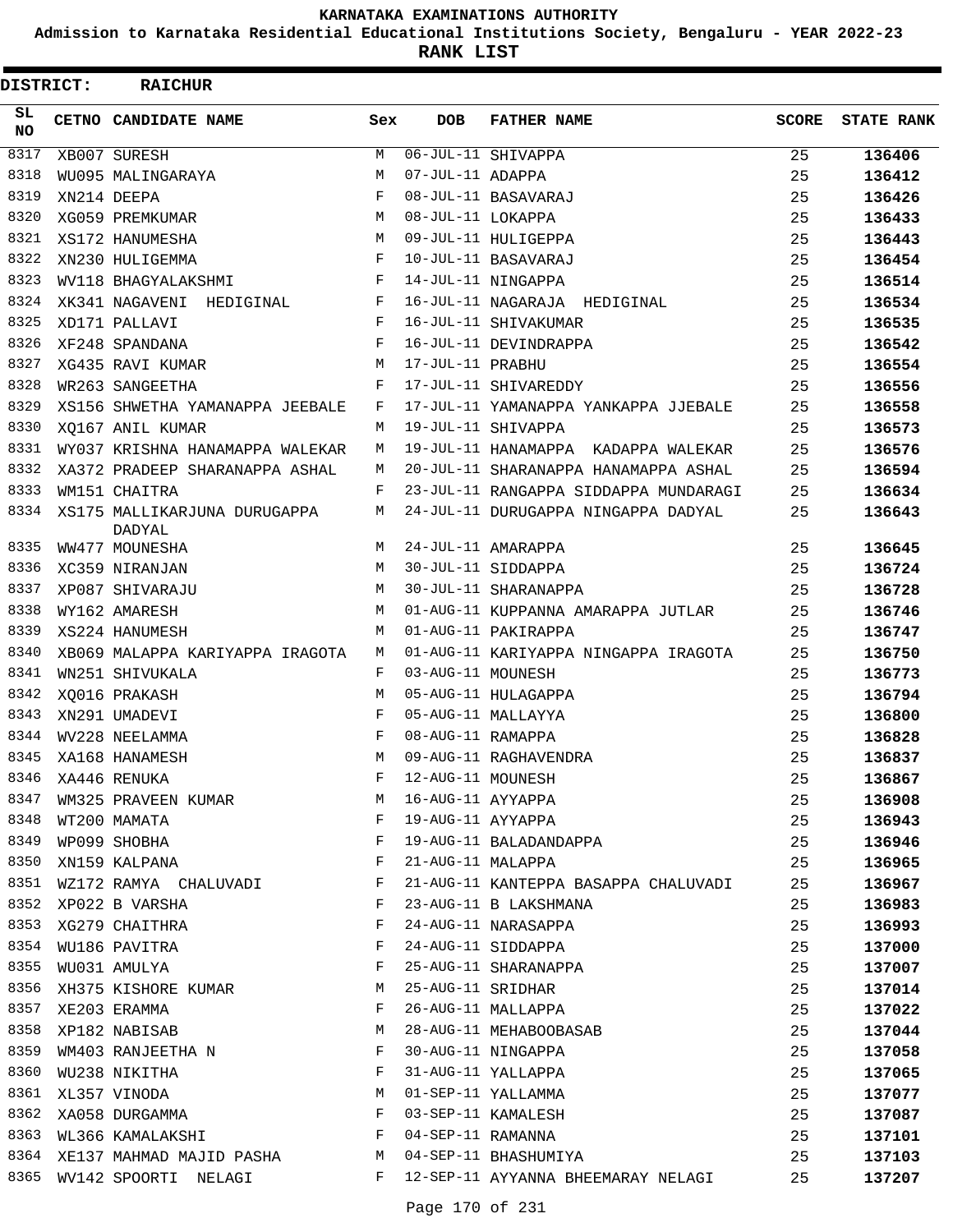**Admission to Karnataka Residential Educational Institutions Society, Bengaluru - YEAR 2022-23**

**RANK LIST**

| <b>DISTRICT:</b> |             | <b>RAICHUR</b>              |              |                   |                                              |              |                   |
|------------------|-------------|-----------------------------|--------------|-------------------|----------------------------------------------|--------------|-------------------|
| SL.<br><b>NO</b> |             | <b>CETNO CANDIDATE NAME</b> | Sex          | <b>DOB</b>        | <b>FATHER NAME</b>                           | <b>SCORE</b> | <b>STATE RANK</b> |
| 8366             |             | WR162 CHANNABASAVA          | M            |                   | 16-SEP-11 HANUMANTRAYA                       | 25           | 137245            |
| 8367             |             | XG009 ANANDAKUMAR AMBANNA   | М            |                   | 18-SEP-11 AMBANNA BADA                       | 25           | 137257            |
| 8368             |             | WP126 KAVERI                | F            |                   | 21-SEP-11 TIRUKAPPA                          | 25           | 137288            |
| 8369             |             | WP280 SUJATA                | F            | 22-SEP-11 BALAYYA |                                              | 25           | 137301            |
| 8370             |             | XL210 AMARANATH H P         | M            |                   | 24-SEP-11 HANUMANA GOUDA                     | 25           | 137308            |
| 8371             |             | XC145 ISHWARYA              | $\mathbf{F}$ |                   | 26-SEP-11 HANUMESHA                          | 25           | 137321            |
| 8372             |             | XD113 RAGHAVENDRA           | M            |                   | 27-SEP-11 MAHADEVA                           | 25           | 137332            |
| 8373             |             | XK174 POORNIMA              | F            |                   | 29-SEP-11 KANTHABASAVA                       | 25           | 137354            |
| 8374             |             | XJ256 MANYYA                | F            |                   | 30-SEP-11 ANJINAYYA                          | 25           | 137366            |
| 8375             |             | WS229 YANKOBA               | M            |                   | 02-OCT-11 NARAYANA                           | 25           | 137391            |
| 8376             |             | WL287 DASHAVANTH NAGAVAMSHA | M            |                   | 06-OCT-11 BASALINGAPPA NAGAVAMSHA            | 25           | 137407            |
| 8377             |             | WQ301 BASAVARAJA            | M            |                   | 09-OCT-11 RANGANNA                           | 25           | 137437            |
| 8378             |             | XA357 ASHWINI               | F            |                   | 15-OCT-11 BASAVARAJ MARADA                   | 25           | 137499            |
| 8379             |             | WY088 CHANDRAMMA            | F            |                   | 15-OCT-11 SHIVANAPPA                         | 25           | 137500            |
| 8380             |             | XL055 SACHIN                | M            | 18-OCT-11 DEVANNA |                                              | 25           | 137530            |
| 8381             |             | WS108 ALLAUDDIN             | M            |                   | 20-OCT-11 MAHEBOOB                           | 25           | 137540            |
| 8382             |             | WR145 RAKSHITA              | F            |                   | 22-OCT-11 DEVINDRAPPA                        | 25           | 137567            |
| 8383             |             | XQ129 PRIYANKA HEREMANI     | F            |                   | 23-OCT-11 RAMESH H A                         | 25           | 137577            |
| 8384             |             | WZ185 SHARANAPPA            | M            |                   | 24-OCT-11 NINGAPPA                           | 25           | 137588            |
| 8385             |             | XL080 ANUSHREE              | F            |                   | 25-OCT-11 PARASAPPA                          | 25           | 137592            |
| 8386             |             | XL223 ANILKUMAR             | M            |                   | 26-OCT-11 SHIVAPPA                           | 25           | 137597            |
| 8387             |             | WR020 LAXMI                 | F            |                   | 27-OCT-11 SHANKRAPPA                         | 25           | 137607            |
| 8388             |             | XQ231 MEGHANA               | F            |                   | 04-NOV-11 NIRUPADEPPA                        | 25           | 137658            |
| 8389             |             | XE155 VEERESH               | М            |                   | 07-NOV-11 BASVARAJ                           | 25           | 137687            |
| 8390             | WW258 HASAN |                             | M            |                   | 09-NOV-11 BASHASAB                           | 25           | 137701            |
| 8391             |             | XA333 GANESH KATTIMANI      | M            |                   | 10-NOV-11 GADDEPPA KATTIMANI                 | 25           | 137706            |
| 8392             |             | XF211 SALEEMA               | F            | 10-NOV-11 MABANNA |                                              | 25           | 137713            |
| 8393             |             | XR112 MEGHANA               | F            |                   | 12-NOV-11 MOULAPPA                           | 25           | 137730            |
| 8394             |             | XL030 KAVITA                | F            | 14-NOV-11 NAGARAJ |                                              | 25           | 137741            |
| 8395             |             | WN330 SHIVUKUMAR            | M            |                   | 14-NOV-11 BASALINGAPPA                       | 25           | 137744            |
| 8396             |             | XH397 LAVANYA               | F            |                   | 19-NOV-11 VITTOJI RAO<br>19-NOV-11 HUSENAPPA | 25           | 137781            |
| 8397             |             | XM337 PRAVEENAKUMAR M       |              |                   |                                              | 25           | 137783            |
|                  |             | 8398 XJ151 RAGHAVENDRA      | M            |                   | 22-NOV-11 SANNA BABANNA                      | 25           | 137804            |
| 8399             |             | XQ174 SHANTHAMMA NAVALI F   |              |                   | 24-NOV-11 NINGAPPA NAVALI                    | 25           | 137817            |
| 8400             |             | WM329 LAXMI                 | F            |                   | 25-NOV-11 VENKATESH                          | 25           | 137823            |
| 8401             |             | XE026 KAVERI                | F            |                   | 26-NOV-11 ANINEYA                            | 25           | 137833            |
| 8402             | WV472 AMIT  |                             | M            |                   | 27-NOV-11 AMARESHA                           | 25           | 137839            |
| 8403             |             | WW463 MAHALAXMI F           |              |                   | 30-NOV-11 SHIVANNA BAILAGUDDA                | 25           | 137865            |
| 8404             |             | WL044 NAGABASAYYA JANGAMA M |              |                   | 06-DEC-11 BASAVARAJ JANGAMA                  | 25           | 137914            |
| 8405             |             | WL014 AJAYA B S             | M            |                   | 08-DEC-11 BHEEMANNA                          | 25           | 137928            |
| 8406             |             | WZ053 GANGAMMA NINGAPPA F   |              |                   | 20-DEC-11 NINGAPPA VEERAPPA GUDUTYAL         | 25           | 138016            |
| 8407             |             | XA228 SHARAF SAB M          |              |                   | 20-DEC-11 AMINASAB NADAF                     | 25           | 138019            |
| 8408             |             | WX118 CHANDRAKALA           | F            |                   | 25-DEC-11 RAMANNA                            | 25           | 138049            |
| 8409             |             | XR100 MADHUSHREE F          |              |                   | 25-DEC-11 ANJANEYA                           | 25           | 138055            |
| 8410             |             | XK288 HIRELINGAPPA BANNAD   | M            | 27-DEC-11 BANNAD  |                                              | 25           | 138067            |
| 8411             |             | WN321 KAVERI                | F            |                   | 29-DEC-11 DEVENDRAPPA                        | 25           | 138076            |
| 8412             |             | WM243 VISHNU                | M            |                   | 01-JAN-12 RANGAPPA                           | 25           | 138112            |
| 8413             |             | XR216 NAGENDRA              | M            |                   | 05-JAN-12 SANJEEVAPPA                        | 25           | 138124            |
|                  |             | 8414 WN132 SHREEKANTA       | M            |                   | 07-JAN-12 BOODEPPA                           | 25           | 138136            |
| 8415             |             | XE195 PRIYANKA              | $\mathbf{F}$ |                   | 19-JAN-12 MALLANNA SHIVAPPA                  | 25           | 138167            |
|                  |             |                             |              | Page 171 of 231   |                                              |              |                   |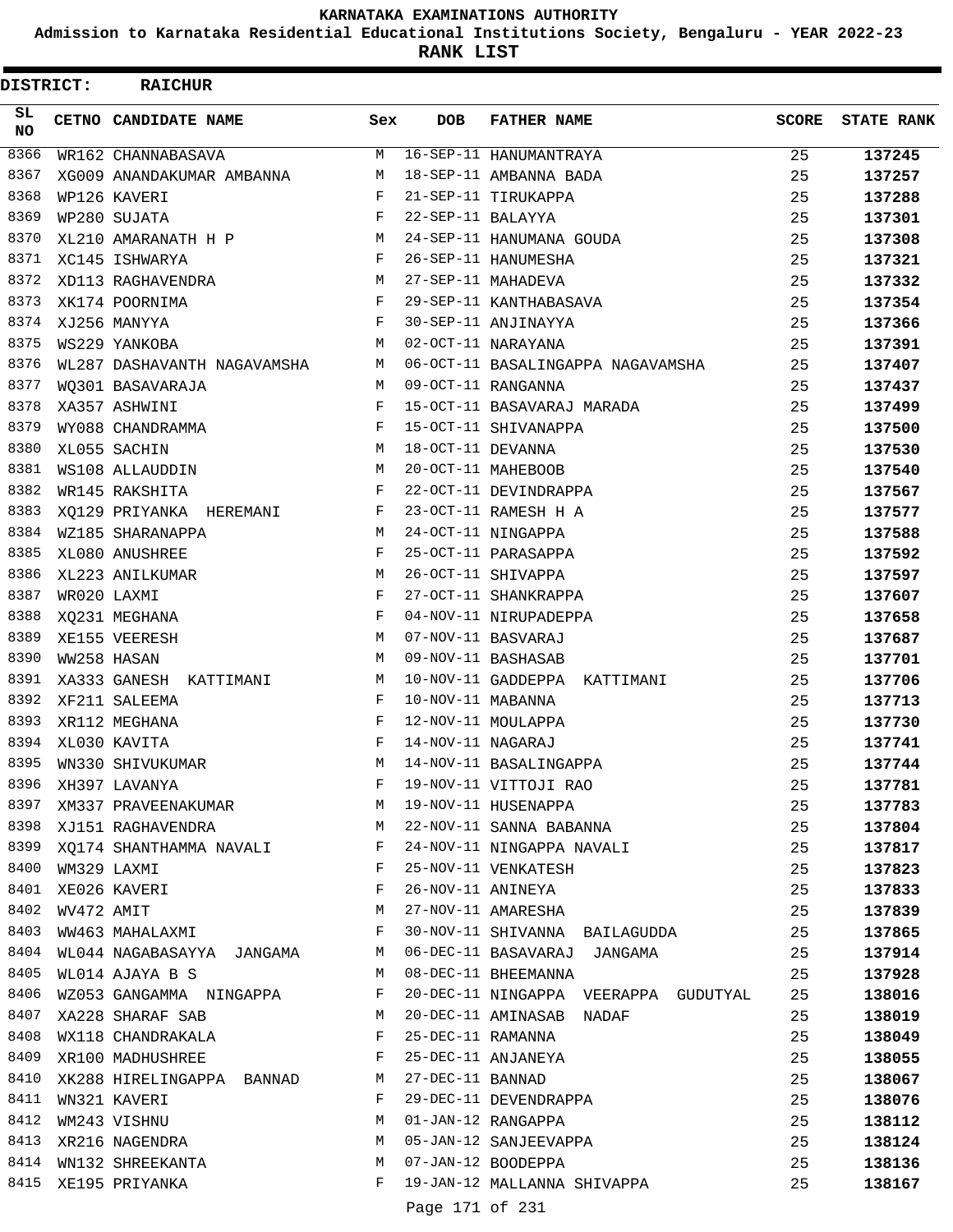**Admission to Karnataka Residential Educational Institutions Society, Bengaluru - YEAR 2022-23**

**RANK LIST**

| DISTRICT:  |            | <b>RAICHUR</b>                            |            |                   |                                                |              |                   |
|------------|------------|-------------------------------------------|------------|-------------------|------------------------------------------------|--------------|-------------------|
| SL.<br>NO. |            | CETNO CANDIDATE NAME                      | Sex        | <b>DOB</b>        | <b>FATHER NAME</b>                             | <b>SCORE</b> | <b>STATE RANK</b> |
| 8416       |            | XD434 PAVITHRA                            | F          |                   | 23-JAN-12 BASAVARAJA                           | 25           | 138179            |
| 8417       |            | XM226 POOJA                               | F          |                   | 26-JAN-12 SHARANAPPA                           | 25           | 138183            |
| 8418       |            | XJ037 PAVITRA                             | F          |                   | 12-FEB-12 SANGAPPA                             | 25           | 138210            |
| 8419       |            | XH177 KUMAR DAS                           | М          |                   | 26-MAR-12 NARAYANA                             | 25           | 138253            |
| 8420       |            | XL188 HULIGAMMA                           | F          |                   | 17-APR-12 THIPPAYYA                            | 25           | 138260            |
| 8421       |            | XR056 AKASH                               | М          |                   | 01-JUN-12 GUNDAPPA                             | 25           | 138272            |
| 8422       |            | XK063 KAVERI                              | $_{\rm F}$ |                   | 09-JUN-12 SIDDAPPA                             | 25           | 138273            |
| 8423       |            | XH373 TIMMAPPA                            | M          | 22-AUG-12 PRAKASH |                                                | 25           | 138287            |
| 8424       |            | WY237 PADMASHREE                          | F          | 26-SEP-12 JAYAPPA |                                                | 25           | 138295            |
| 8425       |            | XE124 BHRATH KUMAR                        | М          |                   | 08-JUN-01 URUKUNDA                             | 24           | 138302            |
| 8426       |            | XD086 VINAY                               | M          |                   | 01-JUN-08 HANUMANTA                            | 24           | 138308            |
| 8427       |            | WS065 AKSHATHA                            | F          |                   | 01-JAN-09 VENKATESHA                           | 24           | 138310            |
| 8428       |            | XG110 LAKSHMI                             | $_{\rm F}$ | 25-MAY-09 MOUNESH |                                                | 24           | 138328            |
| 8429       |            | WY054 DEVAMMA                             | $_{\rm F}$ |                   | 10-JUN-09 BASAPPA MUKAKNNA SINDHANUR           | 24           | 138330            |
| 8430       |            | XK171 VEERESHA                            | M          |                   | 20-JUL-09 AMBRESHA                             | 24           | 138335            |
| 8431       |            | XH196 R BHARATKUMAR                       | М          |                   | 15-AUG-09 R MALLESHANAYAK                      | 24           | 138340            |
| 8432       |            | XG034 YALLALINGA                          | М          | 04-SEP-09 SUGAPPA |                                                | 24           | 138344            |
| 8433       |            | XA048 LALABASHA                           | М          |                   | 20-SEP-09 NOORASAB RAJASAB                     | 24           | 138348            |
| 8434       |            | XH188 SANJAY                              | M          | 24-OCT-09 VEERESH |                                                | 24           | 138355            |
| 8435       |            | WT238 NAVEENKUMAR                         | М          |                   | 01-NOV-09 KRUSHTAPPA                           | 24           | 138358            |
| 8436       |            | WZ326 MOHAMMAD TANVEER                    | М          |                   | 09-DEC-09 MAHEBOOB HUSEN                       | 24           | 138370            |
| 8437       |            | WM196 DEVAMMA                             | F          |                   | 18-DEC-09 KHEMANNA                             | 24           | 138375            |
| 8438       |            | WW054 AKSHATA                             | F          |                   | 01-JAN-10 NAGARAJ DEVANNA KILARATTI            | 24           | 138381            |
| 8439       |            | XA331 CHANDRASEKHAR RAMESHA<br>SULTANPURA | М          | 01-JAN-10 RAMESHA |                                                | 24           | 138382            |
| 8440       |            | XJ255 DAYANANDA                           | M          |                   | 01-JAN-10 ANJANAYYA                            | 24           | 138384            |
| 8441       | WT129 RAJU |                                           | M          |                   | 01-JAN-10 TIRUPATHI                            | 24           | 138393            |
| 8442       |            | XL257 VISHNU                              | М          |                   | 01-JAN-10 SHIVANANDA                           | 24           | 138396            |
| 8443       |            | WZ158 NAIMATH S                           | M          | 09-FEB-10 RAFIQ   |                                                | 24           | 138422            |
| 8444       |            | XH045 BHEESHA                             | M          | 10-FEB-10 ANAND   |                                                | 24           | 138423            |
| 8445       |            | XC157 RAMESH BADIGER                      | М          |                   | 13-MAR-10 KRISHNACHARI                         | 24           | 138456            |
| 8446       |            | XH024 AJAYA                               | M          |                   | 02-APR-10 ANJINAYYA JANGLEPPA                  | 24           | 138467            |
| 8447       |            | WY309 BASAMMA MALLAPPA NERABENCHI F       |            |                   | 06-APR-10 MALLAPPA HANAMANTAPPA<br>NERABENCHI  | 24           | 138471            |
| 8448       |            | WR296 REKHAMMA                            | F          |                   | 24-APR-10 SHIVAGENI                            | 24           | 138491            |
| 8449       |            | XK377 MALLAYYA                            | M          | 27-APR-10 AYYAPPA |                                                | 24           | 138492            |
| 8450       |            | XP052 BASAVARAJA NAYAKA                   | М          |                   | 04-MAY-10 RAVI NAYAKA                          | 24           | 138502            |
| 8451       |            | XG058 NAGARAJA                            | M          |                   | 16-MAY-10 DURUGAPPA                            | 24           | 138515            |
| 8452       |            | XF132 LINGAMMA                            | F          | 30-MAY-10 DEVANNA |                                                | 24           | 138526            |
| 8453       |            | XR030 MUBEENA BEGUM                       | F          |                   | 01-JUN-10 MASTAN SAB<br>13-JUN-10 HANUMANTRAYA | 24           | 138528            |
| 8454       |            | WU005 ASHWINI                             | F          |                   |                                                | 24           | 138544            |
| 8455       |            | XP256 VASANTHAKUMARA                      | M          | 20-JUN-10 ERAPPA  |                                                | 24           | 138557            |
| 8456       |            | XR164 HAREESH                             | М          |                   | 24-JUN-10 DHYAVANNA                            | 24           | 138561            |
| 8457       |            | WX379 RAJESH                              | M          |                   | 25-JUN-10 DASAPPA RATHOD                       | 24           | 138562            |
| 8458       |            | XE217 PRADEEP                             | М          |                   | 01-JUL-10 RANGAPPA                             | 24           | 138575            |
| 8459       |            | XC072 MALLIKARJUNA                        | M          |                   | 17-JUL-10 BASAVARAJA JADAV                     | 24           | 138588            |
| 8460       |            | XE025 PRAJWAL                             | М          |                   | 23-JUL-10 HANUMANTHA YANGADI                   | 24           | 138594            |
|            |            | 8461 XC089 AMRUTHA                        | F          |                   | 30-JUL-10 RANGANNA                             | 24           | 138598            |
| 8462       |            | WL206 CHANNABASAVA                        | М          |                   | 30-JUL-10 SHIVAPPA                             | 24           | 138599            |
| 8463       |            | XA430 ANKITA                              | F          | 01-AUG-10 GOPAL   | RATHOD                                         | 24           | 138604            |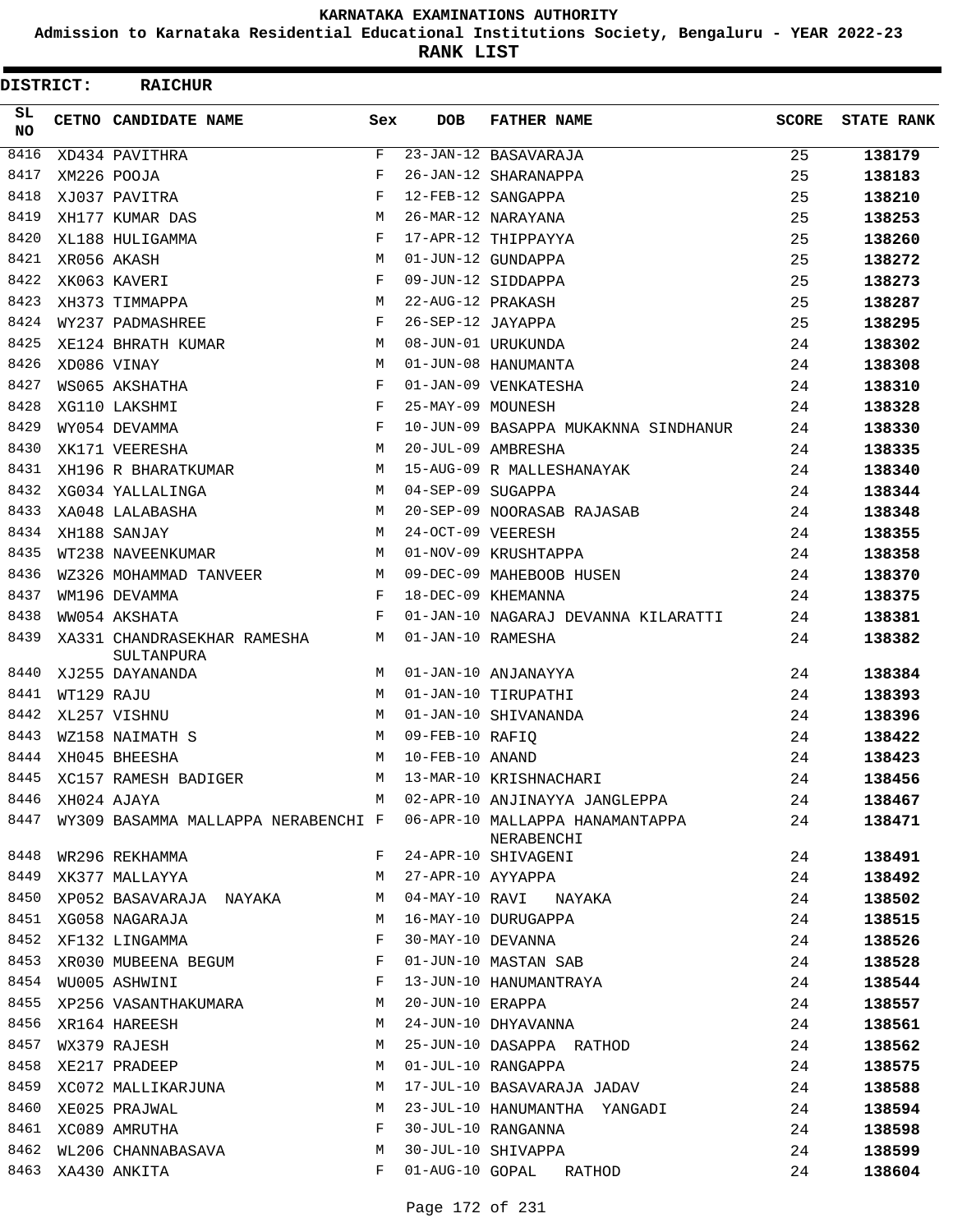**Admission to Karnataka Residential Educational Institutions Society, Bengaluru - YEAR 2022-23**

**RANK LIST**

 $\blacksquare$ 

| <b>DISTRICT:</b> | <b>RAICHUR</b>                     |              |                   |                                      |              |                   |
|------------------|------------------------------------|--------------|-------------------|--------------------------------------|--------------|-------------------|
| SL.<br><b>NO</b> | CETNO CANDIDATE NAME               | Sex          | <b>DOB</b>        | <b>FATHER NAME</b>                   | <b>SCORE</b> | <b>STATE RANK</b> |
| 8464             | WY120 BHAVANI                      | F            |                   | 01-AUG-10 RADDEPPA                   | 24           | 138606            |
| 8465             | WR214 PRADEEP                      | М            |                   | 08-AUG-10 BOODEPPA                   | 24           | 138625            |
| 8466             | WU168 SUHAS                        | M            |                   | 12-AUG-10 BHEEMAPPA                  | 24           | 138636            |
| 8467             | WX156 ASMA PIRDOSH                 | F            |                   | 28-AUG-10 ABDUL GHANI                | 24           | 138670            |
| 8468             | XD151 SANJAY                       | М            |                   | 02-SEP-10 HANUMANTHA                 | 24           | 138684            |
| 8469             | XG407 SRISHAILA                    | М            | 10-SEP-10 RAMANNA |                                      | 24           | 138710            |
| 8470             | XS154 PADMAVATI                    | F            |                   | 11-SEP-10 CHANNABASAVA               | 24           | 138716            |
| 8471             | WV335 NIRUPADI                     | М            |                   | 15-SEP-10 BEERAPPA                   | 24           | 138728            |
| 8472             | XC040 MALLIKARJUNA                 | М            | 01-OCT-10 SABAYYA |                                      | 24           | 138787            |
| 8473             | XJ199 SUJATHA                      | F            | 01-OCT-10 GOPALA  |                                      | 24           | 138793            |
| 8474             | XG116 MALLIKARJUN                  | М            | 03-OCT-10 NAGARAJ |                                      | 24           | 138806            |
| 8475             | WN354 MADESH                       | М            |                   | 05-OCT-10 BHARAMAYYA                 | 24           | 138817            |
| 8476             | XA312 GANGAMMA                     | F            |                   | 07-OCT-10 GANGAPPA                   | 24           | 138829            |
| 8477             | WO304 LAXMI                        | F            |                   | 11-OCT-10 VENKOBHA                   | 24           | 138848            |
| 8478             | XH383 VIJAYALAXMI                  | F            | 11-OCT-10 AYYAPPA |                                      | 24           | 138849            |
| 8479             | XJ016 MAHESHWARI                   | F            |                   | 14-OCT-10 DULLAPPA                   | 24           | 138865            |
| 8480             | XC116 BHAGYASHRI                   | F            |                   | 15-OCT-10 MALLAYYA                   | 24           | 138868            |
| 8481             | XH423 Y MAHESH                     | М            |                   | 15-OCT-10 Y HANUMANTHU               | 24           | 138873            |
| 8482             | XM284 AMRUTA                       | F            |                   | 21-OCT-10 BASAVRAJ                   | 24           | 138902            |
| 8483             | XA248 VINODA                       | М            | 21-OCT-10 VANKARI |                                      | 24           | 138907            |
| 8484             | WV385 GADDEMMA                     | F            | 24-OCT-10 DEVAPPA |                                      | 24           | 138921            |
| 8485             | WV001 ASHWINI                      | F            | 25-OCT-10 ERAPPA  |                                      | 24           | 138928            |
| 8486             | XJ142 AKSHATHA                     | F            |                   | 26-OCT-10 D RAMAPPA                  | 24           | 138931            |
| 8487             | XJ111 BHAVANI                      | F            |                   | 01-NOV-10 KRISHNAPPA                 | 24           | 138964            |
| 8488             | XE248 SHAMBHAVI                    | F            |                   | 01-NOV-10 BHADRAYYA                  | 24           | 138968            |
| 8489             | XS162 CHETHANA KUMARA              | М            | 05-NOV-10 RAMANNA |                                      | 24           | 138989            |
| 8490             | WV271 RAVIKIRAN                    | M            |                   | 07-NOV-10 HULAGAPPA HALEMANI         | 24           | 139002            |
| 8491             | WZ167 BASAVARAJ                    | М            |                   | 15-NOV-10 DURUGAPPA                  | 24           | 139035            |
| 8492             | WU010 KIRANKUMAR                   | М            | 20-NOV-10 AYYANNA |                                      | 24           | 139058            |
| 8493             | XJ287 ARJUN PRASAD                 | М            |                   | 25-NOV-10 BHIMAPPA                   | 24           | 139070            |
| 8494             | XD215 HULIGEPPA                    | М            |                   | 03-DEC-10 DURGAPPA                   | 24           | 139111            |
| 8495             | WV292 SUBHANA                      | F            |                   | 03-DEC-10 BANDIGISAB                 | 24           | 139114            |
| 8496             | XD513 GANGAMMA Y                   | $\mathbf{F}$ | 06-DEC-10 YANKOBA |                                      | 24           | 139127            |
| 8497             | XN260 SHREESHAILA                  | M            | 10-DEC-10 ADAPPA  |                                      | 24           | 139158            |
| 8498             | XR020 HUSENAMMA                    | F            |                   | 14-DEC-10 SHARANAPPA                 | 24           | 139167            |
| 8499             | XL360 HUSENAPPA                    | М            |                   | 14-DEC-10 VIRUPANNA                  | 24           | 139168            |
| 8500             | XL279 YAMANURA                     | М            | 15-DEC-10 KADAPPA |                                      | 24           | 139176            |
| 8501             | WX356 ANAND                        | М            |                   | 16-DEC-10 DEVAPPA                    | 24           | 139177            |
| 8502             | WZ373 ANNAPOORNA                   | F            |                   | 19-DEC-10 AMARESH RATHOD             | 24           | 139194            |
| 8503             | XR205 MALLIKA                      | F            |                   | 23-DEC-10 SHARANAYYA HOSALLI         | 24           | 139217            |
| 8504             | WX412 AMBANNA                      | M            |                   | 25-DEC-10 HANUMANTH                  | 24           | 139227            |
| 8505             | WY450 PARASHURAM SHARANAPPA KURI M |              |                   | 28-DEC-10 SHARANAPPA KURI            | 24           | 139239            |
| 8506             | WW243 AKASH ISLAMPUR               | M            |                   | 30-DEC-10 HANUMESH GYANAPPA ISLAMPUR | 24           | 139245            |
| 8507             | XB011 YASHODHA                     | F            |                   | 30-DEC-10 HANUMAPPA                  | 24           | 139251            |
| 8508             | WW057 ANJANEYA                     | М            |                   | 01-JAN-11 MALLESHA                   | 24           | 139262            |
| 8509             | WW295 ANKITA                       | F            |                   | 01-JAN-11 SHIVAPPA BADAGI            | 24           | 139263            |
| 8510             | WP045 ARJUN                        | М            | 01-JAN-11 SURESH  |                                      | 24           | 139265            |
| 8511             | WT102 GOVINDAPPA                   | M            |                   | 01-JAN-11 SHIVAPPA                   | 24           | 139276            |
| 8512             | WX407 HULLAPPA                     | M            |                   | 01-JAN-11 SHIVANNA                   | 24           | 139279            |
| 8513             | XC027 MALLAYYA                     | M            |                   | 01-JAN-11 SHIVAPPA                   | 24           | 139291            |
|                  |                                    |              |                   |                                      |              |                   |

Page 173 of 231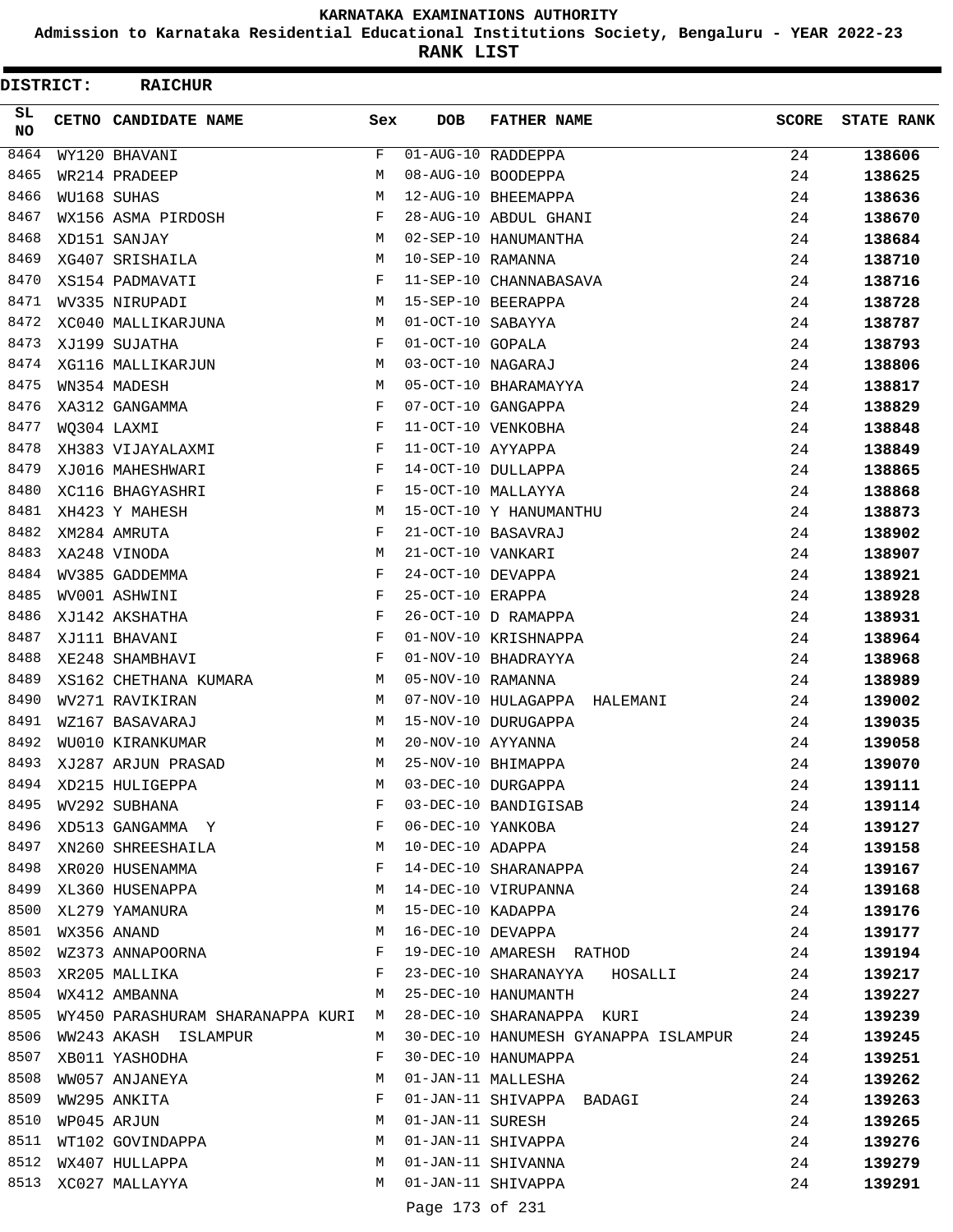**Admission to Karnataka Residential Educational Institutions Society, Bengaluru - YEAR 2022-23**

**RANK LIST**

| DISTRICT:       | <b>RAICHUR</b>                          |     |                               |                              |              |                   |
|-----------------|-----------------------------------------|-----|-------------------------------|------------------------------|--------------|-------------------|
| SL<br><b>NO</b> | CETNO CANDIDATE NAME                    | Sex | <b>DOB</b>                    | <b>FATHER NAME</b>           | <b>SCORE</b> | <b>STATE RANK</b> |
| 8514            | XH004 SALMAN SAB                        | М   | $\overline{01}$ -JAN-11 NAJIR |                              | 24           | 139308            |
| 8515            | WM021 SHIVANNA                          | М   |                               | 01-JAN-11 LINGAPPA           | 24           | 139319            |
| 8516            | XH218 SHIVARAJ                          | M   |                               | 01-JAN-11 NARASIMHA          | 24           | 139320            |
| 8517            | WL030 SHIVARAJ                          | М   |                               | 01-JAN-11 YALLAPPA           | 24           | 139321            |
| 8518            | XH066 TARUN                             | М   | 01-JAN-11 TAYAPPA             |                              | 24           | 139330            |
| 8519            | XN217 VEDAVATHI                         | F   |                               | 01-JAN-11 MALLESHA           | 24           | 139333            |
| 8520            | WW203 SHARIF                            | М   |                               | 03-JAN-11 DAVALSAB           | 24           | 139353            |
| 8521            | WV366 UPENDRA                           | М   |                               | 04-JAN-11 CHANDU CHAVHAN     | 24           | 139357            |
| 8522            | WX286 MARUTI GOUNDI                     | M   |                               | 07-JAN-11 HANAMANTA          | 24           | 139366            |
| 8523            | XH259 VANITHA                           | F   |                               | 07-JAN-11 BUDDA TIMMAPPA     | 24           | 139373            |
| 8524            | XD040 CHAITRA KUMARI                    | F   | 08-JAN-11 DEVAPPA             |                              | 24           | 139374            |
| 8525            | WQ338 TANUJA                            | F   |                               | 11-JAN-11 SHANKRAPPA         | 24           | 139394            |
| 8526            | XK120 VENKATESHA                        | М   | 15-JAN-11 RAMESHA             |                              | 24           | 139422            |
| 8527            | WM419 RESHMA                            | F   |                               | 16-JAN-11 VENKATESHA         | 24           | 139424            |
| 8528            | XJ269 HARSHAVARDAN                      | М   | 19-JAN-11 TAYAPPA             |                              | 24           | 139446            |
| 8529            | XB014 SHANTAMMA                         | F   |                               | 19-JAN-11 GADDEPPA BADIGER   | 24           | 139449            |
| 8530            | WY371 VIKASHKUMAR ANGANDI               | М   |                               | 22-JAN-11 VIRESH ANGANDI     | 24           | 139478            |
| 8531            | XR049 MANOJA                            | M   |                               | 30-JAN-11 RAMALINGAPPA       | 24           | 139506            |
| 8532            | XC212 AKSHATHA                          | F   |                               | 01-FEB-11 TIMMAPPA           | 24           | 139511            |
| 8533            | XH158 MAHALAKSHMI                       | F   |                               | 03-FEB-11 HANUMANTU          | 24           | 139531            |
| 8534            | WP021 VAISHALI                          | F   | 05-FEB-11 KALAPPA             |                              | 24           | 139545            |
| 8535            | WL140 GANGADHARA                        | М   |                               | 08-FEB-11 SHIVAPPA           | 24           | 139558            |
| 8536            | WQ083 KANAYYA                           | М   |                               | 08-FEB-11 HANUMANTA          | 24           | 139560            |
| 8537            | XC080 AKSHATHA                          | F   |                               | 10-FEB-11 SHIVARAJA          | 24           | 139567            |
| 8538            | XH291 RAJSHREE                          | F   | 10-FEB-11 ANIL                |                              | 24           | 139570            |
| 8539            | XJ050 VANISHREE                         | F   | 10-FEB-11 VEERESH             |                              | 24           | 139572            |
| 8540            | WY409 PAVITRA                           | F   | 11-FEB-11 RAMESH              |                              | 24           | 139577            |
| 8541            | WM177 UDAYAKUMAR                        | M   |                               | 14-FEB-11 TIRUMALAPPA        | 24           | 139594            |
| 8542            | XC356 GOURAMMA                          | F   |                               | 16-FEB-11 DEVENDRAPPA        | 24           | 139601            |
| 8543            | XN266 SHANTHAMMA                        | F   |                               | 20-FEB-11 SHARANAPPA         | 24           | 139634            |
| 8544            | WN164 MAHESH                            | M   | 22-FEB-11 PAMANNA             |                              | 24           | 139649            |
| 8545            | WV327 RIYAN                             | М   |                               | 22-FEB-11 RAHIMANASAB        | 24           | 139654            |
| 8546            | WZ034 SANNAMOUNESH                      | М   |                               | 01-MAR-11 HANUMANTH          | 24           | 139701            |
| 8547            | WM373 DEVARAJA                          | М   | 04-MAR-11 MAYAPPA             |                              | 24           | 139724            |
| 8548            | WW470 SACHIN                            | М   |                               | 06-MAR-11 CHANDAPPA          | 24           | 139738            |
| 8549            | XF268 SUMANGALA                         | F   |                               | 06-MAR-11 MALLAYYA           | 24           | 139740            |
| 8550            | WL372 BASAVARAJA                        | М   |                               | 09-MAR-11 PRAKASH MARADA     | 24           | 139757            |
| 8551            | XE363 KIRTHANA                          | F   |                               | 10-MAR-11 MOUNESHA           | 24           | 139765            |
| 8552            | XA354 MALLIKA                           | F   |                               | 16-MAR-11 AMARESH            | 24           | 139826            |
| 8553            | XA189 CHANDRAKANT                       | М   | 17-MAR-11 YANKOBA             |                              | 24           | 139830            |
| 8554            | XK386 BASAMMA                           | F   |                               | 20-MAR-11 MANJUNATHA         | 24           | 139847            |
| 8555            | WX171 NAGARATNAMMA BASAVARAJ<br>IDABAVI | F   |                               | 20-MAR-11 BASAVARAJ NINGAPPA | 24           | 139849            |
| 8556            | WW219 MALLIKARJUNA                      | M   |                               | 21-MAR-11 TIMMANNA           | 24           | 139857            |
| 8557            | XD077 MUSHADIL                          | F   |                               | 21-MAR-11 ANWAR BASHA        | 24           | 139858            |
| 8558            | WT027 RADHIKA                           | F   |                               | 23-MAR-11 HANUMANTRAYA       | 24           | 139873            |
| 8559            | XD311 MOHAMMED AYAN                     | М   |                               | 24-MAR-11 DAWAL SAB          | 24           | 139882            |
| 8560            | XE236 SARASWATHI                        | F   |                               | 26-MAR-11 MANJUNATHA         | 24           | 139900            |
| 8561            | WP160 VISHAL H                          | F   |                               | 29-MAR-11 HANUMANTHA         | 24           | 139933            |
| 8562            | WW440 RAHUL                             | М   | 31-MAR-11 RAMESH              |                              | 24           | 139948            |
|                 |                                         |     |                               |                              |              |                   |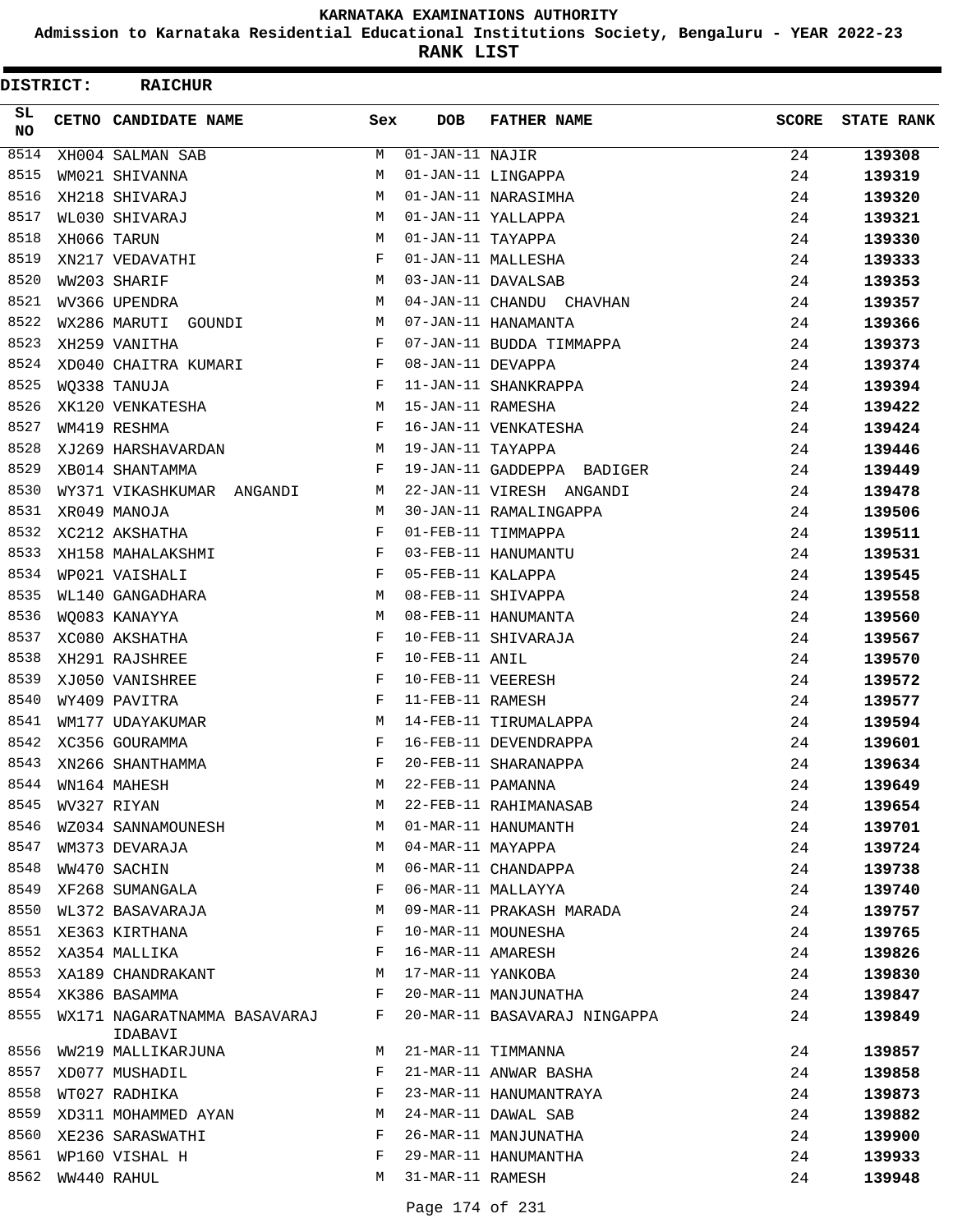**Admission to Karnataka Residential Educational Institutions Society, Bengaluru - YEAR 2022-23**

**RANK LIST**

 $\blacksquare$ 

| DISTRICT: |                  | <b>RAICHUR</b>                                                                          |     |                     |                                                 |              |                   |
|-----------|------------------|-----------------------------------------------------------------------------------------|-----|---------------------|-------------------------------------------------|--------------|-------------------|
| SL<br>NO. |                  | CETNO CANDIDATE NAME                                                                    | Sex | <b>DOB</b>          | <b>FATHER NAME</b>                              | <b>SCORE</b> | <b>STATE RANK</b> |
| 8563      |                  | WM084 RANGANATH                                                                         | М   |                     | $\overline{01 - APR - 11}$ SHIVAPPA<br>NAGANYAK | 24           | 139958            |
| 8564      |                  | XS143 PALLAVI                                                                           | F   |                     | 03-APR-11 MUDUKAPPA                             | 24           | 139980            |
| 8565      |                  | WL266 MAHESHA                                                                           | M   | 04-APR-11 BABU      |                                                 | 24           | 139983            |
| 8566      |                  | XD102 PALLAVI                                                                           | F   | 04-APR-11 RAVI      |                                                 | 24           | 139985            |
| 8567      |                  | XC249 VIJAY                                                                             | М   |                     | 06-APR-11 THIPPANNA                             | 24           | 140012            |
| 8568      |                  | XE209 GANGAMMA                                                                          | F   |                     | 09-APR-11 NINGAPPA                              | 24           | 140031            |
| 8569      |                  | XG132 MAHESH                                                                            | M   |                     | 10-APR-11 RANGAPPA                              | 24           | 140047            |
| 8570      |                  | WR012 SHREENIVASA KAPLER                                                                | М   |                     | 11-APR-11 RANGAPPA                              | 24           | 140061            |
| 8571      |                  | XG170 NAVEETHA                                                                          | F   |                     | 12-APR-11 CHANNABASAVA                          | 24           | 140068            |
| 8572      |                  | WU192 HARSHA                                                                            | М   |                     | 15-APR-11 MALLIKARJUN                           | 24           | 140095            |
| 8573      |                  | WZ022 SHREERAM                                                                          | М   |                     | 16-APR-11 MOTILAL PAWAR                         | 24           | 140108            |
| 8574      |                  | XH310 MOHAMMED ASHRAF                                                                   | М   |                     | 17-APR-11 MAHEBOOB PASHA NADAF                  | 24           | 140111            |
| 8575      |                  | WV177 PRADEEP B                                                                         | М   |                     | 21-APR-11 BHADRA NAIK                           | 24           | 140138            |
| 8576      |                  | XB130 NAGARATNA                                                                         | F   |                     | 22-APR-11 TIPPANNA                              | 24           | 140146            |
| 8577      |                  | XD238 ASLAM PASHA                                                                       | М   |                     | 24-APR-11 P HUSEN BASHA                         | 24           | 140159            |
| 8578      |                  | XS201 MAHESH                                                                            | М   |                     | 24-APR-11 BRAHMAYYA                             | 24           | 140160            |
| 8579      |                  | XJ238 MALLIKA                                                                           | F   |                     | 24-APR-11 URUKUNDAPPA                           | 24           | 140161            |
| 8580      |                  | XM168 TARUNKUMAR MOUNESH SHIVAPPA M                                                     |     |                     | 26-APR-11 MOUNESH SHIVAPPA B                    | 24           | 140190            |
| 8581      |                  | XH154 NARASIMHA                                                                         | M   |                     | 27-APR-11 SIDDAGURU                             | 24           | 140194            |
| 8582      |                  | WV457 AKSHATA                                                                           | F   |                     | 28-APR-11 TIPPANNA                              | 24           | 140201            |
| 8583      |                  | WV055 ARSHIYA                                                                           | F   |                     | 29-APR-11 MOUNUDDIN                             | 24           | 140219            |
| 8584      |                  | WP214 NAGARAJ A                                                                         | М   |                     | 30-APR-11 AMARESHA                              | 24           | 140233            |
| 8585      |                  | XJ253 VINAY KUMAR                                                                       | М   |                     | 01-MAY-11 RAVI KUMAR                            | 24           | 140256            |
| 8586      |                  | XF306 BHOOMIKA                                                                          | F   | 02-MAY-11 BASAPPA   |                                                 | 24           | 140258            |
| 8587      |                  | WW310 DODDAMMA SHIVAKUMAR                                                               | F   |                     | 04-MAY-11 SHIVAKUMAR                            | 24           | 140278            |
| 8588      | XH073 BALU       |                                                                                         | М   |                     | 05-MAY-11 KASHAPPA                              | 24           | 140288            |
| 8589      |                  | XG302 BHAVANI                                                                           | F   |                     | 06-MAY-11 VEERESHA                              | 24           | 140301            |
| 8590      |                  | WP171 SHIVANEELA                                                                        | F   |                     | 07-MAY-11 MUDUKANNA                             | 24           | 140312            |
| 8591      |                  | WU092 TIMMAYYA                                                                          | M   | 07-MAY-11 NAGAPPA   |                                                 | 24           | 140314            |
| 8592      |                  | XD494 REKHASHRI                                                                         | F   |                     | 08-MAY-11 HANUMANTRAYA                          | 24           | 140325            |
| 8593      |                  | XK136 MAHMADRIYAJ                                                                       | М   |                     | 09-MAY-11 REHAMANSAB                            | 24           | 140333            |
|           |                  | 8594 XF109 BHAGYASHREE                                                                  | F   |                     | 10-MAY-11 SHIVAPPA                              | 24           | 140339            |
| 8595      |                  | XF210 MALLIKARJUNA M 12-MAY-11 RAMANNA                                                  |     |                     |                                                 | 24           | 140368            |
|           |                  | $\mathbb{F}^{\mathbb{Z}}$ . The set of $\mathbb{F}^{\mathbb{Z}}$<br>8596 XJ023 PRIYANKA |     | 13-MAY-11 RAMESH    |                                                 | 24           | 140378            |
| 8597      |                  | XC297 B CHANNABASAVA M 14-MAY-11 B HANUMANTHA                                           |     |                     |                                                 | 24           | 140383            |
| 8598      |                  | XK010 ANILKUMAR                                                                         |     | M 15-MAY-11 BALAPPA |                                                 | 24           | 140392            |
| 8599      |                  | XK098 UDAYSHANKAR M                                                                     |     |                     | 16-MAY-11 PARASHURAM                            | 24           | 140406            |
| 8600      |                  | WQ037 MAHADEV MALLAPPA TANKEDAR M                                                       |     |                     | 20-MAY-11 MALLAPPA JETTEPPA TANKEDAR            | 24           | 140439            |
|           |                  | 8601 WZ346 SOFIYAN                                                                      | M   |                     | 20-MAY-11 ABDUL SAB                             | 24           | 140444            |
| 8602      |                  | XD130 AMED KHAN K                                                                       | М   |                     | 23-MAY-11 K RAHEMATH KHAN                       | 24           | 140467            |
| 8603      |                  | WX187 AKSHATHA                                                                          | F   | 24-MAY-11 NAGAPPA   |                                                 | 24           | 140474            |
|           |                  | 8604 XG309 ASHAFAK PASHA                                                                | M   |                     | 24-MAY-11 MUJAHEED PASHA                        | 24           | 140475            |
|           | 8605 XD142 ASHOK |                                                                                         | М   | 25-MAY-11 DEVARAJ   |                                                 | 24           | 140488            |
| 8606      |                  | XG384 BHOOMIKA                                                                          | F   |                     | 27-MAY-11 TIMMAYYA                              | 24           | 140510            |
| 8607      |                  | XA148 SACHIN                                                                            | М   | 27-MAY-11 ADAPPA    |                                                 | 24           | 140516            |
| 8608      |                  | WZ334 MUTTURAJ                                                                          | М   |                     | 28-MAY-11 PAKEERAPPA                            | 24           | 140524            |
| 8609      |                  | WM383 AKASHA                                                                            | М   | 01-JUN-11 MAREPPA   |                                                 | 24           | 140551            |
| 8610      |                  | XK153 BHAVANI                                                                           | F   |                     | 01-JUN-11 NAGANAGOUDA                           | 24           | 140555            |
|           |                  | 8611 XE214 DEEPASHRI                                                                    | F   | 01-JUN-11 YANKOB    |                                                 | 24           | 140558            |
|           |                  | 8612 XC127 HRUSHIKESHA                                                                  |     |                     | M 01-JUN-11 HULIGAPPA                           | 24           | 140561            |
|           |                  |                                                                                         |     |                     |                                                 |              |                   |

Page 175 of 231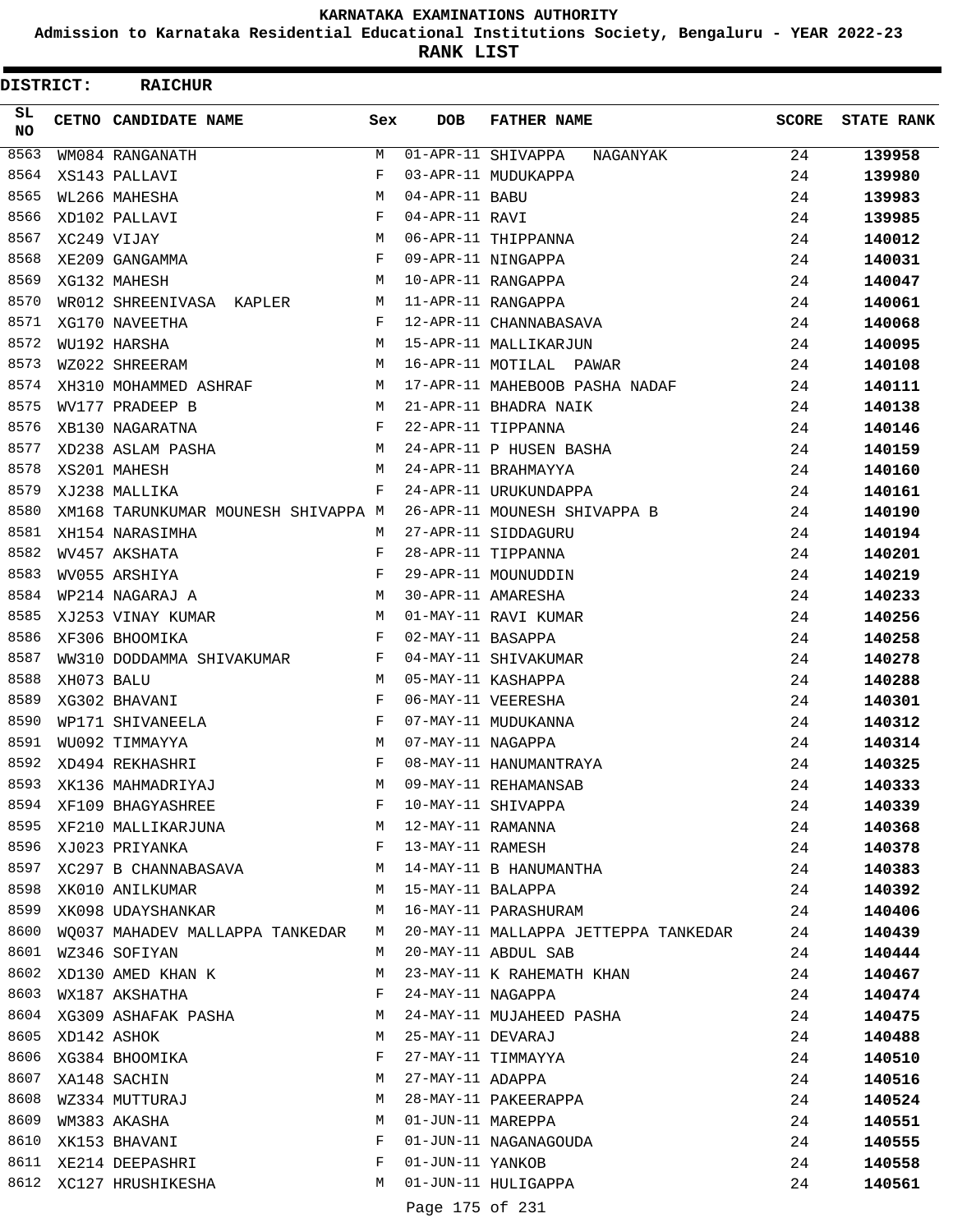**Admission to Karnataka Residential Educational Institutions Society, Bengaluru - YEAR 2022-23**

**RANK LIST**

|                 | DISTRICT: | <b>RAICHUR</b>               |     |                                |                                      |              |                   |
|-----------------|-----------|------------------------------|-----|--------------------------------|--------------------------------------|--------------|-------------------|
| SL<br><b>NO</b> |           | CETNO CANDIDATE NAME         | Sex | <b>DOB</b>                     | <b>FATHER NAME</b>                   | <b>SCORE</b> | <b>STATE RANK</b> |
| 8613            |           | XG072 MOUNESH                | М   | $\overline{01}$ -JUN-11 RAMESH |                                      | 24           | 140570            |
| 8614            |           | XD162 PAVITHRAMMA            | F   | 01-JUN-11 RAJAPPA              |                                      | 24           | 140573            |
| 8615            |           | XC247 REKHA                  | F   |                                | 01-JUN-11 YANKOBA MANIKATTI          | 24           | 140579            |
| 8616            |           | WZ316 SHIVAPPA               | М   | 01-JUN-11 EERAPPA              |                                      | 24           | 140584            |
| 8617            |           | XK356 SIDDAPPA               | М   |                                | 01-JUN-11 GYANAPPA                   | 24           | 140588            |
| 8618            |           | WR299 ANANDA                 | M   |                                | 04-JUN-11 SHIVALINGA                 | 24           | 140619            |
| 8619            |           | WZ223 PUNITH                 | М   | 04-JUN-11 JAKOBA               |                                      | 24           | 140629            |
| 8620            |           | WN247 KARTHIK                | М   |                                | 07-JUN-11 RANGAPPA                   | 24           | 140672            |
| 8621            |           | XN185 YAMANOOR               | М   |                                | 07-JUN-11 MANANAGOUDA                | 24           | 140681            |
| 8622            |           | XS173 NIRMALA                | F   | 08-JUN-11 SIVANNA              |                                      | 24           | 140690            |
| 8623            |           | WW007 SACHIN                 | М   |                                | 08-JUN-11 REVANAPPA ACHARI           | 24           | 140693            |
| 8624            |           | WY300 MANAMMA                | F   | 10-JUN-11 ADAPPA               |                                      | 24           | 140716            |
| 8625            |           | XA091 ALMAS LALASAB HIREMANI | F   |                                | 12-JUN-11 LALASAB MADANASAB HIREMANI | 24           | 140745            |
| 8626            |           | WM167 RANJITHA               | F   |                                | 13-JUN-11 SHIVAPPA                   | 24           | 140757            |
| 8627            |           | WM397 NANDINI                | F   |                                | 14-JUN-11 ANJANEYY                   | 24           | 140764            |
| 8628            |           | XM060 MALLIKARJUNA           | М   |                                | 15-JUN-11 YADIYAPPA                  | 24           | 140774            |
| 8629            |           | WR097 RAKESH                 | М   | 15-JUN-11 RAMESH               |                                      | 24           | 140778            |
| 8630            |           | XH041 YALLAMMA               | F   |                                | 15-JUN-11 SHEKHARAPPA                | 24           | 140782            |
| 8631            |           | WQ060 SINDHU                 | F   |                                | 16-JUN-11 ANJANEYYA                  | 24           | 140797            |
| 8632            |           | XH002 URMILA                 | F   | 16-JUN-11 VEERESH              |                                      | 24           | 140798            |
| 8633            |           | XG185 SANTOSH                | М   |                                | 20-JUN-11 BASAVARAJ                  | 24           | 140832            |
| 8634            |           | WO215 SHREEKANTH             | М   |                                | 20-JUN-11 RANGAPPA                   | 24           | 140833            |
| 8635            |           | XG249 ANKEETHA               | F   | 23-JUN-11 EARANNA              |                                      | 24           | 140861            |
| 8636            |           | XR084 VENKOBA                | М   |                                | 25-JUN-11 NARASAPPA                  | 24           | 140895            |
| 8637            |           | XB018 POOJA                  | F   |                                | 26-JUN-11 BEEMANNA                   | 24           | 140912            |
| 8638            |           | WY083 SHIVARAJA              | М   |                                | 27-JUN-11 MALLAPPA HIREKURUBARA      | 24           | 140923            |
| 8639            |           | XF054 BHAGYA R               | F   | 29-JUN-11 RAMANNA              |                                      | 24           | 140937            |
| 8640            |           | XL178 SHRIDEVI               | F   |                                | 29-JUN-11 RUDRAPPA                   | 24           | 140943            |
| 8641            |           | XG268 UDAYA KUMAR            | М   | 02-JUL-11 SATISH               |                                      | 24           | 140972            |
| 8642            |           | XL211 JAINABI                | F   |                                | 04-JUL-11 MAHMAD BASHA               | 24           | 140991            |
| 8643            |           | XS169 MALLIKARJUNA           | М   |                                | 06-JUL-11 SHEKHARAPPA                | 24           | 141021            |
| 8644            |           | WU127 MOUNESHA NAYAK         | М   |                                | 06-JUL-11 NINGAYYA NAYAKA            | 24           | 141023            |
| 8645            |           | WM301 ANJANEYA               | М   |                                | 08-JUL-11 MALIKARJUNA                | 24           | 141040            |
| 8646            |           | XF237 TEJASHWINI             | F   |                                | 11-JUL-11 SHARANABASAVA              | 24           | 141081            |
| 8647            |           | XC326 ASHWINI                | F   |                                | 13-JUL-11 MOUNESHA                   | 24           | 141096            |
| 8648            |           | XM047 SUNITA                 | F   |                                | 17-JUL-11 MOUNESHA                   | 24           | 141153            |
| 8649            |           | WX191 JANAPPA                | М   |                                | 18-JUL-11 MARISWAMI                  | 24           | 141159            |
| 8650            |           | WM400 RAGHAVENDRA            | M   |                                | 18-JUL-11 SHIVAPPA                   | 24           | 141162            |
|                 |           | 8651 XS202 SANTOSHA KUMARA   | M   |                                | 22-JUL-11 MALLIKARJUN MATUR          | 24           | 141203            |
| 8652            |           | WX015 SHIVARAJ BHEEMAPPA     | M   |                                | 22-JUL-11 BHEEMAPPA AMARAPPA         | 24           | 141204            |
| 8653            |           | XJ105 GIRILINGA HEDDERI      | M   |                                | 23-JUL-11 HANMANTA HEDDERI           | 24           | 141210            |
|                 |           | 8654 XG291 RANGAMMA          | F   |                                | 23-JUL-11 CHANDAPPA                  | 24           | 141215            |
| 8655            |           | XJ118 SOMICHAVVAN            | М   |                                | 23-JUL-11 VENKATESH                  | 24           | 141217            |
| 8656            |           | XC266 LALITHA                | F   |                                | 24-JUL-11 UMAPATHI                   | 24           | 141220            |
| 8657            |           | XS027 SAGARA                 | М   |                                | 24-JUL-11 RAMESHA                    | 24           | 141228            |
| 8658            |           | WU043 UDAYA                  | М   |                                | 25-JUL-11 MALLAPPA                   | 24           | 141238            |
| 8659            |           | XF156 VIJAYENDRA             | М   |                                | 25-JUL-11 DURUGAPPA                  | 24           | 141240            |
| 8660            |           | XH051 MAHENDRA               | М   |                                | 26-JUL-11 NARASIMHA                  | 24           | 141250            |
|                 |           | 8661 XG357 DEVARAJ           | М   |                                | 29-JUL-11 YALLAPPA                   | 24           | 141287            |
| 8662            |           | XE166 CHANDRIKA              | F   |                                | 01-AUG-11 CHANNAMALLAPPA             | 24           | 141315            |

Page 176 of 231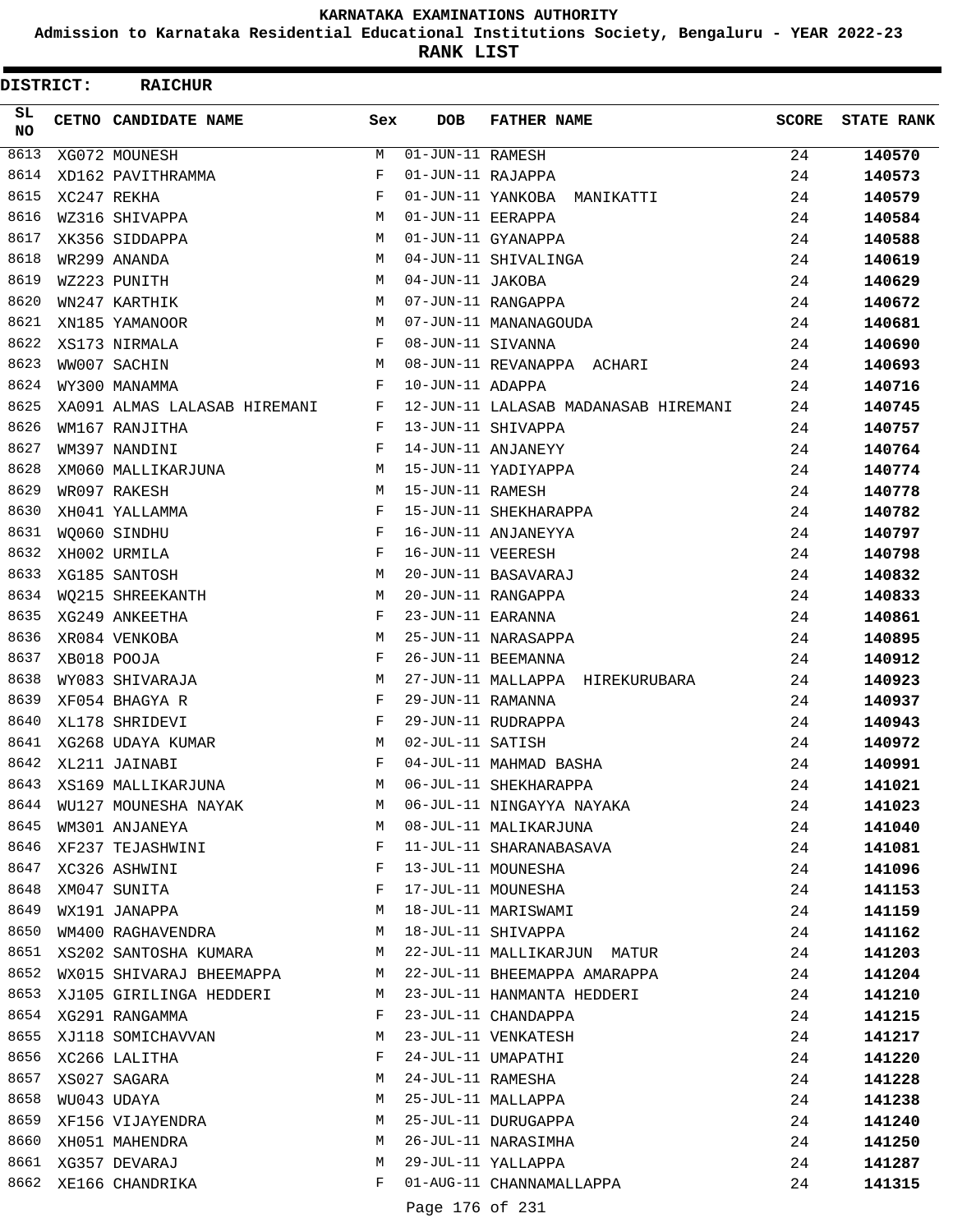**Admission to Karnataka Residential Educational Institutions Society, Bengaluru - YEAR 2022-23**

**RANK LIST**

| DISTRICT:  | <b>RAICHUR</b>                        |     |                   |                                                          |       |                   |
|------------|---------------------------------------|-----|-------------------|----------------------------------------------------------|-------|-------------------|
| SL.<br>NO. | CETNO CANDIDATE NAME                  | Sex | <b>DOB</b>        | <b>FATHER NAME</b>                                       | SCORE | <b>STATE RANK</b> |
| 8663       | XD288 DEEPIKA                         | F   |                   | 01-AUG-11 HANUMESH                                       | 24    | 141316            |
| 8664       | XQ104 ANASUYA                         | F   |                   | 07-AUG-11 BASAVARAJA                                     | 24    | 141391            |
| 8665       | WX057 ANNAPURNA                       | F   |                   | 10-AUG-11 HANUMANTA                                      | 24    | 141416            |
| 8666       | XP101 PADMA LAKSHMANA YANKAPPA        | F   |                   | 10-AUG-11 LAKSHMANA YANKAPPA Y                           | 24    | 141418            |
| 8667       | WN323 MANOJ                           | M   | 11-AUG-11 KALAPPA |                                                          | 24    | 141431            |
| 8668       | WS179 BHAGVAN                         | M   |                   | 14-AUG-11 NARASAPPA                                      | 24    | 141454            |
| 8669       | WN344 DEVARAJ                         | M   |                   | 16-AUG-11 HANUMAYYA                                      | 24    | 141474            |
| 8670       | XH207 KHAJAMUNNA                      | F   | 16-AUG-11 MAHMAD  |                                                          | 24    | 141476            |
| 8671       | XS148 TABASSUM BANU                   | F   |                   | 23-AUG-11 SALEEM SAB                                     | 24    | 141536            |
| 8672       | WW116 Y MALLIKARJUN KUBERAPPA         | М   |                   | 24-AUG-11 KUBERAPPA                                      | 24    | 141554            |
| 8673       | WO194 AISHWARYA                       | F   |                   | 25-AUG-11 HANUMANTA                                      | 24    | 141555            |
| 8674       | WR005 SHIVALEELA                      | F   |                   | 25-AUG-11 BASAVARAJ                                      | 24    | 141563            |
| 8675       | XJ316 THIRUMALESH                     | М   |                   | 26-AUG-11 PANTAPPA                                       | 24    | 141576            |
| 8676       | WT115 MARILINGAMMA                    | F   |                   | 31-AUG-11 DHARMANNA                                      | 24    | 141609            |
| 8677       | XQ241 AMRUTHA                         | F   |                   | 03-SEP-11 BHEEMANNA                                      | 24    | 141622            |
| 8678       | XG186 BHAVANA                         | F   |                   | 03-SEP-11 BASAVARAJ                                      | 24    | 141623            |
| 8679       | XG247 BASAMMA                         | F   | 05-SEP-11 BUDEPPA |                                                          | 24    | 141646            |
| 8680       | XJ130 GANESHA                         | М   |                   | 05-SEP-11 LINGAPPA                                       | 24    | 141648            |
| 8681       | WV197 VEERESHA                        | M   |                   | 06-SEP-11 MALLAPPA NAVALI                                | 24    | 141660            |
| 8682       | XK119 MOULAMMA KATTEPPA HARIJAN       | F   |                   | 08-SEP-11 KATTEPPA HANUMANTA HARIJAN                     | 24    | 141679            |
| 8683       | WS021 SHAMBHAVI                       | F   | 11-SEP-11 LAXMANA |                                                          | 24    | 141714            |
| 8684       | XD320 VIJAY KUMAR                     | M   | 11-SEP-11 NAGARAJ |                                                          | 24    | 141717            |
| 8685       | XP198 SHWETHA                         | F   |                   | 14-SEP-11 DURAGAPPA                                      | 24    | 141741            |
| 8686       | WZ205 UDAYAKUMAR GOUDUR               | М   |                   | 14-SEP-11 SUBHASHACHANDRA CHIDANANDAPPA<br><b>GOUDUR</b> | 24    | 141742            |
| 8687       | XH362 RAVIKUMAR D                     | М   |                   | 15-SEP-11 KRISHNAPPA                                     | 24    | 141748            |
| 8688       | XF176 VAISHNAVI                       | F   |                   | 20-SEP-11 MARIDEVA                                       | 24    | 141812            |
| 8689       | WU172 SUMITRA                         | F   |                   | 22-SEP-11 HANUMAYYA                                      | 24    | 141829            |
| 8690       | XJ195 PRAVEENKUMAR                    | M   | 23-SEP-11 NAGAPPA |                                                          | 24    | 141835            |
| 8691       | XE063 SPOORTI                         | F   |                   | 23-SEP-11 ARUNKUMAR                                      | 24    | 141836            |
| 8692       | WS027 PRIYANKA                        | F   |                   | 24-SEP-11 ANJANEYA                                       | 24    | 141838            |
| 8693       | XC102 NIKHITA                         | F   |                   | 28-SEP-11 HANUMESH                                       | 24    | 141857            |
| 8694       | WV148 AKASH RATHOD                    | М   |                   | 30-SEP-11 GUNDAPPA LALAPPA                               | 24    | 141875            |
| 8695       | WX275 AKSHATA                         | F   |                   | 01-OCT-11 AMARESH HOSAMANI                               | 24    | 141890            |
| 8696       | XD459 SUFIYA                          | F   |                   | 05-OCT-11 SHALAM CHOWDHRY                                | 24    | 141925            |
| 8697       | WW021 NAGARJUN                        | М   |                   | 08-OCT-11 BASAVARAJ HIREMANI                             | 24    | 141942            |
| 8698       | WS146 SAHADEVAPPA                     | М   |                   | 08-OCT-11 VENKATESH                                      | 24    | 141944            |
| 8699       | XK320 AMBIKA                          | F   |                   | 10-OCT-11 BERAPPA GUDIHAL                                | 24    | 141954            |
| 8700       | WX284 HUSENASAB                       | М   |                   | 10-OCT-11 DAVALASAB HUSENASAB                            | 24    | 141956            |
| 8701       | XG109 GANESH                          | М   | 13-OCT-11 RAMAPPA |                                                          | 24    | 141982            |
|            | 8702 XD078 ALAM HUSEN                 | М   |                   | 23-OCT-11 MAHAMMAD                                       | 24    | 142048            |
| 8703       | XK317 RASHMI                          | F   |                   | 30-OCT-11 TAMMARADDI                                     | 24    | 142103            |
| 8704       | XK157 R MAHESH                        | М   |                   | 02-NOV-11 GURUSHANTAPPA                                  | 24    | 142130            |
| 8705       | XQ208 SHIVARAJ NIRUPADI<br>JAVALAGERA | М   |                   | 03-NOV-11 NIRUPADI ERAPPA JAVALAGERA                     | 24    | 142138            |
| 8706       | XC139 HUSEN SAB                       | М   | 08-NOV-11 IMRAN   |                                                          | 24    | 142167            |
| 8707       | WU041 RESHMA                          | F   |                   | 08-NOV-11 SHANKARAPPA PAWAR                              | 24    | 142170            |
|            | 8708 XP093 BRUNDA G GURUYYA           | F   |                   | 10-NOV-11 PAMPANNA                                       | 24    | 142181            |
| 8709       | XG354 REKHA                           | F   |                   | 10-NOV-11 HANUMANTHA                                     | 24    | 142192            |
| 8710       | XJ320 TRUPTHI                         | F   |                   | 11-NOV-11 NARSIMHALU NARASAPPA                           | 24    | 142208            |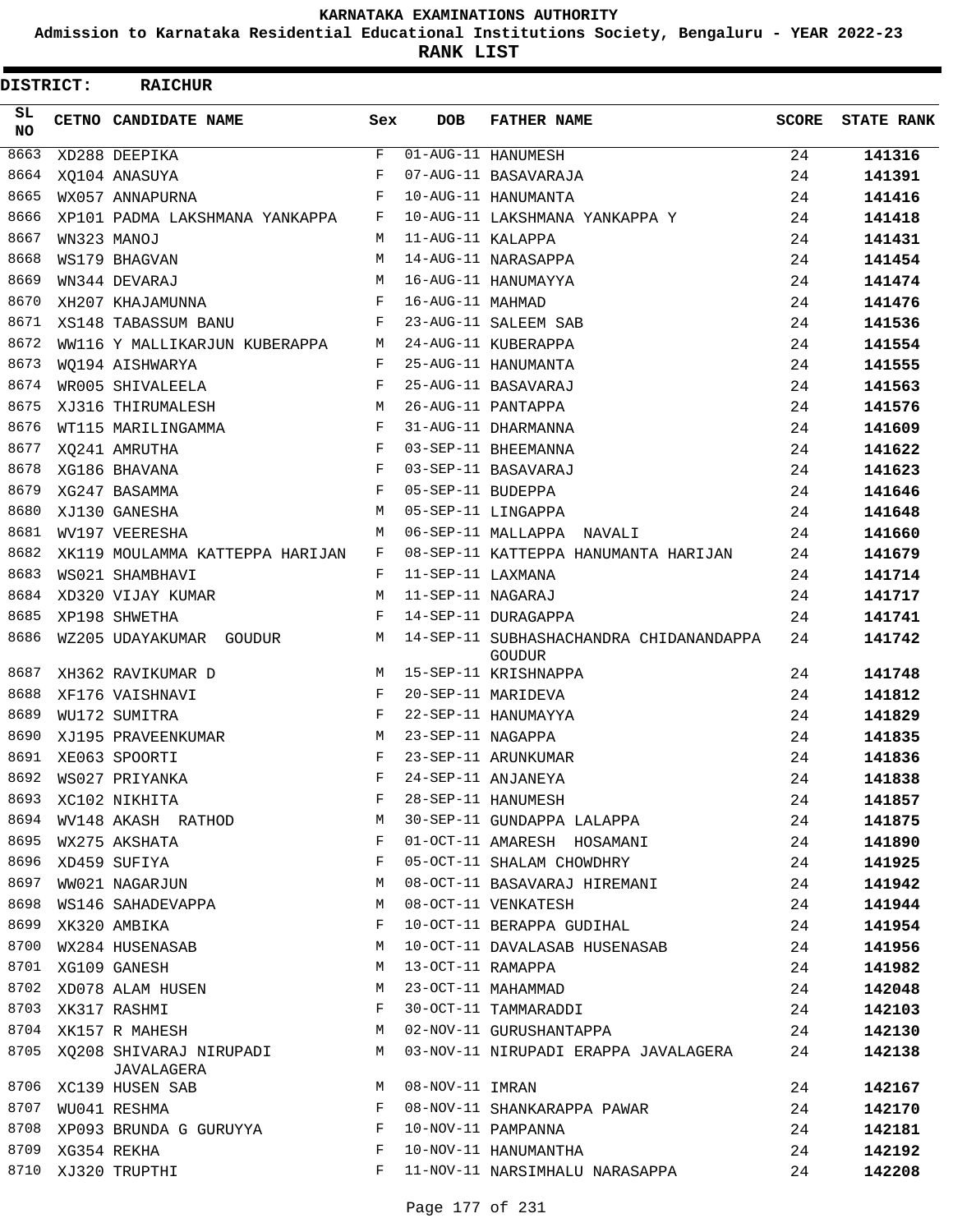**Admission to Karnataka Residential Educational Institutions Society, Bengaluru - YEAR 2022-23**

**RANK LIST**

 $\blacksquare$ 

| <b>DISTRICT:</b> |                 | <b>RAICHUR</b>                                       |              |                   |                                                                                                           |              |                   |
|------------------|-----------------|------------------------------------------------------|--------------|-------------------|-----------------------------------------------------------------------------------------------------------|--------------|-------------------|
| SL.<br><b>NO</b> |                 | CETNO CANDIDATE NAME                                 | Sex          | DOB               | <b>FATHER NAME</b>                                                                                        | <b>SCORE</b> | <b>STATE RANK</b> |
| 8711             |                 | XH046 HULIGAMMA                                      | F            |                   | 12-NOV-11 HULIGAPPA                                                                                       | 24           | 142211            |
| 8712             |                 | XS142 KEERTI UC                                      | F            | 14-NOV-11 NAGARAJ |                                                                                                           | 24           | 142223            |
| 8713             |                 | XH142 MANOJ KUMAR                                    | M            |                   | 21-NOV-11 BHEEMANNA                                                                                       | 24           | 142283            |
| 8714             |                 | WP127 MARILINGA                                      | M            |                   | 21-NOV-11 NAGARAJA                                                                                        | 24           | 142284            |
| 8715             |                 | XP025 HULIGEMMA                                      | F            |                   | 22-NOV-11 MUDAKAPPA                                                                                       | 24           | 142296            |
| 8716             |                 | WZ327 JUBEDA                                         | F            |                   | 22-NOV-11 IMAMASAB                                                                                        | 24           | 142297            |
| 8717             |                 | XS081 MOUNESHA                                       | M            |                   | 27-NOV-11 VENKATESHA                                                                                      | 24           | 142338            |
| 8718             |                 | WV438 GANGIMALAMMA BASAVARAJ                         | F            |                   | 28-NOV-11 BASAVARAJ KUPPANNA                                                                              | 24           | 142345            |
| 8719             |                 | XD385 HUCHHAREDDI                                    | M            |                   | 01-DEC-11 ANJINEYYA                                                                                       | 24           | 142369            |
| 8720             |                 | XF045 VENKATESH                                      | М            |                   | 05-DEC-11 GURUBASAVA                                                                                      | 24           | 142405            |
| 8721             |                 | XC316 ANITHA                                         | F            |                   | 10-DEC-11 DURUGAPPA                                                                                       | 24           | 142439            |
| 8722             |                 | M<br>XG406 Shakshavali                               |              |                   | 24-DEC-11 Mastan vali                                                                                     | 24           | 142531            |
| 8723             |                 | WV364 RENUKA                                         | F            |                   | 26-DEC-11 CHANNANAGOUDA                                                                                   | 24           | 142546            |
| 8724             |                 | WM025 DEVARAJA                                       | M            |                   | 01-JAN-12 YANKAMMA                                                                                        | 24           | 142582            |
| 8725             |                 | XJ143 MALLIKARJUNA                                   | М            |                   | 01-JAN-12 SANNAMAHADEVA                                                                                   | 24           | 142592            |
| 8726             |                 | XG353 NAGARAJ                                        | M            |                   | 01-JAN-12 SHIVAPPA                                                                                        | 24           | 142593            |
| 8727             |                 | WY341 SHEELAMMA                                      | F            |                   | 01-JAN-12 SHANKRAPPA                                                                                      | 24           | 142598            |
| 8728             | WQ342 TANU      |                                                      | F            | 08-JAN-12 BASAPPA |                                                                                                           | 24           | 142619            |
| 8729             |                 | XG092 SUNEETA                                        | F            |                   | 10-JAN-12 DHANNAPPA                                                                                       | 24           | 142624            |
| 8730             |                 | WP213 BHARATI                                        | F            |                   | 24-JAN-12 AMARESHA                                                                                        | 24           | 142649            |
| 8731             |                 | XC032 SHAILAJA                                       | F            |                   | 08-MAR-12 SHARANAPPA                                                                                      | 24           | 142691            |
| 8732             |                 | XJ119 SRUJAN S PATIL                                 | M            |                   | 13-APR-12 CHANDRAKANT                                                                                     | 24           | 142712            |
| 8733             |                 | WY091 ILIYAS                                         | M            | 12-MAY-12 PASHA   |                                                                                                           | 24           | 142720            |
| 8734             | WL299 ABHI      |                                                      | M            |                   | 01-JAN-09 RANGAPPA                                                                                        | 23           | 142750            |
| 8735             |                 | XP168 RATNAMMA                                       | F            |                   | 15-MAY-09 NARASAPPA PALED                                                                                 | 23           | 142758            |
| 8736             |                 | XC112 MALLIKARJUNA                                   | M            | 10-JUN-09 RAMESHA |                                                                                                           | 23           | 142762            |
| 8737             |                 | WX411 SUDEEP                                         | M            |                   | 15-JUL-09 SHIVAPPA                                                                                        | 23           | 142769            |
| 8738             |                 | WW374 CHANDRAKALA                                    | $\mathbf{F}$ |                   | 07-SEP-09 JAMBANNA                                                                                        | 23           | 142777            |
| 8739             |                 | WW456 SOMANATH KATAGAL                               | M            |                   | 19-OCT-09 DEVAPPA SOMAPPA KATAGAL                                                                         | 23           | 142782            |
| 8740             |                 | WZ174 SURESH                                         | M            |                   | 19-OCT-09 TIMMANNA                                                                                        | 23           | 142783            |
| 8741             |                 | WM176 MAHALAKSHMI                                    | F            |                   | 01-JAN-10 SIDDAPPA<br>01-JAN-10 GOVINDA<br>01-JAN-10 RAMESH<br>01-JAN-10 SIDDAPPA<br>01-JAN-10 HANUMANTHA | 23           | 142805            |
| 8742             |                 | XH159 MANJUNATHA<br>XG444 NAGARAJ<br>WS176 RANGANATH | M            |                   |                                                                                                           | 23           | 142806            |
| 8743             |                 |                                                      | M            |                   |                                                                                                           | 23           | 142808            |
| 8744             |                 |                                                      | M            |                   |                                                                                                           | 23           | 142815            |
| 8745             |                 | WN202 SIDDRAMAPPA                                    | M            |                   |                                                                                                           | 23           | 142820            |
| 8746             |                 | WM236 CHINNAMMA                                      | F            | 08-FEB-10 RAMESH  |                                                                                                           | 23           | 142842            |
| 8747             |                 | XR228 VIRABHADRA                                     | M            |                   | 04-MAR-10 DURAGAPPA                                                                                       | 23           | 142855            |
| 8748             |                 | WZ252 PALLAVI SIDDAPPA NANDIHAL F                    |              |                   | 09-APR-10 SIDDAPPA NANDIHAL                                                                               | 23           | 142882            |
| 8749             |                 | XF144 HANUMESH                                       | M            |                   | 01-MAY-10 HANUMANTRAYA                                                                                    | 23           | 142902            |
| 8750             |                 | XS113 BHAGYA S KATTI                                 | F            |                   | 05-MAY-10 SHRIKANTH                                                                                       | 23           | 142907            |
|                  | 8751 XH047 NANI |                                                      |              | M 25-MAY-10 ERESH |                                                                                                           | 23           | 142928            |
| 8752             |                 |                                                      |              |                   | WW369 SHARANAPPA RAJU VADDAR M 26-MAY-10 RAJU HANAMANT VADDAR                                             | 23           | 142931            |
| 8753             |                 | XE208 MOHAMMED IYAZ KHAN                             | M            |                   | 29-MAY-10 KHALEED PASHA                                                                                   | 23           | 142933            |
| 8754             |                 | XJ157 GANESH                                         | М            |                   | 01-JUN-10 GOREPPA                                                                                         | 23           | 142936            |
| 8755             |                 | XG289 MAHENDRA                                       | М            |                   | 01-JUN-10 YALLAPPA                                                                                        | 23           | 142937            |
| 8756             |                 | XB009 GURUTHAYAMMA                                   | F            |                   | 02-JUN-10 SIDDALINGPPA                                                                                    | 23           | 142940            |
| 8757             |                 | XF019 VISHNU                                         | M            | 03-JUN-10 SUBHASH |                                                                                                           | 23           | 142942            |
| 8758             |                 | XF060 RAVI SWAMI                                     | M            |                   | 09-JUN-10 CHANNABASAVA                                                                                    | 23           | 142951            |
| 8759             |                 | WQ318 ASHWINI                                        | F            |                   | 13-JUN-10 NAGAPPA                                                                                         | 23           | 142953            |
| 8760             |                 | WR241 SHRINIVASA                                     | M            |                   | 22-JUN-10 RANGANNA                                                                                        | 23           | 142966            |
|                  |                 |                                                      |              |                   |                                                                                                           |              |                   |

Page 178 of 231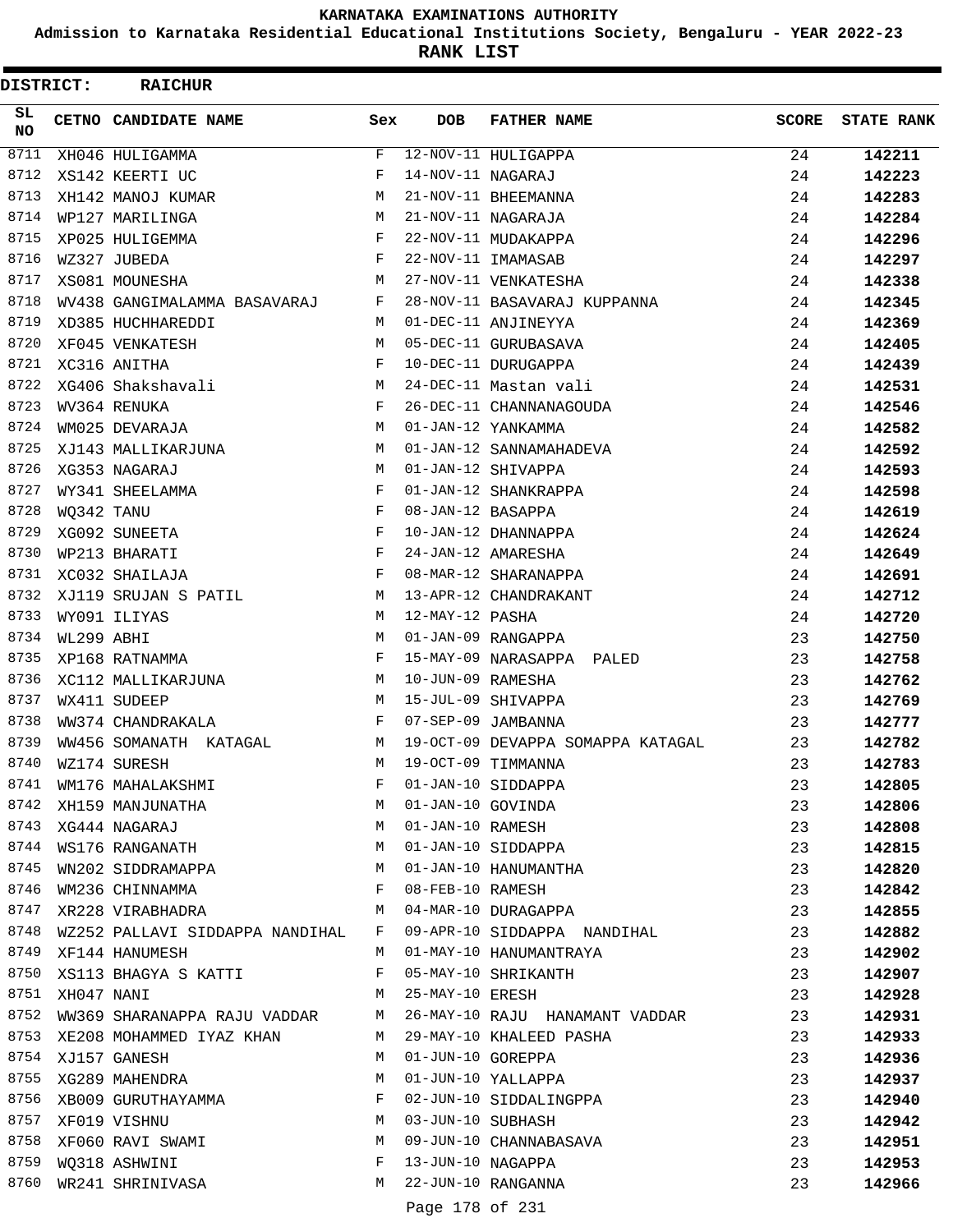**Admission to Karnataka Residential Educational Institutions Society, Bengaluru - YEAR 2022-23**

**RANK LIST**

| DISTRICT: | <b>RAICHUR</b>                   |             |                   |                                                  |              |                   |
|-----------|----------------------------------|-------------|-------------------|--------------------------------------------------|--------------|-------------------|
| SL<br>NO. | CETNO CANDIDATE NAME             | Sex         | <b>DOB</b>        | <b>FATHER NAME</b>                               | <b>SCORE</b> | <b>STATE RANK</b> |
| 8761      | WM123 AMRUTHA                    | $\mathbf F$ |                   | $\overline{24} - \overline{JUN} - 10$ SHARANAPPA | 23           | 142970            |
| 8762      | XE089 CHANDRAMOULI               | М           | 25-JUN-10 VIRUPAX |                                                  | 23           | 142973            |
| 8763      | WV509 PREMKUMAR                  | M           |                   | 26-JUN-10 LAKSHMANA                              | 23           | 142978            |
| 8764      | WZ348 PAVAN                      | М           |                   | 01-AUG-10 SAGARAPPA RATHOD                       | 23           | 143023            |
| 8765      | WZ107 CHOUDAPPA MACHANUR         | М           |                   | 05-AUG-10 AMBANNA SHIVAPPA MACHANUR              | 23           | 143030            |
| 8766      | XR138 GANGADHAR                  | M           |                   | 11-AUG-10 MOUNESHA                               | 23           | 143042            |
| 8767      | WY093 HANAMANTI                  | F           |                   | 12-AUG-10 BASAPPA BELLIKATTI                     | 23           | 143045            |
| 8768      | XE319 NAGARAJ                    | М           |                   | 13-AUG-10 RAMESHA DESAI                          | 23           | 143049            |
| 8769      | WP187 RAKESH                     | М           |                   | 09-SEP-10 NINGAPPA                               | 23           | 143114            |
| 8770      | XC315 SANABEGAM                  | F           | 02-OCT-10 RAJASAB |                                                  | 23           | 143184            |
| 8771      | XS226 SHANTHALA                  | F           |                   | 02-OCT-10 AYYANA GOUDA                           | 23           | 143185            |
| 8772      | XN122 BHAGYA SHREE               | F           |                   | 04-OCT-10 BASAVARAJA                             | 23           | 143190            |
| 8773      | WY399 VIJAYALAXMI                | F           |                   | 07-OCT-10 MADIVALAPPA                            | 23           | 143204            |
| 8774      | XD482 MRUTHYUNJAYA               | М           |                   | 15-OCT-10 SHIVAPUTRA JELLI                       | 23           | 143225            |
| 8775      | WL166 PAVITRA                    | F           |                   | 18-OCT-10 YALLAPPA                               | 23           | 143234            |
| 8776      | WV234 HANUMANTI                  | F           |                   | 19-OCT-10 GUNDAPPA                               | 23           | 143236            |
| 8777      | WY295 CHANDRAKALA                | F           |                   | 24-OCT-10 BASAVARAJ CHANDAPPA HANATI             | 23           | 143253            |
| 8778      | XB141 GANGAMMA                   | F           |                   | 30-OCT-10 BASAVARAJ KANASAVI                     | 23           | 143272            |
| 8779      | XE186 SHIVAKANTHI A              | F           |                   | 03-NOV-10 AMARESHA A                             | 23           | 143285            |
| 8780      | XA055 SHADHU BEGUM               | F           |                   | 06-NOV-10 RAHIMAN SAB                            | 23           | 143297            |
| 8781      | WX069 PRASHANTH                  | М           |                   | 08-NOV-10 CHATRAPPA                              | 23           | 143305            |
| 8782      | XA377 SUSHMITA                   | F           | 12-NOV-10 SURESHA |                                                  | 23           | 143317            |
| 8783      | WV032 KUMAR                      | M           |                   | 15-NOV-10 SHIVAPPA                               | 23           | 143322            |
| 8784      | XS193 SRIDEVI NAGARAJA HUSENAMMA | F           |                   | 15-NOV-10 NAGARAJA HUAMMASEN H                   | 23           | 143324            |
| 8785      | XR042 ANJANEYA                   | М           |                   | 16-NOV-10 NAGARAJA                               | 23           | 143325            |
| 8786      | WO122 VIJAYALAKSHMEE             | F           |                   | 28-NOV-10 SHIVARAJ                               | 23           | 143379            |
| 8787      | WY335 TEJASHWINI                 | F           |                   | 07-DEC-10 AMARESHA                               | 23           | 143414            |
| 8788      | WL330 SANGEETA                   | F           | 12-DEC-10 AMARESH |                                                  | 23           | 143437            |
| 8789      | XG416 KAVITHA                    | F           |                   | 16-DEC-10 SHIVARAJA                              | 23           | 143450            |
| 8790      | WX124 RAVI MANAPPA KADDONI       | М           |                   | 25-DEC-10 MANAPPA KADDOI                         | 23           | 143494            |
|           | 8791 XD532 ANBIKA                | F           |                   | 01-JAN-11 BASAVARAJA                             | 23           | 143530            |
| 8792      | WV467 ANITHA                     | F           | 01-JAN-11 SOMAPPA |                                                  | 23           | 143532            |
| 8793      | WP094 BASANAGOUDA                | М           |                   | 01-JAN-11 HANUMANTRAYA                           | 23           | 143537            |
|           | 8794 XK150 BHOGESHA              | М           |                   | 01-JAN-11 HANAMAPPA NADAGI                       | 23           | 143542            |
| 8795      | WP107 CHANDBEE                   | F           |                   | 01-JAN-11 BASHAMIYA                              | 23           | 143544            |
| 8796      | WL176 HULIGEMMA                  | F           |                   | 01-JAN-11 HANUMANTHA                             | 23           | 143550            |
| 8797      | WM096 MALLIKARJUN                | M           |                   | 01-JAN-11 BASAVARAJ                              | 23           | 143562            |
| 8798      | XD066 MALLIKARJUNA               | M           |                   | 01-JAN-11 KARIYAPPA                              | 23           | 143563            |
| 8799      | XD485 NAGARATNA                  | F           |                   | 01-JAN-11 SHIVARAJA                              | 23           | 143575            |
| 8800      | WY098 POOJA                      | F           | 01-JAN-11 GOPAL   |                                                  | 23           | 143580            |
| 8801      | XC184 PRISHKIL                   | F           |                   | 01-JAN-11 THIMMAPPA                              | 23           | 143584            |
| 8802      | WU182 RAMESHA                    | М           |                   | 01-JAN-11 RANGAPPA                               | 23           | 143585            |
| 8803      | WQ130 RENUKA                     | F           |                   | 01-JAN-11 MALLIKARJUNA                           | 23           | 143588            |
| 8804      | WP167 RENUKA                     | F           |                   | 01-JAN-11 SHANKRAPPA                             | 23           | 143589            |
| 8805      | WZ119 SANGEETA                   | F           |                   | 01-JAN-11 KUPPANNA KADADARAHAL                   | 23           | 143595            |
| 8806      | WP180 SAVITA                     | F           |                   | 01-JAN-11 SEETAPPA                               | 23           | 143599            |
| 8807      | WL280 SHIVARAJA                  | М           |                   | 01-JAN-11 DURUGAPPA                              | 23           | 143603            |
| 8808      | WY073 SVAPNA                     | F           |                   | 01-JAN-11 KANTEPPA                               | 23           | 143608            |
| 8809      | WW045 YALLALINGA                 | M           |                   | 01-JAN-11 GYANAPPA                               | 23           | 143615            |
| 8810      | XJ191 AJAYA KUMAR                | М           | 11-JAN-11 HUSENI  |                                                  | 23           | 143667            |
|           |                                  |             | Page 179 of 231   |                                                  |              |                   |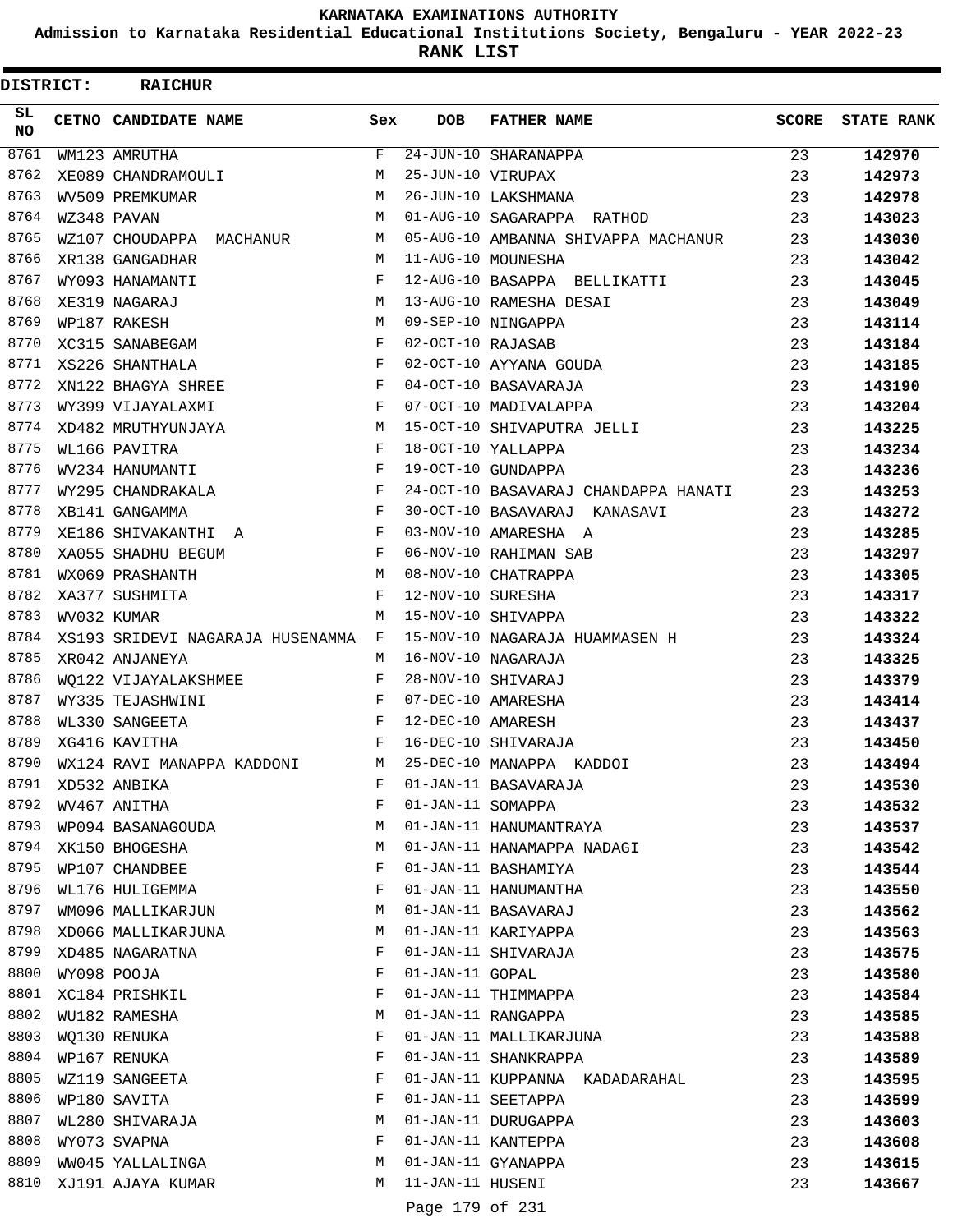**Admission to Karnataka Residential Educational Institutions Society, Bengaluru - YEAR 2022-23**

**RANK LIST**

| DISTRICT:        | <b>RAICHUR</b>                       |              |                                    |                                                    |              |                   |
|------------------|--------------------------------------|--------------|------------------------------------|----------------------------------------------------|--------------|-------------------|
| SL.<br><b>NO</b> | CETNO CANDIDATE NAME                 | Sex          | <b>DOB</b>                         | <b>FATHER NAME</b>                                 | <b>SCORE</b> | <b>STATE RANK</b> |
| 8811             | WX114 TANUSHREE                      | F            | $\overline{12 - JAN - 11}$ MANAPPA |                                                    | 23           | 143678            |
| 8812             | XF081 GOURAMMA                       | F            |                                    | 20-JAN-11 SHARANAPPA                               | 23           | 143730            |
| 8813             | XM308 VINOD KUMARA                   | M            |                                    | 20-JAN-11 BASAVARAJA                               | 23           | 143737            |
| 8814             | WZ202 JAGADEESH                      | M            |                                    | 24-JAN-11 LACHAMAPPA                               | 23           | 143755            |
| 8815             | XM136 NANDINI                        | F            |                                    | 02-FEB-11 MANGALESHA                               | 23           | 143801            |
| 8816             | XG168 KAVYA                          | F            |                                    | 09-FEB-11 DURUGAPPA                                | 23           | 143845            |
| 8817             | WY311 BASAPPA                        | M            |                                    | 10-FEB-11 SHARANAPPA KOMANUR                       | 23           | 143849            |
| 8818             | XE258 YOHANA                         | M            |                                    | 11-FEB-11 SHANTHAPPA                               | 23           | 143862            |
| 8819             | XE183 MOUNESH                        | M            | 13-FEB-11 VENKOBA                  |                                                    | 23           | 143870            |
| 8820             | XS204 MUTTULAKSHMI                   | F            |                                    | 13-FEB-11 YAMANOORAPPA                             | 23           | 143871            |
| 8821             | XS191 SUNIL                          | M            |                                    | 14-FEB-11 HAMPAYYA DUGGAPPA                        | 23           | 143878            |
| 8822             | WZ319 MOUNESH                        | M            |                                    | 19-FEB-11 SHEENAPPA                                | 23           | 143898            |
| 8823             | WV048 SANGEETHA                      | F            |                                    | 19-FEB-11 SHIVAPPA                                 | 23           | 143902            |
| 8824             | WZ239 SINDHU                         | F            |                                    | 22-FEB-11 ARUNAKUMAR                               | 23           | 143918            |
| 8825             | WP288 RENUKA                         | F            |                                    | 25-FEB-11 HANUMANTHA                               | 23           | 143933            |
| 8826             | XE048 BASAVARAJ                      | M            |                                    | 28-FEB-11 HANUMANTHA                               | 23           | 143950            |
| 8827             | XA037 KARTIK MALLAPPA BIJAKAL        | M            |                                    | 01-MAR-11 MALLAPPA BASAVARAJ BIJAKAL               | 23           | 143957            |
| 8828             | XO147 ANUSHA KANAKAPPA               | F            |                                    | 02-MAR-11 KANAKAPPA YANKAPPA                       | 23           | 143963            |
| 8829             | XD483 MUTTAMMA                       | F            |                                    | 02-MAR-11 MUDUKAPPA                                | 23           | 143968            |
| 8830             | XG069 DATHA                          | M            |                                    | 09-MAR-11 HANUMESHA                                | 23           | 144021            |
| 8831             | WX256 SINDHU                         | F            |                                    | 09-MAR-11 BASAVARAJ                                | 23           | 144025            |
| 8832             | XE152 SHAILAJA                       | F            |                                    | 11-MAR-11 HANUMESHA                                | 23           | 144032            |
| 8833             | XL291 SHARADA                        | F            | 13-MAR-11 ERANNA                   |                                                    | 23           | 144051            |
| 8834             | XH108 RABIYA MOHAMADI                | F            | 15-MAR-11 SABJALI                  |                                                    | 23           | 144066            |
| 8835             | XM270 BASAVARAJA                     | М            | 18-MAR-11 BALAPPA                  |                                                    | 23           | 144087            |
| 8836             | XA338 NIKHIL                         | M            | 19-MAR-11 AMARESH                  |                                                    | 23           | 144097            |
| 8837             | XS089 SHAINAJ                        | F            | 20-MAR-11 RAJASAB                  |                                                    | 23           | 144107            |
| 8838             | XE237 SRIDEVI                        | F            |                                    | 22-MAR-11 MHADEVAPPA                               | 23           | 144126            |
| 8839             | XG188 AMBIKA                         | F<br>F       |                                    | 27-MAR-11 ANJINEYYA                                | 23           | 144157            |
| 8840             | XF266 MANJULA                        |              |                                    | 27-MAR-11 MALLESHA                                 | 23           | 144160            |
| 8841             | XD466 BASAMMA                        | F            |                                    | 28-MAR-11 SHIVAGENI GATTURA                        | 23           | 144168            |
| 8842             | XA205 YASHODHA                       | F            | 28-MAR-11 MOUNESH                  |                                                    | 23           | 144178            |
| 8843             | XH261 SOMASHEKAR NAYAK C M           | $\mathbf{F}$ | 02-APR-11 RAMESH                   | 01-APR-11 BHIMAYYA C                               | 23           | 144217            |
| 8845             | 8844 WV030 ANKITA                    | M            | 02-APR-11 RAM                      |                                                    | 23           | 144221            |
| 8846             | XD125 MALLIKARJUN<br>XA341 SANGAMESH | M            |                                    |                                                    | 23           | 144225            |
| 8847             | WV108 GANESH                         | М            |                                    | 03-APR-11 MALLIKARJUN<br>08-APR-11 AMARESH BADIGER | 23           | 144230            |
| 8848             | WM255 JYOTI                          | F            | 09-APR-11 AYYANNA                  |                                                    | 23<br>23     | 144258            |
| 8849             |                                      | F            | 10-APR-11 TAYAPPA                  |                                                    | 23           | 144273            |
| 8850             | WL386 ANITHA<br>WV027 KIRAN JADAV    | М            |                                    | 10-APR-11 CHANDAPPA MANAPPA JADAV                  | 23           | 144281            |
| 8851             | WY350 MAHADEVI                       | F            | 14-APR-11 BASAPPA                  |                                                    | 23           | 144282<br>144305  |
|                  | 8852 XM016 MANJULA                   | F            |                                    | 17-APR-11 NINGAPPA                                 | 23           | 144330            |
| 8853             | WP043 RAYAMMA                        | F            |                                    | 17-APR-11 ANJANAYYA                                | 23           |                   |
| 8854             | XC278 ANEETHA                        | F            |                                    | 19-APR-11 DEVENDRAPPA                              | 23           | 144336<br>144343  |
| 8855             | XD322 MANJULA                        | F            |                                    | 20-APR-11 NAGAPPA                                  | 23           | 144355            |
| 8856             | XD032 SHIVALILA                      | F            |                                    | 22-APR-11 SHANKRAGOUDA                             | 23           | 144367            |
| 8857             | WV406 ANITA                          | F            |                                    | 24-APR-11 BASAVARAJ                                | 23           | 144379            |
| 8858             | XE040 MAHESHVARI                     | F            | 24-APR-11 VEERESH                  |                                                    | 23           | 144381            |
| 8859             | XF121 MUSKAN                         | F            |                                    | 24-APR-11 SHAMUDDIN                                | 23           | 144383            |
| 8860             | XN263 SHRUSTI                        | F            | 25-APR-11 NAGAPPA                  |                                                    | 23           | 144391            |
|                  |                                      |              | Page 180 of 231                    |                                                    |              |                   |
|                  |                                      |              |                                    |                                                    |              |                   |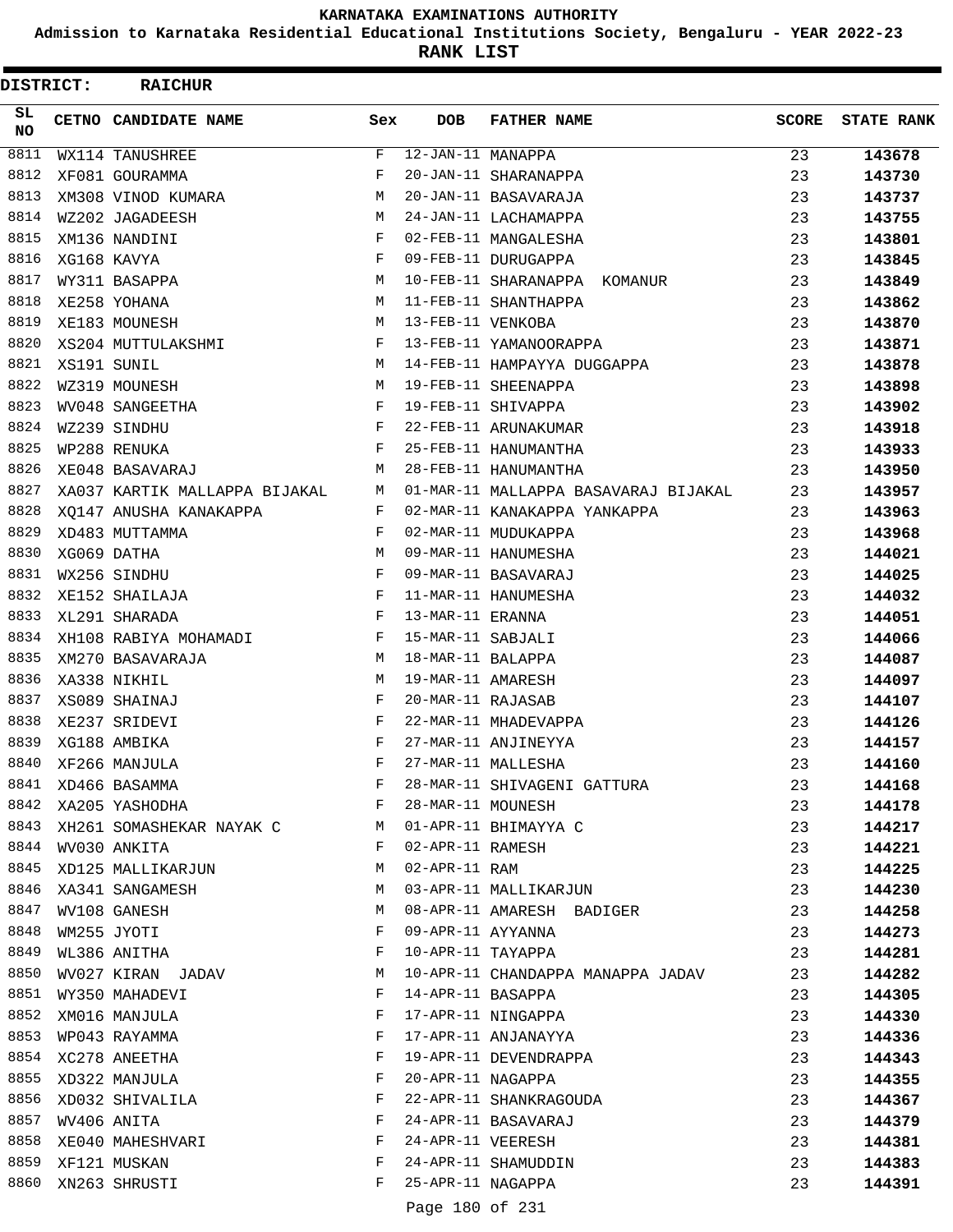**Admission to Karnataka Residential Educational Institutions Society, Bengaluru - YEAR 2022-23**

**RANK LIST**

| DISTRICT: | <b>RAICHUR</b>                |     |                   |                              |              |                   |
|-----------|-------------------------------|-----|-------------------|------------------------------|--------------|-------------------|
| SL<br>NO. | CETNO CANDIDATE NAME          | Sex | <b>DOB</b>        | <b>FATHER NAME</b>           | <b>SCORE</b> | <b>STATE RANK</b> |
| 8861      | XC070 DURAGAPPA               | М   |                   | 01-MAY-11 HUSENAPPA          | 23           | 144433            |
| 8862      | XN093 BASAVARAJA              | M   | 02-MAY-11 NAGAPPA |                              | 23           | 144440            |
| 8863      | XH235 VEERENDRA NAYAK         | M   |                   | 02-MAY-11 VENKATESH NAYAK    | 23           | 144448            |
| 8864      | XH330 TARUN GOUDA             | M   |                   | 03-MAY-11 CHANDRAYYA         | 23           | 144457            |
| 8865      | WY192 NETHRA CHAVHAN          | F   |                   | 05-MAY-11 BASAVARAJ          | 23           | 144482            |
| 8866      | XR063 SRIDEVI                 | F   | 06-MAY-11 RAMESHA |                              | 23           | 144499            |
| 8867      | WU049 ANITA                   | F   | 09-MAY-11 DEVAPPA |                              | 23           | 144516            |
| 8868      | XP053 MAHESH                  | M   |                   | 09-MAY-11 KARIYAPPA          | 23           | 144521            |
| 8869      | WY246 MALLIKARJUNA            | M   | 10-MAY-11 SABANNA |                              | 23           | 144531            |
| 8870      | XG367 SHIVALINGA              | М   | 10-MAY-11 SABANNA |                              | 23           | 144535            |
| 8871      | XE132 CHANDRIKA               | F   |                   | 11-MAY-11 SHARANABASAVA      | 23           | 144537            |
| 8872      | XC146 MANJULA                 | F   | 11-MAY-11 DEVAPPA |                              | 23           | 144540            |
| 8873      | WZ289 CHANDULAL               | M   | 12-MAY-11 SOMAPPA |                              | 23           | 144548            |
| 8874      | WN257 NAVEEN KUMARA           | M   | 13-MAY-11 NAGAPPA |                              | 23           | 144554            |
| 8875      | WY126 DIVYA                   | F   |                   | 15-MAY-11 DURAGAPPA          | 23           | 144571            |
| 8876      | WX304 RAVIKUMAR               | M   |                   | 15-MAY-11 LAKSHMANA          | 23           | 144578            |
| 8877      | WO091 MANOJ                   | M   |                   | 18-MAY-11 HANUMANTH          | 23           | 144595            |
| 8878      | XK313 KAVERI                  | F   |                   | 23-MAY-11 RANGAPPA           | 23           | 144630            |
| 8879      | XL352 DEEPA                   | F   | 30-MAY-11 NAGARAJ |                              | 23           | 144693            |
| 8880      | XS079 KHADAR BI               | F   |                   | 30-MAY-11 AHAMAD RAFI        | 23           | 144697            |
| 8881      | WX361 MOUNESH                 | M   | 30-MAY-11 RAMESH  |                              | 23           | 144701            |
| 8882      | XK200 AKASH D                 | M   |                   | 01-JUN-11 DEVENDRAPPA        | 23           | 144713            |
| 8883      | WV012 AMARESH YALLAPPA GOSLAR | M   |                   | 01-JUN-11 YALLAPPA GOSLAR    | 23           | 144715            |
| 8884      | XD166 CHANDREGOUDA            | M   |                   | 01-JUN-11 BASAVARAJA         | 23           | 144720            |
| 8885      | WN353 JEEVAN                  | M   |                   | 01-JUN-11 MALLAPPA           | 23           | 144723            |
| 8886      | XD049 KAVERI                  | F   |                   | 01-JUN-11 BEERAPPA           | 23           | 144726            |
| 8887      | WP156 MANJULA                 | F   |                   | 01-JUN-11 MUNIYAPPA          | 23           | 144729            |
| 8888      | WV062 MAYURANAIK              | М   |                   | 01-JUN-11 PRAVEENKUMAR       | 23           | 144731            |
| 8889      | WR057 MOUNESH                 | M   |                   | 01-JUN-11 RAVIKUMAR          | 23           | 144732            |
| 8890      | WV092 NAJIYABEGUM             | F   |                   | 01-JUN-11 CHANDAVALI         | 23           | 144733            |
| 8891      | WN144 PARASHURAM              | M   |                   | 01-JUN-11 BALAGOUDA          | 23           | 144735            |
| 8892      | XR128 PARASHURAM K            | М   |                   | 01-JUN-11 HANUMANTH K        | 23           | 144736            |
| 8893      | XL213 SUDEEPA                 | M   |                   | 01-JUN-11 ARALAPPA           | 23           | 144745            |
| 8894      | WM307 SWAMY                   | М   | 01-JUN-11 MOUMESH |                              | 23           | 144747            |
| 8895      | WX248 VENKATESHA              | M   | 01-JUN-11 HEMAPPA |                              | 23           | 144748            |
| 8896      | WN024 BASAVA                  | М   |                   | 04-JUN-11 NINGAPPA           | 23           | 144770            |
| 8897      | XA404 LAXMI                   | F   |                   | 04-JUN-11 VEERESH            | 23           | 144776            |
| 8898      | XP096 POOJA                   | F   |                   | 04-JUN-11 LAKSHMANA          | 23           | 144778            |
| 8899      | WW398 SNEHA                   | F   |                   | 04-JUN-11 MOUNESH AMARAPPA   | 23           | 144782            |
| 8900      | WX352 KANTHEPPA KONDAGULI     | M   |                   | 05-JUN-11 AMBRAPPA KONDAGULI | 23           | 144785            |
| 8901      | XB215 AMARESH                 | М   |                   | 06-JUN-11 RAYAPPA            | 23           |                   |
| 8902      | XL022 B PAVAN KUMAR           | М   |                   | 06-JUN-11 B AMARESHA         | 23           | 144792            |
| 8903      |                               | M   |                   | 06-JUN-11 AYYALAPPA          |              | 144795            |
| 8904      | WY089 GENAPPA                 | М   | 08-JUN-11 ERESHA  |                              | 23           | 144799            |
| 8905      | XE370 BEERALINGA              | F   |                   | 11-JUN-11 SHARANABASAVA      | 23           | 144819            |
| 8906      | XS057 ANUSHREE                |     |                   |                              | 23           | 144852            |
| 8907      | XP161 SANGEETA                | F   | 12-JUN-11 DEVAPPA | 11-JUN-11 KRISHNAPPA         | 23           | 144860            |
| 8908      | WV131 NAGAVENI                | F   |                   |                              | 23           | 144864            |
|           | XA303 RADHIKA                 | F   | 12-JUN-11 AMBRESH |                              | 23           | 144866            |
| 8909      | XM078 NIRUPADI YANKOBA NAYAK  | M   |                   | 14-JUN-11 YANKOBA NAYAKA     | 23           | 144885            |
| 8910      | WX363 RAMESH                  | M   |                   | 14-JUN-11 GADDEPPA BALADINNI | 23           | 144888            |
|           |                               |     | Page 181 of 231   |                              |              |                   |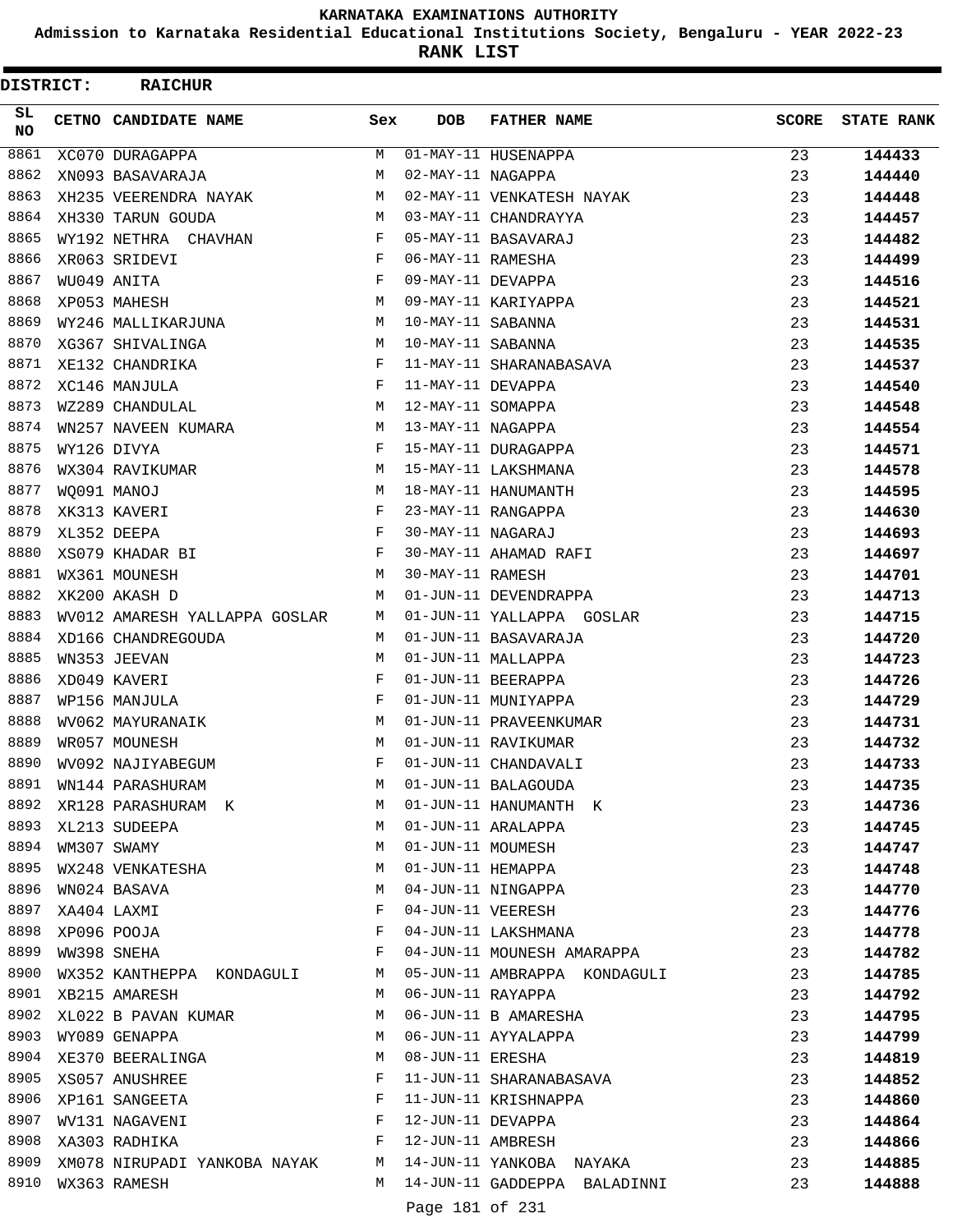**Admission to Karnataka Residential Educational Institutions Society, Bengaluru - YEAR 2022-23**

**RANK LIST**

 $\blacksquare$ 

| DISTRICT:  |                  | <b>RAICHUR</b>                          |     |                   |                               |              |                   |
|------------|------------------|-----------------------------------------|-----|-------------------|-------------------------------|--------------|-------------------|
| SL.<br>NO. |                  | CETNO CANDIDATE NAME                    | Sex | <b>DOB</b>        | <b>FATHER NAME</b>            | <b>SCORE</b> | <b>STATE RANK</b> |
| 8911       |                  | XE241 HANUMANTA S                       | M   |                   | 15-JUN-11 SHIVARAJA           | 23           | 144893            |
| 8912       |                  | WL160 NARASANNA                         | М   |                   | 15-JUN-11 MALLAPPA            | 23           | 144897            |
| 8913       |                  | WW279 CHETAN N PAWAR                    | М   |                   | 18-JUN-11 NAGAREDDY           | 23           | 144929            |
| 8914       |                  | WS036 ANITHA                            | F   |                   | 19-JUN-11 RANGAPATHI          | 23           | 144933            |
| 8915       |                  | XD384 ADARSHA                           | M   |                   | 21-JUN-11 SHARANAPPA          | 23           | 144952            |
| 8916       |                  | XJ044 G MAHESH YADAV                    | M   |                   | 21-JUN-11 HANUMANTA           | 23           | 144954            |
| 8917       |                  | WV214 AKSHATA                           | F   |                   | 24-JUN-11 SIDDANAGOUDA GOUDAR | 23           | 144979            |
| 8918       |                  | WP188 SHREENIVASA                       | M   |                   | 25-JUN-11 SOMANNA DIDDIGI     | 23           | 144997            |
| 8919       |                  | WY430 AKSHAYAKUMARA                     | M   |                   | 26-JUN-11 RAMANAGOUDA         | 23           | 145000            |
| 8920       |                  | WP096 MANSHAMMA                         | F   |                   | 26-JUN-11 SHIVAPPA            | 23           | 145010            |
| 8921       |                  | XH174 NARASIMHA                         | М   |                   | 26-JUN-11 NAGARAJA            | 23           | 145012            |
| 8922       |                  | XM088 BASAVARAJA                        | М   |                   | 27-JUN-11 NAGARAJA            | 23           | 145019            |
| 8923       |                  | WT117 ANJALI                            | F   |                   | 28-JUN-11 HANUMANNA           | 23           | 145030            |
| 8924       | XQ059 LAXMI      |                                         | F   |                   | 28-JUN-11 SHARANAPPA          | 23           | 145034            |
| 8925       |                  | WM208 RAJUGOUDA NAYAK                   | M   |                   | 29-JUN-11 BASAVARAJ           | 23           | 145045            |
| 8926       |                  | XP057 AJAYAKUMARA<br>CHATLA             | M   |                   | 02-JUL-11 MALLANNA CHATLA     | 23           | 145070            |
| 8927       |                  | WR067 PRAJWAL                           | M   |                   | 06-JUL-11 NAGENDRA BADIGER    | 23           | 145109            |
| 8928       |                  | WO339 ANJANAYYA                         | M   |                   | 07-JUL-11 SOMARAYA            | 23           | 145112            |
| 8929       |                  | WV322 PRAJWAL                           | M   |                   | 09-JUL-11 HANUMANTH           | 23           | 145140            |
| 8930       |                  | XK047 SHIVARAJA                         | M   | 10-JUL-11 BALAPPA |                               | 23           | 145159            |
| 8931       |                  | WM193 MOUNESH                           | M   |                   | 15-JUL-11 NAGARAJA            | 23           | 145205            |
| 8932       |                  | WX182 SOUMYA                            | F   | 15-JUL-11 RAMESH  |                               | 23           | 145210            |
| 8933       |                  | XG189 ASHOK                             | M   |                   | 16-JUL-11 YALLAPPA            | 23           | 145212            |
| 8934       |                  | XK056 RANJITA                           | F   |                   | 16-JUL-11 CHANNAPPA           | 23           | 145219            |
| 8935       |                  | WP098 SACHIN                            | M   |                   | 16-JUL-11 ROOPLAPPA           | 23           | 145220            |
| 8936       |                  | XJ213 RAKSHITHA                         | F   | 18-JUL-11 JAMES   |                               | 23           | 145233            |
| 8937       |                  | WV284 TASLIMA                           | F   |                   | 18-JUL-11 MAIBOOB SAB         | 23           | 145234            |
| 8938       |                  | WU032 MALLIKARJUNA                      | М   |                   | 19-JUL-11 RACHAPPA            | 23           | 145236            |
| 8939       |                  | XR218 SANTOSH PUJARI                    | M   | 22-JUL-11 MALAPPA |                               |              | 145273            |
| 8940       | WZ301 NEHA       |                                         | F   |                   | 25-JUL-11 AMARESH GOREBAL     | 23<br>23     | 145289            |
| 8941       |                  | WV096 AMBIKA                            | F   |                   | 26-JUL-11 HANUMANTHARAYA      | 23           | 145296            |
| 8942       |                  |                                         | F   |                   | 27-JUL-11 HANUMESH            |              |                   |
|            |                  | WP235 BHAVANI                           |     |                   |                               | 23           | 145306            |
| 8943       |                  | WY144 KRITESH<br>8944 XP032 MALINGARAYA | M   |                   | 27-JUL-11 NAGARAJ             | 23           | 145309            |
|            |                  |                                         | M   |                   | 29-JUL-11 KARIYAPPA           | 23           | 145339            |
|            |                  | 8945 XP236 VISHWANATH K                 | M   |                   | 29-JUL-11 VENKATESH K         | 23           | 145342            |
| 8946       |                  | XH336 NANDINI                           | F   | 30-JUL-11 RAMANNA |                               | 23           | 145346            |
| 8947       |                  | WX099 ROHIT                             | M   |                   | 30-JUL-11 SHEKHARAPPA RATHOD  | 23           | 145348            |
| 8948       |                  | XK101 MOUNESHA                          | М   |                   | 31-JUL-11 KASHINATHA          | 23           | 145353            |
|            |                  | 8949 XL297 MARIDEVI                     | F   |                   | 02-AUG-11 MUDUKAPPA           | 23           | 145372            |
|            |                  | 8950 XD310 ADIL SHAHA                   | M   |                   | 04-AUG-11 HUSAIN SAB          | 23           | 145387            |
| 8951       |                  | XM185 VIJAYKUMARA                       | M   |                   | 04-AUG-11 HANUMANTHA          | 23           | 145394            |
| 8952       |                  | XA141 AISHWARY                          | F   | 06-AUG-11 AMARESH |                               | 23           | 145404            |
|            | 8953 XF021 AKASH |                                         | M   |                   | 11-AUG-11 GAVISIDDAPPA        | 23           | 145437            |
| 8954       |                  | WT053 DEEPA                             | F   |                   | 11-AUG-11 SHIVARAJA           | 23           | 145439            |
| 8955       |                  | WW252 MEENAKSHI                         | F   |                   | 13-AUG-11 BASAVARAJA          | 23           | 145456            |
| 8956       |                  | XC238 REKHA SHEKHARAPPA KAVALI F        |     |                   | 14-AUG-11 SHEKHARAPPA KAVALI  | 23           | 145466            |
| 8957       |                  | XH260 RAHUL                             | M   | 15-AUG-11 AYYAPPA |                               | 23           | 145472            |
| 8958       |                  | XF182 MAHESHWARI                        | F   |                   | 17-AUG-11 PAMPAPATI           | 23           | 145492            |
| 8959       |                  | WU111 SHIVALILA                         | F   |                   | 17-AUG-11 SANNASHIVAPPA       | 23           | 145497            |
| 8960       |                  | WR065 AKASHA                            | M   |                   | 20-AUG-11 ANJINEYYA           | 23           | 145515            |
|            |                  |                                         |     | $D = 100 - 501$   |                               |              |                   |

Page 182 of 231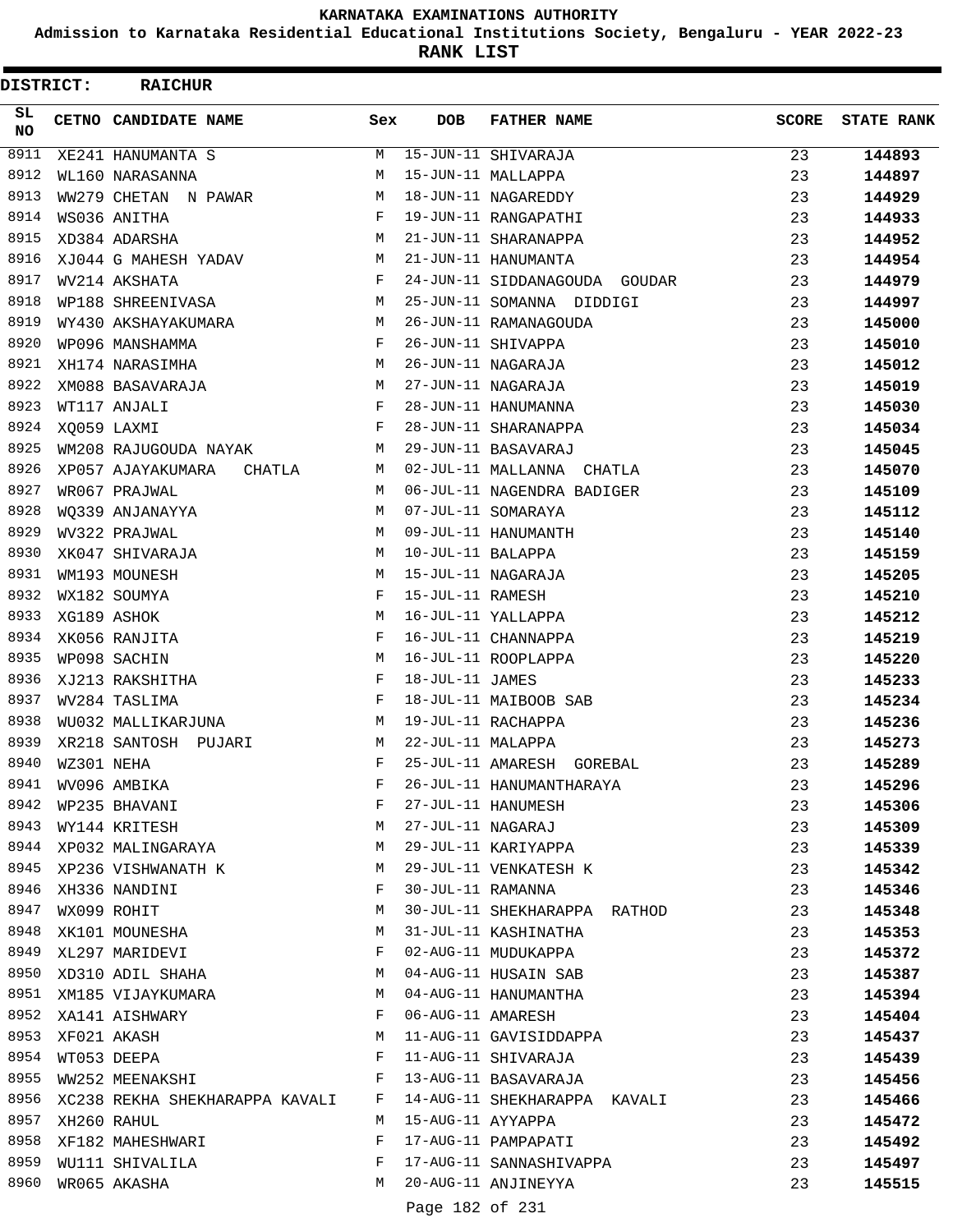**Admission to Karnataka Residential Educational Institutions Society, Bengaluru - YEAR 2022-23**

|           | <b>DISTRICT:</b> | <b>RAICHUR</b>                                                                  |             |                                         |                                                                                                                |              |                   |
|-----------|------------------|---------------------------------------------------------------------------------|-------------|-----------------------------------------|----------------------------------------------------------------------------------------------------------------|--------------|-------------------|
| SL.<br>NO |                  | <b>CETNO CANDIDATE NAME</b>                                                     | Sex         | <b>DOB</b>                              | <b>FATHER NAME</b>                                                                                             | <b>SCORE</b> | <b>STATE RANK</b> |
| 8961      |                  | XJ001 ASHWINI                                                                   | F           | $21 - \overline{\text{AUG}} - 11$ GOPAL |                                                                                                                | 23           | 145521            |
| 8962      |                  | WM309 AKASH                                                                     | M           |                                         | 24-AUG-11 BASAVARAJ                                                                                            | 23           | 145542            |
| 8963      |                  | XH212 DODDA HUSSAINAPPA                                                         | М           |                                         | 25-AUG-11 SHIVAPPA                                                                                             | 23           | 145554            |
| 8964      |                  | XH102 MALLIKARJUNA                                                              | M           |                                         | 25-AUG-11 HANUMANTU                                                                                            | 23           | 145557            |
| 8965      |                  | WR260 PRIYANKA                                                                  | F           |                                         | 26-AUG-11 MALLIKARJUN                                                                                          | 23           | 145567            |
| 8966      |                  | XH084 ANITHA                                                                    | $\mathbf F$ |                                         | 29-AUG-11 HANUMESHA                                                                                            | 23           | 145587            |
| 8967      |                  | XF213 BHAVANI                                                                   | F           | 29-AUG-11 RAMANNA                       |                                                                                                                | 23           | 145590            |
| 8968      |                  | XL319 ABHILASH                                                                  | M           | 30-AUG-11 DANELU                        |                                                                                                                | 23           | 145596            |
| 8969      |                  | XM117 MAHAMMAD AZAM KANAKAGIRI                                                  | М           |                                         | 30-AUG-11 HAYATH ALI KANAKAGIRI                                                                                | 23           | 145602            |
| 8970      |                  | WV390 SEVANTI                                                                   | F           |                                         | 30-AUG-11 BHEEMANNA SANGATI                                                                                    | 23           | 145606            |
| 8971      |                  | WX392 TIRUPATHI YALLAPPA NAYAKA                                                 | М           |                                         | 01-SEP-11 YALLAPPA TIMMANNA NAYAKA                                                                             | 23           | 145620            |
| 8972      |                  | WM281 SHASHANK                                                                  | M           |                                         | 02-SEP-11 NAGARAJA                                                                                             | 23           | 145625            |
| 8973      |                  | XS016 SAHANA                                                                    | F           |                                         | 03-SEP-11 SHARANAPPA                                                                                           | 23           | 145637            |
| 8974      |                  | WM170 RENUKA                                                                    | F           |                                         | 05-SEP-11 BASAVARAJA                                                                                           | 23           | 145650            |
| 8975      |                  | WM356 RAMESHA                                                                   | M           |                                         | 07-SEP-11 YALLAPPA                                                                                             | 23           | 145673            |
| 8976      |                  | XK225 JEEVAN                                                                    | M           | 08-SEP-11 SURESH                        |                                                                                                                | 23           | 145683            |
| 8977      |                  | WX232 LAXMINARASIMHA PEETAN                                                     | M           |                                         | 08-SEP-11 SURYANARAYANASWAMI                                                                                   | 23           | 145687            |
| 8978      |                  | XJ028 MOHAMADI MISBA                                                            | F           |                                         | 09-SEP-11 MEHEBOOB                                                                                             | 23           | 145699            |
| 8979      |                  | XC056 BASAVARAJA                                                                | М           |                                         | 15-SEP-11 LINGAPPA                                                                                             | 23           | 145744            |
| 8980      |                  | XR140 CHAITRA                                                                   | F           | 16-SEP-11 RAMAPPA                       |                                                                                                                | 23           | 145749            |
| 8981      |                  | XQ275 SHILPA                                                                    | F           |                                         | 16-SEP-11 BASAVARAJA                                                                                           | 23           | 145752            |
| 8982      |                  | WV083 PALLAVI                                                                   | F           |                                         | 18-SEP-11 BASAVARAJ                                                                                            | 23           | 145766            |
| 8983      |                  | WW348 NAJUMA                                                                    | F           |                                         | 25-SEP-11 MODINASAB                                                                                            | 23           | 145808            |
| 8984      |                  | XD051 S AKASH                                                                   | M           |                                         | 28-SEP-11 S DOLLAYYA                                                                                           | 23           | 145830            |
| 8985      |                  | WS116 PRAJAWAL                                                                  | M           | 30-SEP-11 MALLESH                       |                                                                                                                | 23           | 145848            |
| 8986      |                  | WW129 ARUNAKUMAR                                                                | М           |                                         | 01-OCT-11 NIRUPADEPPA                                                                                          | 23           | 145855            |
| 8987      |                  | WO213 BHAVANI                                                                   | F           |                                         | 01-OCT-11 REVANASIDDAYYA                                                                                       | 23           | 145856            |
| 8988      |                  | XJ309 GHAREEB BANDENAWAZ<br>$M_{\rm H}$ and $M_{\rm H}$                         |             |                                         | 04-OCT-11 RUKMUDDIN                                                                                            | 23           | 145882            |
| 8989      |                  | XM102 HARSHA HIREMATH                                                           | M           |                                         | 04-OCT-11 CHANNABASAVA                                                                                         | 23           | 145883            |
| 8990      |                  | F 06-OCT-11 HANUMANTHA<br>XS060 MOOKAMMA                                        |             |                                         |                                                                                                                | 23           | 145898            |
| 8991      |                  | XM153 CHIDANANDAYYA                                                             | M           |                                         |                                                                                                                | 23           | 145924            |
| 8992      |                  |                                                                                 | M           |                                         | 06-OCT-11 HANUMANTHA<br>10-OCT-11 DEVARAJA<br>11-OCT-11 BHEEMANNA<br>21-OCT-11 DURGAPPA<br>24-OCT-11 BASAVARAJ | 23           | 145944            |
| 8993      |                  |                                                                                 | F           |                                         |                                                                                                                | 23           | 146011            |
| 8994      |                  | XH151 KARTHIK<br>WT065 DEVAMMA<br>WN105 RENUKA                                  | F           |                                         |                                                                                                                | 23           | 146027            |
| 8995      |                  | XA388 PANKAJ KUMAR MINAJAGI M                                                   |             |                                         | 26-OCT-11 AMARESH DEVAPPA MINAJAGI                                                                             | 23           | 146038            |
| 8996      |                  | XG047 AMARESHA                                                                  | M           |                                         | 28-OCT-11 BASAVARAJA                                                                                           | 23           | 146052            |
| 8997      |                  | WY079 RANGAMMA RAMALINGAPPA PATI F                                              |             |                                         | 30-OCT-11 RAMALINGAPPA SOMAYYA PATI                                                                            | 23           | 146070            |
| 8998      |                  | WW389 RAMESHA                                                                   | М           |                                         | 01-NOV-11 CHNDRASHEKHARA                                                                                       | 23           | 146086            |
| 8999      |                  | WT022 SEVANTHI                                                                  | F           |                                         | 02-NOV-11 MALLIKARJUNA                                                                                         | 23           | 146093            |
|           |                  | 9000 XR179 ARPITHA<br>9001 XD273 SUMANGALA F                                    |             |                                         | 04-NOV-11 MAHADEVAPPA                                                                                          | 23           | 146104            |
|           |                  |                                                                                 |             |                                         | 07-NOV-11 D MANJUNATHA                                                                                         | 23           | 146126            |
| 9002      |                  | XJ219 K SOMASHEKAR M                                                            |             |                                         | 09-NOV-11 SHIVARAJ                                                                                             | 23           | 146134            |
| 9003      |                  | WV258 SHAMEENABEGUM F                                                           |             |                                         | 11-NOV-11 KASEEMSAB                                                                                            | 23           | 146155            |
| 9004      |                  | $\mathbf{F}$<br>XM355 SHANKRAMMA                                                |             | 11-NOV-11 RAMULU                        |                                                                                                                | 23           | 146156            |
|           |                  | 9005 XH156 NIKITA ADIGAR F                                                      |             |                                         | 15-NOV-11 BEERAPPA ADIGAR                                                                                      | 23           | 146180            |
| 9006      |                  | WP299 SUHASINI NAYAK F                                                          |             |                                         |                                                                                                                | 23           | 146184            |
| 9007      |                  | $\mathbf{F}$ and the contract of the contract of $\mathbf{F}$<br>WZ168 GANGAMMA |             |                                         | 15-NOV-11 K SUGAPPA<br>16-NOV-11 CHANNAPPA                                                                     | 23           | 146188            |
| 9008      |                  | WY214 KAVERI BASANNA KURUBAR F                                                  |             |                                         | 17-NOV-11 BASANNA SIDDALINGAPPA KURUBAR 23                                                                     |              | 146198            |
| 9009      |                  | WW040 HOLIYAPPA                                                                 | M           |                                         | 19-NOV-11 DURUGAPPA BOGAPUR                                                                                    | 23           | 146210            |
| 9010      |                  | WP211 BHAGYASHREE                                                               | $F$ –       |                                         | 26-NOV-11 KANTHAPPA                                                                                            | 23           | 146256            |
|           |                  |                                                                                 |             | Page 183 of 231                         |                                                                                                                |              |                   |
|           |                  |                                                                                 |             |                                         |                                                                                                                |              |                   |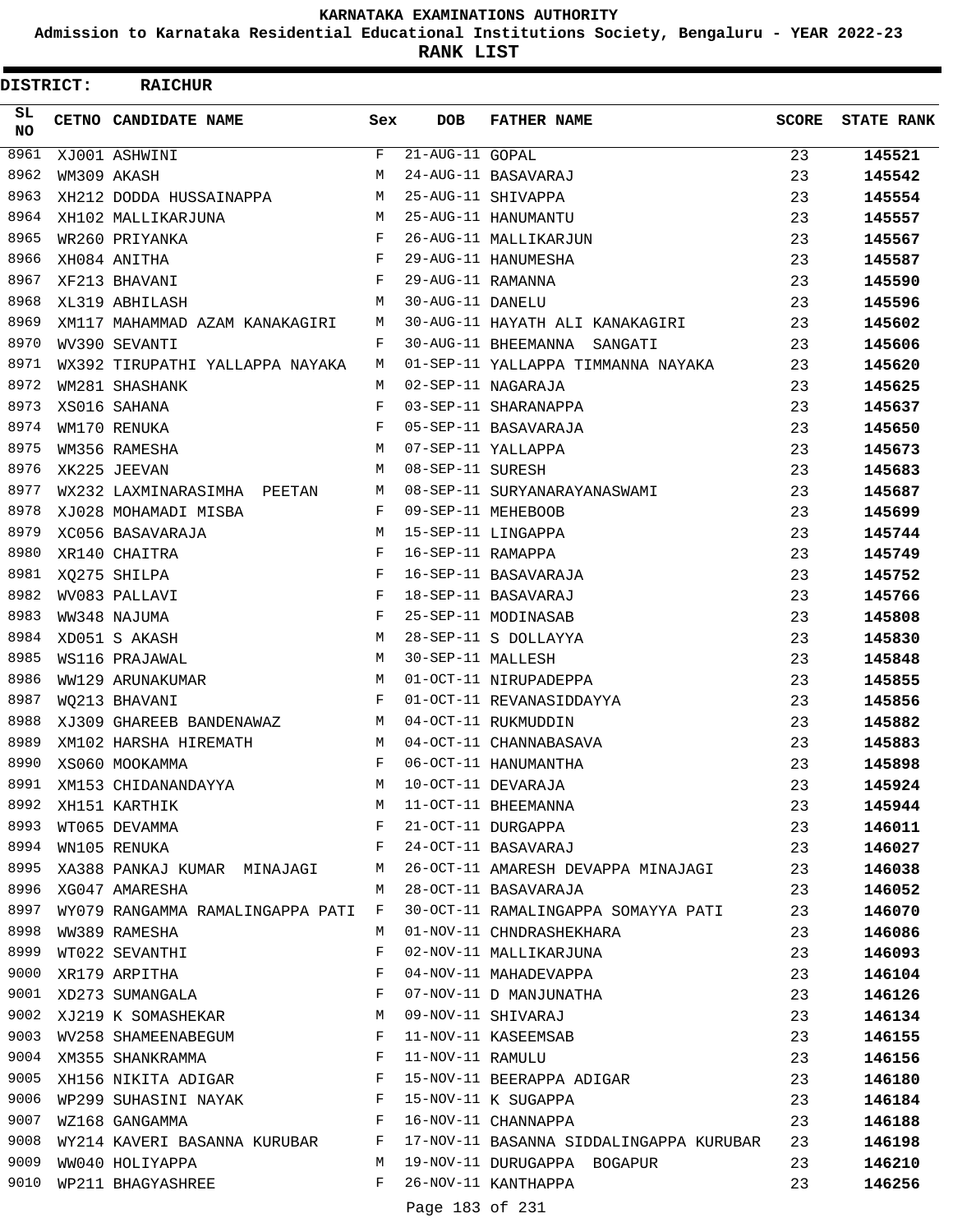**Admission to Karnataka Residential Educational Institutions Society, Bengaluru - YEAR 2022-23**

**RANK LIST**

| DISTRICT: | <b>RAICHUR</b>                 |     |                   |                                  |              |                   |
|-----------|--------------------------------|-----|-------------------|----------------------------------|--------------|-------------------|
| SL<br>NO. | CETNO CANDIDATE NAME           | Sex | <b>DOB</b>        | <b>FATHER NAME</b>               | <b>SCORE</b> | <b>STATE RANK</b> |
| 9011      | XG253 SUVARNA                  | F   |                   | 28-NOV-11 SHUVARAJ               | 23           | 146283            |
| 9012      | XC299 ALFIN                    | F   |                   | 01-DEC-11 MOULASAB               | 23           | 146301            |
| 9013      | WU141 KRISHNA NAYKA            | М   |                   | 11-DEC-11 SHIVAPPA               | 23           | 146360            |
| 9014      | XG419 SANDEEP RATOD            | М   |                   | 12-DEC-11 VENKATESH RATOD        | 23           | 146369            |
| 9015      | WY376 SANGEETA                 | F   |                   | 12-DEC-11 BASAVARAJ              | 23           | 146370            |
| 9016      | XM020 AFFANA                   | М   |                   | 13-DEC-11 AHMED PASHA            | 23           | 146371            |
| 9017      | XK336 ANILA KUMAR              | М   |                   | 13-DEC-11 PAMPAPATHI             | 23           | 146372            |
| 9018      | WN020 GURUBASAVA               | М   |                   | 13-DEC-11 BASAVARAJ              | 23           | 146374            |
| 9019      | XM087 MALLIKARJUNA             | М   |                   | 14-DEC-11 HANUMANTHA             | 23           | 146382            |
| 9020      | XJ058 AISHWARYA                | F   |                   | 24-DEC-11 SHIVARAJ               | 23           | 146428            |
| 9021      | XD470 INDUMATHI                | F   | 25-DEC-11 MAHESH  |                                  | 23           | 146435            |
| 9022      | XF052 SIDDHARTH RATOD          | М   | 26-DEC-11 AMARESH |                                  | 23           | 146442            |
| 9023      | WV028 SINCHANA                 | F   |                   | 27-DEC-11 LACHAMANNA             | 23           | 146450            |
| 9024      | WS254 MAIBOOB                  | М   | 29-DEC-11 BABU    |                                  | 23           | 146460            |
| 9025      | XG133 PRADEEP                  | M   | 02-JAN-12 PANDU   |                                  | 23           | 146499            |
| 9026      | WZ300 MANOJA                   | М   |                   | 03-JAN-12 BASAVARAJ              | 23           | 146501            |
| 9027      | WS152 ASHOK                    | М   |                   | 18-JAN-12 BASAVARAJ              | 23           | 146528            |
| 9028      | XK257 VEERESHA                 | М   |                   | 21-JAN-12 VIRUPANNA              | 23           | 146531            |
| 9029      | WS150 VINODA                   | М   |                   | 27-FEB-12 GANGAPPA               | 23           | 146564            |
| 9030      | WZ225 SWAPNA                   | F   |                   | 09-APR-12 SOMASHEKHAR            | 23           | 146581            |
| 9031      | WY189 BHUVANESHA               | М   |                   | 10-MAY-12 BASAVARAJ              | 23           | 146590            |
| 9032      | XH350 BAVESH KUMAR             | М   |                   | 01-JUN-12 ANJANAYYA              | 23           | 146595            |
| 9033      | WL127 MALLIKARJUN              | М   | 29-JUN-13 SHEKAR  |                                  | 23           | 146612            |
| 9034      | XJ062 BHEEMA S                 | М   |                   | 07-FEB-09 SANNARAMA              | 22           | 146621            |
| 9035      | WL070 RAJESH                   | М   |                   | 18-MAY-09 HAMPAYYA               | 22           | 146625            |
| 9036      | XQ230 KANAKARAYA               | М   | 20-MAY-09 YANKOBA |                                  | 22           | 146626            |
| 9037      | XL184 LINGARAJA                | M   |                   | 12-JUN-09 DEVARAJA               | 22           | 146632            |
| 9038      | WZ314 MOUNESH                  | М   |                   | 14-JUL-09 BASAVARAJ              | 22           | 146641            |
| 9039      | XL066 CHATRAPPA                | М   |                   | 10-AUG-09 POOJARI HUSENAPPA      | 22           | 146643            |
| 9040      | XG290 MAMTHA                   | F   | 12-AUG-09 GOPAL   |                                  | 22           | 146644            |
| 9041      | WS233 SHILPA                   | F   |                   | 15-AUG-09 HANMANTRAYA            | 22           | 146645            |
| 9042      | XR120 AMBRESHA                 | М   |                   | 08-NOV-09 FAKIRAPPA              | 22           | 146656            |
| 9043      | WS160 AKASH D                  | M   |                   | 26-NOV-09 DANDAPPA               | 22           | 146660            |
|           | 9044 XG097 TARUN KUMAR         | M   |                   | 02-DEC-09 HANUMATHRAYA           | 22           | 146662            |
| 9045      | WX267 AKASHA                   | M   |                   | 10-DEC-09 SHANKARAPPA UPPERI     | 22           | 146664            |
| 9046      | WV111 MOUNESHA                 | М   | 14-DEC-09 MANAPPA |                                  | 22           | 146666            |
| 9047      | XA152 PAVITRA RAMANNA F        |     |                   | 21-DEC-09 RAMANNA                | 22           | 146671            |
| 9048      | WU068 BHAGYA                   | F   |                   | 01-JAN-10 NARASINGAPPA           | 22           | 146676            |
| 9049      | WY278 CHANDRU BHIMAPPA PAVAR M |     |                   | 01-JAN-10 BHIMAPPA PULAPPA PAVAR | 22           | 146678            |
| 9050      | XF030 NIJANANDA                | M   |                   | 01-JAN-10 AMARESHA               | 22           | 146683            |
| 9051      | XJ161 PRADEEPA                 | M   |                   | 01-JAN-10 DURUGAPPA              | 22           | 146687            |
| 9052      | WN146 RANGANATHA               | M   |                   | 01-JAN-10 NAGARAJA               | 22           | 146689            |
| 9053      | WN198 SAVITRI                  | F   |                   | 01-JAN-10 SHARANAPPA             | 22           | 146696            |
| 9054      | XJ374 SUDEEP                   | М   |                   | 01-JAN-10 RAJASHEKAR             | 22           | 146700            |
| 9055      | WT156 TATAPPA                  | М   |                   | 01-JAN-10 TIRUPATI               | 22           | 146701            |
| 9056      | WX371 VEERESH                  | М   |                   | 01-JAN-10 AMARESH DHARAVADA      | 22           | 146702            |
| 9057      | XK289 MAHESHWARI               | F   |                   | 20-FEB-10 VENKATESHA             | 22           | 146732            |
| 9058      | XN032 LALITHA                  | F   |                   | 22-FEB-10 MOULAPPA               | 22           | 146734            |
| 9059      | WR156 RAJESHWARI               | F   |                   | 07-MAR-10 SHIVANAGOUDA           | 22           | 146745            |
| 9060      | XF012 GANESH                   | M   |                   | 10-MAR-10 BASAVARAJ              | 22           | 146747            |
|           |                                |     | Page 184 of 231   |                                  |              |                   |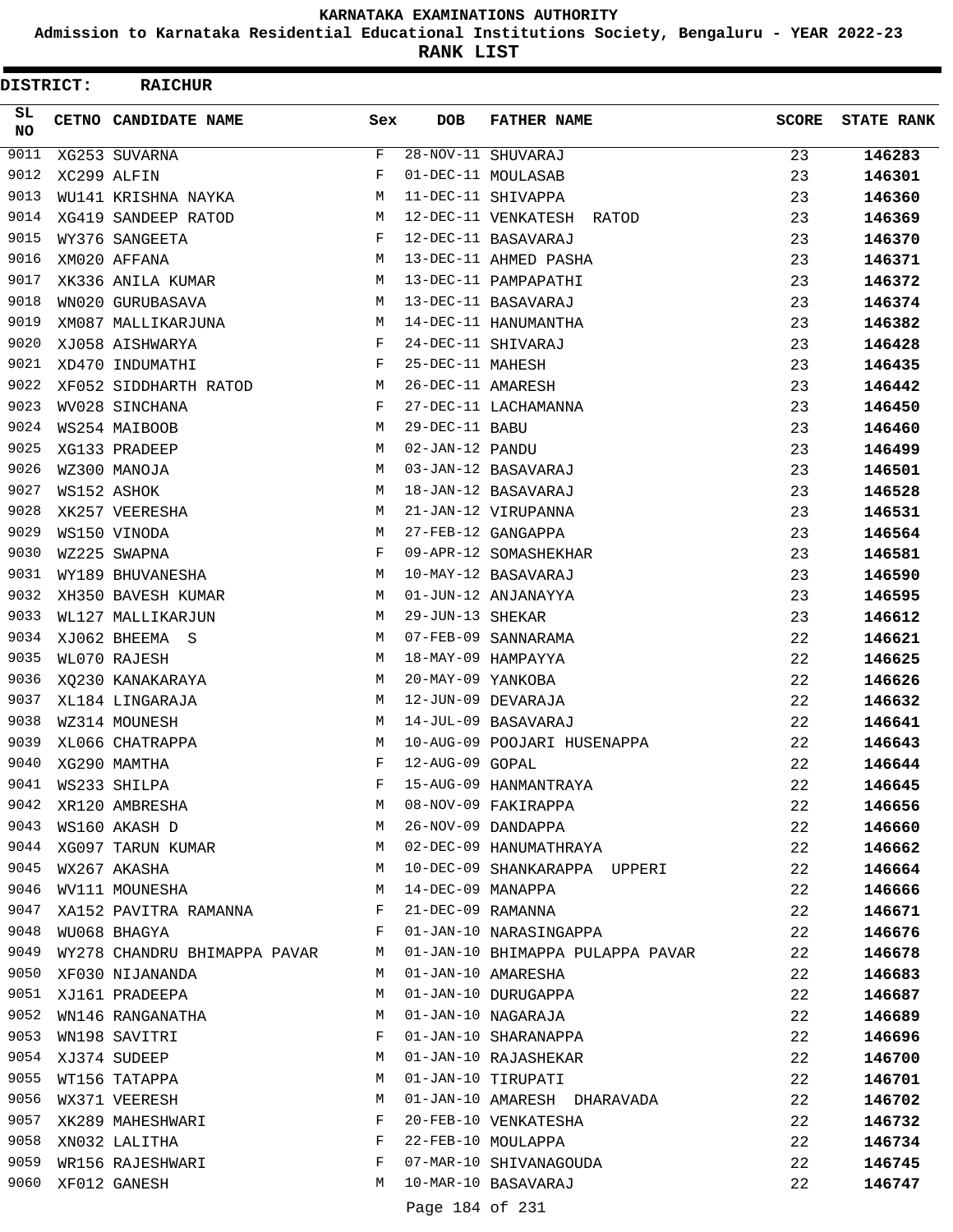**Admission to Karnataka Residential Educational Institutions Society, Bengaluru - YEAR 2022-23**

| DISTRICT: | <b>RAICHUR</b>          |     |                   |                                             |              |                   |
|-----------|-------------------------|-----|-------------------|---------------------------------------------|--------------|-------------------|
| SL<br>NO  | CETNO CANDIDATE NAME    | Sex | <b>DOB</b>        | <b>FATHER NAME</b>                          | <b>SCORE</b> | <b>STATE RANK</b> |
| 9061      | WX157 SHALINIBI         | F   | 10-MAR-10 LALASAB |                                             | 22           | 146748            |
| 9062      | XD141 AKASH             | M   |                   | 05-APR-10 DEVARAJU                          | 22           | 146766            |
| 9063      | WW025 SRUSHTI           | F   |                   | 16-APR-10 CHOUDAPPA                         | 22           | 146769            |
| 9064      | WX383 AKSHATA           | F   |                   | 01-MAY-10 ADANAGOUDA                        | 22           | 146780            |
| 9065      | XH394 VEERESH           | M   | 06-MAY-10 GOPAL   |                                             | 22           | 146786            |
| 9066      | XD511 ANILAKUMAR        | М   |                   | 08-MAY-10 RANGAPPA                          | 22           | 146789            |
| 9067      | WV507 MANJULA           | F   |                   | 08-MAY-10 YANKAPPA                          | 22           | 146791            |
| 9068      | XQ247 DEVARAJA          | M   |                   | 21-MAY-10 RAJA SHIVAPUTHRAPPA               | 22           | 146804            |
| 9069      | XJ203 ANIL KUMAR        | M   |                   | 29-MAY-10 HANUMESH                          | 22           | 146813            |
| 9070      | WM013 ANKITA            | F   |                   | 31-MAY-10 KARIYAPPA                         | 22           | 146815            |
| 9071      | XG417 NANDAMMA          | F   |                   | 01-JUN-10 VEERESHA                          | 22           | 146820            |
| 9072      | WQ254 KHAJA BANDE NAWAZ | М   |                   | 03-JUN-10 SHALAM SAB                        | 22           | 146826            |
| 9073      | WW489 CHANNABASAV       | M   |                   | 06-JUN-10 YALLAPPA                          | 22           | 146829            |
| 9074      | XD440 ASHWINI           | F   |                   | 13-JUN-10 MAHADEVA                          | 22           | 146840            |
| 9075      | XH078 MAHESHWARI        | F   |                   | 23-JUN-10 PARASHURAM                        | 22           | 146854            |
| 9076      | XH419 ANAY KUMAR        | М   | 27-JUN-10 AYYAPPA |                                             | 22           | 146855            |
| 9077      | WP252 TAYAMMA           | F   | 28-JUN-10 RAMANNA |                                             | 22           | 146860            |
| 9078      | XK127 NAGARAJ           | М   |                   | 20-AUG-10 NINGAPPA KURI                     | 22           | 146921            |
| 9079      | XJ380 LAVANYA           | F   |                   | 22-AUG-10 HANUMANTHA                        | 22           | 146926            |
| 9080      | WP308 ANJANEYYA         | М   |                   | 01-SEP-10 MUDUKANNA                         | 22           | 146950            |
| 9081      | WO147 SHARANAMMA        | F   |                   | 05-SEP-10 DYAVAPPA                          | 22           | 146958            |
| 9082      | WN168 SHIVABASAVA       | М   | 09-SEP-10 BIRAPPA |                                             | 22           | 146965            |
| 9083      | XG163 ANITH             | F   | 15-SEP-10 VERASH  |                                             | 22           | 146982            |
| 9084      | XK026 LAVANYA           | F   |                   | 20-SEP-10 HUSENAPPA                         | 22           | 146991            |
| 9085      | WN074 ARAVINDA          | M   |                   | 02-OCT-10 BASAVARAJA                        | 22           | 147019            |
| 9086      | XG147 PRAJWAL           | M   |                   | 03-OCT-10 BARMA REDDY                       | 22           | 147029            |
| 9087      | XG063 VIKRAM RATHOD     | M   |                   | 03-OCT-10 HULI NAYAKA                       | 22           | 147032            |
| 9088      | XF134 SHASHIKALA        | F   |                   | 05-OCT-10 BUDDAYYA                          | 22           | 147038            |
| 9089      | XF293 SHWETA            | F   |                   | 06-OCT-10 BHEEMANNA GORLI SHIVAPPA<br>GORLI | 22           | 147044            |
| 9090      | WX300 LAKSHMEE          |     | 08-OCT-10 AMARESH |                                             | 22           | 147049            |
| 9091      | WS214 RAGHU             | М   |                   | 12-OCT-10 VENKATESHA                        | 22           | 147064            |
| 9092      | WR209 VANAMALA          | F   |                   | 14-OCT-10 RAGHAVENDRA HALLI                 | 22           | 147071            |
| 9093      | WO181 RADHIKA           | F   |                   | 20-OCT-10 HAMPAYYA                          | 22           | 147088            |
| 9094      | XP112 BHARATAKUMAR      | M   |                   | 23-OCT-10 KANAKARAYA                        | 22           | 147097            |
| 9095      | WW246 MADAN             | М   |                   | 28-OCT-10 ANIL SINDHE                       | 22           | 147119            |
| 9096      | XD396 RAJANIKANTH       | М   |                   | 01-NOV-10 ADIBASAVA                         | 22           | 147135            |
| 9097      | WN068 YALLANAGOUDA      | M   |                   | 05-NOV-10 RANGAPPA                          | 22           | 147146            |
| 9098      | XH390 PRAJWAL DEVRAJ    | M   |                   | 09-NOV-10 SHIVASHARANA                      | 22           | 147158            |
| 9099      | XC200 SHIVAKUMARA       | М   | 20-NOV-10 BALAPPA |                                             | 22           | 147189            |
| 9100      | XQ015 AMBIKA            | F   |                   | 27-NOV-10 NAGARAJ                           | 22           | 147203            |
| 9101      | WL238 MALLIKA           | F   |                   | 29-NOV-10 BHIMANAGOUDA                      | 22           | 147215            |
| 9102      | XR064 KHASIMSAB         | M   |                   | 05-DEC-10 MOULASAB                          | 22           | 147240            |
| 9103      | XA052 SWETHA            | F   |                   | 09-DEC-10 DEVAREDDY AMARAPPA                | 22           | 147257            |
| 9104      | XE112 MOUNESH           | М   |                   | 12-DEC-10 DURAGANNA                         | 22           | 147269            |
| 9105      | WM148 SIDDAMMA          | F   |                   | 16-DEC-10 SHIVAPUTRAPPA                     | 22           | 147282            |
| 9106      | WX260 MEGHANA           | F   |                   | 17-DEC-10 YAMANOORAPPA KABBER               | 22           | 147283            |
| 9107      | XH277 NAYANA            | F   |                   | 18-DEC-10 HANUMESHA                         | 22           | 147286            |
| 9108      | XF051 SANDEEP           | М   | 21-DEC-10 RAMESHA |                                             | 22           | 147297            |
| 9109      | WW092 AKSHATA           | F   | 24-DEC-10 ADAPPA  |                                             | 22           | 147304            |
|           |                         |     |                   |                                             |              |                   |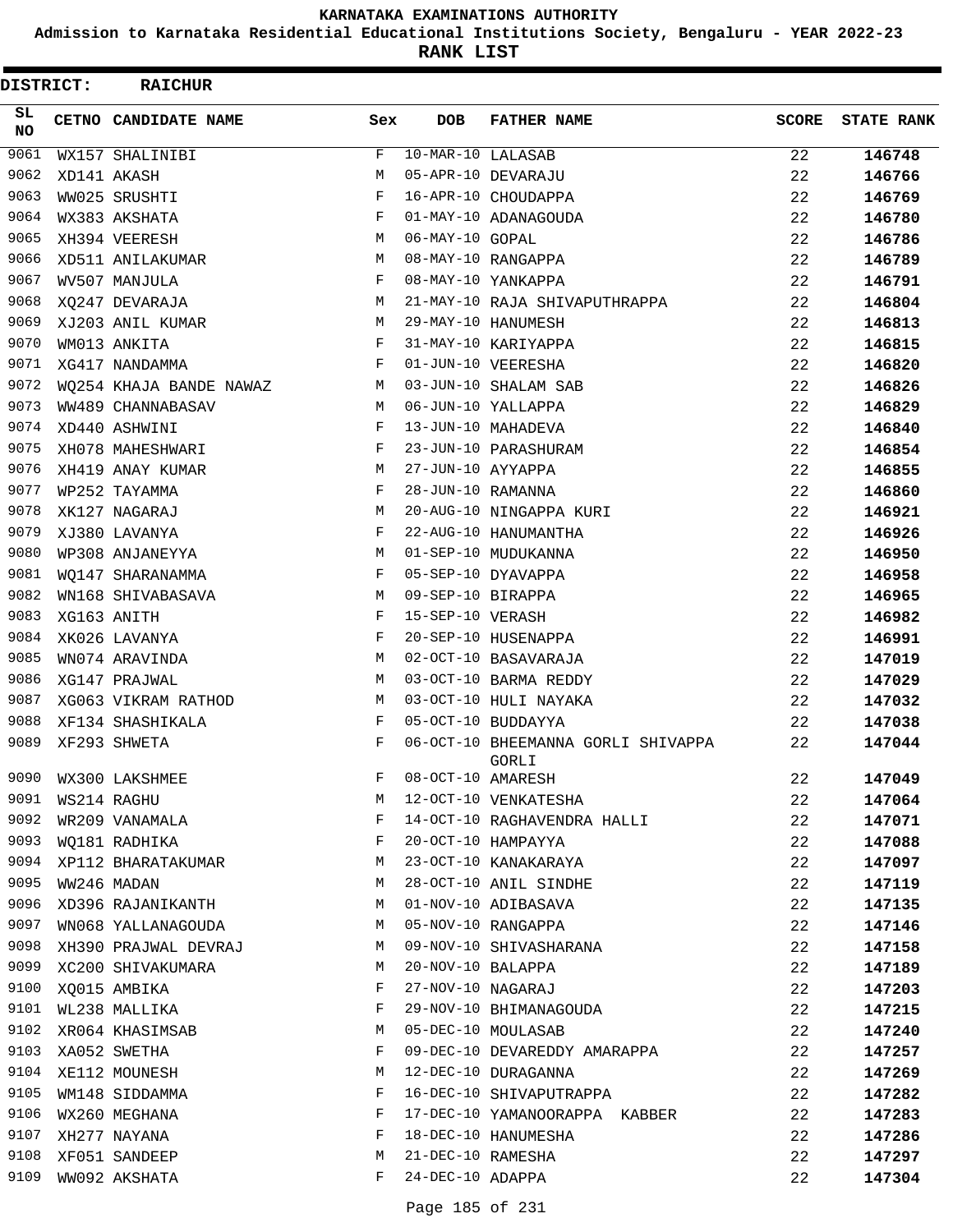**Admission to Karnataka Residential Educational Institutions Society, Bengaluru - YEAR 2022-23**

**RANK LIST**

| DISTRICT:        |            | <b>RAICHUR</b>                  |              |                                 |                                      |              |                   |
|------------------|------------|---------------------------------|--------------|---------------------------------|--------------------------------------|--------------|-------------------|
| SL.<br><b>NO</b> |            | CETNO CANDIDATE NAME            | Sex          | <b>DOB</b>                      | <b>FATHER NAME</b>                   | <b>SCORE</b> | <b>STATE RANK</b> |
| 9110             |            | WP300 AKASH                     | M            | $\overline{01- JAN-11}$ JAYAPPA |                                      | 22           | 147336            |
| 9111             |            | WY267 AMARESH                   | M            |                                 | 01-JAN-11 KHUBBANNA                  | 22           | 147339            |
| 9112             |            | WN104 ANJALI                    | F            |                                 | 01-JAN-11 SHEKARAPPA                 | 22           | 147342            |
| 9113             |            | XC213 B SHIVARAJA               | M            |                                 | 01-JAN-11 JAMADAGNI                  | 22           | 147348            |
| 9114             |            | WZ079 DEVAMMA                   | F            |                                 | 01-JAN-11 SHIVARAYA                  | 22           | 147357            |
| 9115             |            | WO153 DEVARAJA                  | M            |                                 | 01-JAN-11 PARAMANNA                  | 22           | 147358            |
| 9116             |            | WT040 GOWSHAL                   | M            |                                 | 01-JAN-11 HUSAIN BHASHA              | 22           | 147361            |
| 9117             |            | WM296 NAGARAJA                  | M            |                                 | 01-JAN-11 KASHAPPA                   | 22           | 147376            |
| 9118             |            | XE020 PRIYANKA                  | F            |                                 | 01-JAN-11 AMARESHA                   | 22           | 147386            |
| 9119             |            | XH393 RAVI KUMAR                | M            |                                 | 01-JAN-11 URUKUNDAPPA                | 22           | 147389            |
| 9120             |            | WN039 SHIVARAJ                  | M            | 01-JAN-11 RAMANNA               |                                      | 22           | 147400            |
| 9121             |            | XS065 SOMANNA                   | M            | 01-JAN-11 UMESH                 |                                      | 22           | 147405            |
| 9122             |            | XD210 TIMMAPPA                  | M            |                                 | 01-JAN-11 BASAVARAJA                 | 22           | 147406            |
| 9123             |            | XE139 VEERESHA                  | M            |                                 | 01-JAN-11 VENKATESHA                 | 22           | 147407            |
| 9124             |            | XP060 MANJULA BHAVITAL          | F            |                                 | 07-JAN-11 NAGARAJ B                  | 22           | 147450            |
| 9125             |            | XK002 TAJUDDIN                  | M            |                                 | 16-JAN-11 JALAALSAB                  | 22           | 147489            |
| 9126             | WU050 RAVI |                                 | M            |                                 | 17-JAN-11 VENKATESH                  | 22           | 147493            |
| 9127             |            | XN193 NAGABASAVA                | M            |                                 | 19-JAN-11 SANNA NAGAPPA              | 22           | 147500            |
| 9128             |            | XL345 RAJESHWARI                | $\mathbf{F}$ |                                 | 22-JAN-11 SHANKRAPPA                 | 22           | 147512            |
| 9129             |            | WQ340 MALLIKARJUNA H            | M            |                                 | 25-JAN-11 HANUMANTHA                 | 22           | 147524            |
| 9130             |            | XH070 ANKITHA G                 | F            |                                 | 26-JAN-11 LAKSHMAYYA G               | 22           | 147532            |
| 9131             |            | WZ047 GOVINDKUMAR               | M            |                                 | 26-JAN-11 SHETAPPA                   | 22           | 147533            |
| 9132             |            | WY248 VIJAYALAXMI               | F            |                                 | 28-JAN-11 SANGAPPA                   | 22           | 147547            |
| 9133             |            | XS208 AISWARYA BASAVRAJ MADAR   | F            |                                 | 29-JAN-11 BASAVRAJ DURAGAPPA MADAR   | 22           | 147548            |
| 9134             |            | XK163 GANGASHREE                | F            |                                 | 01-FEB-11 DURAGAPPA                  | 22           | 147561            |
| 9135             |            | XL021 MALLIKARJUNA SINGAPUR     | М            |                                 | 01-FEB-11 AYYAPPA SINGAPUR           | 22           | 147562            |
| 9136             |            | XP129 PRIYANKA                  | F            |                                 | 02-FEB-11 DURUGAPPA                  | 22           | 147569            |
| 9137             |            | XF187 M BABU                    | M            |                                 | 05-FEB-11 GAPUR SAB                  | 22           | 147587            |
| 9138             |            | WP128 NAKSTRA                   | F            |                                 | 13-FEB-11 RAGHAPPA                   | 22           | 147632            |
| 9139             |            | XA489 GANGAMMA                  | $_{\rm F}$   |                                 | 15-FEB-11 BASAVARAJ                  | 22           | 147640            |
| 9140             |            | WS228 SANTOSH                   | M            |                                 | 15-FEB-11 CHANDAPPA                  | 22           | 147644            |
| 9141             |            | WS264 BASAVALINGA               | M            |                                 | 26-FEB-11 BHIMANNA                   | 22           | 147713            |
| 9142             |            | XH324 ERAMMA                    | F            |                                 | 26-FEB-11 RAJAPPA                    | 22           | 147714            |
| 9143             | WQ145 RAJU |                                 | M            | 27-FEB-11 DEVAPPA               |                                      | 22           | 147721            |
| 9144             |            | WS207 UDAYAKUMAR                | М            |                                 | 10-MAR-11 RANGANNA                   | 22           | 147785            |
| 9145             |            | XE348 PRAKASH                   | М            | 14-MAR-11 RAMANNA               |                                      | 22           | 147812            |
| 9146             |            | WM404 ROOPA                     | F            |                                 | 15-MAR-11 HANUMANTHA                 | 22           | 147821            |
| 9147             |            | XP263 SRUSTI                    | F            |                                 | 18-MAR-11 BEERAPPA BAVITAL           | 22           | 147838            |
| 9148             |            | XN168 SAMEERA                   | М            |                                 | 19-MAR-11 SHAMEED ALI                | 22           | 147846            |
| 9149             |            | XQ128 PAMPANNA                  | M            |                                 | 23-MAR-11 HANUMANTHA UPPALADODDI     | 22           | 147873            |
| 9150             |            | WS097 RAKSHITA                  | $\mathbf{F}$ |                                 | 24-MAR-11 SIDDAPPA                   | 22           | 147890            |
|                  |            | 9151 XH095 MALLIKA              | F            |                                 | 26-MAR-11 MALLESH                    | 22           | 147900            |
| 9152             |            | WP081 DURGAPRASANNA             | M            |                                 | 28-MAR-11 DEVARAJ                    | 22           | 147912            |
| 9153             |            | XS019 SUJAL MANDAL              | M            |                                 | 31-MAR-11 PRASHANT MANDAL            | 22           | 147932            |
| 9154             |            | XA296 AMARESH                   | M            |                                 | 05-APR-11 NARASAPPA                  | 22           | 147956            |
| 9155             |            | WV348 SAMEERSAB SAKKARSAB NADAF | M            |                                 | 05-APR-11 SAKKARASAB AMEENASAB NADAF | 22           | 147963            |
| 9156             |            | XD422 GAYITHRI                  | F            |                                 | 06-APR-11 HANUMANTHA                 | 22           | 147965            |
| 9157             |            | XK134 VISHWANATH                | M            | 12-APR-11 NAGAPPA               |                                      | 22           | 148024            |
| 9158             |            | WM228 RAJASHEKHARA              | M            |                                 | 13-APR-11 RANGAPPA                   | 22           | 148031            |
| 9159             |            | XS188 MOUNESHA                  | M            | 15-APR-11 KAMANNA               |                                      | 22           | 148048            |
|                  |            |                                 |              | Page 186 of 231                 |                                      |              |                   |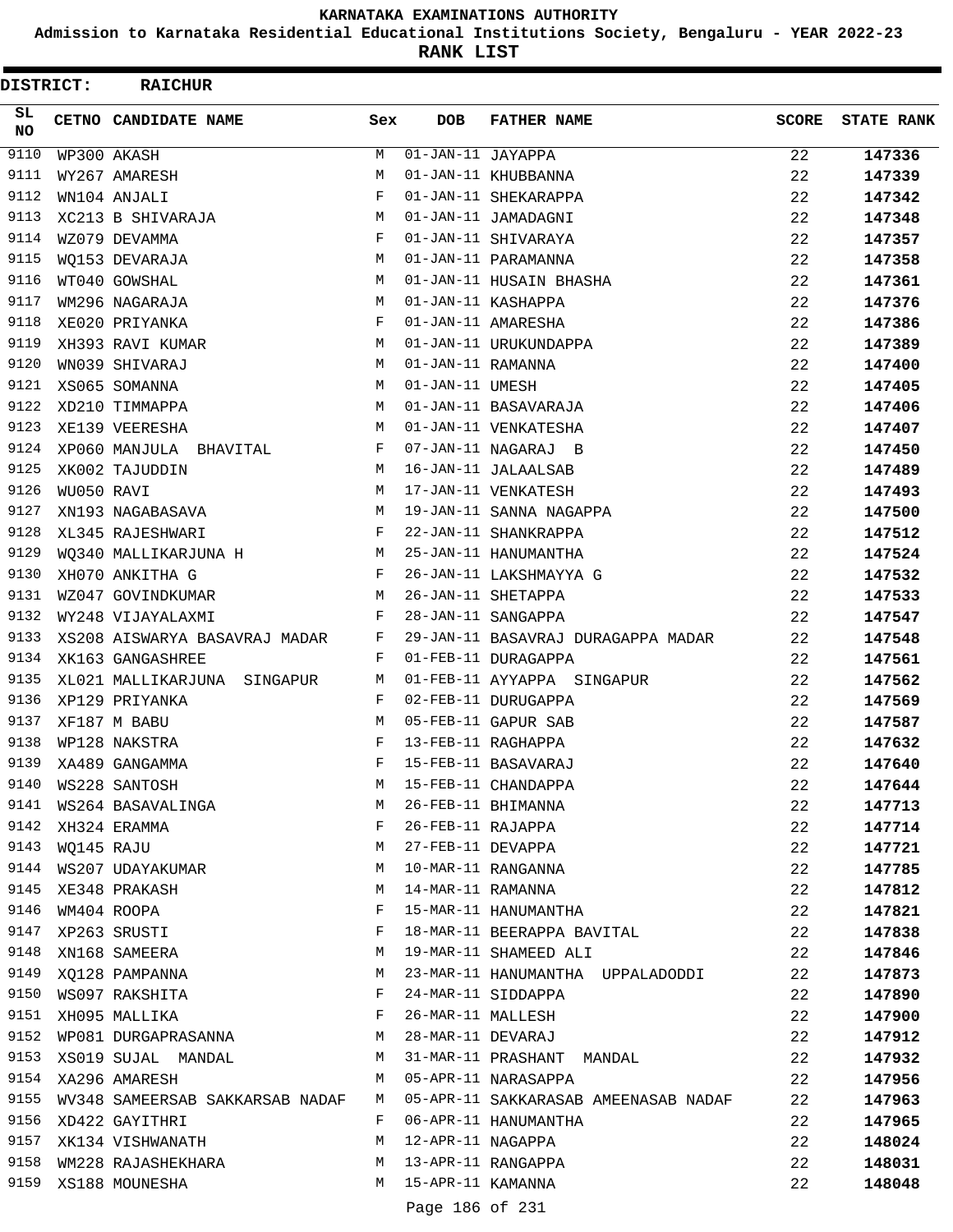**Admission to Karnataka Residential Educational Institutions Society, Bengaluru - YEAR 2022-23**

| <b>DISTRICT:</b> | <b>RAICHUR</b>              |              |                   |                               |              |                   |
|------------------|-----------------------------|--------------|-------------------|-------------------------------|--------------|-------------------|
| SL.<br><b>NO</b> | <b>CETNO CANDIDATE NAME</b> | Sex          | <b>DOB</b>        | <b>FATHER NAME</b>            | <b>SCORE</b> | <b>STATE RANK</b> |
| 9160             | XH389 KAVERI                | F            |                   | 19-APR-11 RAMANJINAYYA JUTLA  | 22           | 148071            |
| 9161             | WW200 KIRANAKUMAR NAIK      | М            |                   | 20-APR-11 RAVIKUMAR           | 22           | 148081            |
| 9162             | WQ227 PALLAVI               | F            | 25-APR-11 SABAYYA |                               | 22           | 148114            |
| 9163             | WV299 DILEEP                | М            | 29-APR-11 GURAPPA |                               | 22           | 148140            |
| 9164             | XJ225 SHRUTHI               | F            |                   | 29-APR-11 MAHADEVA            | 22           | 148144            |
| 9165             | XL100 ABBASALI              | M            | 01-MAY-11 GOVINDA |                               | 22           | 148150            |
| 9166             | WL037 BASANAGOUDA           | M            |                   | 01-MAY-11 HANUMAPPA           | 22           | 148155            |
| 9167             | XL318 MAHAMAD ASEEF         | M            |                   | 01-MAY-11 KHADAR SAB          | 22           | 148160            |
| 9168             | XF083 NAGARAJA              | M            |                   | 01-MAY-11 BASAVARAJA          | 22           | 148161            |
| 9169             | WQ176 PRAKASH               | M            |                   | 01-MAY-11 VENKATESHA          | 22           | 148163            |
| 9170             | XB140 VIJAYALAKSHMEE        | F            |                   | 04-MAY-11 RAMACHANDRA         | 22           | 148194            |
| 9171             | XJ135 SHASHIKALA            | $\mathbf{F}$ |                   | 07-MAY-11 NARASAPPA           | 22           | 148208            |
| 9172             | WN345 BALAKRISHNA           | M            |                   | 11-MAY-11 SHARANAPPA          | 22           | 148238            |
| 9173             | WN250 SHANTAMMA             | F            |                   | 11-MAY-11 SHANKRAPPA          | 22           | 148243            |
| 9174             | WZ180 MONIKA                | F            | 13-MAY-11 MOUNESH |                               | 22           | 148248            |
| 9175             | WW132 SHANKARALINGA         | М            |                   | 14-MAY-11 SHIVAPPA KURIYARU   | 22           | 148258            |
| 9176             | WM251 SHIVARAJ              | M            | 18-MAY-11 MOUNESH |                               | 22           | 148281            |
| 9177             | WQ028 RAVICHANDRA           | М            |                   | 19-MAY-11 SHIVAMURTY          | 22           | 148289            |
| 9178             | XC221 ANUSHA                | F            |                   | 21-MAY-11 AMARESHA            | 22           | 148307            |
| 9179             | WW013 ASHOK KUMAR           | M            | 21-MAY-11 NAGAPPA |                               | 22           | 148309            |
| 9180             | XD005 MADHUMATHI            | $\mathbf{F}$ |                   | 23-MAY-11 AMARAYYA            | 22           | 148326            |
| 9181             | XD057 HANUMANTH             | M            |                   | 24-MAY-11 LACHAMAPPA          | 22           | 148334            |
| 9182             | XF023 LAL BEE               | F            |                   | 24-MAY-11 KHAJA SAB           | 22           | 148335            |
| 9183             | XA231 ABHISHEK BHANDARI     | M            |                   | 25-MAY-11 PARUSHARAM BHANDARI | 22           | 148340            |
| 9184             | WZ161 LAKSHMAN              | M            |                   | 01-JUN-11 MALLAPPA            | 22           | 148410            |
| 9185             | XM324 PAMPAPATI             | М            |                   | 01-JUN-11 DODDABHIMANNA       | 22           | 148414            |
| 9186             | WM194 RIYANA                | F            |                   | 01-JUN-11 REHAMAN SAB         | 22           | 148416            |
| 9187             | WL406 SHAKUNTALA            | F            |                   | 01-JUN-11 NINGAPPA            | 22           | 148419            |
| 9188             | XP068 DUGGAPPA              | M            |                   | 05-JUN-11 CHIRANJEEVI         | 22           | 148453            |
| 9189             | WP163 HULIRAJA              | M            |                   | 05-JUN-11 BHEEMANNA           | 22           | 148456            |
| 9190             | XE065 RAMESH                | М            |                   | 05-JUN-11 RANGANNA            | 22           | 148461            |
| 9191             | WW030 APPAJI                | M            |                   | 06-JUN-11 KEMPAPPA            | 22           | 148465            |
| 9192             | WP103 RAMESH                | M            |                   | 07-JUN-11 BASAVARAJA          | 22           | 148481            |
| 9193             | XD325 AAKASH                | М            |                   | 08-JUN-11 SHIVAPPA            | 22           | 148483            |
| 9194             | WN312 SHIVAMMA              | F            |                   | 08-JUN-11 HANUMANTHA          | 22           | 148491            |
| 9195             | XC230 RAJESH                | М            |                   | 09-JUN-11 SIDDAYYA            | 22           | 148496            |
| 9196             | XJ211 CHANDRASHEKARA        | М            |                   | 12-JUN-11 SHIVAPPA            | 22           | 148526            |
| 9197             | WY183 PRIYANKA              | F            |                   | 12-JUN-11 GURULINGAPPA PAWAR  | 22           | 148529            |
| 9198             | WU167 SANGEETHA             | F            |                   | 13-JUN-11 NARAYANA BABE       | 22           | 148536            |
| 9199             | XD059 PRADEEP               | М            |                   | 14-JUN-11 VENKATESH           | 22           | 148548            |
| 9200             | WV330 DHANALAXMI CHAVAN     | F            |                   | 16-JUN-11 MANAPPA CHAVAN      | 22           | 148566            |
| 9201             | XM267 JEEVAN                | M            |                   | 16-JUN-11 KALAKAPPA           | 22           | 148569            |
| 9202             | WS028 REKHA                 | F            | 16-JUN-11 RAMESHA |                               | 22           | 148573            |
| 9203             | WW354 VIKAS                 | М            |                   | 20-JUN-11 AMARESH             | 22           | 148611            |
| 9204             | WW475 AJAYA                 | M            | 21-JUN-11 AMARESH |                               | 22           | 148612            |
| 9205             | XF250 CHAKRAVARTHI          | М            |                   | 23-JUN-11 THARAPPA            | 22           | 148625            |
| 9206             | XJ097 KEERTI                | F            |                   | 24-JUN-11 J NAGARAJA          | 22           | 148640            |
| 9207             | XE188 AMBARESH              | М            | 25-JUN-11 NAGARAJ |                               | 22           | 148646            |
| 9208             | XQ204 BRUNDA                | F            |                   | 25-JUN-11 MOULAPPA            | 22           | 148649            |
| 9209             | XH042 ERENDRA               | М            |                   | 26-JUN-11 URUKUNDAPPA         | 22           | 148659            |
|                  |                             |              |                   |                               |              |                   |
|                  |                             |              | Page 187 of 231   |                               |              |                   |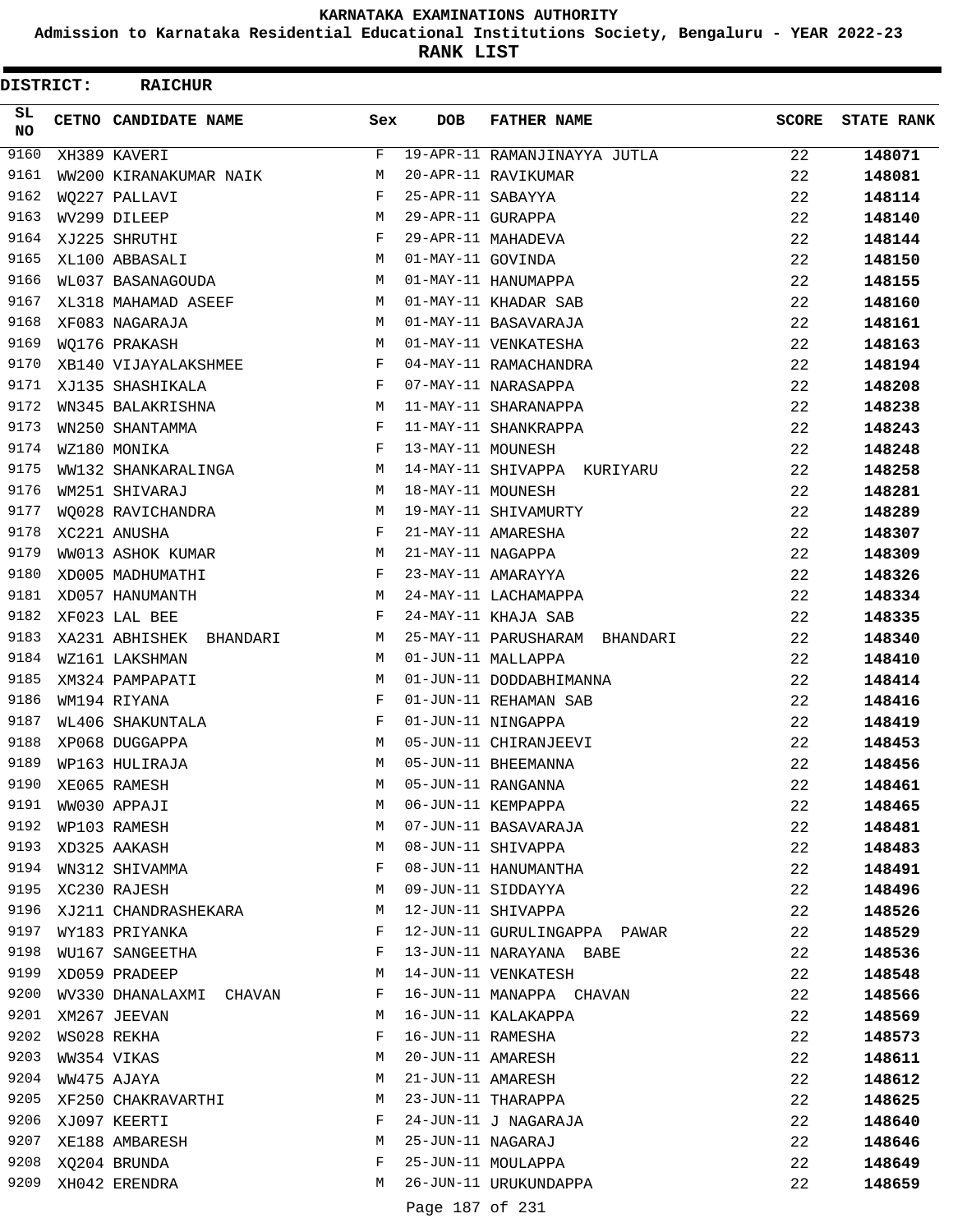**Admission to Karnataka Residential Educational Institutions Society, Bengaluru - YEAR 2022-23**

ı

**RANK LIST**

| DISTRICT: |           | <b>RAICHUR</b>                                                                                                                 |     |                   |                                                                                        |              |                   |
|-----------|-----------|--------------------------------------------------------------------------------------------------------------------------------|-----|-------------------|----------------------------------------------------------------------------------------|--------------|-------------------|
| SL<br>NO. |           | CETNO CANDIDATE NAME                                                                                                           | Sex | <b>DOB</b>        | <b>FATHER NAME</b>                                                                     | <b>SCORE</b> | <b>STATE RANK</b> |
| 9210      |           | WQ103 SHIVABASAVA                                                                                                              | M   |                   | 28-JUN-11 MAHADEVAPPA                                                                  | 22           | 148683            |
| 9211      |           | WN156 MAHALAXMI                                                                                                                | F   |                   | 03-JUL-11 ANJINEYYA                                                                    | 22           | 148733            |
| 9212      |           | XS043 KANTEMMA                                                                                                                 | F   |                   | 04-JUL-11 CHATRAPPA                                                                    | 22           | 148742            |
| 9213      | XJ357 UMA |                                                                                                                                | F   | 07-JUL-11 ERANNA  |                                                                                        | 22           | 148771            |
| 9214      |           | XH398 J VEENA                                                                                                                  | F   |                   | 08-JUL-11 VEERESH J                                                                    | 22           | 148774            |
| 9215      |           | XH134 PAVANKUMAR                                                                                                               | M   |                   | 08-JUL-11 THIMMAPPA                                                                    | 22           | 148777            |
| 9216      |           | WO272 HUSEN BEE                                                                                                                | F   | 09-JUL-11 ABDUL   |                                                                                        | 22           | 148783            |
| 9217      |           | XG086 SOUMYA IRAPPA CHALAVADI                                                                                                  | F   |                   | 10-JUL-11 IRAPPA LAKSHMAPPA CHALAVADI                                                  | 22           | 148803            |
| 9218      |           | XM057 SUMALATHA                                                                                                                | F   |                   | 10-JUL-11 MUDIYAPPA                                                                    | 22           | 148804            |
| 9219      |           | XF215 KARTHIK                                                                                                                  | M   | 11-JUL-11 ERANNA  |                                                                                        | 22           | 148809            |
| 9220      |           | WP310 SHILPA NAYAKA                                                                                                            | F   |                   | 14-JUL-11 NARASANNA                                                                    | 22           | 148839            |
| 9221      |           | XD090 BASAVARAJ                                                                                                                | М   |                   | 15-JUL-11 KARIYAPPA                                                                    | 22           | 148842            |
| 9222      |           | WW070 HULLAPPA MANAPPA KARADI                                                                                                  | M   |                   | 16-JUL-11 MANAPPA MALLAPPA KARADI                                                      | 22           | 148855            |
| 9223      |           | XH300 SAVITRI                                                                                                                  | F   |                   | 16-JUL-11 DIDDAPPA                                                                     | 22           | 148859            |
| 9224      |           | WZ361 NIRMALA                                                                                                                  | F   | 18-JUL-11 DEVAPPA |                                                                                        | 22           | 148868            |
| 9225      |           | WY345 RAHUL<br>RATHOD                                                                                                          | M   |                   | 18-JUL-11 AMARESH MALLAPPA RATHOD                                                      | 22           | 148870            |
| 9226      |           | XM315 SHWETHA                                                                                                                  | F   |                   | 19-JUL-11 MOULAPPA                                                                     | 22           | 148877            |
| 9227      |           | XS158 AKSHATA                                                                                                                  | F   |                   | 20-JUL-11 RAMANNA KYADEDA                                                              | 22           | 148880            |
| 9228      |           | XS038 BEERALINGA                                                                                                               | M   | 21-JUL-11 BASAPPA |                                                                                        | 22           | 148885            |
| 9229      |           | WL288 NANDINI                                                                                                                  | F   |                   | 01-AUG-11 VASUDEVA                                                                     | 22           | 148983            |
| 9230      |           | WS216 SHANTA                                                                                                                   | F   |                   | 01-AUG-11 HONNAPPA                                                                     | 22           | 148987            |
| 9231      |           | XE182 MAHESHA                                                                                                                  | M   |                   | 03-AUG-11 GUNDAPPA                                                                     | 22           | 148993            |
| 9232      |           | WN331 RAHUL                                                                                                                    | M   | 05-AUG-11 RAVI    |                                                                                        | 22           | 149015            |
| 9233      |           | WM164 MAHALAXMI                                                                                                                | F   | 06-AUG-11 RAMANNA |                                                                                        | 22           | 149018            |
| 9234      |           | WV474 RANJITA                                                                                                                  | F   | 06-AUG-11 NAGARAJ |                                                                                        | 22           | 149023            |
| 9235      |           | XH427 SHIVAGEETA                                                                                                               | F   |                   | 07-AUG-11 SHANKRAPPA                                                                   | 22           | 149031            |
| 9236      |           | WU029 SHIVALEELA                                                                                                               | F   |                   | 07-AUG-11 BASAVARAJA HANUMANTA                                                         | 22           | 149032            |
| 9237      |           | XC181 AMBIKA                                                                                                                   | F   |                   | 09-AUG-11 NINGAYYA                                                                     | 22           | 149044            |
| 9238      |           | WW299 DURAGAMMA                                                                                                                | F   |                   | 09-AUG-11 SHIVAPPA                                                                     | 22           | 149045            |
| 9239      |           | WZ262 SAMPATH                                                                                                                  | M   |                   | 10-AUG-11 VENKATESH                                                                    | 22           | 149061            |
| 9240      |           | XG321 DEVARAJA                                                                                                                 | M   |                   | 12-AUG-11 DURUGAPPA<br>19-AUG-11 MARIYAPPA<br>20-AUG-11 SHIVAPPA<br>20-AUG-11 YALLAPPA | 22           | 149070            |
| 9241      |           | XM199 SANGEETHA                                                                                                                | F   |                   |                                                                                        | 22           | 149115            |
| 9242      |           |                                                                                                                                |     |                   |                                                                                        | 22           | 149119            |
| 9243      |           | $\begin{array}{lll} \tt XB057 & \tt BHAGYA & \tt F \\ \tt XH304 & \tt SHREEKANTH & \tt M \\ \tt M & \tt M & \tt M \end{array}$ |     |                   |                                                                                        | 22           | 149122            |
| 9244      |           | WU211 NAGARAJA M                                                                                                               |     |                   | 21-AUG-11 LAKSHMANA NAYAK                                                              | 22           | 149126            |
| 9245      |           | XA199 SINDHU SIDDARAMAPPA GOUNDI F                                                                                             |     |                   | 23-AUG-11 SIDDARAMAPPA YAMANAPPA GOUNDI                                                | 22           | 149139            |
| 9246      |           | WU206 PUSHPALATA                                                                                                               | F   |                   | 27-AUG-11 DEVANNA                                                                      | 22           | 149173            |
| 9247      |           | WY175 VINODA KUMARA                                                                                                            | М   |                   | 28-AUG-11 SHAMANNA                                                                     | 22           | 149189            |
| 9248      |           | WL355 MANOJ                                                                                                                    | M   | 02-SEP-11 RAMESH  |                                                                                        | 22           | 149225            |
| 9249      |           | XA376 SAVITA                                                                                                                   | F   |                   | 05-SEP-11 SHESHAPPA                                                                    | 22           | 149244            |
| 9250      |           | XM019 NEHA DEY F                                                                                                               |     |                   | 06-SEP-11 HAREN KUMAR DEY                                                              | 22           | 149252            |
|           |           | $\mathbf{F}$<br>9251 XH012 GAGANA                                                                                              |     |                   | 10-SEP-11 PARASHURAMA                                                                  | 22           | 149285            |
|           |           | 9252 XB200 MALLIKARJUN M                                                                                                       |     |                   | 10-SEP-11 LAKKAPPA GURIKAR                                                             | 22           | 149287            |
| 9253      |           | XR211 HAIMED                                                                                                                   | M   |                   | 22-SEP-11 AJAMEERSAB                                                                   | 22           | 149368            |
| 9254      |           | XL115 PRAJWAL PATIL M                                                                                                          |     |                   | 25-SEP-11 VEERABADRAPPA                                                                | 22           | 149392            |
| 9255      |           | XM245 MANOJ D                                                                                                                  | M   |                   | 29-SEP-11 YANKAPPA DHANAPURA                                                           | 22           | 149411            |
| 9256      |           | XJ124 ANURADHA F<br>WL117 YASHODA F                                                                                            |     |                   | 30-SEP-11 SANNA ERESH                                                                  | 22           | 149420            |
| 9257      |           |                                                                                                                                |     |                   | 30-SEP-11 MALLIKARJUNA                                                                 | 22           | 149428            |
| 9258      |           | XG027 BASAVARAJ M 01-OCT-11 YALLAPPA                                                                                           |     |                   |                                                                                        | 22           | 149430            |
| 9259      |           | WX043 CHANNA BASAVANA GOUDA M 01-OCT-11 SHIVANA GOUDA                                                                          |     |                   |                                                                                        | 22           | 149431            |
|           |           |                                                                                                                                |     | Page 188 of 231   |                                                                                        |              |                   |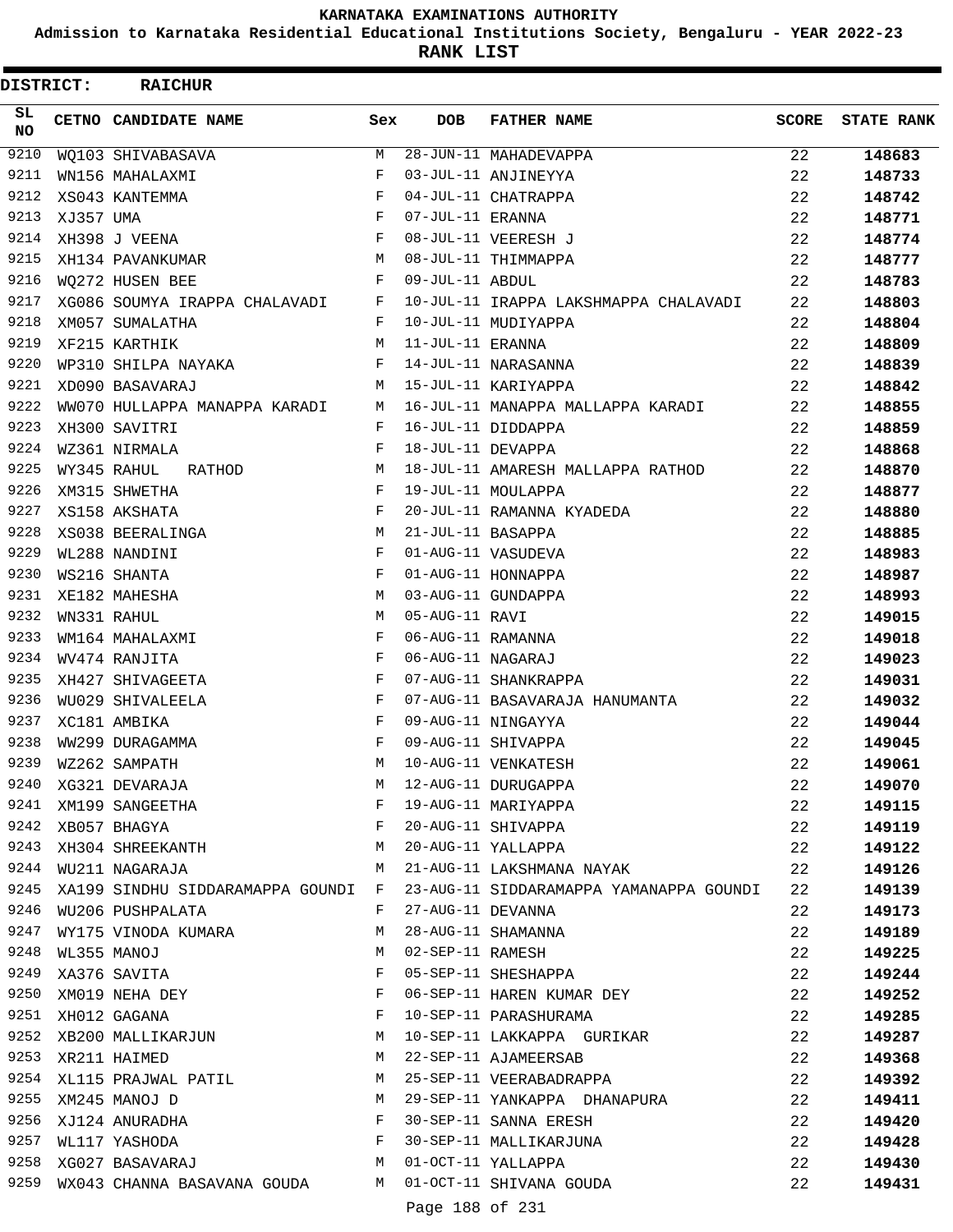**Admission to Karnataka Residential Educational Institutions Society, Bengaluru - YEAR 2022-23**

**RANK LIST**

 $\blacksquare$ 

| <b>DISTRICT:</b> | <b>RAICHUR</b>                  |            |                   |                            |              |                   |
|------------------|---------------------------------|------------|-------------------|----------------------------|--------------|-------------------|
| SL.<br><b>NO</b> | CETNO CANDIDATE NAME            | Sex        | <b>DOB</b>        | <b>FATHER NAME</b>         | <b>SCORE</b> | <b>STATE RANK</b> |
| 9260             | WX394 YUVARAJ                   | М          |                   | 09-OCT-11 BASAVARAJ        | 22           | 149474            |
| 9261             | XG305 JANAKI                    | F          | 10-OCT-11 LALAPPA |                            | 22           | 149479            |
| 9262             | XC138 JAPHIR                    | M          |                   | 10-OCT-11 MOULASAB         | 22           | 149480            |
| 9263             | WP004 TAYAMMA                   | F          | 10-OCT-11 BASAPPA |                            | 22           | 149485            |
| 9264             | XM360 KIRAN                     | М          |                   | 12-OCT-11 MOULAPPA         | 22           | 149499            |
| 9265             | XG039 PUSHPA                    | F          | 12-OCT-11 MONESHA |                            | 22           | 149500            |
| 9266             | WR223 DILEEP                    | M          | 14-OCT-11 TEJAPPA |                            | 22           | 149508            |
| 9267             | XP254 INAYATH ALI               | М          |                   | 16-OCT-11 SHAMID VALI      | 22           | 149520            |
| 9268             | XJ288 S SRIDHAR                 | М          |                   | 20-OCT-11 SHARANAPPA       | 22           | 149557            |
| 9269             | WL143 MANJUNATHA                | М          | 21-OCT-11 MANAPPA |                            | 22           | 149563            |
| 9270             | XC097 PARVATHI                  | F          |                   | 21-OCT-11 AYYANAGOUDA      | 22           | 149565            |
| 9271             | WV307 VIGHNESH                  | М          | 24-OCT-11 MOUNESH |                            | 22           | 149587            |
| 9272             | XE359 RENUKHA                   | F          |                   | 26-OCT-11 SRIRAMBA         | 22           | 149595            |
| 9273             | XG073 SHARADA                   | $_{\rm F}$ |                   | 28-OCT-11 BHIMARAYA        | 22           | 149613            |
| 9274             | XJ107 TARUN                     | M          |                   | 31-OCT-11 ANJANAYYA        | 22           | 149631            |
| 9275             | XK353 HANUMESHA S               | М          |                   | 05-NOV-11 SHAMANNA         | 22           | 149651            |
| 9276             | WR011 GURUBASAVA                | М          | 07-NOV-11 EGAPPA  |                            | 22           | 149666            |
| 9277             | WY067 SOUNDARYA GOUDAR          | F          |                   | 10-NOV-11 HANAMAGOUDA      | 22           | 149686            |
| 9278             | XE227 MALLAIAH                  | М          |                   | 11-NOV-11 YALLESHA         | 22           | 149691            |
| 9279             | XM187 MALLIKARJUNAYYA HIREMATHA | M          |                   | 13-NOV-11 MALLAYYA         | 22           | 149701            |
| 9280             | XQ249 SUPRIYA KALMANE           | F          |                   | 13-NOV-11 TIMMANNA KALMANE | 22           | 149704            |
| 9281             | WN019 NAGARATNA                 | F          |                   | 20-NOV-11 ANJANEYA         | 22           | 149750            |
| 9282             | WQ002 NINGAYYA                  | М          | 20-NOV-11 MALLESH |                            | 22           | 149751            |
| 9283             | XH139 ZINDAMMA                  | F          |                   | 20-NOV-11 BHIMAPPA         | 22           | 149757            |
| 9284             | XQ180 DHARANI                   | F          |                   | 26-NOV-11 CHIDANANDA       | 22           | 149785            |
| 9285             | WT017 RANGAMMA                  | $_{\rm F}$ |                   | 27-NOV-11 RANGAYYA         | 22           | 149800            |
| 9286             | XH429 TULSI DOKKA               | F          |                   | 29-NOV-11 JAMBANNA DOKKA   | 22           | 149816            |
| 9287             | WT151 KUMARA                    | М          | 03-DEC-11 YASH    |                            | 22           | 149835            |
| 9288             | XE243 VINODKUMARA               | М          |                   | 08-DEC-11 HUSENAPPA        | 22           | 149860            |
| 9289             | XH286 PEER KHALANDAR            | M          |                   | 17-DEC-11 NOOR AHAMED      | 22           | 149909            |
| 9290             | WN338 SHIVAMURTI                | M          | 17-DEC-11 DEVAPPA |                            | 22           | 149910            |
| 9291             | WM211 BASAVAGOUDA               | М          | 01-JAN-12 CHANDRU |                            | 22           | 149985            |
| 9292             | WL267 GANESHA                   | М          |                   | 01-JAN-12 SHIVUKUMAR       | 22           | 149992            |
| 9293             | WZ049 SHWETA                    | F          |                   | 01-JAN-12 RAGHAVENDRA      | 22           | 150002            |
| 9294             | XM008 SHWETHA                   | F          |                   | 05-JAN-12 MALINGARAYA      | 22           | 150016            |
| 9295             | WY009 CHARAN                    | М          | 08-JAN-12 DEVAPPA |                            | 22           | 150021            |
| 9296             | WN139 DARSHAN                   | М          |                   | 13-JAN-12 KRISHNAPPA       | 22           | 150028            |
| 9297             | XC064 MANOJ                     | М          |                   | 01-FEB-12 SHIVUKUMAR       | 22           | 150047            |
| 9298             | XL347 SHAILAJA                  | F          |                   | 01-FEB-12 HANUMAPPA        | 22           | 150048            |
| 9299             | WW268 ARJUN NAIK                | M          | 01-MAR-12 RAMANNA |                            | 22           | 150075            |
| 9300             | XD062 VANDANA                   | F          |                   | 06-APR-12 BEEMARAYA        | 22           | 150094            |
| 9301             | XH100 K JEEVIKA                 | F          |                   | 01-AUG-12 K TIMMAPPA       | 22           | 150115            |
| 9302             | XF036 UDAY R                    | М          | 12-AUG-08 RAMANNA |                            | 21           | 150124            |
| 9303             | WS184 BHEEMAMMA                 | F          | 02-FEB-09 MANAPPA |                            | 21           | 150132            |
| 9304             | XQ052 BHEEMAMBIKA               | F          |                   | 03-JUN-09 K CHANDRA        | 21           | 150138            |
| 9305             | XB217 LAKSHMI                   | F          |                   | 01-JUL-09 PARASHURAM       | 21           | 150140            |
| 9306             | WL013 ANITA                     | F          |                   | 01-NOV-09 HANUMAPPA        | 21           | 150159            |
| 9307             | XE053 VEERESH                   | М          |                   | 24-DEC-09 HANUMANTHA       | 21           | 150175            |
| 9308             | XH237 AKSHATA                   | F          |                   | 01-JAN-10 JAGADESH         | 21           | 150179            |
| 9309             | WS093 ANJANEYA                  | М          |                   | 01-JAN-10 NINGAPPA         | 21           | 150180            |
|                  |                                 |            |                   | $100C$ $501$               |              |                   |

Page 189 of 231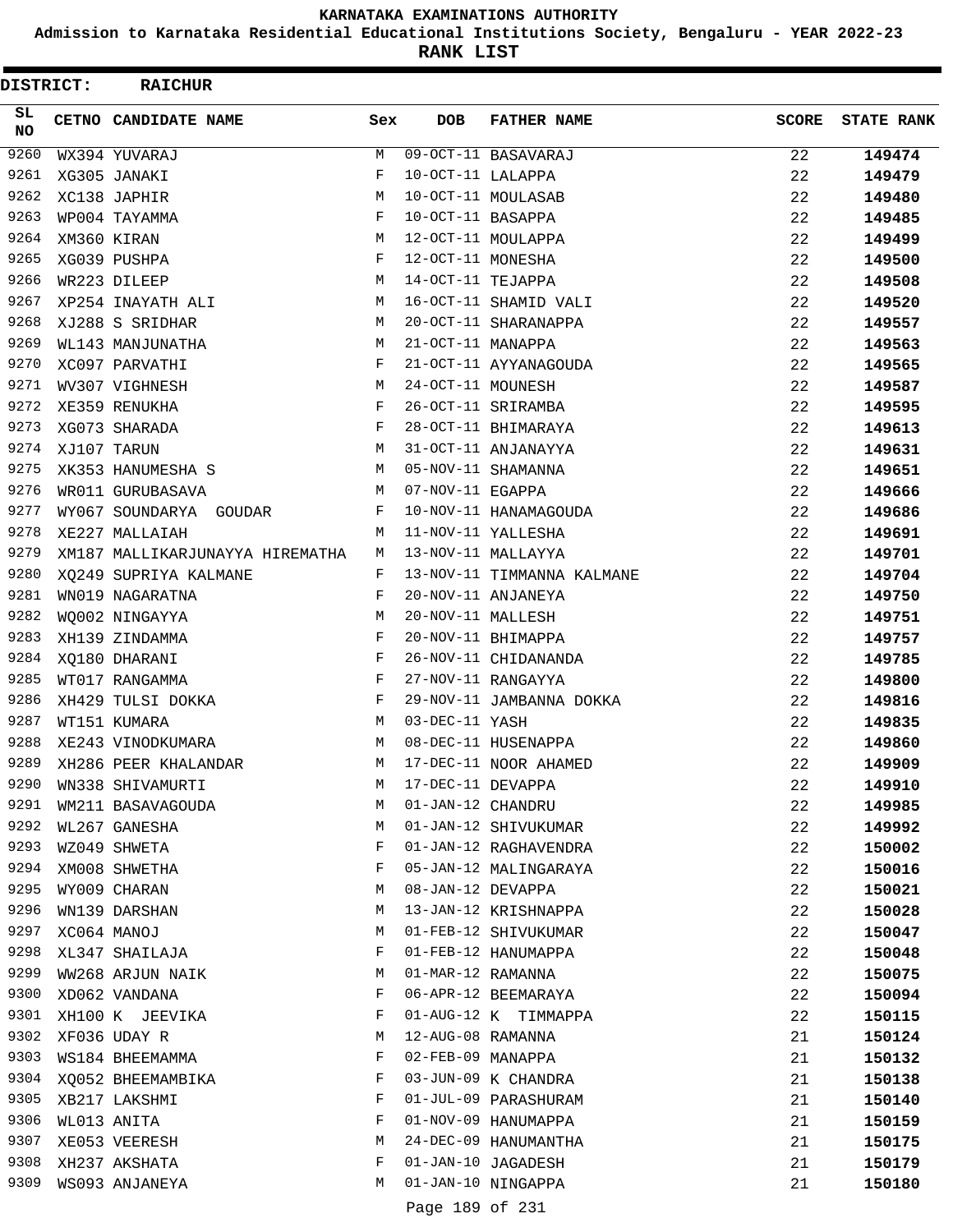**Admission to Karnataka Residential Educational Institutions Society, Bengaluru - YEAR 2022-23**

**RANK LIST**

| <b>DISTRICT:</b> |            | <b>RAICHUR</b>                                                                               |     |                   |                                                                                         |              |                   |
|------------------|------------|----------------------------------------------------------------------------------------------|-----|-------------------|-----------------------------------------------------------------------------------------|--------------|-------------------|
| SL.<br><b>NO</b> |            | CETNO CANDIDATE NAME                                                                         | Sex | <b>DOB</b>        | <b>FATHER NAME</b>                                                                      | <b>SCORE</b> | <b>STATE RANK</b> |
| 9310             |            | XC350 ARUN KUMAR                                                                             | М   |                   | $01 - JAN - 10$ HANUMANTHA                                                              | 21           | 150181            |
| 9311             |            | XE004 BASAVARAJ                                                                              | M   |                   | 01-JAN-10 YALLAPPA                                                                      | 21           | 150182            |
| 9312             |            | XH130 ERESHA                                                                                 | M   |                   | 01-JAN-10 RAGHAVENDRA                                                                   | 21           | 150185            |
| 9313             |            | WR175 HANUMANTI                                                                              | F   |                   | 01-JAN-10 MUKKANNA                                                                      | 21           | 150187            |
| 9314             |            | XN124 KALPANA                                                                                | F   |                   | 01-JAN-10 DYAMANNA                                                                      | 21           | 150190            |
| 9315             |            | XH223 KAVITHA                                                                                | F   |                   | 01-JAN-10 BHEEMESH                                                                      | 21           | 150191            |
| 9316             |            | XF026 KIRAN                                                                                  | M   |                   | 01-JAN-10 SHARANABASAVA                                                                 | 21           | 150192            |
| 9317             |            | XJ194 MALLIKARJUNA                                                                           | M   |                   | 01-JAN-10 GOKARAPPA                                                                     | 21           | 150195            |
| 9318             |            | XH202 T RAMESHA                                                                              | М   | 01-JAN-10 HUSENI  |                                                                                         | 21           | 150205            |
| 9319             |            | XE296 NAZIYA                                                                                 | F   |                   | 31-JAN-10 SYED SAB                                                                      | 21           | 150221            |
| 9320             |            | WY059 GOVINDA RAJU                                                                           | М   |                   | 02-FEB-10 HANUMANTHA                                                                    | 21           | 150222            |
| 9321             |            | WR127 MOUNESHA                                                                               | M   |                   | 08-FEB-10 SIDRAMESHA S KALAMGERA                                                        | 21           | 150231            |
| 9322             |            | XR166 SHARANAMMA                                                                             | F   |                   | 08-MAR-10 VENKATESHA                                                                    | 21           | 150250            |
| 9323             |            | XK230 BASAVARAJA SHARANAPPA                                                                  | M   |                   | 14-MAR-10 SHARANAPPA                                                                    | 21           | 150254            |
| 9324             | XC205 RAJA |                                                                                              | M   |                   | 21-MAR-10 NADEEM SAB                                                                    | 21           | 150257            |
| 9325             |            | XN286 KAVYA                                                                                  | F   |                   | 06-APR-10 VEERESH G                                                                     | 21           | 150266            |
| 9326             |            | WL032 ANJINAMMA                                                                              | F   |                   | 07-APR-10 HANUMANTRAYA                                                                  | 21           | 150268            |
| 9327             |            | XH264 AMBIKA                                                                                 | F   |                   | 27-APR-10 BHEEMAYYA NAYAK                                                               | 21           | 150284            |
| 9328             |            | WU012 AKSHATA                                                                                | F   |                   | 03-MAY-10 NARASANNA                                                                     | 21           | 150288            |
| 9329             |            | XK376 M MALLIKARJUNA                                                                         | М   | 03-MAY-10 SOMANNA |                                                                                         | 21           | 150289            |
| 9330             |            | WM074 ANKITA R                                                                               | F   |                   | 01-JUN-10 RANGAPPA                                                                      | 21           | 150310            |
| 9331             |            | WQ305 PARVATHI                                                                               | F   |                   | 01-JUN-10 SIDDAPPA                                                                      | 21           | 150316            |
| 9332             |            | XF032 SHRENIVAS                                                                              | M   | 01-JUN-10 LAXMAN  |                                                                                         | 21           | 150317            |
| 9333             |            | XA083 SREEDEVI                                                                               | F   | $01-JUN-10$ AA    |                                                                                         | 21           | 150318            |
| 9334             |            | WZ325 MALAMMA                                                                                | F   |                   | 10-JUN-10 KUBERAPPA                                                                     | 21           | 150329            |
| 9335             |            | XC042 SHIVAPPA                                                                               | M   | 07-JUL-10 HANMESH |                                                                                         | 21           | 150354            |
| 9336             |            | WV066 SHANTAMMA                                                                              | F   |                   | 09-JUL-10 HULAGAPPA                                                                     | 21           | 150356            |
| 9337             |            | XP104 VINOD KUMAR                                                                            | M   |                   | 11-JUL-10 AYYANAGOUDA                                                                   | 21           | 150361            |
| 9338             |            | XH034 KRISHNA                                                                                | M   |                   | 13-AUG-10 PAMPANNA                                                                      | 21           | 150400            |
| 9339             |            | XF206 RENUKA                                                                                 | F   | 25-AUG-10 RAMESH  |                                                                                         | 21           | 150424            |
| 9340             |            | WX243 AMARAMMA                                                                               | F   |                   | 28-SEP-10 AMARAPPA                                                                      | 21           | 150485            |
| 9341             |            | XC256 BHAGYASHREE                                                                            | F   | 30-SEP-10 LALAPPA |                                                                                         | 21           | 150490            |
| 9342             |            | $XG023$ MADHU XXX XXX $\hfill$ $\quad$ $\hfill$ $\hfill$ $\hfill$ $\hfill$ $\hfill$ $\hfill$ |     |                   | 03-OCT-10 BASAVARAJ XXX XXX                                                             | 21           | 150504            |
| 9343             |            | XK381 SHRINIVAS<br>WR058 PRIYANKA                                                            | M   |                   | 04-OCT-10 KORANAGOUDA                                                                   | 21           | 150510            |
| 9344             |            |                                                                                              | F   |                   | 07-OCT-10 BHEEMARAYA                                                                    | 21           | 150520            |
| 9345             |            | XK338 RAJESHWARI                                                                             | F   |                   | 13-OCT-10 HANUMANTARAY VATAGAL                                                          | 21           | 150543            |
| 9346             |            | XM002 KUMARSWAMI                                                                             | М   |                   | 16-OCT-10 BASAVANAGOUDA                                                                 | 21           | 150553            |
| 9347             |            | XJ100 K MAHESHWARI F                                                                         |     |                   | 18-OCT-10 K VEERESHA                                                                    | 21           | 150558            |
| 9348             |            | XC005 LAKSHMI                                                                                | F   |                   | 26-OCT-10 BASAVARAJA                                                                    | 21           | 150580            |
| 9349             |            | XH171 DAVID                                                                                  | M   | 30-OCT-10 SIMON   |                                                                                         | 21           | 150590            |
| 9350             |            | WX287 RANI CHAITRA RAJA TIPPARAJ F<br>NAYAK                                                  |     |                   | 30-OCT-10 RAJA TIPPARAJ NAYAK RAJAKUMAR<br>NAYAK                                        | 21           | 150592            |
|                  |            | 9351 XR215 AFSANA                                                                            | F   | 31-OCT-10 SHAMMU  |                                                                                         | 21           | 150595            |
| 9352             |            |                                                                                              | M   |                   |                                                                                         | 21           | 150597            |
|                  |            | XF111 MALLAYYA<br>WP216 KAVITHA<br>XA156 ASIF<br>WY051 KAVITA<br>9353 WP216 KAVITHA          | F   |                   | 31-OC1-10 SHAMMU<br>31-OCT-10 KADAPPA<br>03-NOV-10 SHIVAKUMAR<br>09-NOV-10 MAHEBOOBASAB | 21           | 150603            |
| 9354             |            |                                                                                              | М   |                   |                                                                                         | 21           | 150618            |
| 9355             |            |                                                                                              | F   |                   | 15-NOV-10 PARASHURAMA                                                                   | 21           | 150630            |
| 9356             |            | WYUSI NAVIIA<br>WM116 ANILKUMAR<br>F                                                         |     |                   | 17-NOV-10 SHIVUKUMAR                                                                    | 21           | 150637            |
|                  |            | 9357 WX311 BASAMMA                                                                           |     |                   | 26-NOV-10 DURUGAPPA MANVI                                                               | 21           | 150669            |
| 9358             |            | XP149 HUSENBASHA CHIKKAGUDDA M                                                               |     |                   | 27-NOV-10 MAHEBOOBSAB CHIKKAGUDDA                                                       | 21           | 150674            |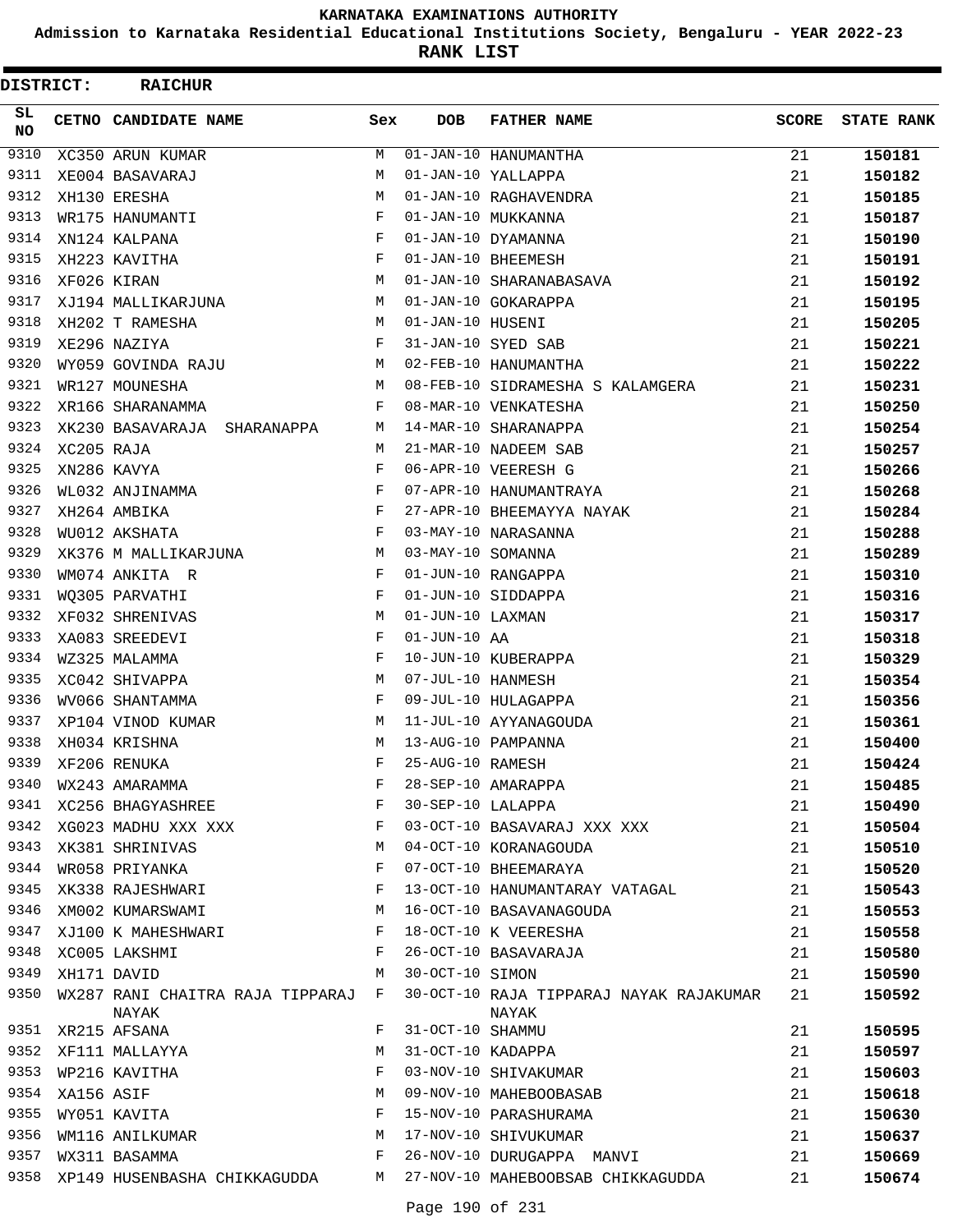**Admission to Karnataka Residential Educational Institutions Society, Bengaluru - YEAR 2022-23**

| DISTRICT:        |            | <b>RAICHUR</b>                                           |            |                   |                                                              |       |                   |
|------------------|------------|----------------------------------------------------------|------------|-------------------|--------------------------------------------------------------|-------|-------------------|
| SL.<br><b>NO</b> |            | CETNO CANDIDATE NAME                                     | Sex        | <b>DOB</b>        | <b>FATHER NAME</b>                                           | SCORE | <b>STATE RANK</b> |
| 9359             |            | XH083 MALLIKA                                            | F          | 02-DEC-10 MALLESH |                                                              | 21    | 150687            |
| 9360             |            | WV245 DHANUSH                                            | М          |                   | 03-DEC-10 AMARESHA                                           | 21    | 150693            |
| 9361             |            | XA460 GEETA                                              | F          |                   | 10-DEC-10 RAMACHANDRA                                        | 21    | 150714            |
| 9362             |            | WP029 SABGOWDA NAYAKA                                    | М          |                   | 11-DEC-10 BALREDDY EREDDY                                    | 21    | 150721            |
| 9363             |            | XM252 KUMARA RAMESHA KWATYAL                             | М          |                   | 12-DEC-10 RAMESHA MAREPPA KWATYAL                            | 21    | 150725            |
| 9364             |            | WN012 CHANNABASAVA                                       | М          |                   | 14-DEC-10 HANUMAYYA                                          | 21    | 150729            |
| 9365             |            | XA367 SAVITRI AMARESH KAMALADINNI F                      |            |                   | 20-DEC-10 AMARESH BALAPPA KAMALADINNI                        | 21    | 150749            |
| 9366             |            | XC201 MALLIKA                                            | F          |                   | 31-DEC-10 MARESH NA                                          | 21    | 150784            |
| 9367             | WL344 ANIL |                                                          | M          | 01-JAN-11 MANAPPA |                                                              | 21    | 150794            |
| 9368             |            | WS205 BASAVARAJ                                          | М          |                   | 01-JAN-11 CHANDRARAM                                         | 21    | 150797            |
| 9369             |            | XH219 K NIRANJAN                                         | М          |                   | 01-JAN-11 HANUMANTHU                                         | 21    | 150802            |
| 9370             |            | WP334 LAXMI                                              | F          | 01-JAN-11 GOLAPPA |                                                              | 21    | 150809            |
| 9371             |            | WQ165 MONIKA                                             | F          |                   | 01-JAN-11 HANUMAYYA                                          | 21    | 150813            |
| 9372             |            | WV033 MUTTAPPA ELLOLA                                    | М          |                   | 01-JAN-11 DYAMANNA BASAPPA ELLLOLA                           | 21    | 150814            |
| 9373             |            | WP116 PARIMALA                                           | F          |                   | 01-JAN-11 TIMMANNA JELLI                                     | 21    | 150817            |
| 9374             |            | WR144 POOJAMMA                                           | F          |                   | 01-JAN-11 CHANNAPPA                                          | 21    | 150819            |
| 9375             |            | WN166 PRASHANTA                                          | M          | 01-JAN-11 MOUNESH |                                                              | 21    | 150823            |
| 9376             |            | WR172 RAKSHITA                                           | F          |                   | 01-JAN-11 SOMALAPPA                                          | 21    | 150829            |
| 9377             |            | XH283 RANJITH                                            | М          |                   | 01-JAN-11 PRALAHAD                                           | 21    | 150830            |
| 9378             |            | WP289 RESHMA                                             | $_{\rm F}$ |                   | 01-JAN-11 HUSENSABA                                          | 21    | 150831            |
| 9379             |            | XC306 SAHANA                                             | F          |                   | 01-JAN-11 VEERESHA                                           | 21    | 150836            |
| 9380             |            | XG031 SANGEETA                                           | F          |                   | 01-JAN-11 BASAVARAJA                                         | 21    | 150837            |
| 9381             |            | XR189 SHILPA                                             | F          |                   | 01-JAN-11 NINGAPPA                                           | 21    | 150845            |
| 9382             |            | WN073 SOORAPPA NAYAKA                                    | М          |                   | 01-JAN-11 GANGAPPA                                           | 21    | 150851            |
| 9383             | WL307 SUMA |                                                          | F          |                   | 01-JAN-11 RANGAPPA                                           | 21    | 150854            |
| 9384             |            | XH026 UDAYAKUMAR                                         | М          |                   | 01-JAN-11 BHEEMAPPA                                          | 21    | 150856            |
| 9385             |            | XC304 VARADARAJ                                          | М          |                   | 16-JAN-11 RADDEPPA                                           | 21    | 150934            |
| 9386             |            | XD270 POOJA                                              | F          |                   | 17-JAN-11 PANDURANGA                                         | 21    | 150938            |
| 9387             |            | WN223 AKASHA                                             | М          |                   | 18-JAN-11 BASAVARAJ                                          | 21    | 150940            |
| 9388             |            | XS219 APPAYYA MALLAPPA BERAGI                            | M          |                   | 18-JAN-11 MALLAPPA SANNA EARAPPA BERAGI                      | 21    | 150941            |
| 9389             |            | XE219 SHIVAKANTI                                         | F          |                   | 01-FEB-11 YAMANAPPA SOMAPPA DOTARABANDI                      | 21    | 150980            |
| 9390             |            | XL175 VEERABHADRAPPA M                                   |            |                   | 01-FEB-11 TIMMANNA                                           | 21    | 150981            |
|                  |            | 9391 WV444 POOJA VIJAYA CHAVAN F 02-FEB-11 VIJAYA CHAVAN |            |                   |                                                              | 21    | 150987            |
| 9392             |            | XL028 SANTHOSHA KUMAR M 02-FEB-11 RAMANNA                |            |                   |                                                              | 21    | 150988            |
| 9393             |            | WN248 MOUNESH                                            | М          |                   | 03-FEB-11 SHIVAPPA AGALADAR                                  | 21    | 150993            |
| 9394             |            | WX198 AKASH                                              | М          |                   | 05-FEB-11 SHEKHARAPPA                                        | 21    | 150999            |
| 9395             |            | XC087 KAVITHA                                            | F          |                   | 06-FEB-11 TIMMAPPA                                           | 21    | 151005            |
| 9396             |            | XP209 CHARANRAJ                                          | М          |                   | 08-FEB-11 SHIVARAJA                                          | 21    | 151013            |
| 9397             |            | WS234 ANJANEYYA                                          | М          | 10-FEB-11 RAMESH  |                                                              | 21    | 151019            |
| 9398             |            | WY231 SALMAN                                             | M          |                   | 18-FEB-11 MAHMAD SAB MABUSAB                                 | 21    | 151057            |
| 9399             |            | XA206 AJMEER KANDAGAL M                                  |            |                   | 20-FEB-11 AMEENUDDIN                                         | 21    | 151068            |
| 9400             |            | XD516 MAHESH                                             | M          |                   | 20-FEB-11 VENKATESH                                          | 21    | 151069            |
| 9401             |            | WS262 K MAHALINGA                                        | M          |                   | 23-FEB-11 VENKATESH                                          | 21    | 151082            |
|                  |            | 9402 XG324 PANKAJ KUMAR M                                |            |                   | 01-MAR-11 RANGAPPA                                           | 21    | 151109            |
|                  |            | 9403 XQ082 RENAMMA                                       | F          |                   | 02-MAR-11 TIMMANNA DHARMANNA                                 | 21    | 151117            |
| 9404             |            | XQ049 MANOJ V H                                          | М          | 03-MAR-11 VEERESH |                                                              | 21    | 151123            |
| 9405             |            | XN172 DUGGESHA                                           | М          | 06-MAR-11 SURESHA |                                                              | 21    | 151134            |
|                  |            | 9406 XA395 LAKSHMI                                       | F          |                   | 06-MAR-11 SOMESHA                                            | 21    | 151138            |
|                  |            | 9407 WV293 SACHIN RATHOD                                 | M          |                   | 06-MAR-11 SOMESHA<br>06-MAR-11 RAMESH<br>10-MAR-11 ERRISWAMY | 21    | 151139            |
| 9408             |            | XS095 NIRMALA                                            | F          |                   |                                                              | 21    | 151154            |
|                  |            |                                                          |            | Page 191 of 231   |                                                              |       |                   |
|                  |            |                                                          |            |                   |                                                              |       |                   |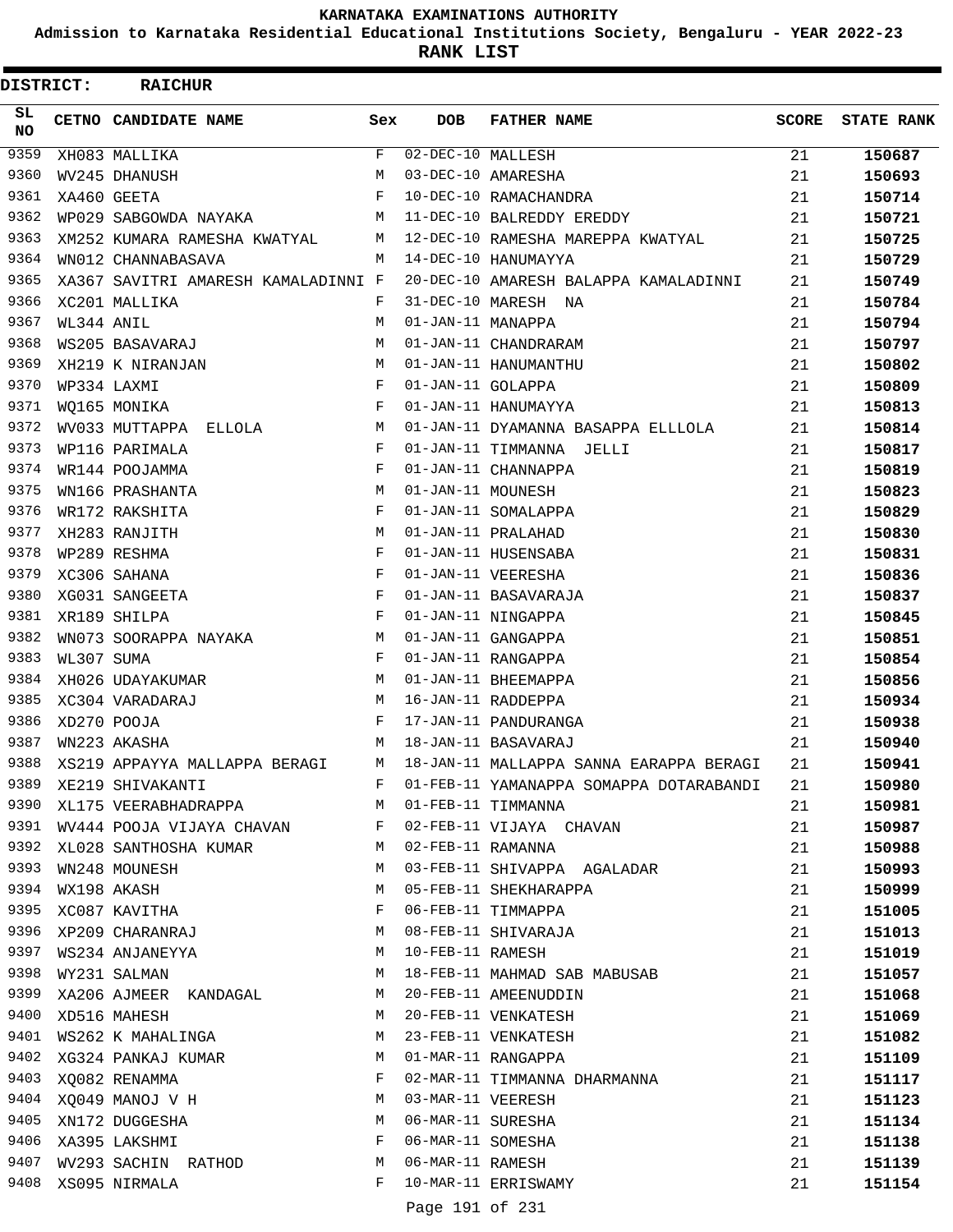**Admission to Karnataka Residential Educational Institutions Society, Bengaluru - YEAR 2022-23**

**RANK LIST**

| DISTRICT: | <b>RAICHUR</b>                |              |                   |                                                  |              |                   |
|-----------|-------------------------------|--------------|-------------------|--------------------------------------------------|--------------|-------------------|
| SL<br>NO. | CETNO CANDIDATE NAME          | Sex          | <b>DOB</b>        | <b>FATHER NAME</b>                               | <b>SCORE</b> | <b>STATE RANK</b> |
| 9409      | XH001 A INDRAJA               | F            |                   | 13-MAR-11 A SUDHAKAR REDDY                       | 21           | 151160            |
| 9410      | WN205 ABHAY                   | M            |                   | 13-MAR-11 MOUNESH JELLY                          | 21           | 151161            |
| 9411      | WO322 BHIRALINGA              | М            |                   | 13-MAR-11 YALLAPPA                               | 21           | 151165            |
| 9412      | WT090 GANESHA                 | M            | 13-MAR-11 NAGAPPA |                                                  | 21           | 151166            |
| 9413      | XB028 AKSHATA                 | F            |                   | 17-MAR-11 HANAMANTAPPA                           | 21           | 151182            |
| 9414      | $\mathbf{F}$<br>XL143 MALLIKA |              |                   | 18-MAR-11 SIDDAPPA                               | 21           | 151191            |
| 9415      | XR101 BEEBEE FATIMA           | $\mathbf F$  | 20-MAR-11 PEERSAB |                                                  | 21           | 151205            |
| 9416      | XG024 SARASWATHI              | $\mathbf{F}$ |                   | 20-MAR-11 RANGAPPA                               | 21           | 151208            |
| 9417      | XE169 MAHESHWARI              | F            |                   | 21-MAR-11 DURUGAPPA                              | 21           | 151210            |
| 9418      | XS134 SHARANABASAVA DURUGAPPA | M            |                   | 23-MAR-11 DURUGAPPA CHANNAPPA                    | 21           | 151224            |
| 9419      | WT145 RAMESH                  | M            |                   | 25-MAR-11 NAGARAJA                               | 21           | 151228            |
| 9420      | WM242 SOMANATH                | М            | 25-MAR-11 PRABHU  |                                                  | 21           | 151229            |
| 9421      | XM128 NISARGA                 | F            |                   | 28-MAR-11 NAGARAJA                               | 21           | 151246            |
| 9422      | XA468 SHRAVANI                | F            |                   | 29-MAR-11 SHARANAPPA                             | 21           | 151253            |
| 9423      | XK352 BHOMIKA                 | F            |                   | 02-APR-11 DYAVANNA                               | 21           | 151269            |
| 9424      | XL341 CHANNABASAVA            | М            |                   | 04-APR-11 PARASURAM                              | 21           | 151288            |
| 9425      | XJ155 MALLAYYA                | М            |                   | 07-APR-11 SHIVAYYA                               | 21           | 151310            |
| 9426      | XC197 SHAMBHAVI               | F            |                   | 07-APR-11 MANAPPA BHIMANNA KAMBAR                | 21           | 151315            |
| 9427      | XL046 RAMAKUMAR               | М            |                   | 10-APR-11 PARASAPPA                              | 21           | 151328            |
| 9428      | XA191 KOUSHALYA BHOGAPOOR     | F            |                   | 16-APR-11 JAGANATHA BHOGAPOOR                    | 21           | 151372            |
| 9429      | WZ382 NIKIL MURARI RATHODA    | M            |                   | 21-APR-11 MURARI RATHODA                         | 21           | 151406            |
| 9430      | WL384 AKSHATHA                | $\mathbf{F}$ |                   | 02-MAY-11 VENKATESH                              | 21           | 151470            |
| 9431      | XM237 SANA BEGUM              | $\mathbf{F}$ |                   | 02-MAY-11 MAHIBOOB SAB NAIK                      | 21           | 151475            |
| 9432      | XK372 CHANDRIKA               | F            |                   | 07-MAY-11 CHANDRKANTHA                           | 21           | 151512            |
| 9433      | XF103 TAYAMMA                 | F            | 07-MAY-11 TAYAPPA |                                                  | 21           | 151521            |
| 9434      | XA291 MOHAMMAD AFAROZ GURIKAR | М            |                   | 14-MAY-11 GOKULASAB                              | 21           | 151564            |
| 9435      | WT173 DIWAKAR                 | M            |                   | 16-MAY-11 MADHUSUDHAN                            | 21           | 151583            |
| 9436      | WV517 AKSHAYA                 | M            |                   | 21-MAY-11 VENKANAGOUDA HANUMANTHARAYA            | 21           | 151621            |
| 9437      | WX025 VEERESH                 | M            |                   | 21-MAY-11 MAHADEVARADDY ALLIPUR                  | 21           | 151625            |
| 9438      | WM198 RUTHIK                  | M            |                   | 23-MAY-11 LINGAPPA                               | 21           | 151637            |
| 9439      | XD435 PREETHI                 | F            |                   | 26-MAY-11 GIRISWAMY                              | 21           | 151651            |
| 9440      | WW313 HULIGEMMA TALIGERI      | F            |                   | 31-MAY-11 DURAGAPPA TALIGERI                     | 21           | 151684            |
| 9441      | WU199 ANITHA                  | F            |                   | 01-JUN-11 SHIVAPPA                               | 21           | 151687            |
| 9442      | XE286 ANJALI                  | F            |                   | 01-JUN-11 HANUMESHA                              | 21           | 151688            |
| 9443      | WW351 ANJANEYA ASHIHAL        | М            |                   | 01-JUN-11 BASAPPA ASHIHAL                        | 21           | 151689            |
| 9444      | WV359 CHAITRA                 | F            | 01-JUN-11 MELAPPA |                                                  | 21           | 151691            |
| 9445      | WM058 NARASAMMA               | F            |                   | 01-JUN-11 HANAMANTHA                             | 21           | 151696            |
| 9446      | XH363 SHIVA                   | М            |                   | 01-JUN-11 URUKUNDAPPA                            | 21           | 151702            |
| 9447      | WO149 SWETHA                  | F            |                   | 01-JUN-11 DATTARAYA                              | 21           | 151703            |
| 9448      | XS077 TAYAMMA                 | F            |                   | 01-JUN-11 YAMANAPPA                              | 21           | 151704            |
| 9449      | WS095 ISHAPPA                 | М            |                   | 02-JUN-11 HANAMAYYA                              | 21           | 151707            |
|           | 9450 XG246 MAHESHA            | М            |                   | 02-JUN-11 HULIGAYYA                              | 21           | 151709            |
|           | 9451 XD377 VAMSHI             | М            |                   | 02-JUN-11 SHIVARAJ                               | 21           | 151715            |
| 9452      | XG017 ANIL KUMAR              | М            |                   | 03-JUN-11 BASAVAN GAUD                           | 21           | 151719            |
| 9453      | WL297 SHWETA                  | F            |                   | 04-JUN-11 HANUMANTA                              | 21           | 151733            |
| 9454      | XN067 BHIMESHA U              | М            | 06-JUN-11 RAMANNA |                                                  | 21           | 151750            |
| 9455      | WV230 KAVITA                  | F            |                   | 06-JUN-11 SHIVANAGOUDA DYAVANAGOUDA<br>MALIPATIL | 21           | 151754            |
| 9456      | WX027 BEERAPPA                | М            |                   | 08-JUN-11 SANNANAGAPPA                           | 21           | 151767            |
| 9457      | WY301 NAVEEN KUMAR GOGI       |              |                   | M 14-JUN-11 BABU DEVAPPA GOGI                    | 21           | 151816            |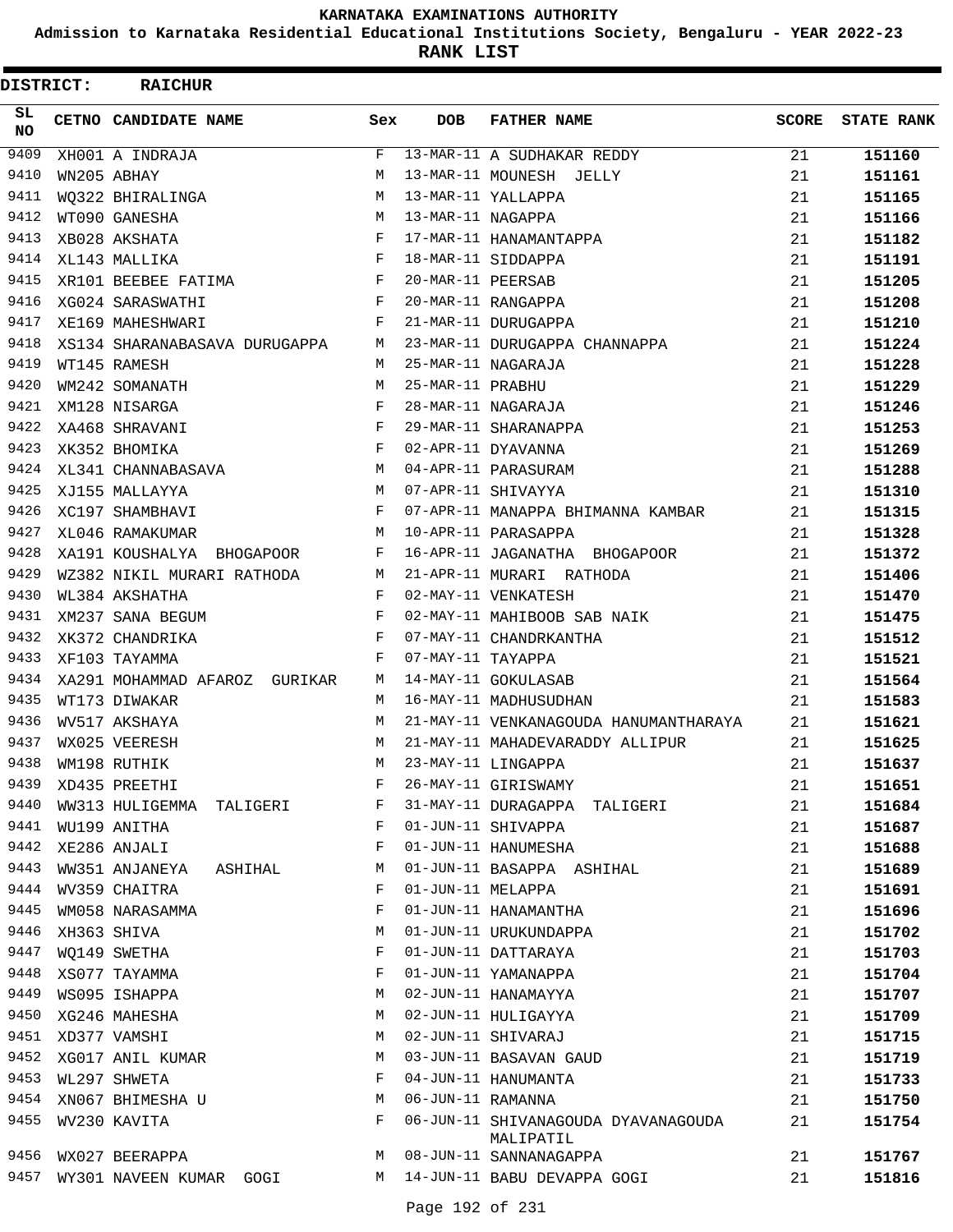**Admission to Karnataka Residential Educational Institutions Society, Bengaluru - YEAR 2022-23**

**RANK LIST**

| DISTRICT: |            | <b>RAICHUR</b>                |            |                   |                                                                  |              |                   |
|-----------|------------|-------------------------------|------------|-------------------|------------------------------------------------------------------|--------------|-------------------|
| SL<br>NO. |            | CETNO CANDIDATE NAME          | Sex        | <b>DOB</b>        | <b>FATHER NAME</b>                                               | <b>SCORE</b> | <b>STATE RANK</b> |
| 9458      |            | XE346 MANIKANTA               | М          | 16-JUN-11 VEERESH |                                                                  | 21           | 151833            |
| 9459      |            | XD286 ANIL POOJARY            | M          | 22-JUN-11 BHOJAYA |                                                                  | 21           | 151872            |
| 9460      |            | XG204 SHIVARAJ SINGH          | M          |                   | 22-JUN-11 RAJANI KANTH                                           | 21           | 151878            |
| 9461      |            | WM199 SRIDEVI                 | M          |                   | 22-JUN-11 LAKKAPPA                                               | 21           | 151879            |
| 9462      |            | XP120 AMARESHA                | M          |                   | 24-JUN-11 HAVALAPPA                                              | 21           | 151889            |
| 9463      |            | WO159 AKSHATA                 | F          | 26-JUN-11 GURURAJ |                                                                  | 21           | 151903            |
| 9464      |            | XP128 PALLAVI                 | $_{\rm F}$ |                   | 27-JUN-11 BASAVARAJA                                             | 21           | 151917            |
| 9465      |            | XC047 MAHANTHESHA             | M          |                   | 29-JUN-11 NAGARAJA                                               | 21           | 151925            |
| 9466      |            | WR255 HANUMARADDY             | М          |                   | 30-JUN-11 SIDDAPPA                                               | 21           | 151931            |
| 9467      |            | WU073 ANANDAKUMAR             | M          |                   | 01-JUL-11 DURAGAPPA                                              | 21           | 151941            |
| 9468      |            | XL077 LAKSHMI                 | $_{\rm F}$ |                   | 01-JUL-11 YAMANURAPPA                                            | 21           | 151945            |
| 9469      |            | XA026 KIRANA DEVAPPA RATHOD   | М          |                   | 02-JUL-11 DEVAPPA BASAPPA RATHOD                                 | 21           | 151952            |
| 9470      |            | WT195 CHANNABASAVA            | M          |                   | 04-JUL-11 YAMANAPPA                                              | 21           | 151965            |
| 9471      |            | XG341 SUDHA                   | F          |                   | 04-JUL-11 SANNAURUKUNDAPPA                                       | 21           | 151976            |
| 9472      |            | XE154 TAYAMMA                 | F          |                   | 08-JUL-11 MANJUNATHA                                             | 21           | 152007            |
| 9473      |            | WP125 ERANNA HARALEBANDI      | М          |                   | 11-JUL-11 NARASAPPA                                              | 21           | 152025            |
| 9474      |            | XA270 RANGAMMA                | $_{\rm F}$ |                   | 16-JUL-11 SHARANAPPA                                             | 21           | 152058            |
| 9475      |            | WV396 MANJUNATH               | M          |                   | 18-JUL-11 MALLAPPA RAICHUR                                       | 21           | 152074            |
| 9476      |            | WO218 MARUTHI MUTTAPPA        | M          |                   | 25-JUL-11 MUTTAPPA MANASHAYYA                                    | 21           | 152117            |
| 9477      |            | WT162 DEVARAJ                 | M          |                   | 28-JUL-11 RAGHUVAPPA                                             | 21           | 152138            |
| 9478      |            | WW081 SURESH HANUMANT BANDER  | М          |                   | 30-JUL-11 HANUMANT BASANNA BANDER                                | 21           | 152159            |
| 9479      |            | XH319 PARASHURAMA             | M          |                   | 31-JUL-11 ANJANEYA                                               | 21           | 152162            |
| 9480      |            | WO057 MOTHI                   | F          |                   | 03-AUG-11 DEVLAPPA                                               | 21           | 152179            |
| 9481      |            | XS066 AMRUTA                  | F          | 11-AUG-11 RAMESHA |                                                                  | 21           | 152239            |
| 9482      |            | XG171 PAVITRA                 | F          | 12-AUG-11 VIJAYA  |                                                                  | 21           | 152250            |
| 9483      |            | WZ199 VASUDEV SHIVARAJ HOSUR  | М          |                   | 14-AUG-11 SHIVARAJ SHIVAYYA HOSUR                                | 21           | 152263            |
| 9484      |            | WW178 PRASHANT SOMAPPA        | M          | 16-AUG-11 SOMAPPA |                                                                  | 21           | 152275            |
| 9485      |            | XL302 BASAVAKUMAR MALLIKARJUN | М          |                   | 18-AUG-11 MALLIKARJUN SAGARAPPA                                  | 21           | 152284            |
|           |            | LINGADAHALLI                  |            |                   | LINGADAHALLI                                                     |              |                   |
| 9486      |            | XD335 VANDLEPPA               | M          |                   | 18-AUG-11 HANUMANTHA                                             | 21           | 152293            |
| 9487      |            | XJ326 SHREE RAMULU            | М          |                   | 19-AUG-11 MALLESHA                                               | 21           | 152297            |
| 9488      | XC149 RAJA |                               | М          | 20-AUG-11 ERANNA  |                                                                  | 21           | 152303            |
| 9489      |            | WL393 KENCHANNA               | М          |                   | 21-AUG-11 SHIVAPPA                                               | 21           | 152307            |
| 9490      |            | XD444 ERESHAMMA               | F          | 23-AUG-11 MAREPPA |                                                                  | 21           | 152315            |
| 9491      |            | XJ123 VINOD KUMAR             | M          |                   | 01-SEP-11 DURAGAPPA                                              | 21           | 152371            |
| 9492      |            | WV520 AMOGH                   | M          | 04-SEP-11 MOUNESH |                                                                  | 21           | 152379            |
| 9493      |            | XM291 T HANUMESH              | M          |                   | 06-SEP-11 VENKOB<br>08-SEP-11 SHIVU<br>11-SEP-11 HULAGAPPA       | 21           | 152397            |
| 9494      |            | WL272 MALLESHA                | М          |                   |                                                                  | 21           | 152406            |
| 9495      |            | WW479 PRERANA                 | F          |                   |                                                                  | 21           | 152427            |
| 9496      |            | XK204 UDAYA PATIL             | M          |                   | 18-SEP-11 SHARANAPPA MALIGOUDA                                   | 21           | 152453            |
| 9497      |            | WR224 TAISEENABEGUM           | F          | 20-SEP-11 MAIBOOB |                                                                  | 21           | 152472            |
| 9498      |            | WX039 KASIMSAB                | M          | 21-SEP-11 RAJASAB |                                                                  | 21           | 152476            |
| 9499      |            | WM129 PRABHU                  | М          |                   | 21-SEP-11 BASANAGOUDA BIRADAR                                    | 21           | 152478            |
| 9500      |            | WY044 SANJANA AMARESH BANGI   | F          |                   | 28-SEP-11 AMARESH BANGI                                          | 21           | 152511            |
| 9501      |            | WR045 BASAVARAJ               | M          |                   | 03-OCT-11 CHIDANAND                                              | 21           | 152538            |
| 9502      |            | WL201 NAGAMMA                 | F          |                   |                                                                  | 21           | 152555            |
| 9503      |            | XA384 ERAMMA                  | F          |                   |                                                                  | 21           | 152568            |
| 9504      |            | WL085 TIRUPATHI               | М          |                   | 07-OCT-11 DEVAPPA<br>09-OCT-11 SOMAPPA<br>10-OCT-11 GOVINDAREDDY | 21           | 152578            |
| 9505      |            | WX169 HULIGEMMA               | F          |                   | 12-OCT-11 NAGAPPA KARADI                                         | 21           | 152586            |
| 9506      |            | WM137 AKSHATA                 | F          | 14-OCT-11 NAGAPPA |                                                                  | 21           | 152595            |
|           |            |                               |            |                   |                                                                  |              |                   |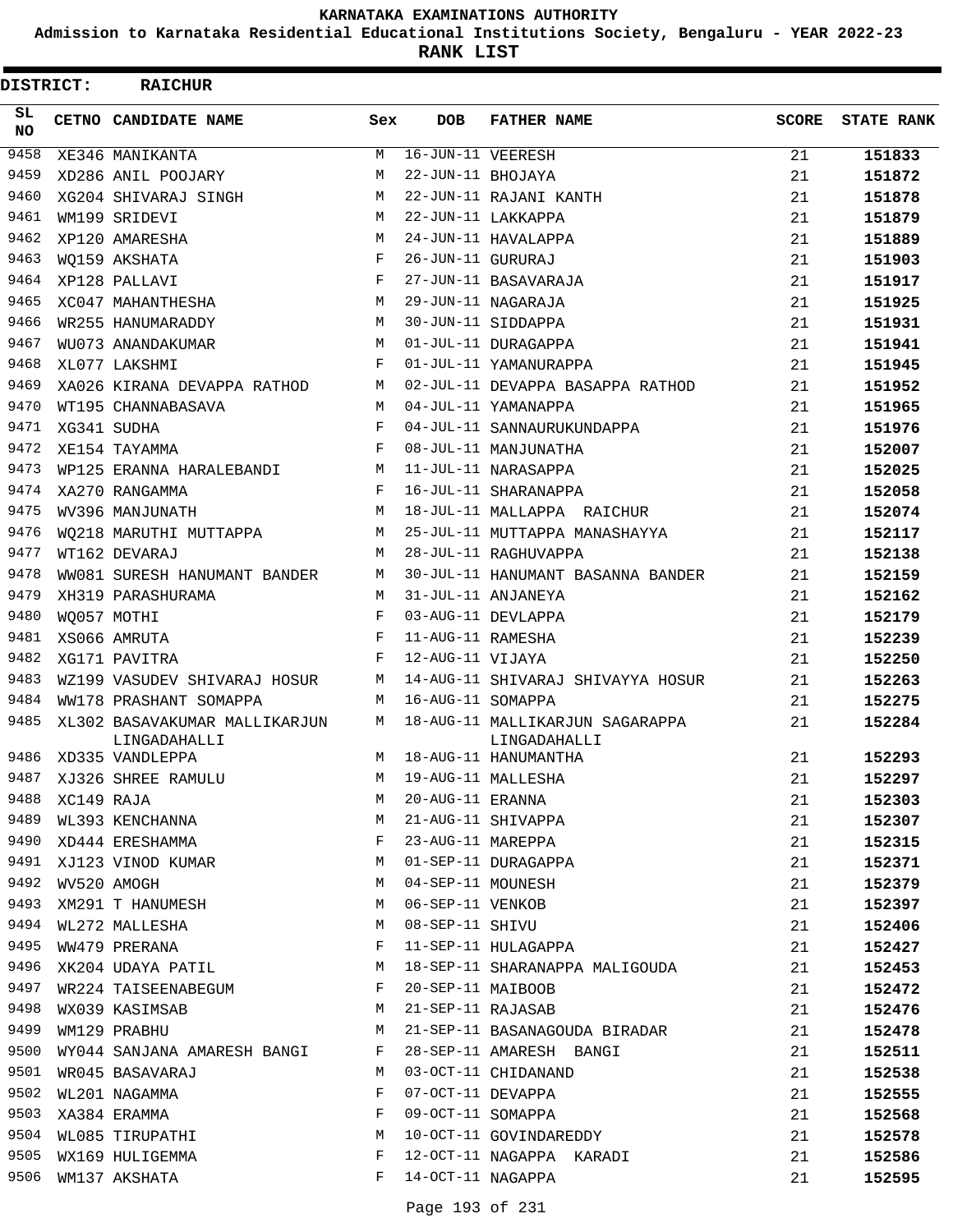**Admission to Karnataka Residential Educational Institutions Society, Bengaluru - YEAR 2022-23**

| DISTRICT: |            | <b>RAICHUR</b>                              |            |                   |                                                |              |                   |
|-----------|------------|---------------------------------------------|------------|-------------------|------------------------------------------------|--------------|-------------------|
| SL<br>NO. |            | CETNO CANDIDATE NAME                        | Sex        | <b>DOB</b>        | <b>FATHER NAME</b>                             | <b>SCORE</b> | <b>STATE RANK</b> |
| 9507      |            | XR149 SHANTAMMA                             | F          | 16-OCT-11 MANAPPA |                                                | 21           | 152608            |
| 9508      |            | WW278 ANILKUMAR P K PAMPANNA<br>MYAGALAMANI | М          |                   | 17-OCT-11 PAMPANNA HANMANTARAYA<br>MYAGALAMANI | 21           | 152611            |
| 9509      |            | XK166 HAJIRINA                              | F          |                   | 18-OCT-11 MAHMAD SAB                           | 21           | 152618            |
| 9510      |            | WN135 VENKATESH                             | M          | 24-OCT-11 LOKAPPA |                                                | 21           | 152644            |
| 9511      |            | WZ206 LALASAB                               | M          |                   | 05-NOV-11 MOULASAB HAJIBABU MULLAR             | 21           | 152709            |
| 9512      | XN076 TARA |                                             | F          |                   | 05-NOV-11 DURUGAPPA                            | 21           | 152713            |
| 9513      |            | XF191 MAMTA                                 | F          |                   | 06-NOV-11 BASANAGOUDA                          | 21           | 152717            |
| 9514      |            | WV334 GOURAMMA KATTIMANI                    | F          |                   | 10-NOV-11 GADDEPPA KATTIMANI                   | 21           | 152742            |
| 9515      |            | XD093 MAHESH                                | M          |                   | 10-NOV-11 ANJANEIAH                            | 21           | 152745            |
| 9516      |            | XF276 AISHWARYA                             | F          |                   | 12-NOV-11 CHANNAPPA                            | 21           | 152752            |
| 9517      |            | XP039 PRAJWAL KUMAR                         | M          |                   | 13-NOV-11 SHARANAPPA                           | 21           | 152764            |
| 9518      |            | XJ069 NARASIMHALU                           | M          |                   | 19-NOV-11 GURUSWAMY                            | 21           | 152794            |
| 9519      |            | WU148 SUDHARANI                             | F          |                   | 21-NOV-11 VENKATESHA                           | 21           | 152805            |
| 9520      |            | XH145 RAJESHWARI                            | F          | 22-NOV-11 RAMESHA |                                                | 21           | 152811            |
| 9521      |            | WX345 PRIYANKA                              | F          |                   | 26-NOV-11 DHARMANNA                            | 21           | 152837            |
| 9522      |            | XD336 BASALINGAMMA                          | F          |                   | 30-NOV-11 HULUGAPPA                            | 21           | 152854            |
| 9523      |            | XN254 HANIF                                 | M          |                   | 01-DEC-11 SHYAMID PASHA                        | 21           | 152866            |
| 9524      |            | XO194 MOUNESH                               | M          |                   | 01-DEC-11 HULUGAPPA                            | 21           | 152868            |
| 9525      |            | WU100 RAJAKUMARA                            | М          | 01-DEC-11 BASAYYA |                                                | 21           | 152871            |
| 9526      |            | XN181 SHYLASHREE VENKATESHA                 | F          |                   | 04-DEC-11 VENKATESHA                           | 21           | 152884            |
| 9527      |            | WL213 ANJANAYYA                             | M          | 08-DEC-11 TAYAPPA |                                                | 21           | 152898            |
| 9528      |            | WP333 SHIVUPRASADA                          | М          |                   | 08-DEC-11 BASANAGOWDA                          | 21           | 152899            |
| 9529      |            | XM119 PRIYANKA                              | F          |                   | 09-DEC-11 HANAMANTHAPPA                        | 21           | 152906            |
| 9530      |            | XD072 MANJUNATHA                            | M          | 10-DEC-11 NAGAPPA |                                                | 21           | 152909            |
| 9531      |            | XH111 BHARATH KUMAR                         | М          |                   | 23-DEC-11 ANJINEYA                             | 21           | 152978            |
| 9532      |            | WP292 SAVITA                                | F          |                   | 23-DEC-11 VIRABHADRAPPA                        | 21           | 152982            |
| 9533      |            | XG222 SINDHU                                | F          |                   | 26-DEC-11 SHIVARAJ                             | 21           | 152992            |
| 9534      |            | XD048 ANKITA                                | F          |                   | 01-JAN-12 NINGAPPA                             | 21           | 153013            |
| 9535      | XH009 INDU |                                             | $_{\rm F}$ | 01-JAN-12 AYYAPPA |                                                | 21           | 153019            |
| 9536      |            | XC290 MAHESH                                | М          |                   | 01-JAN-12 BASAVARAJ                            | 21           | 153021            |
| 9537      |            | XG252 RADHIKA                               | F          |                   | 01-JAN-12 VIRUPANNA                            | 21           | 153030            |
| 9538      |            | XC011 REKHA                                 | F          |                   | 01-JAN-12 SHARANABASAVA                        | 21           | 153032            |
| 9539      |            | WW448 VIKASA                                | М          |                   | 01-JAN-12 CHANNAPPA                            | 21           | 153041            |
| 9540      |            | XF094 MAIBOBI                               | F          |                   | 08-JAN-12 SHABBIRA BABA                        | 21           | 153056            |
| 9541      |            | WS231 ANKITA                                | F          |                   | 12-FEB-12 SHARANABASAVA                        | 21           | 153098            |
| 9542      |            | XC324 SUPREETA                              | F          |                   | 12-FEB-12 HANUMESH                             | 21           | 153100            |
| 9543      | XH213 LATA |                                             | F          | 15-FEB-12 GURURAJ |                                                | 21           | 153102            |
| 9544      |            | XJ325 NAVITHA                               | F          |                   | 27-MAR-12 DASTAGIRI                            | 21           | 153121            |
| 9545      |            | WM186 MAHESHWARI                            | F          |                   | 09-MAY-12 LANKEPPA                             | 21           | 153130            |
| 9546      |            | WP077 RENUKAMMA                             | F          |                   | 26-MAY-12 SHIVANNA                             | 21           | 153134            |
| 9547      |            | WQ023 ANIL KUMARA                           | M          |                   | 01-JAN-09 MALLIKARJUNA                         | 20           | 153147            |
| 9548      |            | WM165 MARILINGA                             | М          | 01-JAN-09 RAMAPPA |                                                | 20           | 153148            |
| 9549      |            | XN105 SHIVAKUMAR                            | М          |                   | 01-JAN-09 KRISHNAPPA                           | 20           | 153150            |
| 9550      |            | WM099 SHIVAMMA                              | F          |                   | 01-JAN-09 HANUMAPPA                            | 20           | 153151            |
| 9551      |            | WW459 NEELABAI                              | F          | 11-JAN-09 NANAPPA |                                                | 20           | 153152            |
| 9552      |            | WL051 SAVITRI                               | F          |                   | 22-AUG-09 VENKATESH                            | 20           | 153163            |
| 9553      |            | XH039 IRFAN                                 | М          |                   | 14-OCT-09 SYED HUSSAIN                         | 20           | 153167            |
| 9554      |            | WV324 VIJAYAKUMAR                           | М          | 21-OCT-09 KRISHNA |                                                | 20           | 153170            |
| 9555      |            | WM063 ANNAPOORNA                            | F          |                   | 25-NOV-09 RANGAPPA                             | 20           | 153176            |
|           |            |                                             |            |                   |                                                |              |                   |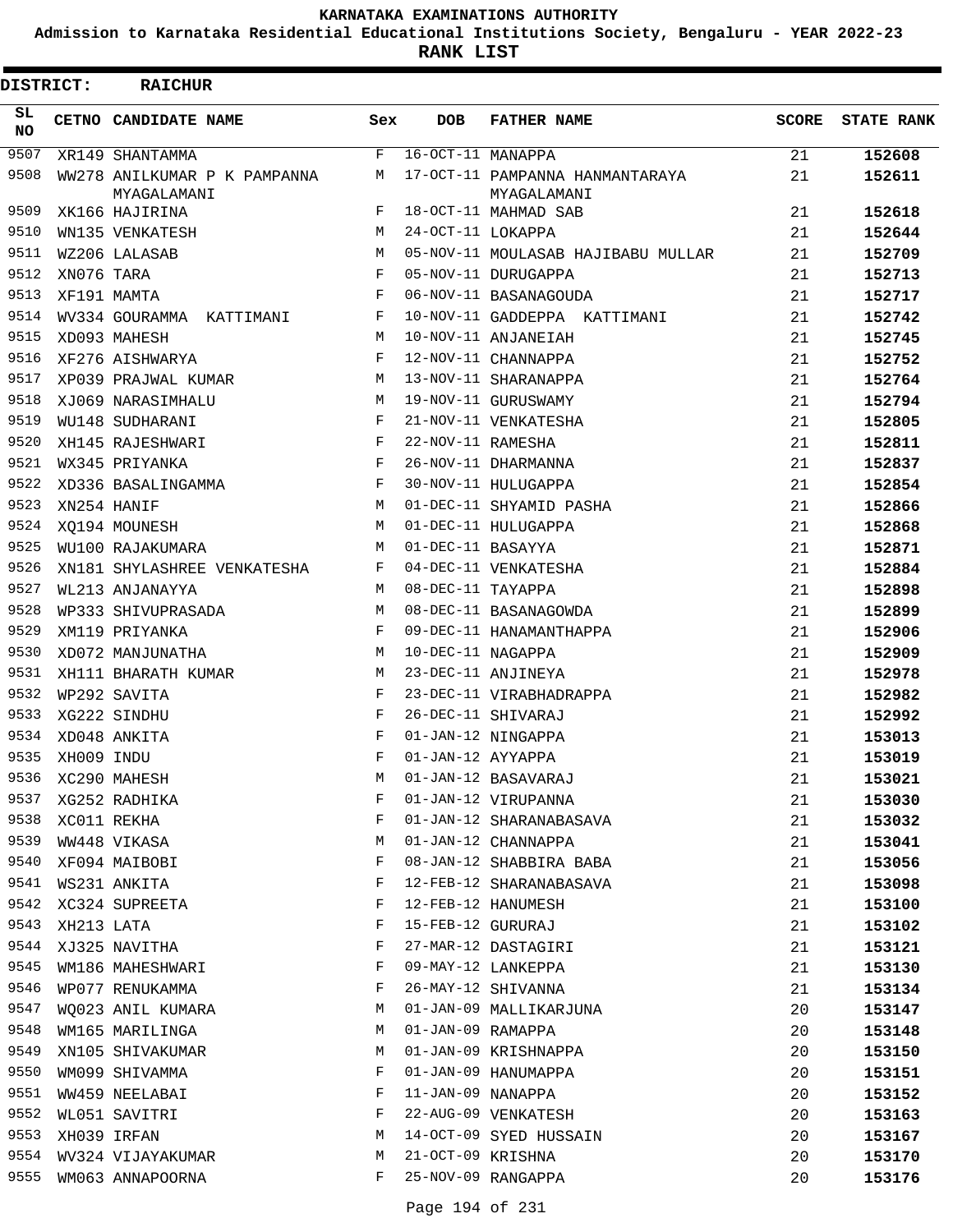**Admission to Karnataka Residential Educational Institutions Society, Bengaluru - YEAR 2022-23**

**RANK LIST**

| <b>DISTRICT:</b> |            | <b>RAICHUR</b>                  |     |                   |                                |              |                   |
|------------------|------------|---------------------------------|-----|-------------------|--------------------------------|--------------|-------------------|
| SL.<br><b>NO</b> |            | CETNO CANDIDATE NAME            | Sex | <b>DOB</b>        | <b>FATHER NAME</b>             | <b>SCORE</b> | <b>STATE RANK</b> |
| 9556             |            | WQ160 AISHWARYA                 | F   |                   | 01-JAN-10 KENCHANNA            | 20           | 153186            |
| 9557             | XH329 DEVI |                                 | F   |                   | 01-JAN-10 THAYAPPA             | 20           | 153190            |
| 9558             |            | XE168 HULIGEMMA                 | F   |                   | 01-JAN-10 SANNAHUSAIN          | 20           | 153192            |
| 9559             |            | XF061 SHIVARAJA                 | М   |                   | 01-JAN-10 BEERAPPA             | 20           | 153202            |
| 9560             |            | WY227 ABHISHEK                  | М   | 05-JAN-10 SURESH  |                                | 20           | 153209            |
| 9561             |            | WM341 PRADEEPA NAYAKA           | М   |                   | 05-FEB-10 CHIDANANDA           | 20           | 153221            |
| 9562             |            | XM025 HANUMESH                  | M   |                   | 09-APR-10 NIRUPADI             | 20           | 153246            |
| 9563             |            | WU001 SIDDAMMA                  | F   |                   | 10-APR-10 BHEEMANNA            | 20           | 153247            |
| 9564             |            | XE123 CHANNABASAVA              | M   | 11-MAY-10 AMBANNA |                                | 20           | 153266            |
| 9565             |            | XA298 CHANDARASHEKHAR BHAJANTRI | M   |                   | 13-MAY-10 GYANAPPA BHAJANTRI   | 20           | 153268            |
| 9566             |            | XG440 MALLIKARJUNA              | М   |                   | 13-MAY-10 SHIVAYYA GATTURU     | 20           | 153269            |
| 9567             |            | WT114 MAHESHVARI                | F   |                   | 20-MAY-10 BHEEMANNA            | 20           | 153272            |
| 9568             |            | WV407 GANESH                    | M   | 24-MAY-10 MALLESH | PAWAR                          | 20           | 153279            |
| 9569             |            | XJ134 SAGAR                     | М   |                   | 05-JUN-10 BASAVARAJA           | 20           | 153290            |
| 9570             |            | WS246 HEMANTH A                 | M   | 24-JUN-10 ADEPPA  |                                | 20           | 153302            |
| 9571             |            | WY062 MOUNIKA                   | F   |                   | 12-JUL-10 HANAMANTH            | 20           | 153313            |
| 9572             |            | XS137 SAKSHI PATIL              | F   |                   | 07-AUG-10 BASANAGOUDA PATIL    | 20           | 153338            |
| 9573             |            | WY187 AMARESH                   | М   |                   | 10-AUG-10 GUNDAPPA             | 20           | 153342            |
| 9574             |            | XM095 MANOJKUMAR                | М   | 01-SEP-10 MOUNESH |                                | 20           | 153377            |
| 9575             |            | WW375 KUMAR                     | М   |                   | 23-SEP-10 AMARESHA             | 20           | 153420            |
| 9576             |            | WX011 SINDHU                    | F   |                   | 07-OCT-10 BASAVARAJ            | 20           | 153452            |
| 9577             |            | WW386 KAVERI                    | F   |                   | 10-OCT-10 MAHADEVAPPA          | 20           | 153460            |
| 9578             |            | WR197 NINGOJI                   | M   | 15-OCT-10 VEERESH |                                | 20           | 153481            |
| 9579             |            | XC054 DEVARAJA                  | M   | 16-OCT-10 MOUNESH |                                | 20           | 153484            |
| 9580             |            | XL109 PRAJWALA                  | М   |                   | 17-OCT-10 BASAVARAJA           | 20           | 153491            |
| 9581             |            | WM146 RANGANATH                 | М   |                   | 19-OCT-10 DONNAYYA             | 20           | 153496            |
| 9582             |            | XL346 PRAJWALA                  | M   |                   | 25-OCT-10 SHANKARAGOUDA KOLOOR | 20           | 153512            |
| 9583             |            | XG095 BASAVARAJ                 | М   |                   | 29-OCT-10 AMARESHA             | 20           | 153521            |
| 9584             | XM251 AMAN |                                 | M   |                   | 30-OCT-10 MAINUDDIN            | 20           | 153528            |
| 9585             |            | WV002 TARUN                     | М   |                   | 07-NOV-10 VENKATESH            | 20           | 153558            |
| 9586             |            | WY251 BASAMMA                   | F   |                   | 11-NOV-10 SHIVAPPA             | 20           | 153565            |
| 9587             |            | XR011 GEETA                     | F   |                   | 15-NOV-10 AYYANGOUDA           | 20           | 153582            |
| 9588             |            | XA014 SANJANA                   | F   |                   | 17-NOV-10 CHANDRASHEKHAR       | 20           | 153588            |
| 9589             |            | WL361 KUMARA                    | М   | 30-NOV-10 NAMESHA |                                | 20           | 153622            |
| 9590             |            | XG060 RENUKA                    | F   | 03-DEC-10 RAMESHA |                                | 20           | 153633            |
| 9591             |            | XG051 SANGEETA                  | F   | 10-DEC-10 RAMESHA |                                | 20           | 153645            |
| 9592             |            | WY270 PREMA                     | F   |                   | 15-DEC-10 SHANKARAPPA UPPERI   | 20           | 153655            |
| 9593             |            | WZ197 AMARESH                   | М   |                   | 18-DEC-10 BASAVARAJ ANGADI     | 20           | 153657            |
| 9594             |            | XQ271 HANUMANTI                 | F   |                   | 25-DEC-10 VEERESHA             | 20           | 153675            |
| 9595             |            | XR152 ANKITHA                   | F   |                   | 01-JAN-11 KOMAREPPA            | 20           | 153696            |
| 9596             |            | XA209 BHIMARAYA                 | М   | 01-JAN-11 AMBAPPA |                                | 20           | 153702            |
| 9597             |            | XA358 CHAITRA                   | F   |                   | 01-JAN-11 SHIVAPUTRAPPA        | 20           | 153704            |
| 9598             |            | XD092 CHANDRU                   | М   | 01-JAN-11 RAVI    |                                | 20           | 153707            |
| 9599             |            | WV190 DEEPA JADHAV              | F   |                   | 01-JAN-11 AMBARESH             | 20           | 153709            |
| 9600             |            | XC215 HANUMANTHA                | М   |                   | 01-JAN-11 YANKOBA              | 20           | 153717            |
| 9601             |            | WX367 KAUSHALYA RATHOD          | F   |                   | 01-JAN-11 ESHWARAPPA RATHOD    | 20           | 153723            |
| 9602             |            | WQ089 LAKSHMI                   | F   |                   | 01-JAN-11 BASAVARAJA           | 20           | 153725            |
| 9603             |            | WL305 MAHALAXMI                 | F   |                   | 01-JAN-11 SHIVAPPA             | 20           | 153727            |
| 9604             |            | WN116 NINGAYYA                  | М   |                   | 01-JAN-11 CHANDRASHEKHARA      | 20           | 153738            |
| 9605             |            | WM028 RANGAPPA                  | М   | 01-JAN-11 BALAMMA |                                | 20           | 153742            |
|                  |            |                                 |     | Page 195 of 231   |                                |              |                   |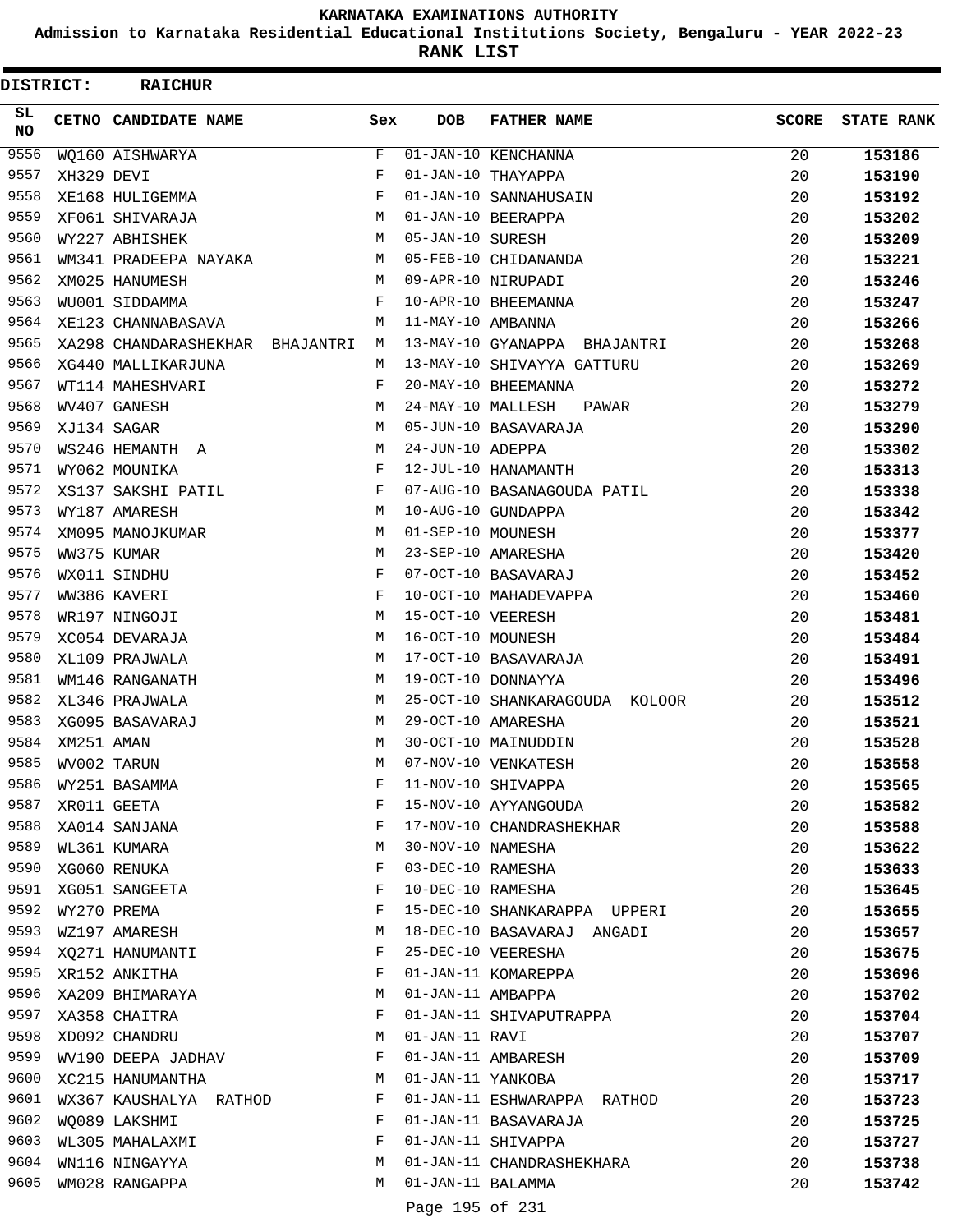**Admission to Karnataka Residential Educational Institutions Society, Bengaluru - YEAR 2022-23**

**RANK LIST**

| DISTRICT:  | <b>RAICHUR</b>                          |     |                   |                                                     |              |                   |
|------------|-----------------------------------------|-----|-------------------|-----------------------------------------------------|--------------|-------------------|
| SL.<br>NO. | CETNO CANDIDATE NAME                    | Sex | <b>DOB</b>        | <b>FATHER NAME</b>                                  | <b>SCORE</b> | <b>STATE RANK</b> |
| 9606       | XJ189 SANDYA                            | F   |                   | 01-JAN-11 NARASIMHALU                               | 20           | 153747            |
| 9607       | WT008 SHILPA                            | F   |                   | 01-JAN-11 BASAVARAJA                                | 20           | 153752            |
| 9608       | WZ035 SUDEEP                            | M   |                   | 01-JAN-11 YAMANAPPA                                 | 20           | 153757            |
| 9609       | XH092 VISHNU KUMAR                      | M   |                   | 06-JAN-11 NARASIMHA                                 | 20           | 153782            |
| 9610       | XO144 SHARATH KUMAR                     | М   |                   | 12-JAN-11 NEELAKANTAPPA                             | 20           | 153798            |
| 9611       | XC292 REVANA KUMAR                      | М   |                   | 15-JAN-11 RANGAPPA                                  | 20           | 153806            |
| 9612       | XF283 RAVITEJA                          | M   |                   | 27-JAN-11 SHIVARAJA                                 | 20           | 153844            |
| 9613       | XM031 RAZAK PASHA                       | М   |                   | 28-JAN-11 BHASHASAB                                 | 20           | 153852            |
| 9614       | WS222 ABUBAKAR                          | М   |                   | 08-FEB-11 NOORAHMAD                                 | 20           | 153887            |
| 9615       | WS172 SAROJA                            | F   |                   | 13-FEB-11 BASAVARAJ PAWAR                           | 20           | 153904            |
| 9616       | XS017 POOJA SHARANAPPA BENAKANAL        | F   |                   | 14-FEB-11 SHARANAPPA MANAPPA BENAKANAL              | 20           | 153907            |
| 9617       | XH120 SUNEETA                           | F   |                   | 17-FEB-11 TIKKAPPA                                  | 20           | 153921            |
| 9618       | WV213 SHWETHA                           | F   |                   | 03-MAR-11 BASAVARAJ                                 | 20           | 153975            |
| 9619       | WN126 KARTHIK                           | М   |                   | 09-MAR-11 YAMANAPPA                                 | 20           | 153995            |
| 9620       | WQ311 REKHA                             | F   |                   | 16-MAR-11 HANUMANTRAYA                              | 20           | 154023            |
| 9621       | WY349 THIMMANNA                         | М   |                   | 28-MAR-11 HANAMAPPA                                 | 20           | 154071            |
| 9622       | XK221 KALPANA                           | F   |                   | 06-APR-11 SHARANAPPA                                | 20           | 154118            |
| 9623       | XJ020 C MALLIKA                         | F   | 07-APR-11 BUDEPPA |                                                     | 20           | 154125            |
| 9624       | XB070 MADHUSHREE SHIVANANDA<br>GUNTRALA | F   |                   | 07-APR-11 SHIVANANDA GURUPADAPPA<br><b>GUNTRALA</b> | 20           | 154127            |
| 9625       | XS140 CHANDRASHEKHAR                    | М   |                   | 12-APR-11 BASAVASRAJ                                | 20           | 154147            |
| 9626       | XS004 RAMULU                            | M   |                   | 16-APR-11 BHEEMANNA                                 | 20           | 154165            |
| 9627       | XS084 VISHWANATH                        | M   |                   | 17-APR-11 HANUMAPPA                                 | 20           | 154167            |
| 9628       | WY168 DYAVAPPA                          | M   | 23-APR-11 DEVAPPA |                                                     | 20           | 154191            |
| 9629       | WX007 SANGEETA                          | F   |                   | 26-APR-11 SARANGANAGOUDA POLICE PATIL               | 20           | 154218            |
| 9630       | WX250 PALLAVI                           | F   |                   | 03-MAY-11 MAHANTESH BEEKAPPA                        | 20           | 154249            |
| 9631       | WS138 BAVANI                            | F   |                   | 04-MAY-11 MUDDAPPA                                  | 20           | 154252            |
| 9632       | XF218 VIJAY                             | М   |                   | 10-MAY-11 HANUMESH                                  | 20           | 154284            |
| 9633       | WP321 MADESHA                           | М   |                   | 14-MAY-11 GANGAPPA                                  | 20           | 154300            |
| 9634       | WW071 PRIYANKA                          | F   | 14-MAY-11 SOMANNA |                                                     | 20           | 154302            |
| 9635       | XK287 AJAYKUMARA                        | М   |                   | 15-MAY-11 CHANDRASHEKHAR                            | 20           | 154305            |
| 9636       | XK007 MANJULA                           | F   |                   | 15-MAY-11 DODDA KASIMAPPA                           | 20           | 154306            |
| 9637       | XM114 TIMMANA GOUDA M                   |     |                   | 16-MAY-11 YANKANNA                                  | 20           | 154314            |
| 9638       | XA122 CHAITRA DEVAPPA NAYAKA F          |     |                   | 18-MAY-11 DEVAPPA HANUMAPPA NAYAKA                  | 20           | 154318            |
| 9639       | WW294 DANAMMA SABANNA KANAKERI          | F   |                   | 24-MAY-11 SABANNA HANAMAPPA KANAKERI                | 20           | 154345            |
| 9640       | XJ340 SINDHU                            | F   |                   | 25-MAY-11 BHIMANNA                                  | 20           | 154359            |
|            | 9641 XM137 VEERABHADRAYYASWAMY          | M   |                   | 25-MAY-11 SHANKRAYYASWAMY HIREMATHA                 | 20           | 154361            |
| 9642       | WQ121 RENUKA                            | F   |                   | 27-MAY-11 MALLIKARJUNA                              | 20           | 154368            |
| 9643       | XD456 BASAVARAJA                        | М   |                   | 30-MAY-11 SHARANABASAVA                             | 20           | 154381            |
| 9644       | XH258 SIRISHA                           | F   |                   | 30-MAY-11 RAMU NAYAK                                | 20           | 154389            |
|            | 9645 XP210 REVATI                       | F   |                   | 31-MAY-11 HANUMANTAREDDY                            | 20           | 154395            |
| 9646       | XA016 KAVERI                            | F   |                   | 01-JUN-11 BHEEMAPPA DHARMAPPA JADAV                 | 20           | 154404            |
| 9647       | WQ276 KHEMANNA                          | М   | 01-JUN-11 LOKAPPA |                                                     | 20           | 154405            |
| 9648       | WY413 PALLAVI                           | F   |                   | 01-JUN-11 BHEEMAPPA                                 | 20           | 154410            |
| 9649       | XD265 ROSHAN                            | F   |                   | 01-JUN-11 MOULASAB                                  | 20           | 154412            |
| 9650       | WR098 SAVITA                            | F   |                   | 01-JUN-11 KRISHNAPPA                                | 20           | 154413            |
| 9651       | WV447 SAVITA                            | F   |                   | 01-JUN-11 MANAPPA                                   | 20           | 154414            |
| 9652       | XH172 RADHIKA                           | F   |                   | 02-JUN-11 RAJAPPA                                   | 20           | 154419            |
| 9653       | WL068 SURESH                            | М   |                   | 06-JUN-11 SHARANAPPA                                | 20           | 154453            |
|            | 9654 XE376 SHARANAGOUDA                 | M   |                   | 08-JUN-11 CHANNAPPA                                 | 20           | 154463            |
|            |                                         |     |                   |                                                     |              |                   |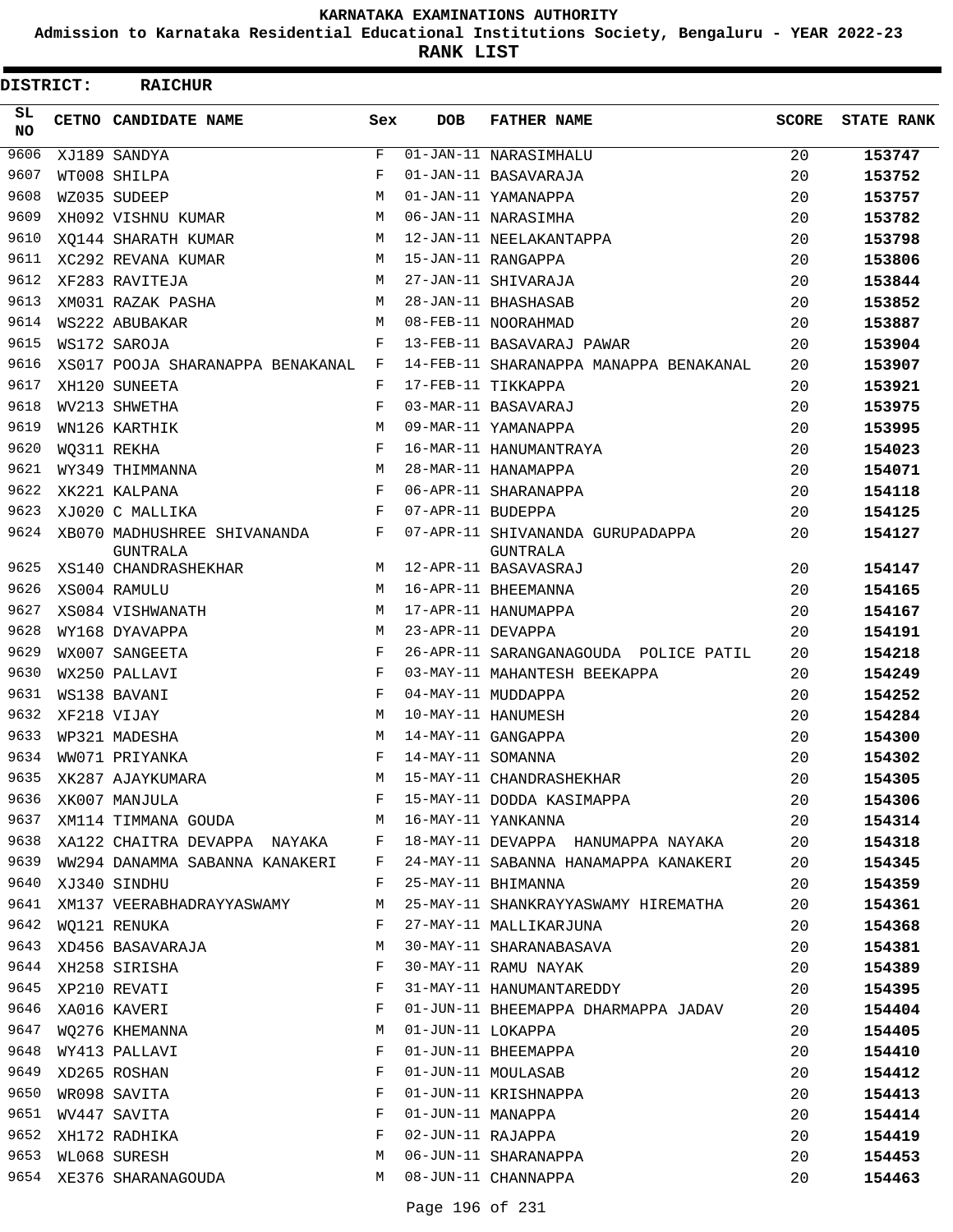**Admission to Karnataka Residential Educational Institutions Society, Bengaluru - YEAR 2022-23**

**RANK LIST**

| DISTRICT:        | <b>RAICHUR</b>                 |     |                   |                                  |              |                   |
|------------------|--------------------------------|-----|-------------------|----------------------------------|--------------|-------------------|
| SL.<br><b>NO</b> | CETNO CANDIDATE NAME           | Sex | <b>DOB</b>        | <b>FATHER NAME</b>               | <b>SCORE</b> | <b>STATE RANK</b> |
| 9655             | WW083 SAVITHA                  | F   |                   | 09-JUN-11 HANUMAPPA              | 20           | 154471            |
| 9656             | WZ272 VENKATESH                | М   |                   | 09-JUN-11 SHIVAPUTRAPPA          | 20           | 154474            |
| 9657             | WO003 BASAVARAJA G             | М   |                   | 11-JUN-11 MALLAPPA               | 20           | 154485            |
| 9658             | XA196 VEENA                    | F   |                   | 16-JUN-11 VENKATESH              | 20           | 154514            |
| 9659             | WZ036 ERAMMA POLICPATIL        | F   |                   | 17-JUN-11 BASANAGOUDA POLICPATIL | 20           | 154519            |
| 9660             | WZ282 CHAITANYA                | F   |                   | 19-JUN-11 CHIDANAND              | 20           | 154527            |
| 9661             | WU166 RAMESH                   | М   |                   | 19-JUN-11 REDDEPPA               | 20           | 154531            |
| 9662             | WQ223 PRAKASH                  | М   |                   | 28-JUN-11 BHIMARAYA              | 20           | 154590            |
| 9663             | XC193 SAVITHA                  | F   |                   | 29-JUN-11 SHIVAPPA               | 20           | 154601            |
| 9664             | XD407 T PRAJWAL                | М   |                   | 30-JUN-11 T MAREPPA              | 20           | 154609            |
| 9665             | XD497 SHIVAKUMAR               | М   |                   | 01-JUL-11 YALLAPPA               | 20           | 154618            |
| 9666             | XE059 PRAVEEN                  | М   | 07-JUL-11 NAGARAJ |                                  | 20           | 154662            |
| 9667             | WX210 KAVITA                   | F   | 08-JUL-11 RAMAPPA |                                  | 20           | 154665            |
| 9668             | WZ060 LAXMAN                   | М   | 08-JUL-11 NAGAPPA |                                  | 20           | 154666            |
| 9669             | XH422 Y SUNKANNA               | M   |                   | 08-JUL-11 Y HANUMANTHU           | 20           | 154672            |
| 9670             | XB216 PARASHURAM               | М   |                   | 09-JUL-11 KASHINATH<br>RATHOD    | 20           | 154677            |
| 9671             | WY385 HULIGEMMA                | F   |                   | 14-JUL-11 HANAMANT YARADIHAL     | 20           | 154700            |
| 9672             | XJ021 SHIVASHANKARA            | М   |                   | 18-JUL-11 BASAVARAJA             | 20           | 154727            |
| 9673             | XN119 VEERESH                  | М   |                   | 20-JUL-11 YANKAPPA               | 20           | 154740            |
| 9674             | XK061 NANDESH KUMAR            | М   | 21-JUL-11 KONAPPA |                                  | 20           | 154743            |
| 9675             | XQ163 PAVITRA                  | F   |                   | 23-JUL-11 MUDUKAPPA              | 20           | 154755            |
| 9676             | WY097 NAGARAJ                  | М   |                   | 25-JUL-11 HANAMANTA KATTIMANI    | 20           | 154769            |
| 9677             | XE011 VINOD KUMAR              | М   |                   | 25-JUL-11 BHEEMAYYA              | 20           | 154770            |
| 9678             | WT086 SHIVAKUMAR               | М   |                   | 04-AUG-11 ANJINEYYA              | 20           | 154821            |
| 9679             | WX270 PRAKASHA                 | М   | 08-AUG-11 RAMESHA |                                  | 20           | 154836            |
| 9680             | XC178 BHIMESHA                 | М   |                   | 12-AUG-11 RACHAPPA               | 20           | 154854            |
| 9681             | XS104 ARJUNA                   | М   |                   | 13-AUG-11 ALAMBASHA              | 20           | 154859            |
| 9682             | XK104 AISWARYA                 | F   |                   | 16-AUG-11 HANUMANTHA             | 20           | 154871            |
| 9683             | XE303 PRADEEPA KUMARA          | М   | 22-AUG-11 MAHESHA |                                  | 20           | 154910            |
| 9684             | WW115 SHIVARAJ                 | M   |                   | 23-AUG-11 BEERAPPA               | 20           | 154912            |
| 9685             | XH184 VARALAXMI                | F   |                   | 23-AUG-11 RAGHAVENDRA PATIL      | 20           | 154913            |
| 9686             | XC028 BHARAT KUMAR             | М   |                   | 29-AUG-11 NARASAPPA              | 20           | 154943            |
| 9687             | XA386 MALLAPPA                 | М   |                   | 29-AUG-11 YANKAPPA               | 20           | 154944            |
| 9688             | XN233 SAVITRI                  | F   |                   | 01-SEP-11 HANUMANTH              | 20           | 154966            |
| 9689             | XM163 MALLAYYA                 | М   |                   | 03-SEP-11 NINGAYYA               | 20           | 154976            |
| 9690             | XF086 YUVARAJ                  | М   |                   | 05-SEP-11 VENKATESH              | 20           | 154989            |
| 9691             | XJ047 NARASIMHA                | М   | 08-SEP-11 ERAPPA  |                                  | 20           | 155004            |
| 9692             | WO152 SUHEL                    | М   | 14-SEP-11 VASEEM  |                                  | 20           | 155027            |
| 9693             | WN076 PALLAVI                  | F   |                   | 16-SEP-11 RAGHAPPA               | 20           | 155042            |
| 9694             | XR054 RAMESHA                  | М   | 16-SEP-11 SUGAPPA |                                  | 20           | 155043            |
| 9695             | WZ232 ANITA                    | F   |                   | 17-SEP-11 BHEERAPPA HANDIGANOOR  | 20           | 155047            |
| 9696             | XR203 SHRIDHAR                 | М   |                   | 21-SEP-11 HOLIYAPPA              | 20           | 155067            |
| 9697             | XK203 SATHYANARAYANA KATTIMANI | М   |                   | 24-SEP-11 GANGADHARA KATTIMANI   | 20           | 155084            |
| 9698             | XK212 ADITYA                   | М   | 28-SEP-11 MALLESH |                                  | 20           | 155100            |
| 9699             | XD281 MAHESHA                  | М   |                   | 04-OCT-11 GURUBASAVA             | 20           | 155128            |
| 9700             | XM357 MAHESHA HANUMANTHA       | М   |                   | 10-OCT-11 HANUMANTHA MARIYAPPA   | 20           | 155157            |
|                  | CHIKKABHERAGI                  |     |                   | CHIKKABHERAGI                    |              |                   |
| 9701             | XL261 UMADEVI PANNAPUR         | F   |                   | 11-OCT-11 ERAPPA P               | 20           | 155162            |
| 9702             | WY159 CHANDRASHEKARAPPA        | М   |                   | 14-OCT-11 HUSENAPPA              | 20           | 155174            |
| 9703             | XH211 AMRUTHA                  | F   |                   | 18-OCT-11 SHIVARAJ               | 20           | 155197            |
|                  |                                |     |                   |                                  |              |                   |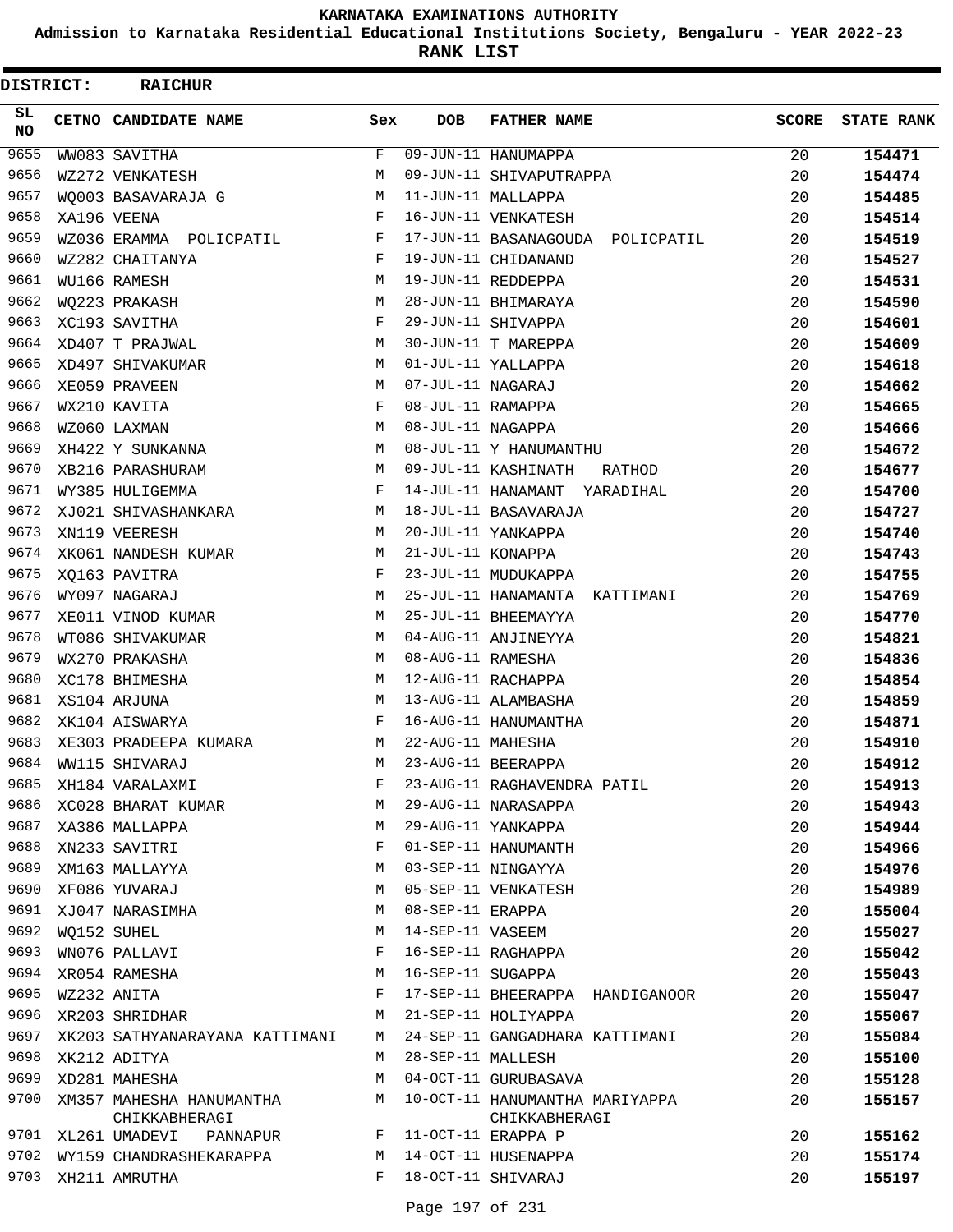**Admission to Karnataka Residential Educational Institutions Society, Bengaluru - YEAR 2022-23**

**RANK LIST**

| <b>DISTRICT:</b> | <b>RAICHUR</b>                        |     |                   |                                         |              |                   |
|------------------|---------------------------------------|-----|-------------------|-----------------------------------------|--------------|-------------------|
| SL.<br><b>NO</b> | CETNO CANDIDATE NAME                  | Sex | <b>DOB</b>        | <b>FATHER NAME</b>                      | <b>SCORE</b> | <b>STATE RANK</b> |
| 9704             | WQ041 KUMAR                           | М   |                   | 18-OCT-11 GANGAPPA                      | 20           | 155202            |
| 9705             | XN284 ARAVINDA KUMARA                 | M   | 19-OCT-11 MAHESH  |                                         | 20           | 155203            |
| 9706             | WL335 NANDINI                         | F   |                   | 24-OCT-11 VENKATESH                     | 20           | 155226            |
| 9707             | XP059 LAKSHMI                         | F   |                   | 28-OCT-11 NIRVANEPPA                    | 20           | 155245            |
| 9708             | WP264 MANJUNATHA                      | М   |                   | 29-OCT-11 MALLAYYA                      | 20           | 155247            |
| 9709             | XE283 RAMESHA                         | M   |                   | 31-OCT-11 MALLAPPA                      | 20           | 155254            |
| 9710             | XE266 MALLIKARJUN                     | M   |                   | 04-NOV-11 HANUMANTRAYA                  | 20           | 155277            |
| 9711             | XS025 KRISHNAKESHAVA                  | M   |                   | 05-NOV-11 HANUMANTA                     | 20           | 155280            |
| 9712             | XK082 NETRA<br>EATHAMARI              | F   |                   | 06-NOV-11 SHARANAPPA                    | 20           | 155285            |
| 9713             | XK045 NIRUPADI                        | M   |                   | 07-NOV-11 MUDUKAPPA                     | 20           | 155291            |
| 9714             | WZ241 DADAPEER                        | M   |                   | 08-NOV-11 MAHIBOOBSAB                   | 20           | 155294            |
| 9715             | XS211 ABISHEKA                        | M   |                   | 14-NOV-11 PAMPANNA                      | 20           | 155328            |
| 9716             | XK248 GOUTHAM K                       | М   |                   | 15-NOV-11 RAGHAVENDRA K                 | 20           | 155333            |
| 9717             | XG280 KUMARSWAMY                      | M   |                   | 15-NOV-11 SHIVAPPA                      | 20           | 155335            |
| 9718             | WN210 NAGAMMA                         | F   | 18-NOV-11 DEVARAJ |                                         | 20           | 155348            |
| 9719             | XB124 APSANA                          | F   |                   | 20-NOV-11 HUSSAINSAB RASOOLSAB HIREMANI | 20           | 155354            |
| 9720             | XK115 NANDINI                         | F   |                   | 27-NOV-11 HANUMANTHA                    | 20           | 155386            |
| 9721             | WU221 SHRI BASAVA                     | M   |                   | 02-DEC-11 PAMPANNA                      | 20           | 155415            |
| 9722             | XE177 PUSHPAVATI                      | F   | 11-DEC-11 ERANNA  |                                         | 20           | 155453            |
| 9723             | XE378 J MANUPRIYA                     | F   |                   | 14-DEC-11 JELLI SRINIVASA NAYAKA        | 20           | 155461            |
| 9724             | XD083 MARUTHI                         | M   |                   | 18-DEC-11 THIMMANNA                     | 20           | 155476            |
| 9725             | XD430 DARSHAN                         | M   |                   | 25-DEC-11 BASAVARAJA                    | 20           | 155494            |
| 9726             | WZ375 NEERAL                          | F   |                   | 27-DEC-11 JAMBANNA                      | 20           | 155503            |
| 9727             | WW164 AJAYAKUMAR                      | M   |                   | 01-JAN-12 KRUSHNAPPA                    | 20           | 155517            |
| 9728             | XJ193 GOVINDA                         | М   | 01-JAN-12 GOKARI  |                                         | 20           | 155522            |
| 9729             | WP100 VINOD                           | M   |                   | 01-JAN-12 SHANTAPPA                     | 20           | 155540            |
| 9730             | XN271 GUNDAMMA                        | F   | 05-JAN-12 AMARESH |                                         | 20           | 155546            |
| 9731             | XF239 LAXMANA                         | M   |                   | 26-JAN-12 HONNAPPA                      | 20           | 155569            |
| 9732             | XJ022 MOHAMMED<br>GOUSE               | М   |                   | 20-FEB-12 MOHAMMED<br>KHASIM            | 20           | 155593            |
| 9733             | XD285 VIJAYALAKSHMI                   | F   | 30-MAR-12 BUDEPPA |                                         | 20           | 155612            |
| 9734             | XR206 AKASHA                          | М   | 28-APR-12 YANKOBA |                                         | 20           | 155620            |
| 9735             | XA420 PRUTVIRAJ                       | M   |                   | 30-JUN-12 SHEELAVANTHA                  | 20           | 155632            |
| 9736             | WR234 ANITHA                          | F   |                   | 24-OCT-08 HANUMANTARAYA                 | 19           | 155647            |
| 9737             | WS165 NAVEEN                          | M   |                   | 19-NOV-08 HANUMANTRAYA                  | 19           | 155648            |
| 9738             | WZ315 RAJESHWARI                      | F   |                   | 23-MAR-09 BASAVARAJ                     | 19           | 155656            |
| 9739             | WZ253 SUCHITRA                        | F   |                   | 13-APR-09 SHANAMUKHAPPA                 | 19           | 155659            |
| 9740             | WL011 MANJUNATHA                      | М   |                   | 06-MAY-09 SHIVAPPA                      | 19           | 155662            |
| 9741             | XF189 ANJALI                          | F   |                   | 21-MAY-09 BHEERAPPA                     | 19           | 155664            |
| 9742             | XF079 AKASHA                          | М   |                   | 01-JAN-10 YAMANOOR                      | 19           | 155689            |
| 9743             | WO226 GEETHA                          | F   |                   | 01-JAN-10 SHIVANNA                      | 19           | 155693            |
| 9744             | WU076 REKHA                           | F   |                   | 01-JAN-10 BASAVARAJA                    | 19           | 155697            |
| 9745             | XJ057 YASHWANTH                       | M   |                   | 01-JAN-10 PANTAPPA                      | 19           | 155702            |
| 9746             | XJ227 MAHANTESH                       | М   |                   | 10-FEB-10 THAYAPPA                      | 19           | 155715            |
| 9747             | XA497 GOVINDARAJU TIMMAYYA<br>POOJARI | М   |                   | 01-JUN-10 TIMMAYYA YAMANAPPA POOJARI    | 19           | 155761            |
| 9748             | XA410 SANJANA                         | F   | 01-JUN-10 SANTOSH |                                         | 19           | 155764            |
| 9749             | XD119 RIJWAN BEGUM                    | F   |                   | 09-JUN-10 MAHMAD ALI                    | 19           | 155770            |
| 9750             | WM031 UMESH C                         | М   |                   | 16-JUN-10 CHANNABASAVAHIREMANI          | 19           | 155775            |
| 9751             | XF303 SHRIDEVI                        | F   |                   | 26-JUN-10 SHIVANNA                      | 19           | 155783            |
| 9752             | WV099 PRASHANT                        | М   |                   | 27-JUN-10 DURGAPPA                      | 19           | 155784            |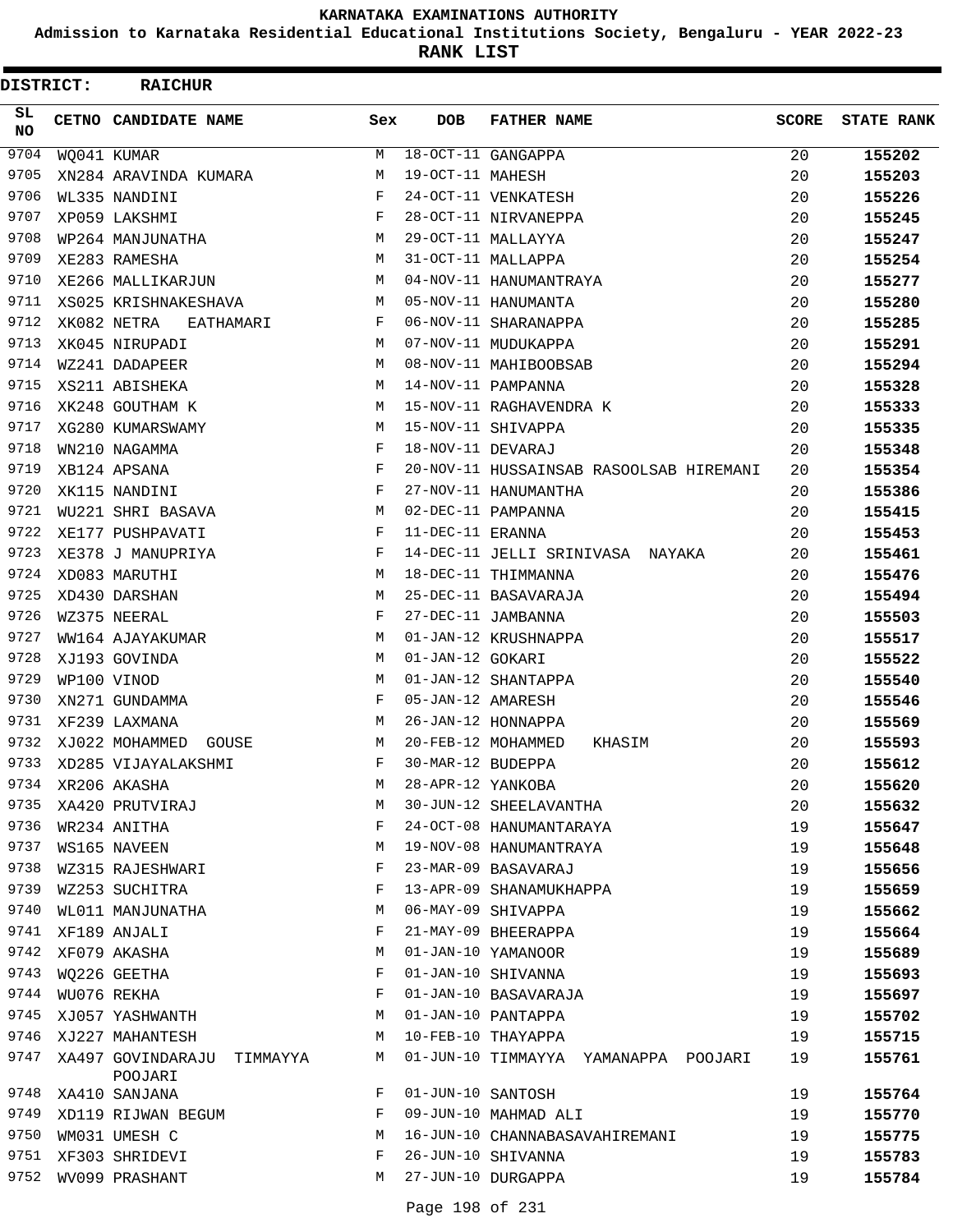**Admission to Karnataka Residential Educational Institutions Society, Bengaluru - YEAR 2022-23**

|                 | <b>DISTRICT:</b> | <b>RAICHUR</b>                |             |                   |                                       |       |                   |
|-----------------|------------------|-------------------------------|-------------|-------------------|---------------------------------------|-------|-------------------|
| SL<br><b>NO</b> |                  | CETNO CANDIDATE NAME          | Sex         | DOB               | <b>FATHER NAME</b>                    | SCORE | <b>STATE RANK</b> |
| 9753            |                  | XS055 BHAGYAMMA               | F           |                   | 24-JUL-10 BOGESHA TURVIHAL            | 19    | 155796            |
| 9754            |                  | XR170 HULIGEPPA JERABANDI     | М           |                   | 06-AUG-10 NAGAPPA JERABANDI           | 19    | 155811            |
| 9755            |                  | WZ273 MAHMAD ASAPAK RASUL SAB | М           |                   | 10-AUG-10 RASUL SAB                   | 19    | 155814            |
| 9756            |                  | WY021 SHWETHA                 | F           |                   | 20-AUG-10 SHARANAPPA                  | 19    | 155826            |
| 9757            |                  | XN020 AKSHATA                 | F           |                   | 23-AUG-10 SHARANAPPA<br>MALGI         | 19    | 155829            |
| 9758            |                  | WW320 SHWETA                  | F           |                   | 17-SEP-10 JAIRAM RATHOD               | 19    | 155862            |
| 9759            |                  | XE333 YALLALINGA              | М           |                   | 17-SEP-10 K RAMANNA                   | 19    | 155863            |
| 9760            | XD262 AJAY       |                               | М           | 18-SEP-10 RAMESH  |                                       | 19    | 155864            |
| 9761            |                  | XC025 VAISHALI                | F           | 10-OCT-10 NAGARAJ |                                       | 19    | 155900            |
| 9762            |                  | XM174 RAJESWARI               | F           |                   | 12-OCT-10 KARIBEERAPPA                | 19    | 155904            |
| 9763            |                  | XM007 NAGARAJA                | М           |                   | 18-OCT-10 DEVAPPA CHALAVADI           | 19    | 155914            |
| 9764            |                  | WW503 AKASH                   | М           | 11-NOV-10 RAMESH  |                                       | 19    | 155965            |
| 9765            |                  | XN009 SOMARAJA                | М           |                   | 15-NOV-10 GUNDAPPA                    | 19    | 155975            |
| 9766            |                  | XD392 PRASHANTHA              | М           |                   | 17-NOV-10 HULUGAPPA                   | 19    | 155979            |
| 9767            |                  | XB155 VEENA                   | F           |                   | 17-NOV-10 DURAGAPPA                   | 19    | 155980            |
| 9768            |                  | WX178 PRATAP                  | М           |                   | 18-NOV-10 BALARAJA                    | 19    | 155984            |
| 9769            |                  | XD426 AKASH                   | M           |                   | 01-DEC-10 SANNASHANKRAPPA             | 19    | 156010            |
| 9770            |                  | WW360 MADANA                  | М           |                   | 09-DEC-10 YAMANOOR                    | 19    | 156036            |
| 9771            |                  | XD118 AMEEDA                  | F           |                   | 11-DEC-10 ALLISABA                    | 19    | 156042            |
| 9772            |                  | XA184 SHRIDEVI                | F           | 15-DEC-10 MANAPPA |                                       | 19    | 156059            |
| 9773            |                  | XC307 MEGANNA                 | F           |                   | 28-DEC-10 MALIKARGUN                  | 19    | 156087            |
| 9774            |                  | XH191 AJAY KUMAR              | М           |                   | 01-JAN-11 SHIVARAJ                    | 19    | 156099            |
| 9775            |                  | XE181 CHANNABASAVA            | М           |                   | 01-JAN-11 CHANDAPPA                   | 19    | 156103            |
| 9776            |                  | WZ164 GANESH                  | M           |                   | 01-JAN-11 CHANNAPPA                   | 19    | 156113            |
| 9777            |                  | WY292 KARINA                  | F           |                   | 01-JAN-11 DHARMASHEKHAR               | 19    | 156120            |
| 9778            |                  | WT211 MAHESH                  | M           |                   | 01-JAN-11 NINGAPPA                    | 19    | 156124            |
| 9779            |                  | WM027 MOUNESH                 | М           | 01-JAN-11 KAMANNA |                                       | 19    | 156125            |
| 9780            |                  | WY441 SNEHA                   | F           | 06-JAN-11 GOPAL   |                                       | 19    | 156166            |
| 9781            |                  | XS028 SHRUSTI                 | $\mathbf F$ |                   | 09-JAN-11 SHIVAPPA SHARANAYYA SHASTRI | 19    | 156172            |
|                 |                  | 9782 WY307 gyanayya           | M           |                   | 18-JAN-11 LINGARADDEPPA               | 19    | 156189            |
| 9783            |                  | WL088 JAMEER AHMED            | М           |                   | 20-JAN-11 KASIMSAB                    | 19    | 156195            |
| 9784            |                  | WY002 MAHAMAD NAWAZ           | М           |                   | 22-JAN-11 MAHAMAD SHARIF              | 19    | 156200            |
| 9785            |                  | XA369 AMARESH                 | М           |                   | 27-JAN-11 ADAPPA MADARA               | 19    | 156217            |
| 9786            |                  | XP094 HANUMESHA               | М           | 02-FEB-11 NAGAPPA |                                       | 19    | 156237            |
| 9787            |                  | WW277 ASHWINI                 | F           |                   | 04-FEB-11 SHIVAPPA                    | 19    | 156241            |
| 9788            |                  | XA315 RAMESH                  | М           |                   | 01-MAR-11 HANUMANT                    | 19    | 156322            |
| 9789            |                  | WW317 SOUPARNIKA              | F           |                   | 10-MAR-11 NAGARAJ HULAGAPPA MADIGA    | 19    | 156350            |
| 9790            |                  | WY050 SRUSHTI                 | F           |                   | 10-MAR-11 HANAMAPPA                   | 19    | 156351            |
| 9791            |                  | WY025 YALLALINGA              | М           | 11-MAR-11 NAGAPPA |                                       | 19    | 156356            |
| 9792            |                  | XS110 VANIPRIYA               | F           | 13-MAR-11 RAMU    |                                       | 19    | 156363            |
| 9793            |                  | XC311 MAHIBOOB                | М           | 17-MAR-11 PREED   |                                       | 19    | 156371            |
| 9794            |                  | WU231 BHAGYA                  | F           |                   | 25-MAR-11 CHANNAPPA                   | 19    | 156396            |
| 9795            |                  | XD038 DURUGESHA               | М           |                   | 03-APR-11 BASAVARAJA                  | 19    | 156423            |
| 9796            |                  | XS187 BASAVARAJA              | М           |                   | 06-APR-11 HANUMANTA YARADODDI         | 19    | 156436            |
| 9797            |                  | XP026 MARISWAMI               | М           | 06-APR-11 RAMAYYA |                                       | 19    | 156439            |
| 9798            |                  | XK219 SHRAVANTI               | F           |                   | 06-APR-11 HOSAGERAPPA                 | 19    | 156441            |
| 9799            |                  | XK358 VIJAYAKUAMAR UPALEPPA   | М           |                   | 10-APR-11 UPALEPPA                    | 19    | 156459            |
| 9800            |                  | WU021 MAHAMMADAYAN            | М           |                   | 13-APR-11 KHASIMSAB                   | 19    | 156472            |
| 9801            |                  | XJ049 SNEHA                   | F           |                   | 17-APR-11 SANNA NARASIMHALU           | 19    | 156485            |
| 9802            |                  | WY101 VIKRAM                  | М           |                   | 19-APR-11 HANAMAPPA JALIBENCHI        | 19    | 156493            |
|                 |                  |                               |             | Page 199 of 231   |                                       |       |                   |
|                 |                  |                               |             |                   |                                       |       |                   |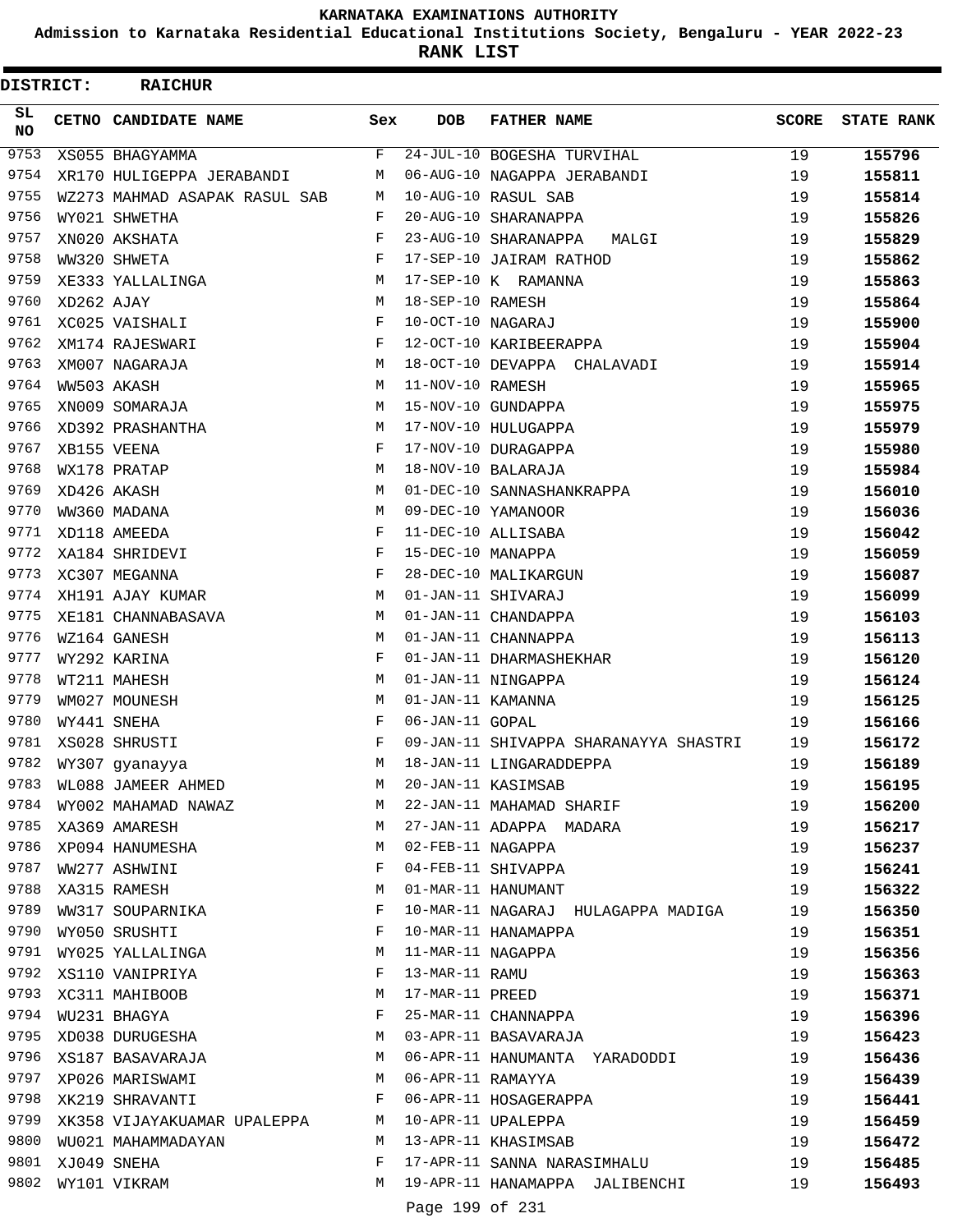**Admission to Karnataka Residential Educational Institutions Society, Bengaluru - YEAR 2022-23**

**RANK LIST**

| <b>DISTRICT:</b> | <b>RAICHUR</b>             |     |                   |                             |              |                   |
|------------------|----------------------------|-----|-------------------|-----------------------------|--------------|-------------------|
| SL.<br><b>NO</b> | CETNO CANDIDATE NAME       | Sex | <b>DOB</b>        | <b>FATHER NAME</b>          | <b>SCORE</b> | <b>STATE RANK</b> |
| 9803             | XK069 KAVITA               | F   |                   | 25-APR-11 MAHADEVA          | 19           | 156519            |
| 9804             | XN279 SHIVARAJA            | М   |                   | 25-APR-11 SANNA NINGAPPA    | 19           | 156521            |
| 9805             | WP231 VEERESH              | M   |                   | 05-MAY-11 DURGAPPA          | 19           | 156575            |
| 9806             | WN089 YASHODHA             | F   | 05-MAY-11 RAMANNA |                             | 19           | 156576            |
| 9807             | WL094 ARUNAKUMAR           | М   |                   | 07-MAY-11 GANGAPPA          | 19           | 156582            |
| 9808             | WY443 SHWETA               | F   |                   | 07-MAY-11 TIPPANNA RATHOD   | 19           | 156585            |
| 9809             | XD181 BHAGYA SHREE         | F   |                   | 08-MAY-11 SHARANAPPA        | 19           | 156586            |
| 9810             | XF240 SHIVAPUTRA           | М   | 10-MAY-11 BUDEPPA |                             | 19           | 156600            |
| 9811             | XG119 ANUSHA               | F   |                   | 16-MAY-11 SHIVAKUMARA       | 19           | 156617            |
| 9812             | WY314 MANOJ SHARANAPPA     | М   |                   | 25-MAY-11 SHARANAPPA        | 19           | 156659            |
| 9813             | XH254 POOJA                | F   | 26-MAY-11 EARESHA |                             | 19           | 156667            |
| 9814             | XB089 BHAGYALAKSHMI        | F   |                   | 27-MAY-11 HANUMANT          | 19           | 156669            |
| 9815             | XM026 MALLAMMA             | F   |                   | 28-MAY-11 MOUNESHA          | 19           | 156678            |
| 9816             | WL234 AJEYA                | М   | 01-JUN-11 KISHAN  |                             | 19           | 156691            |
| 9817             | WM149 SUNEEL               | M   |                   | 01-JUN-11 NINGAPPA          | 19           | 156701            |
| 9818             | XB026 HULLESH              | М   |                   | 02-JUN-11 BASAVARAJ         | 19           | 156704            |
| 9819             | WW048 VENKATESH PAMMAR     | М   |                   | 02-JUN-11 CHANDAPPA PAMMAR  | 19           | 156709            |
| 9820             | WS163 JAYASHREE            | F   |                   | 04-JUN-11 SHIVAPPA          | 19           | 156717            |
| 9821             | WW153 AISHWARYA            | F   | 05-JUN-11 SHIVAJI |                             | 19           | 156724            |
| 9822             | WZ117 YALLAPPA             | М   | 08-JUN-11 ADAPPA  |                             | 19           | 156745            |
| 9823             | WM009 ALTAF                | М   |                   | 12-JUN-11 KUDAN BASHA       | 19           | 156761            |
| 9824             | XB188 BABLOO               | М   |                   | 14-JUN-11 YANKANNA TIRUPATI | 19           | 156773            |
| 9825             | XA115 MALLIKARJUN AIDBHAVI | М   |                   | 14-JUN-11 MALAPPA AIDBHAVI  | 19           | 156775            |
| 9826             | XE083 MOUNESH              | M   |                   | 14-JUN-11 AMARESHA          | 19           | 156776            |
| 9827             | XS020 MAHENDRA             | М   | 17-JUN-11 ERANNA  |                             | 19           | 156787            |
| 9828             | WP132 SHWETA               | F   |                   | 22-JUN-11 AMATAPPA          | 19           | 156808            |
| 9829             | WP048 SHANTAMMA            | F   |                   | 24-JUN-11 LACHAMAYYA        | 19           | 156816            |
| 9830             | WQ154 PRAJVALA NAYAK       | M   |                   | 26-JUN-11 RANGANNA          | 19           | 156825            |
| 9831             | WS175 AKASH                | M   |                   | 27-JUN-11 MALLAPPA          | 19           | 156828            |
| 9832             | XN156 VINODA KUMAR         | M   |                   | 30-JUN-11 DURUGAPPA         | 19           | 156846            |
| 9833             | WU051 AAKASH               | М   |                   | 01-JUL-11 LAALAPPA          | 19           | 156847            |
| 9834             | XC327 CHETHAN              | М   |                   | 04-JUL-11 LAKSHMANA         | 19           | 156858            |
| 9835             | XN129 PRAVEENA KUMAR       | M   |                   | 04-JUL-11 PARASHURAM M      | 19           | 156863            |
| 9836             | WM139 CHANNABASAVA         | M   |                   | 10-JUL-11 MALLAYYA          | 19           | 156902            |
| 9837             | XF273 RANJEETHA HANUMANTH  | F   |                   | 12-JUL-11 HANUMANTH         | 19           | 156914            |
| 9838             | XH322 BHUVANESHWARI        | F   |                   | 14-JUL-11 BASAVARAJ         | 19           | 156919            |
| 9839             | WL341 NAGARAJA             | М   | 28-JUL-11 BUDEPPA |                             | 19           | 156989            |
| 9840             | WX338 VAISHNAVI CHAVAN     | F   |                   | 06-AUG-11 PARASHURAM CHAVAN | 19           | 157048            |
| 9841             | WL103 BASAVARAJ            | М   |                   | 19-AUG-11 SHEKHAPPA         | 19           | 157101            |
| 9842             | XS166 MUHAMMED ALTAF       | М   |                   | 23-AUG-11 KHADER BASHA      | 19           | 157123            |
| 9843             | XC168 ERAMMA               | F   |                   | 25-AUG-11 MALLAPPA          | 19           | 157132            |
|                  | 9844 XM250 ASPAK HUSEN     | М   |                   | 31-AUG-11 HUSENSAB          | 19           | 157162            |
| 9845             | XE232 MALLAMMA             | F   |                   | 31-AUG-11 KUMARANAYAKA      | 19           | 157164            |
| 9846             | XH244 SOUNDARYA            | F   | 02-SEP-11 SAMWEAL |                             | 19           | 157181            |
| 9847             | XF117 SHRIDEVI             | F   |                   | 07-SEP-11 BASAVARAJ         | 19           | 157193            |
| 9848             | XN226 PRERANA              | F   |                   | 19-SEP-11 SHARANAPPA        | 19           | 157235            |
| 9849             | XP223 ANUSHREE             | F   |                   | 22-SEP-11 GOVEENDAPPA       | 19           | 157244            |
| 9850<br>9851     | WZ366 VIJAYAKUMAR          | М   |                   | 23-SEP-11 HANUMAPPA         | 19           | 157254            |
| 9852             | WR119 NAGMA BEGUM          | F   |                   | 26-SEP-11 MAHABOOB          | 19           | 157261            |
|                  | WQ187 RAKSHITHA            | F   |                   | 08-OCT-11 YALLAPPA          | 19           | 157297            |
|                  |                            |     | Page 200 of 231   |                             |              |                   |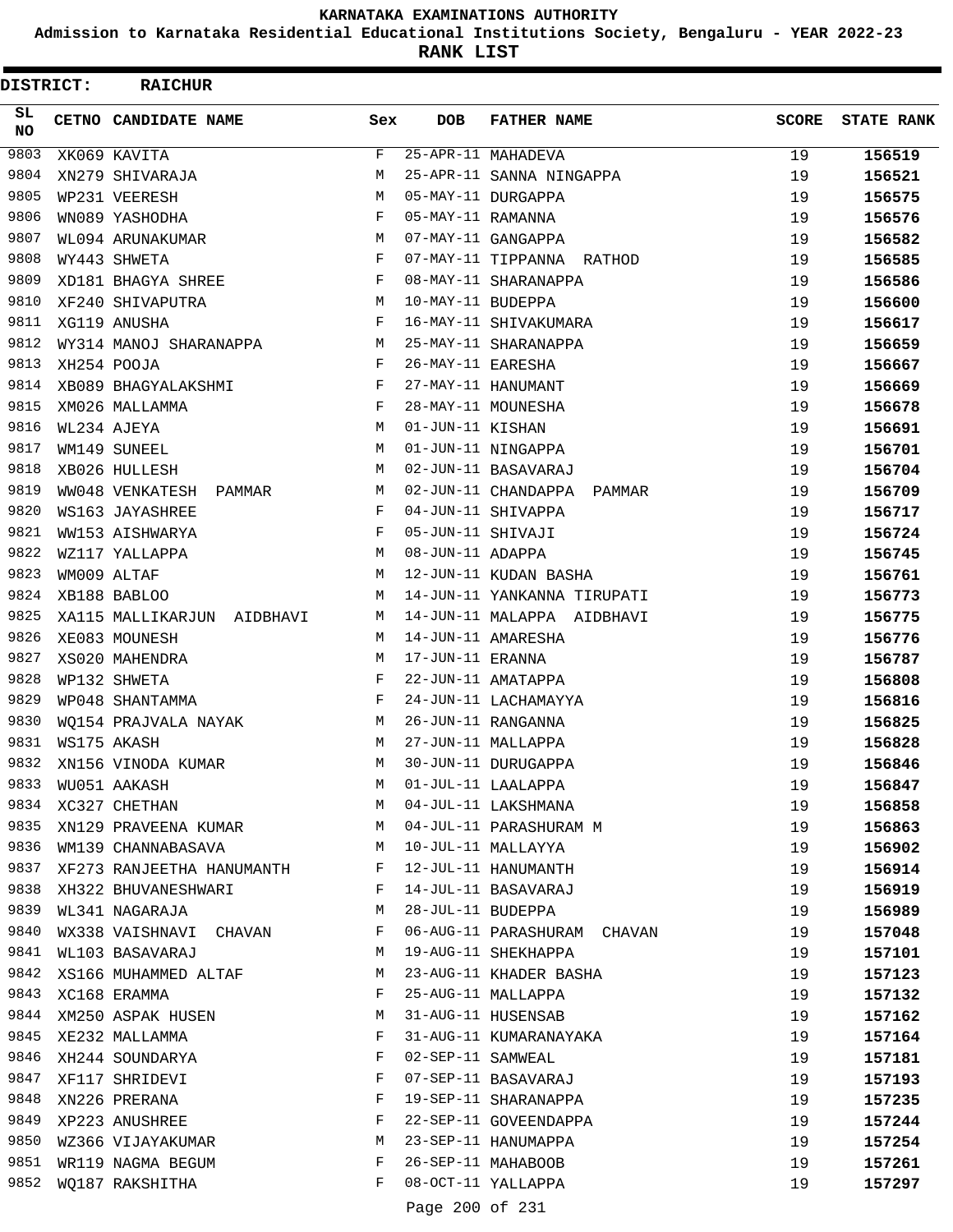**Admission to Karnataka Residential Educational Institutions Society, Bengaluru - YEAR 2022-23**

**RANK LIST**

| DISTRICT: | <b>RAICHUR</b>                  |        |                   |                                           |       |                   |
|-----------|---------------------------------|--------|-------------------|-------------------------------------------|-------|-------------------|
| SL<br>NO  | CETNO CANDIDATE NAME            | Sex    | <b>DOB</b>        | <b>FATHER NAME</b>                        | SCORE | <b>STATE RANK</b> |
| 9853      | WV181 TARUN KATTIMANI           | М      |                   | 13-OCT-11 PARASHURAM<br>KATTIMANI         | 19    | 157320            |
| 9854      | XK151 VARSHINI                  | F      |                   | 16-OCT-11 GUNDAPPA                        | 19    | 157332            |
| 9855      | WN360 SHRINIVAS YADAV           | М      |                   | 18-OCT-11 BHIMAPPA YADAV                  | 19    | 157341            |
| 9856      | XC349 MAHESH                    | М      |                   | 19-OCT-11 LAKSHMANA                       | 19    | 157342            |
| 9857      | WX297 ANKITA                    | F      |                   | 21-OCT-11 AMAREGUNDAPPA                   | 19    | 157349            |
| 9858      | WX073 TIMMAREDDY                | М      | 21-OCT-11 IRANNA  |                                           | 19    | 157351            |
| 9859      | XE098 AMBIKA R R                | F      | 24-OCT-11 RAMESH  |                                           | 19    | 157360            |
| 9860      | WZ299 KARIYAMMA                 | F      | 25-OCT-11 RAMANNA |                                           | 19    | 157369            |
| 9861      | WQ112 RESHMA                    | F      | 27-OCT-11 PEERSAB |                                           | 19    | 157377            |
| 9862      | XA305 SHRAVANI                  | F      | 05-NOV-11 VENKOBA |                                           | 19    | 157408            |
| 9863      | XH269 DEEPIKA                   | F      |                   | 07-NOV-11 ANJANEYA                        | 19    | 157414            |
| 9864      | XJ033 NITIN                     | M      |                   | 10-NOV-11 BASANA GOUDA                    | 19    | 157423            |
| 9865      | WN182 BANDESH                   | М      |                   | 12-NOV-11 ANJANAYYA                       | 19    | 157430            |
| 9866      | XD303 KRUSHNA                   | М      |                   | 17-NOV-11 VENKATESHA                      | 19    | 157454            |
| 9867      | WZ257 SHAMEER                   | M      |                   | 19-NOV-11 MADARSAB                        | 19    | 157462            |
| 9868      | WP091 MALLIKARJUNA              | М      |                   | 21-NOV-11 YALLAPPA                        | 19    | 157467            |
| 9869      | XA207 ANSAR                     | М      |                   | 25-NOV-11 MODINSAB                        | 19    | 157484            |
| 9870      | XP064 LALABI                    | F      |                   | 15-DEC-11 HUSENASAB                       | 19    | 157566            |
| 9871      | WS026 MALAPPA                   | M      |                   | 25-DEC-11 YALLAPPA                        | 19    | 157594            |
| 9872      | XG250 CHANNAMMA                 | F      |                   | 27-DEC-11 NINGAPPA                        | 19    | 157600            |
| 9873      | XL350 AJAYKUMAR                 | М      | 30-DEC-11 SURESHA |                                           | 19    | 157605            |
| 9874      | WP114 AKASHA                    | M      | 01-JAN-12 SOMAPPA |                                           | 19    | 157611            |
| 9875      | XB032 MONOKA                    | F      |                   | 01-JAN-12 RAMANNA KATIGER                 | 19    | 157616            |
| 9876      | XJ012 NANDAKISHOR               | М      |                   | 01-JAN-12 S MAHADEVA                      | 19    | 157617            |
| 9877      | WQ017 RAJABHI                   | F      |                   | 01-JAN-12 KHAJA SAB                       | 19    | 157619            |
| 9878      | XD076 SRUSHTI                   | F      |                   | 01-JAN-12 SHANKRAPPA                      | 19    | 157623            |
| 9879      | WY240 VEERESH VIJAYKUMAR POLICE | M      |                   | 01-JAN-12 VIJAYAKUMAR VEERAPPA POLICE     | 19    | 157626            |
| 9880      | WM156 KAVITA                    | F      |                   | 05-JAN-12 GOVINDAPPA                      | 19    | 157632            |
| 9881      | WS211 HAREESH PAWAR             | M      |                   | 12-JAN-12 PARAMESH                        | 19    | 157645            |
| 9882      | WX096 ANNAPURNA                 | F      |                   | 14-JAN-12 HANUMAPPA                       | 19    | 157648            |
| 9883      | WU020 RENAMMA                   | F      |                   | 17-JAN-12 SHIVAPPA                        | 19    | 157655            |
| 9884      | XM201 ISWARYA                   | F      |                   | 26-JAN-12 SHIVUKUMAR                      | 19    | 157658            |
| 9885      | XL014 SHINY                     | F      |                   | 12-FEB-12 HUSENAPPA                       | 19    | 157680            |
| 9886      | XN175 YAMANURA                  | М      | 08-MAR-12 RAMANNA |                                           | 19    | 157688            |
| 9887      | XA161 SANGAMESHAKUMAR           | М      |                   | 09-MAR-12 HUCHHAPPA                       | 19    | 157689            |
| 9888      | XC231 SWATHI                    | F      |                   | 27-MAR-12 PRAKASHA                        | 19    | 157693            |
| 9889      | WM239 PAVITRA                   | F      |                   | 10-APR-12 SHIVARAJ                        | 19    | 157701            |
| 9890      | WY394 PRAVEEN                   | М      |                   | 23-JUL-12 DURAGAPPA                       | 19    | 157712            |
| 9891      | XC143 C CHETAN KUMAR            | М      |                   | 11-DEC-12 AMARESH CHILKARAGI              | 19    | 157719            |
| 9892      | WT005 SUNITA                    | F      |                   | 09-SEP-09 BASAVARAJ                       | 18    | 157735            |
| 9893      |                                 | F      |                   | ADDADAGI<br>01-JAN-10 BALAPPA             | 18    |                   |
| 9894      | XH088 KAVITHA<br>XN012 UPALEPPA | М      |                   | 01-JAN-10 NAGARAJ PUJARI                  | 18    | 157747            |
| 9895      |                                 |        |                   |                                           |       | 157753            |
| 9896      | XH044 UPENDRA KUMAR             | М<br>F |                   | 10-JAN-10 VENKATESH<br>20-JAN-10 AMARAPPA | 18    | 157756            |
| 9897      | XA363 RENUKA                    |        |                   |                                           | 18    | 157759            |
|           | WY033 PADMAVATHI                | F      |                   | 27-JAN-10 VENKATESH                       | 18    | 157761            |
| 9898      | WY068 VEERESH                   | М      |                   | 21-APR-10 DYAVAPPA                        | 18    | 157791            |
| 9899      | WM026 HONNALINGA                | М      |                   | 19-MAY-10 NAGARAJA                        | 18    | 157803            |
| 9900      | WM039 HANUMANTA                 | М      |                   | 01-JUN-10 BOODEPPA                        | 18    | 157806            |
| 9901      | WQ300 AMBIKA                    | F      |                   | 15-JUN-10 MAHADEVAPPA                     | 18    | 157814            |
| 9902      | WY361 MUTTAMMA                  | F      | 30-JUN-10 MANAYYA |                                           | 18    | 157824            |
|           |                                 |        | Page 201 of 231   |                                           |       |                   |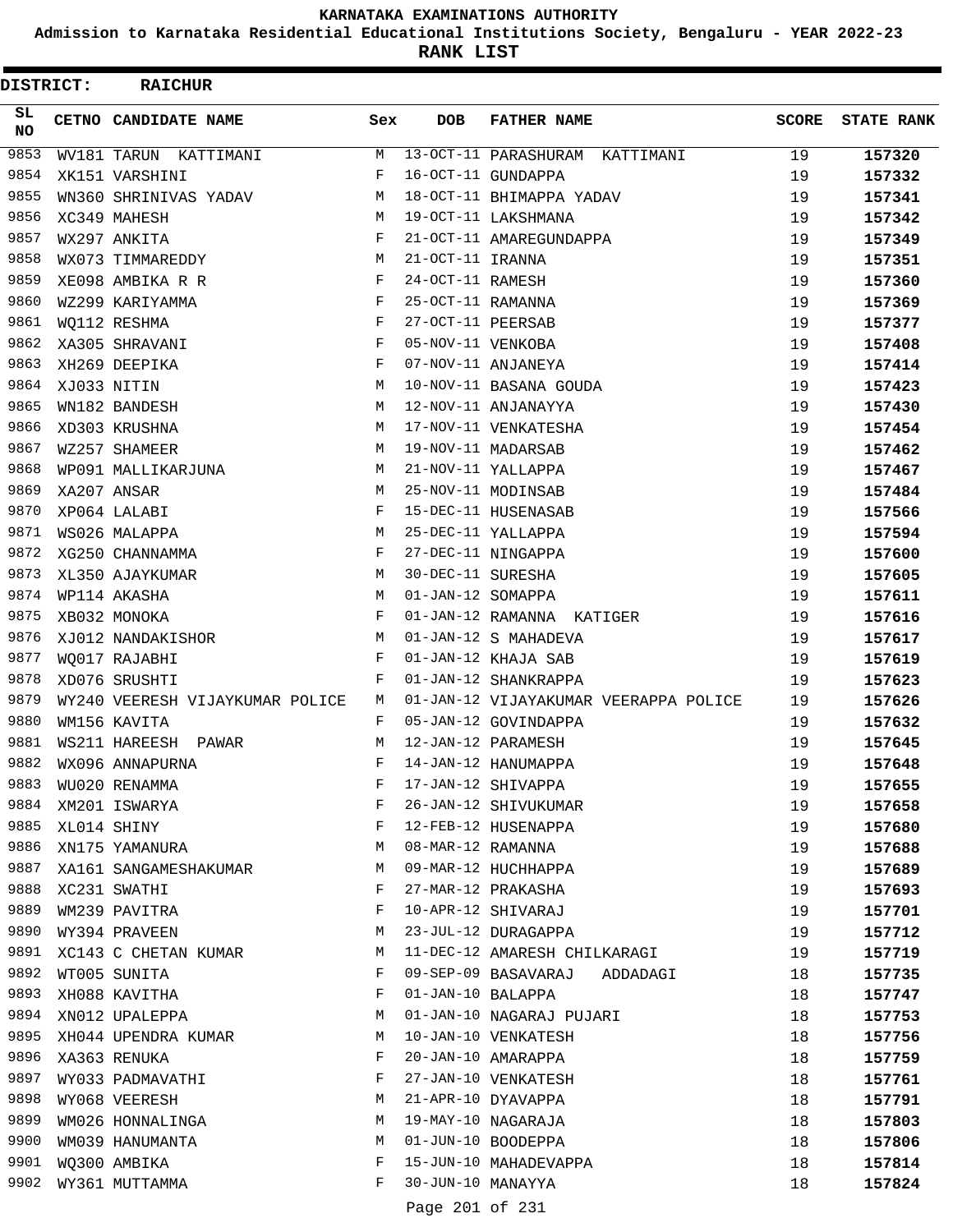**Admission to Karnataka Residential Educational Institutions Society, Bengaluru - YEAR 2022-23**

ı

**RANK LIST**

| DISTRICT:    |            | <b>RAICHUR</b>                   |        |                   |                                        |              |                   |
|--------------|------------|----------------------------------|--------|-------------------|----------------------------------------|--------------|-------------------|
| SL<br>NO.    |            | CETNO CANDIDATE NAME             | Sex    | <b>DOB</b>        | <b>FATHER NAME</b>                     | <b>SCORE</b> | <b>STATE RANK</b> |
| 9903         |            | WV487 RAMAKUMARA                 | M      |                   | 13-JUL-10 GADDEPPA ANGADI              | 18           | 157830            |
| 9904         |            | WM034 MAHAMMAD FARUO             | M      | 27-JUL-10 BABA    |                                        | 18           | 157840            |
| 9905         |            | WP129 PRAJWAL                    | M      |                   | 08-AUG-10 MALLANNA                     | 18           | 157853            |
| 9906         |            | WZ136 NASREEN                    | F      |                   | 12-OCT-10 REHAMAN SAB                  | 18           | 157939            |
| 9907         |            | WV180 CHANNIRAGOUDA              | M      |                   | 15-OCT-10 SHARANABASAV                 | 18           | 157944            |
| 9908         |            | WM121 SHREEN                     | F      | 15-OCT-10 ISMAIL  |                                        | 18           | 157946            |
| 9909         |            | WV076 MADHU                      | F      |                   | 18-OCT-10 NINGAPPA                     | 18           | 157952            |
| 9910         |            | WW111 MUDAKAMMA                  | F      |                   | 25-OCT-10 SHANTPPA MUDAKAPPA MACHANUR  | 18           | 157966            |
| 9911         |            | WZ032 MEENAKSHI                  | F      |                   | 01-NOV-10 AMARESH HANAMAPPA GADGI      | 18           | 157979            |
| 9912         |            | WR038 FATIMA RASTAPUR            | F      |                   | 02-NOV-10 MOULALI RASTAPUR             | 18           | 157981            |
| 9913         |            | XB202 PRAJWAL                    | M      |                   | 03-NOV-10 VENKAPPA                     | 18           | 157983            |
| 9914         |            | XD290 MALAPPA                    | M      |                   | 05-NOV-10 HANUMANTA                    | 18           | 157989            |
| 9915         |            | XQ019 PRADEEP                    | M      |                   | 06-NOV-10 YALLAPPA                     | 18           | 157993            |
| 9916         |            | XN269 ANIL KUMAR                 | M      |                   | 10-NOV-10 BASAVANA GOUDA               | 18           | 158003            |
| 9917         |            | WY141 NIKITHA                    | F      |                   | 23-NOV-10 SHIVASHANKARARADDI           | 18           | 158017            |
| 9918         |            | WQ038 HARSHIYABEGUM              | F      |                   | 25-NOV-10 KHASIM SAB                   | 18           | 158020            |
| 9919         |            | WN200 BASAVARAJA                 | М      |                   | 05-DEC-10 BASALINGAPPA                 | 18           | 158041            |
| 9920         |            | XH036 D RAMANJINAYYA             | M      |                   | 06-DEC-10 D GURUSWAMY                  | 18           | 158043            |
| 9921         |            | XC161 SANGEETHA                  | F      |                   | 12-DEC-10 CHENNAPPA                    | 18           | 158056            |
| 9922         |            | XF055 AYYAPPA                    | M      |                   | 01-JAN-11 SHANTAPPA                    | 18           | 158099            |
| 9923         |            | XG213 BHUPATHI GOUDA             | М      |                   | 01-JAN-11 CHANNAKESHAVA                | 18           | 158101            |
| 9924         |            | XD002 DHANESH                    | M      |                   | 01-JAN-11 VENKATESHA                   | 18           | 158104            |
| 9925         |            | WM248 MEENAKSHI                  | F      | 01-JAN-11 NAGAPPA |                                        | 18           | 158114            |
| 9926         | WP174 RAJU |                                  | M      |                   | 01-JAN-11 CHANNARADDY                  | 18           | 158120            |
| 9927         |            | XA070 SABANNA SABANNA MALIPATIL  | M      |                   | 01-JAN-11 SABANNA TIMMAYYA MALIPATIL   | 18           | 158124            |
| 9928         |            | WV132 SANDEEP                    | M      |                   | 01-JAN-11 MUTTAPPA                     | 18           | 158127            |
| 9929         |            | WZ260 SANTOSH RAMANNA NELLI      | M      |                   | 01-JAN-11 RAMANNA GADDEPPA NELLI       | 18           | 158128            |
| 9930         |            | WX330 SHWETA                     | F      |                   | 01-JAN-11 RAMAPPA RATHOD               | 18           | 158130            |
| 9931         |            | XK006 AKSHYA KUMAR               | M      |                   | 11-JAN-11 MAHENDRA                     | 18           | 158168            |
| 9932         |            | XG026 KIRAN KUMAR                | M      |                   | 17-JAN-11 CHANDRAPPA                   | 18           | 158180            |
| 9933         |            | WT224 AARATI                     | F      |                   | 19-JAN-11 YANKAPPA                     | 18           | 158183            |
| 9934         |            | WM053 BEEMANNA                   | М      |                   | 20-JAN-11 BASAVARAJA                   | 18           | 158186            |
| 9935<br>9936 |            | WL270 LAL MAHAMAD                | М      |                   | 23-JAN-11 HUSENBASHA                   | 18           | 158198            |
|              |            | XN206 ANKITHA                    | F      |                   | 29-JAN-11 HANUMAPPA                    | 18           | 158218            |
| 9937<br>9938 |            | WQ049 KAVYA                      | F<br>F | 03-FEB-11 VEERESH |                                        | 18           | 158226            |
| 9939         |            | XL164 SHWETA<br>XG002 VAISHALI   | F      |                   | 05-FEB-11 KOREPPA<br>07-FEB-11 KRISHNA | 18           | 158232            |
| 9940         |            |                                  | F      | 08-FEB-11 BASAPPA |                                        | 18           | 158242            |
| 9941         |            | XC002 BHUMIKA<br>XG064 RENUKAMMA | F      |                   | 12-FEB-11 YAMANAPPA                    | 18<br>18     | 158243            |
| 9942         |            | WW350 MAHMAD ARAMAN              | М      |                   | 15-FEB-11 AKBAR ALI MURTUJA SAB        | 18           | 158259<br>158267  |
| 9943         |            | WW046 RUKSANA                    | F      |                   | 18-FEB-11 MAINUDDIN                    | 18           | 158277            |
| 9944         |            |                                  | М      |                   | 19-FEB-11 AMBAS PAWAR                  | 18           |                   |
| 9945         |            | WW321 SANATH PAWAR               | М      |                   | 20-FEB-11 JANARADANA                   |              | 158281            |
| 9946         |            | XH137 SURENDARA<br>WP237 KAVITA  | F      |                   | 23-FEB-11 HANUMANTARAYA                | 18<br>18     | 158282<br>158289  |
| 9947         |            | WU087 MAHIBOOBI                  | F      |                   | 25-FEB-11 HAROON BHASHA                | 18           | 158299            |
| 9948         |            | XC013 SHIVAKANTHI                | F      |                   | 07-MAR-11 BHIMAYYA                     | 18           | 158329            |
| 9949         |            | WR204 BAVASALI                   | М      |                   | 08-MAR-11 NOORPASHA                    | 18           | 158331            |
| 9950         |            | WP034 DEVAKAMMA                  | F      |                   | 14-MAR-11 HANUMANTRAYA                 | 18           | 158344            |
| 9951         |            | XG148 RACHAMMA                   | F      | 28-MAR-11 AMARESH |                                        | 18           | 158403            |
| 9952         |            | WM169 SUMITRA                    | F      |                   | 02-APR-11 MALLAPPA                     | 18           | 158422            |
|              |            |                                  |        | Page 202 of 231   |                                        |              |                   |
|              |            |                                  |        |                   |                                        |              |                   |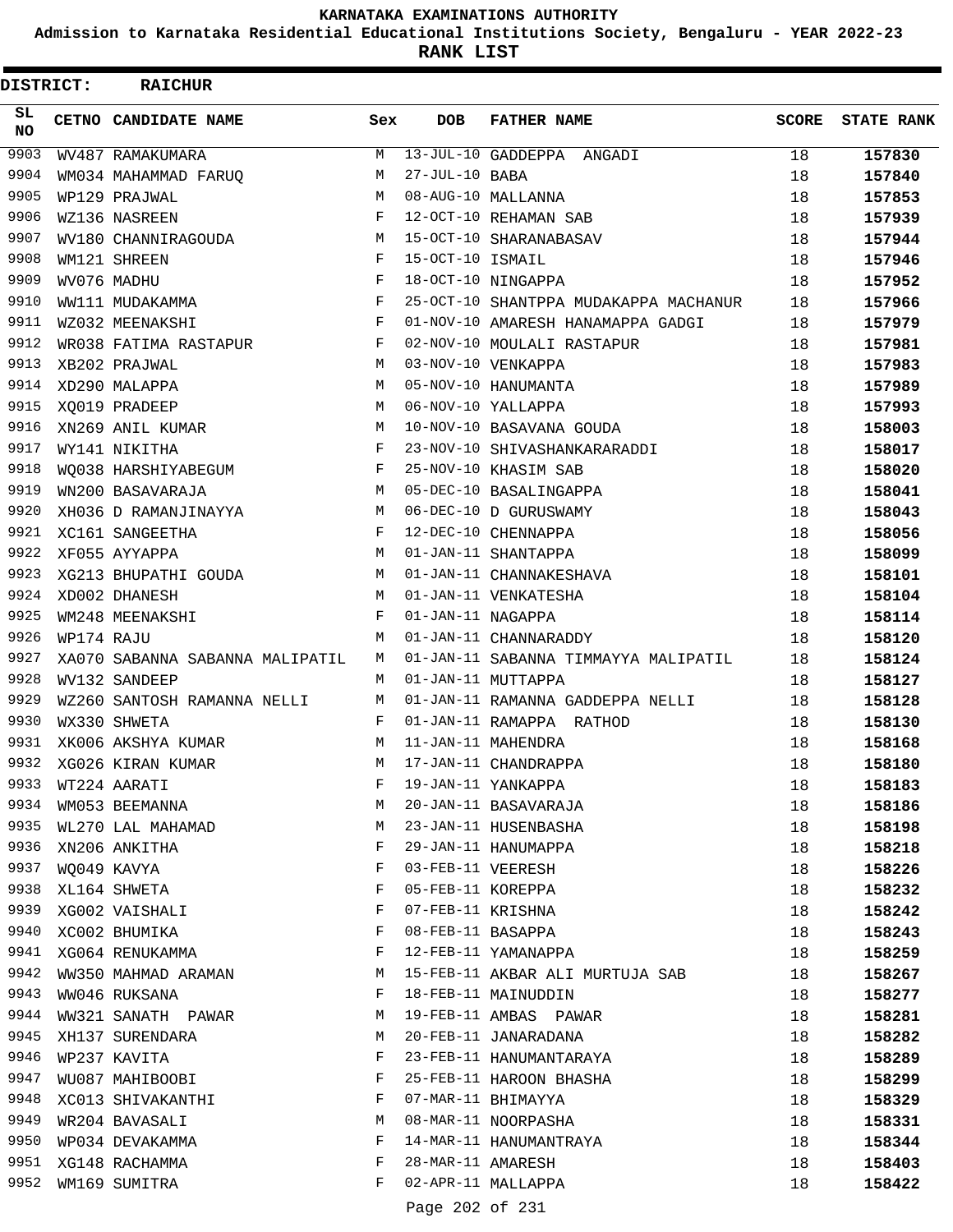**Admission to Karnataka Residential Educational Institutions Society, Bengaluru - YEAR 2022-23**

**RANK LIST**

| DISTRICT:        | <b>RAICHUR</b>                       |             |                   |                                  |              |                   |
|------------------|--------------------------------------|-------------|-------------------|----------------------------------|--------------|-------------------|
| SL.<br><b>NO</b> | CETNO CANDIDATE NAME                 | Sex         | <b>DOB</b>        | <b>FATHER NAME</b>               | <b>SCORE</b> | <b>STATE RANK</b> |
| 9953             | WW449 CHANDRAKALA                    | $\mathbf F$ |                   | 08-APR-11 BASAVARAJ CHAVHAN      | 18           | 158439            |
| 9954             | XK155 POOJA                          | F           |                   | 10-APR-11 AMARAPPA<br>SINDHANURU | 18           | 158451            |
| 9955             | XS101 IBRAHIM                        | М           |                   | 12-APR-11 GARIMSAB               | 18           | 158459            |
| 9956             | WR049 SHIVAKUMARA                    | М           |                   | 17-APR-11 NARASAPPA              | 18           | 158483            |
| 9957             | WO116 NAVEEN                         | F           |                   | 18-APR-11 BHEEMANNAGALI          | 18           | 158486            |
| 9958             | XJ177 SANJEEV PRASANNA               | М           |                   | 20-APR-11 GURU SWAMY             | 18           | 158492            |
| 9959             | XL004 KARTIKA                        | M           |                   | 22-APR-11 MOUNESHA               | 18           | 158494            |
| 9960             | XQ223 APOORVA                        | F           |                   | 08-MAY-11 TAMMANNA               | 18           | 158536            |
| 9961             | WZ179 ASHVINI                        | F           | 10-MAY-11 AMBANNA |                                  | 18           | 158546            |
| 9962             | XA112 MALAPPA                        | М           |                   | 10-MAY-11 AMARESH KANNERI        | 18           | 158549            |
| 9963             | XA463 MITHUNA<br>RATHODA             | М           |                   | 10-MAY-11 TIPPANNA               | 18           | 158550            |
| 9964             | XH115 NEELAMMA                       | F           |                   | 11-MAY-11 ANJINAYYA              | 18           | 158556            |
| 9965             | WX094 TIMMANNA<br>WALIKAR            | М           |                   | 20-MAY-11 SANGAPPA               | 18           | 158596            |
| 9966             | WP061 TRIVENI                        | F           |                   | 23-MAY-11 HANUMESHA              | 18           | 158604            |
| 9967             | WN029 Ramesh                         | M           |                   | 24-MAY-11 Narasappa              | 18           | 158607            |
| 9968             | WL139 CHAITRA                        | F           |                   | 28-MAY-11 KARIYAPPA              | 18           | 158621            |
| 9969             | WQ107 KHAJA BANDENAWAZ               | M           |                   | 30-MAY-11 MAINUDDIN              | 18           | 158628            |
| 9970             | WS103 AMARESHA HIREHOLADODDI         | М           |                   | 01-JUN-11 TIMMANNA HIREHOLADODDI | 18           | 158634            |
| 9971             | XE101 MUDUKANNA                      | М           |                   | 01-JUN-11 PAMPANNA               | 18           | 158641            |
| 9972             | XP175 RAJASHEKAR<br>т                | М           |                   | 01-JUN-11 PAKKIRAPPA<br>т        | 18           | 158646            |
| 9973             | WW100 SHREEDEVI                      | F           | 04-JUN-11 SOMAPPA |                                  | 18           | 158664            |
| 9974             | WP049 HANUMANTHA                     | М           |                   | 05-JUN-11 ROOPALAPPA             | 18           | 158666            |
| 9975             | <b>WS258 SHAMEENA</b>                | F           |                   | 05-JUN-11 ALLAUDDIN              | 18           | 158671            |
| 9976             | WX396 PRAMODA HOSAMANI               | М           | 07-JUN-11 RAMESHA |                                  | 18           | 158679            |
| 9977             | XA281 AJMEERSAB                      | М           |                   | 10-JUN-11 PYGAMBAR               | 18           | 158692            |
| 9978             | WP069 DEVARAJA                       | М           |                   | 10-JUN-11 HANUMAPPA              | 18           | 158695            |
| 9979             | XN143 MALLIKARJUN REDDY<br>CHENNALLI | М           |                   | 11-JUN-11 BASAVA REDDY           | 18           | 158700            |
| 9980             | XD280 GANESHA                        | М           | 16-JUN-11 KRUSHNA |                                  | 18           | 158724            |
| 9981             | WV163 DEVAMMA                        | F           | 17-JUN-11 SOMANNA |                                  | 18           | 158729            |
| 9982             | XF071 MALLIKA                        |             |                   | 17-JUN-11 URUKUNDA               | 18           | 158731            |
| 9983             | XF236 SHARANAGOWDA                   | М           | 17-JUN-11 DEVAPPA |                                  | 18           | 158732            |
| 9984             | XD089 BASAVESHWARI                   | F           | 18-JUN-11 SABANNA |                                  | 18           | 158735            |
| 9985             | WR121 SHIVAKUMAR NAYAKA              | M           |                   | 18-JUN-11 RAJA RAMAKRISHNA       | 18           | 158738            |
| 9986             | XP139 SHRUSTI                        | F           |                   | 21-JUN-11 SANNA RAMOJI           | 18           | 158748            |
| 9987             | XH155 SAHIRABANU                     | F           |                   | 23-JUN-11 MAHEBUB SAB            | 18           | 158755            |
| 9988             | WO188 SOMARAJ                        | М           |                   | 23-JUN-11 HANUMANTHA             | 18           | 158757            |
| 9989             | XN261 VINAY KUMARA                   | M           |                   | 01-JUL-11 DURUGAPPA              | 18           | 158790            |
| 9990             | WP229 SUJATHA                        | F           |                   | 03-JUL-11 BASAVARAJ              | 18           | 158803            |
| 9991             | WU185 M NAVEENKUMARA                 | М           |                   | 07-JUL-11 M SHIVARAJA            | 18           | 158818            |
| 9992             | XK379 PRAVEENA DEVARAMANI            | М           | 08-JUL-11 AYYAPPA |                                  | 18           | 158824            |
| 9993             | WM128 NAGADEVATHE                    | F           |                   | 22-JUL-11 HANMANTHA              | 18           | 158890            |
| 9994             | XM112 LALITHA                        | F           | 24-JUL-11 RAMAPPA |                                  | 18           | 158895            |
| 9995             | WM065 KAVERI                         | F           |                   | 26-JUL-11 BASAVARAJ              | 18           | 158903            |
| 9996             | WP041 KAVERI                         | F           |                   | 28-JUL-11 KARIYAPPA              | 18           | 158912            |
| 9997             | XG258 PRADEEP                        | М           | 10-AUG-11 NAGARAJ |                                  | 18           | 158976            |
| 9998             | XL301 KANAKARAYA                     | М           |                   | 11-AUG-11 SIDDAMMA               | 18           | 158979            |
| 9999             | WY167 ASHWINI                        | F           | 14-AUG-11 BALAPPA |                                  | 18           | 158986            |
| 10000            | WN006 BASAV                          | М           | 14-AUG-11 NAGAPPA |                                  | 18           | 158987            |
|                  | 10001 XM227 SINCHANA                 | F           |                   | 17-AUG-11 HANUMANTHA TALAWARA    | 18           | 159003            |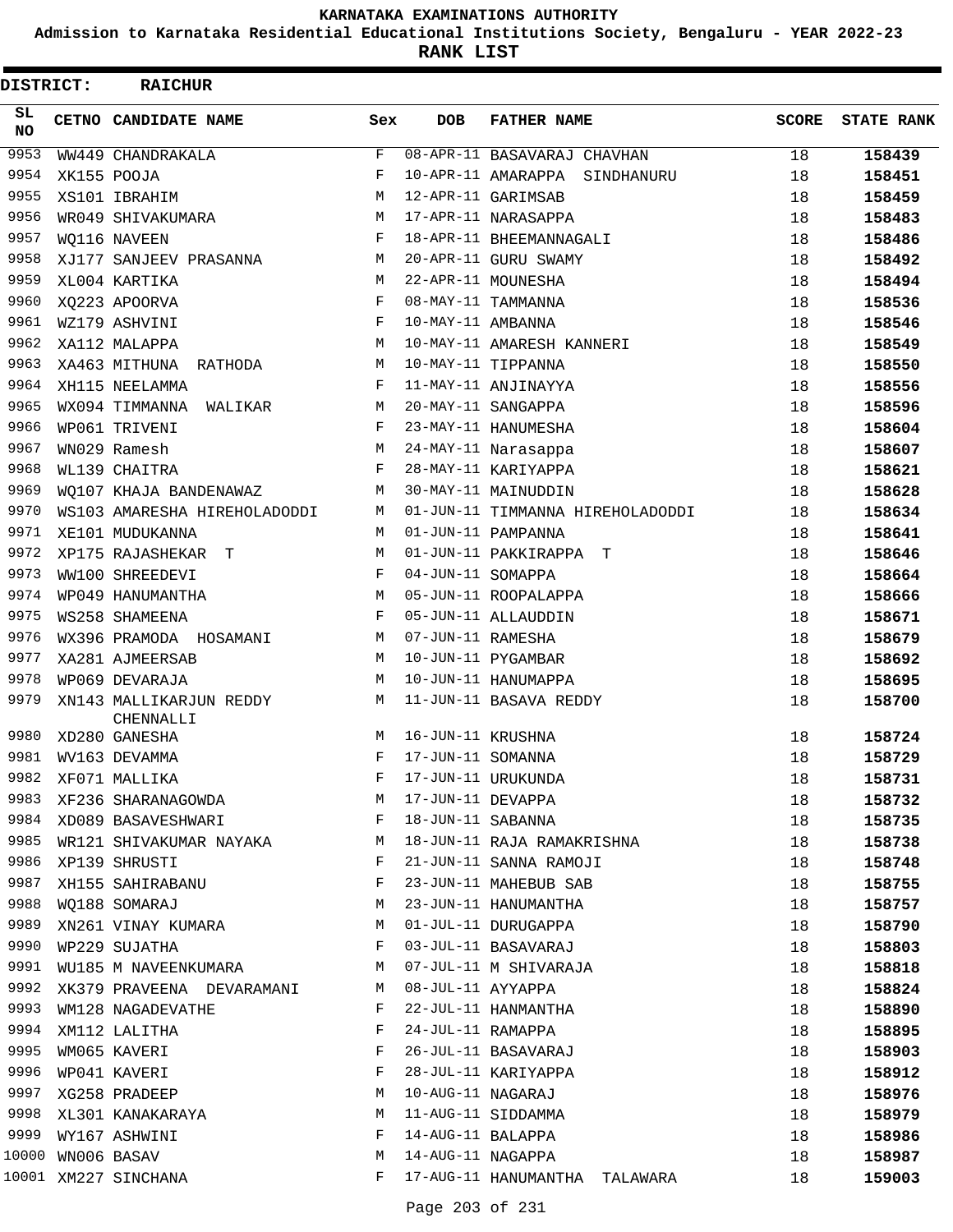**Admission to Karnataka Residential Educational Institutions Society, Bengaluru - YEAR 2022-23**

**RANK LIST**

| DISTRICT: |                   | <b>RAICHUR</b>                              |     |                   |                                              |              |                   |
|-----------|-------------------|---------------------------------------------|-----|-------------------|----------------------------------------------|--------------|-------------------|
| SL<br>NO. |                   | CETNO CANDIDATE NAME                        | Sex | <b>DOB</b>        | <b>FATHER NAME</b>                           | <b>SCORE</b> | <b>STATE RANK</b> |
| 10002     |                   | WV229 CHANNAMMA PARUSHARAMA                 | F   |                   | 23-AUG-11 PARASHARAMA HANUMANTHA<br>HARIJANA | 18           | 159035            |
|           | 10003 XS151 IRFAN |                                             | M   |                   | 01-SEP-11 BANDENAWAZ                         | 18           | 159073            |
|           |                   | 10004 XA010 SHEELAVANTI                     | F   |                   | 05-SEP-11 RENUKARAJ MALIYAPPA GOUDRU         | 18           | 159090            |
|           |                   | 10005 WQ308 NARASAMMA                       | F   |                   | 17-SEP-11 MUDUKANNA                          | 18           | 159126            |
|           |                   | 10006 XH048 P P KIRANKUMAR                  | M   |                   | 17-SEP-11 P P YANKAPPA                       | 18           | 159127            |
| 10007     |                   | XM203 SHIVAGANGA                            | F   |                   | 21-SEP-11 HOSAGERAPPA                        | 18           | 159147            |
| 10008     |                   | XN107 SARASWATHI                            | F   |                   | 24-SEP-11 SANGANNA VYASA NANDIHAL            | 18           | 159154            |
|           |                   | 10009 WM216 SINDHU                          | F   | 25-SEP-11 BASAPPA |                                              | 18           | 159158            |
|           |                   | 10010 WZ048 SANGEETA                        | F   |                   | 28-SEP-11 MUDUKAPPA                          | 18           | 159167            |
|           |                   | 10011 XH062 ANUPAMA                         | F   |                   | 30-SEP-11 R SATYANARAYANA REDDY              | 18           | 159178            |
|           |                   | 10012 XL292 ANITHA                          | F   |                   | 05-OCT-11 HANUMANTHA                         | 18           | 159192            |
|           |                   | 10013 WP262 AMARAYYA SWAMY HIREMAT          | М   |                   | 10-OCT-11 SANGAYYA SWAMY HIREMAT             | 18           | 159206            |
|           |                   | 10014 XK364 RAVI MULIMANI                   | М   |                   | 13-OCT-11 KARIYAPPA MULIMANI                 | 18           | 159219            |
|           |                   | 10015 XK283 SHIVARAJ                        | М   |                   | 29-OCT-11 AMAREGOUDA                         | 18           | 159262            |
|           |                   | 10016 WV506 LAKSHMI                         | F   | 02-NOV-11 RAMAPPA |                                              | 18           | 159272            |
|           |                   | 10017 XE367 SHARANABASAVA PATIL             | М   |                   | 14-NOV-11 KARIYAPPA                          | 18           | 159311            |
|           |                   | 10018 XP013 SHIVAYON                        | M   | 14-NOV-11 NIBHASH |                                              | 18           | 159312            |
| 10019     |                   | XH271 PAVITRA                               | F   |                   | 17-NOV-11 SHARANAPPA                         | 18           | 159325            |
| 10020     |                   | WL275 BHAVANI                               | F   |                   | 25-NOV-11 RAMALINGAPPA                       | 18           | 159345            |
|           |                   | 10021 XC280 DIKSHA                          | F   |                   | 05-DEC-11 VENKATESH                          | 18           | 159384            |
|           |                   | 10022 XM159 ERAMMA                          | F   |                   | 07-DEC-11 MALLIKARJUNA                       | 18           | 159392            |
| 10023     |                   | WW078 THIRUPATHI MALLAPPA KATAGI            | М   |                   | 07-DEC-11 MALLAPPA                           | 18           | 159395            |
|           | 10024 XL232 NETRA |                                             | F   |                   | 19-DEC-11 MOULAPPA                           | 18           | 159420            |
|           |                   | 10025 XP188 KASTURI                         | F   |                   | 20-DEC-11 RUDRAPPA                           | 18           | 159423            |
|           |                   | 10026 XJ294 PRAMOD                          | M   | 01-JAN-12 RAJU    |                                              | 18           | 159465            |
| 10027     |                   | XD324 VENKATESH                             | M   |                   | 01-JAN-12 TIMMAYYA BHOVI                     | 18           | 159473            |
| 10028     |                   | WR033 TIRUPATI                              | М   |                   | 02-JAN-12 SHARANAPPA                         | 18           | 159476            |
|           |                   | 10029 XR198 HUCCHAMMA                       | F   |                   | 15-JAN-12 DURUGAPPA                          | 18           | 159484            |
|           | 10030 XN195 MANOJ |                                             | М   |                   | 17-JAN-12 HANUMANTHA                         | 18           | 159486            |
|           |                   | 10031 XL284 SUMATHI K                       | F   |                   | 26-JAN-12 BASAVARAJA K                       | 18           | 159494            |
|           |                   | 10032 XD015 NARASIMHA                       | М   | 31-JAN-12 NAGAPPA |                                              | 18           | 159496            |
|           |                   | 10033 WW381 MALLIKA                         | F   |                   | 18-APR-12 SHESHAPPA                          | 18           | 159515            |
|           |                   | 10034 XJ230 M MAHESH                        | М   | 01-JAN-09 TAYAPPA |                                              | 17           | 159535            |
|           |                   | 10035 WS082 ISHWARY                         | F   |                   | 30-MAR-09 YALLAPPA                           | 17           | 159536            |
|           |                   | 10036 WQ225 ANJINEYYA                       | М   | 01-JUN-09 BALAPPA |                                              | 17           | 159539            |
|           |                   | 10037 WL063 AMBIKA                          | F   | 25-AUG-09 VENKOBA |                                              | 17           |                   |
|           |                   | 10038 XA187 ANILKUMAR                       | М   |                   | 20-SEP-09 DYAMANNA                           |              | 159545            |
|           |                   | 10039 WX253 SEVANTI                         | F   |                   | 08-NOV-09 GADDEPPA                           | 17           | 159546            |
|           |                   |                                             |     |                   |                                              | 17           | 159549            |
|           |                   | 10040 XA216 MOUNESH MUNDARAGI               | М   |                   | 01-JAN-10 DURAGAPPA                          | 17           | 159557            |
|           |                   | 10041 XD189 AMRUTHA                         | F   |                   | 25-FEB-10 BASAVARAJ                          | 17           | 159572            |
|           |                   | 10042 XG050 RENUKAMMA                       | F   |                   | 15-MAR-10 MAREPPA                            | 17           | 159577            |
|           |                   | 10043 WX351 BASAVARAJ                       | М   |                   | 03-APR-10 HANUMANTAPPA                       | 17           | 159583            |
|           |                   | 10044 WY161 SHIVARAJ PARASAPPA<br>BHAJANTRI | М   |                   | 05-APR-10 PARASAPPA MARIYAPPA BHAJANTRI      | 17           | 159585            |
|           |                   | 10045 XL180 M PRAVEENKUMAR                  | М   |                   | 03-JUN-10 YAMANAPPA                          | 17           | 159602            |
|           |                   | 10046 XD272 CHANNAPPA                       | M   |                   | 25-JUN-10 HANUMANTHA                         | 17           | 159611            |
|           |                   | 10047 WW058 BHAGYASHREE                     | F   |                   | 07-JUL-10 RANGAPPA                           | 17           | 159618            |
|           |                   | 10048 WY085 HANAMESH                        | M   | 12-JUL-10 DEVAPPA |                                              | 17           | 159619            |
|           |                   | 10049 WM032 ASHOKA                          | М   |                   | 13-AUG-10 BASAVARAJA                         | 17           | 159637            |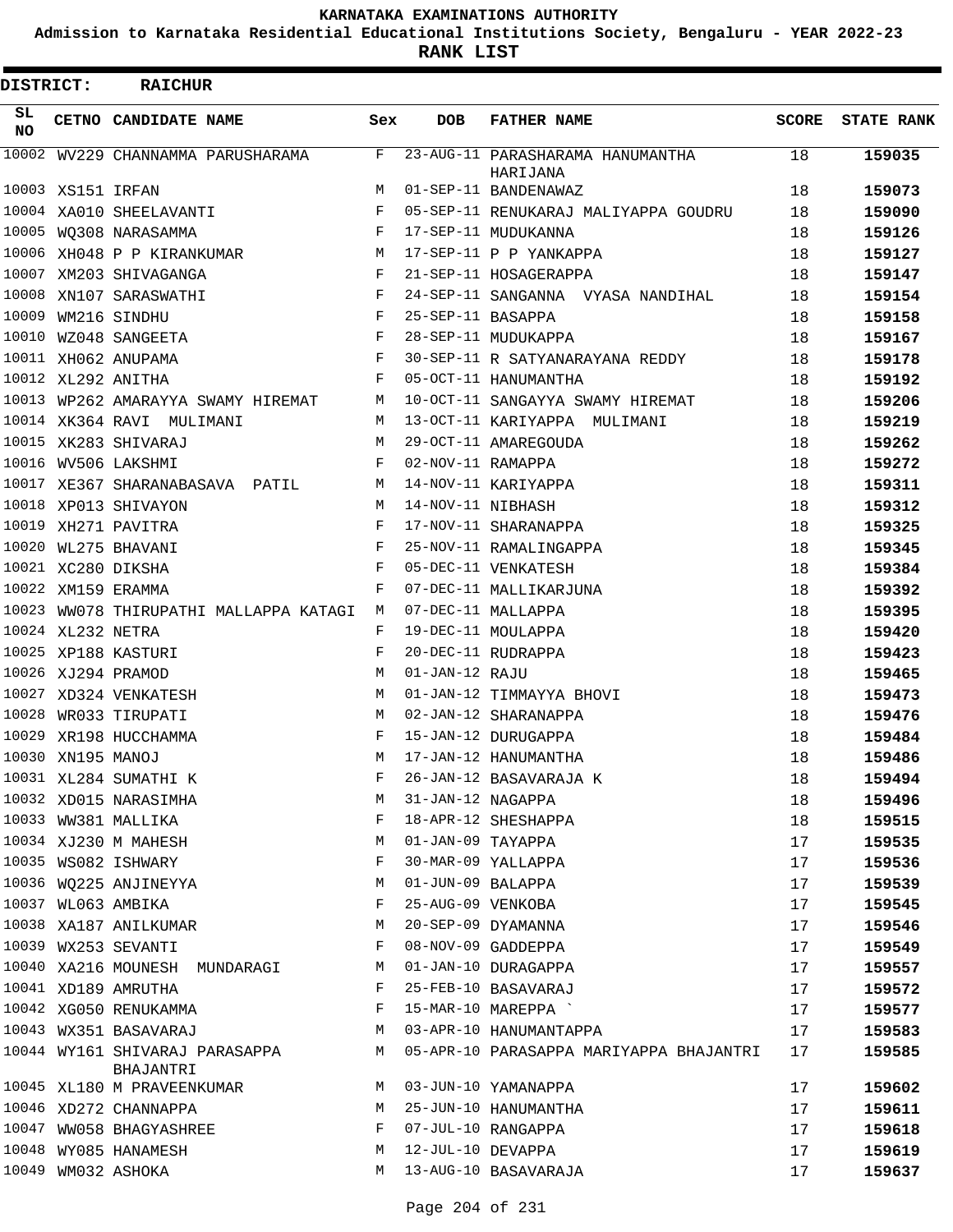**Admission to Karnataka Residential Educational Institutions Society, Bengaluru - YEAR 2022-23**

| SL<br>CETNO CANDIDATE NAME<br>DOB<br><b>FATHER NAME</b><br><b>SCORE</b><br>Sex<br><b>NO</b><br>10050<br>19-AUG-10 JAGADISHA KUMAR<br>17<br>159648<br>XM015 UMESHA<br>M<br>10051<br>26-AUG-10 YALLAPPA<br>WT175 BHEEMANNA<br>М<br>17<br>159651<br>10052<br>26-AUG-10 KOLLAPPA<br>WW075 DURAGAMMA<br>F<br>17<br>159652<br>10053<br>F<br>04-SEP-10 AMARESHA<br>17<br>XS100 MOUNAMMA<br>159659<br>10054 WW176 BALARAJ AMARAGUNDAPPA NAYAK M<br>12-SEP-10 AMARAGUNDAPPA BALAYYA NAYAK<br>17<br>159667<br>13-SEP-10 NAGAPPA<br>XG248 SURESHA<br>17<br>159669<br>М<br>10056<br>17-SEP-10 AMARESHA<br>WZ224 GEETAANJALI<br>F<br>17<br>159672<br>19-SEP-10 KANDEPPA<br>17<br>WS009 GAYATHRI K<br>F<br>159673<br>10058<br>27-SEP-10 HANUMANTAPPA<br>WY114 VEERESH<br>M<br>17<br>159680<br>10059<br>12-OCT-10 MALLESH<br>17<br>WY170 MAHESH<br>M<br>159699<br>10060 XA314 MOUNESH<br>26-OCT-10 SHIVANNA<br>17<br>М<br>159713<br>10061<br>06-NOV-10 SHIVARAJA<br>17<br>WO344 MOUNESHA<br>М<br>159727<br>10062 WT020 RAMA<br>08-NOV-10 RAGHAVENDRA<br>M<br>17<br>159730<br>10063 XC041 MAHENDRA<br>10-NOV-10 AMARESH<br>M<br>17<br>159735<br>10064<br>12-NOV-10 CHANDAPPA DEVAPPA KAVALI<br>WW423 SARASWATI CHANDAPPA KAVALI F<br>17<br>159738<br>10065 XH033 PARAMESH<br>20-NOV-10 DEVENDRA<br>17<br>159745<br>M<br>10066 XH160 NIKHILESH<br>24-NOV-10 LOKESH<br>17<br>М<br>159750<br>10067<br>01-DEC-10 TIRUPATI<br>17<br>WN100 VENKATESHA<br>159757<br>M<br>10068<br>06-DEC-10 MUNIYAPPA<br>17<br>XQ085 MALLIKARJUNA<br>М<br>159766<br>10069<br>F<br>20-DEC-10 SHIVAPPA<br>17<br>WT124 BHAGYASHREE<br>159789<br>10070<br>M<br>01-JAN-11 SHIVARAJ<br>WS004 BASAVA<br>17<br>159802<br>10071<br>F<br>01-JAN-11 BHIMANNA<br>WN206 DURAGAMMA<br>17<br>159807<br>10072<br>01-JAN-11 RAJASAB TOTAD<br>WV326 HUSSAINBASHA<br>М<br>17<br>159808<br>10073 XC182 KAVERI<br>F<br>01-JAN-11 EERESHA<br>17<br>159810<br>10074 WT055 KHUSHI<br>F<br>01-JAN-11 DEVALAPPA<br>17<br>159811<br>10075 WQ355 NINGAPPA<br>01-JAN-11 BHIMAPPA<br>М<br>17<br>159817<br>10076<br>WS037 RAJU<br>01-JAN-11 SANNARANGAPPA<br>М<br>17<br>159820<br>10077<br>F<br>01-JAN-11 LACHAMAPPA<br>WV355 RANJEETA<br>17<br>159822<br>10078 WL107 RESHMA<br>$\mathbf F$<br>01-JAN-11 BANDESABA<br>17<br>159824<br>10079 WR062 THEJESHWINI PIDDAPPA F<br>01-JAN-11 PIDDAPPA RANGANNA<br>17<br>159829<br>10080 XA284 VINOD<br>01-JAN-11 TAVARAPPA<br>17<br>159833<br>М<br>10081 WT169 YALLAPPA<br>01-JAN-11 CHANNAPPA<br>М<br>17<br>159834<br>10082 WY209 BHEERAPPA<br>04-JAN-11 SHARANAPPA<br>М<br>17<br>159839<br>10083 XA029 ANJALI<br>07-JAN-11 BASAVARAJ<br>F<br>17<br>159846<br>10084 WM048 RENUKAMMA<br>F<br>07-JAN-11 MAHADEVAPPA<br>17<br>159849<br>10085 XD104 YASHODHA<br>F<br>10-JAN-11 AMARESHA<br>17<br>159854<br>10086 WL134 KIRANA<br>23-JAN-11 CHANDAPPA<br>М<br>17<br>159876<br>10087 XM178 SRIDHAR PATIL<br>27-JAN-11 CHANDRAGOUDA<br>17<br>M<br>159884<br>10088 WS196 LAKSHMI<br>F<br>02-FEB-11 BASAPPA<br>17<br>159894<br>10089 WN127 MANJUNATHA<br>06-FEB-11 BASAVARAJ<br>М<br>17<br>159901<br>10090 WN101 MOHAMMED REHAN<br>25-FEB-11 M BABU<br>M<br>17<br>159933<br>10091 WL324 DEVAMMA<br>F<br>02-MAR-11 SHARANAPPA<br>17<br>159942<br>10092 XS125 MALLIKARJUNA<br>06-MAR-11 HULLESH<br>17<br>M<br>159955<br>10093 XP238 YASMEENA<br>F<br>08-MAR-11 HUSSAIN PASHA<br>17<br>159962<br>10094 XQ256 VEERESH<br>13-MAR-11 TIPPANNA<br>М<br>17<br>159973<br>10095 XK220 PAVITRA TIPPANNA CHALAVADI F 16-MAR-11 TIPPANNA<br>17<br>159983<br>10096 XG283 SANDHYA<br>F<br>22-MAR-11 NAGAPPA<br>17<br>160005<br>10097 WZ090 ALFEEYA BABU BANNIGIDA<br>27-MAR-11 BABU DOWLSAB BANNIGIDA<br>F<br>17<br>160020<br>10098 XD205 APSARA<br>10-APR-11 GANGAPPA<br>F<br>17<br>160053<br>10099 WP305 NINGANNA<br>11-APR-11 RAMANNA<br>M<br>17<br>160062<br>Page 205 of 231 | DISTRICT: | <b>RAICHUR</b> |  |  |                   |
|-------------------------------------------------------------------------------------------------------------------------------------------------------------------------------------------------------------------------------------------------------------------------------------------------------------------------------------------------------------------------------------------------------------------------------------------------------------------------------------------------------------------------------------------------------------------------------------------------------------------------------------------------------------------------------------------------------------------------------------------------------------------------------------------------------------------------------------------------------------------------------------------------------------------------------------------------------------------------------------------------------------------------------------------------------------------------------------------------------------------------------------------------------------------------------------------------------------------------------------------------------------------------------------------------------------------------------------------------------------------------------------------------------------------------------------------------------------------------------------------------------------------------------------------------------------------------------------------------------------------------------------------------------------------------------------------------------------------------------------------------------------------------------------------------------------------------------------------------------------------------------------------------------------------------------------------------------------------------------------------------------------------------------------------------------------------------------------------------------------------------------------------------------------------------------------------------------------------------------------------------------------------------------------------------------------------------------------------------------------------------------------------------------------------------------------------------------------------------------------------------------------------------------------------------------------------------------------------------------------------------------------------------------------------------------------------------------------------------------------------------------------------------------------------------------------------------------------------------------------------------------------------------------------------------------------------------------------------------------------------------------------------------------------------------------------------------------------------------------------------------------------------------------------------------------------------------------------------------------------------------------------------------------------------------------------------------------------------------------------------------------------------------------------------------------------------------------------------------------------------------------------------------------------------------------------------------------------------------------------------------------------------------------------------------------------------------------------------------------------------------------------------------------------------------------------------------------|-----------|----------------|--|--|-------------------|
|                                                                                                                                                                                                                                                                                                                                                                                                                                                                                                                                                                                                                                                                                                                                                                                                                                                                                                                                                                                                                                                                                                                                                                                                                                                                                                                                                                                                                                                                                                                                                                                                                                                                                                                                                                                                                                                                                                                                                                                                                                                                                                                                                                                                                                                                                                                                                                                                                                                                                                                                                                                                                                                                                                                                                                                                                                                                                                                                                                                                                                                                                                                                                                                                                                                                                                                                                                                                                                                                                                                                                                                                                                                                                                                                                                                                                               |           |                |  |  | <b>STATE RANK</b> |
|                                                                                                                                                                                                                                                                                                                                                                                                                                                                                                                                                                                                                                                                                                                                                                                                                                                                                                                                                                                                                                                                                                                                                                                                                                                                                                                                                                                                                                                                                                                                                                                                                                                                                                                                                                                                                                                                                                                                                                                                                                                                                                                                                                                                                                                                                                                                                                                                                                                                                                                                                                                                                                                                                                                                                                                                                                                                                                                                                                                                                                                                                                                                                                                                                                                                                                                                                                                                                                                                                                                                                                                                                                                                                                                                                                                                                               |           |                |  |  |                   |
|                                                                                                                                                                                                                                                                                                                                                                                                                                                                                                                                                                                                                                                                                                                                                                                                                                                                                                                                                                                                                                                                                                                                                                                                                                                                                                                                                                                                                                                                                                                                                                                                                                                                                                                                                                                                                                                                                                                                                                                                                                                                                                                                                                                                                                                                                                                                                                                                                                                                                                                                                                                                                                                                                                                                                                                                                                                                                                                                                                                                                                                                                                                                                                                                                                                                                                                                                                                                                                                                                                                                                                                                                                                                                                                                                                                                                               |           |                |  |  |                   |
|                                                                                                                                                                                                                                                                                                                                                                                                                                                                                                                                                                                                                                                                                                                                                                                                                                                                                                                                                                                                                                                                                                                                                                                                                                                                                                                                                                                                                                                                                                                                                                                                                                                                                                                                                                                                                                                                                                                                                                                                                                                                                                                                                                                                                                                                                                                                                                                                                                                                                                                                                                                                                                                                                                                                                                                                                                                                                                                                                                                                                                                                                                                                                                                                                                                                                                                                                                                                                                                                                                                                                                                                                                                                                                                                                                                                                               |           |                |  |  |                   |
|                                                                                                                                                                                                                                                                                                                                                                                                                                                                                                                                                                                                                                                                                                                                                                                                                                                                                                                                                                                                                                                                                                                                                                                                                                                                                                                                                                                                                                                                                                                                                                                                                                                                                                                                                                                                                                                                                                                                                                                                                                                                                                                                                                                                                                                                                                                                                                                                                                                                                                                                                                                                                                                                                                                                                                                                                                                                                                                                                                                                                                                                                                                                                                                                                                                                                                                                                                                                                                                                                                                                                                                                                                                                                                                                                                                                                               |           |                |  |  |                   |
|                                                                                                                                                                                                                                                                                                                                                                                                                                                                                                                                                                                                                                                                                                                                                                                                                                                                                                                                                                                                                                                                                                                                                                                                                                                                                                                                                                                                                                                                                                                                                                                                                                                                                                                                                                                                                                                                                                                                                                                                                                                                                                                                                                                                                                                                                                                                                                                                                                                                                                                                                                                                                                                                                                                                                                                                                                                                                                                                                                                                                                                                                                                                                                                                                                                                                                                                                                                                                                                                                                                                                                                                                                                                                                                                                                                                                               |           |                |  |  |                   |
|                                                                                                                                                                                                                                                                                                                                                                                                                                                                                                                                                                                                                                                                                                                                                                                                                                                                                                                                                                                                                                                                                                                                                                                                                                                                                                                                                                                                                                                                                                                                                                                                                                                                                                                                                                                                                                                                                                                                                                                                                                                                                                                                                                                                                                                                                                                                                                                                                                                                                                                                                                                                                                                                                                                                                                                                                                                                                                                                                                                                                                                                                                                                                                                                                                                                                                                                                                                                                                                                                                                                                                                                                                                                                                                                                                                                                               | 10055     |                |  |  |                   |
|                                                                                                                                                                                                                                                                                                                                                                                                                                                                                                                                                                                                                                                                                                                                                                                                                                                                                                                                                                                                                                                                                                                                                                                                                                                                                                                                                                                                                                                                                                                                                                                                                                                                                                                                                                                                                                                                                                                                                                                                                                                                                                                                                                                                                                                                                                                                                                                                                                                                                                                                                                                                                                                                                                                                                                                                                                                                                                                                                                                                                                                                                                                                                                                                                                                                                                                                                                                                                                                                                                                                                                                                                                                                                                                                                                                                                               |           |                |  |  |                   |
|                                                                                                                                                                                                                                                                                                                                                                                                                                                                                                                                                                                                                                                                                                                                                                                                                                                                                                                                                                                                                                                                                                                                                                                                                                                                                                                                                                                                                                                                                                                                                                                                                                                                                                                                                                                                                                                                                                                                                                                                                                                                                                                                                                                                                                                                                                                                                                                                                                                                                                                                                                                                                                                                                                                                                                                                                                                                                                                                                                                                                                                                                                                                                                                                                                                                                                                                                                                                                                                                                                                                                                                                                                                                                                                                                                                                                               | 10057     |                |  |  |                   |
|                                                                                                                                                                                                                                                                                                                                                                                                                                                                                                                                                                                                                                                                                                                                                                                                                                                                                                                                                                                                                                                                                                                                                                                                                                                                                                                                                                                                                                                                                                                                                                                                                                                                                                                                                                                                                                                                                                                                                                                                                                                                                                                                                                                                                                                                                                                                                                                                                                                                                                                                                                                                                                                                                                                                                                                                                                                                                                                                                                                                                                                                                                                                                                                                                                                                                                                                                                                                                                                                                                                                                                                                                                                                                                                                                                                                                               |           |                |  |  |                   |
|                                                                                                                                                                                                                                                                                                                                                                                                                                                                                                                                                                                                                                                                                                                                                                                                                                                                                                                                                                                                                                                                                                                                                                                                                                                                                                                                                                                                                                                                                                                                                                                                                                                                                                                                                                                                                                                                                                                                                                                                                                                                                                                                                                                                                                                                                                                                                                                                                                                                                                                                                                                                                                                                                                                                                                                                                                                                                                                                                                                                                                                                                                                                                                                                                                                                                                                                                                                                                                                                                                                                                                                                                                                                                                                                                                                                                               |           |                |  |  |                   |
|                                                                                                                                                                                                                                                                                                                                                                                                                                                                                                                                                                                                                                                                                                                                                                                                                                                                                                                                                                                                                                                                                                                                                                                                                                                                                                                                                                                                                                                                                                                                                                                                                                                                                                                                                                                                                                                                                                                                                                                                                                                                                                                                                                                                                                                                                                                                                                                                                                                                                                                                                                                                                                                                                                                                                                                                                                                                                                                                                                                                                                                                                                                                                                                                                                                                                                                                                                                                                                                                                                                                                                                                                                                                                                                                                                                                                               |           |                |  |  |                   |
|                                                                                                                                                                                                                                                                                                                                                                                                                                                                                                                                                                                                                                                                                                                                                                                                                                                                                                                                                                                                                                                                                                                                                                                                                                                                                                                                                                                                                                                                                                                                                                                                                                                                                                                                                                                                                                                                                                                                                                                                                                                                                                                                                                                                                                                                                                                                                                                                                                                                                                                                                                                                                                                                                                                                                                                                                                                                                                                                                                                                                                                                                                                                                                                                                                                                                                                                                                                                                                                                                                                                                                                                                                                                                                                                                                                                                               |           |                |  |  |                   |
|                                                                                                                                                                                                                                                                                                                                                                                                                                                                                                                                                                                                                                                                                                                                                                                                                                                                                                                                                                                                                                                                                                                                                                                                                                                                                                                                                                                                                                                                                                                                                                                                                                                                                                                                                                                                                                                                                                                                                                                                                                                                                                                                                                                                                                                                                                                                                                                                                                                                                                                                                                                                                                                                                                                                                                                                                                                                                                                                                                                                                                                                                                                                                                                                                                                                                                                                                                                                                                                                                                                                                                                                                                                                                                                                                                                                                               |           |                |  |  |                   |
|                                                                                                                                                                                                                                                                                                                                                                                                                                                                                                                                                                                                                                                                                                                                                                                                                                                                                                                                                                                                                                                                                                                                                                                                                                                                                                                                                                                                                                                                                                                                                                                                                                                                                                                                                                                                                                                                                                                                                                                                                                                                                                                                                                                                                                                                                                                                                                                                                                                                                                                                                                                                                                                                                                                                                                                                                                                                                                                                                                                                                                                                                                                                                                                                                                                                                                                                                                                                                                                                                                                                                                                                                                                                                                                                                                                                                               |           |                |  |  |                   |
|                                                                                                                                                                                                                                                                                                                                                                                                                                                                                                                                                                                                                                                                                                                                                                                                                                                                                                                                                                                                                                                                                                                                                                                                                                                                                                                                                                                                                                                                                                                                                                                                                                                                                                                                                                                                                                                                                                                                                                                                                                                                                                                                                                                                                                                                                                                                                                                                                                                                                                                                                                                                                                                                                                                                                                                                                                                                                                                                                                                                                                                                                                                                                                                                                                                                                                                                                                                                                                                                                                                                                                                                                                                                                                                                                                                                                               |           |                |  |  |                   |
|                                                                                                                                                                                                                                                                                                                                                                                                                                                                                                                                                                                                                                                                                                                                                                                                                                                                                                                                                                                                                                                                                                                                                                                                                                                                                                                                                                                                                                                                                                                                                                                                                                                                                                                                                                                                                                                                                                                                                                                                                                                                                                                                                                                                                                                                                                                                                                                                                                                                                                                                                                                                                                                                                                                                                                                                                                                                                                                                                                                                                                                                                                                                                                                                                                                                                                                                                                                                                                                                                                                                                                                                                                                                                                                                                                                                                               |           |                |  |  |                   |
|                                                                                                                                                                                                                                                                                                                                                                                                                                                                                                                                                                                                                                                                                                                                                                                                                                                                                                                                                                                                                                                                                                                                                                                                                                                                                                                                                                                                                                                                                                                                                                                                                                                                                                                                                                                                                                                                                                                                                                                                                                                                                                                                                                                                                                                                                                                                                                                                                                                                                                                                                                                                                                                                                                                                                                                                                                                                                                                                                                                                                                                                                                                                                                                                                                                                                                                                                                                                                                                                                                                                                                                                                                                                                                                                                                                                                               |           |                |  |  |                   |
|                                                                                                                                                                                                                                                                                                                                                                                                                                                                                                                                                                                                                                                                                                                                                                                                                                                                                                                                                                                                                                                                                                                                                                                                                                                                                                                                                                                                                                                                                                                                                                                                                                                                                                                                                                                                                                                                                                                                                                                                                                                                                                                                                                                                                                                                                                                                                                                                                                                                                                                                                                                                                                                                                                                                                                                                                                                                                                                                                                                                                                                                                                                                                                                                                                                                                                                                                                                                                                                                                                                                                                                                                                                                                                                                                                                                                               |           |                |  |  |                   |
|                                                                                                                                                                                                                                                                                                                                                                                                                                                                                                                                                                                                                                                                                                                                                                                                                                                                                                                                                                                                                                                                                                                                                                                                                                                                                                                                                                                                                                                                                                                                                                                                                                                                                                                                                                                                                                                                                                                                                                                                                                                                                                                                                                                                                                                                                                                                                                                                                                                                                                                                                                                                                                                                                                                                                                                                                                                                                                                                                                                                                                                                                                                                                                                                                                                                                                                                                                                                                                                                                                                                                                                                                                                                                                                                                                                                                               |           |                |  |  |                   |
|                                                                                                                                                                                                                                                                                                                                                                                                                                                                                                                                                                                                                                                                                                                                                                                                                                                                                                                                                                                                                                                                                                                                                                                                                                                                                                                                                                                                                                                                                                                                                                                                                                                                                                                                                                                                                                                                                                                                                                                                                                                                                                                                                                                                                                                                                                                                                                                                                                                                                                                                                                                                                                                                                                                                                                                                                                                                                                                                                                                                                                                                                                                                                                                                                                                                                                                                                                                                                                                                                                                                                                                                                                                                                                                                                                                                                               |           |                |  |  |                   |
|                                                                                                                                                                                                                                                                                                                                                                                                                                                                                                                                                                                                                                                                                                                                                                                                                                                                                                                                                                                                                                                                                                                                                                                                                                                                                                                                                                                                                                                                                                                                                                                                                                                                                                                                                                                                                                                                                                                                                                                                                                                                                                                                                                                                                                                                                                                                                                                                                                                                                                                                                                                                                                                                                                                                                                                                                                                                                                                                                                                                                                                                                                                                                                                                                                                                                                                                                                                                                                                                                                                                                                                                                                                                                                                                                                                                                               |           |                |  |  |                   |
|                                                                                                                                                                                                                                                                                                                                                                                                                                                                                                                                                                                                                                                                                                                                                                                                                                                                                                                                                                                                                                                                                                                                                                                                                                                                                                                                                                                                                                                                                                                                                                                                                                                                                                                                                                                                                                                                                                                                                                                                                                                                                                                                                                                                                                                                                                                                                                                                                                                                                                                                                                                                                                                                                                                                                                                                                                                                                                                                                                                                                                                                                                                                                                                                                                                                                                                                                                                                                                                                                                                                                                                                                                                                                                                                                                                                                               |           |                |  |  |                   |
|                                                                                                                                                                                                                                                                                                                                                                                                                                                                                                                                                                                                                                                                                                                                                                                                                                                                                                                                                                                                                                                                                                                                                                                                                                                                                                                                                                                                                                                                                                                                                                                                                                                                                                                                                                                                                                                                                                                                                                                                                                                                                                                                                                                                                                                                                                                                                                                                                                                                                                                                                                                                                                                                                                                                                                                                                                                                                                                                                                                                                                                                                                                                                                                                                                                                                                                                                                                                                                                                                                                                                                                                                                                                                                                                                                                                                               |           |                |  |  |                   |
|                                                                                                                                                                                                                                                                                                                                                                                                                                                                                                                                                                                                                                                                                                                                                                                                                                                                                                                                                                                                                                                                                                                                                                                                                                                                                                                                                                                                                                                                                                                                                                                                                                                                                                                                                                                                                                                                                                                                                                                                                                                                                                                                                                                                                                                                                                                                                                                                                                                                                                                                                                                                                                                                                                                                                                                                                                                                                                                                                                                                                                                                                                                                                                                                                                                                                                                                                                                                                                                                                                                                                                                                                                                                                                                                                                                                                               |           |                |  |  |                   |
|                                                                                                                                                                                                                                                                                                                                                                                                                                                                                                                                                                                                                                                                                                                                                                                                                                                                                                                                                                                                                                                                                                                                                                                                                                                                                                                                                                                                                                                                                                                                                                                                                                                                                                                                                                                                                                                                                                                                                                                                                                                                                                                                                                                                                                                                                                                                                                                                                                                                                                                                                                                                                                                                                                                                                                                                                                                                                                                                                                                                                                                                                                                                                                                                                                                                                                                                                                                                                                                                                                                                                                                                                                                                                                                                                                                                                               |           |                |  |  |                   |
|                                                                                                                                                                                                                                                                                                                                                                                                                                                                                                                                                                                                                                                                                                                                                                                                                                                                                                                                                                                                                                                                                                                                                                                                                                                                                                                                                                                                                                                                                                                                                                                                                                                                                                                                                                                                                                                                                                                                                                                                                                                                                                                                                                                                                                                                                                                                                                                                                                                                                                                                                                                                                                                                                                                                                                                                                                                                                                                                                                                                                                                                                                                                                                                                                                                                                                                                                                                                                                                                                                                                                                                                                                                                                                                                                                                                                               |           |                |  |  |                   |
|                                                                                                                                                                                                                                                                                                                                                                                                                                                                                                                                                                                                                                                                                                                                                                                                                                                                                                                                                                                                                                                                                                                                                                                                                                                                                                                                                                                                                                                                                                                                                                                                                                                                                                                                                                                                                                                                                                                                                                                                                                                                                                                                                                                                                                                                                                                                                                                                                                                                                                                                                                                                                                                                                                                                                                                                                                                                                                                                                                                                                                                                                                                                                                                                                                                                                                                                                                                                                                                                                                                                                                                                                                                                                                                                                                                                                               |           |                |  |  |                   |
|                                                                                                                                                                                                                                                                                                                                                                                                                                                                                                                                                                                                                                                                                                                                                                                                                                                                                                                                                                                                                                                                                                                                                                                                                                                                                                                                                                                                                                                                                                                                                                                                                                                                                                                                                                                                                                                                                                                                                                                                                                                                                                                                                                                                                                                                                                                                                                                                                                                                                                                                                                                                                                                                                                                                                                                                                                                                                                                                                                                                                                                                                                                                                                                                                                                                                                                                                                                                                                                                                                                                                                                                                                                                                                                                                                                                                               |           |                |  |  |                   |
|                                                                                                                                                                                                                                                                                                                                                                                                                                                                                                                                                                                                                                                                                                                                                                                                                                                                                                                                                                                                                                                                                                                                                                                                                                                                                                                                                                                                                                                                                                                                                                                                                                                                                                                                                                                                                                                                                                                                                                                                                                                                                                                                                                                                                                                                                                                                                                                                                                                                                                                                                                                                                                                                                                                                                                                                                                                                                                                                                                                                                                                                                                                                                                                                                                                                                                                                                                                                                                                                                                                                                                                                                                                                                                                                                                                                                               |           |                |  |  |                   |
|                                                                                                                                                                                                                                                                                                                                                                                                                                                                                                                                                                                                                                                                                                                                                                                                                                                                                                                                                                                                                                                                                                                                                                                                                                                                                                                                                                                                                                                                                                                                                                                                                                                                                                                                                                                                                                                                                                                                                                                                                                                                                                                                                                                                                                                                                                                                                                                                                                                                                                                                                                                                                                                                                                                                                                                                                                                                                                                                                                                                                                                                                                                                                                                                                                                                                                                                                                                                                                                                                                                                                                                                                                                                                                                                                                                                                               |           |                |  |  |                   |
|                                                                                                                                                                                                                                                                                                                                                                                                                                                                                                                                                                                                                                                                                                                                                                                                                                                                                                                                                                                                                                                                                                                                                                                                                                                                                                                                                                                                                                                                                                                                                                                                                                                                                                                                                                                                                                                                                                                                                                                                                                                                                                                                                                                                                                                                                                                                                                                                                                                                                                                                                                                                                                                                                                                                                                                                                                                                                                                                                                                                                                                                                                                                                                                                                                                                                                                                                                                                                                                                                                                                                                                                                                                                                                                                                                                                                               |           |                |  |  |                   |
|                                                                                                                                                                                                                                                                                                                                                                                                                                                                                                                                                                                                                                                                                                                                                                                                                                                                                                                                                                                                                                                                                                                                                                                                                                                                                                                                                                                                                                                                                                                                                                                                                                                                                                                                                                                                                                                                                                                                                                                                                                                                                                                                                                                                                                                                                                                                                                                                                                                                                                                                                                                                                                                                                                                                                                                                                                                                                                                                                                                                                                                                                                                                                                                                                                                                                                                                                                                                                                                                                                                                                                                                                                                                                                                                                                                                                               |           |                |  |  |                   |
|                                                                                                                                                                                                                                                                                                                                                                                                                                                                                                                                                                                                                                                                                                                                                                                                                                                                                                                                                                                                                                                                                                                                                                                                                                                                                                                                                                                                                                                                                                                                                                                                                                                                                                                                                                                                                                                                                                                                                                                                                                                                                                                                                                                                                                                                                                                                                                                                                                                                                                                                                                                                                                                                                                                                                                                                                                                                                                                                                                                                                                                                                                                                                                                                                                                                                                                                                                                                                                                                                                                                                                                                                                                                                                                                                                                                                               |           |                |  |  |                   |
|                                                                                                                                                                                                                                                                                                                                                                                                                                                                                                                                                                                                                                                                                                                                                                                                                                                                                                                                                                                                                                                                                                                                                                                                                                                                                                                                                                                                                                                                                                                                                                                                                                                                                                                                                                                                                                                                                                                                                                                                                                                                                                                                                                                                                                                                                                                                                                                                                                                                                                                                                                                                                                                                                                                                                                                                                                                                                                                                                                                                                                                                                                                                                                                                                                                                                                                                                                                                                                                                                                                                                                                                                                                                                                                                                                                                                               |           |                |  |  |                   |
|                                                                                                                                                                                                                                                                                                                                                                                                                                                                                                                                                                                                                                                                                                                                                                                                                                                                                                                                                                                                                                                                                                                                                                                                                                                                                                                                                                                                                                                                                                                                                                                                                                                                                                                                                                                                                                                                                                                                                                                                                                                                                                                                                                                                                                                                                                                                                                                                                                                                                                                                                                                                                                                                                                                                                                                                                                                                                                                                                                                                                                                                                                                                                                                                                                                                                                                                                                                                                                                                                                                                                                                                                                                                                                                                                                                                                               |           |                |  |  |                   |
|                                                                                                                                                                                                                                                                                                                                                                                                                                                                                                                                                                                                                                                                                                                                                                                                                                                                                                                                                                                                                                                                                                                                                                                                                                                                                                                                                                                                                                                                                                                                                                                                                                                                                                                                                                                                                                                                                                                                                                                                                                                                                                                                                                                                                                                                                                                                                                                                                                                                                                                                                                                                                                                                                                                                                                                                                                                                                                                                                                                                                                                                                                                                                                                                                                                                                                                                                                                                                                                                                                                                                                                                                                                                                                                                                                                                                               |           |                |  |  |                   |
|                                                                                                                                                                                                                                                                                                                                                                                                                                                                                                                                                                                                                                                                                                                                                                                                                                                                                                                                                                                                                                                                                                                                                                                                                                                                                                                                                                                                                                                                                                                                                                                                                                                                                                                                                                                                                                                                                                                                                                                                                                                                                                                                                                                                                                                                                                                                                                                                                                                                                                                                                                                                                                                                                                                                                                                                                                                                                                                                                                                                                                                                                                                                                                                                                                                                                                                                                                                                                                                                                                                                                                                                                                                                                                                                                                                                                               |           |                |  |  |                   |
|                                                                                                                                                                                                                                                                                                                                                                                                                                                                                                                                                                                                                                                                                                                                                                                                                                                                                                                                                                                                                                                                                                                                                                                                                                                                                                                                                                                                                                                                                                                                                                                                                                                                                                                                                                                                                                                                                                                                                                                                                                                                                                                                                                                                                                                                                                                                                                                                                                                                                                                                                                                                                                                                                                                                                                                                                                                                                                                                                                                                                                                                                                                                                                                                                                                                                                                                                                                                                                                                                                                                                                                                                                                                                                                                                                                                                               |           |                |  |  |                   |
|                                                                                                                                                                                                                                                                                                                                                                                                                                                                                                                                                                                                                                                                                                                                                                                                                                                                                                                                                                                                                                                                                                                                                                                                                                                                                                                                                                                                                                                                                                                                                                                                                                                                                                                                                                                                                                                                                                                                                                                                                                                                                                                                                                                                                                                                                                                                                                                                                                                                                                                                                                                                                                                                                                                                                                                                                                                                                                                                                                                                                                                                                                                                                                                                                                                                                                                                                                                                                                                                                                                                                                                                                                                                                                                                                                                                                               |           |                |  |  |                   |
|                                                                                                                                                                                                                                                                                                                                                                                                                                                                                                                                                                                                                                                                                                                                                                                                                                                                                                                                                                                                                                                                                                                                                                                                                                                                                                                                                                                                                                                                                                                                                                                                                                                                                                                                                                                                                                                                                                                                                                                                                                                                                                                                                                                                                                                                                                                                                                                                                                                                                                                                                                                                                                                                                                                                                                                                                                                                                                                                                                                                                                                                                                                                                                                                                                                                                                                                                                                                                                                                                                                                                                                                                                                                                                                                                                                                                               |           |                |  |  |                   |
|                                                                                                                                                                                                                                                                                                                                                                                                                                                                                                                                                                                                                                                                                                                                                                                                                                                                                                                                                                                                                                                                                                                                                                                                                                                                                                                                                                                                                                                                                                                                                                                                                                                                                                                                                                                                                                                                                                                                                                                                                                                                                                                                                                                                                                                                                                                                                                                                                                                                                                                                                                                                                                                                                                                                                                                                                                                                                                                                                                                                                                                                                                                                                                                                                                                                                                                                                                                                                                                                                                                                                                                                                                                                                                                                                                                                                               |           |                |  |  |                   |
|                                                                                                                                                                                                                                                                                                                                                                                                                                                                                                                                                                                                                                                                                                                                                                                                                                                                                                                                                                                                                                                                                                                                                                                                                                                                                                                                                                                                                                                                                                                                                                                                                                                                                                                                                                                                                                                                                                                                                                                                                                                                                                                                                                                                                                                                                                                                                                                                                                                                                                                                                                                                                                                                                                                                                                                                                                                                                                                                                                                                                                                                                                                                                                                                                                                                                                                                                                                                                                                                                                                                                                                                                                                                                                                                                                                                                               |           |                |  |  |                   |
|                                                                                                                                                                                                                                                                                                                                                                                                                                                                                                                                                                                                                                                                                                                                                                                                                                                                                                                                                                                                                                                                                                                                                                                                                                                                                                                                                                                                                                                                                                                                                                                                                                                                                                                                                                                                                                                                                                                                                                                                                                                                                                                                                                                                                                                                                                                                                                                                                                                                                                                                                                                                                                                                                                                                                                                                                                                                                                                                                                                                                                                                                                                                                                                                                                                                                                                                                                                                                                                                                                                                                                                                                                                                                                                                                                                                                               |           |                |  |  |                   |
|                                                                                                                                                                                                                                                                                                                                                                                                                                                                                                                                                                                                                                                                                                                                                                                                                                                                                                                                                                                                                                                                                                                                                                                                                                                                                                                                                                                                                                                                                                                                                                                                                                                                                                                                                                                                                                                                                                                                                                                                                                                                                                                                                                                                                                                                                                                                                                                                                                                                                                                                                                                                                                                                                                                                                                                                                                                                                                                                                                                                                                                                                                                                                                                                                                                                                                                                                                                                                                                                                                                                                                                                                                                                                                                                                                                                                               |           |                |  |  |                   |
|                                                                                                                                                                                                                                                                                                                                                                                                                                                                                                                                                                                                                                                                                                                                                                                                                                                                                                                                                                                                                                                                                                                                                                                                                                                                                                                                                                                                                                                                                                                                                                                                                                                                                                                                                                                                                                                                                                                                                                                                                                                                                                                                                                                                                                                                                                                                                                                                                                                                                                                                                                                                                                                                                                                                                                                                                                                                                                                                                                                                                                                                                                                                                                                                                                                                                                                                                                                                                                                                                                                                                                                                                                                                                                                                                                                                                               |           |                |  |  |                   |
|                                                                                                                                                                                                                                                                                                                                                                                                                                                                                                                                                                                                                                                                                                                                                                                                                                                                                                                                                                                                                                                                                                                                                                                                                                                                                                                                                                                                                                                                                                                                                                                                                                                                                                                                                                                                                                                                                                                                                                                                                                                                                                                                                                                                                                                                                                                                                                                                                                                                                                                                                                                                                                                                                                                                                                                                                                                                                                                                                                                                                                                                                                                                                                                                                                                                                                                                                                                                                                                                                                                                                                                                                                                                                                                                                                                                                               |           |                |  |  |                   |
|                                                                                                                                                                                                                                                                                                                                                                                                                                                                                                                                                                                                                                                                                                                                                                                                                                                                                                                                                                                                                                                                                                                                                                                                                                                                                                                                                                                                                                                                                                                                                                                                                                                                                                                                                                                                                                                                                                                                                                                                                                                                                                                                                                                                                                                                                                                                                                                                                                                                                                                                                                                                                                                                                                                                                                                                                                                                                                                                                                                                                                                                                                                                                                                                                                                                                                                                                                                                                                                                                                                                                                                                                                                                                                                                                                                                                               |           |                |  |  |                   |
|                                                                                                                                                                                                                                                                                                                                                                                                                                                                                                                                                                                                                                                                                                                                                                                                                                                                                                                                                                                                                                                                                                                                                                                                                                                                                                                                                                                                                                                                                                                                                                                                                                                                                                                                                                                                                                                                                                                                                                                                                                                                                                                                                                                                                                                                                                                                                                                                                                                                                                                                                                                                                                                                                                                                                                                                                                                                                                                                                                                                                                                                                                                                                                                                                                                                                                                                                                                                                                                                                                                                                                                                                                                                                                                                                                                                                               |           |                |  |  |                   |
|                                                                                                                                                                                                                                                                                                                                                                                                                                                                                                                                                                                                                                                                                                                                                                                                                                                                                                                                                                                                                                                                                                                                                                                                                                                                                                                                                                                                                                                                                                                                                                                                                                                                                                                                                                                                                                                                                                                                                                                                                                                                                                                                                                                                                                                                                                                                                                                                                                                                                                                                                                                                                                                                                                                                                                                                                                                                                                                                                                                                                                                                                                                                                                                                                                                                                                                                                                                                                                                                                                                                                                                                                                                                                                                                                                                                                               |           |                |  |  |                   |
|                                                                                                                                                                                                                                                                                                                                                                                                                                                                                                                                                                                                                                                                                                                                                                                                                                                                                                                                                                                                                                                                                                                                                                                                                                                                                                                                                                                                                                                                                                                                                                                                                                                                                                                                                                                                                                                                                                                                                                                                                                                                                                                                                                                                                                                                                                                                                                                                                                                                                                                                                                                                                                                                                                                                                                                                                                                                                                                                                                                                                                                                                                                                                                                                                                                                                                                                                                                                                                                                                                                                                                                                                                                                                                                                                                                                                               |           |                |  |  |                   |
|                                                                                                                                                                                                                                                                                                                                                                                                                                                                                                                                                                                                                                                                                                                                                                                                                                                                                                                                                                                                                                                                                                                                                                                                                                                                                                                                                                                                                                                                                                                                                                                                                                                                                                                                                                                                                                                                                                                                                                                                                                                                                                                                                                                                                                                                                                                                                                                                                                                                                                                                                                                                                                                                                                                                                                                                                                                                                                                                                                                                                                                                                                                                                                                                                                                                                                                                                                                                                                                                                                                                                                                                                                                                                                                                                                                                                               |           |                |  |  |                   |
|                                                                                                                                                                                                                                                                                                                                                                                                                                                                                                                                                                                                                                                                                                                                                                                                                                                                                                                                                                                                                                                                                                                                                                                                                                                                                                                                                                                                                                                                                                                                                                                                                                                                                                                                                                                                                                                                                                                                                                                                                                                                                                                                                                                                                                                                                                                                                                                                                                                                                                                                                                                                                                                                                                                                                                                                                                                                                                                                                                                                                                                                                                                                                                                                                                                                                                                                                                                                                                                                                                                                                                                                                                                                                                                                                                                                                               |           |                |  |  |                   |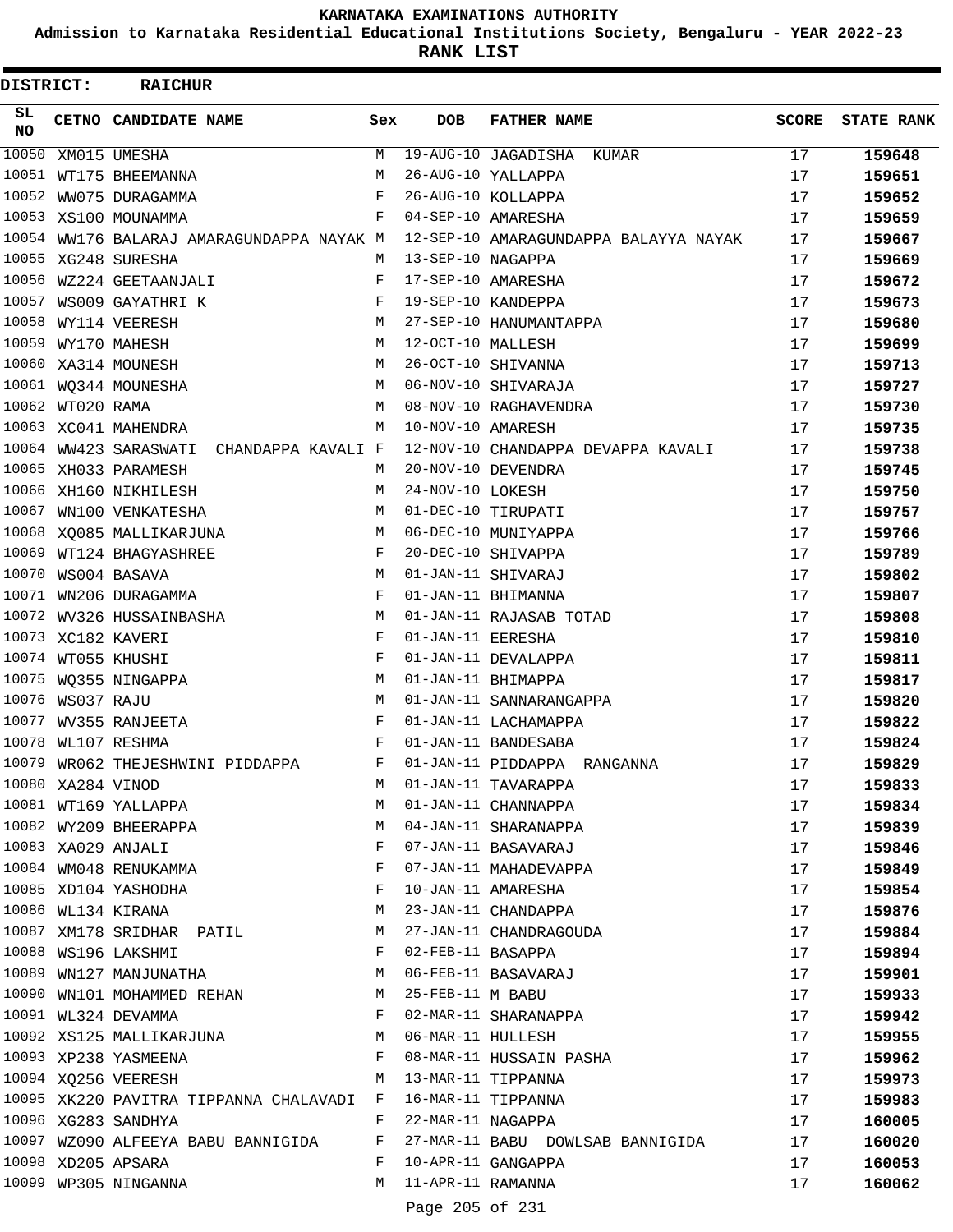**Admission to Karnataka Residential Educational Institutions Society, Bengaluru - YEAR 2022-23**

ı

**RANK LIST**

| DISTRICT:       |                   | <b>RAICHUR</b>                            |              |                   |                                        |              |                   |
|-----------------|-------------------|-------------------------------------------|--------------|-------------------|----------------------------------------|--------------|-------------------|
| SL<br><b>NO</b> |                   | CETNO CANDIDATE NAME                      | Sex          | <b>DOB</b>        | <b>FATHER NAME</b>                     | <b>SCORE</b> | <b>STATE RANK</b> |
| 10100           |                   | XC048 AMBIKA                              | F            |                   | 14-APR-11 DURAGAPPA                    | 17           | 160070            |
|                 |                   | 10101 WQ306 SHIVAKUMAR                    | M            |                   | 15-APR-11 SHIVAPPA                     | 17           | 160074            |
|                 |                   | 10102 XQ047 USHA MALKAPUR                 | F            |                   | 16-APR-11 HANUMANTAPPA                 | 17           | 160077            |
|                 | 10103 WX159 ROOPA |                                           | $\mathbf{F}$ |                   | 19-APR-11 MOUNESHA                     | 17           | 160081            |
|                 |                   | 10104 XA272 YALLAMMA                      | F            |                   | 20-APR-11 RAJASHEKHARA                 | 17           | 160084            |
|                 |                   | 10105 WR063 GANGMMA                       | F            |                   | 02-MAY-11 MOTHILAL                     | 17           | 160123            |
|                 |                   | 10106 WV136 PRAJWAL PARASAPPA KATTIMANI M |              |                   | 03-MAY-11 PARASAPPA HANAMANT KATTIMANI | 17           | 160125            |
| 10107           |                   | WV512 SHWETHA                             | F            |                   | 06-MAY-11 HANUMANTA                    | 17           | 160134            |
| 10108           |                   | WM204 SPANDANA                            | F            | 22-MAY-11 MAREPPA |                                        | 17           | 160186            |
|                 |                   | 10109 XE343 MALLIKARJUN CHANNABASAPPA     | M            |                   | 23-MAY-11 CHANNABASAPPA MALLAYYA       | 17           | 160189            |
|                 |                   | 10110 XF302 AKSHATHA                      | F            | 25-MAY-11 MANAPPA |                                        | 17           | 160193            |
|                 |                   | 10111 WX016 AMARESH CHAVHAN               | M            | 01-JUN-11 VALAPPA |                                        | 17           | 160213            |
|                 | 10112 WS178 BALU  |                                           | M            |                   | 01-JUN-11 SHREENIVAS                   | 17           | 160214            |
|                 |                   | 10113 WR264 RAGHAVENDRA                   | M            |                   | 01-JUN-11 RANGAYYA                     | 17           | 160222            |
|                 |                   | 10114 WZ286 SHIVALEELA                    | F            |                   | 01-JUN-11 PANDURANGA                   | 17           | 160223            |
|                 |                   | 10115 WS094 CHANDRAKALA                   | F            | 02-JUN-11 RAMESH  |                                        | 17           | 160229            |
| 10116           |                   | WM257 MOREBASAVA                          | М            |                   | 04-JUN-11 DURGAPPA                     | 17           | 160237            |
|                 | 10117 WR249 REKHA |                                           | F            | 04-JUN-11 NAGAPPA |                                        | 17           | 160240            |
| 10118           |                   | WS041 RENUKA                              | F            |                   | 08-JUN-11 LACHAMANNA                   | 17           | 160252            |
| 10119           |                   | WY316 SHARANABASAVA                       | М            | 10-JUN-11 BASAPPA |                                        | 17           | 160261            |
|                 |                   | 10120 XM356 SUDEEPA                       | M            |                   | 13-JUN-11 MAHADEVAPPA                  | 17           | 160272            |
|                 |                   | 10121 WU174 SRUJAL                        | M            |                   | 18-JUN-11 SHARANAPPA                   | 17           | 160293            |
|                 |                   | 10122 WM412 VENKATESH                     | M            |                   | 21-JUN-11 BALAGOUDA                    | 17           | 160301            |
| 10123           |                   | WX298 BEERAYYA                            | M            |                   | 23-JUN-11 CHATRAPPA                    | 17           | 160306            |
|                 |                   | 10124 WP002 LAKSHMI                       | F            |                   | 27-JUN-11 AYYPPASWAMI                  | 17           | 160320            |
|                 |                   | 10125 XL054 MANJUNATHA                    | M            | 27-JUN-11 BALAPPA |                                        | 17           | 160323            |
|                 |                   | 10126 XH334 SUNITHA                       | F            |                   | 27-JUN-11 JINDAPPA                     | 17           | 160328            |
|                 | 10127 WL112 MADHU |                                           | F            | 30-JUN-11 GONAPPA |                                        | 17           | 160339            |
|                 | 10128 XC342 SUMA  |                                           | F            |                   | 04-JUL-11 SANNA URUKUNDAPPA            | 17           | 160360            |
|                 |                   | 10129 WV166 AMAREGOUDA                    | M            |                   | 05-JUL-11 BASANAGOUDA                  | 17           | 160363            |
|                 |                   | 10130 WR170 MOUNESH                       | М            |                   | 06-JUL-11 MALLESHA                     | 17           | 160374            |
|                 | 10131 XG052 SUDHA |                                           | F            |                   | 06-JUL-11 GANGAPPA                     | 17           | 160375            |
|                 |                   | 10132 WU128 PARVATAMMA                    | F            |                   | 11-JUL-11 CHANNAPPA                    | 17           | 160392            |
|                 |                   | 10133 XC091 PRAKASHA                      | М            |                   | 19-JUL-11 MURIGEPPA                    | 17           | 160421            |
|                 |                   | 10134 XE384 BANDESHA                      | М            |                   | 25-JUL-11 GURUBASAVA                   | 17           | 160437            |
|                 |                   | 10135 XQ240 PAVITRA                       | F            |                   | 26-JUL-11 MUDAKAPPA<br>KURI            | 17           | 160442            |
|                 |                   | 10136 WM045 ANITHA                        | F            |                   | 06-AUG-11 AMBRESHA                     | 17           | 160475            |
|                 |                   | 10137 WS137 ANITA                         | F            |                   | 08-AUG-11 BHEEMAPPA                    | 17           | 160482            |
|                 |                   | 10138 WN351 ASHWINI                       | F            | 09-AUG-11 ERANNA  |                                        | 17           |                   |
|                 |                   | 10139 WL403 RANGANATHA                    | М            |                   | 09-AUG-11 NINGAPPA                     | 17           | 160488            |
|                 |                   | 10140 XL112 MAMATHA                       | F            |                   | 10-AUG-11 FAKIRAPPA                    | 17           | 160490            |
|                 |                   |                                           | F            |                   | 12-AUG-11 BASAVARAJ                    |              | 160496            |
|                 |                   | 10141 WQ117 BHAGYA DINNERDODDI            | F            |                   |                                        | 17           | 160503            |
|                 |                   | 10142 WR225 ARCHANA                       |              |                   | 25-AUG-11 HANUMANTHA                   | 17           | 160550            |
|                 |                   | 10143 XJ132 N HARISH NAYAK                | М            |                   | 27-AUG-11 PADMARAJ                     | 17           | 160556            |
|                 |                   | 10144 XN103 MAHAMADRAIYAN                 | М            |                   | 02-SEP-11 DAVALSAHEBA                  | 17           | 160575            |
|                 |                   | 10145 XE272 MALLIKARJUNA                  | М            | 11-SEP-11 DEVANNA |                                        | 17           | 160597            |
|                 |                   | 10146 WN188 SAROJA                        | F            | 15-SEP-11 RAMESH  |                                        | 17           | 160611            |
|                 | 10147 XE031 REKHA |                                           | F            | 18-SEP-11 AYYAPPA |                                        | 17           | 160618            |
|                 |                   | 10148 XD127 SIDDARAMA                     | М            | 26-SEP-11 SUGAPPA |                                        | 17           | 160638            |
|                 |                   | 10149 WY190 GANGADHAR                     | M            |                   | 01-OCT-11 KARIYAPPA CHALAVADI          | 17           | 160647            |
|                 |                   |                                           |              | Page 206 of 231   |                                        |              |                   |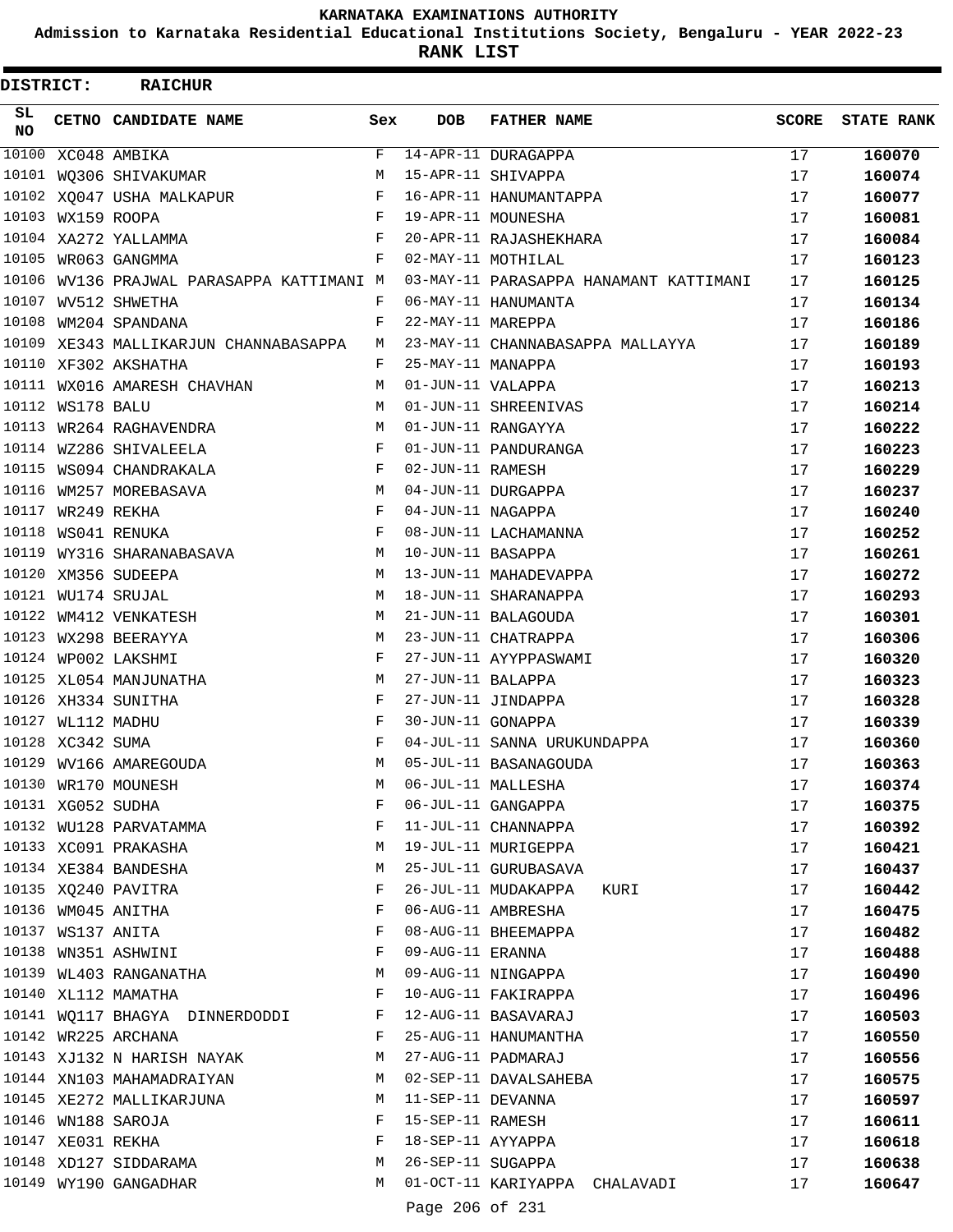**Admission to Karnataka Residential Educational Institutions Society, Bengaluru - YEAR 2022-23**

ı

**RANK LIST**

| DISTRICT:       |                   | <b>RAICHUR</b>                |             |                                        |                               |              |                   |
|-----------------|-------------------|-------------------------------|-------------|----------------------------------------|-------------------------------|--------------|-------------------|
| SL<br><b>NO</b> |                   | CETNO CANDIDATE NAME          | Sex         | <b>DOB</b>                             | <b>FATHER NAME</b>            | <b>SCORE</b> | <b>STATE RANK</b> |
| 10150           |                   | WZ010 SHARADA                 | F           |                                        | 14-OCT-11 SHIVAGYANAPPA       | 17           | 160696            |
| 10151           |                   | WP117 CHANDBASHA              | M           |                                        | 18-OCT-11 JUBBALSAB           | 17           | 160705            |
| 10152           |                   | WM057 MEGHA                   | F           |                                        | 18-OCT-11 RACHANNA            | 17           | 160706            |
|                 |                   | 10153 XM166 ABBAS ALI         | М           |                                        | 19-OCT-11 KHAJAHUSEN          | 17           | 160708            |
|                 | 10154 XD465 ANITA |                               | F           |                                        | 19-OCT-11 MALLAPPA            | 17           | 160709            |
|                 |                   | 10155 WY250 H MADHUSHREE      | F           |                                        | 25-NOV-11 HANUMANTHA HOSAMANI | 17           | 160827            |
|                 |                   | 10156 XA172 RENUKA            | F           |                                        | 02-DEC-11 NARASAPPA           | 17           | 160845            |
|                 |                   | 10157 WZ330 SOUNDARYA         | F           | 02-DEC-11 MANAPPA                      |                               | 17           | 160848            |
| 10158           |                   | XN101 VASANTHI                | F           |                                        | 11-DEC-11 HANUMANTHA          | 17           | 160874            |
| 10159           |                   | WL210 AKKAMMA                 | F           | 01-JAN-12 ANANDA                       |                               | 17           | 160913            |
| 10160           |                   | WS111 SANGEETA                | F           |                                        | 12-JAN-12 MALLAPPA            | 17           | 160934            |
|                 |                   | 10161 WY411 SUSHMITA          | F           |                                        | 26-JAN-12 NAGARAJA            | 17           | 160945            |
|                 |                   | 10162 XM083 DURUGAMMA MANNURU | F           |                                        | 22-MAR-12 BASAVARAJAPPA       | 17           | 160961            |
|                 |                   | 10163 XK232 NAVEEN KUMAR      | M           |                                        | 26-MAR-12 HANUMANTAPPA        | 17           | 160964            |
|                 | 10164 WP240 REKHA |                               | F           |                                        | 18-APR-12 BHEEMANNA           | 17           | 160967            |
| 10165           |                   | WQ075 KAVERI                  | F           |                                        | 01-JUN-12 DEVENDRAPPA         | 17           | 160972            |
| 10166           |                   | WS250 SHIVAPPA                | М           |                                        | 16-DEC-12 SIDDAPPA            | 17           | 160975            |
| 10167           |                   | WQ005 REKHA                   | F           | 30-AUG-08 SWAMY                        |                               | 16           | 160976            |
| 10168           |                   | WZ379 SUNITA                  | F           |                                        | 01-DEC-08 AMARESH RATHOD      | 16           | 160979            |
| 10169           |                   | WZ080 AKHASH                  | M           |                                        | 01-JAN-09 BHIMANNA            | 16           | 160980            |
| 10170           |                   | WM059 RENUKA                  | F           |                                        | 01-JAN-09 SEETAPPA            | 16           | 160981            |
|                 |                   | 10171 XH018 MUDASSIR          | M           | 01-JAN-10 HAYAD                        |                               | 16           | 161009            |
|                 |                   | 10172 XE201 THOUSEEF REHAMAN  | М           |                                        | 01-JAN-10 MAHAMAD RAFI        | 16           | 161013            |
| 10173           |                   | WM324 JYOTHI                  | F           |                                        | 10-JAN-10 CHNDRAMA            | 16           | 161014            |
|                 |                   | 10174 XN273 MOUNESHA          | М           |                                        | 02-MAR-10 HANUMANTA NADIGER   | 16           | 161025            |
|                 |                   | 10175 XH357 PRAKASH           | M           | 30-MAR-10 ERESH                        |                               | 16           | 161033            |
|                 | 10176 WV379 KIRAN |                               | М           |                                        | 19-APR-10 AMARESH PAWAR       | 16           | 161039            |
|                 |                   | 10177 XD105 NANDINI           | F           |                                        | 01-JUN-10 HANUMANAT           | 16           | 161053            |
| 10178           |                   | WO166 PRAVEENKUMAR            | M           |                                        | 16-JUN-10 CHENNABASAVA        | 16           | 161060            |
|                 |                   | 10179 WV151 ASHWINI           | $\mathbf F$ |                                        | 12-JUL-10 PAMPANNA            | 16           | 161065            |
|                 |                   | 10180 XF241 NAGARATHNA        | F           |                                        | 20-AUG-10 PANCHAYYA           | 16           | 161090            |
|                 |                   | 10181 WP162 BHEEMAMMA         | F           |                                        | 27-AUG-10 NARASAPPA           | 16           | 161097            |
|                 |                   | 10182 WX131 PRARTHANA         | F           |                                        | 01-OCT-10 AMARESHA            | 16           | 161124            |
|                 |                   | 10183 XA175 DURUGAPPA         | М           |                                        | 12-OCT-10 HANUMANT            | 16           | 161138            |
|                 |                   | 10184 XD228 BANDENAVAZ        | М           |                                        | 29-OCT-10 KHADARSAB           | 16           | 161159            |
|                 |                   | 10185 XH132 MAHESHWARI        | F           |                                        | 15-NOV-10 NARASIMHA           | 16           | 161182            |
|                 |                   | 10186 WM278 NIRMALA           | F           |                                        | 05-DEC-10 AMBRESHA            | 16           | 161203            |
|                 |                   | 10187 XK065 SANA ABDUL SAB    | F           |                                        | 10-DEC-10 ABDUL SAB           | 16           | 161208            |
|                 |                   | 10188 XD138 SALEEMABEGAM      | F           |                                        | 15-DEC-10 MOULASAB            | 16           | 161218            |
|                 |                   | 10189 XR177 RENUKA            | F           | 24-DEC-10 ERAPPA                       |                               | 16           | 161230            |
|                 |                   | 10190 XH178 ABHISHEK KUMAR    | M           | 01-JAN-11 YESU                         |                               | 16           | 161237            |
|                 |                   | 10191 WV244 ANJALI            | F           |                                        | 01-JAN-11 SHIVARAJ            | 16           | 161239            |
|                 |                   | 10192 WL304 KAVERI            | F           |                                        | 01-JAN-11 CHANNAPPA           | 16           | 161246            |
|                 |                   | 10193 WX200 MANJULA           | F           | 01-JAN-11 EERAPPA                      |                               | 16           | 161254            |
|                 |                   | 10194 WL381 NAVEEN KUMAR      | M           |                                        | 01-JAN-11 SHIVAPPA            | 16           | 161255            |
|                 |                   | 10195 WS248 NINGANNA          | M           |                                        | 01-JAN-11 BHEEMANNA BILARA    | 16           |                   |
|                 |                   |                               | M           |                                        | 01-JAN-11 GANGANNA UPPAR      |              | 161257            |
|                 |                   | 10196 XK144 PRAJWAL           |             |                                        |                               | 16           | 161259            |
|                 |                   | 10197 WQ012 RANGANATH         | M           | 01-JAN-11 RAMESHA<br>01-JAN-11 BAVASAB |                               | 16           | 161264            |
|                 |                   | 10198 WN003 SAIYAD SAB        | M           |                                        |                               | 16           | 161266            |
|                 |                   | 10199 XB122 SHARANABASAVA     | M           |                                        | 01-JAN-11 TIRUPATI KANNERI    | 16           | 161270            |
|                 |                   |                               |             | Page 207 of 231                        |                               |              |                   |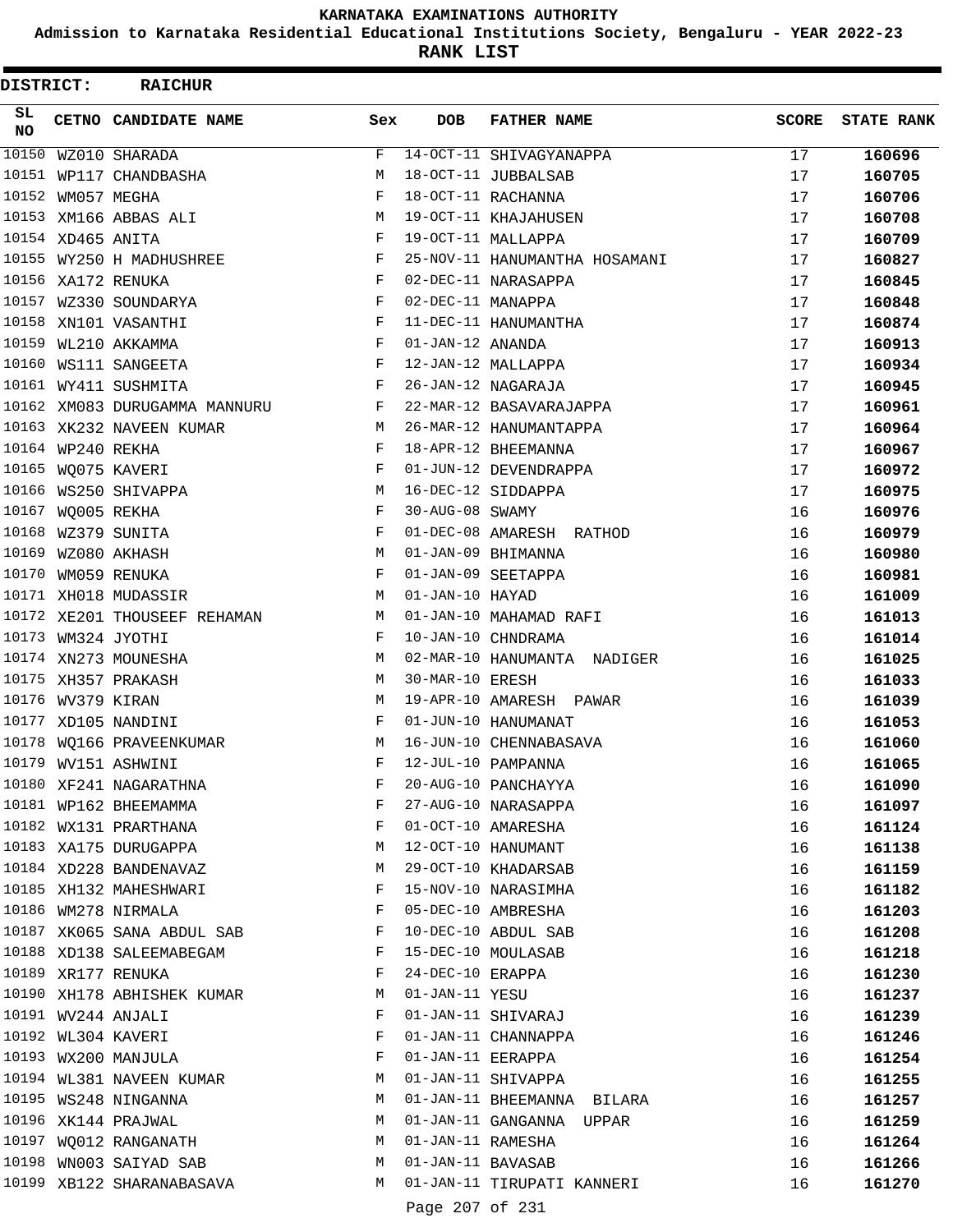**Admission to Karnataka Residential Educational Institutions Society, Bengaluru - YEAR 2022-23**

**RANK LIST**

| DISTRICT: |                   | <b>RAICHUR</b>                                                                                     |              |                                |                                              |              |                   |
|-----------|-------------------|----------------------------------------------------------------------------------------------------|--------------|--------------------------------|----------------------------------------------|--------------|-------------------|
| SL.<br>NO |                   | CETNO CANDIDATE NAME                                                                               | Sex          | <b>DOB</b>                     | <b>FATHER NAME</b>                           | <b>SCORE</b> | <b>STATE RANK</b> |
| 10200     |                   | WR279 SHARANABASAVA NAYAK                                                                          | M            | $\overline{01-JAN-11}$ MALLESH |                                              | 16           | 161271            |
|           |                   | 10201 XJ278 SHIVABASAVA                                                                            | М            | 01-JAN-11 SABAYYA              |                                              | 16           | 161274            |
|           |                   | 10202 WQ132 SHWETHA                                                                                | F            |                                | 01-JAN-11 BHEEMAPPA                          | 16           | 161277            |
|           | 10203 WX366 VIJAY |                                                                                                    | M            |                                | 01-JAN-11 SHIVAPPA                           | 16           | 161281            |
|           |                   | 10204 WP068 YALLESHA                                                                               | М            |                                | 01-JAN-11 HANUMANTA                          | 16           | 161282            |
|           |                   | 10205 XS176 HANUMAMMA                                                                              | F            |                                | 02-JAN-11 YAMANOORA                          | 16           | 161283            |
|           |                   | 10206 XJ166 DEEPA                                                                                  | F            | 10-JAN-11 MOUNESH              |                                              | 16           | 161302            |
|           |                   | 10207 XJ122 SHIVANA GOUDA                                                                          | М            | 27-JAN-11 MALLESH              |                                              | 16           | 161335            |
|           |                   | 10208 WS168 SHREEDEVI                                                                              | F            |                                | 05-FEB-11 BASAVARAJA ERABAGERA               | 16           | 161358            |
|           |                   | 10209 WR226 GOURAMMA                                                                               | F            |                                | 11-FEB-11 SIDDAPPA                           | 16           | 161372            |
|           |                   | 10210 XD316 BHUMIKA                                                                                | F            | 16-FEB-11 PANDU                |                                              | 16           | 161381            |
|           |                   | 10211 XN150 VEERESH                                                                                | M            | 19-FEB-11 TAYAPPA              |                                              | 16           | 161394            |
|           |                   | 10212 WX224 MOHIT KUMAR                                                                            | M            |                                | 24-FEB-11 MEENAKSHAPPA BUDDAPPA<br>CHALAVADI | 16           | 161402            |
|           |                   | 10213 WN195 ASHWINI                                                                                | $F -$        | 08-MAR-11 AYYAPPA              |                                              | 16           | 161422            |
|           |                   | 10214 XL007 MEGHANA                                                                                | F            |                                | 23-MAR-11 MARISWAMY                          | 16           | 161469            |
|           |                   | 10215 WL317 RAMANNA                                                                                | M            |                                | 23-MAR-11 MALLAPPA                           | 16           | 161472            |
|           |                   | 10216 WR168 SHIVU                                                                                  | M            | 23-MAR-11 SABANNA              |                                              | 16           | 161474            |
|           |                   | 10217 XE204 TANUJA                                                                                 | F            | 30-MAR-11 RAMESH               |                                              | 16           | 161496            |
|           |                   | 10218 WR096 MOUNESHA                                                                               | M            |                                | 01-APR-11 MUDUKAPPA                          | 16           | 161498            |
|           |                   | 10219 XB196 VEERESH                                                                                | M            |                                | 11-APR-11 ANJANAYYA                          | 16           | 161525            |
|           |                   | 10220 XC257 PRAJWAL KORI                                                                           |              |                                | M 17-APR-11 TIRUPATI KORI                    | 16           | 161538            |
|           |                   | 10221 XA418 SIDDARUDHA MANJUNATHA<br>PUJARI                                                        |              |                                | M 19-APR-11 MANJUNATHA YANKANNA PUJARI       | 16           | 161545            |
|           | 10222 XD150 RAVI  |                                                                                                    |              | M 20-APR-11 MONAPPA            |                                              | 16           | 161547            |
|           |                   | 10223 XN140 BHOOMIKA                                                                               | $\mathbf{F}$ |                                | 07-MAY-11 RAVIKUMARA                         | 16           | 161603            |
|           |                   | 10224 XB220 MALLIKARJUN                                                                            | M            |                                | 12-MAY-11 MOUNESH TALEKATTU                  | 16           | 161623            |
|           |                   | 10225 XE215 JAYASHREE                                                                              | $\mathbf{F}$ | 16-MAY-11 MAREPPA              |                                              | 16           | 161631            |
|           |                   | 10226 XQ164 PRISKILLA                                                                              | $\mathbf{F}$ |                                | 26-MAY-11 VASANTA KUMAR                      | 16           | 161656            |
|           |                   | 10227 WZ052 VAISHNAVI                                                                              | F            |                                | 29-MAY-11 SHIVAPPA                           | 16           | 161661            |
|           |                   | 10228 WX030 BASAMMA                                                                                |              |                                | F 01-JUN-11 MADAPPAGOUDA GEDDALAMARI         | 16           | 161670            |
|           |                   | 10229 XA135 VIJAYAKUMAR CHALAVADI M                                                                |              |                                | 01-JUN-11 HULLAPPA                           | 16           | 161683            |
|           |                   | 10230 WV336 SUMITRA MANJUNATH F                                                                    |              |                                | 10-JUN-11 MANJUNATH AMAREGOUDA               | 16           | 161713            |
|           |                   | 10231 XN151 MAHMED ASIF                                                                            | М            |                                | 13-JUN-11 SHALAMSAB                          | 16           | 161724            |
|           |                   | 10232 WU129 RAMANAGOUDA                                                                            | M            |                                | 20-JUN-11 DEVINDRAPPA                        | 16           | 161744            |
|           |                   | 10233 XF284 TAYAMMA                                                                                | F            |                                | 23-JUN-11 HUSENAPPA                          | 16           | 161749            |
|           |                   | 10234 WN245 CHANNABASAVA                                                                           | M            |                                | 02-JUL-11 AMBRESH                            | 16           | 161769            |
|           |                   | 10235 WW341 VIDYASHREE                                                                             | F            |                                | 06-JUL-11 GOVINDA                            | 16           | 161789            |
|           |                   | 10236 XG115 APSAN                                                                                  | F            |                                | 08-JUL-11 PIRALISAB                          | 16           | 161792            |
|           |                   | 10237 XK378 PRADEEPA                                                                               | М            |                                | 16-JUL-11 HANUMANTHA                         | 16           | 161825            |
|           |                   | 10238 XF113 REKHA                                                                                  | F            |                                | 19-JUL-11 JOGULAPPA                          | 16           | 161837            |
|           |                   | 10239 XD367 PARVATHI                                                                               | F            |                                | 21-JUL-11 RAMESHA                            | 16           | 161847            |
|           |                   | 10240 XQ081 MALLIKA A                                                                              | F            |                                | 22-JUL-11 MOORTEPPA ANNIGERI                 | 16           | 161852            |
|           |                   | 10241 XJ222 NANDITA                                                                                | F            |                                | 22-JUL-11 NALLAREDDY NAYAKA                  | 16           | 161854            |
|           |                   | 10242 XR071 SANJANA<br>$\mathbf{F}$ . The contract of the contract of the contract of $\mathbf{F}$ |              | 25-JUL-11 DEVANNA              |                                              | 16           | 161862            |
|           |                   | 10243 WW397 SHRISHAIL MALLAPPA M                                                                   |              |                                | 01-AUG-11 MALLAPPA                           | 16           | 161879            |
|           |                   | 10244 XK211 SANIYA BEGUM                                                                           | F            |                                | 06-AUG-11 BABUSAB JEGARAKAL                  | 16           | 161887            |
|           |                   | 10245 XA182 NIKHITHA                                                                               | F            |                                | 10-AUG-11 LINGAPPA                           | 16           | 161901            |
|           |                   | 10246 WM033 NARASANNA                                                                              | M            | 12-AUG-11 AYYAPPA              |                                              | 16           | 161915            |
|           |                   | 10247 WM130 RAMESHA                                                                                | M            |                                | 19-AUG-11 SHIVARAJA                          | 16           | 161936            |
|           |                   |                                                                                                    |              |                                |                                              |              |                   |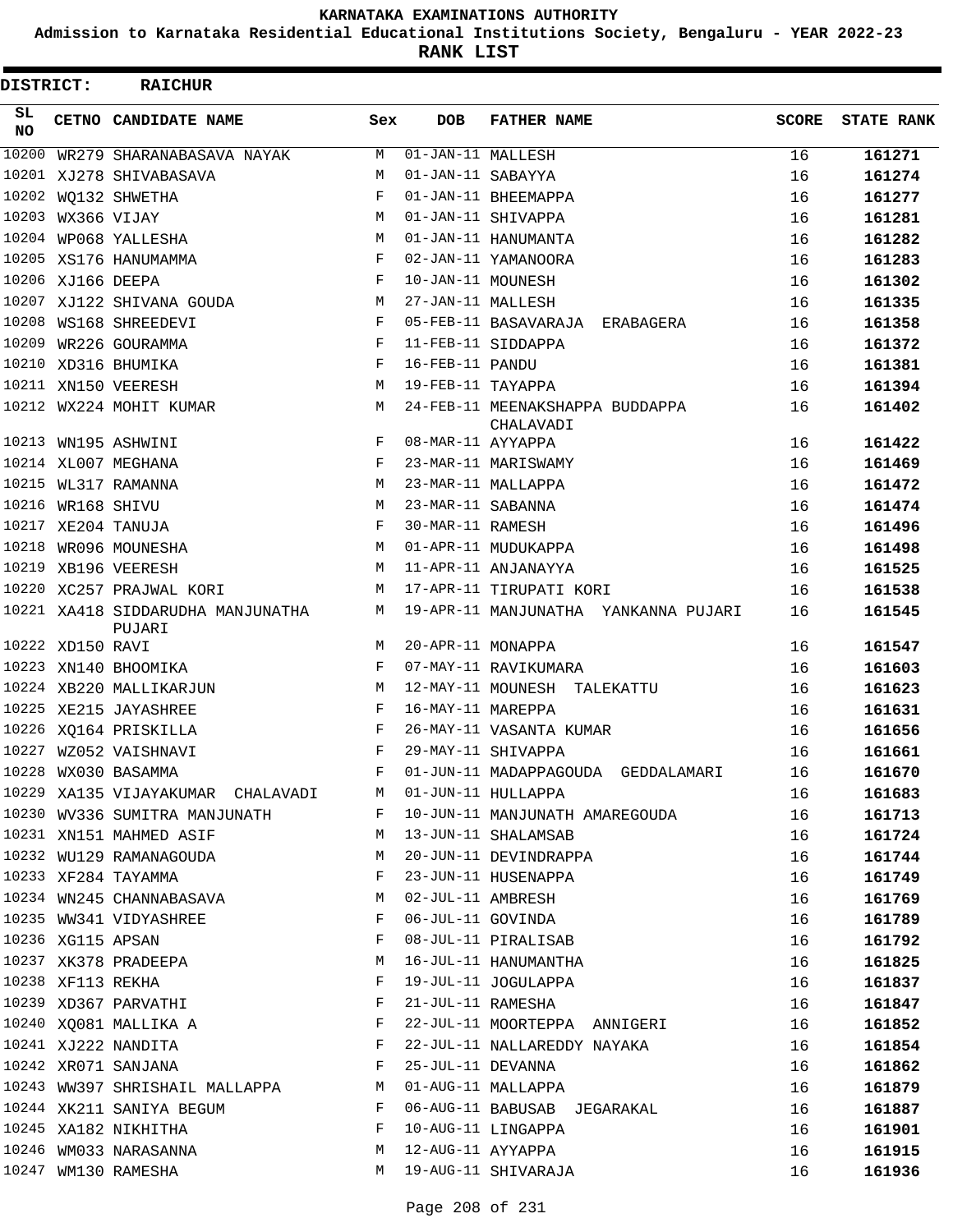**Admission to Karnataka Residential Educational Institutions Society, Bengaluru - YEAR 2022-23**

**RANK LIST**

| DISTRICT:       |                   | <b>RAICHUR</b>                  |            |                   |                                              |              |                   |
|-----------------|-------------------|---------------------------------|------------|-------------------|----------------------------------------------|--------------|-------------------|
| SL<br><b>NO</b> |                   | CETNO CANDIDATE NAME            | Sex        | <b>DOB</b>        | <b>FATHER NAME</b>                           | <b>SCORE</b> | <b>STATE RANK</b> |
| 10248           |                   | XN208 ANKITHA                   | F          |                   | 23-AUG-11 SHARANABASAVA                      | 16           | 161945            |
| 10249           |                   | WS148 SPORTHI                   | F          | 06-SEP-11 ERAPPA  |                                              | 16           | 161996            |
|                 |                   | 10250 XE328 LINGAREDDY          | M          |                   | 11-SEP-11 NAGAREDDY                          | 16           | 162013            |
|                 |                   | 10251 XG225 B MALINGARAYA       | М          |                   | 12-SEP-11 B AMARESH                          | 16           | 162016            |
|                 |                   | 10252 XM135 SATISHA TIMMAPPA M  | М          |                   | 12-SEP-11 TIMMAPPA M M                       | 16           | 162017            |
|                 | 10253 WV430 RAVI  |                                 | M          | 16-SEP-11 KUBER   |                                              | 16           | 162027            |
|                 |                   | 10254 XN219 VENKAREDDY          | М          |                   | 22-SEP-11 SHARANAPPA                         | 16           | 162042            |
|                 |                   | 10255 XD212 AMBARESHA           | М          |                   | 24-SEP-11 LACHAMAPPA                         | 16           | 162048            |
|                 |                   | 10256 WQ004 KAVITA              | F          |                   | 26-SEP-11 DEVAPPA BASAVARAJ HOSAMANI         | 16           | 162053            |
|                 |                   | 10257 XA181 SUMITRA RATHOD      | F          |                   | 30-SEP-11 RADDEPPA RATHOD                    | 16           | 162065            |
|                 |                   | 10258 XC085 SANGEETHA           | F          |                   | 09-OCT-11 BASAVARAJA                         | 16           | 162084            |
| 10259           |                   | WY184 HANUMANNA                 | М          |                   | 12-OCT-11 SHIVAPUTRAPPA                      | 16           | 162094            |
| 10260           |                   | XD115 YALLAMMA                  | F          | 14-OCT-11 ERAYYA  |                                              | 16           | 162103            |
|                 |                   | 10261 WP165 MARISWAMY           | М          |                   | 20-OCT-11 YALLAPPA                           | 16           | 162118            |
|                 | 10262 XQ011 SOYAB |                                 | M          | 22-OCT-11 SHAMEED |                                              | 16           | 162124            |
|                 |                   | 10263 XG144 HULIGEMMA           | F          | 24-OCT-11 DEVAPPA |                                              | 16           | 162127            |
|                 |                   | 10264 WX370 CHETANA             | М          |                   | 29-OCT-11 SHARANAPPA                         | 16           | 162141            |
|                 |                   | 10265 WO032 BHARAT              | М          |                   | 06-NOV-11 TIMMANGOUDA                        | 16           | 162165            |
|                 |                   | 10266 WR155 G SHIVAPUTRA NAYAKA | M          |                   | 06-NOV-11 NAGARAJA NAYAKA                    | 16           | 162166            |
| 10267           |                   | WT046 LINGAYYA                  | М          |                   | 09-NOV-11 VENKATESHA                         | 16           | 162170            |
| 10268           |                   | XB047 KEERTI                    | F          |                   | 10-NOV-11 IRAPPA CHOUHAN                     | 16           | 162173            |
| 10269           |                   | WW269 KEERTHI                   | F          | 11-NOV-11 VEERESH |                                              | 16           | 162176            |
| 10270           |                   | WZ068 VENKATESH                 | M          |                   | 15-NOV-11 KUPPANNA                           | 16           | 162194            |
| 10271           |                   | XD350 ASHOKA NAIK               | М          | 22-NOV-11 HEMANNA |                                              | 16           | 162204            |
| 10272           |                   | WP025 DURUGAMMA                 | F          |                   | 28-NOV-11 SHIVAPUTRAPPA                      | 16           | 162219            |
| 10273           |                   | WN296 NIRMALA                   | F          | 28-NOV-11 MAREPPA |                                              | 16           | 162220            |
|                 | 10274 WN264 POOJA |                                 | $_{\rm F}$ | 30-NOV-11 YASHOBA |                                              | 16           | 162232            |
|                 |                   | 10275 WX005 AMRUTA HIREMATH     | F          |                   | 18-DEC-11 VIRUPAKSHAYYA ADIVEYYA<br>HIREMATH | 16           | 162265            |
|                 |                   | 10276 WL352 BHAGYA              | F          |                   | 01-JAN-12 RAGHAVENDRA                        | 16           | 162302            |
|                 |                   | 10277 XQ025 KANAKARAYA          | M          |                   | 08-JAN-12 KRUSNAPPA                          | 16           | 162318            |
|                 |                   | 10278 XJ129 DILIP KUMAR         | М          |                   | 31-JAN-12 JINDAPPA                           | 16           | 162335            |
|                 | 10279 XC295 ASIF  |                                 | М          |                   | 11-FEB-12 NABEESAB                           | 16           | 162341            |
|                 |                   | 10280 XH318 KALPANA             | F          | 01-JUN-12 RAMESH  |                                              | 16           | 162360            |
|                 |                   | 10281 XF063 DURUGADEVI          | F          |                   | 24-DEC-12 BASANAGOUDA                        | 16           | 162365            |
|                 |                   | 10282 WY111 RAVICHANDRA         | M          |                   | 01-JAN-09 CHATRAPPA                          | 15           | 162370            |
|                 |                   | 10283 WU081 SHASHIKALA          | F          |                   | 17-MAY-09 VENKATESH                          | 15           | 162375            |
|                 |                   | 10284 WL193 INCHARA             | F          |                   | 06-AUG-09 SHIVARAYA                          | 15           | 162379            |
|                 |                   | 10285 WM391 DEVANNA             | М          |                   | 01-JAN-10 CHIDHANANDA                        | 15           | 162392            |
|                 |                   | 10286 WQ324 HANAMAGOUDA         | М          |                   | 01-JAN-10 BASAVARAJA                         | 15           | 162394            |
|                 |                   | 10287 XJ343 NARASIMHA           | М          |                   | 01-JAN-10 HANUMANTHA                         | 15           | 162395            |
|                 |                   | 10288 XS105 SHARANABASAVA       | M          | 29-JAN-10 SUGAPPA |                                              | 15           | 162404            |
|                 | 10289 XG317 MANOJ |                                 | М          |                   | 10-FEB-10 DURUGAPPA                          | 15           | 162406            |
|                 |                   | 10290 XB042 PRAVEENKUMAR        | M          |                   | 26-FEB-10 VIJAYAKUMAR                        | 15           | 162409            |
|                 |                   | 10291 WN293 AMBANNA             | М          |                   | 28-MAR-10 TIRUMALAYYA                        | 15           | 162414            |
|                 |                   | 10292 XJ350 MANOJ KUMAR         | М          | 01-APR-10 BHIMESH |                                              | 15           | 162416            |
|                 |                   | 10293 WR184 BASAVRAJA           | М          |                   | 01-JUN-10 HANUMANTA                          | 15           | 162426            |
|                 |                   | 10294 XQ148 VISHWANATHA         | М          | 21-JUN-10 AANANDA |                                              | 15           | 162433            |
|                 |                   | 10295 XE351 DURUGESHA           | М          |                   | 01-JUL-10 HANUMANTHA                         | 15           | 162434            |
|                 |                   | 10296 XS119 PARVATHI            | F          |                   | 28-JUL-10 MUKKUNDA                           | 15           | 162444            |
|                 |                   |                                 |            |                   |                                              |              |                   |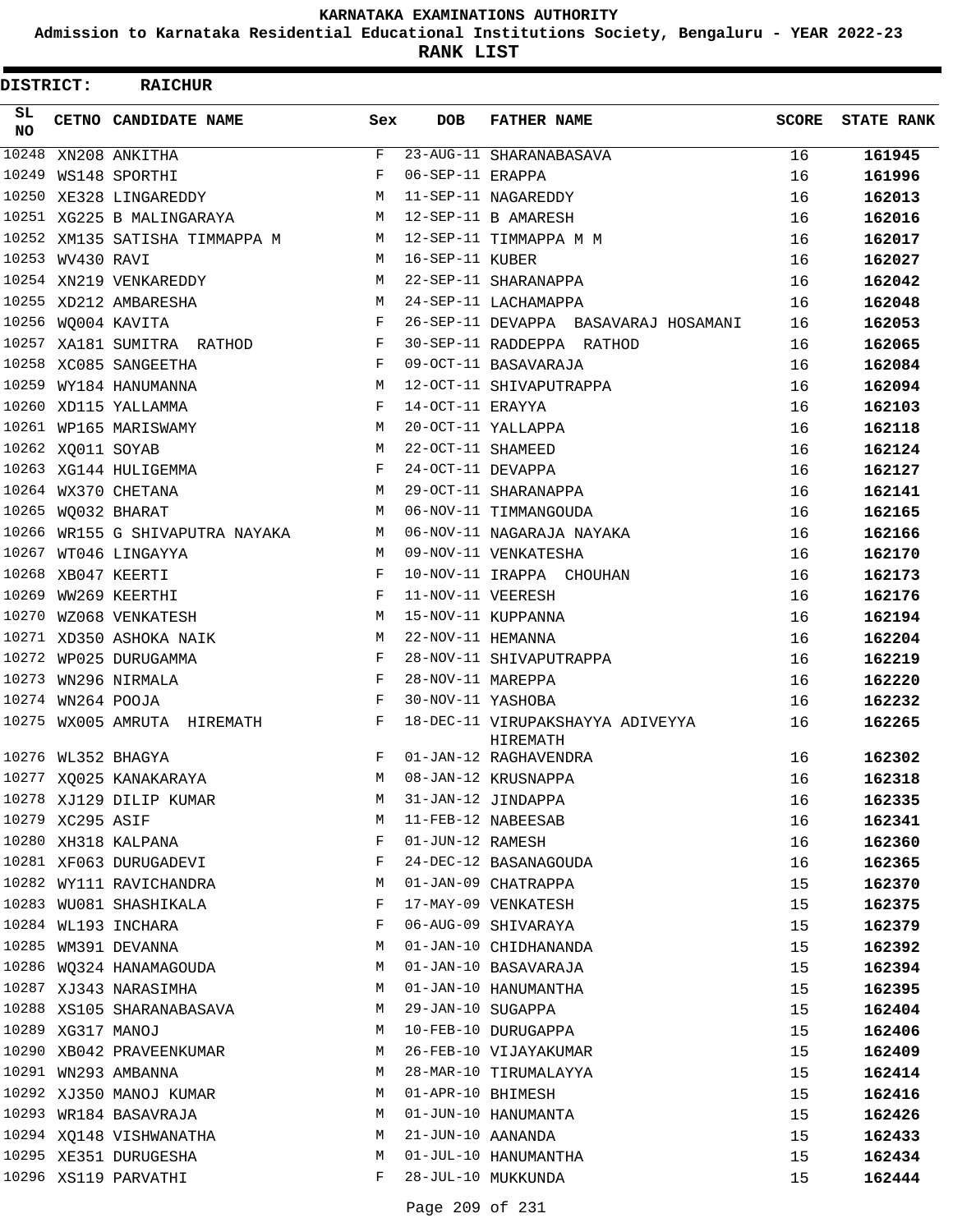**Admission to Karnataka Residential Educational Institutions Society, Bengaluru - YEAR 2022-23**

**RANK LIST**

| DISTRICT: |                   | <b>RAICHUR</b>                 |             |                   |                                   |              |                   |
|-----------|-------------------|--------------------------------|-------------|-------------------|-----------------------------------|--------------|-------------------|
| SL<br>NO. |                   | CETNO CANDIDATE NAME           | Sex         | <b>DOB</b>        | <b>FATHER NAME</b>                | <b>SCORE</b> | <b>STATE RANK</b> |
| 10297     |                   | XN055 UDAYAKUMAR               | М           |                   | 05-AUG-10 DURUGAPPA               | 15           | 162449            |
| 10298     |                   | XQ202 RENUKA                   | F           |                   | 12-AUG-10 NAGARAJA                | 15           | 162451            |
|           |                   | 10299 XA337 SANJEEVA           | M           |                   | 20-AUG-10 VEERANARAYANA           | 15           | 162456            |
|           |                   | 10300 XA340 SINCHANA           | F           |                   | 29-SEP-10 GADDEPPA                | 15           | 162484            |
|           | 10301 WW158 TOSIF |                                | М           |                   | 02-OCT-10 MOHAMMEDSAB             | 15           | 162488            |
|           |                   | 10302 WV409 PADMAVATHI         | F           |                   | 10-OCT-10 VENKATESHA PAWAR        | 15           | 162494            |
|           |                   | 10303 XL217 RAMESHA            | M           |                   | 10-OCT-10 MALLAPPA                | 15           | 162495            |
|           |                   | 10304 XK210 KASAMBI            | F           |                   | 15-NOV-10 K HUSENBHASHA           | 15           | 162529            |
|           |                   | 10305 WN090 ANANDA             | М           |                   | 16-NOV-10 BHIMARAYA               | 15           | 162530            |
|           |                   | 10306 XE008 SANJEEV KUMAR      | М           |                   | 09-DEC-10 HANUMANTHRAYA           | 15           | 162556            |
|           |                   | 10307 XK049 SOUMYA             | F           |                   | 24-DEC-10 SHIVAKUMAR              | 15           | 162578            |
|           |                   | 10308 XG101 NAGARAJA           | М           |                   | 27-DEC-10 DURUGAPPA               | 15           | 162581            |
|           |                   | 10309 WT146 SANGAMESH          | М           |                   | 29-DEC-10 CHIDANANDAPPA           | 15           | 162584            |
|           |                   | 10310 WU093 ARJUNA             | M           | 01-JAN-11 PAMANNA |                                   | 15           | 162587            |
|           |                   | 10311 XJ360 NARASIMHA          | M           | 01-JAN-11 RAMESH  |                                   | 15           | 162596            |
|           |                   | 10312 WL182 SANGEETA           | F           |                   | 01-JAN-11 BHASHAPPA               | 15           | 162603            |
|           |                   | 10313 WY221 RAGHESH            | М           |                   | 06-JAN-11 SHREENIVASA             | 15           | 162622            |
|           |                   | 10314 XG075 MALINGARAYA        | М           |                   | 08-JAN-11 BASAVARAJA              | 15           | 162629            |
|           |                   | 10315 XM023 HULIGEMMA          | F           |                   | 19-JAN-11 SHARANABASAVA           | 15           | 162647            |
|           |                   | 10316 XE087 MAHESH             | М           | 21-JAN-11 GURURAJ |                                   | 15           | 162652            |
|           |                   | 10317 XH251 MALLIKARJUNA       | М           |                   | 27-JAN-11 RAMALINGAPPA            | 15           | 162657            |
|           |                   | 10318 WQ327 BHAGYA             | F           |                   | 09-FEB-11 BASAVARAJ               | 15           | 162677            |
|           | 10319 WW125 POOJA |                                | F           |                   | 10-FEB-11 GUNDAPPA MANAPPA RATHOD | 15           | 162681            |
|           | 10320 XR078 DEVI  |                                | F           |                   | 02-MAR-11 ANJANEYA                | 15           | 162719            |
|           |                   | 10321 XP178 VIJAYALAXMI        | F           | 16-MAR-11 NAGAYYA |                                   | 15           | 162748            |
|           |                   | 10322 WP149 SURSTI             | F           |                   | 20-MAR-11 MANTHAPPA               | 15           | 162753            |
|           |                   | 10323 XA444 PREMAKUMARA        | М           |                   | 24-MAR-11 DURUGAPPA               | 15           | 162762            |
|           |                   | 10324 WY330 SOUMYA             | F           |                   | 25-MAR-11 SHARANAPPA              | 15           | 162764            |
|           |                   | 10325 XD163 AMARESH            | М           | 28-MAR-11 RAMESH  |                                   | 15           | 162767            |
|           |                   | 10326 WW323 PAVAN JADHAV       | M           |                   | 10-APR-11 DEERAPPA                | 15           | 162793            |
|           |                   | 10327 WT229 SIDDAPPA MURAL     |             |                   | M 14-APR-11 SANNARANGAYYA MURAL   | 15           | 162803            |
|           |                   | 10328 XH085 AFREED             |             |                   | M 15-APR-11 JAMEER PASH           | 15           | 162805            |
|           |                   | 10329 XA201 PALLAVI MADIVALARA | $F$ and $F$ |                   | 15-APR-11 SHIVAPPA                | 15           | 162809            |
|           |                   | 10330 XJ106 SANDEEP            |             |                   | M 15-APR-11 HANUMANTHA            | 15           |                   |
|           |                   |                                | M           |                   |                                   |              | 162810            |
|           |                   | 10331 WM020 BASANAGOUDA        |             |                   | 19-APR-11 HANUMANTHARAYA          | 15           | 162820            |
|           |                   | 10332 XG155 VENKATESH          |             |                   | M 19-APR-11 GOVINDA               | 15           | 162822            |
|           |                   | 10333 WM264 MAHANTESH          | M           |                   | 24-APR-11 RACHAPPA                | 15           | 162831            |
|           |                   | 10334 WX195 SANJAYA HUSENAPPA  | M           |                   | 01-MAY-11 HUSENAPPA               | 15           | 162851            |
|           |                   | 10335 WS212 VIJAYALAKSHMI      | F           |                   | 01-MAY-11 RANGAPPA                | 15           | 162852            |
|           |                   | 10336 WM225 AMBIKA             | F           | 03-MAY-11 SABAYYA |                                   | 15           | 162857            |
|           |                   | 10337 XJ221 DEVARAJ            | M           | 09-MAY-11 RAJU    |                                   | 15           | 162873            |
|           |                   | 10338 WR006 PALLAVI            | F           |                   | 13-MAY-11 SHIVANANDA              | 15           | 162885            |
|           |                   | 10339 WW210 KAVERI             | F           |                   | 20-MAY-11 MALLAPPA                | 15           | 162909            |
|           | 10340 WL400 PREMA |                                | F           |                   | 01-JUN-11 BASAVARAJ               | 15           | 162946            |
|           |                   | 10341 XQ166 SHARADA            | F           |                   | 01-JUN-11 YAMANURAPPA             | 15           | 162948            |
|           |                   | 10342 WR001 VIKRAM             | М           | 05-JUN-11 DEVAPPA |                                   | 15           | 162968            |
|           |                   | 10343 XD391 VIDYASHRI          | F           | 09-JUN-11 TAYANNA |                                   | 15           | 162974            |
|           |                   | 10344 XQ143 NANDINI            | F           |                   | 14-JUN-11 KANAKAPPA               | 15           | 162995            |
|           |                   | 10345 XD317 MALLIKARJUN        | M           | 15-JUN-11 ADEPPA  |                                   | 15           | 163000            |
|           |                   | 10346 XQ103 RISHALDAR          | М           | 16-JUN-11 PEERSAB |                                   | 15           | 163006            |
|           |                   |                                |             | Page 210 of 231   |                                   |              |                   |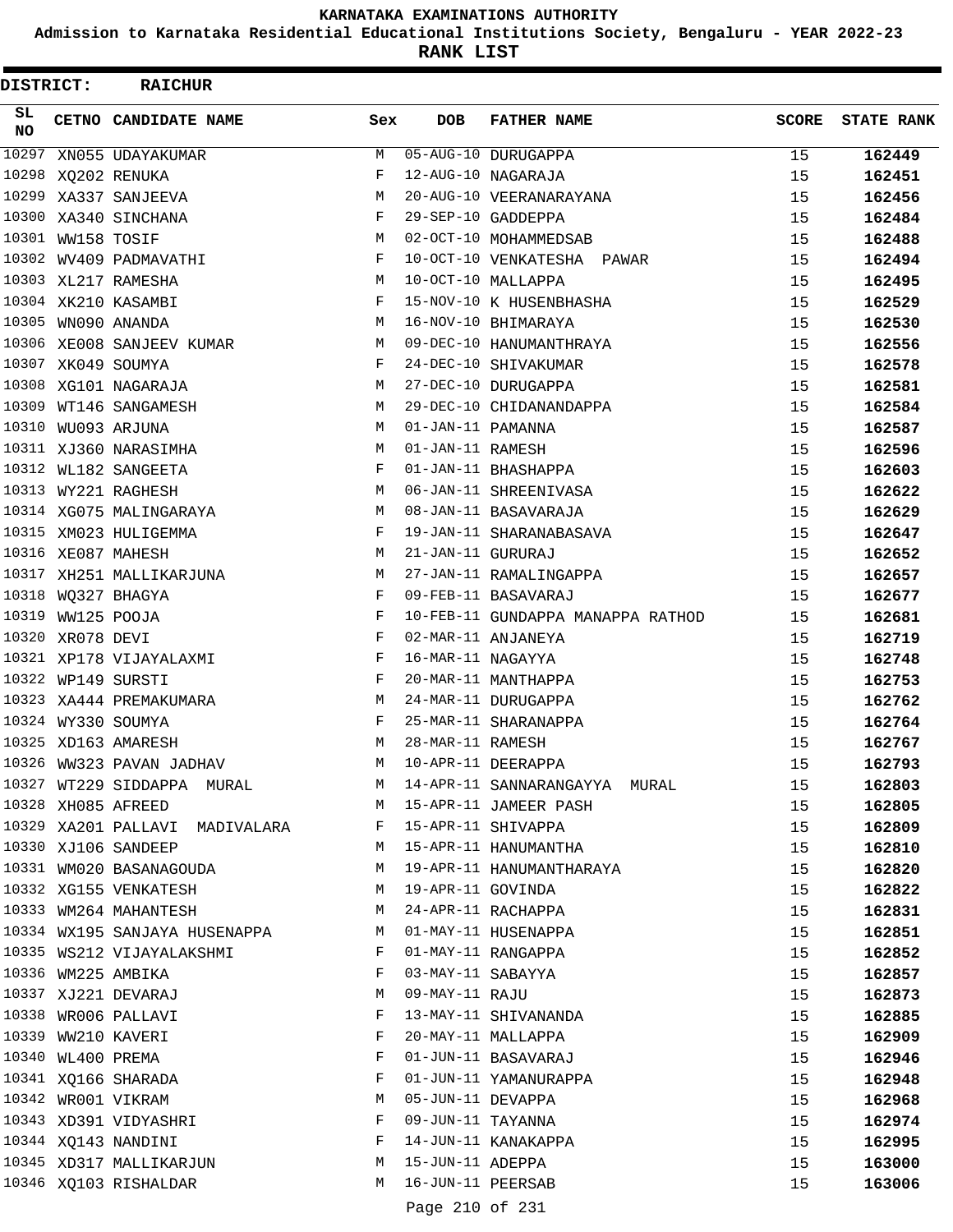**Admission to Karnataka Residential Educational Institutions Society, Bengaluru - YEAR 2022-23**

ı

**RANK LIST**

| DISTRICT:       |                   | <b>RAICHUR</b>                     |                                                |                   |                                  |       |                   |
|-----------------|-------------------|------------------------------------|------------------------------------------------|-------------------|----------------------------------|-------|-------------------|
| SL<br><b>NO</b> |                   | CETNO CANDIDATE NAME               | Sex                                            | <b>DOB</b>        | <b>FATHER NAME</b>               | SCORE | <b>STATE RANK</b> |
| 10347           |                   | XL264 VENKATESHA                   | М                                              |                   | $16$ -JUN-11 DYAVANNA            | 15    | 163008            |
|                 |                   | 10348 XJ295 AMRUTHA                | F                                              | 18-JUN-11 RAMESHA |                                  | 15    | 163010            |
| 10349           |                   | WW433 GEETHA                       | F                                              | 20-JUN-11 AMARESH |                                  | 15    | 163015            |
|                 |                   | 10350 XF153 SHRUTHI                | F                                              |                   | 30-JUN-11 SHIVAKUMAR             | 15    | 163044            |
|                 |                   | 10351 WU142 MANJULA                | F                                              | 05-JUL-11 AMRESHA |                                  | 15    | 163059            |
|                 |                   | 10352 WM030 SHIVUKUMAARA           | M                                              |                   | 26-JUL-11 HANAMANTARAYA          | 15    | 163122            |
|                 |                   | 10353 XK215 JUBER CHIKKAGUDDA      | M                                              |                   | 30-JUL-11 HUSENBASHA CHIKKAGUDDA | 15    | 163130            |
|                 |                   | 10354 XH384 ANUSUYA                | F                                              | 11-AUG-11 RAJA    |                                  | 15    | 163160            |
|                 |                   | 10355 XE191 MALLIKARJUNA BALLATAGI | M                                              |                   | 17-AUG-11 SHIVALING              | 15    | 163174            |
|                 |                   | 10356 WM067 GANGADARA              | M                                              | 28-AUG-11 AYYAPPA |                                  | 15    | 163202            |
|                 |                   | 10357 XA467 ANJALI                 | F                                              |                   | 29-AUG-11 HANUMANTHA             | 15    | 163205            |
| 10358           | WW364 ROJA        |                                    | F                                              | 01-SEP-11 SOMAPPA |                                  | 15    | 163213            |
|                 |                   | 10359 XG200 HULIGEMMA              | F                                              |                   | 08-SEP-11 MALLESHA               | 15    | 163225            |
|                 |                   | 10360 WM312 SANGEETHA              | F                                              |                   | 10-SEP-11 SHANKARAPPA PAWAR      | 15    | 163231            |
|                 |                   | 10361 WN129 PRAJVAL                | M                                              |                   | 24-SEP-11 VENKATESH              | 15    | 163276            |
|                 | 10362 XC354 POOJA |                                    | F                                              | 01-OCT-11 MAHESH  |                                  | 15    | 163294            |
|                 |                   | 10363 WY288 PRUTWIRAJ              | М                                              |                   | 04-OCT-11 SHARANABASAPPA         | 15    | 163300            |
|                 |                   | 10364 WM395 MANIKANTA              | M                                              |                   | 05-OCT-11 RANGAYYA               | 15    | 163303            |
|                 |                   | 10365 WQ271 ASHOKA                 | M                                              |                   | 12-OCT-11 BHIMANNA               | 15    | 163312            |
|                 |                   | 10366 XL254 SHAYIDASAB MULIMANI    | M                                              |                   | 14-OCT-11 HUSENASAB              | 15    | 163323            |
|                 | 10367 WP263 RAJU  |                                    | M                                              |                   | 18-OCT-11 RANGAPPA               | 15    | 163335            |
|                 |                   | 10368 XE058 MAHESHWARI             | F                                              |                   | 19-OCT-11 MAHADEVA               | 15    | 163339            |
|                 |                   | 10369 WZ313 MALINGARAYA            | M                                              |                   | 20-OCT-11 MALLAYYA YAGADADINNI   | 15    | 163342            |
| 10370           |                   | XN246 APSARE                       | F                                              | 21-OCT-11 MOUNESH |                                  | 15    | 163344            |
|                 |                   | 10371 XQ127 NANDINI                | F                                              |                   | 23-OCT-11 PARASHURAMA            | 15    | 163350            |
|                 |                   | 10372 WX380 DARSHAN                | M                                              |                   | 28-OCT-11 HANUMANTHA             | 15    | 163363            |
|                 |                   | 10373 XN045 PAVITRA                | F                                              |                   | 08-NOV-11 RUDRAPPA               | 15    | 163389            |
|                 | 10374 XK294 LAXMI |                                    | F                                              |                   | 09-NOV-11 SHARANAPPA             | 15    | 163390            |
|                 |                   | 10375 XP151 MAHMED ISMAIL          | М                                              |                   | 30-NOV-11 NIJAMUDDIN             | 15    | 163442            |
|                 |                   | 10376 WX132 SHREYA                 | $\mathbf F$                                    |                   | 07-DEC-11 NARASARADDI            | 15    | 163456            |
|                 |                   | 10377 WW102 MONIKA SABANNA HUDED   | F                                              |                   | 09-DEC-11 SABANNA SHIVAPPA HUDED | 15    | 163463            |
|                 |                   | 10378 XC320 BHAGYA                 | $\mathbf{F}$ and $\mathbf{F}$ and $\mathbf{F}$ |                   | 10-DEC-11 KRISHNAPPA             | 15    | 163464            |
|                 |                   | 10379 XQ260 SINCHANA KAGOJI F      |                                                |                   | 14-DEC-11 MALAPPA KAGOJI         | 15    |                   |
|                 |                   | 10380 XG314 MUDASIR                | М                                              |                   |                                  |       | 163475            |
|                 |                   |                                    |                                                |                   | 20-DEC-11 ABDUL RAHIMAN          | 15    | 163482            |
|                 |                   | 10381 WQ127 MOUNESH KURUKUNDI      | M<br>F                                         |                   | 01-JAN-12 AMARESHA KURUKUNDI     | 15    | 163508            |
|                 |                   | 10382 XC171 NIRMALA                |                                                |                   | 01-JAN-12 VEERESHA               | 15    | 163509            |
|                 |                   | 10383 WW207 BHAGAVAN               | М                                              | 28-FEB-12 SURESH  |                                  | 15    | 163538            |
|                 |                   | 10384 WL223 KRISHNA                | М                                              |                   | 23-JUN-12 VENATESHA              | 15    | 163552            |
|                 |                   | 10385 XD201 SHARANABASAVA          | M                                              |                   | 01-JAN-10 CHANNAPPA              | 14    | 163581            |
|                 |                   | 10386 WS034 NAGAVENI               | F                                              |                   | 05-FEB-10 LACHUMAPPA             | 14    | 163587            |
|                 |                   | 10387 WM388 BAGAPPA                | M                                              |                   | 09-APR-10 RANGAPPA               | 14    | 163595            |
|                 |                   | 10388 WP330 SRINIVASA              | M                                              |                   | 18-APR-10 AMARESH                | 14    | 163599            |
|                 |                   | 10389 WS075 MANJUNATHA             | M                                              |                   | 07-MAY-10 SIDDAPPA               | 14    | 163602            |
|                 |                   | 10390 WU086 SIDDANNA               | М                                              |                   | 25-MAY-10 HANUMANTHARAYA         | 14    | 163608            |
|                 |                   | 10391 WR194 AKSHATHA               | F                                              |                   | 15-JUN-10 CHANNABASAVA           | 14    | 163613            |
|                 |                   | 10392 WZ274 SHAHINABEGUM           | F                                              | 02-AUG-10 RAJSAAB |                                  | 14    | 163631            |
|                 |                   | 10393 XD232 DEVARAJA               | M                                              |                   | 07-AUG-10 BASAVARAJ TALVAR       | 14    | 163634            |
|                 |                   | 10394 XL237 SALEEM                 | M                                              | 23-AUG-10 ALAMSAB |                                  | 14    | 163643            |
|                 |                   | 10395 WT201 SHILPA                 | F                                              | 02-SEP-10 REDDY   |                                  | 14    | 163650            |
|                 |                   | 10396 WS156 RENUKA                 | F                                              |                   | 12-SEP-10 GUNDAPPA               | 14    | 163655            |
|                 |                   |                                    |                                                | Page 211 of 231   |                                  |       |                   |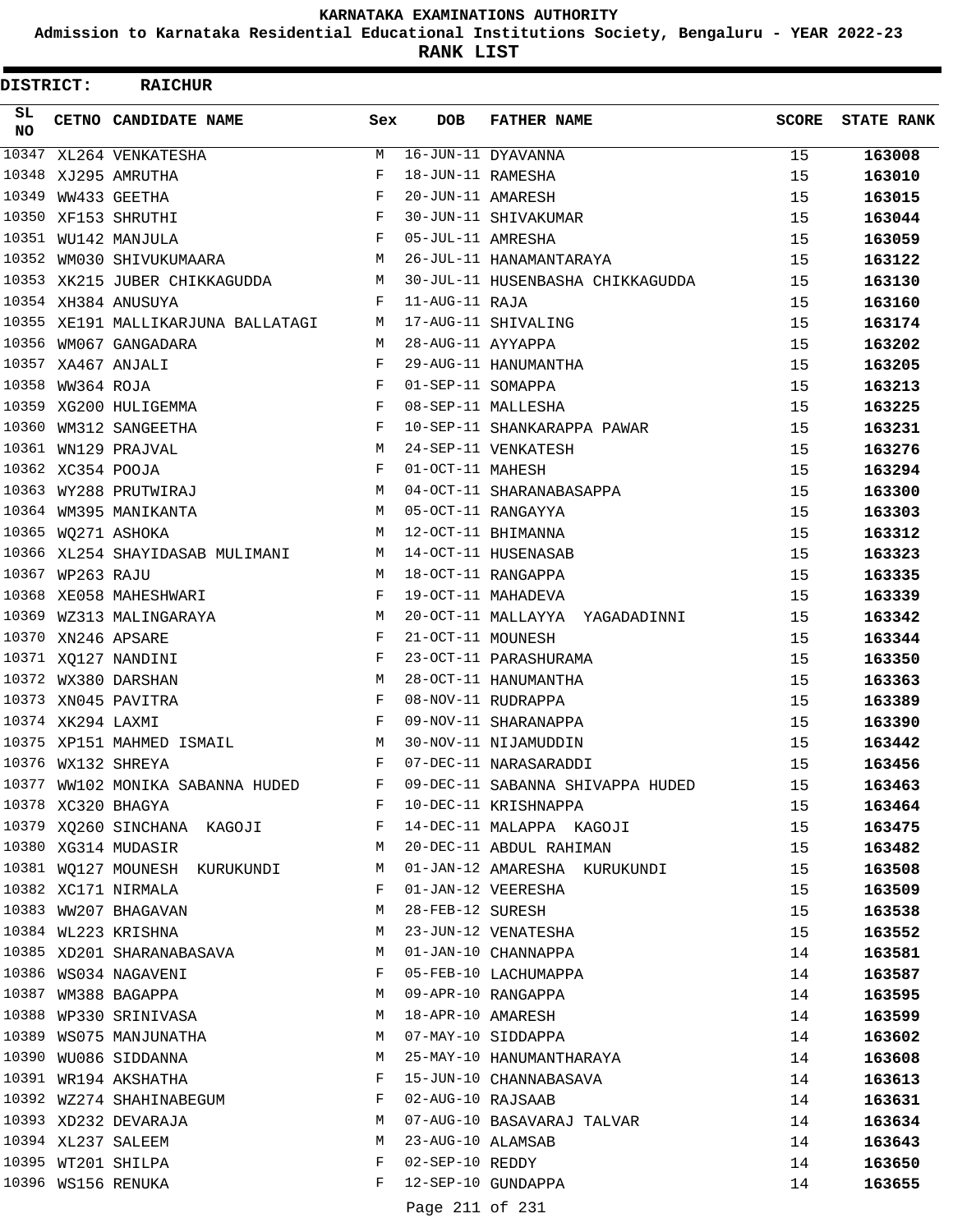**Admission to Karnataka Residential Educational Institutions Society, Bengaluru - YEAR 2022-23**

| DISTRICT: |                   | <b>RAICHUR</b>                                |              |                                |                                                                                      |              |                   |
|-----------|-------------------|-----------------------------------------------|--------------|--------------------------------|--------------------------------------------------------------------------------------|--------------|-------------------|
| SL<br>NO. |                   | CETNO CANDIDATE NAME                          | Sex          | <b>DOB</b>                     | <b>FATHER NAME</b>                                                                   | <b>SCORE</b> | <b>STATE RANK</b> |
| 10397     |                   | XB125 BASAVARAJ                               | М            | $\overline{06-OCT-10}$ MANAPPA |                                                                                      | 14           | 163670            |
| 10398     |                   | XA114 GAYATRI                                 | F            |                                | 07-OCT-10 AMARAPPA                                                                   | 14           | 163673            |
| 10399     |                   | WW208 SANTOSHA                                | M            |                                | 08-OCT-10 YALLAPPA                                                                   | 14           | 163675            |
| 10400     |                   | WY180 KAVERI                                  | F            | 14-OCT-10 MANAPPA              |                                                                                      | 14           | 163678            |
|           |                   | 10401 XN016 MEENAKSHI                         | F            |                                | 14-OCT-10 HUSENAYYA                                                                  | 14           | 163679            |
|           |                   | 10402 XM158 SARASWATHI                        | F            |                                | 18-OCT-10 BHEEMAYYA                                                                  | 14           | 163685            |
|           |                   | 10403 WZ337 PRATIKA                           | F            | 27-OCT-10 MANAPPA              |                                                                                      | 14           | 163694            |
|           | 10404 WW376 ROHIT |                                               | М            |                                | 08-NOV-10 SOMASHEKHAR                                                                | 14           | 163711            |
| 10405     |                   | WP297 YALLALINGA                              | М            |                                | 18-NOV-10 RANGAPPA                                                                   | 14           | 163717            |
|           |                   | 10406 XR180 DURUGESH                          | M            |                                | 03-DEC-10 KARIYAPPA                                                                  | 14           | 163738            |
|           |                   | 10407 XG352 MADESH                            | М            |                                | 06-DEC-10 SHIVAPPA                                                                   | 14           | 163744            |
| 10408     |                   | WM354 KRISHNA                                 | М            |                                | 08-DEC-10 SHIVAPPA                                                                   | 14           | 163746            |
|           |                   | 10409 XE221 GAYATHRI                          | F            |                                | 11-DEC-10 RAJASHEKHARA                                                               | 14           | 163749            |
|           |                   | 10410 XQ193 SHILPA                            | F            |                                | 29-DEC-10 SRIKANTH                                                                   | 14           | 163775            |
|           |                   | 10411 XD410 AISHWARYA                         | F            |                                | 01-JAN-11 VENKATESH                                                                  | 14           | 163779            |
|           | 10412 WN225 ANITA |                                               | F            |                                | 01-JAN-11 SOMANATH                                                                   | 14           | 163784            |
| 10413     |                   | WR303 KAREPPA                                 | М            |                                | 01-JAN-11 SHIVAPPA                                                                   | 14           | 163791            |
|           |                   | 10414 XD226 NAGARAJ                           | М            |                                | 01-JAN-11 HANUMANTHA                                                                 | 14           | 163797            |
|           |                   | 10415 WV440 NANDINI JADHAV                    | F            | 01-JAN-11 SHETTY               |                                                                                      | 14           | 163798            |
|           |                   | 10416 XA125 RESHMA                            | F            | 01-JAN-11 AMARESH              |                                                                                      | 14           | 163808            |
|           |                   | 10417 WV248 SHREERAM                          | М            |                                | 01-JAN-11 MOUNESH AMARAPPA                                                           | 14           | 163814            |
|           |                   | 10418 XB175 ADAPPA GURUGUNTA                  | М            |                                | 05-JAN-11 AMARESH GURUGUNTA                                                          | 14           | 163822            |
|           |                   | 10419 WY329 CHANNABASVA HUSENAPPA<br>HARIJANA | М            |                                | 19-JAN-11 HUSENAPPA AMARAPPA HARIJANA                                                | 14           | 163836            |
|           |                   | 10420 XG345 nirupadi                          | M            |                                | 20-JAN-11 HANAMANT                                                                   | 14           | 163840            |
|           |                   | 10421 WM056 LAXMANA                           | M            |                                | 03-FEB-11 GOVINDARAJA                                                                | 14           | 163862            |
| 10422     |                   | XD143 CHETAN R K                              | М            |                                | 04-FEB-11 CHANNABASAVA                                                               | 14           | 163863            |
|           |                   | 10423 WQ193 NIMBEPPA                          | М            | 05-FEB-11 MONAPPA              |                                                                                      | 14           | 163865            |
|           |                   | 10424 XC191 MAHESHWARI                        | F            |                                | 06-FEB-11 BETTAPPA                                                                   | 14           | 163867            |
|           |                   | 10425 XC353 MAHANTHESHA                       | М            |                                | 10-FEB-11 ANJANEYA                                                                   | 14           | 163873            |
|           |                   | 10426 WV309 SHAKUNTALA GADDEPPA<br>BHAJANTRI  | F            |                                | 10-FEB-11 GADDEPPE SHARANAPPA BHAJANTRI                                              | 14           | 163874            |
|           | 10427 XC111 LAXMI |                                               |              |                                | F 18-FEB-11 LAKSHMANA                                                                | 14           | 163894            |
|           |                   | 10428 WW157 MAHMAD HANIF                      | M            | 10-MAR-11 LALASAB              |                                                                                      | 14           | 163922            |
|           |                   | 10429 WR130 RENUKA                            | F            |                                | 23-MAR-11 DEVARAJA                                                                   | 14           | 163948            |
|           |                   | 10430 XE194 TAYAPPA                           | M            |                                | 25-MAR-11 YALLAPPA                                                                   | 14           | 163953            |
|           |                   | 10431 XP046 RENUKA                            | F            |                                | 30-MAR-11 DURUGAPPA                                                                  | 14           | 163961            |
|           |                   | 10432 WW452 MAHMAD DASTAGEERASAB<br>SARAKARI  |              |                                | M 31-MAR-11 DASTAGEERSAB KHASIMSAB                                                   | 14           | 163964            |
|           |                   | 10433 XD148 PRAJWAL                           |              |                                | M 07-APR-11 MUDUKAPPA                                                                | 14           | 163983            |
|           |                   | 10434 XB156 SAPORA ANJUM                      | $\mathbf{F}$ |                                | 09-APR-11 BAKSHARASAB                                                                | 14           | 163991            |
|           |                   | MANNAPUR                                      |              |                                | 10435 XA501 MUTTANNA SANNAKANAKAPPA M 10-APR-11 SANNAKANAKAPPA YAMANAPPA<br>MANNAPUR | 14           | 163993            |
|           |                   | 10436 WV389 PAVAN<br>10437 WR055 KAVERI       |              |                                | M 11-APR-11 SHARANABASAPPA HUDED                                                     | 14           | 163995            |
|           |                   |                                               | F            |                                | 15-APR-11 SHIVARAJ                                                                   | 14           | 164001            |
|           |                   | 10438 XM038 YUVARAJA                          | M            |                                | 15-APR-11 HUSENAPPA                                                                  | 14           | 164003            |
|           |                   | 10439 WQ216 SHIVUKAMAR                        | М            |                                | 21-APR-11 NEELAPPA                                                                   | 14           | 164015            |
|           |                   | 10440 WV492 MALLAYYA                          | М            |                                | 22-APR-11 SHIVAPPA                                                                   | 14           | 164016            |
|           |                   | 10441 XN264 ANITHA                            | F            |                                | 01-MAY-11 SHANKRAPPA                                                                 | 14           | 164035            |
|           |                   | 10442 XG197 ASHWINI                           | F            |                                | 02-MAY-11 MALLAYYA                                                                   | 14           | 164042            |
|           |                   | 10443 WV145 GOVINDA RATHOD                    |              |                                | M 02-MAY-11 DURUGAPPA RATHOD                                                         | 14           | 164044            |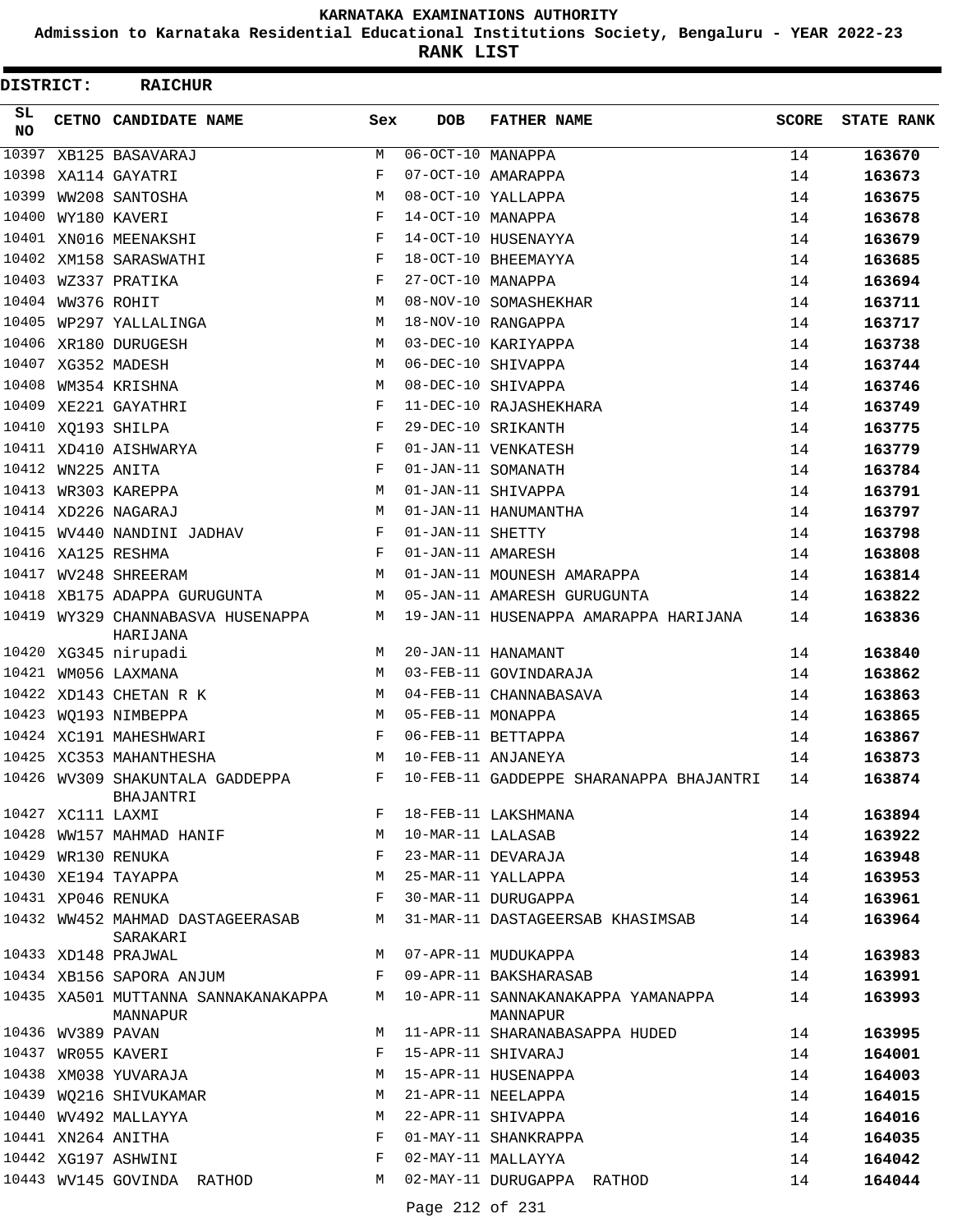**Admission to Karnataka Residential Educational Institutions Society, Bengaluru - YEAR 2022-23**

| <b>DISTRICT:</b> |                   | <b>RAICHUR</b>                                                       |              |                   |                                                                                                                                                                    |              |                   |
|------------------|-------------------|----------------------------------------------------------------------|--------------|-------------------|--------------------------------------------------------------------------------------------------------------------------------------------------------------------|--------------|-------------------|
| SL.<br><b>NO</b> |                   | CETNO CANDIDATE NAME                                                 | Sex          | <b>DOB</b>        | <b>FATHER NAME</b>                                                                                                                                                 | <b>SCORE</b> | <b>STATE RANK</b> |
|                  |                   | 10444 WQ255 FAHEJABEGAM                                              | F            | 25-MAY-11 MAHIBUB |                                                                                                                                                                    | 14           | 164107            |
|                  |                   | 10445 XC236 PRADEEP                                                  | M            |                   | 25-MAY-11 YALLAPPA                                                                                                                                                 | 14           | 164108            |
| 10446            |                   | WP122 SINCHANA                                                       | F            |                   | 29-MAY-11 NINGAYYA                                                                                                                                                 | 14           | 164116            |
| 10447            | WQ120 JOYA        |                                                                      | F            |                   | 01-JUN-11 EMAM HUSEN SHAIK                                                                                                                                         | 14           | 164123            |
|                  |                   | 10448 XD518 NAVEEN                                                   | M            | 02-JUN-11 NAGAPPA |                                                                                                                                                                    | 14           | 164132            |
| 10449            |                   | XN303 H SRINIVASA                                                    | М            |                   | 05-JUN-11 RAVIBABU                                                                                                                                                 | 14           | 164142            |
|                  |                   | 10450 XB068 VIJAYALAKSHMI JADHAV                                     | F            |                   | 06-JUN-11 CHANNAKESHAVA                                                                                                                                            | 14           | 164148            |
|                  |                   | 10451 XB054 RESHMA                                                   | F            |                   | 11-JUN-11 ABDULSAB NANDAPUR                                                                                                                                        | 14           | 164159            |
|                  |                   | 10452 WN013 AYYAMMA                                                  | F            | 15-JUN-11 SABANNA |                                                                                                                                                                    | 14           | 164163            |
|                  |                   | 10453 WQ320 CHANDRASHEKARA                                           | M            | 18-JUN-11 LOKAPPA |                                                                                                                                                                    | 14           | 164173            |
|                  |                   | 10454 XK309 AMRUTHA                                                  | F            |                   | 26-JUN-11 BASAVARAJA                                                                                                                                               | 14           | 164203            |
|                  |                   | 10455 WY110 MALLIKA                                                  | F            |                   | 27-JUN-11 VEERESHA                                                                                                                                                 | 14           | 164206            |
|                  |                   | 10456 XK146 UMESHA                                                   | M            |                   | 30-JUN-11 RAGHAVENDRA                                                                                                                                              | 14           | 164214            |
|                  |                   | 10457 WX426 PARAMESH                                                 | M            |                   | 04-JUL-11 JEMLEPPA                                                                                                                                                 | 14           | 164224            |
|                  |                   | 10458 XJ300 SURESH NAYAK                                             | M            |                   | 19-JUL-11 THIKKAYYA                                                                                                                                                | 14           | 164269            |
|                  |                   | 10459 XJ301 VEERENDRA NAYAK                                          | M            |                   | 19-JUL-11 THIKKAYYA                                                                                                                                                | 14           | 164270            |
|                  |                   | 10460 XA412 MOUNESH MALLAPPA RATHOD                                  | M            |                   | 20-JUL-11 MALLAPPA DESHAPPA RATHOD                                                                                                                                 | 14           | 164273            |
|                  |                   | 10461 XD484 NAGARAJA                                                 | M            | 21-JUL-11 BASAPPA |                                                                                                                                                                    | 14           | 164275            |
|                  |                   | 10462 WP013 CHANNABASAVA                                             | М            |                   | 22-JUL-11 SOMASHEKHARA                                                                                                                                             | 14           | 164277            |
|                  |                   | 10463 WR265 BHAGYASHREE                                              | F            | 23-JUL-11 MANAPPA |                                                                                                                                                                    | 14           | 164281            |
|                  | 10464 XG229 RAHUL |                                                                      | M            | 28-JUL-11 GOVINDA |                                                                                                                                                                    | 14           | 164292            |
|                  |                   | 10465 XQ264 CHAMUNDI                                                 | F            |                   | 05-AUG-11 MUDDANAGOUDA                                                                                                                                             | 14           | 164310            |
|                  |                   | 10466 WL154 CHANDRAKALA                                              | F            |                   | 09-AUG-11 SHIVARAJA                                                                                                                                                |              |                   |
|                  |                   | 10467 WW222 SAROJA                                                   | $\mathbf{F}$ | 09-AUG-11 RAMESH  |                                                                                                                                                                    | 14           | 164323            |
|                  |                   |                                                                      | F            |                   |                                                                                                                                                                    | 14           | 164325            |
|                  |                   | 10468 WT107 HUSENBEE                                                 |              |                   | 10-AUG-11 MAHEBOOB                                                                                                                                                 | 14           | 164327            |
| 10469            |                   | WT057 NAGARAJ ARALEBANDI                                             | M            | 17-AUG-11 RAMESHA |                                                                                                                                                                    | 14           | 164346            |
|                  |                   | 10470 XF184 SHREYA                                                   | F            | 28-AUG-11 LAXMANA |                                                                                                                                                                    | 14           | 164372            |
|                  |                   | 10471 WP060 SIDDANAGOUDA                                             | M            |                   | 28-AUG-11 HANUMAPPA                                                                                                                                                | 14           | 164373            |
|                  |                   | 10472 WR192 DARSHAN                                                  | M            |                   | 11-SEP-11 PARASHURAM                                                                                                                                               | 14           | 164405            |
|                  |                   | 10473 WQ298 SANDEEPA<br>10473 WQ298 SANDEEPA<br>10474 XJ235 VIRENDRA | М            |                   | 16-SEP-11 NAGARAJA                                                                                                                                                 | 14           | 164413            |
|                  |                   |                                                                      | M            |                   | 01-OCT-11 GORLA VENKATESH                                                                                                                                          | 14           | 164446            |
|                  |                   |                                                                      |              |                   |                                                                                                                                                                    | 14           | 164449            |
|                  |                   |                                                                      |              |                   | 10475 WT136 AISHWARYA<br>10476 XD414 NIRUPADI M 08-OCT-11 GANAMATADAPPA<br>10477 XG359 SABANNA M 10-OCT-11 VEERESH                                                 | 14           | 164462            |
|                  |                   |                                                                      |              |                   |                                                                                                                                                                    | 14           | 164466            |
|                  |                   | 10478 WR072 PRAVEENAKUMAR M 23-OCT-11 GUNDAPPA                       |              |                   |                                                                                                                                                                    | 14           | 164487            |
|                  |                   |                                                                      |              |                   | 10479 XA335 AKASHA RAMESHA GUNTI MAN 26-OCT-11 RAMESH KRISHNAPPA GUNTI                                                                                             | 14           | 164490            |
|                  |                   | 10480 XR231 NAGADEVATE                                               |              |                   | F 28-OCT-11 YANKOBA                                                                                                                                                | 14           | 164492            |
|                  |                   | 10481 XD135 SHARATHKUMAR B M 06-NOV-11 B NAGALINGA                   |              |                   |                                                                                                                                                                    | 14           | 164519            |
|                  |                   | 10482 WL150 VENKANAGOUDA M                                           |              |                   | 10-NOV-11 NAGANGOUDA                                                                                                                                               | 14           | 164527            |
|                  |                   |                                                                      |              |                   | 10483 WP037 SHWETHA<br>10484 WW274 NINGARAJ M 21-NOV-11 GADDEPPA<br>10485 XC239 CHIDANANDA M 22-NOV-11 SHARANAPPA<br>10485 YC239 CHIDANANDA M 22-NOV-11 SHARANAPPA | 14           | 164534            |
|                  |                   |                                                                      |              |                   |                                                                                                                                                                    | 14           | 164547            |
|                  |                   |                                                                      |              |                   |                                                                                                                                                                    | 14           | 164550            |
|                  |                   | 10486 XE069 ASHWINI                                                  |              |                   | F 28-NOV-11 TIMMAYYA NAYAK                                                                                                                                         | 14           | 164565            |
|                  |                   |                                                                      |              |                   | 10487 XK078 VEERESHA M 02-DEC-11 HANUMAPPA NANDIHALLI                                                                                                              | 14           | 164572            |
|                  |                   | 10488 XB167 CHANDRA KUMAR H M 12-DEC-11 HONNAPPA                     |              |                   |                                                                                                                                                                    | 14           | 164593            |
|                  |                   | 10489 XA483 SANJANA                                                  |              |                   | F 12-DEC-11 LACHAMAPPA                                                                                                                                             | 14           | 164597            |
|                  |                   |                                                                      |              |                   | 10490 XA057 BHAGAVANA<br>10491 WM213 AYYANNA M (1-JAN-12 JAMBANNA<br>10492 WS253 ANJALI M (F) TEJAPPA                                                              | 14           | 164618            |
|                  |                   |                                                                      |              |                   |                                                                                                                                                                    | 14           | 164632            |
|                  |                   |                                                                      |              |                   |                                                                                                                                                                    | 14           | 164654            |
|                  |                   |                                                                      |              |                   | 10493 WR186 MOUNESH NAYAK M 19-JAN-12 HANUMANTHARAYA                                                                                                               | 14           | 164656            |
|                  |                   |                                                                      |              | Page 213 of 231   |                                                                                                                                                                    |              |                   |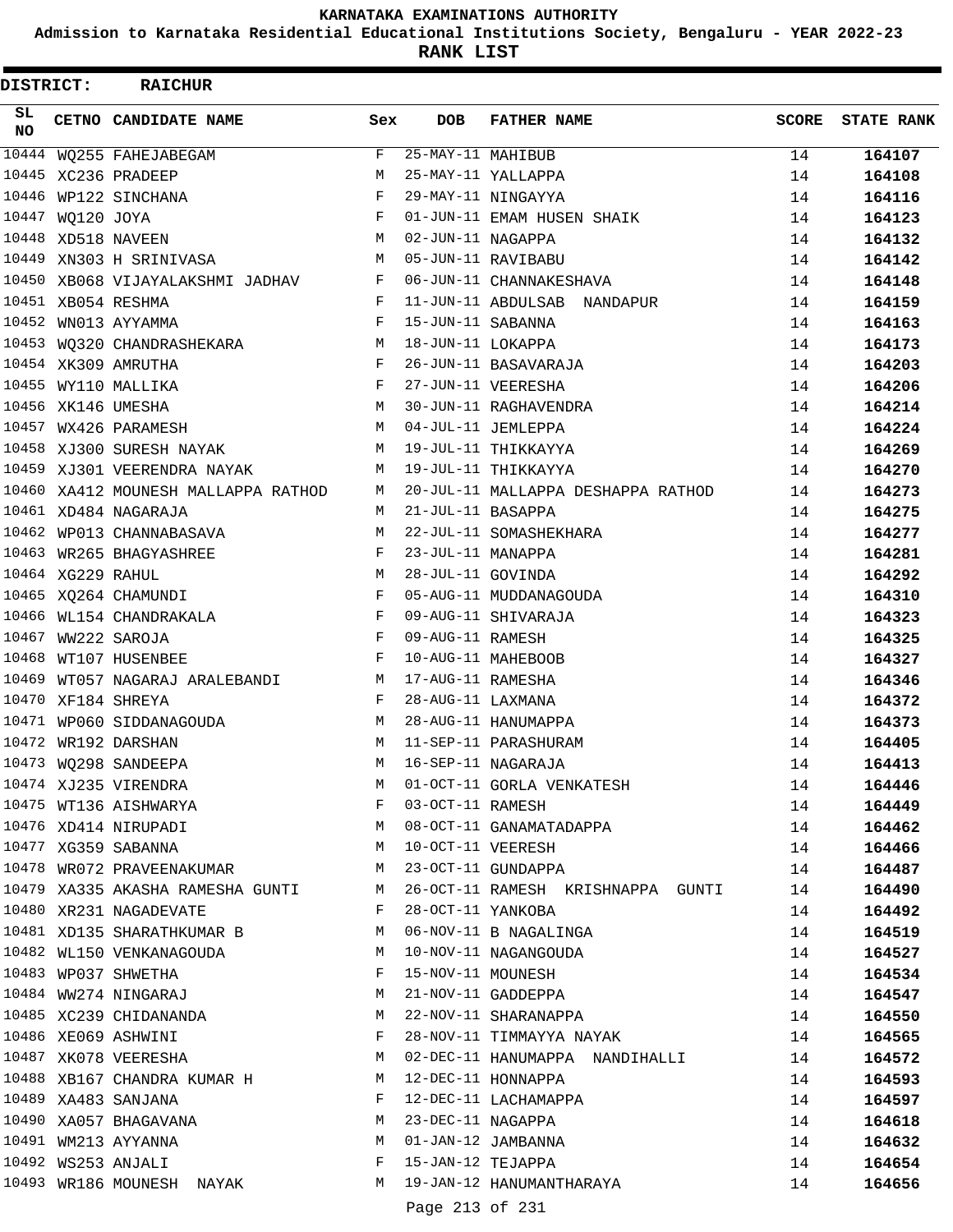**Admission to Karnataka Residential Educational Institutions Society, Bengaluru - YEAR 2022-23**

**RANK LIST**

| DISTRICT:  |                   | <b>RAICHUR</b>                |     |                   |                                             |       |                   |
|------------|-------------------|-------------------------------|-----|-------------------|---------------------------------------------|-------|-------------------|
| SL.<br>NO. |                   | CETNO CANDIDATE NAME          | Sex | <b>DOB</b>        | <b>FATHER NAME</b>                          | SCORE | <b>STATE RANK</b> |
| 10494      |                   | WV439 AISHWARYA               | F   |                   | 20-JAN-08 AMARESH CHITTAPPA RATHOD          | 13    | 164692            |
| 10495      |                   | WT058 RAMANAGOUDA             | М   | 01-JAN-09 BALAYYA |                                             | 13    | 164695            |
| 10496      |                   | WM188 SANGEETA                | F   |                   | 18-JUN-09 SHIVAPPA                          | 13    | 164700            |
|            |                   | 10497 XA480 SUDEEP            | М   |                   | 29-SEP-09 HULAGAPPA                         | 13    | 164705            |
|            | 10498 XD439 AJMIR |                               | M   |                   | 01-JAN-10 HUSSAIN SAB                       | 13    | 164709            |
|            |                   | 10499 WT138 BHAGYODHYA        | F   |                   | 01-JAN-10 HULIGEPPA                         | 13    | 164710            |
|            |                   | 10500 WZ358 BHEEMAMMA         | F   |                   | 01-JAN-10 GADDEPPA BHEEMAPPA<br>KAMALADINNI | 13    | 164712            |
|            |                   | 10501 XK039 DARAGESHA         | M   |                   | 01-JAN-10 M DYAVANNA                        | 13    | 164714            |
|            |                   | 10502 WR056 MALESH            | M   |                   | 07-FEB-10 CHANDRAMA                         | 13    | 164728            |
|            |                   | 10503 XE086 YALLANAGOUDA      | М   |                   | 17-FEB-10 SHIVANAGOUDA                      | 13    | 164731            |
|            |                   | 10504 XH152 VIDYASHREE B      | F   |                   | 25-FEB-10 BHEEMESH                          | 13    | 164732            |
|            | 10505 WY218 ARJUN |                               | М   |                   | 01-APR-10 LOKAPPA PAWAR                     | 13    | 164741            |
|            |                   | 10506 XJ283 MAHAMMAD RAFI     | М   |                   | 03-APR-10 NADIM SAB                         | 13    | 164744            |
| 10507      |                   | WM229 SHIVUKUMAR              | М   |                   | 20-APR-10 YANKAPPA                          | 13    | 164749            |
| 10508      |                   | WZ026 YALLAMMA                | F   |                   | 15-MAY-10 ERAPPA GINTAGOL                   | 13    | 164759            |
|            |                   | 10509 WR069 JYOTHI            | F   | 04-JUN-10 DAKAPPA |                                             | 13    | 164766            |
|            |                   | 10510 XE021 ILIYAZ            | M   |                   | 10-JUN-10 FAKHIR SAHAB                      | 13    | 164772            |
|            |                   | 10511 XD417 PRASANNA          | М   | 15-AUG-10 NAGAPPA |                                             | 13    | 164800            |
|            |                   | 10512 XE240 SANGEETHA         | F   |                   | 15-AUG-10 BHEEMESHA                         | 13    | 164801            |
|            |                   | 10513 XD508 BHUMIKA           | F   |                   | 08-SEP-10 HANUMANTHA                        | 13    | 164814            |
|            |                   | 10514 XG096 MEENAKSHI         | F   |                   | 08-SEP-10 NARASAPPA                         | 13    | 164816            |
|            |                   | 10515 XA043 SHOBHA            | F   | 19-SEP-10 RAMESHA |                                             | 13    | 164827            |
|            |                   | 10516 XD081 BHOOMIKA          | F   |                   | 30-SEP-10 THAYAPPA                          | 13    | 164831            |
|            |                   | 10517 XC019 SRUSHTI           | F   |                   | 01-OCT-10 SHIVARAJ                          | 13    | 164832            |
|            |                   | 10518 WL398 NANDINI           | F   |                   | 10-OCT-10 MUDDURANGANNA                     | 13    | 164843            |
| 10519      |                   | WX112 PRADEEPA                | М   |                   | 11-OCT-10 TIRUPATHI                         | 13    | 164845            |
|            |                   | 10520 WQ163 HUVAPPA           | М   | 20-OCT-10 SABANNA |                                             | 13    | 164860            |
|            |                   | 10521 WV218 NAVEENA           | F   |                   | 22-OCT-10 HULAGAPPA                         | 13    | 164863            |
|            |                   | 10522 XP085 KAVERI            | F   |                   | 30-DEC-10 URUKUNDEPPA                       | 13    | 164928            |
|            |                   | 10523 WV295 AMARESH KELUR     | М   |                   | 01-JAN-11 HANUMANTA KELUR                   | 13    | 164934            |
|            | 10524 WS173 DEEPA |                               | F   |                   | 02-JAN-11 NAGARAJA                          | 13    | 164962            |
|            |                   | 10525 XP041 HUSENA BEE        | F   |                   | 05-JAN-11 HUSENA PEER SAB                   | 13    | 164965            |
|            |                   | 10526 XQ235 KHALISHA          | F   |                   | 07-JAN-11 SAIYAD VALIPASHA                  | 13    | 164971            |
|            |                   | 10527 XR023 ARUNAKUMARI       | F   |                   | 08-JAN-11 DURUGAPPA                         | 13    | 164972            |
|            |                   | 10528 WU003 MALLIKARJUNA      | М   |                   | 08-JAN-11 HASANAPPA                         | 13    | 164973            |
|            |                   | 10529 WW473 NINGAMMA BACHYAL  | F   |                   | 08-JAN-11 SHARANABASAV BASAVARAJ<br>BACHYAL | 13    | 164974            |
|            |                   | 10530 WP166 PRAVEEN KUMAR     | М   |                   | 08-JAN-11 SHEKARAPPA                        | 13    | 164976            |
|            |                   | 10531 XK116 KEERTI            | F   |                   | 11-JAN-11 SHAMANNA                          | 13    | 164981            |
|            |                   | 10532 XD085 SANJAYA           | М   | 11-JAN-11 NAGAPPA |                                             | 13    | 164983            |
|            |                   | 10533 XH027 BEEMANNA ACHARI K | М   |                   | 30-JAN-11 PRAHLADA ACHARI K                 | 13    | 165001            |
|            |                   | 10534 XA006 HULLAPPA          | М   |                   | 04-FEB-11 GUNDAPPA                          | 13    | 165010            |
|            |                   | 10535 WP226 GANGAMMA          | F   |                   | 11-FEB-11 SIDDAPPA                          | 13    | 165022            |
|            |                   | 10536 WM269 NASEEMA           | F   |                   | 17-FEB-11 MAHMADSAB                         | 13    | 165030            |
|            |                   | 10537 XG447 G SHIVU KUMAR     | М   | 24-FEB-11 PALGUNA |                                             | 13    | 165037            |
|            |                   | 10538 WM310 DEVARAJU H        | М   |                   | 01-MAR-11 HONNAPPA                          | 13    | 165048            |
|            |                   | 10539 WR123 ANJANEYYA         | М   |                   | 10-MAR-11 BASAVARAJ                         | 13    | 165061            |
|            |                   | 10540 XD247 RENUKA            | F   |                   | 10-MAR-11 MOUNESHA                          | 13    | 165064            |
|            |                   | 10541 XH266 KAVERI            | F   |                   | 25-MAR-11 KARIYAPPA                         | 13    | 165085            |
|            |                   |                               |     |                   |                                             |       |                   |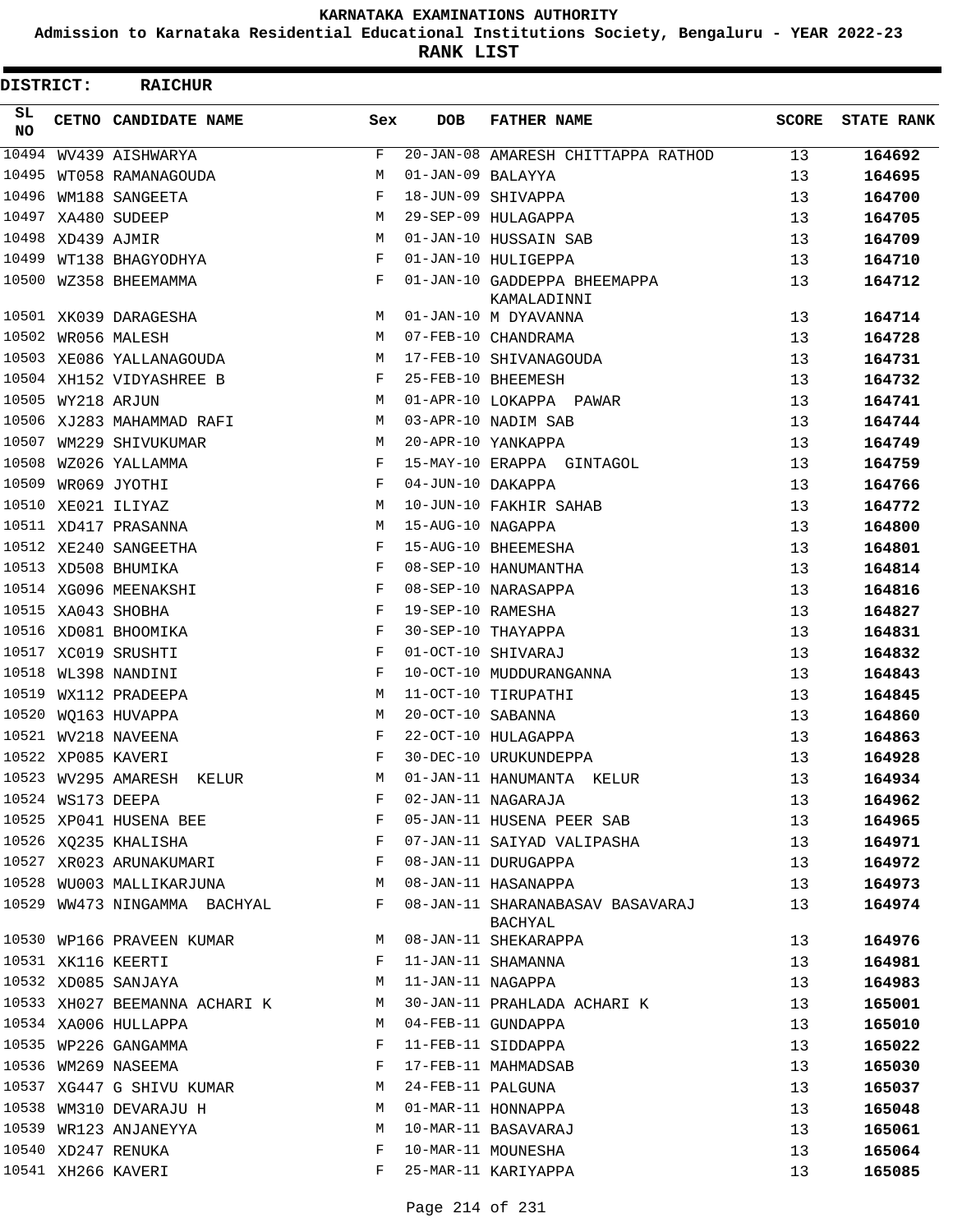**Admission to Karnataka Residential Educational Institutions Society, Bengaluru - YEAR 2022-23**

**RANK LIST**

| DISTRICT: |                   | <b>RAICHUR</b>                           |     |                   |                                                                                 |                 |                   |
|-----------|-------------------|------------------------------------------|-----|-------------------|---------------------------------------------------------------------------------|-----------------|-------------------|
| SL<br>NO. |                   | CETNO CANDIDATE NAME                     | Sex | <b>DOB</b>        | <b>FATHER NAME</b>                                                              | SCORE           | <b>STATE RANK</b> |
|           |                   | 10542 XP098 YASHAVANTHA MALLIKARJUN      | М   |                   | 25-MAR-11 MALLIKARJUN                                                           | 13              | 165087            |
|           |                   | 10543 WM302 BHARATI                      | F   |                   | 03-APR-11 SIDDALINGAPPA                                                         | 13              | 165103            |
|           | 10544 WR018 AKASH |                                          | М   |                   | 15-APR-11 SHIVARAJ                                                              | 13              | 165128            |
|           |                   | 10545 WZ365 SUSHMA                       | F   | 18-APR-11 GANESHA |                                                                                 | 13              | 165140            |
|           |                   | 10546 XQ297 ADARSHA                      | М   |                   | 21-APR-11 RAMALINGAREDDY                                                        | 13              | 165143            |
|           |                   | 10547 XG003 BANDENAVAJ                   | M   |                   | 06-MAY-11 AJMEERSAB                                                             | 13              | 165170            |
|           |                   | 10548 WU197 RAVICHANDRA                  | M   |                   | 06-MAY-11 SHIVAMANYA                                                            | 13              | 165171            |
|           |                   | 10549 WU002 SINDHU                       | F   | 06-MAY-11 SABJALI |                                                                                 | 13              | 165173            |
|           |                   | 10550 WX402 YATESHWARA RATHOD            | M   | 08-MAY-11 DEVAPPA |                                                                                 | 13              | 165176            |
|           |                   | 10551 XK122 ARCHANA                      | F   |                   | 10-MAY-11 SHARANAPPA                                                            | 13              | 165179            |
|           |                   | 10552 WR165 NAGARATNA                    | F   |                   | 15-MAY-11 SHIVAPPA                                                              | 13              | 165192            |
|           |                   | 10553 XE015 AKSHATA                      | F   |                   | 20-MAY-11 KARIYAPPA                                                             | 13              | 165197            |
|           |                   | 10554 XP190 YALLAMMA                     | F   |                   | 26-MAY-11 BHEEMANNA                                                             | 13              | 165214            |
|           |                   | 10555 WV372 ANNAPURNA TIMMANNA           | F   |                   | 01-JUN-11 TIMMANNA SOMAYYA                                                      | 13              | 165226            |
|           |                   | 10556 XS126 NAGALINGA                    | M   | 01-JUN-11 PAMAPPA |                                                                                 | 13              | 165232            |
|           |                   | 10557 WQ142 MAITRI                       | F   | 04-JUN-11 NAGARAJ |                                                                                 | 13              | 165245            |
|           |                   | 10558 WX151 SRUSHTHI HULAGAPPA MADIGA    | F   |                   | 13-JUN-11 HULAGAPPA MADIGA                                                      | 13              | 165271            |
|           |                   | 10559 XG276 AKASH PAWAR                  | M   | 15-JUN-11 GOPALA  |                                                                                 | 13              | 165279            |
|           |                   | 10560 WY444 CHANDAPPA NINGAPPA RATHOD    | М   |                   | 17-JUN-11 NINGAPPA CHANNAPPA RATHOD                                             | 13              | 165287            |
|           |                   | 10561 XP021 SHARADA MELAGIRI             | F   |                   | 24-JUN-11 BASAVARAJ                                                             | 13              | 165305            |
|           | 10562 WQ036 SANA  |                                          | F   | 26-JUN-11 USAMAN  |                                                                                 | 13              | 165314            |
|           |                   | 10563 WV273 GAJEENDRA CHANDAPPA CHAWAN M |     |                   | 01-JUL-11 CHANDAPPA SOPANNA CHAWAN                                              | 13              | 165323            |
|           |                   | 10564 XS139 DURUGAMMA POOJARA            | F   |                   | 02-JUL-11 BASAVARAJA POOJARA                                                    | 13              | 165329            |
|           |                   | 10565 WP150 VENKATESHWARI                | F   |                   | 05-JUL-11 MANASHAYYA                                                            | 13              | 165341            |
|           |                   | 10566 WY362 PRAKASH                      | М   |                   | 12-JUL-11 CHENNAPPA RATHOD                                                      | 13              | 165365            |
|           |                   | 10567 XD041 NAGARAJA                     | М   |                   | 27-JUL-11 HANUMESHA                                                             | 13              | 165397            |
|           |                   | 10568 XE293 YASHOD                       | F   |                   | 01-AUG-11 YALLAPPA                                                              | 13              | 165409            |
|           | 10569 WV371 PREM  |                                          | М   | 03-AUG-11 BALAPPA |                                                                                 | 13              | 165411            |
|           |                   | 10570 WS091 PRADEEP<br>Н                 | М   |                   | 15-AUG-11 HANUMANTHA                                                            | 13              | 165440            |
|           |                   | 10571 WM249 PRATAP                       | M   |                   | 24-AUG-11 HANUMAYYA                                                             | 13              | 165463            |
|           | 10572 WL218 LAKAN |                                          | М   |                   | 28-AUG-11 TIPPANNA                                                              | 13              | 165470            |
|           |                   | 10573 WT049 ANANDA                       | М   |                   | 01-SEP-11 TIMMAPPA                                                              | 13 <sup>°</sup> | 165480            |
|           |                   | 10574 XD063 REKHA                        | F   |                   | 09-SEP-11 TIMMAPPA                                                              | 13              |                   |
|           |                   | 10575 WL350 KAVERI                       | F   |                   | 10-SEP-11 SHIVANNA                                                              | 13 <sup>°</sup> | 165496            |
|           |                   |                                          | F   |                   | 04-OCT-11 MALLANNA                                                              |                 | 165499            |
|           |                   | 10576 WL273 BHAVANI                      |     |                   |                                                                                 | 13              | 165544            |
|           |                   | 10577 WT155 HANUMAGOUDA                  | M   |                   | 06-OCT-11 KRISHNAPPA                                                            | 13              | 165547            |
|           |                   | 10578 WV119 PRAVEEN KUMAR M              |     | 15-OCT-11 MANAPPA |                                                                                 | 13              | 165565            |
|           |                   | 10579 XC344 UMADEVI                      | F   |                   | 17-OCT-11 VEERESH                                                               | 13              | 165568            |
|           |                   | 10580 WR077 SANTOSHI B H                 | F   | 19-OCT-11 BUDEPPA |                                                                                 | 13              | 165571            |
|           |                   |                                          |     |                   | 10581 XP235 ASHOKA NARASAPPA CHALAVADI M 31-OCT-11 NARASAPPA SIDDAPPA CHALAVADI | 13              | 165593            |
|           | 10582 XG437 VIKAS |                                          | M   | 31-OCT-11 MAREPPA |                                                                                 | 13              | 165595            |
|           |                   | 10583 XG151 SAVITHA                      | F   |                   | 10-NOV-11 DEVANNA                                                               | 13              | 165615            |
|           |                   | 10584 XD073 PRIYANKA                     | F   |                   | 12-NOV-11 PAMPANAGOUDA                                                          | 13              | 165622            |
|           |                   | 10585 XQ054 PRAKASH                      | М   |                   | 08-DEC-11 DURUGAPPA                                                             | 13              | 165669            |
|           |                   | 10586 XH082 SHRUTI BAI                   | F   |                   | 10-DEC-11 GOVIND NAIK                                                           | 13              | 165679            |
|           |                   | 10587 WY003 SHREYA                       | F   |                   | 15-DEC-11 SHIVABASAPPA CHALAVADI                                                | 13              | 165690            |
|           |                   | 10588 WL412 VASANTA                      | М   |                   | 01-JAN-12 RANGAPPA                                                              | 13              | 165721            |
|           |                   | 10589 WU048 VENKATESH                    | М   |                   | 01-JAN-12 CHUKAPPA                                                              | 13              | 165723            |
|           |                   | 10590 WN236 CHIRANJEEVI                  | M   |                   | 30-JAN-12 CHANDRASHEKAR                                                         | 13              | 165741            |
|           |                   | 10591 WQ030 SHWETHA                      | F   | 07-FEB-12 ERAPPA  |                                                                                 | 13              | 165743            |
|           |                   |                                          |     | Page 215 of 231   |                                                                                 |                 |                   |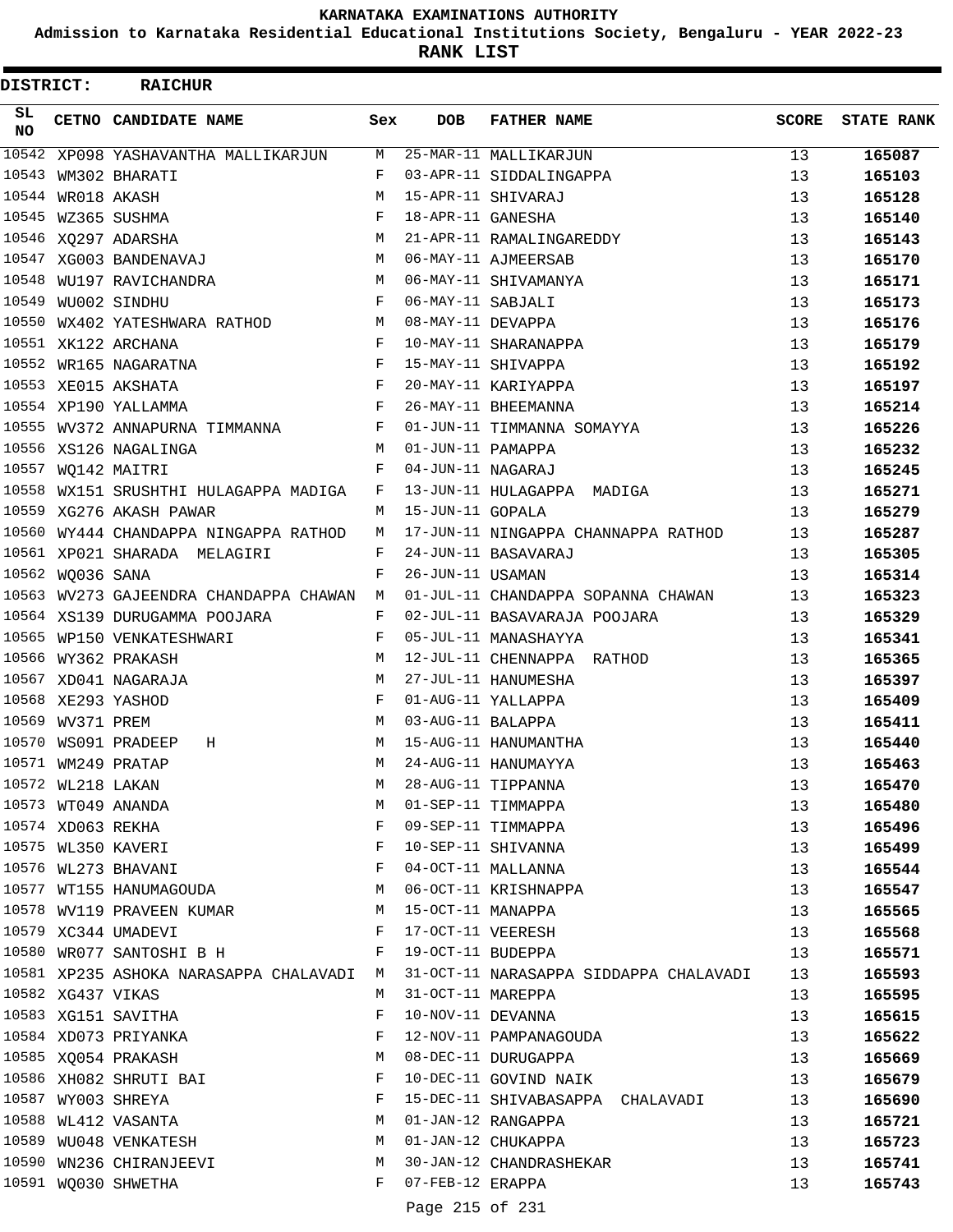**Admission to Karnataka Residential Educational Institutions Society, Bengaluru - YEAR 2022-23**

| DISTRICT:       |                  | <b>RAICHUR</b>                                        |              |                             |                                                                                                                                                                                         |              |                   |
|-----------------|------------------|-------------------------------------------------------|--------------|-----------------------------|-----------------------------------------------------------------------------------------------------------------------------------------------------------------------------------------|--------------|-------------------|
| SL<br><b>NO</b> |                  | CETNO CANDIDATE NAME                                  | Sex          | <b>DOB</b>                  | <b>FATHER NAME</b>                                                                                                                                                                      | <b>SCORE</b> | <b>STATE RANK</b> |
| 10592           |                  | WL284 NANDINI                                         | $\mathbf{F}$ | $\overline{04-MAR}-12$ RAJA |                                                                                                                                                                                         | 13           | 165748            |
| 10593           |                  | WS237 KUMARA                                          | M            |                             | 21-SEP-09 KEERAPPA                                                                                                                                                                      | 12           | 165774            |
|                 |                  | 10594 XJ223 ANANDA KUMAR                              | M            | 01-JAN-10 EARAPPA           |                                                                                                                                                                                         | 12           | 165781            |
|                 |                  | 10595 XJ328 ANUSHA                                    | F            | 01-JAN-10 KAREPPA           |                                                                                                                                                                                         | 12           | 165783            |
|                 |                  | 10596 WP024 BASAVRAJ                                  | М            |                             | 01-JAN-10 AMATEPPA                                                                                                                                                                      | 12           | 165785            |
|                 |                  | 10597 XD255 ANJANAYA NANDIHAL                         | М            | 01-FEB-10 ESHPPA            |                                                                                                                                                                                         | 12           | 165796            |
|                 | 10598 XL118 DEVI |                                                       | F            |                             | 18-FEB-10 ANJINAPPA                                                                                                                                                                     | 12           | 165799            |
|                 |                  | 10599 XG223 AMARESHA NAGAPPA                          | M            |                             | 10-MAR-10 NAGAPPA SHANKRAPPA                                                                                                                                                            | 12           | 165803            |
|                 |                  | 10600 WY036 CHANNARANGA SHIVAPPA<br>DESAIDODDI        | М            |                             | 29-MAR-10 SHIVAPPA DESAIDODDI                                                                                                                                                           | 12           | 165807            |
|                 |                  | 10601 XP231 MARUTI                                    | M            |                             | 01-JUN-10 TIPPANNA                                                                                                                                                                      | 12           | 165826            |
| 10602           |                  | WW010 HULIGEMMA                                       | F            |                             | 04-JUN-10 YAMANAPPA HULAGAPPA CHALAVADI                                                                                                                                                 | 12           | 165828            |
| 10603           |                  | WZ062 NAGANAGOUDA                                     | M            |                             | 14-AUG-10 SHARANAGOUDA                                                                                                                                                                  | 12           | 165855            |
|                 |                  | 10604 WR297 AMBANNA                                   | M            |                             | 15-AUG-10 SHIVARAJA                                                                                                                                                                     | 12           | 165856            |
|                 |                  | 10605 WT147 SHIVALEELA                                | F            |                             | 18-AUG-10 DUARGAPPA                                                                                                                                                                     | 12           | 165859            |
|                 |                  | 10606 XD254 THIMMANNA                                 | M            |                             | 31-AUG-10 SHARANAPPA                                                                                                                                                                    | 12           | 165866            |
| 10607           |                  | WW059 GADDEPPA                                        | M            |                             | 01-SEP-10 BALAPPA DURAPPA DEVARAGADDI                                                                                                                                                   | 12           | 165867            |
| 10608           |                  | WV161 PRADEEP                                         | M            |                             | 09-OCT-10 HANUMANTA NADUVINAMANI                                                                                                                                                        | 12           | 165898            |
|                 |                  | 10609 WV080 SHRIDEVI YANKOBA                          | F            |                             | 14-OCT-10 YANKOBA HULAGAPPA                                                                                                                                                             | 12           | 165903            |
|                 |                  | BARIGIDADADODDI                                       |              |                             | BARIGIDADADODDI                                                                                                                                                                         |              |                   |
|                 |                  | 10610 XE199 NAYANA                                    | F            |                             | 29-OCT-10 RAGHAVENDRA                                                                                                                                                                   | 12           | 165914            |
|                 |                  | 10611 WQ024 BHAGYA                                    | F            | 19-NOV-10 SABANNA           |                                                                                                                                                                                         | 12           | 165938            |
| 10612           |                  | WW254 USHA KATTIAMANI                                 | F            |                             | 07-DEC-10 RAMANNA YAMANAPPA KATTIMANI                                                                                                                                                   | 12           | 165954            |
| 10613           |                  | WW117 SANTOSH                                         | M            |                             | 15-DEC-10 KAMALAPPA                                                                                                                                                                     | 12           | 165963            |
|                 |                  | 10614 XD507 BASAVARAJA                                | M            |                             | 16-DEC-10 THIMMANNA                                                                                                                                                                     | 12           | 165964            |
|                 |                  | 10615 XR213 HUSEN BHASHA                              | M            |                             | 16-DEC-10 JALALSAB                                                                                                                                                                      | 12           | 165965            |
|                 |                  | 10616 XH234 RAMESH                                    | M            | 24-DEC-10 SHAMSHU           |                                                                                                                                                                                         | 12           | 165977            |
|                 |                  | 10617 XC096 BASAVARAJA CHALAVADI                      | М            |                             | 28-DEC-10 VEERESHA                                                                                                                                                                      | 12           | 165980            |
|                 |                  | 10618 WZ056 ANIL K                                    | M            | 01-JAN-11 AMRESH            |                                                                                                                                                                                         | 12           | 165988            |
|                 |                  | 10619 WP123 ANILKUMAR                                 | M            |                             | 01-JAN-11 NARASANNA                                                                                                                                                                     | 12           | 165989            |
|                 |                  | 10620 WU235 CHANDRAKALA                               | F            | 01-JAN-11 SHANKAR           |                                                                                                                                                                                         | 12           | 165995            |
|                 |                  |                                                       |              |                             | 10621 XF227 MOUNESHA<br>10622 XJ312 NARASIMHA M 01-JAN-11 SHIVAPPA                                                                                                                      | 12           | 166007            |
|                 |                  |                                                       |              |                             |                                                                                                                                                                                         | 12           | 166009            |
|                 |                  |                                                       |              |                             | 10623 WU176 SANTHOSH M 01-JAN-11 RANGAPPA 12                                                                                                                                            |              | 166018            |
|                 |                  |                                                       |              |                             | 10624 WW179 BASAMMA BASAVARAJ TALAVARA F 07-JAN-11 BASAVARAJ SOMAPPA TALAVARA 12                                                                                                        |              | 166027            |
|                 |                  | 10625 XK223 ANILA                                     |              |                             | M 12-JAN-11 NEELAPPA                                                                                                                                                                    | 12           | 166031            |
|                 |                  | 10626 WM315 KALINGAPPA                                |              |                             | M 20-JAN-11 TIMMANNA                                                                                                                                                                    | 12           | 166041            |
|                 |                  | 10627 WQ230 MANJUNATHA M M 01-FEB-11 RANGAYYA         |              |                             |                                                                                                                                                                                         | 12           | 166056            |
|                 |                  | 10628 XE289 KUSUMANJALI SARA SERI TERRETA MAHENDRAPPA |              |                             |                                                                                                                                                                                         | 12           | 166069            |
|                 |                  | 10629 WV101 TRIVENI                                   |              |                             | F 19-FEB-11 KHEMAPPA                                                                                                                                                                    | 12           | 166071            |
|                 |                  | 10630 WT021 SADASHIVA M 20-FEB-11 RANGANNA            |              |                             |                                                                                                                                                                                         | 12           | 166072            |
|                 |                  | 10631 XA169 KAVERI                                    |              |                             | F 28-FEB-11 KHEMAPPA                                                                                                                                                                    | 12           | 166084            |
|                 |                  |                                                       |              |                             | 10632 WQ092 SHRAVANTHI TARRED TEMPERATI BASALINGAPPA                                                                                                                                    | 12           | 166093            |
|                 |                  | 10633 WR084 SHREENIVASA M 11-MAR-11 SHARANABASAVA     |              |                             |                                                                                                                                                                                         | 12           | 166111            |
|                 |                  | 10634 WW454 SAGAR CHAVHAN M 13-MAR-11 VENKATESH       |              |                             |                                                                                                                                                                                         | 12           | 166116            |
|                 |                  |                                                       |              |                             | 10635 WT062 BHAGYAMMA KATTIKAR F 20-MAR-11 NINGAPPA KATTIKAR 12                                                                                                                         |              | 166127            |
|                 |                  | 10636 WV373 ABHISHEK M 26-MAR-11 JAMLAPPA             |              |                             |                                                                                                                                                                                         | 12           | 166134            |
|                 |                  |                                                       |              |                             |                                                                                                                                                                                         |              | 166141            |
|                 |                  |                                                       |              |                             | 10637 XE381 YAMANOOR DURUGAPPA           M   28-MAR-11 DURUGAPPA   YAMANPPA               12<br>10638 WR251 SHRINIVASA NAYAKA           M   13-APR-11 SHIVARAJA NAYAKA               12 |              | 166163            |
|                 |                  | 10639 XA068 VIGNESHA M 13-APR-11 VENKTESHA            |              |                             |                                                                                                                                                                                         | 12           | 166164            |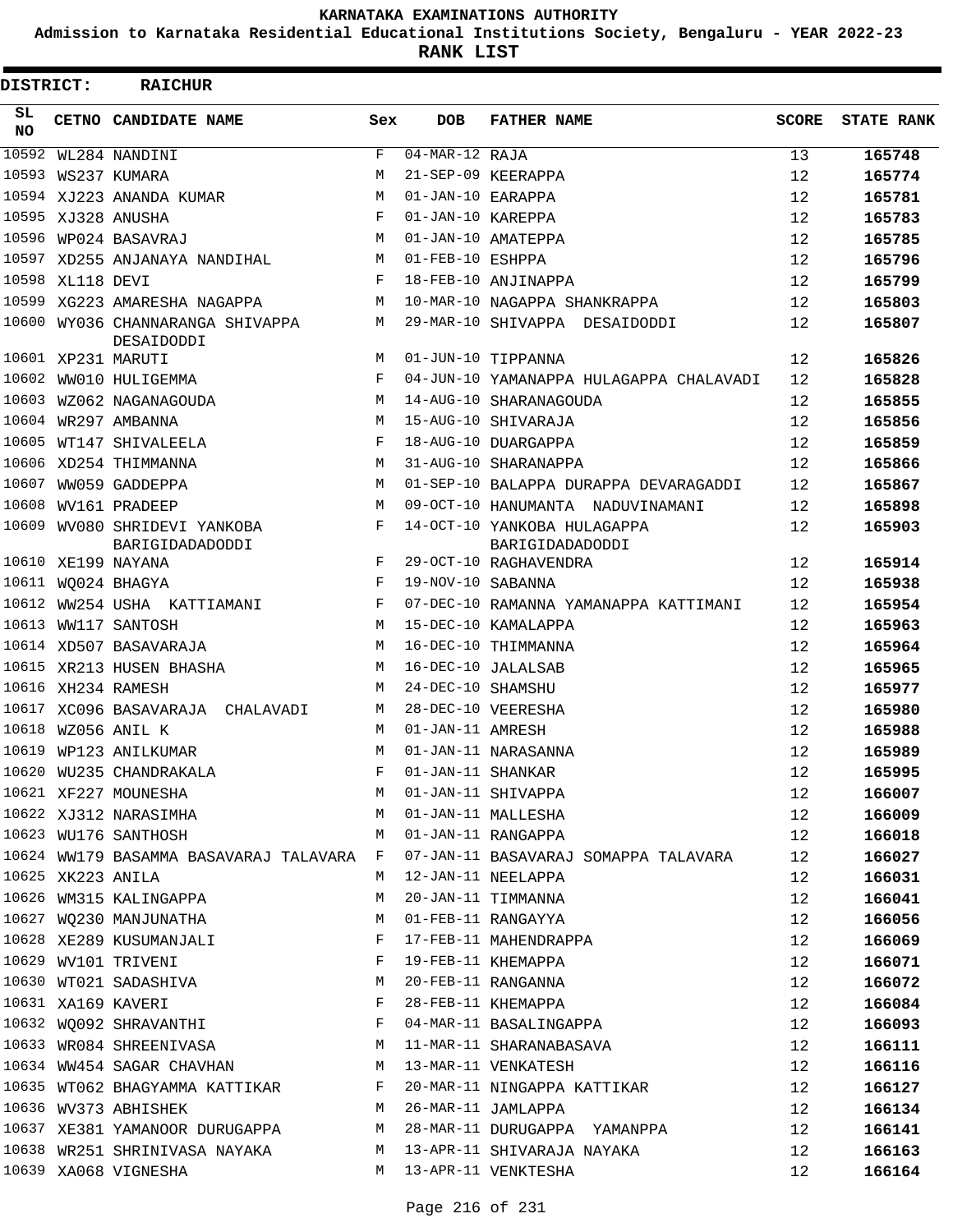**Admission to Karnataka Residential Educational Institutions Society, Bengaluru - YEAR 2022-23**

**RANK LIST**

| DISTRICT:  |                   | <b>RAICHUR</b>                                |        |                   |                                                |       |                   |
|------------|-------------------|-----------------------------------------------|--------|-------------------|------------------------------------------------|-------|-------------------|
| SL.<br>NO. |                   | CETNO CANDIDATE NAME                          | Sex    | <b>DOB</b>        | <b>FATHER NAME</b>                             | SCORE | <b>STATE RANK</b> |
| 10640      |                   | WT171 ANITA                                   | F      |                   | 18-APR-11 LENKAYYA                             | 12    | 166174            |
|            |                   | 10641 XF159 SARASWATHI                        | F      |                   | 28-APR-11 JAMBANNA                             | 12    | 166197            |
|            |                   | 10642 WM008 ANIL KUMARA                       | М      |                   | 19-MAY-11 YALLAPPA                             | 12    | 166248            |
| 10643      |                   | WT198 VENKATESH NAIK                          | M      |                   | 05-JUN-11 SHIVAPPA                             | 12    | 166293            |
|            |                   | 10644 WM390 DARSHAN                           | M      |                   | 10-JUN-11 YALLAPPA                             | 12    | 166304            |
|            |                   | 10645 XA268 JAYASHREE                         | F      |                   | 11-JUN-11 VEERABADRAPPA MADIVALARA             | 12    | 166309            |
|            |                   | 10646 WP005 RANJITA                           | F      |                   | 12-JUN-11 HANUMANTRAYA                         | 12    | 166316            |
|            |                   | 10647 XE138 ALIPASHA                          | M      |                   | 26-JUN-11 KHAJASAB                             | 12    | 166340            |
| 10648      |                   | WW368 SUDIPA LINRGAPPA CHAWAN                 | М      |                   | 05-JUL-11 LINRGAPPA HEMANAPPA CHAWAN           | 12    | 166362            |
|            | 10649 WL106 BABU  |                                               | M      |                   | 06-JUL-11 HASEN SAB                            | 12    | 166363            |
|            |                   | 10650 XJ381 VIRENDRA                          | M      |                   | 08-JUL-11 ANJINAPPA                            | 12    | 166372            |
|            | 10651 WM126 KARNA |                                               | М      |                   | 31-JUL-11 HANUMANTA                            | 12    | 166430            |
|            |                   | 10652 XF009 YALLANAGOUDA                      | M      |                   | 02-AUG-11 TIRUMALA                             | 12    | 166434            |
|            |                   | 10653 WN292 VIJAYAKUMAR                       | M      | 05-AUG-11 SABAYYA |                                                | 12    | 166439            |
|            |                   | 10654 XA405 ANILKUMAR KATTIMANI               | M      |                   | 08-AUG-11 HUSENAPPA                            | 12    | 166445            |
|            |                   | 10655 XM080 CHAITRA                           | F      |                   | 15-AUG-11 SHARANAPPA                           | 12    | 166455            |
|            |                   | 10656 WO068 MARILINGAMMA                      | F      |                   | 15-AUG-11 SHIVARAJ BHIMAYYA MALI PATIL         | 12    | 166457            |
|            | 10657 XG045 ARUNA |                                               | F      |                   | 28-AUG-11 SRINIVASA                            | 12    | 166484            |
|            | 10658 XH364 TARUN |                                               | М      | 28-AUG-11 RAMESH  |                                                | 12    | 166487            |
|            |                   | 10659 XL171 HARISHKUMAR<br>K                  | M      |                   | 01-SEP-11 SHREEDHAR K                          | 12    | 166492            |
|            | 10660 WM267 JYOTI |                                               | F      |                   | 16-SEP-11 VAACHAPPA                            | 12    | 166521            |
|            | 10661 XE056 DEEPA |                                               | F      |                   | 18-SEP-11 DURUGAPPA                            | 12    | 166524            |
|            |                   | 10662 XC227 SINCHANA                          | F      |                   | 25-SEP-11 IRESH ANGADI                         | 12    | 166541            |
|            |                   | 10663 XL200 AMARESHA                          | M      |                   | 30-SEP-11 MAHABALESHA                          | 12    | 166553            |
|            |                   | 10664 XH239 NARENDRA                          | М      |                   | 04-OCT-11 LAMBAYYA                             | 12    | 166560            |
|            |                   | 10665 WZ380 DEVAMMA                           | F      |                   | 24-OCT-11 SHANTAPPA                            | 12    | 166595            |
|            |                   | 10666 XD013 ISHWARI                           | F      |                   | 06-NOV-11 YANKAPPA                             | 12    | 166615            |
|            |                   | 10667 WU139 GAAYATRI                          | F      | 08-NOV-11 DAKAPPA |                                                | 12    | 166620            |
|            |                   | 10668 WP304 KUMARA                            | М      |                   | 20-NOV-11 DYAVAPPPPA                           | 12    | 166639            |
|            |                   | 10669 WZ307 POOJA SHARANAPPA CHAWAN           | F      |                   | 22-NOV-11 SHARANAPPA<br>CHAWAN                 | 12    | 166644            |
|            |                   | 10670 XC254 TANUJA                            | F      |                   | 15-DEC-11 HULIGEPPA                            | 12    | 166682            |
|            |                   | 10671 XF163 AMBIKA                            | F      | 27-DEC-11 SABAYYA |                                                | 12    | 166696            |
|            |                   | 10672 XB164 PRAVEEN                           | M      | 01-JAN-12 MANAPPA |                                                | 12    | 166708            |
|            |                   | 10673 XE200 VIJAY KUMAR                       | M      | 15-JAN-12 IRANNA  |                                                | 12    | 166719            |
|            |                   | 10674 XQ169 HANAMESHA                         | M      |                   | 27-JAN-12 SHANKARA                             | 12    | 166721            |
|            |                   | 10675 XN308 YESURAJ                           | M      |                   | 26-FEB-12 SHASHIDHAR                           | 12    | 166729            |
|            |                   | 10676 XK025 GURUBASAVA                        | M      |                   | 27-MAR-12 VENKANNA                             | 12    | 166734            |
|            |                   | 10677 WL320 NANDINI                           | F      |                   | 16-JUN-12 TAMMANNA                             | 12    | 166740            |
|            |                   | 10678 WP293 BHAGYAVANTHI                      | F      |                   | 14-NOV-08 SIDDAPPA                             | 11    | 166744            |
|            |                   | 10679 WL247 JYOTHI                            | F      |                   | 01-JAN-09 SHIVARAJ                             | 11    | 166746            |
|            |                   | 10680 XK005 SANGEETHA                         | F      | 06-MAY-09 SABANNA |                                                | 11    | 166750            |
|            |                   | 10681 WZ163 HANAMESH                          | M      |                   | 08-SEP-09 GOUDAPPA AMARAPPA KANDAGAL           | 11    | 166757            |
|            |                   | 10682 XG175 SRIKANTH                          | M      | 04-NOV-09 ANANDA  |                                                | 11    | 166758            |
|            | 10683 XD258 ISHA  |                                               | F      |                   | 01-JAN-10 HAMADSAB                             | 11    | 166765            |
|            |                   | 10684 XD349 PAVITRA                           | F      |                   | 01-JAN-10 SHIVARAJA                            | 11    | 166768            |
|            |                   | 10685 XA379 RENUKA PRAKASH PAWAR              | F<br>F |                   | 01-JAN-10 PRAKASH PAWAR                        | 11    | 166770            |
|            |                   | 10686 WV369 SADEVI                            |        |                   | 20-FEB-10 YAMANAPPA                            | 11    | 166781            |
|            |                   | 10687 WY072 RAKSHITA<br>10688 WX216 HULIGEMMA | F<br>F |                   | 18-JUN-10 SHETAPPA PAWAR<br>26-JUN-10 SHIVAPPA | 11    | 166814            |
|            |                   | 10689 WQ315 KAVERI                            | F      |                   | 14-SEP-10 BASAVARAJ                            | 11    | 166819            |
|            |                   |                                               |        |                   |                                                | 11    | 166842            |
|            |                   |                                               |        | Page 217 of 231   |                                                |       |                   |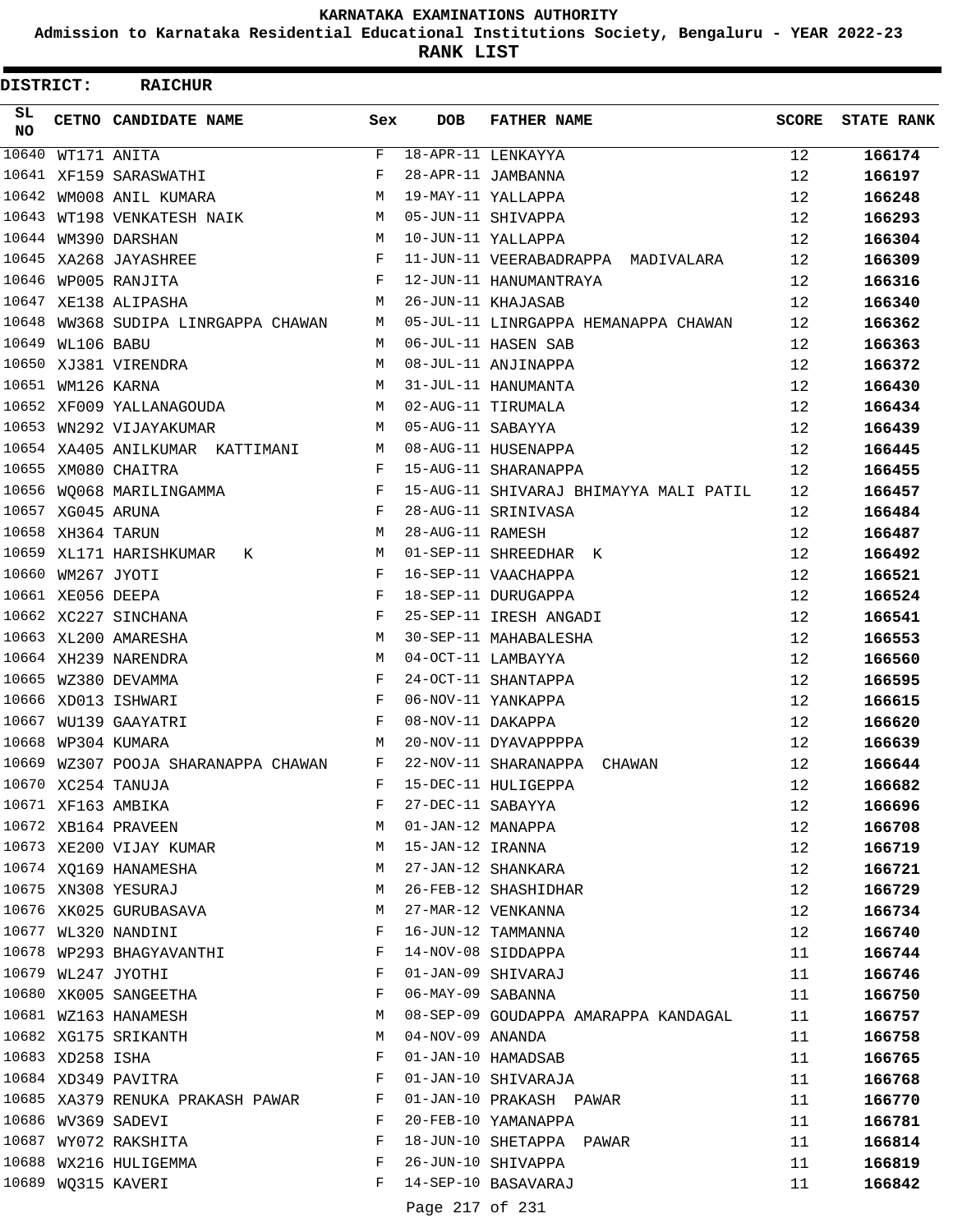**Admission to Karnataka Residential Educational Institutions Society, Bengaluru - YEAR 2022-23**

**RANK LIST**

| DISTRICT:       |                   | <b>RAICHUR</b>                  |     |                   |                                      |              |                   |
|-----------------|-------------------|---------------------------------|-----|-------------------|--------------------------------------|--------------|-------------------|
| SL<br><b>NO</b> |                   | CETNO CANDIDATE NAME            | Sex | <b>DOB</b>        | <b>FATHER NAME</b>                   | <b>SCORE</b> | <b>STATE RANK</b> |
| 10690           |                   | XD504 VINAYA KUMAR              | M   |                   | $28 - SEP - 10$ HANUMANTHA           | 11           | 166845            |
|                 |                   | 10691 WZ360 MARIYAMMA BASAVARAJ | F   |                   | 10-OCT-10 BASAVARAJ                  | 11           | 166857            |
|                 |                   | 10692 XQ013 PAVITRA             | F   |                   | 17-OCT-10 HANUMANTHA                 | 11           | 166863            |
|                 |                   | 10693 WY201 VINAYA MANABHAVI    | М   |                   | 17-OCT-10 SHARANAPPA<br>MANABHAVI    | 11           | 166865            |
|                 |                   | 10694 XK316 VINAYA              | М   |                   | 12-NOV-10 DURAGAPPA                  | 11           | 166885            |
|                 | 10695 WN040 POOJA |                                 | F   |                   | 13-NOV-10 KANAKAPPA                  | 11           | 166886            |
| 10696           |                   | WW114 SHIVARAYA                 | M   |                   | 13-DEC-10 YALLAPPA                   | 11           | 166912            |
| 10697           |                   | XF201 AJAYA KUMAR               | М   |                   | 26-DEC-10 HULIGEPPA                  | 11           | 166922            |
| 10698           |                   | WU047 RAVICHADRA                | М   |                   | 26-DEC-10 PANCHAYYA                  | 11           | 166927            |
|                 |                   | 10699 XC255 AKASHA              | M   |                   | 01-JAN-11 BASAVARAJA                 | 11           | 166930            |
| 10700           |                   | WQ297 ANJANEYA                  | М   |                   | 01-JAN-11 HANUMAYYA                  | 11           | 166934            |
| 10701           |                   | WQ217 SHABANA                   | F   |                   | 01-JAN-11 BANDAGISAB                 | 11           | 166950            |
|                 |                   | 10702 WX261 SHIVANANDA          | М   |                   | 01-JAN-11 GANGAPPA                   | 11           | 166951            |
|                 |                   | 10703 XJ066 TRISHA              | F   |                   | 01-JAN-11 BOLABANDI                  | 11           | 166954            |
|                 |                   | 10704 WP261 VYSHNAVI            | F   | 01-JAN-11 SUKUMAR |                                      | 11           | 166956            |
|                 | 10705 XL150 DEEPA |                                 | F   |                   | 09-JAN-11 NAGAPPA BERGI              | 11           | 166965            |
| 10706           |                   | WU152 NINGAPPA                  | М   | 16-JAN-11 MALAPPA |                                      | 11           | 166973            |
|                 |                   | 10707 WW399 ADAPPA              | M   |                   | 23-JAN-11 NAGARAJ AMARAPPA CHALAVADI | 11           | 166979            |
| 10708           |                   | WZ076 NAGAMANI                  | F   |                   | 07-FEB-11 MALLIKARJUN                | 11           | 166998            |
| 10709           |                   | WM075 DASHARATHA                | М   |                   | 15-FEB-11 RADDEPPA                   | 11           | 167009            |
| 10710           |                   | WW015 KARIYAPPA                 | M   |                   | 17-FEB-11 AYYAPPA JULAGUDDA          | 11           | 167012            |
|                 |                   | 10711 WR207 TIPPAMMA            | F   |                   | 03-MAR-11 SHARANAPPA                 | 11           | 167030            |
|                 |                   | 10712 WZ118 MAHESHA             | M   |                   | 07-MAR-11 NAGARAJA DESAI             | 11           | 167035            |
|                 | 10713 XH063 DEEPA |                                 | F   |                   | 20-MAR-11 RANGAPPA                   | 11           | 167054            |
| 10714           |                   | WR294 AJAYAKUMAR                | М   |                   | 01-APR-11 HANUMAYYA                  | 11           | 167079            |
|                 |                   | 10715 XC014 MALLIKARJUN         | М   | 03-APR-11 RAMANNA |                                      | 11           | 167082            |
|                 |                   | 10716 XH135 SHASHIKALA          | F   |                   | 05-APR-11 T NARASANNA                | 11           | 167089            |
|                 |                   | 10717 WX140 SAMEER              | M   |                   | 09-APR-11 MURTUJA NAYAK              | 11           | 167099            |
|                 | 10718 XE326 BINDU |                                 | F   |                   | 13-APR-11 CHANDRAPPA                 | 11           | 167104            |
|                 |                   | 10719 XR007 PRADEEP             | М   | 14-APR-11 VEERESH |                                      | 11           | 167109            |
|                 |                   | 10720 XH043 RUDRAVENI           | F   | 26-APR-11 NAGESHA |                                      | 11           | 167119            |
|                 |                   | 10721 XA236 SABANNA             | М   |                   | 02-MAY-11 KANTHAPPA LINGASUGUR       | 11           | 167128            |
|                 |                   | 10722 XE078 ASHMATH ALI         | М   |                   | 09-MAY-11 MOHINUDDEEN                | 11           | 167150            |
|                 |                   | 10723 WW225 PARASHURAMA         | М   |                   | 12-MAY-11 YALLAPPA                   | 11           | 167154            |
|                 |                   | 10724 WL184 ANJINAMMA           | F   |                   | 18-MAY-11 HANUMANTA                  | 11           | 167170            |
|                 |                   | 10725 WV127 GEETHA              | F   | 30-MAY-11 MOUNESH |                                      | 11           | 167196            |
|                 |                   | 10726 WY152 LALASAB             | М   |                   | 01-JUN-11 MOULASAB                   | 11           | 167209            |
|                 | 10727 WL027 MEGHA |                                 | F   |                   | 01-JUN-11 SIDDALINGAPPA              | 11           | 167210            |
|                 |                   | 10728 XD389 SHWETHA             | F   | 26-JUN-11 JALALI  |                                      | 11           | 167273            |
|                 |                   | 10729 WM289 YUVARAJA            | М   |                   | 28-JUN-11 BHIMAPPA                   | 11           | 167282            |
|                 |                   | 10730 XG010 NAGARAJ             | М   |                   | 19-JUL-11 HANUMANTHA                 | 11           | 167326            |
|                 |                   | 10731 WT009 RANJITA             | F   |                   | 21-JUL-11 SHIVARAJA                  | 11           | 167333            |
|                 |                   | 10732 XC214 BHUVANESHWARI       | F   |                   | 02-AUG-11 VENKETESH                  | 11           | 167366            |
|                 |                   | 10733 WP177 ANKITHA             | F   |                   | 05-AUG-11 MUDURANGAPPA               | 11           | 167371            |
|                 |                   | 10734 XK276 SIDDALINGAPPA       | М   |                   | 05-AUG-11 MANJUNATHA                 | 11           | 167372            |
|                 | 10735 XC259 NIDA  |                                 | F   |                   | 09-AUG-11 BANDENAVAJ                 | 11           | 167380            |
|                 |                   | 10736 WS249 SADASHIVA           | М   |                   | 09-AUG-11 HANMANTRAYA                | 11           | 167381            |
|                 |                   | 10737 WZ370 MEENAKSHI           | F   |                   | 15-AUG-11 HEMALEPPA CHAWHAN          | 11           | 167397            |
|                 |                   | 10738 WW109 RAGHAVENDRA         | М   |                   | 16-AUG-11 SANGAPPA<br>HIRERMANI      | 11           | 167401            |
|                 |                   | 10739 WN044 MAHESH              | М   |                   | 19-AUG-11 BASAVARAJ                  | 11           | 167408            |
|                 |                   |                                 |     | Page 218 of 231   |                                      |              |                   |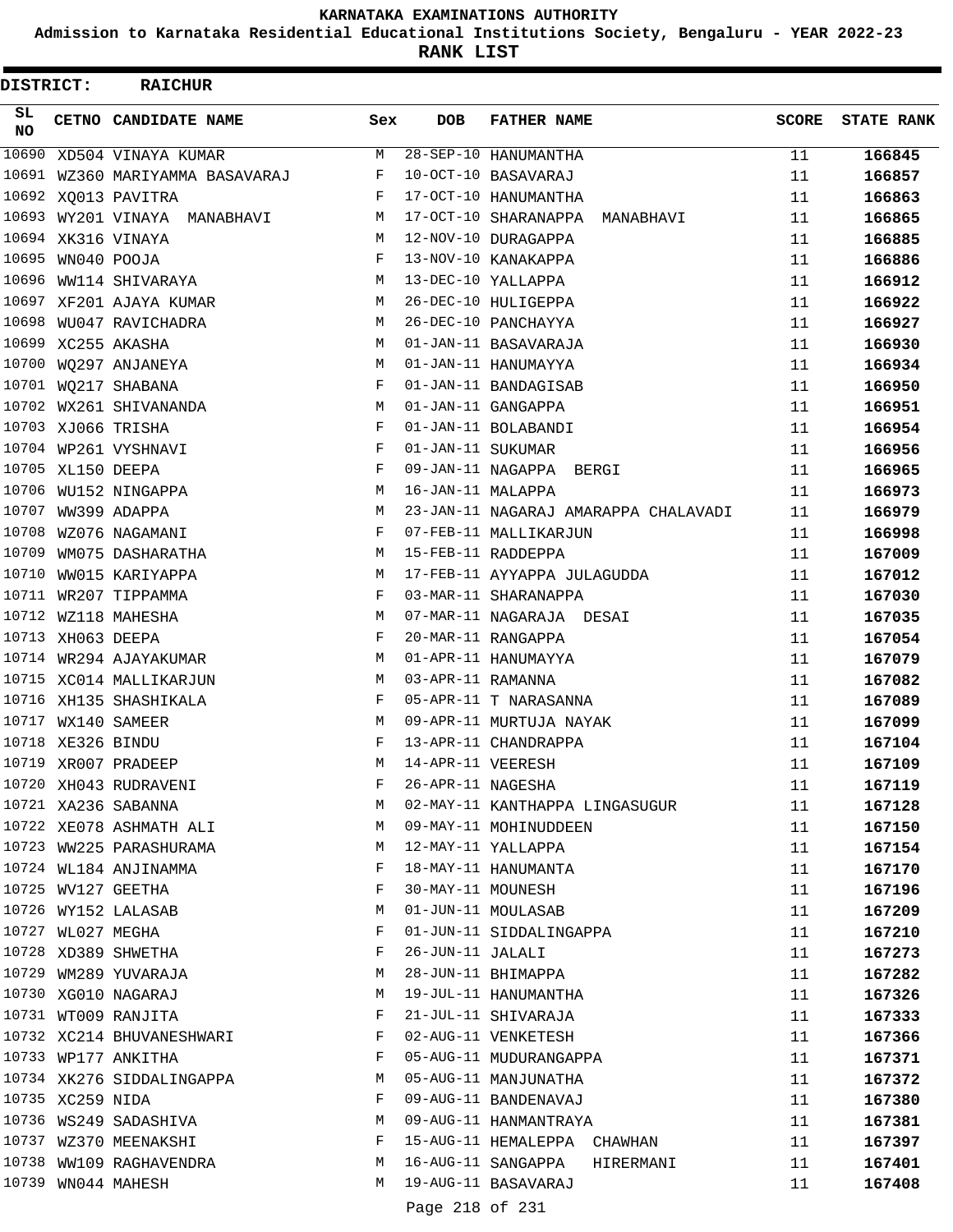**Admission to Karnataka Residential Educational Institutions Society, Bengaluru - YEAR 2022-23**

**RANK LIST**

| DISTRICT: |                   | <b>RAICHUR</b>                                   |         |                   |                                                                                                                                               |              |                   |
|-----------|-------------------|--------------------------------------------------|---------|-------------------|-----------------------------------------------------------------------------------------------------------------------------------------------|--------------|-------------------|
| SL<br>NO. |                   | CETNO CANDIDATE NAME                             | Sex     | <b>DOB</b>        | <b>FATHER NAME</b>                                                                                                                            | <b>SCORE</b> | <b>STATE RANK</b> |
| 10740     |                   | WN001 VENKATESH                                  | M       |                   | 19-AUG-11 LAKSHMANNA                                                                                                                          | 11           | 167411            |
| 10741     |                   | WN215 SAVITRI                                    | F       |                   | 22-AUG-11 BASAVARAJA                                                                                                                          | 11           | 167418            |
|           |                   | 10742 XD365 PRAVEEN                              | M       |                   | 28-AUG-11 MUTTANNA                                                                                                                            | 11           | 167431            |
|           |                   | 10743 XK235 YALLAMMA                             | F       |                   | 05-SEP-11 BHEERAPPA                                                                                                                           | 11           | 167445            |
|           |                   | 10744 XL359 BIRESH                               | M       |                   | 07-SEP-11 SHIVAPPA                                                                                                                            | 11           | 167447            |
|           |                   | 10745 XB240 VINAYKUMAR SOOGAYYA<br>HIREMATHA     | M       |                   | 07-SEP-11 SOOGAYYA AMARAYYA HIREMATHA                                                                                                         | 11           | 167449            |
|           |                   | 10746 XM030 BHOOMIKA BEDIGER                     | F       | 15-SEP-11 RAJAPPA |                                                                                                                                               | 11           | 167458            |
|           |                   | 10747 WU175 GURUPRASAD                           | M       |                   | 25-SEP-11 RAMAKRISHNA                                                                                                                         | 11           | 167471            |
|           |                   | 10748 XQ305 MANIKANTHA                           | м       |                   | 01-OCT-11 AMARESHA                                                                                                                            | 11           | 167479            |
| 10749     |                   | WU046 MAHALAXMI                                  | F       | 02-OCT-11 KAREPPA |                                                                                                                                               | 11           | 167484            |
| 10750     |                   | WM361 FIRDOSH                                    | F       |                   | 05-OCT-11 JALILSAB                                                                                                                            | 11           | 167488            |
|           |                   | 10751 WL114 SHIVAKALA                            | F       | 10-OCT-11 RAMAYYA |                                                                                                                                               | 11           | 167506            |
|           |                   | 10752 WZ374 GANESH NAIK                          | M       |                   | 14-OCT-11 KHEMAPPA NAIK                                                                                                                       | 11           | 167510            |
|           |                   | 10753 XD525 SHARANABASAVA                        | М       |                   | 21-OCT-11 RANGAPPA                                                                                                                            | 11           | 167526            |
|           | 10754 XG325 ARUNA |                                                  | F       |                   | 07-NOV-11 VENKATESHA                                                                                                                          | 11           | 167556            |
|           |                   | 10755 WV196 SRINIVAS KANNAPURHATTI               | М       |                   | 07-NOV-11 KANAKAPPA                                                                                                                           | 11           | 167558            |
|           |                   | 10756 XQ293 KAMALAKSHI                           | F       |                   | 12-NOV-11 AMARESHA                                                                                                                            | 11           | 167564            |
| 10757     |                   | WR176 RAKSHITHA                                  | F       |                   | 14-NOV-11 HANMANTHA                                                                                                                           | 11           | 167569            |
| 10758     |                   | WV172 PRASHANT                                   | М       | 15-NOV-11 RAMESH  |                                                                                                                                               | 11           | 167571            |
|           |                   | 10759 XN241 RAJESWARI BHIMAPPA TOTADA            | F       |                   | 22-NOV-11 BHIMAPPA TOTADA                                                                                                                     | 11           | 167586            |
|           |                   | 10760 XQ062 RAVIKUMAR AMBANNA                    | М       | 04-DEC-11 AMBANNA |                                                                                                                                               | 11           | 167598            |
|           | 10761 WY166 ANITA |                                                  | F       |                   | 10-DEC-11 JEEVAPPA                                                                                                                            | 11           | 167609            |
|           |                   | 10762 XJ080 SANIYA BEGUM                         | F       |                   | 01-JAN-12 BABU SAB                                                                                                                            | 11           | 167644            |
|           |                   | 10763 XR168 HANUMESH                             | M       | 06-JAN-12 BASAPPA |                                                                                                                                               | 11           | 167651            |
|           |                   | 10764 XJ359 J S SAMARTHA                         | М       |                   | 16-MAR-12 SHARANABASAVA                                                                                                                       | 11           | 167664            |
|           |                   | 10765 WX046 KHADAVALI                            | M       |                   | 08-SEP-09 BANDENAWAJ MAHIBOOBSAB<br>BANDIGER                                                                                                  | 10           | 167686            |
|           |                   | 10766 WM093 YALLAMMA                             | F       |                   | 01-JAN-10 SANNA HANUMANTRAYA                                                                                                                  | 10           | 167699            |
|           |                   | 10767 WZ029 ANEEL AMARESH TALAVAR                |         |                   | M 03-JAN-10 AMARESH HANUMANTHA TALAVAR                                                                                                        | 10           | 167700            |
|           |                   | 10768 XR157 MANJUNATHA                           |         |                   | M 15-FEB-10 HUCHCHAPPA ANANDAGAL                                                                                                              | 10           | 167709            |
|           |                   |                                                  |         |                   | 10768 XR157 MANJUNATHA 10<br>10769 WW372 AMRUTA 10<br>10770 XL355 SANNAPOSHAPPA 10<br>10770 XL355 SANNAPOSHAPPA 10 M 07-MAR-10 SANNA JAMBANNA |              | 167710            |
|           |                   |                                                  |         |                   |                                                                                                                                               |              | 167711            |
|           |                   | 10771 WY454 JAISUDHA F                           |         |                   | 04-APR-10 SOMAPPA CHAVAN 10                                                                                                                   |              | 167717            |
|           |                   | 10772 WY188 ANNAPOORNESHWARI F                   |         |                   | 05-APR-10 BHAVASING<br>07-APR-10 HANUMAPPA                                                                                                    | 10           | 167718            |
|           |                   |                                                  |         |                   |                                                                                                                                               | 10           | 167719            |
|           |                   |                                                  |         |                   | 17-APR-10 SHIVAPPA                                                                                                                            | 10           | 167724            |
|           |                   |                                                  |         |                   | 10775 WZ016 ARJUN JADAV 10 M 05-MAY-10 BHEEMAPPA DHARMAPPA JADAV 10                                                                           |              | 167730            |
|           |                   | $\mathbf{F}$<br>10776 XG412 GANGAMM              |         |                   | 12-MAY-10 ANJANAYY                                                                                                                            | 10           | 167734            |
|           |                   | 10777 XF287 BHUVANESHWARI F                      |         |                   | 24-JUL-10 RAMANNA                                                                                                                             | 10           | 167748            |
|           |                   | 10778 WM154 DEVARAJA (Martin 27-JUL-10 BHEEMANNA |         |                   |                                                                                                                                               | 10           | 167750            |
|           |                   | 10779 WU126 MAHESHNAYAKA M M 05-OCT-10 ANJANEYYA |         |                   |                                                                                                                                               | 10           | 167787            |
|           |                   | 10780 WX201 VIDYA MANABHAVI F                    |         |                   | 17-OCT-10 SHARANAPPA MANABHAVI 10                                                                                                             |              | 167795            |
|           |                   |                                                  |         |                   | 10781 XA177 MALLIKARJUNA SANGANBASAPPA M 22-OCT-10 SANGANBASAPPA NAGAPPA                                                                      | 10           | 167802            |
|           |                   | 10782 XA287 SHAHEEN KANSAVI                      | F       |                   | 31-OCT-10 HUSENSAB                                                                                                                            | 10           | 167814            |
|           |                   | 10783 WM320 ROHITH CHAWAN M                      |         |                   | 06-NOV-10 HONNAPPA                                                                                                                            | 10           | 167826            |
|           |                   | 10784 WW504 DURAGAMMA F                          |         |                   | 11-NOV-10 PAKIRAPPA                                                                                                                           | 10           | 167829            |
|           |                   |                                                  |         |                   |                                                                                                                                               | 10           | 167856            |
|           |                   |                                                  |         |                   |                                                                                                                                               | 10           | 167862            |
|           |                   | 10787 WP032 BHAGYA                               | $F$ and |                   | 01-JAN-11 ESHAPPA                                                                                                                             | 10           | 167865            |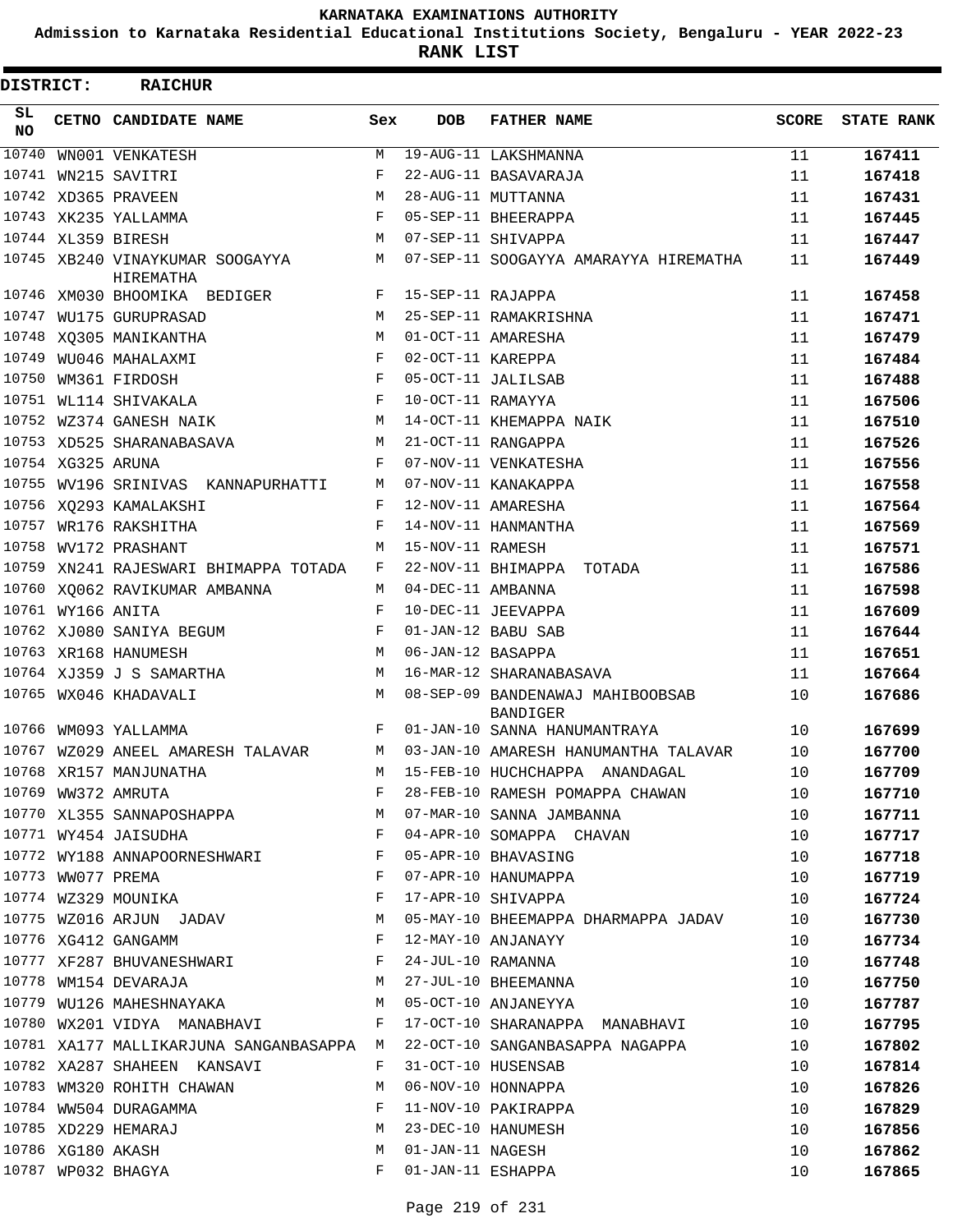**Admission to Karnataka Residential Educational Institutions Society, Bengaluru - YEAR 2022-23**

| DISTRICT:       |                   | <b>RAICHUR</b>                                      |     |                   |                                                  |              |                   |
|-----------------|-------------------|-----------------------------------------------------|-----|-------------------|--------------------------------------------------|--------------|-------------------|
| SL<br><b>NO</b> |                   | CETNO CANDIDATE NAME                                | Sex | <b>DOB</b>        | <b>FATHER NAME</b>                               | <b>SCORE</b> | <b>STATE RANK</b> |
| 10788           |                   | WQ014 BHAGYAVANTI                                   | F   |                   | $\overline{01}$ -JAN-11 NINGAPPA                 | 10           | 167866            |
| 10789           |                   | XH125 CHAITRA                                       | F   |                   | 01-JAN-11 LINGAPPA                               | 10           | 167868            |
| 10790           |                   | WR309 CHITRA                                        | F   |                   | 01-JAN-11 MAHADEVA                               | 10           | 167869            |
|                 |                   | 10791 WL171 RAMESHA                                 | M   |                   | 01-JAN-11 SHIVAPPA                               | 10           | 167881            |
|                 |                   | 10792 XC355 RUDRAGOUDA                              | M   |                   | 01-JAN-11 GAVISIDDESHWARA                        | 10           | 167883            |
|                 |                   | 10793 XE230 SHAMBHAVI                               | F   |                   | 01-JAN-11 HANUMANTRAYA                           | 10           | 167887            |
|                 |                   | 10794 WY122 SHIVARAJ GUNDAPPA<br>HALBAVIDODDI       | М   |                   | 01-JAN-11 GUNDAPPA                               | 10           | 167891            |
|                 | 10795 XG240 TARA  |                                                     | F   |                   | 01-JAN-11 VENKATESH                              | 10           | 167895            |
|                 | 10796 XD034 VINOD |                                                     | M   | 01-JAN-11 RAMESHA |                                                  | 10           | 167897            |
|                 |                   | 10797 XK009 PAVITRA BASVARAJ                        | F   |                   | 13-JAN-11 BASAVARAJ                              | 10           | 167910            |
| 10798           |                   | WT018 MAALASHREE                                    | F   |                   | 15-JAN-11 THIMMANNA                              | 10           | 167913            |
| 10799           |                   | WW457 JYOTI RATHOD                                  | F   |                   | 16-JAN-11 HARISHCHANDRA RATHOD                   | 10           | 167915            |
| 10800           |                   | WN092 RASHMI                                        | F   |                   | 20-JAN-11 ANJANEYA                               | 10           | 167921            |
|                 |                   | 10801 WQ348 MUDUKANNA                               | М   |                   | 21-JAN-11 HANUMANTA                              | 10           | 167922            |
|                 |                   | 10802 WZ128 AMBIKA                                  | F   |                   | 29-JAN-11 HULEGEMMA                              | 10           | 167933            |
|                 |                   | 10803 WS126 MADHURI N                               | F   | 01-FEB-11 NAGAPPA |                                                  | 10           | 167939            |
|                 |                   | 10804 XH309 MOHAMMED JALALUDDIN NADAF               | М   |                   | 05-FEB-11 MOHAMMED IQBAL NADAF                   | 10           | 167943            |
|                 | 10805 WM143 MAYA  |                                                     | F   |                   | 06-FEB-11 MANASHAYYA                             | 10           | 167944            |
| 10806           |                   | WW104 VARUN R                                       | M   |                   | 11-FEB-11 RAGAVENDRA                             | 10           | 167948            |
|                 |                   | 10807 WL156 JAYASHREE                               | F   |                   | 16-FEB-11 BALAGOWDA                              | 10           | 167954            |
|                 |                   | 10808 XG149 RANJEETHA                               | F   |                   | 21-FEB-11 KRUSHNAPPA                             | 10           | 167959            |
|                 |                   | 10809 WZ069 BASAMMA                                 | F   |                   | 28-FEB-11 HANUMANTH                              | 10           | 167966            |
|                 | 10810 XM344 AKASH |                                                     | M   |                   | 02-MAR-11 TIPPANNA                               | 10           | 167967            |
|                 |                   | 10811 WN122 RANGANATH                               | M   |                   | 03-MAR-11 RANGAPPA                               | 10           | 167972            |
|                 |                   | 10812 XR141 ESHWARI                                 | F   |                   | 13-MAR-11 HANUMANTA                              | 10           | 167984            |
|                 |                   | 10813 WX029 AMARESH                                 | М   |                   | 15-MAR-11 BASAVARAJ GORUR                        | 10           | 167986            |
|                 |                   | 10814 XJ171 PREM KUMAR R                            | М   | 19-MAR-11 RAJU    |                                                  | 10           | 167993            |
|                 |                   | 10815 WS263 VIJALAXMI                               | F   |                   | 04-APR-11 TIMMANAGOUDA                           | 10           | 168014            |
|                 |                   | 10816 XC352 KAVERI M                                | F   |                   | 15-APR-11 MAHADEVA                               | 10           | 168031            |
|                 |                   | 10817 XG183 PALLAVI                                 | F   | 19-APR-11 RAMANNA |                                                  | 10           | 168043            |
|                 |                   | 10818 XQ024 BHIMESH                                 | M   |                   | 21-APR-11 VEERABADRA SHETTI                      | 10           | 168047            |
|                 |                   | 10819 XR053 MAHESHWARI                              | F   |                   | 25-APR-11 SANNA HUSENAPPA                        | 10           | 168053            |
|                 |                   | 10820 WU184 GANGADHARA                              | M   | 01-MAY-11 MANAPPA |                                                  | 10           | 168065            |
|                 |                   | 10821 XB151 SHANKRAMMA                              | F   |                   | 01-MAY-11 PAMPANNA                               | 10           | 168066            |
|                 |                   | 10822 WZ075 K AKSHATA                               | F   |                   | 05-MAY-11 KARIYAPPA                              | 10           | 168078            |
|                 |                   | 10823 XL348 TIRUPATI                                | M   |                   | 10-MAY-11 KANTEPPA                               | 10           | 168087            |
|                 |                   | 10824 XK052 AISHWARYA                               | F   |                   | 14-MAY-11 SHARANAPPA                             | 10           | 168093            |
|                 |                   | 10825 XR172 GANGAMMA                                | F   |                   | 20-MAY-11 NINGAPPA                               | 10           | 168104            |
|                 |                   | 10826 WU224 AJAYA BHANDARI                          | M   |                   | 31-MAY-11 PARASHURAM                             | 10           | 168124            |
|                 |                   | 10827 WY019 GOVIND                                  | M   |                   | 04-JUN-11 CHANDAPPA CHAVAN                       | 10           | 168138            |
|                 |                   | 10828 XA134 RANJITA LAKSHMANA CHALUVADI F           |     |                   | 05-JUN-11 LAKSHMANA MALLAPPA CHALUVADI           | 10           | 168141            |
|                 |                   | 10829 WY211 NAVEENAKUMAR                            | М   |                   | 10-JUN-11 HULAGAPA                               | 10           | 168154            |
|                 |                   | 10830 WP147 SHARADA                                 | F   |                   | 10-JUN-11 LAKSHMANA                              | 10           | 168155            |
|                 |                   | 10831 WY115 MAHESHAGOUD SHARANAGOUD<br>POLICE PATIL | M   |                   | 23-JUN-11 SHARANAGOUD RAJANAGOUD POLICE<br>PATIL | 10           | 168187            |
|                 | 10832 WM158 SANA  |                                                     | F   |                   | 30-JUN-11 RAJMOHAMOD                             | 10           | 168200            |
|                 |                   | 10833 XF100 CHANNABASAVA                            | М   | 01-JUL-11 RAMANNA |                                                  | 10           | 168201            |
|                 |                   | 10834 XC120 ABHISHEK                                | M   | 06-JUL-11 UMESH   |                                                  | 10           | 168207            |
|                 |                   | 10835 WT172 SHIVAMOGGAMMA                           | F   |                   | 06-JUL-11 SAKKAPPA                               | 10           | 168209            |
|                 |                   |                                                     |     |                   |                                                  |              |                   |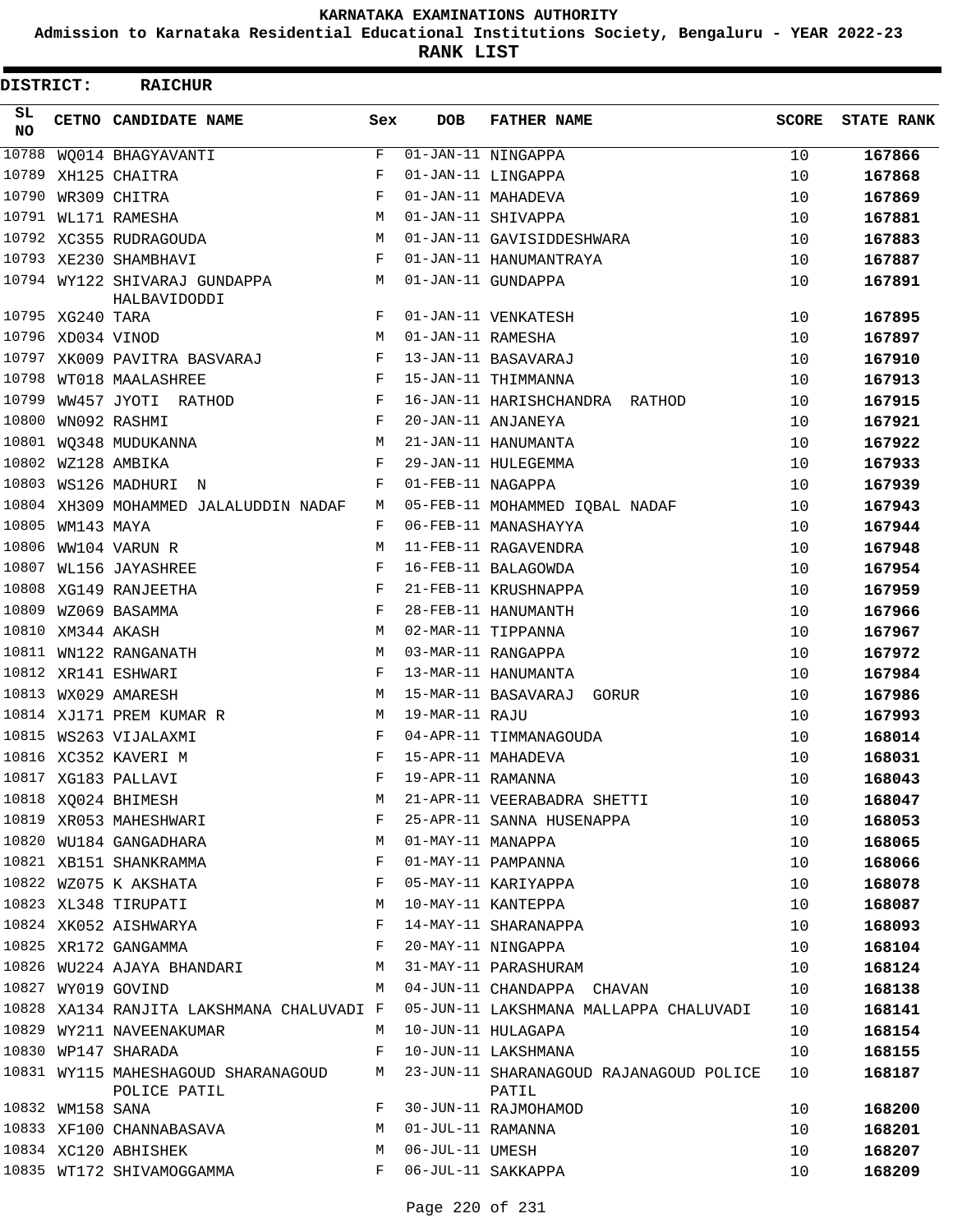**Admission to Karnataka Residential Educational Institutions Society, Bengaluru - YEAR 2022-23**

**RANK LIST**

| DISTRICT: |                   | <b>RAICHUR</b>                                |     |                   |                                       |              |                   |
|-----------|-------------------|-----------------------------------------------|-----|-------------------|---------------------------------------|--------------|-------------------|
| SL<br>NO. |                   | CETNO CANDIDATE NAME                          | Sex | <b>DOB</b>        | <b>FATHER NAME</b>                    | <b>SCORE</b> | <b>STATE RANK</b> |
| 10836     |                   | WL183 SEVANTI                                 | F   | 10-JUL-11 RAMAPPA |                                       | 10           | 168218            |
| 10837     |                   | WQ233 RAGHU                                   | М   |                   | 20-JUL-11 RANGAYYA                    | 10           | 168234            |
|           |                   | 10838 XK295 SOUBHAGYA                         | F   |                   | 21-JUL-11 HANUMANTHA                  | 10           | 168235            |
| 10839     |                   | WW066 SHANTAMMA                               | F   | 22-AUG-11 RAMANNA |                                       | 10           | 168292            |
| 10840     |                   | WN077 RENUKA                                  | F   |                   | 28-AUG-11 DHAKAPPA                    | 10           | 168304            |
|           |                   | 10841 WQ347 HOOVAPPA                          | М   |                   | 18-SEP-11 SHIVARAJ                    | 10           | 168337            |
|           |                   | 10842 XK044 KAVITA                            | F   |                   | 29-SEP-11 ANJANEYYA                   | 10           | 168356            |
|           |                   | 10843 XM266 RENUKA                            | F   |                   | 04-OCT-11 HANUMANTHA                  | 10           | 168367            |
|           |                   | 10844 WT013 ANITHA                            | F   |                   | 10-OCT-11 SHIVARAYA                   | 10           | 168371            |
|           |                   | 10845 XF110 KIRAN KUMAR                       | М   |                   | 10-OCT-11 CHANDAPPA                   | 10           | 168373            |
|           |                   | 10846 XG344 KAVYASHRI                         | F   |                   | 13-OCT-11 BASAVARAJ                   | 10           | 168377            |
| 10847     |                   | WM092 RAMESH                                  | М   |                   | 16-OCT-11 HANUMANTHA                  | 10           | 168382            |
|           |                   | 10848 XA371 SOUBHAGYA SHARANABASAV<br>GURIKAR | F   |                   | 24-OCT-11 SHARANABASAV ADAPPA GURIKAR | 10           | 168397            |
| 10849     |                   | WX127 AISHWARYA ERAPPA                        | F   | 30-OCT-11 ERAPPA  |                                       | 10           | 168403            |
| 10850     |                   | WZ284 RAFIQ                                   | М   |                   | 11-NOV-11 MAINUDDIN                   | 10           | 168425            |
|           |                   | 10851 WP001 VENKATESH                         | М   | 12-NOV-11 RAMANNA |                                       | 10           | 168426            |
|           |                   | 10852 WS115 GANESH                            | M   |                   | 15-NOV-11 DURAGAPPA                   | 10           | 168431            |
| 10853     |                   | WN046 HEMAVATHI                               | F   | 17-NOV-11 LAXMANA |                                       | 10           | 168435            |
|           |                   | 10854 XQ141 ERAMMA                            | F   |                   | 20-NOV-11 NINGAPPA                    | 10           | 168441            |
|           |                   | 10855 XD216 MANJULA                           | F   |                   | 23-NOV-11 BASAVARAJ                   | 10           | 168450            |
|           |                   | 10856 XC122 NAJIYA                            | F   |                   | 27-NOV-11 AHAMAD SAB                  | 10           | 168458            |
|           | 10857 WL365 SAPNA |                                               | F   |                   | 27-NOV-11 MARIYAPPA                   | 10           | 168459            |
|           |                   | 10858 XQ155 RAMESHA                           | М   |                   | 06-DEC-11 MADDANEPPA                  | 10           | 168485            |
|           |                   | 10859 XC069 PRAMOD                            | М   | 10-DEC-11 HUSENI  |                                       | 10           | 168489            |
|           |                   | 10860 WT199 AMARESH                           | М   | 26-DEC-11 BABU    |                                       | 10           | 168509            |
|           |                   | 10861 XF102 RANGANATH                         | М   |                   | 01-JAN-12 SHARANAPPA                  | 10           | 168523            |
|           |                   | 10862 WQ167 RENUKA                            | F   |                   | 01-JAN-12 SIDDAPPA                    | 10           | 168524            |
|           |                   | 10863 XD145 JOOTHI                            | F   |                   | 29-JAN-12 LINGAPPA                    | 10           | 168531            |
|           |                   | 10864 XK004 BASAVALINGA                       | М   |                   | 01-MAR-12 AMARESHA                    | 10           | 168541            |
|           |                   | 10865 XF124 GANGANNA                          | М   |                   | 01-APR-12 BHEEMANNA                   | 10           | 168545            |
|           |                   | 10866 XS061 RHADIKA                           | F   |                   | 16-JAN-08 H PAMPAPATI                 | 9            | 168553            |
|           |                   | 10867 WM299 ANKITHA                           | F   |                   | 01-JUL-09 BASAVARAJU                  | 9            | 168558            |
|           |                   | 10868 XM172 CHANNAMMA                         | F   |                   | 01-JAN-10 SHREEKANTHA                 | 9            | 168565            |
|           |                   | 10869 XE156 VENKATLAKSHMI                     | F   |                   | 27-JUN-10 BASAVARAJ                   | 9            | 168589            |
|           |                   | 10870 XM143 MALLIKA                           | F   |                   | 13-AUG-10 SHARANAPPA                  | 9            | 168606            |
|           |                   | 10871 XK375 LAKSHME                           | F   |                   | 24-SEP-10 HANUMANTHA                  | 9            | 168623            |
|           |                   | 10872 WT099 SOMASHEKAR                        | М   |                   | 19-OCT-10 MUDURANGAPPA                | 9            | 168640            |
|           |                   | 10873 WX301 NANDINI                           | F   |                   | 20-OCT-10 PAVADEPPA GUDIMUNDINA       | 9            | 168641            |
|           |                   | 10874 WW098 PAVITRA                           | F   |                   | 03-NOV-10 HANUMANTH                   | 9            | 168654            |
|           |                   | 10875 WO007 SHIVAKUMARA                       | M   | 14-NOV-10 BALAYYA |                                       | 9            | 168660            |
|           |                   | 10876 XF190 BUDEPPA                           | M   |                   | 10-DEC-10 SHIVAGENI                   | 9            | 168670            |
|           |                   | 10877 XQ068 HANUMESH                          | М   |                   | 20-DEC-10 PARASAPPA                   | 9            | 168675            |
|           |                   | 10878 XF157 AMARESHA NAYAKA DORE              | M   |                   | 27-DEC-10 HUSENAPPA NAYAKA DORE       | 9            | 168681            |
|           |                   | 10879 WZ005 ARUNKUMAR                         | M   |                   | 01-JAN-11 KRUSHNAPPA LCHAMAPPA PAWAR  | 9            | 168687            |
|           |                   | 10880 WT230 CHAITRA                           | F   |                   | 01-JAN-11 MALLAPPA                    | 9            | 168691            |
|           |                   | 10881 WL057 MANJULA                           | F   |                   | 01-JAN-11 AMBRESHA                    | 9            | 168695            |
|           |                   | 10882 XR072 VIJAY KUMAR                       | М   |                   | 01-JAN-11 MOUNESH                     | 9            | 168704            |
|           |                   | 10883 XF185 VISHNU                            | М   |                   | 01-JAN-11 LAXMANNA                    | 9            | 168705            |
|           |                   | 10884 XA385 KALPANA                           | F   |                   | 14-JAN-11 HULAGAPPA                   | 9            | 168718            |
|           |                   |                                               |     |                   |                                       |              |                   |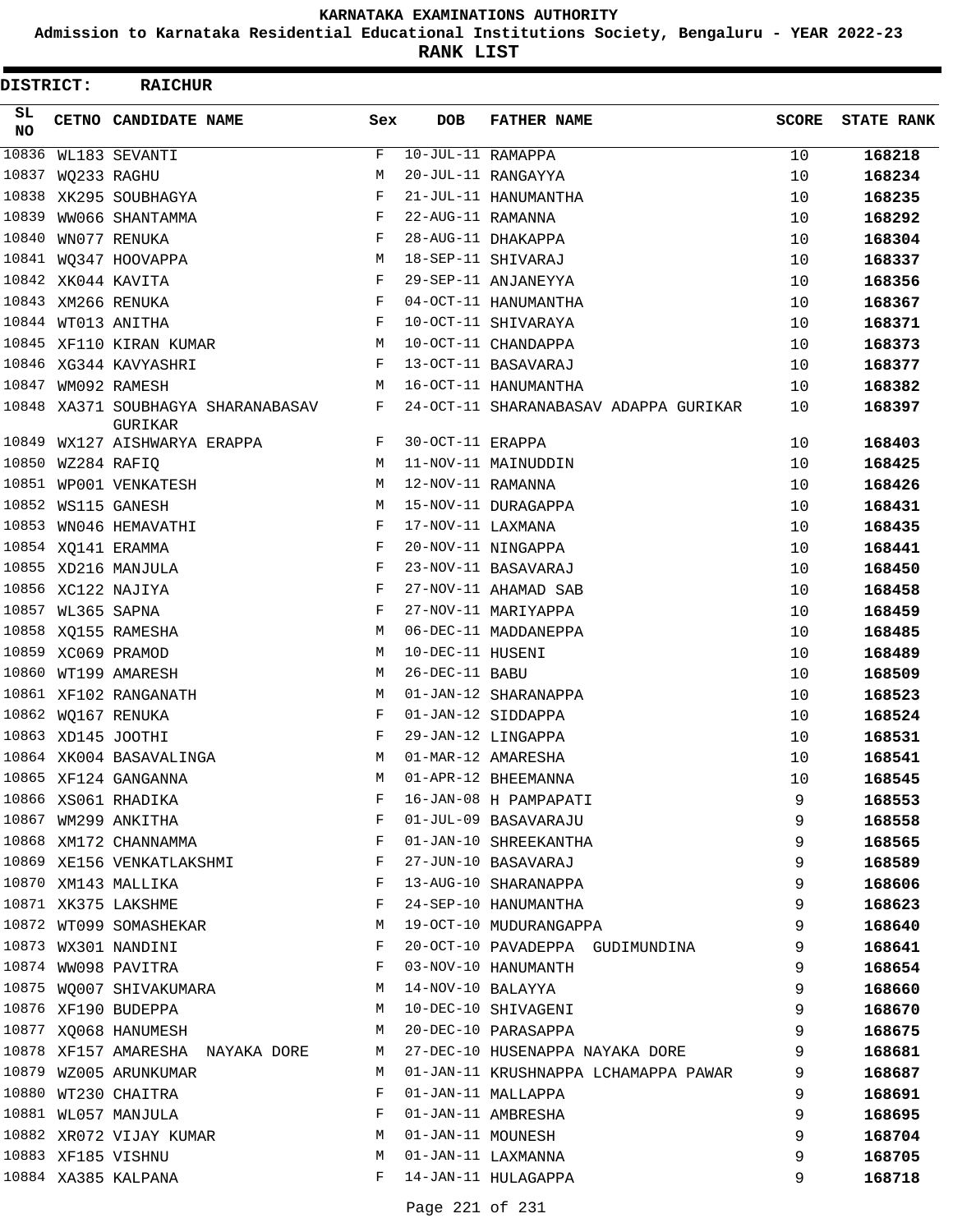**Admission to Karnataka Residential Educational Institutions Society, Bengaluru - YEAR 2022-23**

**RANK LIST**

| DISTRICT:  |                   | <b>RAICHUR</b>                    |     |                   |                                             |              |                   |
|------------|-------------------|-----------------------------------|-----|-------------------|---------------------------------------------|--------------|-------------------|
| SL.<br>NO. |                   | CETNO CANDIDATE NAME              | Sex | <b>DOB</b>        | <b>FATHER NAME</b>                          | <b>SCORE</b> | <b>STATE RANK</b> |
| 10885      |                   | XD252 NAGRAJ                      | М   |                   | 31-JAN-11 PIRIYANAYAK                       | 9            | 168744            |
| 10886      |                   | WU089 PARASURAM                   | M   | 07-FEB-11 YANKAPP |                                             | 9            | 168753            |
|            |                   | 10887 XD308 MONIKA                | F   | 08-FEB-11 MOUNESH |                                             | 9            | 168754            |
|            |                   | 10888 XH385 SHIVALEELA            | F   | 19-FEB-11 ERESHA  |                                             | 9            | 168769            |
|            |                   | 10889 XF158 GAYATHRI              | F   |                   | 01-MAR-11 MANJUNATH                         | 9            | 168779            |
| 10890      |                   | XH141 ISMAIL                      | M   |                   | 31-MAR-11 MODINSAB                          | 9            | 168801            |
|            |                   | 10891 WS092 SRINIVASA             | M   |                   | 01-APR-11 SHIVARAJ                          | 9            | 168804            |
|            | 10892 XE329 SINDU |                                   | F   |                   | 13-APR-11 CHANDRAPPA                        | 9            | 168825            |
|            |                   | 10893 WW458 SHANTAMMA             | F   |                   | 15-APR-11 RANGAPPA AMARAPPA<br>BUNKALADODDI | 9            | 168827            |
|            | 10894 XD312 VIDYA |                                   | F   |                   | 29-APR-11 HANUMANTA                         | 9            | 168842            |
| 10895      |                   | WO316 NINGAYYA                    | М   |                   | 18-MAY-11 THIPPANNA                         | 9            | 168868            |
|            |                   | 10896 XD362 APPAYYA               | M   |                   | 23-MAY-11 BASAVARAJA                        | 9            | 168876            |
|            |                   | 10897 XK308 PRIYANKA              | F   |                   | 26-MAY-11 MAHANTESHA                        | 9            | 168880            |
| 10898      |                   | XN128 PAKIRAMMA                   | F   | 01-JUN-11 BASAPPA |                                             | 9            | 168890            |
| 10899      |                   | XS170 HANUMESHA                   | M   |                   | 02-JUN-11 KATTELINGAPPA DEVARAMANI          | 9            | 168894            |
|            |                   | 10900 WX353 RAKSHITA              | F   |                   | 02-JUN-11 HANAMANTA METI                    | 9            | 168896            |
|            |                   | 10901 XH289 SANGEETHA             | F   |                   | 25-JUN-11 SANTHOSHKUMAR                     | 9            | 168932            |
|            | 10902 XP171 ANIL  |                                   | M   | 05-JUL-11 AMARESH |                                             | 9            | 168948            |
| 10903      |                   | WY384 DURUGAMMA                   | F   | 07-JUL-11 RAMANNA |                                             | 9            | 168952            |
|            |                   | 10904 WT161 ARCHANA               | F   |                   | 09-JUL-11 RANGAPPA                          | 9            | 168955            |
| 10905      |                   | WM076 NAGARAJA                    | М   | 12-JUL-11 SABANNA |                                             | 9            | 168966            |
| 10906      |                   | XM077 MARIYAPPA                   | M   |                   | 25-JUL-11 VENKATESH                         | 9            | 168992            |
| 10907      |                   | XD363 DURGAMMA                    | F   |                   | 27-JUL-11 BASAVARAJ                         | 9            | 168996            |
| 10908      |                   | WN187 RAJESHWARI                  | F   |                   | 28-JUL-11 SANNA BALIMA SHIVARAYA            | 9            | 168999            |
| 10909      |                   | XG146 NAGARATHNA                  | F   |                   | 30-JUL-11 BHIMARAYA                         | 9            | 169000            |
| 10910      |                   | WV158 SHAMIR PASHA                | М   |                   | 15-AUG-11 MURTUJ SAB                        | 9            | 169028            |
|            |                   | 10911 XH279 VEERABHADRA           | М   |                   | 15-AUG-11 THAYANNA                          | 9            | 169030            |
|            |                   | 10912 WQ134 AFREEN                | F   |                   | 25-AUG-11 HUSENNAYAK                        | 9            | 169050            |
|            |                   | 10913 XC210 SINDHU                | F   |                   | 01-SEP-11 MALLAYYA                          | 9            | 169062            |
|            |                   | 10914 XH240 NARENDRA              | М   |                   | 15-SEP-11 DULLAYYA                          | 9            | 169075            |
|            |                   | 10915 WQ062 YALLAMMA              | F   |                   | 20-SEP-11 CHANDRAPPA POOJARI                | 9            | 169088            |
|            |                   | 10916 WZ254 REKHA SABANNA YALAVAR | F   |                   | 05-OCT-11 SABANNA YALAVAR                   | 9            | 169112            |
|            | 10917 WZ297 ARATI |                                   | F   | 13-OCT-11 BASAPPA |                                             | 9            | 169124            |
|            |                   | 10918 WQ224 BAVASAB               | М   |                   | 15-NOV-11 DASTAGIRISAB                      | 9            | 169170            |
|            |                   | 10919 WX234 KAVERI                | F   |                   | 18-NOV-11 CHANNABASAVA                      | 9            | 169172            |
|            |                   | 10920 XC074 SHARANA BASAVA        | M   |                   | 27-NOV-11 GANGAPPA                          | 9            | 169181            |
|            |                   | 10921 WP244 BASAVESHWARA          | M   |                   | 09-DEC-11 SHIVAPAD                          | 9            | 169194            |
|            |                   | 10922 WQ081 M BINDUSHREE          | F   |                   | 14-DEC-11 MALLAN GOUDA                      | 9            | 169201            |
|            |                   | 10923 XP233 SHALINI               | F   |                   | 22-DEC-11 SRINIVASA                         | 9            | 169207            |
|            |                   | 10924 WN045 ANJALI                | F   |                   | 01-JAN-12 HANUMANTRAYA                      | 9            | 169220            |
|            |                   | 10925 WM163 GOVINDARAJ            | M   |                   | 01-JAN-12 AMARANNA                          | 9            | 169222            |
|            |                   | 10926 WS128 NAVEENKUMAR           | M   |                   | 01-JAN-12 BHIMAPPA                          | 9            | 169227            |
|            |                   | 10927 XK110 K KARTHIK             | M   |                   | 30-MAR-12 K KARIYAPPA                       | 9            | 169244            |
|            |                   | 10928 WM362 ANJANEYA              | M   |                   | 09-MAY-12 HANUMATHRAYA                      | 9            | 169249            |
|            |                   | 10929 WQ027 NIRMALA               | F   |                   | 01-JAN-10 SHIVANNA NAVILAGUDDA              | 8            | 169268            |
|            |                   | 10930 WY185 RATNAMMA              | F   | 22-MAY-10 MANAPPA |                                             | 8            | 169278            |
|            |                   | 10931 XD468 BHIMAMBIKA            | F   |                   | 19-JUN-10 YALLAGOUDA                        | 8            | 169283            |
|            |                   | 10932 WP245 CHATRAPPA             | М   |                   | 02-AUG-10 LACHAPPA                          | 8            | 169288            |
|            |                   | 10933 WV381 JAANAKI               | F   |                   | 15-AUG-10 BASAVARAJ HANUMANTA               | 8            | 169295            |
|            |                   |                                   |     |                   |                                             |              |                   |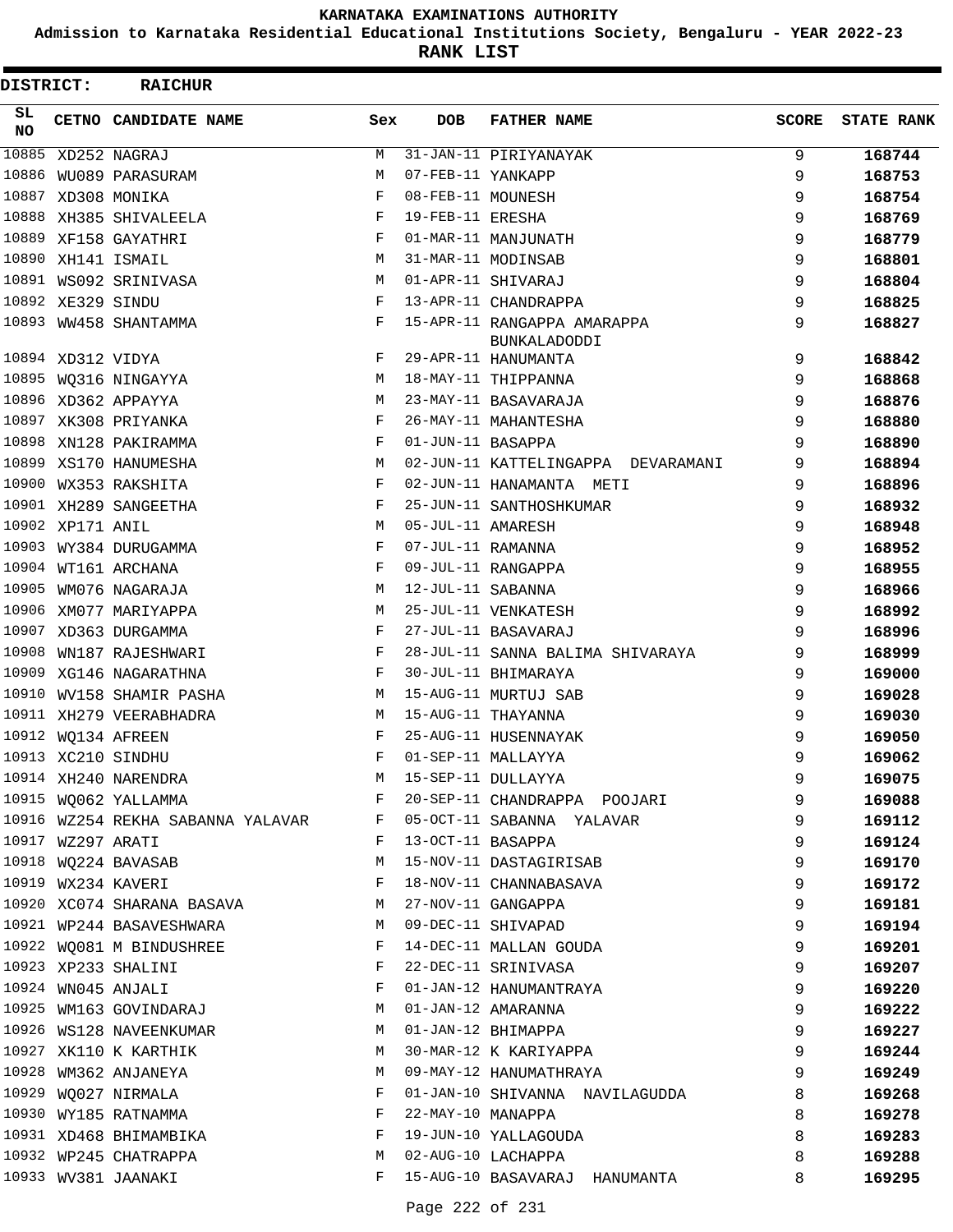**Admission to Karnataka Residential Educational Institutions Society, Bengaluru - YEAR 2022-23**

**RANK LIST**

| DISTRICT: |                   | <b>RAICHUR</b>                                           |              |                     |                                                                                 |       |                   |
|-----------|-------------------|----------------------------------------------------------|--------------|---------------------|---------------------------------------------------------------------------------|-------|-------------------|
| SL<br>NO. |                   | CETNO CANDIDATE NAME                                     | Sex          | <b>DOB</b>          | <b>FATHER NAME</b>                                                              | SCORE | <b>STATE RANK</b> |
| 10934     |                   | WZ121 MUNIRAJ                                            | М            |                     | 01-NOV-10 KARIYAPPA                                                             | 8     | 169326            |
| 10935     |                   | WN317 SUMANGALA                                          | F            | 09-NOV-10 MAILARI   |                                                                                 | 8     | 169329            |
|           | 10936 XA322 POOJA |                                                          | $_{\rm F}$   |                     | 30-NOV-10 PANDURANGA                                                            | 8     | 169341            |
| 10937     |                   | WM250 SAYAKUMARA                                         | М            |                     | 30-NOV-10 BASAVARAJ                                                             | 8     | 169342            |
| 10938     |                   | XM347 SHARANABASAVA                                      | M            |                     | 30-NOV-10 LACHAMAPPA                                                            | 8     | 169343            |
| 10939     |                   | WW233 BASAVARAJ                                          | M            |                     | 05-DEC-10 HANAMANTHA BASAPPA MAJJIGER                                           | 8     | 169346            |
| 10940     |                   | WP039 SUREKHA                                            | $\mathbf{F}$ | 20-DEC-10 ERAPPA    |                                                                                 | 8     | 169354            |
| 10941     |                   | WR017 ANITA                                              | F            |                     | 01-JAN-11 NINGANNA                                                              | 8     | 169363            |
| 10942     |                   | WV003 KANAKAPPA                                          | M            |                     | 01-JAN-11 VIJAYAKUMAR KANAKAGIRI                                                | 8     | 169366            |
|           |                   | 10943 WT227 RADHIKA                                      | F            | 01-JAN-11 AYAPPA    |                                                                                 | 8     | 169371            |
|           |                   | 10944 WR041 RAKSHITA                                     | F            |                     | 01-JAN-11 HANUMANTA                                                             | 8     | 169372            |
|           |                   | 10945 XC276 RESHMA BEGUM                                 | F            |                     | 01-JAN-11 MAHIBOOB                                                              | 8     | 169373            |
| 10946     |                   | WQ018 ZAHIRUDDIN                                         | M            |                     | 01-JAN-11 IBRAHIM SAB                                                           | 8     | 169376            |
|           |                   | 10947 WX164 AMEENA                                       | F            |                     | 02-JAN-11 RAMESH RATHOD                                                         | 8     | 169377            |
|           |                   | 10948 WQ191 SHIVUPUTRA                                   | M            |                     | 17-JAN-11 NARASANNA                                                             | 8     | 169391            |
| 10949     |                   | WT163 KAVERI                                             | F            |                     | 24-JAN-11 BHEEMARAYA                                                            | 8     | 169394            |
| 10950     |                   | WL279 RADHIKA                                            | F            | 25-JAN-11 RAMESHA   |                                                                                 | 8     | 169396            |
|           |                   | 10951 WN005 PRADEEPA                                     | M            |                     | 01-FEB-11 BASAVARAJ                                                             | 8     | 169400            |
|           |                   | 10952 XD318 MOUNESH                                      | M            | 12-FEB-11 SOMANNA   |                                                                                 | 8     | 169405            |
|           |                   | 10953 XH346 MONIKA                                       | F            |                     | 13-FEB-11 P BASAVARAJ                                                           | 8     | 169406            |
|           |                   | 10954 XD188 AKSHATA                                      | F            | 27-FEB-11 RAMESHA   |                                                                                 | 8     | 169414            |
|           |                   | 10955 WQ141 KAVITA                                       | F            |                     | 12-MAR-11 AMBRESHA                                                              | 8     | 169422            |
|           |                   | 10956 XA044 GADDEMMA                                     | F            | 17-MAR-11 RAMAPPA   |                                                                                 | 8     | 169426            |
|           |                   | 10957 XL344 TEJASHWINI                                   | F            |                     | 22-MAR-11 VENKANNA SHETTY                                                       | 8     | 169432            |
|           |                   | 10958 WY271 SEVANTI                                      | F            |                     | 29-MAR-11 SHARANAPPA                                                            | 8     | 169441            |
|           |                   | 10959 WP248 MUKHESH                                      | M            |                     | 03-APR-11 SHIVAPPA                                                              | 8     | 169447            |
|           |                   | 10960 WR206 LAKSHMI                                      | F            |                     | 13-APR-11 SHARANAPPA                                                            | 8     | 169459            |
|           |                   | 10961 WS192 DEVAMMA                                      | F            | 24-APR-11 ERAPPA    |                                                                                 | 8     | 169472            |
|           |                   | 10962 WL069 DEVANNA                                      | M            |                     | 02-MAY-11 NARASAPPA                                                             | 8     | 169484            |
|           |                   | 10963 XP066 AISHWARYA                                    | F            |                     | 05-MAY-11 SIDDAPPA                                                              | 8     | 169487            |
|           |                   | 10964 WL155 SUSHMITHA                                    | F            |                     | 18-MAY-11 BASAVARAJ                                                             | 8     | 169510            |
|           |                   | 10965 XN288 LAKSHMI                                      | F            |                     | 19-MAY-11 BASAVARAJA                                                            | 8     | 169511            |
|           |                   | 10966 WS220 SUDHARANI TANG TELL THE 25-MAY-11 RAMESH     |              |                     |                                                                                 | 8     | 169522            |
|           |                   | 10967 XK277 SURESHA                                      |              |                     | M 31-MAY-11 BASAVARAJA                                                          | 8     | 169527            |
|           |                   | 10968 XH303 ARAVINDA KUMAR M M M 01-JUN-11 GOPAL NAYAK M |              |                     |                                                                                 | 8     | 169530            |
|           |                   | 10969 XD179 VEERESH AMARAVATHI                           |              |                     | M 01-JUN-11 RAVIKUMAR AMARAVATHI                                                | 8     | 169535            |
|           |                   | 10970 WQ246 GAJENDRA                                     | M            |                     | 02-JUN-11 SHIVAPPA                                                              | 8     | 169537            |
|           |                   | 10971 XD174 SHARANABASAVA<br>$M_{\rm H}$                 |              |                     | 22-JUN-11 AMARESH                                                               | 8     | 169576            |
|           |                   | 10972 WT019 ABDUL REHAMAN M M 29-JUN-11 KHASIMALI        |              |                     |                                                                                 | 8     | 169584            |
|           |                   | 10973 WR177 MARILINGAMMA F 06-JUL-11 CHANDRAYYA          |              |                     |                                                                                 | 8     | 169596            |
|           |                   | 10974 WV269 KALPANA T RATHOD F 08-JUL-11 TIRUPATI        |              |                     |                                                                                 | 8     | 169597            |
|           |                   | GURUGUNTA                                                |              |                     | 10975 XA318 PRABHAKAR TIMMAYYA M 08-JUL-11 TIMMAYYA SOMAYYA GURUGUNTA           | 8     | 169598            |
|           |                   | 10976 XD505 VISHWA                                       |              | M 10-JUL-11 NAGARAJ |                                                                                 | 8     | 169601            |
|           |                   | 10977 XQ093 CHAITRA                                      | F            |                     | 16-JUL-11 DYAVANNA                                                              | 8     | 169608            |
|           |                   |                                                          |              |                     | 10978 XF104 MOUNESH RAMANNA KACHAPUR M 20-JUL-11 RAMANNA SHIVAPPA KACHAPUR      | 8     | 169618            |
|           |                   | 10979 WQ144 POOJA                                        |              |                     | F 10-AUG-11 VENKATESH                                                           | 8     | 169651            |
|           |                   | 10980 XG016 M VAJRA MANOHARA NAYAK M 23-AUG-11 M RAMESH  |              |                     |                                                                                 | 8     | 169672            |
|           | 10981 XA361 PADMA |                                                          |              |                     | F 23-AUG-11 BASAVARAJ                                                           | 8     | 169673            |
|           |                   |                                                          |              |                     | 10982 XP167 BASAVARAJA SANNAMOULAPPA     M   03-OCT-11 SANNA MOULAPPA  BADIGERA | 8     | 169719            |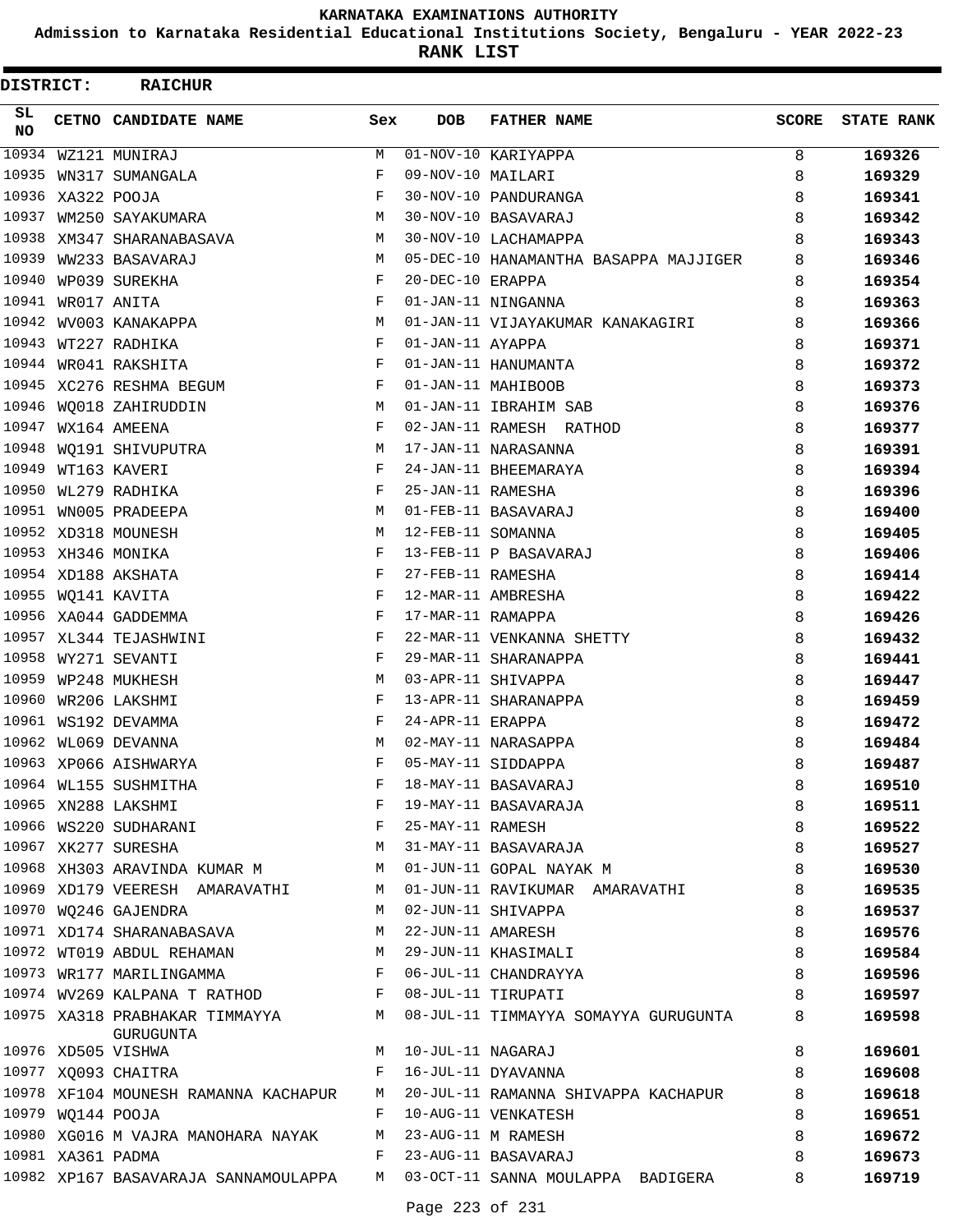**Admission to Karnataka Residential Educational Institutions Society, Bengaluru - YEAR 2022-23**

| <b>DISTRICT:</b> |                   | <b>RAICHUR</b>                                 |              |                   |                                             |       |                   |
|------------------|-------------------|------------------------------------------------|--------------|-------------------|---------------------------------------------|-------|-------------------|
| SL<br><b>NO</b>  |                   | CETNO CANDIDATE NAME                           | Sex          | <b>DOB</b>        | <b>FATHER NAME</b>                          | SCORE | <b>STATE RANK</b> |
|                  |                   | <b>BADIGERA</b>                                |              |                   |                                             |       |                   |
| 10983            |                   | WY272 TIPPAMMA                                 | F            |                   | 20-OCT-11 DURAGAPPA                         | 8     | 169736            |
| 10984            |                   | WV391 VIDDYA BANDEPPA KAVITAL                  | F            |                   | 12-NOV-11 BANDEPPA KAVITAL                  | 8     | 169762            |
|                  |                   | 10985 WO135 PRIYANKA                           | F            |                   | 15-NOV-11 ANJINAYYA                         | 8     | 169767            |
|                  |                   | 10986 XF137 MOHAMMED NASIR                     | М            |                   | 27-NOV-11 MOHAMMED SABIR                    | 8     | 169774            |
|                  |                   | 10987 XS054 RAMESHA                            | M            | $08-DEC-11$ O     |                                             | 8     | 169784            |
|                  |                   | 10988 XC262 VISHNUKUMAR                        | M            |                   | 10-DEC-11 SHIVAKUMAR                        | 8     | 169789            |
|                  |                   | 10989 XD323 SANJANA                            | $_{\rm F}$   |                   | 17-DEC-11 YAMANOORAPPA                      | 8     | 169792            |
|                  | 10990 XD043 RIYAZ |                                                | M            |                   | 30-DEC-11 MEHABOOBA                         | 8     | 169800            |
|                  |                   | 10991 WQ206 KALPANA                            | F            | 01-JAN-12 BALAYYA |                                             | 8     | 169805            |
|                  |                   | 10992 WX083 SEVANTHI YANKANAGOUDA<br>SANGANALA | F            |                   | 01-JAN-12 YANKANAGOUDA                      | 8     | 169809            |
|                  |                   | 10993 XH392 R YASHWANTH NAYAKA                 | М            |                   | 10-JAN-12 SANNA YANKAPPA                    | 8     | 169816            |
|                  | 10994 XD176 TARA  |                                                | $_{\rm F}$   |                   | 17-JAN-12 VENKATESHA                        | 8     | 169819            |
|                  |                   | 10995 WL135 SAROJA                             | F            | 26-FEB-12 DAKOJI  |                                             | 8     | 169830            |
| 10996            |                   | WZ014 RAMAKIBAI                                | F            | 06-FEB-09 MANAPPA |                                             | 7     | 169841            |
| 10997            |                   | XA176 KARTHIK                                  | M            | 08-FEB-10 DESAYI  |                                             | 7     | 169848            |
|                  |                   | 10998 WT225 CHANNBASAVA                        | М            |                   | 20-AUG-10 HANUMAYYA                         | 7     | 169885            |
|                  |                   | 10999 WP157 PRIYANKA                           | F            |                   | 23-AUG-10 HANUMANTRAYA                      | 7     | 169886            |
|                  |                   | 11000 XG044 SANDEEPA                           | M            |                   | 16-SEP-10 BASAVARAJA                        | 7     | 169895            |
|                  |                   | 11001 XP219 YUVARAJ SANNAPPA                   | M            |                   | 01-OCT-10 SANNAPPA                          | 7     | 169898            |
|                  |                   | 11002 WX405 BHOOMIKA                           | F            |                   | 10-OCT-10 NARASANNA BALADANDAPPA<br>SANGATI | 7     | 169904            |
|                  |                   | 11003 WQ020 LAKSHMANA                          | M            |                   | 08-NOV-10 RAGHAVENDRA                       | 7     | 169910            |
|                  |                   | 11004 WX128 YALLAPPA GONWATLA                  | M            |                   | 15-NOV-10 HANAMAPPA                         | 7     | 169918            |
|                  |                   | 11005 XP166 MANIKANTHA MALIPATIL               | M            |                   | 29-DEC-10 SHIVANA GOUDA                     | 7     | 169931            |
|                  |                   | 11006 WY243 AMARESH GONWATLA                   | М            |                   | 01-JAN-11 AMARESH AMARAPPA GONWATLA         | 7     | 169935            |
| 11007            |                   | WZ130 NAGARAJ                                  | M            |                   | 01-JAN-11 HANAMANAGOUDA                     | 7     | 169941            |
|                  |                   | 11008 WR167 RENUKAMMA                          | F            |                   | 01-JAN-11 RANGANNA                          | 7     | 169943            |
|                  |                   | 11009 XB134 SIRISAGAR NARAYAN BHAJANTRI M      |              |                   | 20-JAN-11 NARAYAN HANAMANTA BHAJANTRI       | 7     | 169964            |
|                  |                   | 11010 XF088 VINOD KUMAR                        | М            |                   | 22-JAN-11 YALLAPPA                          | 7     | 169967            |
|                  |                   | 11011 WT187 RANJITA                            | F            |                   | 05-MAR-11 MARIYAPPA                         | 7     | 169982            |
|                  |                   | 11012 WZ083 SHREEKANTH                         | M            | 05-MAR-11 PRAKASH |                                             | 7     | 169983            |
|                  |                   | 11013 WY228 MUSKAN                             | F            |                   | 07-MAR-11 MOUNUDDIN                         | 7     | 169986            |
|                  |                   | 11014 WR093 ANJANEYA                           | М            |                   | 16-MAR-11 TIPPAYYA                          | 7     | 170000            |
|                  |                   | 11015 WQ288 SHRAVANTI                          | F            | 04-APR-11 GOPALA  |                                             | 7     | 170014            |
|                  |                   | 11016 WV014 AISHWARYA CHAVHAN                  | $\mathbf{F}$ |                   | 06-APR-11 SHARANAPPA                        | 7     | 170017            |
|                  |                   | 11017 XE170 MARUTI                             | M            |                   | 08-MAY-11 SHANTAMURTHI                      | 7     | 170049            |
|                  |                   | 11018 XL339 SHIVA PRASADA                      | M            |                   | 20-MAY-11 DODDA BASAYYASWAMY                | 7     | 170062            |
|                  |                   | 11019 XD031 RAMESHA                            | M            | 01-JUN-11 YANKOBA |                                             | 7     | 170074            |
|                  |                   | 11020 XL101 NITEEN                             | M            | 04-JUN-11 NAGARAJ |                                             | 7     | 170081            |
|                  |                   | 11021 WU143 PADDAMMA                           | F            |                   | 15-JUN-11 HANMANTARAYA                      | 7     | 170097            |
|                  |                   | 11022 WM246 DEVENDRAMMA                        | F            |                   | 09-JUL-11 RANGAPPA                          | 7     | 170130            |
|                  |                   | 11023 XP119 BHAGYASHREE                        | F            |                   | 10-JUL-11 SHIVAPPA                          | 7     | 170133            |
|                  |                   | 11024 XH197 SHIRISHA                           | F            | 21-JUL-11 RAMAPPA |                                             | 7     | 170145            |
|                  |                   | 11025 XL102 RAHEMATULLA                        | М            |                   | 11-AUG-11 BANDENAWAZ                        | 7     | 170171            |
|                  |                   | 11026 XH079 SHIVAKUMARA                        | M            | 23-AUG-11 AMBANNA |                                             | 7     | 170188            |
|                  |                   | 11027 XK261 SINDHU                             | F            |                   | 27-AUG-11 MALLAPPA                          | 7     | 170192            |
|                  |                   | 11028 WN300 AJAY KUMAR                         | М            |                   | 10-MAR-09 HANUMANTHARAYA DORE               | 6     | 170332            |
|                  |                   | 11029 XN166 ABDUL KHADAR BASHA                 | M            |                   | 09-JAN-10 KHAJAHUSEN                        | 6     | 170338            |
|                  |                   |                                                |              |                   |                                             |       |                   |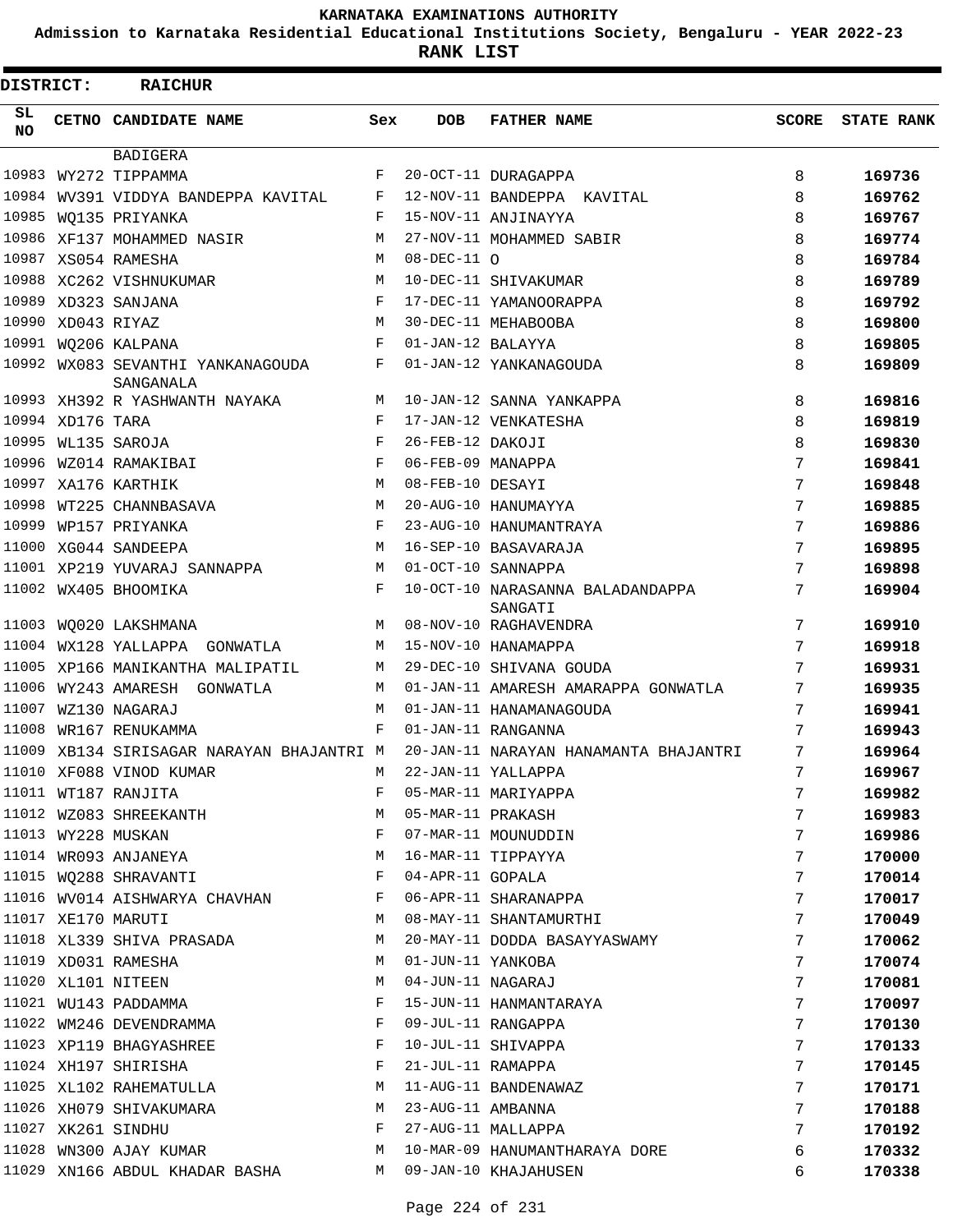**Admission to Karnataka Residential Educational Institutions Society, Bengaluru - YEAR 2022-23**

**RANK LIST**

 $\blacksquare$ 

| DISTRICT:       |                   | <b>RAICHUR</b>                           |            |                   |                                     |              |                   |
|-----------------|-------------------|------------------------------------------|------------|-------------------|-------------------------------------|--------------|-------------------|
| SL<br><b>NO</b> |                   | CETNO CANDIDATE NAME                     | Sex        | <b>DOB</b>        | <b>FATHER NAME</b>                  | <b>SCORE</b> | <b>STATE RANK</b> |
| 11030           |                   | WT164 MALLIKA                            | F          |                   | 27-JUL-10 BALGOWDA                  | 6            | 170351            |
|                 |                   | 11031 XG243 NAGARAJ DORE                 | M          | 10-AUG-10 SUNESH  |                                     | 6            | 170355            |
|                 |                   | 11032 WY047 CHAITRA                      | $_{\rm F}$ |                   | 17-SEP-10 SEENAPPA                  | 6            | 170363            |
| 11033           |                   | WN347 CHANDRAKALA                        | F          |                   | 10-OCT-10 BALAYYA KANEYAVRU         | 6            | 170372            |
|                 |                   | 11034 XQ287 HANUMESH                     | M          |                   | 19-NOV-10 HUSENAPPA                 | 6            | 170390            |
|                 |                   | 11035 WR078 RANGANATH KAVALI             | М          |                   | 10-DEC-10 SHIVAPPA KAVALI           | 6            | 170397            |
|                 |                   | 11036 XL198 AMBIKA                       | F          |                   | 01-JAN-11 MALLAYYA                  | 6            | 170402            |
|                 |                   | 11037 XD327 ESHAWARI                     | F          |                   | 01-JAN-11 TIPPANNA                  | 6            | 170404            |
| 11038           |                   | WP272 YALLALINGA                         | М          | 01-JAN-11 BASAPPA |                                     | 6            | 170415            |
| 11039           |                   | WY060 KAVERI RATHOD                      | F          | 06-JAN-11 GOPAL   |                                     | 6            | 170418            |
|                 |                   | 11040 XG297 SUHANA                       | $_{\rm F}$ |                   | 06-FEB-11 RAJMODDIN                 | 6            | 170436            |
|                 |                   | 11041 WL022 SAMEER                       | М          |                   | 18-FEB-11 BANDE SAB                 | 6            | 170443            |
|                 |                   | 11042 WT088 SANDIPA                      | M          |                   | 22-APR-11 MANISHAYYA                | 6            | 170486            |
|                 |                   | 11043 WP307 TIRUPATHI                    | М          | 10-MAY-11 VENKOBA |                                     | 6            | 170501            |
|                 |                   | 11044 XD526 SHILPA                       | F          |                   | 23-MAY-11 SANNARAMANNA              | 6            | 170511            |
|                 |                   | 11045 WL354 KALPANA                      | F          | 07-JUN-11 ERAPPA  |                                     | 6            | 170532            |
|                 |                   | 11046 XG275 MAHAMAD SMEER                | М          |                   | 09-JUN-11 MAINUDDEEN                | 6            | 170537            |
|                 |                   | 11047 XP038 GANESHA                      | М          |                   | 20-JUN-11 MALLIKARJUNA              | 6            | 170550            |
|                 |                   | 11048 XB169 KAVITA                       | F          |                   | 26-JUN-11 TIPPANNA                  | 6            | 170559            |
|                 |                   | 11049 WX424 KAVERI                       | F          | 27-JUN-11 ERAPPA  |                                     | 6            | 170560            |
|                 |                   | 11050 XA313 MALLIKA                      | F          |                   | 05-JUL-11 BASAVARAJ                 | 6            | 170569            |
|                 |                   | 11051 XK234 SHIVRAJ                      | M          |                   | 30-AUG-11 YENKOBA TEGGINAL          | 6            | 170633            |
|                 |                   | 11052 XF272 MANJULA                      | F          | 04-SEP-11 RAMANNA |                                     | 6            | 170637            |
|                 |                   | 11053 XC023 RIJWANA                      | F          |                   | 19-SEP-11 MAHEBOOB                  | 6            | 170653            |
|                 |                   | 11054 WO139 DEVARAJ                      | M          |                   | 13-OCT-11 CHANNAPPA                 | 6            | 170664            |
|                 |                   | 11055 WM258 MAHIBOOB                     | М          |                   | 17-NOV-11 MAINUDDIN                 | 6            | 170685            |
|                 | 11056 XB190 GEETA |                                          | F          |                   | 16-DEC-11 LASHKARAPPA               | 6            | 170709            |
|                 |                   | 11057 XE332 MARIBASAVA                   | М          |                   | 22-DEC-11 BHIMANNA                  | 6            | 170714            |
|                 |                   | 11058 WW466 SANJANA                      | F          |                   | 15-JAN-12 BASAVARAJA                | 6            | 170729            |
|                 |                   | 11059 WP033 VERESH                       | М          |                   | 12-DEC-12 PARASHURAM                | 6            | 170744            |
|                 |                   | 11060 XE379 SANTOSH                      | M          | 22-DEC-12 AYYAPPA |                                     | 6            | 170745            |
|                 |                   | 11061 WQ203 RAMESH                       | М          |                   | 01-JAN-10 BASAVARAJA                | 5            | 170753            |
|                 |                   | 11062 XS197 YAMANUR                      | М          |                   | 15-JUL-10 HANUMANTHA                | 5            | 170772            |
|                 |                   | 11063 WY182 ARCHANA                      | F          |                   | 23-JUL-10 YANKAPPA                  | 5            | 170773            |
|                 |                   | 11064 WV162 SAVITRI                      | F          |                   | 06-OCT-10 GYANAPPA HIREMANI         | 5            | 170786            |
|                 |                   | 11065 XS174 SHREEDEVI                    | F          |                   | 22-OCT-10 GYANAPPA                  | 5            | 170791            |
|                 |                   | 11066 WS022 RANGAYYA                     | М          |                   | 26-DEC-10 HANUMANTA                 | 5            | 170810            |
|                 |                   | 11067 WT127 MOUNESHA                     | М          |                   | 01-JAN-11 RANGAPPA                  | 5            | 170816            |
|                 |                   | 11068 XL338 RANJITA                      | F          |                   | 06-FEB-11 MALLIKARJUNA VATAGAL      | 5            | 170836            |
|                 |                   | 11069 WY027 KANAKAPPA                    | M          |                   | 31-MAR-11 DURAGAPPA                 | 5            | 170856            |
|                 |                   | 11070 WY198 VENKATESH DURAGAPPA SUGURU M |            |                   | 22-APR-11 DURAGAPPA TIMMAYYA SUGURU | 5            | 170869            |
|                 |                   | 11071 WL095 CHANNABASAVA                 | M          |                   | 26-APR-11 AMBRESHA                  | 5            | 170872            |
|                 |                   | 11072 WN291 PRAVEEN KUMAR                | M          |                   | 08-MAY-11 HANUMANTRAYA              | 5            | 170878            |
|                 |                   | 11073 WY016 SAVITA                       | F          |                   | 28-MAY-11 KHIRAPPA                  | 5            | 170895            |
|                 |                   | 11074 WM282 KUMAR                        | М          |                   | 01-JUN-11 THEJAPPA                  | 5            | 170898            |
|                 |                   | 11075 WQ343 MANJUNATHA                   | М          |                   | 05-JUN-11 RUKKAPPA                  | 5            | 170904            |
|                 |                   | 11076 WQ143 NAGARATNA                    | F          |                   | 11-JUN-11 VENKATESH                 | 5            | 170914            |
|                 |                   | 11077 XQ254 YALLAMMA                     | F          |                   | 26-JUN-11 SHAMBAPPA                 | 5            | 170931            |
|                 |                   | 11078 WL397 NAGARAJA                     | М          |                   | 24-JUL-11 HANUMANTRAY               | 5            | 170962            |
|                 |                   | 11079 WY039 TASLIM                       | F          |                   | 24-JUL-11 JANGLESAB                 | 5            | 170963            |
|                 |                   |                                          |            |                   |                                     |              |                   |

Page 225 of 231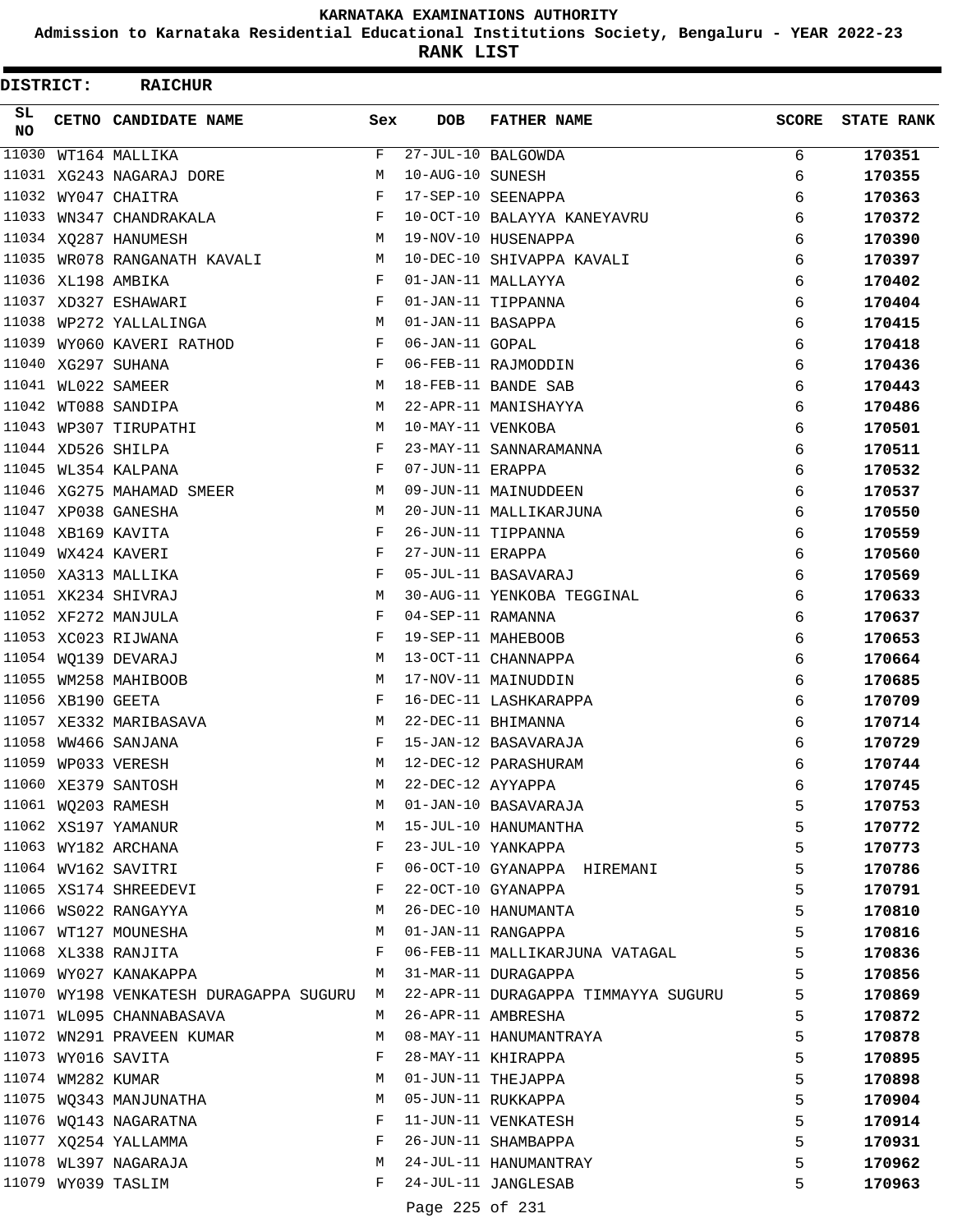**Admission to Karnataka Residential Educational Institutions Society, Bengaluru - YEAR 2022-23**

**RANK LIST**

| DISTRICT:       |                   | <b>RAICHUR</b>                    |              |                   |                                    |              |                   |
|-----------------|-------------------|-----------------------------------|--------------|-------------------|------------------------------------|--------------|-------------------|
| SL<br><b>NO</b> |                   | CETNO CANDIDATE NAME              | Sex          | <b>DOB</b>        | <b>FATHER NAME</b>                 | <b>SCORE</b> | <b>STATE RANK</b> |
| 11080           |                   | WW124 YAMANUR HANUMAVVA           | М            |                   | 25-AUG-11 HANUMAVVA                | 5            | 170985            |
|                 |                   | 11081 XC252 NAGARAJ               | M            | 18-SEP-11 RAMESH  |                                    | 5            | 170999            |
|                 |                   | 11082 XL272 MALLAYYA              | M            | 07-OCT-11 ERANNA  |                                    | 5            | 171006            |
|                 |                   | 11083 WZ070 KAVYA RAVINDRA BAGALI | F            |                   | 09-OCT-11 RAVINDRA SHATAPPA BAGALI | 5            | 171009            |
|                 |                   | 11084 XH056 SHREENATH             | M            |                   | 07-DEC-11 G BHEEMANNA              | 5            | 171052            |
|                 |                   | 11085 WL314 ANJANAMMA             | F            |                   | 30-DEC-11 ANJANEYYA                | 5            | 171072            |
|                 |                   | 11086 WQ128 NARASAMMA             | F            |                   | 01-JAN-12 RANGAPPA                 | 5            | 171077            |
|                 |                   | 11087 XA349 APHIJABEGUM           | $\mathbf{F}$ |                   | 17-APR-12 ALUMBHASHA               | 5            | 171084            |
|                 |                   | 11088 WZ258 HANUMANTA             | M            |                   | 01-JAN-10 BASANNA SANKLAPOOR       | 4            | 171093            |
|                 |                   | 11089 XD329 SHARANABASVA          | M            |                   | 01-JAN-10 GANAGAPPA                | 4            | 171095            |
|                 |                   | 11090 XP240 TANI HALDAR           | F            |                   | 13-APR-10 ESHWAR HALDAR            | 4            | 171099            |
|                 |                   | 11091 XG053 YALLAPPA              | M            |                   | 01-OCT-10 LAKSHMANA                | 4            | 171118            |
|                 |                   | 11092 WY290 MALLIKARJUN           | M            | 03-NOV-10 DEVAPPA |                                    | 4            | 171129            |
|                 | 11093 XC291 MANOJ |                                   | M            |                   | 10-FEB-11 SHARANAPPA               | 4            | 171153            |
|                 |                   | 11094 XJ373 VASANTH KUMAR         | M            | 22-MAR-11 ADAM    |                                    | 4            | 171166            |
|                 | 11095 WQ136 AARON |                                   | М            | 06-APR-11 MUKANNA |                                    | 4            | 171174            |
|                 |                   | 11096 XQ140 BHUVANESHWARI         | F            |                   | 17-APR-11 YANKAPPA                 | 4            | 171181            |
|                 |                   | 11097 WU225 DEVAKAMMA             | F            | 28-APR-11 SOMANNA |                                    | 4            | 171184            |
|                 |                   | 11098 WL104 GURUBASAVA            | M            |                   | 02-MAY-11 BETTAPPA                 | 4            | 171186            |
|                 |                   | 11099 XQ269 ANUSHA                | F            |                   | 01-JUN-11 BHEEMANNA                | 4            | 171200            |
|                 |                   | 11100 XJ133 NAVEEN KUMAR          | M            |                   | 01-JUN-11 ANJANAYYA                | 4            | 171201            |
|                 |                   | 11101 WM144 PAMPANAGOUDA          | M            |                   | 04-JUN-11 DURAGAPPA                | 4            | 171203            |
|                 |                   | 11102 WY284 SHABANA               | $_{\rm F}$   |                   | 19-JUL-11 IMAMASAB                 | 4            | 171238            |
|                 |                   | 11103 XD284 SIDDARTHA             | М            |                   | 06-AUG-11 J SHARANAPPA             | 4            | 171247            |
|                 |                   | 11104 XF014 BASAVA                | М            |                   | 12-AUG-11 SHIVAPPA                 | 4            | 171251            |
|                 |                   | 11105 XD292 SANGEETA              | F            | 03-OCT-11 RAMANNA |                                    | 4            | 171276            |
|                 |                   | 11106 WW099 RANJITHA              | $_{\rm F}$   |                   | 22-OCT-11 AMAREGOUDA               | 4            | 171284            |
|                 |                   | 11107 XG084 RAKSHITA              | F            |                   | 06-NOV-11 BASAVARAJA               | 4            | 171294            |
|                 |                   | 11108 WU200 MANJULA               | F            | 29-DEC-11 JENAPPA |                                    | 4            | 171315            |
|                 |                   | 11109 WP328 GURUBASAMMA           | $_{\rm F}$   |                   | 01-APR-12 SHIVALINGAPPA            | 4            | 171330            |
|                 |                   | 11110 WQ140 HANMANTHA             | M            | 01-JAN-10 NAGAPPA |                                    | 3            | 171336            |
|                 |                   | 11111 WY030 CHANNAYYASWAMI        | M            |                   | 09-MAY-10 SUGAYYASWAMI             | 3            | 171341            |
|                 |                   | 11112 XQ220 DUGGAPPA NAYAK        | M            |                   | 08-OCT-10 SIDDAPPA                 | 3            | 171349            |
|                 |                   | 11113 WM136 SHIVALINGAMMA         | $\mathbf{F}$ |                   | 01-JAN-11 HANUMANTRAYA             | 3            | 171368            |
|                 |                   | 11114 WS077 SARASWATI             | F            | 03-JAN-11 SABANNA |                                    | 3            | 171370            |
|                 |                   | 11115 WM408 SINCHANA              | F            |                   | 05-MAY-11 PRAKASHA                 | 3            | 171406            |
|                 |                   | 11116 XD520 PRAVEENKUMARA         | M            |                   | 25-MAY-11 HANUMANTRAYA             | 3            | 171413            |
|                 |                   | 11117 XB083 SUNITA                | F            | 19-JUN-11 VEERESH |                                    | 3            | 171424            |
|                 |                   | 11118 XJ377 MALLIKARJUN           | M            | 25-JUN-11 EARANNA |                                    | 3            | 171428            |
|                 |                   | 11119 WY015 SHREEDEVI SANGAPPA    | $\mathbf{F}$ |                   | 18-JUL-11 SANGAPPA YALLAPPA        | 3            | 171437            |
|                 |                   | BANGARAGUND                       |              |                   | BANGARAGUND                        |              |                   |
|                 |                   | 11120 XH367 MAHESHWARI            | $\mathbf{F}$ |                   | 29-JUL-11 THIMMAPPA                | 3            | 171445            |
|                 | 11121 XD010 HUSEN |                                   | М            |                   | 07-AUG-11 SHARANABASAVA            | 3            | 171447            |
|                 |                   | 11122 XC058 KAVERI                | F            |                   | 28-AUG-11 HANUMAPPA                | 3            | 171455            |
|                 |                   | 11123 WN103 DEVARAJA              | М            |                   | 21-DEC-11 DODDAKARIYAPPA           | 3            | 171488            |
|                 |                   | 11124 XD155 VEERENDRA             | M            |                   | 26-APR-12 VENKTESH                 | 3            | 171495            |
|                 |                   | 11125 WM340 HANUMESH              | M            |                   | 02-JAN-09 HONNAPPA                 | 2            | 171498            |
|                 |                   | 11126 WT214 RANGANATH             | M            |                   | 03-MAY-10 RAMASWMI                 | 2            | 171505            |
|                 |                   | 11127 XM239 SHEKH SUFIYAN         | М            |                   | 22-JUN-10 SHEKH ANWAR BASHA        | 2            | 171507            |
|                 |                   | 11128 XQ307 PRAVEEN               | M            | 13-AUG-10 MAHESH  |                                    | 2            | 171511            |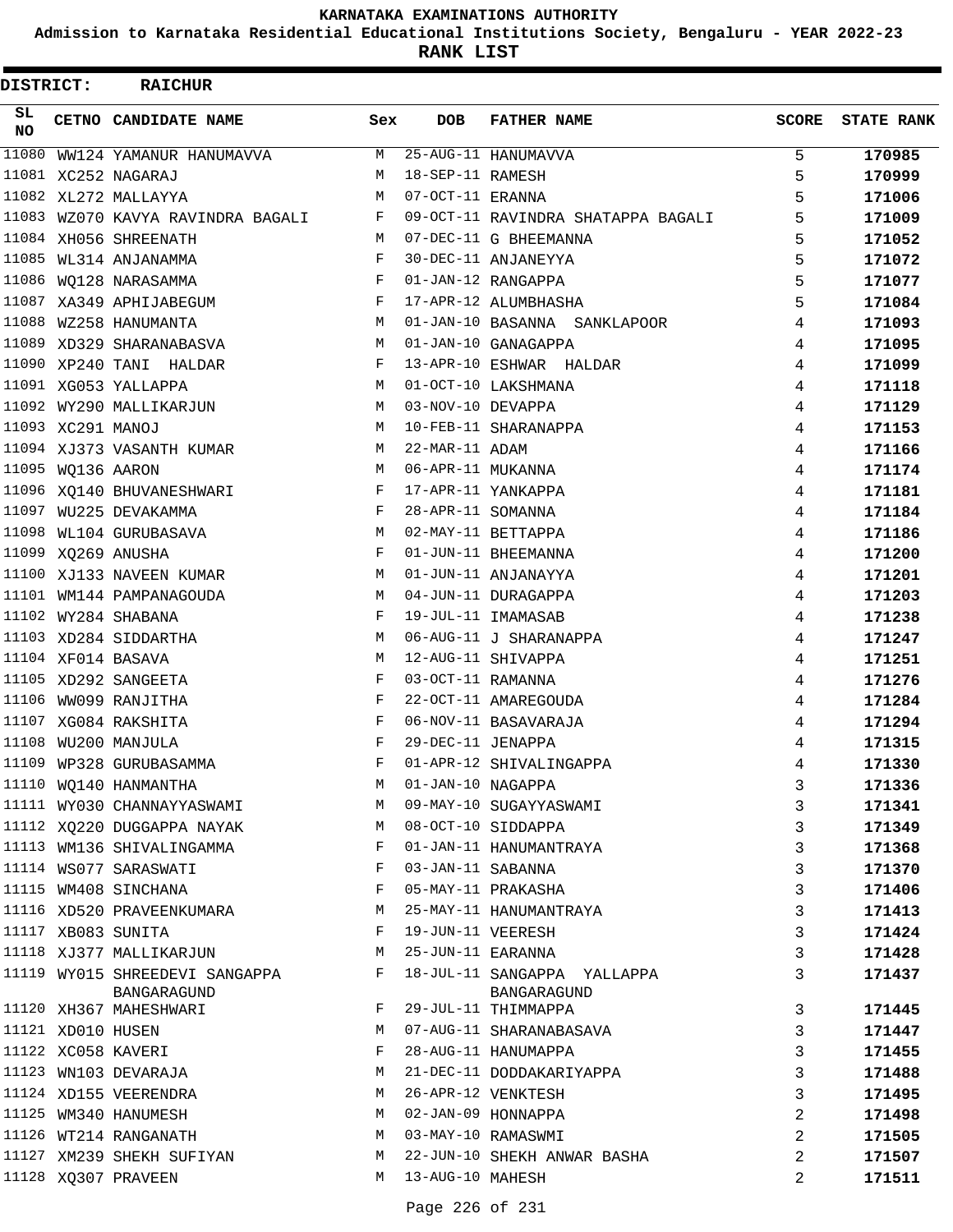**Admission to Karnataka Residential Educational Institutions Society, Bengaluru - YEAR 2022-23**

| DISTRICT:        |                   | <b>RAICHUR</b>                                                                 |            |                   |                                                                 |              |                   |
|------------------|-------------------|--------------------------------------------------------------------------------|------------|-------------------|-----------------------------------------------------------------|--------------|-------------------|
| SL.<br><b>NO</b> |                   | CETNO CANDIDATE NAME                                                           | Sex        | <b>DOB</b>        | <b>FATHER NAME</b>                                              | <b>SCORE</b> | <b>STATE RANK</b> |
| 11129            |                   | WN099 SHIVAPUTRA                                                               | M          | 14-AUG-10 AMARESH |                                                                 | 2            | 171512            |
| 11130            |                   | WS032 KARTHIK PRABHU                                                           | М          |                   | 20-NOV-10 BASALINGAPPA                                          | 2            | 171518            |
|                  |                   | 11131 XA465 BHAVANA                                                            | $_{\rm F}$ | 08-JAN-11 NAGARAJ |                                                                 | 2            | 171529            |
|                  |                   | 11132 WM345 YALLAMMA                                                           | $_{\rm F}$ |                   | 10-APR-11 RANGAYYA                                              | 2            | 171548            |
|                  |                   | 11133 XD331 AFRIN K                                                            | $_{\rm F}$ |                   | 01-JUN-11 KHASIM SAB                                            | 2            | 171569            |
|                  |                   | 11134 WO137 ANILKUMARA                                                         | M          |                   | 16-AUG-11 TIMMAYYA                                              | 2            | 171594            |
|                  |                   | 11135 WV191 GUNDAMMA BHIMAPPA                                                  | F          |                   | 01-OCT-11 BHIMAPPA KANAKAPPA                                    | 2            | 171612            |
|                  |                   | 11136 WP200 BEERAPPA                                                           | M          |                   | 05-NOV-11 MALLAPPA                                              | 2            | 171624            |
| 11137            |                   | WN014 ANKITA                                                                   | $_{\rm F}$ |                   | 12-NOV-11 BHIMARAYA                                             | 2            | 171626            |
|                  |                   | 11138 XH333 SHIVALINGA                                                         | M          |                   | 18-JAN-12 YALLAPPA                                              | 2            | 171642            |
|                  |                   | 11139 WV458 PREETAM                                                            | М          |                   | 07-NOV-10 RAMAKRISHNA                                           | $\mathbf 1$  | 171668            |
|                  |                   | 11140 XD021 HUSENBEE                                                           | $_{\rm F}$ |                   | 11-DEC-10 MOUNUDDIN                                             | 1            | 171671            |
|                  |                   | 11141 XF149 RAMCHARAN C                                                        | М          |                   | 01-JAN-11 CHANNABASAPPA                                         | $\mathbf{1}$ | 171679            |
|                  |                   | 11142 WS125 HANUMANTHA                                                         | M          |                   | 09-FEB-11 PEDDAPPA                                              | 1            | 171686            |
|                  |                   | 11143 XM229 ANANDI                                                             | F          |                   | 09-APR-11 YALLAPPA                                              | $\mathbf 1$  | 171702            |
|                  |                   | 11144 WU239 RANGAMMA                                                           | $_{\rm F}$ |                   | 22-APR-11 HANUMANTA                                             | 1            | 171705            |
|                  |                   | 11145 WZ141 PRAJWAL                                                            | М          | 13-AUG-11 TOPANNA |                                                                 | $\mathbf 1$  | 171741            |
|                  |                   | 11146 XN149 ROJA BEGAM                                                         | F          |                   | 18-SEP-11 KHAJASAB                                              | 1            | 171750            |
|                  |                   | 11147 XR191 SRUSHTHI                                                           | F          |                   | 13-SEP-10 CHANDRASHEKAR                                         | $\Omega$     | 171786            |
|                  |                   | 11148 WQ013 KARIYAPPA                                                          | M          |                   | 01-JAN-11 DODDAPPA                                              | $\Omega$     | 171802            |
|                  |                   | 11149 XJ065 SHIVAPRASAD                                                        | M          | 01-JAN-11 EARESH  |                                                                 | $\Omega$     | 171806            |
|                  |                   | 11150 XM170 PALLAVI                                                            | F          |                   | 23-MAY-11 SIDDAPPA                                              | $\Omega$     | 171834            |
|                  |                   | 11151 WQ321 NIRMALA                                                            | F          |                   | 01-JUN-11 DEVALAPPA                                             | 0            | 171838            |
|                  | 11152 XK236 FEROZ |                                                                                | M          |                   | 08-AUG-11 RAJABALI                                              | 0            | 171858            |
|                  |                   | 11153 WM160 NINAYAKA                                                           | М          |                   | 18-SEP-11 BEEMAYYA                                              | $\Omega$     | 171869            |
|                  |                   | 11154 WN098 RENUKAMMA                                                          | $_{\rm F}$ |                   | 03-OCT-11 HANUMANTRAYA                                          | $\Omega$     | 171872            |
|                  |                   | 11155 XP229 ANILA KUMAR                                                        | M          |                   | 26-OCT-11 AMARESHA                                              | 0            | 171882            |
|                  |                   | 11156 WP285 VIJAYALAKSHMI                                                      | F          |                   | 19-AUG-08 CHADRASHEKHAR                                         | ABSENT       |                   |
|                  |                   | 11157 XH359 GIRIJA                                                             | $_{\rm F}$ |                   | 07-OCT-11 SHIVAPPA                                              | ABSENT       |                   |
|                  | 11158 XR202 ROOPA |                                                                                | F          |                   | 17-APR-12 MUDUKAPPA                                             | ABSENT       |                   |
|                  |                   |                                                                                |            |                   |                                                                 | ABSENT       |                   |
|                  |                   | 11159 XH008 GANGASHRI F<br>11160 XH351 MANOJKUMAR M<br>11161 WM180 PARAMESHA M |            |                   | 20-APR-11 NAGENDRA<br>26-JUN-11 HEMAREDDY<br>10-JAN-11 AMBRANNA | ABSENT       |                   |
|                  |                   |                                                                                |            |                   |                                                                 | ABSENT       |                   |
|                  |                   | $\mathbf{F}$ and $\mathbf{F}$ and $\mathbf{F}$<br>11162 WL058 NAGARATHNA       |            |                   | 01-JAN-11 HANUMANTA                                             | ABSENT       |                   |
|                  |                   | 11163 XJ068 BASALINGAMMA AMARESH F<br>SUGURADODDI                              |            |                   | 03-SEP-10 AMARESH SHIVAYYA SUGURADODDI ABSENT                   |              |                   |
|                  |                   | 11164 XJ303 SAMPRIYA POLICE PATIL                                              | F          |                   | 27-NOV-10 SUGURAPPA                                             | ABSENT       |                   |
|                  |                   | 11165 XJ093 SHIVANI                                                            | F          |                   | 04-OCT-11 GANGADHARA                                            | ABSENT       |                   |
|                  |                   | 11166 WV413 SAHANA                                                             | F          |                   | 26-MAY-11 MANJUNATHA                                            | ABSENT       |                   |
|                  |                   | 11167 WW335 PALLAVI                                                            | F          |                   | 06-JUL-12 RAGHAVENDRA                                           | ABSENT       |                   |
|                  |                   | 11168 WM380 INDRAJITH                                                          | М          |                   | 02-JAN-11 AMBRESH                                               | ABSENT       |                   |
|                  |                   | 11169 XH003 PAVITRA                                                            | F          |                   | 06-NOV-11 GOPALKRISHNA                                          | ABSENT       |                   |
|                  |                   | 11170 WQ235 BHUMIKA                                                            | F          |                   | 28-DEC-10 NAGARAJA                                              | ABSENT       |                   |
|                  |                   | 11171 WU213 LAKSHMI                                                            | F          |                   | 06-NOV-11 GOVINDA                                               | ABSENT       |                   |
|                  |                   | 11172 WM018 DOULABEE                                                           | F          |                   | 01-JUN-11 HUSENBHASHA                                           | ABSENT       |                   |
|                  |                   | 11173 XJ249 CHAMANTHI P                                                        | F          |                   | 01-JAN-11 LAXMAN P                                              | ABSENT       |                   |
|                  |                   | 11174 XN041 BASAVARAJA                                                         | M          |                   | 04-MAY-11 REDDEPPA                                              | ABSENT       |                   |
|                  |                   | 11175 XK111 GANESH RATHOD                                                      | М          |                   | 16-MAR-11 KRISHNA RATHOD                                        | ABSENT       |                   |
|                  |                   | 11176 WS019 SOMALAPPA                                                          | M          |                   | 05-APR-10 VENKATESH                                             | ABSENT       |                   |
|                  |                   | 11177 WR258 DEVARAJA                                                           | M          |                   | 07-MAY-11 HANUMANTHRAYA                                         | ABSENT       |                   |
|                  |                   |                                                                                |            |                   |                                                                 |              |                   |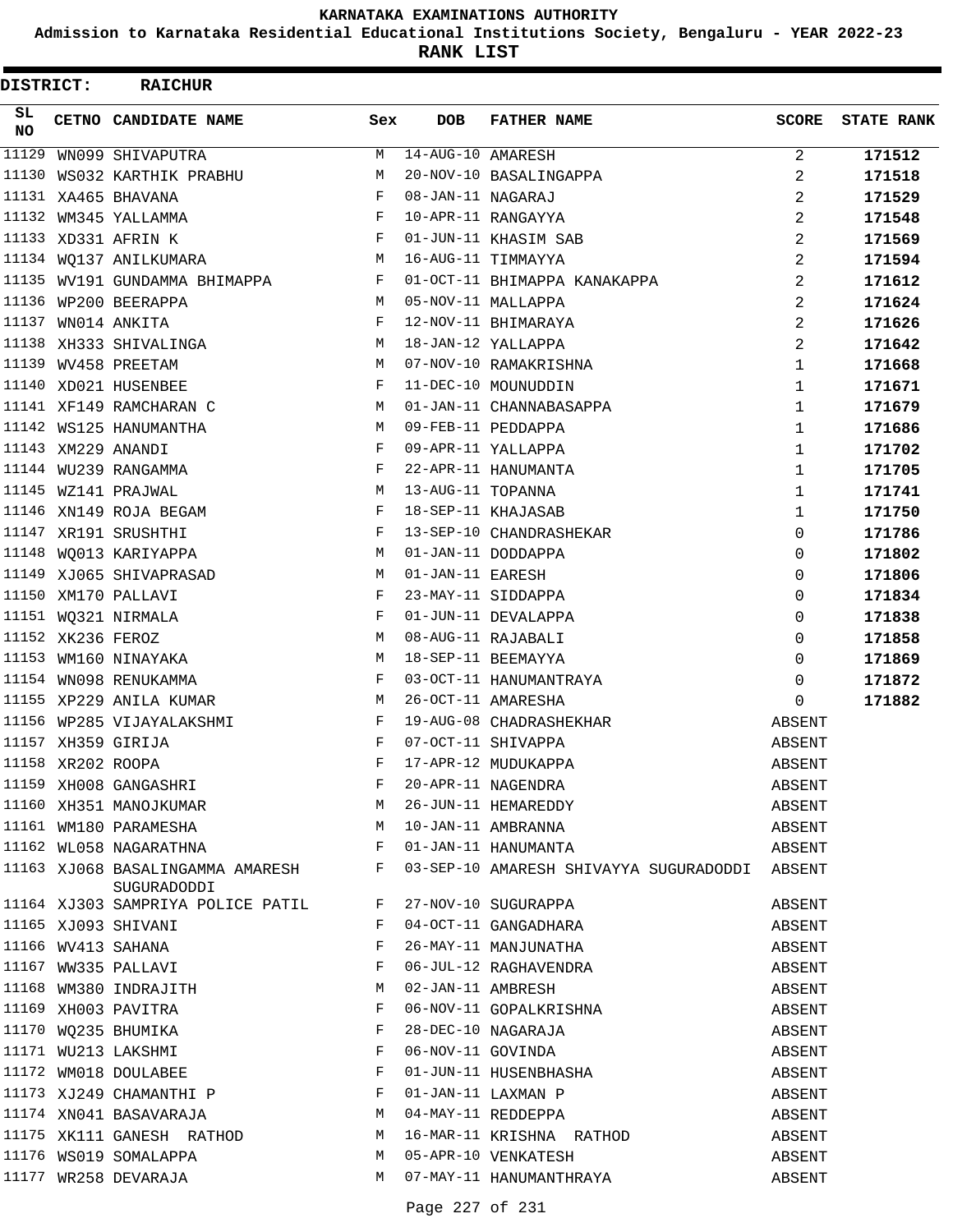**Admission to Karnataka Residential Educational Institutions Society, Bengaluru - YEAR 2022-23**

| DISTRICT: |                  | <b>RAICHUR</b>                                                                                  |     |                     |                                                                                                                                                                                                                                                         |        |                         |
|-----------|------------------|-------------------------------------------------------------------------------------------------|-----|---------------------|---------------------------------------------------------------------------------------------------------------------------------------------------------------------------------------------------------------------------------------------------------|--------|-------------------------|
| SL.<br>NO |                  | CETNO CANDIDATE NAME                                                                            | Sex | <b>DOB</b>          | FATHER NAME                                                                                                                                                                                                                                             |        | <b>SCORE</b> STATE RANK |
|           |                  |                                                                                                 |     |                     | 11178 XE162 SHABANA BEGAM<br>11179 XM009 PALLAVI<br>11179 XM009 PALLAVI<br>11180 XC156 VENKATESH M 01-JAN-11 AYYAPPA<br>11181 XE271 AMARESH M 01-JAN-11 SOMAYYA                                                                                         | ABSENT |                         |
|           |                  |                                                                                                 |     |                     |                                                                                                                                                                                                                                                         | ABSENT |                         |
|           |                  |                                                                                                 |     |                     |                                                                                                                                                                                                                                                         | ABSENT |                         |
|           |                  |                                                                                                 |     |                     |                                                                                                                                                                                                                                                         | ABSENT |                         |
|           |                  | 11182 XN152 TARUN VENKATESH BELAVATAD M                                                         |     |                     | 06-JUN-11 VENKATESH BELAVATAD                                                                                                                                                                                                                           | ABSENT |                         |
|           |                  | 11183 XN033 YASHAWANTH BAILPATTARA                                                              | M   |                     | 16-AUG-11 ESHAPPA BAILPATTARA                                                                                                                                                                                                                           | ABSENT |                         |
|           |                  |                                                                                                 |     |                     | $F = 10-JUN-11 SHANTHAPPA$ 11184 XM287 BHAGYASHREE<br>11185 XK244 MEGHANA<br>11186 XN199 SHANKARAMMA<br>11186 XN199 SHANKARAMMA<br>11187 XH340 SAHANA<br>11187 XH340 SAHANA<br>11187 XH340 SAHANA<br>11188 WS260 SIMRAAN<br>11188 WS260 SIMRAAN<br>1118 | ABSENT |                         |
|           |                  |                                                                                                 |     |                     |                                                                                                                                                                                                                                                         | ABSENT |                         |
|           |                  |                                                                                                 |     |                     |                                                                                                                                                                                                                                                         | ABSENT |                         |
|           |                  |                                                                                                 |     |                     |                                                                                                                                                                                                                                                         | ABSENT |                         |
|           |                  |                                                                                                 |     |                     |                                                                                                                                                                                                                                                         | ABSENT |                         |
|           |                  |                                                                                                 |     |                     |                                                                                                                                                                                                                                                         | ABSENT |                         |
|           |                  |                                                                                                 |     |                     |                                                                                                                                                                                                                                                         | ABSENT |                         |
|           |                  |                                                                                                 |     |                     |                                                                                                                                                                                                                                                         | ABSENT |                         |
|           |                  | 11191 WR140 HANUMAYYA M<br>11192 WU030 SUREKA F<br>11193 XF203 KALPANA F<br>11194 WW425 GEETA F |     |                     | 04-JUN-11 MANAYYA<br>25-MAY-11 VENKATESH<br>22-APR-11 BASAVARAJA<br>09-JAN 11 TRAFIC                                                                                                                                                                    | ABSENT |                         |
|           |                  |                                                                                                 |     |                     |                                                                                                                                                                                                                                                         | ABSENT |                         |
|           |                  |                                                                                                 |     |                     |                                                                                                                                                                                                                                                         | ABSENT |                         |
|           |                  |                                                                                                 |     |                     |                                                                                                                                                                                                                                                         | ABSENT |                         |
|           |                  |                                                                                                 |     |                     |                                                                                                                                                                                                                                                         | ABSENT |                         |
|           |                  |                                                                                                 |     |                     | 11194 WW425 GEETA $F$ 09-JAN-11 ERAPPA<br>11195 WL177 SHIVAKANTAMMA $F$ 24-APR-11 RAMAYYA<br>11196 XM167 BANDHENAVAJ M 19-OCT-10 NABHI SAB<br>11197 WX294 LAXMI F 22-APR-11 SHARANAPPA HANUMANT                                                         | ABSENT |                         |
|           |                  | 11198 XJ053 TABAK TAYABHUN F                                                                    |     |                     | 02-NOV-10 BANDENAVAZ                                                                                                                                                                                                                                    | ABSENT |                         |
|           |                  | 11199 XR232 RAKSHITHA HAMPAYYA F                                                                |     |                     | 08-JUN-11 HAMPAYYA HALLUR                                                                                                                                                                                                                               | ABSENT |                         |
|           |                  | 11200 XA308 ABHISHEK GADDEPPA BHAJANTRI M                                                       |     |                     | 10-FEB-11 GADDEPPA SHARANAPPA ABSENT<br>BHAJANTRI<br>11201 XEO77 ASMA<br>11202 XG131 BHAGYA<br>11202 XG131 BHAGYA<br>11203 XH150 GANESH<br>11204 XM193 MANASA<br>11204 XM193 MANASA<br>F 27-DEC-10 HANUMANTHA<br>F 27-DEC-10 HANUMANTHA                 |        |                         |
|           |                  |                                                                                                 |     |                     |                                                                                                                                                                                                                                                         | ABSENT |                         |
|           |                  |                                                                                                 |     |                     |                                                                                                                                                                                                                                                         | ABSENT |                         |
|           |                  |                                                                                                 |     |                     |                                                                                                                                                                                                                                                         | ABSENT |                         |
|           |                  |                                                                                                 |     |                     |                                                                                                                                                                                                                                                         | ABSENT |                         |
|           |                  |                                                                                                 |     |                     |                                                                                                                                                                                                                                                         | ABSENT |                         |
|           |                  |                                                                                                 |     |                     | 07-APR-11 SHARANAPPA<br>06-APR-10 GOVINADAPPA                                                                                                                                                                                                           | ABSENT |                         |
|           |                  |                                                                                                 |     |                     |                                                                                                                                                                                                                                                         | ABSENT |                         |
|           |                  |                                                                                                 |     |                     |                                                                                                                                                                                                                                                         | ABSENT |                         |
|           |                  | 11209 XH193 BOLABANDI M                                                                         |     |                     | 08-OCT-11 ANJINEYYA                                                                                                                                                                                                                                     | ABSENT |                         |
|           |                  |                                                                                                 |     |                     | 11210 XK333 SINCHANA HUGAR F 19-NOV-10 SHIVARAJ HUGAR                                                                                                                                                                                                   | ABSENT |                         |
|           |                  | <b>M</b><br>11211 XH325 NAVEEN                                                                  |     |                     | 01-JAN-10 EARESHA SHETTY                                                                                                                                                                                                                                | ABSENT |                         |
|           |                  | 11212 XJ329 SATHISHA                                                                            | M   |                     | 01-JAN-10 JAGANNATHA                                                                                                                                                                                                                                    | ABSENT |                         |
|           |                  | 11213 WY346 MUSKAAN                                                                             | F   |                     | 01-JAN-11 SYED GOUSE CHOTUSAB                                                                                                                                                                                                                           | ABSENT |                         |
|           |                  | 11214 WV139 PRAJWAL                                                                             | M   |                     | 12-MAY-11 AMARESH MALLI                                                                                                                                                                                                                                 | ABSENT |                         |
|           |                  | 11215 XH377 MADHU                                                                               | F   |                     | 12-DEC-11 SHARANAYYA                                                                                                                                                                                                                                    | ABSENT |                         |
|           |                  | 11216 XM326 SUMITRA RAY F                                                                       |     |                     | 23-MAY-11 TAPAN RAY                                                                                                                                                                                                                                     | ABSENT |                         |
|           |                  | 11217 XG100 KARIGULI                                                                            | M   |                     | 01-JAN-12 BASAVARAJA                                                                                                                                                                                                                                    | ABSENT |                         |
|           |                  | 11218 XG182 MALLAMMA                                                                            | F   |                     | 27-NOV-11 RAMESHA                                                                                                                                                                                                                                       | ABSENT |                         |
|           |                  | 11219 WR117 BHAGYASHRI F                                                                        |     |                     | 27-FEB-11 MALLESHA                                                                                                                                                                                                                                      | ABSENT |                         |
|           |                  | $\mathbf{F}^{\mathbf{r}}$<br>11220 WM339 RESHMA                                                 |     |                     | 01-JAN-11 VENKATESHA                                                                                                                                                                                                                                    | ABSENT |                         |
|           |                  | 11220 WISSON DELIVERED<br>11221 XC059 PAVITRA<br>11222 WQ252 VIRANAGAMMA                        | F   |                     | 02-JUN-09 AMARESHA<br>20-MAY-10 GUNDAPPA                                                                                                                                                                                                                | ABSENT |                         |
|           |                  |                                                                                                 | F   |                     |                                                                                                                                                                                                                                                         | ABSENT |                         |
|           |                  | 11223 WX067 SHRUTI F                                                                            |     |                     | 20-JUN-11 GOPALEPPA                                                                                                                                                                                                                                     | ABSENT |                         |
|           |                  | 11224 WT128 NIRMALA F                                                                           |     |                     | 03-DEC-11 MANAPPA                                                                                                                                                                                                                                       | ABSENT |                         |
|           |                  | 11225 WV435 DIGANTH N S $M$                                                                     |     |                     | 15-DEC-10 NAGARAJA S S                                                                                                                                                                                                                                  | ABSENT |                         |
|           | 11226 XE117 RAVI |                                                                                                 |     | M 01-JAN-11 AMBRESH |                                                                                                                                                                                                                                                         | ABSENT |                         |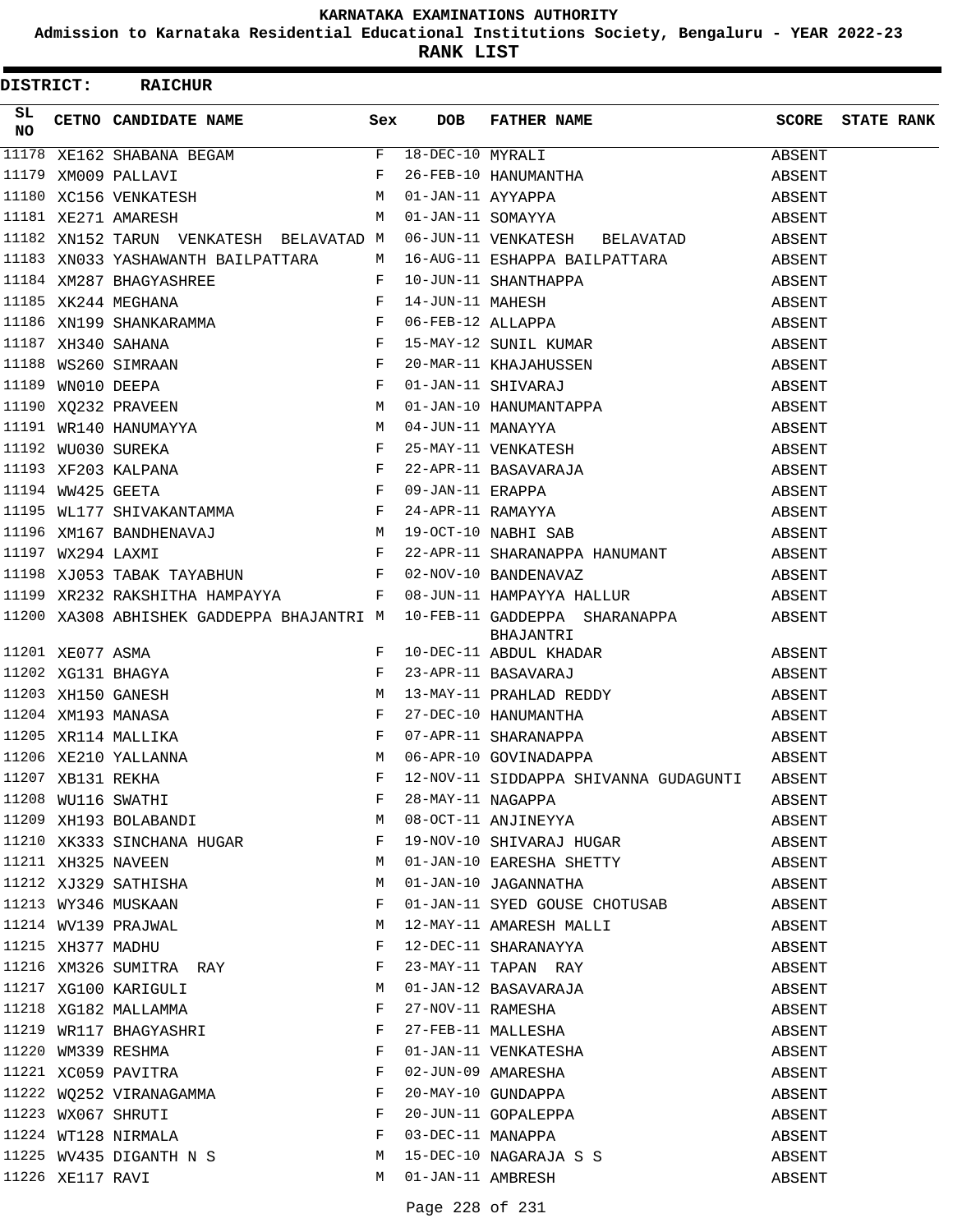**Admission to Karnataka Residential Educational Institutions Society, Bengaluru - YEAR 2022-23**

| <b>DISTRICT:</b> |                   | <b>RAICHUR</b>                                                                                                                                                                                                                                                                                                                     |                   |                                                                                                                                                                                                                                       |        |                         |
|------------------|-------------------|------------------------------------------------------------------------------------------------------------------------------------------------------------------------------------------------------------------------------------------------------------------------------------------------------------------------------------|-------------------|---------------------------------------------------------------------------------------------------------------------------------------------------------------------------------------------------------------------------------------|--------|-------------------------|
| SL.<br><b>NO</b> |                   | CETNO CANDIDATE NAME Sex                                                                                                                                                                                                                                                                                                           | <b>DOB</b>        | FATHER NAME                                                                                                                                                                                                                           |        | <b>SCORE</b> STATE RANK |
|                  | 11227 WM227 LAXMI | 11227 WM227 LAXMI<br>11228 XF131 VARSHITA<br>11229 XR230 KAVERI<br>11230 WR150 VIJAYALAXMI F<br>11231 WW022 AMIT M<br>11232 WR272 INTIYAAZ M<br>11233 WN086 MANJULA F<br>11234 XK263 SAYIDHANUSH M<br>11234 XK263 SAYIDHANUSH M<br>11235 MY322 S                                                                                   |                   | $03-JUL-11$ RAMAYYA                                                                                                                                                                                                                   | ABSENT |                         |
|                  |                   |                                                                                                                                                                                                                                                                                                                                    |                   | 21-AUG-11 CHANNABASAVA HADAPADA                                                                                                                                                                                                       | ABSENT |                         |
|                  |                   |                                                                                                                                                                                                                                                                                                                                    | 15-APR-11 NAGAPPA |                                                                                                                                                                                                                                       | ABSENT |                         |
|                  |                   |                                                                                                                                                                                                                                                                                                                                    |                   | 21-JUN-10 MALLIKARJUNA                                                                                                                                                                                                                | ABSENT |                         |
|                  |                   |                                                                                                                                                                                                                                                                                                                                    |                   |                                                                                                                                                                                                                                       | ABSENT |                         |
|                  |                   |                                                                                                                                                                                                                                                                                                                                    |                   |                                                                                                                                                                                                                                       | ABSENT |                         |
|                  |                   |                                                                                                                                                                                                                                                                                                                                    |                   |                                                                                                                                                                                                                                       | ABSENT |                         |
|                  |                   |                                                                                                                                                                                                                                                                                                                                    |                   |                                                                                                                                                                                                                                       | ABSENT |                         |
|                  |                   | 11235 WX322 SANA BEGUM F                                                                                                                                                                                                                                                                                                           |                   | 21-JUN-10 MALLIKARJUNA<br>29-SEP-09 KESHAVA<br>18-DEC-11 M D SULEMAN<br>10-MAY-11 RAMESH<br>22-JAN-12 AMARESHA<br>21-JAN-11 RAHEEM<br>24-OCT-11 MAHADEVAPPA<br>26-JAN-11 NAGAPPA<br>18-JUN-11 VENKATESH<br>04-NOV-10 HANMANTHA        | ABSENT |                         |
|                  |                   |                                                                                                                                                                                                                                                                                                                                    |                   |                                                                                                                                                                                                                                       | ABSENT |                         |
|                  |                   | $\begin{tabular}{lllllll} 11236 & XE309 DEEPA & & & & & & & \textit{F} \\ 11237 & XL006 AMARESHA & & & & M \\ 11238 WM418 NEELAMMA & & & & \textit{F} \\ 11239 XE057 HULIGEMMA & & & & \textit{F} \\ \end{tabular}$                                                                                                                |                   |                                                                                                                                                                                                                                       | ABSENT |                         |
|                  |                   |                                                                                                                                                                                                                                                                                                                                    |                   |                                                                                                                                                                                                                                       | ABSENT |                         |
|                  |                   |                                                                                                                                                                                                                                                                                                                                    |                   |                                                                                                                                                                                                                                       | ABSENT |                         |
|                  |                   |                                                                                                                                                                                                                                                                                                                                    |                   | 17-JUL-11 BASAPPA                                                                                                                                                                                                                     | ABSENT |                         |
|                  |                   | $\begin{tabular}{lllllllll} 11240&\verb XC250 ASHOKA &\verb M11241 XA457 MOUNESH &\verb M11242 WU094 CHANNABASAV &\verb M11242 WU094 CHANNABASAV &\verb M11242 WU094 &\verb M11242 WU094 &\verb M11242 WU094 &\verb M11242 WU094 &\verb M11242 WU094 &\verb M11242 WU094 &\verb M11242 WU094 &\verb M11242 WU094 &\verb M11242 WU$ |                   | 10-MAR-11 RAJAPPA<br>01-JAN-11 HUSENAPPA<br>01-JAN-11 RAGHAVENDRA                                                                                                                                                                     | ABSENT |                         |
|                  |                   |                                                                                                                                                                                                                                                                                                                                    |                   |                                                                                                                                                                                                                                       | ABSENT |                         |
|                  |                   | 11243 XD304 MALLIKARJUNA M                                                                                                                                                                                                                                                                                                         |                   |                                                                                                                                                                                                                                       | ABSENT |                         |
|                  |                   | $\mathbf{F} = \mathbf{F} \times \mathbf{F}$<br>11244 WS003 KAVERI                                                                                                                                                                                                                                                                  |                   |                                                                                                                                                                                                                                       | ABSENT |                         |
|                  |                   | 11245 XD306 VENKATESHA M                                                                                                                                                                                                                                                                                                           |                   | 28-OCT-10 HANMANTRAYA<br>29-NOV-11 HANUMANTHA                                                                                                                                                                                         | ABSENT |                         |
|                  |                   | NAGALAPURA                                                                                                                                                                                                                                                                                                                         |                   | 11246 WZ122 SHIVANNA HANUMANTA M 04-MAR-11 HANUMANTA BHEEMAYYA ABSENT<br>NAGALAPURA                                                                                                                                                   |        |                         |
|                  |                   |                                                                                                                                                                                                                                                                                                                                    |                   | 01-JUN-10 AMAREGOUDA                                                                                                                                                                                                                  | ABSENT |                         |
|                  |                   | $\begin{aligned} \mathbf{M} \\ \mathbf{F} \end{aligned}$<br>11247 XB107 GAJENDRA<br>11248 WS159 BHAGYA                                                                                                                                                                                                                             |                   |                                                                                                                                                                                                                                       | ABSENT |                         |
| 11249            |                   | WN121 AHAMAD HUSAIN M                                                                                                                                                                                                                                                                                                              |                   |                                                                                                                                                                                                                                       | ABSENT |                         |
|                  |                   | $\mathbf{F}$<br>11250 XK086 ANITHA                                                                                                                                                                                                                                                                                                 |                   | 02-JAN-10 LACHAMAYYA<br>01-JAN-11 MAHIBOOB<br>10-FEB-10 NAGARAJ                                                                                                                                                                       | ABSENT |                         |
|                  |                   |                                                                                                                                                                                                                                                                                                                                    |                   | 11251 XM064 MAHAMAD MUSHRAF M M 06-MAR-11 MAHIBOOBA SAB                                                                                                                                                                               | ABSENT |                         |
|                  |                   | 11252 XD235 MANJUNATH M 22-JUL-10 MALLAYYA                                                                                                                                                                                                                                                                                         |                   |                                                                                                                                                                                                                                       | ABSENT |                         |
|                  |                   | 11253 XE149 RAKSHAKA M                                                                                                                                                                                                                                                                                                             |                   | 26-JAN-11 ANJINAYYA                                                                                                                                                                                                                   | ABSENT |                         |
|                  |                   | <b>M</b><br>11254 XE275 RAMESH                                                                                                                                                                                                                                                                                                     |                   | 04-APR-11 BASAVARAJ                                                                                                                                                                                                                   | ABSENT |                         |
|                  |                   |                                                                                                                                                                                                                                                                                                                                    |                   | 11255 XD383 SHARATHKUMAR M 25-JAN-11 CHANNABASAVA<br>11256 WN112 SHREEDEVI F 27-JUL-11 SURESH<br>11257 WN009 PRAKASH M 01-JAN-10 RAMANNA<br>11258 XN307 HARIPRASADA RAMESHA M 07-NOV-11 RAMESHA<br>11259 XG042 BHAVANA F 04-DEC-10 RA | ABSENT |                         |
|                  |                   |                                                                                                                                                                                                                                                                                                                                    |                   |                                                                                                                                                                                                                                       | ABSENT |                         |
|                  |                   |                                                                                                                                                                                                                                                                                                                                    |                   |                                                                                                                                                                                                                                       | ABSENT |                         |
|                  |                   |                                                                                                                                                                                                                                                                                                                                    |                   |                                                                                                                                                                                                                                       | ABSENT |                         |
|                  |                   |                                                                                                                                                                                                                                                                                                                                    |                   |                                                                                                                                                                                                                                       | ABSENT |                         |
|                  |                   |                                                                                                                                                                                                                                                                                                                                    |                   | 11260 XG106 VISHWANATHA M 04-JUL-11 LAKSHMANA BADIGERA ABSENT                                                                                                                                                                         |        |                         |
|                  |                   |                                                                                                                                                                                                                                                                                                                                    |                   | 11261 XQ026 MONIKA<br>11262 XK169 ANITHA F 24-MAR-11 O<br>11263 XK178 SHREEDHAR PATIL M 27-JAN-11 CHANDRAGOUDA                                                                                                                        | ABSENT |                         |
|                  |                   | 11261 XQ026 MONIKA F<br>11262 XK169 ANITHA F                                                                                                                                                                                                                                                                                       |                   |                                                                                                                                                                                                                                       | ABSENT |                         |
|                  |                   |                                                                                                                                                                                                                                                                                                                                    |                   |                                                                                                                                                                                                                                       | ABSENT |                         |
|                  |                   |                                                                                                                                                                                                                                                                                                                                    |                   |                                                                                                                                                                                                                                       |        |                         |
|                  |                   |                                                                                                                                                                                                                                                                                                                                    |                   |                                                                                                                                                                                                                                       |        |                         |
|                  |                   |                                                                                                                                                                                                                                                                                                                                    |                   |                                                                                                                                                                                                                                       |        |                         |
|                  |                   |                                                                                                                                                                                                                                                                                                                                    |                   |                                                                                                                                                                                                                                       |        |                         |
|                  |                   |                                                                                                                                                                                                                                                                                                                                    |                   |                                                                                                                                                                                                                                       | ABSENT |                         |
|                  |                   |                                                                                                                                                                                                                                                                                                                                    |                   | 11268 XP150 CHAITRA GIRADDI F 12-AUG-11 BASAVARAJ<br>11269 WW001 PRAKASH M 11-OCT-11 NINGAPPA<br>11270 WN207 SANJEEVAPPA M 15-AUG-11 NARASANNA<br>11271 WT207 YAMUNA F 14-SEP-10 NARASANNA<br>11272 WU038 MOHAMED AAYAN M 30-JUN-11 S | ABSENT |                         |
|                  |                   |                                                                                                                                                                                                                                                                                                                                    |                   |                                                                                                                                                                                                                                       | ABSENT |                         |
|                  |                   |                                                                                                                                                                                                                                                                                                                                    |                   |                                                                                                                                                                                                                                       | ABSENT |                         |
|                  |                   |                                                                                                                                                                                                                                                                                                                                    |                   |                                                                                                                                                                                                                                       | ABSENT |                         |
|                  |                   |                                                                                                                                                                                                                                                                                                                                    |                   | 11273 WQ309 MAHENDRA VITTAL HUGAR M 02-SEP-11 VITTAL HUGAR                                                                                                                                                                            | ABSENT |                         |
|                  |                   |                                                                                                                                                                                                                                                                                                                                    |                   | M 27-FEB-10 VENKATESHA                                                                                                                                                                                                                | ABSENT |                         |
|                  |                   | 11274 XD510 SURESHA<br>11275 YHO54 MEHARAJ<br>11275 XH054 MEHARAJ                                                                                                                                                                                                                                                                  |                   | F 15-APR-11 MUKTHAAR HUSSAIN                                                                                                                                                                                                          | ABSENT |                         |
|                  |                   |                                                                                                                                                                                                                                                                                                                                    |                   |                                                                                                                                                                                                                                       |        |                         |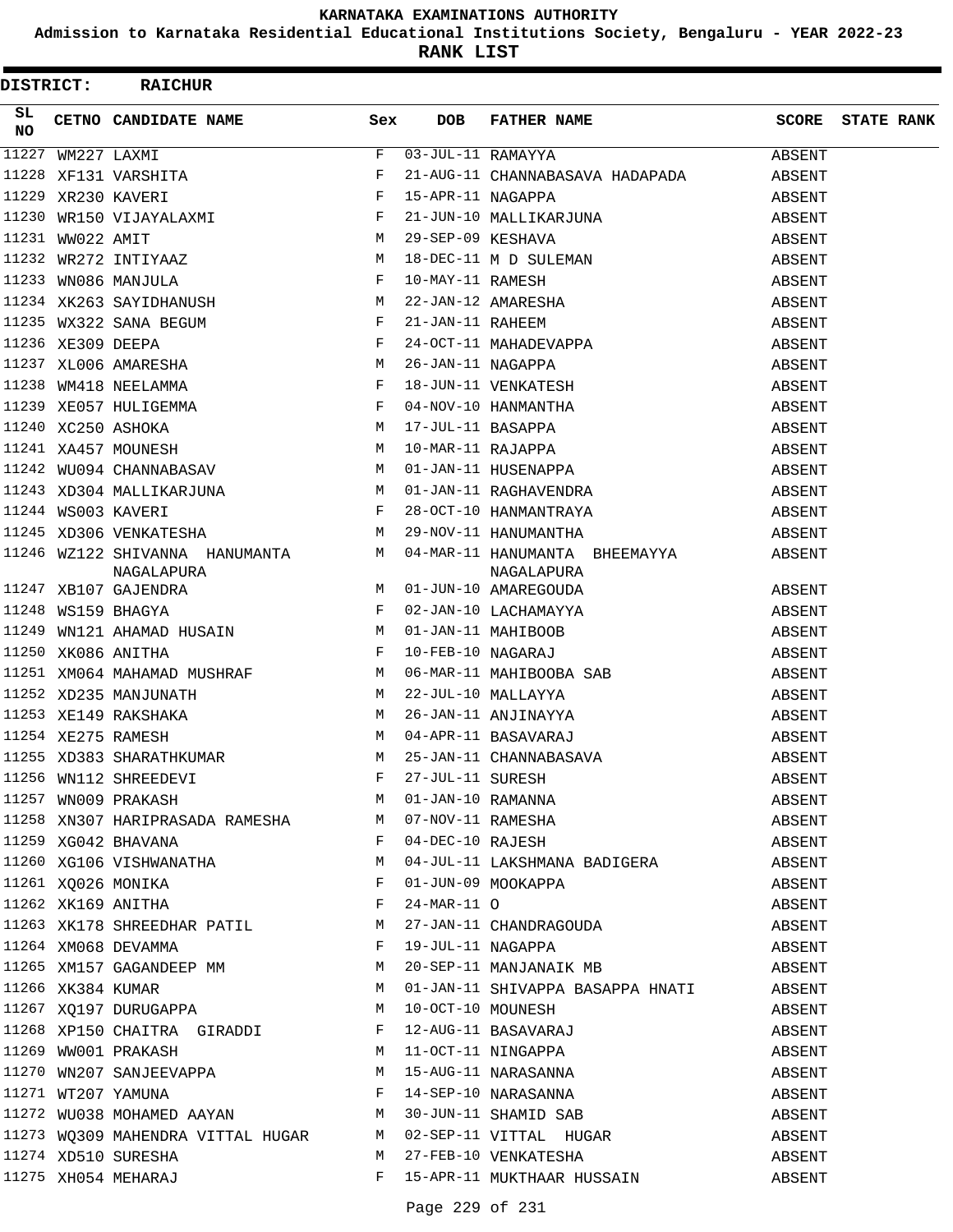**Admission to Karnataka Residential Educational Institutions Society, Bengaluru - YEAR 2022-23**

| <b>DISTRICT:</b> |  | <b>RAICHUR</b>                                                         |   |                 |                                                                                                                                                                                                                               |                         |  |
|------------------|--|------------------------------------------------------------------------|---|-----------------|-------------------------------------------------------------------------------------------------------------------------------------------------------------------------------------------------------------------------------|-------------------------|--|
| SL<br>NO         |  | CETNO CANDIDATE NAME Sex                                               |   | DOB             | FATHER NAME                                                                                                                                                                                                                   | <b>SCORE STATE RANK</b> |  |
|                  |  |                                                                        |   |                 |                                                                                                                                                                                                                               |                         |  |
|                  |  |                                                                        |   |                 |                                                                                                                                                                                                                               |                         |  |
|                  |  |                                                                        |   |                 |                                                                                                                                                                                                                               |                         |  |
|                  |  |                                                                        |   |                 |                                                                                                                                                                                                                               |                         |  |
|                  |  |                                                                        |   |                 |                                                                                                                                                                                                                               |                         |  |
|                  |  |                                                                        |   |                 |                                                                                                                                                                                                                               |                         |  |
|                  |  |                                                                        |   |                 |                                                                                                                                                                                                                               |                         |  |
|                  |  |                                                                        |   |                 |                                                                                                                                                                                                                               |                         |  |
|                  |  |                                                                        |   |                 |                                                                                                                                                                                                                               |                         |  |
|                  |  | 11285 XE187 SUGRIVA<br>11286 XB171 PRAJWAL 11286 XB171 PRAJWAL         |   |                 | 05-JUN-09 THIMAPPA                                                                                                                                                                                                            | ABSENT                  |  |
|                  |  |                                                                        |   |                 | 01-JAN-11 VIJAYMAHANTESH                                                                                                                                                                                                      | ABSENT                  |  |
|                  |  |                                                                        |   |                 | 11287 XB074 CHANNAPPA NANDAPPA GADDERA M 10-JUN-11 NANDAPPA SAMAPPA GADDERA ABSENT                                                                                                                                            |                         |  |
|                  |  | 11288 WL173 PEERAPPA ZZZ                                               |   |                 |                                                                                                                                                                                                                               |                         |  |
|                  |  | $\mathbf{F}$<br>11289 XR121 ANUSHA                                     |   |                 | 26-AUG-11 JAGADISHA                                                                                                                                                                                                           | ABSENT                  |  |
|                  |  | 11290 WW286 LAKSHMI T                                                  |   |                 | F 16-SEP-10 TIMMESHA                                                                                                                                                                                                          | ABSENT                  |  |
|                  |  |                                                                        |   |                 | 11291 WV522 MUSKAN ISMAIL AYEDBHAVI F 23-DEC-10 ISMAIL MAIBOOB AYEDBHAVI ABSENT                                                                                                                                               |                         |  |
|                  |  | 11292 WX139 SAVITRI                                                    |   |                 | F 07-MAY-11 VIRUPAKSHI                                                                                                                                                                                                        | ABSENT                  |  |
|                  |  | 11293 WY442 RAGHAVENDRA BIRADAR M                                      |   |                 | 02-DEC-10 VENKATESH                                                                                                                                                                                                           | ABSENT                  |  |
|                  |  |                                                                        |   |                 |                                                                                                                                                                                                                               |                         |  |
|                  |  |                                                                        |   |                 |                                                                                                                                                                                                                               |                         |  |
|                  |  |                                                                        |   |                 |                                                                                                                                                                                                                               |                         |  |
|                  |  |                                                                        |   |                 |                                                                                                                                                                                                                               |                         |  |
|                  |  |                                                                        |   |                 |                                                                                                                                                                                                                               |                         |  |
|                  |  |                                                                        |   |                 |                                                                                                                                                                                                                               |                         |  |
|                  |  |                                                                        |   |                 | 11293 WY442 RAGHAVENDRA BIRADAR M 02-DEC-10 VENKATESH ABSENT (1294 W2112 PRADEEP M 01-JAN-11 HANAMANT BHAJANTRI ABSENT (1295 WV315 NAGARAJ M 04-NOV-10 DEVARAJ M ABSENT (1296 WM138 BASAMMA F 01-JUN-11 NAGARAJA ABSENT (1297 |                         |  |
|                  |  |                                                                        |   |                 |                                                                                                                                                                                                                               |                         |  |
|                  |  |                                                                        |   |                 |                                                                                                                                                                                                                               |                         |  |
|                  |  |                                                                        |   |                 |                                                                                                                                                                                                                               |                         |  |
|                  |  |                                                                        |   |                 |                                                                                                                                                                                                                               |                         |  |
|                  |  |                                                                        |   |                 |                                                                                                                                                                                                                               |                         |  |
|                  |  |                                                                        | M |                 | 04-JUN-10 MALLANA GOUDA                                                                                                                                                                                                       | ABSENT                  |  |
|                  |  | 11306 WX328 SHIVARAJ<br>11307 XJ110 ANJINAYA<br>11308 XJ052 VEERESH    | M |                 |                                                                                                                                                                                                                               | ABSENT                  |  |
|                  |  |                                                                        | M |                 | 09-JUL-11 NARASHIMA                                                                                                                                                                                                           | ABSENT                  |  |
|                  |  | 11309 WW012 NAGARAJ                                                    | M |                 |                                                                                                                                                                                                                               | ABSENT                  |  |
|                  |  | 11310 XJ009 JAMBAPPA                                                   | M |                 | 01-JAN-11 ERANNA<br>19-AUG-10 AMARESH<br>01-JUN-10 MAHADEVAPPA                                                                                                                                                                | ABSENT                  |  |
|                  |  | 11311 XD214 DEEPA                                                      | F |                 | 01-JAN-11 SHIVAPPA                                                                                                                                                                                                            | ABSENT                  |  |
|                  |  | 11312 WZ235 PRATEEKA                                                   | F |                 | 01-JAN-12 SHARANABASAPPA                                                                                                                                                                                                      | ABSENT                  |  |
|                  |  | 11313 XF020 SEVANTI                                                    | F |                 |                                                                                                                                                                                                                               |                         |  |
|                  |  |                                                                        | F |                 | 27-OCT-10 CHANDAPPA<br>12-JUN-11 HANUMANTA                                                                                                                                                                                    | ABSENT<br>ABSENT        |  |
|                  |  | 11314 WV404 ANUSHREE<br>11315 WN147 SHARADA                            | F |                 |                                                                                                                                                                                                                               |                         |  |
|                  |  |                                                                        | F |                 | 25-DEC-10 LACHAMAYYA                                                                                                                                                                                                          | ABSENT                  |  |
|                  |  | 11316 WY196 SUSHMITA<br>11317 XA129 DURAGAPPA M                        |   |                 | 17-NOV-11 VENKOBA                                                                                                                                                                                                             | ABSENT                  |  |
|                  |  |                                                                        |   |                 | 03-MAR-11 MAHANTAPPA KODAGALI                                                                                                                                                                                                 | ABSENT                  |  |
|                  |  | 11318 WY095 PRAVIN CHANDRAKANT PATIL M 13-JUL-11 CHANDRAKANT           |   |                 |                                                                                                                                                                                                                               | ABSENT                  |  |
|                  |  | 11319 XJ031 AMITHARAJA                                                 | M |                 | 25-MAY-11 RAGHAVENDRA KAVITALA                                                                                                                                                                                                | ABSENT                  |  |
|                  |  | 11320 WX141 IBRAHIMSAB                                                 | M |                 | 01-JAN-10 DAWALSAB                                                                                                                                                                                                            | ABSENT                  |  |
|                  |  |                                                                        |   |                 | 27-MAR-12 NARASIMHAIAH G N                                                                                                                                                                                                    | ABSENT                  |  |
|                  |  | 11321 XH203 ANANYA N<br>11322 XJ144 PAVANI F<br>11323 WS227 RACHANNA M |   |                 | 12-FEB-12 KRISHNA                                                                                                                                                                                                             | ABSENT                  |  |
|                  |  |                                                                        |   |                 | 01-JAN-10 SHIVAPPA                                                                                                                                                                                                            | ABSENT                  |  |
|                  |  | 11324 WT237 MADHUVEERNAYAK G M                                         |   |                 | 15-APR-11 MALLAPPA                                                                                                                                                                                                            | ABSENT                  |  |
|                  |  | 11325 XK360 EERAPPA                                                    | M |                 | 10-AUG-10 MAREGOWDA                                                                                                                                                                                                           | ABSENT                  |  |
|                  |  |                                                                        |   | Page 230 of 231 |                                                                                                                                                                                                                               |                         |  |